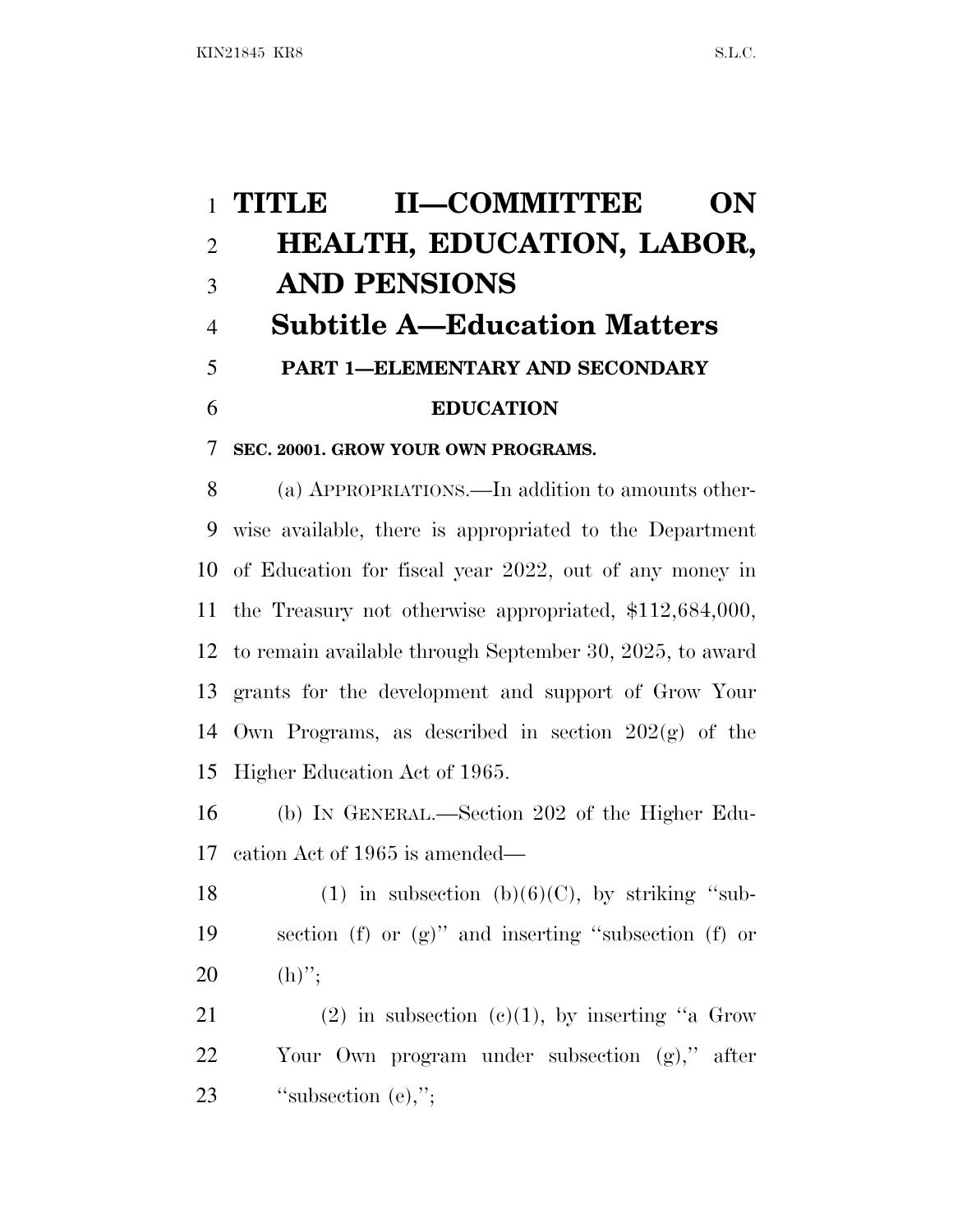(3) by redesignating subsections (g), (h), (i), 2 (j), and (k), as subsections (h), (i), (j), (k), and (l), respectively; and

 (4) by inserting after subsection (f) the fol-lowing:

 "(g) PARTNERSHIP GRANTS FOR THE ESTABLISH-MENT OF 'GROW YOUR OWN' PROGRAMS.—

8 "(1) IN GENERAL.—An eligible partnership that receives a grant under this section shall carry out an effective 'Grow Your Own' program to address shortages of teachers in high-need subjects, fields, schools, and geographic areas, or shortages of school leaders in high-need schools, and to increase the di- versity of qualified individuals entering into the teacher, principal, or other school leader workforce.

16 "(2) REQUIREMENTS OF A GROW YOUR OWN PROGRAM.—In addition to carrying out each of the activities described in paragraphs (1) through (6) of subsection (d), an eligible partnership carrying out a Grow Your Own program under this subsection shall—

 $\langle (A) \rangle$  integrate courses on education topics with a year-long school-based clinical experience in which candidates teach or lead alongside an expert mentor teacher or school leader who is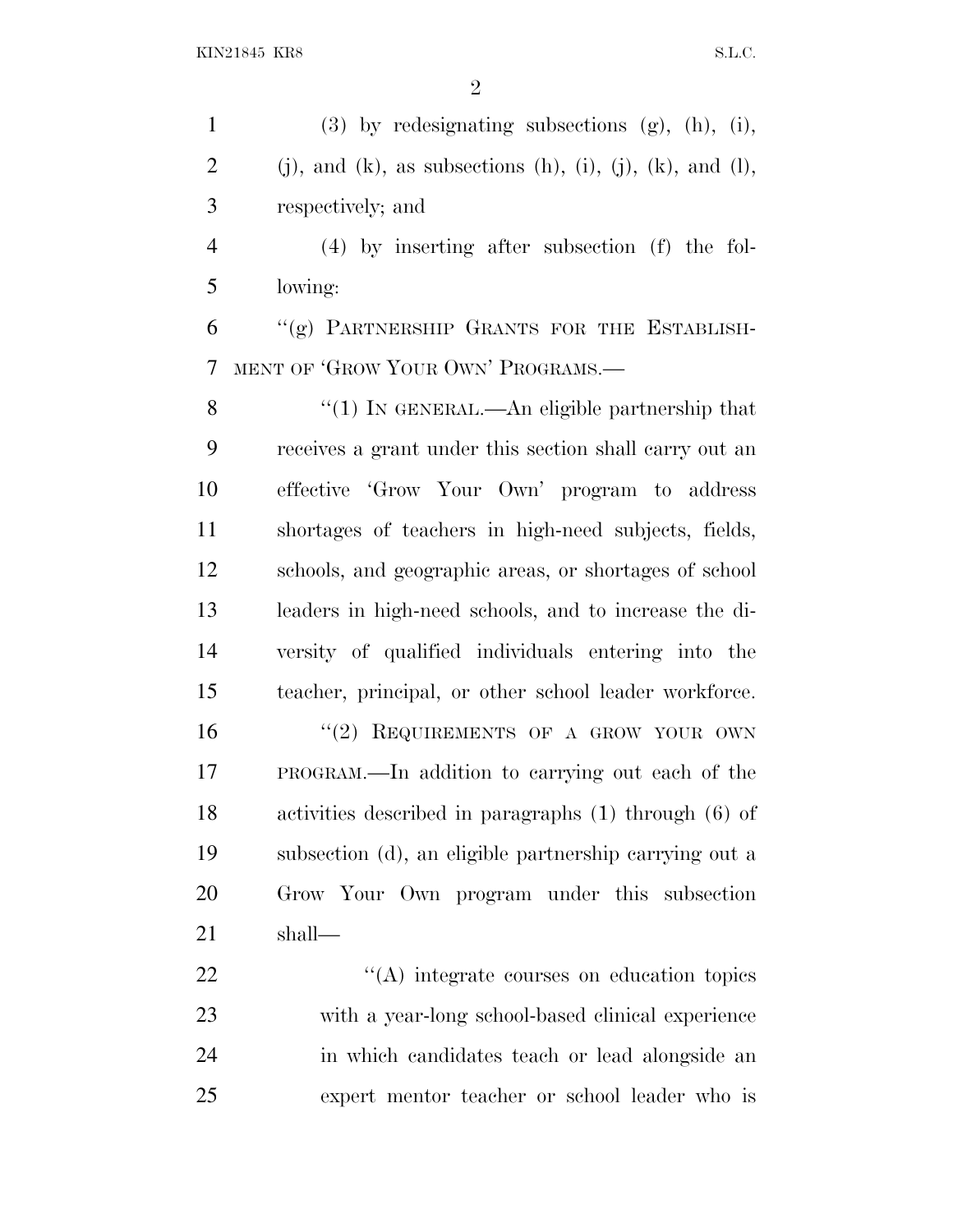| $\mathbf{1}$   | the teacher or school leader of record in the       |
|----------------|-----------------------------------------------------|
| $\overline{2}$ | same local educational agencies in which the        |
| 3              | candidates expect to work;                          |
| $\overline{4}$ | "(B) provide opportunities for candidates           |
| 5              | to practice and develop teaching skills or school   |
| 6              | leadership skills;                                  |
| 7              | "(C) provide academic and nonacademic               |
| 8              | supports, including advising and financial as-      |
| 9              | sistance, to candidates as they complete their      |
| 10             | (in furtherance of their bacca-<br>associate        |
| 11             | laureate), baccalaureate, or master's degree        |
| 12             | programs, enter and complete teacher or school      |
| 13             | leadership preparation programs, access and         |
| 14             | complete State licensure exams, and engage in       |
| 15             | school-based clinical placements;                   |
| 16             | $\lq\lq$ (D) include efforts to recruit individuals |
| 17             | with experience in high-need subjects or fields     |
| 18             | who are not certified to teach or lead, with a      |
| 19             | specific focus on recruiting individuals—           |
| 20             | "(i) from groups or populations that                |
| 21             | are underrepresented; and                           |
| 22             | "(ii) who live in and come from the                 |
| 23             | communities the schools serve; and                  |
| 24             | "(E) require candidates to complete all             |
| 25             | State requirements to become fully certified.".     |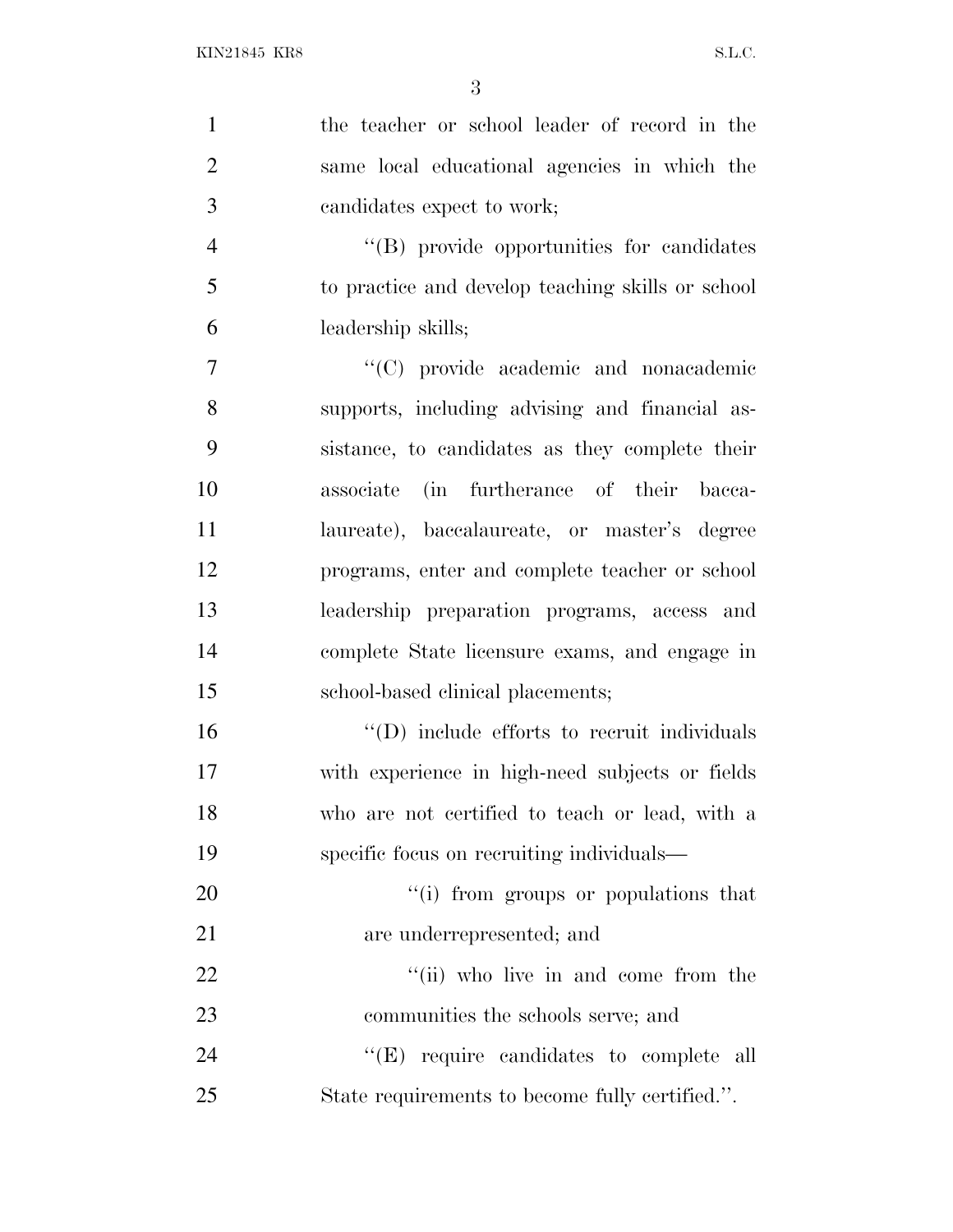#### **SEC. 20002. TEACHER RESIDENCIES.**

 In addition to amounts otherwise available, there is appropriated to the Department of Education for fiscal year 2022, out of any money in the Treasury not otherwise appropriated, \$112,266,000, to remain available through September 30, 2025, to award grants for the development and support of high-quality teaching residency programs, as described in section 202(e) of the Higher Education 9 Act of 1965 (20 U.S.C. 1022a(e)), except that amounts available under this section shall also be available for resi- dency programs for prospective teachers in a bachelor's degree program.

#### **SEC. 20003. SUPPORT SCHOOL PRINCIPALS.**

 In addition to amounts otherwise available, there is appropriated to the Department of Education for fiscal year 2022, out of any money in the Treasury not otherwise appropriated, \$112,266,000, to remain available through September 30, 2025, to award grants for the development and support of school leadership programs, as described in section 2243 of the Elementary and Secondary Edu-cation Act of 1965 (20 U.S.C. 6673).

#### **SEC. 20004. HAWKINS.**

 In addition to amounts otherwise available, there is appropriated to the Department of Education for fiscal year 2022, out of any money in the Treasury not otherwise appropriated, \$112,266,000, to remain available through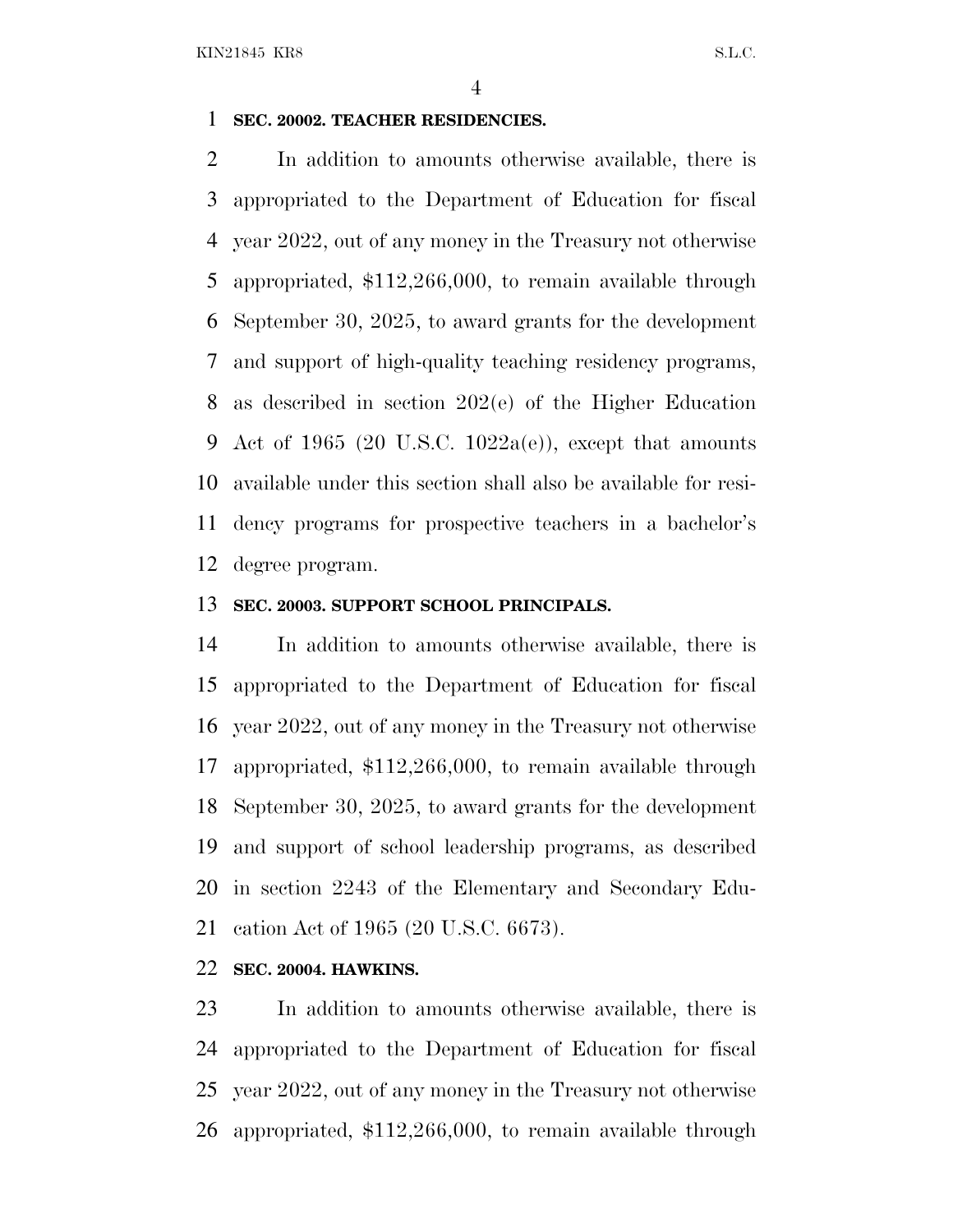September 30, 2025, to award grants for the Augustus F. Hawkins Centers of Excellence Program, as described in section 242 of the Higher Education Act of 1965 (20 U.S.C. 1033a).

## **SEC. 20005. FUNDING FOR THE INDIVIDUALS WITH DISABIL- ITIES EDUCATION PART D PERSONNEL DE-VELOPMENT.**

 In addition to amounts otherwise available, there is appropriated to the Department of Education for fiscal year 2022, out of any money in the Treasury not otherwise appropriated, \$160,776,000, to remain available until September 30, 2025, for personnel development described in section 662 of the Individuals with Disabilities Edu-cation Act (20 U.S.C. 1462).

## **PART 2—HIGHER EDUCATION SEC. 20021. INCREASING THE MAXIMUM FEDERAL PELL GRANT.**

 (a) AWARD YEAR 2022–2023.—Section 401(b)(7) of the Higher Education Act of 1965 is amended—

20 (1) in subparagraph  $(A)(iii)$ , by inserting "and such sums as may be necessary for fiscal year 2022 to carry out the \$550 increase for enrollment at in- stitutions of higher education defined in section 101 or 102(a)(1)(B) provided under subparagraph 25 (C)(iii)'' before "; and"; and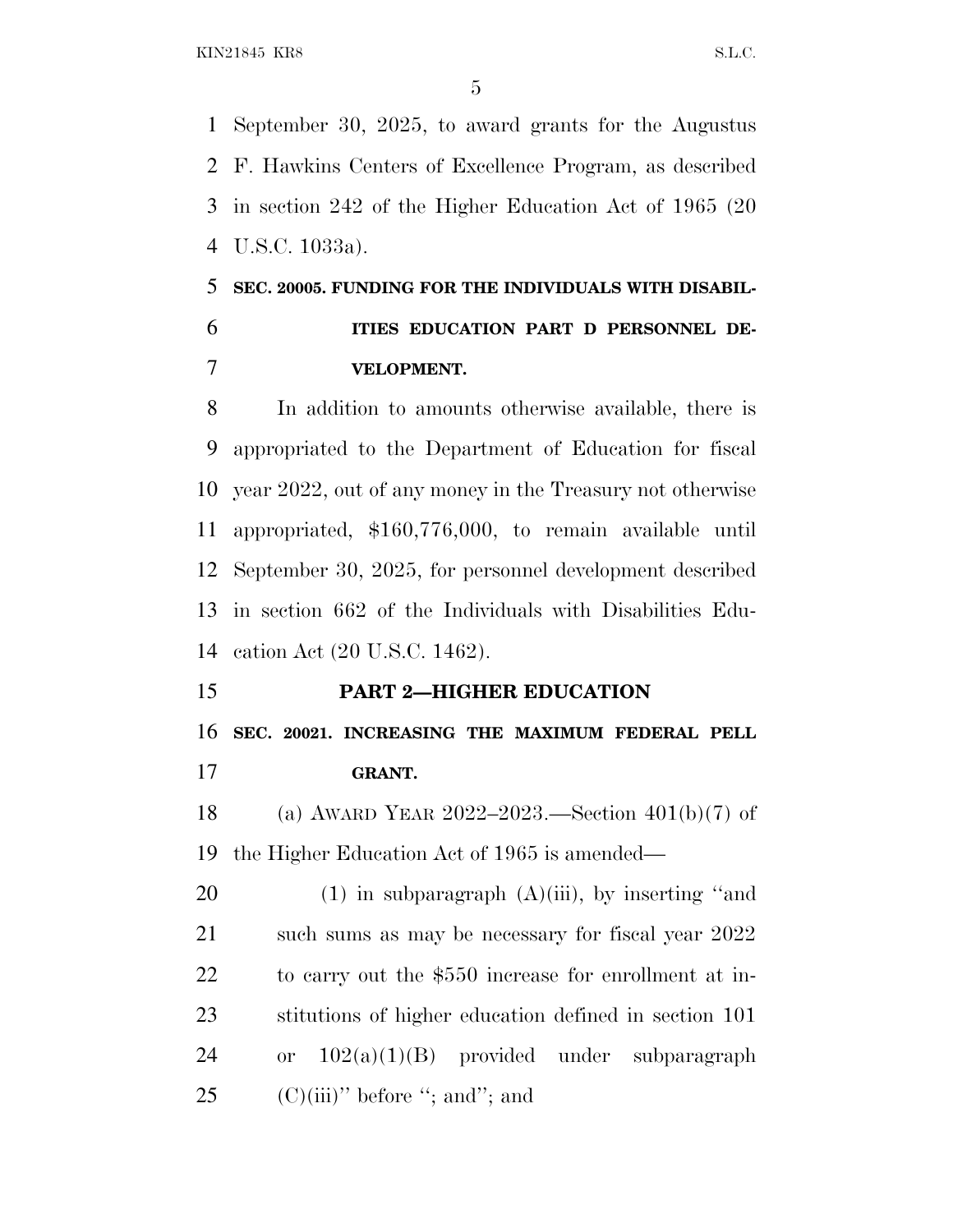| $\mathbf{1}$   | $(2)$ in subparagraph $(C)(iii)$ , by inserting before   |
|----------------|----------------------------------------------------------|
| $\overline{2}$ | the period at the end the following: ", except that,     |
| 3              | for award year 2022–2023, such amount shall be           |
| $\overline{4}$ | equal to the amount determined under clause (ii) for     |
| 5              | award year 2017–2018, increased by \$550 for en-         |
| 6              | rollment at institutions of higher education defined     |
| 7              | in section 101 or $102(a)(1)(B)$ ".                      |
| 8              | (b) SUBSEQUENT AWARD YEARS THROUGH 2025-                 |
| 9              | $2026$ . Section $401(b)$ of the Higher Education Act of |
| 10             | 1965, as amended by section 703 of the FAFSA Sim-        |
| 11             | plification Act (title VII of division FF of Public Law  |
| 12             | 116–260), is amended—                                    |
| 13             | $(1)$ in paragraph $(5)(A)$ —                            |
| 14             | $(A)$ in clause (i), by striking "and" after             |
| 15             | the semicolon;                                           |
| 16             | (B) by redesignating clause (ii) as clause               |
| 17             | $(iii)$ ; and                                            |
| 18             | (C) by inserting after clause (i) the fol-               |
| 19             | lowing:                                                  |
| 20             | "(ii) for each of award years $2023-$                    |
| 21             | $2024$ through $2025-2026$ , an additional               |
| 22             | \$550 for enrollment at institutions of high-            |
| 23             | er education defined in section 101 or                   |
| 24             | $102(a)(1)(B)$ ; and"; and                               |
| 25             | $(2)$ in paragraph $(6)(A)$ —                            |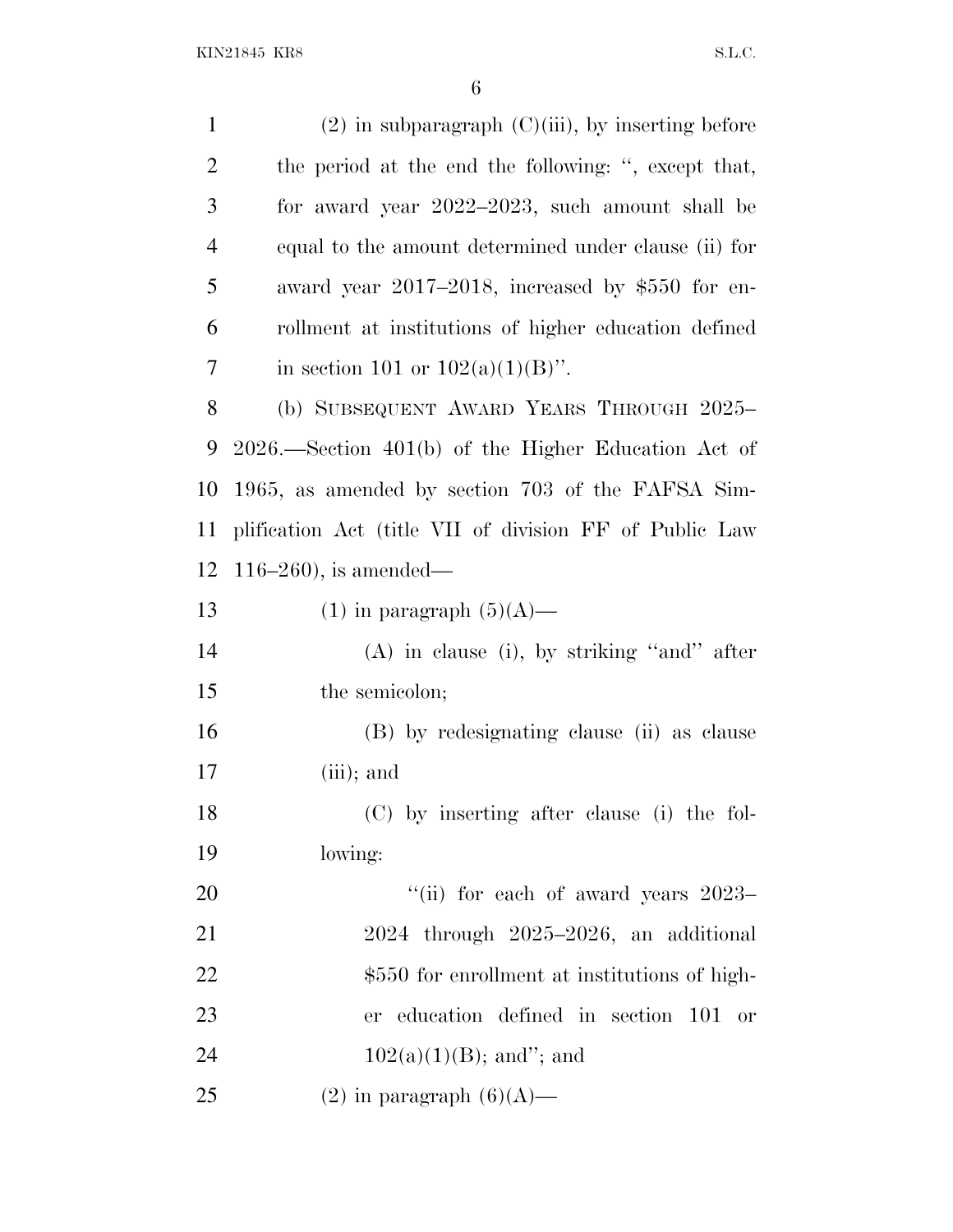| $\mathbf{1}$   | $(A)$ in clause $(i)$ —                                       |
|----------------|---------------------------------------------------------------|
| $\overline{2}$ | (i) by striking "appropriated) such"                          |
| 3              | and inserting the following: "appro-                          |
| $\overline{4}$ | $priated)$ —                                                  |
| 5              | $\lq (I)$ such"; and                                          |
| 6              | (ii) by adding at the end the fol-                            |
| $\overline{7}$ | lowing:                                                       |
| 8              | $\lq\lq$ (II) such sums as are necessary                      |
| 9              | to carry out paragraph $(5)(A)(ii)$ for                       |
| 10             | each of fiscal years 2023 through                             |
| 11             | $2025$ ; and"; and                                            |
| 12             | (B) in clause (ii), by striking " $(5)(A)(ii)$ "              |
|                |                                                               |
| 13             | and inserting $\lq(5)(A)(iii)$ ".                             |
| 14             | SEC. 20022. EXPANDING FEDERAL STUDENT AID ELIGI-              |
| 15             | <b>BILITY.</b>                                                |
| 16             | Section $484(a)(5)$ of the Higher Education Act of            |
|                | 17 1965 is amended by inserting ", or, with respect to any    |
|                | 18 grant, loan, or work assistance received under this title  |
| 19             | for award years $2022-2023$ through $2029-2030$ , be sub-     |
|                | 20 ject to a grant of deferred enforced departure or have de- |
| 21             | ferred action pursuant to the Deferred Action for Child-      |
| 22             | hood Arrivals policy of the Secretary of Homeland Secu-       |
| 23             | rity or temporary protected status" after "becoming a cit-    |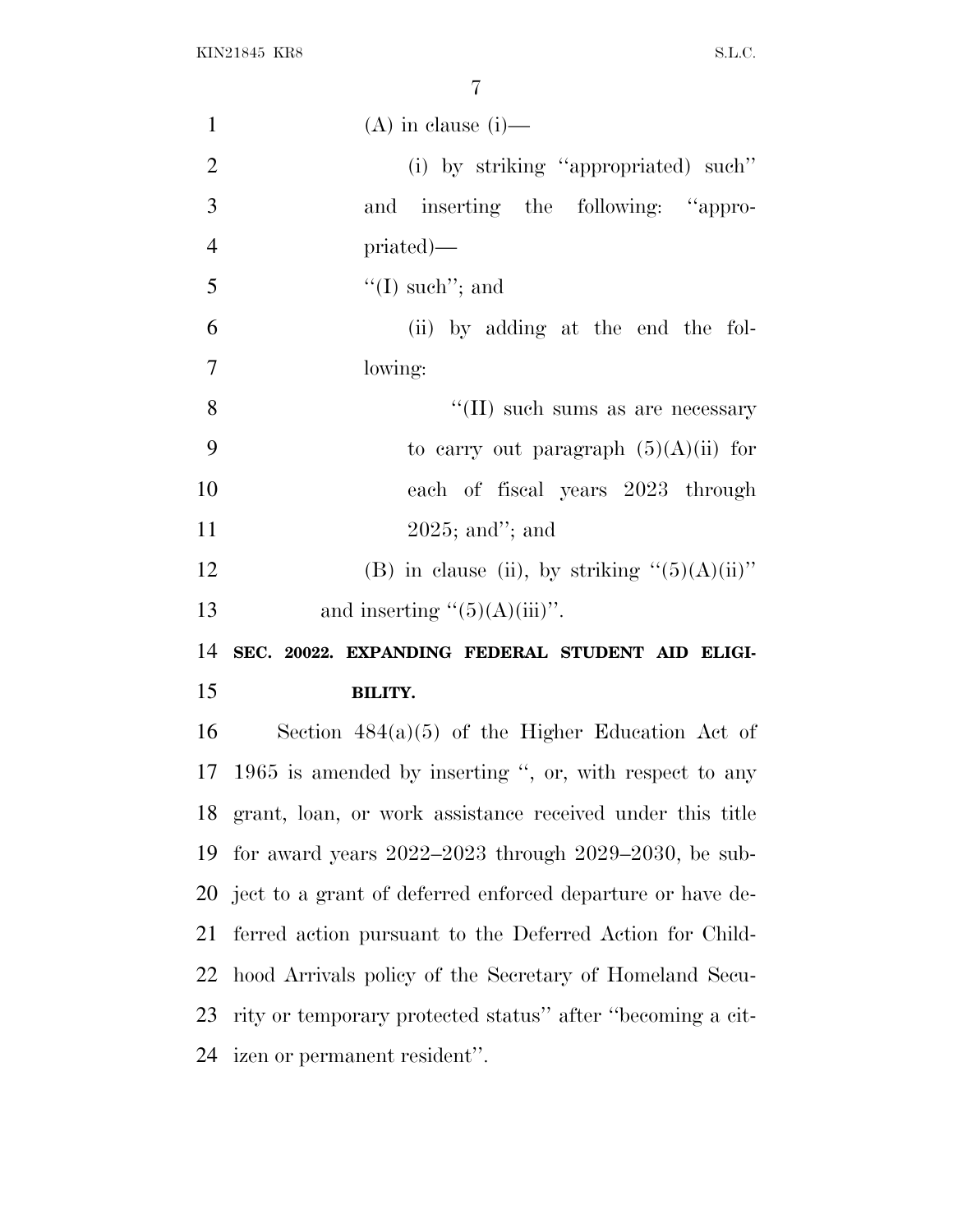## **SEC. 20023. INCREASE IN PELL GRANTS FOR RECIPIENTS OF MEANS-TESTED BENEFITS.**

 Section 473 of the Higher Education Act of 1965, as amended by section 702(b) of the FAFSA Simplifica- tion Act (title VII of division FF of Public Law 116–260), is amended by adding at the end the following:

 ''(d) SPECIAL RULE FOR MEANS-TESTED BENEFIT RECIPIENTS.—During award years 2024–2025 through 2029–2030, and notwithstanding subsection (b), for an applicant (or, as applicable, an applicant and spouse, or an applicant's parents) who is not described in subsection (c) and who, at any time during the previous 24-month period, received a benefit under a means-tested Federal benefit program (or whose parent or spouse received such a benefit, as applicable) described in clauses (i) through 16 (vi) of section  $479(b)(4)(H)$ , the Secretary shall for the purposes of this title consider the student aid index as equal to –\$1,500 for the applicant.''.

#### **SEC. 20024. RETENTION AND COMPLETION GRANTS.**

 Title VII of the Higher Education Act of 1965 is amended by adding at the end the following:

### **''PART F—RETENTION AND COMPLETION**

**GRANTS**

#### **''SEC. 791. RETENTION AND COMPLETION GRANTS.**

25 "(a) In GENERAL.—From amounts appropriated to carry out this section for a fiscal year, the Secretary shall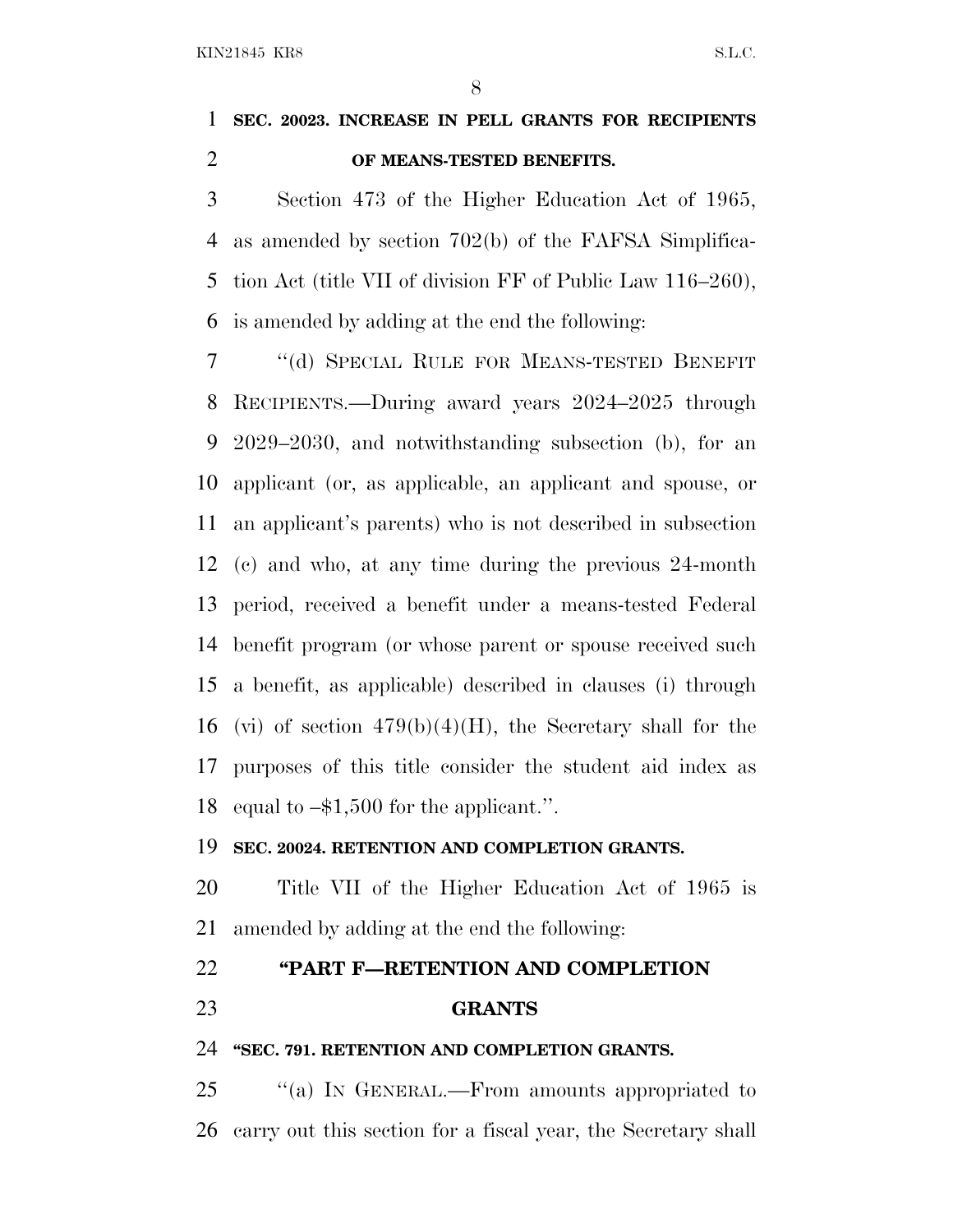carry out a program to make grants (which shall be known as 'retention and completion grants') to eligible entities to carry out the activities described in the applications submitted under subsection (b).

 ''(b) APPLICATION.—To be eligible to receive a grant under this section, an eligible entity shall submit an appli- cation to the Secretary that includes a description of how the eligible entity will—

 $\frac{4}{1}$  use the funds to implement or expand evi- dence-based reforms or practices to improve student outcomes at institutions of higher education in the State or system of institutions of higher education, or at the Tribal College or University, as applicable; 14 ''(2) sustain such reforms or practices after the grant period; and

 $\frac{16}{2}$  ''(3) use the funds to, among students of color, low-income students, students with disabilities, stu- dents in need of remediation, first generation college students, homeless youth, foster youth, and student parents, improve enrollment, retention, transfer, or completion rates or labor market outcomes.

 ''(c) ADEQUATE PROGRESS.—As a condition of con- tinuing to receive funds under this section, for each year in which an eligible entity participates in the program under this section, such eligible entity shall demonstrate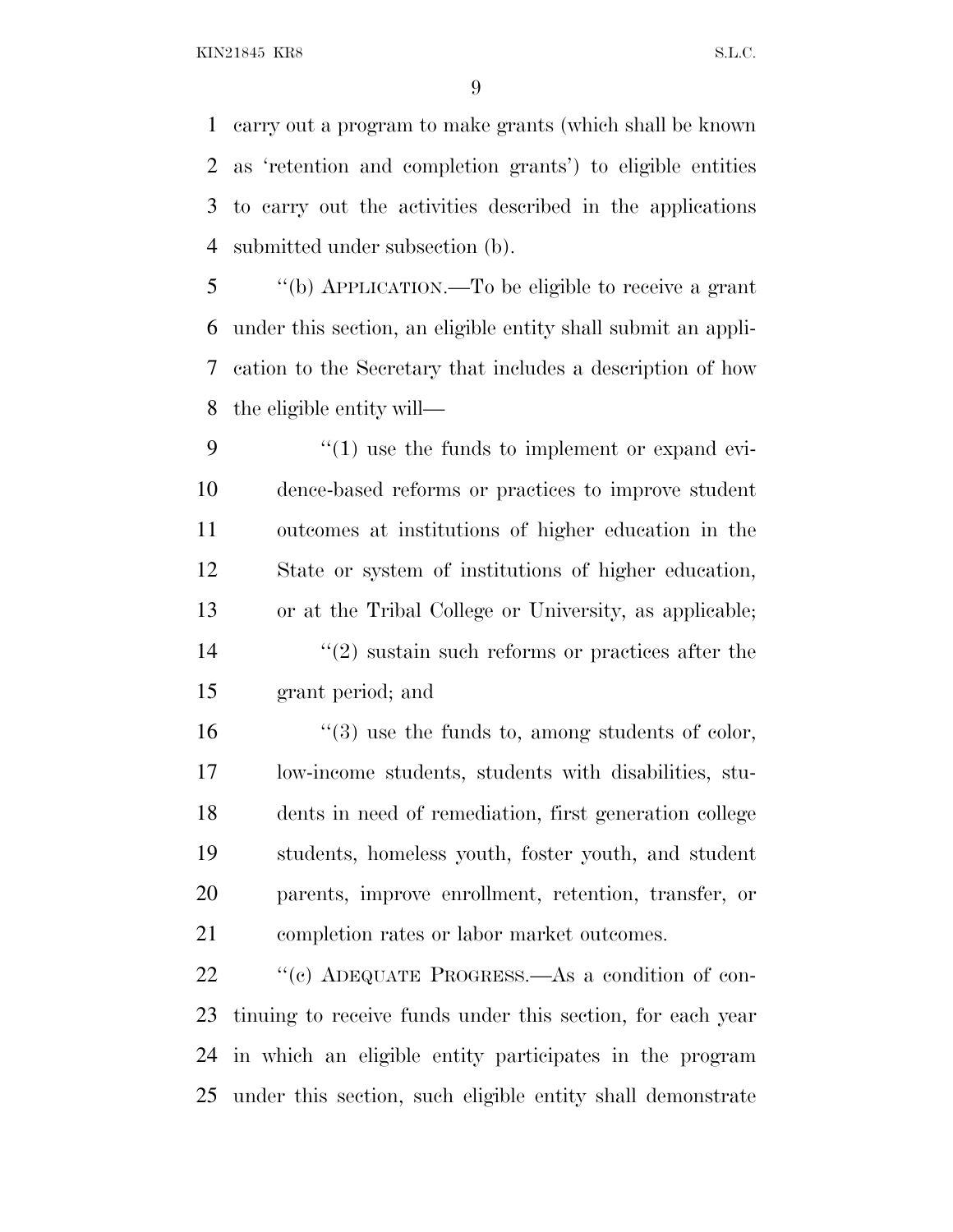to the satisfaction of the Secretary that the entity has made adequate progress in implementing or expanding evi- dence-based reforms or practices, and, among students of color, low-income students, students with disabilities, stu- dents in need of remediation, first generation college stu- dents, student parents, and other underserved student populations in such eligible entity, improving enrollment, retention, transfer, or completion rates or labor market outcomes.

 ''(d) MATCHING REQUIREMENT.—As a condition of receiving a grant under this section for the applicable year described in paragraphs (1) through (3), an eligible entity that is not a Tribal College or University shall provide matching funds for such applicable year toward the cost of the activities described in the application submitted under subsection (b). Such matching funds shall be in the amount of—

18  $\frac{1}{2}$  (1) in the second year of a grant, not less than 10 percent of the grant amount awarded to such eli-gible entity for such year;

21  $\frac{1}{2}$  (2) in the third year of a grant, not less than 15 percent of the grant amount awarded to such eli-gible entity for such year; and

24  $(3)$  in the fourth year and each subsequent year of a grant, not less than 20 percent of the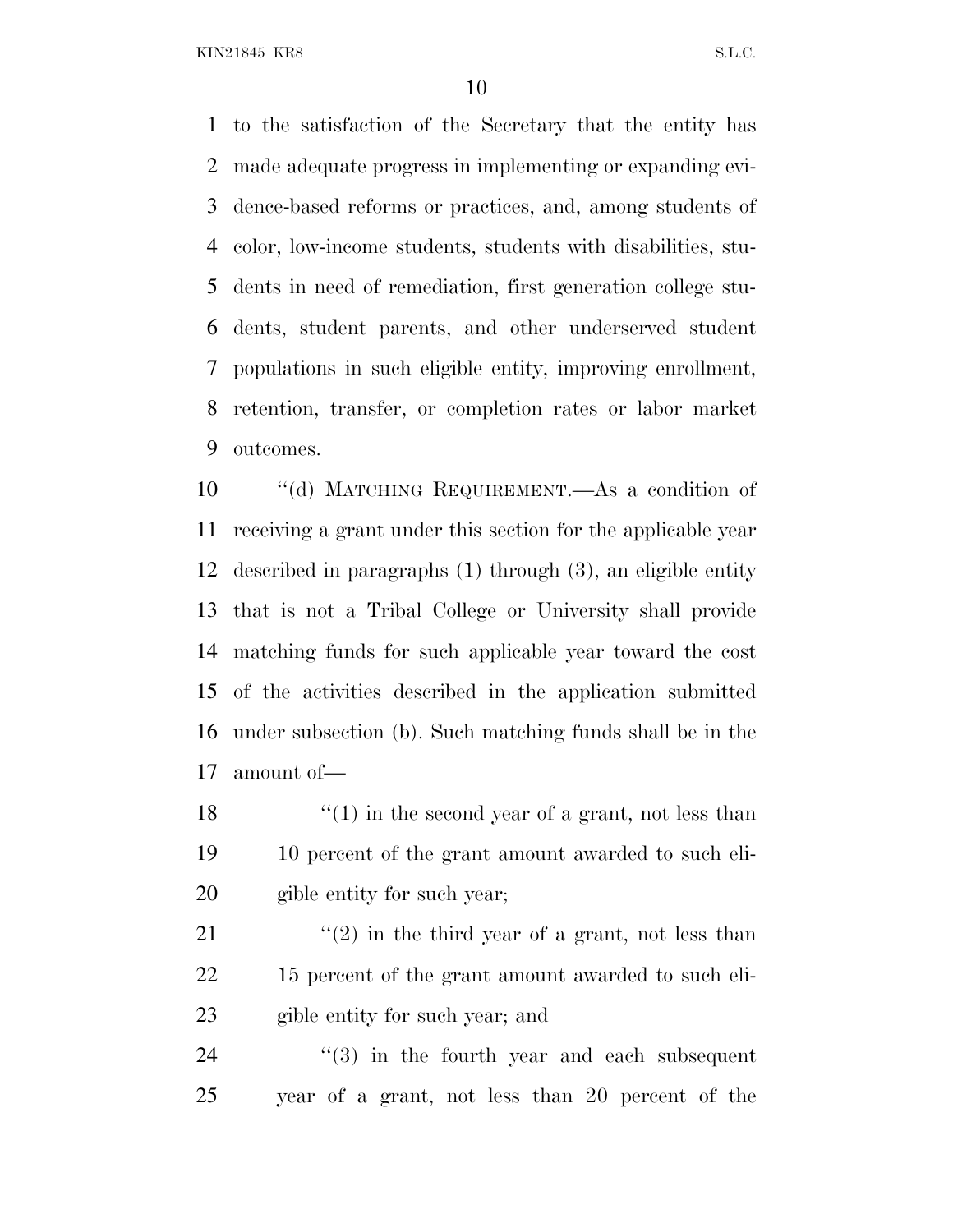grant amount awarded to such eligible entity for such year.

 ''(e) GENERAL REQUIREMENT.—An eligible entity shall use a grant under this section only to carry out ac- tivities described in the application for such year under subsection (b).

 ''(f) EVIDENCE-BASED REFORMS OR PRACTICES.— An eligible entity receiving a grant under this section shall, directly or in collaboration with institutions of high- er education and other non-profit organizations, use the grant funds to implement one or more of the following evidence-based reforms or practices:

13 ''(1) Providing comprehensive academic, career, and student support services, including mentoring, advising, or case management services.

 ''(2) Providing assistance in applying for and accessing direct support services, financial assist- ance, or means-tested benefit programs to meet the basic needs of students.

20 "(3) Providing accelerated learning opportuni- ties, including dual or concurrent enrollment pro-grams and early college high school programs.

23 ''(4) Reforming remedial or developmental edu- cation, course scheduling, or credit-awarding poli-cies.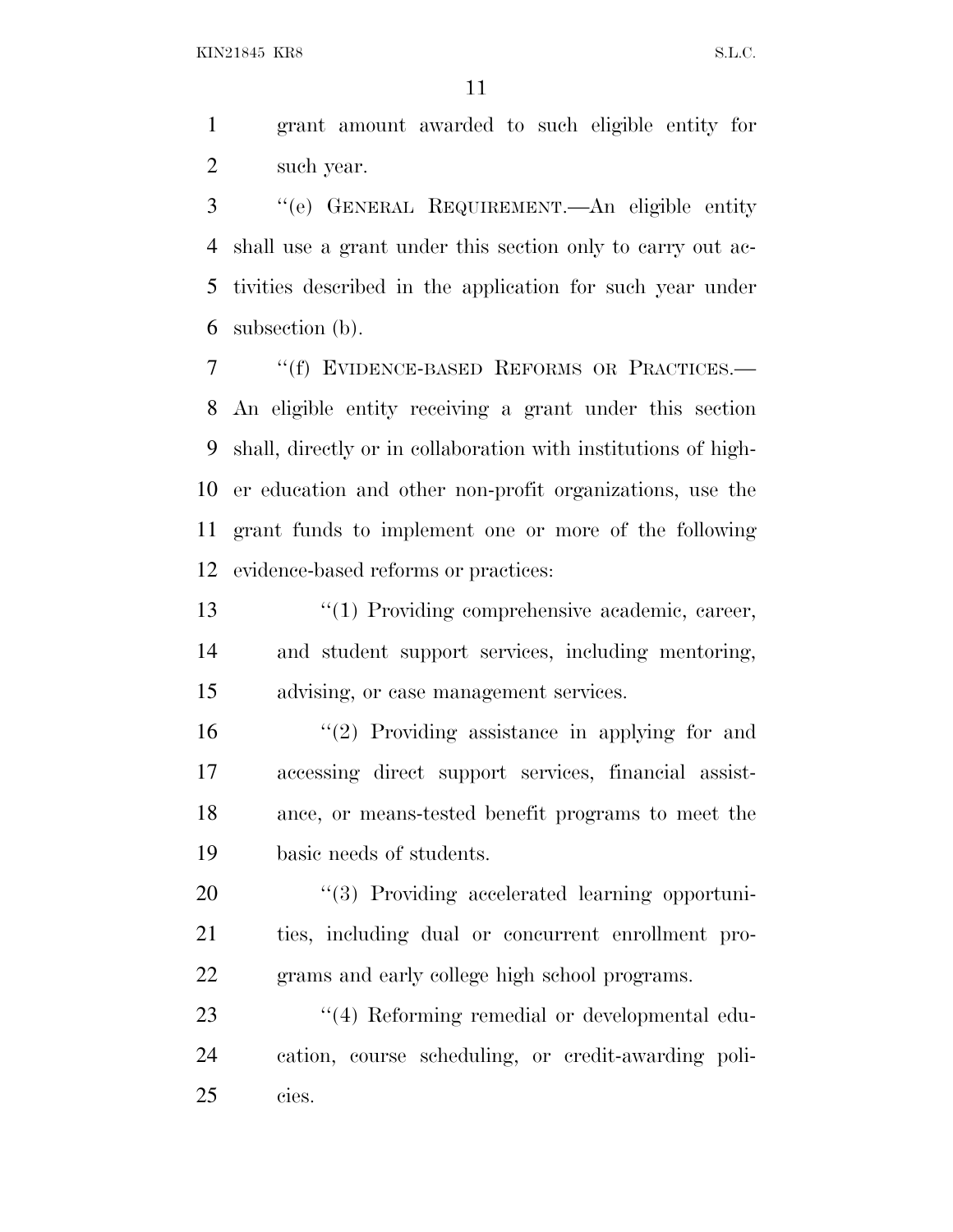| $\mathbf{1}$   | "(5) Improving transfer pathways between—                   |
|----------------|-------------------------------------------------------------|
| $\overline{2}$ | $\lq\lq$ in the case of an eligible entity that             |
| 3              | is a State, community colleges and 4-year insti-            |
| $\overline{4}$ | tutions of higher education in the State;                   |
| 5              | "(B) in the case of an eligible entity that                 |
| 6              | is a system of institutions of higher education,            |
| 7              | institutions within such system and other insti-            |
| 8              | tutions of higher education in the State in                 |
| 9              | which the system is located; or                             |
| 10             | "(C) in the case of a Tribal College or                     |
| 11             | University, between the Tribal College or Uni-              |
| 12             | versity and other institutions of higher edu-               |
| 13             | cation.                                                     |
| 14             | "(g) SUPPLEMENT NOT SUPPLANT.—Funds made                    |
| 15             | available under this part shall be used to supplement, and  |
| 16             | not supplant, other Federal and non-Federal (including      |
| 17             | State, tribal, local, and institutional) funds that would   |
| 18             | otherwise be used to carry out activities described in this |
| 19             | part.                                                       |
| 20             | "(h) DEFINITIONS.—In this section:                          |
| 21             | "(1) ELIGIBLE ENTITY.—The term 'eligible en-                |
| 22             | tity' means a State, a system of institutions of high-      |
| 23             | er education, or a Tribal College or University.            |
| 24             | $"(2)$ EVIDENCE TIERS.—                                     |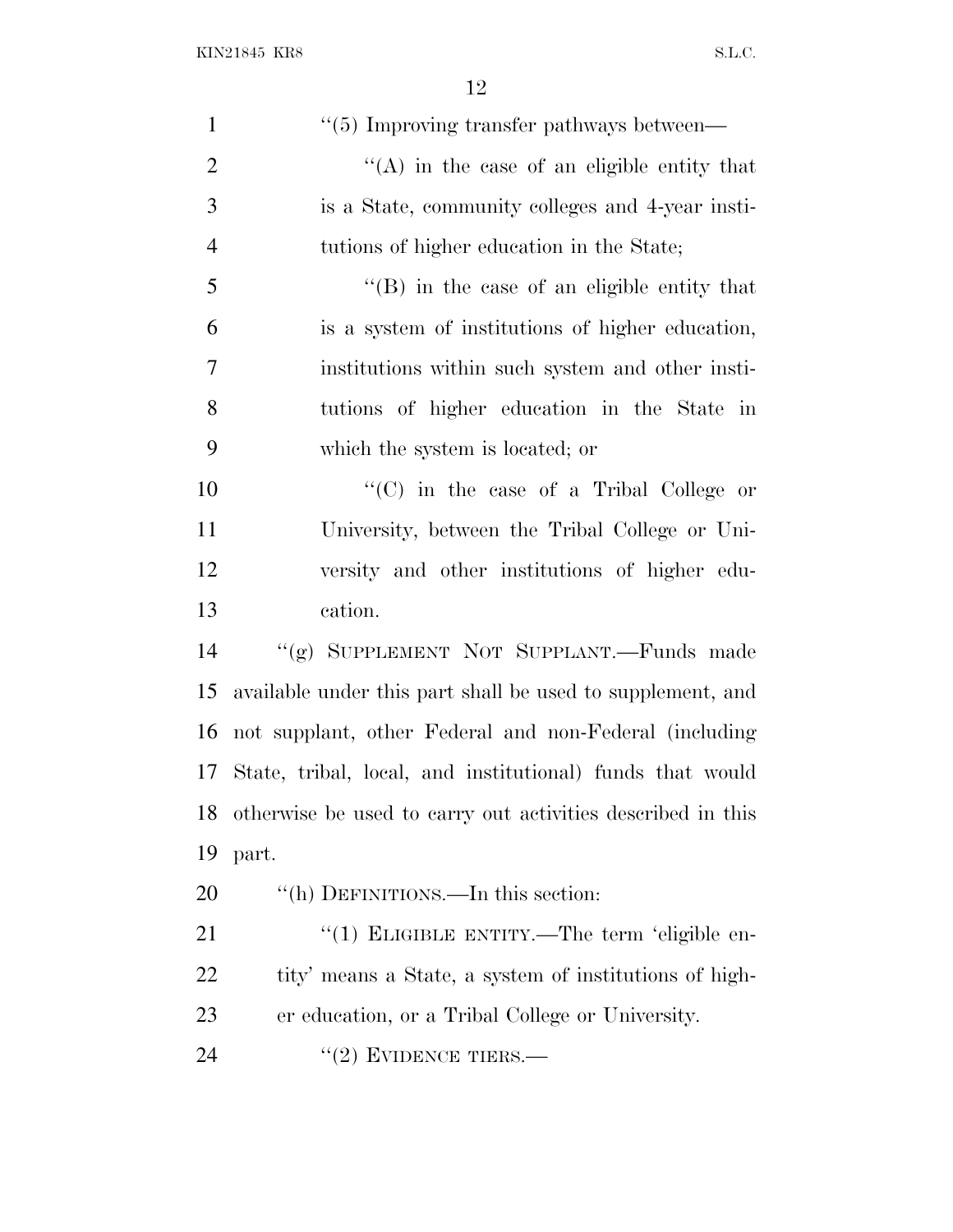| $\mathbf{1}$   | "(A) EVIDENCE TIER $1$ . The term 'evi-             |
|----------------|-----------------------------------------------------|
| $\overline{2}$ | dence tier 1', when used with respect to a re-      |
| 3              | form or practice, means a reform or practice        |
| $\overline{4}$ | that meets the criteria for receiving an expan-     |
| 5              | sion grant from the education innovation and        |
| 6              | research program under section $4611(a)(2)(C)$      |
| 7              | of the Elementary and Secondary Education           |
| 8              | Act of 1965, as determined by the Secretary in      |
| 9              | accordance with such section.                       |
| 10             | "(B) EVIDENCE TIER $2$ . The term 'evi-             |
| 11             | dence tier $2'$ , when used with respect to a re-   |
| 12             | form or practice, means a reform or practice        |
| 13             | that meets the criteria for receiving a mid-        |
| 14             | phase grant from the education innovation and       |
| 15             | research program under section $4611(a)(2)(B)$      |
| 16             | of the Elementary and Secondary Education           |
| 17             | Act of 1965, as determined by the Secretary in      |
| 18             | accordance with such section.                       |
| 19             | "(3) FIRST GENERATION COLLEGE STUDENT.-             |
| 20             | The term 'first generation college student' has the |
| 21             | meaning given the term in section $402A(h)(3)$ .    |
| 22             | "(4) INSTITUTION OF HIGHER EDUCATION.-              |
| 23             | The term 'institution of higher education' has the  |
| 24             | meaning given the term in section 101<br><b>or</b>  |
| 25             | $102(a)(1)(B)$ .                                    |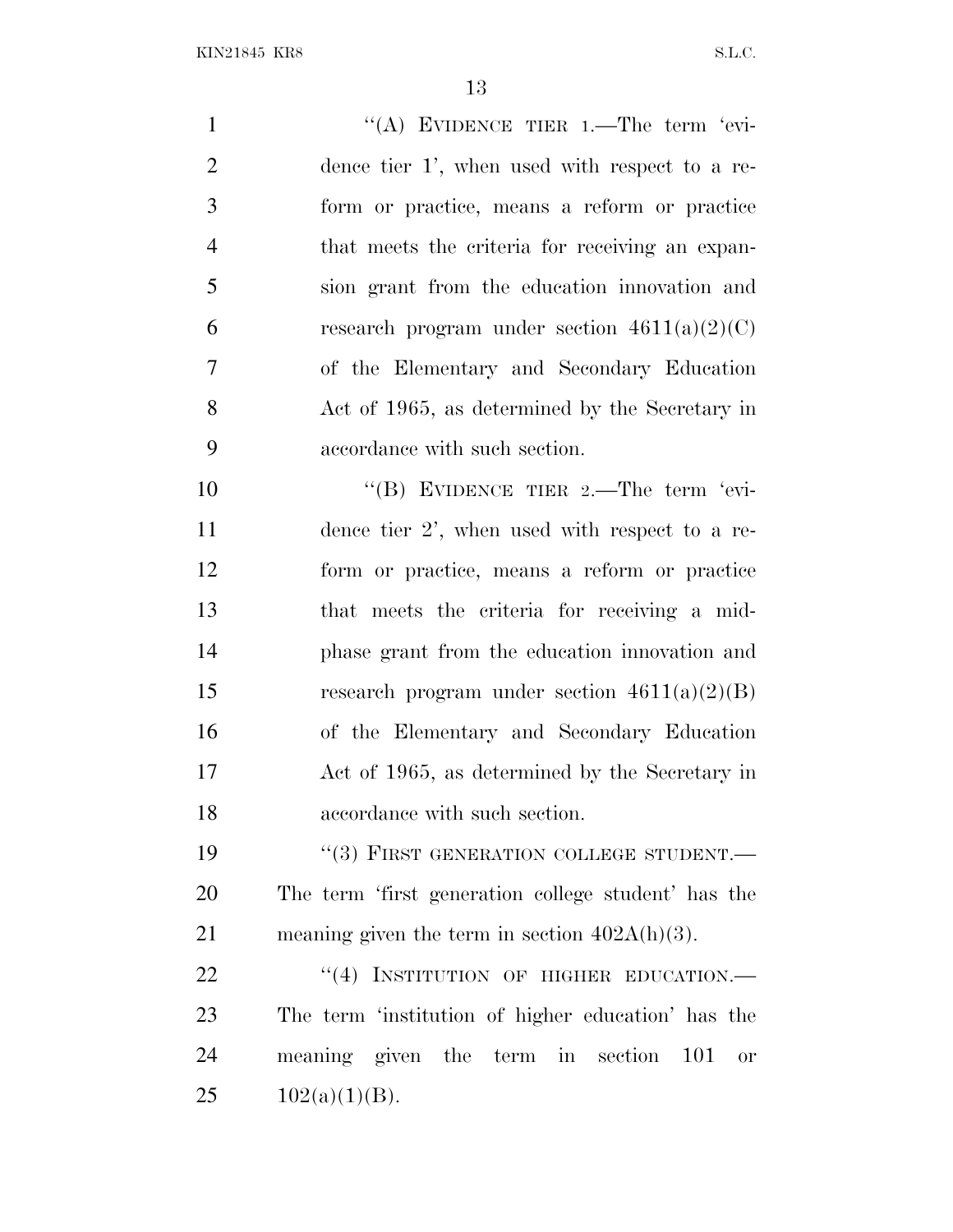| $\mathbf{1}$                                                   | "(5) STATE.—The term 'State' means each of                  |
|----------------------------------------------------------------|-------------------------------------------------------------|
| $\overline{2}$                                                 | the 50 States of the United States, the District of         |
| 3                                                              | Columbia, the Commonwealth of Puerto Rico, Amer-            |
| $\overline{4}$                                                 | ican Samoa, Guam, the United States Virgin Is-              |
| 5                                                              | lands, the Commonwealth of the Northern Mariana             |
| 6                                                              | Islands, and the Freely Associated States.                  |
| 7                                                              | "(6) TRIBAL COLLEGE OR UNIVERSITY.—The                      |
| 8                                                              | term 'Tribal College or University' has the meaning         |
| 9                                                              | given the term in section $316(b)(3)$ .                     |
| 10                                                             | "(i) APPROPRIATION.—In addition to amounts other-           |
| 11                                                             | wise available, there is appropriated for fiscal year 2022, |
| 12                                                             | out of any money in the Treasury not otherwise appro-       |
|                                                                |                                                             |
|                                                                | priated—                                                    |
|                                                                | " $(1)$ \$310,000,000 to remain available until             |
|                                                                | September 30, 2030, to award competitive grants to          |
|                                                                | eligible entities that are not Tribal Colleges and Uni-     |
|                                                                | versities to carry out the approved activities de-          |
|                                                                | scribed in the applications submitted under sub-            |
|                                                                | section $(b)$ ;                                             |
|                                                                | "(2) $$37,500,000$ to remain available until Sep-           |
|                                                                | tember 30, 2030, to award competitive grants to             |
|                                                                | Tribal Colleges and Universities to carry out the ap-       |
| 13<br>14<br>15<br>16<br>17<br>18<br>19<br>20<br>21<br>22<br>23 | proved activities described in the applications sub-        |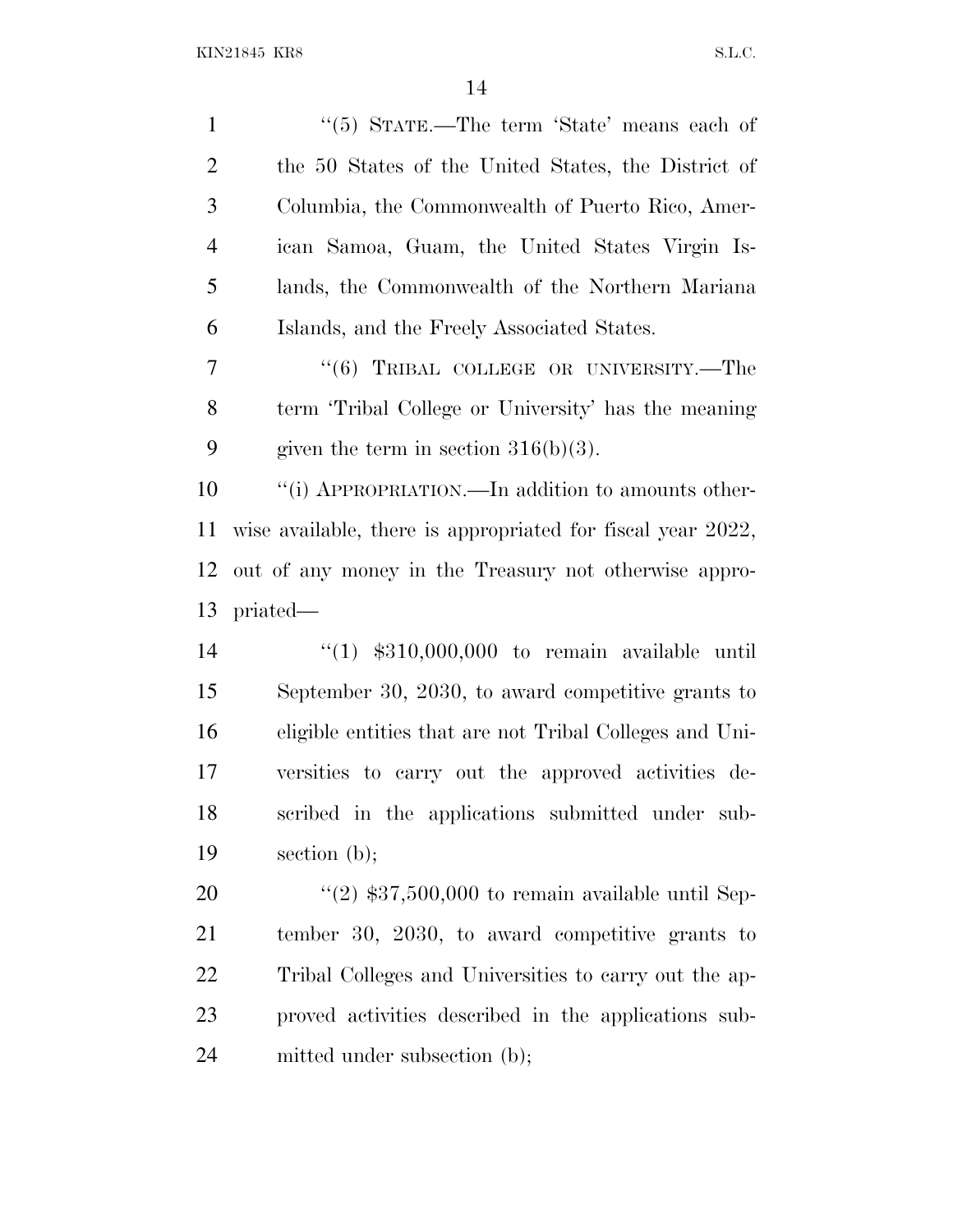$\frac{4}{3}$  \$95,000,000 to remain available until Sep- tember 30, 2030, to supplement the competitive grant amounts awarded to eligible entities with funds available under paragraph (1) and (2) to im- plement reforms or practices that meet evidence tier 1;  $\frac{7}{7}$  ''(4) \$47,500,000 to remain available until Sep- tember 30, 2030, to supplement the competitive grant amounts awarded to eligible entities with funds available under paragraphs (1) and (2) to im- plement reforms or practices that meet evidence tier 12 1 or evidence tier 2, or a combination of such re- forms or practices; and ''(5) \$10,000,000 to remain available until Sep- tember 30, 2030, to evaluate the effectiveness of the activities carried out under this section. ''(j) SUNSET.—The authority to make grants under this section shall expire at the end of award year 2026– 2027.''. **SEC. 20025. INSTITUTIONAL AID.** (a) I<sup>N</sup> GENERAL.—In addition to amounts otherwise available, there is appropriated for fiscal year 2022, out of any money in the Treasury not otherwise appro-

priated—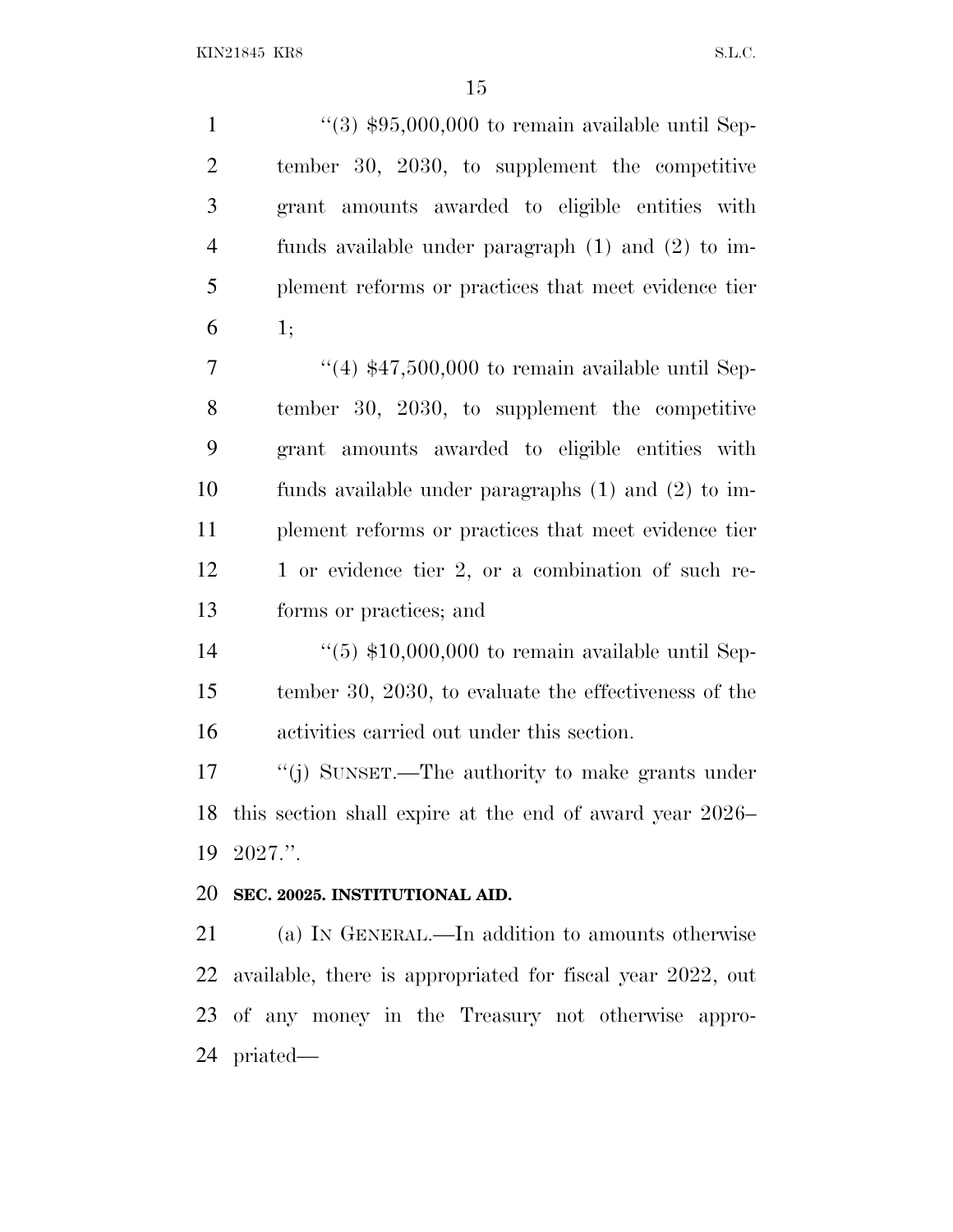(1) \$470,640,000, to remain available until September 30, 2028, for carrying out section  $3 \qquad \qquad 371(b)(2)(B)$  of the Higher Education Act of 1965 in fiscal year 2022; (2) \$470,640,000, to remain available until September 30, 2028, for carrying out section 371(b)(2)(B) of the Higher Education Act of 1965 in fiscal year 2023; (3) \$470,640,000, to remain available until September 30, 2028, for carrying out section 371(b)(2)(B) of the Higher Education Act of 1965 in fiscal year 2024; (4) \$470,640,000, to remain available until September 30, 2028, for carrying out section 371(b)(2)(B) of the Higher Education Act of 1965 in fiscal year 2025; (5) \$470,640,000, to remain available until September 30, 2028, for carrying out section 371(b)(2)(B) of the Higher Education Act of 1965 in fiscal year 2026; (6) \$470,640,000, to remain available until September 30, 2028, for carrying out section  $23 \qquad \qquad 371(b)(2)(C)$  of the Higher Education Act of 1965 in fiscal year 2022;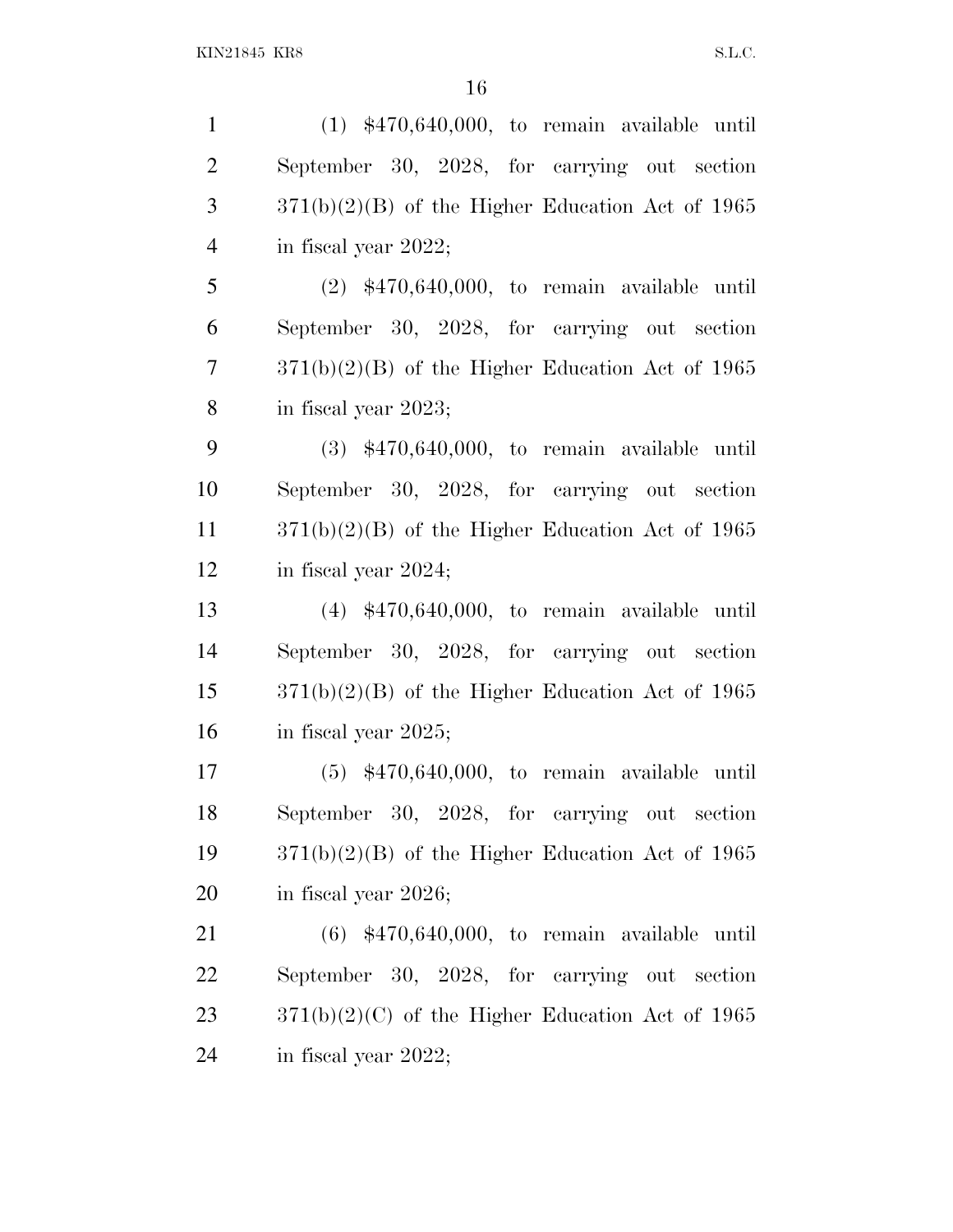| $\mathbf{1}$   | $(7)$ \$470,640,000, to remain available until     |
|----------------|----------------------------------------------------|
| $\overline{2}$ | September 30, 2028, for carrying out section       |
| 3              | $371(b)(2)(C)$ of the Higher Education Act of 1965 |
| $\overline{4}$ | in fiscal year 2023;                               |
| 5              | $(8)$ \$470,640,000, to remain available until     |
| 6              | September 30, 2028, for carrying out section       |
| 7              | $371(b)(2)(C)$ of the Higher Education Act of 1965 |
| 8              | in fiscal year 2024;                               |
| 9              | $(9)$ \$470,640,000, to remain available until     |
| 10             | September 30, 2028, for carrying out section       |
| 11             | $371(b)(2)(C)$ of the Higher Education Act of 1965 |
| 12             | in fiscal year 2025;                               |
| 13             | $(10)$ \$470,640,000, to remain available until    |
| 14             | September 30, 2028, for carrying out section       |
| 15             | $371(b)(2)(C)$ of the Higher Education Act of 1965 |
| 16             | in fiscal year 2026;                               |
| 17             | $(11)$ \$141,120,000, to remain available until    |
| 18             | September 30, 2028, for carrying out section       |
| 19             | $371(b)(2)(D)(i)$ of the Higher Education Act of   |
| 20             | 1965 in fiscal year 2022;                          |
| 21             | $(12)$ \$141,120,000, to remain available until    |
| 22             | September 30, 2028, for carrying out section       |
| 23             | $371(b)(2)(D)(i)$ of the Higher Education Act of   |
| 24             | 1965 in fiscal year 2023;                          |
|                |                                                    |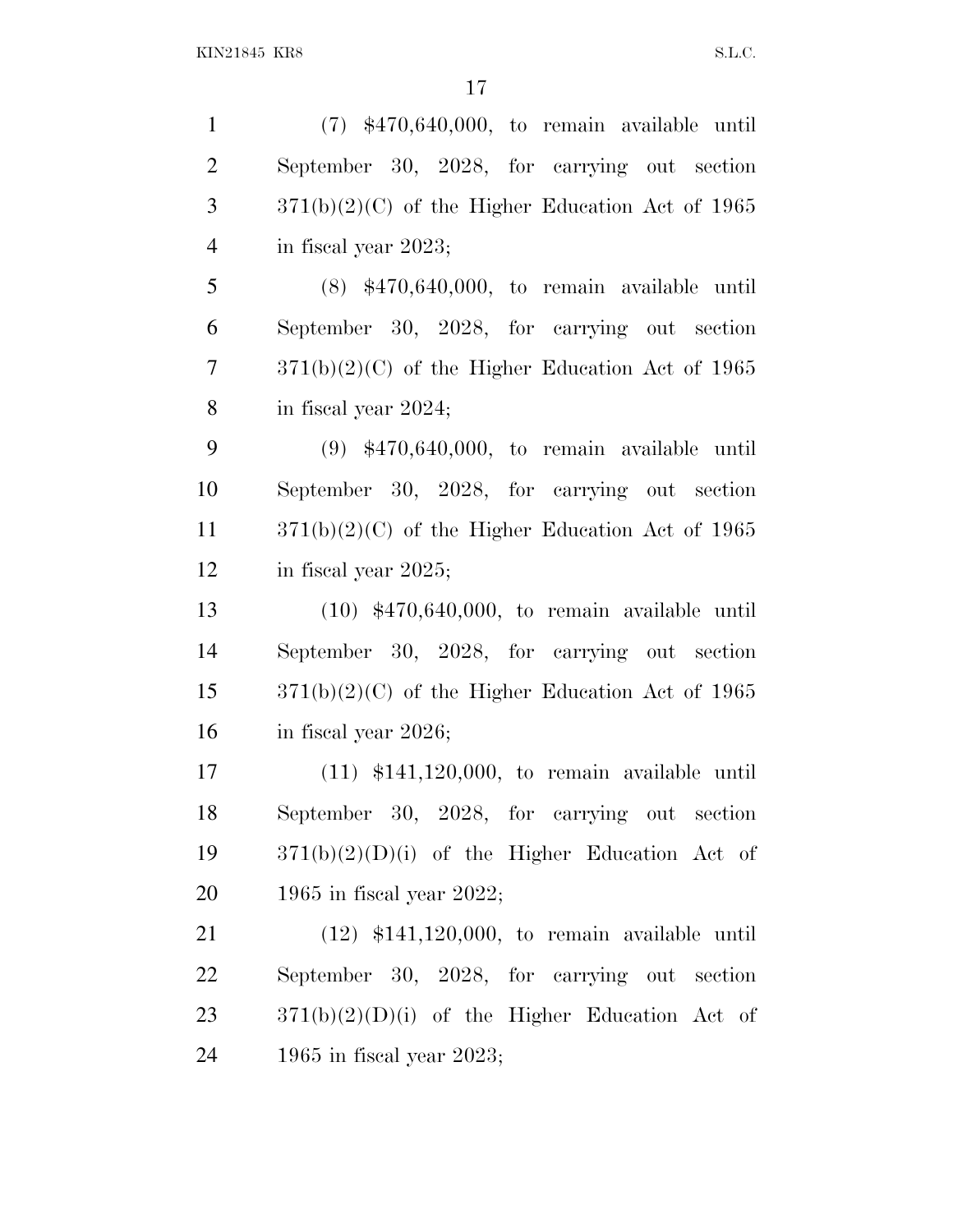(13) \$141,120,000, to remain available until September 30, 2028, for carrying out section  $3 \qquad \frac{371(b)(2)(D)(i)}{2}$  of the Higher Education Act of 1965 in fiscal year 2024; (14) \$141,120,000, to remain available until September 30, 2028, for carrying out section 371(b)(2)(D)(i) of the Higher Education Act of 1965 in fiscal year 2025; (15) \$141,120,000, to remain available until September 30, 2028, for carrying out section 371(b)(2)(D)(i) of the Higher Education Act of 1965 in fiscal year 2026; (16) \$70,560,000, to remain available until September 30, 2028, for carrying out section  $371(b)(2)(D)(ii)$  of the Higher Education Act of 1965 in fiscal year 2022; (17) \$70,560,000, to remain available until September 30, 2028, for carrying out section  $371(b)(2)(D)(ii)$  of the Higher Education Act of 1965 in fiscal year 2023; (18) \$70,560,000, to remain available until September 30, 2028, for carrying out section  $371(b)(2)(D)(ii)$  of the Higher Education Act of

1965 in fiscal year 2024;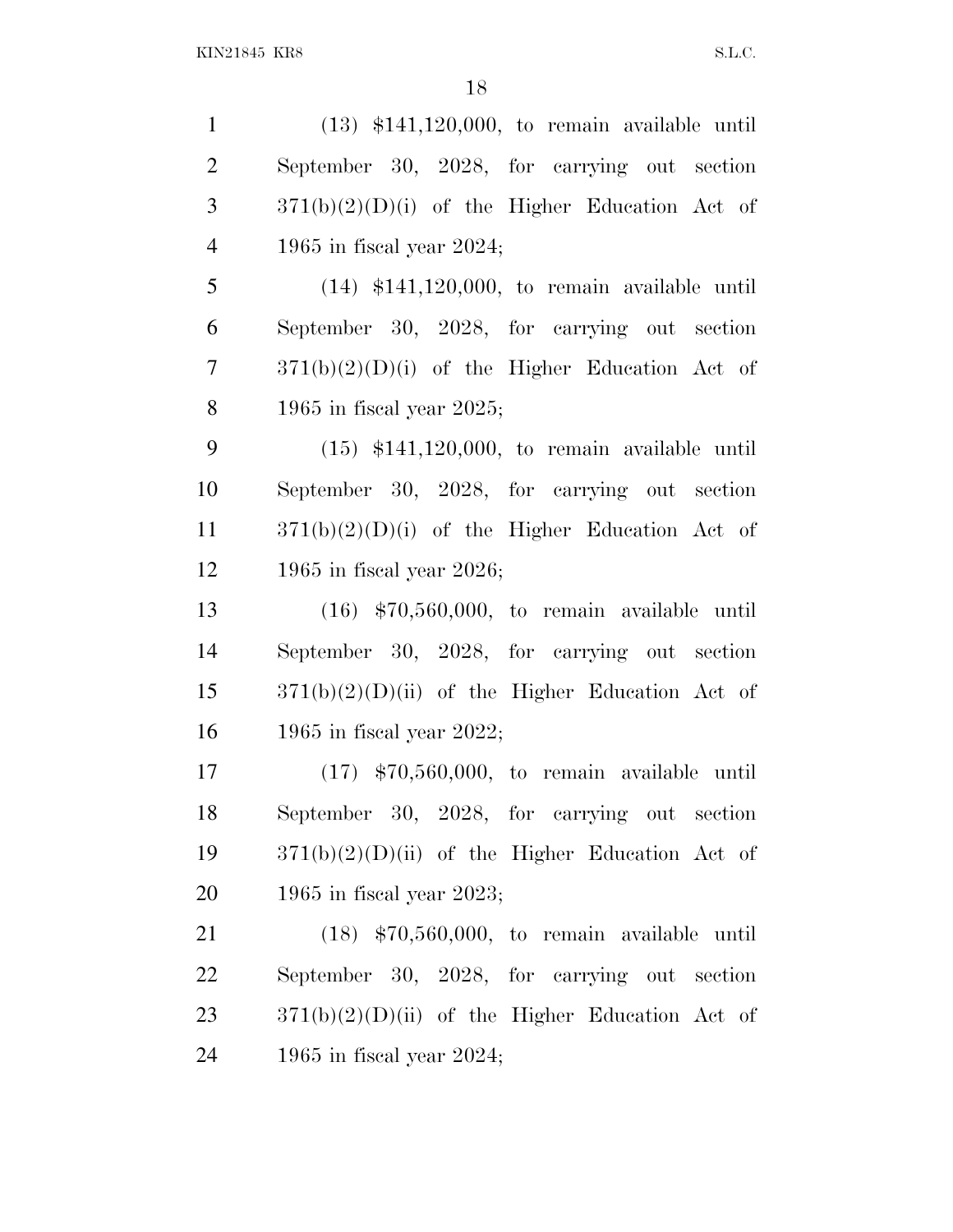(19) \$70,560,000, to remain available until September 30, 2028, for carrying out section  $3 \frac{371(b)(2)(D)(ii)}{2}$  of the Higher Education Act of 1965 in fiscal year 2025;

 (20) \$70,560,000, to remain available until September 30, 2028, for carrying out section 371(b)(2)(D)(ii) of the Higher Education Act of 1965 in fiscal year 2026;

 (21) \$23,520,000, to remain available until September 30, 2028, for carrying out section  $371(b)(2)(D)(iii)$  of the Higher Education Act of 1965 in fiscal year 2022;

 (22) \$23,520,000, to remain available until September 30, 2028, for carrying out section  $371(b)(2)(D)(iii)$  of the Higher Education Act of 1965 in fiscal year 2023;

 (23) \$23,520,000, to remain available until September 30, 2028, for carrying out section  $371(b)(2)(D)(iii)$  of the Higher Education Act of 1965 in fiscal year 2024;

 (24) \$23,520,000, to remain available until September 30, 2028, for carrying out section  $371(b)(2)(D)(iii)$  of the Higher Education Act of 1965 in fiscal year 2025;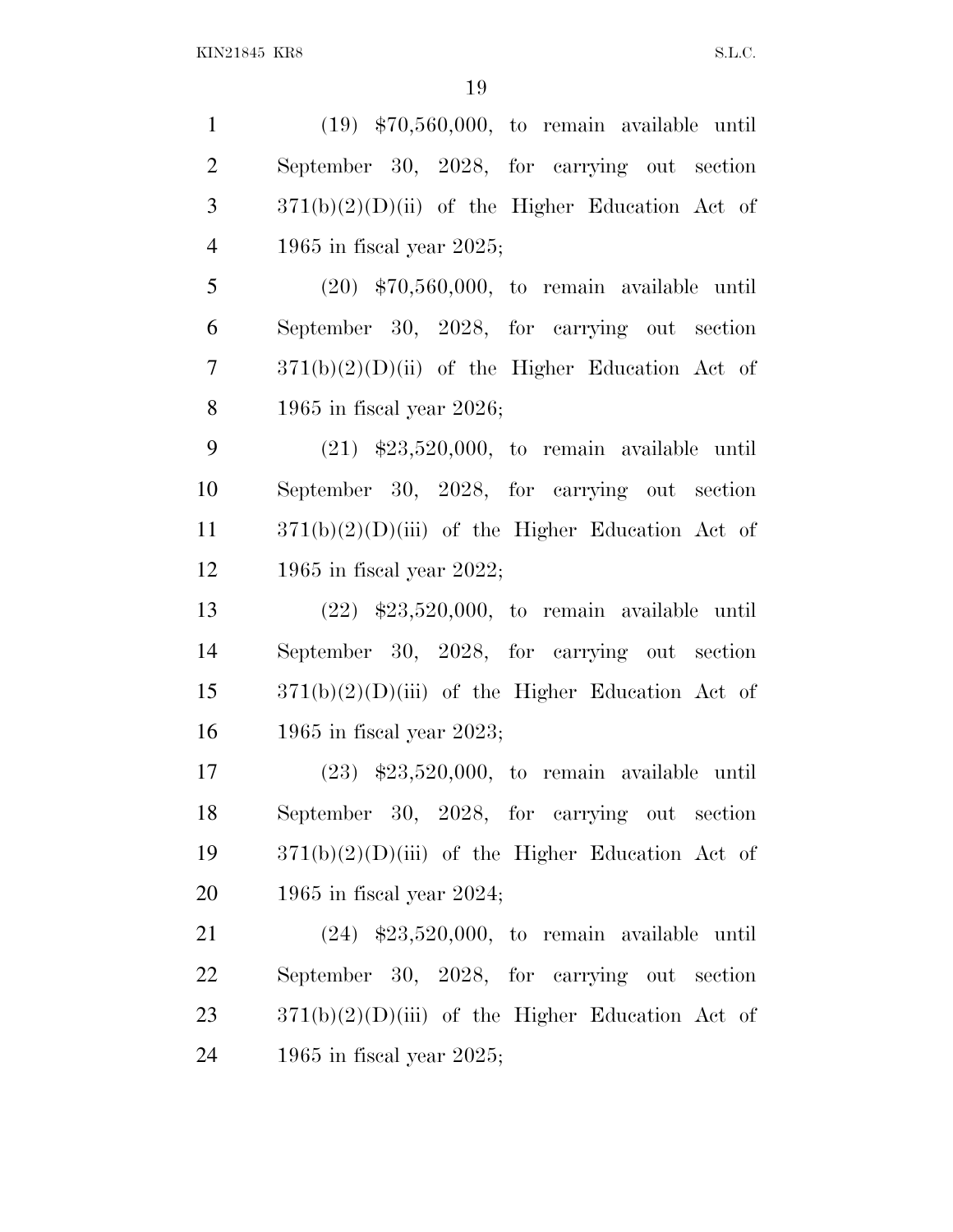(25) \$23,520,000, to remain available until September 30, 2028, for carrying out section  $3 \frac{371(b)(2)(D)(iii)}{2}$  of the Higher Education Act of 1965 in fiscal year 2026; (26) \$23,520,000, to remain available until September 30, 2028, for carrying out section 371(b)(2)(D)(iv) of the Higher Education Act of

1965 in fiscal year 2022;

 (27) \$23,520,000, to remain available until September 30, 2028, for carrying out section 371(b)(2)(D)(iv) of the Higher Education Act of 1965 in fiscal year 2023;

 (28) \$23,520,000, to remain available until September 30, 2028, for carrying out section  $371(b)(2)(D)(iv)$  of the Higher Education Act of 1965 in fiscal year 2024;

 (29) \$23,520,000, to remain available until September 30, 2028, for carrying out section 371(b)(2)(D)(iv) of the Higher Education Act of 1965 in fiscal year 2025; and

 (30) \$23,520,000, to remain available until September 30, 2028, for carrying out section  $371(b)(2)(D)(iv)$  of the Higher Education Act of 1965 in fiscal year 2026.

(b) USE OF FUNDS.—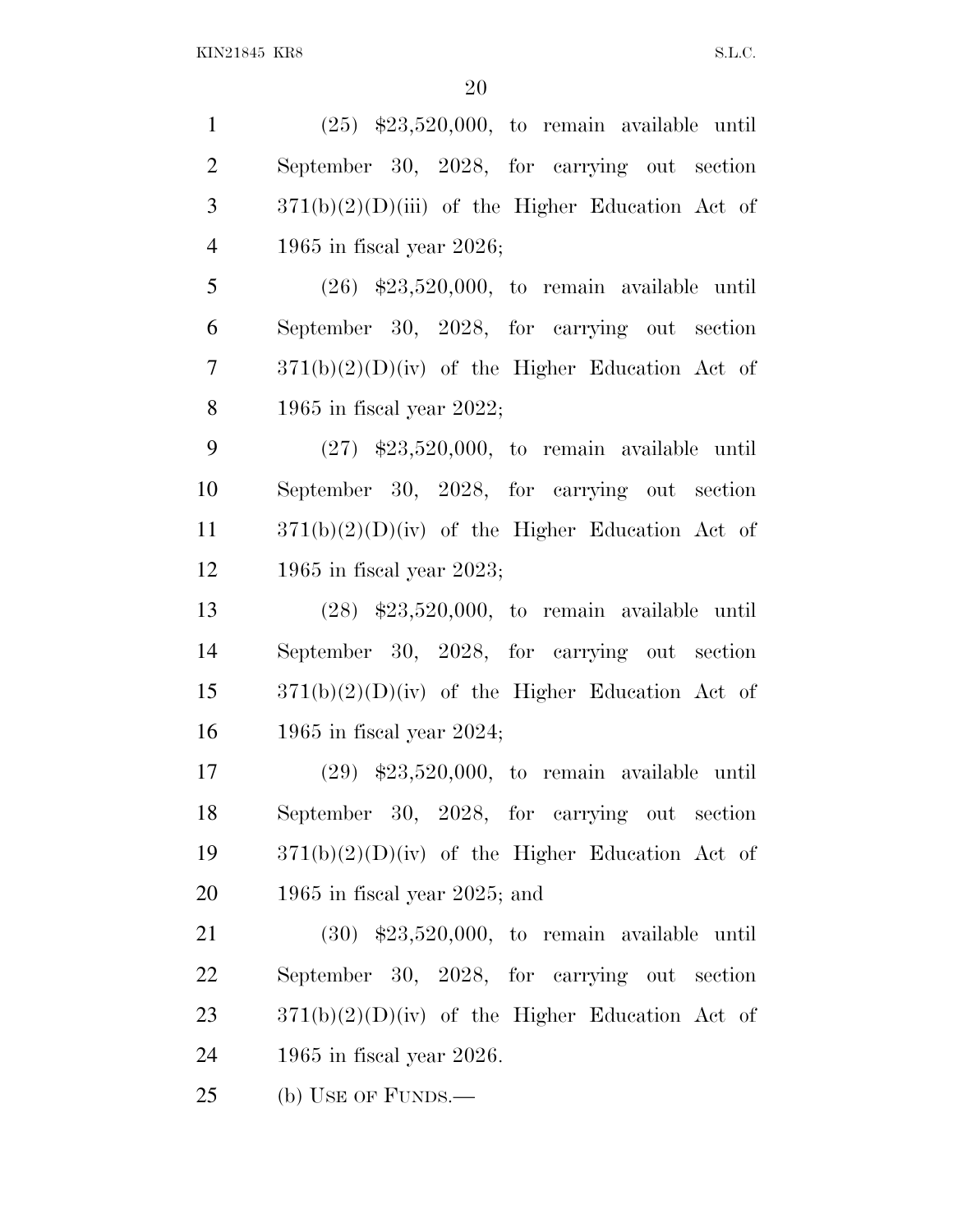(1) IN GENERAL.—An institution of higher edu- cation receiving funds made available under this sec- tion shall use such funds in accordance with the uses of funds described under subparagraphs (B), (C), and clauses (i) through (iv) of subparagraph (D) of section 371(b)(2) of the Higher Education Act of 1965, as applicable, and to award need-based finan- cial aid (including emergency financial aid grants) to low-income students enrolled in an eligible program (as defined in section 481(b) of the Higher Edu- cation Act of 1965) at such institution solely on the basis of such students' financial need.

 (2) DISTRIBUTION REQUIREMENTS.—The Sec- retary of Education shall distribute each of the amounts appropriated under paragraphs (6) through (10) of subsection (a) in accordance with section  $17 \qquad 371(b)(2)(C)$ , except that in clause (ii) of such sec- tion, ''25'' and ''of \$600,000 annually'' shall not apply.

 (3) SUPPLEMENT NOT SUPPLANT.—Funds made available under this section shall be used to supplement, and not supplant, other Federal and non-Federal (including State, tribal, local, and insti- tutional) funds that would otherwise be used to carry out activities described in this section.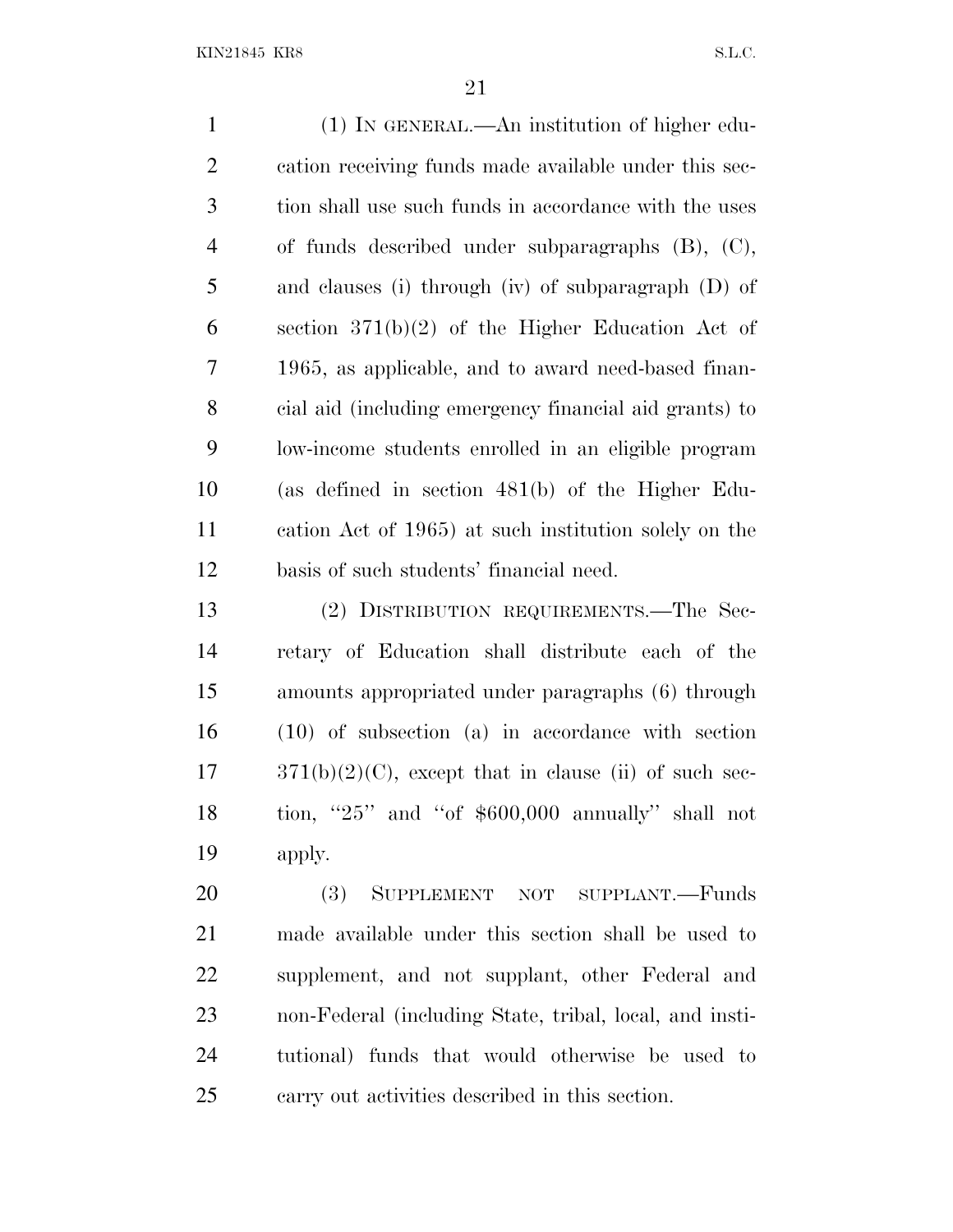| $\mathbf{1}$   | SEC. 20026. RESEARCH AND DEVELOPMENT INFRASTRUC-            |
|----------------|-------------------------------------------------------------|
| $\overline{2}$ | TURE COMPETITIVE GRANT PROGRAM.                             |
| 3              | Title III of the Higher Education Act of 1965 is            |
| $\overline{4}$ | amended—                                                    |
| 5              | $(1)$ by redesignating part G as part H; and                |
| 6              | $(2)$ by inserting after section 371 the following:         |
| 7              | "PART G-IMPROVING RESEARCH & DEVELOP-                       |
| 8              | <b>INFRASTRUCTURE FOR</b><br><b>MENT</b><br><b>HISTORI-</b> |
| 9              | CALLY BLACK COLLEGES AND UNIVER-                            |
| 10             | SITIES, TRIBAL COLLEGES AND UNIVER-                         |
| 11             | SITIES, AND MINORITY-SERVING INSTITU-                       |
| 12             | <b>TIONS</b>                                                |
| 13             | "SEC. 381. IMPROVING RESEARCH & DEVELOPMENT INFRA-          |
| 14             | STRUCTURE FOR HISTORICALLY BLACK COL-                       |
| 15             | LEGES AND UNIVERSITIES, TRIBAL COL-                         |
| 16             | LEGES AND UNIVERSITIES, AND MINORITY-                       |
| 17             | SERVING INSTITUTIONS.                                       |
| 18             | "(a) ELIGIBLE INSTITUTION.—In this section, the             |
| 19             | term 'eligible institution' means—                          |
| 20             | $\lq(1)$ an institution that—                               |
| 21             | "(A) is described in section 371(a);                        |
| 22             | $\lq\lq$ is a 4-year institution, except that               |
| 23             | this subparagraph shall not apply to an institu-            |
| 24             | tion described in section $371(a)(3)$ ; and                 |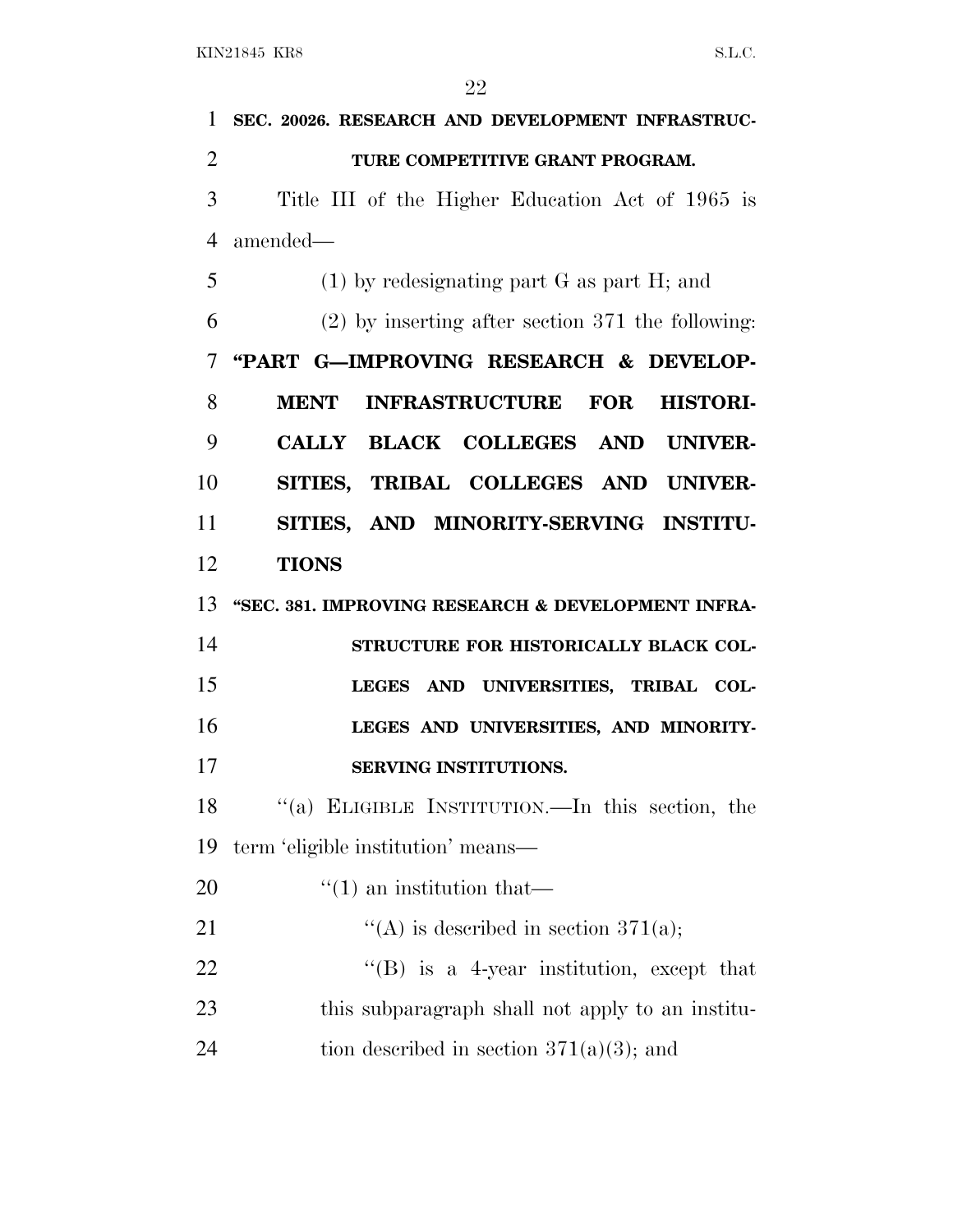| $\mathbf{1}$   | $\lq\lq$ (C) is not an institution classified as 'very      |
|----------------|-------------------------------------------------------------|
| $\overline{2}$ | high research activity' by the Carnegie Classi-             |
| 3              | fication of Institutions of Higher Education;               |
| $\overline{4}$ | $\cdot\cdot(2)$ an institution that is described in section |
| 5              | $326(e)$ ; or                                               |
| 6              | $\lq(3)$ an institution described in paragraph (1)          |
| 7              | or $(2)$ acting on behalf of a consortium, which may        |
| 8              | include institutions classified as 'very high research      |
| 9              | activity' by the Carnegie Classification of Institu-        |
| 10             | tions of Higher Education, 2-year institutions of           |
| 11             | higher education (as defined in section 101), institu-      |
| 12             | tions of higher education (as defined in section 101)       |
| 13             | or section $102(a)(1)(B)$ of the Higher Education Act       |
| 14             | of 1965), nonprofit organizations, philanthropic or-        |
| 15             | ganizations, and industry partners, provided that the       |
| 16             | eligible institution is the lead member and fiscal          |
| 17             | agent of the consortium.                                    |
| 18             | "(b) AUTHORIZATION OF GRANT PROGRAMS.-For                   |
| 19             | the purpose of supporting research and development infra-   |
| 20             | structure at eligible institutions, the Secretary shall     |
| 21             | award, on a competitive basis, to eligible institutions—    |
| 22             | $``(1)$ planning grants for a period of not more            |
| 23             | than 2 years; and                                           |
| 24             | $\lq(2)$ implementation grants for a period of not          |
| 25             | more than 5 years.                                          |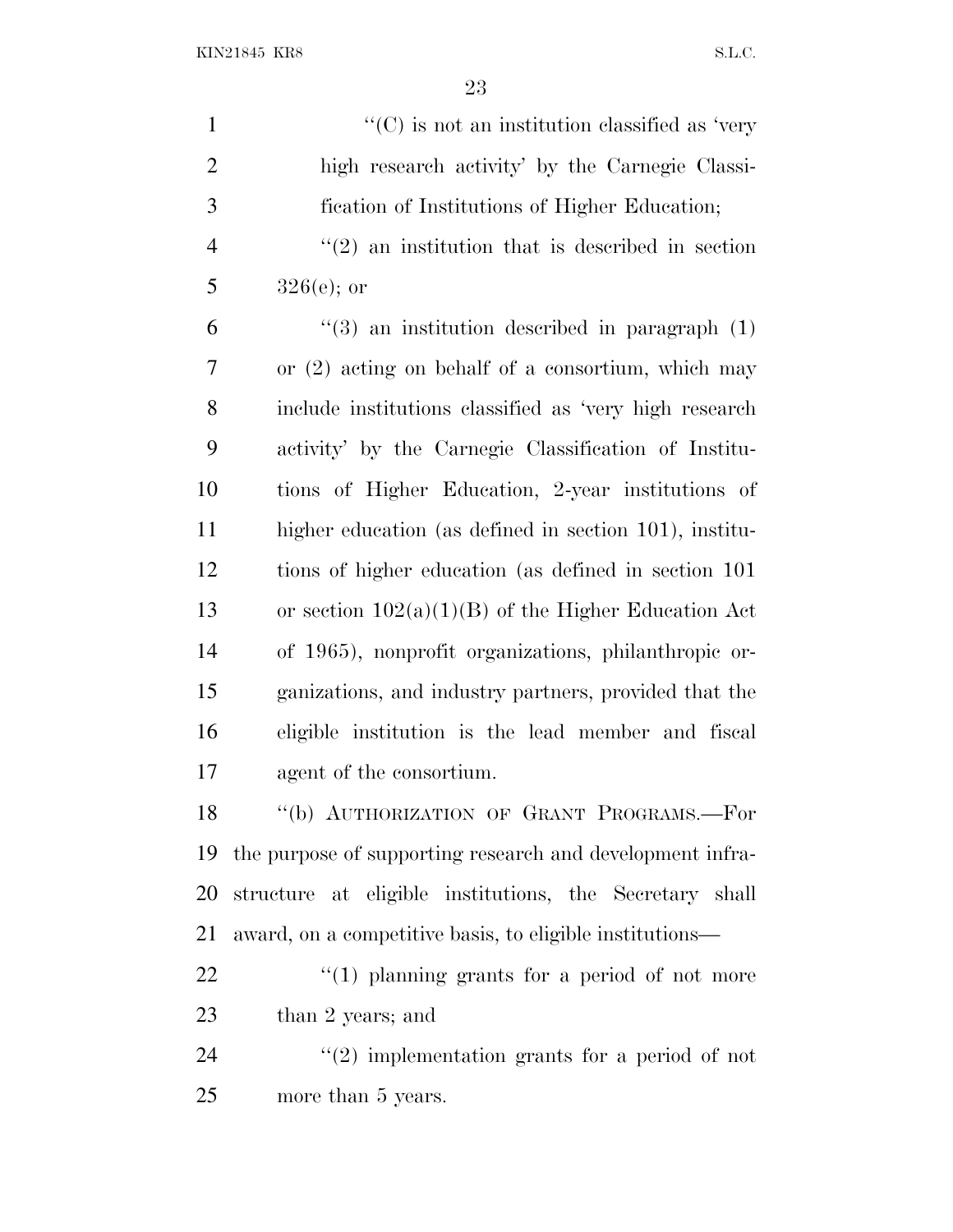| $\mathbf{1}$   | $``(e)$ APPLICATIONS.—                                  |
|----------------|---------------------------------------------------------|
| $\overline{2}$ | $\lq(1)$ In GENERAL.—An eligible institution that       |
| 3              | desires to receive a planning grant under subsection    |
| $\overline{4}$ | $(b)(1)$ or an implementation grant under subsection    |
| 5              | $(b)(2)$ shall submit an application to the Secretary   |
| 6              | that includes a description of the activities that will |
| 7              | be carried out with grant funds.                        |
| 8              | $\cdot$ (2) NO COMPREHENSIVE DEVELOPMENT                |
| 9              | PLAN.—The requirement under section $391(b)(1)$         |
| 10             | shall not apply to grants awarded under this section.   |
| 11             | $\lq\lq$ AWARDS.—                                       |
| 12             | "(1) IN GENERAL.—In awarding planning and               |
| 13             | implementation grants under this section, the Sec-      |
| 14             | retary shall—                                           |
| 15             | $\lq\lq$ administer separate competitions for           |
| 16             | each of the categories of institutions listed in        |
| 17             | paragraphs (1) through (7) of section $371(a)$ ;        |
| 18             | and                                                     |
| 19             | "(B) treat an institution described in sec-             |
| 20             | tion $326(e)$ as an institution described in sec-       |
| 21             | tion $371(a)(1)$ for the purposes of subpara-           |
| 22             | graph(A).                                               |
| 23             | "(2) PRIORITY.—In awarding implementation               |
| 24             | grants under this section, the Secretary shall give     |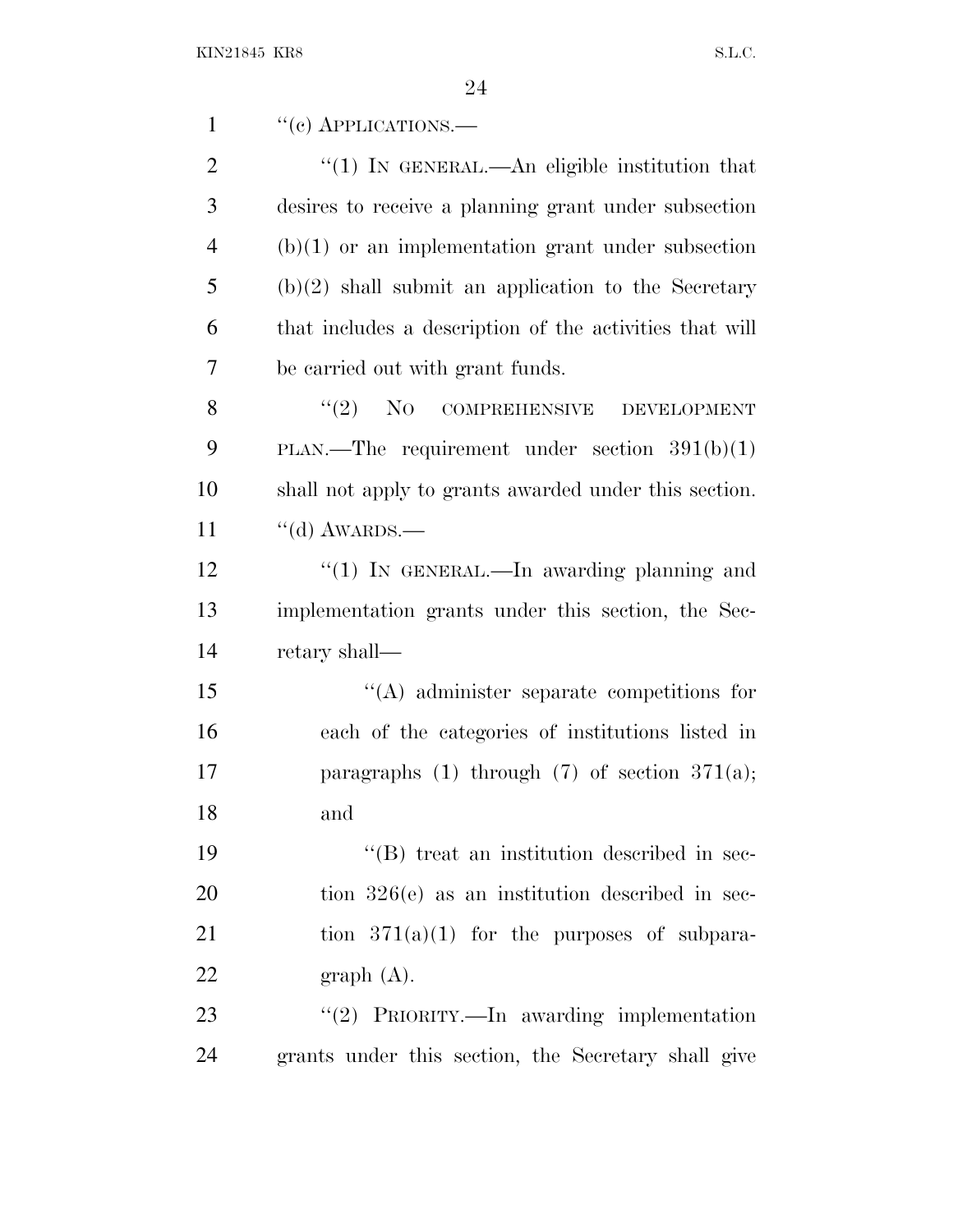| $\mathbf{1}$   |                                                        |
|----------------|--------------------------------------------------------|
|                | priority to eligible institutions that have received a |
| $\overline{2}$ | planning grant under this section.                     |
| 3              | "(3) NUMBER OF GRANTS.-No institution                  |
| $\overline{4}$ | shall receive more than one planning grant and more    |
| 5              | than one implementation grant per grant cycle          |
| 6              | under this section.                                    |
| 7              | "(e) USE OF FUNDS.—                                    |
| 8              | "(1) PLANNING GRANTS.—An eligible institu-             |
| 9              | tion that receives a planning grant under subsection   |
| 10             | $(b)(1)$ shall use the grant funds to develop a stra-  |
| 11             | tegic plan for improving institutional research and    |
| 12             | development infrastructure that includes—              |
| 13             | $\lq\lq$ an assessment of the existing institu-        |
| 14             | tional research capacity and research and devel-       |
| 15             | opment infrastructure; and                             |
| 16             | $\lq\lq (B)$ a detailed description of how the in-     |
| 17             | stitution would use research and development           |
| 18             | infrastructure funds provided by an implemen-          |
| 19             | tation grant under this section to increase the        |
| 20             | institution's research capacity and support re-        |
| 21             | search and development infrastructure.                 |
| 22             | IMPLEMENTATION GRANTS.- An eligible<br>(2)             |
| 23             | institution that receives an implementation grant      |
| 24             | under subsection $(b)(2)$ shall use the grant funds to |
| 25             | support research and development infrastructure,       |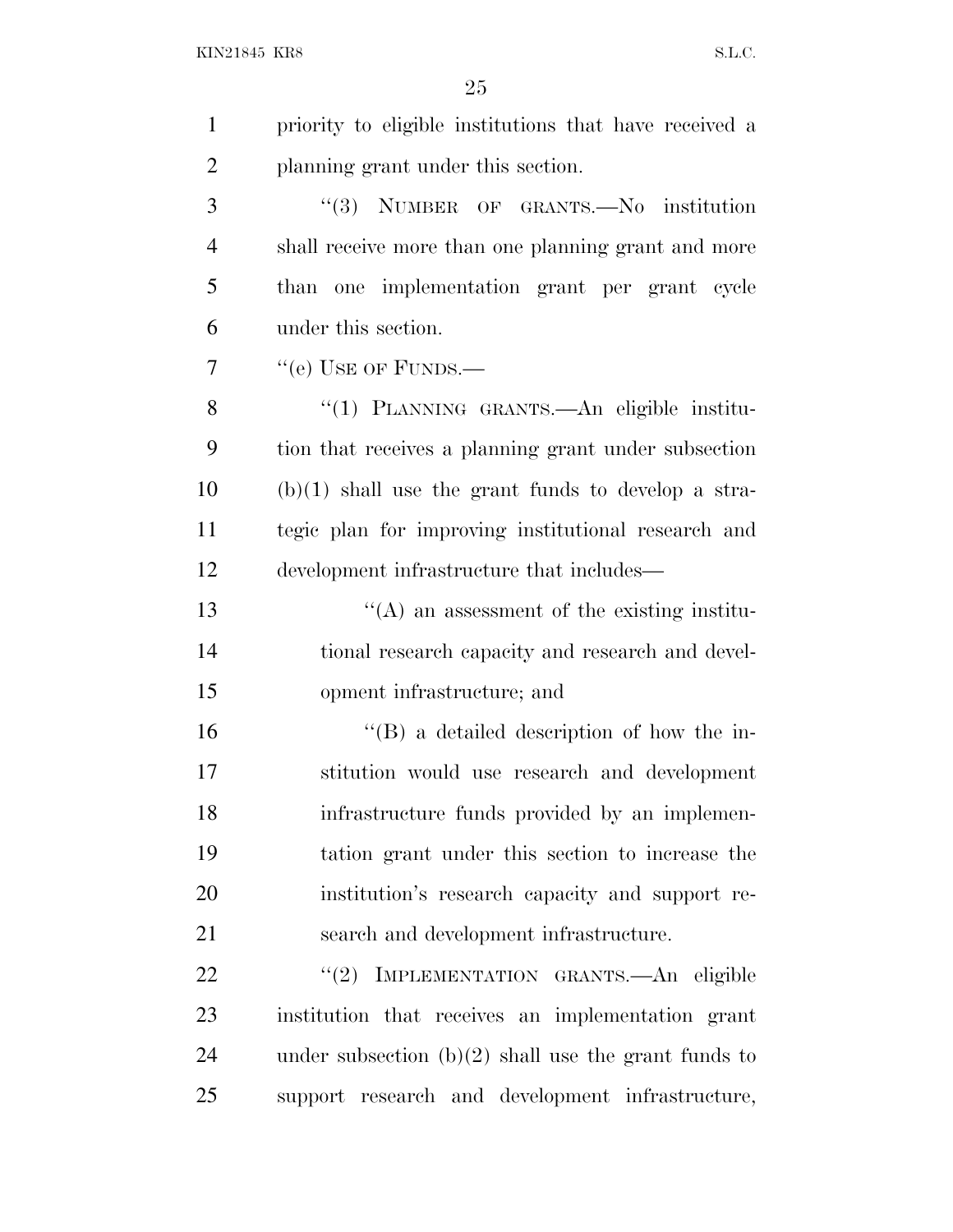which shall include carrying out at least one of the following activities:

 $\langle (A)$  Providing for the improvement of re- search-related infrastructure, including deferred maintenance and renovation of existing facili- ties, construction of new facilities, acquisition of real property, and the purchase and installation of equipment, technology, fixtures, and fur-niture.

 ''(B) Hiring and retaining faculty, stu- dents, research-related staff, or other personnel, including research personnel skilled in oper- ating, using, or applying technology, equipment, or devices used to conduct or support research.

15 "'(C) Creating and supporting inter- and intra-institutional research centers (including formal and informal communities of practice) in fields of research for which research and devel- opment infrastructure funds have been awarded under this section, including hiring staff and 21 purchasing supplies and equipment.

22 ""(f) SUPPLEMENT NOT SUPPLANT.—Funds made available under this section shall be used to supplement, and not supplant, other Federal and non-Federal (includ-ing State, tribal, local, and institutional) funds that would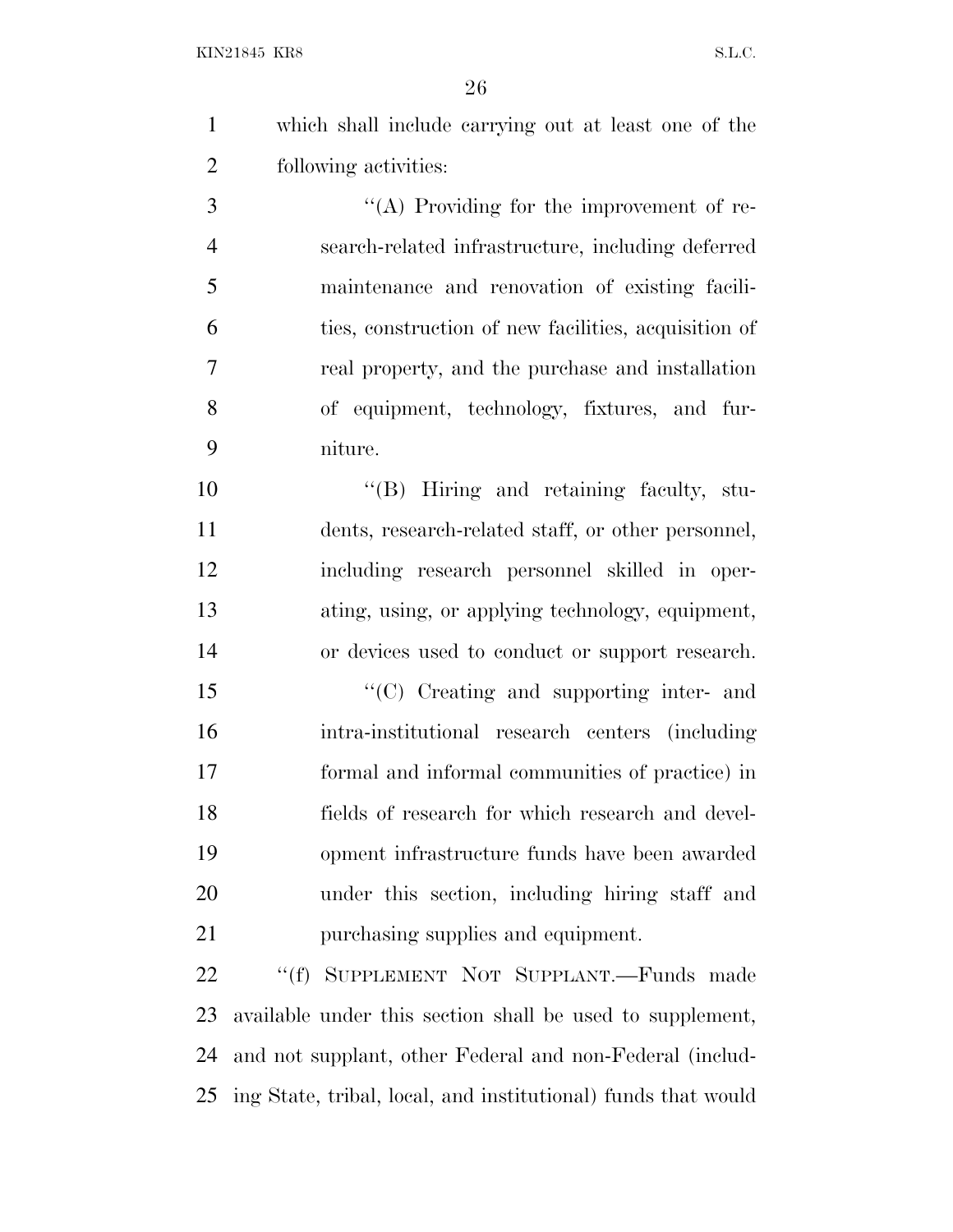otherwise be used to carry out activities described in this section.

 ''(g) SUNSET.—The authority to make—  $\qquad$  (1) planning grants under subsection (b)(1) shall expire at the end of fiscal year 2025; and ''(2) implementation grants under subsection (b)(2) shall expire at the end of fiscal year 2027. ''(h) APPROPRIATIONS.—In addition to amounts oth- erwise available, there is appropriated for fiscal year 2022, out of any money in the Treasury not otherwise appro- priated, \$3,000,000,000, to remain available until Sep- tember 30, 2028, for carrying out this section.''. **SEC. 20027. NORTHERN MARIANA ISLANDS, AMERICAN SAMOA, UNITED STATES VIRGIN ISLANDS, GUAM, AND FREELY ASSOCIATED STATES COLLEGE ACCESS.**

 Title VII of the Higher Education Act of 1965, as amended by this Act, is further amended by adding at the end the following: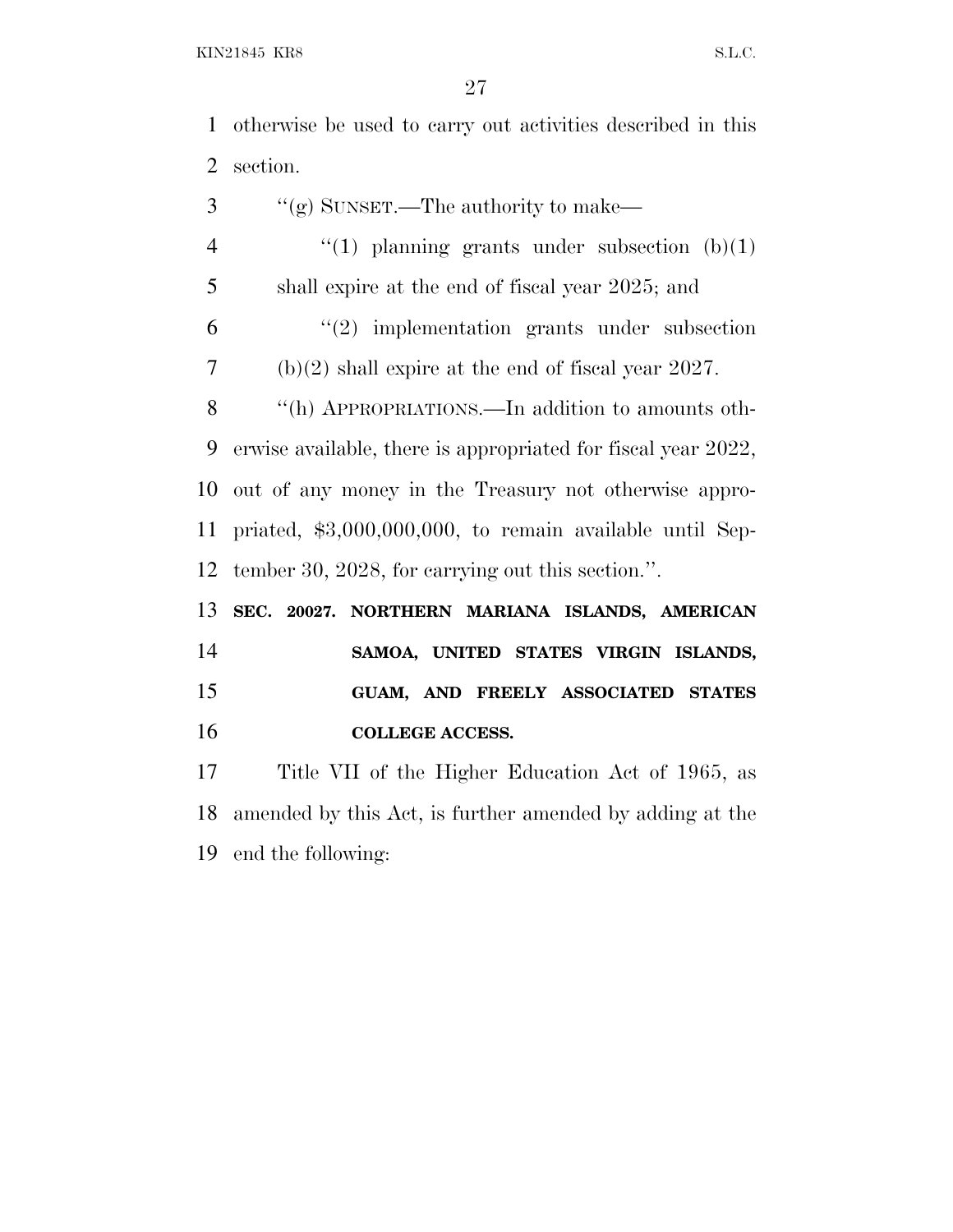| $\mathbf{1}$   | "PART G-COLLEGE ACCESS FOR STUDENTS IN              |
|----------------|-----------------------------------------------------|
| $\overline{2}$ | <b>OUTLYING AREAS</b>                               |
| 3              | "SEC. 792. NORTHERN MARIANA ISLANDS, AMERICAN       |
| $\overline{4}$ | SAMOA, UNITED STATES VIRGIN ISLANDS,                |
| 5              | GUAM, AND FREELY ASSOCIATED STATES                  |
| 6              | <b>COLLEGE ACCESS GRANTS.</b>                       |
| 7              | $``(a)$ GRANTS.—                                    |
| 8              | $``(1)$ GRANT AMOUNTS.—                             |
| 9              | "(A) IN GENERAL.—Beginning with award               |
| 10             | year 2023–2024, from amounts appropriated to        |
| 11             | carry out this section, the Secretary shall award   |
| 12             | grants to the Governors of each outlying area       |
| 13             | for such Governors to award grants to eligible      |
| 14             | institutions that enroll eligible students to pay   |
| 15             | the difference between the tuition and fees         |
| 16             | charged for in-State students and the tuition       |
| 17             | and fees charged for out-of-State students on       |
| 18             | behalf of each eligible student enrolled in the el- |
| 19             | igible institution.                                 |
| 20             | "(B) MAXIMUM STUDENT AMOUNTS.—The                   |
| 21             | amount paid on behalf of an eligible student        |
| 22             | under this section shall be—                        |
| 23             | "(i) not more than $$15,000$ for any                |
| 24             | award year (as defined in section<br>one            |
| 25             | $481(a)(1)$ ; and                                   |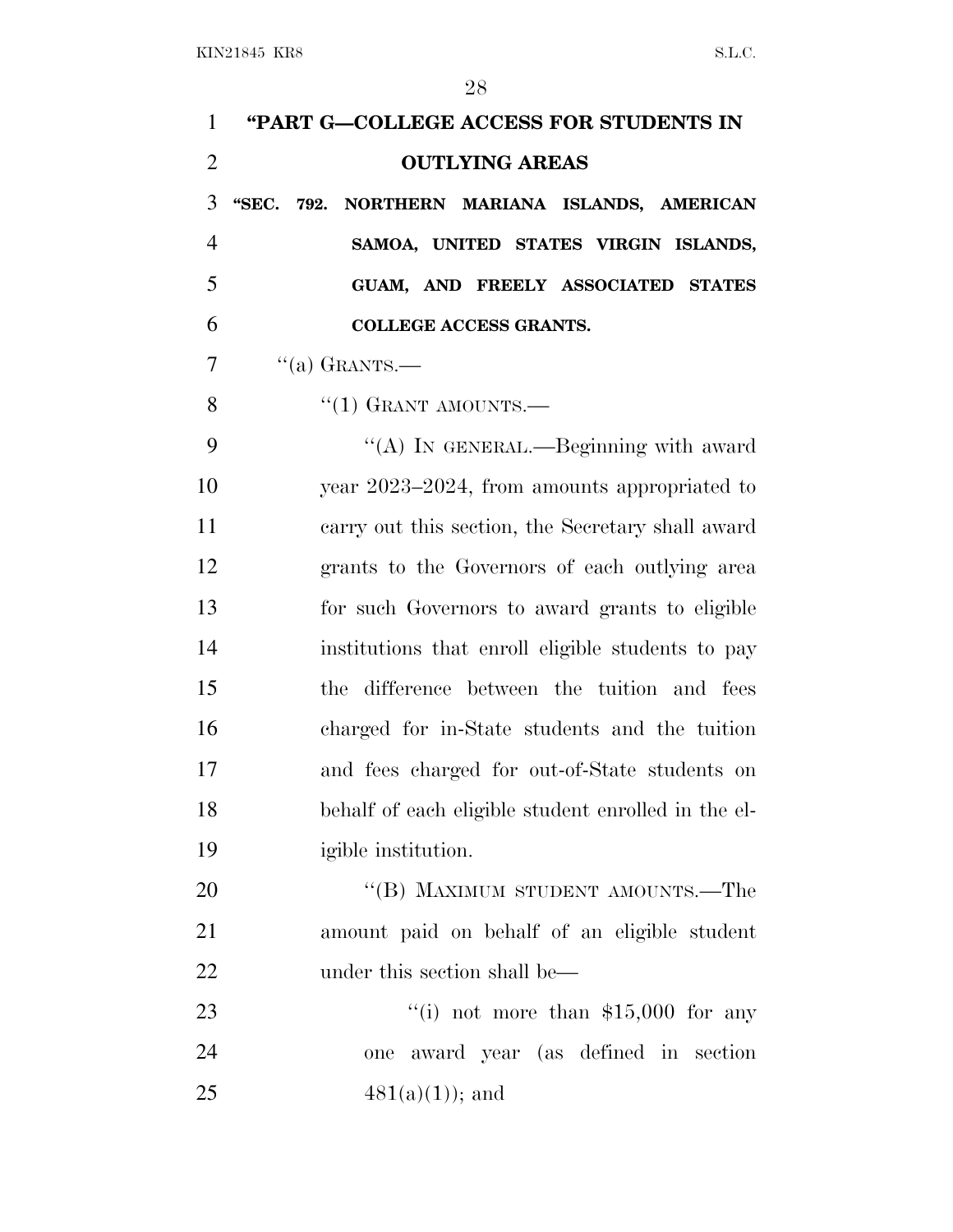$\frac{1}{10}$  not more than \$75,000 in the aggregate. ''(C) PRORATION.—The Governor shall prorate payments under this section with re- spect to eligible students who attend an eligible institution on less than a full-time basis. 7 "(2) AGREEMENT.—Each Governor desiring a grant under this section shall enter into an agree- ment with the Secretary for the purposes of admin- istering the grant program. 11 "(3) GRANT AUTHORITY.—The authority to make grants under this section shall expire at the end of award year 2029–2030. ''(b) INAPPLICABILITY OF GEPA CONTINGENT EX- TENSION OF PROGRAMS.—Section 422 of the General Education Provisions Act shall not apply to this section. ''(c) N<sup>O</sup> ADDITIONAL ELIGIBILITY REQUIRE- MENTS.—No individual shall be determined, by a Gov- ernor, an eligible institution, or the Secretary, to be ineli-gible for benefits provided under this section except on the

basis of eligibility requirements under this section.

22 "(d) DEFINITIONS.—In this section:

23 "(1) ELIGIBLE INSTITUTION.—The term 'eligi-ble institution' means an institution that—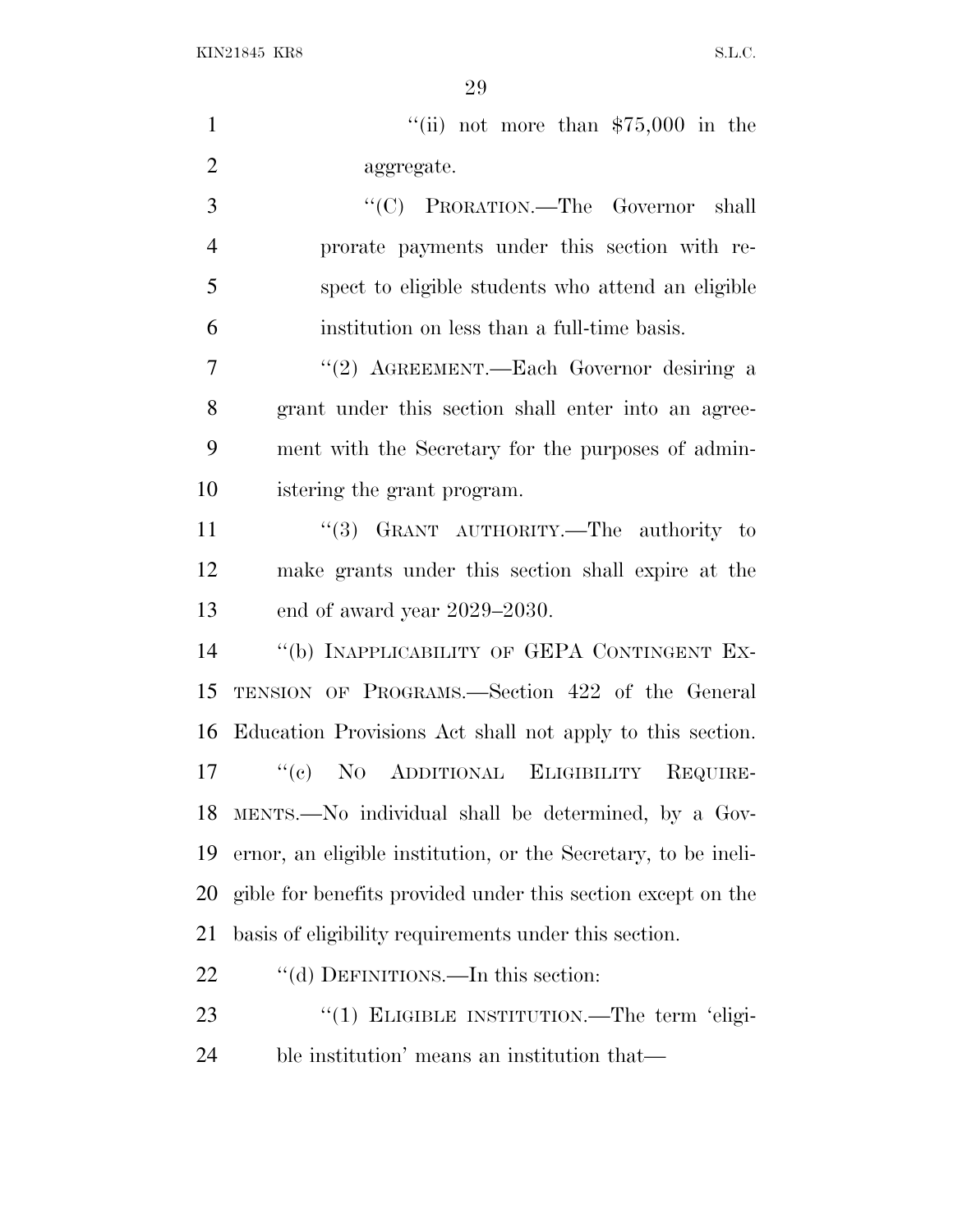| $\mathbf{1}$   | $\lq\lq$ is a public four-year institution of                  |
|----------------|----------------------------------------------------------------|
| $\mathbf{2}$   | higher education located in one of the several                 |
| 3              | States of the United States, the District of Co-               |
| $\overline{4}$ | lumbia, the Commonwealth of Puerto Rico, or                    |
| 5              | an outlying area;                                              |
| 6              | $\lq\lq (B)$ enters into an agreement with the                 |
| $\tau$         | Governor of an outlying area, or with two or                   |
| 8              | more of such Governors (except that such insti-                |
| 9              | tution may not enter into an agreement with                    |
| 10             | the Governor of the outlying area in which such                |
| 11             | institution is located), to carry out the grant                |
| 12             | program under this section; and                                |
| 13             | $\lq\lq$ <sup>c</sup> (C) submits an assurance to the Governor |
| 14             | and to the Secretary that the institution shall                |
| 15             | use funds made available under this section to                 |
| 16             | supplement, and not supplant, assistance that                  |
| 17             | otherwise would be provided to eligible students               |
| 18             | from outlying areas.                                           |
| 19             | "(2) ELIGIBLE STUDENT.—The term 'eligible                      |
| 20             | student' means a student who-                                  |
| 21             | "(A) was domiciled in an outlying area for                     |
| 22             | not less than 12 consecutive months preceding                  |
| 23             | the commencement of the freshman year at an                    |
| 24             | institution of higher education supported by a                 |
| 25             | grant awarded under this section;                              |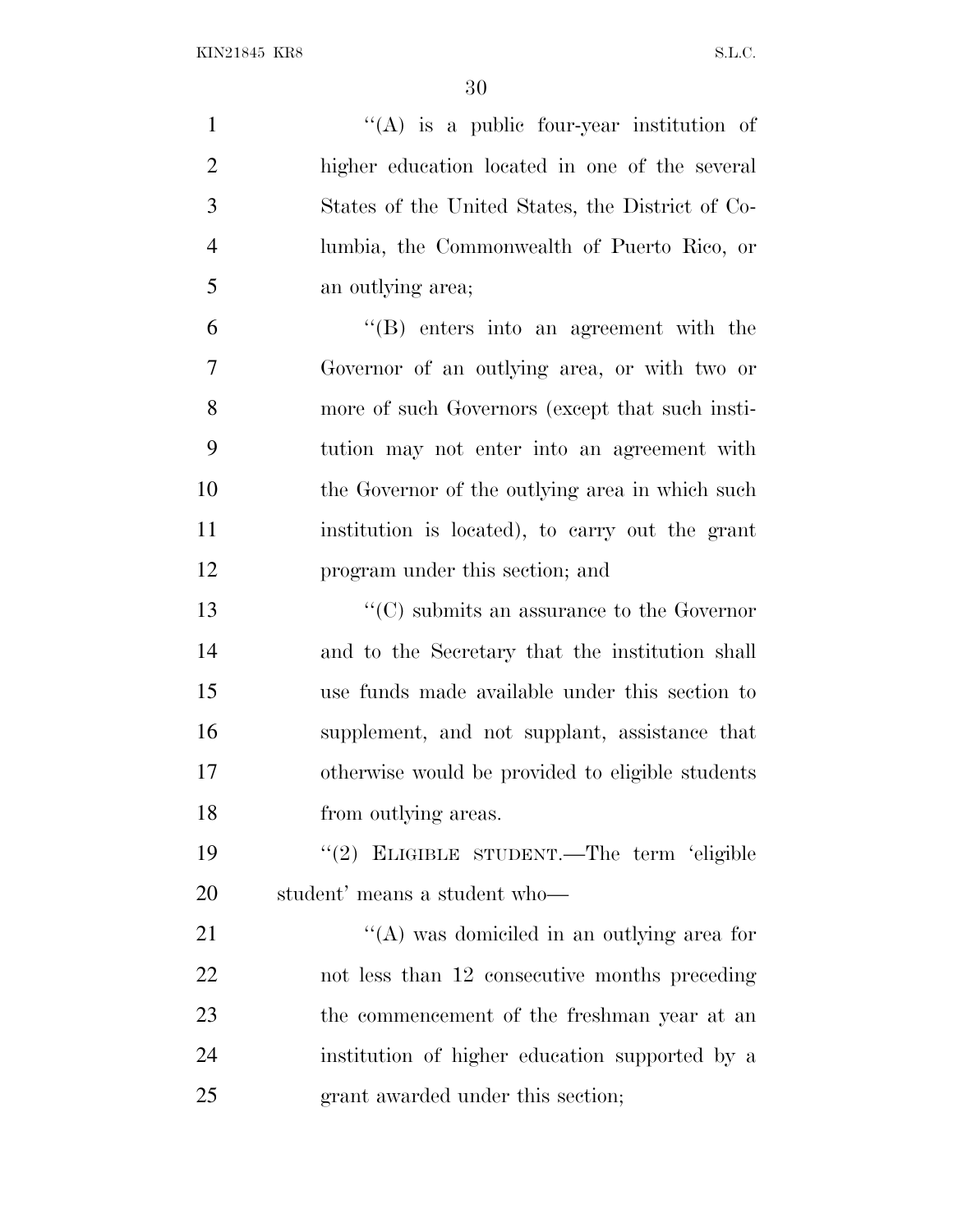| 1              | "(B) has not completed an undergraduate                   |
|----------------|-----------------------------------------------------------|
| $\overline{2}$ | baccalaureate course of study; and                        |
| 3              | $\cdot\cdot$ (C) is enrolled as an undergraduate stu-     |
| $\overline{4}$ | dent in an eligible program (as defined in sec-           |
| 5              | tion $481(b)$ on at least a half-time basis.              |
| 6              | "(3) INSTITUTION OF HIGHER EDUCATION.-                    |
| 7              | The term 'institution of higher education' has the        |
| 8              | meaning given the term in section 101.                    |
| 9              | "(4) GOVERNOR.—The term 'Governor' means                  |
| 10             | the chief executive of an outlying area.                  |
| 11             | OUTLYING AREA.—The term 'outlying<br>(6(5)                |
| 12             | area' means the Northern Mariana Islands, Amer-           |
| 13             | Samoa, the United States Virgin Islands,<br>ican          |
| 14             | Guam, and the Freely Associated States.                   |
| 15             | "(e) APPROPRIATIONS.—In addition to amounts oth-          |
| 16             | erwise available, there is appropriated, out of any money |
| 17             | in the Treasury not otherwise appropriated, such sums as  |
| 18             | may be necessary, to remain available until September 30, |
| 19             | 2030, for carrying out this section.".                    |
| 20             | PART 3-DEPARTMENT OF EDUCATION                            |
| 21             | <b>IMPLEMENTATION</b>                                     |
| 22             | SEC. 20031. PROGRAM ADMINISTRATION.                       |
| 23             | In addition to amounts otherwise available, there is      |
| 24             | appropriated to the Department of Education for fiscal    |
| 25             | year 2022, out of any money in the Treasury not otherwise |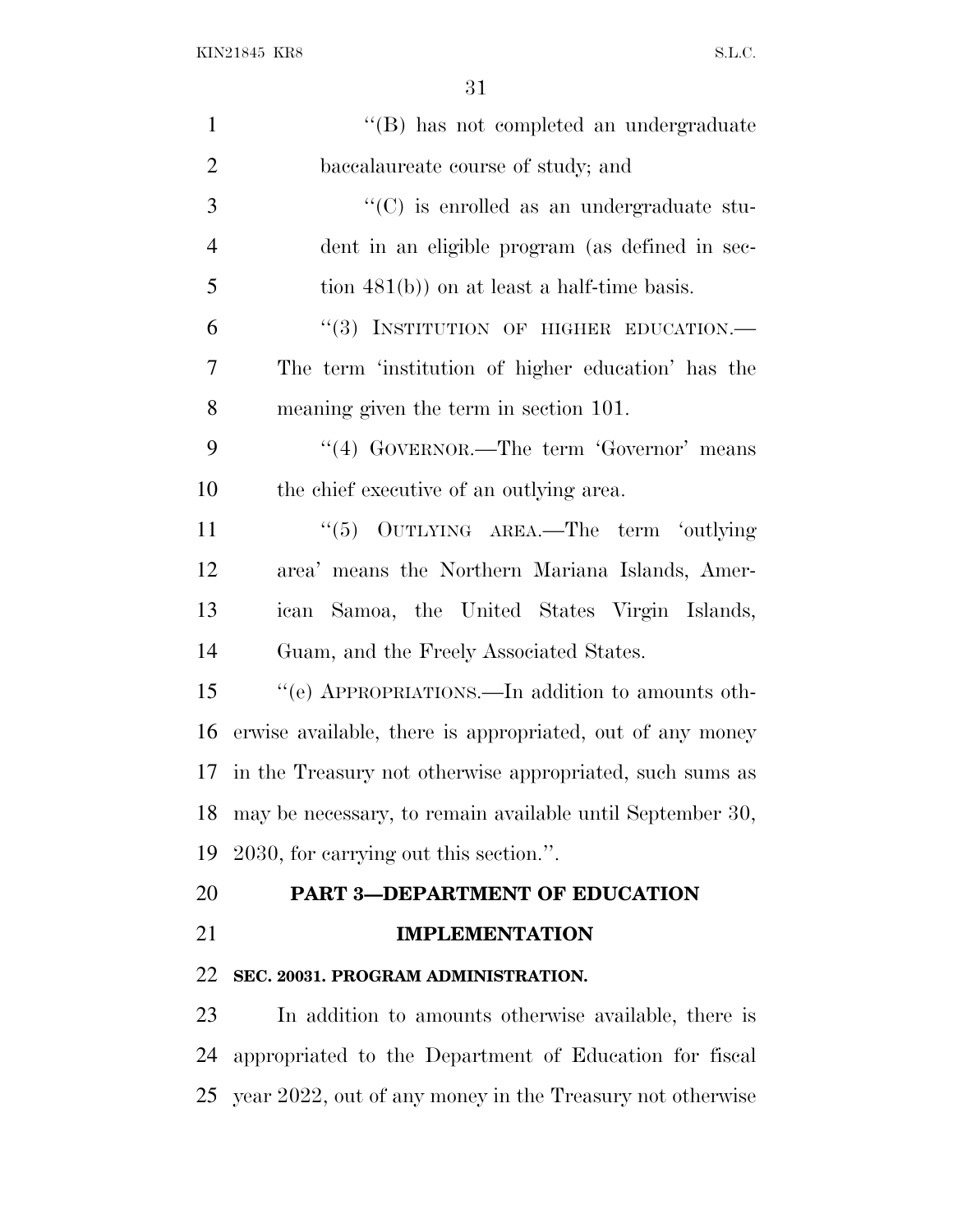appropriated, \$91,742,000, to remain available until ex- pended, for necessary administrative expenses associated with carrying out this subtitle and sections 22101 and 22102.

#### **SEC. 20032. STUDENT AID ADMINISTRATION.**

 In addition to amounts otherwise available, there is appropriated to the Department of Education for fiscal year 2022, out of any money in the Treasury not otherwise appropriated, \$85,000,000, to remain available through September 30, 2030, for Student Aid Administration with- in the Department of Education for necessary administra- tive expenses associated with carrying out this subtitle and for additional Federal administrative expenses.

#### **SEC. 20033. OFFICE OF INSPECTOR GENERAL.**

 In addition to amounts otherwise available, there is appropriated to the Department of Education for fiscal year 2022, out of any money in the Treasury not otherwise appropriated, \$15,000,000, to remain available until ex- pended, for the Office of Inspector General of the Depart- ment of Education, for salaries and expenses necessary for oversight, investigations, and audits of programs, grants, and projects funded under this subtitle and sections 22101, 22102, and 22103.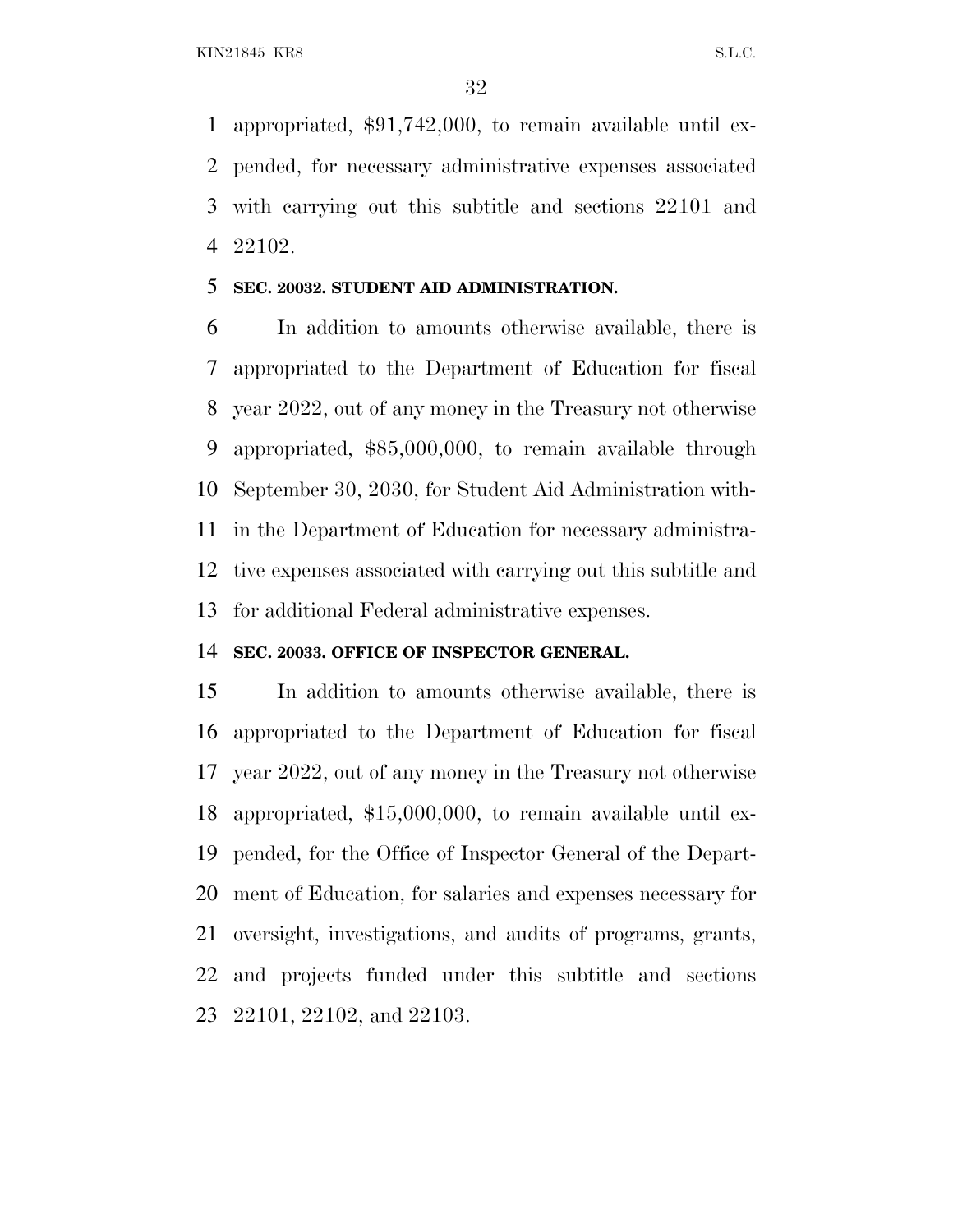## **Subtitle B—Labor Matters**

#### **SEC. 21001. DEPARTMENT OF LABOR.**

 In addition to amounts otherwise available, out of any money in the Treasury not otherwise appropriated, there are appropriated to the Department of Labor for fiscal year 2022, to remain available until September 30, 2026, the following amounts:

 (1) \$195,000,000 to the Employee Benefits Se- curity Administration for carrying out enforcement activities.

 (2) \$707,000,000 to the Occupational Safety and Health Administration for carrying out enforce- ment, standards development, whistleblower inves- tigations, compliance assistance, funding for State plans, and related activities within the Occupational Safety and Health Administration.

 (3) \$133,000,000 to the Mine Safety and Health Administration for carrying out enforcement, standard setting, technical assistance, and related activities.

 (4) \$405,000,000 to the Wage and Hour Divi-sion for carrying out activities of the Division.

 (5) \$121,000,000 to the Office of Workers' Compensation Programs for carrying out activities of the Office.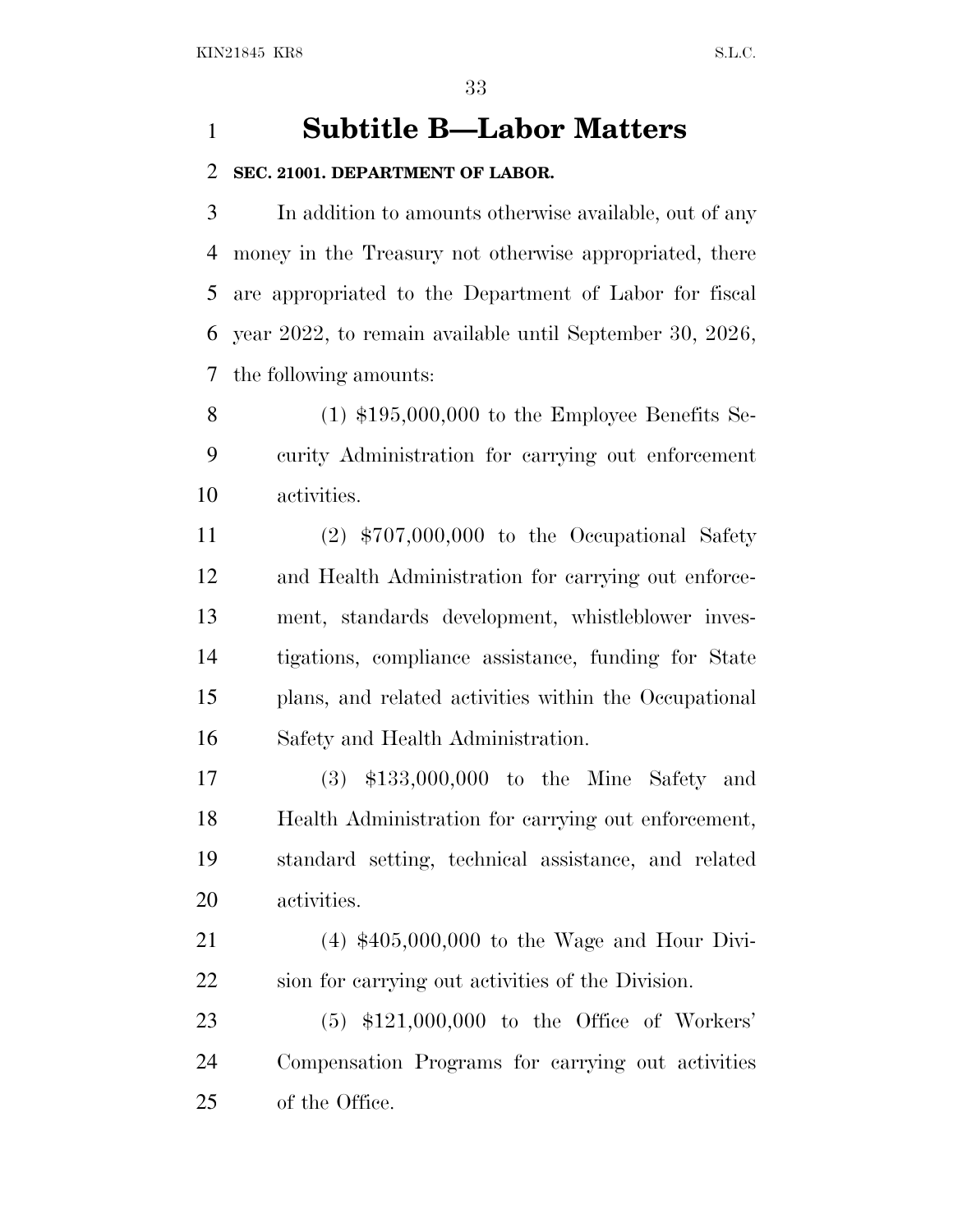(6) \$201,000,000 to the Office of Federal Con- tract Compliance Programs for carrying out audit, investigation, enforcement, and compliance assist-ance, and other activities.

 (7) \$176,000,000 to the Office of the Solicitor for carrying out necessary legal support for activities carried out by the Office related to and in support of the activities of those Department of Labor agen-cies receiving additional funding in this section.

#### **SEC. 21002. NATIONAL LABOR RELATIONS BOARD.**

11 In addition to amounts otherwise available, out of any money in the Treasury not otherwise appropriated, there are appropriated to the National Labor Relations Board for fiscal year 2022, \$350,000,000, to remain available until September 30, 2026, for the National Labor Rela- tions Board to carry out the functions vested in it by the National Labor Relations Act.

#### **SEC. 21003. EQUAL EMPLOYMENT OPPORTUNITY COMMIS-**

#### **SION.**

 In addition to amounts otherwise available, out of any money in the Treasury not otherwise appropriated, there are appropriated to the Equal Employment Opportunity Commission for fiscal year 2022, \$321,000,000, to remain available until September 30, 2026, for carrying out inves-tigation, enforcement, outreach, and related activities.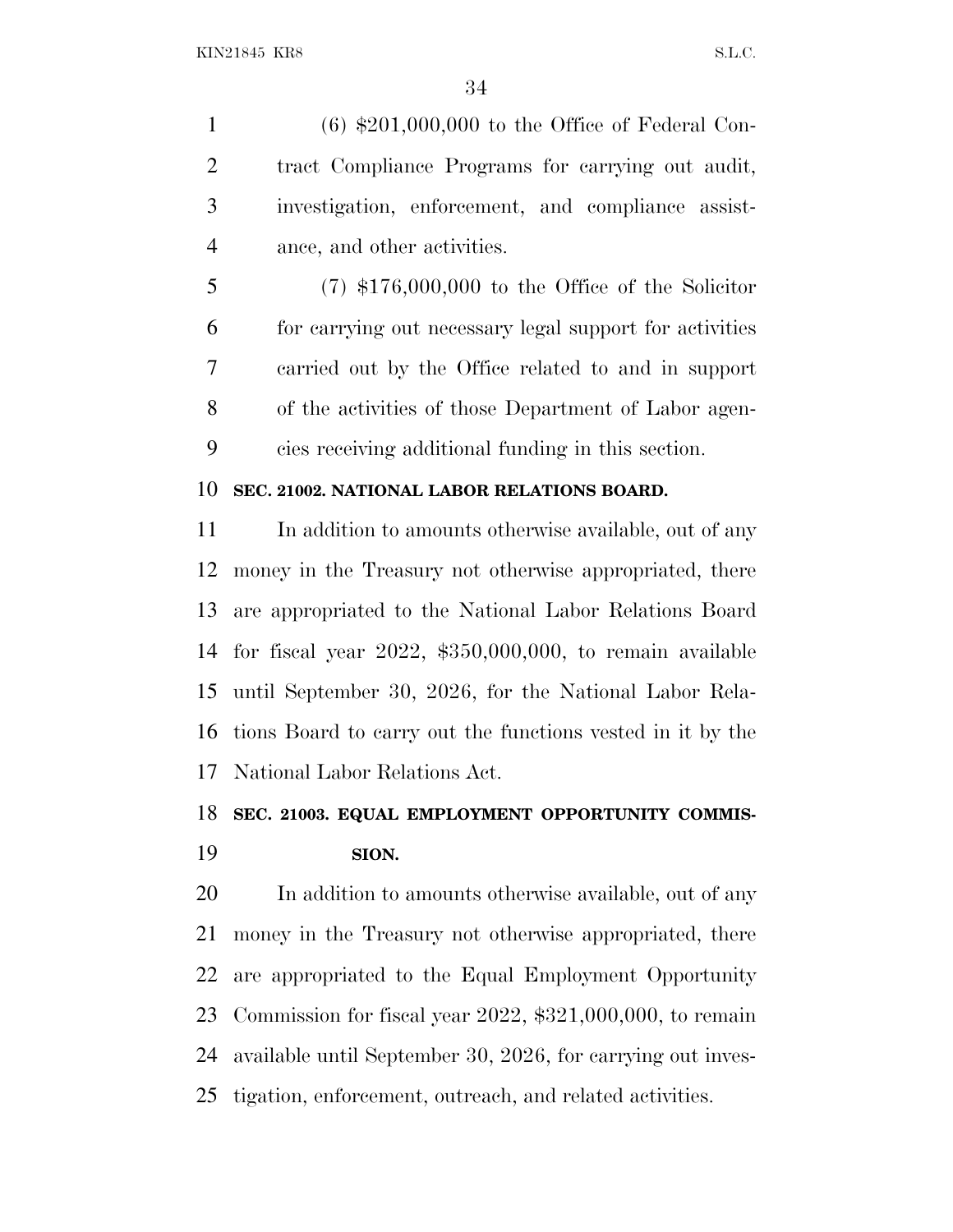| 1              | SEC. 21004. ADJUSTMENT OF CIVIL PENALTIES.               |
|----------------|----------------------------------------------------------|
| $\overline{2}$ | (a) OCCUPATIONAL SAFETY AND HEALTH ACT OF                |
| 3              | 1970.—Section 17 of the Occupational Safety and Health   |
| $\overline{4}$ | Act of 1970 (29 U.S.C. 666) is amended—                  |
| 5              | $(1)$ in subsection $(a)$ —                              |
| 6              | (A) by striking " $$70,000$ " and inserting              |
| 7              | " $$700,000$ "; and                                      |
| 8              | $(B)$ by striking "\$5,000" and inserting                |
| 9              | " $$50,000$ ";                                           |
| 10             | $(2)$ in subsection (b), by striking "\$7,000" and       |
| 11             | inserting " $$70,000$ "; and                             |
| 12             | $(3)$ in subsection (d), by striking "\$7,000" and       |
| 13             | inserting " $$70,000$ ".                                 |
| 14             | (b) FAIR LABOR STANDARDS ACT OF 1938.—Section            |
| 15             | 16(e) of the Fair Labor Standards Act of 1938 (29 U.S.C. |
| 16             | $216(e)$ is amended—                                     |
| 17             | $(1)$ in paragraph $(1)(A)$ —                            |
| 18             | (A) in clause (i), by striking " $$11,000"$ "            |
| 19             | and inserting " $$132,270"$ ; and                        |
| 20             | (B) in clause (ii), by striking " $$50,000"$ "           |
| 21             | and inserting " $$601,150"$ ; and                        |
| 22             | $(2)$ in paragraph $(2)$ —                               |
| 23             | $(A)$ in the first sentence, by striking                 |
| 24             | " $$1,100"$ and inserting " $$20,740"$ ; and             |
| 25             | (B) in the second sentence, by striking                  |
| 26             | " $$1,100"$ and inserting " $$11,620"$ .                 |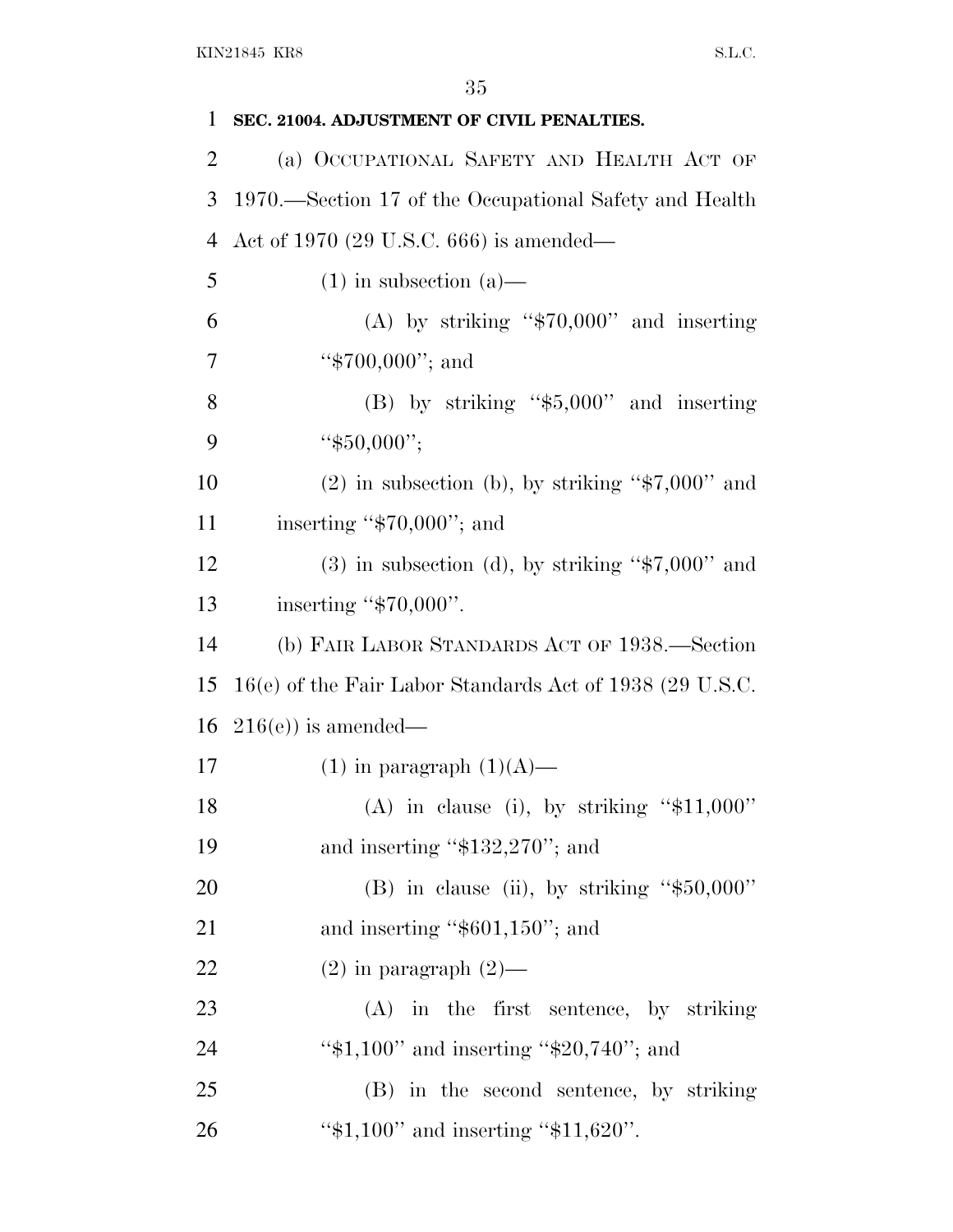(c) MIGRANT AND SEASONAL AGRICULTURAL WORK- ER PROTECTION ACT.—Section 503(a)(1) of the Migrant and Seasonal Agricultural Worker Protection Act (29 4 U.S.C.  $1853(a)(1)$  is amended by striking "\$1,000" and 5 inserting "\$25,790".

 (d) EFFECTIVE DATE.—The amendments made by this section shall take effect on January 1, 2022.

## **SEC. 21005. CIVIL MONETARY PENALTIES FOR PARITY VIO-LATIONS.**

 (a) CIVIL MONETARY PENALTIES RELATING TO PAR- ITY IN MENTAL HEALTH AND SUBSTANCE USE DIS- ORDERS.—Section 502(c)(10) of the Employee Retirement Income Security Act of 1974 (29 U.S.C. 1132(c)(10)) is amended—

 (1) in the heading, by striking ''USE OF GE- NETIC INFORMATION'' and inserting ''USE OF GE- NETIC INFORMATION AND PARITY IN MENTAL HEALTH AND SUBSTANCE USE DISORDER BENE-FITS''; and

20  $(2)$  in subparagraph  $(A)$ —

 (A) by striking ''any plan sponsor of a group health plan'' and inserting ''any plan sponsor or plan administrator of a group health plan''; and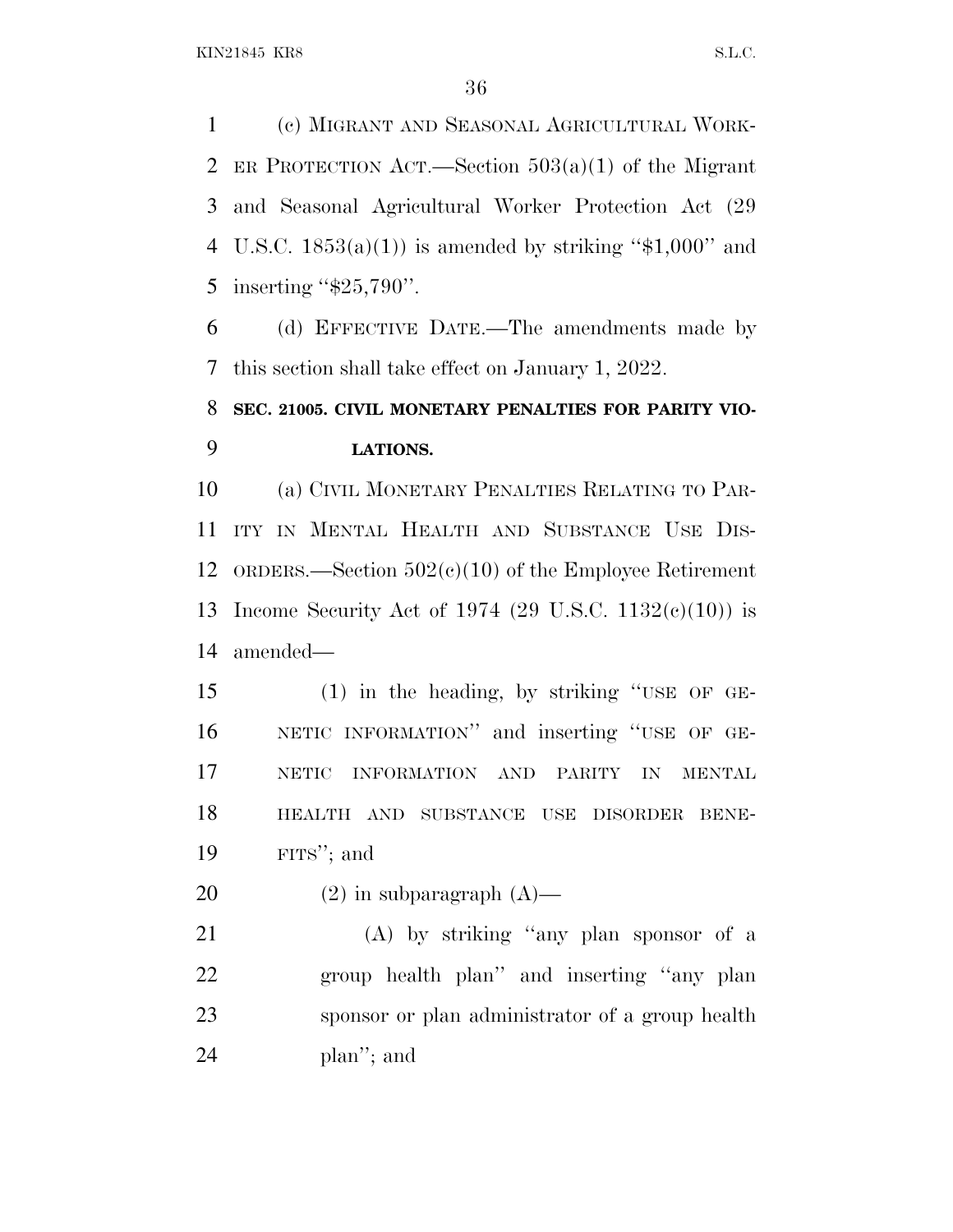| $\mathbf{1}$   | (B) by striking "for any failure" and all              |
|----------------|--------------------------------------------------------|
| $\overline{2}$ | that follows through "in connection with the           |
| 3              | plan." and inserting "for any failure by such          |
| $\overline{4}$ | sponsor, administrator, or issuer, in connection       |
| 5              | with the plan—                                         |
| 6              | "(i) to meet the requirements of sub-                  |
| $\overline{7}$ | section (a) $(1)(F)$ , (b) $(3)$ , (c), or (d) of sec- |
| 8              | tion 702 or section 701 or 702(b)(1) with              |
| 9              | respect to genetic information; or                     |
| 10             | "(ii) to meet the requirements of sub-                 |
| 11             | section (a) of section 712 with respect to             |
| 12             | parity in mental health and substance use              |
| 13             | disorder benefits.".                                   |
| 14             | (b) EXCEPTION TO THE GENERAL PROHIBITION ON            |
| 15             | ENFORCEMENT.—Section 502 of such Act (29 U.S.C.        |
| 16             | $1132$ ) is amended—                                   |
| 17             | (1) in subsection (a)(6), by striking "or $(9)$ "      |
| 18             | and inserting $"(9)$ , or $(10)"$ ; and                |
| 19             | $(2)$ in subsection $(b)(3)$ —                         |
| 20             | (A) by striking "subsections $(e)(9)$ and              |
| 21             | $(a)(6)$ " and inserting "subsections $(c)(9)$ ,       |
| 22             | $(e)(10)$ , and $(a)(6)$ ";                            |
| 23             | (B) by striking "under subsection $(e)(9)$ "           |
| 24             | and inserting "under subsections $(e)(9)$ and          |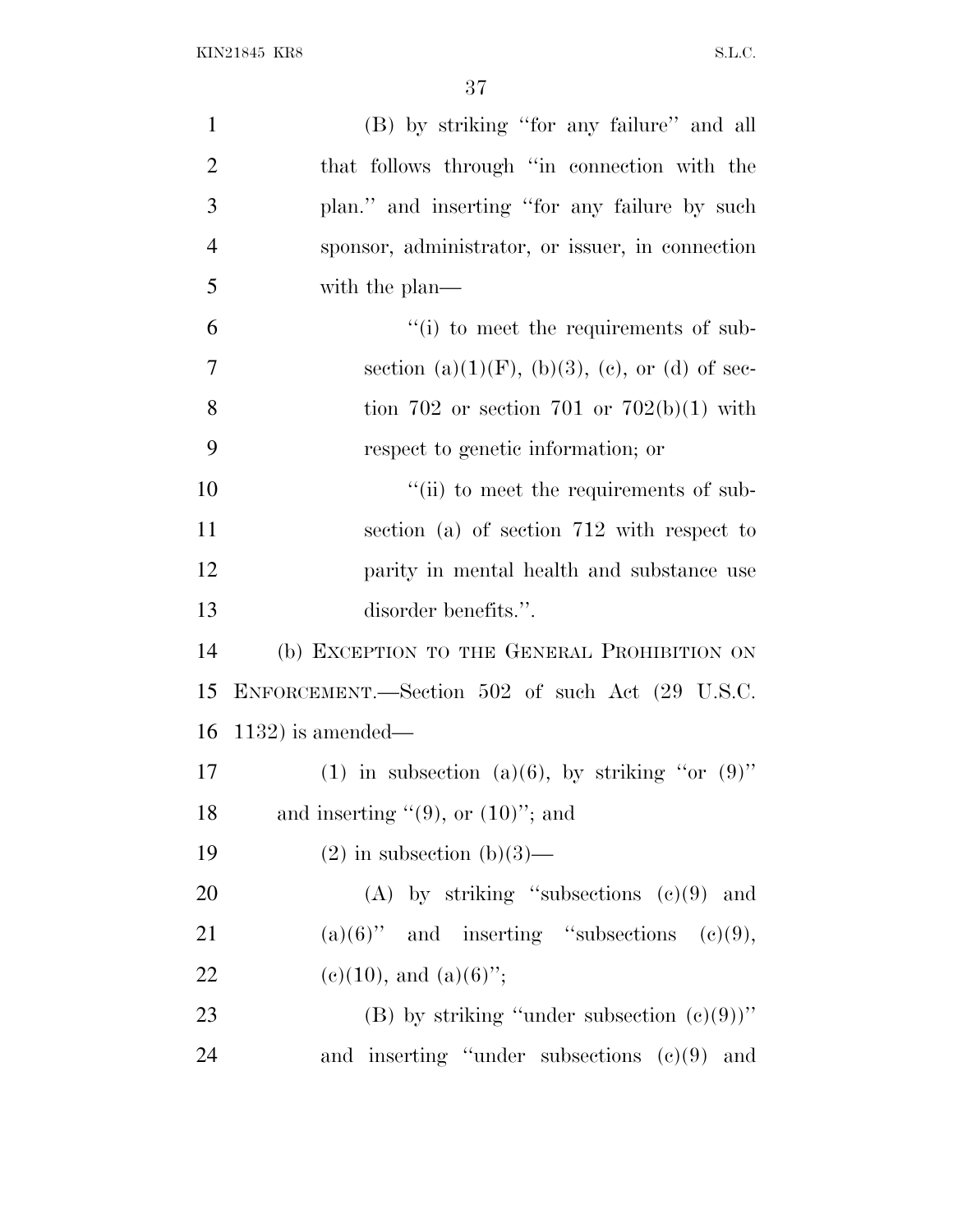| 1              | $(e)(10)$ , and except with respect to enforce-              |
|----------------|--------------------------------------------------------------|
| $\overline{2}$ | ment by the Secretary of section 712"; and                   |
| 3              | (C) by striking "706(a)(1)" and inserting                    |
| $\overline{4}$ | " $733(a)(1)$ ".                                             |
| 5              | (c) EFFECTIVE DATE.—The amendments made by                   |
| 6              | subsection (a) shall apply with respect to group health      |
| 7              | plans, or any health insurance issuer offering health insur- |
| 8              | ance coverage in connection with such plan, for plan years   |
| 9              | beginning after the date that is 1 year after the date of    |
| 10             | enactment of this Act.                                       |
| 11             | SEC. 21006. PENALTIES UNDER THE NATIONAL LABOR RE-           |
| 12             | <b>LATIONS ACT.</b>                                          |
| 13             | (a) IN GENERAL.—Section 12 of the National Labor             |
| 14             | Relations Act (29 U.S.C. 162) is amended—                    |
| 15             | (1) by striking "SEC. 12. Any person" and in-                |
| 16             | serting the following:                                       |
| 17             | "SEC. 12. PENALTIES.                                         |
| 18             | "(a) VIOLATIONS FOR INTERFERENCE WITH                        |
| 19             | BOARD.—Any person"; and                                      |
| 20             | $(2)$ by adding at the end the following:                    |
| 21             | "(b) CIVIL PENALTIES FOR UNFAIR LABOR PRAC-                  |
| <u>22</u>      | TICES.—Any employer who commits an unfair labor prac-        |
|                |                                                              |
| 23             | tice within the meaning of section $8(a)$ affecting commerce |
| 24             | shall be subject to a civil penalty in an amount not to      |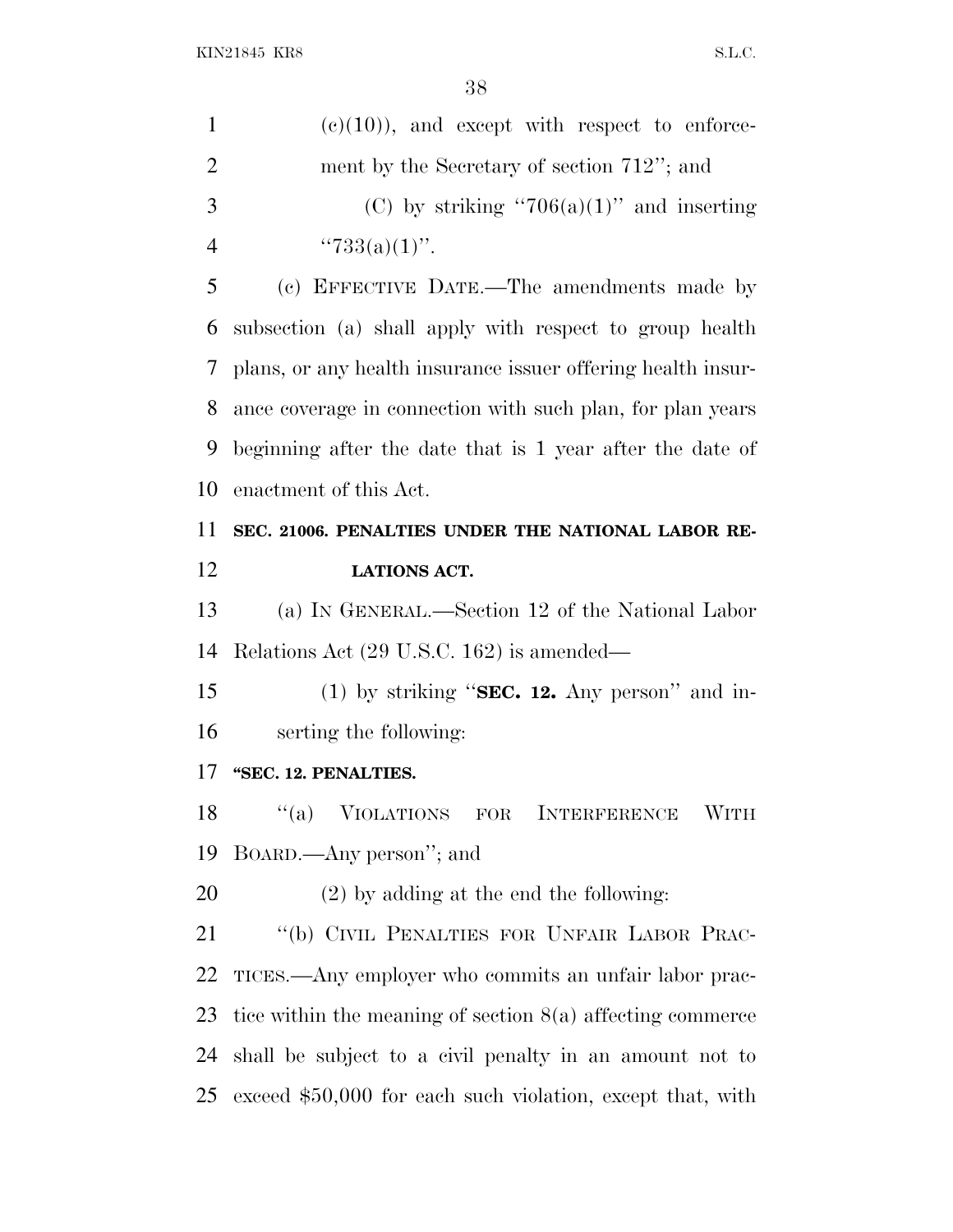respect to such an unfair labor practice within the mean- ing of paragraph (3) or (4) of section 8(a) or such a viola- tion of section 8(a) that results in the discharge of an em- ployee or other serious economic harm to an employee, the Board shall double the amount of such penalty, to an amount not to exceed \$100,000, in any case where the employer has within the preceding 5 years committed an- other such violation of such paragraph (3) or (4) or such violation of section 8(a) that results in such discharge or other serious economic harm. A civil penalty under this subsection shall be in addition to any other remedy or-dered by the Board.

 ''(c) CONSIDERATIONS.—In determining the amount of any civil penalty under this section, the Board shall con-sider—

 ''(1) the gravity of the actions of the employer resulting in the penalty, including the impact of such actions on the charging party or on other persons seeking to exercise rights guaranteed by this Act;

20  $\frac{1}{2}$  the size of the employer;

21 ''(3) the history of previous unfair labor prac-22 tices or other actions by the employer resulting in a penalty; and

24  $\frac{4}{1}$  the public interest.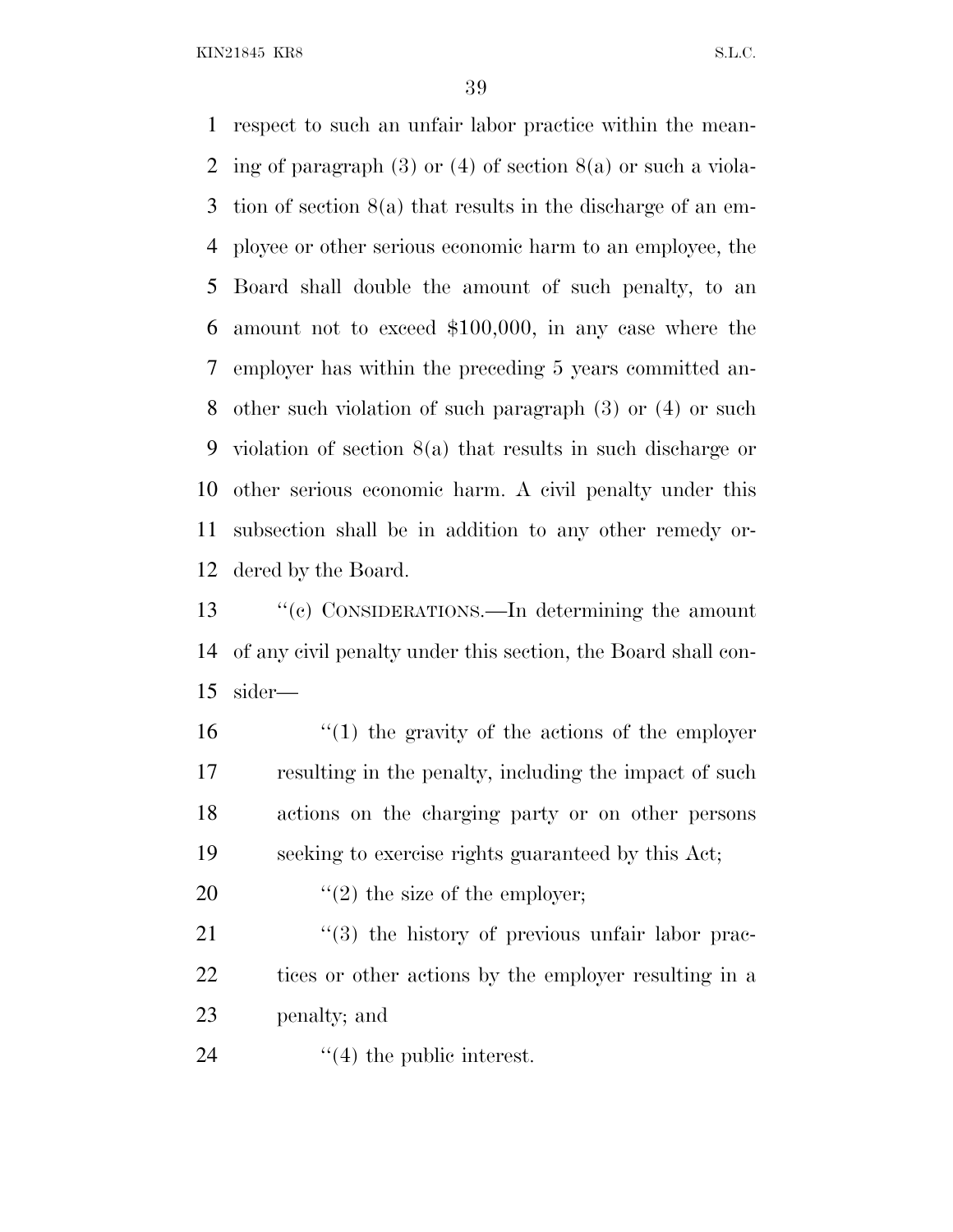''(d) DIRECTOR AND OFFICER LIABILITY.—If the Board determines, based on the particular facts and cir- cumstances presented, that a director or officer's personal liability is warranted, a civil penalty for a violation de- scribed in this section may also be assessed against any director or officer of the employer who directed or com- mitted the violation, had established a policy that led to such a violation, or had actual or constructive knowledge of and the authority to prevent the violation and failed to prevent the violation.''.

 (b) EFFECTIVE DATE.—The amendments made by this section shall take effect on January 1, 2022.

# **SEC. 21007. EMPLOYEE OWNERSHIP AND PARTICIPATION INITIATIVE.**

 In addition to amounts otherwise available, there is appropriated to the Secretary of Labor for fiscal year 2022, out of any money in the Treasury not otherwise ap- propriated, \$50,000,000, to remain available until Sep- tember 30, 2026, to establish an Employee Ownership and Participation Initiative that will provide grants, education and outreach, technical assistance, and training to pro- mote employee ownership and employee participation in business decisionmaking.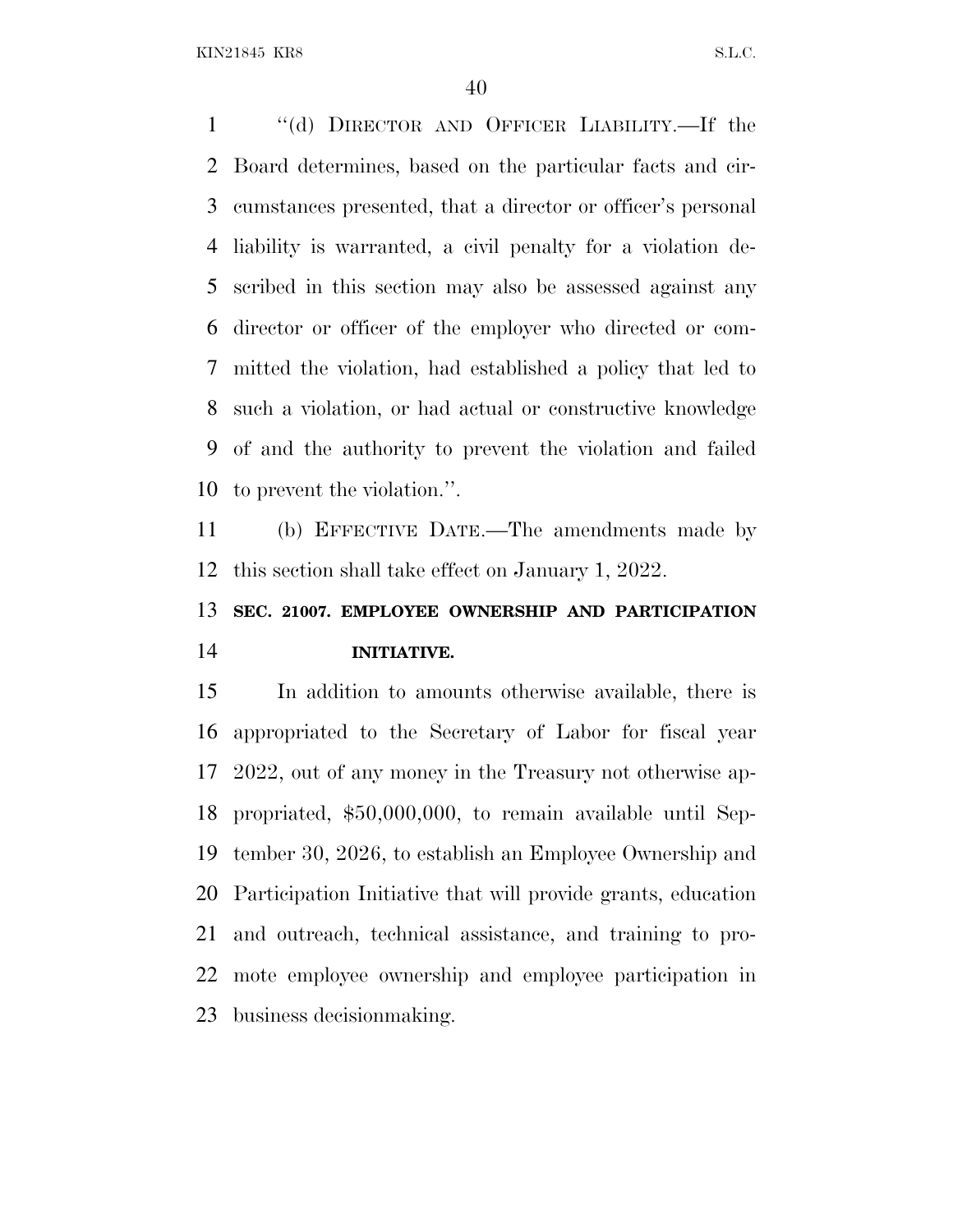**Subtitle C—Workforce Development Matters PART 1—DEPARTMENT OF LABOR SEC. 22001. DISLOCATED WORKER EMPLOYMENT AND TRAINING ACTIVITIES.**

 In addition to amounts otherwise available, there is appropriated to the Department of Labor for fiscal year 2022, out of any money in the Treasury not otherwise ap- propriated, \$2,000,000,000, to remain available until Sep- tember 30, 2026, which shall be allotted in accordance with subsection (b)(2) of section 132 and reserved under subsection (a) of section 133 of the Workforce Innovation and Opportunity Act, and allocated under subsection (b)(1)(B) of section 133 of such Act for each local area to provide to dislocated workers—

 (1) career services authorized under subsection (c)(2) of section 134 of the Workforce Innovation and Opportunity Act, including individualized career 19 services described in section  $134(c)(2)(A)(xii)$  of such Act;

 (2) supportive services and needs-related pay- ments authorized under paragraphs (2) and (3) of section 134(d) of the Workforce Innovation and Op-portunity Act, except that the requirements of sub-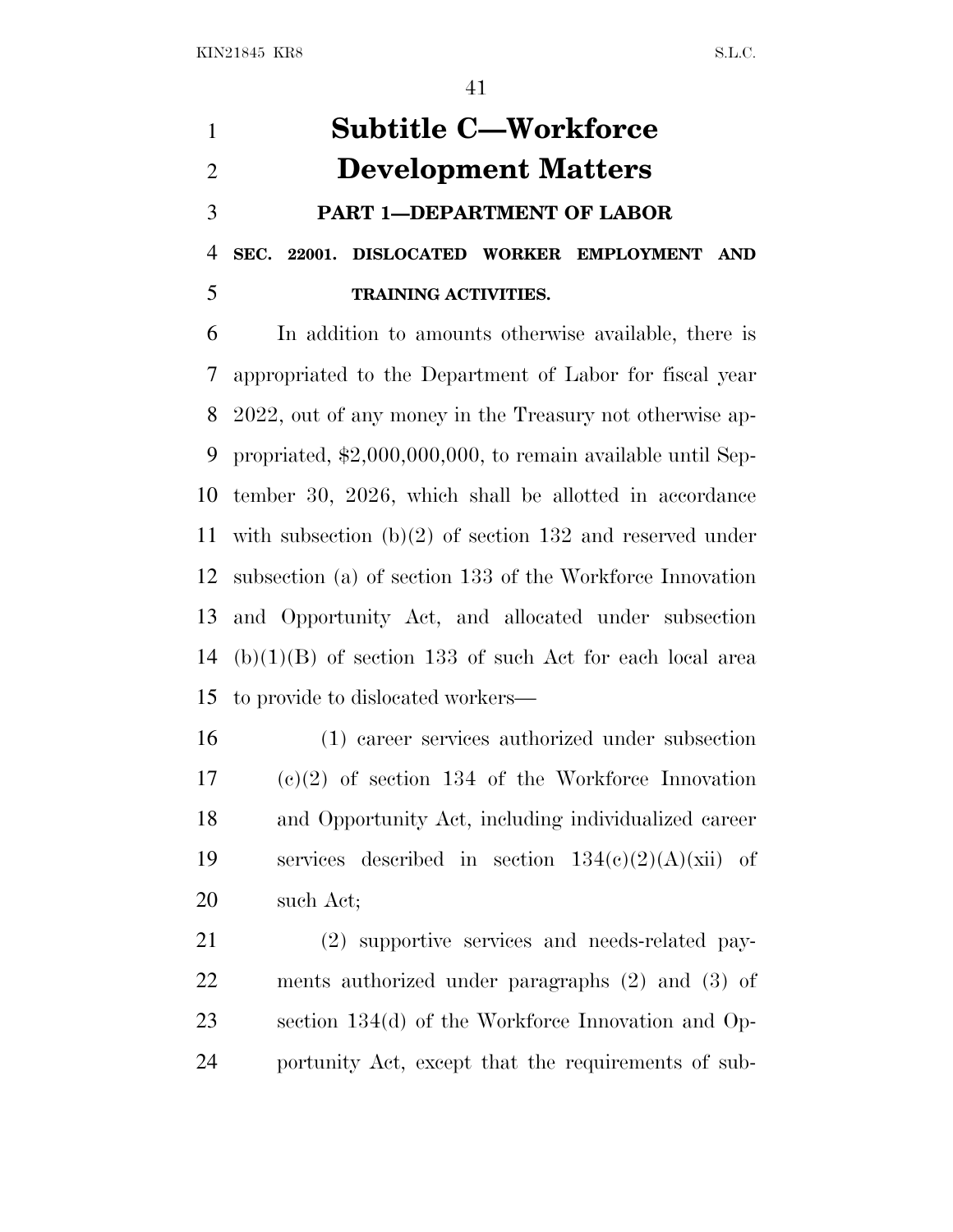paragraphs (B) and (C) of paragraph (3) of such section shall not apply; and

 (3) training services, including through indi- vidual training accounts, authorized under section 5 134(c)(3) of the Workforce Innovation and Oppor- tunity Act, except that for purposes of providing transitional jobs as part of those services under this section, section 134(d)(5) of such Act shall be ap- plied by substituting ''40 percent'' for ''10 percent''. **SEC. 22002. ADULT WORKER EMPLOYMENT AND TRAINING**

**ACTIVITIES.**

 In addition to amounts otherwise available, there is appropriated to the Department of Labor for fiscal year 2022, out of any money in the Treasury not otherwise ap- propriated, \$1,000,000,000, to remain available until Sep- tember 30, 2026, which shall be allotted in accordance with subsection (b)(1) of section 132 and reserved under subsection (a) of section 133 of the Workforce Innovation and Opportunity Act, and allocated under subsection (b)(1)(A) of section 133 of such Act for each local area to provide to adults—

 (1) career services authorized under subsection (c)(2) of section 134 of the Workforce Innovation and Opportunity Act, including individualized career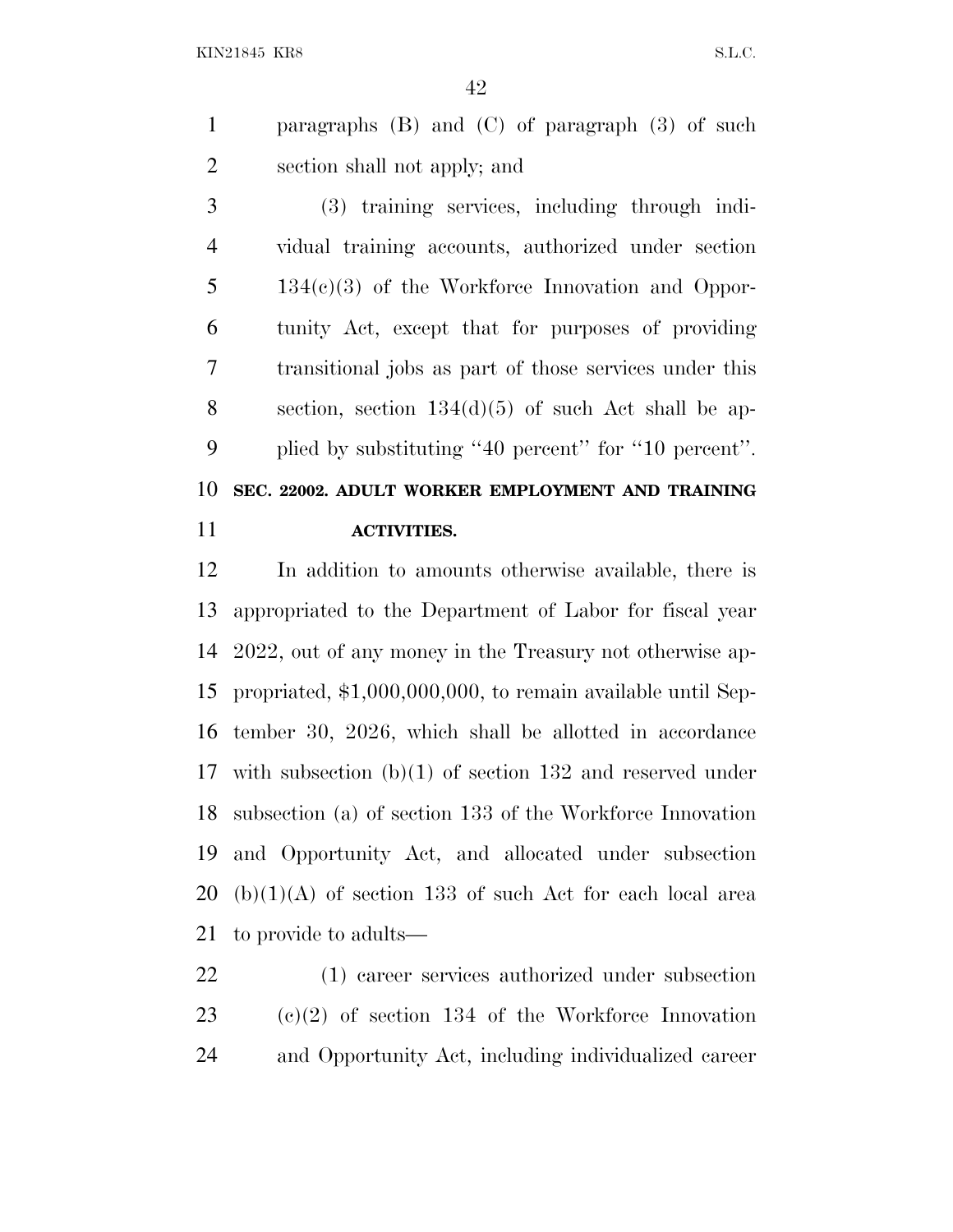1 services described in section  $134(c)(2)(A)(xii)$  of such Act;

 (2) supportive services and needs-related pay-4 ments authorized under paragraphs  $(2)$  and  $(3)(A)$  of section 134(d) of the Workforce Innovation and Opportunity Act; and

 (3) training services, including through indi- vidual training accounts, authorized under section 134(c)(3) of the Workforce Innovation and Oppor- tunity Act, except that for purposes of providing in- cumbent worker training as part of those services under this section, if such training is provided to 13 low-wage workers, section  $134(d)(4)(A)(i)$  of such Act shall be applied by substituting ''40 percent'' for 15 ''20 percent''.

#### **SEC. 22003. YOUTH WORKFORCE INVESTMENT ACTIVITIES.**

 In addition to amounts otherwise available, there is appropriated to the Department of Labor for fiscal year 2022, out of any money in the Treasury not otherwise ap- propriated, \$1,500,000,000, to remain available until Sep- tember 30, 2026, which shall be allotted in accordance 22 with subparagraphs  $(B)$  and  $(C)$  of section  $127(b)(1)$  and reserved under subsection (a) of section 128 of the Work-force Innovation and Opportunity Act, and allocated under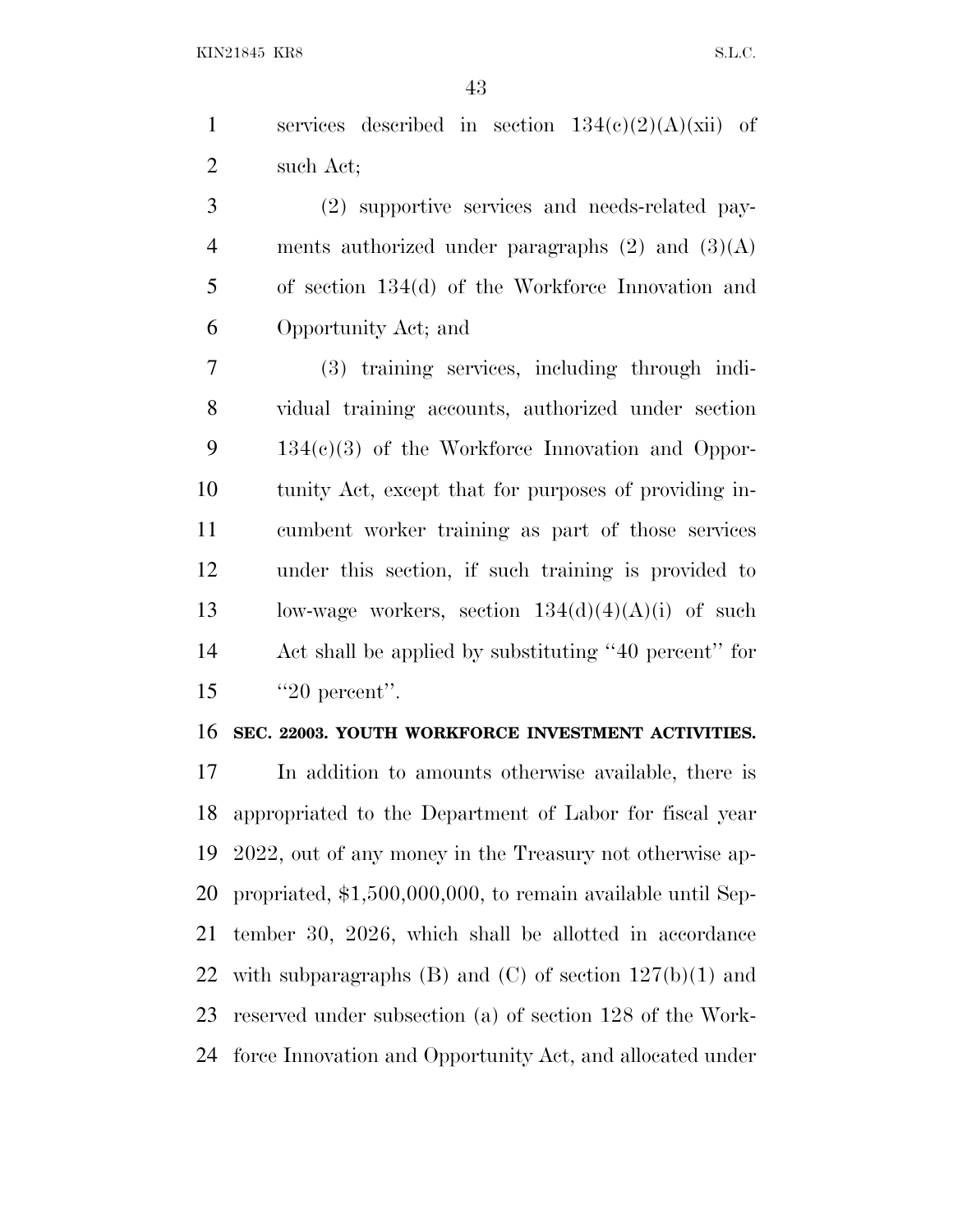subsection (b) of section 128 of such Act for each local area to—

 (1) carry out the youth workforce investment activities authorized under section 129 of the Work-force Innovation and Opportunity Act;

 (2) provide opportunities for in-school youth and out-of-school youth to participate in paid work 8 experiences described in subsection  $(e)(2)(C)$  of sec- tion 129 of the Workforce Innovation and Oppor-tunity Act; and

 (3) partner with community-based organizations to support out-of-school youth, including those resid-ing in high-crime or high-poverty areas.

## **SEC. 22004. EMPLOYMENT SERVICE.**

 In addition to amounts otherwise available, there is appropriated to the Department of Labor for fiscal year 2022, out of any money in the Treasury not otherwise ap- propriated, the following amounts, to remain available until September 30, 2026:

 (1) \$400,000,000 for carrying out the State grant activities authorized under section 7 of the Wagner-Peyser Act, which shall be allotted in ac- cordance with section 6 of such Act, except that, for purposes of this section, funds shall also be reserved and used for the Commonwealth of the Northern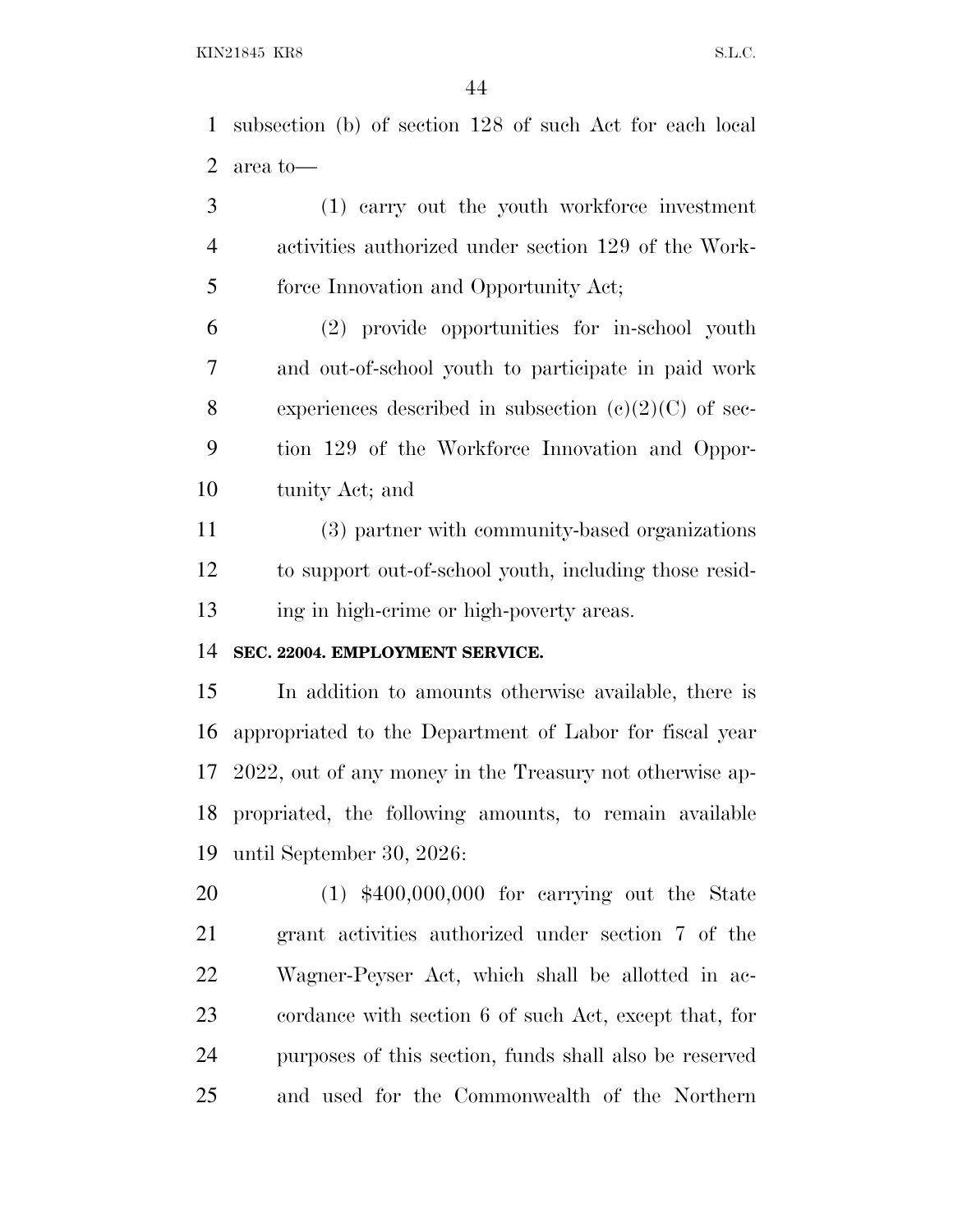Mariana Islands and American Samoa in amounts the Secretary determines appropriate prior to the al- lotments being made in accordance with section 6 of such Act.

 (2) \$100,000,000 for carrying out improve- ments to State workforce and labor market informa-tion systems.

### **SEC. 22005. REENTRY EMPLOYMENT OPPORTUNITIES.**

 In addition to amounts otherwise available, there is appropriated to the Department of Labor for fiscal year 2022, out of any money in the Treasury not otherwise ap- propriated, the following amounts, to remain available until September 30, 2026:

 (1) \$375,000,000, for carrying out the Reentry Employment Opportunities program.

 (2) \$125,000,000, for competitive grants to na- tional and regional intermediaries to carry out Re- entry Employment Opportunity programs that pre- pare for employment young adults with criminal records, young adults who have been justice system- involved, or young adults who have dropped out of school or other educational programs, made with a priority for projects serving high-crime, high-poverty areas.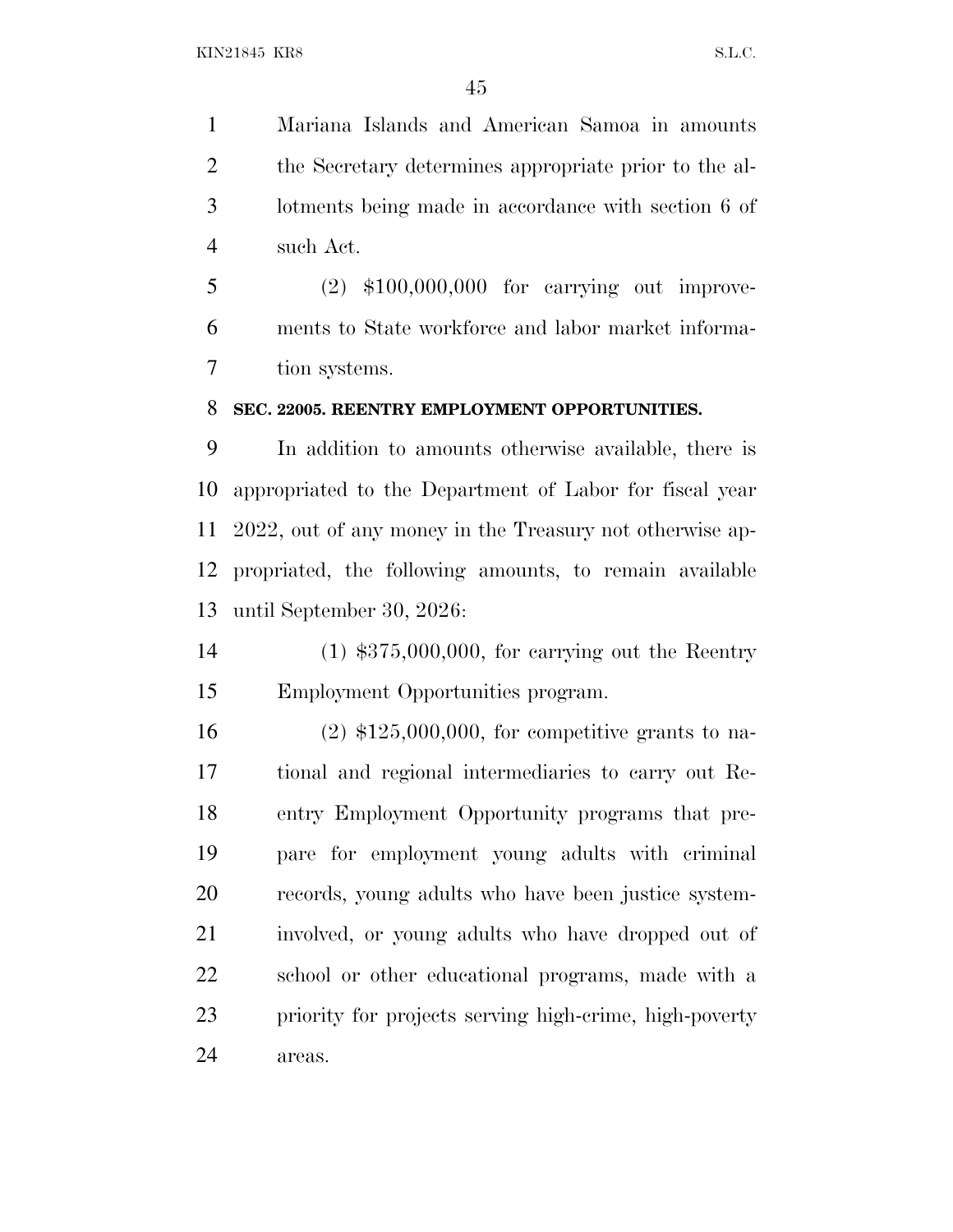# **SEC. 22006. REGISTERED APPRENTICESHIPS, YOUTH AP- PRENTICESHIPS, AND PRE-APPRENTICE-SHIPS.**

 In addition to amounts otherwise available, there is appropriated to the Department of Labor for fiscal year 2022, out of any amounts in the Treasury not otherwise appropriated, the following amounts, to remain available until September 30, 2026:

 (1) \$500,000,000 for carrying out activities through grants, cooperative agreements, or con- tracts, including with States and outlying areas (as such terms are defined in paragraphs (45) and (56), respectively, of section 3 of the Workforce Innova- tion and Opportunity Act), equity intermediaries, and business and labor industry partner inter-mediaries, to create or expand only—

(A) registered apprenticeship programs;

 (B) pre-apprenticeship programs that ar- ticulate to registered apprenticeship programs; and

21 (C) youth apprenticeship programs that— (i) provide participants with high-23 quality, classroom-based related instruction and training, and employment opportuni- ties with progressively increasing wages; and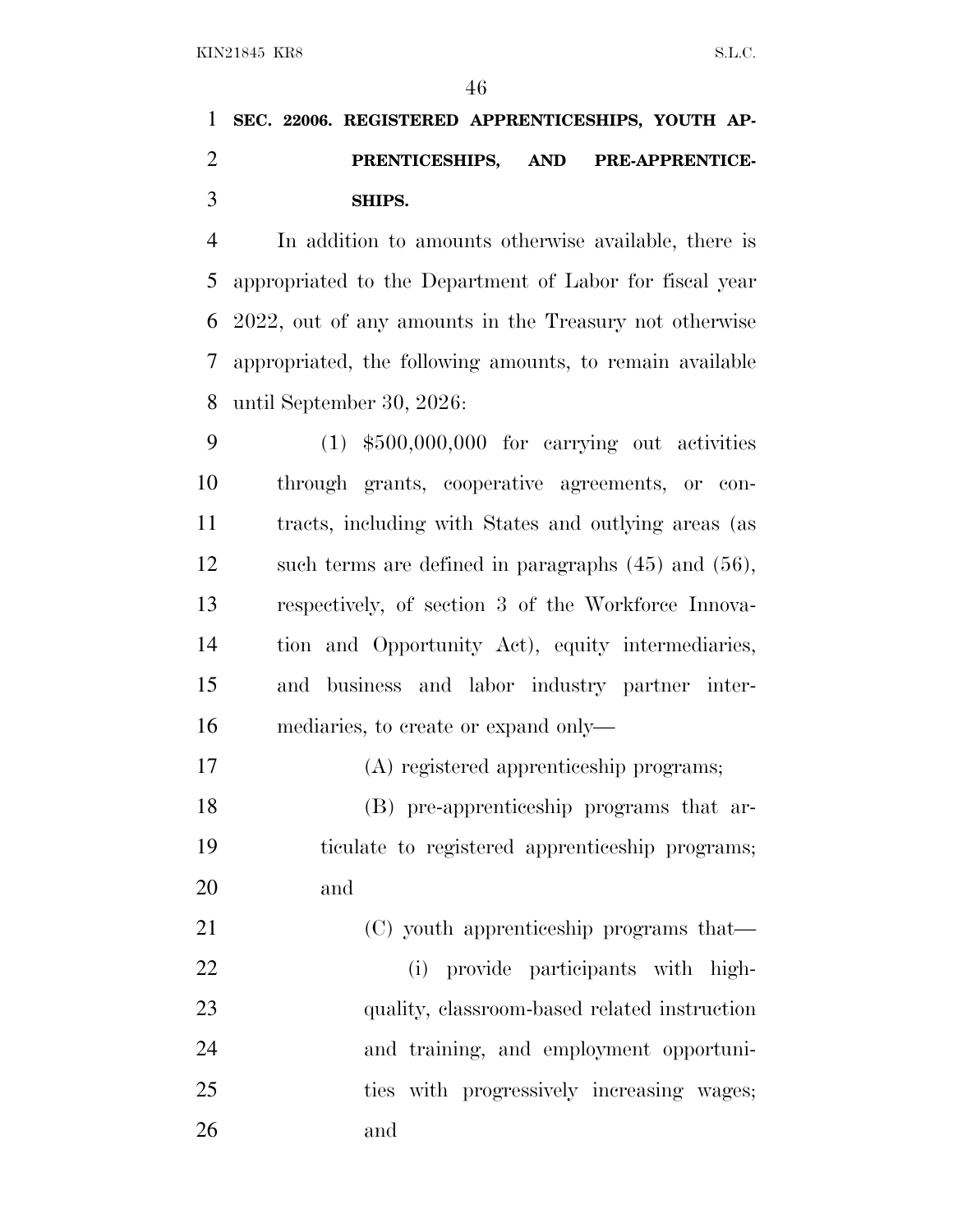| $\mathbf{1}$   | (ii) prepare participants for enroll-                     |
|----------------|-----------------------------------------------------------|
| $\overline{2}$ | ment in an institution of higher education                |
| 3              | (as defined in section 101 or $102(e)$ of the             |
| $\overline{4}$ | Higher Education Act of 1965), a reg-                     |
| 5              | istered apprenticeship program, and em-                   |
| 6              | ployment.                                                 |
| 7              | $(2)$ \$500,000,000 for carrying out activities de-       |
| 8              | scribed in paragraph (1) to support programs de-          |
| 9              | scribed in such paragraph that serve a high number        |
| 10             | or high percentage of individuals with barriers to        |
| 11             | employment, including individuals with disabilities,      |
| 12             | or nontraditional apprenticeship populations.             |
| 13             | SEC. 22007. INDUSTRY OR SECTOR PARTNERSHIP GRANTS.        |
| 14             | (a) APPROPRIATION.—In addition to amounts other-          |
| 15             | wise available, there is appropriated to the Department   |
|                | 16 of Labor for fiscal year 2022, out of any money in the |
|                |                                                           |

 Treasury not otherwise appropriated, \$4,600,000,000, to remain available until September 30, 2026, for the Sec-retary to award, on a competitive basis, grants, contracts,

 or cooperative agreements to eligible partnerships for the purposes of carrying out employment and training activi- ties for high-skill, high-wage, or in-demand industry sec-tors or occupations.

 (b) ELIGIBILITY.—To be eligible to receive funds under this section, an eligible partnership shall submit to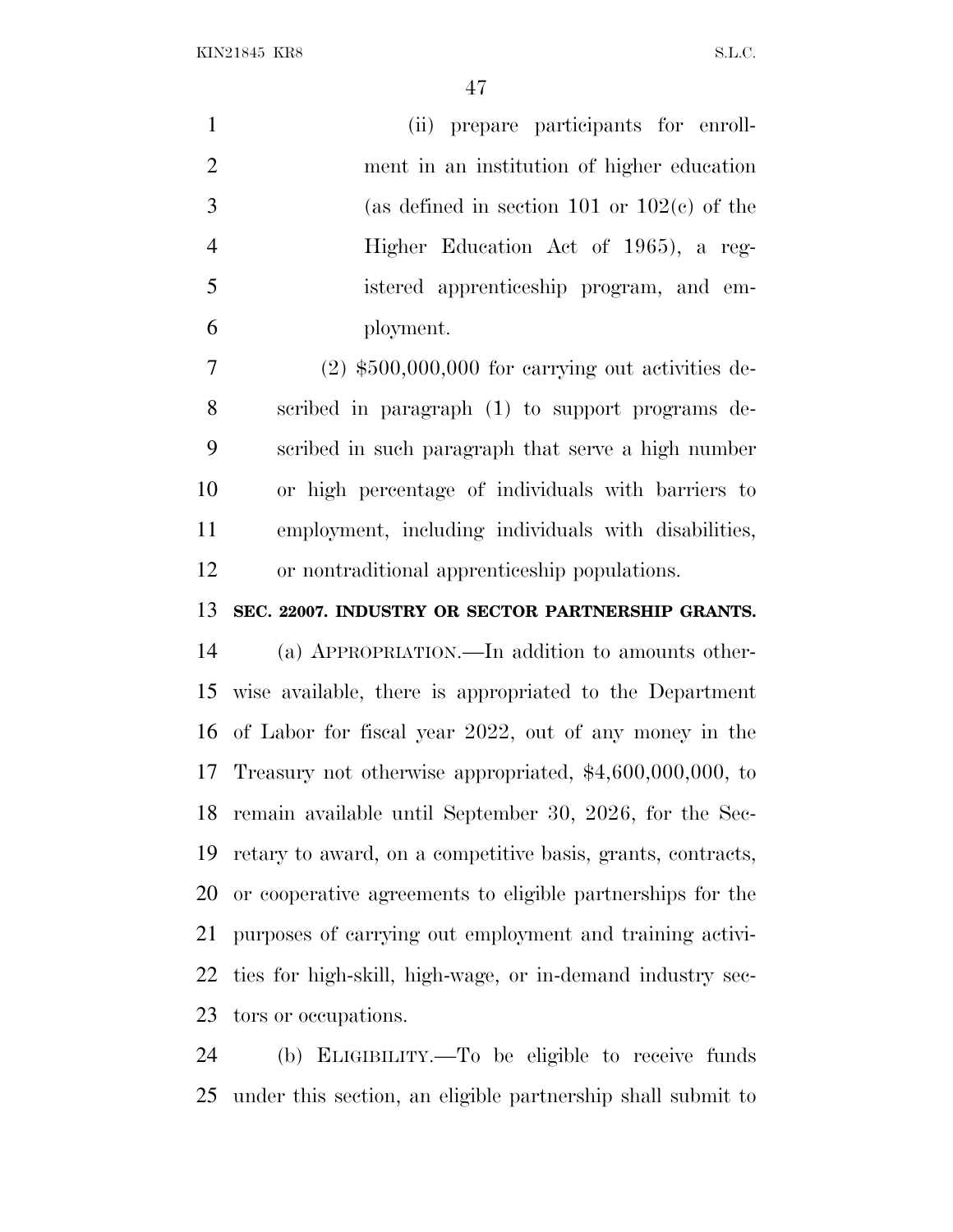the Secretary an application that includes a description of programs to be supported with such funds, the recog- nized postsecondary credentials participants in such pro- grams will earn, and related employment opportunities for which participants in such programs will be prepared.

 (c) USES OF FUNDS.—An eligible partnership award-ed funds under this section shall use such funds to—

 (1) regularly engage and convene stakeholders to develop, or carry out, employment and training activities for the high-skill, high-wage, or in-demand industry sector or occupation on which such partner-ship is focused;

 (2) directly provide, or arrange for the provision of, high-quality, evidence-based training that leads to the attainment of nationally or regionally portable and stackable recognized postsecondary credentials for the industry sector or occupation described in paragraph (1), which shall include—

 (A) training services described in any 20 clause of subparagraph  $(D)$  of section  $134(c)(3)$  of the Workforce Innovation and Opportunity Act provided through contracts that meet the 23 requirements of that section  $134(e)(3)$ ; or

(B) training provided through—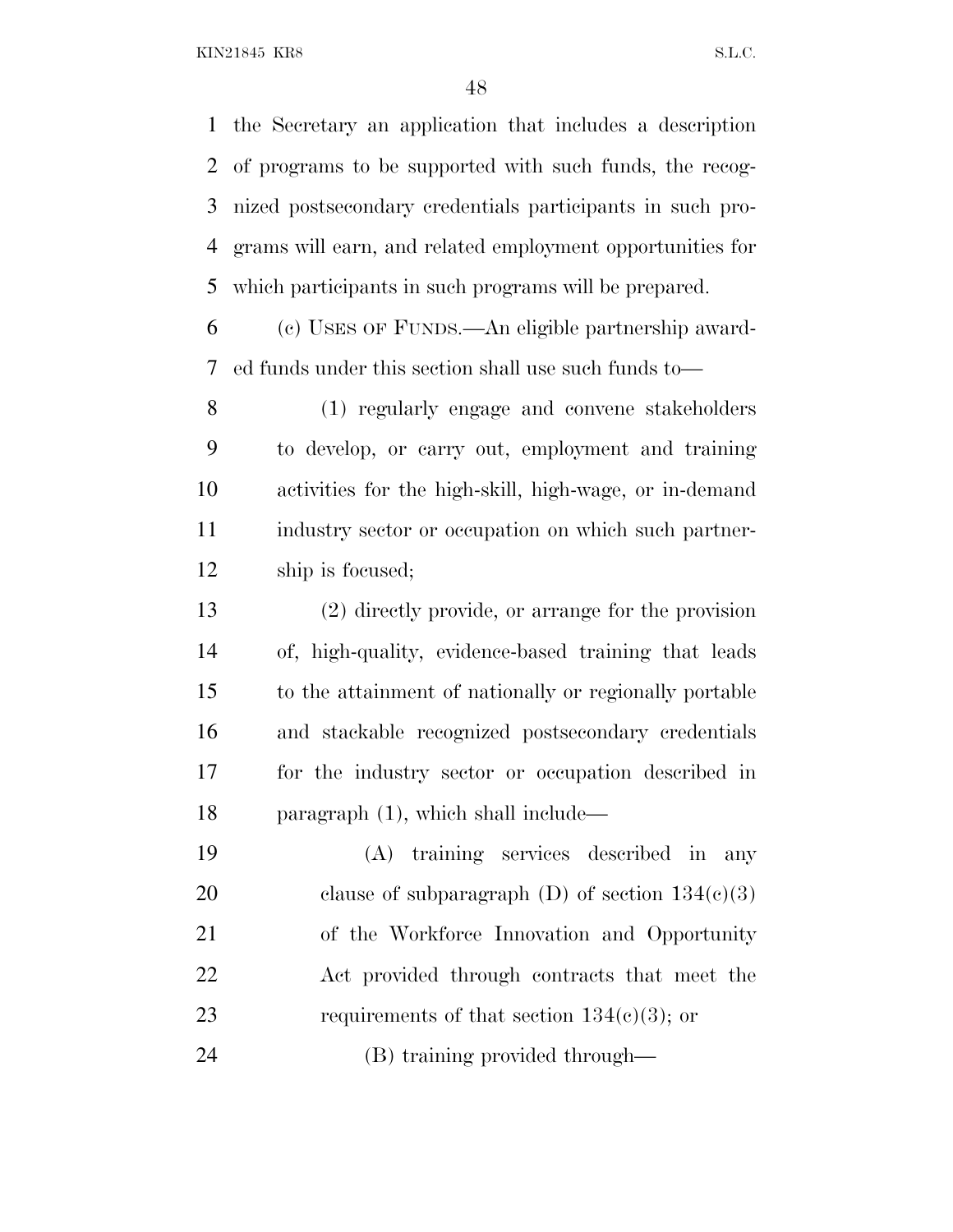| $\mathbf{1}$   | (i) registered apprenticeship pro-                     |
|----------------|--------------------------------------------------------|
| $\overline{2}$ | grams;                                                 |
| 3              | (ii) pre-apprenticeship programs that                  |
| $\overline{4}$ | articulate to registered apprenticeship pro-           |
| 5              | grams;                                                 |
| 6              | (iii) youth apprenticeship programs                    |
| $\overline{7}$ | $that-$                                                |
| 8              | provide participants with<br>(I)                       |
| 9              | high-quality, classroom-based related                  |
| 10             | instruction and training, and employ-                  |
| 11             | ment opportunities with progressively                  |
| 12             | increasing wages; and                                  |
| 13             | (II) prepare participants for en-                      |
| 14             | rollment in an institution of higher                   |
| 15             | education (as defined in section 101)                  |
| 16             | or $102(e)$ of the Higher Education                    |
| 17             | Act of 1965), a registered apprentice-                 |
| 18             | ship program, and employment; or                       |
| 19             | (iv) joint labor-management organiza-                  |
| 20             | tions; and                                             |
| 21             | (3) directly provide, or arrange for the provision     |
| <u>22</u>      | of, services to help individuals with barriers to em-  |
| 23             | ployment prepare for, complete, and successfully       |
| 24             | transition out of training described in paragraph (2), |
| 25             | which services shall include career services, sup-     |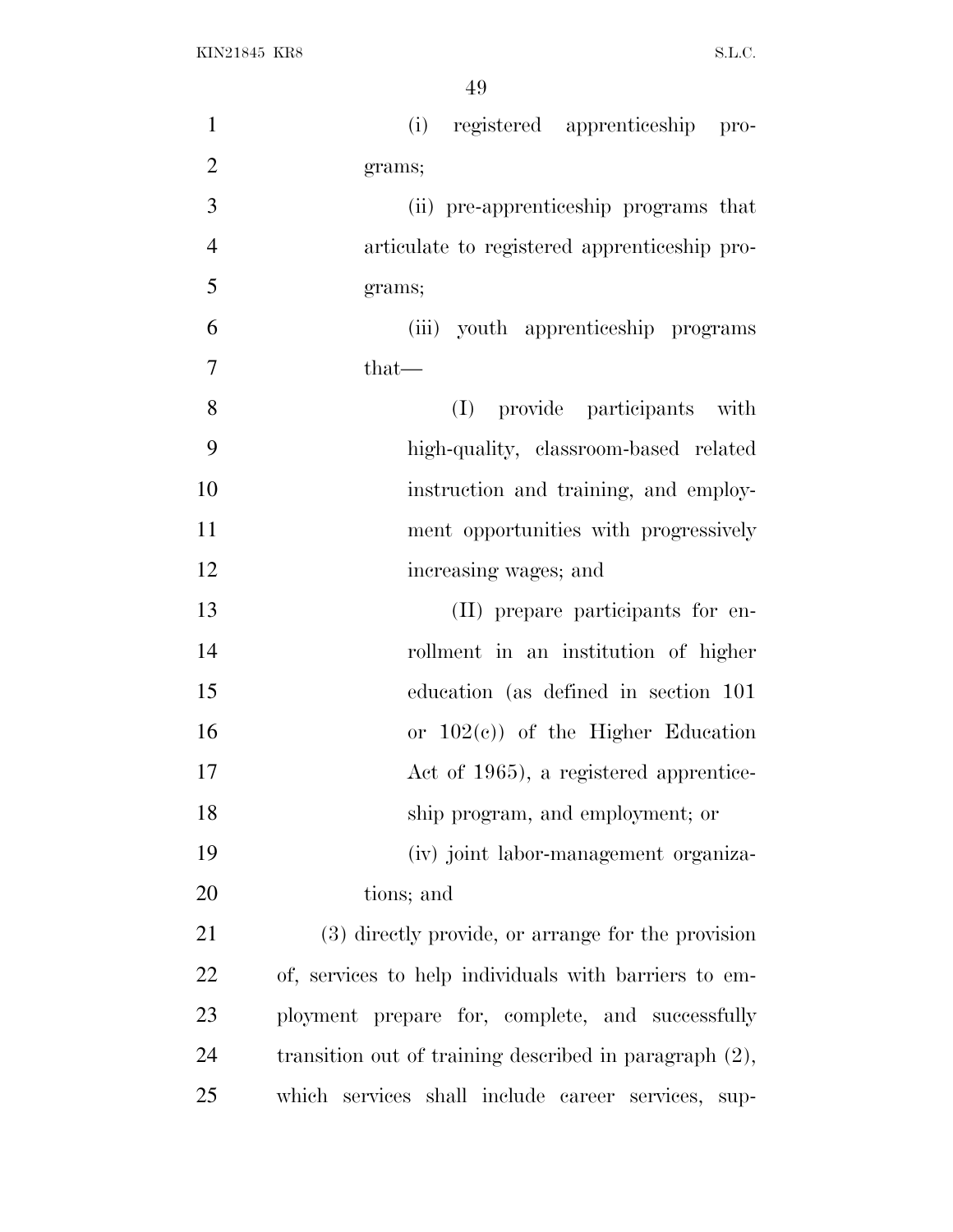portive services, or provision of needs-related pay-2 ments authorized under subsections  $(c)(2)$ ,  $(d)(2)$ , and (d)(3) of section 134 of the Workforce Innova- tion and Opportunity Act, except that, for purposes of this section, subparagraphs (B) and (C) of section 6 134(d)(3) of that Act shall not apply.

 (d) ADMINISTRATION.—In addition to amounts oth- erwise available, there is appropriated to the Department of Labor for fiscal year 2022, out of any money in the Treasury not otherwise appropriated, \$150,000,000, to re- main available until September 30, 2026, for necessary administrative expenses associated with carrying out this section, including to evaluate the program funded under this section, and to provide outreach and assistance to eli- gible partnerships that serve local areas with a high unem- ployment rate or a high number or high percentage of dis- located workers or individuals with barriers to employ-ment, in applying for funds under this section.

 (e) STATE BOARD OR LOCAL BOARD FUNDS.—In ad- dition to amounts otherwise available, there is appro- priated to the Department of Labor for fiscal year 2022, out of any money in the Treasury not otherwise appro- priated, \$250,000,000, to remain available until Sep- tember 30, 2026, to provide direct assistance to State boards or local boards to support the creation or expansion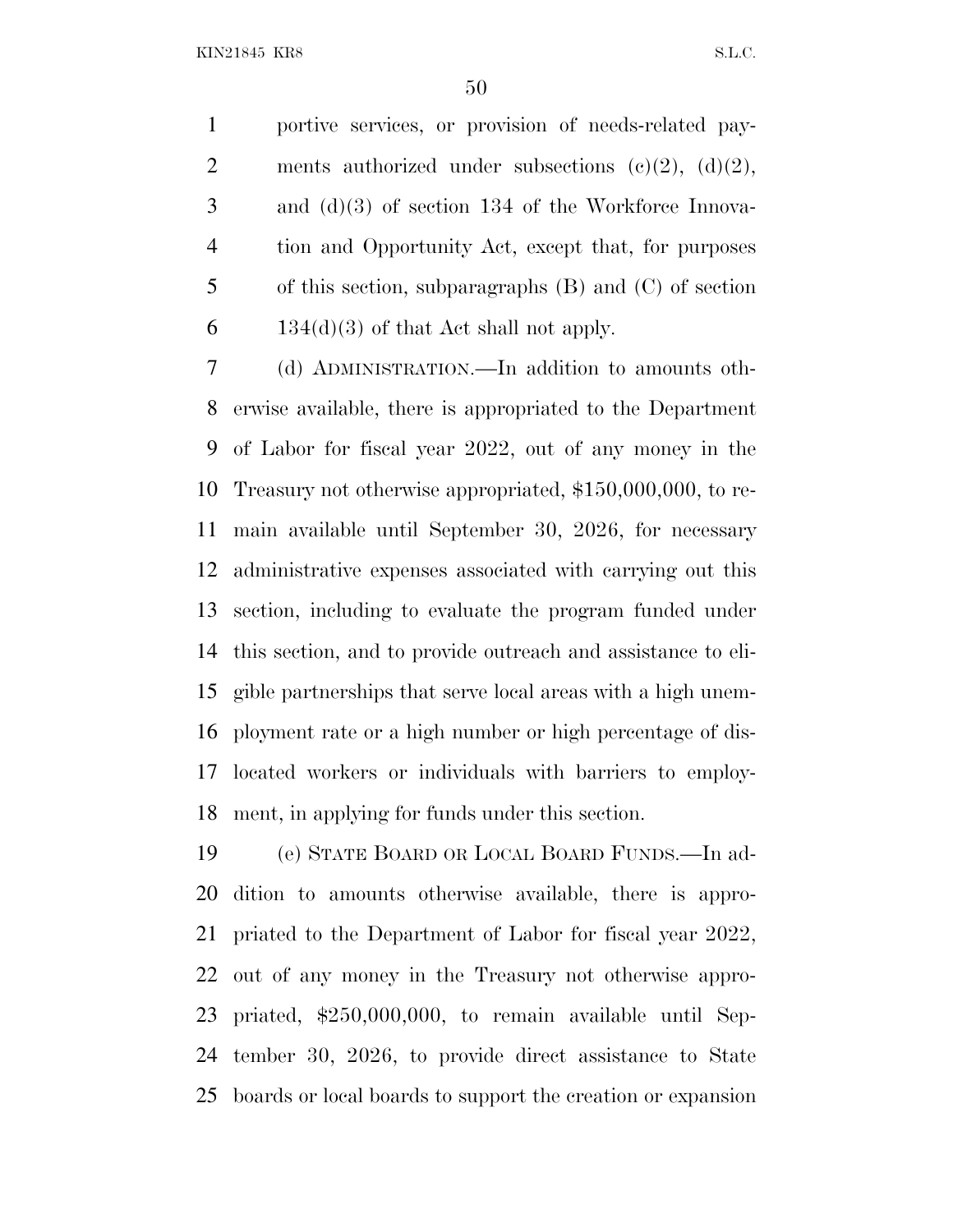of industry or sector partnerships in local areas with high unemployment rates or high percentages of dislocated workers or individuals with barriers to employment, as compared to State or national averages for such rates or percentages.

 (f) SUPPLEMENT NOT SUPPLANT.—Funds made available under this section shall be used to supplement, and not supplant, other Federal and non-Federal (includ- ing State, Tribal, local, and institutional) funds that would otherwise be used to carry out activities described in this section.

### **SEC. 22008. JOB CORPS.**

 (a) APPROPRIATION.—In addition to amounts other- wise available, there is appropriated to the Department of Labor for fiscal year 2022, out of any amounts in the Treasury not otherwise appropriated, \$500,000,000, to re-main available until September 30, 2026—

 (1) to provide funds to operators and service providers to—

 (A) carry out the activities and services de- scribed in sections 148 and 149 of the Work-22 force Innovation and Opportunity Act; and

 (B) improve and expand access to allow- ances and services described in section 150 of such Act; and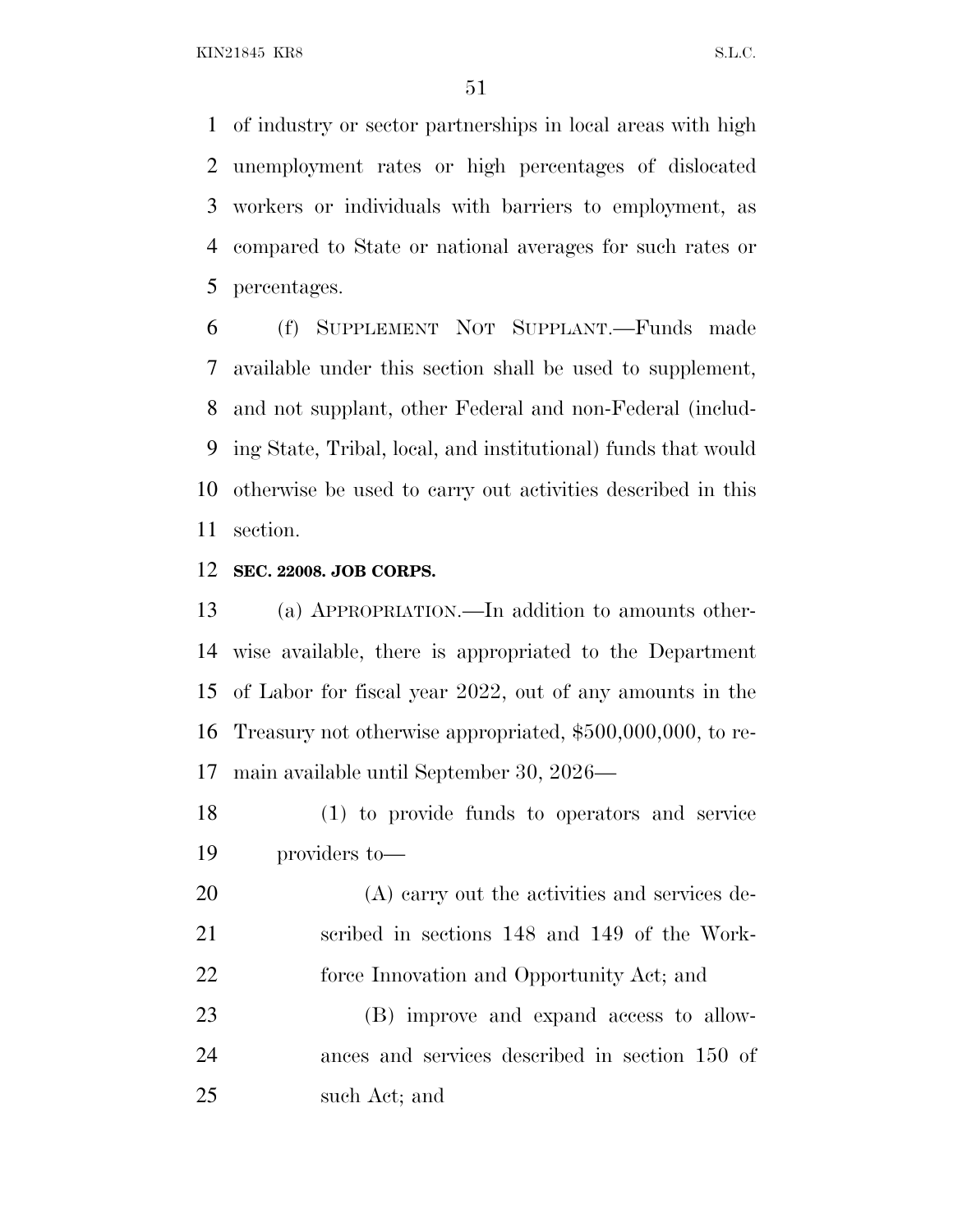(2) for the construction, rehabilitation, and ac- quisition of Job Corps centers, notwithstanding sec- tion 158(c) of the Workforce Innovation and Oppor-tunity Act.

 (b) ELIGIBILITY OF OPERATORS AND SERVICE PRO- VIDERS.—For the purposes of carrying out subsection (a), an entity in a State or outlying area (as such term is de- fined in section 3(45) of the Workforce Innovation and Opportunity Act) shall be eligible to be selected as an op-erator or service provider.

### **SEC. 22009. NATIVE AMERICAN PROGRAMS.**

 In addition to amounts otherwise available, there is appropriated to the Department of Labor for fiscal year 2022, out of any amounts in the Treasury not otherwise appropriated, \$50,000,000, to remain available until Sep- tember 30, 2026, to carry out activities described in sec- tion 166(d)(2)(A) of the Workforce Innovation and Oppor-tunity Act.

# **SEC. 22010. MIGRANT AND SEASONAL FARMWORKER PRO-GRAMS.**

 In addition to amounts otherwise available, there is appropriated to the Department of Labor for fiscal year 2022, out of any amounts in the Treasury not otherwise appropriated, \$70,000,000, to remain available until Sep-tember 30, 2026, to carry out activities described in sec-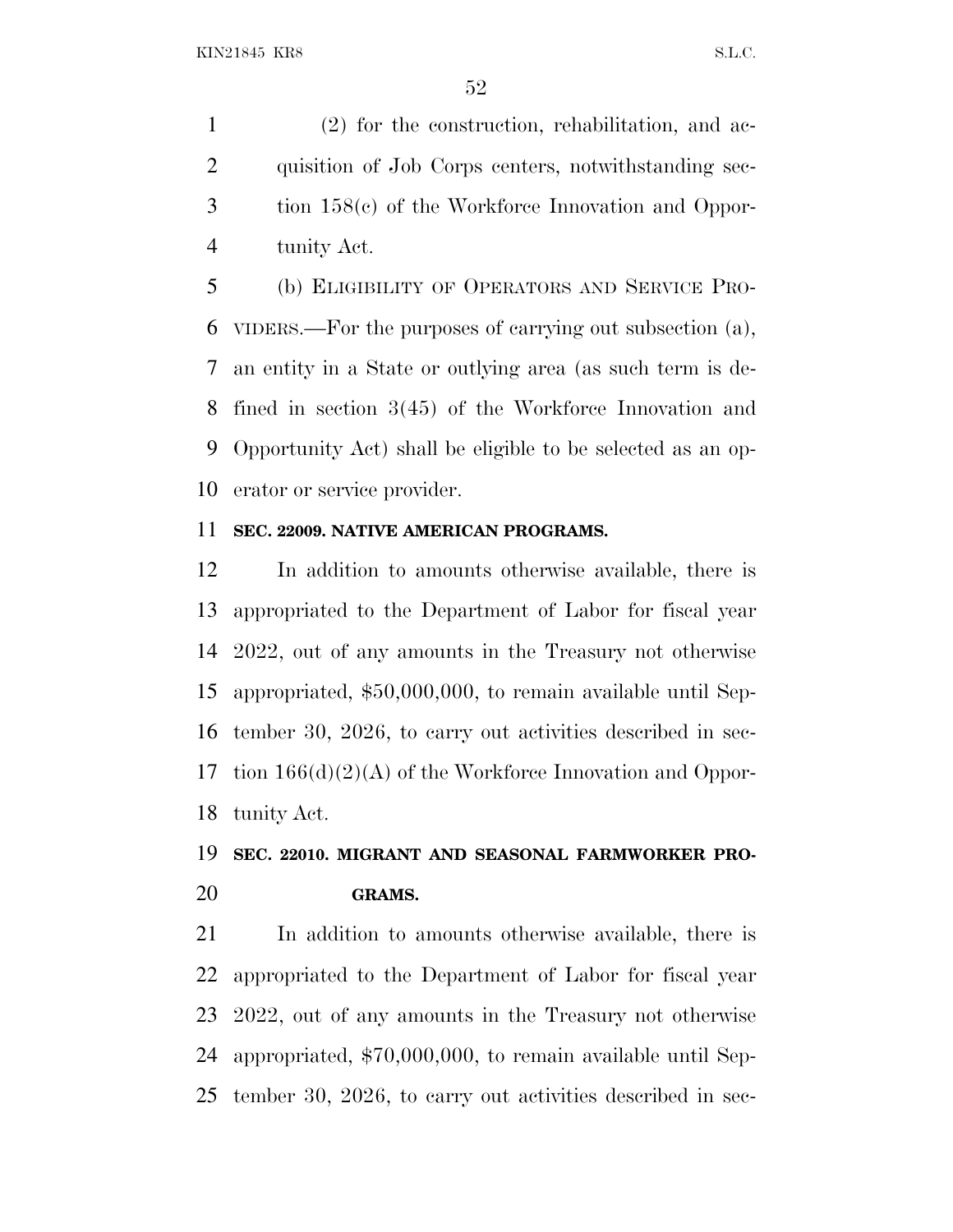tion 167(d) of the Workforce Innovation and Opportunity Act, except that, for purposes of providing services as part of such activities to low-income individuals under this sec-4 tion, section  $3(36)(A)(ii)(I)$  of such Act shall be applied by substituting ''150 percent of the poverty line'' for ''the poverty line''.

## **SEC. 22011. YOUTHBUILD PROGRAM.**

 In addition to amounts otherwise available, there is appropriated to the Department of Labor for fiscal year 2022, out of any amounts in the Treasury not otherwise appropriated, \$15,000,000, to remain available until Sep- tember 30, 2026, to carry out activities described in sec- tion 171(c)(2) of the Workforce Innovation and Oppor- tunity Act, including for the purposes of improving and expanding access to services, stipends, wages, and benefits described in subparagraphs (A)(vii) and (F) of section 171(c)(2) of such Act.

# **SEC. 22012. SENIOR COMMUNITY SERVICE EMPLOYMENT PROGRAM.**

 In addition to amounts otherwise available, there is appropriated to the Department of Labor for fiscal year 2022, out of any amounts in the Treasury not otherwise appropriated, \$35,000,000, to remain available until Sep-tember 30, 2026, for the Senior Community Service Em-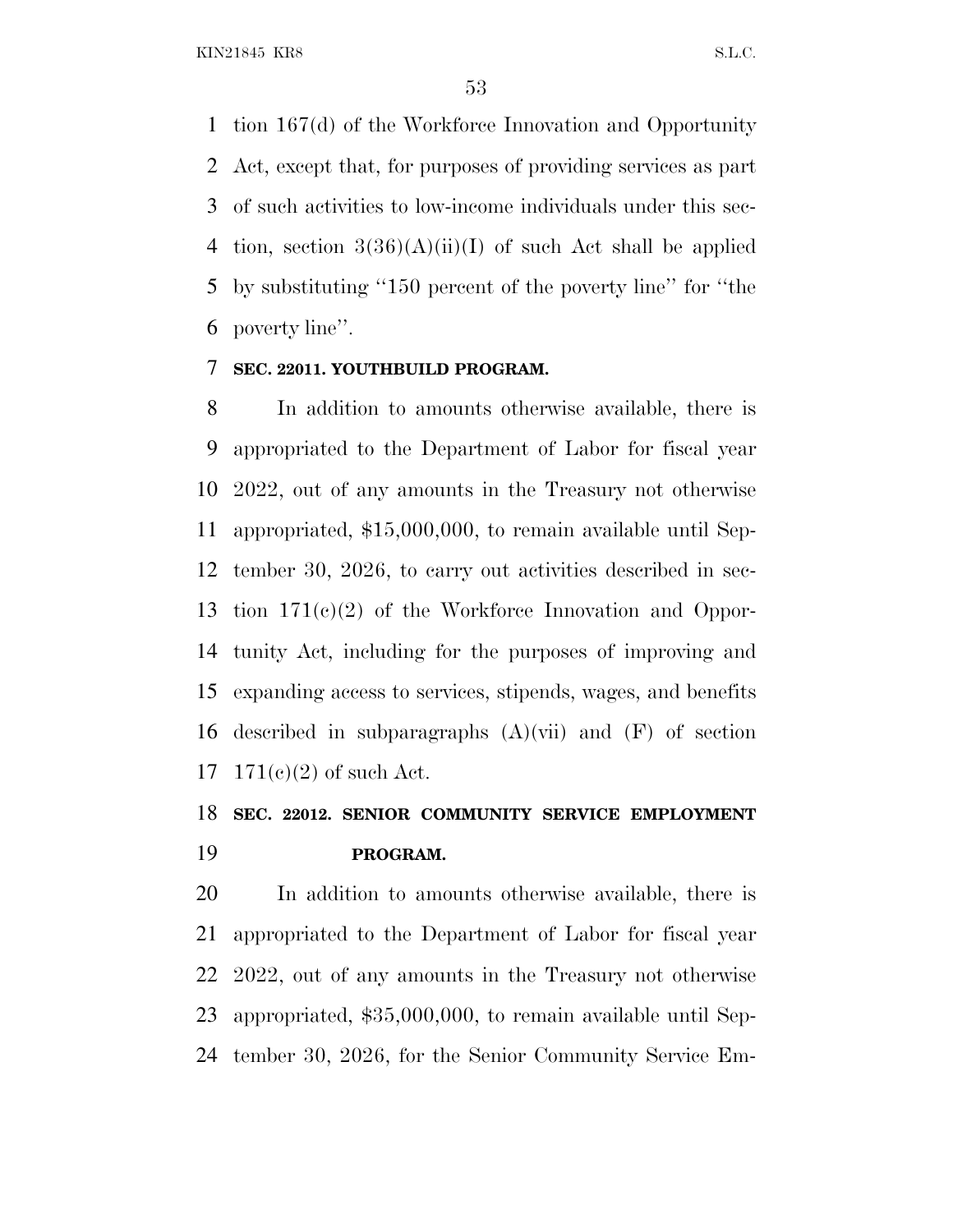ployment program authorized under section 502 of the Older Americans Act of 1965. **SEC. 22013. DEFINITIONS.** In this part: (1) ELIGIBLE PARTNERSHIP.—The term ''eligi- ble partnership'' means— (A) an industry or sector partnership, which shall include multiple representatives de- scribed in each of clauses (i) through (iii) of paragraph (26)(A) of section 3 of the Work- force Innovation and Opportunity Act; or (B) a State board or local board, a joint labor-management organization, or an entity el- igible to be a representative under clause (i), 15 (ii), or (iii) of paragraph  $(26)(A)$  of section 3 of the Workforce Innovation and Opportunity Act, that is in the process of establishing an in- dustry or sector partnership described in sub- paragraph (A), to carry out a grant, contract, or cooperative agreement under section 22007. (2) EVIDENCE-BASED.—The term ''evidence- based'' has the meaning given the term in section 23 3(23) of the Carl D. Perkins Career and Technical Education Act of 2006.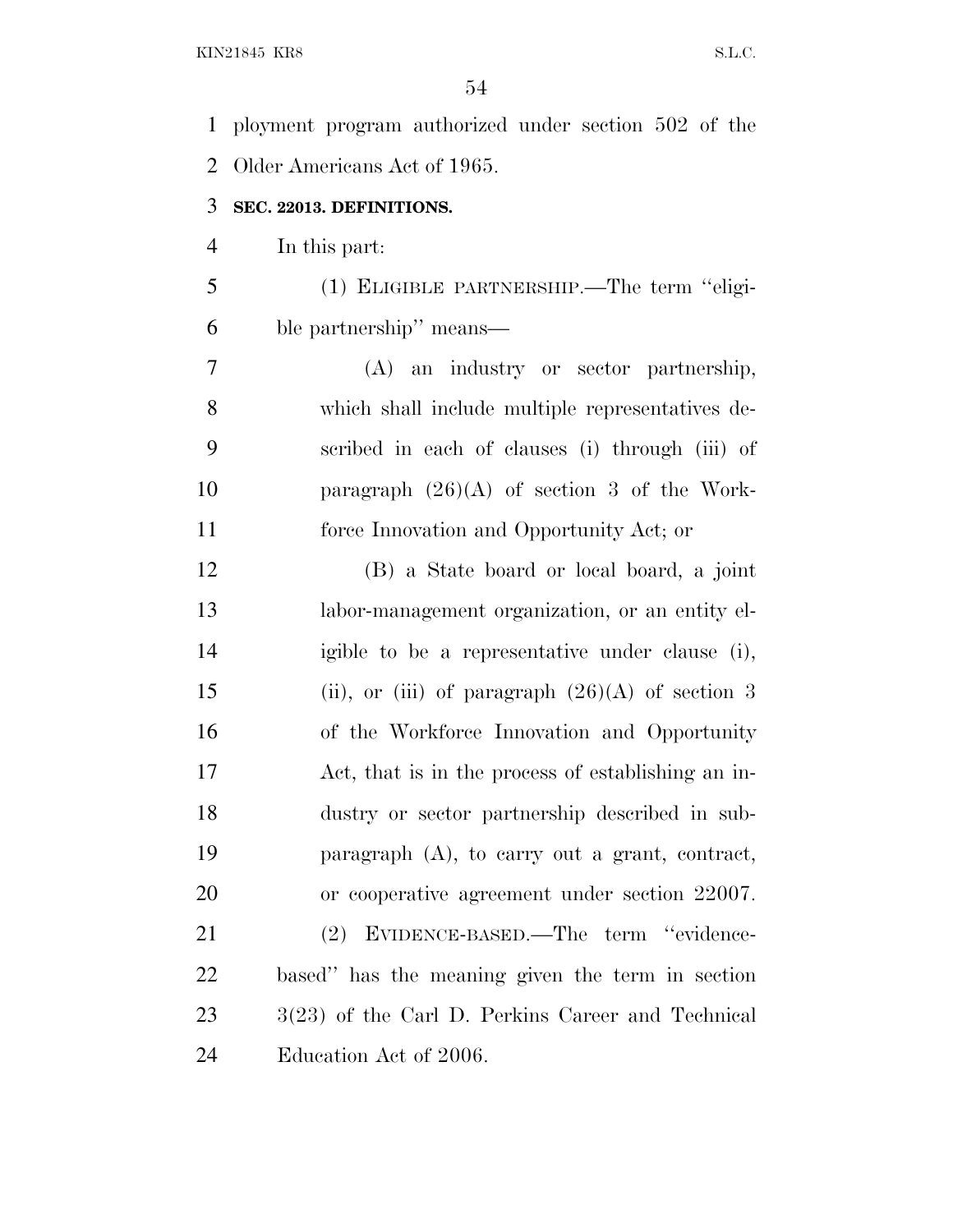| $\mathbf{1}$   | (3) REGISTERED APPRENTICESHIP PROGRAM.—                         |
|----------------|-----------------------------------------------------------------|
| $\overline{2}$ | term "registered apprenticeship program"<br>The                 |
| 3              | means an apprenticeship program registered with                 |
| $\overline{4}$ | the Office of Apprenticeship of the Employment and              |
| 5              | Training Administration of the Department of                    |
| 6              | Labor or a State apprenticeship agency recognized               |
| 7              | by the Office of Apprenticeship pursuant to the Act             |
| 8              | of August 16, 1937 (commonly known as the "Na-                  |
| 9              | tional Apprenticeship Act"; 50 Stat. 664, chapter               |
| 10             | 663).                                                           |
| 11             | (4) SECRETARY.—The term "Secretary" means                       |
| 12             | the Secretary of Labor.                                         |
| 13             | (5) WIOA DEFINITIONS.—                                          |
| 14             | (A) IN GENERAL.—The terms "career                               |
| 15             | pathway", "in-demand industry sector or occu-                   |
| 16             | pation", "individual with a barrier to employ-                  |
| 17             | ment", "industry or sector partnership", "local                 |
| 18             | area", "local board", "recognized postsecondary                 |
| 19             | credential", "State board", and "supportive                     |
| 20             | services" have the meanings given the terms in                  |
| 21             | paragraphs $(7)$ , $(23)$ , $(24)$ , $(26)$ , $(32)$ , $(33)$ , |
| 22             | $(52)$ , $(57)$ , and $(59)$ , respectively, of section 3       |
| 23             | of the Workforce Innovation and Opportunity                     |
| 24             | Act.                                                            |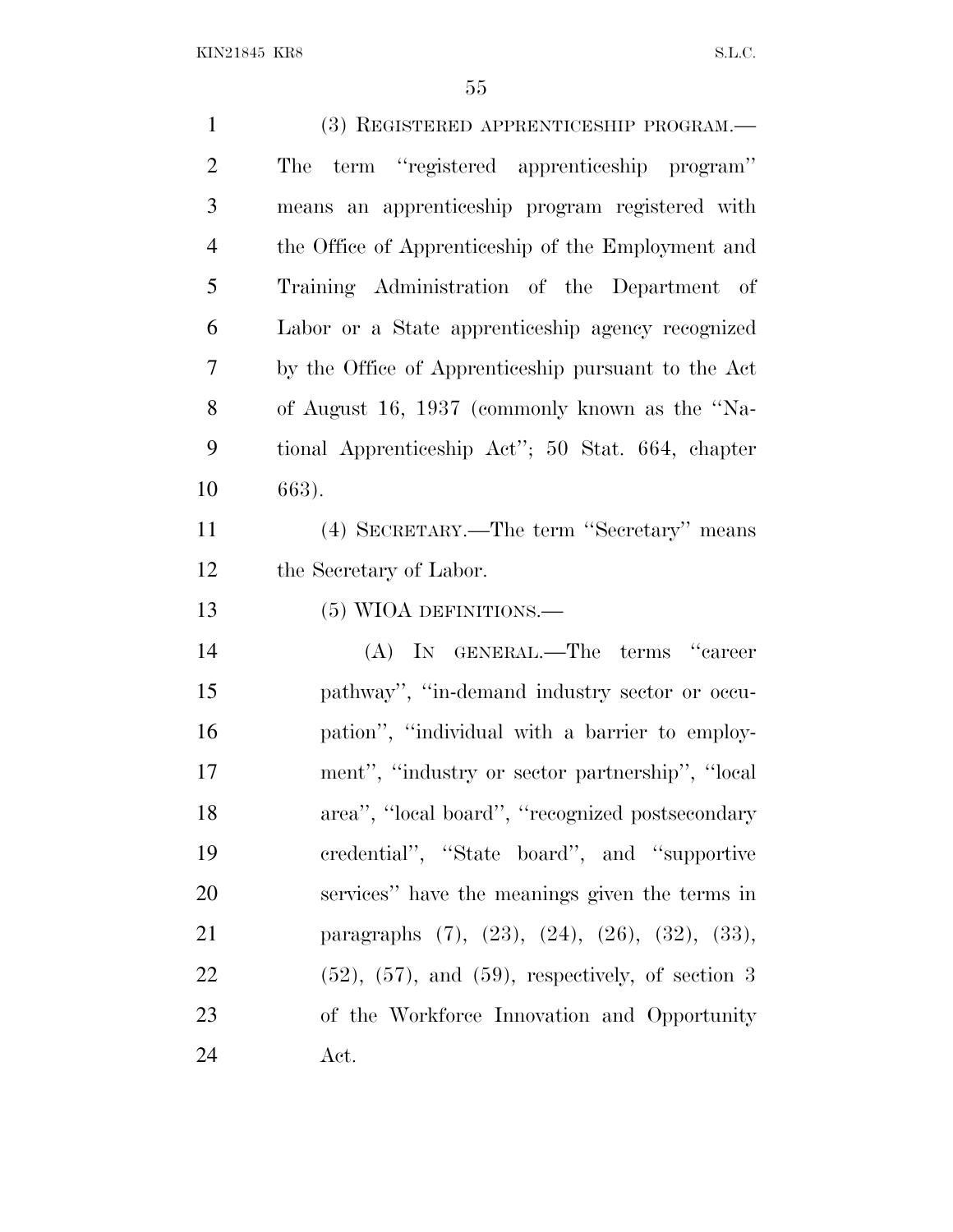(B) CAREER SERVICES.—The term ''career services'' means services described in section  $3 \t 134(c)(2)$  of the Workforce Innovation and Op-portunity Act.

## **PART 2—DEPARTMENT OF EDUCATION**

#### **SEC. 22101. ADULT EDUCATION AND LITERACY.**

 In addition to amounts otherwise available, there is appropriated to the Department of Education for fiscal year 2022, out of any money in the Treasury not otherwise appropriated, \$700,000,000, to remain available until September 30, 2027, to carry out the program of adult education and literacy activities authorized under the Workforce Innovation and Opportunity Act, except that, for each fiscal year for which an eligible agency receives 15 funds appropriated under this section, section  $222(a)(1)$  of the Workforce Innovation and Opportunity Act shall be applied by substituting ''not less than 10 percent'' for ''not more than 20 percent'', and section 222(b) of such Act shall not apply.

### **SEC. 22102. CAREER AND TECHNICAL EDUCATION.**

 In addition to amounts otherwise available, there is appropriated to the Department of Education for fiscal year 2022, out of any money in the Treasury not otherwise appropriated, the following amounts, to remain available until September 30, 2027: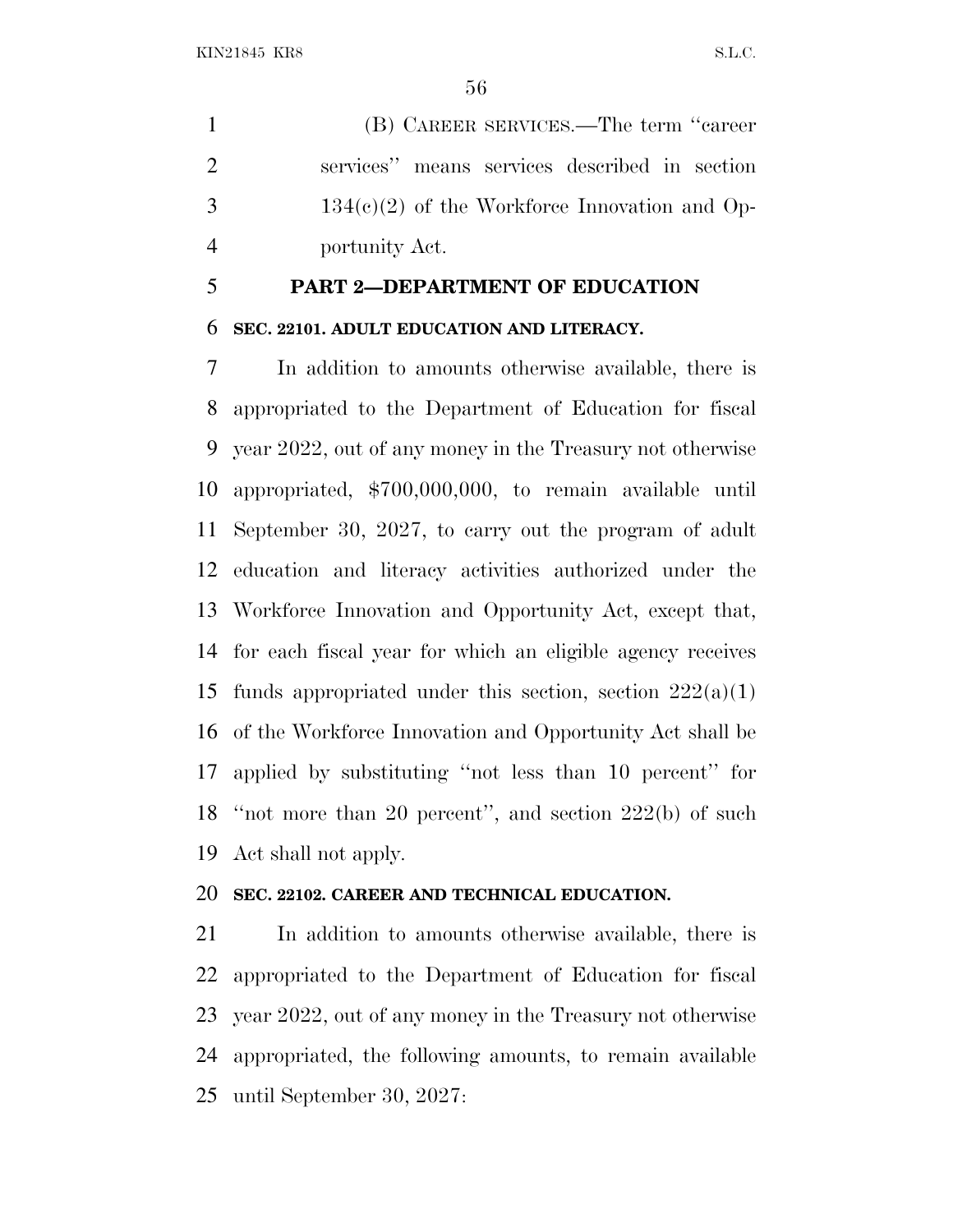(1) \$600,000,000 for carrying out career and technical education programs authorized under sec- tion 124 and section 135 of the Carl D. Perkins Ca- reer and Technical Education Act of 2006, which shall be allotted in accordance with section 111 and section 112 of such Act, except that subsection (b) of section 112 shall not apply. (2) \$100,000,000 for carrying out the innova-tion and modernization program in subsection (e) of

 section 114 of the Carl D. Perkins Career and Tech- nical Education Act of 2006, except that, for pur- poses of this paragraph, paragraph (2) of such sub- section and the 20 percent limitation in paragraph (1) of such subsection shall not apply and eligible agencies, as defined in section 3(18) of such Act, shall be eligible to receive grants under such pro-gram.

# **SEC. 22103. COMMUNITY COLLEGE AND INDUSTRY PART-NERSHIP GRANTS.**

 (a) APPROPRIATION.—In addition to amounts other- wise available, there is appropriated to the Department of Education for fiscal year 2022, out of any money in the Treasury not otherwise appropriated, \$4,895,000,000, to remain available until September 30, 2026, for the Sec-retary, in coordination with the Secretary of Labor, to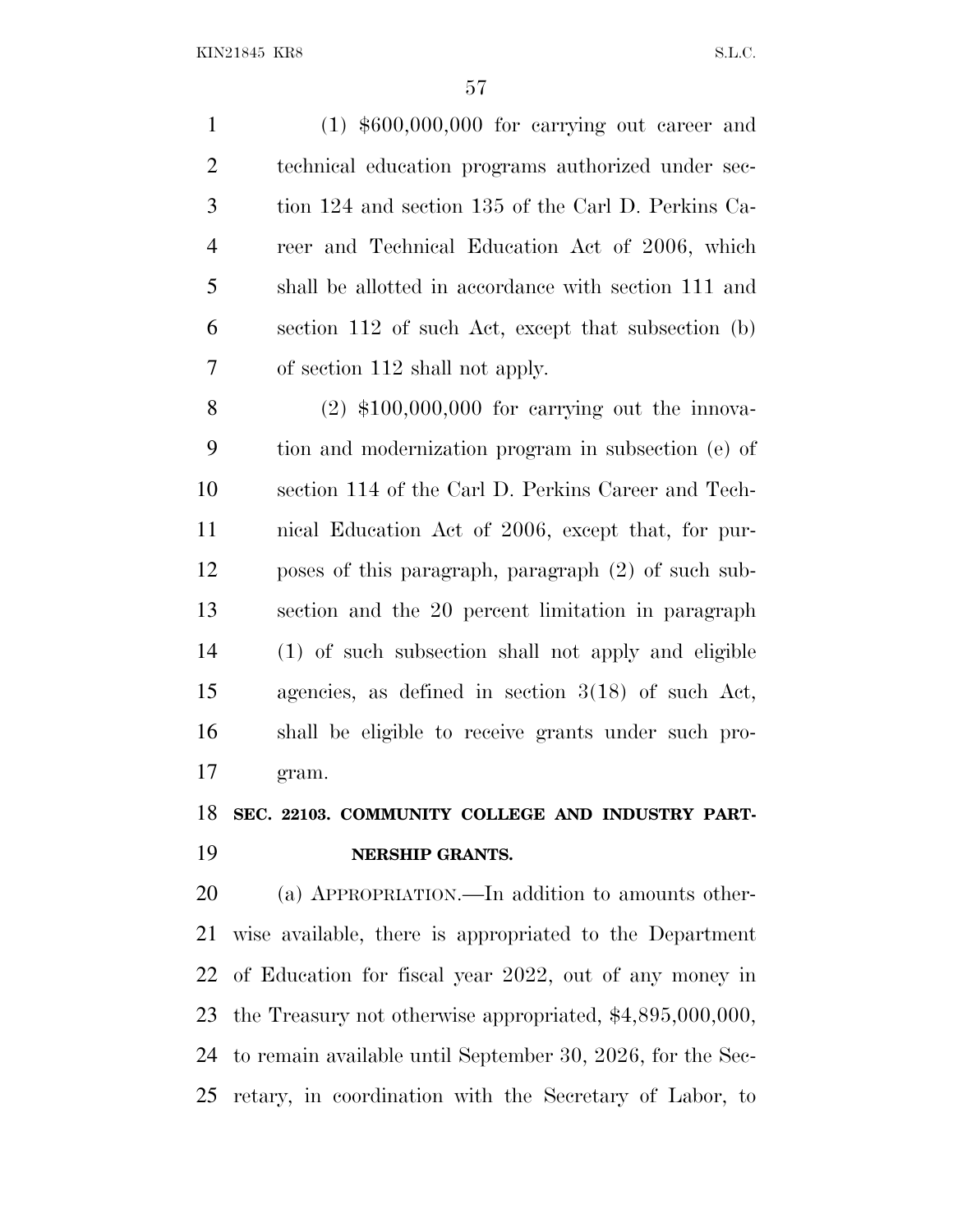award grants, on a competitive basis, to eligible institu- tions for the purposes of carrying out employment and training activities for high-skill, high-wage, or in-demand industry sectors or occupations.

 (b) ELIGIBILITY.—To be eligible to receive such a grant, an eligible institution shall submit to the Secretary an application that includes a description of programs to be supported with such grant, the recognized postsec- ondary credentials participants in such programs will earn, and the related employment opportunities for which participants in such programs will be prepared.

 (c) USE OF FUNDS.—An eligible institution awarded a grant under this section shall use such grant funds to expand opportunities for attainment of recognized postsec- ondary credentials that are nationally or regionally port- able and stackable for high-skill, high-wage, or in-demand industry sectors or occupations by—

 (1) establishing, improving, or scaling high- quality, evidence-based education or career training programs, career pathway programs, or work-based learning programs (including registered apprentice- ship programs or pre-apprenticeships that articulate to registered apprenticeship programs);

 (2) providing services to help individuals with barriers to employment prepare for, complete, and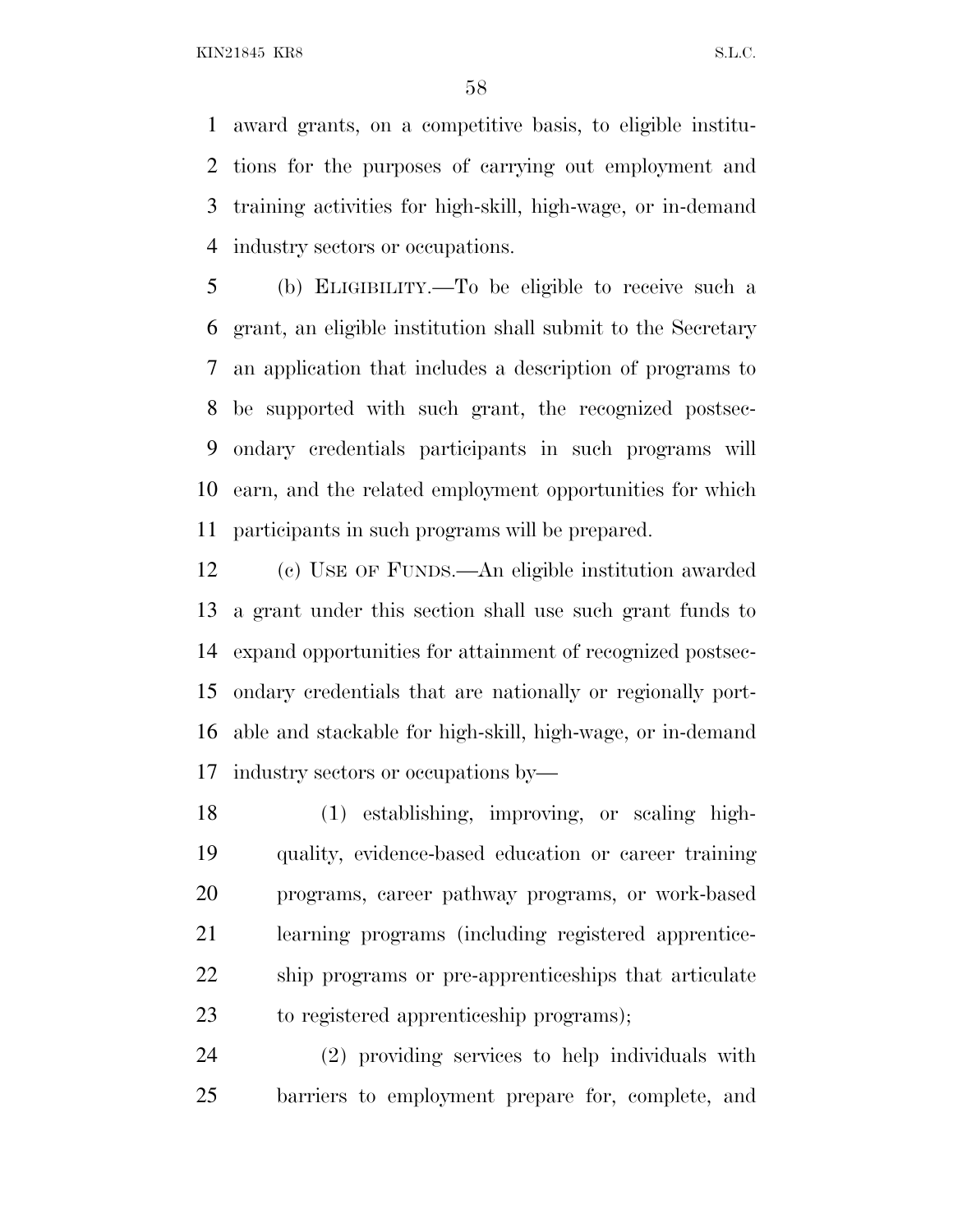successfully transition out of programs described in paragraph (1) supported by such grant, which shall include providing supportive services, career services, career guidance and academic counseling, or job placement assistance; and (3) carrying out 1 or more of the following: (A) Creating, developing, or expanding ar- ticulation agreements (as defined in section  $486A(a)$  of the Higher Education Act of 1965), credit transfer agreements, corequisite remedi- ation programs, dual or concurrent enrollment programs, or policies and processes to award academic credit for prior learning or for pro- grams described in paragraph (1) supported by such grant. (B) Purchasing, leasing, or refurbishing specialized equipment necessary to carry out such programs. (C) Reducing participants' cost of attend- ance in such programs. 21 (d) ADMINISTRATION.—In addition to amounts oth- erwise available, there is appropriated to the Department of Education for fiscal year 2022, out of any money in the Treasury not otherwise appropriated, \$100,000,000, to remain available until September 30, 2026, for nec-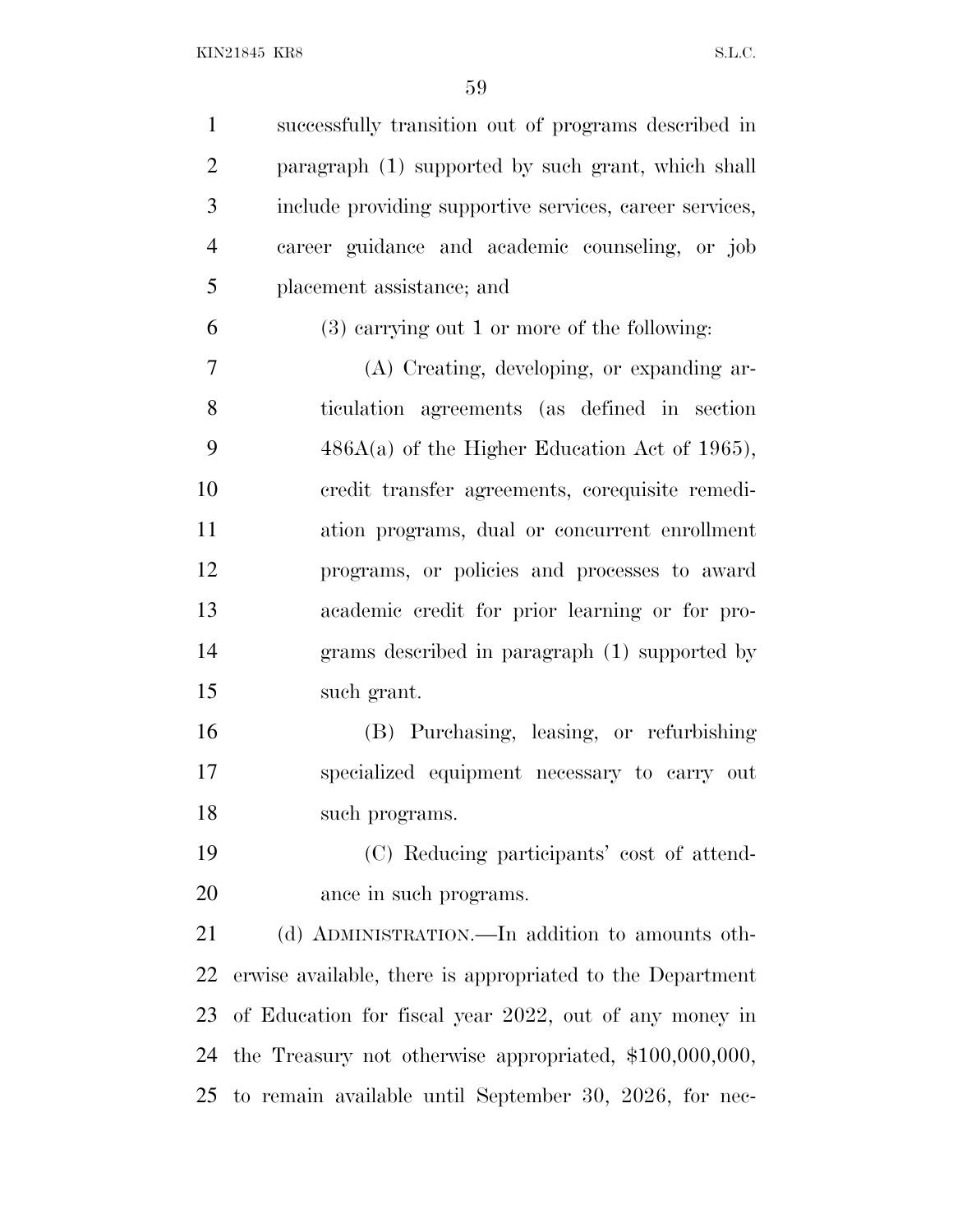essary administrative expenses associated with carrying out this section, including to evaluate the program funded under this section, and to provide outreach and assistance to eligible institutions that serve a high number or high percentage of individuals with barriers to employment in applying for grants under this section.

 (e) SUPPLEMENT NOT SUPPLANT.—Funds made available under this section shall be used to supplement, and not supplant, other Federal and non-Federal (includ- ing State, Tribal, local, and institutional) funds that would otherwise be used to carry out activities described in this section.

(f) DEFINITIONS.—In this section:

| 14 | $(1)$ COMMUNITY COLLEGE.—The term "commu- |
|----|-------------------------------------------|
| 15 | nity college" means—                      |

 (A) a degree-granting public institution of higher education (as defined in section 101 of 18 the Higher Education Act of 1965) at which— (i) the highest degree awarded is an associate degree; or (ii) an associate degree is the most 22 frequently awarded degree; (B) a 2-year Tribal College or University (as defined in section 316(b)(3) of the Higher

25 Education Act of 1965);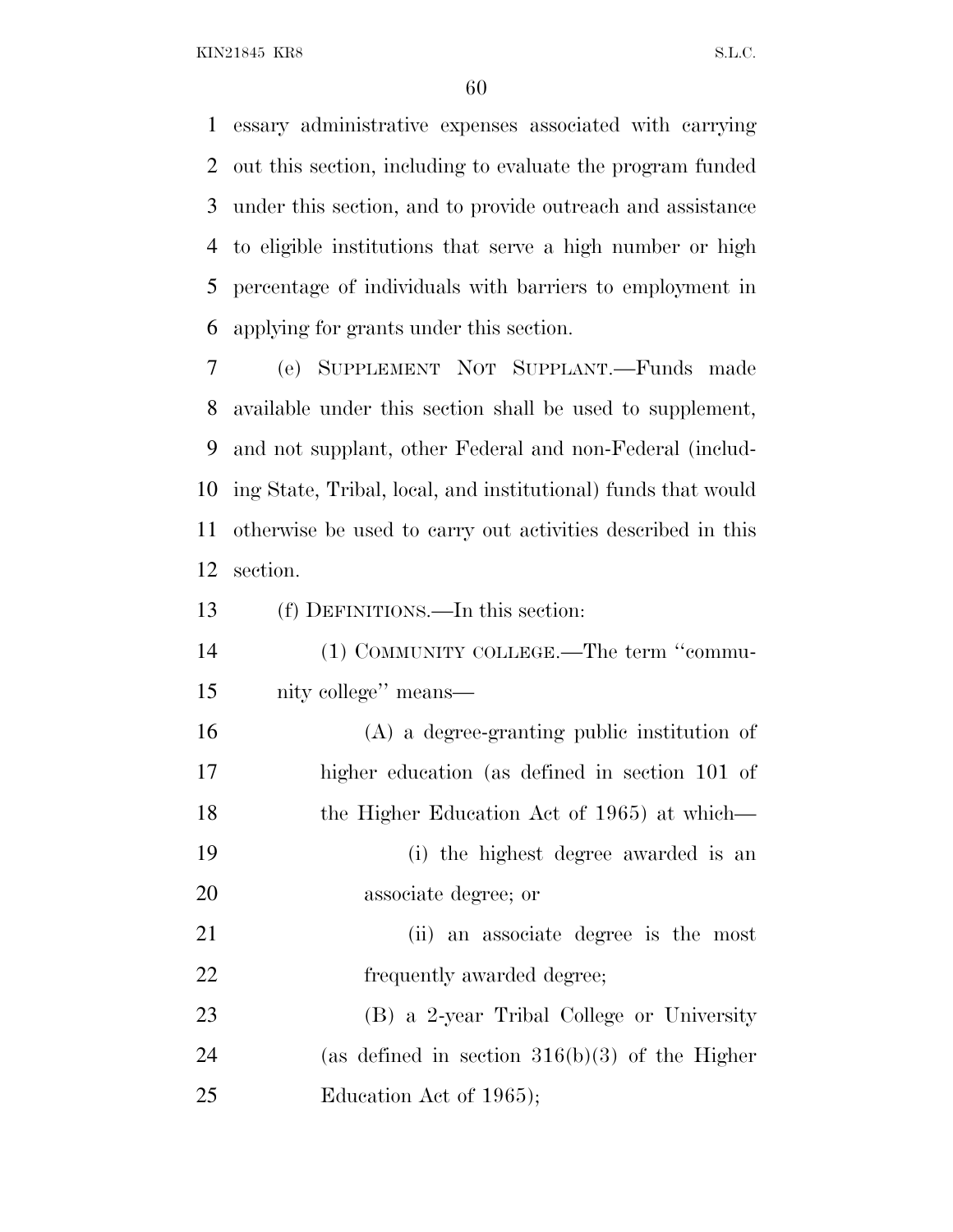| $\mathbf{1}$   | (C) a degree-granting Tribal College or                |
|----------------|--------------------------------------------------------|
| $\overline{2}$ | University (as defined in section $316(b)(3)$ of       |
| 3              | the Higher Education Act of 1965) at which—            |
| $\overline{4}$ | (i) the highest degree awarded is an                   |
| 5              | associate degree; or                                   |
| 6              | (ii) an associate degree is the most                   |
| $\overline{7}$ | frequently awarded degree; or                          |
| 8              | (D) a branch campus of a 4-year public in-             |
| 9              | stitution of higher education (as defined in sec-      |
| 10             | tion 101 of the Higher Education Act of 1965),         |
| 11             | if, at such branch campus—                             |
| 12             | (i) the highest degree awarded is an                   |
| 13             | associate degree; or                                   |
| 14             | (ii) an associate degree is the most                   |
| 15             | frequently awarded degree.                             |
| 16             | (2) ELIGIBLE INSTITUTION.—The term "eligi-             |
| 17             | ble institution" means a community college, a post-    |
| 18             | secondary vocational institution (as defined in sec-   |
| 19             | tion $102(c)$ of the Higher Education Act of 1965),    |
| 20             | or a consortium of such colleges or institutions, that |
| 21             | is working directly with an industry or sector part-   |
| 22             | nership, or in the process of establishing such part-  |
| 23             | nership, to carry out a grant under this section.      |
| 24             | (3) PERKINS CTE DEFINITIONS.—The terms                 |
| 25             | "career guidance and academic counseling", "dual       |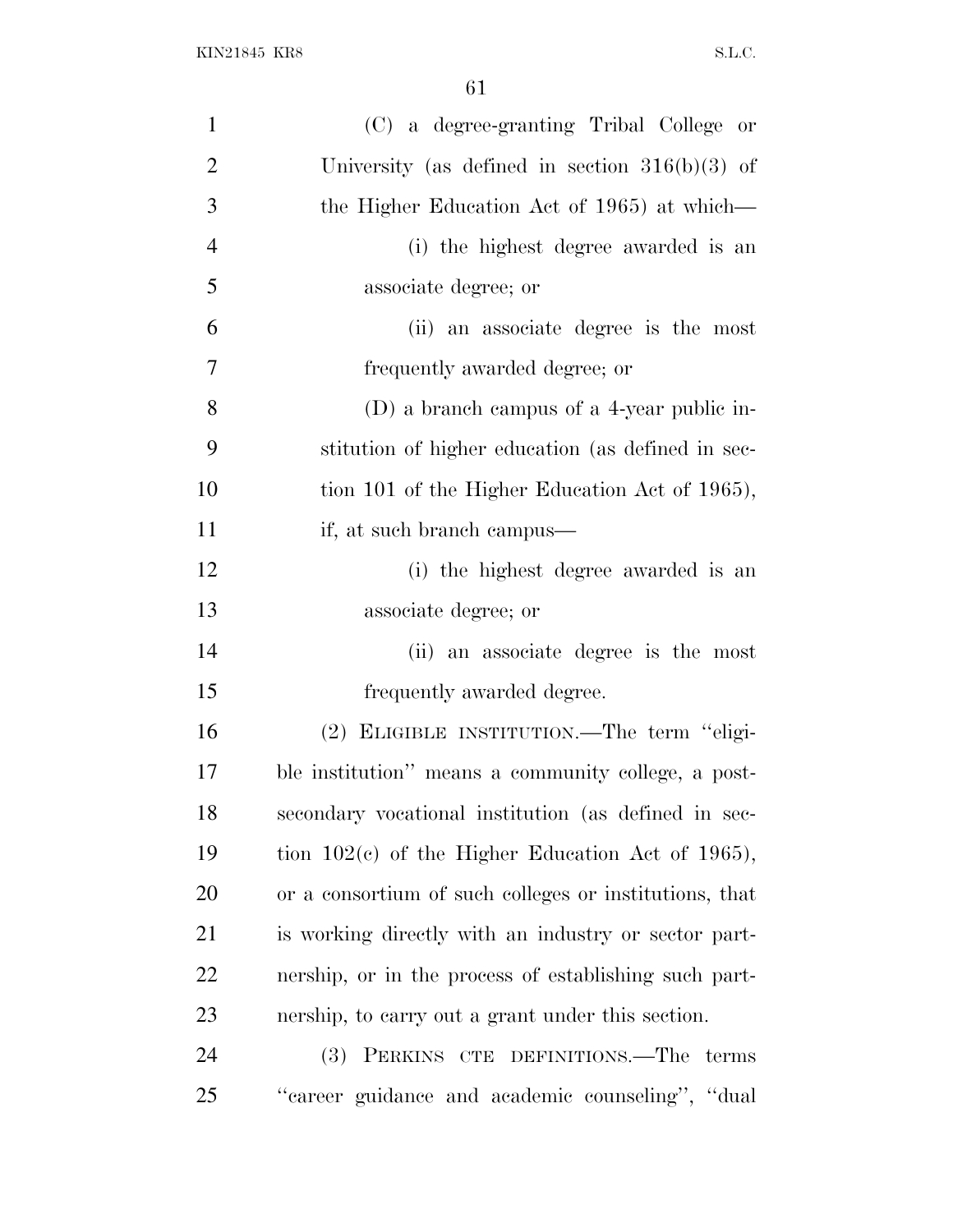or concurrent enrollment program'', ''evidence- based'', and ''work-based learning'' have the mean- ings given the terms in paragraphs  $(7)$ ,  $(15)$ ,  $(23)$ , and (55), respectively, of section 3 of the Carl D. Perkins Career and Technical Education Act of 2006.

 (4) REGISTERED APPRENTICESHIP PROGRAM.— The term ''registered apprenticeship program'' means an apprenticeship program registered with the Office of Apprenticeship of the Employment and Training Administration of the Department of Labor or a State apprenticeship agency recognized by the Office of Apprenticeship pursuant to the Act of August 16, 1937 (commonly known as the ''Na- tional Apprenticeship Act''; 50 Stat. 664, chapter 663).

 (5) SECRETARY.—The term ''Secretary'' means the Secretary of Education.

19 (6) WIOA DEFINITIONS.

 (A) IN GENERAL.—The terms ''career pathway'', ''in-demand industry sector or occu- pation'', ''individual with a barrier to employ- ment'', ''industry or sector partnership'', ''rec- ognized postsecondary credential'', and ''sup-portive services'' have the meanings given the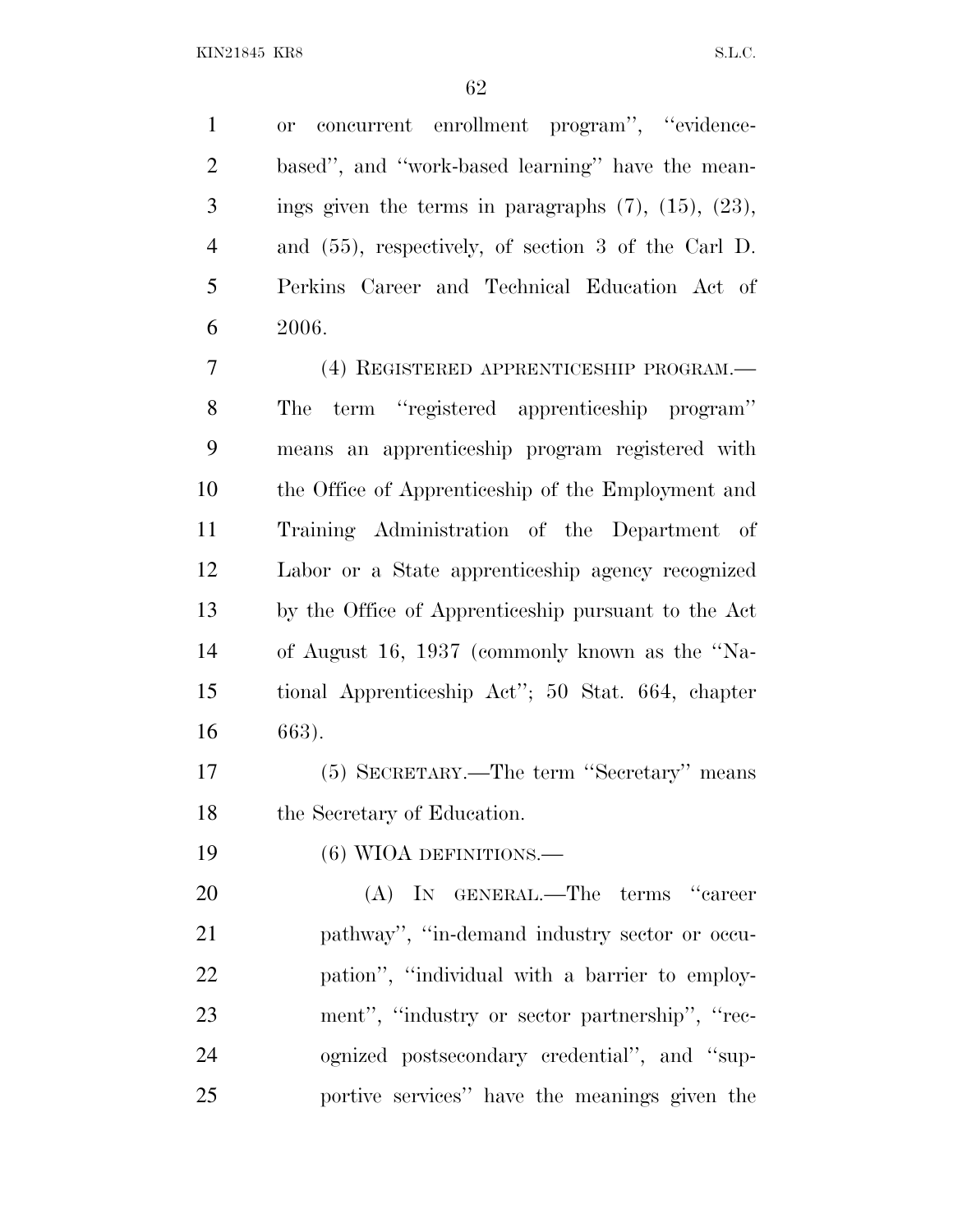|               | terms in paragraphs $(7)$ , $(23)$ , $(24)$ , $(26)$ , $(52)$ , |
|---------------|-----------------------------------------------------------------|
| $\mathcal{L}$ | and $(59)$ , respectively, of section 3 of the Work-            |
| 3             | force Innovation and Opportunity Act.                           |
|               | (B) CAREER SERVICES.—The term "career                           |
|               | services" means services described in section                   |

6 134 $(e)(2)$  of the Workforce Innovation and Op-portunity Act.

# **PART 3—COMPETITIVE INTEGRATED EMPLOY- MENT TRANSFORMATION GRANT PROGRAM SEC. 22201. COMPETITIVE INTEGRATED EMPLOYMENT TRANSFORMATION GRANT PROGRAM.**

 (a) APPROPRIATION.—In addition to amounts other- wise made available, there is appropriated to the Depart- ment of Labor for fiscal year 2022, out of any money in the Treasury not otherwise appropriated, the following amounts, to remain available through fiscal year 2029, for the Secretary of Labor to award grants to covered States in accordance with this section to assist employers in such States who were issued special certificates under section 14(c) of the Fair Labor Standards Act of 1938 (29 U.S.C.  $21\quad214(e)$  (referred to in this part as "special certificates") in transforming their business and program models from providing employment using special certificates to busi- ness and program models that employ and support people with disabilities in competitive integrated employment: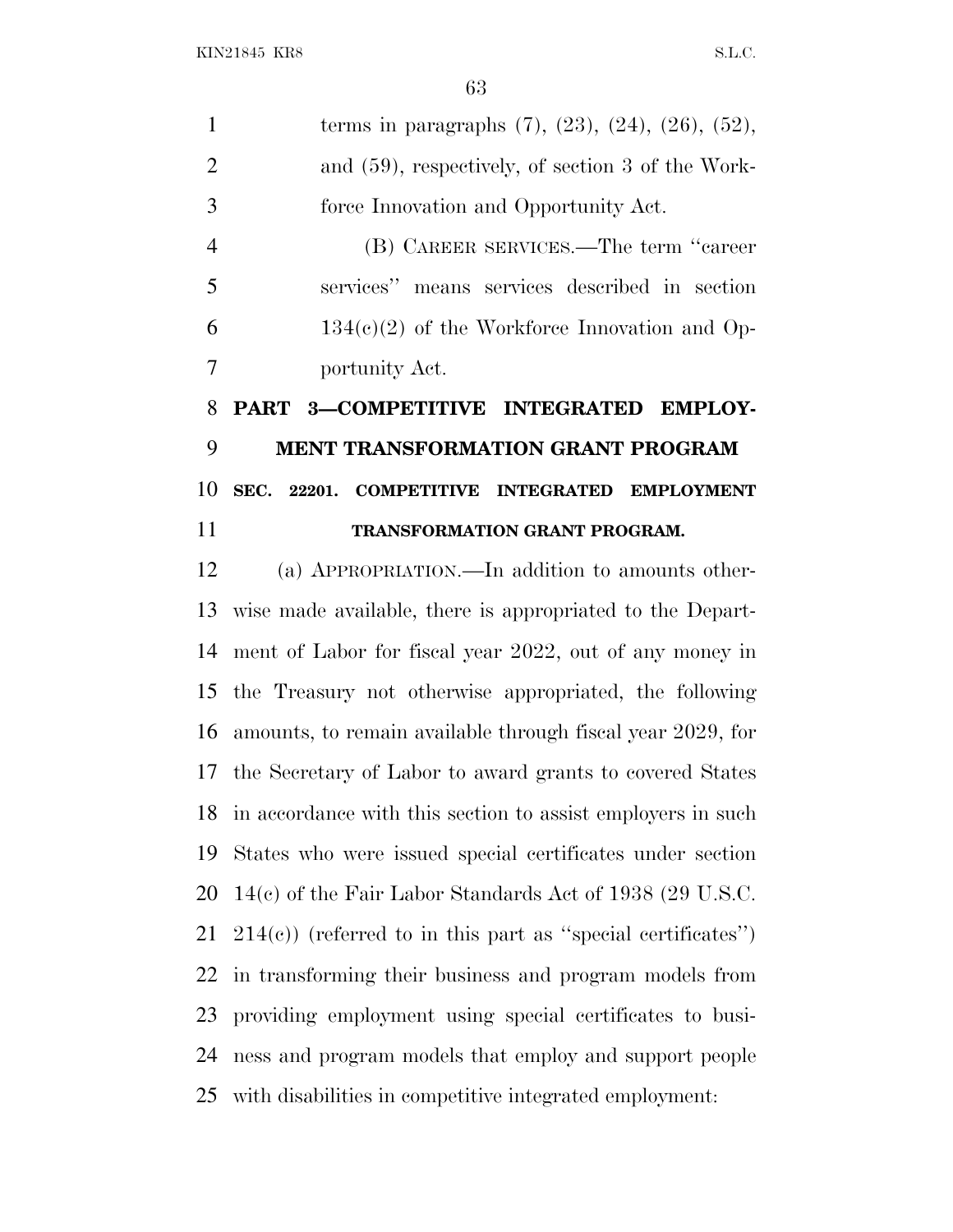| $\mathbf{1}$   | (1) $$189,000,000$ for subsection (d)(2)(B) or,          |
|----------------|----------------------------------------------------------|
| $\overline{2}$ | in a case described in subparagraph (A) of sub-          |
| 3              | section $(d)(3)$ , for such subsection.                  |
| $\overline{4}$ | $(2)$ \$81,000,000 for subsection $(d)(2)(C)$ or, in     |
| 5              | a case described in subparagraph (A) of subsection       |
| 6              | $(d)(3)$ , for such subsection.                          |
| 7              | (b) APPLICATIONS.—                                       |
| 8              | (1) IN GENERAL.—To be eligible to receive a              |
| 9              | grant under this section, a State described in sub-      |
| 10             | section $(e)(1)$ shall submit an application to the Sec- |
| 11             | retary at such time, in such manner, and including       |
| 12             | such information as the Secretary may reasonably         |
| 13             | require.                                                 |
| 14             | (2) CONTENTS.—Each application submitted                 |
| 15             | under paragraph $(1)$ shall include—                     |
| 16             | $(A)$ a description of the status of the em-             |
| 17             | ployers in the State providing employment                |
| 18             | using special certificates, including—                   |
| 19             | (i) the number of employers in the                       |
| 20             | State using special certificates to employ               |
| 21             | and pay people with disabilities;                        |
| 22             | (ii) the number of employees in the                      |
| 23             | State employed under a special certificate;              |
| 24             | (iii) the average number of hours such                   |
| 25             | employees work per week; and                             |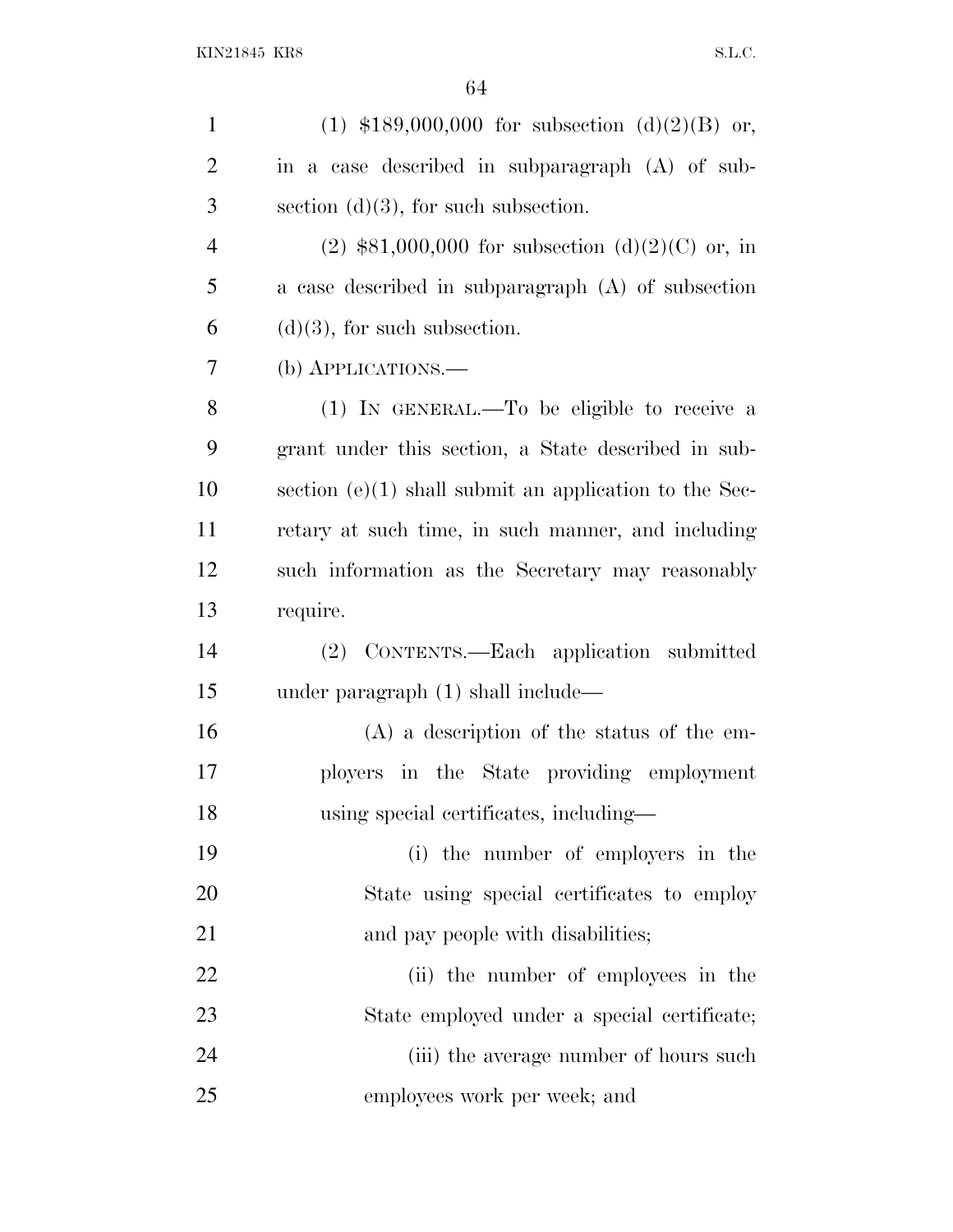| $\mathbf{1}$   | (iv) the average hourly wage for such            |
|----------------|--------------------------------------------------|
| $\overline{2}$ | employees;                                       |
| 3              | (B) a description of activities to be funded     |
| $\overline{4}$ | under the grant, and the goals of such activi-   |
| 5              | ties, including the activities of the State with |
| 6              | respect to competitive integrated employment     |
| 7              | for people with disabilities; and                |
| 8              | $(C)$ assurances that—                           |
| 9              | (i) the activities carried out under the         |
| 10             | grant will result in—                            |
| 11             | (I) each employer in the State                   |
| 12             | that, on the date of enactment of this           |
| 13             | Act, provides employment using spe-              |
| 14             | cial certificates transforming its busi-         |
| 15             | ness and program models as described             |
| 16             | in subsection $(e)(1)$ ; and                     |
| 17             | (II) each employer in the State                  |
| 18             | ceasing to use special certificates by           |
| 19             | the end of the 5-year grant period and           |
| 20             | no longer applying for or renewing               |
| 21             | such certificates;                               |
| 22             | (ii) each individual in the State who is         |
| 23             | employed under a special certificate will, as    |
| 24             | a result of such a transformation, be em-        |
| 25             | ployed in competitive integrated employ-         |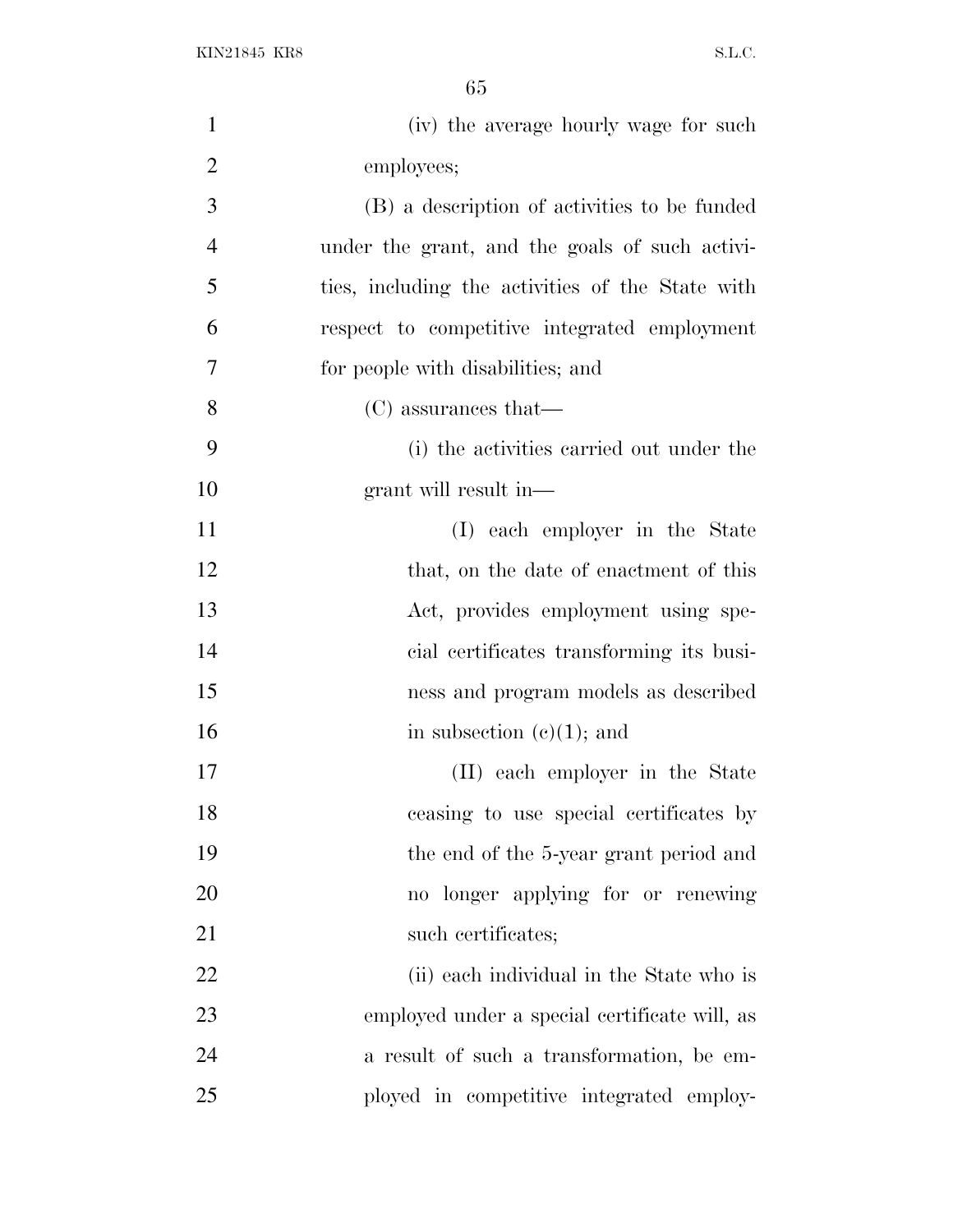| $\mathbf{1}$   | ment or a combination of competitive inte-  |
|----------------|---------------------------------------------|
| $\overline{2}$ | grated employment and integrated services,  |
| 3              | including by compensating all employees of  |
| $\overline{4}$ | the employer for all hours worked at a rate |
| 5              | that is—                                    |
| 6              | $(I)$ not less than the higher of —         |
| $\tau$         | (aa) the rate specified in                  |
| 8              | section $6(a)(1)$ of the Fair Labor         |
| 9              | Standards Act of 1938 (29)                  |
| 10             | U.S.C. $206(a)(1)$ ;                        |
| 11             | (bb) the rate specified in an               |
| 12             | applicable State or local min-              |
| 13             | imum wage law; or                           |
| 14             | (cc) in the case of work on                 |
| 15             | contract that is subject to<br>$\mathbf{a}$ |
| 16             | chapter 67 of title 41, United              |
| 17             | States Code, the applicable pre-            |
| 18             | vailing wage rate under such                |
| 19             | chapter; and                                |
| 20             | (II) not less than the rate paid            |
| 21             | by the employer for the same or simi-       |
| 22             | lar work performed by other employ-         |
| 23             | ees who are not people with disabil-        |
| 24             | ities, and who are similarly situated in    |
| 25             | similar occupations by the same em-         |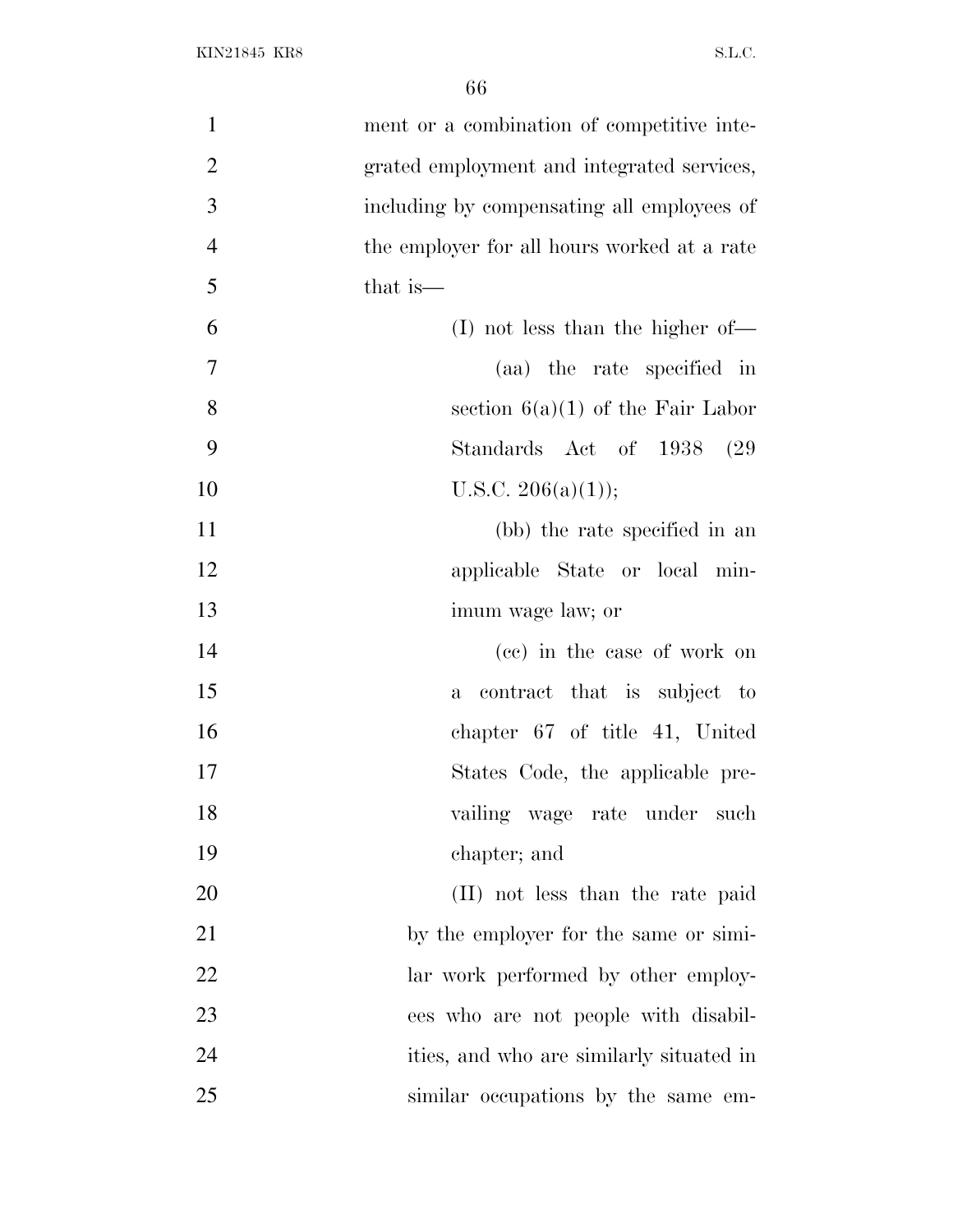| $\mathbf{1}$   | ployer and who have similar training,                       |
|----------------|-------------------------------------------------------------|
| $\overline{2}$ | experience, and skills; and                                 |
| 3              | (iii) the State will establish an advi-                     |
| $\overline{4}$ | sory council to monitor and guide the proc-                 |
| 5              | ess of transforming business and program                    |
| 6              | models of employers in the State as de-                     |
| 7              | scribed in subsection $(e)(1)$ .                            |
| 8              | (c) USE OF FUNDS.—A covered State receiving a               |
| 9              | grant under this section shall use the grant funds for each |
| 10             | of the following activities:                                |
| 11             | (1) Identifying each employer in the State that             |
| 12             | will transform its business and program models from         |
| 13             | employing people with disabilities using special cer-       |
| 14             | tificates to employing people with disabilities in com-     |
| 15             | petitive integrated employment settings, or a setting       |
| 16             | involving a combination of competitive integrated           |
| 17             | employment and integrated services.                         |
| 18             | (2) Implementing a service delivery infrastruc-             |
| 19             | ture to support people with disabilities who have           |
| 20             | been employed under special certificates through            |
| 21             | such a transformation, including providing enhanced         |
| 22             | integrated services to support people with the most         |
| 23             | significant disabilities.                                   |
| 24             | (3) Expanding competitive integrated employ-                |
| 25             | ment and integrated services to be provided to such         |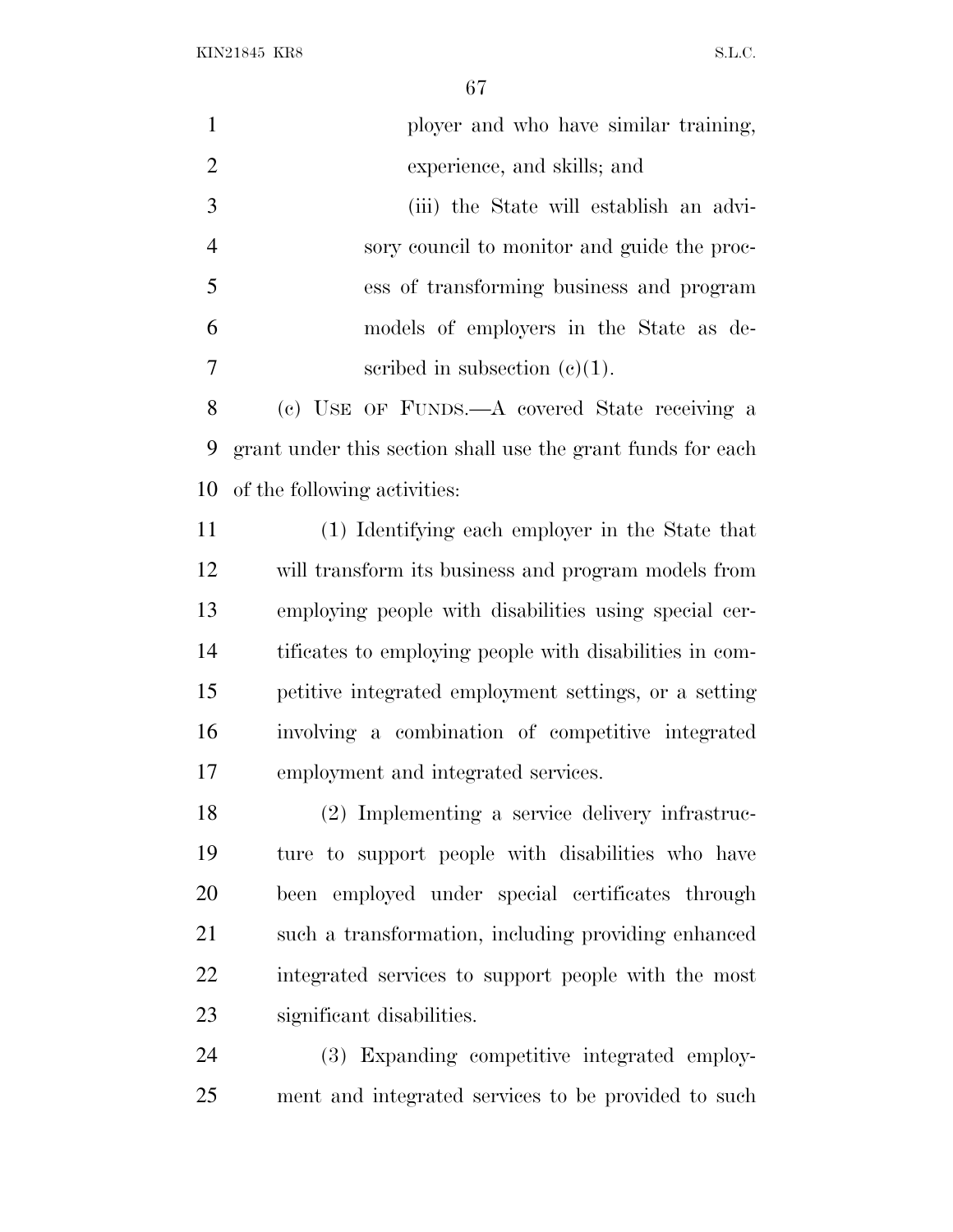| $\mathbf{1}$   | people as a result of transformations described in |
|----------------|----------------------------------------------------|
| $\overline{2}$ | $\frac{1}{2}$ paragraph $(1)$ .                    |
| 3              | (d) ALLOTMENTS.-                                   |
| $\overline{4}$ | (1) IN GENERAL.—Not later than 18 months           |
| 5              | after the date of enactment of this Act, the Sec-  |
| 6              | retary shall—                                      |
| 7              | (A) determine the number of covered                |
| 8              | States; and                                        |
| 9              | $(B)(i)$ in a case in which the Secretary de-      |
| 10             | termines that there are 15 or more covered         |
| 11             | States, award each covered State a grant under     |
| 12             | paragraph $(2)$ ; or                               |
| 13             | (ii) in a case in which the Secretary deter-       |
| 14             | mines that there are 14 or fewer covered           |
| 15             | States, award each covered State a grant under     |
| 16             | paragraph $(3)$ for the first 5-year grant period  |
| 17             | under such paragraph.                              |
| 18             | $(2)$ 15 OR MORE COVERED STATES.—                  |
| 19             | $(A)$ In GENERAL.—In a case in which the           |
| 20             | Secretary determines under paragraph (1) that      |
| 21             | there are 15 or more covered States, from the      |
| 22             | funds appropriated under subsection (a), the       |
| 23             | Secretary shall allot to each covered State a      |
| 24             | grant under this section in an amount equal to     |
| 25             | the sum of-                                        |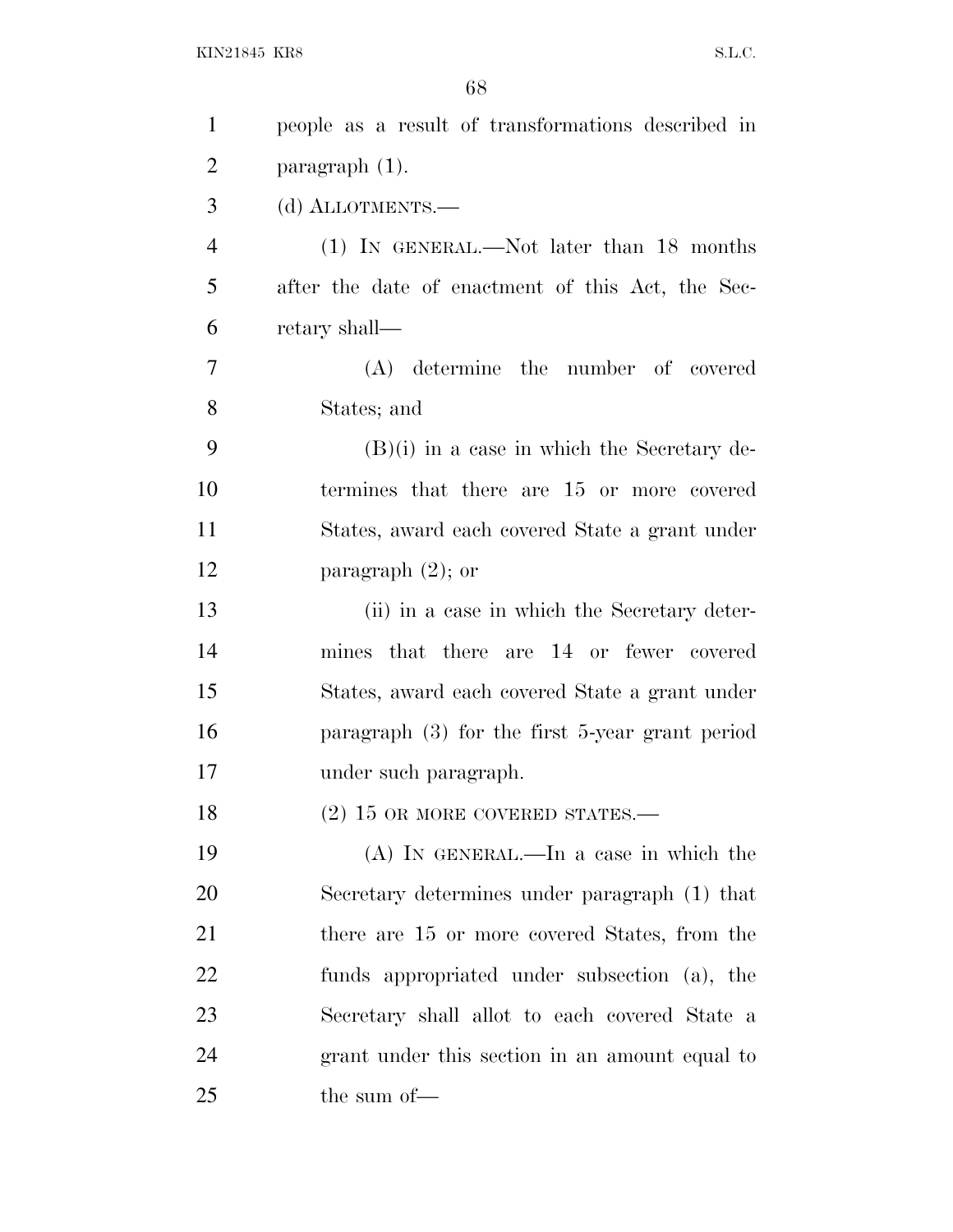| $\mathbf{1}$   | (i) the allotment made to the covered                     |
|----------------|-----------------------------------------------------------|
| $\overline{2}$ | State in accordance with subparagraph                     |
| 3              | $(B)$ ; and                                               |
| $\overline{4}$ | (ii) the allotment made to the covered                    |
| 5              | in accordance with subparagraph<br>State                  |
| 6              | (C).                                                      |
| $\overline{7}$ | (B) ALLOTMENT BASED ON THE NUMBER                         |
| 8              | EMPLOYEES EMPLOYED UNDER<br>SPECIAL<br>OF                 |
| 9              | CERTIFICATES.—From the total amount of the                |
| 10             | funds appropriated under subsection $(a)(1)$ , the        |
| 11             | Secretary shall allot to each covered State an            |
| 12             | amount that bears the same relationship to                |
| 13             | such total amount as the number of people with            |
| 14             | disabilities who are employed under a special             |
| 15             | certificate in the covered State bears to the             |
| 16             | total number of people with disabilities who are          |
| 17             | employed under a special certificate in all cov-          |
| 18             | ered States.                                              |
| 19             | (C) ALLOTMENT BASED ON THE NUMBER                         |
| 20             | <b>EMPLOYERS</b><br>WITH SPECIAL<br>OF<br><b>CERTIFI-</b> |
| 21             | CATES.—From the total amount of the funds                 |
| 22             | appropriated under subsection $(a)(2)$ , the Sec-         |
| 23             | retary shall allot to each covered State an               |
| 24             | amount that bears the same relationship to                |
| 25             | such total amount as the number of employers              |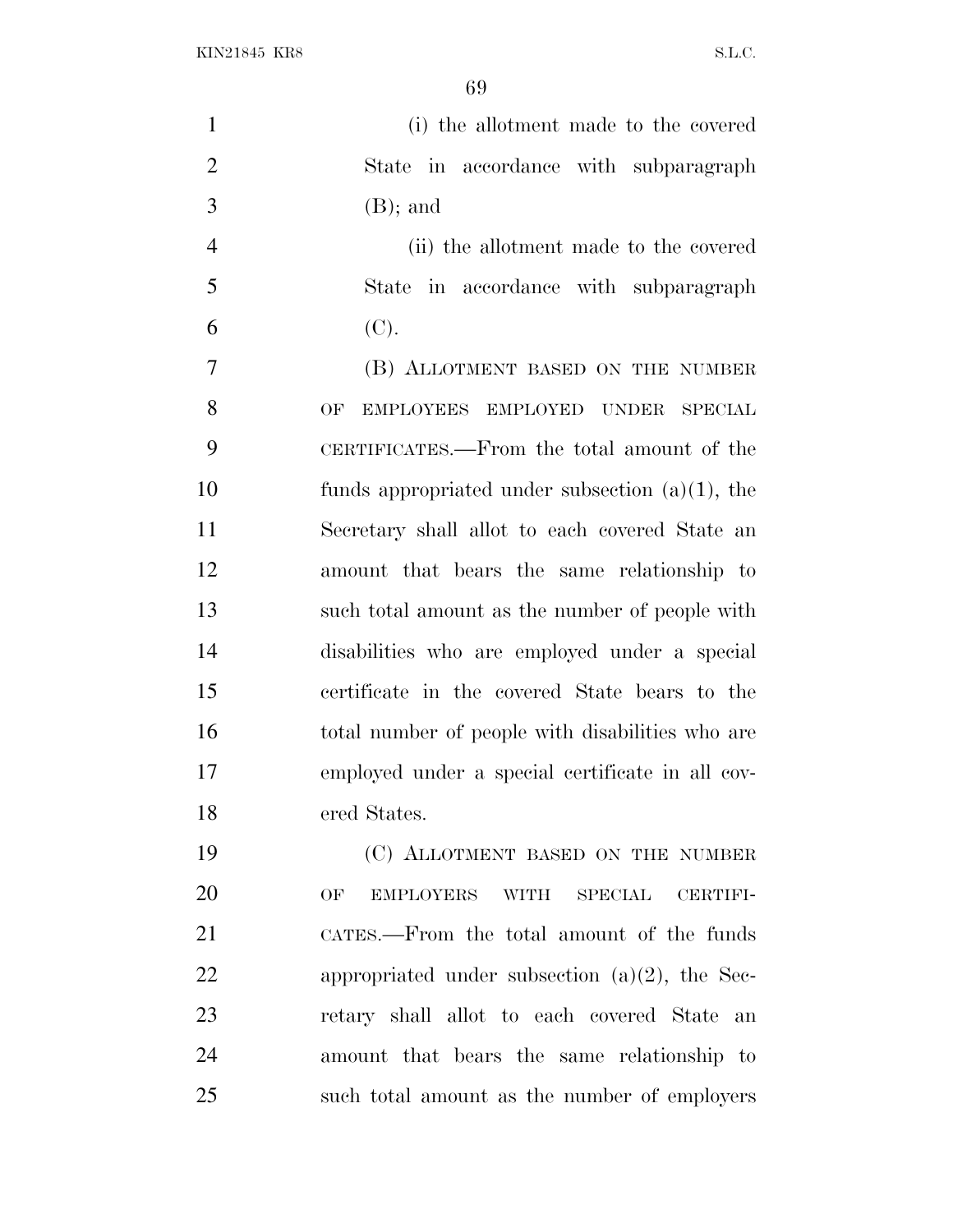1 in the covered State who have in effect a special certificate bears to the total number of employ- ers in all covered States who have in effect such a certificate.

 (D) GRANT PERIOD.—A grant under this paragraph shall be awarded for a period of 5 years.

8 (3) 14 OR FEWER COVERED STATES.—

 (A) IN GENERAL.—In a case in which the Secretary determines under paragraph (1) that there are 14 or fewer covered States, from the funds appropriated under subsection (a), the Secretary shall award a grant to each covered State in an amount that the Secretary deter- mines necessary for the covered State to accom-16 plish the purpose of the grant described in such subsection and for the Secretary to meet the re-quirements of this paragraph.

(B) GRANT PERIODS.—

20 (i) IN GENERAL.—The Secretary shall 21 award grants under this paragraph for 2 separate, 5-year grant periods.

23 (ii) SECOND 5-YEAR GRANT PERIOD.— Grants for the second 5-year grant period shall be awarded—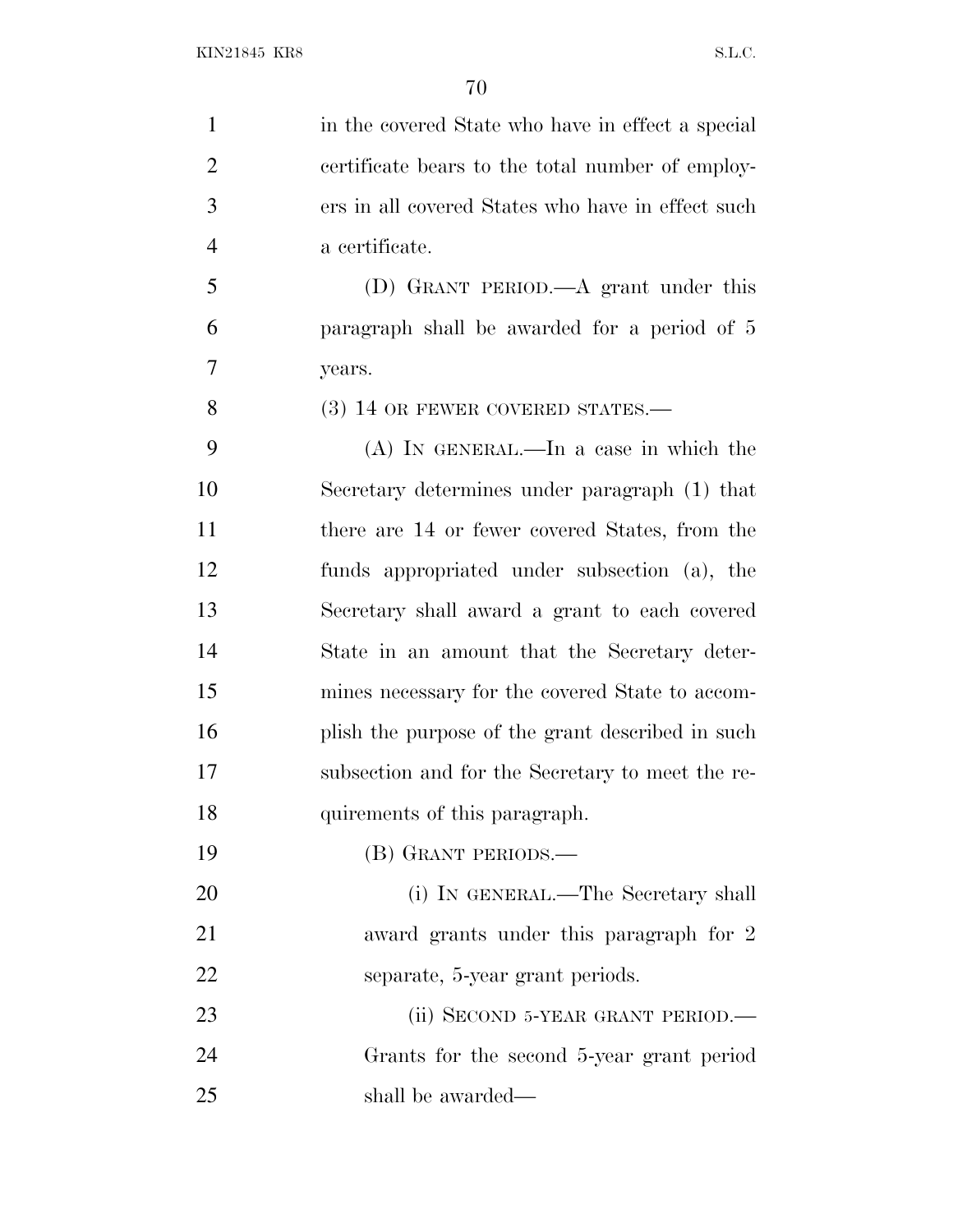| $\mathbf{1}$   | (I) not earlier than the end of                             |
|----------------|-------------------------------------------------------------|
| $\overline{2}$ | the second year of the first 5-year                         |
| 3              | grant period described in paragraph                         |
| $\overline{4}$ | $(1)(B)(ii)$ ; and                                          |
| 5              | $(II)$ not later than September 30,                         |
| 6              | 2025.                                                       |
| $\overline{7}$ | (C) LIMIT ON NUMBER OF GRANTS.-No                           |
| 8              | State may receive more than 1 grant under this              |
| 9              | paragraph.                                                  |
| 10             | (e) DEFINITION OF COVERED STATE.—In this sec-               |
| 11             | tion, the term "covered State" means a State (as defined    |
| 12             | in section 3 of the Fair Labor Standards Act of 1938 (29)   |
| 13             | U.S.C. 203)) that—                                          |
| 14             | $(1)$ as of the date of enactment of this Act, has          |
| 15             | not phased out, or is not in the process of phasing         |
| 16             | out, the use of special certificates in the State; and      |
| 17             | $(2)$ submits an application under subsection $(b)$         |
| 18             | that meets the requirements under such subsection.          |
| 19             | SEC. 22202. GRANTS FOR STATES TO EXPAND COMPETITIVE         |
| 20             | INTEGRATED EMPLOYMENT.                                      |
| 21             | (a) APPROPRIATION.—In addition to amounts other-            |
| 22             | wise made available, there is appropriated to the Depart-   |
| 23             | ment of Labor for fiscal year 2022, out of any money in     |
| 24             | the Treasury not otherwise appropriated, $$24,000,000$ , to |
| 25             | remain available through fiscal year 2029, for the Sec-     |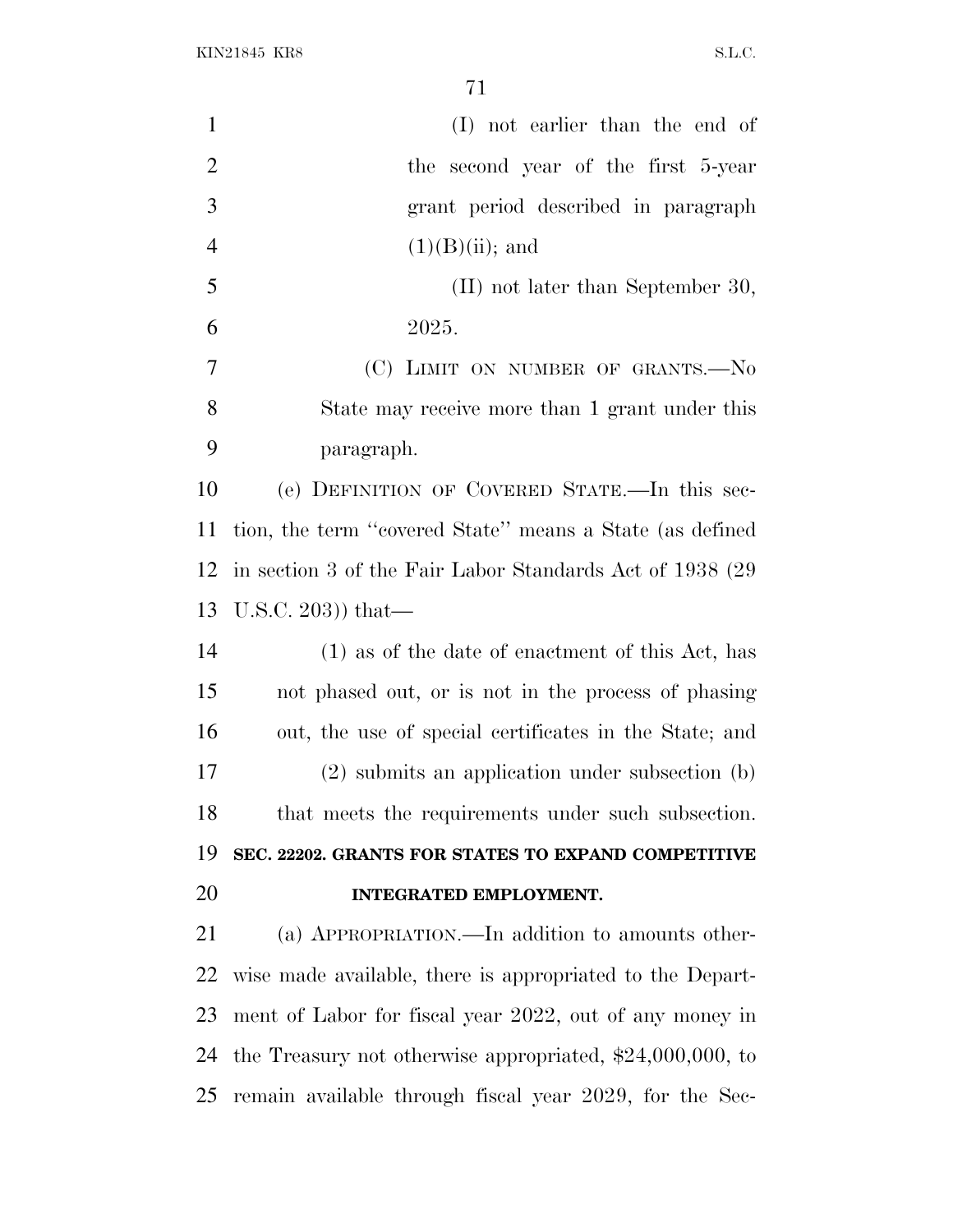retary of Labor to award grants to covered States in ac- cordance with this section to assist employers in such States who were issued special certificates in continuing to transform their business and program models from pro- viding employment using special certificates to business and program models that employ and support people with disabilities in competitive integrated employment.

 (b) APPLICATIONS.—To be eligible to receive a grant under this section, a State described in subsection (f)(1) shall submit an application to the Secretary at such time, in such manner, and including such information as the Secretary may reasonably require, including a description of activities to be funded under the grant and the activities of the State with respect to competitive integrated employ-ment for people with disabilities.

 (c) USE OF FUNDS.—A covered State that receives a grant under this section shall use the grant funds for activities to expand competitive integrated employment and integrated services to be provided to people with dis-abilities.

21 (d) GRANT AWARD.—Not later than 18 months after the date of enactment of this Act, the Secretary shall award each covered State a grant in an amount that bears the same relationship to the total amount appropriated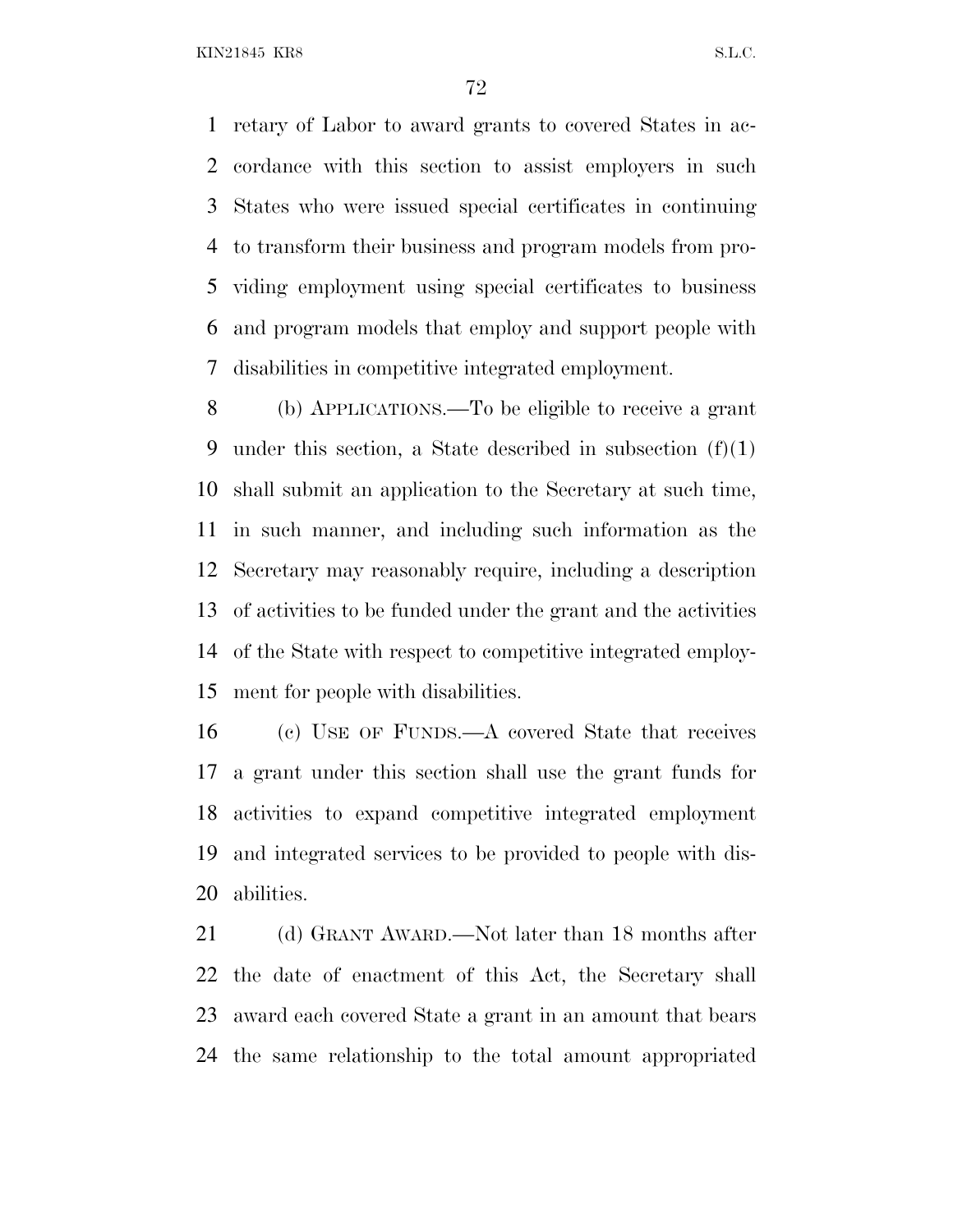KIN21845 KR8 S.L.C.

 under subsection (a) as the population of the covered State bears to the total population of all covered States.

 (e) GRANT PERIOD.—A grant under this section shall be awarded for a period of 5 years.

 (f) DEFINITION OF COVERED STATE.—In this sec- tion, the term ''covered State'' means a State (as defined in section 3 of the Fair Labor Standards Act of 1938 (29 U.S.C. 203)) that—

 (1) as of the date of enactment of this Act, has phased out, or is in the process of phasing out, the use of special certificates in the State; and

 (2) submits an application under subsection (b) that meets the requirements under such subsection. **SEC. 22203. TECHNICAL ASSISTANCE.**

 In addition to amounts otherwise made available, there is appropriated to the Department of Labor for fis- cal year 2022, out of any money in the Treasury not other- wise appropriated, \$6,000,000, to remain available through fiscal year 2029, for the Secretary to, in partner- ship with the Office of Special Education and Rehabilita- tive Services of the Department of Education, establish, either directly or through grants, contracts, or cooperative agreements, a national technical assistance center to—

 (1) provide technical assistance to employers who are transforming from employing people with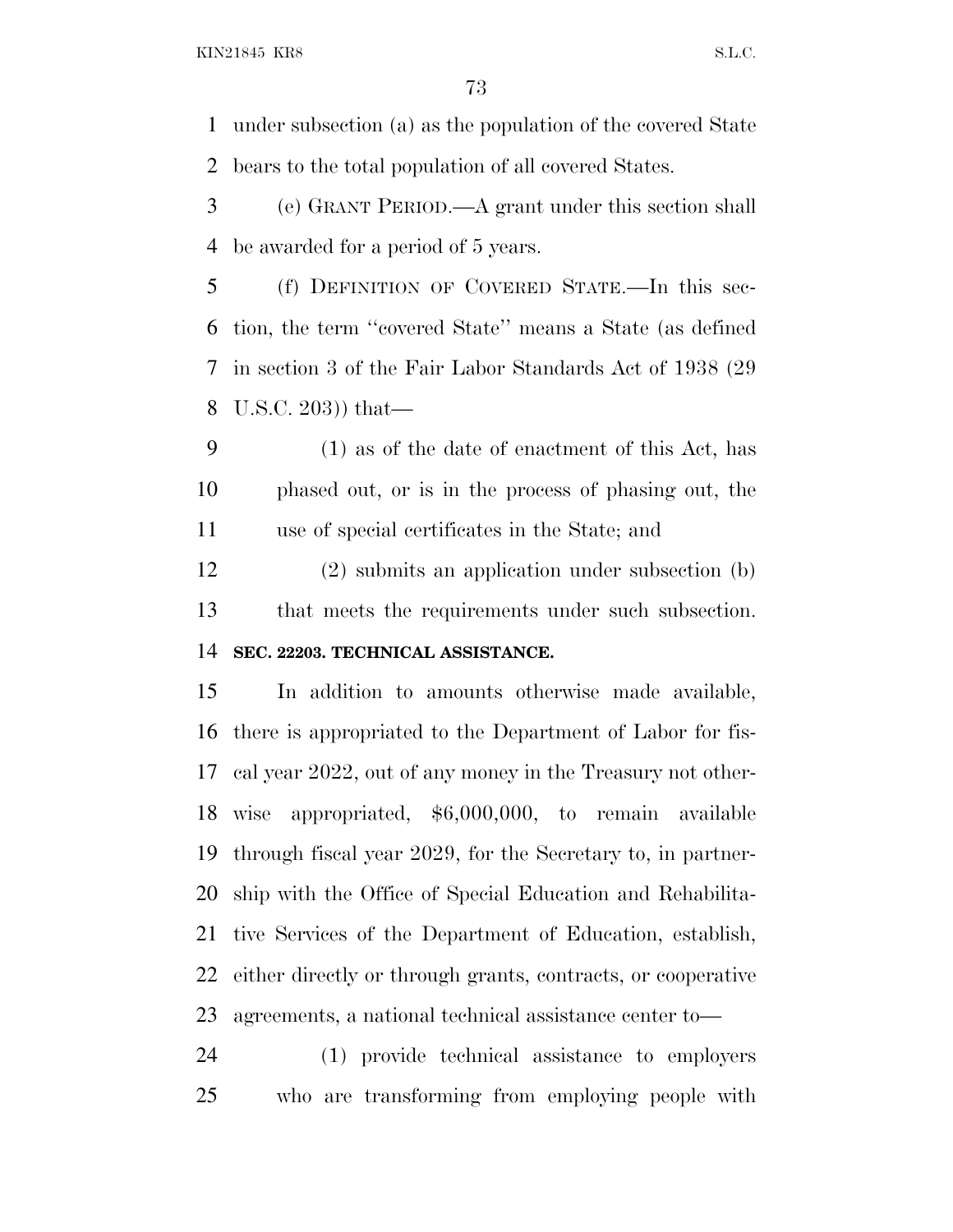disabilities using special certificates to employing people with disabilities in competitive integrated em-ployment settings; and

 (2) collect and disseminate information on evi- dence-based practices for such transformations and for providing competitive integrated employment and integrated services.

#### **SEC. 22204. SUPPLEMENT AND NOT SUPPLANT.**

 Any funds made available to a State under this part shall be used to supplement and not supplant any Federal, State, or local public funds expended—

 (1) to assist employers in such State who were issued a special certificate in transforming (or con- tinuing to transform) their business and program models from providing employment using special cer- tificates to business and program models that em- ploy and support people with disabilities in competi-tive integrated employment; or

 (2) to support the employment of people with disabilities in competitive integrated employment.

# **SEC. 22205. DEFINITIONS.**

In this part:

23 (1) COMPETITIVE INTEGRATED EMPLOY- MENT.—The term ''competitive integrated employ-ment'' has the meaning given such term in section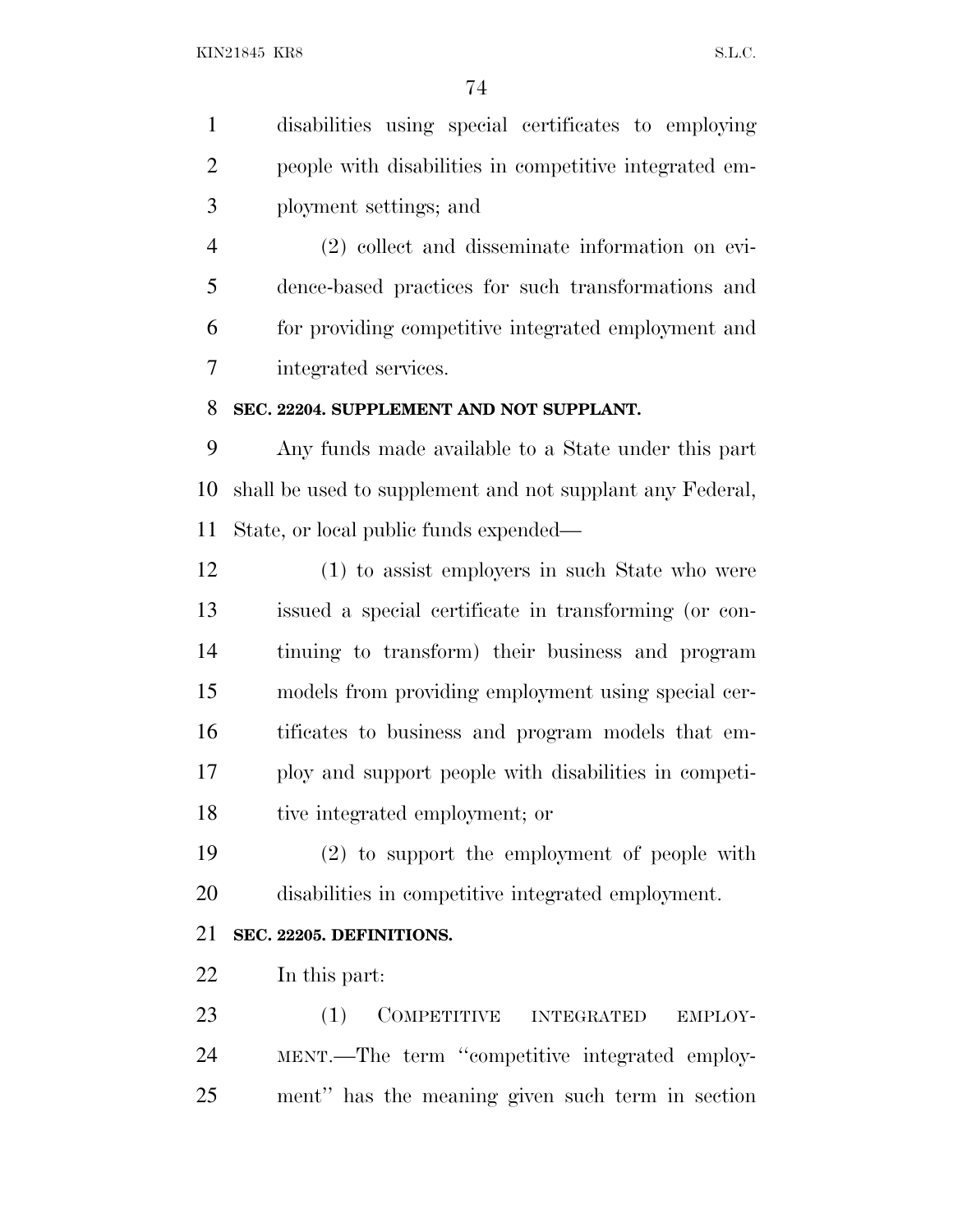| $\mathbf{1}$   | $7(5)$ of the Rehabilitation Act of 1973 (29 U.S.C.    |
|----------------|--------------------------------------------------------|
| $\overline{2}$ | $705(5)$ .                                             |
| 3              | (2) EMPLOYEE.—The term "employee" means                |
| $\overline{4}$ | any individual employed by an employer.                |
| 5              | (3) EMPLOYER.—The term "employer" means                |
| 6              | any person acting directly or indirectly in the inter- |
| 7              | est of an employer in relation to an employee, but     |
| 8              | does not include any labor organization (other than    |
| 9              | when acting as an employer) or anyone acting in the    |
| 10             | capacity of officer or agent of such labor organiza-   |
| 11             | tion.                                                  |
| 12             | (4) INTEGRATED SERVICES.—The term "inte-               |
| 13             | grated services" means services for people with dis-   |
| 14             | abilities that are—                                    |
| 15             | (A) designed to assist such people in devel-           |
| 16             | oping skills and abilities to reside successfully      |
| 17             | in home and community-based settings;                  |
| 18             | (B) provided in accordance with a person-              |
| 19             | centered written plan of care;                         |
| 20             | (C) created using evidence-based practices             |
| 21             | that lead to such people—                              |
| 22             | (i) maintaining competitive integrated                 |
| 23             | employment;                                            |

(ii) achieving independent living; or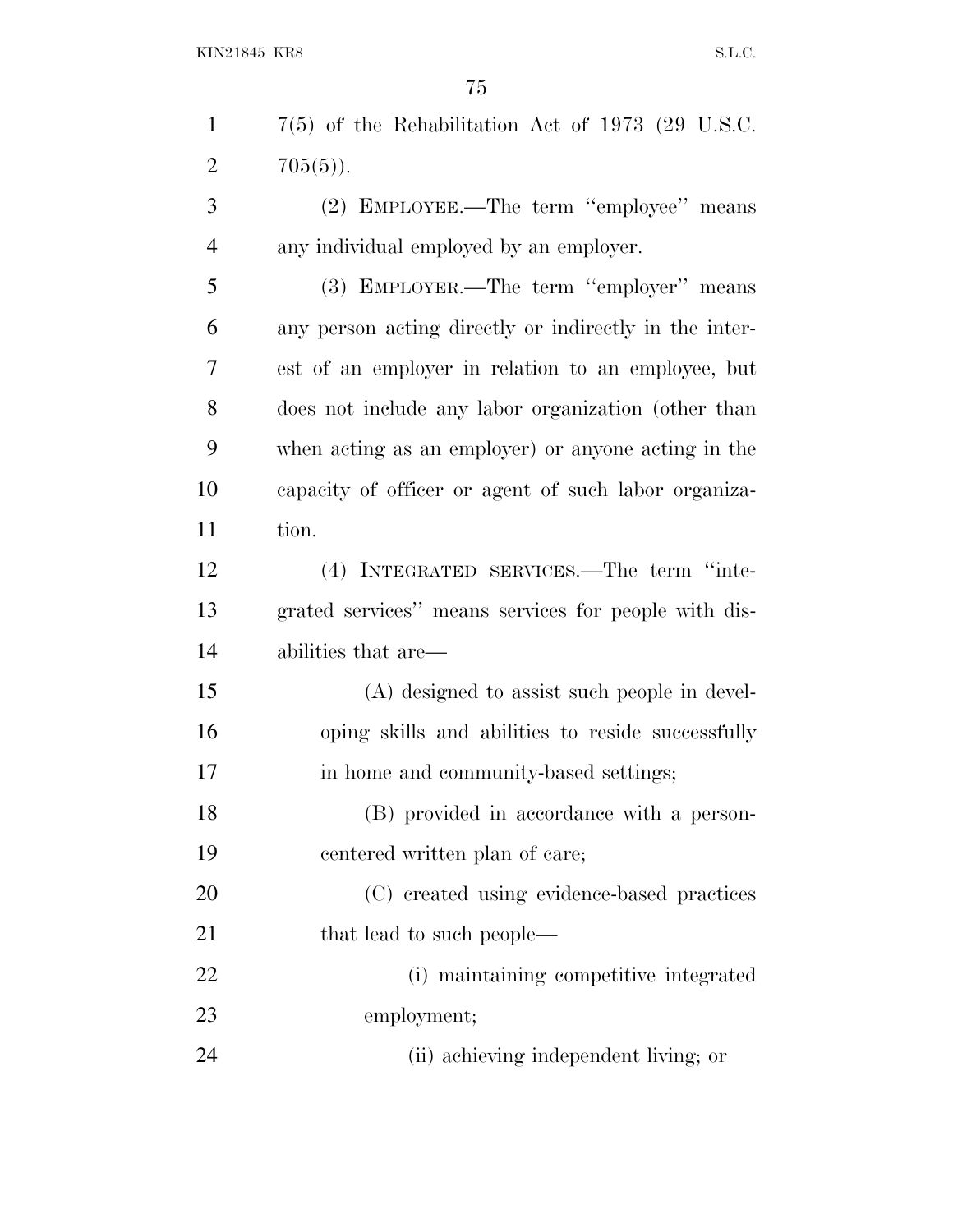| $\mathbf{1}$   | maximizing socioeconomic self-<br>(iii)           |
|----------------|---------------------------------------------------|
| $\overline{2}$ | sufficiency, optimal independence, and full       |
| 3              | participation in the community;                   |
| $\overline{4}$ | (D) provided in a community location that         |
| 5              | is not specifically intended for people with dis- |
| 6              | abilities;                                        |
| 7              | (E) provided in a location that—                  |
| 8              | (i) allows the people receiving the               |
| 9              | services to interact with people without dis-     |
| 10             | abilities to the fullest extent possible; and     |
| 11             | (ii) makes it possible for the people             |
| 12             | receiving the services to access community        |
| 13             | resources that are not specifically intended      |
| 14             | for people with disabilities and to have the      |
| 15             | opportunity to participate in the<br>same         |
| 16             | community as people who do not have a             |
| 17             | disability; and                                   |
| 18             | (F) provided in multiple locations to allow       |
| 19             | the individual receiving the services to have op- |
| 20             | tions, thereby—                                   |
| 21             | (i) optimizing individual initiative, au-         |
| 22             | tonomy, and independence; and                     |
| 23             | (ii) facilitating choice regarding serv-          |
| 24             | ices and supports, and choice regarding the       |
| 25             | provider of such services.                        |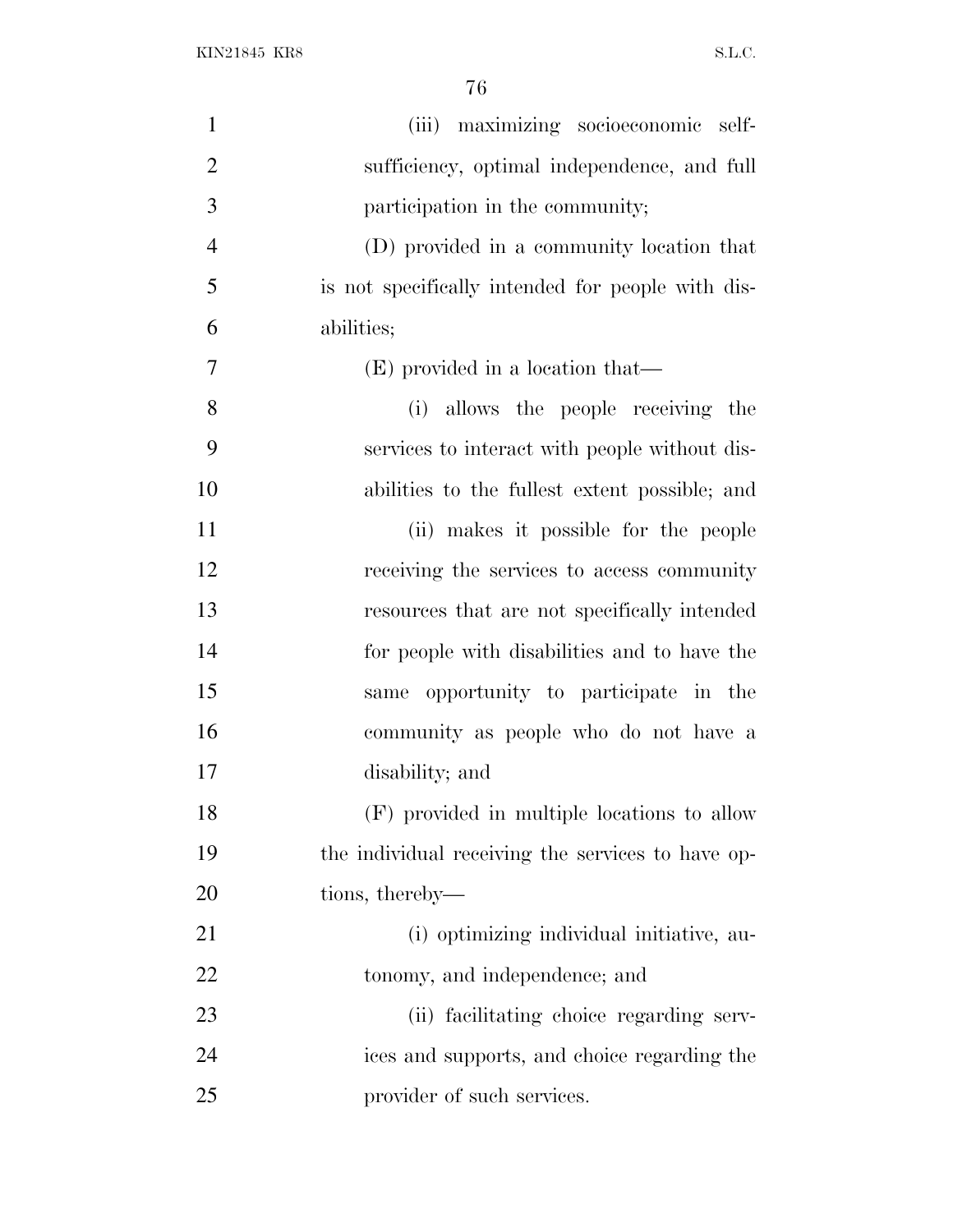(5) PEOPLE WITH DISABILITIES.—The term ''people with disabilities'' includes individuals de- scribed in section 14(c)(1) of the Fair Labor Stand-4 ards Act of 1938  $(29 \text{ U.S.C. } 214(c)(1)).$ 

 (6) SECRETARY.—The term ''Secretary'' means the Secretary of Labor.

 **PART 4—RECRUITMENT, EDUCATION AND TRAIN- ING, RETENTION, AND CAREER ADVANCE- MENTS FOR THE DIRECT CARE WORKFORCE SEC. 22301. DEFINITION.**

In this part:

 (1) CTE DEFINITION.—The term ''area career and technical education school'' has the meaning given the term in section 3 of the Carl D. Perkins Career and Technical Education Act of 2006 (20 U.S.C. 2302).

 (2) WIOA DEFINITIONS.—The terms ''local board'', ''recognized postsecondary credential'', and ''State board'' have the meanings given such terms in paragraphs (33), (52), and (57), respectively, of section 3 of the Workforce Innovation and Oppor-tunity Act (29 U.S.C. 3102).

23 (3) OTHER DEFINITIONS.—

 (A) DIRECT SUPPORT WORKER.—The term 25 ''direct support worker'' means—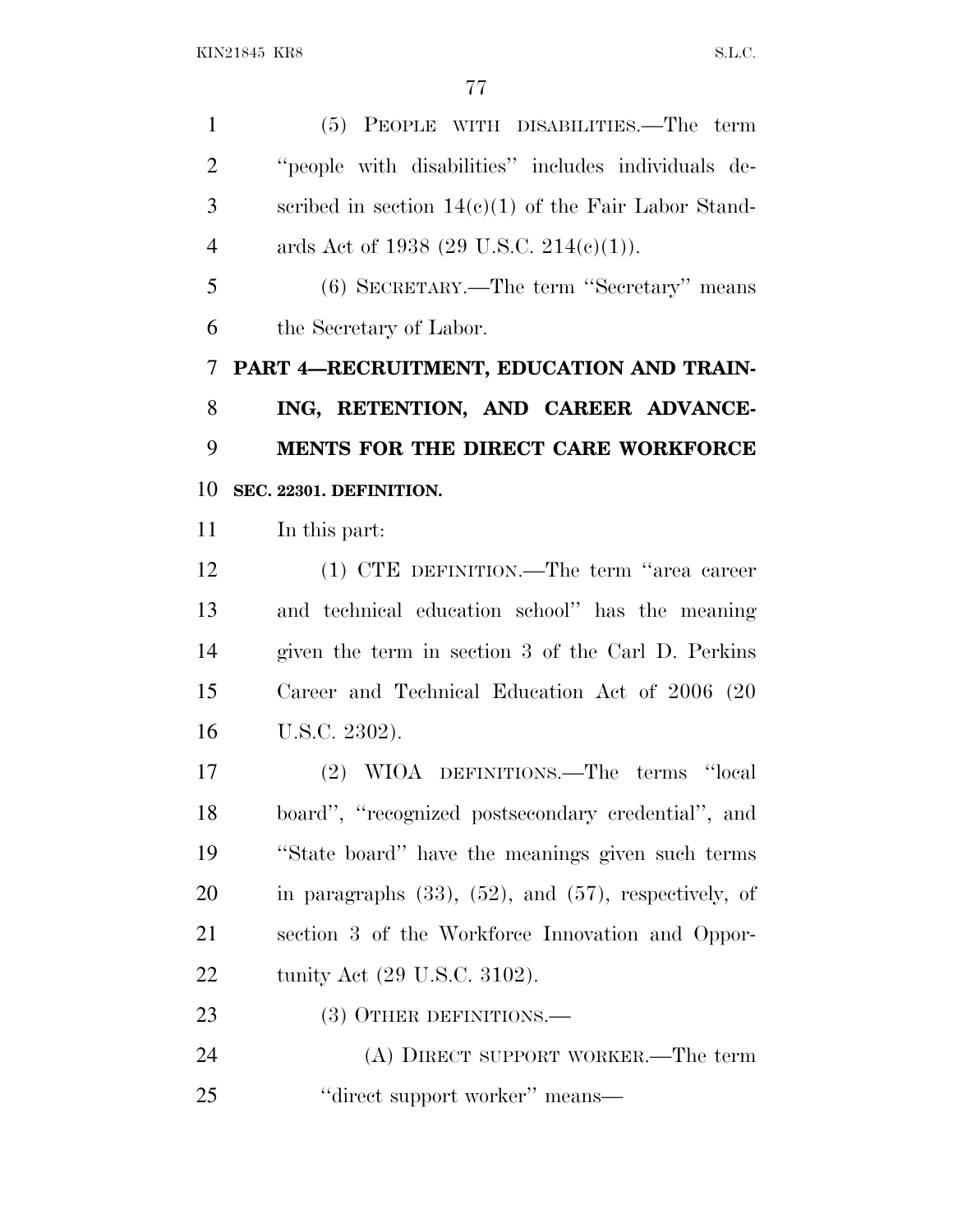| $\mathbf{1}$   | (i) a direct support professional;               |
|----------------|--------------------------------------------------|
| $\overline{2}$ | (ii) a worker providing direct care              |
| 3              | services, which may include palliative care,     |
| $\overline{4}$ | in a home or community-based setting;            |
| 5              | (iii) a respite care provider who pro-           |
| 6              | vides short-term support and care to an in-      |
| 7              | dividual in order to provide relief to a fam-    |
| 8              | ily caregiver;                                   |
| 9              | (iv) a direct care worker, as defined in         |
| 10             | section 799B of the Public Health Service        |
| 11             | Act (42 U.S.C. 295p); or                         |
| 12             | (v) an individual in any other position          |
| 13             | or job related to those described in clauses     |
| 14             | (i) through (iv), as determined by the Sec-      |
| 15             | retary in consultation with the Secretary of     |
| 16             | Health<br>and Human Services acting              |
| 17             | through the Administrator of the Adminis-        |
| 18             | tration for Community Living.                    |
| 19             | (B) DISABILITY.—The term "disability"            |
| 20             | has the meaning given the term in section 3 of   |
| 21             | the Americans with Disabilities Act of 1990 (42) |
| 22             | U.S.C. 12102).                                   |
| 23             | (C) ELIGIBLE ENTITY.—The term "eligible          |
| 24             | entity" means an entity that is—                 |
| 25             | (i) a State;                                     |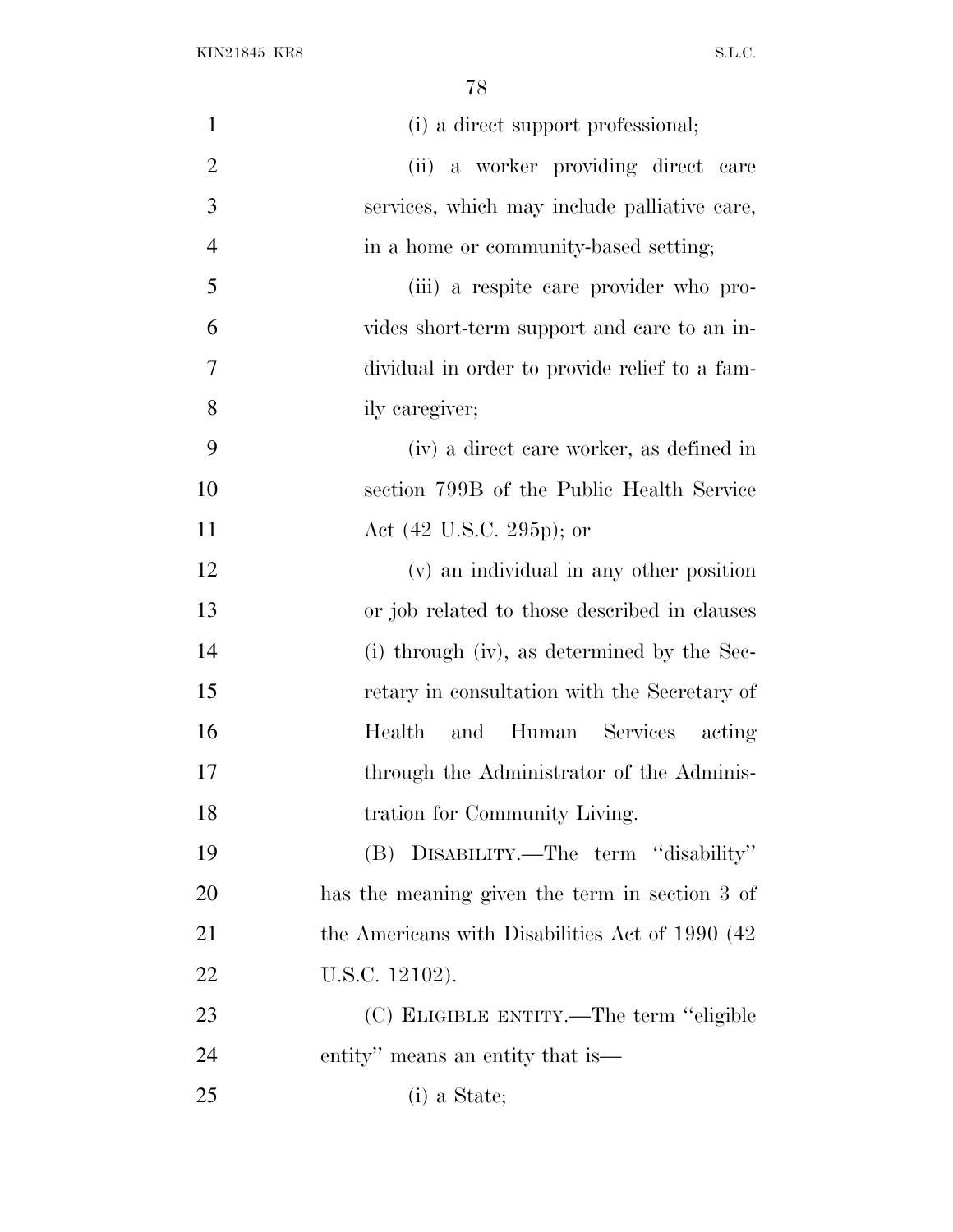| $\mathbf{1}$   | (ii) a labor organization or a joint                |
|----------------|-----------------------------------------------------|
| $\overline{2}$ | labor-management organization;                      |
| 3              | (iii) a nonprofit organization with ex-             |
| $\overline{4}$ | perience in aging, disability, supporting the       |
| 5              | rights and interests of direct support work-        |
| 6              | ers, or training or educating direct support        |
| $\overline{7}$ | workers;                                            |
| 8              | (iv) an Indian Tribe or Tribal organi-              |
| 9              | zation (as defined in section 4 of the In-          |
| 10             | dian Self-Determination and Education               |
| 11             | Assistance Act $(25 \text{ U.S.C. } 5304)$ ;        |
| 12             | (v) an urban Indian organization (as                |
| 13             | defined in section 4 of the Indian Health           |
| 14             | Care Improvement Act $(25 \text{ U.S.C. } 1603)$ ); |
| 15             | (vi) a State board or local board;                  |
| 16             | (vii) an area agency on aging (as de-               |
| 17             | fined in section 102 of the Older Ameri-            |
| 18             | cans Act of 1965 (42 U.S.C. 3002));                 |
| 19             | (viii) when in partnership with an en-              |
| 20             | tity described in any of clauses (i) through        |
| 21             | (vii) or with a consortium described in             |
| 22             | clause $(ix)$ —                                     |
| 23             | (I) an institution of higher edu-                   |
| 24             | cation (as defined in section 101 of                |
| 25             | the Higher Education Act of 1965 (20)               |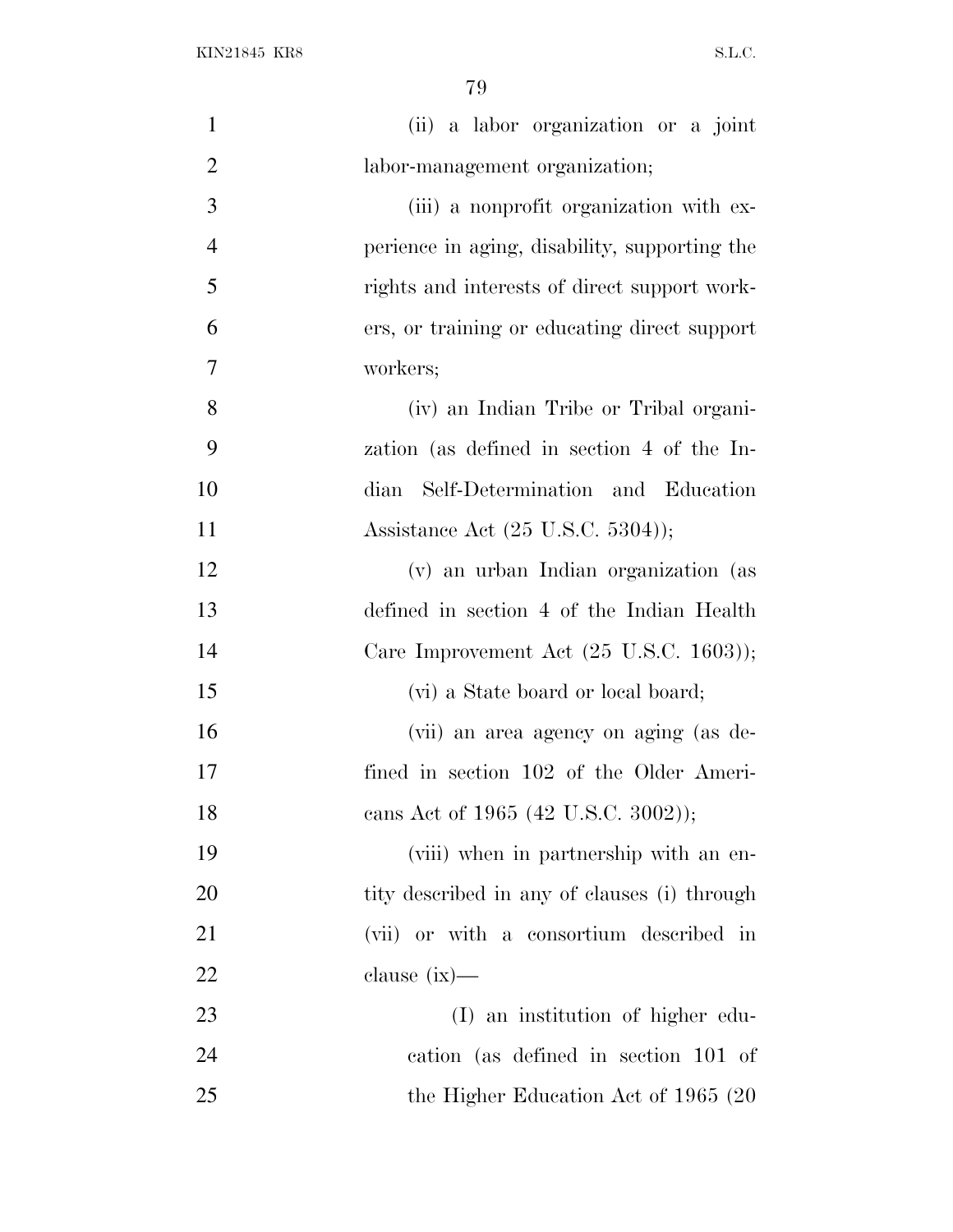| $\mathbf{1}$   | U.S.C. 1001) or section $102(a)(1)(B)$          |
|----------------|-------------------------------------------------|
| $\overline{2}$ | such Act (20 U.S.C.<br>of                       |
| 3              | $1002(a)(1)(B))$ ; or                           |
| $\overline{4}$ | (II) an area career and technical               |
| 5              | education school; or                            |
| 6              | (ix) a consortium of entities listed in         |
| $\overline{7}$ | any of clauses (i) through (vii).               |
| 8              | (D) FAMILY CAREGIVER.—The term "fam-            |
| 9              | ily caregiver" means a paid or unpaid adult     |
| 10             | family member or other individual who has a     |
| 11             | significant relationship with, and who provides |
| 12             | a broad range of assistance to, an individual   |
| 13             | with a chronic or other health condition, dis-  |
| 14             | ability, or functional limitation.              |
| 15             | (E) SECRETARY.—The term "Secretary"             |
| 16             | means the Secretary of Labor.                   |
| 17             | (F) STATE.—The term "State" means               |
| 18             | each of the 50 States of the United States, the |
| 19             | District of Columbia, the Commonwealth of       |
| 20             | Puerto Rico, American Samoa, Guam, the          |
| 21             | United States Virgin Islands, and the Common-   |
| 22             | wealth of the Northern Mariana Islands.         |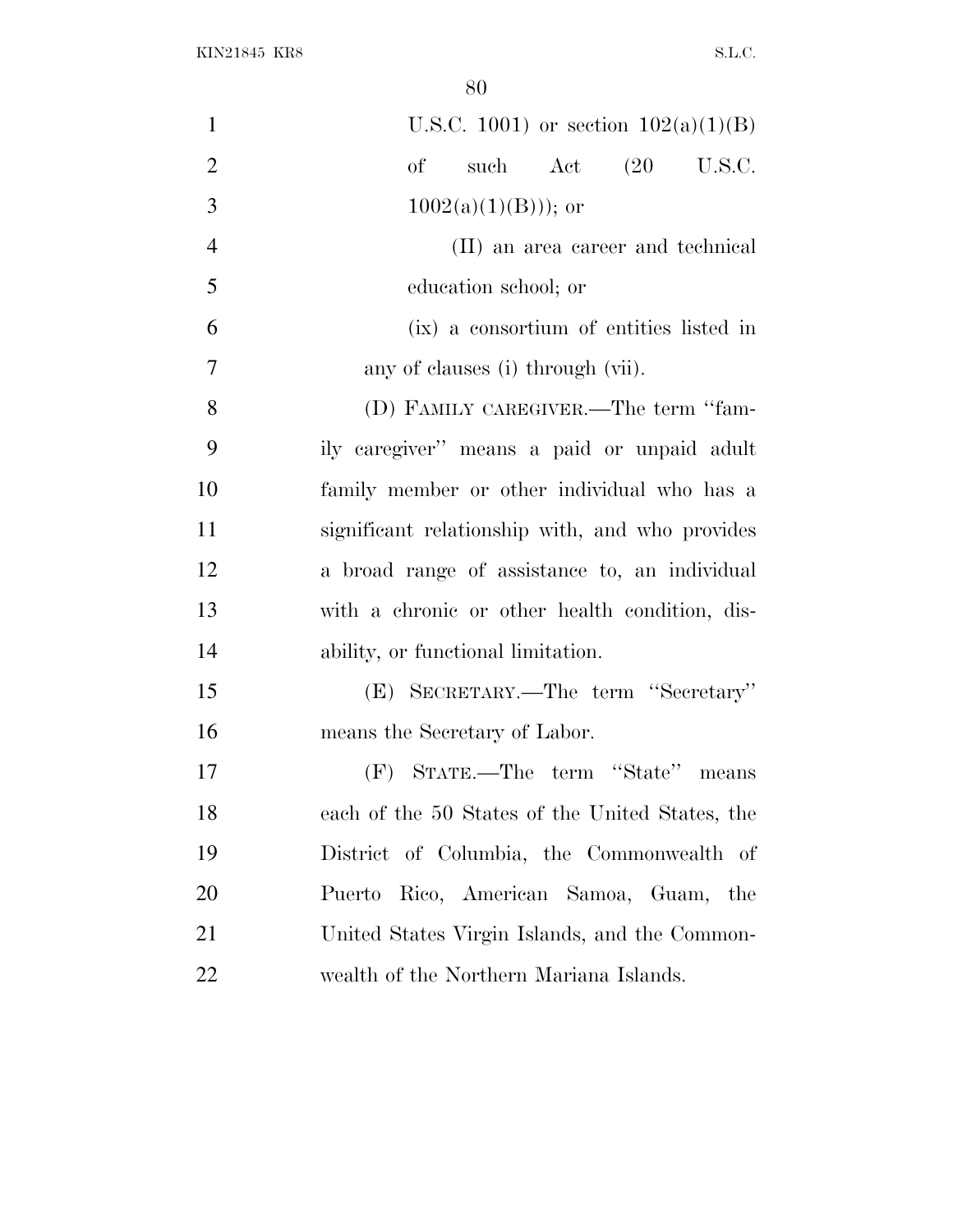# **SEC. 22302. GRANTS TO SUPPORT THE DIRECT CARE WORK-FORCE.**

 (a) GRANTS AUTHORIZED.—In addition to amounts otherwise available, there is appropriated to the Secretary for fiscal year 2022, out of any money in the Treasury not otherwise appropriated, \$1,000,000,000, to remain available until September 30, 2031, for awarding, on a competitive basis, grants to eligible entities to carry out the activities described in subsection (c).

(b) APPLICATIONS; AWARD BASIS.—

(1) APPLICATIONS.—

 (A) IN GENERAL.—An eligible entity seek- ing a grant under subsection (a) shall submit to the Secretary an application at such time, in such manner, and containing such information as the Secretary, in coordination with the Sec- retary of Health and Human Services acting through the Administrator of the Administra-tion for Community Living, may require.

 (B) CONTENTS.—Each application under 21 subparagraph (A) shall include—

 (i) a description of the type or types 23 of direct support workers the entity plans 24 to serve through the activities supported by 25 the grant;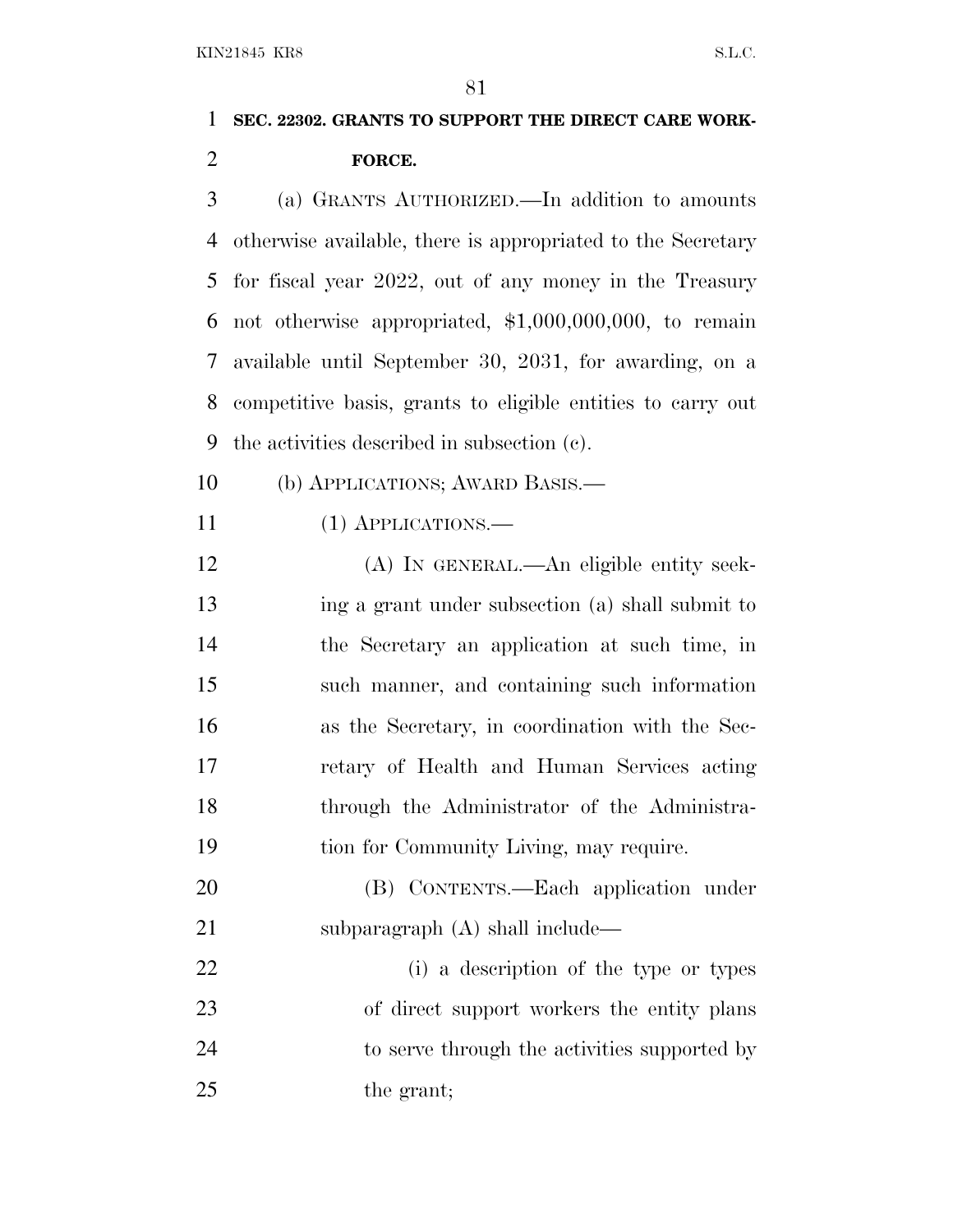| $\mathbf{1}$   | (ii) a description of the one or more                |
|----------------|------------------------------------------------------|
| $\overline{2}$ | eligible entities collaborating to carry out         |
| 3              | the activities described in subsection (c);          |
| $\overline{4}$ | and                                                  |
| 5              | (iii) an assurance that—                             |
| 6              | (I) the eligible entity will consult                 |
| $\overline{7}$ | on the development and implementa-                   |
| 8              | tion of the grant, with direct support               |
| 9              | workers, their representatives, and re-              |
| 10             | cipients of services and the families of             |
| 11             | the recipients; and                                  |
| 12             | (II) the eligible entity will consult                |
| 13             | on the implementation of the grant, or               |
| 14             | coordinate the activities of the grant,              |
| 15             | with the agencies in the State that are              |
| 16             | responsible for developmental dis-                   |
| 17             | ability services, aging, education,                  |
| 18             | workforce development, and Medicaid,                 |
| 19             | to the extent that each such entity is               |
| 20             | not the eligible entity.                             |
| 21             | (2) DURATION OF GRANTS.—A grant awarded              |
| 22             | under this section shall be for a period of 3 years, |
| 23             | and may be renewed. The Secretary, in coordination   |
| 24             | with the Secretary of Health and Human Services      |
| 25             | acting through the Administrator of the Administra-  |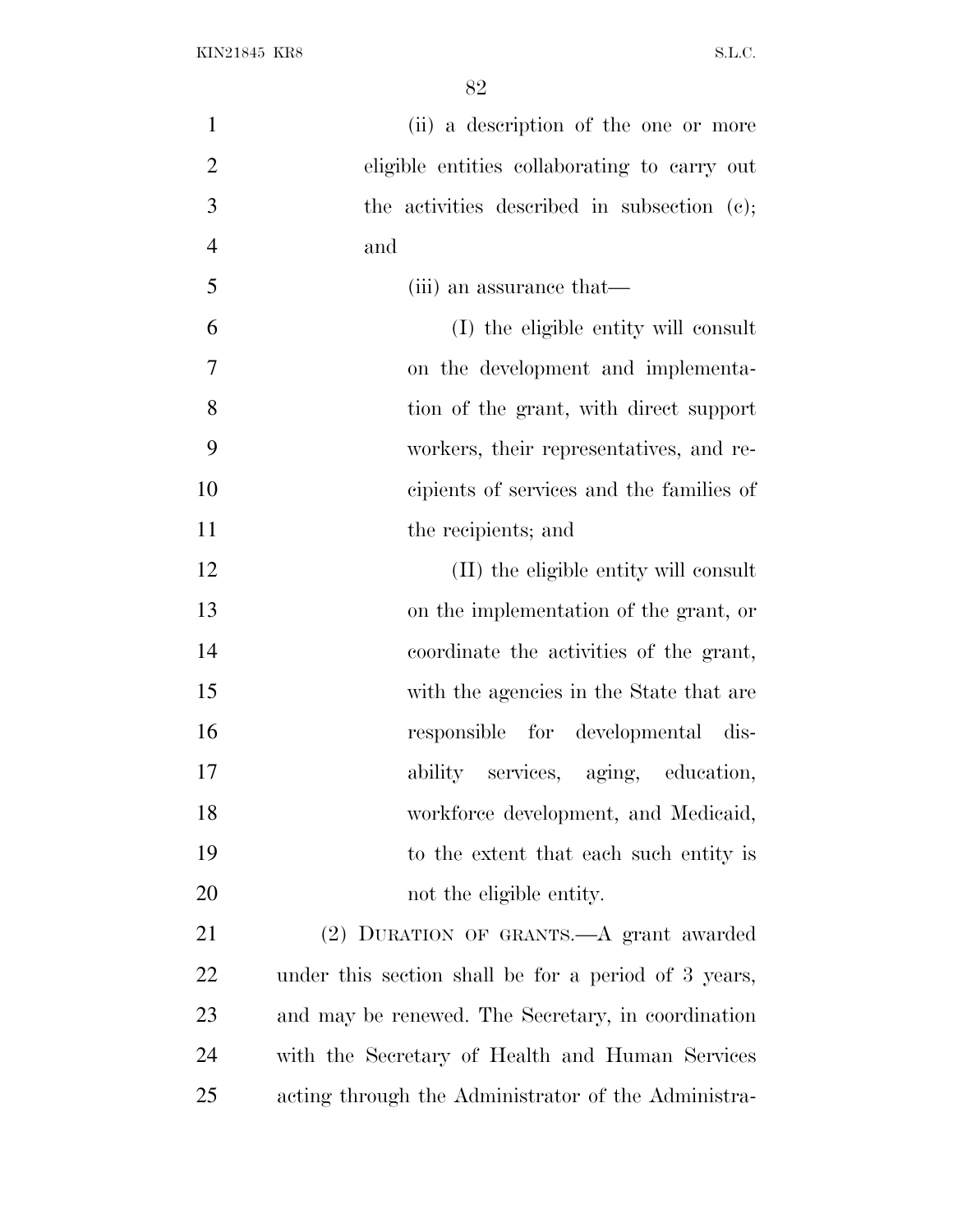tion for Community Living, shall award grants (in- cluding any renewals) under this section in 3-year cycles subject to the limits set forth in subsection (a).

 (c) USE OF FUNDS.—Each eligible entity receiving a grant under subsection (a) shall use the grant funds to—

 (1) provide competitive wages, benefits, and other supportive services, including transportation, child care, dependent care, workplace accommoda- tions, and workplace health and safety protections, to the direct support workers served by the grant that are necessary to enable such workers to partici-pate in the activities supported by the grant; and

(2) carry out one or more activities for—

 (A) developing and implementing a strat- egy for the recruitment of direct support work-ers;

 (B) developing or implementing an edu- cation and training program for the direct sup- port workers served by the grant, which shall include a clearly defined schedule of wages, pro- gressively increasing and consistent with meas- urable skill gains or attainment of a recognized postsecondary credential described in the appli-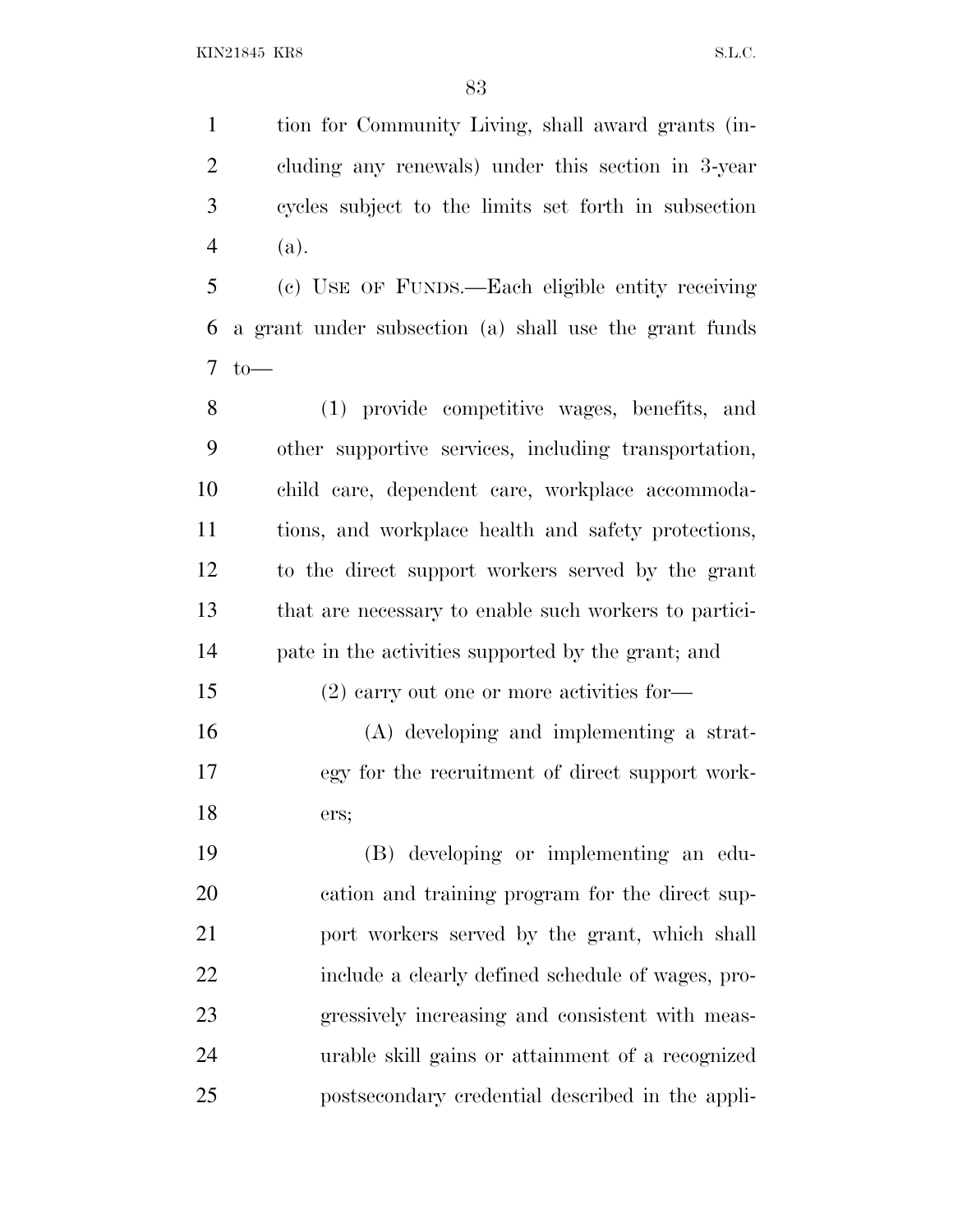cation, to be paid to each direct support worker taking part in such education and training pro-gram;

 (C) developing and implementing a strat- egy, using evidence-based best practices, for the retention of direct support workers, including a strategy to support family caregivers; or

 (D) developing and implementing a strat- egy for career advancement of direct support workers.

 (d) SUPPLEMENT AND NOT SUPPLANT.—An eligible entity receiving a grant under this section shall use such grant only to supplement, and not supplant, the amount of funds that, in the absence of such grant, would be avail- able to the eligible entity to address the recruitment, edu- cation and training, retention, or career advancement of direct support workers, or provide support for family care-givers, in the State served by the grant.

 **PART 5—DEPARTMENT OF LABOR INSPECTOR GENERAL AND PROGRAM ADMINISTRATION FUNDING**

## **SEC. 22401. DEPARTMENT OF LABOR INSPECTOR GENERAL.**

 In addition to amounts otherwise available, there is appropriated to the Office of Inspector General of the De-partment of Labor for fiscal year 2022, out of any money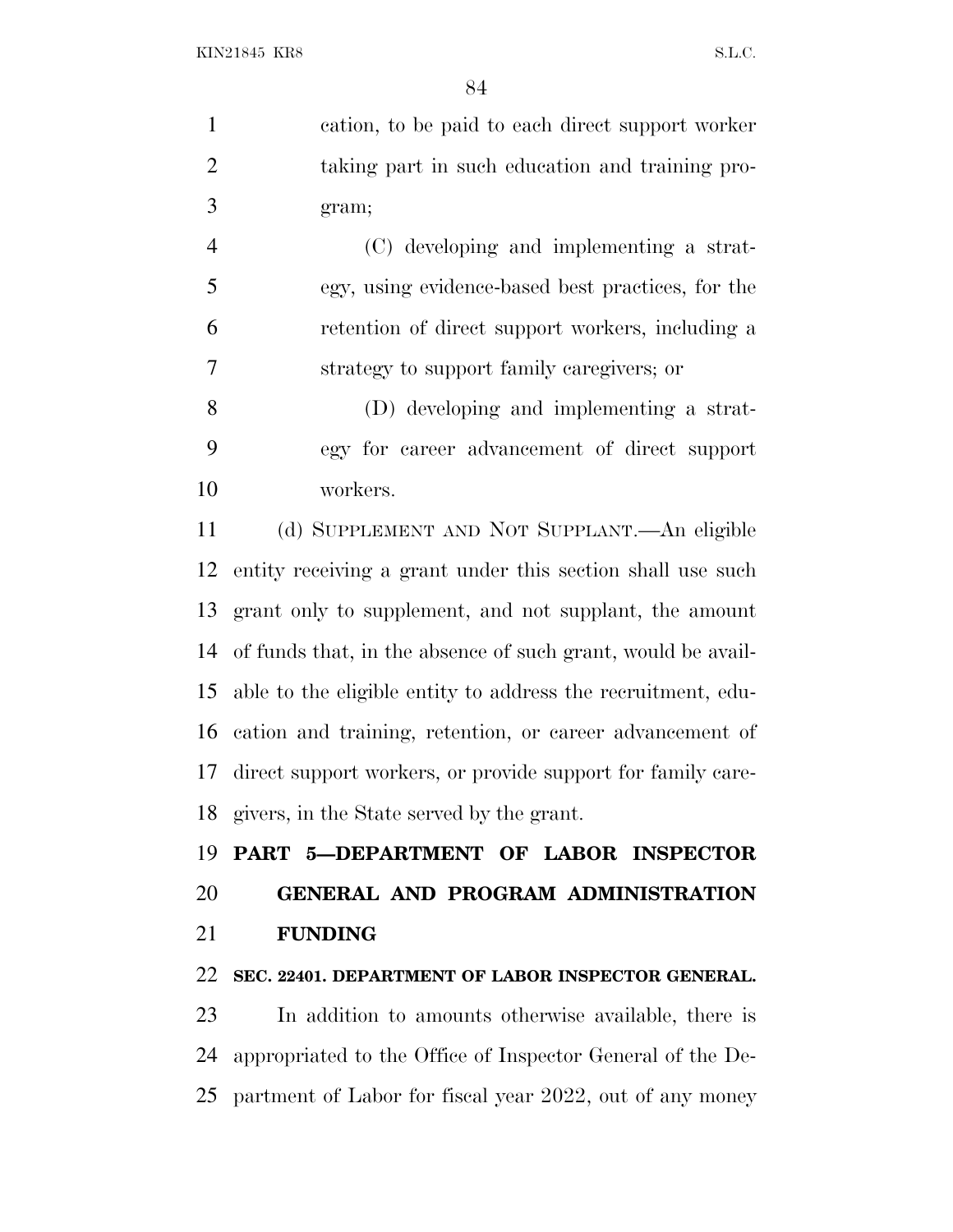KIN21845 KR8 S.L.C.

 in the Treasury not otherwise appropriated, \$40,000,000, to remain available until expended, for salaries and ex- penses necessary for oversight, investigations, and audits of programs, grants, and projects of the Department of Labor funded under this subtitle and subtitle B of this title.

### **SEC. 22402. PROGRAM ADMINISTRATION.**

 In addition to amounts otherwise available, there is appropriated to the Department of Labor for fiscal year 2022, out of any money in the Treasury not otherwise ap- propriated, \$90,000,000, to remain available until Sep- tember 30, 2029, for program administration within the Department of Labor for salaries and expenses necessary to implement part 1 (other than section 22007), and parts 3 and 4, of this subtitle.

# **Subtitle D—Child Care and Universal Pre-kindergarten**

**SEC. 23001. BIRTH THROUGH FIVE CHILD CARE AND EARLY**

#### **LEARNING ENTITLEMENT.**

 (a) CHILD CARE DEFINITIONS.—The definitions in section 658P of the Child Care and Development Block Grant Act of 1990 (42 U.S.C. 9858n) shall apply to this section, except as provided in subsection (b) and as other-wise specified.

(b) ADDITIONAL DEFINITIONS.—In this section: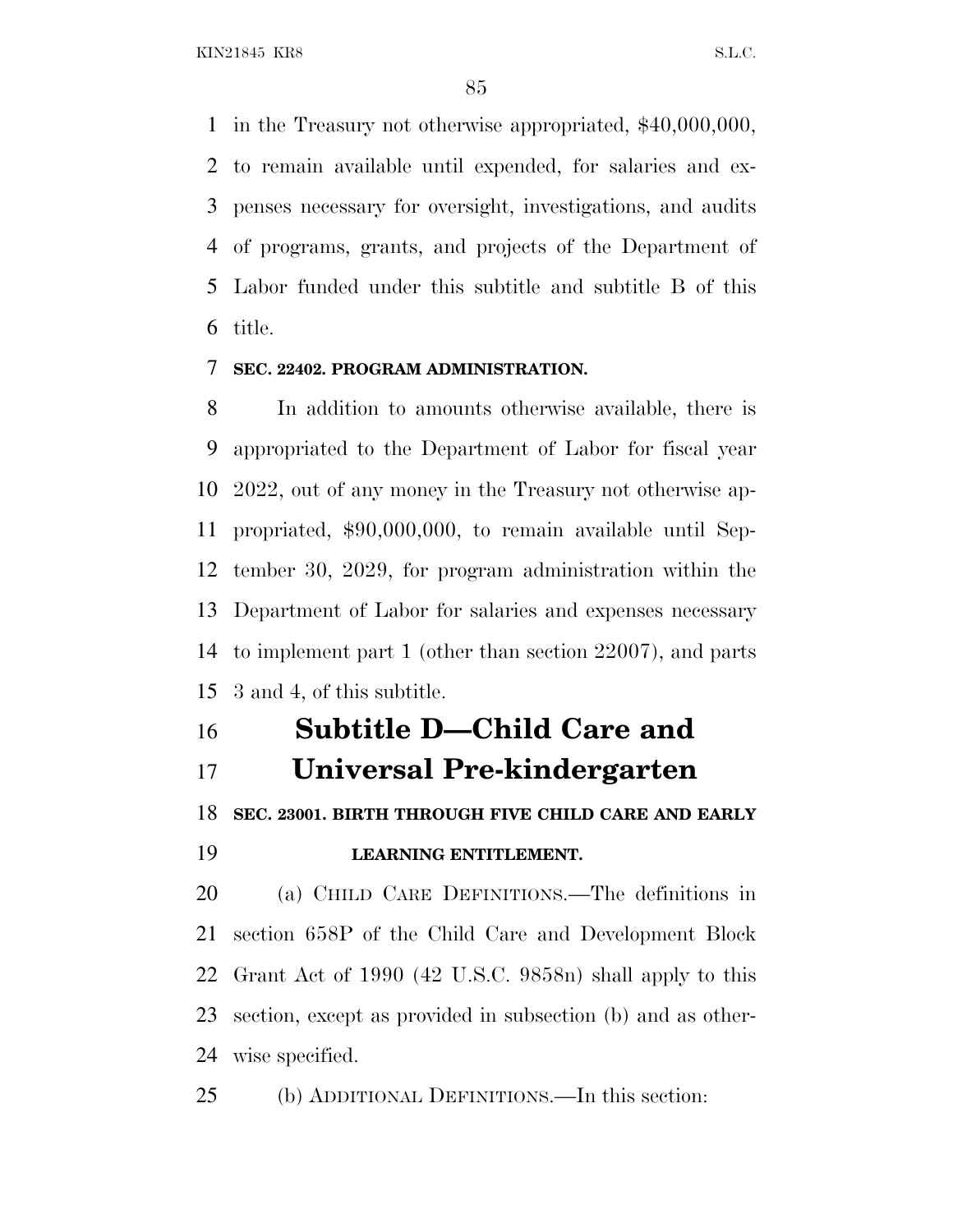1 (1) CHILD CARE CERTIFICATE.

 (A) IN GENERAL.—The term ''child care certificate'' means a certificate (that may be a check or other disbursement) that is issued by a State, Tribal, territorial, or local government under this section directly to a parent who shall use such certificate only as payment for child care services or as a deposit for child care serv- ices if such a deposit is required of other chil-dren being cared for by the provider.

 (B) RULE.—Nothing in this section shall preclude the use of such certificates for sec- tarian child care services if freely chosen by the parent. For the purposes of this section, child care certificates shall be considered indirect Federal financial assistance to the provider.

 (2) CHILD EXPERIENCING HOMELESSNESS.— The term ''child experiencing homelessness'' means an individual who is a homeless child or youth under section 725 of the McKinney-Vento Homeless Assist-ance Act (42 U.S.C. 11434a).

 (3) ELIGIBLE ACTIVITY.—The term ''eligible activity'', with respect to a parent, shall include, at minimum, activities consisting of—

(A) full-time or part-time employment;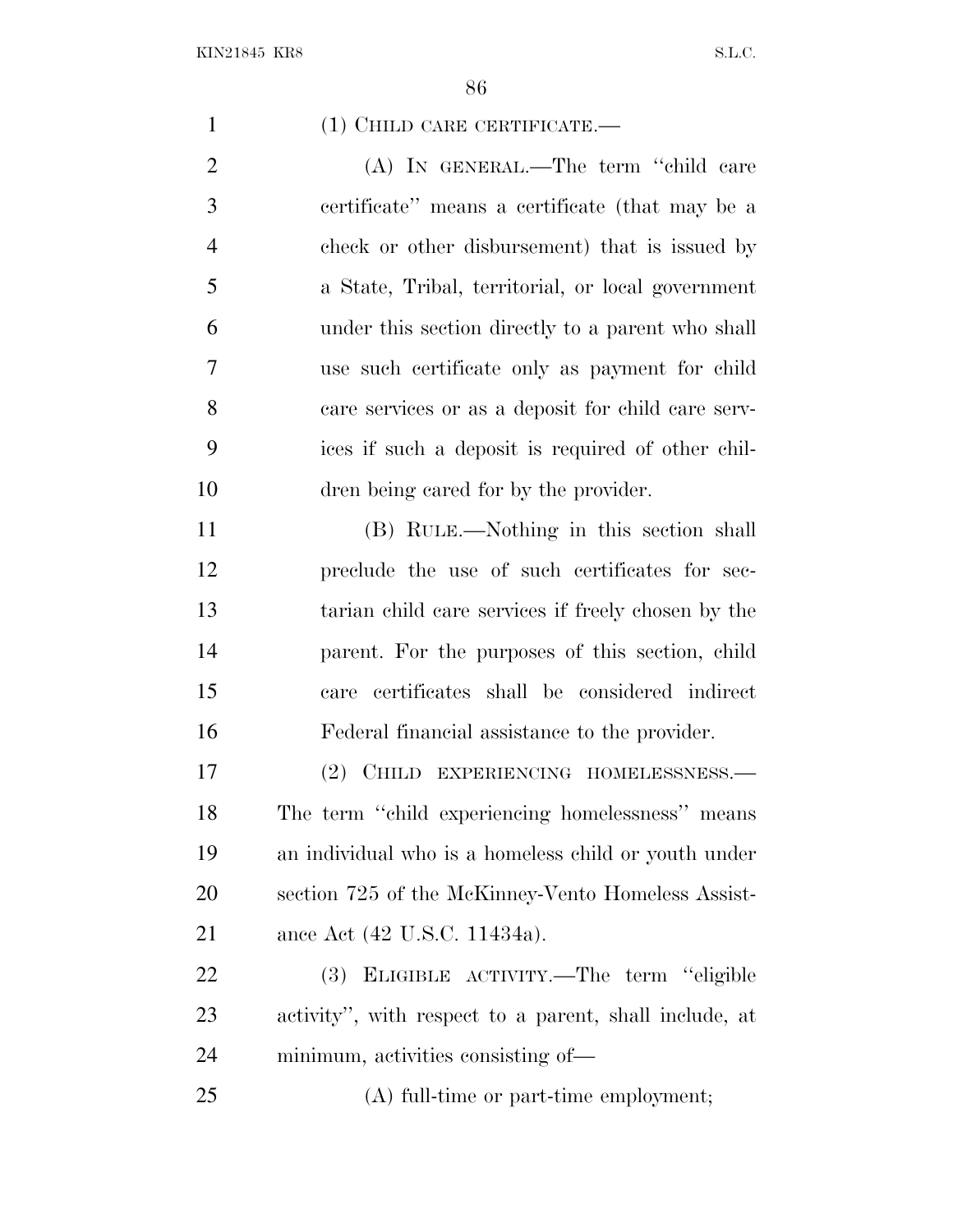KIN21845 KR8 S.L.C.

| $\mathbf{1}$   | (B) self-employment;                               |
|----------------|----------------------------------------------------|
| $\overline{2}$ | (C) job search activities;                         |
| 3              | (D) job training;                                  |
| $\overline{4}$ | secondary, postsecondary, or adult<br>(E)          |
| 5              | education, including education through a pro-      |
| 6              | gram of high school classes, a course of study     |
| $\tau$         | at an institution of higher education, classes to- |
| 8              | wards an equivalent of a high school diploma       |
| 9              | recognized by State law, or English as a second    |
| 10             | language classes;                                  |
| 11             | health treatment (including mental<br>(F)          |
| 12             | health and substance use treatment) for a con-     |
| 13             | dition that prevents the parent from partici-      |
| 14             | pating in other eligible activities;               |
| 15             | (G) activities to prevent child abuse and          |
| 16             | neglect, or family violence prevention or inter-   |
| 17             | vention activities;                                |
| 18             | (H) employment and training activities             |
| 19             | under the supplemental nutrition assistance        |
| 20             | program established under section $6(d)(4)$ the    |
| 21             | Food and Nutrition Act of 2008 (7 U.S.C.           |
| 22             | 2015(d)(4));                                       |
| 23             | (I) employment and training activities             |
| 24             | under the Workforce Innovation and Oppor-          |
| 25             | tunity Act;                                        |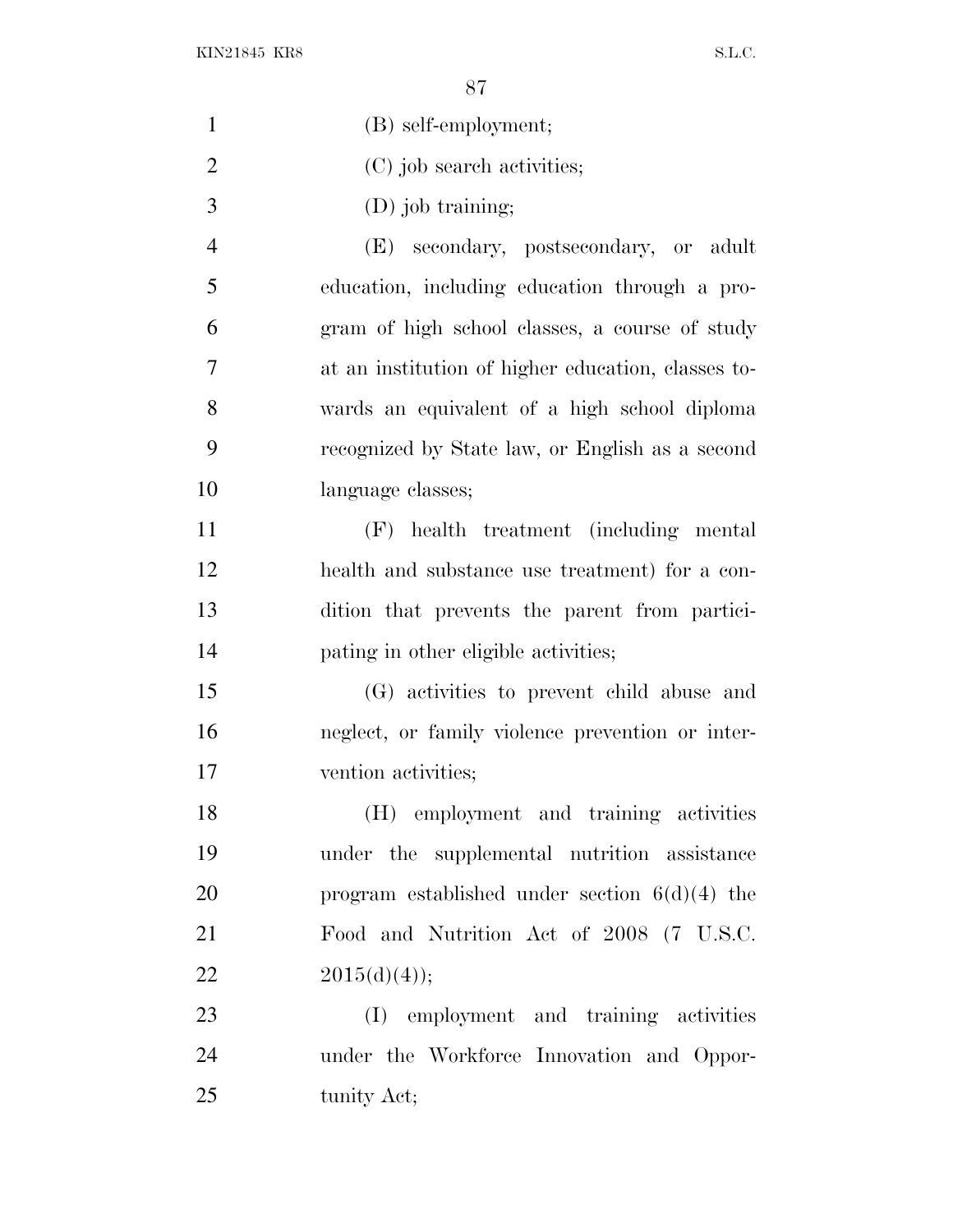| $\mathbf{1}$   | (J) a work activity described in subsection         |
|----------------|-----------------------------------------------------|
| $\overline{2}$ | (d) of section 407 of the Social Security Act       |
| 3              | (42 U.S.C. 607) for which, consistent with          |
| $\overline{4}$ | clauses (ii) and (iii) of section $402(a)(1)(A)$ of |
| 5              | such Act (42 U.S.C. $602(a)(1)(A)$ ), a parent or   |
| 6              | caretaker is treated as being engaged in work       |
| 7              | for a month in a fiscal year for purposes of the    |
| 8              | program of block grants to States for tem-          |
| 9              | porary assistance for needy families established    |
| 10             | under part A of title IV of the Social Security     |
| 11             | Act; and                                            |
| 12             | (K) taking leave under the Family and               |
| 13             | Medical Leave Act of 1993 (or equivalent provi-     |
| 14             | sions for Federal employees), a State or local      |
| 15             | paid or unpaid leave law, or a program of em-       |
| 16             | ployer-provided leave.                              |
| 17             | $(4)$ ELIGIBLE CHILD.—                              |
| 18             | (A) IN GENERAL.—The term "eligible                  |
| 19             | child" means an individual, subject to sub-         |
| 20             | section $(g)(1)(C)(i)(III)$ —                       |
| 21             | (i) who is less than 6 years of age;                |
| 22             | (ii) who is not yet in kindergarten;                |
| 23             | (iii) whose family income—                          |
| 24             | (I) does not exceed 100 percent                     |
| 25             | of the State median income for a fam-               |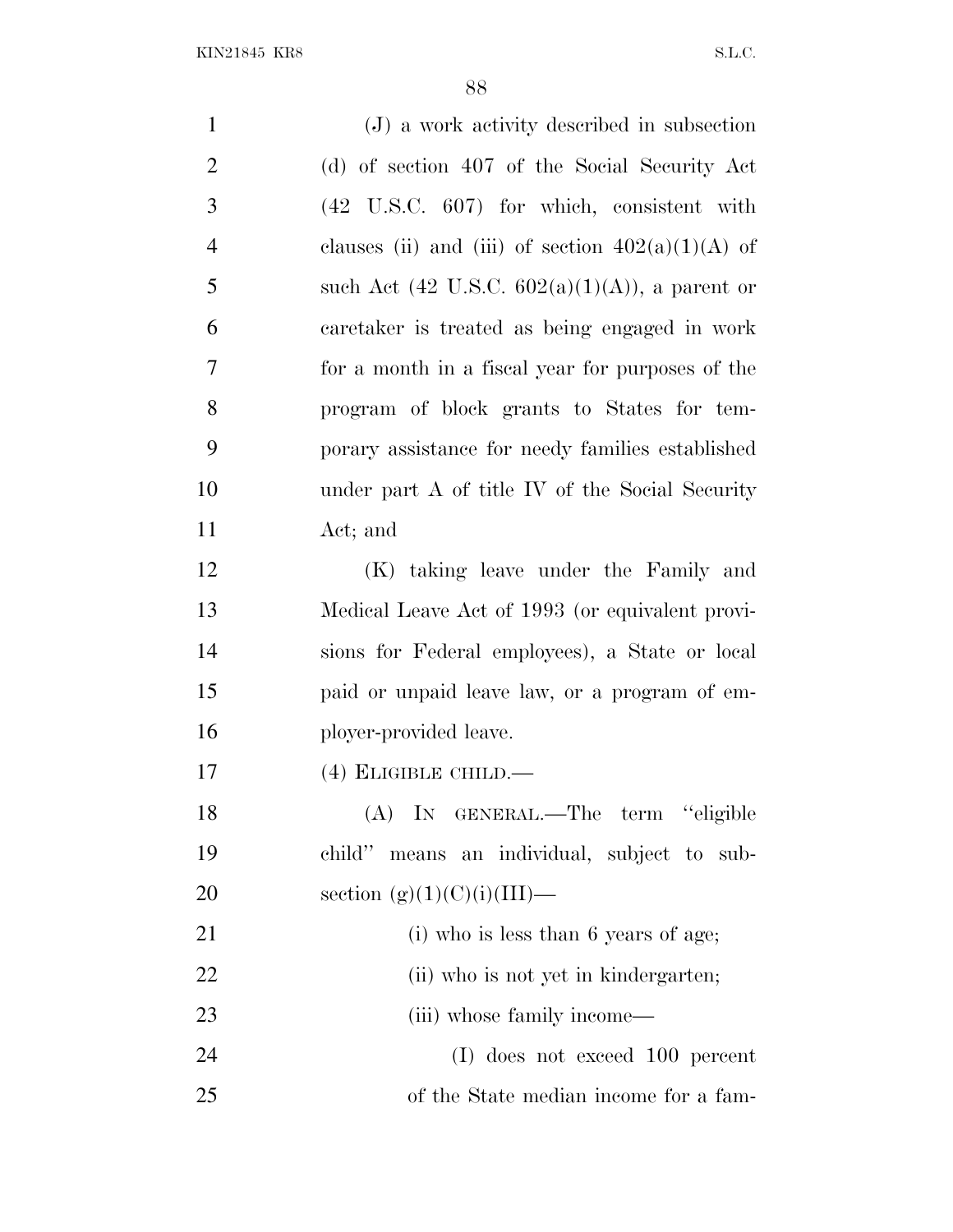| $\mathbf{1}$   | ily of the same size for fiscal year        |
|----------------|---------------------------------------------|
| $\overline{2}$ | 2022;                                       |
| 3              | $(II)$ does not exceed 125 percent          |
| $\overline{4}$ | of such State median income for fiscal      |
| 5              | year 2023;                                  |
| 6              | (III) does not exceed 150 percent           |
| 7              | of such State median income for fiscal      |
| 8              | year $2024$ ; and                           |
| 9              | $(IV)$ does not exceed 250 percent          |
| 10             | of such State median income for each        |
| 11             | of the fiscal years $2025$ through $2027$ ; |
| 12             | and                                         |
| 13             | $(iv)$ who-                                 |
| 14             | (I) resides with a parent or par-           |
| 15             | ents who are participating in an eligi-     |
| 16             | ble activity;                               |
| 17             | (II) is included in a population of         |
| 18             | vulnerable children identified by the       |
| 19             | lead agency involved, which at a min-       |
| 20             | imum shall include children with dis-       |
| 21             | abilities, infants and toddlers with dis-   |
| 22             | abilities, children experiencing home-      |
| 23             | lessness, children in foster care, chil-    |
| 24             | dren in kinship care, and children who      |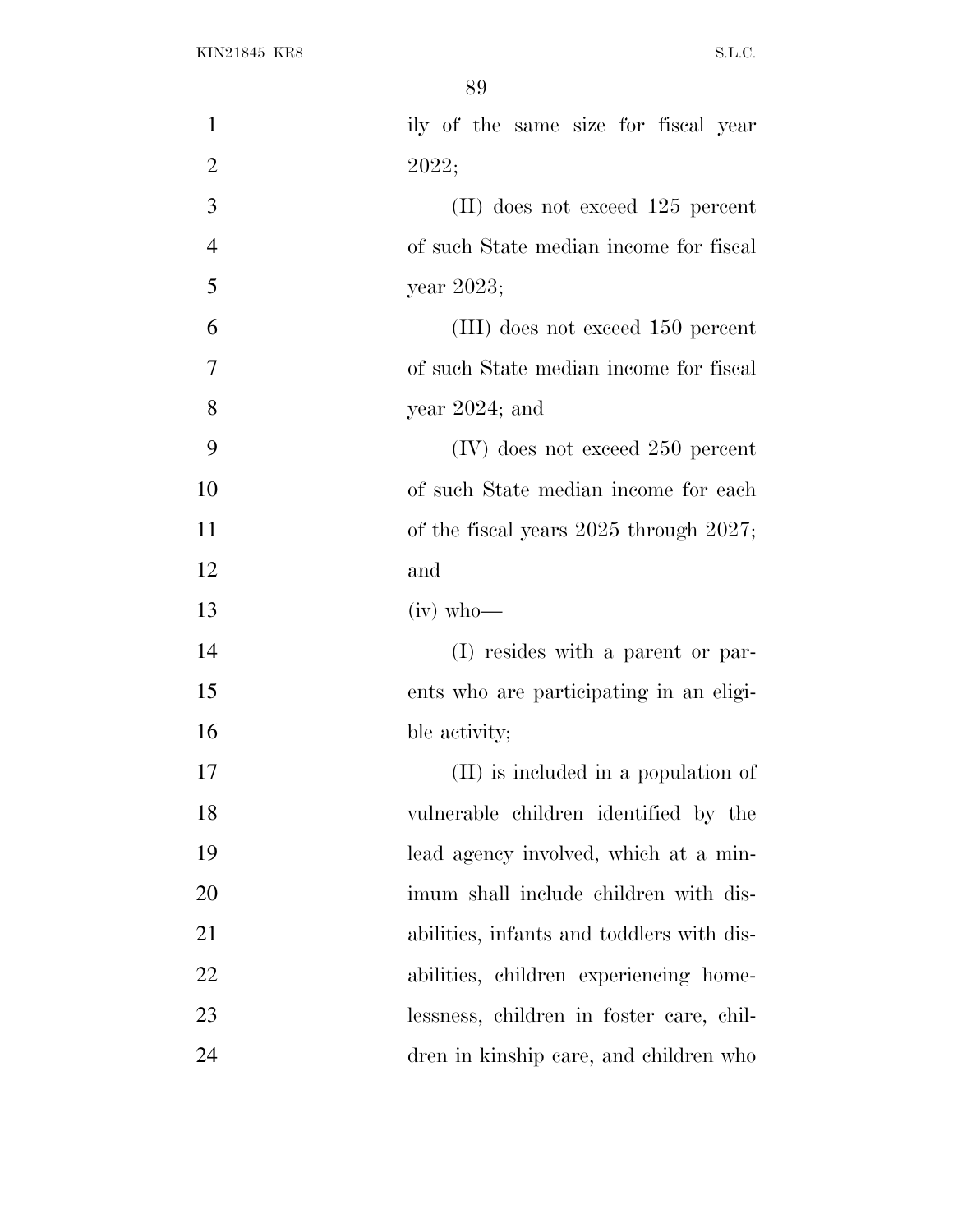| $\mathbf{1}$   | are receiving, or need to receive, child       |
|----------------|------------------------------------------------|
| $\overline{2}$ | protective services; or                        |
| 3              | (III) resides with a parent who is             |
| $\overline{4}$ | more than 65 years of age.                     |
| 5              | (B) EXPANDED ELIGIBILITY RULE FOR              |
| 6              | FISCAL YEARS 2022 THROUGH 2024.                |
| 7              | (i) IN GENERAL.—A child who is eligi-          |
| 8              | ble to receive services under this subpara-    |
| 9              | graph shall be treated as an eligible child    |
| 10             | for the other provisions of this section.      |
| 11             | (ii) RULE.—Notwithstanding subpara-            |
| 12             | graph $(A)(iii)$ , a State may use the pay-    |
| 13             | ments under subsection $(g)(1)$ for fiscal     |
| 14             | year 2022, 2023, or 2024, to provide di-       |
| 15             | rect child care services described in sub-     |
| 16             | section $(h)(1)(A)$ to children who meet the   |
| 17             | requirements of clauses (i), (ii), and (iv) of |
| 18             | subparagraph $(A)$ and whose family income     |
| 19             | exceeds the percentage specified in sub-       |
| 20             | paragraph $(A)(iii)$ (but does not exceed      |
| 21             | 250 percent) of State median income for a      |
| 22             | family of the same size for a given fiscal     |
| 23             | year, if the State has appropriately           |
| 24             | prioritized, subject to approval by the Sec-   |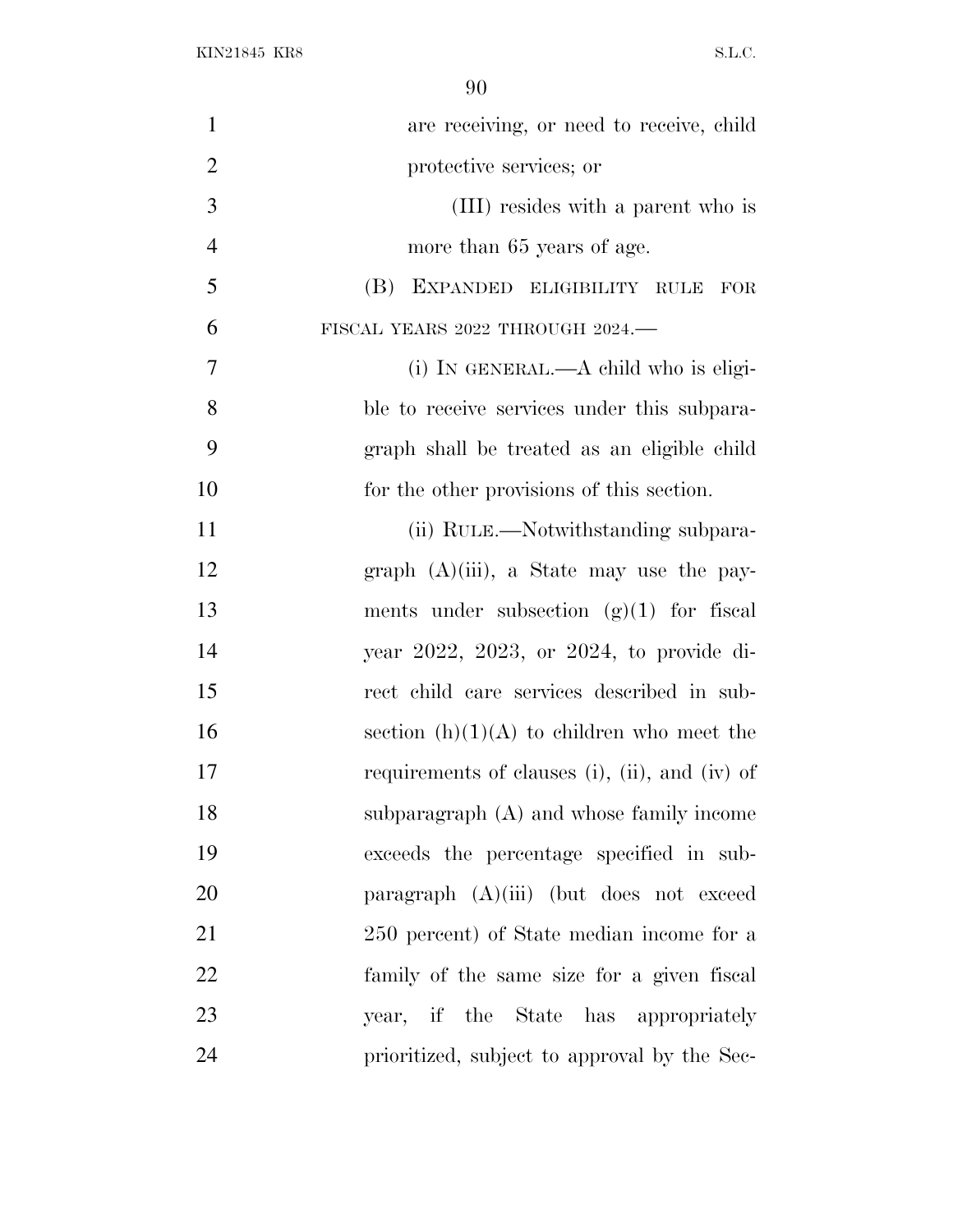KIN21845 KR8 S.L.C.

| $\mathbf{1}$   | retary, assistance for such services based       |
|----------------|--------------------------------------------------|
| $\overline{2}$ | on family income.                                |
| 3              | (iii) VARIATION IN COST OF LIVING.—              |
| $\overline{4}$ | In determining eligibility under this sub-       |
| 5              | paragraph, the State may take into consid-       |
| 6              | eration geographic variation in the cost of      |
| 7              | living among regions of the State and ex-        |
| 8              | pand eligibility for children described in       |
| 9              | clause (ii) in a region of the State based       |
| 10             | on such variation, subject to approval by        |
| 11             | the Secretary.                                   |
| 12             | $(5)$ ELIGIBLE CHILD CARE PROVIDER.—             |
| 13             | (A) IN GENERAL.—The term "eligible child         |
| 14             | care provider" means a center-based child care   |
| 15             | provider, a family child care provider, or other |
| 16             | provider of child care services for compensation |
| 17             | that—                                            |
| 18             | (i) is licensed to provide child care            |
| 19             | services under State law applicable to the       |
| 20             | child care services it provides or, in the       |
| 21             | case of an Indian Tribe or Tribal organiza-      |
| 22             | tion, meets the rules set by the Secretary;      |
| 23             | (ii) participates in the State's tiered          |
| 24             | system for measuring the quality of eligible     |
| 25             | child care providers described in subsection     |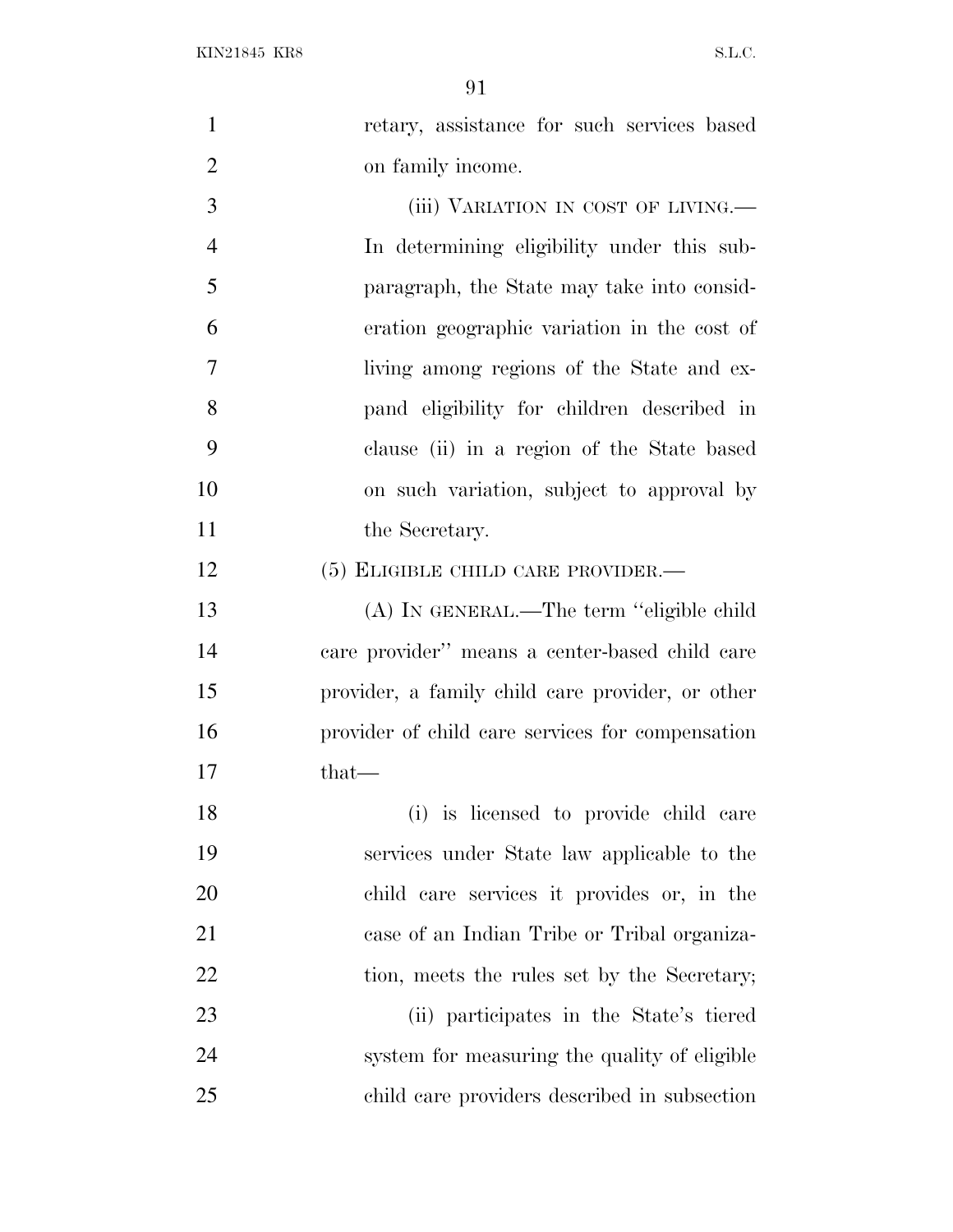| 1              | $(f)(4)(B)$ , or, in the case of an Indian         |
|----------------|----------------------------------------------------|
| $\overline{2}$ | Tribe or Tribal organization, meets the            |
| 3              | rules set by the Secretary—                        |
| $\overline{4}$ | $(I)$ not later than 4 years after                 |
| 5              | the State first receives funds under               |
| 6              | this section; and                                  |
| 7              | (II) for the remainder of the pe-                  |
| 8              | riod for which the provider receives               |
| 9              | funds under this section; and                      |
| 10             | (iii) satisfies the State and local re-            |
| 11             | quirements, including those requirements           |
| 12             | described in section $658E(c)(2)(I)$ of the        |
| 13             | Child Care and Development Block Grant             |
| 14             | Act of 1990 (42 U.S.C. 9858 $e(e)(2)(I)$ ),        |
| 15             | applicable to the child care services it pro-      |
| 16             | vides.                                             |
| 17             | (B) SPECIAL RULE.—A child care provider            |
| 18             | who is eligible to provide child care services in  |
| 19             | a State for children receiving assistance under    |
| 20             | the Child Care and Development Block Grant         |
| 21             | Act of 1990 on the date the State submits an       |
| <u>22</u>      | application for funds under this section, and re-  |
| 23             | mains in compliance with any licensing or reg-     |
| 24             | istration standards, or regulations, of the State, |
| 25             | shall be deemed to be an eligible child care pro-  |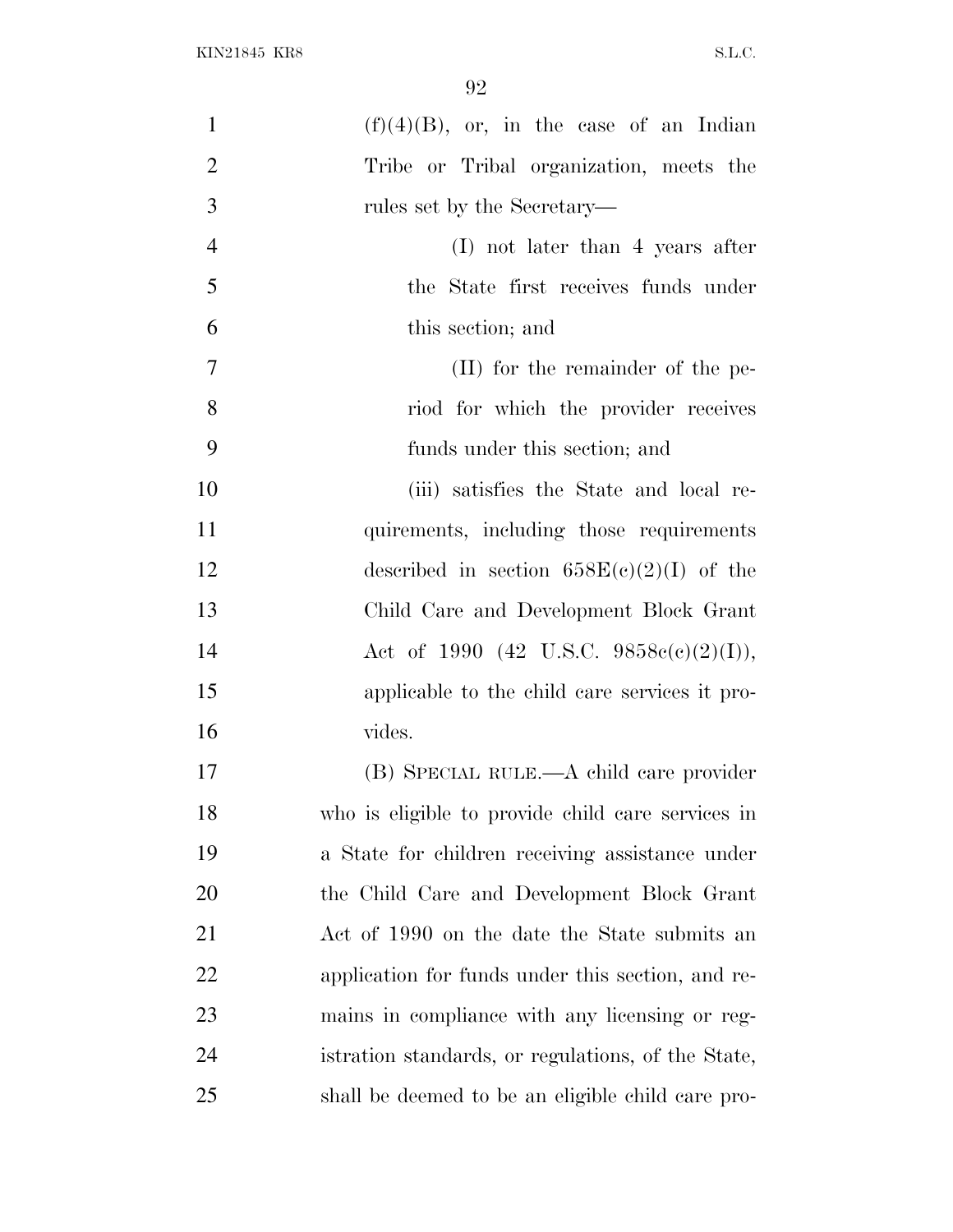KIN21845 KR8 S.L.C.

 vider under this section for 3.5 years after the State first receives funding under this section. (6) FMAP.—The term ''FMAP'' has the mean- ing given the term ''Federal medical assistance per- centage'' in the first sentence of section 1905(b) of 6 the Social Security Act  $(42 \text{ U.S.C. } 1396d(b))$ . (7) FAMILY CHILD CARE PROVIDER.—The term ''family child care provider'' means one or more indi- viduals who provide child care services, in a private residence other than the residences of the children involved, for less than 24 hours per day per child, or for 24 hours per day per child due to the nature of the work of the parent involved. (8) INCLUSIVE CARE.—The term ''inclusive'', with respect to care (including child care), means care provided by an eligible child care provider— (A) for whom the percentage of children served by the provider who are children with disabilities or infants or toddlers with disabil-20 ities reflects the prevalence of children with dis- abilities and infants and toddlers with disabil-22 ities (whichever the provider serves) among chil- dren within the State involved; and (B) that provides care and full participa-tion for children with disabilities and infants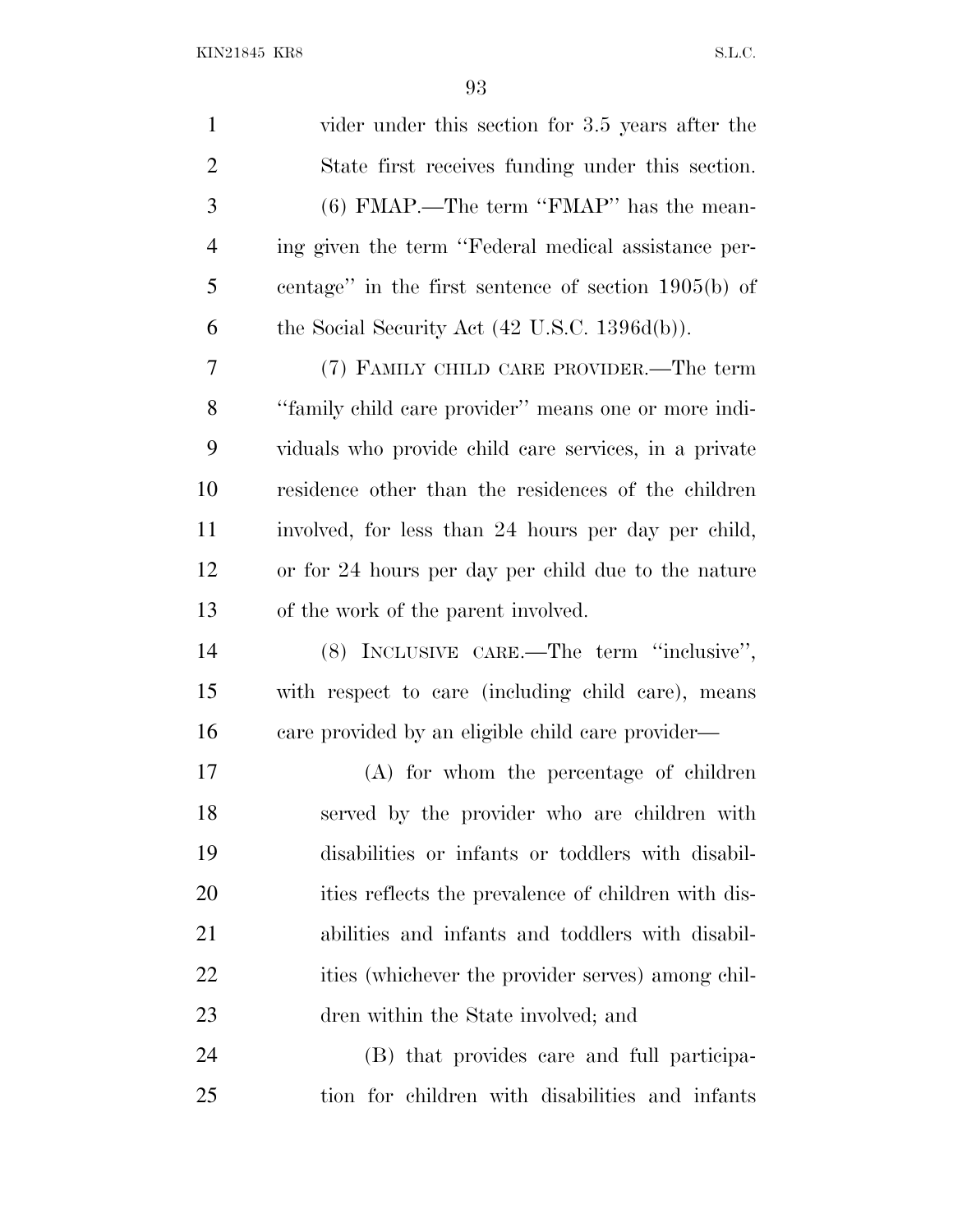| $\mathbf{1}$   | and toddlers with disabilities (whichever the        |
|----------------|------------------------------------------------------|
| $\overline{2}$ | provider serves) alongside children who are—         |
| 3              | (i) not children with disabilities; and              |
| $\overline{4}$ | (ii) not infants and toddlers with dis-              |
| 5              | abilities.                                           |
| 6              | $(9)$ INFANT OR TODDLER.—The term "infant"           |
| 7              | or toddler" means an individual who is less than 3   |
| 8              | years of age.                                        |
| 9              | $(10)$ INFANT OR<br><b>TODDLER</b><br>WITH A<br>DIS- |
| 10             | ABILITY.—The term "infant or toddler with a dis-     |
| 11             | ability" has the meaning given the term in section   |
| 12             | 632 of the Individuals with Disabilities Education   |
| 13             | Act (20 U.S.C. 1432).                                |
| 14             | (11) LEAD AGENCY.—The term "lead agency"             |
| 15             | means the agency designated under subsection (e).    |
| 16             | (12) STATE.—The term "State" means any of            |
| 17             | the 50 States and the District of Columbia.          |
| 18             | (13) TERRITORY.—The term "territory" means           |
| 19             | the Commonwealth of Puerto Rico, the Virgin Is-      |
| <b>20</b>      | lands of the United States, Guam, American Samoa,    |
| 21             | and the Commonwealth of the Northern Mariana Is-     |
| 22             | lands.                                               |
| 23             | (c) APPROPRIATIONS.—                                 |
| 24             | $(1)$ STATES.—                                       |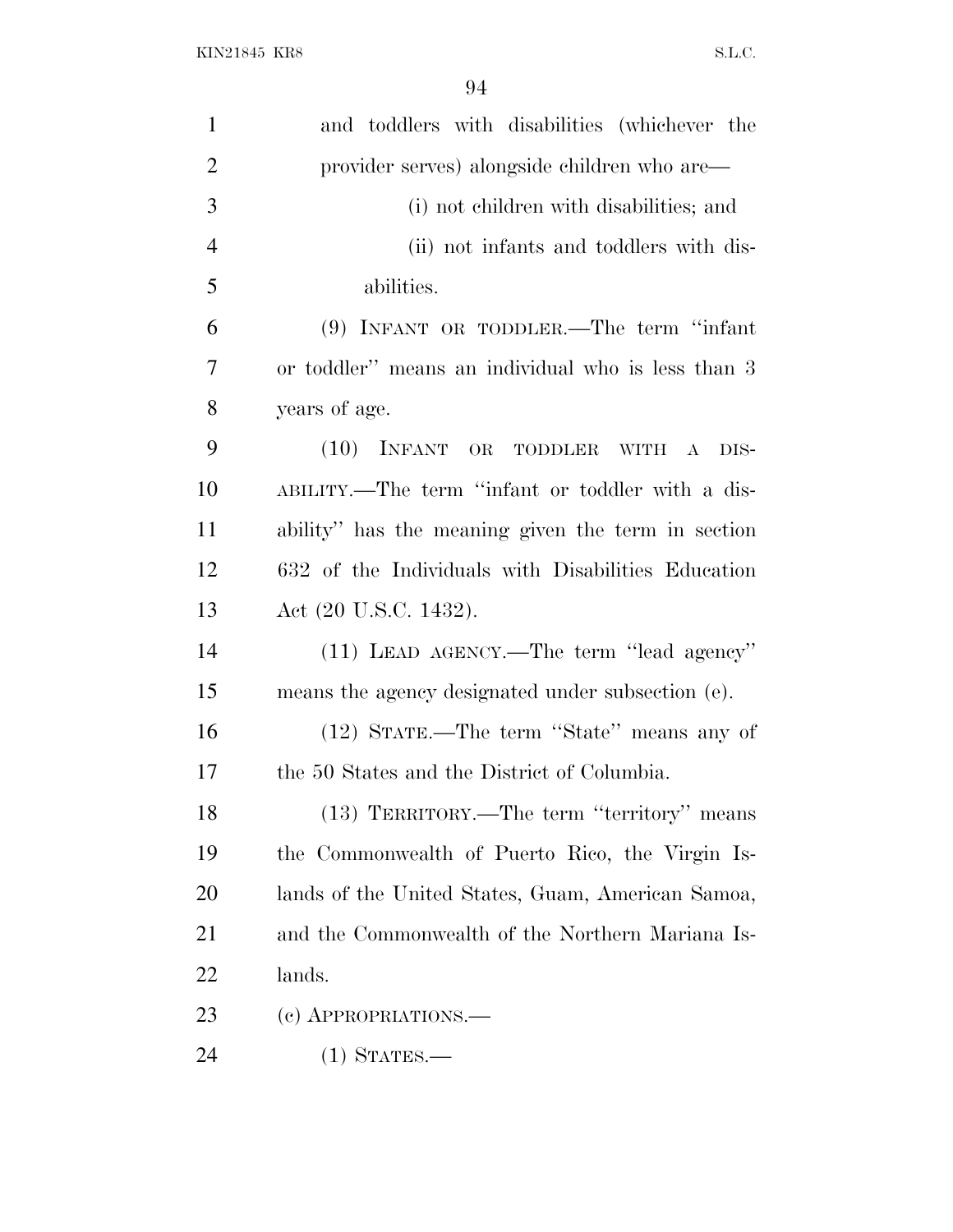| $\mathbf{1}$   | (A) STATE APPROPRIATIONS.—In addition             |
|----------------|---------------------------------------------------|
| $\overline{2}$ | to amounts otherwise available, there is appro-   |
| 3              | priated to the Department of Health and           |
| $\overline{4}$ | Human Services for fiscal year 2022, out of any   |
| $\mathfrak{S}$ | money in the Treasury not otherwise appro-        |
| 6              | priated—                                          |
| 7              | $(i)(I)$ \$11,460,000,000, to remain              |
| $8\,$          | available until September 30, 2027, for           |
| 9              | States and the Commonwealth of Puerto             |
| 10             | Rico, to carry out the activities described       |
| 11             | in subsection $(h)(1)(A)$ beginning in fiscal     |
| 12             | year 2022;                                        |
| 13             | $(II)$ \$5,730,000,000, to remain avail-          |
| 14             | able until September 30, 2027, for States         |
| 15             | and the Commonwealth of Puerto Rico, to           |
| 16             | carry out the activities described in sub-        |
| 17             | section $(h)(1)(B)$ beginning in fiscal year      |
| 18             | 2022;                                             |
| 19             | (III) $*4,125,600,000$ , to remain avail-         |
| 20             | able until September 30, 2027, for States         |
| 21             | and the Commonwealth of Puerto Rico, to           |
| 22             | carry out the activities described in sub-        |
| 23             | paragraph $(A)$ or $(B)$ of subsection $(h)(1)$ , |
| 24             | as determined by the State or Common-             |
| 25             | wealth, beginning in fiscal year 2022; and        |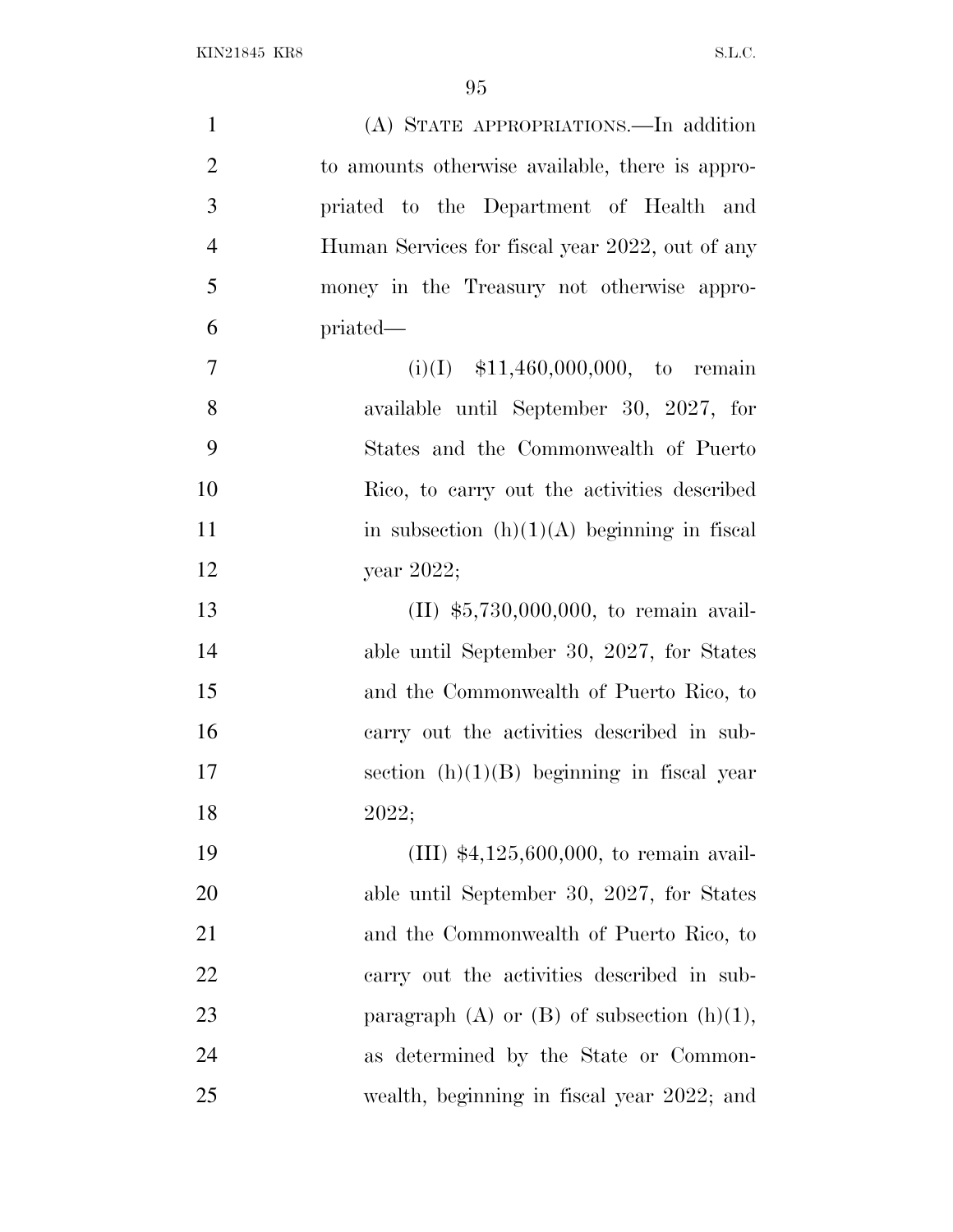| $\mathbf{1}$   | $(IV)$ \$1,604,400,000, to remain avail-          |
|----------------|---------------------------------------------------|
| $\overline{2}$ | able until September 30, 2027, for States         |
| 3              | and the Commonwealth of Puerto Rico, to           |
| $\overline{4}$ | carry out the activities described in sub-        |
| 5              | paragraph $(A)$ , $(B)$ , or $(C)$ of subsection  |
| 6              | $(h)(1)$ , as determined by the State or Com-     |
| 7              | monwealth, beginning in fiscal year 2022;         |
| 8              | $(ii)(I)$ \$16,235,000,000, to remain             |
| 9              | available until September 30, 2027, for           |
| 10             | States and the Commonwealth of Puerto             |
| 11             | Rico, to carry out the activities described       |
| 12             | in subsection $(h)(1)(A)$ beginning in fiscal     |
| 13             | year 2023;                                        |
| 14             | $(II)$ \$8,117,500,000, to remain avail-          |
| 15             | able until September 30, 2027, for States         |
| 16             | and the Commonwealth of Puerto Rico, to           |
| 17             | carry out the activities described in sub-        |
| 18             | section $(h)(1)(B)$ beginning in fiscal year      |
| 19             | 2023;                                             |
| 20             | (III) $$5,844,600,000$ , to remain avail-         |
| 21             | able until September 30, 2027, for States         |
| 22             | and the Commonwealth of Puerto Rico, to           |
| 23             | carry out the activities described in sub-        |
| 24             | paragraph $(A)$ or $(B)$ of subsection $(h)(1)$ , |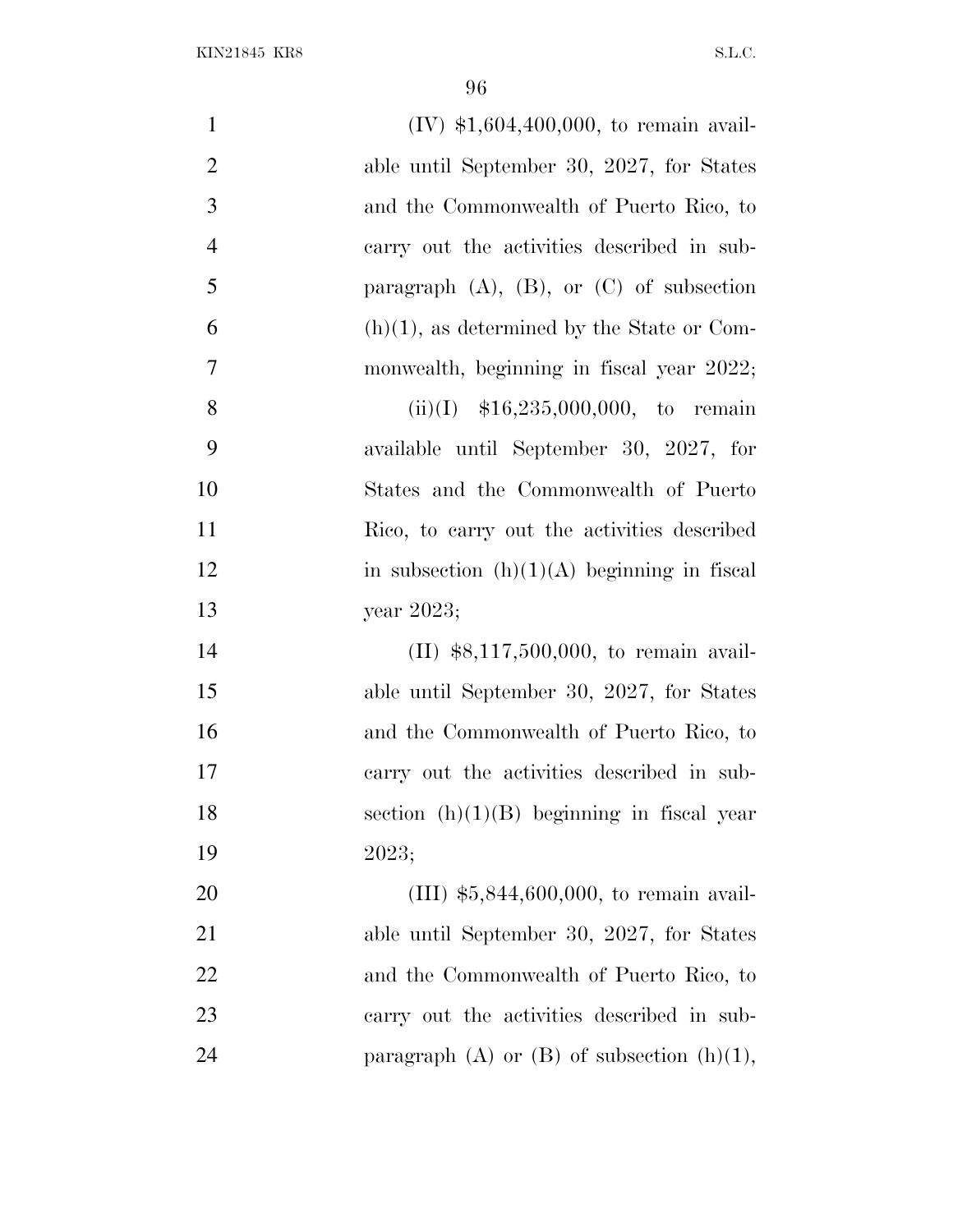| $\mathbf{1}$   | as determined by the State or Common-            |
|----------------|--------------------------------------------------|
| $\overline{2}$ | wealth, beginning in fiscal year 2023; and       |
| 3              | $(IV)$ \$2,272,900,000, to remain avail-         |
| $\overline{4}$ | able until September 30, 2027, for States        |
| 5              | and the Commonwealth of Puerto Rico, to          |
| 6              | carry out the activities described in sub-       |
| 7              | paragraph $(A)$ , $(B)$ , or $(C)$ of subsection |
| 8              | $(h)(1)$ , as determined by the State or Com-    |
| 9              | monwealth, beginning in fiscal year 2023;        |
| 10             | and                                              |
| 11             | $(iii)(I)$ \$20,055,000,000, to remain           |
| 12             | available until September 30, 2027, for          |
| 13             | States and the Commonwealth of Puerto            |
| 14             | Rico, to carry out the activities described      |
| 15             | in subsection $(h)(1)(A)$ beginning in fiscal    |
| 16             | year $2024$ ;                                    |
| 17             | $(II)$ \$10,027,500,000, to remain avail-        |
| 18             | able until September 30, 2027, for States        |
| 19             | and the Commonwealth of Puerto Rico, to          |
| 20             | carry out the activities described in sub-       |
| 21             | section $(h)(1)(B)$ beginning in fiscal year     |
| 22             | 2024;                                            |
| 23             | $(III)$ \$7,219,800,000, to remain avail-        |
| 24             | able until September 30, 2027, for States        |
| 25             | and the Commonwealth of Puerto Rico, to          |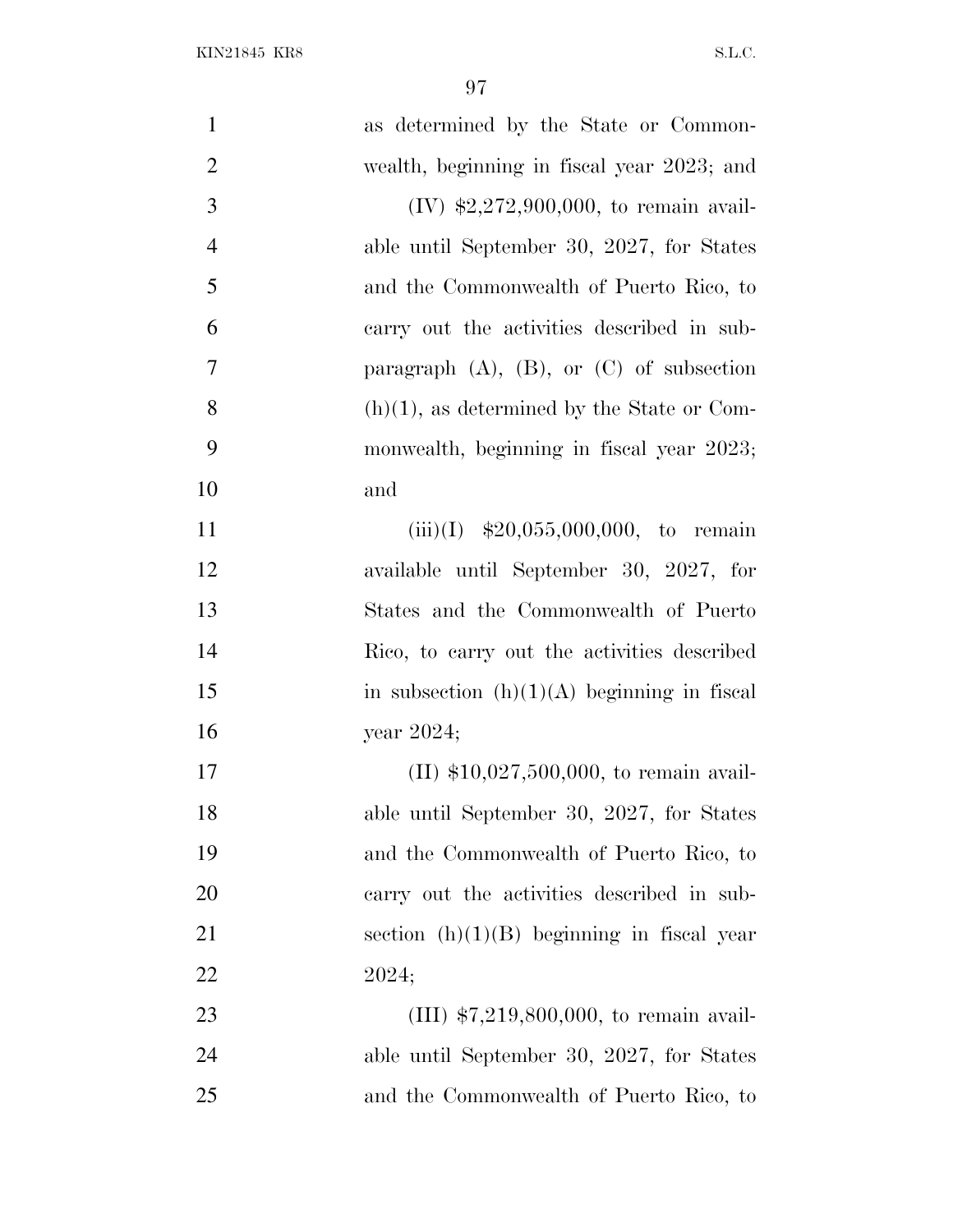| $\mathbf{1}$   | carry out the activities described in sub-               |
|----------------|----------------------------------------------------------|
| $\overline{2}$ | paragraph (A) or $(B)$ of subsection $(h)(1)$ ,          |
| 3              | as determined by the State or Common-                    |
| $\overline{4}$ | wealth, beginning in fiscal year 2024; and               |
| 5              | $(IV)$ \$2,807,700,000, to remain avail-                 |
| 6              | able until September 30, 2027, for States                |
| $\overline{7}$ | and the Commonwealth of Puerto Rico, to                  |
| 8              | carry out the activities described in sub-               |
| 9              | paragraph $(A)$ , $(B)$ , or $(C)$ of subsection         |
| 10             | $(h)(1)$ , as determined by the State or Com-            |
| 11             | monwealth, beginning in fiscal year 2024.                |
| 12             | (B) STATE ENTITLEMENT.—In addition to                    |
| 13             | amounts otherwise available, there is appro-             |
| 14             | priated to the Department of Health and                  |
| 15             | Human Services, out of any money in the                  |
| 16             | Treasury not otherwise appropriated, such sums           |
| 17             | as may be necessary for each of fiscal years             |
| 18             | 2025 through 2027, for payments to States, for           |
| 19             | carrying out this section (other than carrying           |
| 20             | out activities described in paragraph $(4)$ , $(5)$ , or |
| 21             | $(6)$ ).                                                 |
| 22             | (2) INDIAN TRIBES AND TRIBAL ORGANIZA-                   |
| 23             | TIONS.-                                                  |
| 24             | (A) INDIAN TRIBE AND TRIBAL ORGANIZA-                    |
| 25             | APPROPRIATIONS.—In<br>addition<br>TION<br>to             |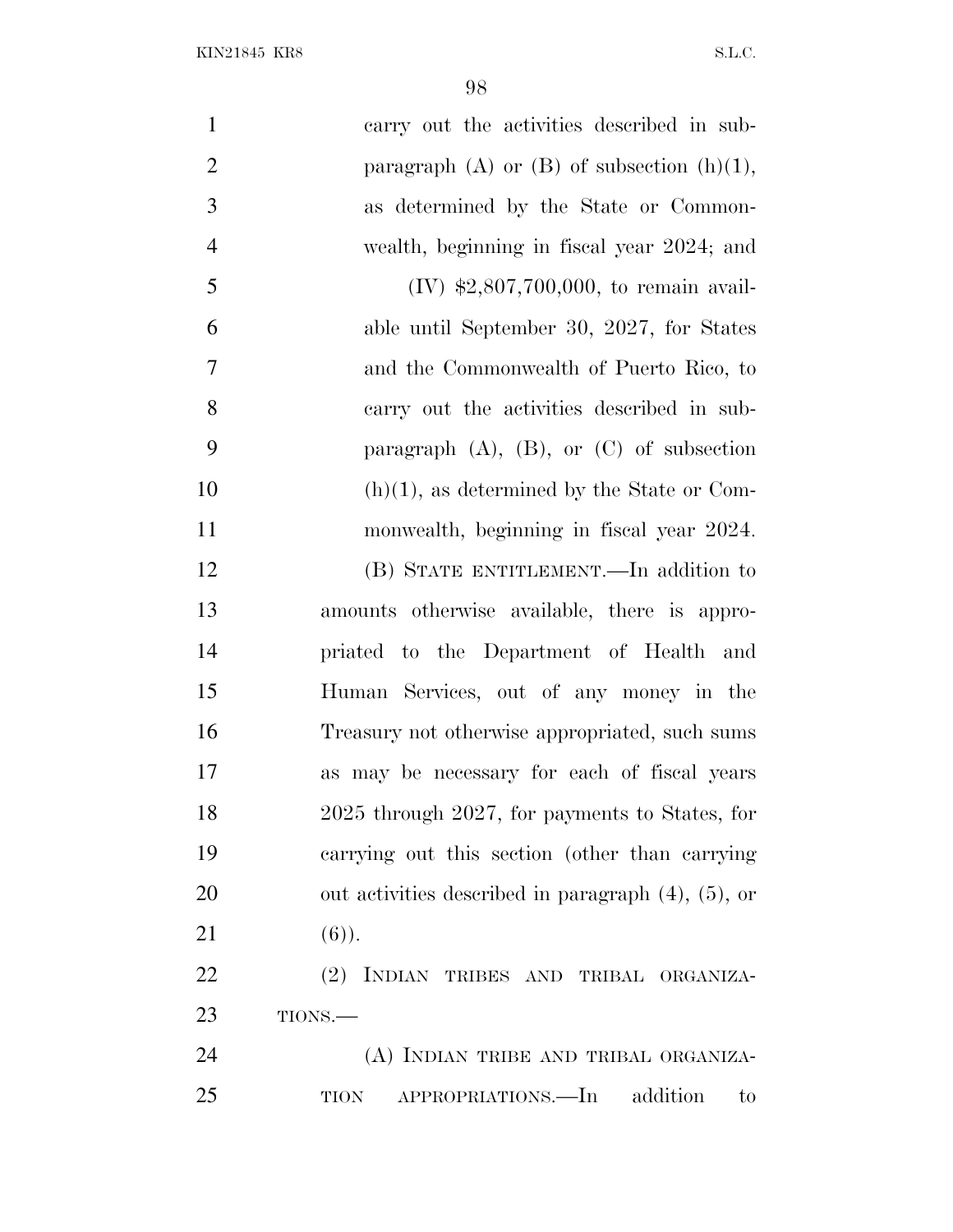| $\mathbf{1}$   | amounts otherwise available, there is appro-             |
|----------------|----------------------------------------------------------|
| $\overline{2}$ | priated to the Department of Health and                  |
| 3              | Human Services for fiscal year 2022, out of any          |
| $\overline{4}$ | money in the Treasury not otherwise appro-               |
| 5              | priated, for grants to Indian Tribes and Tribal          |
| 6              | organizations for the purpose of carrying out            |
| 7              | the child care program described in this section         |
| 8              | (other than carrying out activities described in         |
| 9              | paragraph $(4)$ , $(5)$ , or $(6)$ ), consistent, to the |
| 10             | extent practicable as determined by the Sec-             |
| 11             | retary, with the requirements applicable to              |
| 12             | States—                                                  |
| 13             | (i) $$960,000,000$ , to remain available                 |
| 14             | until September 30, 2027, to carry out the               |
| 15             | child care program beginning in fiscal year              |
| 16             | 2022;                                                    |
| 17             | (ii) \$1,360,000,000, to remain avail-                   |
| 18             | able until September 30, 2027, to carry                  |
| 19             | out the child care program beginning in                  |
| 20             | fiscal year 2023; and                                    |
| 21             | (iii) $$1,680,000,000$ to remain avail-                  |
| 22             | able until September 30, 2027, to carry                  |
| 23             | out the child care program beginning in                  |
| 24             | fiscal year 2024.                                        |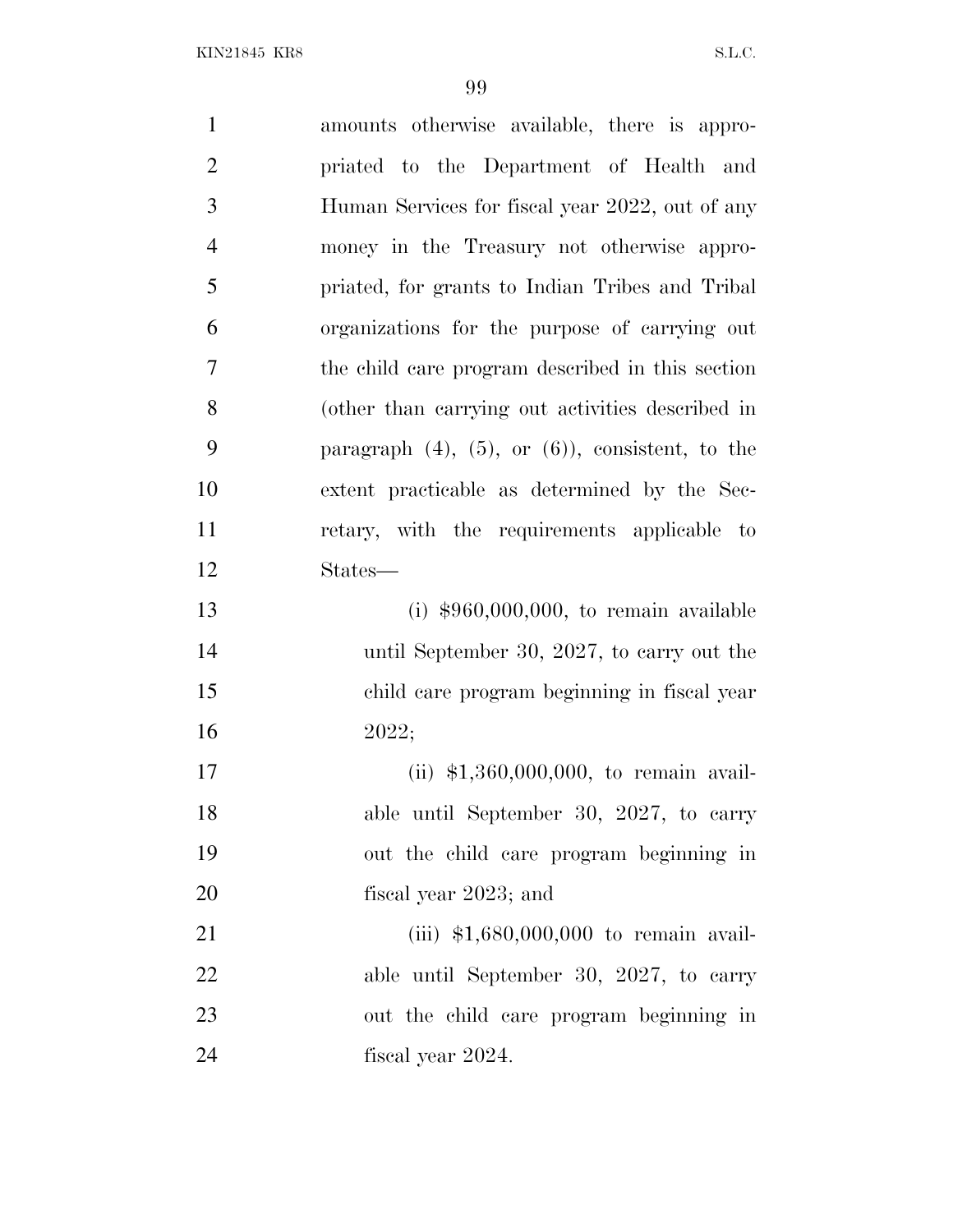(B) INDIAN TRIBE AND TRIBAL ORGANIZA- TION ENTITLEMENT.—In addition to amounts otherwise available, there is appropriated to the Department of Health and Human Services, out of any money in the Treasury not otherwise appropriated, such sums as may be necessary for each of fiscal years 2025 through 2027, for payments to Indian Tribes and Tribal organiza- tions, for the purpose of carrying out the child care program described in this section (other than carrying out activities described in para-12 graph  $(4)$ ,  $(5)$ , or  $(6)$ ), consistent, to the extent practicable as determined by the Secretary, with the requirements applicable to States. (3) TERRITORIES.— (A) TERRITORY APPROPRIATIONS.—In ad- dition to amounts otherwise available, there is appropriated to the Department of Health and Human Services for fiscal year 2022, out of any money in the Treasury not otherwise appro- priated, for grants to Guam, American Samoa, 22 the Commonwealth of the Northern Mariana Is- lands, and the United States Virgin Islands for the purpose of carrying out the child care pro-gram described in this section (other than car-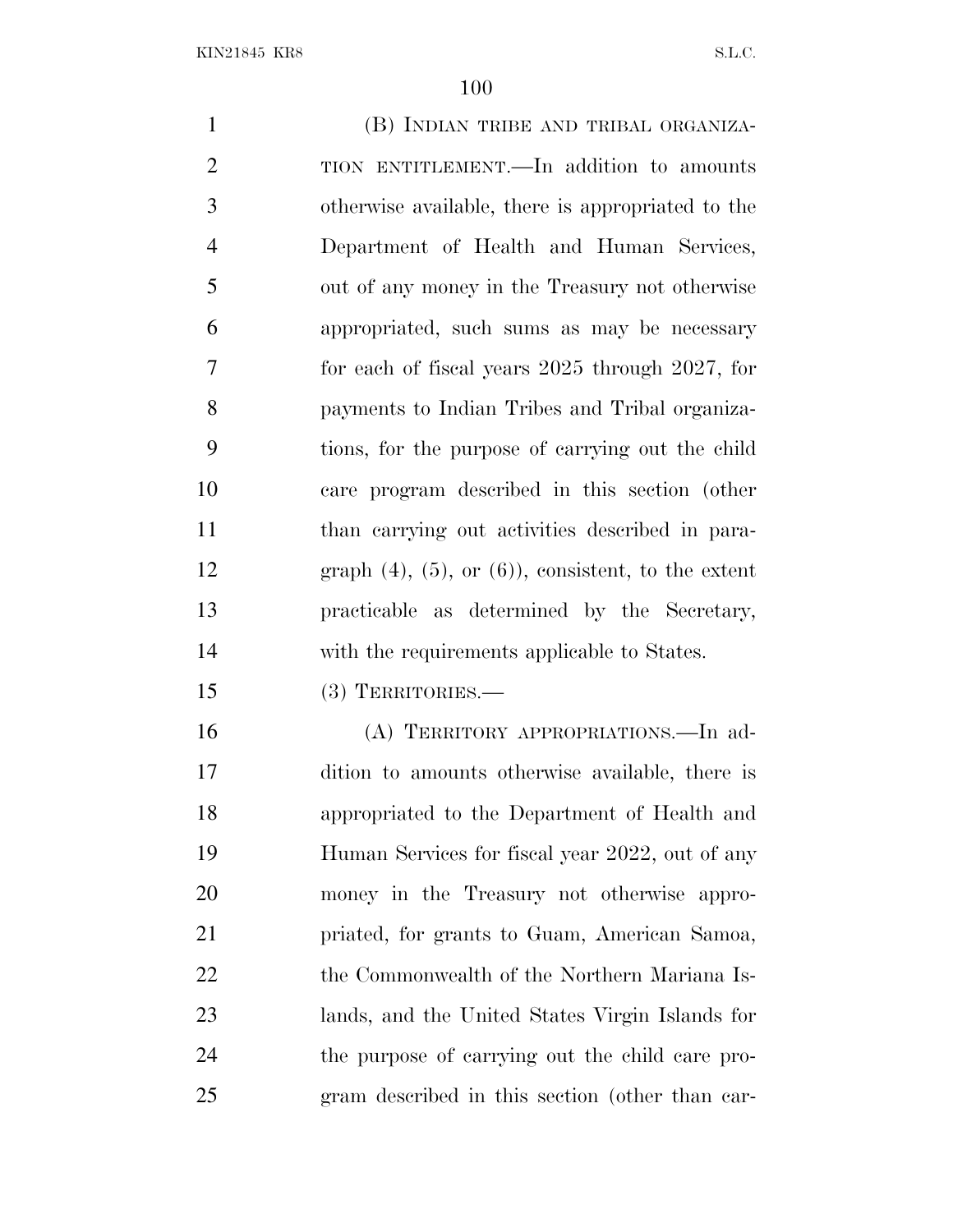| $\mathbf{1}$   | rying out activities described in paragraph (4),         |
|----------------|----------------------------------------------------------|
| $\overline{2}$ | $(5)$ , or $(6)$ , consistent, to the extent practicable |
| 3              | as determined by the Secretary, with the re-             |
| $\overline{4}$ | quirements applicable to States—                         |
| 5              | $(i)$ \$120,000,000, to remain available                 |
| 6              | until September 30, 2027, to carry out the               |
| 7              | child care program beginning in fiscal year              |
| 8              | 2022;                                                    |
| 9              | (ii) $$170,000,000$ , to remain available                |
| 10             | until September 30, 2027, to carry out the               |
| 11             | child care program beginning in fiscal year              |
| 12             | $2023$ ; and                                             |
| 13             | $(iii)$ \$210,000,000, to remain available               |
| 14             | until September 30, 2027, to carry out the               |
| 15             | child care program beginning in fiscal year              |
| 16             | 2024.                                                    |
| 17             | (B) TERRITORY ENTITLEMENT. - In addi-                    |
| 18             | tion to amounts otherwise available, there is ap-        |
| 19             | propriated to the Department of Health and               |
| 20             | Human Services, out of any money in the                  |
| 21             | Treasury not otherwise appropriated, such sums           |
| 22             | as may be necessary for each of fiscal years             |
| 23             | 2025 through 2027, for payments to territories,          |
| 24             | for the purpose of carrying out the child care           |
| 25             | program described in this section (other than            |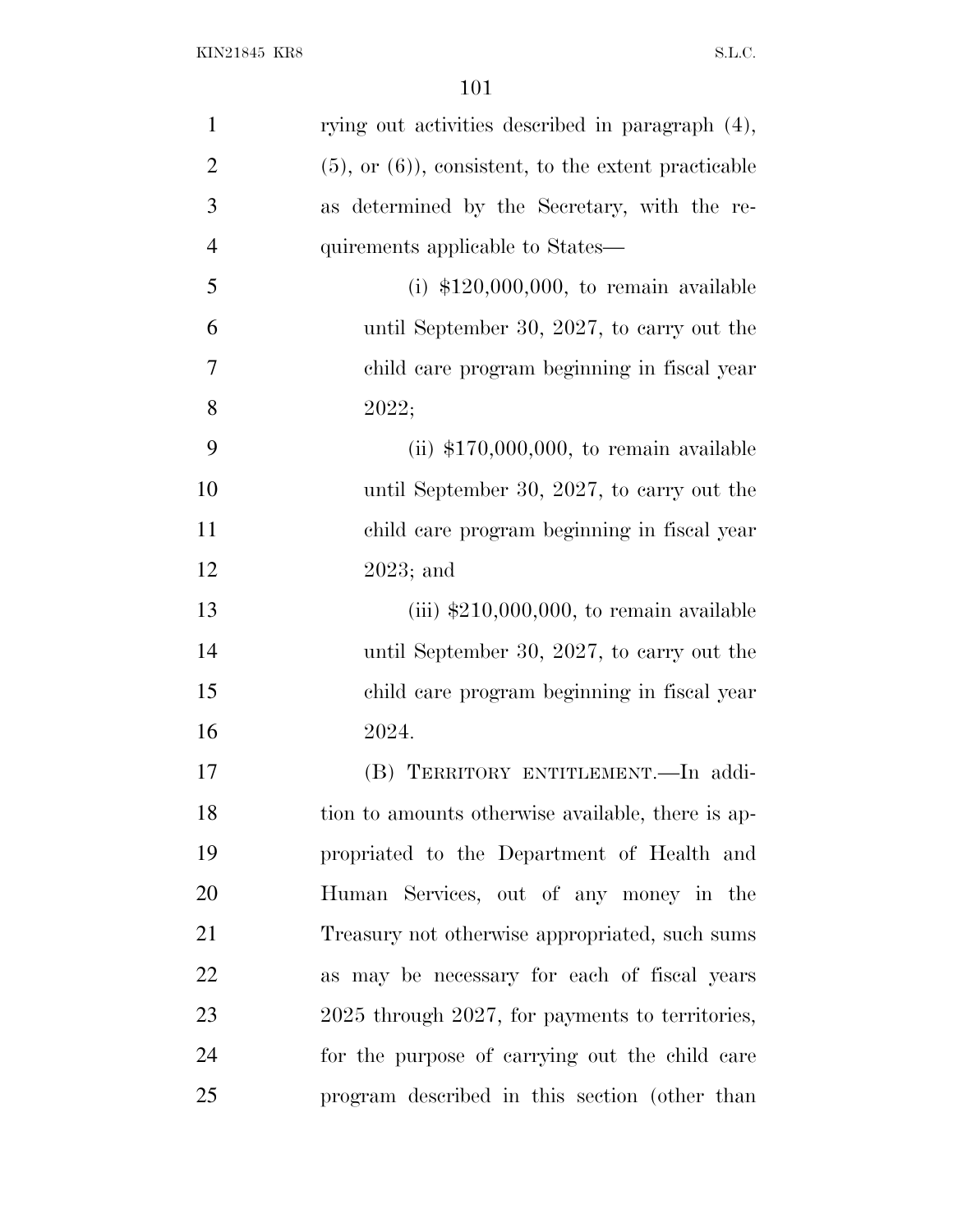carrying out activities described in paragraph 2 (4), (5), or (6)), consistent, to the extent prac- ticable as determined by the Secretary, with the requirements applicable to States.

 (4) GRANTS TO LOCALITIES.—In addition to amounts otherwise available, there is appropriated to the Department of Health and Human Services for fiscal year 2022, out of any money in the Treasury not otherwise appropriated \$4,750,000,000, to re- main available until September 30, 2027, to carry out the program of grants to localities described in 12 subsection  $(i)(2)$ .

 (5) HEAD START EXPANSION IN NONPARTICI- PATING STATES.—In addition to amounts otherwise available, there is appropriated to the Department of Health and Human Services for fiscal year 2022, out of any money in the Treasury not otherwise ap- propriated, \$14,250,000,000 to remain available until September 30, 2027, to carry out the program of awards to Head Start agencies described in sub-21 section  $(i)(3)$ .

22 (6) FEDERAL ADMINISTRATION.—In addition to amounts otherwise available, there is appropriated to the Department of Health and Human Services for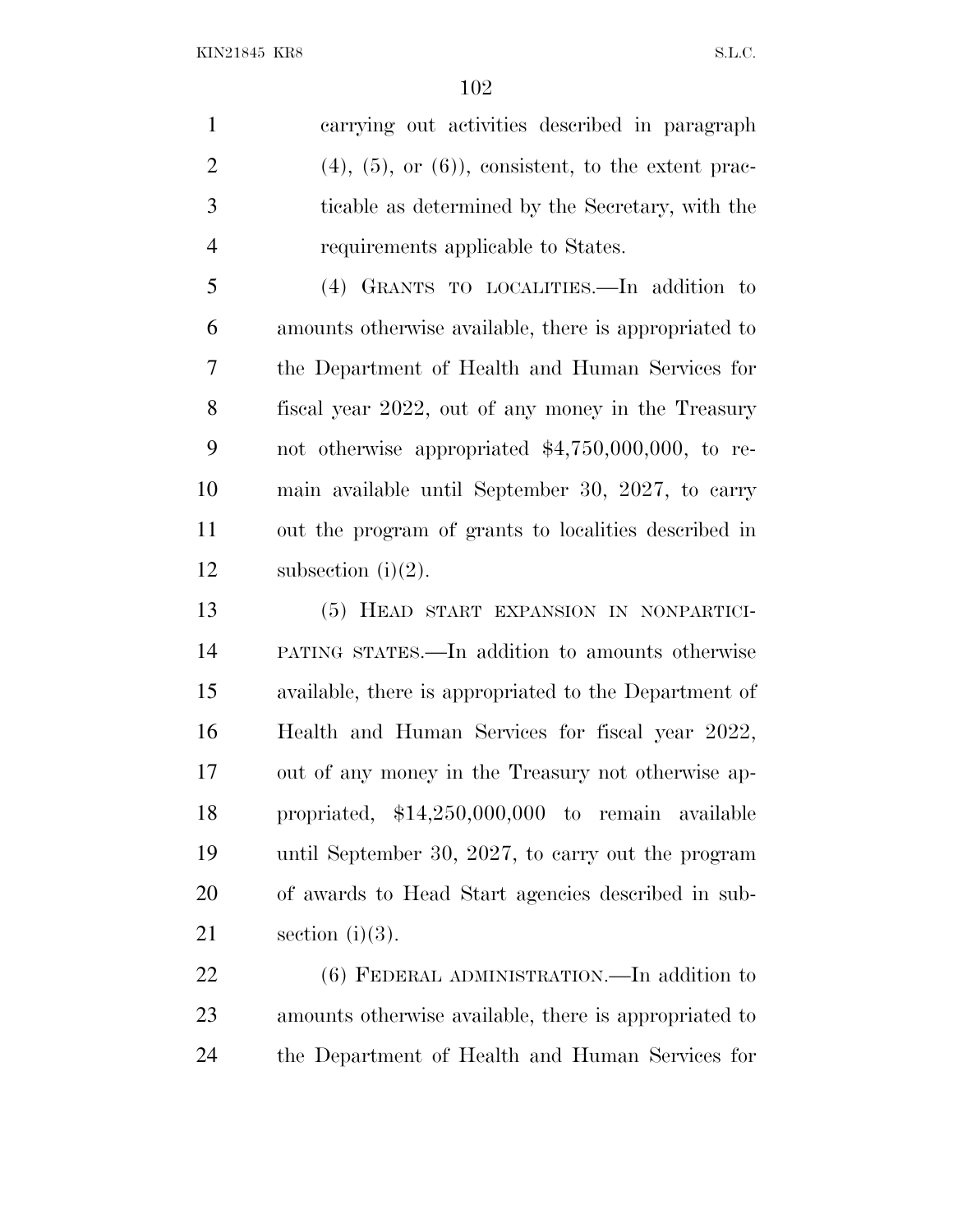| $\mathbf{1}$   | fiscal year 2022, out of any money in the Treasury |
|----------------|----------------------------------------------------|
| $\overline{2}$ | not otherwise appropriated—                        |
| 3              | $(A)$ \$172,000,000, to remain available           |
| $\overline{4}$ | until September 30, 2027, to carry out sub-        |
| 5              | sections (k) and (l) beginning in fiscal year      |
| 6              | 2022;                                              |
| $\overline{7}$ | $(B)$ \$220,000,000, to remain available           |
| 8              | until September 30, 2027, to carry out sub-        |
| 9              | sections (k) and (l) beginning in fiscal year      |
| 10             | 2023;                                              |
| 11             | $(C)$ \$225,000,000, to remain available           |
| 12             | until September 30, 2027, to carry out sub-        |
| 13             | sections (k) and (l) beginning in fiscal year      |
| 14             | 2024;                                              |
| 15             | $(D)$ \$230,000,000, to remain available           |
| 16             | until September 30, 2027, to carry out sub-        |
| 17             | sections (k) and (l) beginning in fiscal year      |
| 18             | 2025;                                              |
| 19             | $(E)$ \$235,000,000, to remain available           |
| 20             | until September 30, 2027, to carry out sub-        |
| 21             | sections (k) and (l) beginning in fiscal year      |
| 22             | $2026$ ; and                                       |
| 23             | $(F)$ \$240,000,000, to remain available           |
| 24             | until September 30, 2027, to carry out sub-        |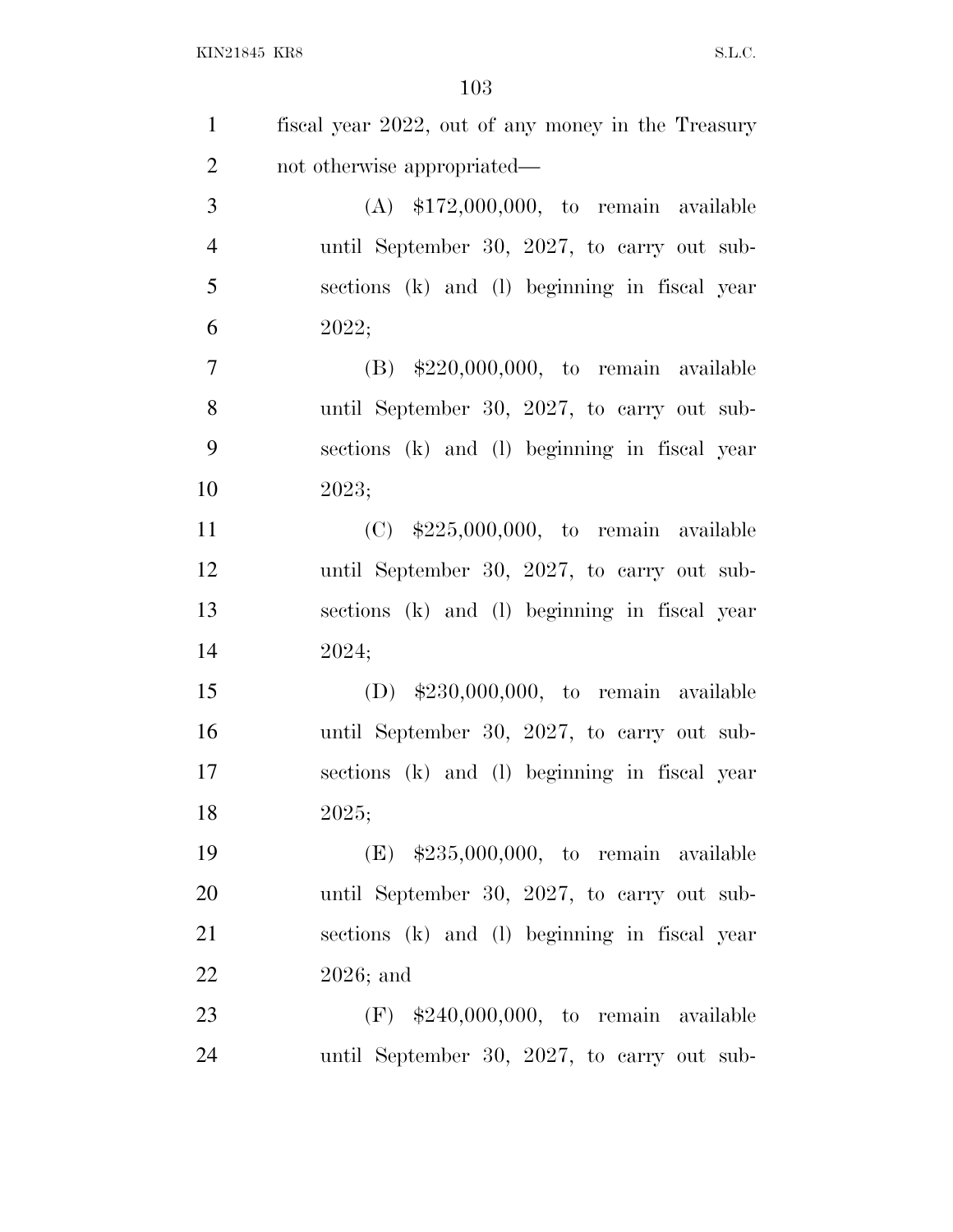sections (k) and (l) beginning in fiscal year 2027.

 (d) ESTABLISHMENT OF BIRTH THROUGH FIVE CHILD CARE AND EARLY LEARNING ENTITLEMENT PRO-GRAM.—

 (1) IN GENERAL.—The Secretary is authorized to administer a child care and early learning entitle- ment program under which an eligible child, in a State, territory, or Indian Tribe, or served by a Tribal organization, with an approved application under subsection (f) or (g), shall be provided an op- portunity to obtain high-quality child care services, subject to the requirements of this section.

 (2) ASSISTANCE FOR EVERY ELIGIBLE CHILD.—Beginning on October 1, 2024, every child who applies for assistance under this section, who is in a State with an approved application under sub- section (f), or in a territory or Indian Tribe or served by a Tribal organization with an approved application under subsection (g), and who is deter- mined, by a lead agency (or other entity designated by a lead agency) for the State, territory, Indian Tribe, or Tribal organization involved, following standards and procedures established by the Sec-retary by rule, to be an eligible child, shall be offered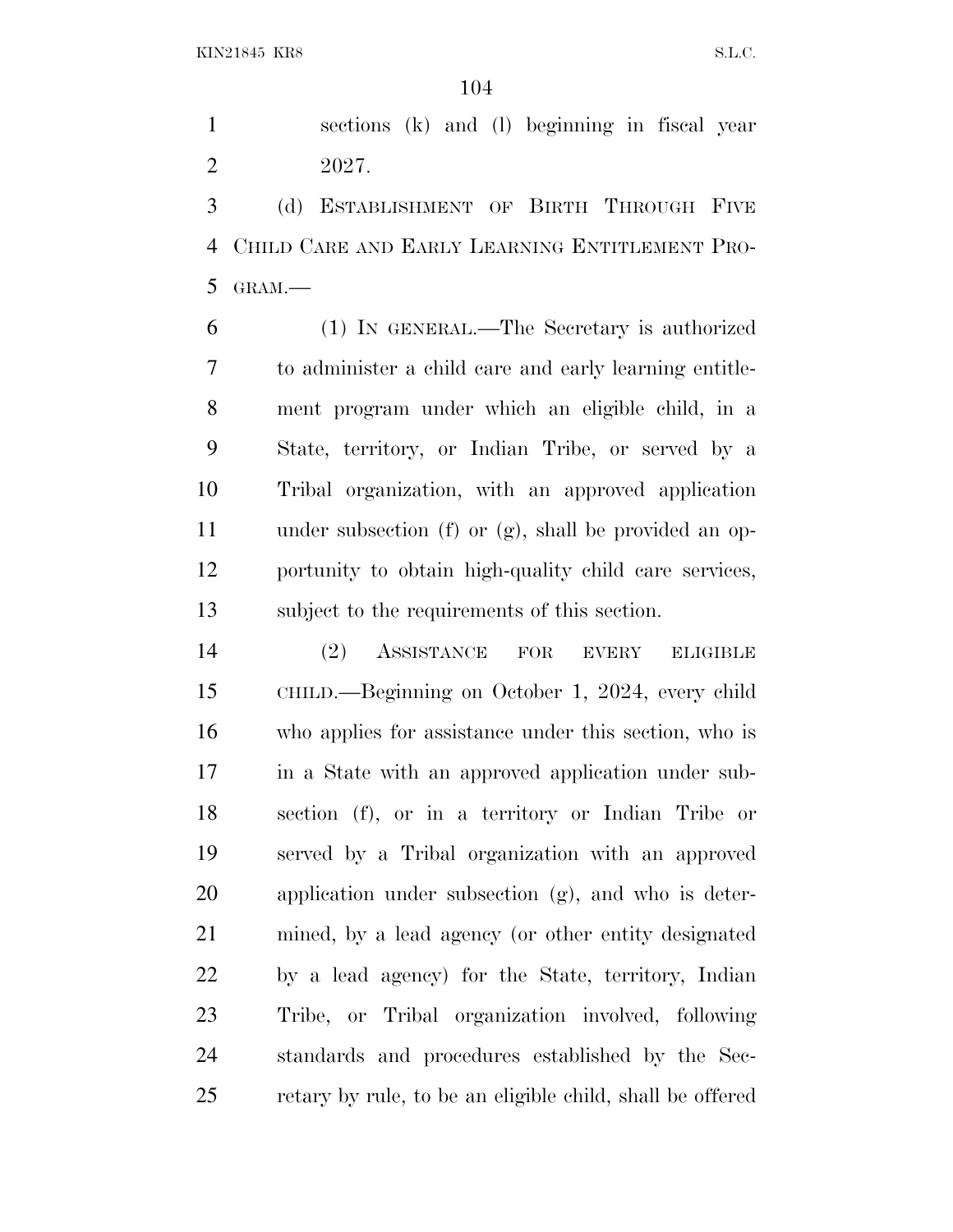KIN21845 KR8 S.L.C.

 assistance for direct child care services in accordance with and subject to the requirements and limitations of this section.

 (e) LEAD AGENCY.—The Governor of a State or the head of a territory or Indian Tribe, desiring for the State, territory, or Indian tribe or a related tribal organization to receive a payment under this section, shall designate a lead agency (such as a State agency or joint interagency office) to administer the child care program carried out under this section.

(f) APPLICATIONS AND STATE PLANS.—

 (1) APPLICATION.—To be eligible to receive as- sistance under this section, a State shall prepare and submit to the Secretary for approval an applica-tion containing a State plan that—

 (A) for a transitional State plan, meets the requirements under paragraph (3) and contains such information as the Secretary may require, to demonstrate the State will meet the require-ments of this section; and

 (B) for a full State plan, meets the re-22 quirements under paragraph (4) and contains 23 that information.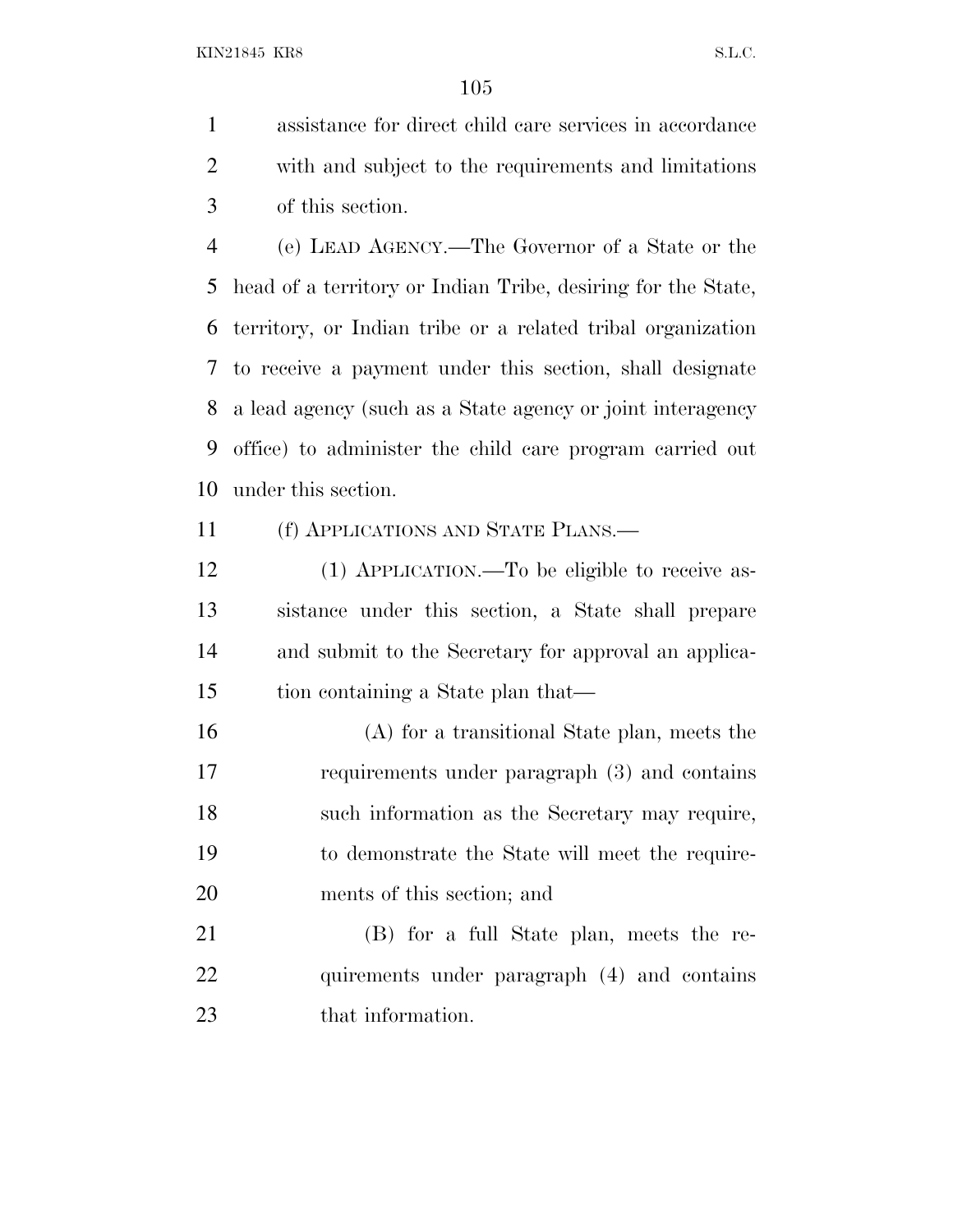| $\mathbf{1}$   | (2) PERIOD COVERED BY PLAN.—A State plan              |
|----------------|-------------------------------------------------------|
| $\overline{2}$ | contained in the application shall be designed to be  |
| 3              | implemented—                                          |
| $\overline{4}$ | (A) for a transitional State plan, during a           |
| 5              | period of not more than 3 years; and                  |
| 6              | (B) for a full State plan, during a period            |
| 7              | of not more than 3 years.                             |
| 8              | (3) REQUIREMENTS FOR TRANSITIONAL STATE               |
| 9              | PLANS.—For a period of not more than 3 years fol-     |
| 10             | lowing the date of enactment of this Act, the Sec-    |
| 11             | retary shall award funds under this section, for the  |
| 12             | purpose of carrying out a program to expand access    |
| 13             | to assistance for direct child care services and in-  |
| 14             | crease the supply and quality of child care providers |
| 15             | within the State, in alignment with the requirements  |
| 16             | of this section, to States with an approved applica-  |
| 17             | tion that contains a transitional State plan, sub-    |
| 18             | mitted under paragraph $(1)(A)$ at such time, in such |
| 19             | manner, and containing such information as the Sec-   |
| 20             | retary shall require, including, at a minimum, an as- |
| 21             | surance that the State will submit a State plan       |
| 22             | under paragraph (4).                                  |
| 23             | (4) REQUIREMENTS FOR FULL STATE PLANS.—               |
|                |                                                       |

 The Secretary shall award funds under this section to States with an approved application that contains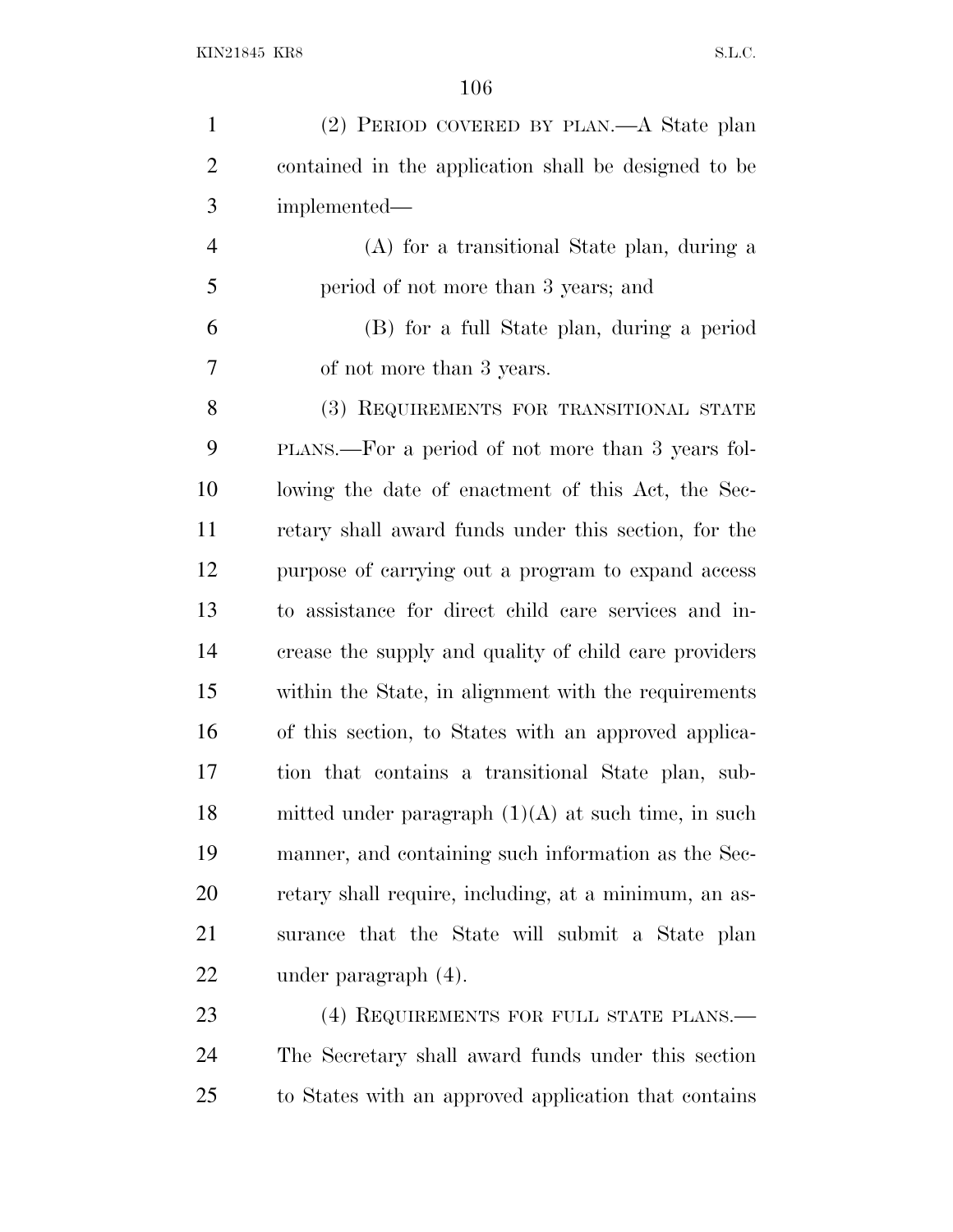| a full State plan, submitted under paragraph $(1)(B)$ , |
|---------------------------------------------------------|
| at such time, in such manner, and containing such       |
| information as the Secretary shall by rule require,     |
| including, at a minimum, the following:                 |
| (A) PAYMENT RATES AND COST<br>ESTI-                     |
| MATION.                                                 |
| (i) PAYMENT RATES.—The State plan                       |
| shall certify that payment rates for the                |
| provision of direct child care services for             |
| which assistance is provided in accordance              |
| with this section for the period covered by             |
| the plan, within 3 years after the State                |
| first receives funds under this section—                |
| (I) will be sufficient to meet the                      |
| cost of child care (including fixed                     |
| costs), and set (with pay being paid)                   |
| in accordance with a cost estimation                    |
| or cost study described in<br>model                     |
| clause (ii) that is approved by the                     |
| Secretary; and                                          |
| (II) will correspond to differences                     |
| in quality (including improved quality)                 |
| based on the State's tiered system for                  |
|                                                         |
|                                                         |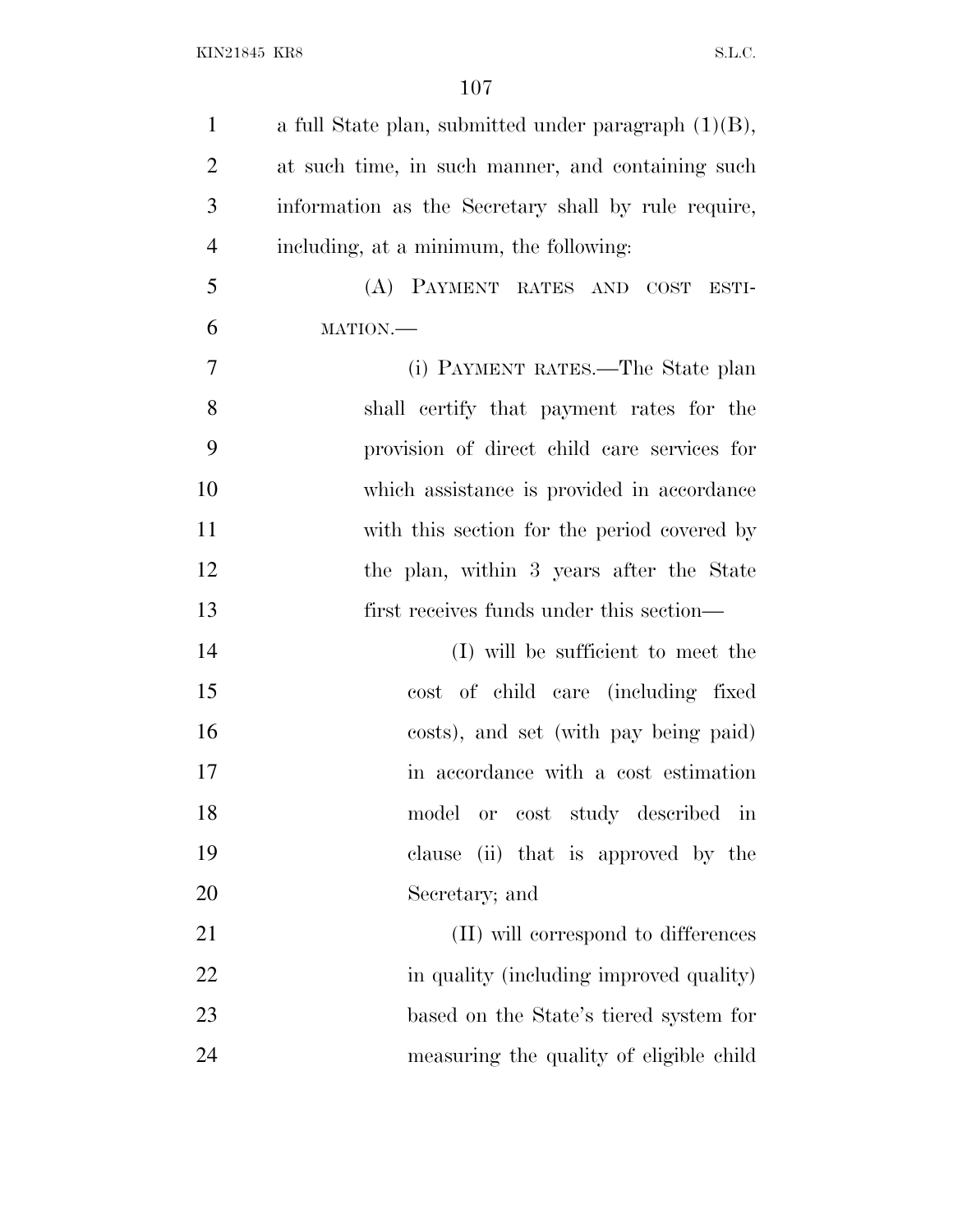| $\mathbf{1}$   | care providers described in subpara-      |
|----------------|-------------------------------------------|
| $\mathbf{2}$   | $graph(B)$ .                              |
| 3              | (ii) COST ESTIMATION.—Such State          |
| $\overline{4}$ | plan shall—                               |
| 5              | demonstrate that the State<br>(I)         |
| 6              | has, after consulting with relevant en-   |
| $\overline{7}$ | tities and stakeholders, developed and    |
| 8              | uses a statistically valid and reliable   |
| 9              | cost estimation model or cost study       |
| 10             | for the payment rates for direct child    |
| 11             | care services in the State that are suf-  |
| 12             | ficient to cover providers' fixed costs   |
| 13             | and reflect the cost of child care at     |
| 14             | each of the tiers of the State's tiered   |
| 15             | system for measuring the quality of       |
| 16             | eligible child care providers described   |
| 17             | in subparagraph (B), and variations       |
| 18             | in the cost of direct child care services |
| 19             | by geographic area, type of provider,     |
| 20             | and age of child, and the additional      |
| 21             | costs associated with providing inclu-    |
| 22             | sive care;                                |
| 23             | (II) certify that the State's pay-        |
| 24             | ment rates for direct child care serv-    |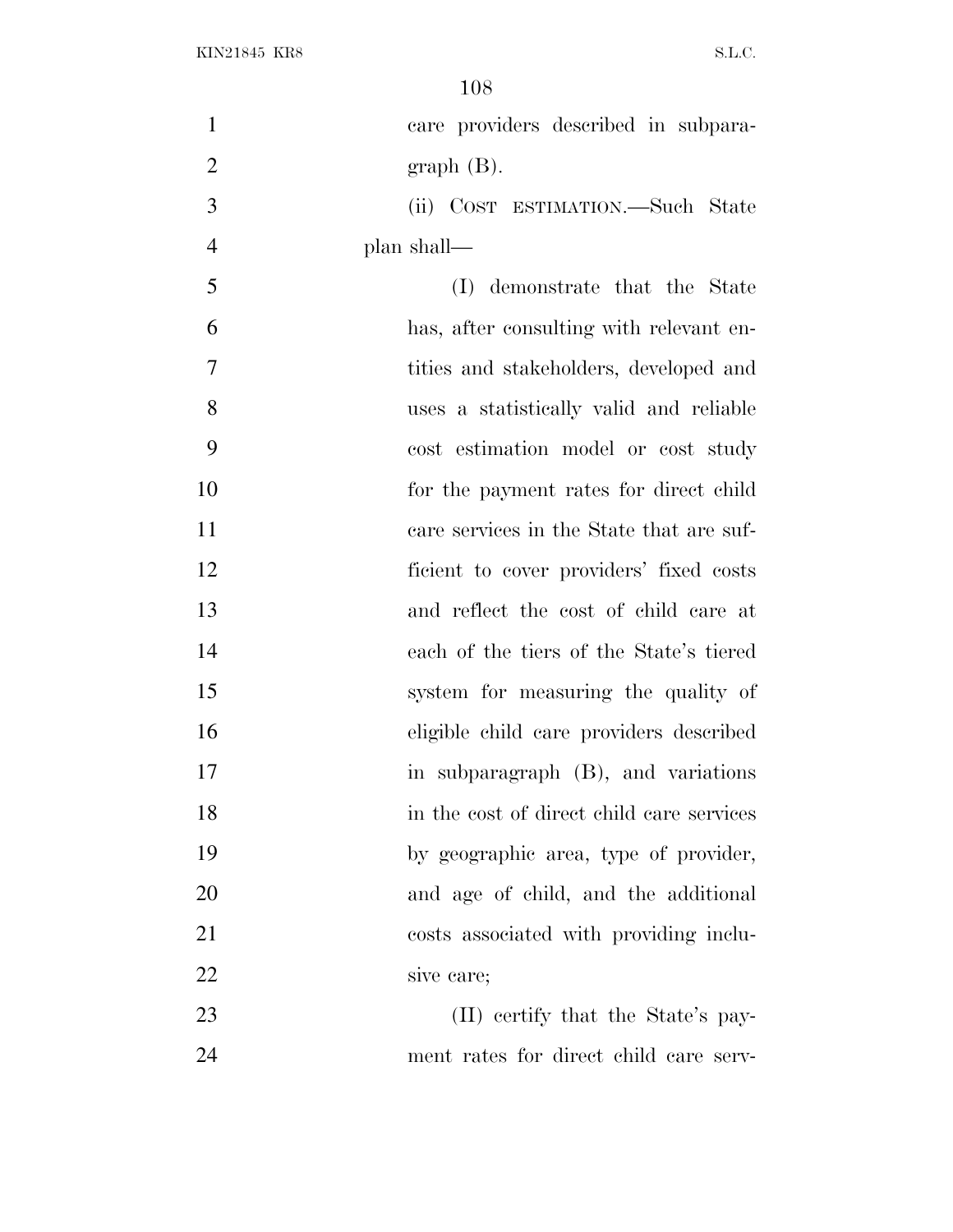| $\mathbf{1}$   | ices for which assistance is provided |
|----------------|---------------------------------------|
| $\overline{2}$ | in accordance with this section—      |
| 3              | (aa) are set (with pay being          |
| $\overline{4}$ | paid) in accordance with the          |
| 5              | most recent estimates from the        |
| 6              | cost estimation<br>recent<br>most     |
| $\overline{7}$ | model or cost study under sub-        |
| 8              | clause $(I)$ , so that providers at   |
| 9              | each tier of the tiered system for    |
| 10             | measuring provider quality de-        |
| 11             | scribed in subparagraph (B) re-       |
| 12             | ceive a payment that is sufficient    |
| 13             | to fully meet the requirements of     |
| 14             | such tier;                            |
| 15             | (bb) are set so as to provide         |
| 16             | payments to providers not at the      |
| 17             | top tier of the tiered system that    |
| 18             | are sufficient to enable the pro-     |
| 19             | viders to increase quality to meet    |
| 20             | the requirements for the next         |
| 21             | tier;                                 |
| 22             | (cc) ensure adequate wages            |
| 23             | for staff of child care providers     |
| 24             | providing such direct child care      |
| 25             | services that—                        |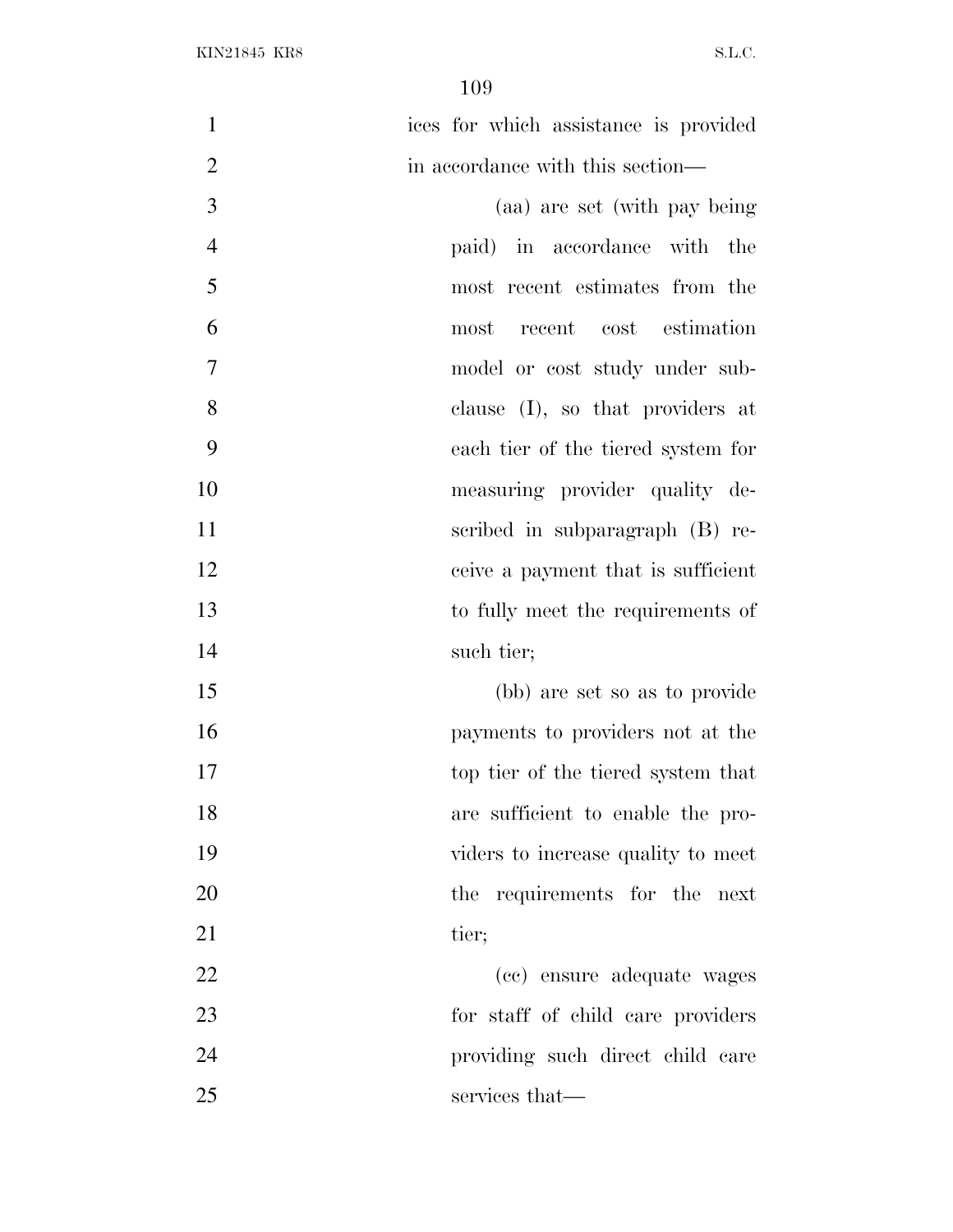| $\mathbf{1}$   | $(AA)$ at a minimum,                       |
|----------------|--------------------------------------------|
| $\overline{2}$ | provide a living wage for all              |
| 3              | staff of such child care pro-              |
| $\overline{4}$ | viders; and                                |
| 5              | (BB) are equivalent to                     |
| 6              | wages for elementary edu-                  |
| $\overline{7}$ | cators with similar creden-                |
| 8              | tials and experience in the                |
| 9              | State; and                                 |
| 10             | (dd) are adjusted on an an-                |
| 11             | nual basis for cost of living in-          |
| 12             | creases to ensure those payment            |
| 13             | rates remain sufficient to meet            |
| 14             | the requirements of this section;          |
| 15             | and                                        |
| 16             | (III) certify that the State will          |
| 17             | update, not less often than once every     |
| 18             | 3 years, the cost estimation model or      |
| 19             | cost study described in subclause (I).     |
| 20             | PAYMENT<br>(iii)<br>PRACTICES.—Such        |
| 21             | State plan shall include an assurance that |
| 22             | the State will implement payment practices |
| 23             | that support the fixed costs of providing  |
| 24             | direct child care services.                |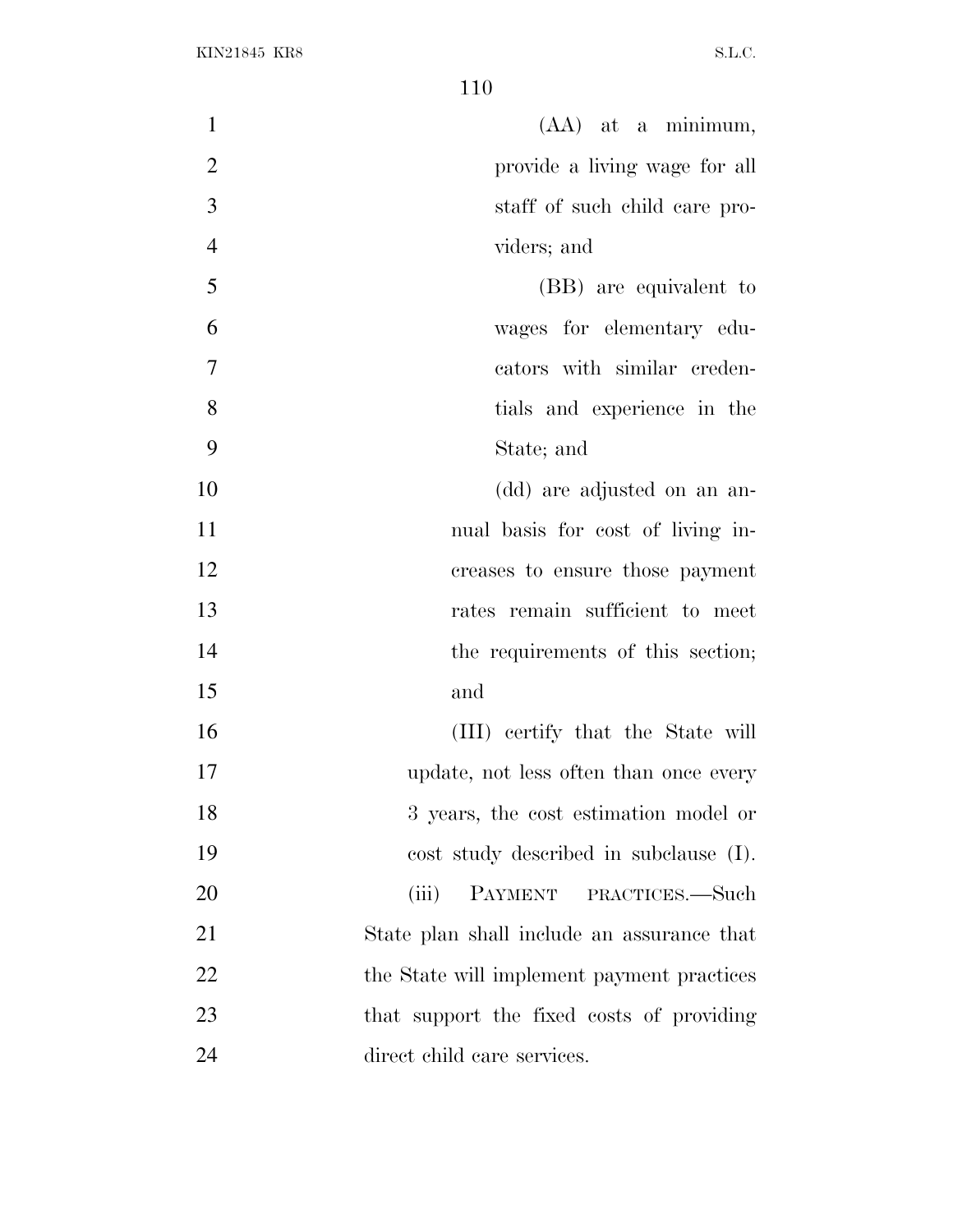| $\mathbf{1}$   | (B) TIERED SYSTEM FOR MEASURING THE                                     |
|----------------|-------------------------------------------------------------------------|
| $\overline{2}$ | <b>QUALITY</b><br>OF<br><b>ELIGIBLE</b><br><b>CHILD</b><br>CARE<br>PRO- |
| 3              | VIDERS.—Such State plan shall certify that the                          |
| $\overline{4}$ | State has implemented, or assure that the State                         |
| 5              | will implement within 3 years after first receiv-                       |
| 6              | ing funds under this section, a tiered system for                       |
| 7              | measuring the quality of eligible child care pro-                       |
| 8              | viders who provide child care services for which                        |
| 9              | assistance is made available under this section.                        |
| 10             | Such tiered system shall—                                               |
| 11             | (i) include a set of standards, for de-                                 |
| 12             | termining the tier of quality of a child care                           |
| 13             | provider, that—                                                         |
| 14             | (I) uses standards for a highest                                        |
| 15             | tier that at a minimum are equivalent                                   |
| 16             | to Head Start program performance                                       |
| 17             | described<br>standards<br>in<br>section                                 |
| 18             | $641A(a)(1)(B)$ of the Head Start Act                                   |
| 19             | $(42 \text{ U.S.C. } 9836a(a)(1)(B))$ or other                          |
| 20             | equivalent evidence-based standards                                     |
| 21             | approved by the Secretary; and                                          |
| 22             | (II) includes quality indicators                                        |
| 23             | and thresholds that are appropriate                                     |
| 24             | for child development in different                                      |
| 25             | types of child care provider settings,                                  |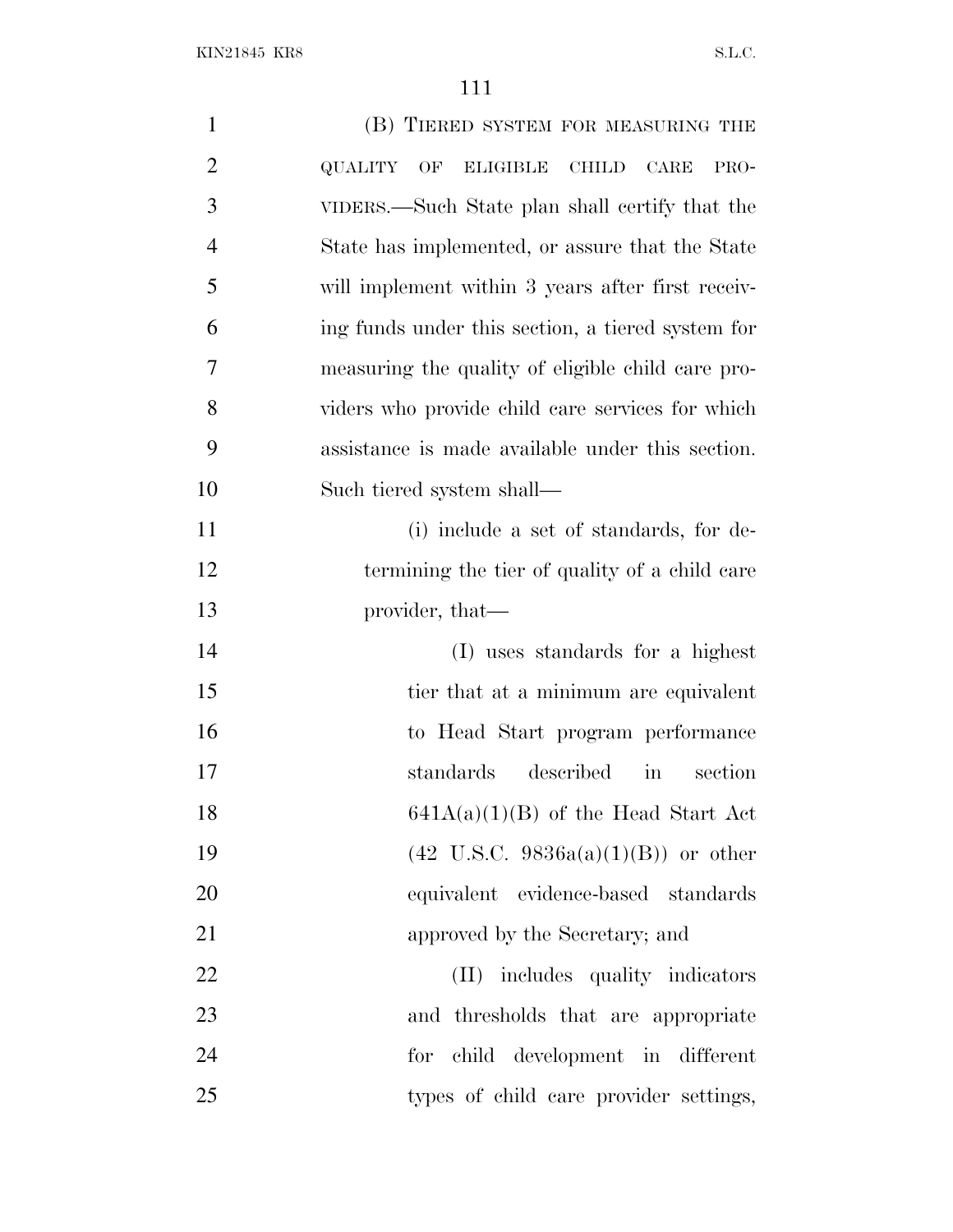| $\mathbf{1}$   | including child care centers and the                |
|----------------|-----------------------------------------------------|
| $\overline{2}$ | settings of family child care providers,            |
| 3              | and are appropriate for providers                   |
| $\overline{4}$ | serving different age groups (includ-               |
| 5              | ing mixed age groups) of children;                  |
| 6              | (ii) include a different set of stand-              |
| $\overline{7}$ | ards that includes indicators, when appro-          |
| 8              | priate, for care during nontraditional hours        |
| 9              | of operation; and                                   |
| 10             | (iii) provide for sufficient resources              |
| 11             | and supports for child care providers at            |
| 12             | tiers lower than the highest tier to facili-        |
| 13             | tate progression toward meeting higher              |
| 14             | quality standards.                                  |
| 15             | (C) ACHIEVING HIGH QUALITY FOR ALL                  |
| 16             | CHILDREN.—Such State plan shall certify the         |
| 17             | State has implemented, or will implement with-      |
| 18             | in 3 years after first receiving funds under this   |
| 19             | section, policies and financing practices that      |
| 20             | will ensure all eligible children can choose to at- |
| 21             | tend child care at the highest quality tier within  |
| 22             | 6 years after the date of enactment of this Act.    |
| 23             | (D) COMPENSATION.—Such plan shall pro-              |
| 24             | vide a certification that the State has or will     |
| 25             | have within 3 years after first receiving funds     |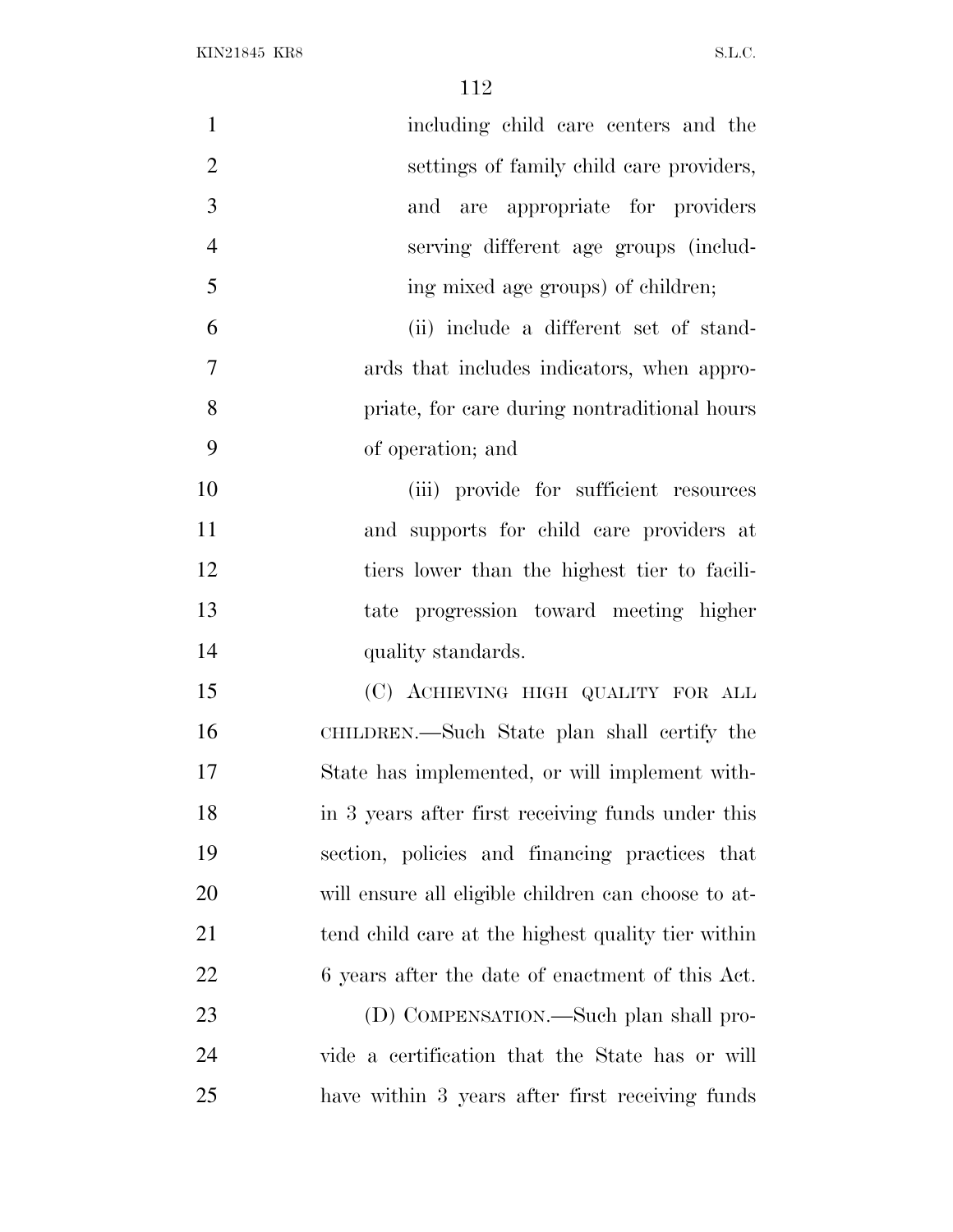| $\mathbf{1}$   | under this section, a wage ladder for staff of el- |
|----------------|----------------------------------------------------|
| $\overline{2}$ | igible child care providers receiving assistance   |
| 3              | under this section, including a certification that |
| $\overline{4}$ | wages for such staff, at a minimum, will meet      |
| 5              | requirements of<br>subparagraph<br>the             |
| 6              | (A)(ii)(II)(ce).                                   |
| 7              | (E) SLIDING FEE SCALE FOR COPAY-                   |
| 8              | MENTS.-                                            |
| 9              | (i) IN GENERAL.—Except as provided                 |
| 10             | in clause $(ii)(I)$ , the State plan shall pro-    |
| 11             | vide an assurance that the State will for          |
| 12             | the period covered by the plan use a slid-         |
| 13             | ing fee scale described in clause (ii) to de-      |
| 14             | termine a copayment for a family receiving         |
| 15             | assistance under this section (or, for a           |
| 16             | family receiving part-time care, a reduced         |
| 17             | copayment that is the proportionate                |
| 18             | amount of the full copayment).                     |
| 19             | (ii) SLIDING FEE SCALE.—A full co-                 |
| 20             | payment described in clause (i) shall use a        |
| 21             | sliding fee scale that provides that, for a        |
| 22             | family with a family income—                       |
| 23             | $(I)$ of not more than 75 percent                  |
| 24             | of State median income for a family                |
| 25             | of the same size, the family shall not             |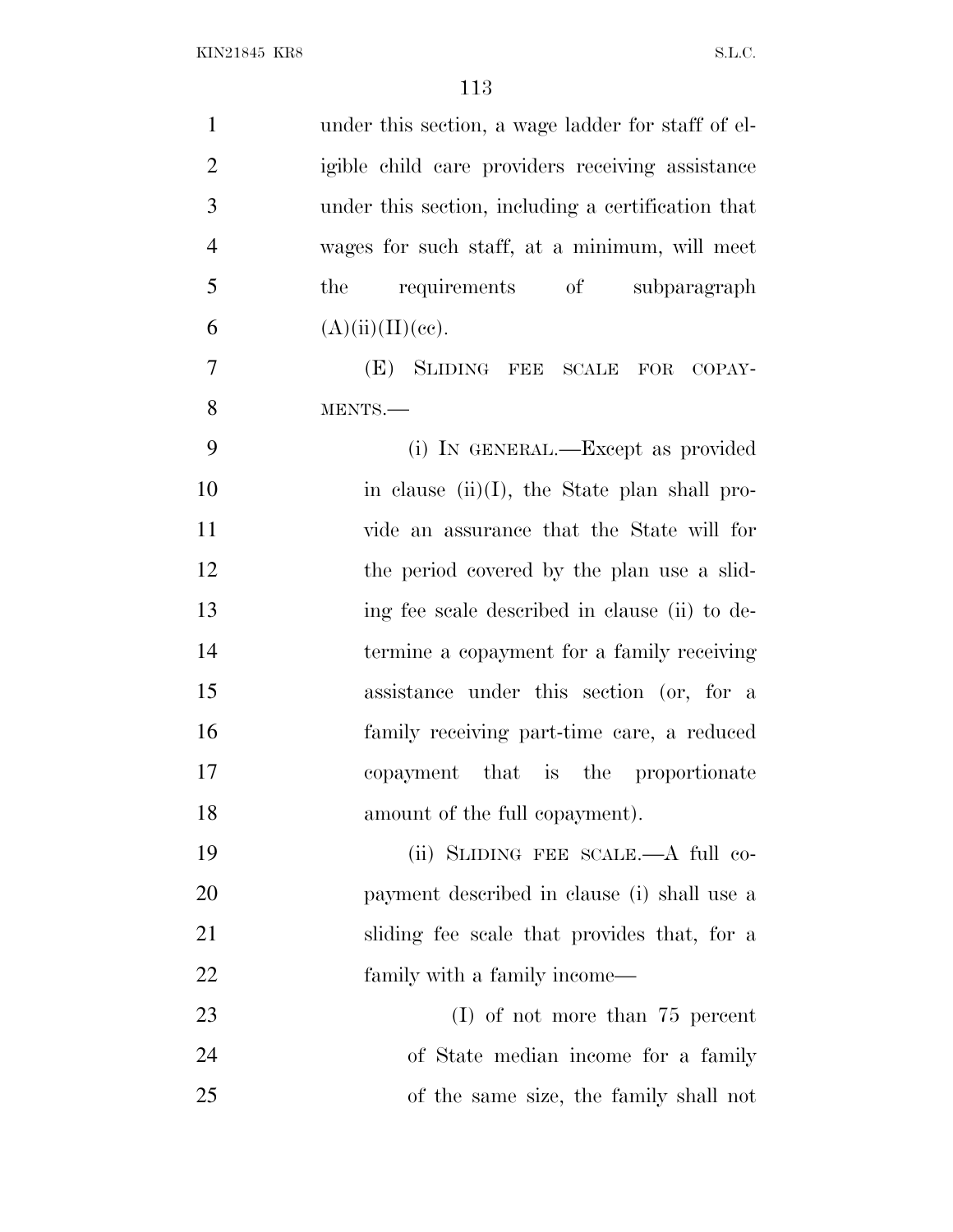| $\mathbf{1}$   | pay a copayment, toward the cost of      |
|----------------|------------------------------------------|
| $\overline{2}$ | the child care involved for all eligible |
| 3              | children in the family;                  |
| $\overline{4}$ | $(II)$ of more than 75 percent but       |
| 5              | not more than 100 percent of State       |
| 6              | median income for a family of the        |
| $\overline{7}$ | same size, the copayment shall be        |
| 8              | more than 0 but not more than 2 per-     |
| 9              | cent of that family income, toward       |
| 10             | such cost for all such children;         |
| 11             | (III) of more than 100 percent           |
| 12             | but not more than 125 percent of         |
| 13             | State median income for a family of      |
| 14             | the same size, the copayment shall be    |
| 15             | more than 2 but not more than 4 per-     |
| 16             | cent of that family income, toward       |
| 17             | such cost for all such children;         |
| 18             | $(IV)$ of more than 125 percent          |
| 19             | but not more than 150 percent of         |
| 20             | State median income for a family of      |
| 21             | the same size, the copayment shall be    |
| 22             | more than 4 but not more than 7 per-     |
| 23             | cent of that family income, toward       |
| 24             | such cost for all such children; and     |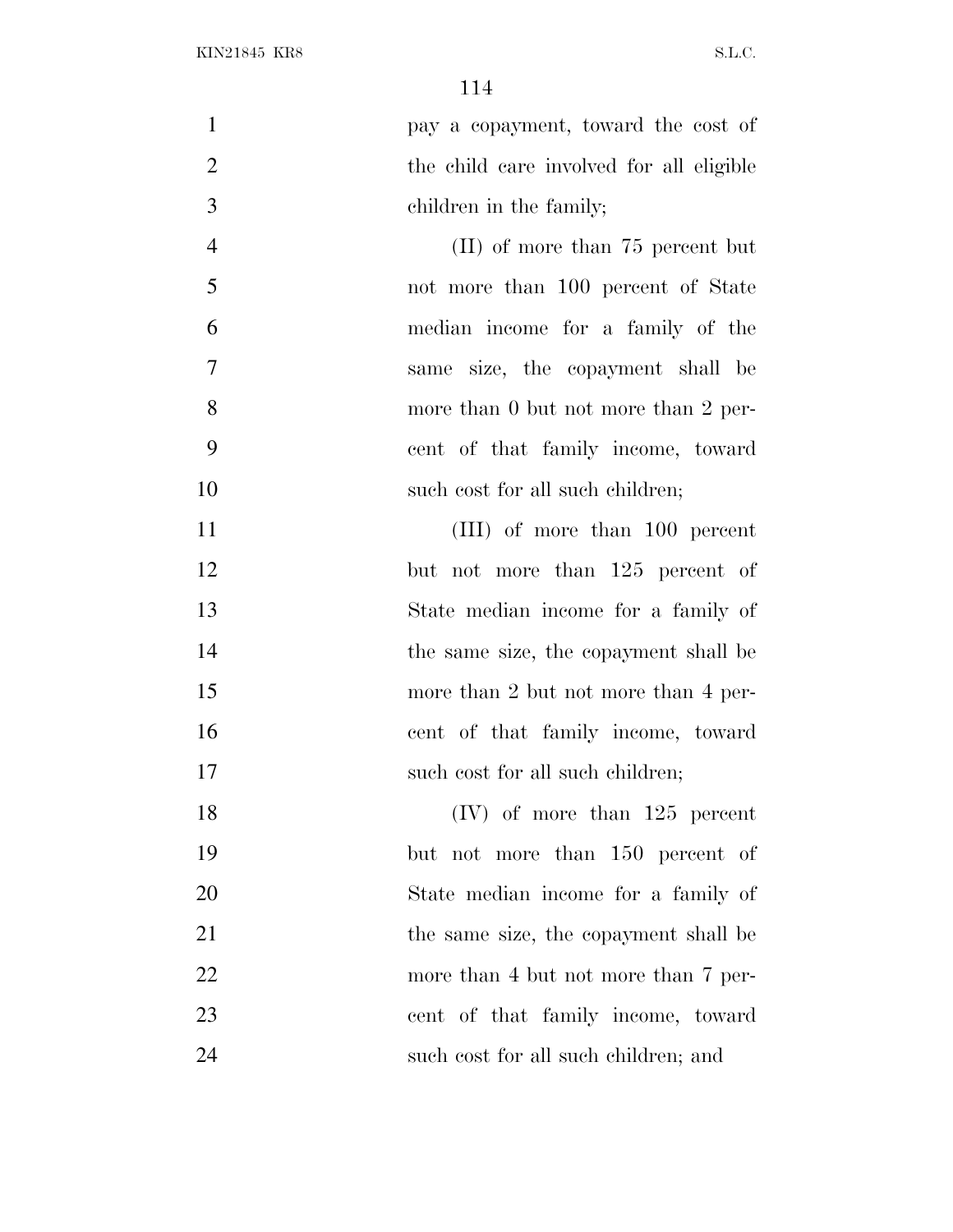| $\mathbf{1}$   | $(V)$ of more than 150 percent but                  |
|----------------|-----------------------------------------------------|
| $\overline{2}$ | not more than 250 percent of the                    |
| 3              | State median income for a family of                 |
| $\overline{4}$ | the same size, the copayment shall be               |
| 5              | 7 percent of that family income, to-                |
| 6              | ward such cost for all such children.               |
| 7              | PROHIBITION ON CHARGING MORE<br>(F)                 |
| 8              | THAN COPAYMENT.—The State plan shall cer-           |
| 9              | tify that the State will not permit a child care    |
| 10             | provider receiving financial assistance under       |
| 11             | this section to charge, for direct child care serv- |
| 12             | ices for an eligible child, more than the total     |
| 13             | $of$ —                                              |
| 14             | the financial assistance provided<br>(i)            |
| 15             | for the child under this section; and               |
| 16             | (ii) any applicable copayment pursu-                |
| 17             | ant to subparagraph $(E)$ .                         |
| 18             | (G) ELIGIBILITY.—The State plan shall               |
| 19             | assure that each child who receives assistance      |
| 20             | under this section will be considered to meet all   |
| 21             | eligibility requirements for such assistance, and   |
| 22             | will receive such assistance, for not less than 12  |
| 23             | months unless the child has aged out of the         |
| 24             | program, and the child's eligibility determina-     |
| 25             | tion and redetermination, including any deter-      |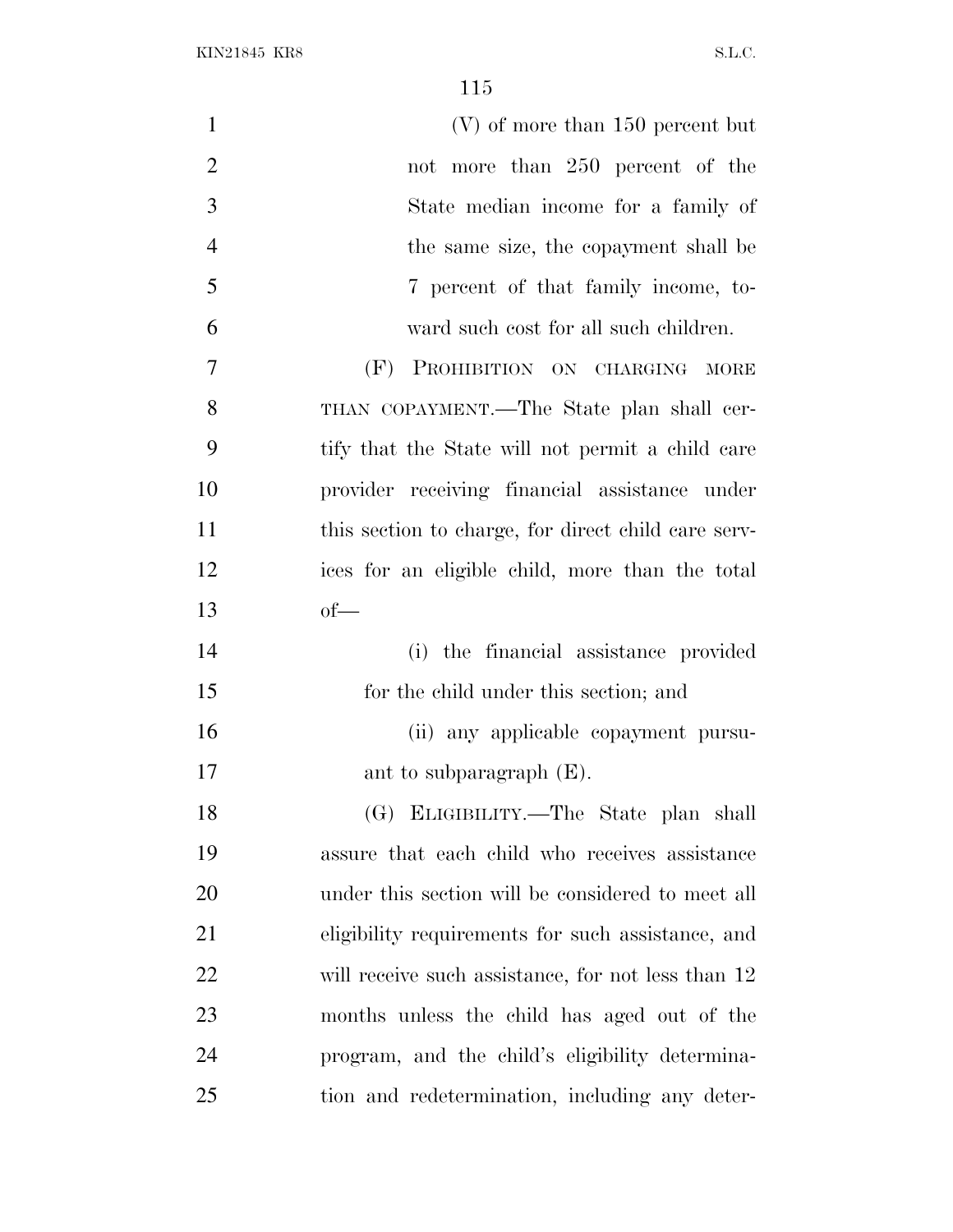mination based on the State's definition of eligi- ble activities, shall be implemented in a manner that supports child well-being and reduces bar- riers to enrollment, including continuity of serv-ices.

 (H) POLICIES TO SUPPORT ACCESS TO CHILD CARE FOR UNDERSERVED POPU- LATIONS.—The State plan shall demonstrate that the State will prioritize increasing access to, and the quality and the supply of, child care 11 in the State for underserved populations, in- cluding at a minimum, low-income children, children in underserved areas, infants and tod- dlers, children with disabilities and infants and toddlers with disabilities, children who are dual language learners, children experiencing home- lessness, children in foster or kinship care, chil- dren who receive care during nontraditional hours, and vulnerable children as defined by the lead agency pursuant to subsection 21 (b)(4)(A)(iv)(II).

 (I) POLICIES.—The State plan shall in- clude a certification that the State will apply, under this section, the policies and procedures described in subparagraphs (A), (B), (I), (J),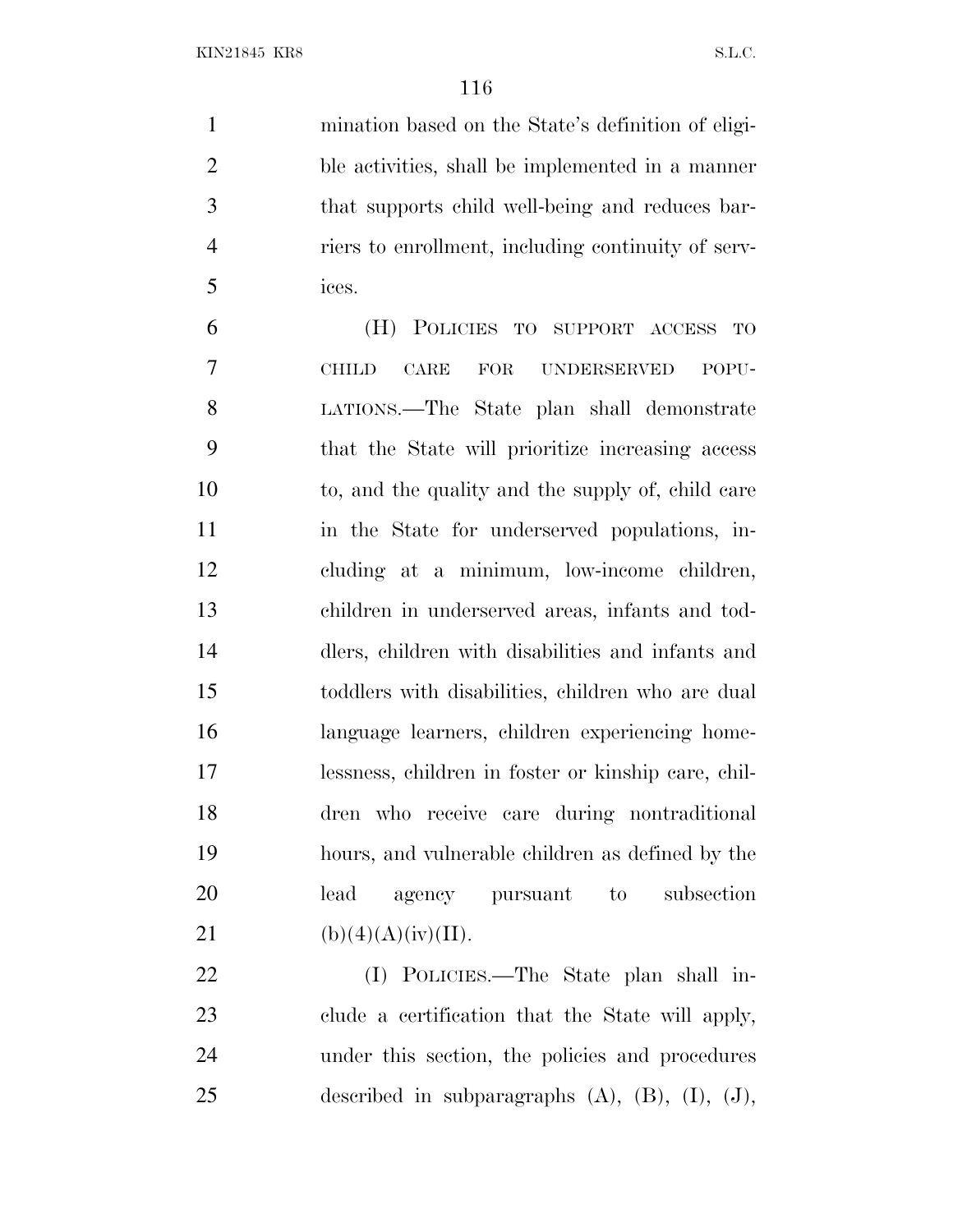$(K)(i)$ ,  $(R)$ , and  $(U)$  of section 658 $E(e)(2)$  of the Child Care and Development Block Grant Act of 1990 (42 U.S.C. 9858c(c)(2)), and the policies and procedures described in section 658H of such Act (42 U.S.C. 9858f), to child care services provided under this section.

 (J) LICENSING.—The State plan shall demonstrate that the State has consulted or will consult with organizations (including labor or- ganizations) representing child care directors, teachers, or other staff, early childhood edu- cation and development experts, and families to develop, within 2.5 years after first receiving funds under this section, licensing standards appropriate for child care providers and a path- way to such licensure that is available to and appropriate for child care providers in a variety of settings, that will offer providers eligible under the Child Care and Development Block Grant Act of 1990 a reasonable pathway to be- come eligible providers under this section, and that will assure an adequate supply of child care. Such plan shall describe the timeline the State will use to ensure sufficient time for pro-25 viders described in subsection  $(b)(5)(B)$  to com-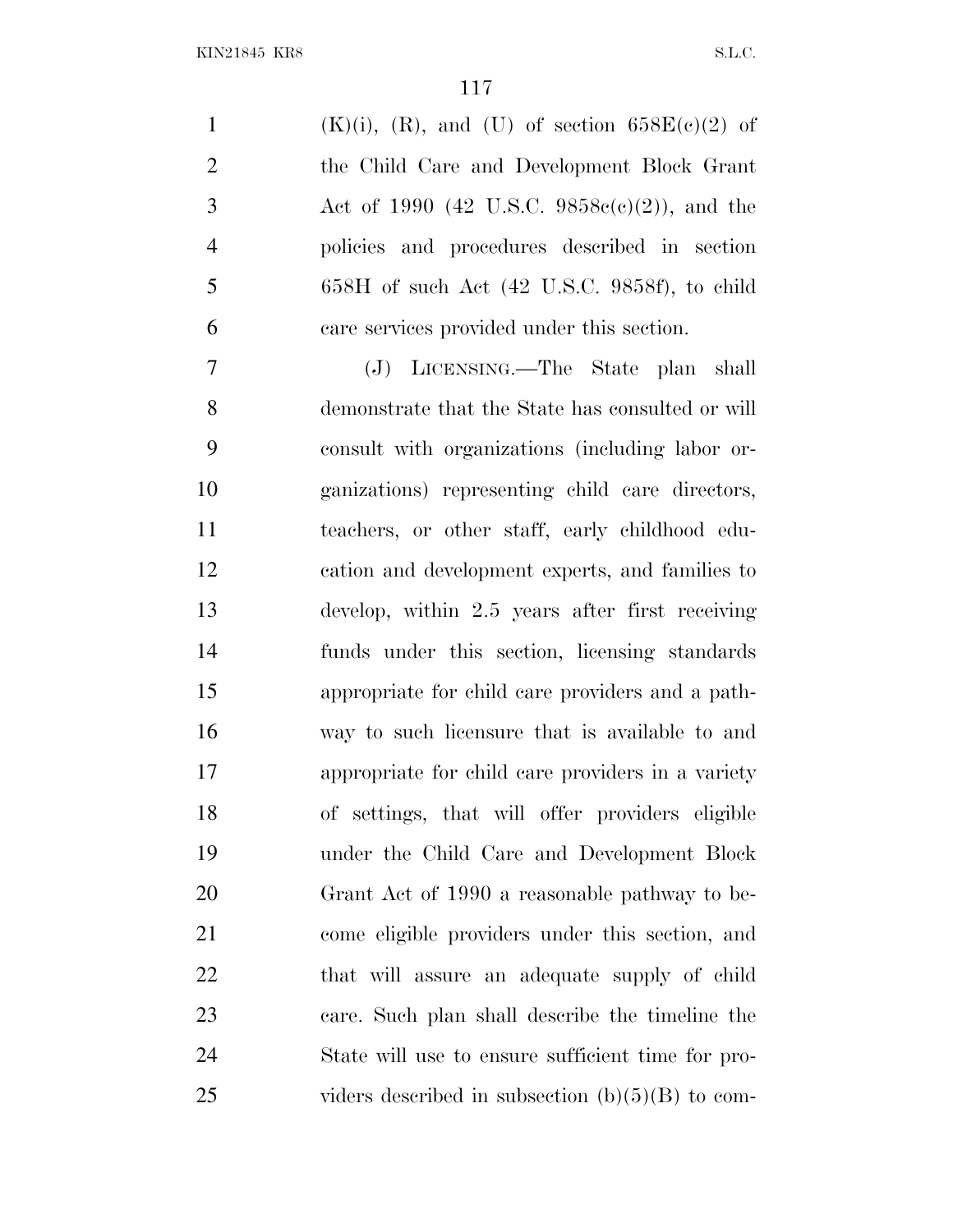| $\mathbf{1}$   | ply with such licensing standards in order to re- |
|----------------|---------------------------------------------------|
| $\overline{2}$ | main eligible providers after 3.5 years after the |
| 3              | State first receives funding under this section.  |
| $\overline{4}$ | $(g)$ PAYMENTS.—                                  |
| 5              | (1) PAYMENTS FOR FISCAL YEARS<br>2022             |
| 6              | THROUGH 2024.                                     |
| $\overline{7}$ | (A) DEFINITIONS.—For purposes of this             |
| 8              | paragraph—                                        |
| 9              | (i) the term "State" means the $50$               |
| 10             | States, the District of Columbia, and the         |
| 11             | Commonwealth of Puerto Rico; and                  |
| 12             | (ii) the term "territory" means Guam,             |
| 13             | American Samoa, the Commonwealth of               |
| 14             | the Northern Mariana Islands, and the             |
| 15             | United States Virgin Islands.                     |
| 16             | (B) ALLOTMENTS.—For each of fiscal                |
| 17             | years 2022 through 2024, the Secretary shall,     |
| 18             | from the amount appropriated under subsection     |
| 19             | $(e)(1)(A)$ for such fiscal year, make allotments |
| 20             | to each State with an application approved        |
| 21             | under subsection (f) in the same manner as the    |
| 22             | Secretary makes such allotments using the for-    |
| 23             | mula under section $658O(b)$ of the Child Care    |
| 24             | and Development Block Grant Act of 1990 (42)      |
| 25             | U.S.C. 9858m(b)).                                 |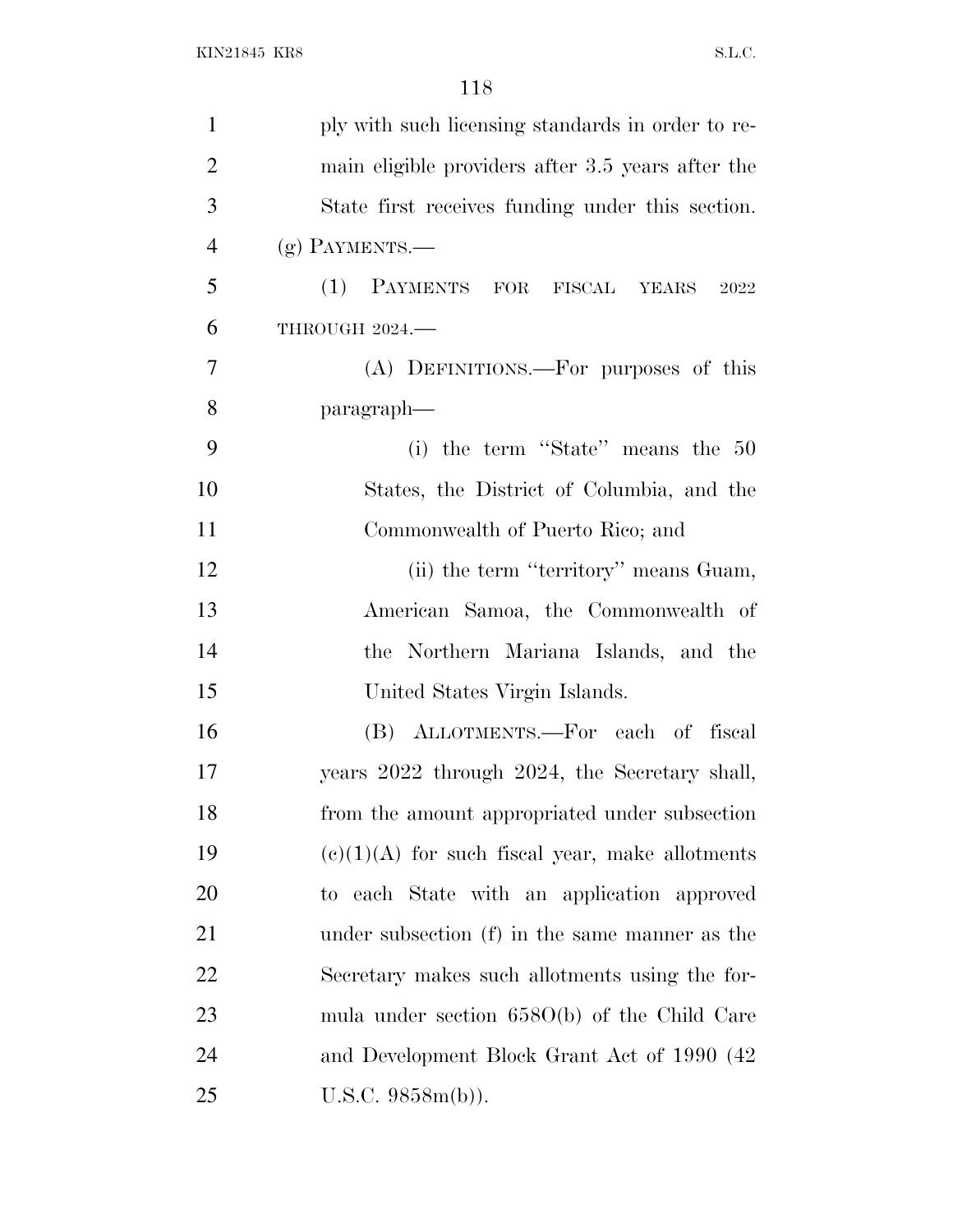| $\mathbf{1}$   | (C) PAYMENTS.-                            |
|----------------|-------------------------------------------|
| $\overline{2}$ | (i) INDIAN TRIBES AND TRIBAL ORGA-        |
| 3              | NIZATIONS.                                |
| $\overline{4}$ | $(I)$ In GENERAL.—For each of             |
| 5              | fiscal years $2022$ through $2024$ , from |
| 6              | the amount appropriated for Indian        |
| 7              | Tribes and Tribal organizations under     |
| 8              | subsection (c)(2)(A), the Secretary       |
| 9              | shall make payments to Indian Tribes      |
| 10             | and Tribal organizations with an ap-      |
| 11             | plication approved under subclause        |
| 12             | (II), and the Tribes and Tribal orga-     |
| 13             | nizations shall be entitled to such pay-  |
| 14             | ments for the purpose of carrying out     |
| 15             | the child care program described in       |
| 16             | this section, consistent, to the extent   |
| 17             | practicable as determined by the Sec-     |
| 18             | retary, with the requirements applica-    |
| 19             | ble to States.                            |
| 20             | (II) APPLICATIONS.—An Indian              |
| 21             | Tribe or Tribal organization seeking a    |
| 22             | payment under this clause shall sub-      |
| 23             | mit an application to the Secretary at    |
| 24             | such time, in such manner, and con-       |
| 25             | taining such information as the Sec-      |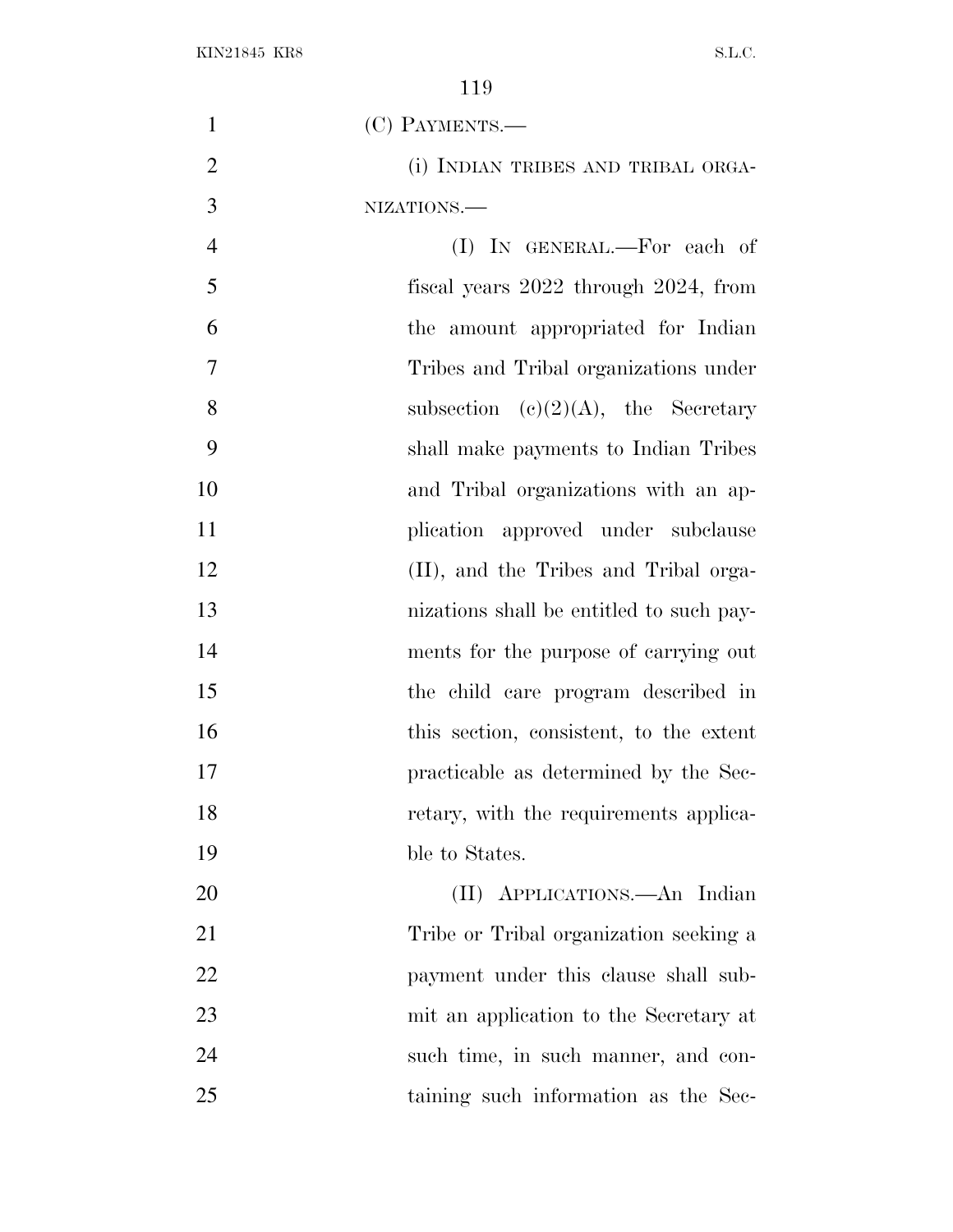| $\mathbf{1}$   | retary may specify, including an          |
|----------------|-------------------------------------------|
| $\overline{2}$ | agreement to provide reports under        |
| 3              | subsection $(j)(6)$ .                     |
| $\overline{4}$ | (III) SPECIAL RULE.—The Sec-              |
| 5              | retary shall determine eligibility cri-   |
| 6              | teria for children from Indian tribes     |
| 7              | who are less than 6 years of age and      |
| 8              | not yet in kindergarten, which eligi-     |
| 9              | bility criteria shall not be more strin-  |
| 10             | gent than the eligibility criteria under  |
| 11             | subsection (b) $(4)(A)$ .                 |
| 12             | (ii) TERRITORIES.-                        |
| 13             | (I) IN GENERAL.—For each of               |
| 14             | fiscal years 2022 through 2024, from      |
| 15             | the amount appropriated for terri-        |
| 16             | tories under subsection $(c)(3)(A)$ , the |
| 17             | Secretary shall make payments to the      |
| 18             | territories with an application ap-       |
| 19             | proved under subclause (II), and the      |
| 20             | territories shall be entitled to such     |
| 21             | payments, for the purpose of carrying     |
| 22             | out the child care program described      |
| 23             | in this section, consistent, to the ex-   |
| 24             | tent practicable as determined by the     |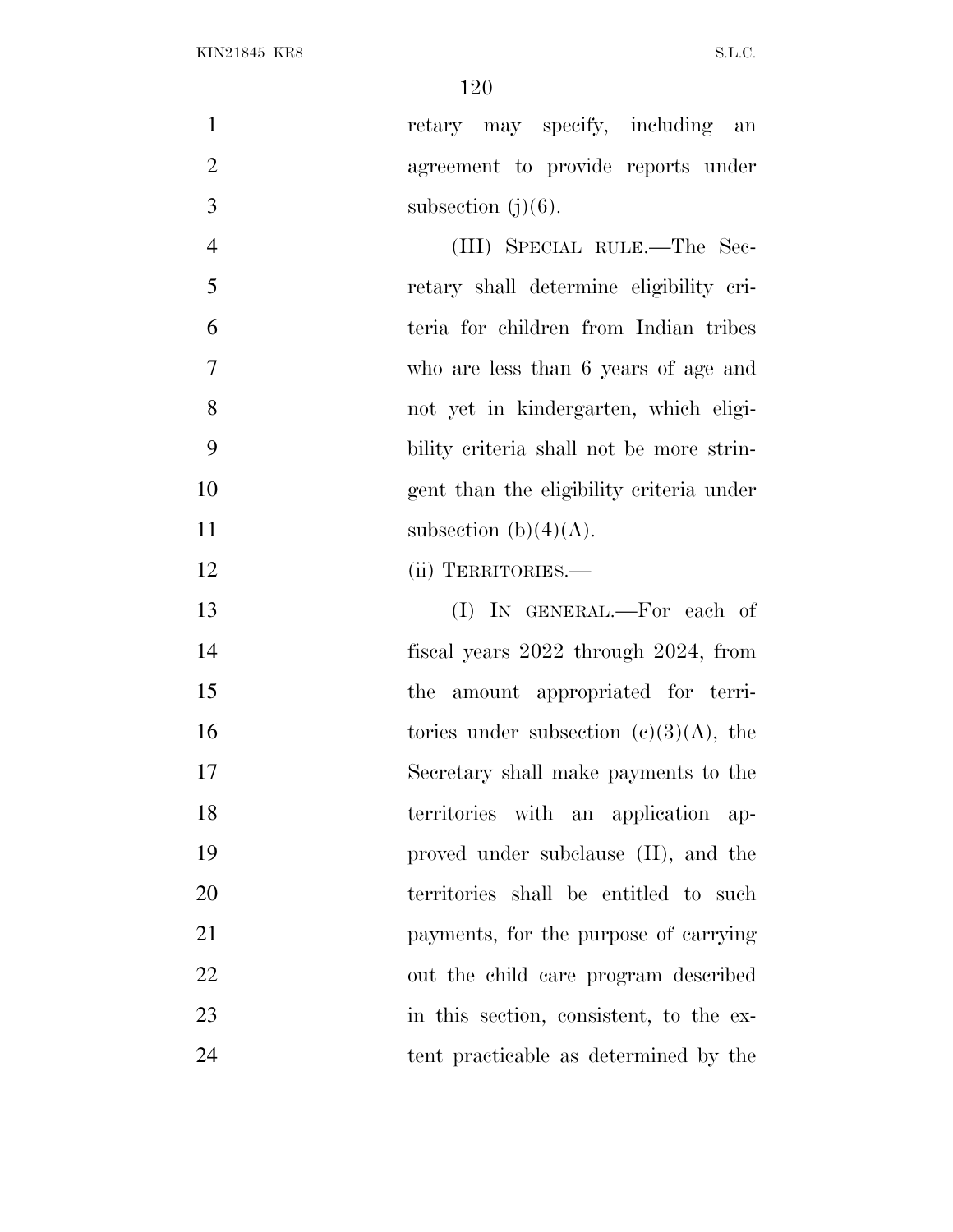Secretary, with the requirements ap-2 plicable to States. (II) APPLICATIONS.—A territory seeking a payment under this clause shall submit an application to the Sec- retary at such time, in such manner, and containing such information as 8 the Secretary may specify, including an agreement to provide reports under 10 subsection  $(j)(6)$ . 11 (iii) STATES.—For each of fiscal years 2022 through 2024, each State that has an application approved under subsection (f) shall be entitled to a payment under 15 this clause in the amount equal to its allot- ment under subparagraph (B) for such fis- cal year. (D) AUTHORITIES.— (i) FISCAL YEARS 2022 THROUGH <sup>2024</sup>.—Notwithstanding any other provi- sion of this paragraph, for each of fiscal years 2022 through 2024, the Secretary shall have the authority— (I) to reallot funds that were al-lotted under subparagraph (B) from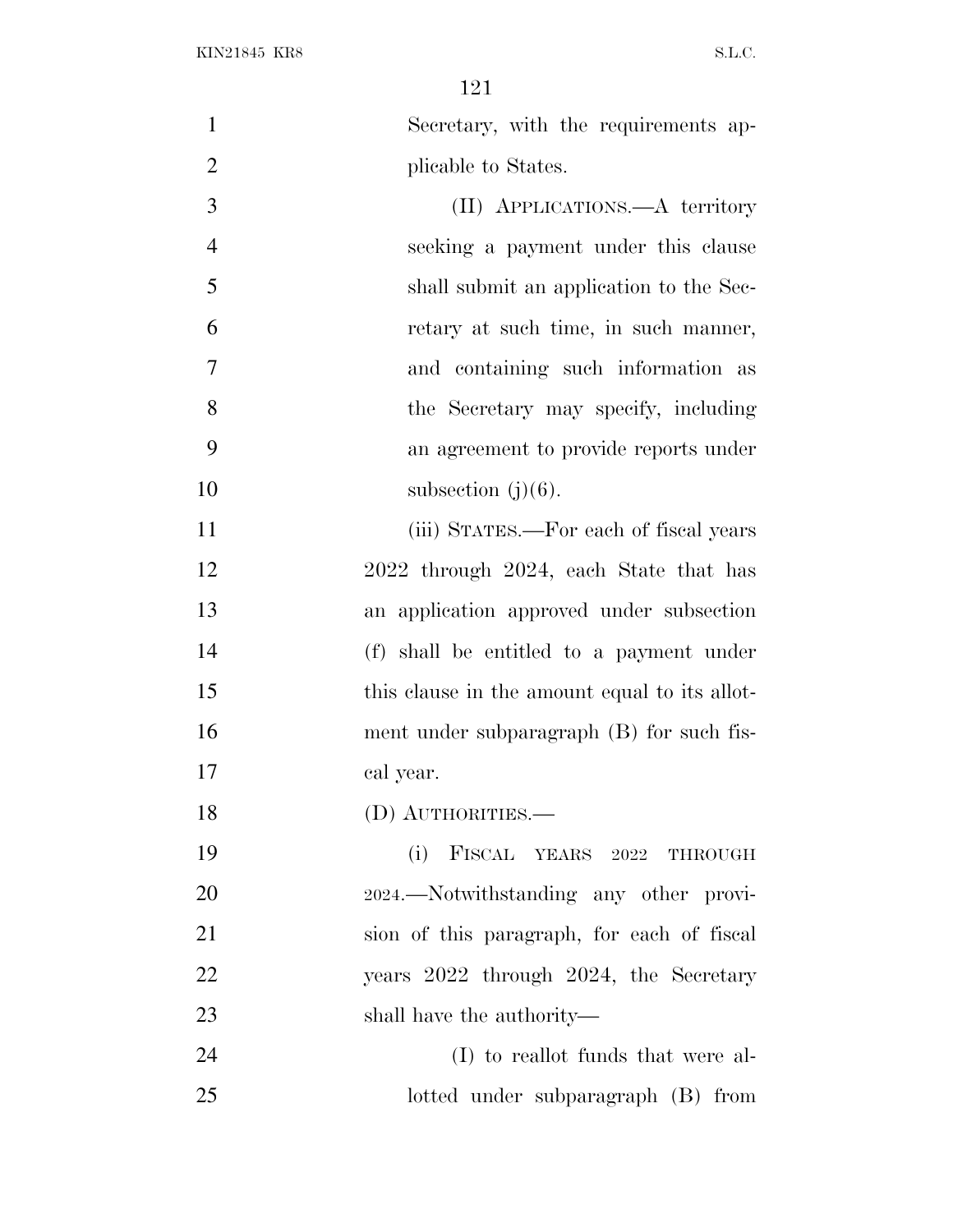| $\mathbf{1}$   | any State without an approved appli-  |
|----------------|---------------------------------------|
| $\overline{2}$ | cation under subsection (f) by the    |
| 3              | date required by the Secretary, to    |
| $\overline{4}$ | States with an approved application   |
| 5              | under that subsection and to eligible |
| 6              | localities and Head Start agencies in |
| $\overline{7}$ | accordance with subsection (i); and   |
| 8              | (II) to reallot any amounts avail-    |
| 9              | able for payments under subpara-      |
| 10             | graph (C) that the Secretary elected  |
| 11             | to allot for—                         |
| 12             | (aa) an Indian Tribe or               |
| 13             | Tribal organization without an        |
| 14             | approved application under sub-       |
| 15             | paragraph $(C)(i)(II)$ by the date    |
| 16             | required by the Secretary, to         |
| 17             | Tribes or Tribal organizations        |
| 18             | with such an approved applica-        |
| 19             | tion; and                             |
| 20             | (bb) any territory without            |
| 21             | approved application under<br>an      |
| 22             | subparagraph $(C)(ii)(II)$ by the     |
| 23             | date required by the Secretary, to    |
| 24             | territories with such an approved     |
| 25             | application.                          |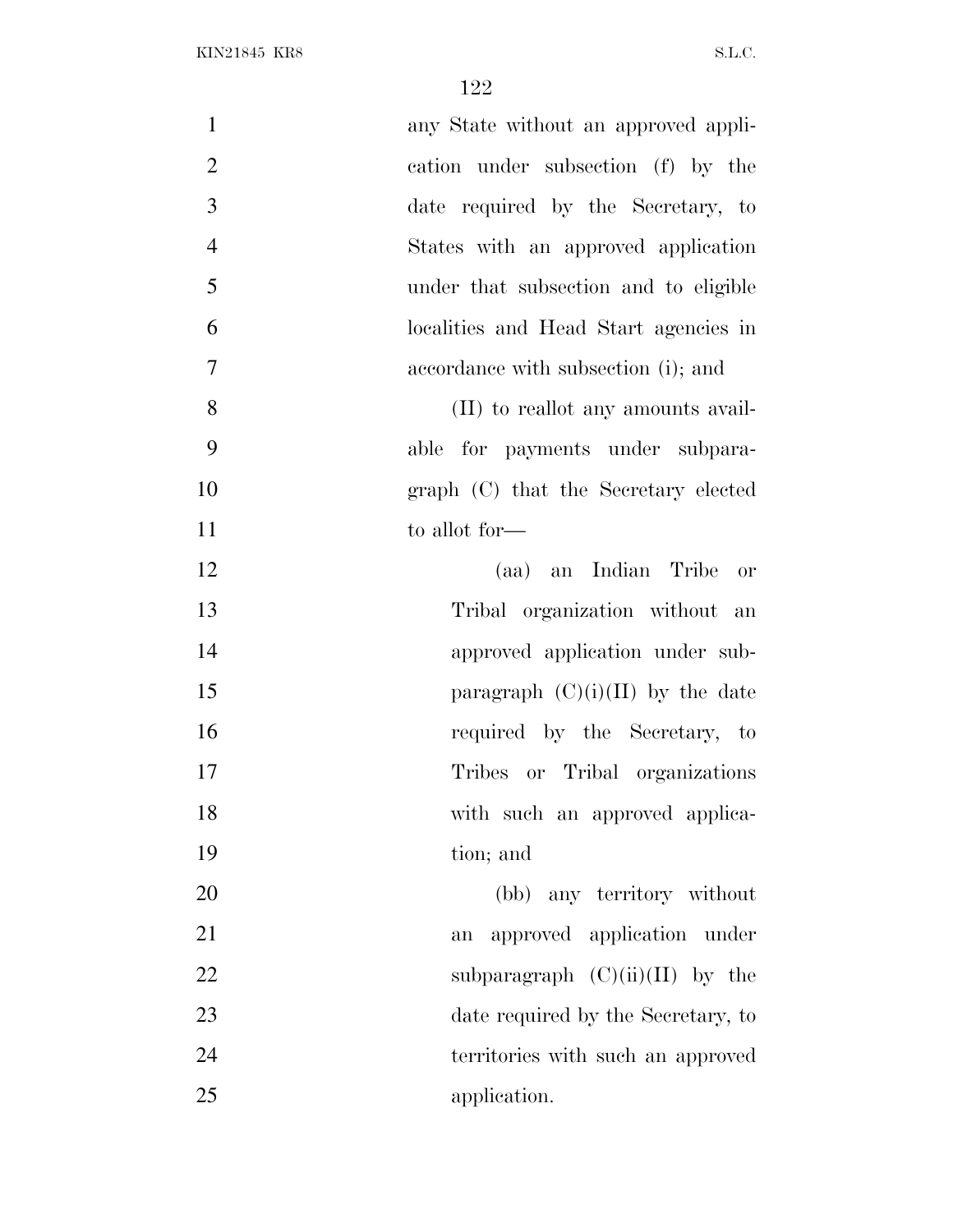| $\mathbf{1}$   | (ii) FISCAL YEAR 2025.—Notwith-               |
|----------------|-----------------------------------------------|
| $\overline{2}$ | standing any other provision of this sec-     |
| 3              | tion, on October 1, 2024, the Secretary       |
| $\overline{4}$ | shall have the authority to reallot funds     |
| 5              | from payments made under subparagraph         |
| 6              | (C) that are unobligated on such date, to     |
| $\overline{7}$ | any entity without such unobligated funds     |
| 8              | that is a State with an approved applica-     |
| 9              | tion under subsection (f), an Indian Tribe    |
| 10             | or Tribal organization with an approved       |
| 11             | application under subparagraph $(C)(i)(II)$ , |
| 12             | a territory with an approved application      |
| 13             | under subparagraph $(C)(ii)(II)$ , to carry   |
| 14             | out the purposes of this section, or to an    |
| 15             | eligible locality or Head Start agency in     |
| 16             | accordance with subsection (i).               |
| 17             | PAYMENTS FOR FISCAL YEARS<br>(2)<br>2025      |
| 18             | THROUGH 2027.-                                |
| 19             | (A) IN GENERAL.—For each of fiscal years      |
| 20             | $2025$ through $2027$ :                       |
| 21             | (i) CHILD CARE ASSISTANCE FOR ELI-            |
| 22             | GIBLE CHILDREN.-                              |
| 23             | (I) IN GENERAL.—The Secretary                 |
| 24             | shall pay to each State with an ap-           |
| 25             | proved application under subsection           |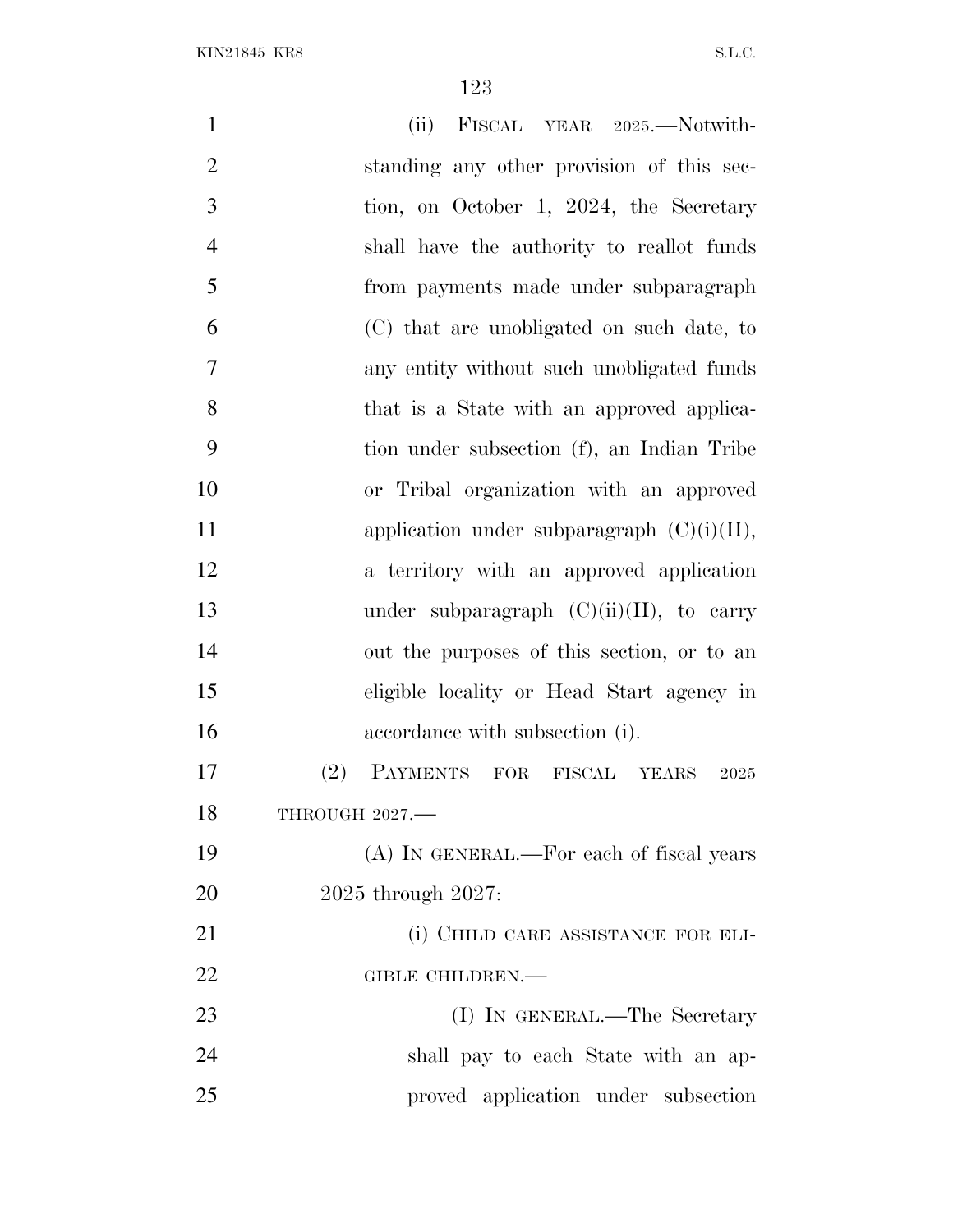| $\mathbf{1}$   | (f), and that State shall be entitled to,     |
|----------------|-----------------------------------------------|
| $\overline{2}$ | an amount for each quarter equal to           |
| 3              | 95.440 percent of expenditures (which         |
| $\overline{4}$ | shall be the Federal share of such ex-        |
| 5              | penditures) in the quarter for direct         |
| 6              | child care services described under           |
| 7              | subsection $(h)(2)(B)$ for eligible chil-     |
| 8              | dren.                                         |
| 9              | EXCEPTION.—Funds re-<br>$(\Pi)$               |
| 10             | served from the total under subsection        |
| 11             | $(h)(2)(C)$ shall be subject to clause        |
| 12             | (ii).                                         |
| 13             | PROHIBITION.—Activities<br>(III)              |
| 14             | described in clause (ii) and clause (iii)     |
| 15             | may not be included in the cost of di-        |
| 16             | rect child care services described in         |
| 17             | this clause.                                  |
| 18             | (ii) ACTIVITIES TO IMPROVE<br>THE             |
| 19             | QUALITY AND SUPPLY OF CHILD CARE              |
| 20             | SERVICES.—The Secretary shall pay to          |
| 21             | each State with such an approved applica-     |
| 22             | tion, and that State shall be entitled to, an |
| 23             | amount equal to the product of 1.06045        |
| 24             | and the FMAP of expenditures (which           |
| 25             | product shall be the Federal share of such    |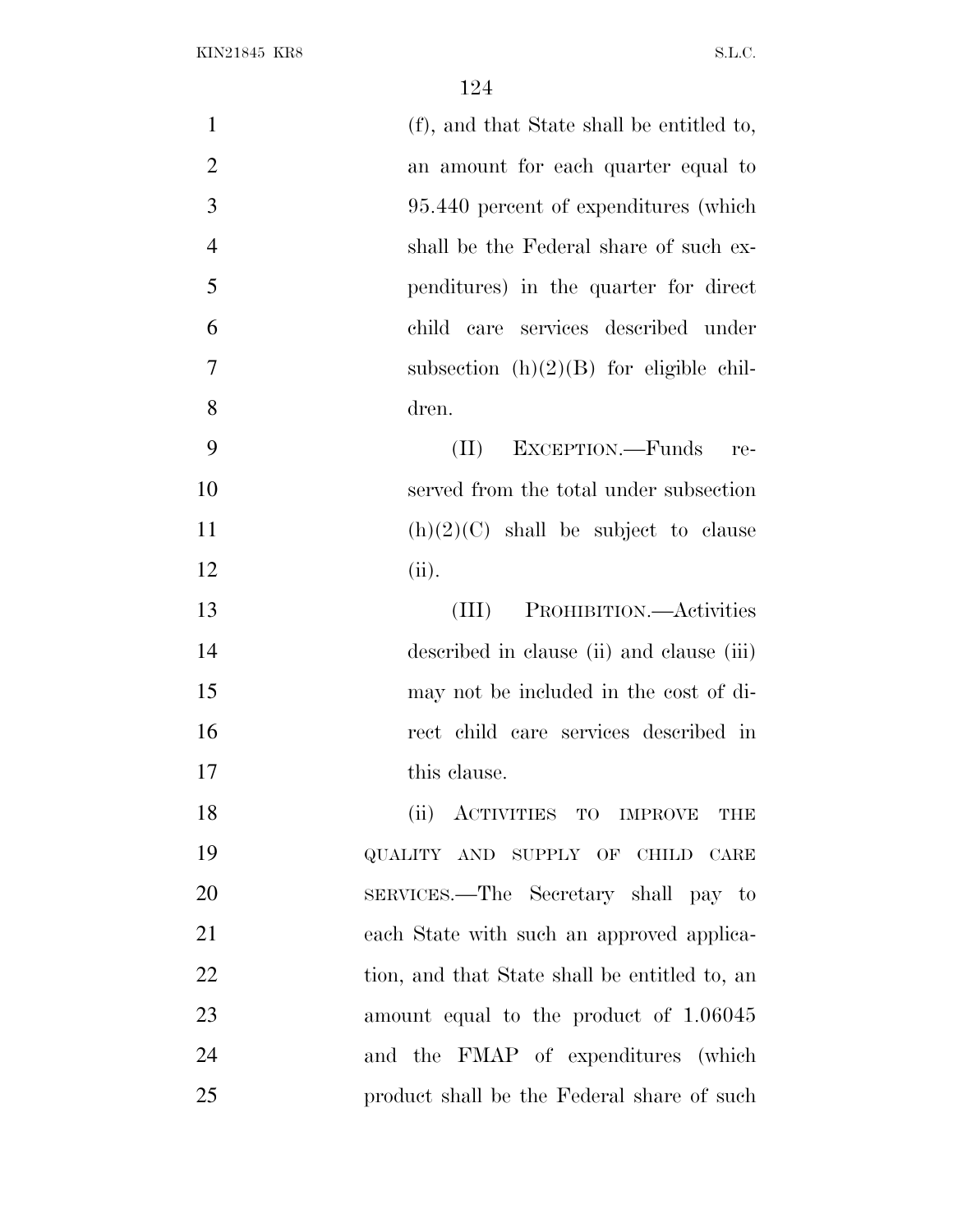KIN21845 KR8 S.L.C.

| $\mathbf{1}$   | expenditures) to carry out activities to im-  |
|----------------|-----------------------------------------------|
| $\overline{2}$ | prove the quality and supply of child care    |
| 3              | services under subsection $(h)(2)(C)$ subject |
| $\overline{4}$ | to the limit specified in clause (i) of such  |
| 5              | subsection.                                   |
| 6              | ADMINISTRATION.—The<br>Sec-<br>(iii)          |
| 7              | retary shall pay to each State with such an   |
| 8              | approved application, and that State shall    |
| 9              | be entitled to, an amount equal to $53.022$   |
| 10             | percent of expenditures (which shall be the   |
| 11             | Federal share of such expenditures) for the   |
| 12             | costs of administration incurred by the       |
| 13             | State—                                        |
| 14             | (I) which shall include costs in-             |
| 15             | curred by the State in carrying out           |
| 16             | the child care program established in         |
| 17             | this section; and                             |
| 18             | (II) which may include, at the                |
| 19             | option of the State, costs associated         |
| 20             | with carrying out requirements, poli-         |
| 21             | cies, and procedures described in sec-        |
| 22             | tion 658H of the Child Care and De-           |
| 23             | velopment Block Grant Act of 1990             |
| 24             | $(42 \text{ U.S.C. } 9858f).$                 |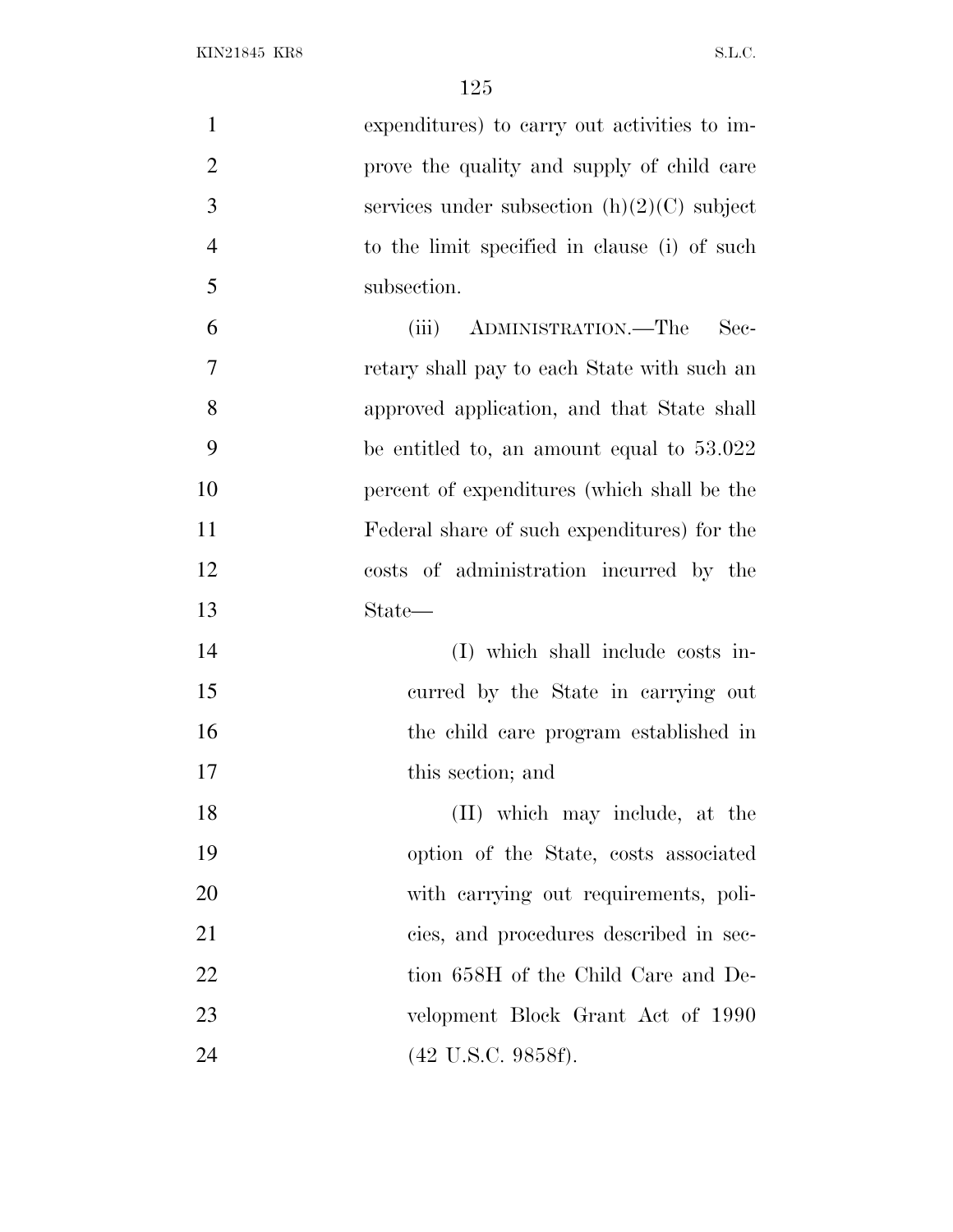(B) ADVANCE PAYMENT; RETROSPECTIVE ADJUSTMENT.—For each of fiscal years 2025 through 2027, the Secretary shall make pay- ments under this paragraph for a period on the basis of advance estimates of expenditures sub- mitted by the State and such other investiga- tion as the Secretary may find necessary, and shall reduce or increase the payments as nec- essary to adjust for any overpayment or under- payment for previous periods. No interest shall be charged or paid on any amount due because of an overpayment or underpayment for pre-vious periods.

 (C) TERRITORIES AND TRIBES.—For each of fiscal years 2025 through 2027, from the amounts appropriated under paragraph (2)(B) or (3)(B) of subsection (c) the Secretary shall make payments to territories, and Indian Tribes and Tribal organizations, as the case may be, with applications submitted as de- scribed in paragraph (1), and approved by the Secretary for the purpose of carrying out the child care program described in this section, consistent, to the extent practicable as deter-mined by the Secretary (subject to subsection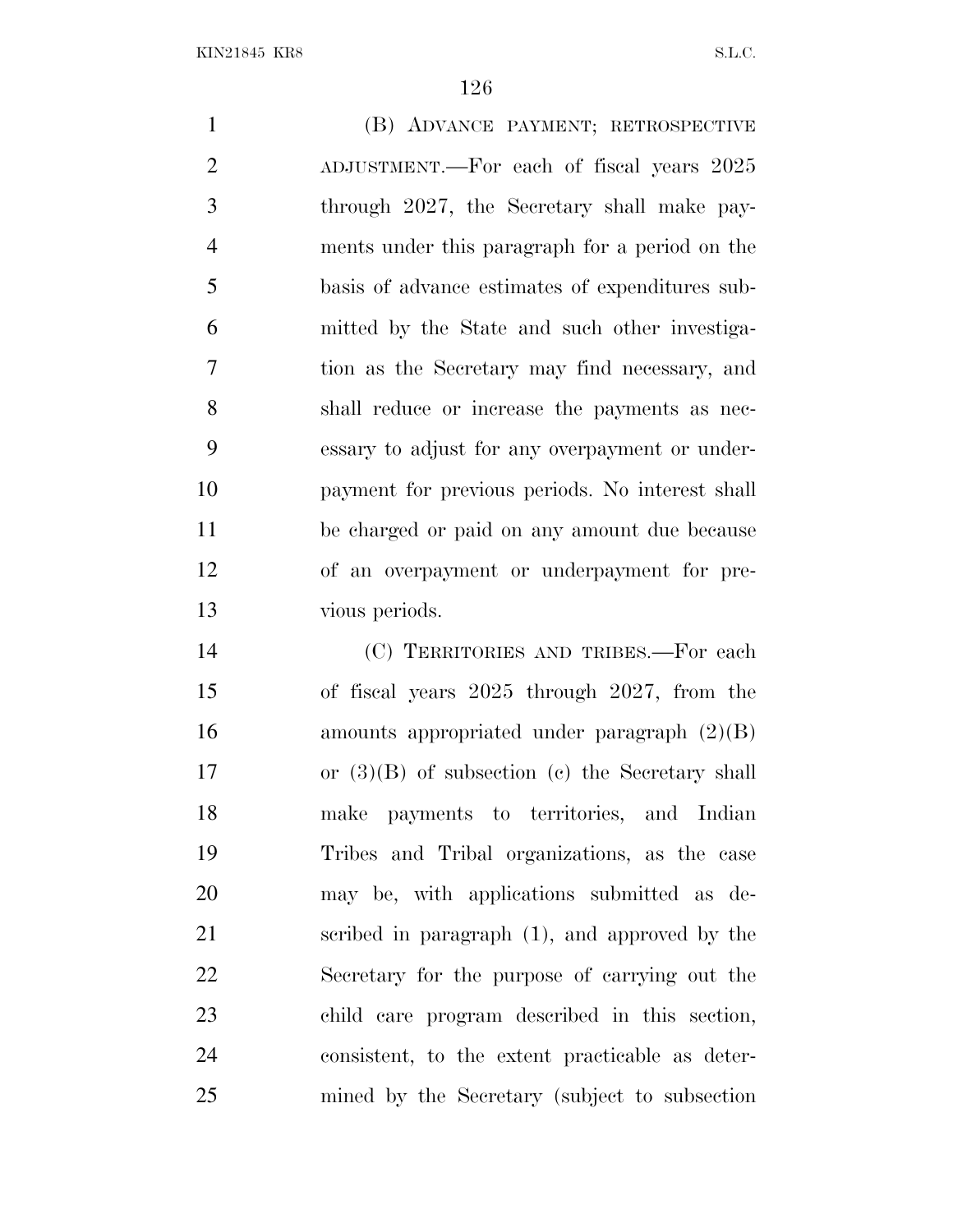$(d)(2)$ , with the requirements applicable to States. The Secretary shall make the payments to such territories, Indian Tribes, and Tribal organizations on the basis of their relative need. Each entity that is such a territory, Indian Tribe, or Tribal organization shall be entitled to such a payment as may be necessary to carry 8 out the activities described in subsection  $(h)(2)$ , and to pay for the costs of administration in- curred by the entity, which shall include costs incurred by the entity in carrying out the child care program, and which may include, at the option of the entity, costs associated with car- rying out requirements, policies, and procedures described in section 658H of the Child Care and Development Block Grant Act of 1990. (h) USE OF FUNDS.— 18 (1) USE OF FUNDS FOR FISCAL YEARS 2022 THROUGH 2024.—For each of fiscal years 2022 through 2024, a State (as defined in subsection (g)(1)) that receives a payment under subsection  $(g)(1)$  shall use such payment for— (A) assistance for direct child care serv-ices, which shall consist only of—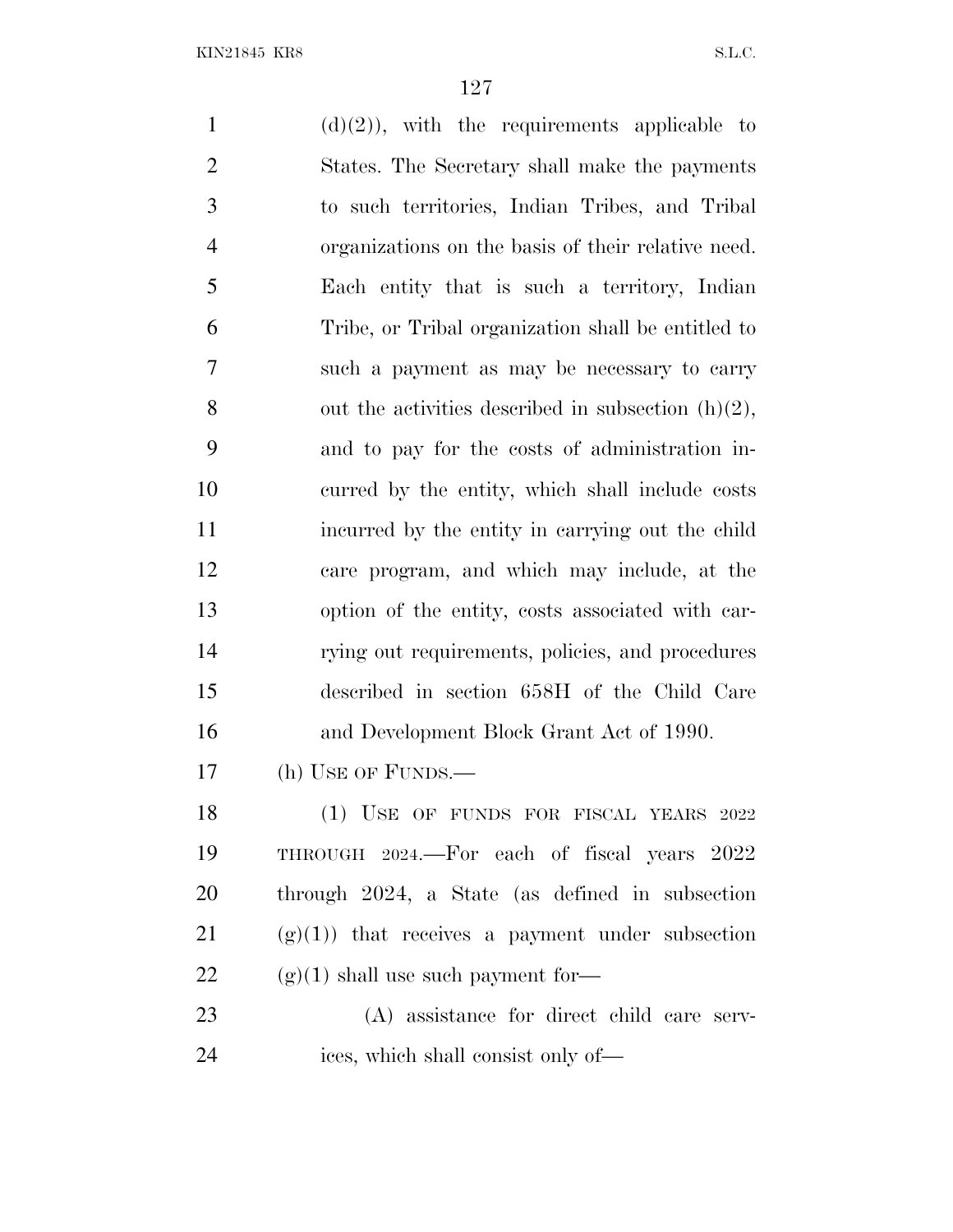| $\mathbf{1}$   | (i) assistance for direct child care             |
|----------------|--------------------------------------------------|
| $\overline{2}$ | services for eligible children through grants    |
| 3              | and contracts, and child care certificates;      |
| $\overline{4}$ | (ii) increasing child care provider pay-         |
| 5              | ment rates to support the cost of providing      |
| 6              | high-quality direct child care services, in-     |
| $\overline{7}$ | cluding rates sufficient to support in-          |
| 8              | creased wages for staff of eligible child        |
| 9              | care providers;                                  |
| 10             | (iii) waiving or reducing copayments,            |
| 11             | to ensure that the families of children re-      |
| 12             | ceiving assistance under this section do not     |
| 13             | pay more than 7 percent of family income         |
| 14             | toward the cost of the child care involved       |
| 15             | for all eligible children in the family; and     |
| 16             | (iv) grants and contracts to cover a             |
| 17             | portion of fixed operating expenses of eligi-    |
| 18             | ble child care providers serving eligible        |
| 19             | children receiving assistance under this         |
| 20             | section, to support increased wages, pro-        |
| 21             | gram stability, and continuity of services       |
| 22             | for all children in such program;                |
| 23             | (B) activities described in paragraph            |
| 24             | $(2)(C)$ , without regard to the requirement in  |
| 25             | clause $(i)(I)$ of such paragraph or to the ref- |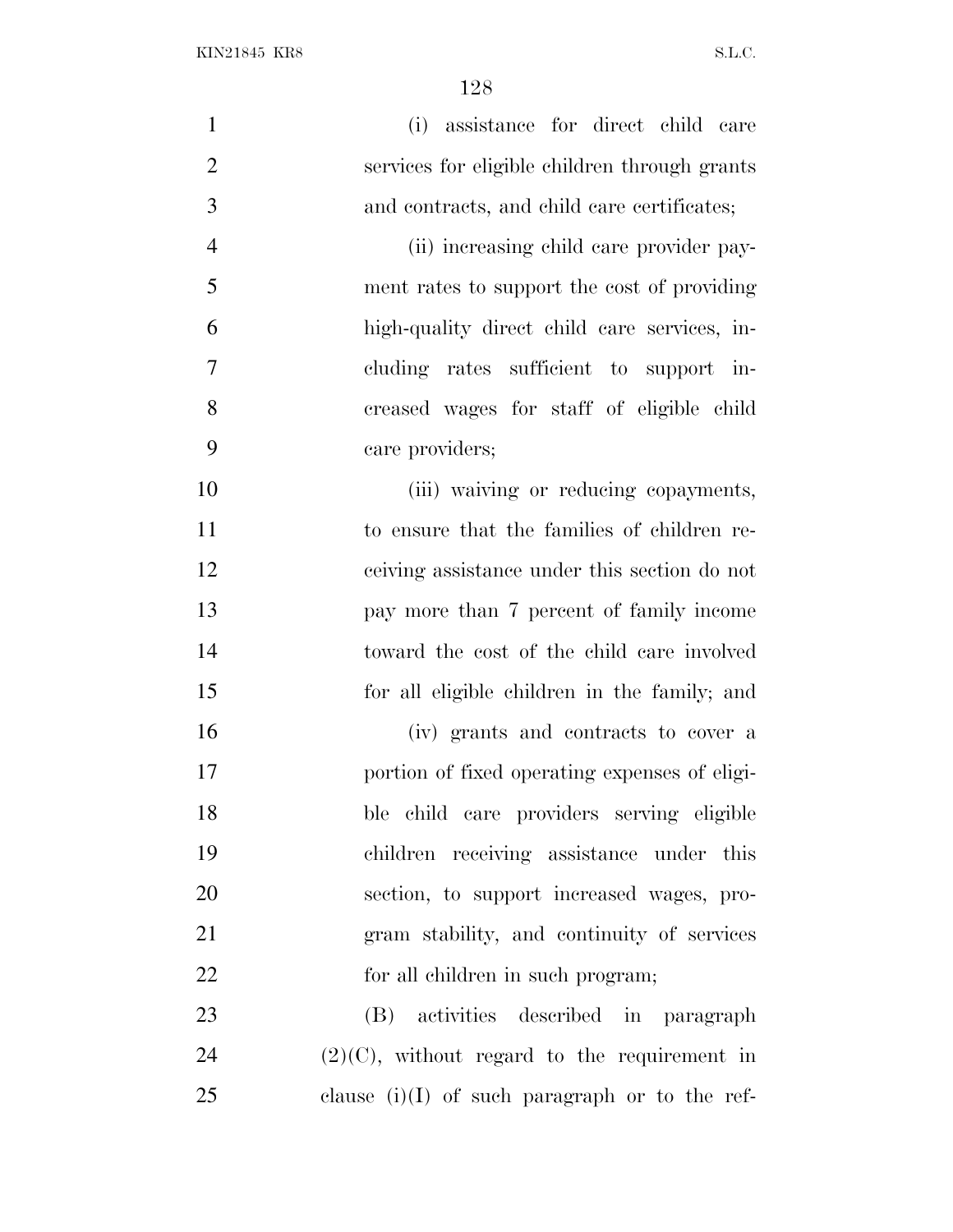| $\mathbf{1}$   | erences to a quality child care amount in such     |
|----------------|----------------------------------------------------|
| $\overline{2}$ | paragraph; and                                     |
| 3              | (C) costs of administration incurred by the        |
| $\overline{4}$ | State, which shall include the costs described in  |
| 5              | subclause (I) of subsection $(g)(2)(A)(iii)$ and   |
| 6              | may, at the option of the State, include the       |
| 7              | costs described in subclause (II) of such sub-     |
| 8              | section.                                           |
| 9              | $(2)$ USE OF FUNDS FOR FISCAL YEARS 2025           |
| 10             | THROUGH 2027.-                                     |
| 11             | (A) IN GENERAL.—Starting on October 1,             |
| 12             | 2024, a State shall use amounts provided to the    |
| 13             | State under subsection $(g)(2)$ for direct child   |
| 14             | care services (provided on a sliding fee scale     |
| 15             | basis), activities to improve the quality and sup- |
| 16             | ply of child care services consistent with para-   |
| 17             | graph (C), and State administration consistent     |
| 18             | with subsection $(g)(2)(A)(iii)$ .                 |
| 19             | (B) CHILD CARE ASSISTANCE FOR ELIGI-               |
| 20             | BLE CHILDREN.-                                     |
| 21             | (i) IN GENERAL.—For each of fiscal                 |
| 22             | years 2025 through 2027, from payments             |
| 23             | made to the State under subsection $(g)(2)$        |
| 24             | for that particular fiscal year, the State         |
| 25             | shall ensure that parents of eligible chil-        |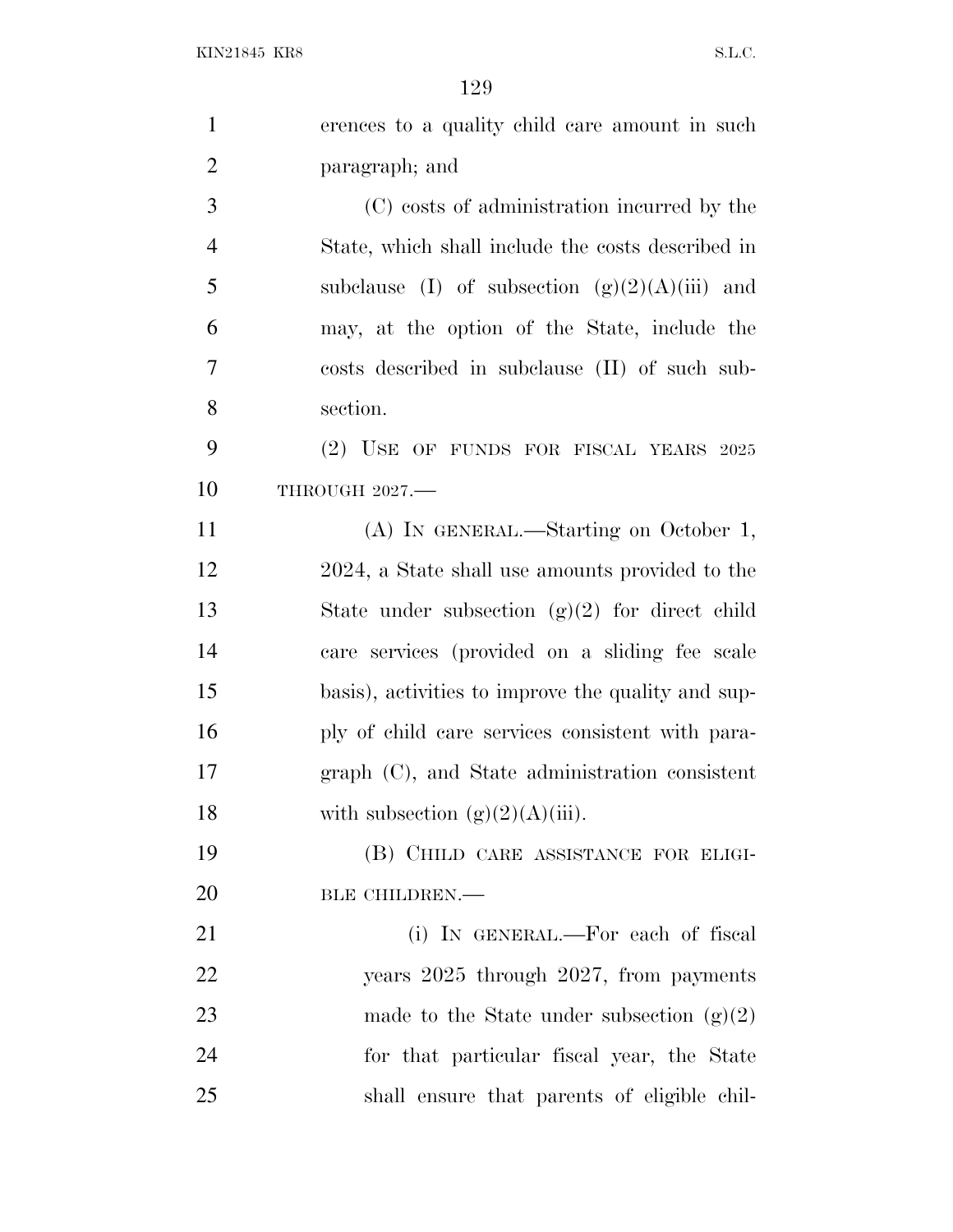| $\mathbf{1}$   | dren can access direct child care services                |
|----------------|-----------------------------------------------------------|
| $\overline{2}$ | provided by an eligible child care provider               |
| 3              | under this section through a grant or con-                |
| $\overline{4}$ | tract as described in clause (ii) or a certifi-           |
| 5              | cate as described in clause (iii).                        |
| 6              | (ii) GRANTS AND CONTRACTS.—The                            |
| 7              | State shall award grants or contracts to el-              |
| 8              | igible child care providers, consistent with              |
| 9              | the requirements under this section, for                  |
| 10             | the provision of child care services for eli-             |
| 11             | gible children under this section that, at a              |
| 12             | $minimum-$                                                |
| 13             | (I) support providers' operating                          |
| 14             | expenses to meet and sustain health,                      |
| 15             | safety, quality, and wage standards                       |
| 16             | required under this section; and                          |
| 17             | (II) address underserved popu-                            |
| 18             | described<br>lations<br>$\operatorname{in}$<br>subsection |
| 19             | (f)(4)(H).                                                |
| 20             | (iii) CERTIFICATES.—The State shall                       |
| 21             | issue a child care certificate directly to a              |
| 22             | parent who shall use such certificate only                |
| 23             | as payment for direct child care services or              |
| 24             | as a deposit for direct child care services if            |
| 25             | such a deposit is required of other children              |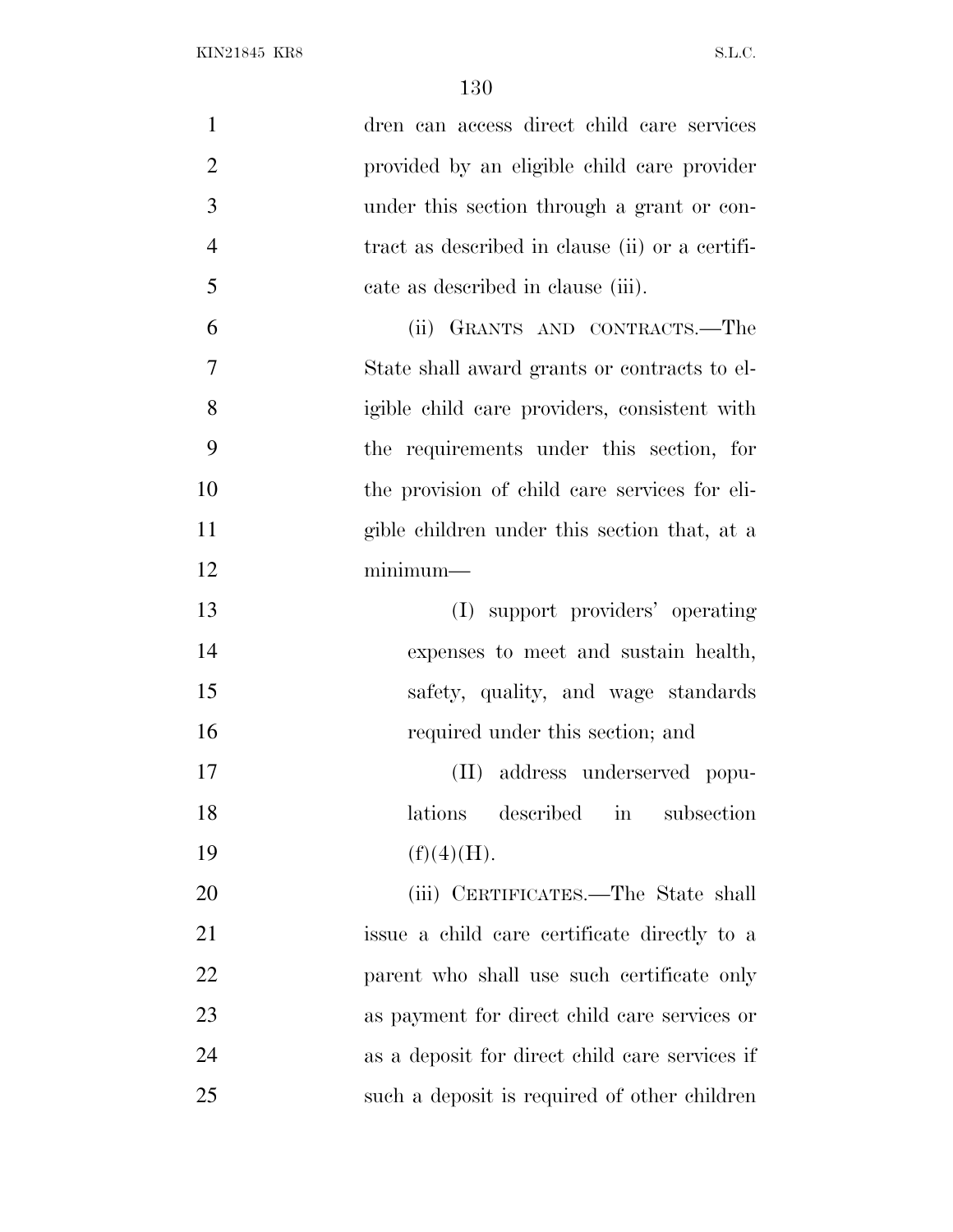| $\mathbf{1}$   | being cared for by the provider, consistent |
|----------------|---------------------------------------------|
| $\overline{2}$ | with the requirements under this section.   |
| 3              | (C) ACTIVITIES TO IMPROVE THE QUALITY       |
| $\overline{4}$ | AND SUPPLY OF CHILD CARE SERVICES.-         |
| 5              | (i)<br>QUALITY CHILD CARE ACTIVI-           |
| 6              | TIES.-                                      |
| 7              | (I) AMOUNT.—For each of fiscal              |
| 8              | years $2025$ through $2027$ , from the      |
| 9              | total of the payments made to the           |
| 10             | State for a particular fiscal year, the     |
| 11             | State shall reserve and use a quality       |
| 12             | child care amount equal to not less         |
| 13             | than 5 percent and not more than 10         |
| 14             | percent of the amount made available        |
| 15             | to the State through such payments          |
| 16             | for the previous fiscal year.               |
| 17             | USE OF QUALITY CHILD<br>(II)                |
| 18             | CARE AMOUNT.—Each State shall use           |
| 19             | the quality child care amount de-           |
| 20             | scribed in subclause (I) to implement       |
| 21             | activities described in this subpara-       |
| 22             | graph to improve the quality and sup-       |
| 23             | ply of child care services by eligible      |
| 24             | child care providers, and increase the      |
| 25             | number of available slots in the State      |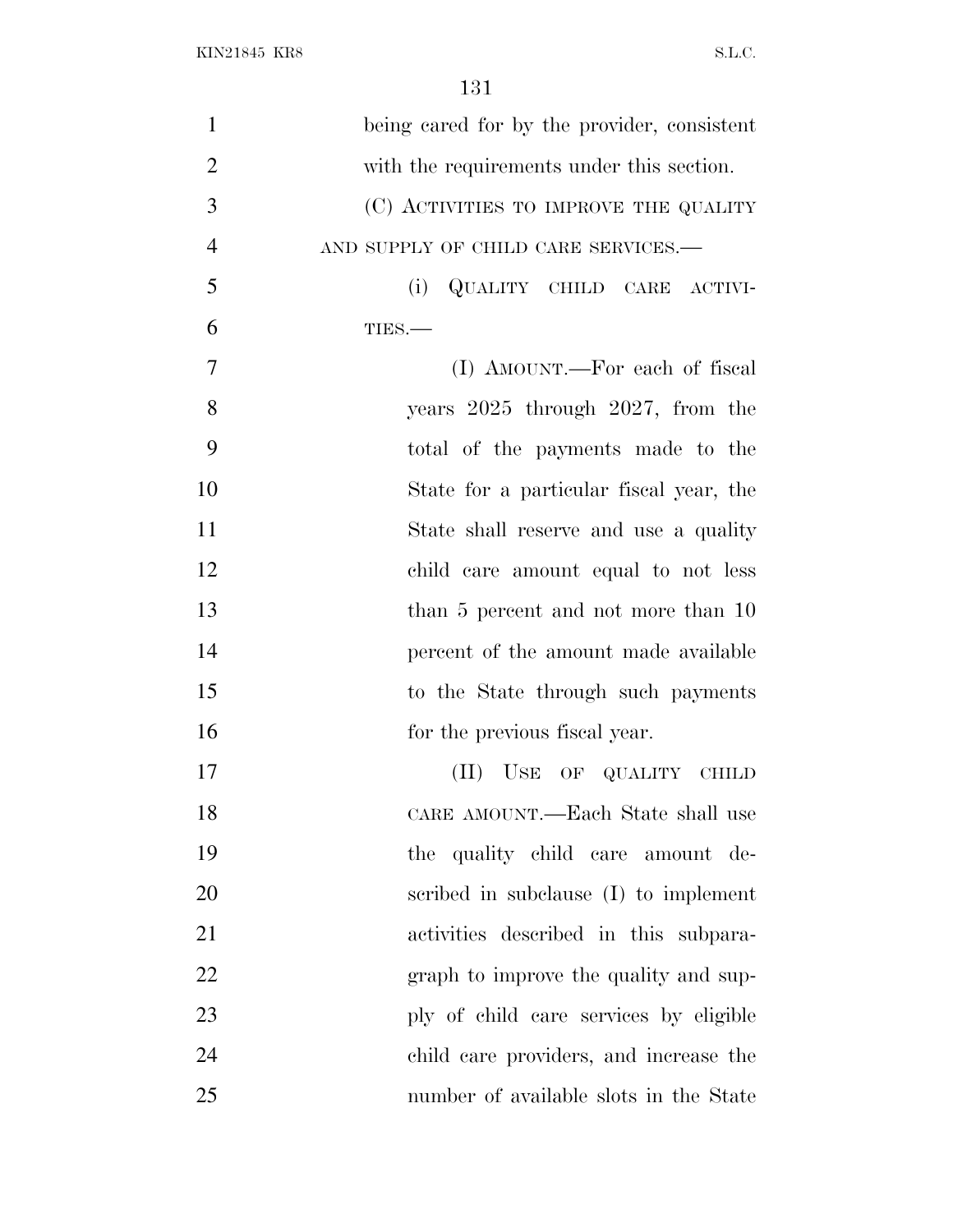| $\mathbf{1}$   | for child care services funded under      |
|----------------|-------------------------------------------|
| $\overline{2}$ | this section, prioritizing assistance for |
| 3              | child care providers who are in under-    |
| $\overline{4}$ | served communities and who are pro-       |
| 5              | viding, or are seeking to provide, child  |
| 6              | care services for underserved popu-       |
| $\overline{7}$ | lations identified in subsection          |
| 8              | (f)(4)(H).                                |
| 9              | (III) ADMINISTRATION.- Activi-            |
| 10             | ties funded under this subparagraph       |
| 11             | may be administered—                      |
| 12             | (aa) directly by the lead                 |
| 13             | agency; or                                |
| 14             | (bb) through other State                  |
| 15             | government agencies, local or re-         |
| 16             | gional child care resource and re-        |
| 17             | ferral organizations, community           |
| 18             | development financial institu-            |
| 19             | tions, other intermediaries with          |
| 20             | experience supporting child care          |
| 21             | providers, or other appropriate           |
| 22             | entities that enter into a contract       |
| 23             | with the State to provide such            |
| 24             | assistance.                               |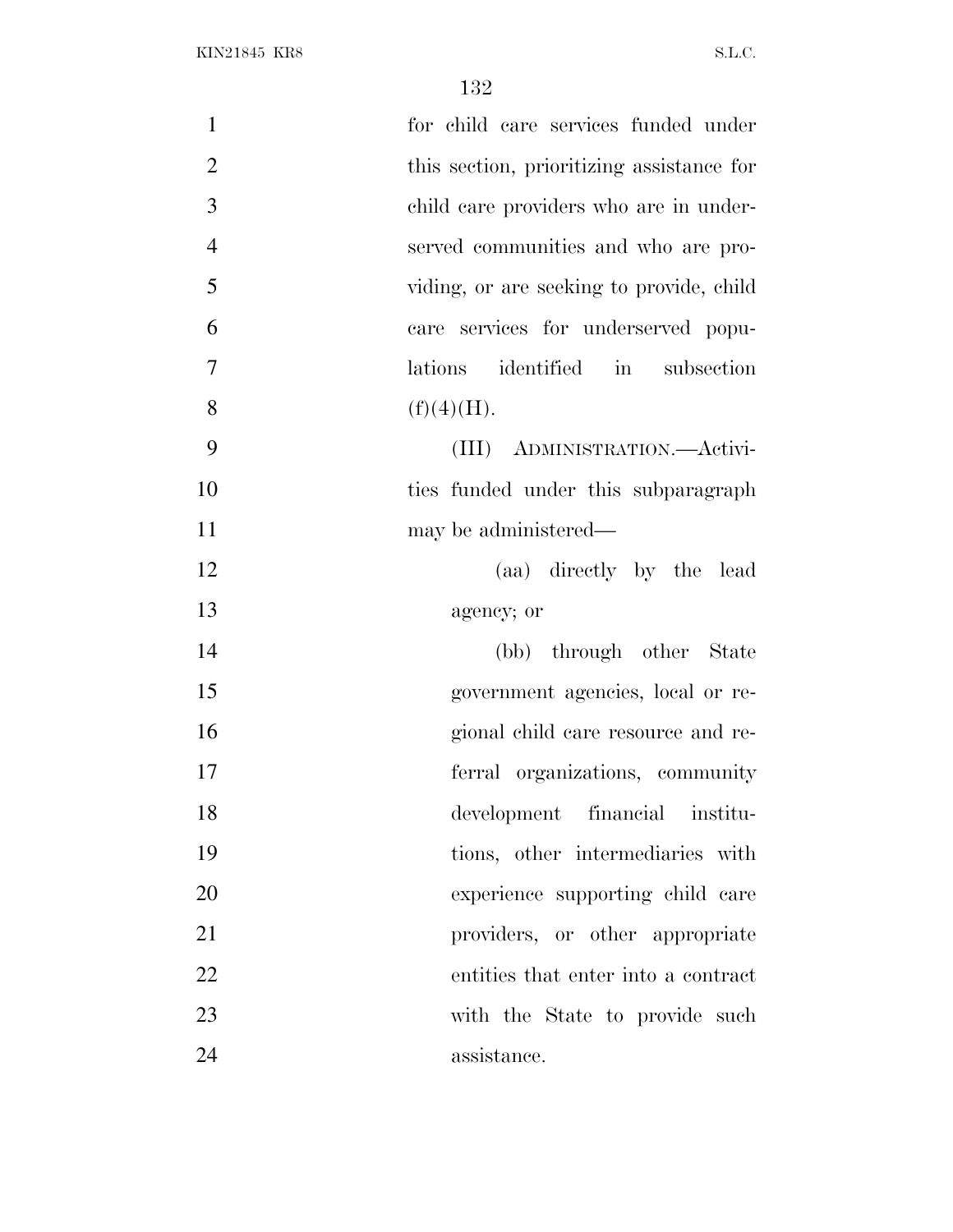| $\mathbf{1}$<br>(ii) QUALITY AND SUPPLY ACTIVI-             |
|-------------------------------------------------------------|
| $\overline{2}$<br>TIES.—Activities funded under the quality |
| 3<br>child care amount described in clause (i)              |
| $\overline{4}$<br>shall include each of the following:      |
| 5<br>(I) STARTUP GRANTS AND SUP-                            |
| 6<br>PLY EXPANSION GRANTS.-                                 |
| $\tau$<br>(aa) IN GENERAL.—From a                           |
| 8<br>portion of the quality child care                      |
| 9<br>amount, a State shall make start-                      |
| 10<br>up and supply expansion grants                        |
| 11<br>to support child care providers                       |
| 12<br>who are providing, or seeking to                      |
| 13<br>provide, child care services to                       |
| 14<br>receiving assistance<br>children                      |
| 15<br>under this section, with priority                     |
| 16<br>for providers providing or seeking                    |
| 17<br>to provide child care in under-                       |
| 18<br>served communities and for un-                        |
| 19<br>derserved populations identified                      |
| 20<br>in subsection $(f)(4)(H)$ , to-                       |
| 21<br>(AA) support startup                                  |
| 22<br>and expansion costs; and                              |
| 23<br>(BB) assist such pro-                                 |
| 24<br>viders in meeting health and                          |
| 25<br>safety requirements, achiev-                          |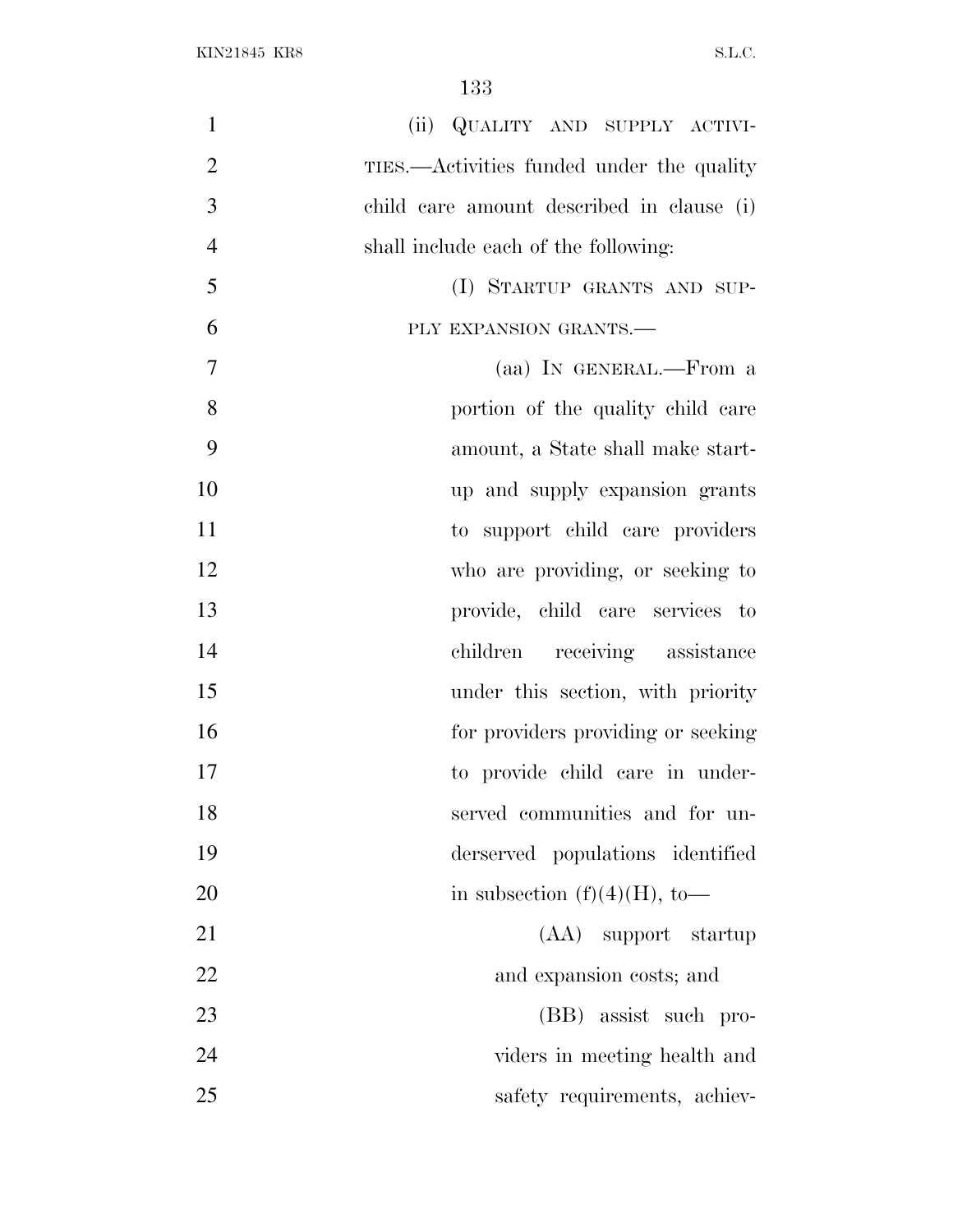| $\mathbf{1}$   | ing licensure, and meeting              |
|----------------|-----------------------------------------|
| $\overline{2}$ | requirements in the State's             |
| 3              | tiered system for measuring             |
| $\overline{4}$ | the quality of eligible child           |
| 5              | care providers.                         |
| 6              | (bb) REQUIREMENT.—As a                  |
| $\overline{7}$ | condition of receiving a startup        |
| 8              | or supply expansion grant under         |
| 9              | this subclause, a child care pro-       |
| 10             | vider shall commit to meeting the       |
| 11             | requirements of an eligible pro-        |
| 12             | vider under this section, and pro-      |
| 13             | viding child care services to chil-     |
| 14             | dren receiving assistance under         |
| 15             | this section on an ongoing basis.       |
| 16             | (II) QUALITY GRANTS.—From a             |
| 17             | portion of the quality child care       |
| 18             | amount, a State shall provide quality   |
| 19             | grants to support eligible child care   |
| 20             | providers in providing child care serv- |
| 21             | ices to children receiving assistance   |
| 22             | under this section to improve the       |
| 23             | quality of such providers, including—   |
| 24             | (aa) supporting such pro-               |
| 25             | viders in meeting or making             |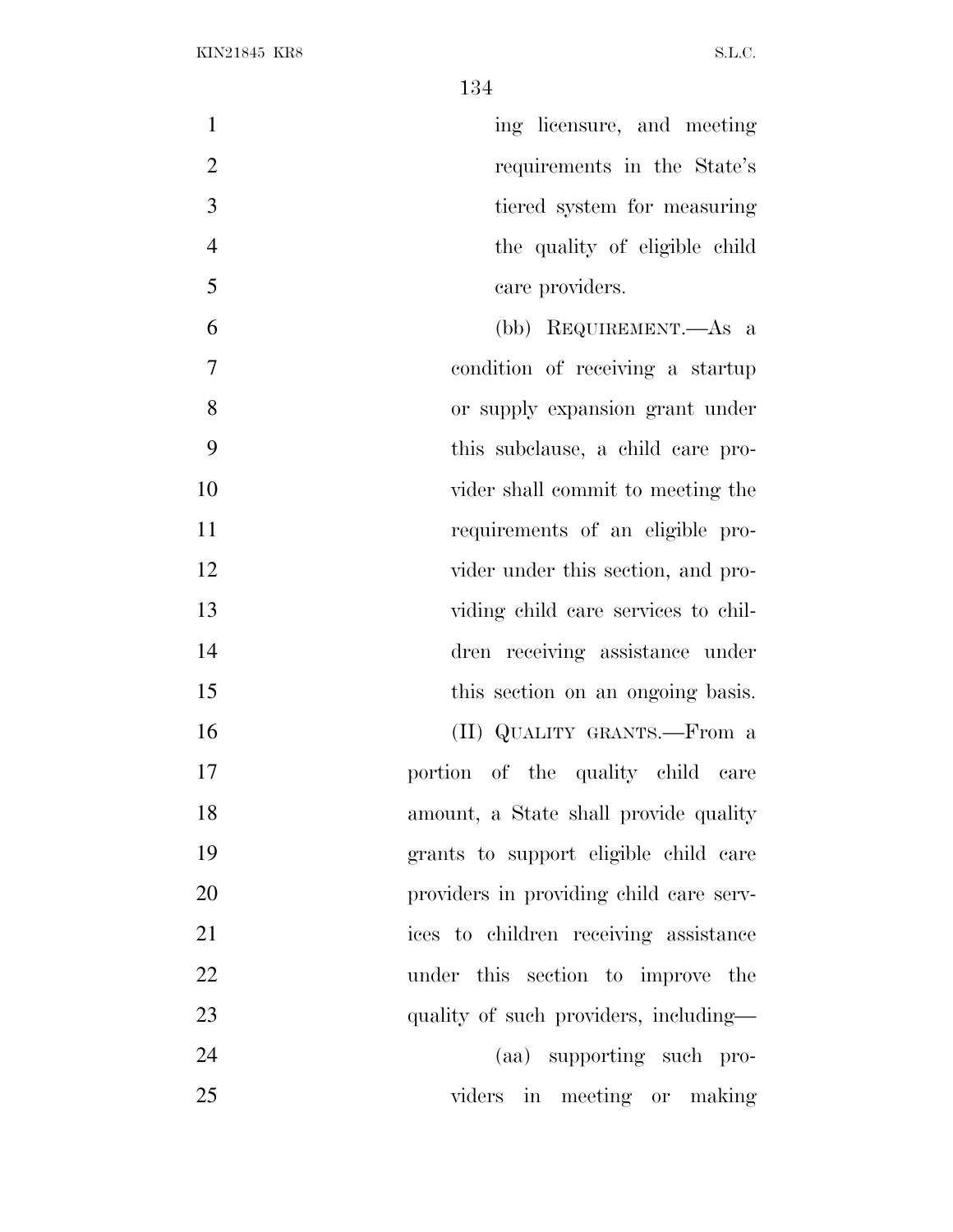| $\mathbf{1}$     | progress toward the requirements      |
|------------------|---------------------------------------|
| $\overline{2}$   | for the highest tier of the State's   |
| $\overline{3}$   | tiered system for measuring the       |
| $\overline{4}$   | quality of eligible child care pro-   |
| 5                | viders under subsection $(f)(4)(B)$ ; |
| 6                | and                                   |
| $\boldsymbol{7}$ | (bb) supporting such pro-             |
| 8                | viders in sustaining child care       |
| 9                | quality, including supporting in-     |
| 10               | creased wages for staff and sup-      |
| 11               | porting payment of fixed costs.       |
| 12               | (III) FACILITIES GRANTS.—             |
| 13               | (aa) IN GENERAL.—From a               |
| 14               | portion of the quality child care     |
| 15               | amount, a State shall provide         |
| 16               | support, including through            |
| 17               | awarding facilities grants, for re-   |
| 18               | modeling, renovation, or repair of    |
| 19               | a building or facility to the ex-     |
| 20               | tent permitted under section          |
| 21               | $658F(b)$ of the Child Care and       |
| 22               | Development Block Grant Act of        |
| 23               | 1990 (42 U.S.C. 9858).                |
| 24               | ADDITIONAL USES.<br>(bb)              |
| 25               | For fiscal years 2022 through         |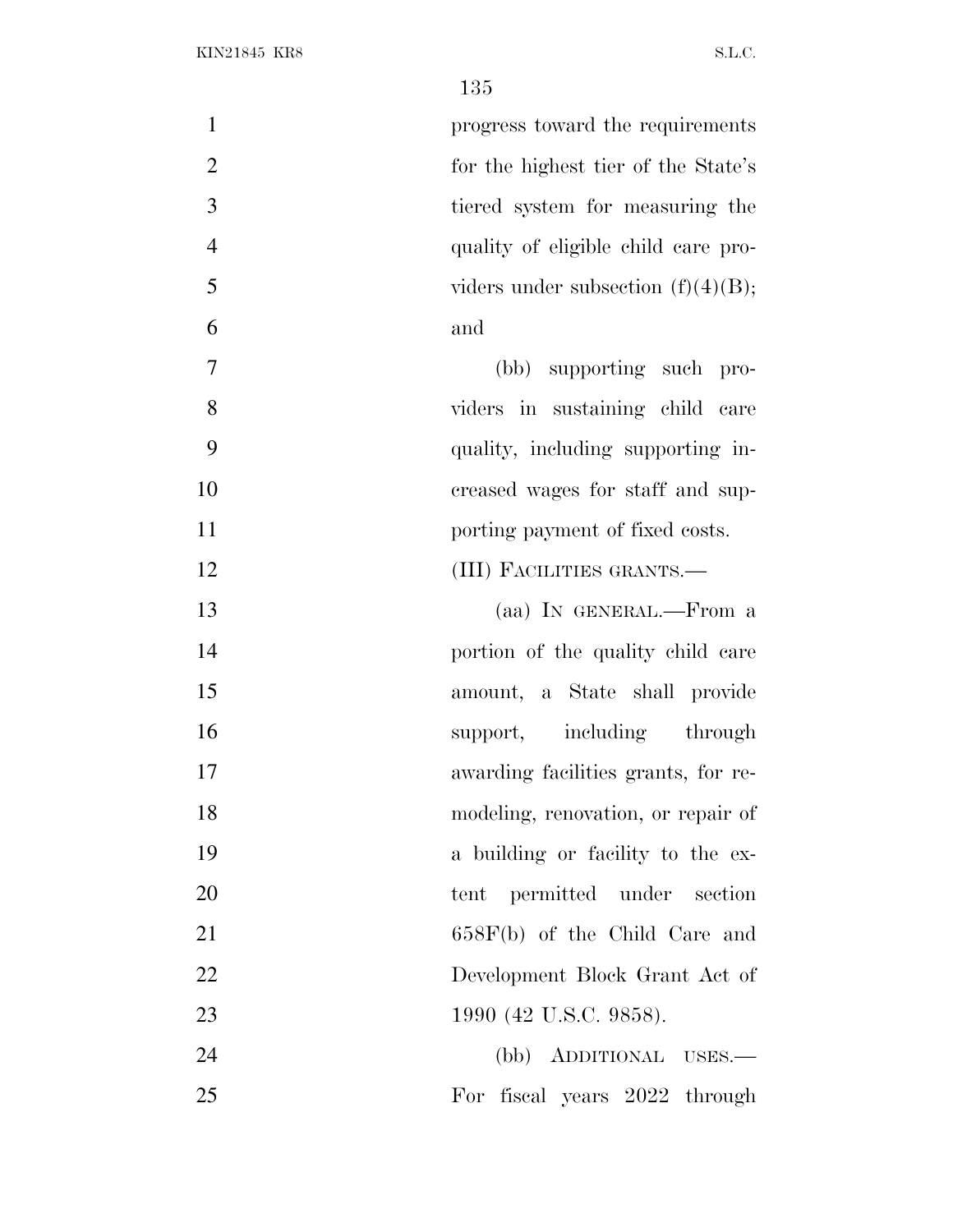| $\mathbf{1}$   | 2024, and in subsequent years     |
|----------------|-----------------------------------|
| $\overline{2}$ | with approval from the Secretary, |
| 3              | a State may award such facilities |
| $\overline{4}$ | grants for construction, perma-   |
| 5              | nent improvement, or major ren-   |
| 6              | ovation of a building or facility |
| 7              | primarily used for providing di-  |
| 8              | rect child care services, in ac-  |
| 9              | cordance with the following:      |
| 10             | (AA) Federal interest             |
| 11             | provisions will not apply to      |
| 12             | the renovation or rebuilding      |
| 13             | of privately-owned family         |
| 14             | child care homes under this       |
| 15             | subclause.                        |
| 16             | (BB) Eligible child care          |
| 17             | providers may not use funds       |
| 18             | buildings or facilities<br>for    |
| 19             | that are used primarily for       |
| 20             | sectarian instruction or reli-    |
| 21             | gious worship.                    |
| 22             | (CC) The Secretary                |
| 23             | shall develop parameters on       |
| 24             | the use of funds under this       |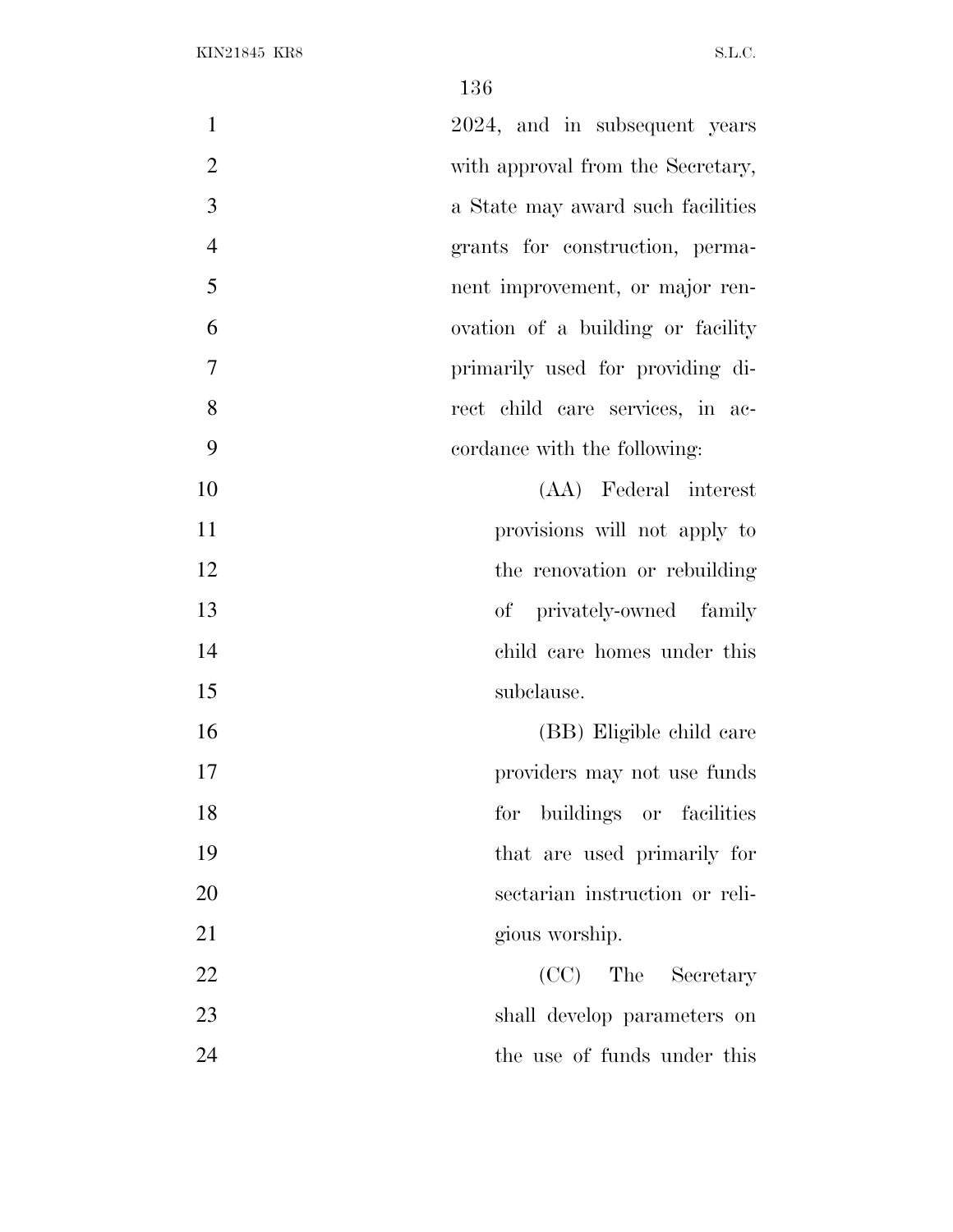| $\mathbf{1}$   | subclause for family child              |
|----------------|-----------------------------------------|
| $\overline{2}$ | care homes.                             |
| 3              | (DD) The Secretary                      |
| $\overline{4}$ | shall not retain Federal in-            |
| 5              | terest after a period of 10             |
| 6              | years in any facility built,            |
| 7              | renovated, or repaired with             |
| 8              | funds awarded under this                |
| 9              | subclause.                              |
| 10             | (IV) LIMITATION.—For purposes           |
| 11             | of subclause (III), the Secretary shall |
| 12             | $not$ —                                 |
| 13             | (aa) enter into any agree-              |
| 14             | ment related to funds for activi-       |
| 15             | ties carried out under subclause        |
| 16             | $\Gamma$ —                              |
| 17             | $(AA)$ that is for a term               |
| 18             | extending beyond September              |
| 19             | 30, 2031; and                           |
| 20             | (BB) under which any                    |
| 21             | payment could be outlaid                |
| 22             | after September 30, 2031;               |
| 23             | or                                      |
| 24             | (bb) use any other funds                |
| 25             | available to the Secretary, other       |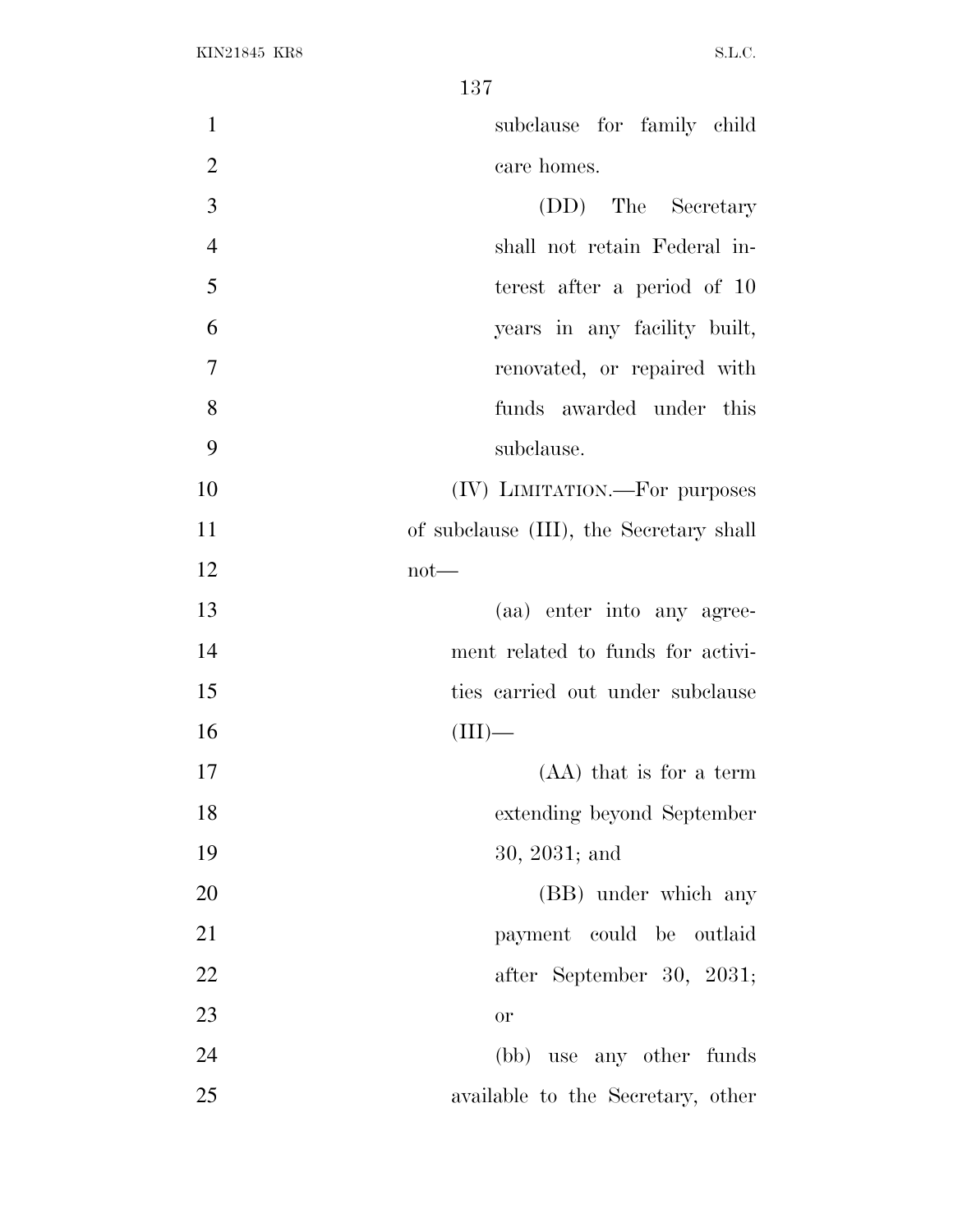| $\mathbf{1}$<br>than funds provided under this         |  |
|--------------------------------------------------------|--|
| $\overline{2}$<br>section, to satisfy obligations ini- |  |
| 3<br>tially made for activities carried                |  |
| $\overline{4}$<br>out under subclause (III).           |  |
| 5<br>(V) STATE ACTIVITIES TO IM-                       |  |
| 6<br>PROVE THE QUALITY OF CHILD CARE                   |  |
| 7<br>SERVICES.—A State shall use a por-                |  |
| 8<br>tion of the quality child care amount             |  |
| 9<br>to improve the quality of child care              |  |
| 10<br>services available for this program,             |  |
| 11<br>which shall include—                             |  |
| 12<br>(aa) supporting the training                     |  |
| 13<br>and professional development of                  |  |
| 14<br>the early childhood workforce, in-               |  |
| 15<br>eluding supporting degree attain-                |  |
| 16<br>ment and credentialing for early                 |  |
| 17<br>childhood educators;                             |  |
| (bb) developing, imple-<br>18                          |  |
| 19<br>menting, or enhancing the                        |  |
| 20<br>State's tiered system for meas-                  |  |
| 21<br>uring the quality of eligible child              |  |
| 22<br>care providers under subsection                  |  |
| 23<br>(f)(4)(B);                                       |  |
| 24<br>(cc) improving the supply                        |  |
| 25<br>and quality of developmentally                   |  |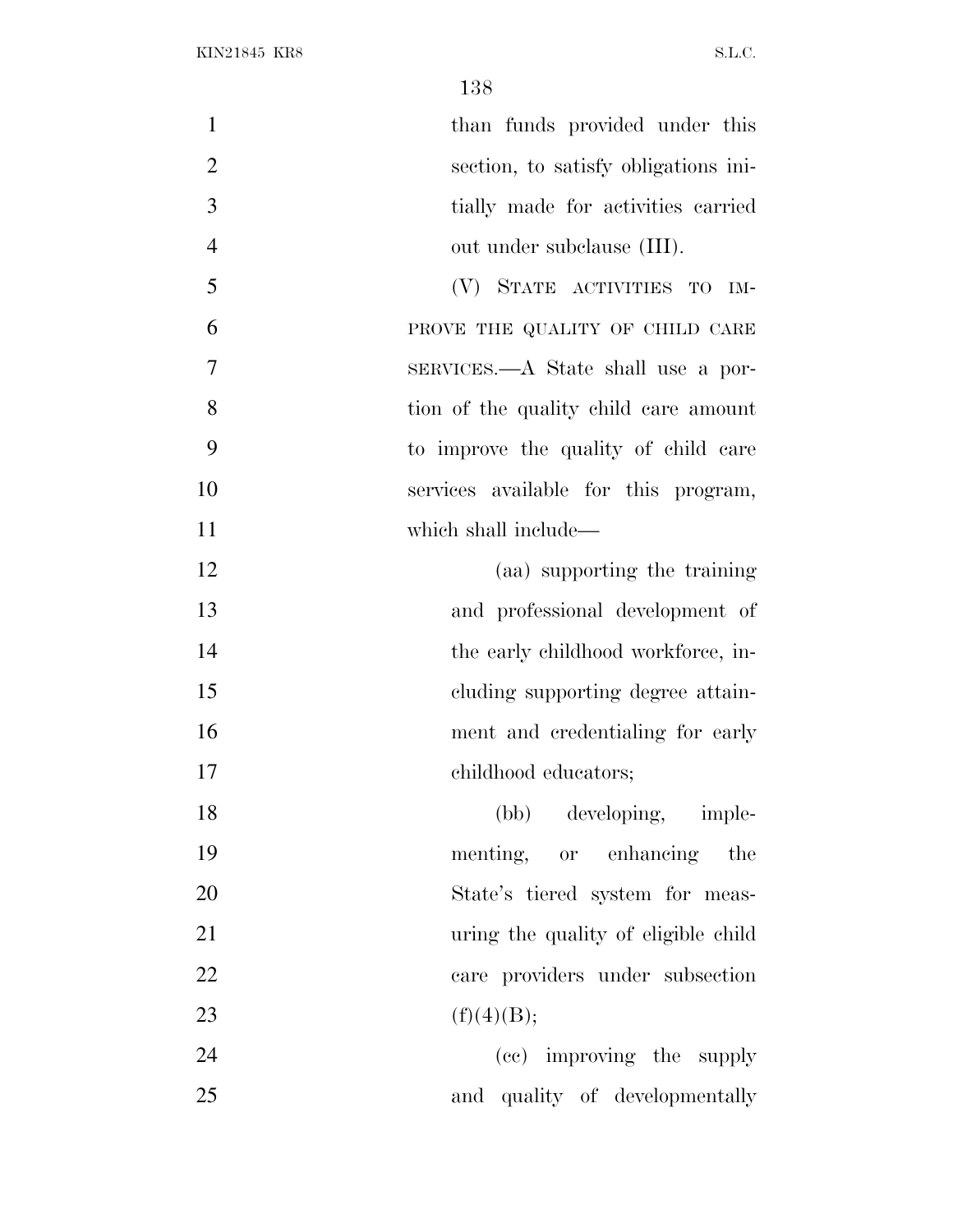| $\mathbf{1}$<br>appropriate and inclusive child      |
|------------------------------------------------------|
| $\overline{2}$<br>care programs and services for     |
| 3<br>underserved populations de-                     |
| $\overline{4}$<br>scribed in subsection $(f)(4)(H);$ |
| 5<br>(dd) improving access to                        |
| 6<br>child care services for vulnerable              |
| 7<br>children as defined by the lead                 |
| 8<br>agency pursuant to subsection                   |
| 9<br>$(b)(4)(A)(iv)(II);$ and                        |
| 10<br>(ee) providing outreach and                    |
| 11<br>enrollment support for families of             |
| 12<br>eligible children.                             |
| 13<br>(VI) TECHNICAL ASSISTANCE.-                    |
| 14<br>From a portion of the quality child            |
| 15<br>care amount, the State shall provide           |
| 16<br>technical assistance to increase the           |
| 17<br>supply and quality of eligible child           |
| 18<br>care providers who are providing, or           |
| 19<br>seeking to provide, child care services        |
| 20<br>to children receiving assistance under         |
| 21<br>this section, including providing sup-         |
| 22<br>port to enable providers to achieve li-        |
| 23<br>censure.                                       |
| 24<br>(i) GRANTS TO LOCALITIES AND AWARDS TO HEAD    |
| 25<br>START PROGRAMS.                                |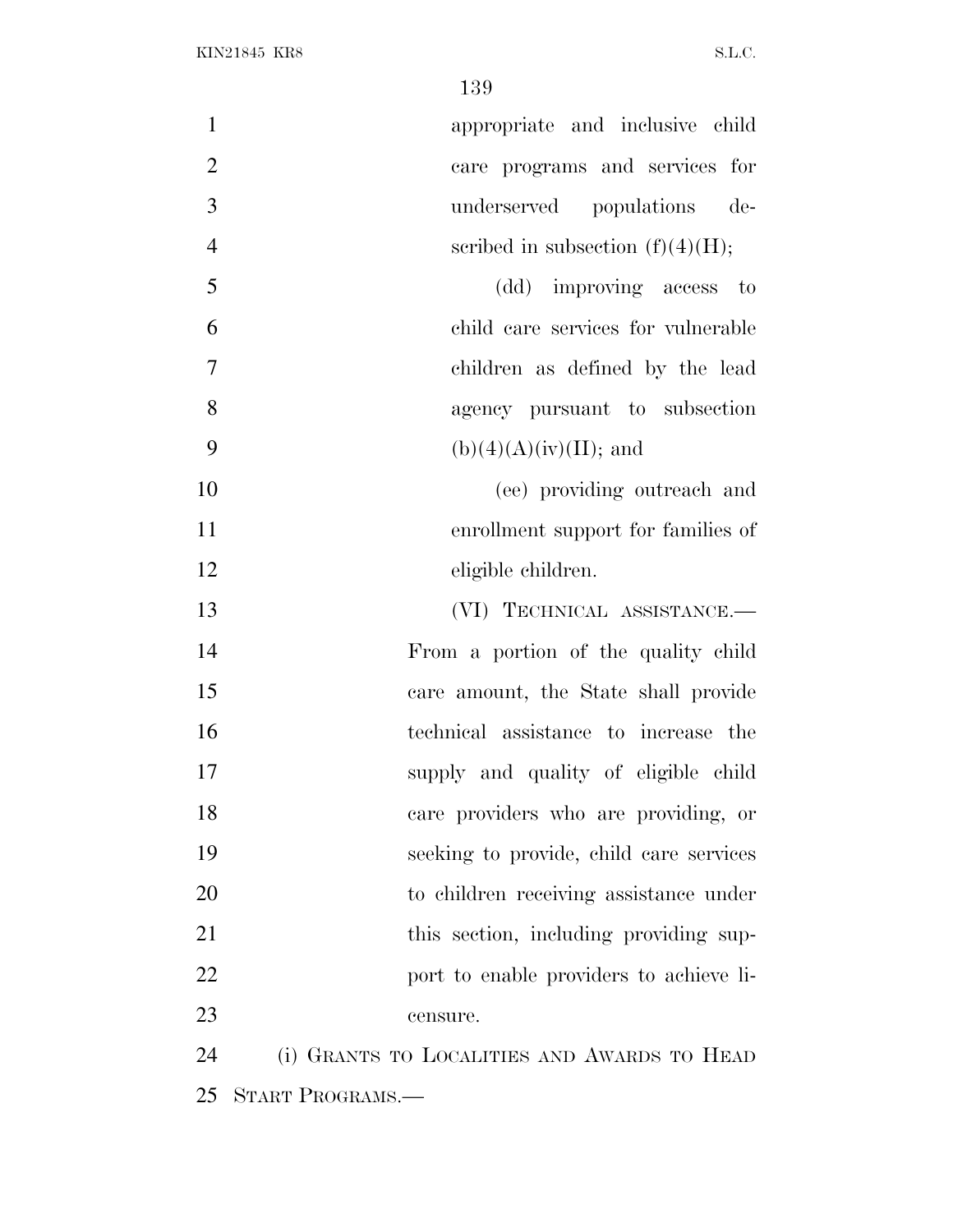(1) ELIGIBLE LOCALITY DEFINED.—In this subsection, the term ''eligible locality'' means a city, county, or other unit of general local government.

(2) GRANTS TO LOCALITIES.—

 (A) IN GENERAL.—The Secretary shall use funds appropriated under subsection (c)(4) or 7 realloted under subsection  $(g)(1)(D)$  to award local Birth Through Five Child Care and Early Learning Grants, as determined by the Sec- retary, to eligible localities located in States that have not received payments under sub- section (g). The Secretary shall award the grants to eligible localities in such a State from the allotment made for that State under sub-paragraph (B).

(B) ALLOTMENTS.—

 (i) POVERTY LINE DEFINED.—In this subparagraph, the term ''poverty line'' means the poverty line defined and revised as described in section 673 of the Commu-21 nity Services Block Grant Act (42 U.S.C. 9902).

23 (ii) GENERAL AUTHORITY.—For each State described in subparagraph (A), the Secretary shall allot for the State for a fis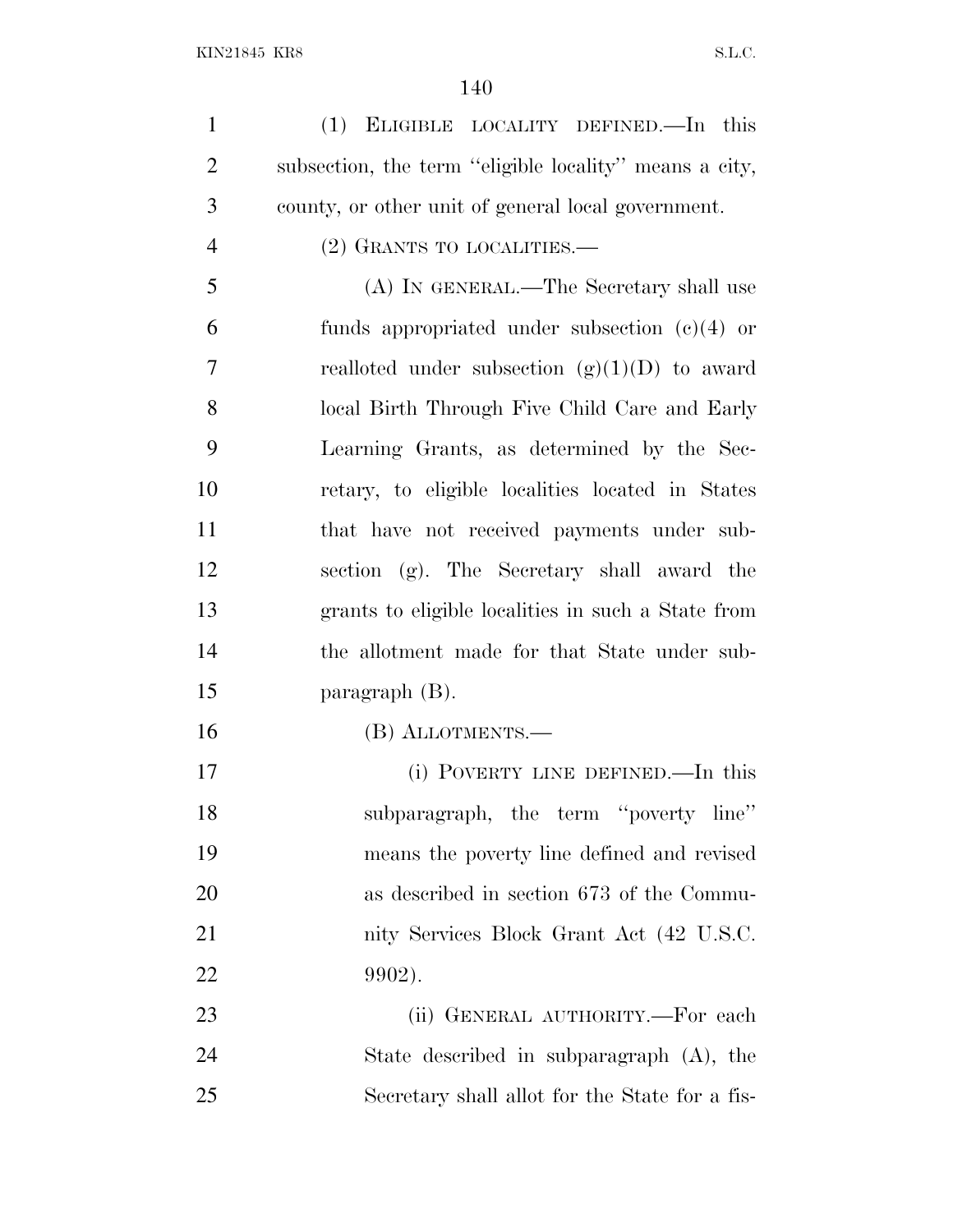KIN21845 KR8 S.L.C.

 cal year an amount that bears the same re- lationship to the funds appropriated under subsection (c)(4) for the fiscal year as the number of children from families with fam- ily incomes that are at or below 200 per- cent of the poverty line, and who are under the age of 6, in the State bears to the total number of all such children in all States described in subparagraph (A). (C) APPLICATION.—To receive a grant from the corresponding State allotment under subparagraph (B), an eligible locality shall sub-mit an application to the Secretary at such

 time, in such manner, and containing such in- formation as the Secretary may require. The re- quirements for the application shall, to the greatest extent practicable, be consistent with 18 the State plan requirements applicable to States under subsection (f).

 (D) REQUIREMENTS.—The Secretary shall specify the requirements for an eligible locality to provide access to child care, which child care requirements shall, to the greatest extent prac- ticable, be consistent with the requirements ap-plicable to States under this section.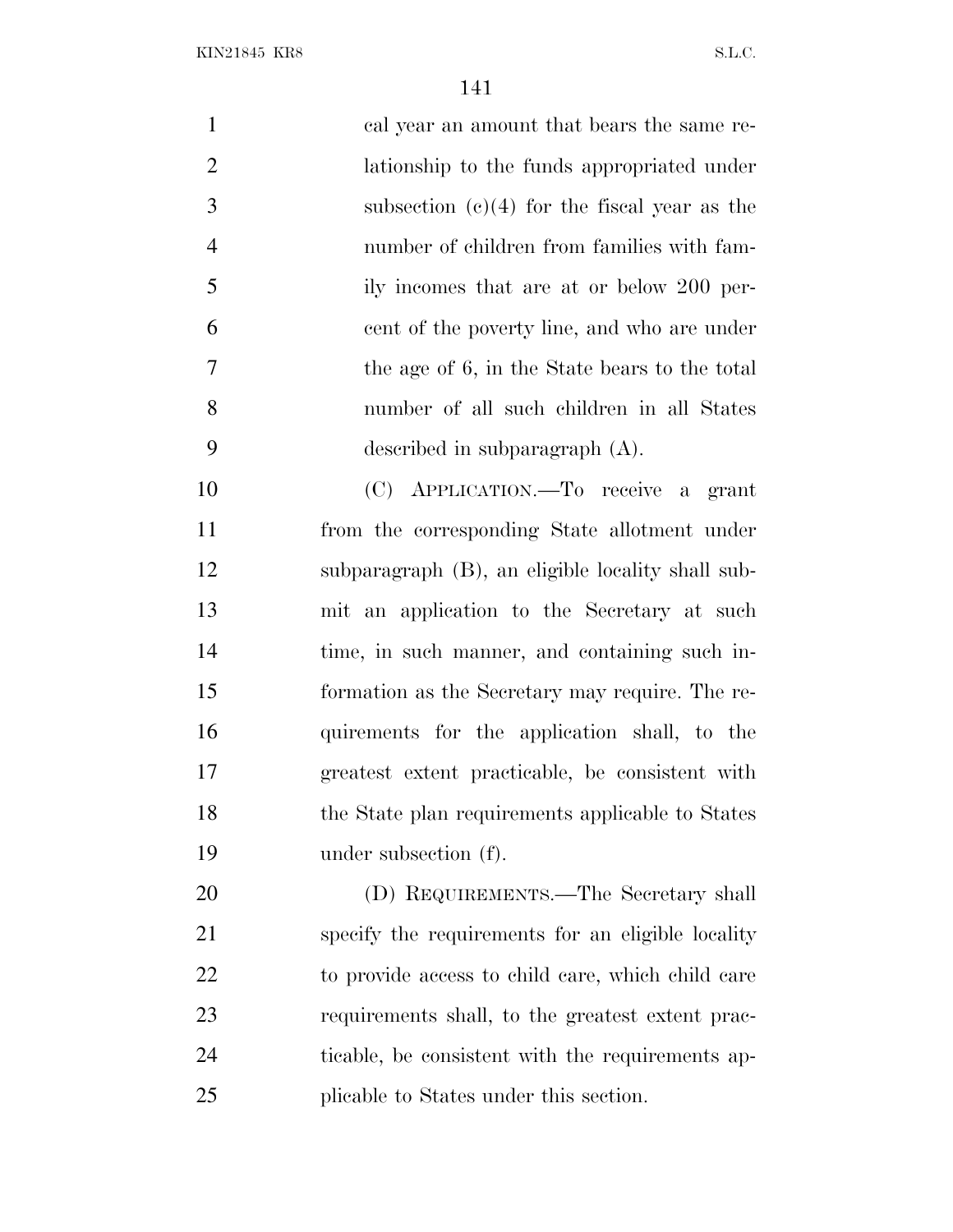| $\mathbf{1}$   | (E) RECOUPMENT OF UNUSED FUNDS.                     |
|----------------|-----------------------------------------------------|
| $\overline{2}$ | Notwithstanding any other provision of this sec-    |
| 3              | tion, for each of fiscal years 2023 through         |
| $\overline{4}$ | 2027, the Secretary shall have the authority to     |
| 5              | recoup any unused funds allotted under sub-         |
| 6              | paragraph (B) for awards under paragraph            |
| 7              | $(3)(A)$ to Head Start agencies in accordance       |
| 8              | with paragraph $(3)$ .                              |
| 9              | (3) HEAD START EXPANSION IN NONPARTICI-             |
| 10             | PATING STATES.-                                     |
| 11             | (A) IN GENERAL.—The Secretary shall use             |
| 12             | funds appropriated under subsection $(c)(5)$ , re-  |
| 13             | allotted under subsection $(g)(1)(D)$ , or recouped |
| 14             | under paragraph $(2)$ to make awards to Head        |
| 15             | Start agencies in a State described in para-        |
| 16             | graph $(2)(A)$ to carry out the purposes of the     |
| 17             | Head Start Act in such State.                       |
| 18             | (B) RULE.—For purposes of carrying out              |
| 19             | the Head Start Act in circumstances not involv-     |
| 20             | ing awards under this paragraph, funds award-       |
| 21             | ed under subparagraph (A) shall not be in-          |
| 22             | cluded in the calculation of a "base grant" as      |
| 23             | such term is defined in section $640(a)(7)(A)$ of   |
| 24             | the Head Start Act (42 U.S.C. 9835(a)(7)(A)).       |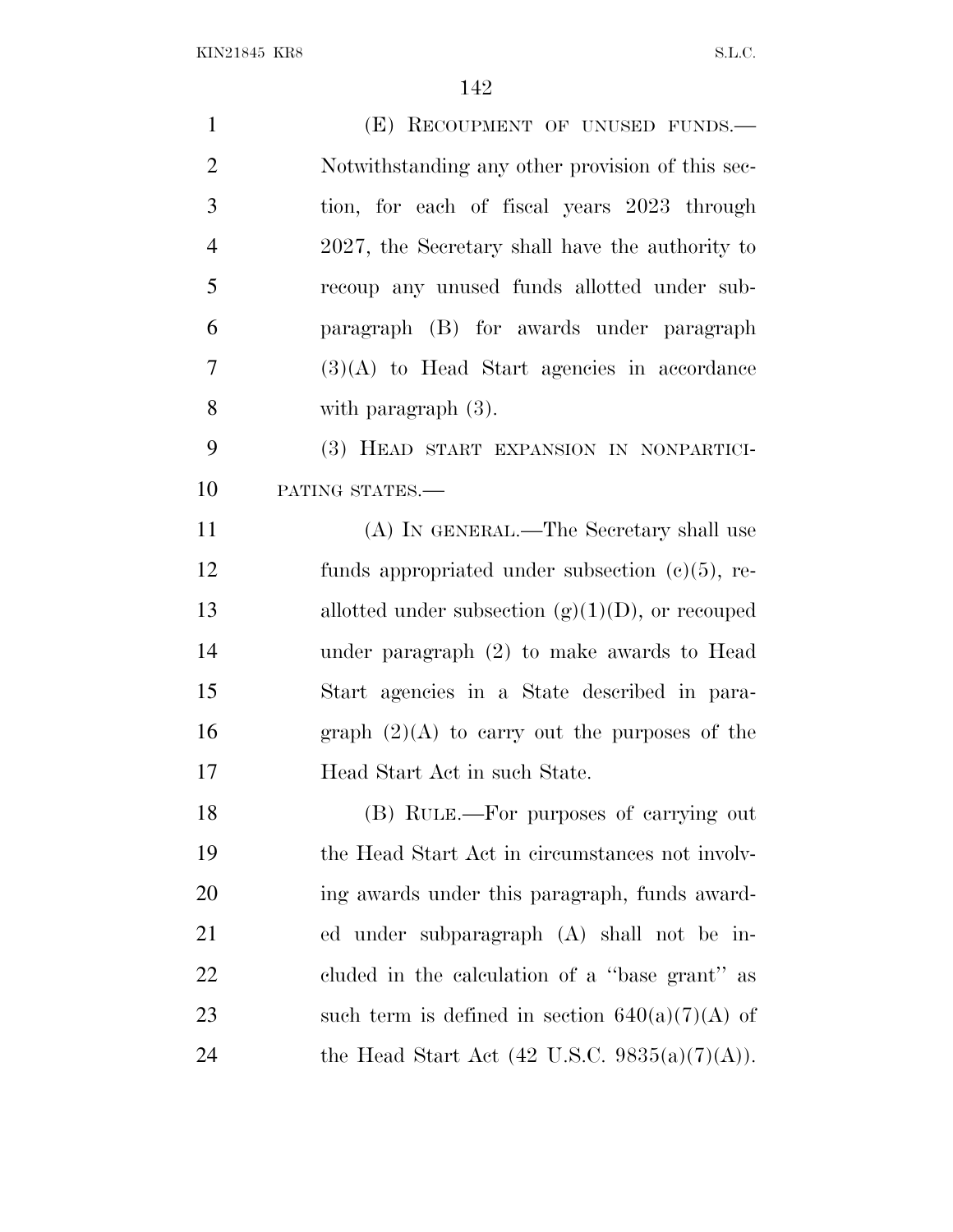KIN21845 KR8 S.L.C.

| $\mathbf{1}$   | (C) DEFINITION.—In this paragraph, the              |
|----------------|-----------------------------------------------------|
| $\overline{2}$ | term "Head Start agency" means an entity des-       |
| 3              | ignated or eligible to be designated as a Head      |
| $\overline{4}$ | Start agency under section $641(a)(1)$ of the       |
| 5              | Head Start Act or as an Early Head Start            |
| 6              | agency (by receiving a grant) under section         |
| 7              | $645A(a)$ of such Act.                              |
| 8              | (4) PRIORITY FOR SERVING UNDERSERVED                |
| 9              | POPULATIONS.—In making determinations to award      |
| 10             | a grant or make an award under this subsection, the |
| 11             | Secretary shall give priority to entities serving a |
| 12             | high percentage of individuals from underserved     |
| 13             | populations described in subsection $(f)(4)(H)$ .   |
| 14             | (j) PROGRAM REQUIREMENTS.—                          |
| 15             | (1) NONDISCRIMINATION.—The following provi-         |
| 16             | sions of law shall apply to any program or activity |
| 17             | that receives funds provided under this section:    |
| 18             | (A) Title IX of the Education Amendments            |
| 19             | of 1972.                                            |
| 20             | (B) Title VI of the Civil Rights Act of             |
| 21             | 1964.                                               |
| 22             | (C) Section 504 of the Rehabilitation Act           |
| 23             | of 1973.                                            |
| 24             | (D) The Americans with Disabilities Act of          |
| 25             | <b>1990.</b>                                        |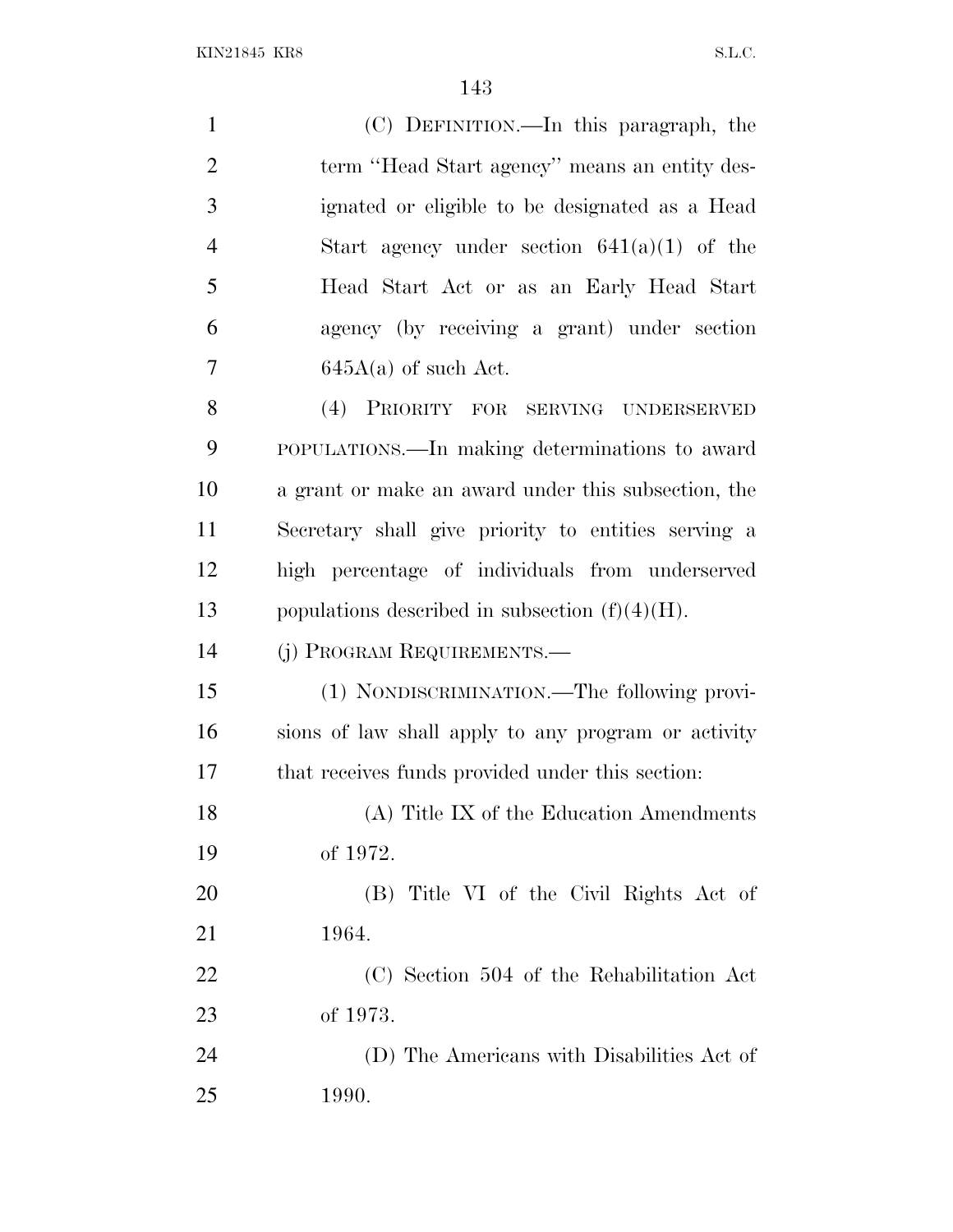(2) PROHIBITION ON ADDITIONAL ELIGIBILITY REQUIREMENTS.—No individual shall be determined, by the Secretary, a State, or another recipient of funds under this section, to be ineligible for child care services provided under this section, except on the basis of eligibility requirements specified in or under this section. 8 (3) MAINTENANCE OF EFFORT. (A) IN GENERAL.—A State that receives payments under this section for a fiscal year, in using the funds made available through the payments, shall maintain the expenditures of the State for child care services at the average level of such expenditures by the State for the 3 preceding fiscal years. (B) COUNTING RULE.—State expenditures counted for purposes of meeting the require- ment in subparagraph (A) may also be counted for purposes of meeting the requirement to pro- vide a non-Federal share under clause (i), (ii), 21 or (iii), as appropriate, of subsection  $(g)(2)(A)$ . (4) SUPPLEMENT NOT SUPPLANT.—Funds re- ceived under this section shall be used to supplement and not supplant other Federal, State, and local public funds expended to provide child care services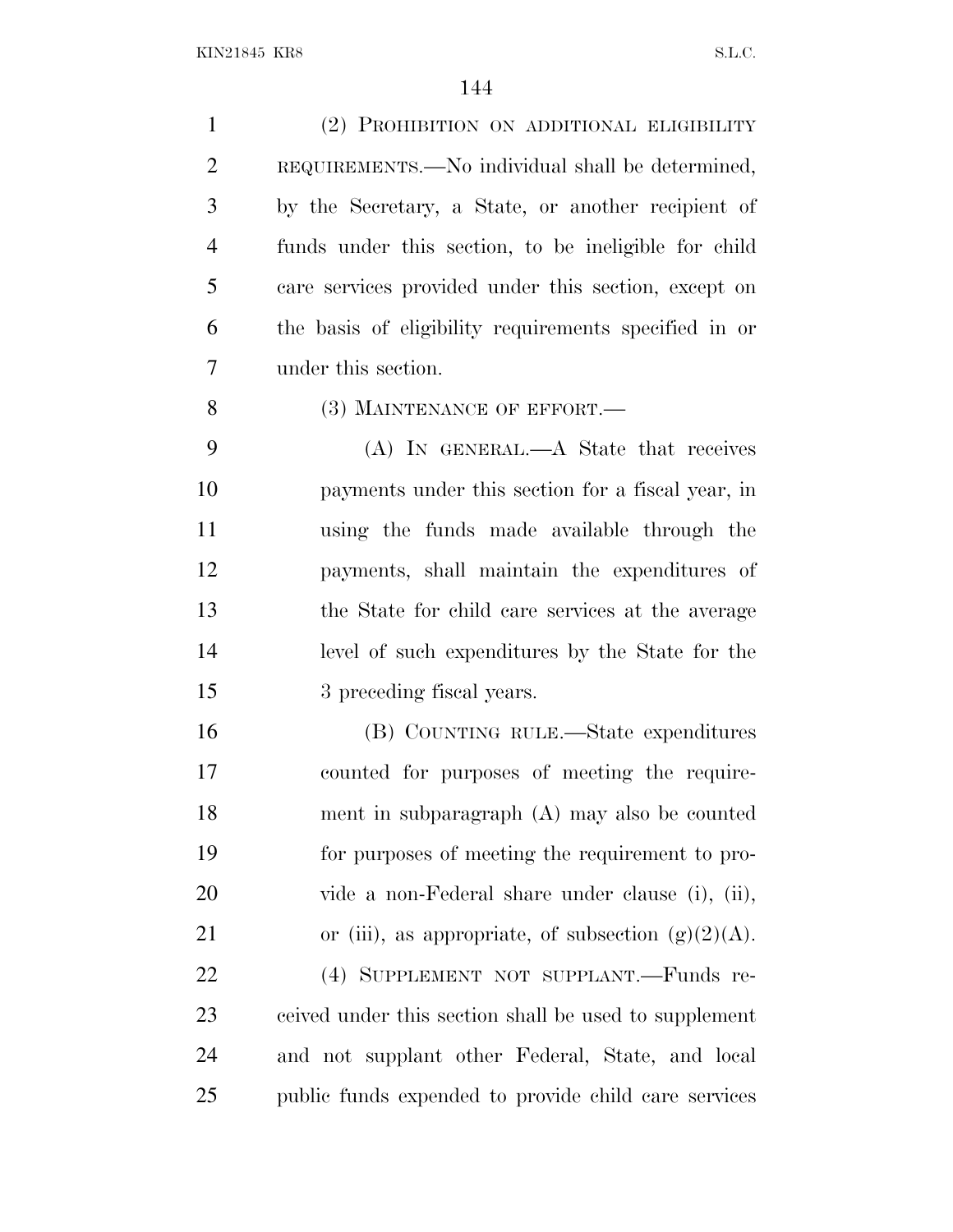| $\mathbf{1}$   | in the State on the date of enactment of this Act,   |
|----------------|------------------------------------------------------|
| $\overline{2}$ | calculated as the average amount of such Federal,    |
| 3              | State, and local public funds expended for fiscal    |
| $\overline{4}$ | years 2019, 2020, and 2021.                          |
| 5              | (5) ALLOWABLE SOURCES OF NON-FEDERAL                 |
| 6              | SHARE.—For purposes of providing the non-Federal     |
| 7              | share required under subsection $(g)(2)$ , a State's |
| 8              | non-Federal share—                                   |
| 9              | (A) for direct child care services described         |
| 10             | in subsection $(g)(2)(A)(i)$ —                       |
| 11             | (i) shall not include contributions                  |
| 12             | being used as a non-Federal share or                 |
| 13             | match for another Federal award; and                 |
| 14             | (ii) shall be provided from State or                 |
| 15             | local sources, contributions from philan-            |
| 16             | thropy or other private organizations, or a          |
| 17             | combination of such sources and contribu-            |
| 18             | tions; and                                           |
| 19             | (B) for activities to improve the quality            |
| 20             | and supply of child care services described in       |
| 21             | subsection $(g)(2)(A)(ii)$ , and administration de-  |
| 22             | scribed in subsection $(g)(2)(A)(iii)$ —             |
| 23             | shall not include contributions<br>(i)               |
| 24             | being used as a non-Federal share<br><b>or</b>       |
| 25             | match for another Federal award;                     |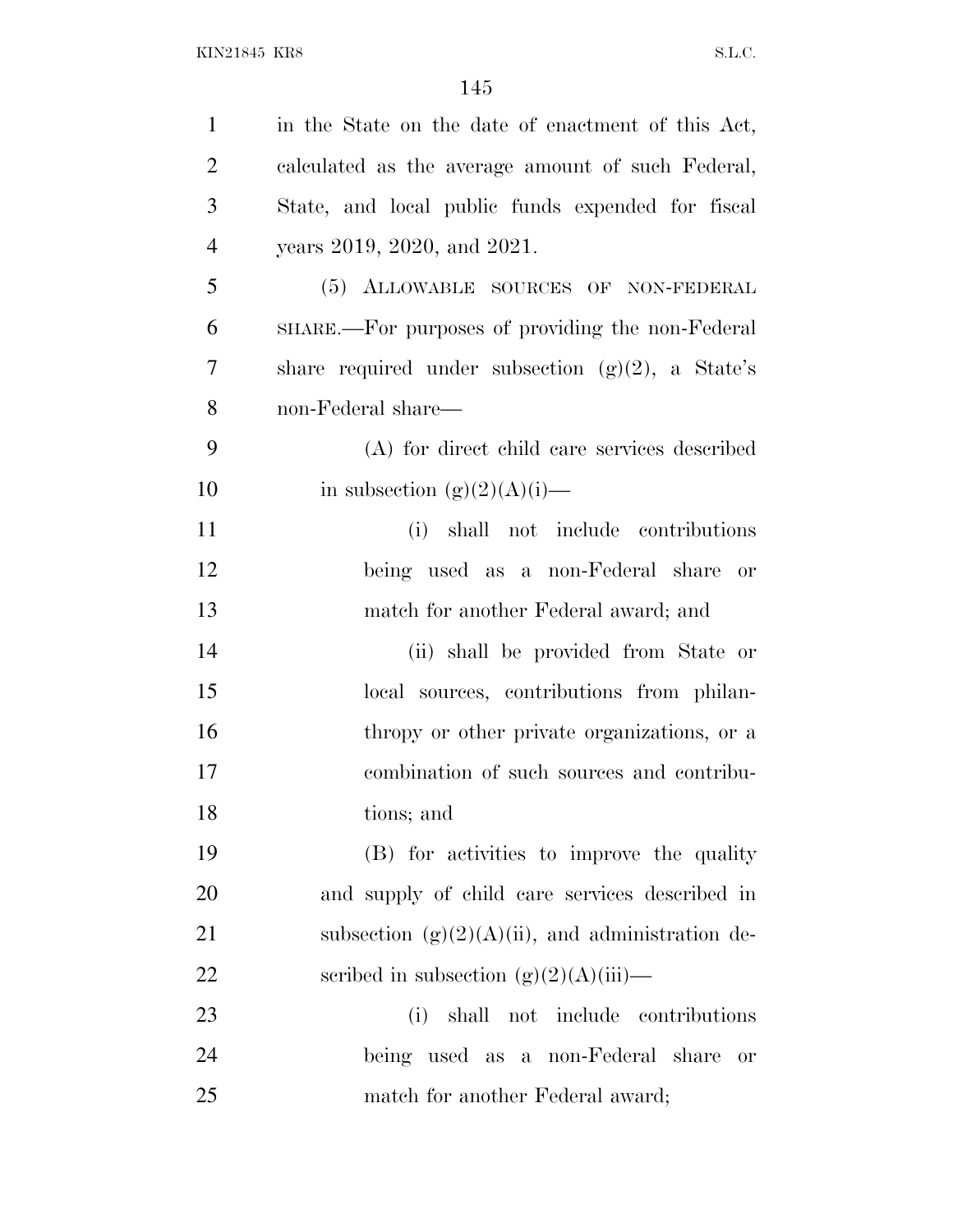$\rm{KIN21845\;\;KRS} \label{eq:KIN21845}$ 

| $\mathbf{1}$   | (ii) shall be provided from State or                   |
|----------------|--------------------------------------------------------|
| $\overline{2}$ | local sources, contributions from philan-              |
| 3              | thropy or other private organizations, or a            |
| $\overline{4}$ | combination of such sources and contribu-              |
| 5              | tions; and                                             |
| 6              | (iii) may be in cash or in kind, fairly                |
| 7              | evaluated, including facilities or property,           |
| 8              | equipment, or services.                                |
| 9              | (6) REPORTS.—A State, Indian Tribe, Tribal             |
| 10             | organization, or territory receiving funds under this  |
| 11             | section shall provide to the Secretary such periodic   |
| 12             | reports, providing a detailed accounting of the uses   |
| 13             | of the funds received under this section, as the Sec-  |
| 14             | retary may require for the administration of this      |
| 15             | section. The State, Indian Tribe, Tribal organiza-     |
| 16             | tion, or territory shall begin to provide the reports  |
| 17             | beginning not later than 60 days after its initial re- |
| 18             | ceipt of a payment under subsection $(g)(1)$ .         |
| 19             | (k) MONITORING AND ENFORCEMENT.—                       |
| <b>20</b>      | (1) REVIEW OF COMPLIANCE WITH REQUIRE-                 |
| 21             | MENTS AND STATE PLAN.—The Secretary shall re-          |
| 22             | view and monitor compliance of States, territories,    |
| 23             | Tribal entities, and local entities with this section  |

and State compliance with the transitional State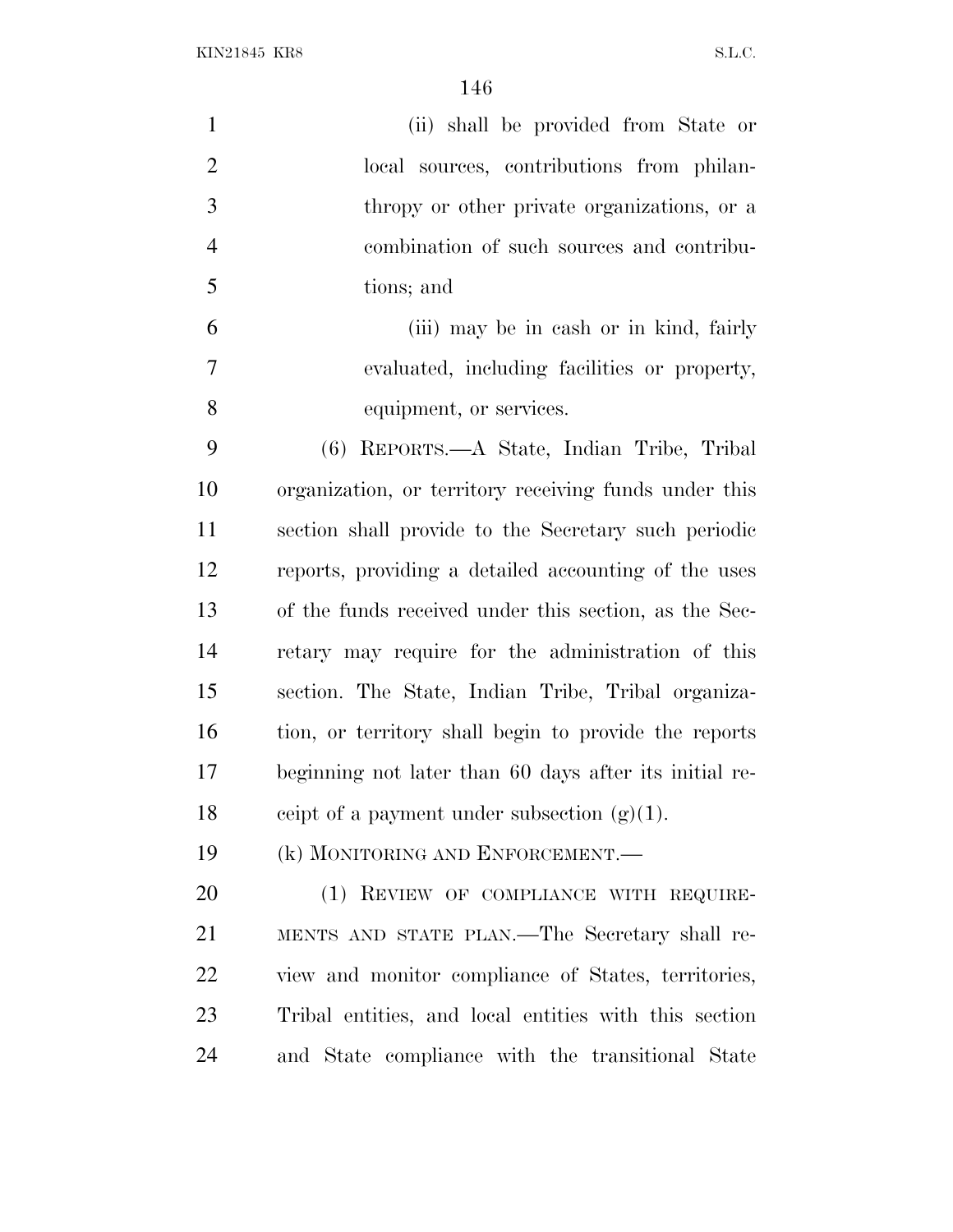| $\mathbf{1}$   | plan described in subsection $(f)(3)$ or the full State      |
|----------------|--------------------------------------------------------------|
| $\overline{2}$ | plan described in subsection $(f)(4)$ .                      |
| 3              | (2) ISSUANCE OF RULE.—The Secretary shall                    |
| $\overline{4}$ | establish by rule procedures for—                            |
| 5              | (A) receiving, processing, and determining                   |
| 6              | the validity of complaints or findings concerning            |
| 7              | any failure of a State to comply with the State              |
| 8              | plan or any other requirement of this section;               |
| 9              | (B) notifying a State when the Secretary                     |
| 10             | has determined there has been a failure by the               |
| 11             | State to comply with a requirement of this sec-              |
| 12             | tion; and                                                    |
| 13             | (C) imposing sanctions under this sub-                       |
| 14             | section for such a failure.                                  |
| 15             | FEDERAL ADMINISTRATION.—Using funds re-<br>(1)               |
| 16             | served under subsection $(c)(6)$ , the Secretary shall carry |
| 17             | out administration of this section, shall provide (including |
| 18             | through the use of grants or cooperative agreements) tech-   |
| 19             | nical assistance to States, territories, Indian Tribes, and  |
| 20             | Tribal organizations, and shall carry out research, and      |
| 21             | evaluations related to this section.                         |
| <u>22</u>      | (m) TRANSITION PROVISIONS.—                                  |
| 23             | (1) TREATMENT OF CHILD CARE AND DEVEL-                       |
| 24             | OPMENT BLOCK GRANT FUNDS.—For each of fiscal                 |
|                |                                                              |

years 2025, 2026, and 2027, a State receiving as-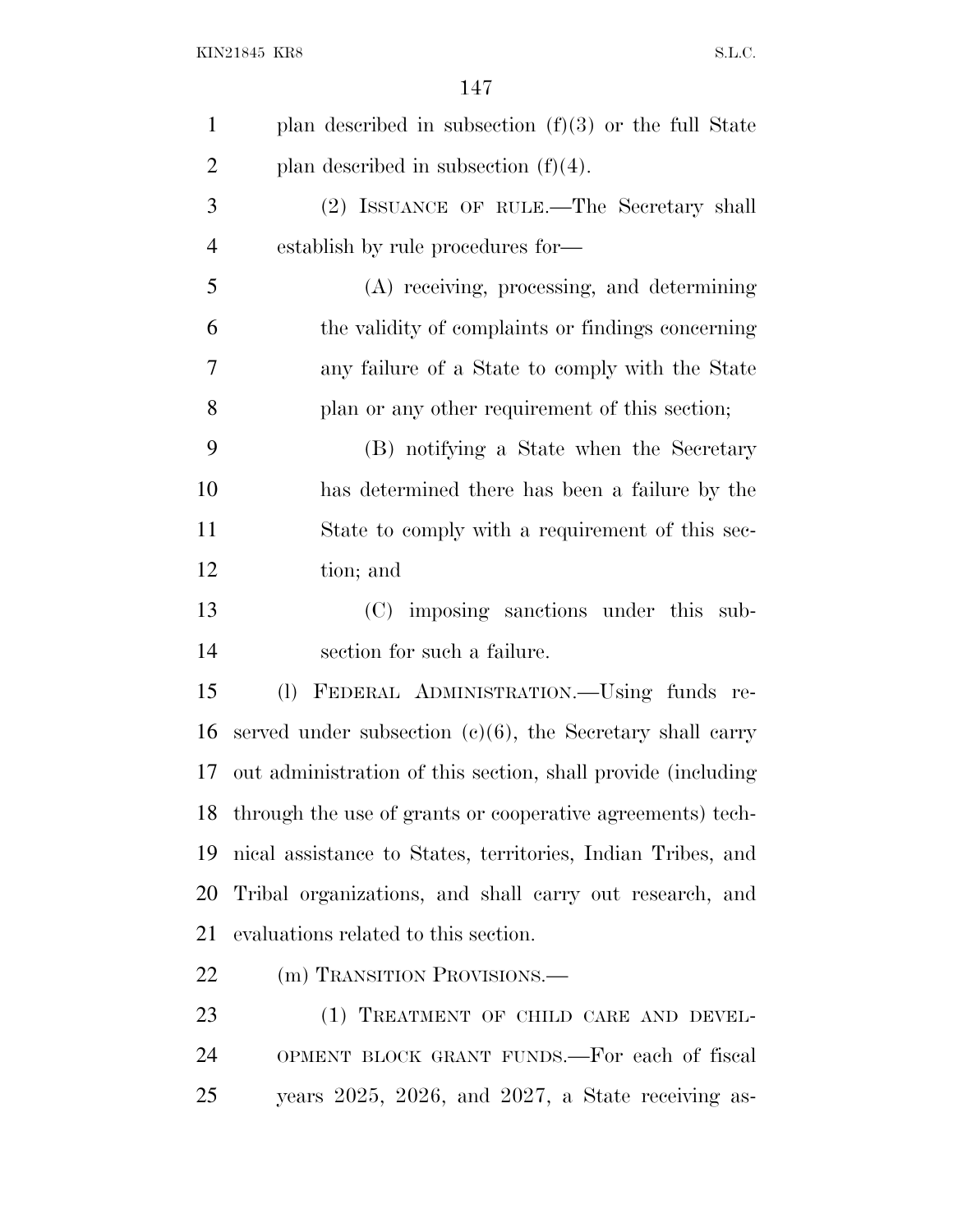| $\mathbf{1}$   | sistance under this section shall not use more than    |
|----------------|--------------------------------------------------------|
| $\overline{2}$ | 10 percent of any funds received under the Child       |
| 3              | Care and Development Block Grant Act of 1990 to        |
| $\overline{4}$ | provide assistance for direct child care services to   |
| 5              | children who are under the age of 6, are not yet in    |
| 6              | kindergarten, and are eligible under that Act.         |
| 7              | (2) SPECIAL RULES REGARDING ELIGIBILITY.—              |
| 8              | Any child who is less than 6 years of age, is not yet  |
| 9              | in kindergarten, and is receiving assistance under     |
| 10             | the Child Care and Development Block Grant Act of      |
| 11             | 1990 on the date funding is first allocated to the     |
| 12             | lead agency for the State, territory, Indian Tribe, or |
| 13             | Tribal organization involved under this section—       |
| 14             | (A) shall be deemed immediately eligible to            |
| 15             | receive assistance under this section; and             |
| 16             | (B) may continue to use the child care pro-            |
| 17             | vider of the family's choice.                          |
| 18             | (3) TRANSITION PROCEDURES.—The Secretary               |
| 19             | authorized to institute procedures for imple-<br>is.   |
| 20             | menting this section, including issuing guidance for   |
| 21             | States receiving funds under subsection $(g)(1)$ .     |
| 22             | SEC. 23002. UNIVERSAL PRESCHOOL.                       |
| 23             | (a) DEFINITIONS.—In this section:                      |
| 24             | (1) CHILD EXPERIENCING HOMELESSNESS.-                  |
| 25             | The term "child experiencing homelessness" means       |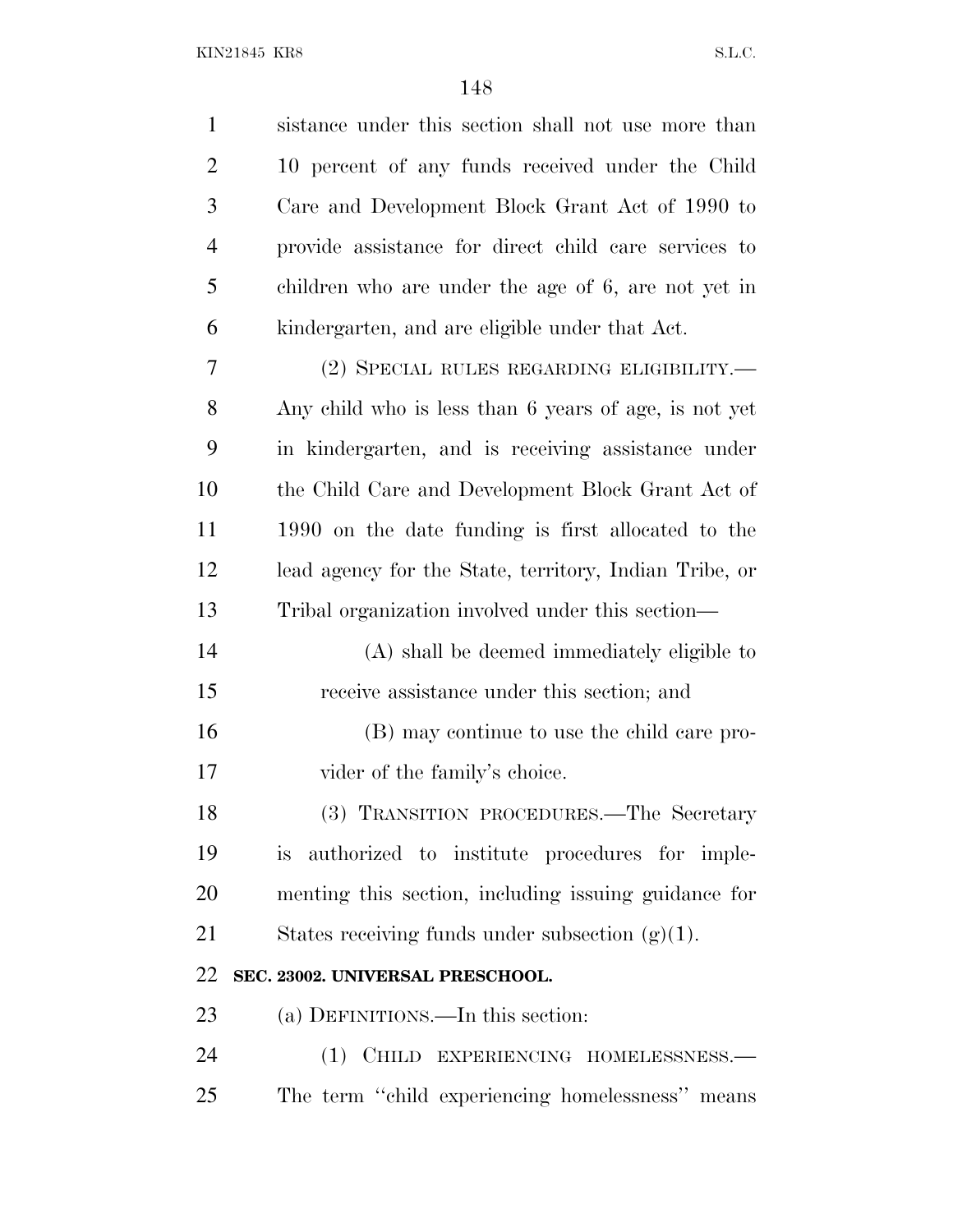an individual who is a homeless child or youth under section 725 of the McKinney-Vento Homeless Assist-ance Act (42 U.S.C. 11434a).

 (2) CHILD WITH A DISABILITY.—The term ''child with a disability'' has the meaning given the term in section 602 of the Individuals with Disabil-ities Education Act (20 U.S.C. 1401).

 (3) COMPREHENSIVE SERVICES.—The term ''comprehensive services'' means services that are provided to children and their families, and that are health, educational, nutritional, social, and other services that are determined, based on family needs assessments, to be necessary, within the meaning of section 636 of the Head Start Act (42 U.S.C. 9831).

 (4) DUAL LANGUAGE LEARNER.—The term ''dual language learner'' means a child who is learn- ing 2 or more languages at the same time, or a child who is learning a second language while continuing to develop the child's first language.

 (5) ELIGIBLE CHILD.—The term ''eligible child'' means a child who is age 3 or 4, on the date established by the applicable local educational agen-cy for kindergarten entry.

 (6) ELIGIBLE PROVIDER.—The term ''eligible provider'' means—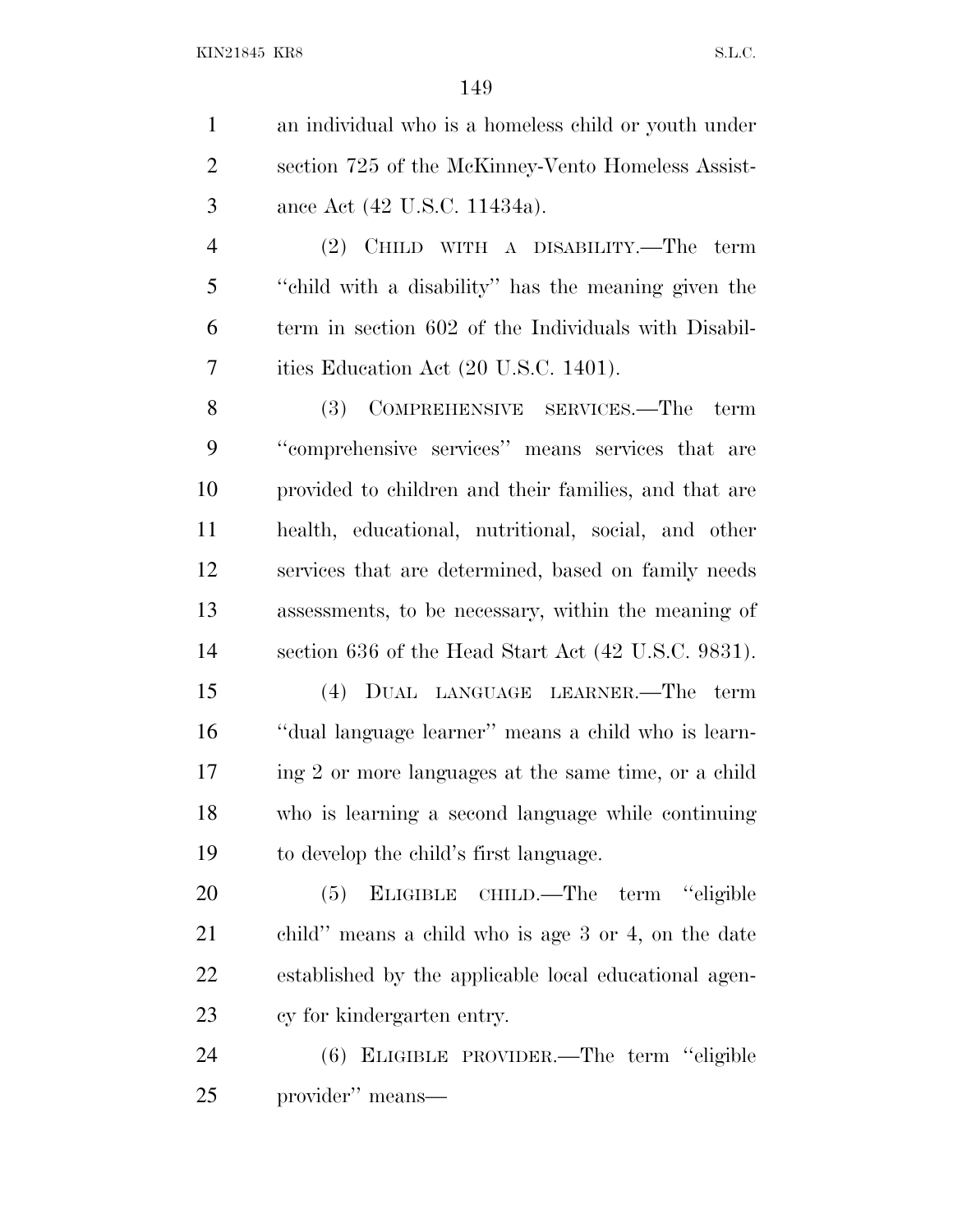| $\mathbf{1}$   | (A) a local educational agency, acting                  |
|----------------|---------------------------------------------------------|
| $\overline{2}$ | alone or in a consortium or in collaboration            |
| 3              | with an educational service agency (as defined          |
| $\overline{4}$ | in section 8101 of the Elementary and Sec-              |
| 5              | ondary Education Act of 1965 (20 U.S.C.                 |
| 6              | 7801)), that is licensed by the State or meets          |
| $\overline{7}$ | comparable health and safety standards;                 |
| 8              | (B) a Head Start agency or delegate agen-               |
| 9              | cy funded under the Head Start Act;                     |
| 10             | (C) a licensed center-based child care pro-             |
| 11             | vider, licensed family child care provider, or          |
| 12             | network of licensed family child care providers;        |
| 13             | <b>or</b>                                               |
| 14             | (D) a consortium of entities described in               |
| 15             | any of subparagraphs $(A)$ , $(B)$ , and $(C)$ .        |
| 16             | (7) HEAD START AGENCY.—The term "Head                   |
| 17             | Start agency", as used in paragraph $(6)(B)$ , or sub-  |
| 18             | section (c) $(5)(D)$ or $(f)(1)$ , means an entity des- |
| 19             | ignated as a Head Start agency under section            |
| 20             | $641(a)(1)$ of the Head Start Act or as an Early        |
| 21             | Head Start agency (by receiving a grant) under sec-     |
| 22             | tion $645A(a)$ of such Act.                             |
| 23             | (8) INDIAN TRIBE.—The term "Indian Tribe"               |
| 24             | has the meaning given the term in section 4 of the      |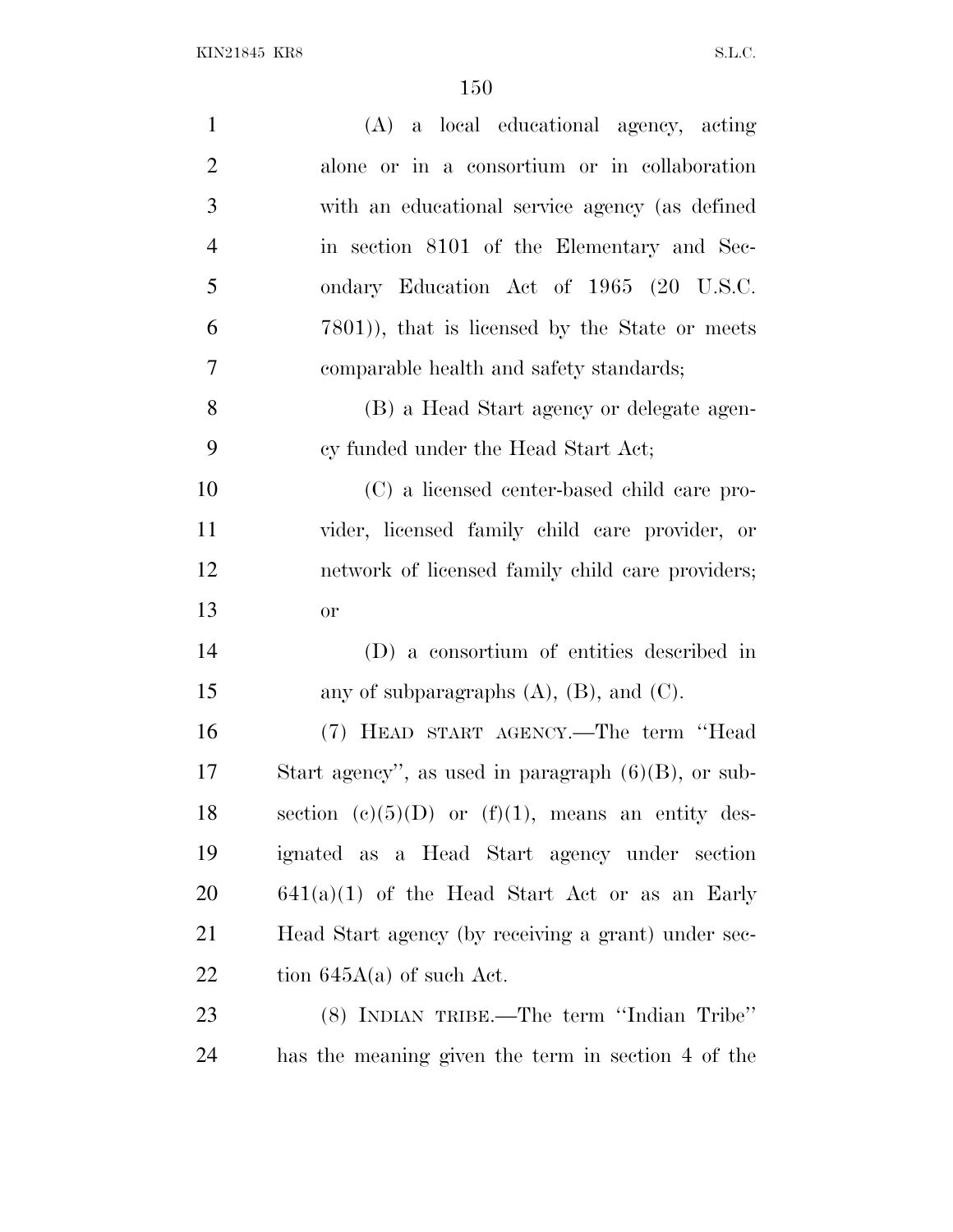| $\mathbf{1}$   | Indian Self-Determination and Education Assistance  |
|----------------|-----------------------------------------------------|
| $\overline{2}$ | Act $(25 \text{ U.S.C. } 5304)$ .                   |
| 3              | (9) LOCAL EDUCATIONAL AGENCY.—The term              |
| 4              | "local educational agency" has the meaning given    |
| 5              | the term in section 8101 of the Elementary and Sec- |
| 6              | ondary Education Act of 1965 (20 U.S.C. 7801).      |
| 7              | (10) POVERTY LINE.—The term "poverty line"          |
| 8              | means the poverty line defined and revised as de-   |
| 9              | scribed in section 673 of the Community Services    |
| 10             | Block Grant Act (42 U.S.C. 9902).                   |
| 11             | (11) SECRETARY.—The term "Secretary"                |
| 12             | means the Secretary of Health and Human Services.   |
| 13             | (12) STATE.—The term "State" means each of          |
| 14             | the several States and the District of Columbia.    |
| 15             | (13) TERRITORY.—The term "territory" means          |
| 16             | each of the Commonwealth of Puerto Rico, the        |
| 17             | United States Virgin Islands, Guam, American        |
| 18             | Samoa, and the Commonwealth of the Northern         |
| 19             | Mariana Islands.                                    |
| 20             | (14) TRIBAL ORGANIZATION.—The term "Trib-           |
| 21             | al organization" has the meaning given the term     |
| 22             | "tribal organization" in section 658P of the Child  |
| 23             | Care and Development Block Grant Act of 1990 (42)   |
| 24             | U.S.C. 9858n).                                      |
| 25             | (b) UNIVERSAL PRESCHOOL.—                           |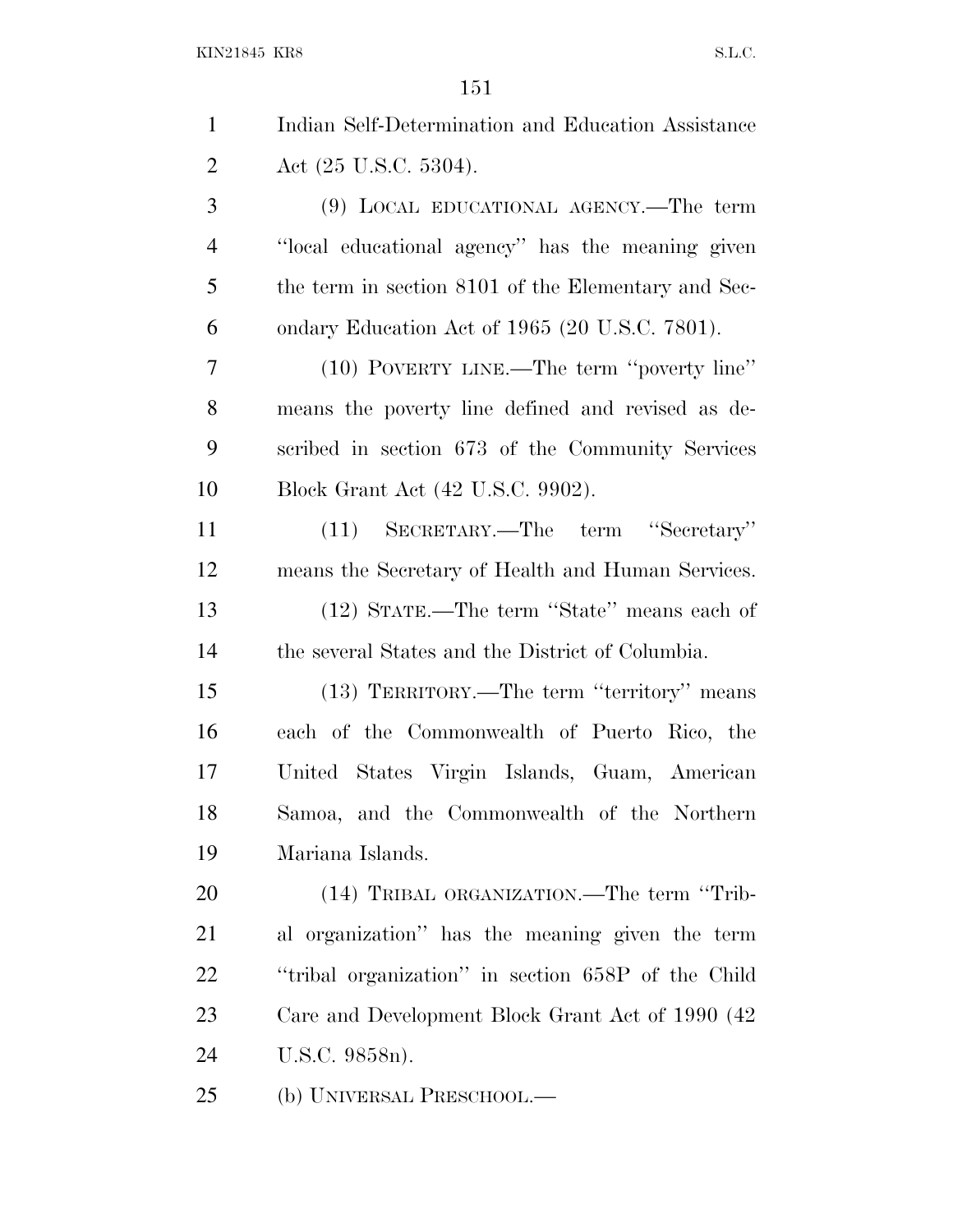| $\mathbf{1}$   | (1) APPROPRIATIONS FOR STATES.-                   |
|----------------|---------------------------------------------------|
| $\overline{2}$ | (A) IN GENERAL.—In addition to amounts            |
| 3              | otherwise available, there is appropriated to the |
| $\overline{4}$ | Department of Health and Human Services for       |
| 5              | fiscal year 2022, out of any money in the         |
| 6              | Treasury not otherwise appropriated—              |
| 7              | (i) $$3,200,000,000$ , to remain avail-           |
| 8              | able until September 30, 2027, for pay-           |
| 9              | ments to States, for carrying out sub-            |
| 10             | section (d) beginning in fiscal year 2022;        |
| 11             | (ii) $$800,000,000$ , to remain available         |
| 12             | until September 30, 2027, for payments to         |
| 13             | States, for carrying out subsections $(c)(3)$     |
| 14             | and (d) beginning in fiscal year 2022;            |
| 15             | (iii) $$4,800,000,000$ , to remain avail-         |
| 16             | able until September 30, 2027, for pay-           |
| 17             | ments to States, for carrying out sub-            |
| 18             | section (d) beginning in fiscal year 2023;        |
| 19             | (iv) $$1,200,000,000$ , to remain avail-          |
| 20             | able until September 30, 2027, for pay-           |
| 21             | ments to States, for carrying out sub-            |
| 22             | sections $(c)(3)$ and $(d)$ beginning in fiscal   |
| 23             | year 2023;                                        |
| 24             | (v) $$6,400,000,000$ , to remain avail-           |
| 25             | able until September 30, 2027, for pay-           |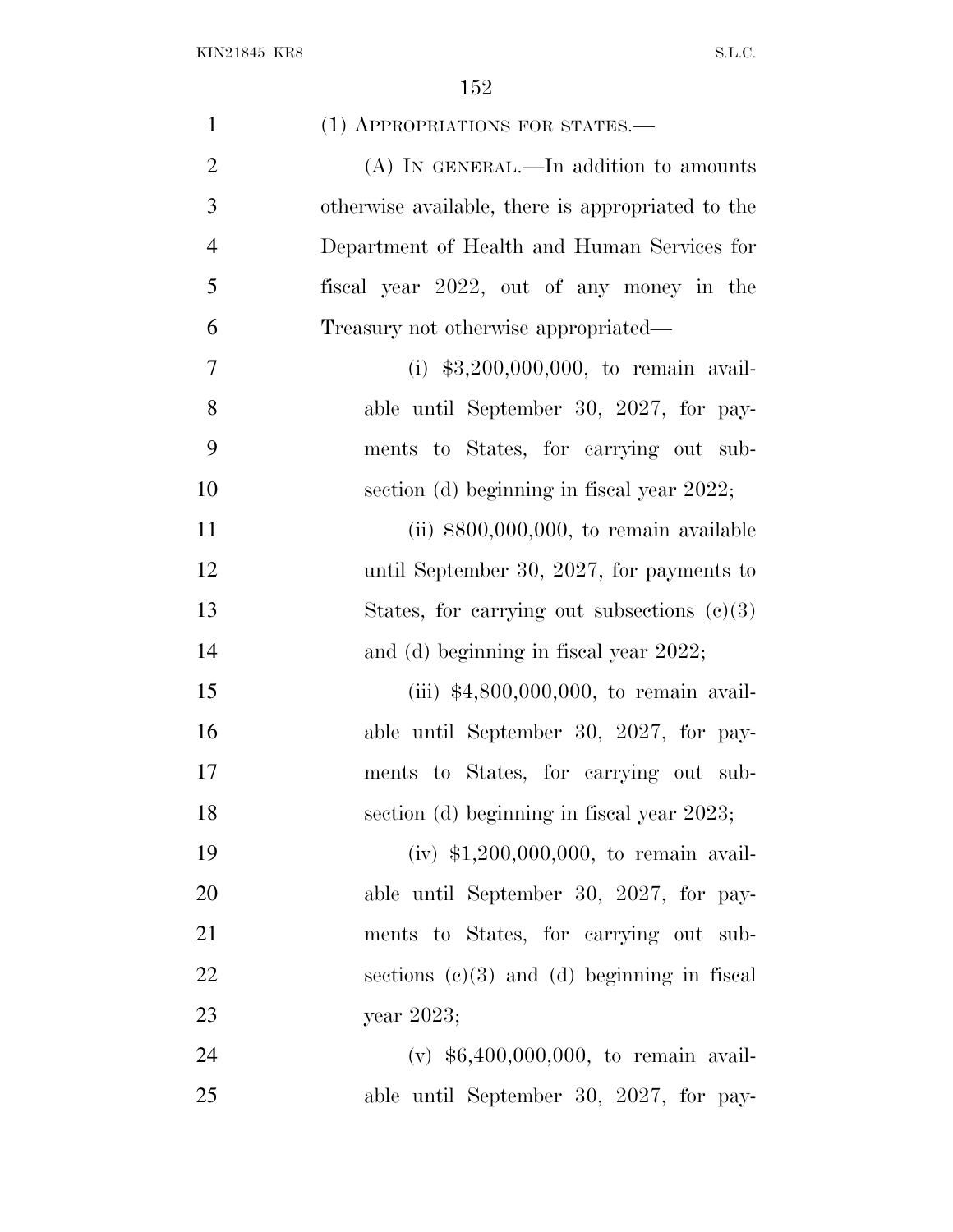| $\mathbf{1}$   | ments to States, for carrying out sub-                |
|----------------|-------------------------------------------------------|
| $\mathbf{2}$   | section (d) beginning in fiscal year 2024;            |
| $\mathfrak{Z}$ | and                                                   |
| $\overline{4}$ | $(vi)$ \$1,600,000,000 to remain avail-               |
| 5              | able until September 30, 2027, for pay-               |
| 6              | ments to States, for carrying out sub-                |
| $\overline{7}$ | sections $(c)(3)$ and $(d)$ beginning in fiscal       |
| 8              | year 2024.                                            |
| 9              | ADDITIONAL APPROPRIATIONS.—In<br>(B)                  |
| 10             | addition to amounts otherwise available, there        |
| 11             | is appropriated to the Department of Health           |
| 12             | and Human Services, out of any money in the           |
| 13             | Treasury not otherwise appropriated, such sums        |
| 14             | as may be necessary for each of fiscal years          |
| 15             | 2025 through 2027, for payments to States, for        |
| 16             | carrying out this section (except provisions and      |
| 17             | activities covered by paragraph $(2)$ ).              |
| 18             | (2) ADDITIONAL APPROPRIATIONS.—In addition            |
| 19             | to amounts otherwise available, there is appropriated |
| 20             | to the Department of Health and Human Services        |
| 21             | for fiscal year 2022, out of any money in the Treas-  |
| 22             | ury not otherwise appropriated—                       |
| 23             | (A) $$2,500,000,000$ , to remain available            |
| 24             | until September 30, 2027, for carrying out pay-       |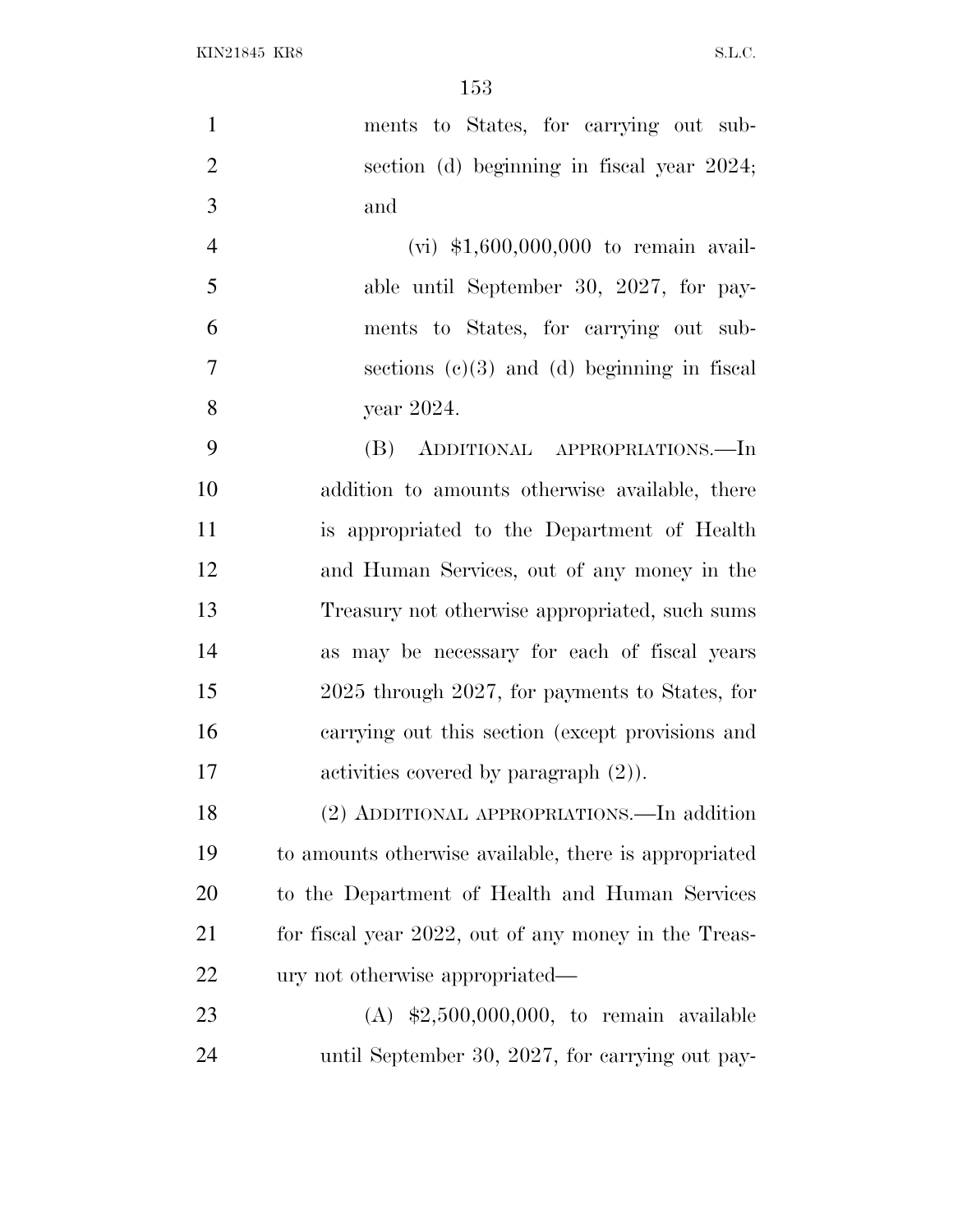| $\mathbf{1}$   | ments to Indian Tribes and Tribal organiza-        |
|----------------|----------------------------------------------------|
| $\overline{2}$ | tions for activities described in this section;    |
| 3              | $(B)$ \$1,250,000,000, to remain available         |
| $\overline{4}$ | until September 30, 2027, for carrying out pay-    |
| 5              | ments to the territories, to be distributed        |
| 6              | among the territories on the basis of their rel-   |
| 7              | ative need, as determined by the Secretary in      |
| 8              | accordance with the objectives of this section,    |
| 9              | for activities described in this section;          |
| 10             | $(C)$ \$300,000,000, to remain available           |
| 11             | until September 30, 2027, for carrying out pay-    |
| 12             | ments to eligible local entities that serve chil-  |
| 13             | dren in families who are engaged in migrant or     |
| 14             | seasonal agricultural labor, for activities de-    |
| 15             | scribed in this section;                           |
| 16             | $(D)(i)$ \$165,000,000, to remain available        |
| 17             | until September 30, 2027, for carrying out         |
| 18             | Federal activities to support the activities fund- |
| 19             | ed under this section, including administration,   |
| 20             | monitoring, technical assistance, and research,    |
| 21             | beginning in fiscal year 2022;                     |
| 22             | (ii) $$200,000,000$ to remain available until      |
| 23             | September 30, 2027, for carrying out Federal       |
| 24             | activities to support the activities funded under  |
| 25             | section, including administration, moni-<br>this   |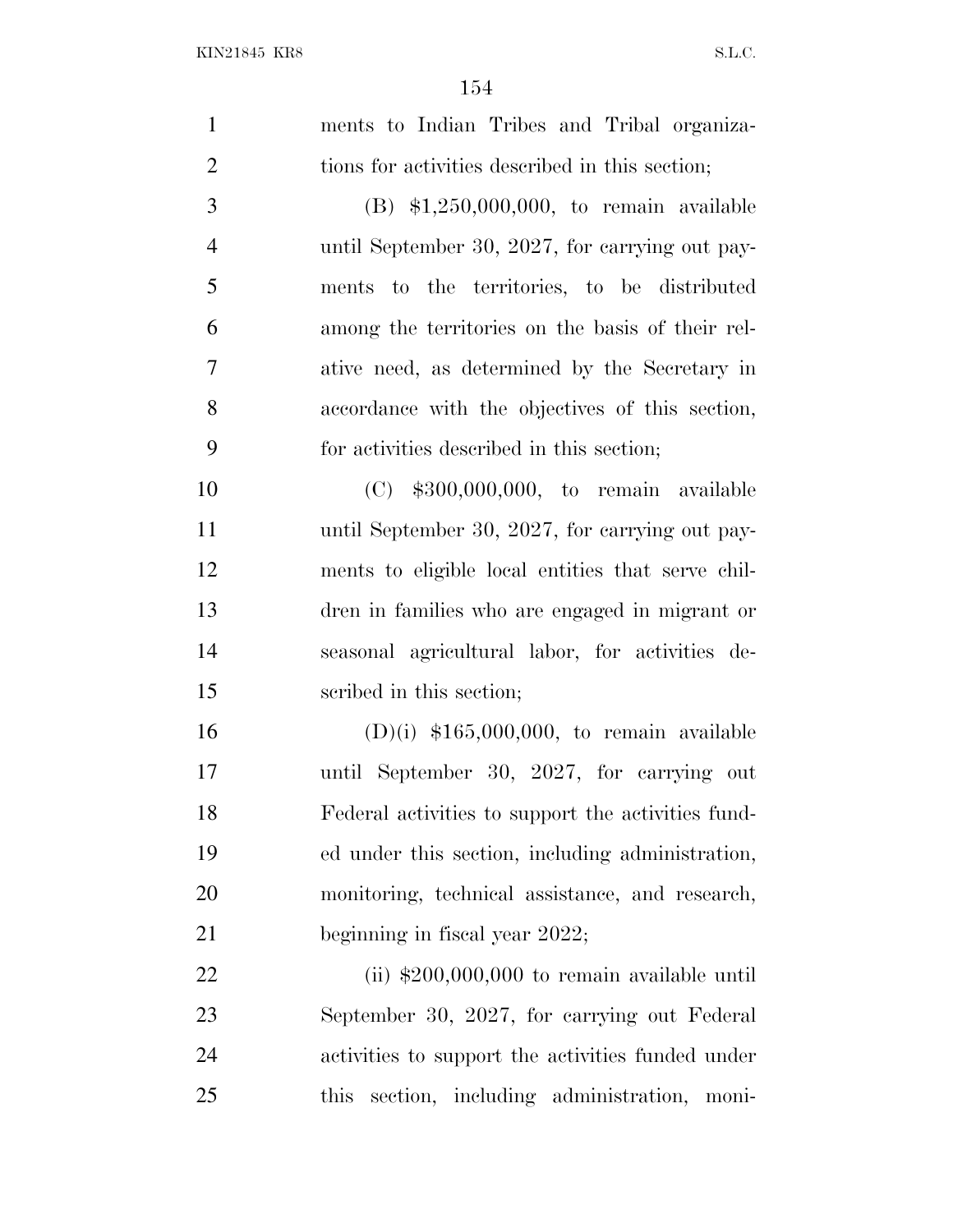|                | 155                                                |
|----------------|----------------------------------------------------|
| $\mathbf{1}$   | toring, technical assistance, and research, be-    |
| $\overline{2}$ | ginning in fiscal year 2023;                       |
| 3              | (iii) $$200,000,000$ , to remain available         |
| $\overline{4}$ | until September 30, 2027, for carrying out         |
| 5              | Federal activities to support the activities fund- |
| 6              | ed under this section, including administration,   |
| 7              | monitoring, technical assistance, and research,    |
| 8              | beginning in fiscal year 2024;                     |
| 9              | $(iv)$ \$208,000,000, to remain available          |
| 10             | until September 30, 2027, for carrying out         |
| 11             | Federal activities to support the activities fund- |
| 12             | ed under this section, including administration,   |
| 13             | monitoring, technical assistance, and research,    |
| 14             | beginning in fiscal year 2025;                     |
| 15             | (v) $$212,000,000$ , to remain available until     |
| 16             | September 30, 2027, for carrying out Federal       |
| 17             | activities to support the activities funded under  |
| 18             | this section, including administration, moni-      |
| 19             | toring, technical assistance, and research, be-    |
| 20             | ginning in fiscal year 2026; and                   |
| 21             | $(vi)$ \$216,000,000, to remain available          |
| 22             | until September 30, 2027, for carrying out         |
| 23             | Federal activities to support the activities fund- |
| 24             | ed under this section, including administration,   |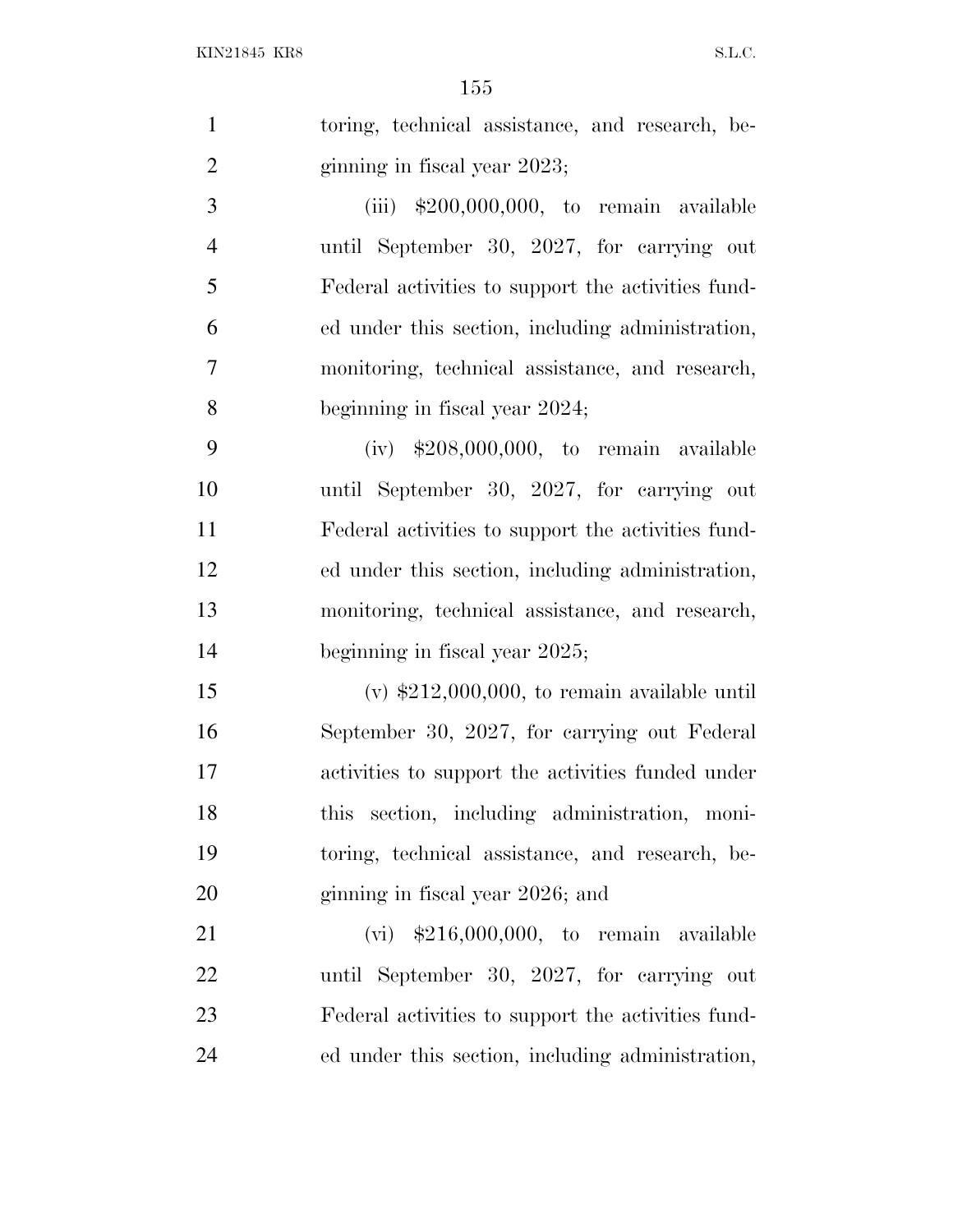|               | monitoring, technical assistance, and research, |
|---------------|-------------------------------------------------|
| 2             | beginning in fiscal year 2027;                  |
| $\mathcal{R}$ | $(E)(i)$ \$2,500,000,000, to remain available   |

4 until September 30, 2027, to improve com-5 pensation of Head Start staff consistent with 6 subparagraphs  $(A)(i)$  and  $(B)(viii)$  of section 7 640(a)(5) of the Head Start Act (42 U.S.C. 8 9835(a)(5)), notwithstanding section 653(a) of 9 such Act  $(42 \text{ U.S.C. } 9848(a))$ , beginning in fis-10 cal year 2022;

11 (ii) \$2,500,000,000, to remain available 12 until September 30, 2027, to improve com-13 pensation of Head Start staff consistent with 14 subparagraphs  $(A)(i)$  and  $(B)(viii)$  of section 15 640(a)(5) of the Head Start Act (42 U.S.C. 16 9835(a)(5)), notwithstanding section 653(a) of 17 such Act  $(42 \text{ U.S.C. } 9848(a))$ , beginning in fis-18 cal year 2023;

19 (iii) \$2,500,000,000, to remain available 20 until September 30, 2027, to improve com-21 pensation of Head Start staff consistent with 22 subparagraphs  $(A)(i)$  and  $(B)(viii)$  of section 23 640(a)(5) of the Head Start Act (42 U.S.C. 24 9835(a)(5)), notwithstanding section 653(a) of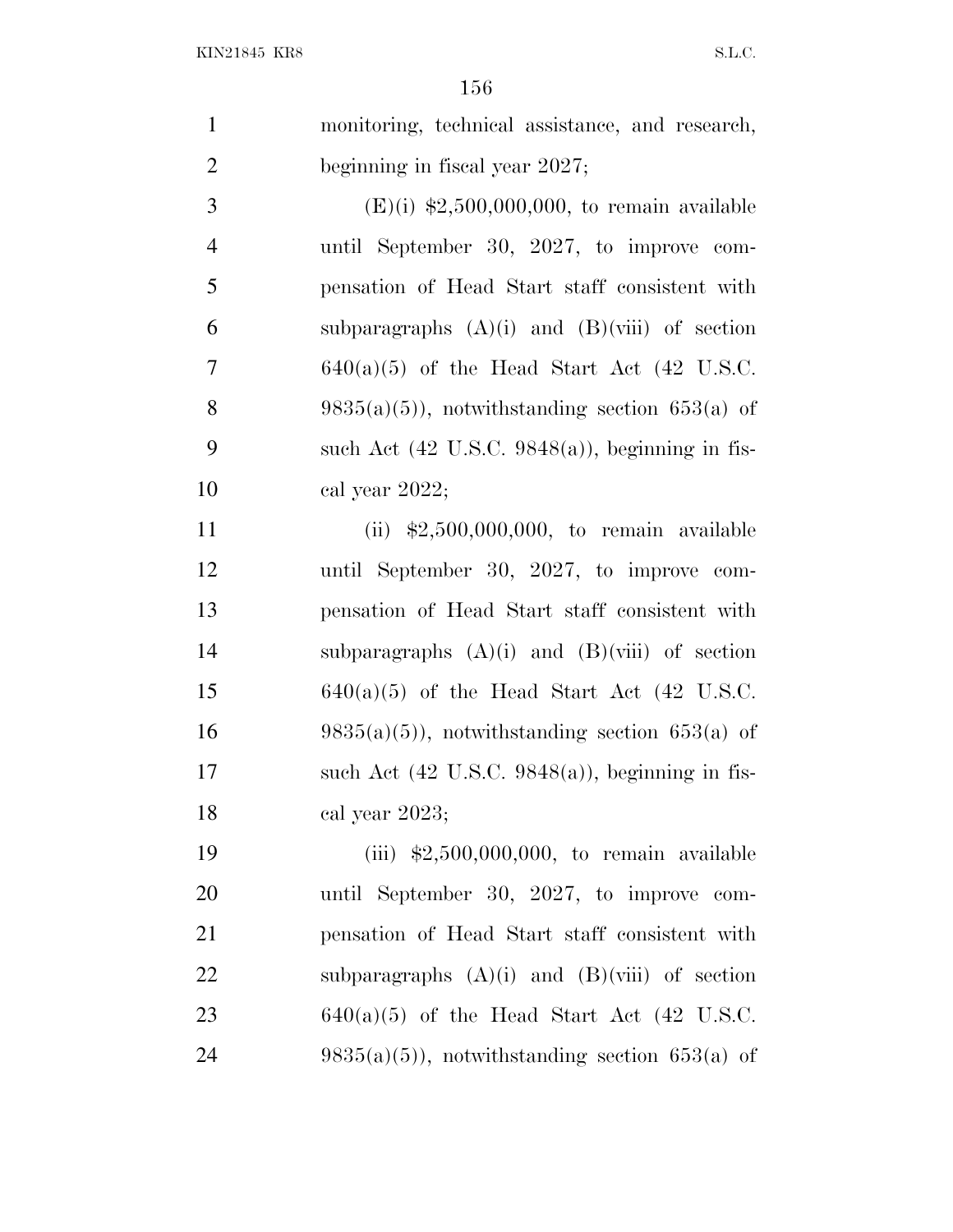|                | 157                                                         |
|----------------|-------------------------------------------------------------|
| $\mathbf{1}$   | such Act $(42 \text{ U.S.C. } 9848(a))$ , beginning in fis- |
| $\overline{2}$ | cal year 2024;                                              |
| 3              | (iv) $$2,500,000,000$ , to remain available                 |
| $\overline{4}$ | until September 30, 2027, to improve com-                   |
| 5              | pensation of Head Start staff consistent with               |
| 6              | subparagraphs $(A)(i)$ and $(B)(viii)$ of section           |
| $\overline{7}$ | $640(a)(5)$ of the Head Start Act (42 U.S.C.                |
| 8              | $9835(a)(5)$ , notwithstanding section 653(a) of            |
| 9              | such Act $(42 \text{ U.S.C. } 9848(a))$ , beginning in fis- |
| 10             | cal year 2025;                                              |
| 11             | (v) $\text{$}2,500,000,000,$ to remain available            |
| 12             | until September 30, 2027, to improve com-                   |
| 13             | pensation of Head Start staff consistent with               |

 pensation of Head Start staff consistent with subparagraphs (A)(i) and (B)(viii) of section 15 640(a)(5) of the Head Start Act (42 U.S.C. 16 9835(a)(5)), notwithstanding section 653(a) of 17 such Act  $(42 \text{ U.S.C. } 9848(a))$ , beginning in fis- cal year 2026; and 19 (vi) \$2,500,000,000, to remain available

 until September 30, 2027, to improve com- pensation of Head Start staff consistent with 22 subparagraphs  $(A)(i)$  and  $(B)(viii)$  of section 23 640(a)(5) of the Head Start Act (42 U.S.C. 24 9835(a)(5)), notwithstanding section 653(a) of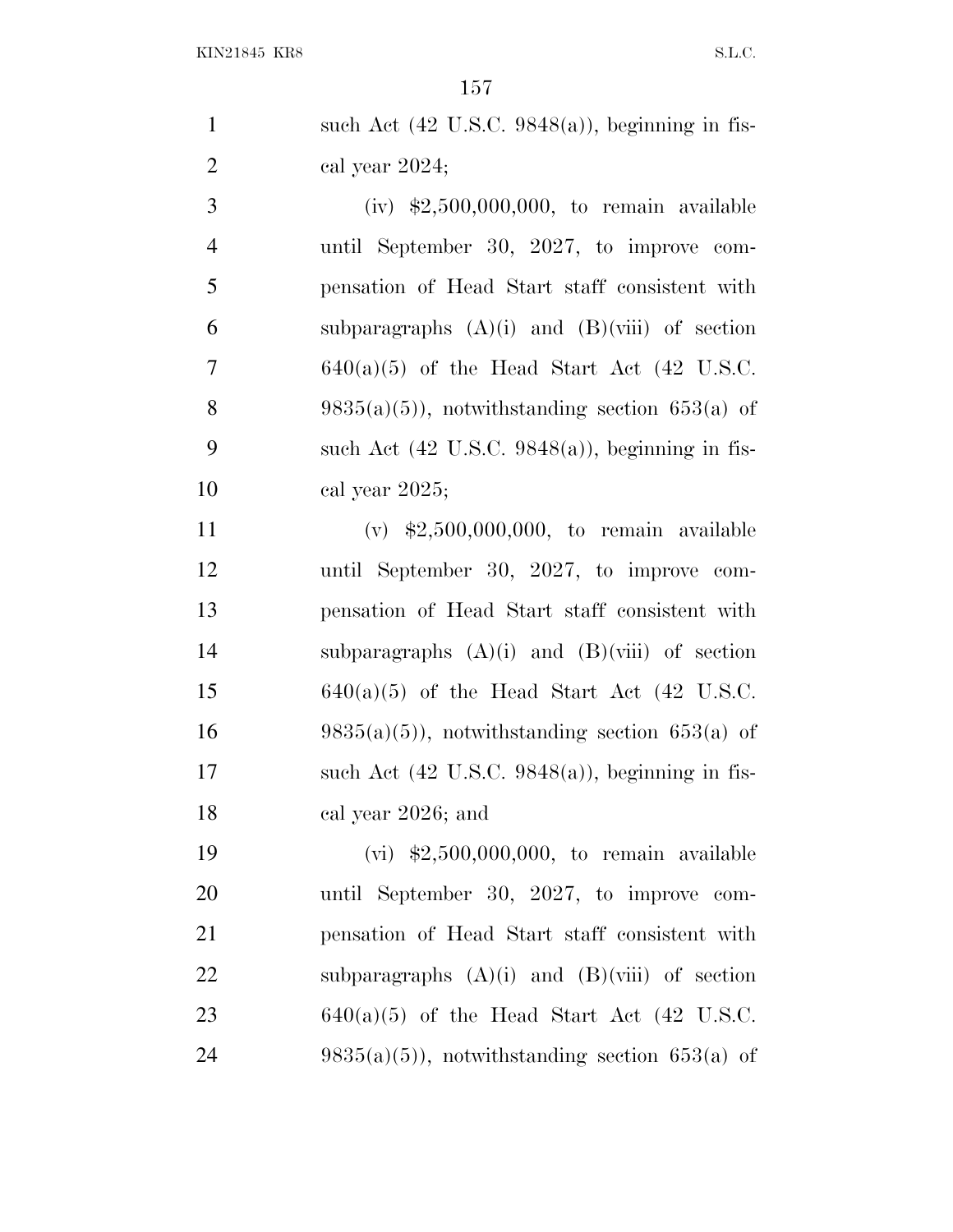| $\mathbf{1}$   | such Act $(42 \text{ U.S.C. } 9848(a))$ , beginning in fis- |
|----------------|-------------------------------------------------------------|
| $\overline{2}$ | cal year 2027;                                              |
| 3              | $(F)$ \$9,500,000,000, to remain available                  |
| $\overline{4}$ | until September 30, 2027, to carry out the pro-             |
| 5              | gram of grants to localities described in sub-              |
| 6              | section $(f)(2)$ ; and                                      |
| 7              | $(G)$ \$9,500,000,000, to remain available                  |
| 8              | until September 30, 2027, to carry out the pro-             |
| 9              | gram of awards to Head Start agencies de-                   |
| 10             | scribed in subsection $(f)(3)$ .                            |
| 11             | (c) PAYMENTS FOR STATE UNIVERSAL PRESCHOOL                  |
| 12             | SERVICES.-                                                  |
| 13             | (1) IN GENERAL.—A State that has submitted,                 |
| 14             | and had approved by the Secretary in collaboration          |
| 15             | with the Secretary of Education, the State plan de-         |
| 16             | scribed in paragraph (5) is entitled to a payment           |
| 17             | under this subsection.                                      |
| 18             | (2) PAYMENTS TO STATES.-                                    |
| 19             | (A) PAYMENTS FOR FISCAL YEARS 2022                          |
| 20             | THROUGH 2024.—From amounts made available                   |
| 21             | under subsection $(b)(1)$ for carrying out sub-             |
| 22             | sections $(c)(3)$ and $(d)$ for any of fiscal years         |
| 23             | 2022 through 2024, the Secretary shall allot for            |
| 24             | the fiscal year, to each State that has a State             |
| 25             | plan under paragraph (5) or transitional State              |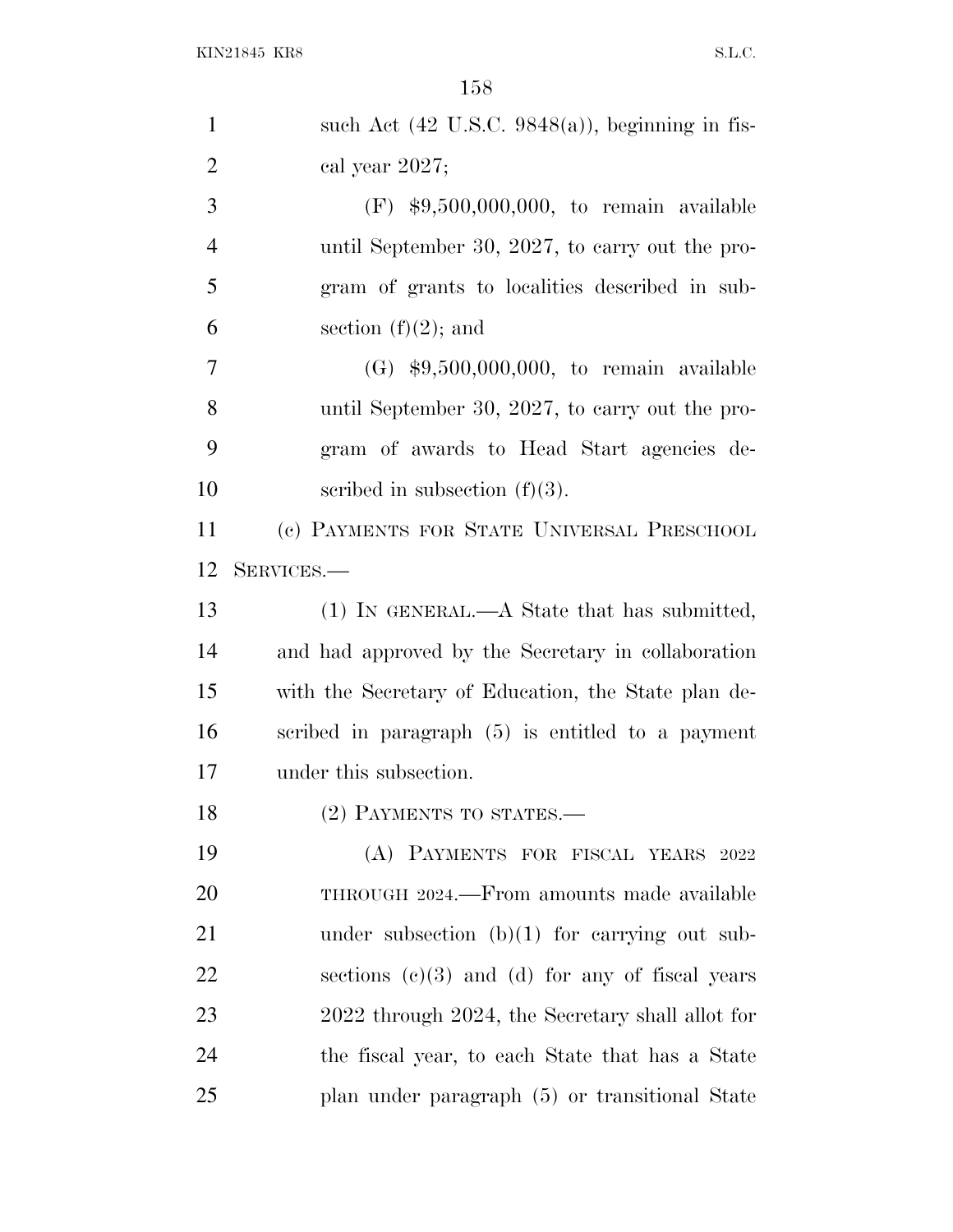plan under paragraph (7) that is approved for a period including that fiscal year, an amount for the purpose of providing grants to eligible providers to provide high-quality preschool, using a formula that considers— (i) the proportion of the number of children who are below the age of 6 and

 whose families have a family income at or below 200 percent of the poverty line for 10 the most recent year for which satisfactory data are available, residing in the State, as compared to the number of such children, who reside in all States with approved plans for the fiscal year for which the al-15 lotment is being made; and

 (ii) the existing Federal preschool in- vestments in the State under the Head Start Act, as of the date of the allotment. (B) PAYMENTS FOR FISCAL YEARS 2025 20 THROUGH 2027.—

21 (i) PRESCHOOL SERVICES.—For each of fiscal years 2025 through 2027, the Secretary shall pay to each State with an approved State plan under paragraph (5), an amount for that year equal to—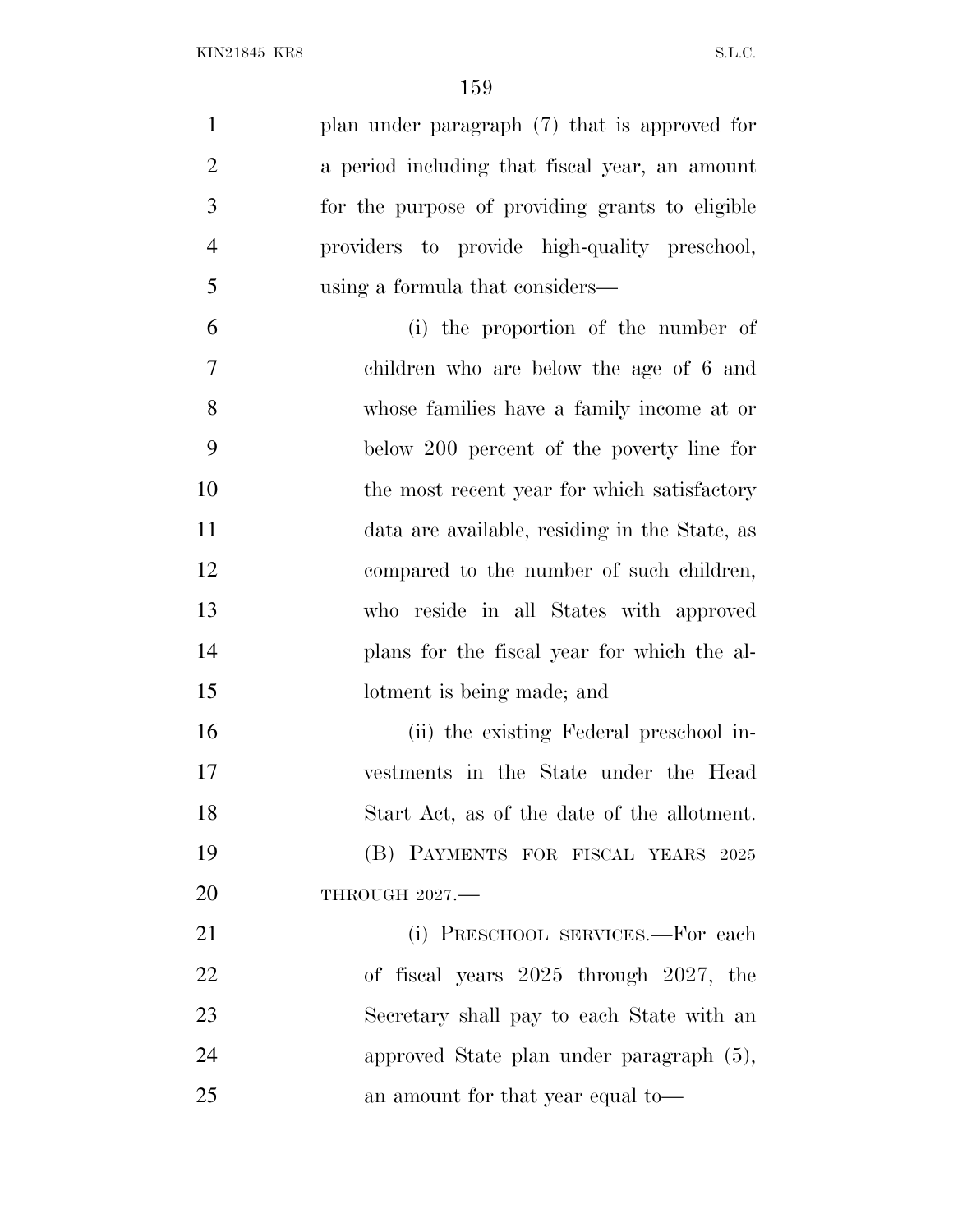| $\mathbf{1}$   | $(I)$ 95.440 percent of the State's            |
|----------------|------------------------------------------------|
| $\overline{2}$ | expenditures in the year for preschool         |
| 3              | services provided under subsection             |
| $\overline{4}$ | $(d)$ , for fiscal year 2025;                  |
| 5              | $(II)$ 79.534 percent of the State's           |
| 6              | expenditures in the year for such pre-         |
| $\tau$         | school services, for fiscal year 2026;         |
| 8<br>and       |                                                |
| 9              | $(III)$ 63.627 percent of the                  |
| 10             | State's expenditures in the year for           |
| 11             | such preschool services, for fiscal year       |
| 12             | 2027.                                          |
| 13             | (ii) STATE ACTIVITIES.—The Sec-                |
| 14             | retary shall pay to each State with an ap-     |
| 15             | proved State plan under paragraph (5) an       |
| 16             | amount for a fiscal year equal to 53.022       |
| 17             | percent of the amount of the State's ex-       |
| 18             | penditures for the activities described in     |
| 19             | paragraph $(3)$ , except that in no case shall |
| 20             | a payment for a fiscal year under this         |
| 21             | clause exceed the amount equal to 5 per-       |
| 22             | cent of the State's expenditures described     |
| 23             | in clause (i) for such fiscal year.            |
| 24             | (iii) NON-FEDERAL SHARE.—The re-               |
| 25             | mainder of the cost paid by the State for      |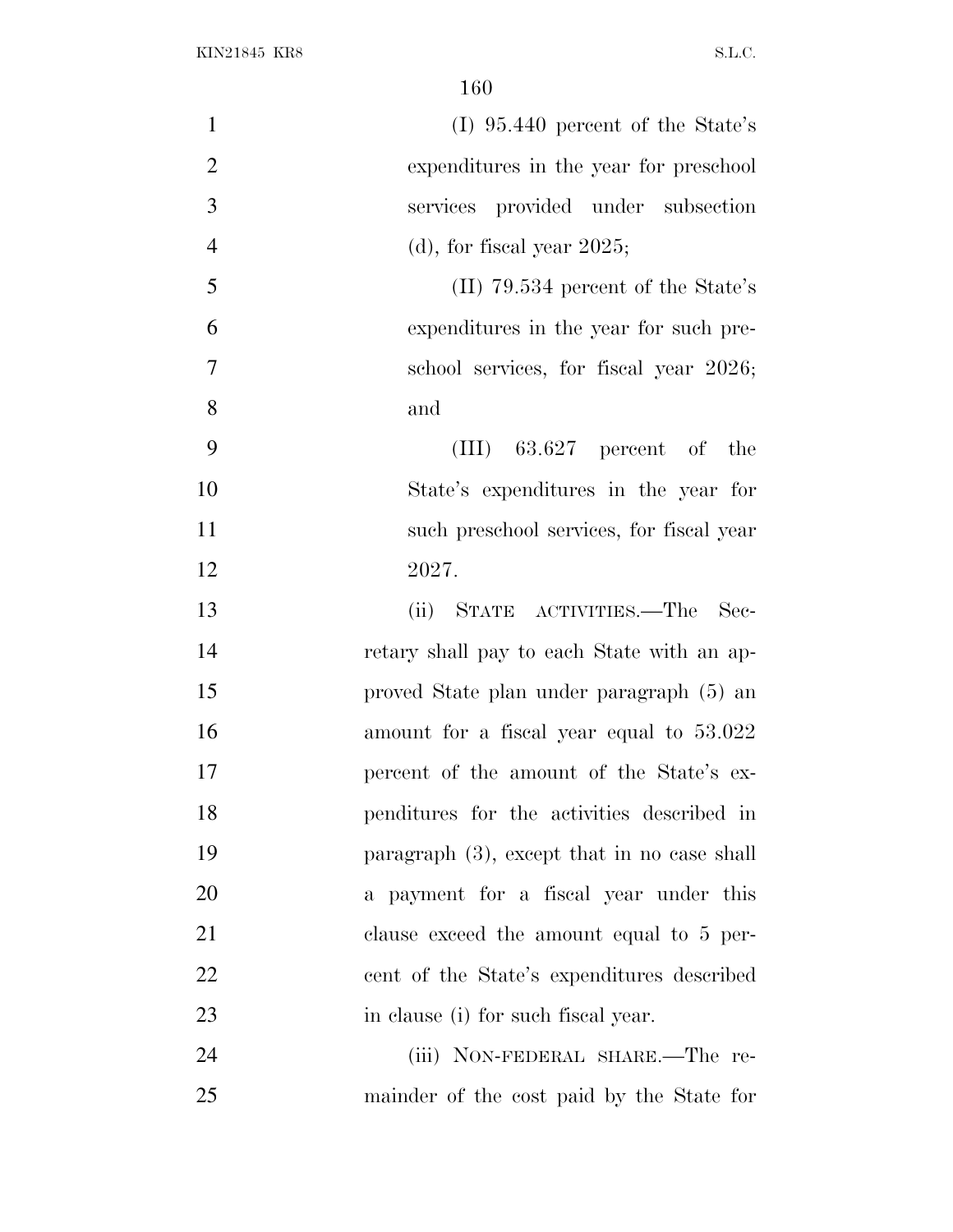| $\mathbf{1}$   | preschool services, that is not provided     |
|----------------|----------------------------------------------|
| $\mathfrak{2}$ | under clause (i), shall be considered the    |
| 3              | non-Federal share of the cost of those       |
| $\overline{4}$ | services. The remainder of the cost paid by  |
| 5              | the State for State activities, that is not  |
| 6              | provided under clause (ii), shall be consid- |
| $\tau$         | ered the non-Federal share of the cost of    |
| 8              | those activities.                            |
| 9              | (iv) ADVANCE PAYMENT; RETROSPEC-             |
| 10             | TIVE ADJUSTMENT.—The Secretary shall         |
| 11             | make a payment under clause (i) or (ii) for  |
| 12             | a year on the basis of advance estimates of  |
| 13             | expenditures submitted by the State and      |
| 14             | such other investigation as the Secretary    |
| 15             | may find necessary, and shall reduce or in-  |
| 16             | crease the payment as necessary to adjust    |
| 17             | for any overpayment or underpayment for      |
| 18             | a previous year.                             |
| 19             | (C) AUTHORITIES.-                            |
| 20             | (i)<br>FISCAL YEARS 2022 THROUGH             |
| 21             | 2024.—Notwithstanding any other provi-       |
| 22             | sion of this paragraph, for each of fiscal   |
| 23             | years 2022 through 2024, the Secretary       |
| 24             | shall have the authority to reallot funds    |
| 25             | that were allotted under subparagraph (A)    |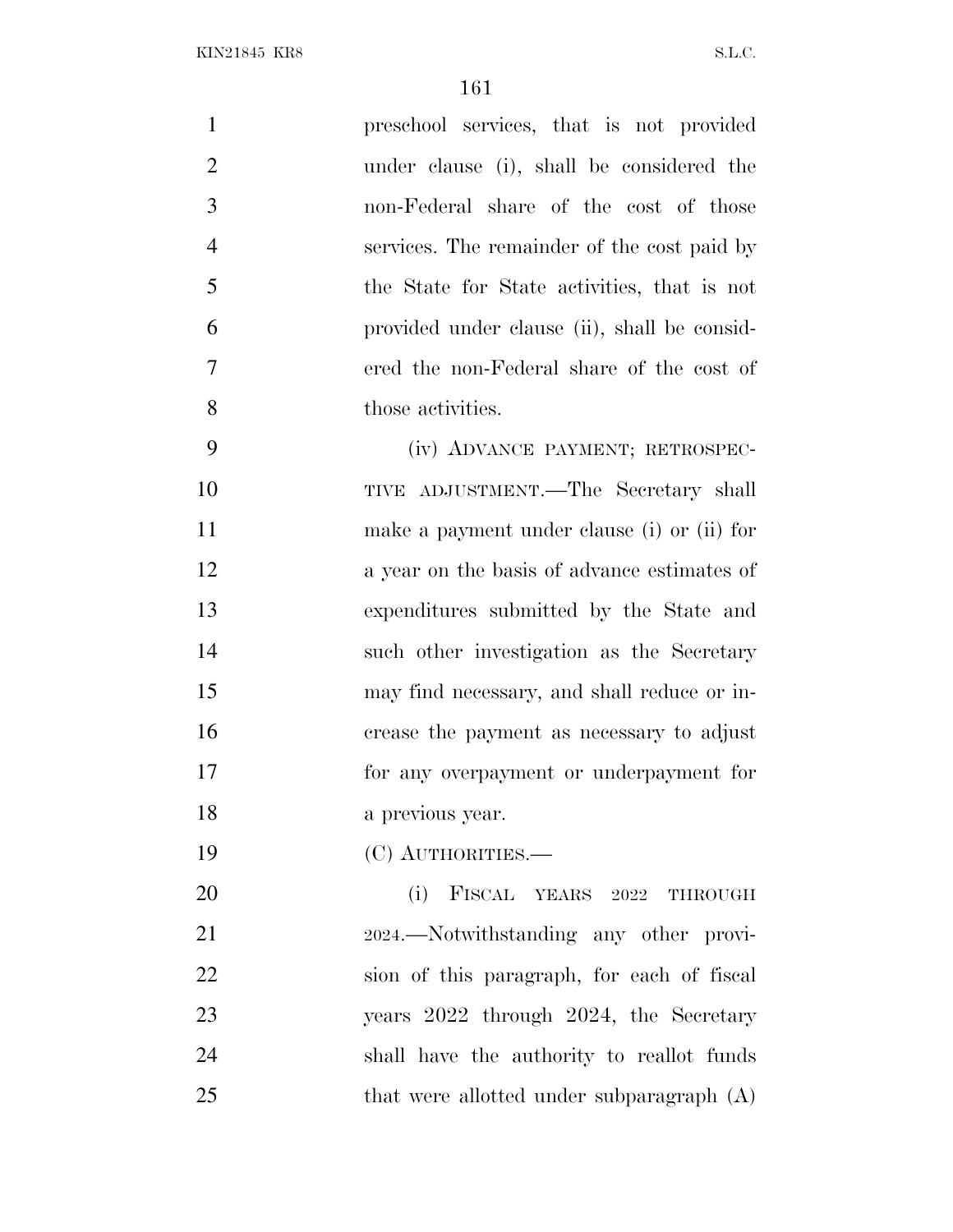| $\mathbf{1}$   | from any State without an approved State    |
|----------------|---------------------------------------------|
| $\overline{2}$ | plan under paragraph (5) or transitional    |
| 3              | State plan under paragraph (7) by the       |
| $\overline{4}$ | date required by the Secretary, to States   |
| 5              | with an approved State plan or transitional |
| 6              | State plan under such paragraph (5) or      |
| $\overline{7}$ | (7) and to eligible localities and Head     |
| 8              | Start agencies in accordance with sub-      |
| 9              | section (f).                                |
| 10             | (ii) FISCAL YEAR 2025.—Notwith-             |
| 11             | standing any other provision of this sec-   |
| 12             | tion, on October 1, 2024, the Secretary     |
| 13             | shall have the authority to reallot funds   |
| 14             | from payments made from allotments          |
| 15             | under subparagraph (A) that are unobli-     |
| 16             | gated on such date, to any State without    |
| 17             | such unobligated funds that is a State with |
| 18             | an approved State plan under paragraph      |
| 19             | (5) or transitional State plan under para-  |
| 20             | graph (7) to carry out the purposes of this |
| 21             | section or to an eligible locality or Head  |
| 22             | Start agency in accordance with subsection  |
| 23             | (f).                                        |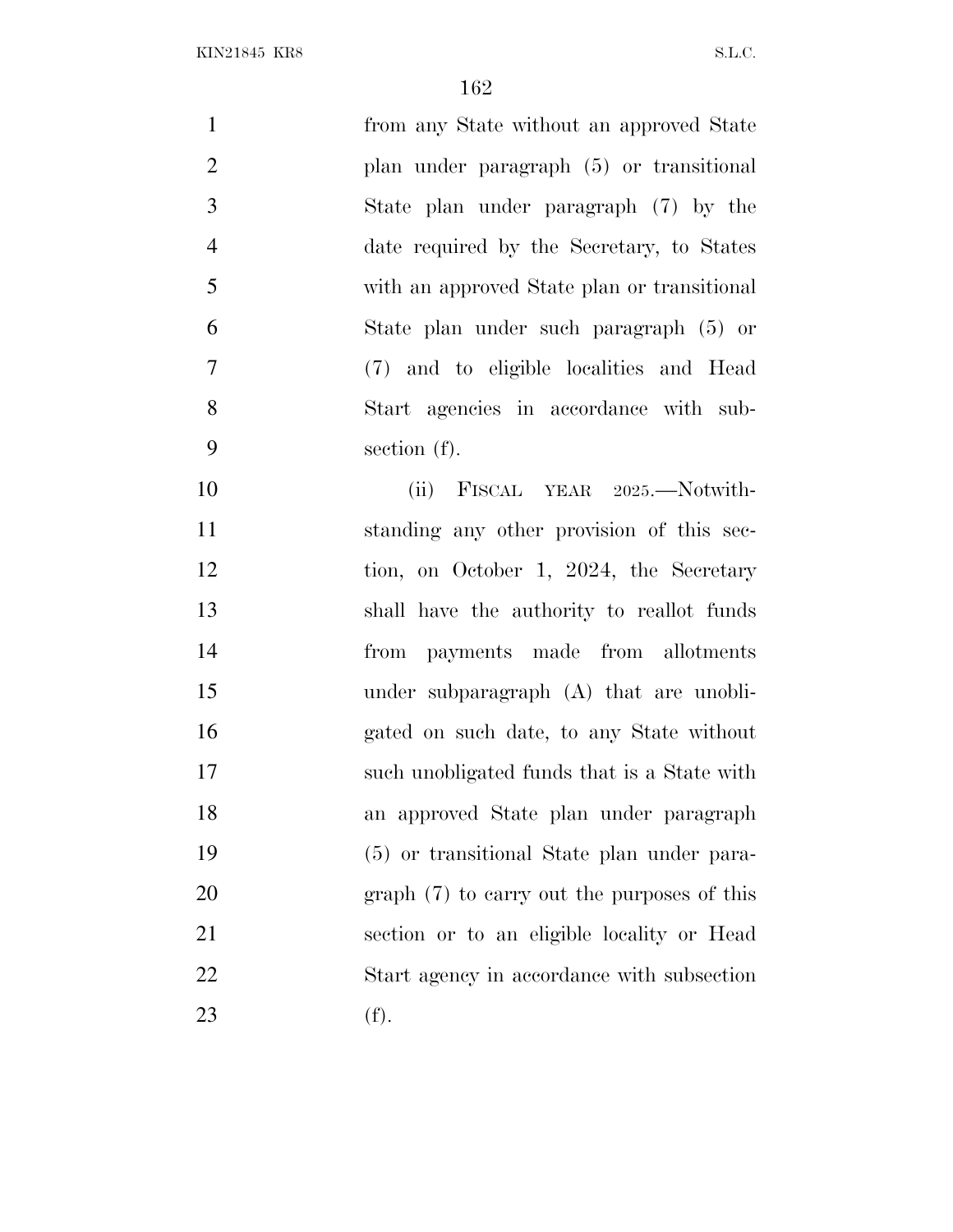| $\mathbf{1}$   | (3) STATE ACTIVITIES.—A State that receives a      |
|----------------|----------------------------------------------------|
| $\overline{2}$ | payment under paragraph (2) shall carry out all of |
| 3              | the following activities:                          |
| $\overline{4}$ | (A) State administration of the State pre-         |
| 5              | school program described in this section.          |
| 6              | (B) Supporting a continuous quality im-            |
| 7              | provement system for providers of preschool        |
| 8              | services participating, or seeking to participate, |
| 9              | in the State preschool program, through the use    |
| 10             | of data, research, monitoring, training, tech-     |
| 11             | nical assistance, professional development, and    |
| 12             | coaching.                                          |
| 13             | (C) Providing outreach and enrollment              |
| 14             | support for families of eligible children.         |
| 15             | (D) Supporting data systems building.              |
| 16             | (E) Supporting staff of eligible providers         |
| 17             | in pursuing credentials and degrees, including     |
| 18             | baccalaureate degrees.                             |
| 19             | (F) Supporting activities that ensure ac-          |
| 20             | cess to inclusive preschool programs for chil-     |
| 21             | dren with disabilities.                            |
| 22             | (G) Providing age-appropriate transpor-            |
| 23             | tation services for children, which at a min-      |
| 24             | imum shall include transportation services for     |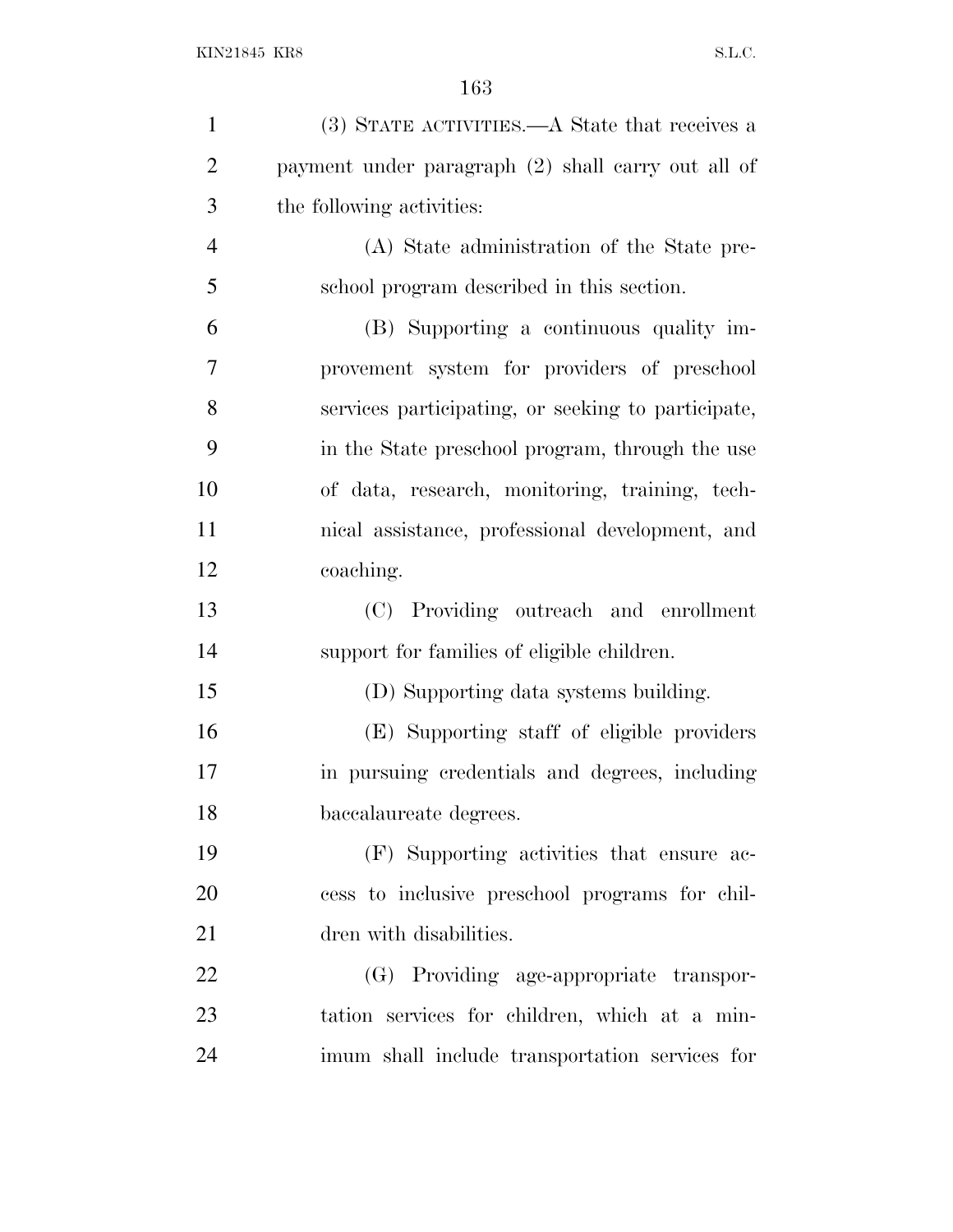| $\mathbf{1}$   | children experiencing homelessness and children         |
|----------------|---------------------------------------------------------|
| $\overline{2}$ | in foster care.                                         |
| 3              | (H) Conducting or updating a statewide                  |
| $\overline{4}$ | needs assessment of access to high-quality pre-         |
| 5              | school services.                                        |
| 6              | (4) LEAD AGENCY.—The Governor of a State                |
| 7              | desiring for the State to receive a payment under       |
| 8              | this subsection shall designate a lead agency (such     |
| 9              | as a State agency or joint interagency office) for the  |
| 10             | administration of the State's preschool program         |
| 11             | under this section.                                     |
| 12             | (5) STATE PLAN.—In order to be eligible for             |
| 13             | payments under this section, the Governor of a State    |
| 14             | shall submit a State plan to the Secretary for ap-      |
| 15             | proval by the Secretary, in collaboration with the      |
| 16             | Secretary of Education, at such time, in such man-      |
| 17             | ner, and containing such information as the Sec-        |
| 18             | retary shall by rule require, that includes a plan for  |
| 19             | achieving universal, high-quality, free, inclusive, and |
| 20             | mixed-delivery preschool services. Such plan shall in-  |
| 21             | clude, at a minimum, each of the following:             |
| 22             | $(A)$ A certification that—                             |
| 23             | (i) the State has in place, or will have                |
| 24             | in place no later than 18 months after the              |
| 25             | State first receives funding under this sec-            |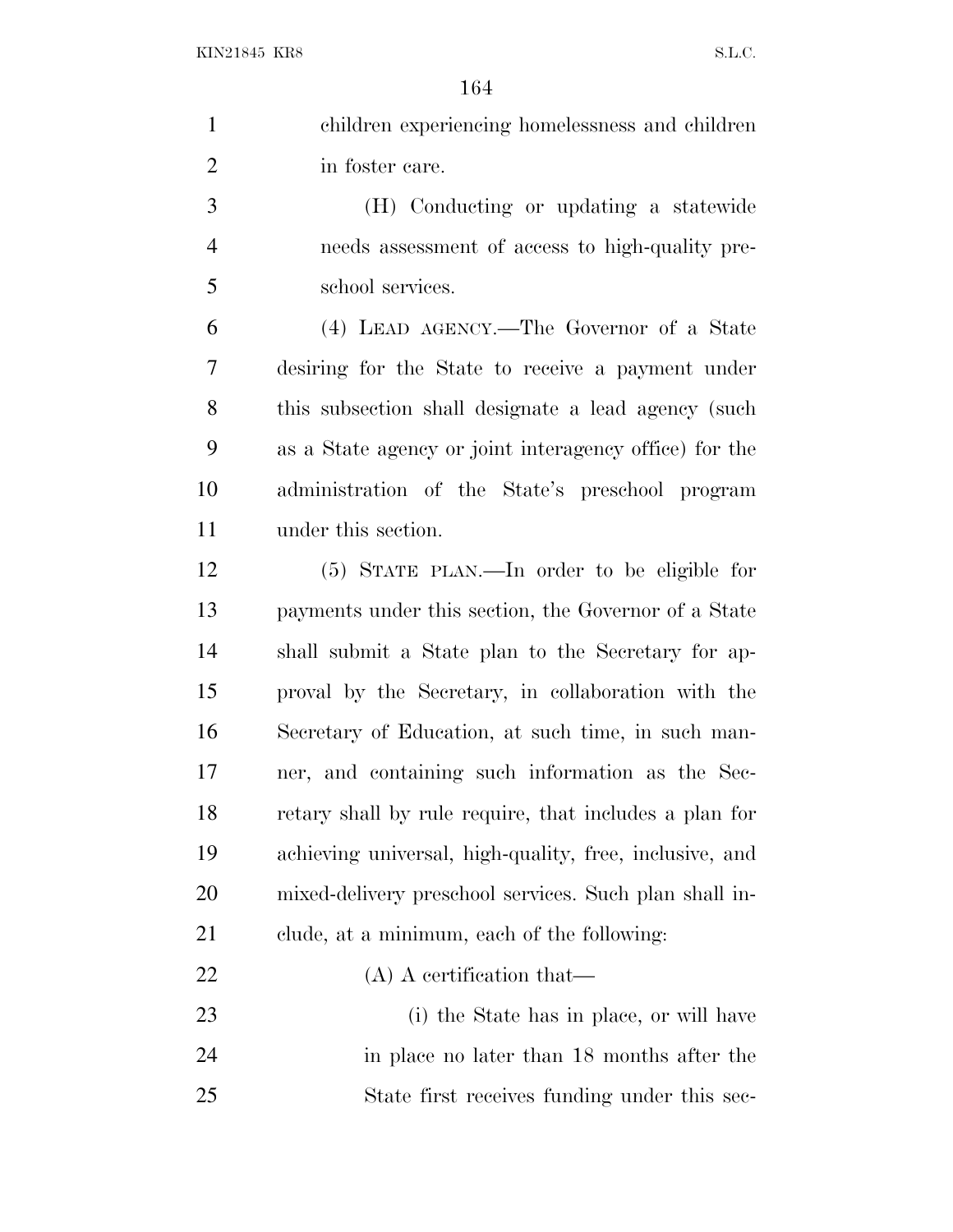| $\mathbf{1}$   | tion, developmentally appropriate, evi-    |
|----------------|--------------------------------------------|
| $\overline{2}$ | dence-based preschool standards that, at a |
| 3              | minimum, are as rigorous as the standards  |
| $\overline{4}$ | specified in subparagraph (B) of section   |
| 5              | $641A(a)(1)$ of the Head Start Act $(42)$  |
| 6              | U.S.C. $9836a(a)(1)$ and include program   |
| 7              | standards for class sizes and ratios; and  |
| 8              | (ii) the State will coordinate such        |
| 9              | standards with other early learning stand- |
| 10             | ards in the State.                         |
| 11             | (B) An assurance that the State will en-   |
| 12             | $sure-$                                    |
| 13             | (i) all preschool services in the State    |
| 14             | funded under this section will—            |
| 15             | (I) be universally available to all        |
| 16             | children in the State without any ad-      |
| 17             | ditional eligibility requirements; and     |
| 18             | (II) be high-quality, free, and in-        |
| 19             | clusive; and                               |
| 20             | (ii) that the local preschool programs     |
| 21             | in the State funded under this section     |
| 22             | will-                                      |
| 23             | $(I)$ by not later than 1 year after       |
| 24             | the program receives such funding,         |
| 25             | meet the State's preschool education       |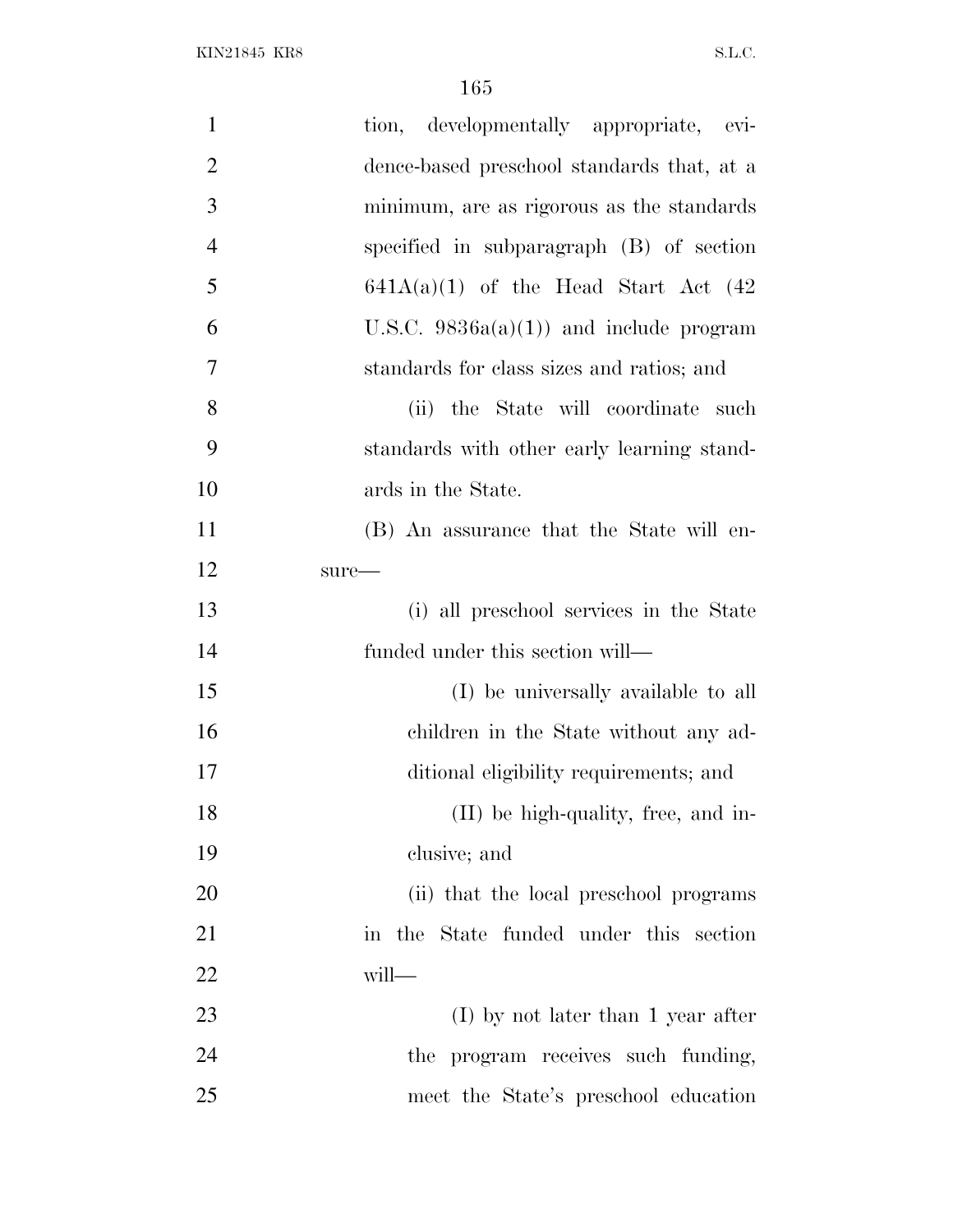| $\mathbf{1}$   | standards described in subparagraph   |
|----------------|---------------------------------------|
| $\overline{2}$ | (A);                                  |
| 3              | (II) offer programming that           |
| $\overline{4}$ | meets the duration requirements of at |
| 5              | least $1,020$ annual hours;           |
| 6              | (III) adopt policies and practices    |
| $\overline{7}$ | to conduct outreach and provide expe- |
| 8              | enrollment, including<br>dited        |
| 9              | prioritization, to-                   |
| 10             | (aa) children experiencing            |
| 11             | homelessness (which, in the case      |
| 12             | of a child attending a program        |
| 13             | provided by an eligible provider      |
| 14             | described in subsection $(a)(6)(A)$ , |
| 15             | shall include immediate enroll-       |
| 16             | ment for the child);                  |
| 17             | (bb) children in foster care          |
| 18             | or kinship care;                      |
| 19             | (cc) children in families who         |
| 20             | are engaged in migrant or sea-        |
| 21             | sonal agricultural labor;             |
| 22             | (dd) children with disabil-           |
| 23             | ities, including eligible children    |
| 24             | who are served under part C of        |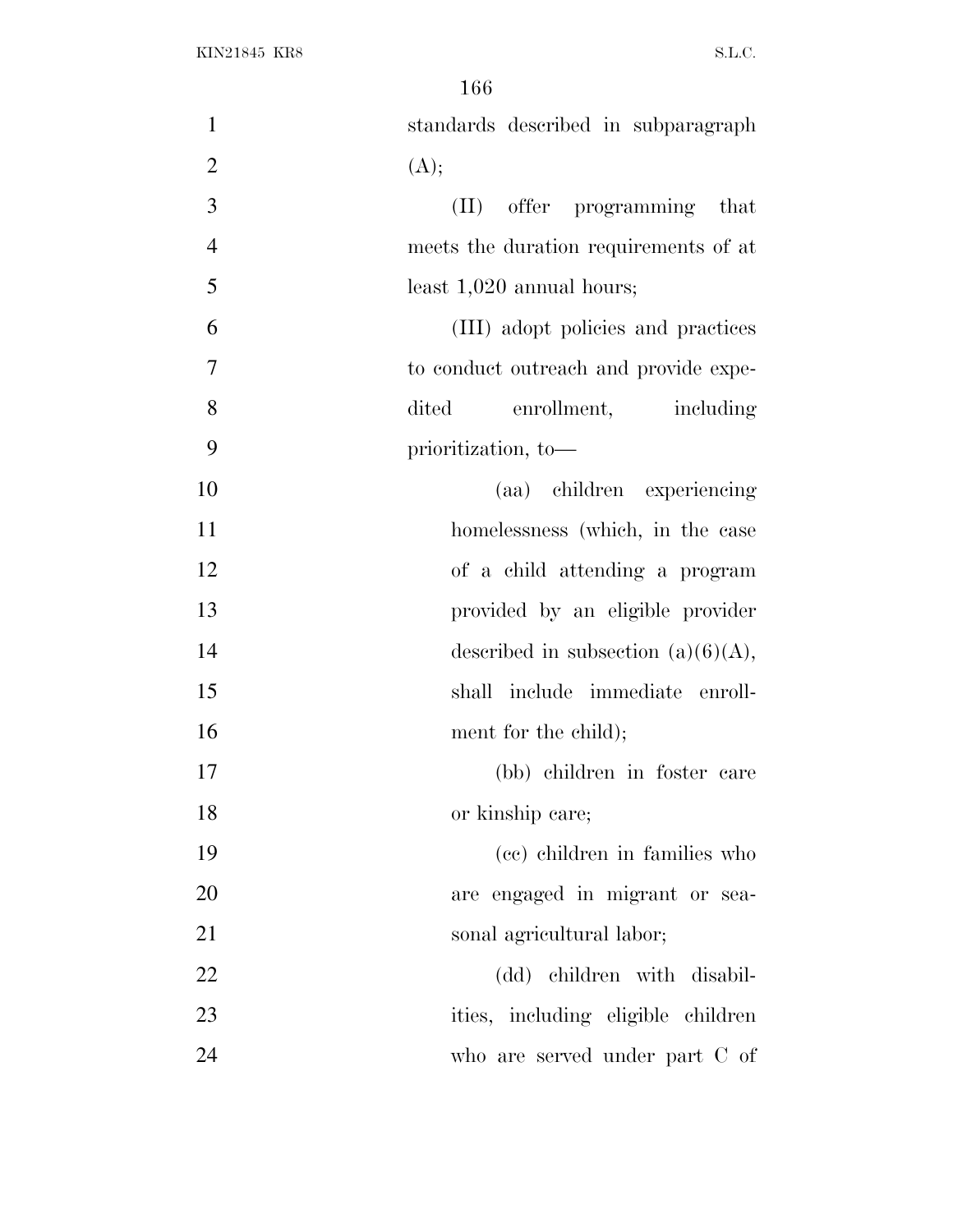| $\mathbf{1}$   | the Individuals with Disabilities         |
|----------------|-------------------------------------------|
| $\overline{2}$ | Education Act; and                        |
| 3              | (ee) dual language learners;              |
| $\overline{4}$ | (IV) provide for salaries, and set        |
| 5              | schedules for salaries, for staff of pro- |
| 6              | viders in the State preschool program     |
| 7              | that are equivalent to salaries of ele-   |
| 8              | mentary school staff with similar cre-    |
| 9              | dentials and experience;                  |
| 10             | (V) at a minimum, provide a liv-          |
| 11             | ing wage for all staff of such pro-       |
| 12             | viders; and                               |
| 13             | (VI) require educational quali-           |
| 14             | fications for teachers in the preschool   |
| 15             | program including, at a minimum, re-      |
| 16             | quiring that lead teachers in the pre-    |
| 17             | school program have a baccalaureate       |
| 18             | degree in early childhood education or    |
| 19             | a related field by not later than 6       |
| 20             | years after the date on which the         |
| 21             | State first receives funds under this     |
| 22             | section, except that—                     |
| 23             | $(aa)$ subject to item $(bb)$ ,           |
| 24             | the requirements under this sub-          |
| 25             | clause shall not apply to individ-        |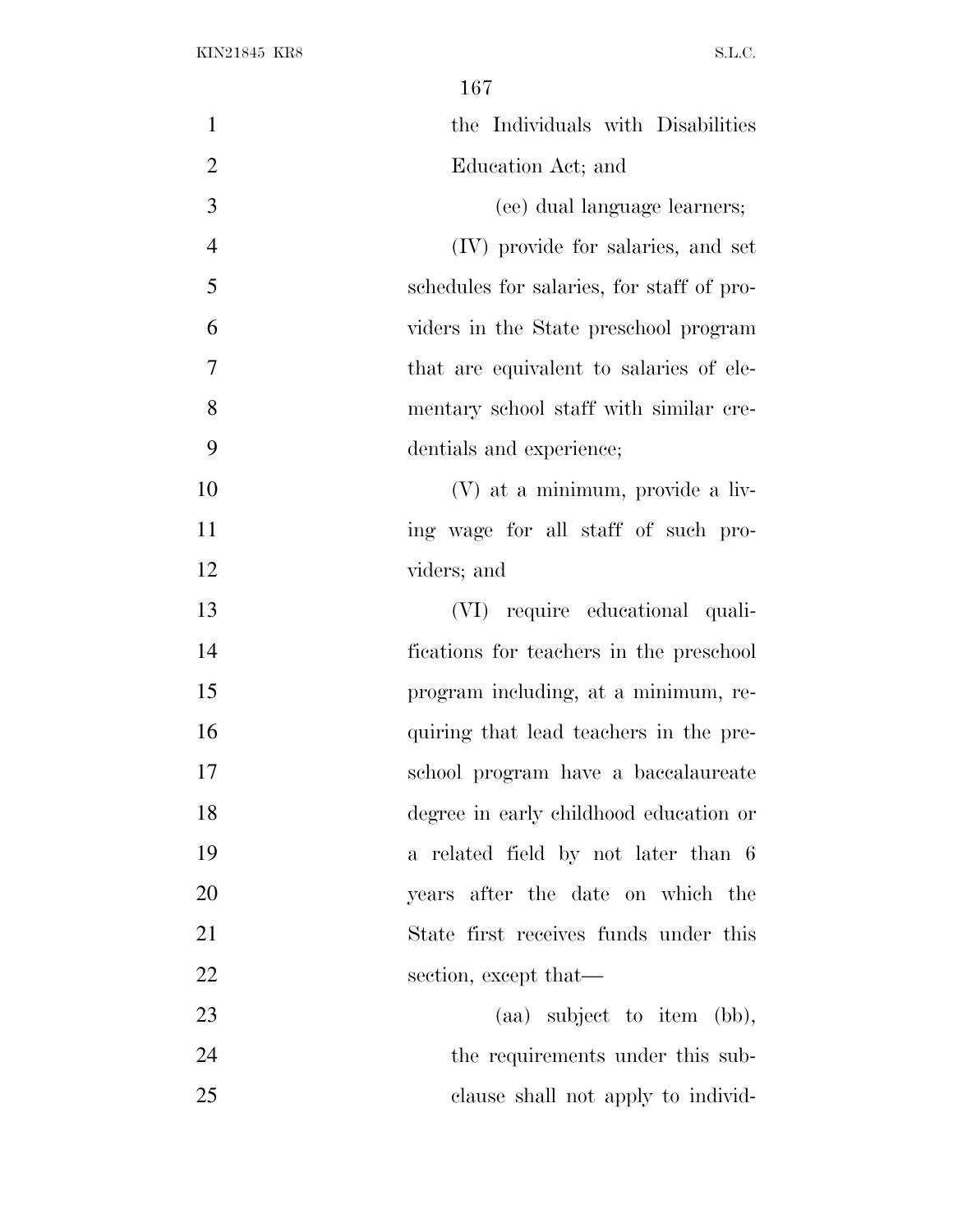| $\mathbf{1}$   | uals who were employed by an el-                |
|----------------|-------------------------------------------------|
| $\mathbf{2}$   | igible provider or early education              |
| 3              | program for a cumulative 3 of                   |
| $\overline{4}$ | the 5 years immediately pre-                    |
| 5              | ceding the date of enactment of                 |
| 6              | this Act and have the necessary                 |
| 7              | content knowledge and teaching                  |
| 8              | skills for early childhood edu-                 |
| 9              | cators, as demonstrated through                 |
| 10             | measures determined by the                      |
| 11             | State; and                                      |
| 12             | (bb) nothing in this section                    |
| 13             | shall require the State to lessen               |
| 14             | requirements for edu-<br>State                  |
| 15             | cational qualifications, in exist-              |
| 16             | ence on the date of enactment of                |
| 17             | this Act, to serve as a teacher in              |
| 18             | a State preschool program.                      |
| 19             | (C) For States with existing publicly fund-     |
| 20             | ed State preschool programs (as of the date of  |
| 21             | submission of the State plan), a description of |
| 22             | how the State plans to use funding provided     |
| 23             | under this section to ensure that such existing |
| 24             | programs in the State meet the requirements of  |
| 25             | this section for a State preschool program.     |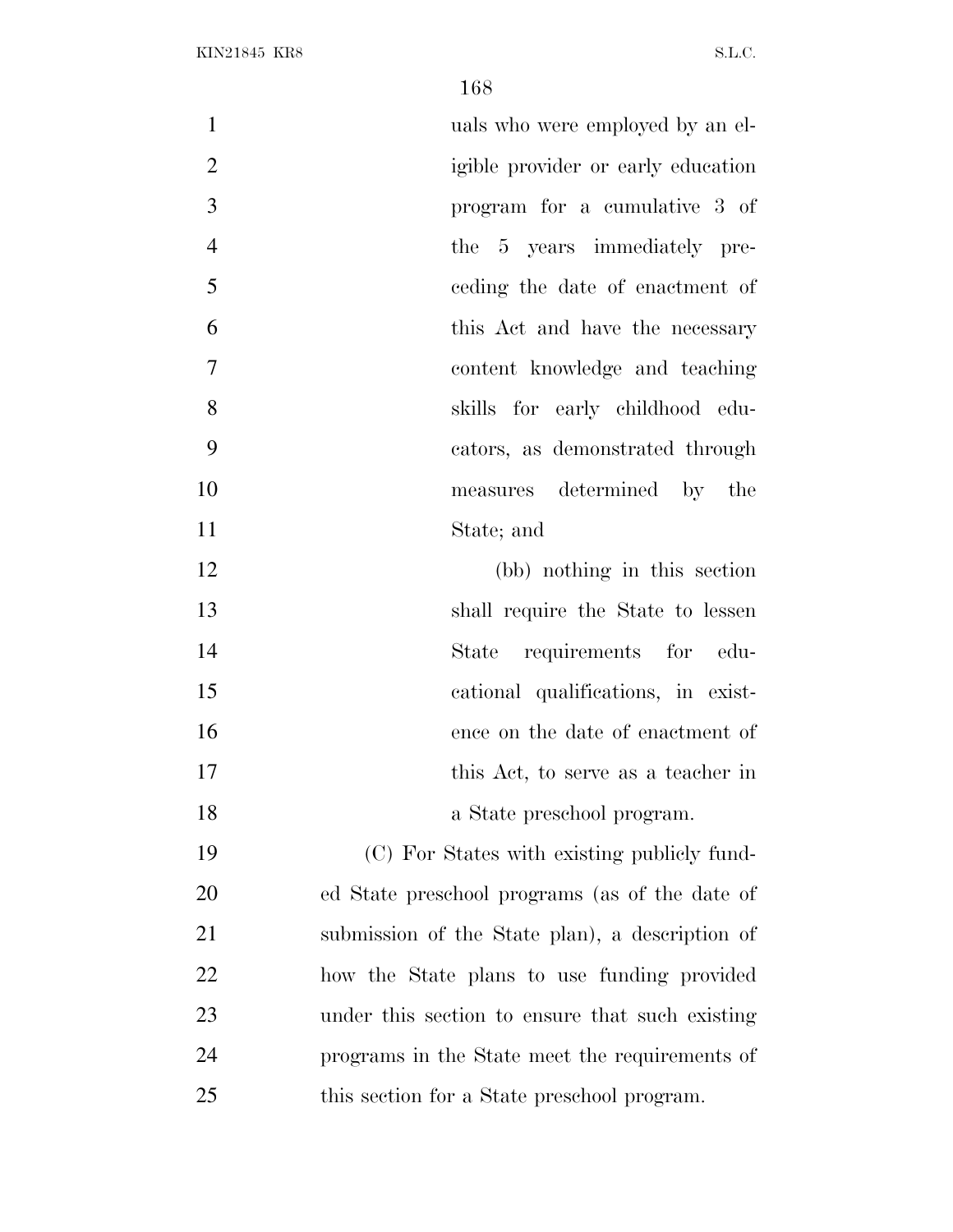| $\mathbf{1}$   | (D) A description of how the State, in es-     |
|----------------|------------------------------------------------|
| $\overline{2}$ | tablishing and operating the State preschool   |
| 3              | program supported under this section, will—    |
| $\overline{4}$ | (i) support a mixed-delivery system            |
| 5              | for any new slots funded under this sec-       |
| 6              | tion, including by facilitating the participa- |
| 7              | tion of Head Start programs and programs       |
| 8              | offered by licensed child care providers;      |
| 9              | (ii) ensure the State preschool pro-           |
| 10             | gram does not disrupt the stability of in-     |
| 11             | fant and toddler child care throughout the     |
| 12             | State;                                         |
| 13             | (iii) ensure adequate consultation with        |
| 14             | the State Advisory Council on Early Child-     |
| 15             | hood Education and Care designated or es-      |
| 16             | tablished in section $642B(b)(1)(A)(i)$ of     |
| 17             | Head<br>Start Act (42 U.S.C.<br>the            |
| 18             | $9837b(b)(1)(A)(i)$ in the development of      |
| 19             | its plan, including consultation in how the    |
| 20             | State intends to distribute slots under        |
| 21             | clause $(v)$ ;                                 |
| 22             | (iv) partner with Head Start agencies          |
| 23             | to ensure the full utilization of Head Start   |
| 24             | programs within the State; and                 |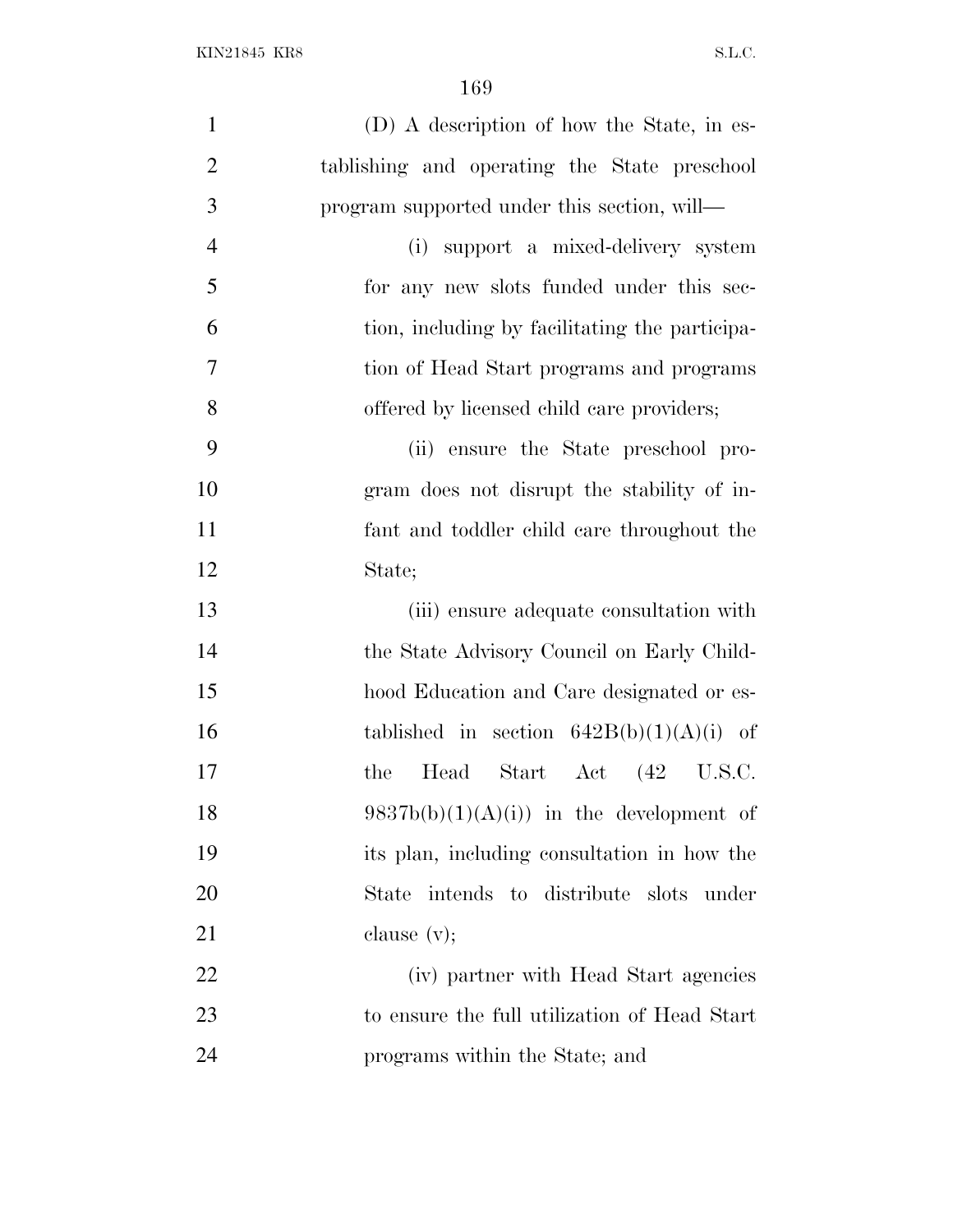KIN21845 KR8 S.L.C.

| $\mathbf{1}$   | (v) distribute new preschool slots and            |
|----------------|---------------------------------------------------|
| $\overline{2}$ | resources equitably among child care (in-         |
| 3              | cluding family child care) providers, Head        |
| $\overline{4}$ | Start agencies, and schools within the            |
| 5              | State.                                            |
| 6              | (E) A certification that the State, in oper-      |
| 7              | ating the program described in this section for   |
| 8              | a fiscal year—                                    |
| 9              | (i) will not reduce the total preschool           |
| 10             | slots provided in State-funded preschool          |
| 11             | programs from the number of such slots in         |
| 12             | the previous fiscal year; or                      |
| 13             | (ii) if the number of eligible children           |
| 14             | identified in the State declines from the         |
| 15             | previous fiscal year, will maintain at least      |
| 16             | the previous year's ratio of the total pre-       |
| 17             | school slots described in clause (i) to eligi-    |
| 18             | ble children so identified.                       |
| 19             | (F) An assurance that the State will use          |
| 20             | funding provided under this section to ensure     |
| 21             | children with disabilities have access to and     |
| 22             | participate in inclusive preschool programs con-  |
| 23             | sistent with provisions in the Individuals with   |
| 24             | Disabilities Education Act, and a description of  |
| 25             | how the State will collaborate with entities car- |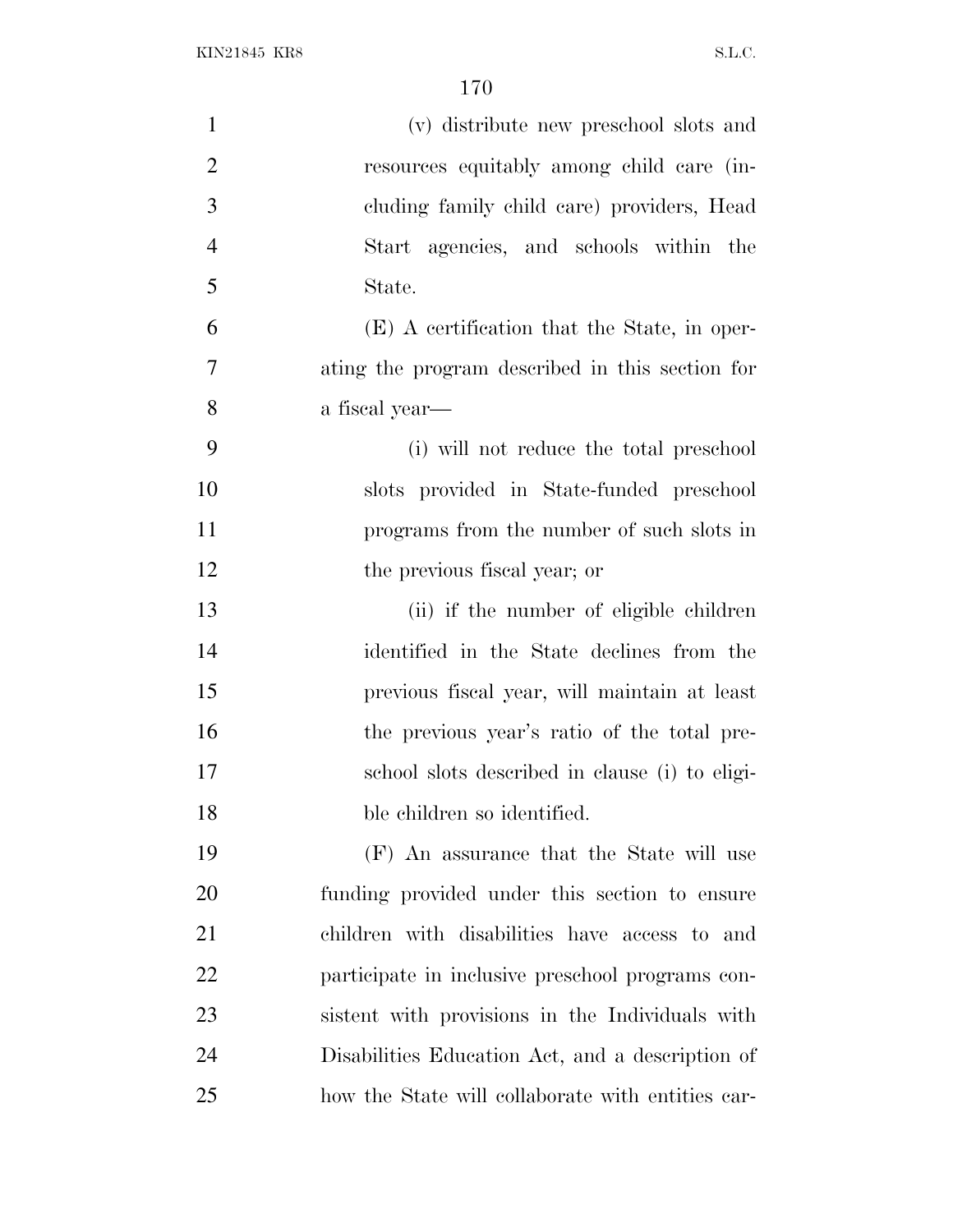| $\mathbf{1}$   | rying out programs under section 619 or part         |
|----------------|------------------------------------------------------|
| $\overline{2}$ | C of the Individuals with Disabilities Education     |
| 3              | Act, to support inclusive preschool programs.        |
| $\overline{4}$ | (G) A certification that the State will sup-         |
| 5              | port the continuous quality improvement of pro-      |
| 6              | grams providing preschool services under this        |
| 7              | section, including support through technical as-     |
| 8              | sistance, monitoring, and research.                  |
| 9              | (H) A certification that the State will en-          |
| 10             | sure a highly qualified early childhood work-        |
| 11             | force to support the requirements of this sec-       |
| 12             | tion.                                                |
| 13             | (I) An assurance that the State will meet            |
| 14             | the requirements of clauses (ii) and (iii) of sec-   |
| 15             | tion $658E(c)(2)(T)$ of the Child Care and De-       |
| 16             | velopment Block Grant Act of 1990 (42 U.S.C.         |
| 17             | $9858c(c)(2)(T)$ , with respect to funding and       |
| 18             | assessments under this section.                      |
| 19             | (J) A certification that subgrant and con-           |
| 20             | tract amounts provided as described in sub-          |
| 21             | section (d) will be sufficient to enable eligible    |
| 22             | providers to meet the requirements of this sec-      |
| 23             | tion, and will provide for increased payment         |
| 24             | amounts based on the criteria described in sub-      |
| 25             | clauses $(IV)$ and $(V)$ of subparagraph $(B)(ii)$ . |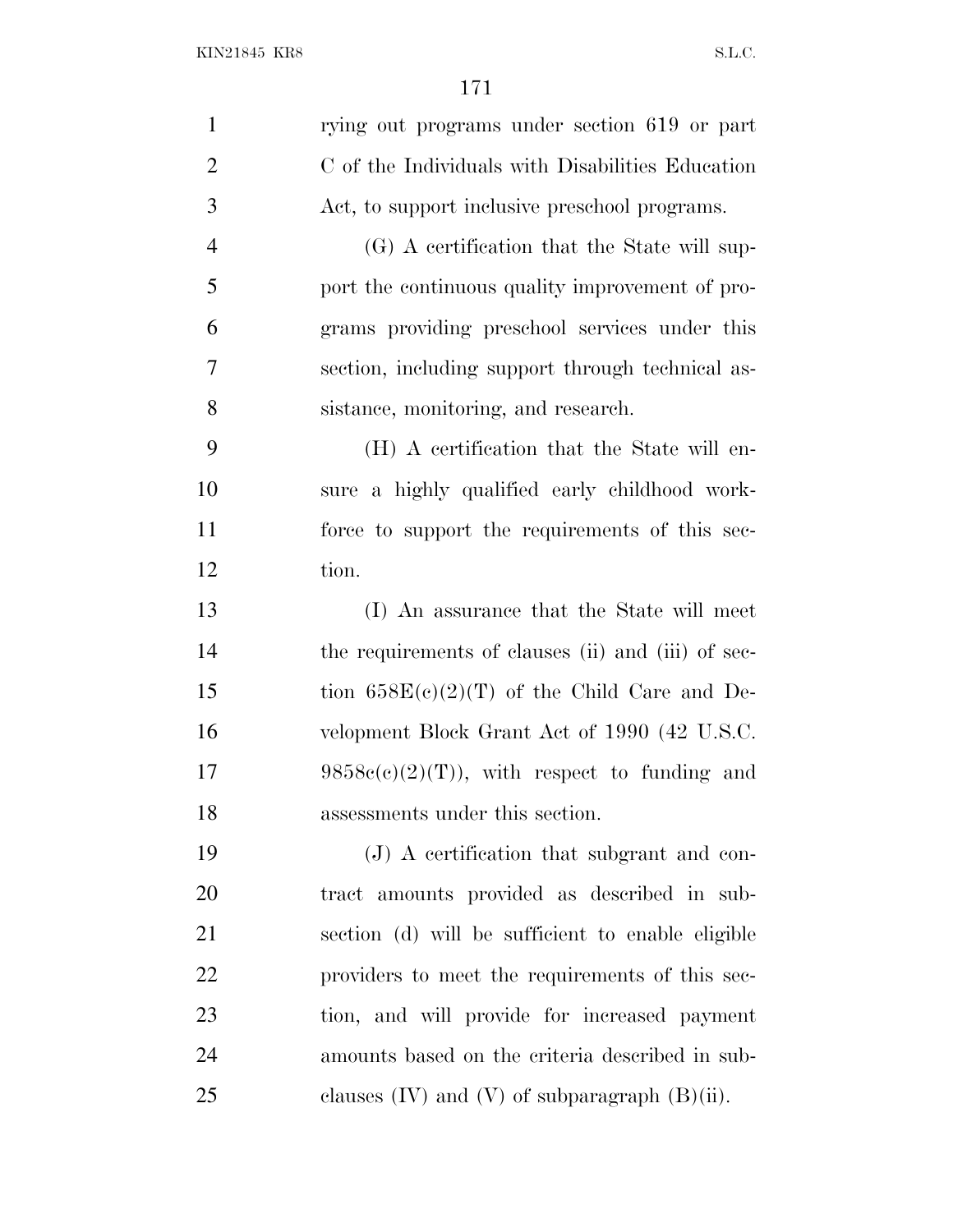KIN21845 KR8 S.L.C.

 (K) An agreement to provide to the Sec- retary such periodic reports, providing a de- tailed accounting of the uses of funding re- ceived under this section, as the Secretary may require for the administration of this section. (6) DURATION OF THE PLAN.—Each State plan shall remain in effect for a period of not more than 3 years. Amendments to the State plan shall remain in effect for the duration of the plan. (7) TRANSITIONAL STATE PLAN.—For a period of not more than 3 years following the date of enact- ment of this Act, the Secretary shall award funds under this section for the purpose of expanding ac- cess to universal, high-quality, free, inclusive, and mixed-delivery preschool in alignment with the re- quirements of this section to States with an ap- proved transitional State plan, at such time, in such manner, and containing such information as the Sec- retary shall require, including at a minimum an as- surance that the State will submit a State plan under paragraph (5). 22 (d) SUBGRANTS AND CONTRACTS FOR LOCAL PRE-

SCHOOL PROGRAMS.—

24 (1) SUBGRANTS AND CONTRACTS.—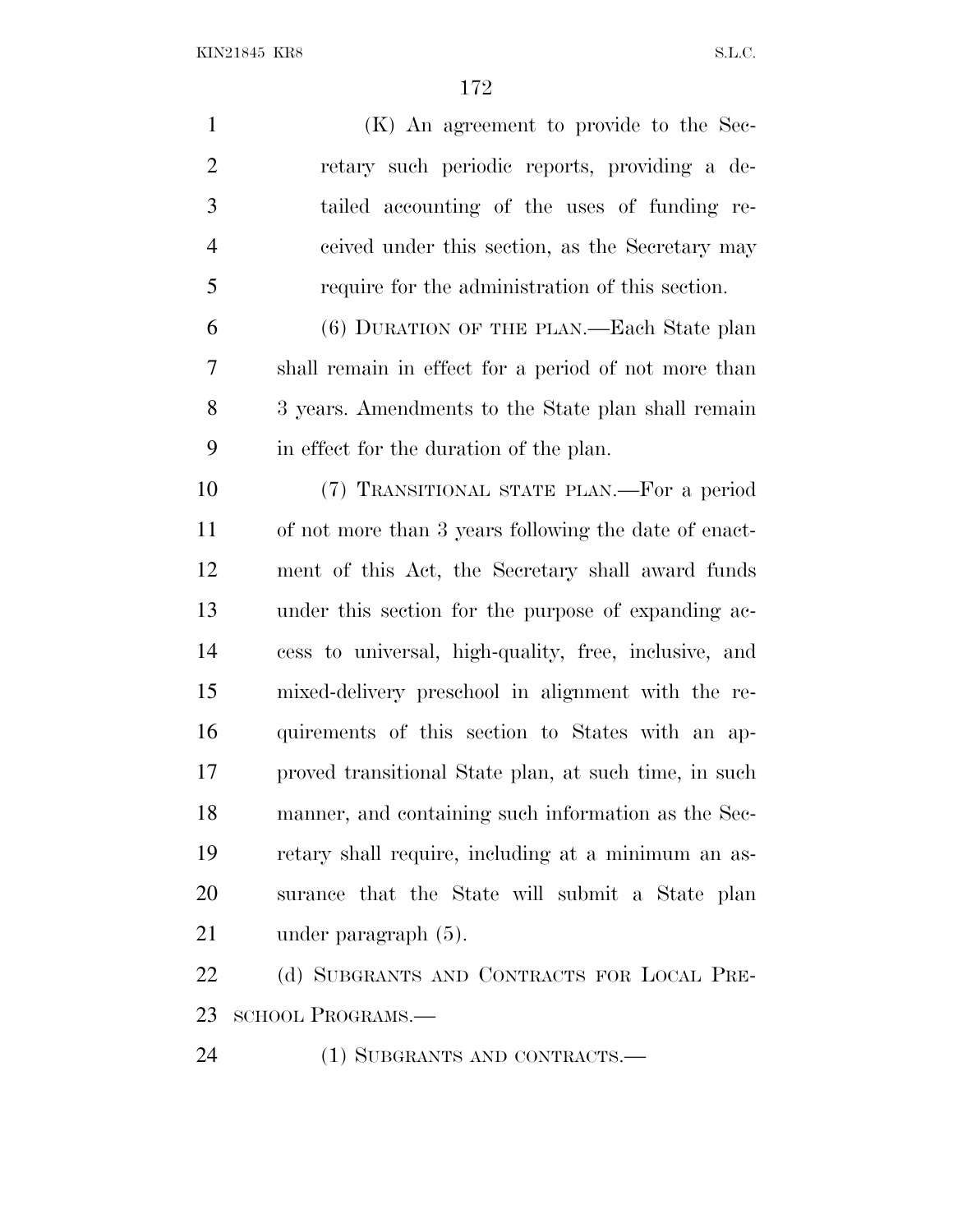(A) IN GENERAL.—A State that receives a 2 payment under subsection  $(e)(2)$  for a fiscal year shall use amounts provided through the payment to pay the costs of subgrants to, or contracts with, eligible providers to operate uni- versal, high-quality, free, and inclusive pre- school programs (which State-funded programs may be referred to in this section as ''local pre- school programs'') through the State preschool program in accordance with paragraph (3). A State shall reduce or increase the amounts pro- vided under such subgrants or contracts if needed to adjust for any overpayment or under-14 payment described in subsection  $(c)(2)(B)(iv)$ . (B) AMOUNT.—A State shall award a subgrant or contract under this subsection in a sufficient amount to enable the eligible provider

 to operate a local preschool program that meets 19 the requirements of subsection  $(c)(5)(B)$ , which amount shall reflect variations in the cost of preschool services by geographic area, type of provider, and age of child, and the additional costs associated with providing inclusive pre-school services for children with disabilities.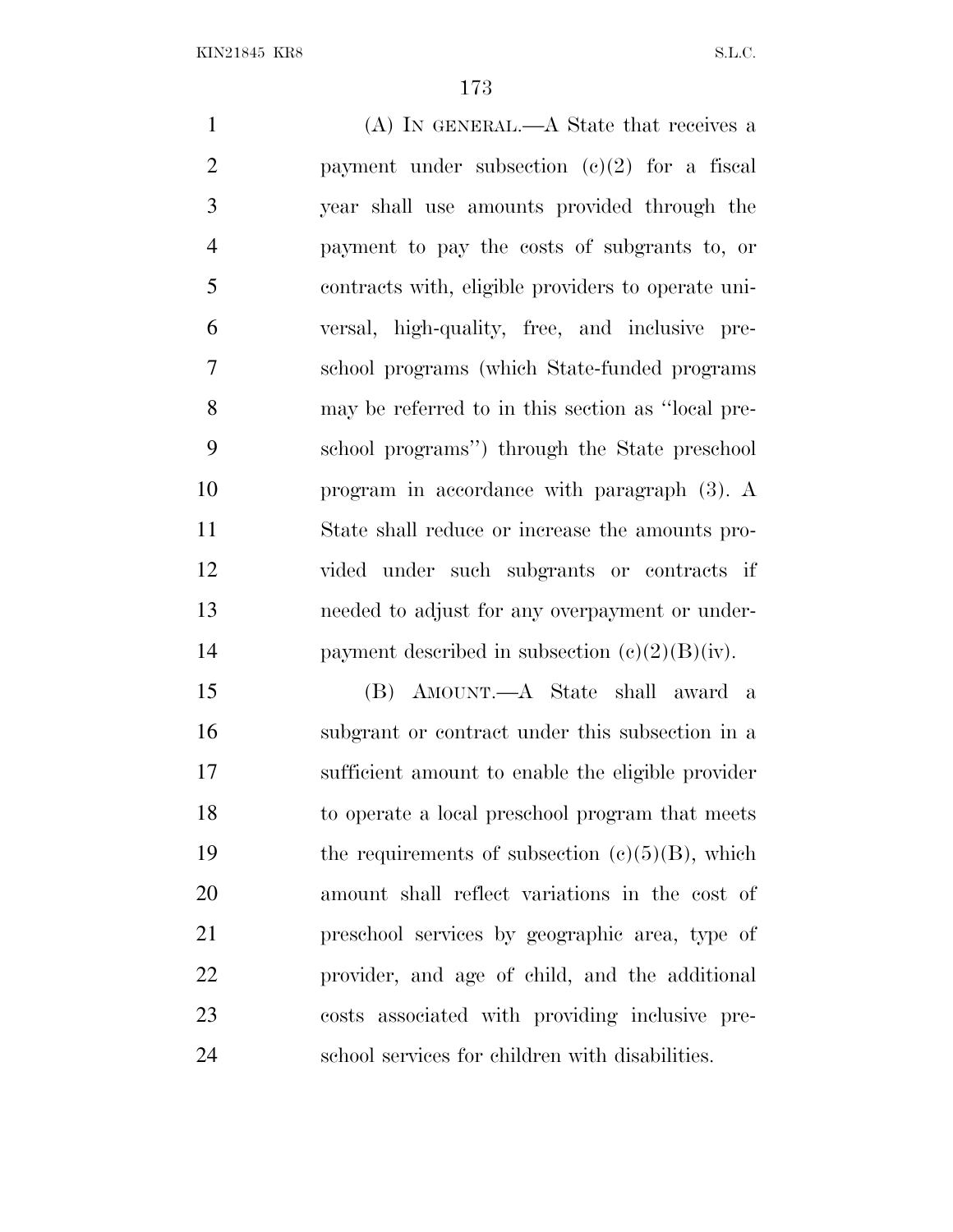KIN21845 KR8 S.L.C.

 (C) DURATION.—The State shall award a subgrant or contract under this subsection for a period of not less than 3 years, unless the subgrant or contract is terminated or sus- pended, or the subgrant period is reduced, for cause. (2) ENHANCED PAYMENTS FOR COMPREHEN-

 SIVE SERVICES.—In awarding subgrants or con- tracts under this subsection and in addition to meet- ing the requirements of paragraph  $(1)(B)$ , the State shall award subgrants or contracts with enhanced payments to eligible providers that offer local pre- school programs funded under this subsection to a high percentage of low-income children to support comprehensive services.

 (3) ESTABLISHING AND EXPANDING UNIVERSAL 17 PRESCHOOL PROGRAMS.

 (A) ESTABLISHING AND EXPANDING UNI- VERSAL PRESCHOOL PROGRAMS IN HIGH-NEED COMMUNITIES.—In awarding subgrants or con- tracts under this subsection, the State shall first prioritize establishing and expanding uni- versal local preschool programs within and across high-need communities by awarding sub-grants or contracts to eligible providers oper-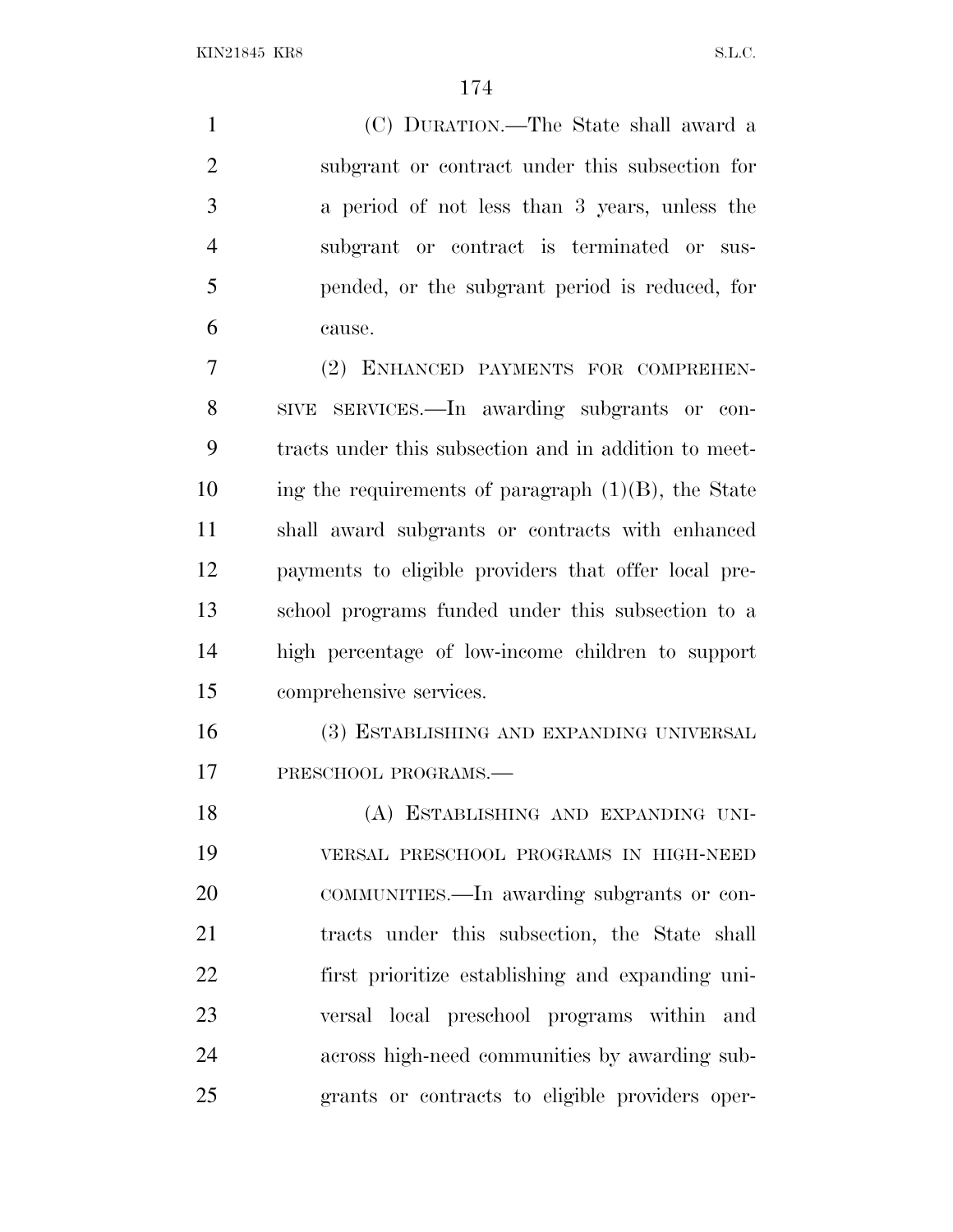| $\mathbf{1}$   | ating within and across, or with capacity to op-  |
|----------------|---------------------------------------------------|
| $\overline{2}$ | erate within and across, such high-need commu-    |
| 3              | nities. The State shall—                          |
| $\overline{4}$ | (i) use a research-based methodology              |
| 5              | approved by the Secretary to identify such        |
| 6              | high-need communities, as determined              |
| $\overline{7}$ | $by-$                                             |
| 8              | (I) the rate of poverty in the                    |
| 9              | community;                                        |
| 10             | (II) rates of access to high-qual-                |
| 11             | ity preschool within the community;               |
| 12             | and                                               |
| 13             | (III) other indicators of commu-                  |
| 14             | nity need as required by the Sec-                 |
| 15             | retary; and                                       |
| 16             | (ii) distribute funding for preschool             |
| 17             | services under this section within such a         |
| 18             | high-need community so that a majority of         |
| 19             | children in the community are offered such        |
| 20             | preschool services before the State estab-        |
| 21             | lishes and expands preschool services in          |
| 22             | communities with lower levels of need.            |
| 23             | (B) USE OF FUNDS.—Subgrants or con-               |
| 24             | tracts awarded under subparagraph (A) shall be    |
| 25             | used to enroll and serve children in such a local |
|                |                                                   |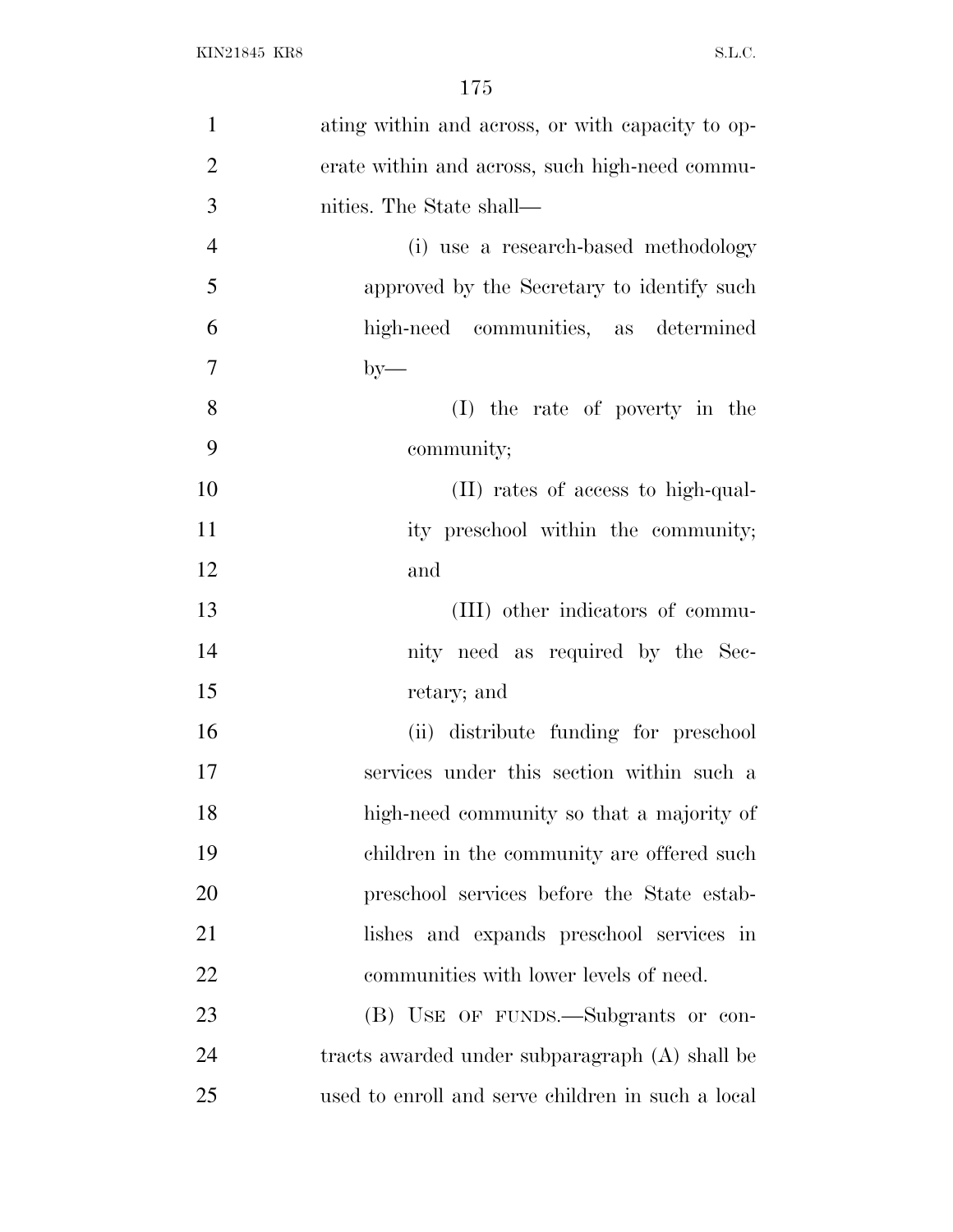| $\mathbf{1}$   | preschool program involved, including by paying     |
|----------------|-----------------------------------------------------|
| $\overline{2}$ | the costs—                                          |
| 3              | (i) of personnel (including classroom               |
| $\overline{4}$ | and administrative personnel), including            |
| 5              | compensation and benefits;                          |
| 6              | (ii) associated with implementing the               |
| 7              | State's preschool standards, providing cur-         |
| 8              | riculum supports, and meeting early learn-          |
| 9              | ing and development standards;                      |
| 10             | (iii) of professional development,                  |
| 11             | teacher supports, and training;                     |
| 12             | (iv) of implementing and meeting de-                |
| 13             | velopmentally appropriate health and safe-          |
| 14             | ty standards (including licensure, where            |
| 15             | applicable), teacher to child ratios, and           |
| 16             | group size maximums;                                |
| 17             | (v) of materials, equipment, and sup-               |
| 18             | plies; and                                          |
| 19             | (vi) of rent or a mortgage, utilities,              |
| 20             | building security, indoor and outdoor               |
| 21             | maintenance, and insurance.                         |
| 22             | (4) ESTABLISHING AND EXPANDING UNIVERSAL            |
| 23             | PRESCHOOL PROGRAMS IN ADDITIONAL COMMU-             |
| 24             | NITIES.—Once a State that receives a payment        |
| 25             | under subsection $(c)(2)$ meets the requirements of |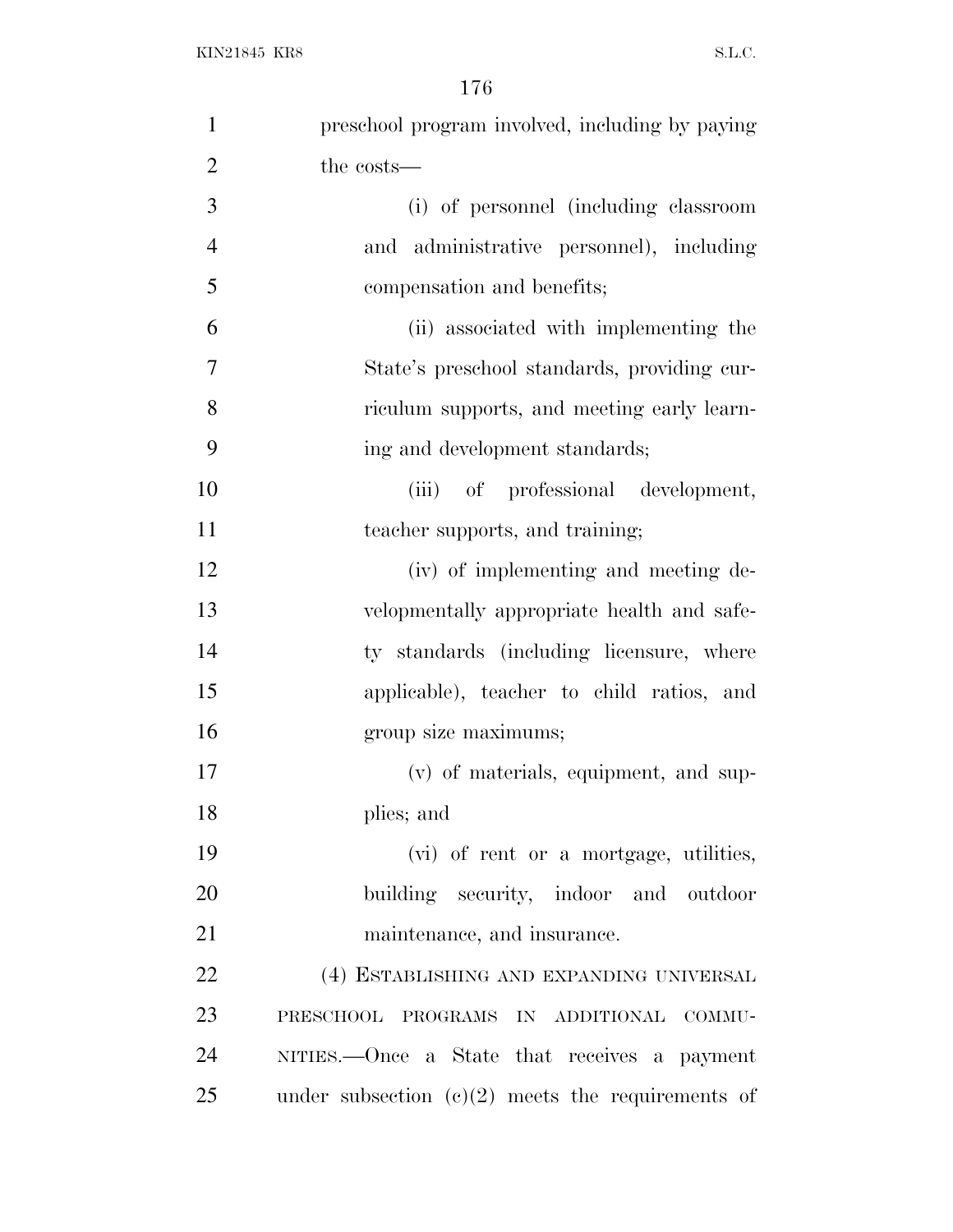KIN21845 KR8 S.L.C.

| $\mathbf{1}$   | paragraph $(3)$ with respect to establishing and ex-  |
|----------------|-------------------------------------------------------|
| $\overline{2}$ | panding local preschool programs within and across    |
| 3              | high-need communities, the State shall use funds      |
| $\overline{4}$ | from such payment to enroll and serve children in     |
| 5              | local preschool programs, as described in such para-  |
| 6              | graph, in additional communities in accordance with   |
| 7              | the metrics described in paragraph $(3)(A)(i)$ . Such |
| 8              | funds shall be used for the activities described in   |
| 9              | clauses (i) through (vi) of paragraph $(3)(B)$ .      |
| 10             | (e) PAYMENTS FOR UNIVERSAL PRESCHOOL SERV-            |
| 11             | ICES TO INDIAN TRIBES AND TERRITORIES.—               |
| 12             | (1) INDIAN TRIBES AND TRIBAL ORGANIZA-                |
| 13             | TIONS.-                                               |
| 14             | (A) IN GENERAL.—For each of fiscal years              |
| 15             | 2022 through 2027, from the amount appro-             |
| 16             | priated for Indian Tribes and Tribal organiza-        |
| 17             | tions under subsection (b) $(2)(A)$ , the Secretary   |
|                |                                                       |
| 18             | shall make payments to Indian Tribes and              |
| 19             | Tribal organizations with an application ap-          |
| 20             | proved under subparagraph (B), and the Tribes         |
| 21             | and Tribal organizations shall be entitled to         |
| 22             | such payments for the purpose of carrying out         |
| 23             | the preschool program described in this section,      |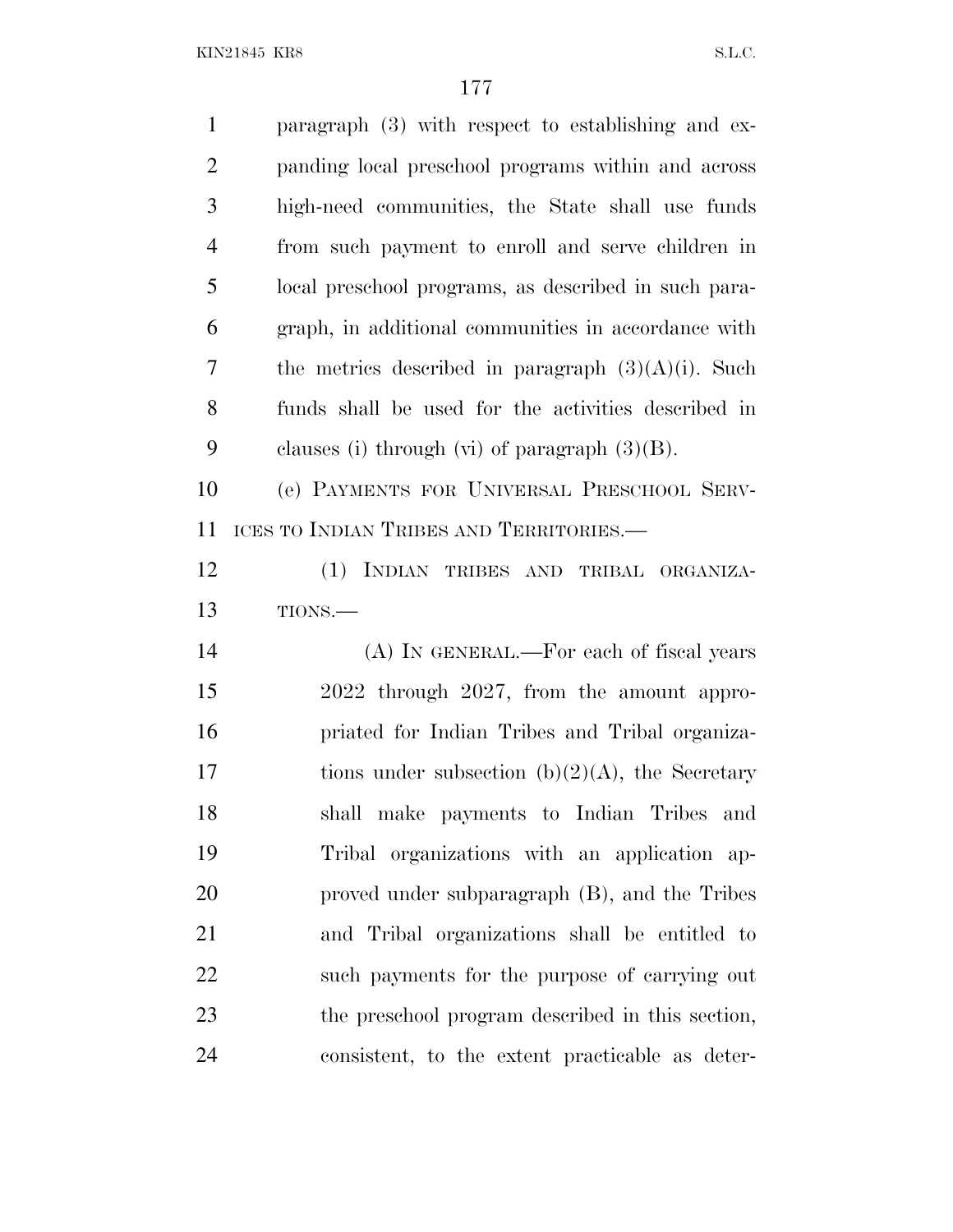| $\mathbf{1}$   | mined by the Secretary, with the requirements      |
|----------------|----------------------------------------------------|
| $\overline{2}$ | applicable to States.                              |
| 3              | (B) APPLICATIONS.—An Indian Tribe or               |
| $\overline{4}$ | Tribal organization seeking a payment under        |
| 5              | this paragraph shall submit an application to      |
| 6              | the Secretary at such time, in such manner,        |
| 7              | and containing such information as the Sec-        |
| 8              | retary may specify.                                |
| 9              | (2) TERRITORIES.—                                  |
| 10             | (A) IN GENERAL.—For each of fiscal years           |
| 11             | 2022 through 2027, from the amount appro-          |
| 12             | priated for territories under subsection           |
| 13             | $(b)(2)(B)$ , the Secretary shall make payments    |
| 14             | to the territories with an application approved    |
| 15             | under subparagraph (B), and the territories        |
| 16             | shall be entitled to such payments, for the pur-   |
| 17             | pose of carrying out the preschool program de-     |
| 18             | scribed in this section, consistent, to the extent |
| 19             | practicable as determined by the Secretary,        |
| 20             | with the requirements applicable to States.        |
| 21             | (B) APPLICATIONS.—A territory seeking a            |
| 22             | payment under this paragraph shall submit an       |
| 23             | application to the Secretary at such time, in      |
| 24             | such manner, and containing such information       |

as the Secretary may specify.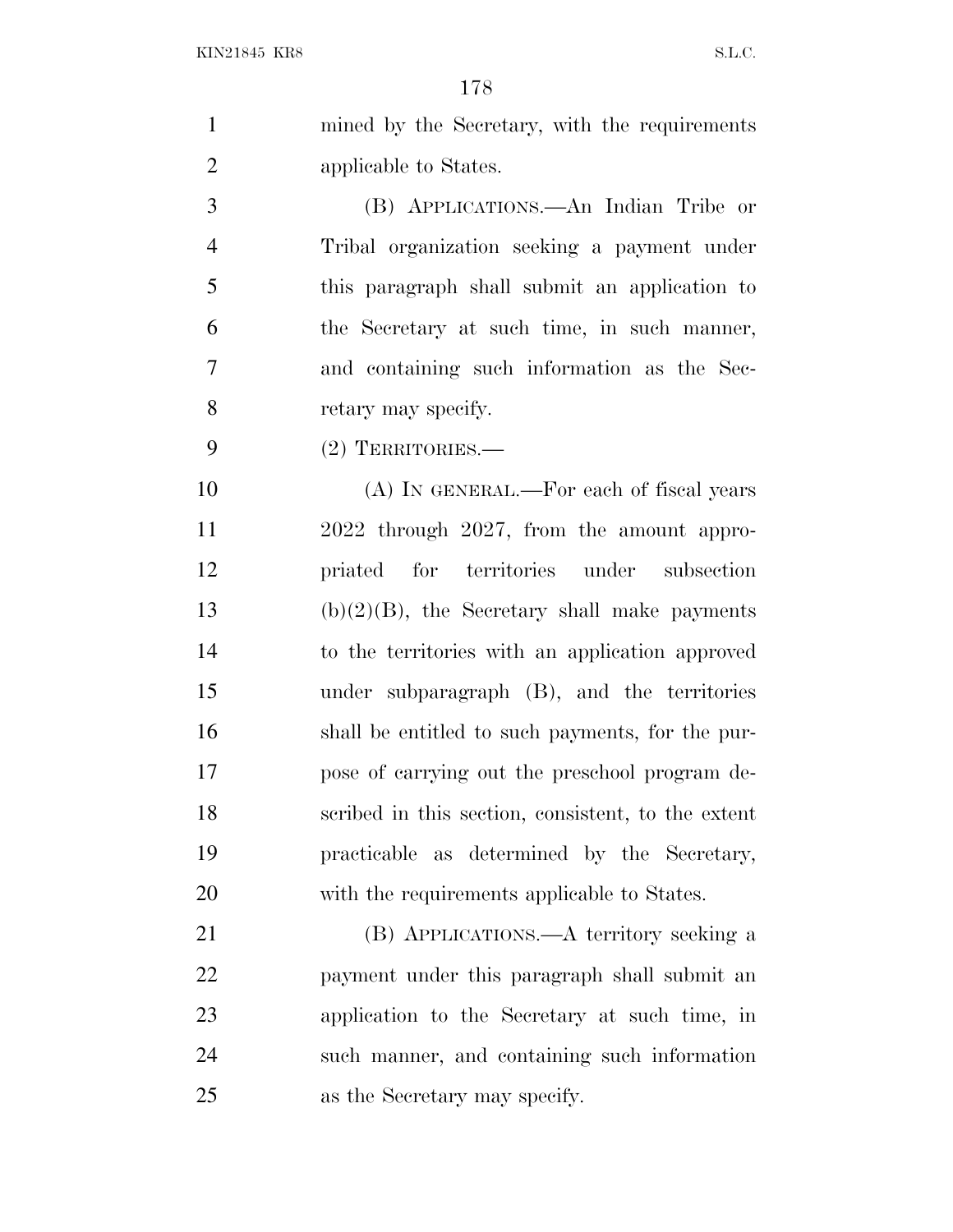(3) LEAD AGENCY.—The head of an Indian tribe or territory desiring for the Indian tribe or a related tribal organization, or territory, to receive a payment under this subsection shall designate a lead agency (such as a tribal or territorial agency or joint interagency office) for the administration of the pre- school program of the Indian tribe or territory, under this section. (f) GRANTS TO LOCALITIES AND HEAD START EX- PANSION IN NONPARTICIPATING STATES.— (1) ELIGIBLE LOCALITY DEFINED.—In this subsection, the term ''eligible locality'' means a city, county, or other unit of general local government, a local educational agency, or a Head Start agency. 15 (2) GRANTS TO LOCALITIES.— (A) IN GENERAL.—The Secretary, in con- sultation with the Secretary of Education, shall 18 use funds reserved in subsection  $(b)(2)(F)$  or 19 reallotted under subsection  $(e)(2)(C)$  to award local universal preschool grants, as determined by the Secretary of Health and Human Serv- ices, to eligible localities located in States that have not received payments under subsection  $(c)(2)(A)$ . The Secretary shall award the grants to eligible localities in a State from the allot-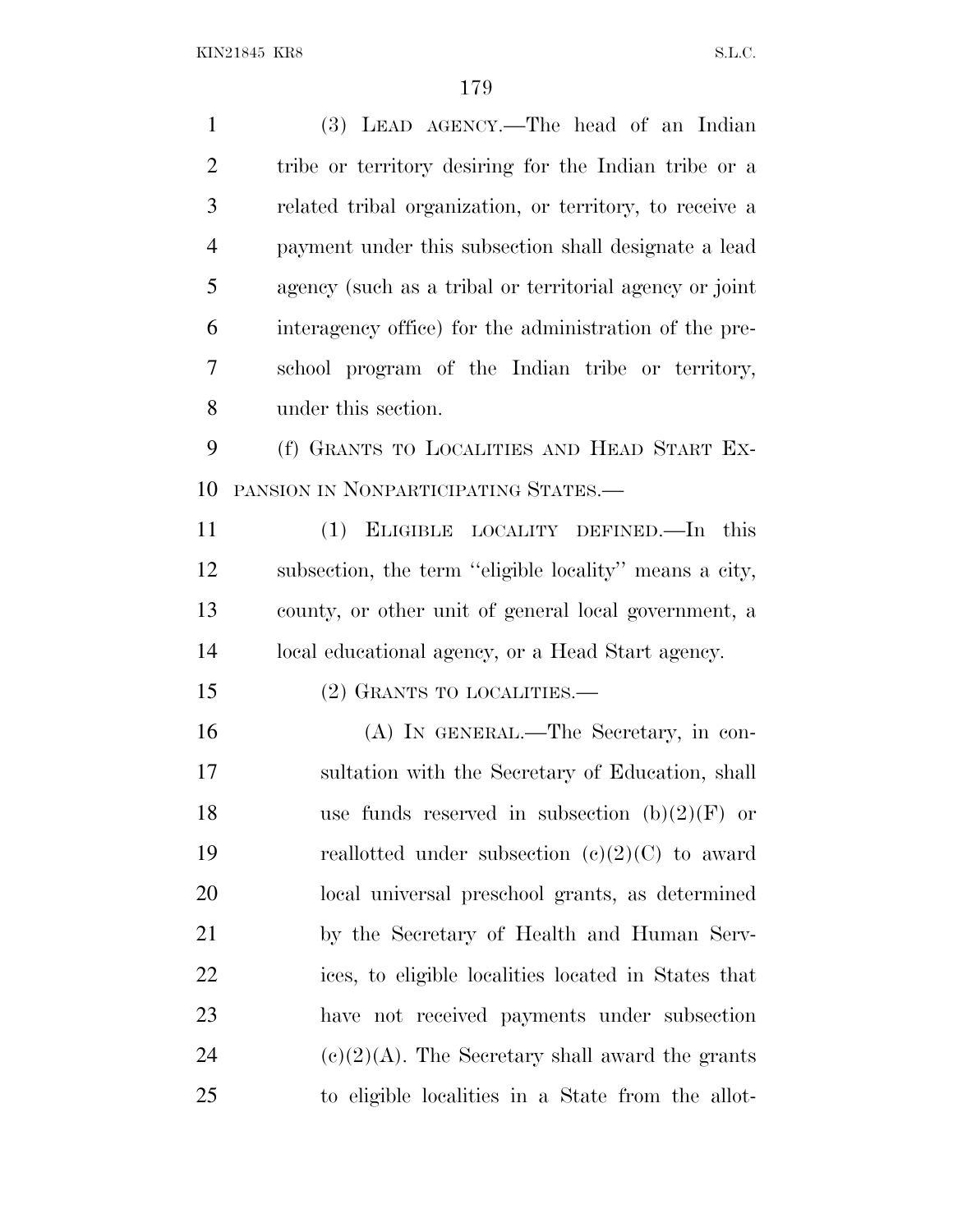ment made for that State under subparagraph (B). The Secretary shall specify the require- ments for an eligible locality to conduct a pre- school program under this subsection which shall, to the greatest extent practicable, be con- sistent with the requirements applicable to States under this section, for a universal, high-quality, free, and inclusive preschool program.

 (B) ALLOTMENTS.—For each State de- scribed in subparagraph (A), the Secretary shall allot for the State for a fiscal year an amount that bears the same relationship to the funds 13 appropriated under subsection  $(b)(2)(F)$  for the fiscal year as the number of children from fami- lies with family incomes at or below 200 per- cent of the poverty line, and who are under the age of 6, in the State bears to the total number of all such children in all States described in subparagraph (A).

 (C) APPLICATION.—To receive a grant from the corresponding State allotment under this subsection, an eligible locality shall submit an application to the Secretary at such time, in such manner, and containing such information as the Secretary may require. The requirements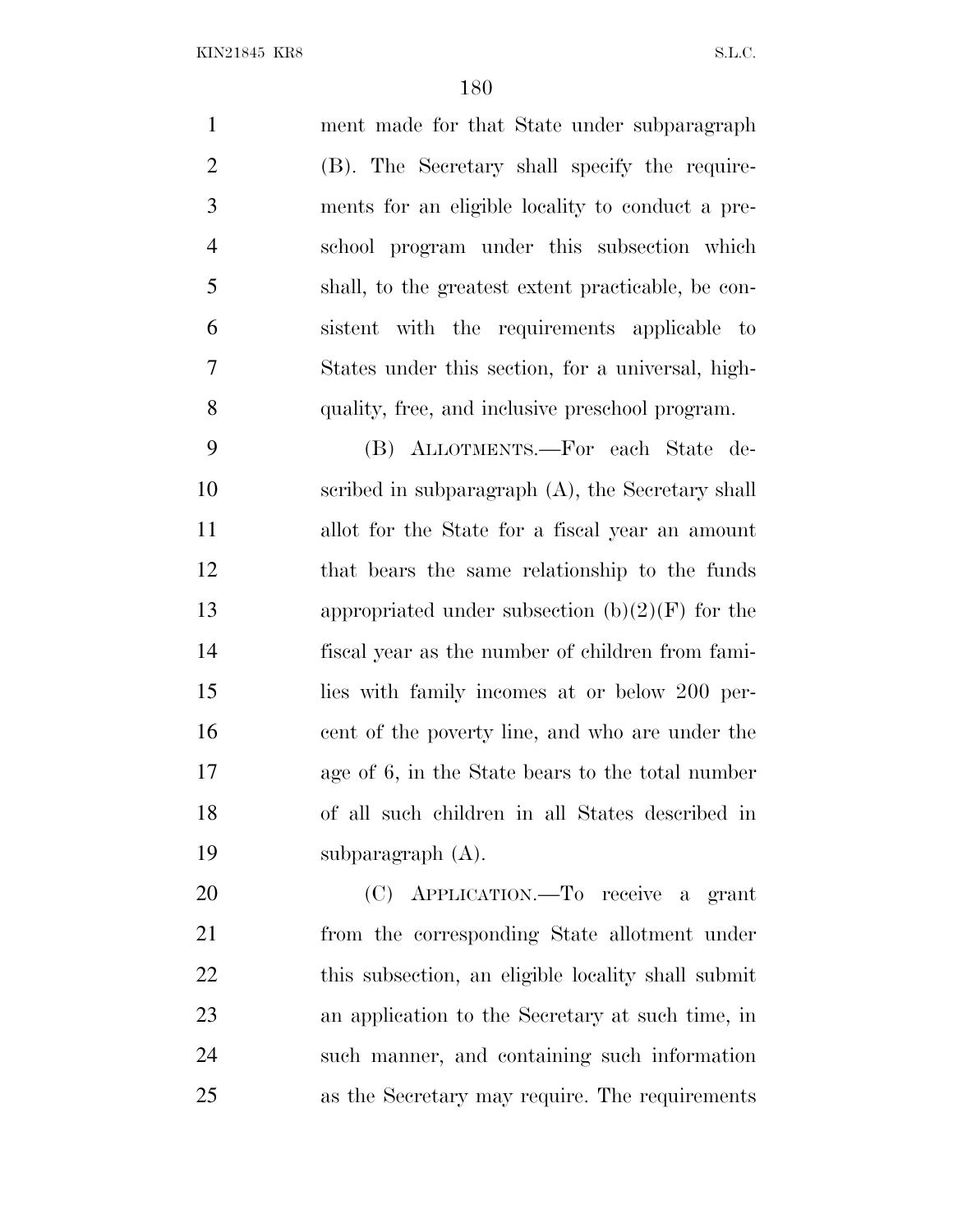for the application shall, to the greatest extent practicable, be consistent with the State plan requirements applicable to States under this section. 5 (D) RECOUPMENT OF UNUSED FUNDS.— Notwithstanding any other provision of this sec-tion, for each of fiscal years 2023 through

 2027, the Secretary shall have the authority to recoup any unused funds allotted under sub- paragraph (B) for awards under paragraph (3)(A) to Head Start agencies in accordance with paragraph (3).

 (3) HEAD START EXPANSION IN NONPARTICI-PATING STATES.—

 (A) IN GENERAL.—The Secretary shall use 16 funds appropriated under subsection  $(b)(2)(G)$ , 17 reallotted under subsection  $(c)(2)(C)$ , or re- couped under paragraph (2) to make awards to Head Start agencies in a State described in 20 **paragraph**  $(2)(A)$  to carry out the purposes of 21 the Head Start Act in such State.

 (B) RULE.—For purposes of carrying out 23 the Head Start Act in circumstances not involv- ing awards under this paragraph, funds award-ed under subparagraph (A) shall not be in-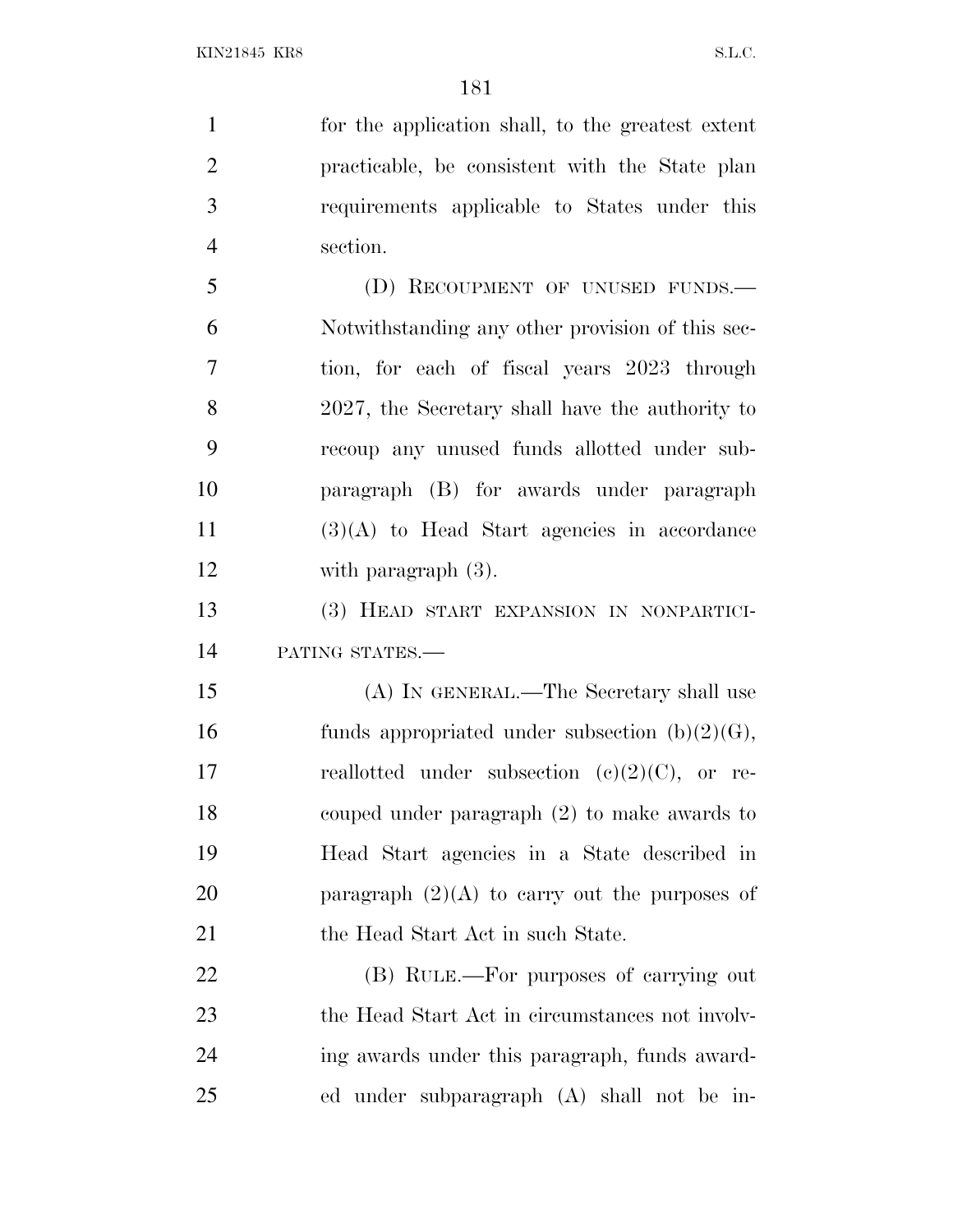cluded in the calculation of a ''base grant'' as 2 such term is defined in section  $640(a)(7)(A)$  of 3 the Head Start Act  $(42 \text{ U.S.C. } 9835(a)(7)(\text{A})).$  (C) DEFINITION.—In this paragraph, the term ''Head Start agency'' means an entity des- ignated or eligible to be designated as a Head Start agency under section 641(a)(1) of the Head Start Act or as an Early Head Start agency (by receiving a grant) under section  $645A(a)$  of such Act. (4) PRIORITY FOR SERVING UNDERSERVED COMMUNITIES.—In making determinations to award a grant or make an award under this subsection, the Secretary shall give priority to entities serving com- munities with a high percentage of children from families with family incomes at or below 200 percent of the poverty line. (g) ALLOWABLE SOURCES OF NON-FEDERAL SHARE.—For purposes of calculating the amount of the non-Federal share, as determined under subsection 21 (c)(2)(B)(iii), relating to a payment under subsection 22 (c)(2)(B), a State's non-Federal share— (1) may be in cash or in kind, fairly evaluated, including facilities or property, equipment, or serv-

ices;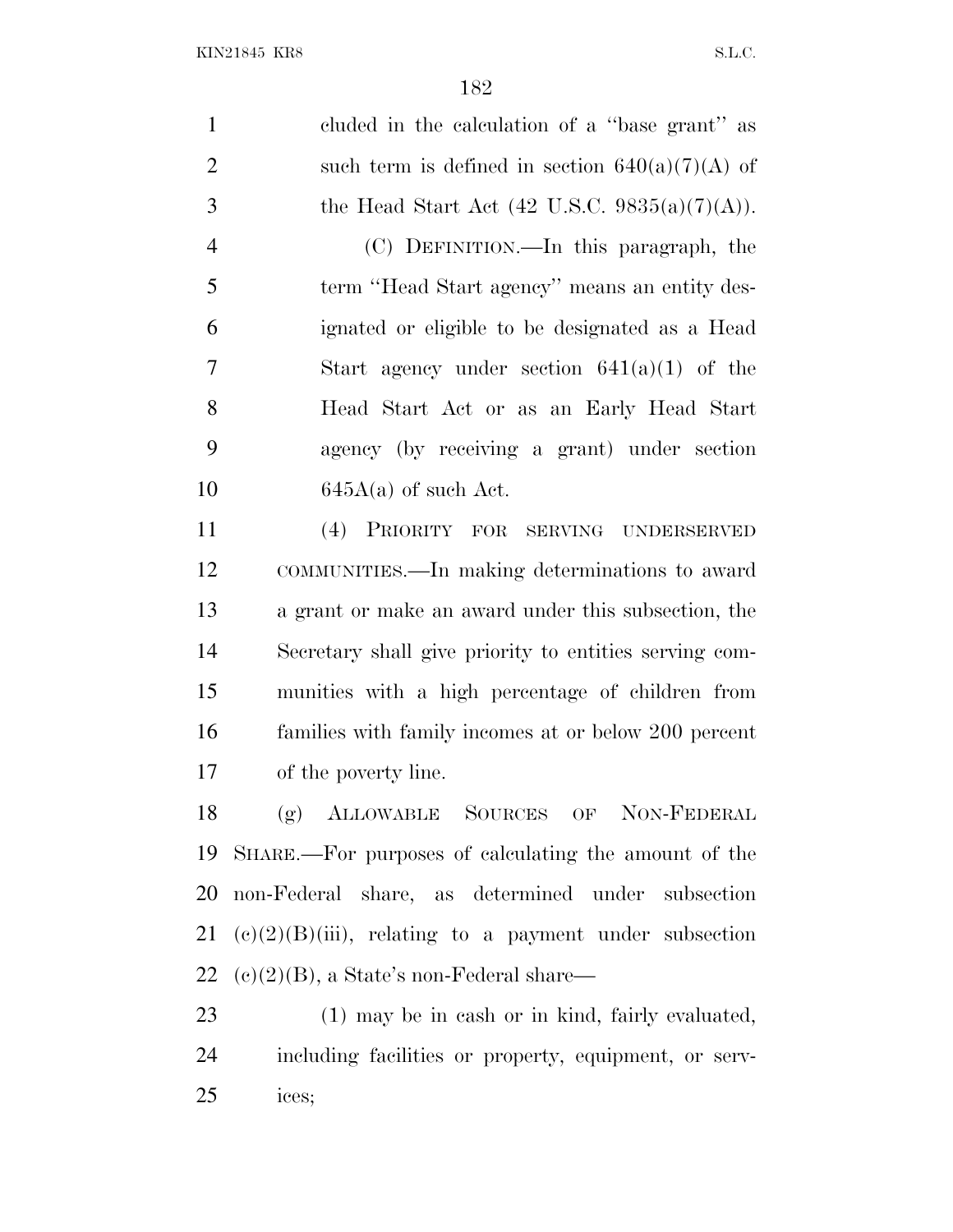(2) shall include any increase in amounts spent by the State to expand half-day kindergarten pro- grams in the State, as of the day before the date of enactment of this Act, into full-day kindergarten programs; (3) shall not include contributions being used as a non-Federal share or match for another Federal award; (4) shall be provided from State or local sources, contributions from philanthropy or other private organizations, or a combination of such sources and contributions; and (5) shall count not more than 100 percent of the State's current spending on prekindergarten pro- grams, calculated as the average amount of such spending by the State for fiscal years 2019, 2020, and 2021, toward the State's non-Federal share. 18 (h) MAINTENANCE OF EFFORT. (1) IN GENERAL.—If a State reduces its com- bined fiscal effort per child for the State preschool program (whether a publicly funded preschool pro- gram or a program under this section) or through State supplemental assistance funds for Head Start programs assisted under the Head Start Act, or through any State spending on preschool services for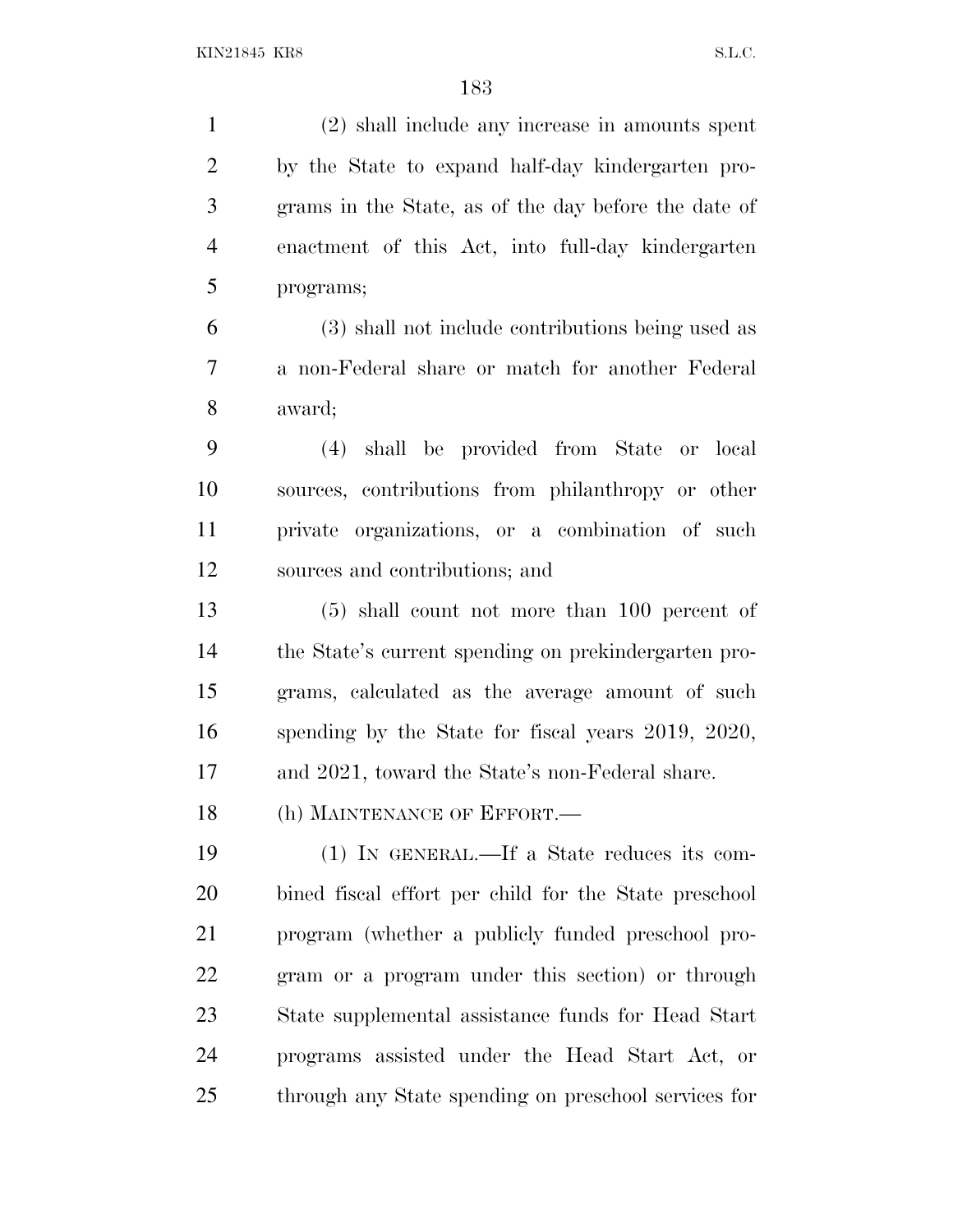| $\mathbf{1}$   | any fiscal year that a State receives payments under   |
|----------------|--------------------------------------------------------|
| $\overline{2}$ | subsection $(c)(2)$ (referred to in this paragraph as  |
| 3              | the "reduction fiscal year") relative to the previous  |
| $\overline{4}$ | fiscal year, the Secretary, in collaboration with the  |
| 5              | Secretary of Education, shall reduce support for       |
| 6              | such State under such subsection by the same           |
| 7              | amount as the total reduction in that State fiscal ef- |
| 8              | fort for such reduction fiscal year.                   |
| 9              | (2) WAIVER.—The Secretary, in collaboration            |
| 10             | with the Secretary of Education, may waive the re-     |
| 11             | quirements of paragraph $(1)$ if—                      |
| 12             | (A) the Secretaries determine that a waiv-             |
| 13             | er would be appropriate due to a precipitous de-       |
| 14             | cline in the financial resources of a State as a       |
| 15             | result of unforeseen economic hardship, or a           |
| 16             | natural disaster, that has necessitated across-        |
| 17             | the-board reductions in State services during          |
| 18             | the 5-year period preceding the date of the de-        |
| 19             | termination, including for early childhood edu-        |
| 20             | cation programs; or                                    |
| 21             | (B) due to the circumstance of a State re-             |
| 22             | quiring reductions in specific programs, includ-       |
| 23             | ing early childhood education programs, the            |
| 24             | State presents to the Secretaries a justification      |
| 25             | and demonstration why other programs could             |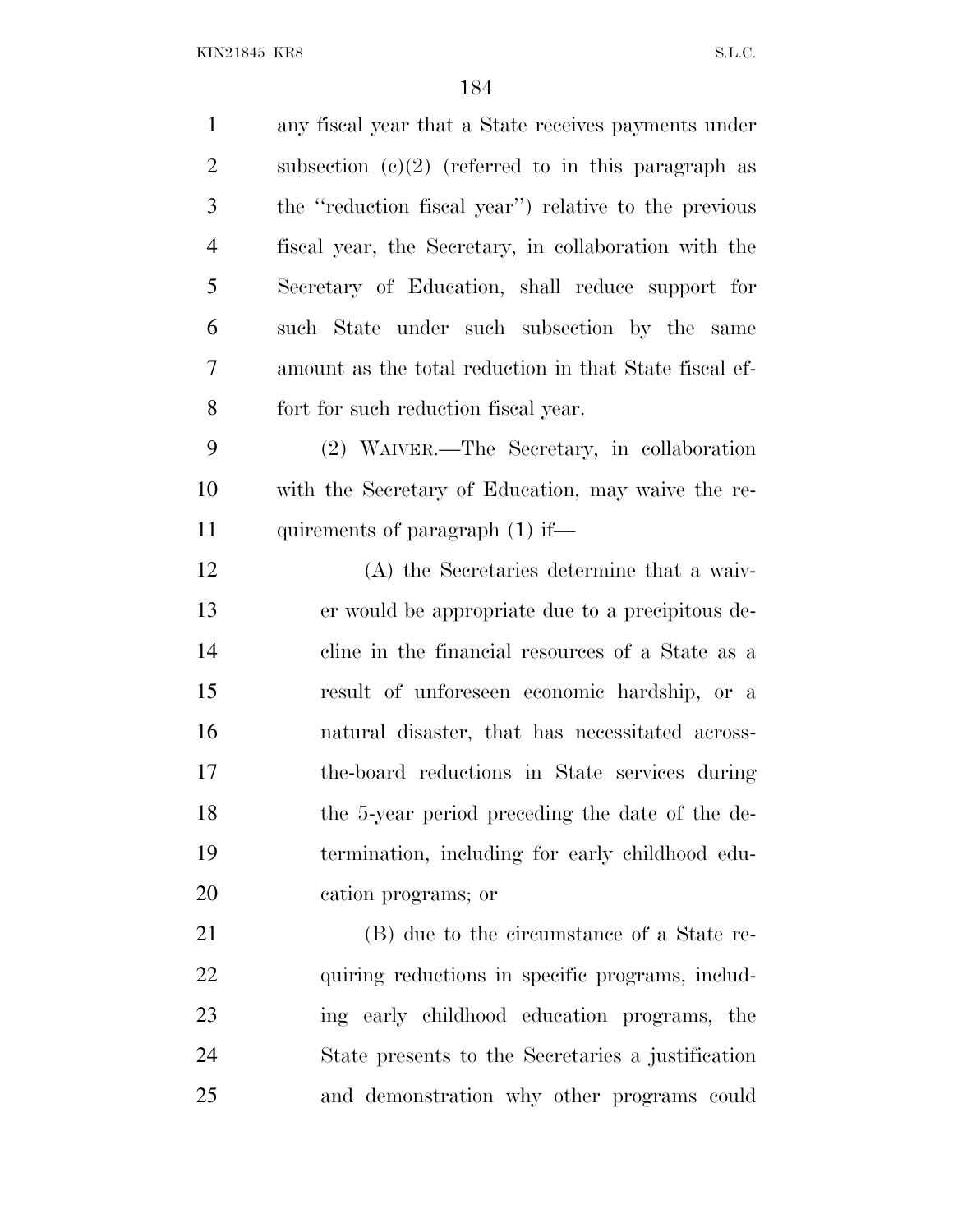not be reduced and how early childhood edu- cation programs in the State will not be dis- proportionately harmed by such State reduc-tions.

 (i) SUPPLEMENT NOT SUPPLANT.—Funds received under this section shall be used to supplement and not supplant other Federal, State, and local public funds ex- pended on prekindergarten programs in the State on the date of enactment of this Act, calculated as the average amount of such Federal, State, and local public funds ex-pended for fiscal years 2019, 2020, and 2021.

 (j) NONDISCRIMINATION PROVISIONS.—The fol- lowing provisions of law shall apply to any program or ac-tivity that receives funds provided under this section:

 (1) Title IX of the Education Amendments of 1972.

(2) Title VI of the Civil Rights Act of 1964.

 (3) Section 504 of the Rehabilitation Act of 1973.

 (4) The Americans with Disabilities Act of 1990.

22 (k) MONITORING AND ENFORCEMENT.

23 (1) REVIEW OF COMPLIANCE WITH REQUIRE- MENTS AND STATE PLAN.—The Secretary shall re-view and monitor compliance of States, territories,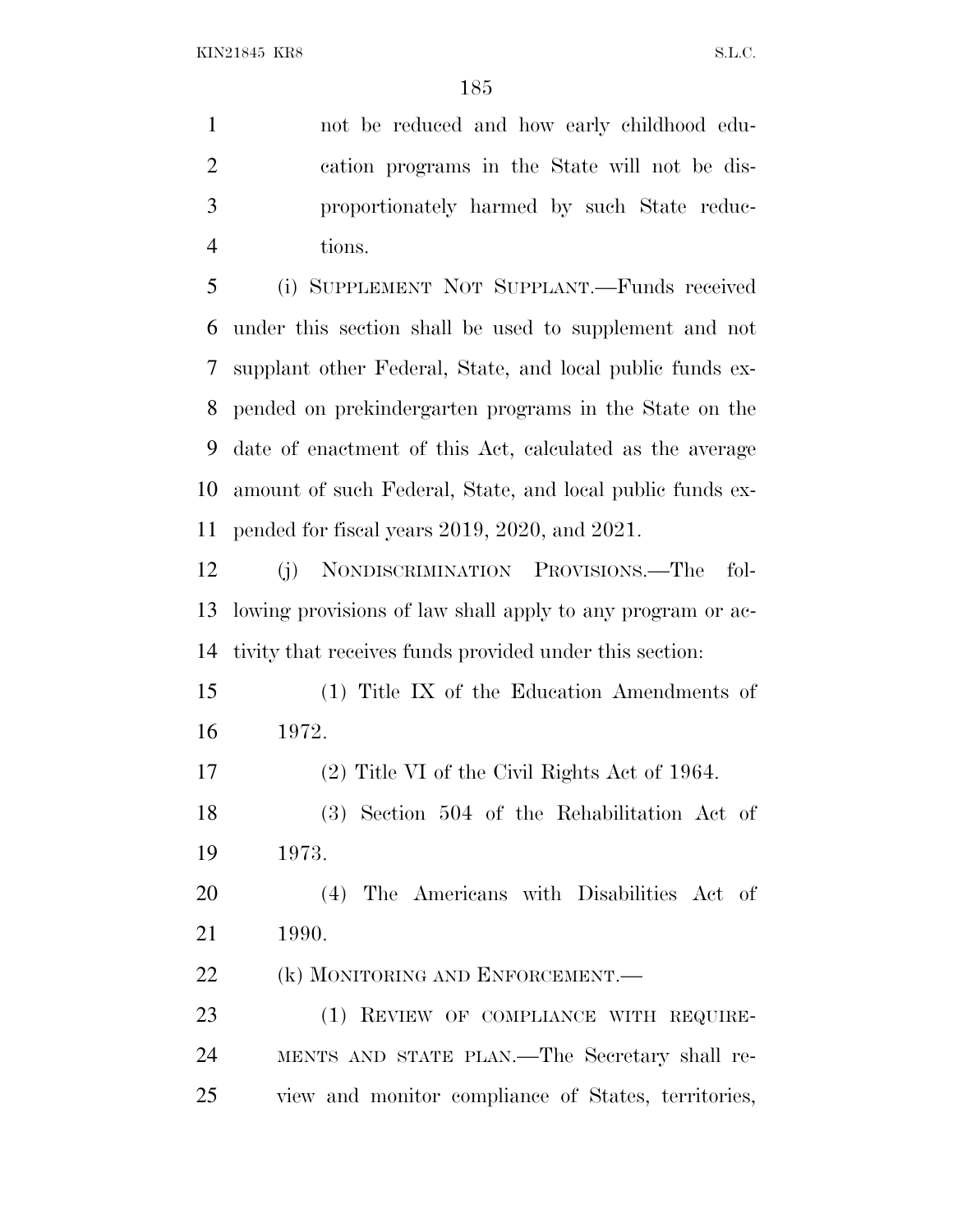| $\mathbf{1}$   | Tribal entities, and local entities with this section       |
|----------------|-------------------------------------------------------------|
| $\overline{2}$ | and State compliance with the State plan described          |
| 3              | in subsection $(c)(5)$ or State transitional plan de-       |
| $\overline{4}$ | scribed in subsection $(c)(7)$ .                            |
| 5              | (2) ISSUANCE OF RULE.—The Secretary shall                   |
| 6              | establish by rule procedures for—                           |
| 7              | (A) receiving, processing, and determining                  |
| 8              | the validity of complaints or findings concerning           |
| 9              | any failure of a State to comply with the State             |
| 10             | plan or any other requirement of this section;              |
| 11             | (B) notifying a State when the Secretary                    |
| 12             | has determined there has been a failure by the              |
| 13             | State to comply with a requirement of this sec-             |
| 14             | tion; and                                                   |
| 15             | (C) imposing sanctions under this sub-                      |
| 16             | section for such a failure.                                 |
| 17             | Subtitle E—Human Services and                               |
| 18             | <b>Community Supports</b>                                   |
| 19             | SEC. 24001. ASSISTIVE TECHNOLOGY.                           |
| 20             | In addition to amounts otherwise available, there is        |
| 21             | appropriated for fiscal year 2022, out of any money in      |
| 22             | the Treasury not otherwise appropriated, $$10,000,000$ , to |
| 23             | remain available until expended, for necessary expenses to  |
| 24             | carry out section 4 of the Assistive Technology Act of      |

1998 (29 U.S.C. 3003).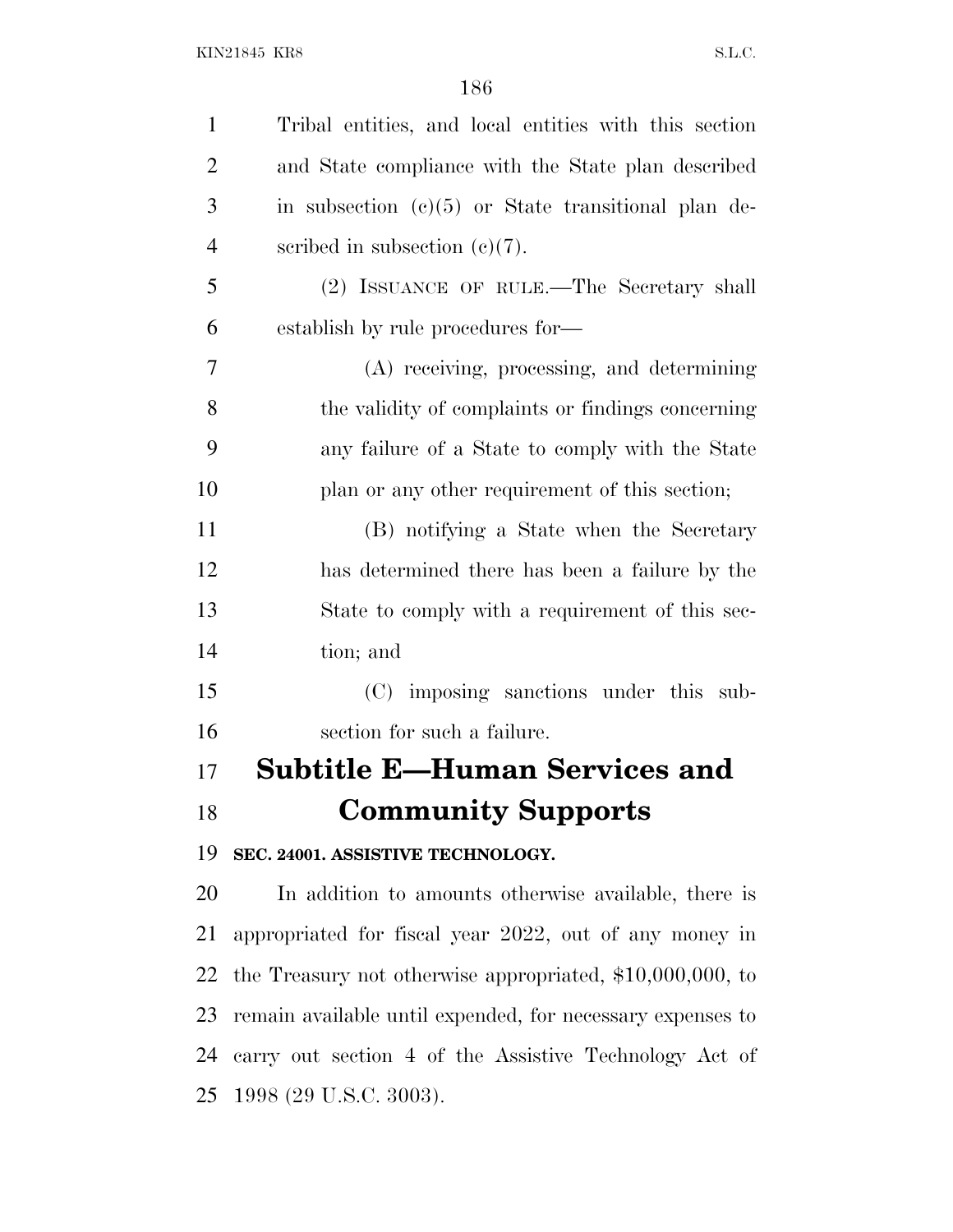### **SEC. 24002. FAMILY VIOLENCE PREVENTION AND SERVICES FUNDING.**

 In addition to amounts otherwise available, there is appropriated to the Secretary of Health and Human Serv- ices, for fiscal year 2022, out of any money in the Treas- ury not otherwise appropriated, \$30,000,000, to remain available until expended, for necessary administrative ex- penses to carry out subsections (c) and (d) of section 2204 of the American Rescue Plan Act of 2021 (Public Law 117–2).

#### **SEC. 24003. PREGNANCY ASSISTANCE FUND.**

 Section 10214 of the Patient Protection and Afford- able Care Act (42 U.S.C. 18204) is amended by adding at the end the following new sentence:

 ''In addition, there is appropriated for fiscal year 2022, out of any money in the Treasury not otherwise appro-priated—

 $\frac{1}{25,000,000}$ , to remain available until ex- pended, to carry out this part in fiscal year 2022;  $\frac{((2) \, \$25,000,000, \, \text{to remain available until ex-})}{20}$  pended, to carry out this part in fiscal year 2023; and

23  $\frac{1}{3}$   $\frac{1}{25,000,000}$ , to remain available until ex-pended, to carry out this part in fiscal year 2024.''.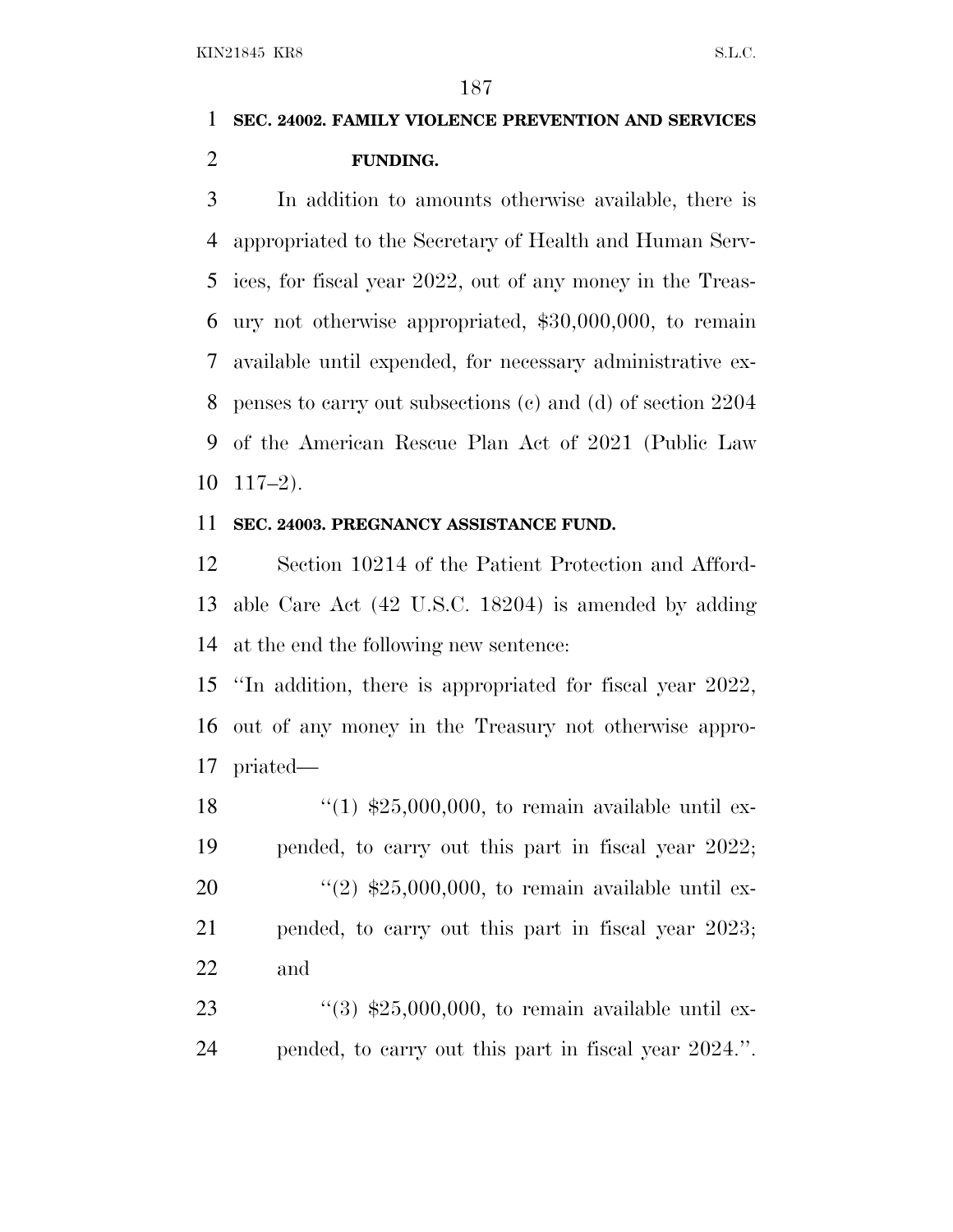# **SEC. 24004. FUNDING FOR THE AGING NETWORK AND IN-FRASTRUCTURE.**

 (a) APPROPRIATION.—In addition to amounts other- wise available, there are appropriated for fiscal year 2022, out of any money in the Treasury not otherwise appro- priated, to the Department of Health and Human Serv-ices—

 (1) \$75,000,000 for the Research, Demonstra- tion, and Evaluation Center for the Aging Network for necessary expenses to carry out the activities of 11 the Center under section  $201(g)$  of the Older Ameri-cans Act of 1965 (OAA);

 (2) \$655,000,000 for necessary expenses to carry out part B of title III of the OAA, including for—

 (A) supportive services of the type made available for fiscal year 2021 and authorized under such part;

 (B) investing in the aging services network for the purposes of improving the availability of supportive services, including investing in the 22 aging services network workforce;

 (C) the acquisition, alteration, or renova- tion of facilities, including multipurpose senior centers and mobile units; and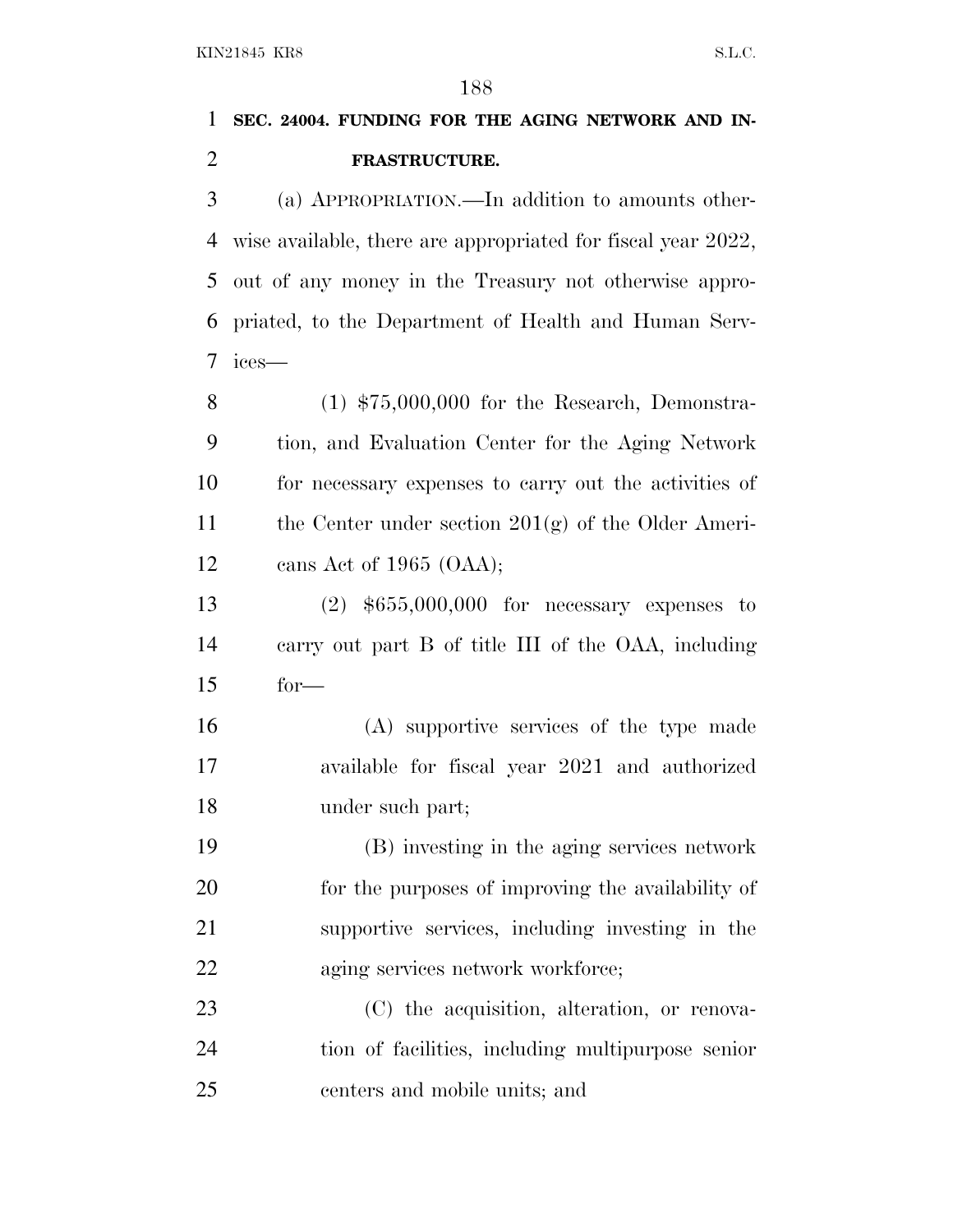| $\mathbf{1}$   | (D) construction or modernization of facili-           |
|----------------|--------------------------------------------------------|
| $\overline{2}$ | ties to serve as multipurpose senior centers;          |
| 3              | $(3)$ \$140,000,000 for necessary expenses to          |
| $\overline{4}$ | carry out part C of title III of the OAA, including    |
| 5              | to support the modernization of infrastructure and     |
| 6              | technology, including kitchen equipment and delivery   |
| 7              | vehicles, to support the provision of congregate nu-   |
| 8              | trition services and home delivered nutrition services |
| 9              | under such part;                                       |
| 10             | $(4)$ \$150,000,000 for necessary expenses to          |
| 11             | carry out part E of title III of the OAA, including    |
| 12             | section $373(e)$ of such part;                         |
| 13             | $(5)$ \$50,000,000 for necessary expenses to carry     |
| 14             | out title VI of the OAA, including part C of such      |
| 15             | title;                                                 |
| 16             | $(6)$ \$50,000,000 for necessary expenses to carry     |
| 17             | out the long-term care ombudsman program under         |
| 18             | title VII of the OAA;                                  |
| 19             | $(7)$ \$59,000,000 for necessary expenses for          |
| 20             | technical assistance centers or national resource cen- |
| 21             | ters supported under the OAA, including all such       |
| 22             | centers that received funding under title IV of the    |
| 23             | OAA for fiscal year 2021, in order to support tech-    |
| 24             | nical assistance and resource development related to   |
| 25             | culturally appropriate care management and services    |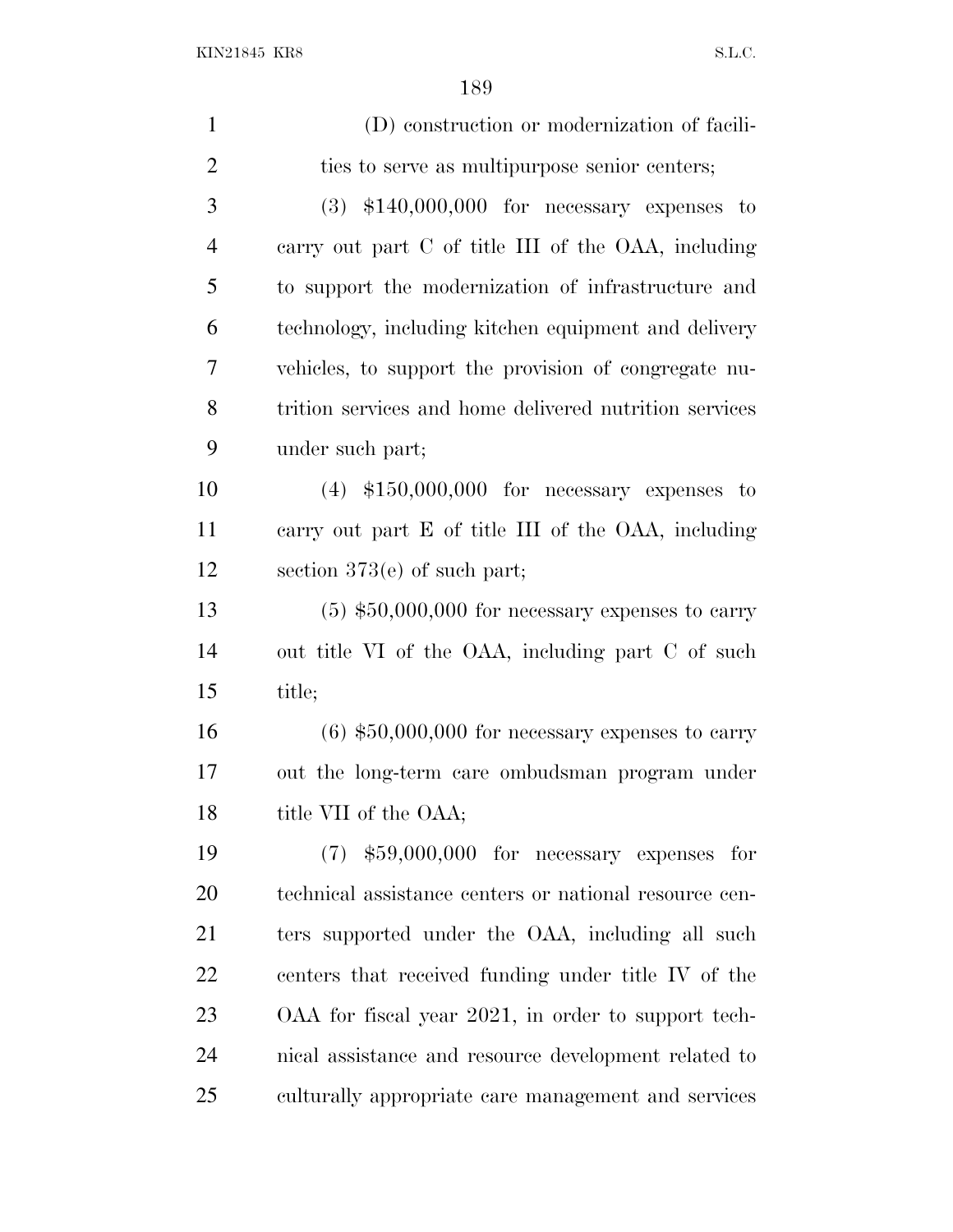| for older individuals with the greatest social need,   |
|--------------------------------------------------------|
| including racial and ethnic minority individuals;      |
| $(8)$ \$15,000,000 for necessary expenses for          |
| technical assistance centers or national resource cen- |
| ters supported under the OAA that are focused on       |
| providing services for older individuals who are un-   |
| derserved due to their sexual orientation or gender    |
| identity;                                              |
| $(9)$ \$1,000,000 for necessary expenses for ef-       |
| forts of national training and technical assistance    |
| centers supported under the OAA to-                    |
| (A) support expanding the reach of the                 |
| aging services network to more effectively assist      |
| older individuals in remaining socially engaged        |
| and active;                                            |
| (B) provide additional support in technical            |
| assistance and training to the aging services          |
| network to address the social isolation of older       |
| individuals;                                           |
| (C) promote best practices and identify in-            |
| novation in the field; and                             |
| (D) continue to support a repository for               |
| innovations designed to increase the ability of        |
| the aging services network to tailor social en-        |
|                                                        |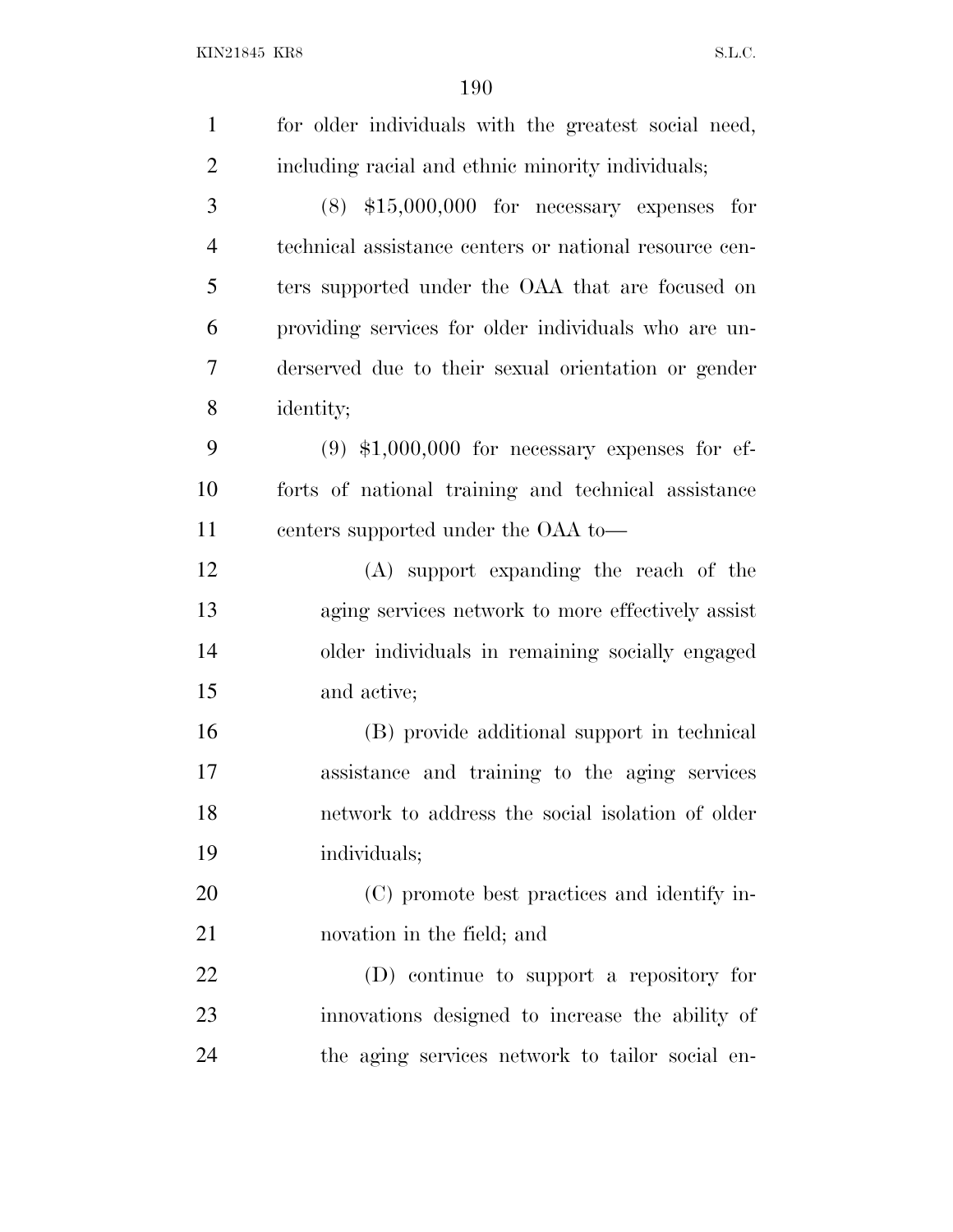| $\mathbf{1}$   | gagement activities to meet the needs of older              |
|----------------|-------------------------------------------------------------|
| $\overline{2}$ | individuals; and                                            |
| 3              | $(10)$ \$5,000,000 for necessary expenses to carry          |
| $\overline{4}$ | out section 417 of the OAA.                                 |
| 5              | Amounts appropriated by this subsection shall remain        |
| 6              | available until expended.                                   |
| 7              | (b) NONAPPLICABILITY OF CERTAIN REQUIRE-                    |
| 8              | MENTS.—The non-Federal contribution requirements            |
| 9              | under sections $304(d)(1)(D)$ and $431(a)$ of the Older     |
| 10             | Americans Act of 1965, and section $373(h)(2)$ of such Act, |
| 11             | shall not apply to—                                         |
| 12             | $(1)$ any amounts made available under this sec-            |
| 13             | tion; or                                                    |
| 14             | (2) any amounts made available under section                |
| 15             | 2921 of the American Rescue Plan Act of 2021                |
| 16             | (Public Law $117-2$ ).                                      |
| 17             | SEC. 24005. TECHNICAL ASSISTANCE CENTER FOR SUP-            |
| 18             | PORTING DIRECT CARE AND CAREGIVING.                         |
| 19             | (a) IN GENERAL.—In addition to amounts otherwise            |
| 20             | available, there is appropriated to the Secretary of Health |
| 21             | and Human Services, acting through the Administrator of     |
| 22             | the Administration for Community Living, for fiscal year    |
| 23             | 2022, out of any money in the Treasury not otherwise ap-    |
| 24             | propriated, \$20,000,000, to remain available until Sep-    |
| 25             | tember 30, 2031, for necessary expenses to establish, di-   |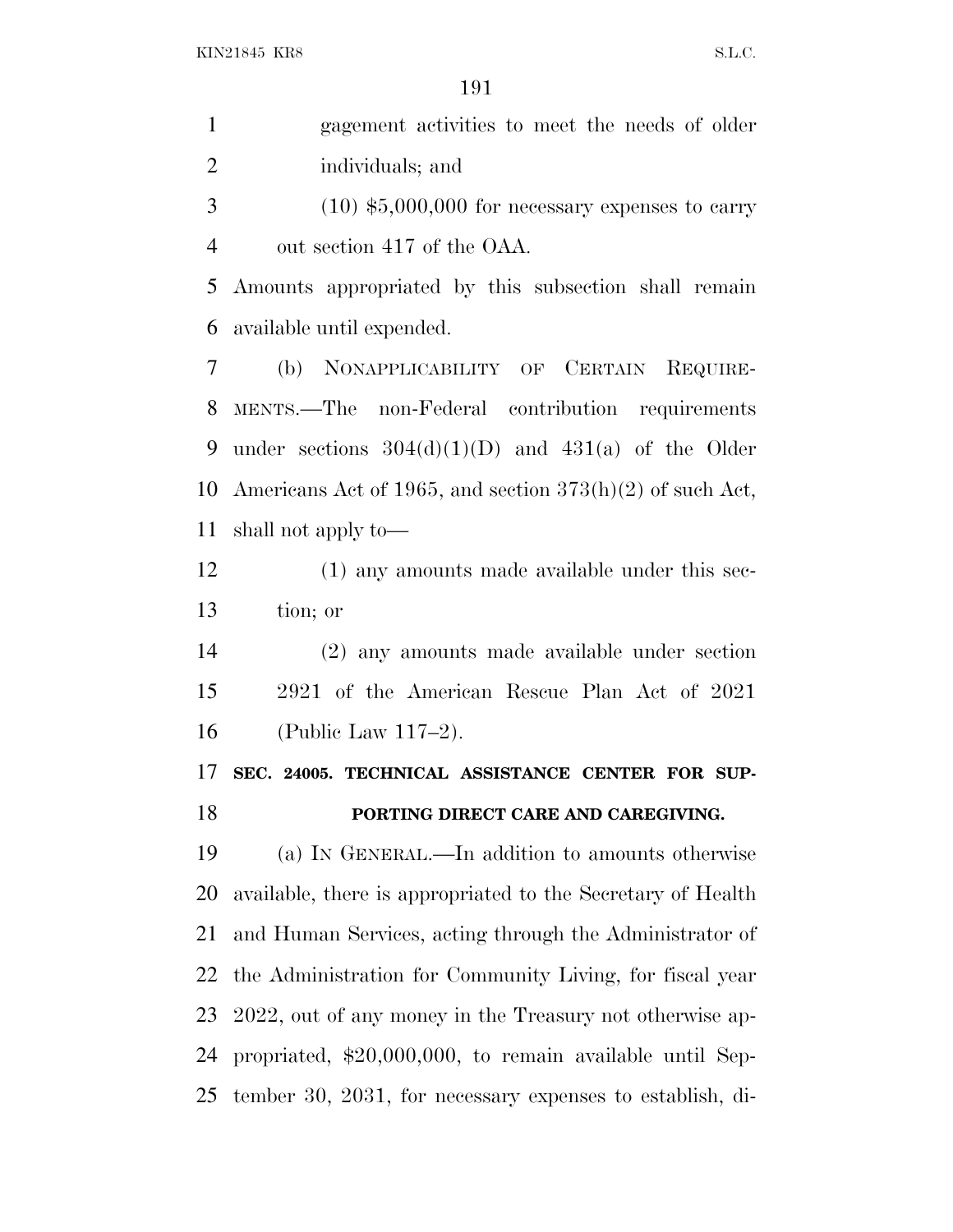rectly or through grants, contracts, or cooperative agree- ments, a national technical assistance center (referred to in this section as the ''Center'') to—

 (1) provide technical assistance for supporting direct care workforce recruitment, education and training, retention, and career advancement, and for supporting family caregivers and caregiving activi-ties;

 (2) develop and disseminate a set of replicable models or evidence-based or evidence-informed strat- egies or best practices for recruitment, education and training, retention, and career advancement of direct support workers;

 (3) provide recommendations for education and training curricula for direct support workers; and

 (4) provide recommendations for activities to further support paid and unpaid family caregivers, including expanding respite care.

 (b) DIRECT SUPPORT WORKER DEFINED.—In this section, the term ''direct support worker'' has the meaning given such term in section 22301.

#### **SEC. 24006. FUNDING TO SUPPORT UNPAID CAREGIVERS.**

 (a) I<sup>N</sup> GENERAL.—In addition to amounts otherwise available, there is appropriated to the Secretary of Health and Human Services (referred to in this section as the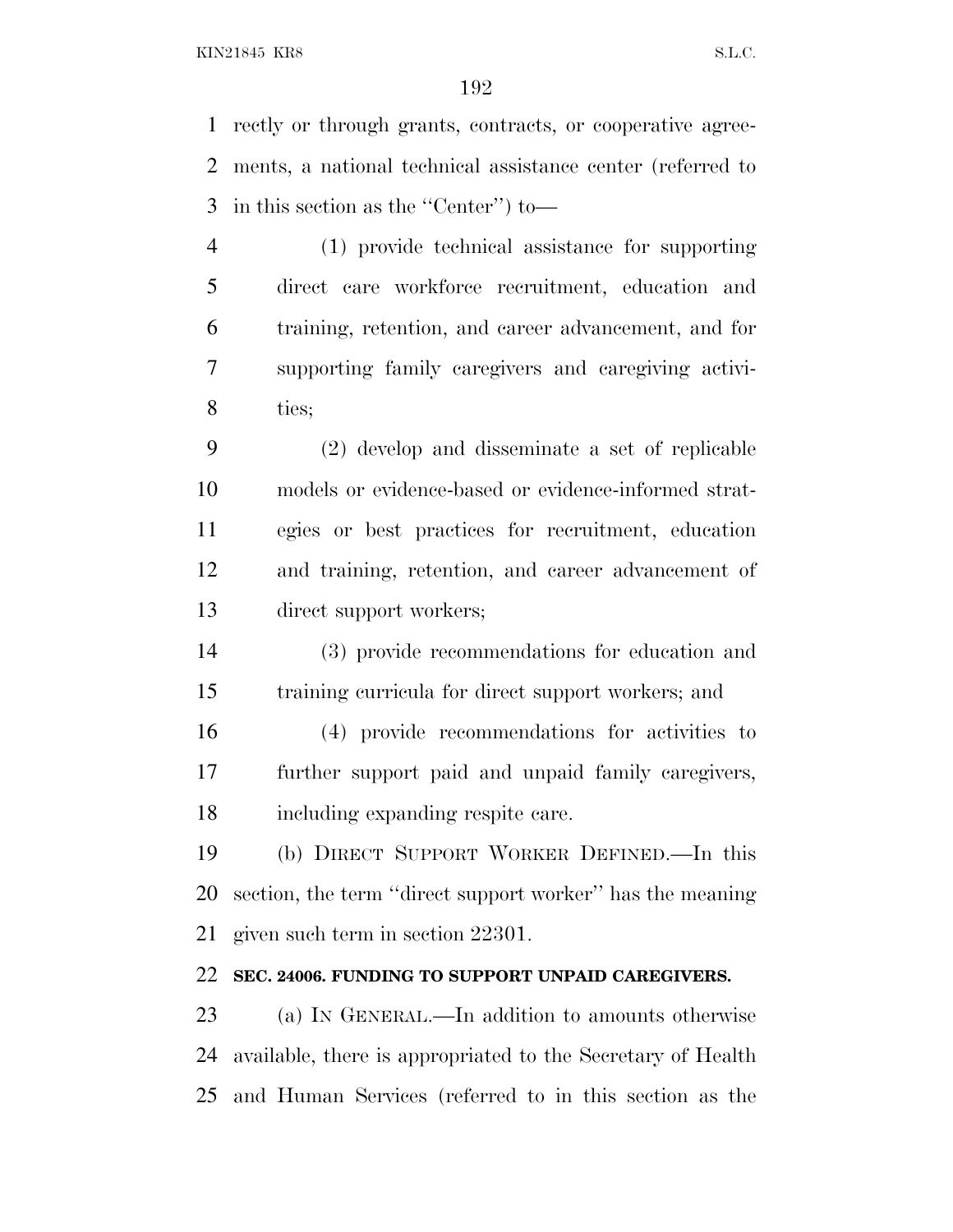''Secretary'') for fiscal year 2022, out of any money in the Treasury not otherwise appropriated, \$40,000,000, to remain available until expended, for carrying out the pur-pose described in subsection (b).

 (b) USE OF FUNDING.—The Secretary, acting through the Assistant Secretary for Aging, shall use amounts appropriated by subsection (a) for necessary ex- penses to make awards, pursuant to section 373(i) of the Older Americans Act of 1965 (42 U.S.C. 3030s–1(i)), to States, public agencies, private nonprofit agencies, institu- tions of higher education, and organizations, including Tribal organizations, for initiatives to address the behav- ioral health needs of family caregivers and older relative caregivers.

#### **SEC. 24007. FUNDING TO SUPPORT INDIVIDUALS WITH DE-VELOPMENTAL DISABILITIES.**

 (a) I<sup>N</sup> GENERAL.—In addition to amounts otherwise available, there is appropriated to the Secretary of Health and Human Services (referred to in this section as the ''Secretary''), for fiscal year 2022, out of any money in the Treasury not otherwise appropriated, \$25,000,000, to remain available until expended, for carrying out the pur-pose described in subsection (b).

 (b) USE OF FUNDING.—The Secretary, acting through the Administrator of the Administration for Com-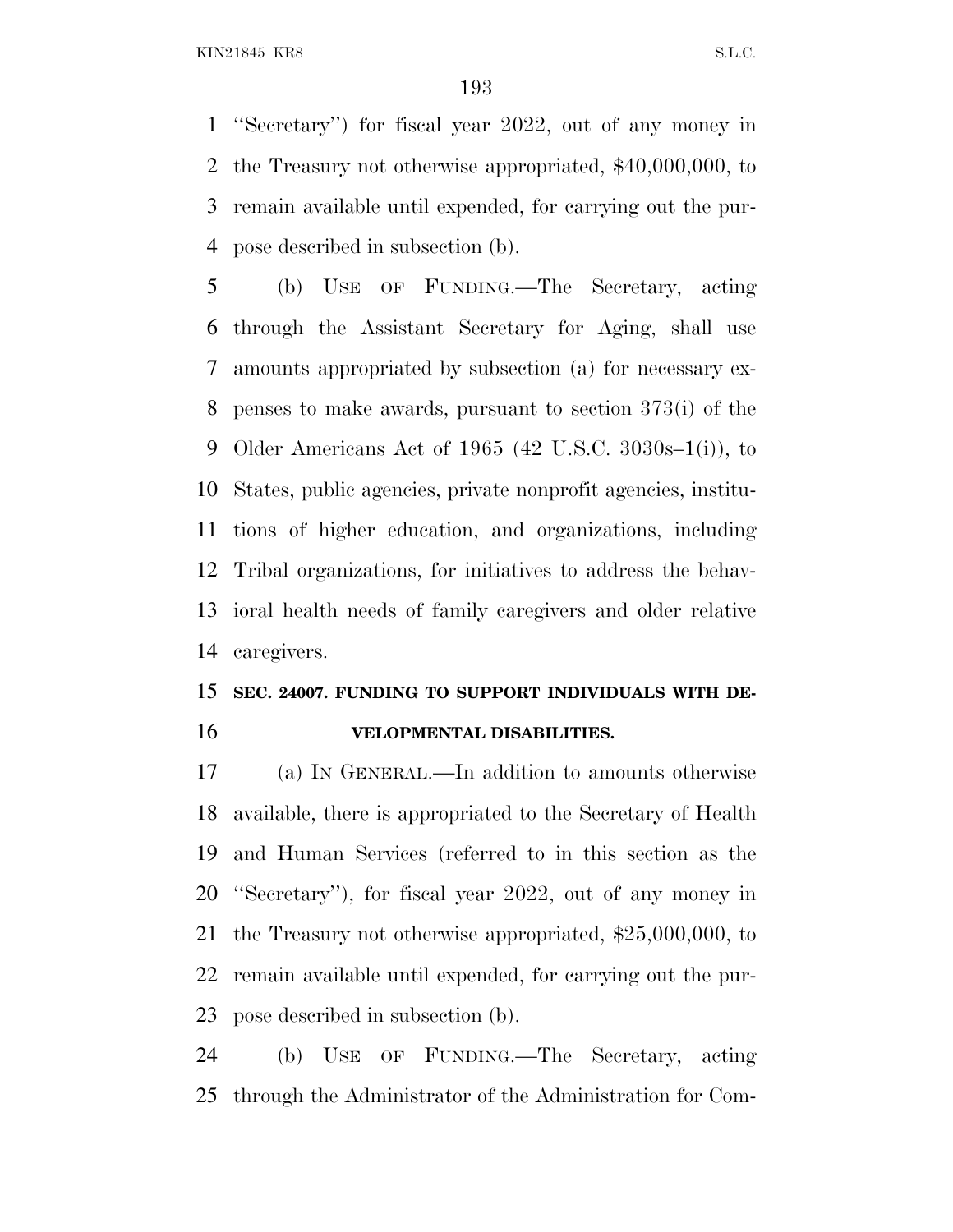munity Living, shall use amounts appropriated by sub- section (a) for necessary expenses to award grants, con- tracts, or cooperative agreements to public or private non- profit entities pursuant to section 162(a) of the Develop- mental Disabilities Assistance and Bill of Rights Act of 6 2000 (42 U.S.C. 15082(a)) for initiatives within the De- partment of Health and Human Services to address the behavioral health needs of individuals with developmental disabilities.

## **SEC. 24008. OFFICE OF THE INSPECTOR GENERAL OF THE DEPARTMENT OF HEALTH AND HUMAN SERV-ICES.**

 In addition to amounts otherwise available, there is appropriated to the Department of Health and Human Services for fiscal year 2022, out of any money in the Treasury not otherwise appropriated, \$50,000,000, to re- main available until expended, for the Office of Inspector General of the Department of Health and Human Serv- ices, for salaries and expenses necessary for oversight, in- vestigations, and audits of programs, grants, and projects funded under this subtitle and subtitle D of this title.

### **SEC. 24009. APPROPRIATION TO THE LEGAL SERVICES COR-PORATION.**

 In addition to amounts otherwise available, there is appropriated to the Legal Services Corporation for fiscal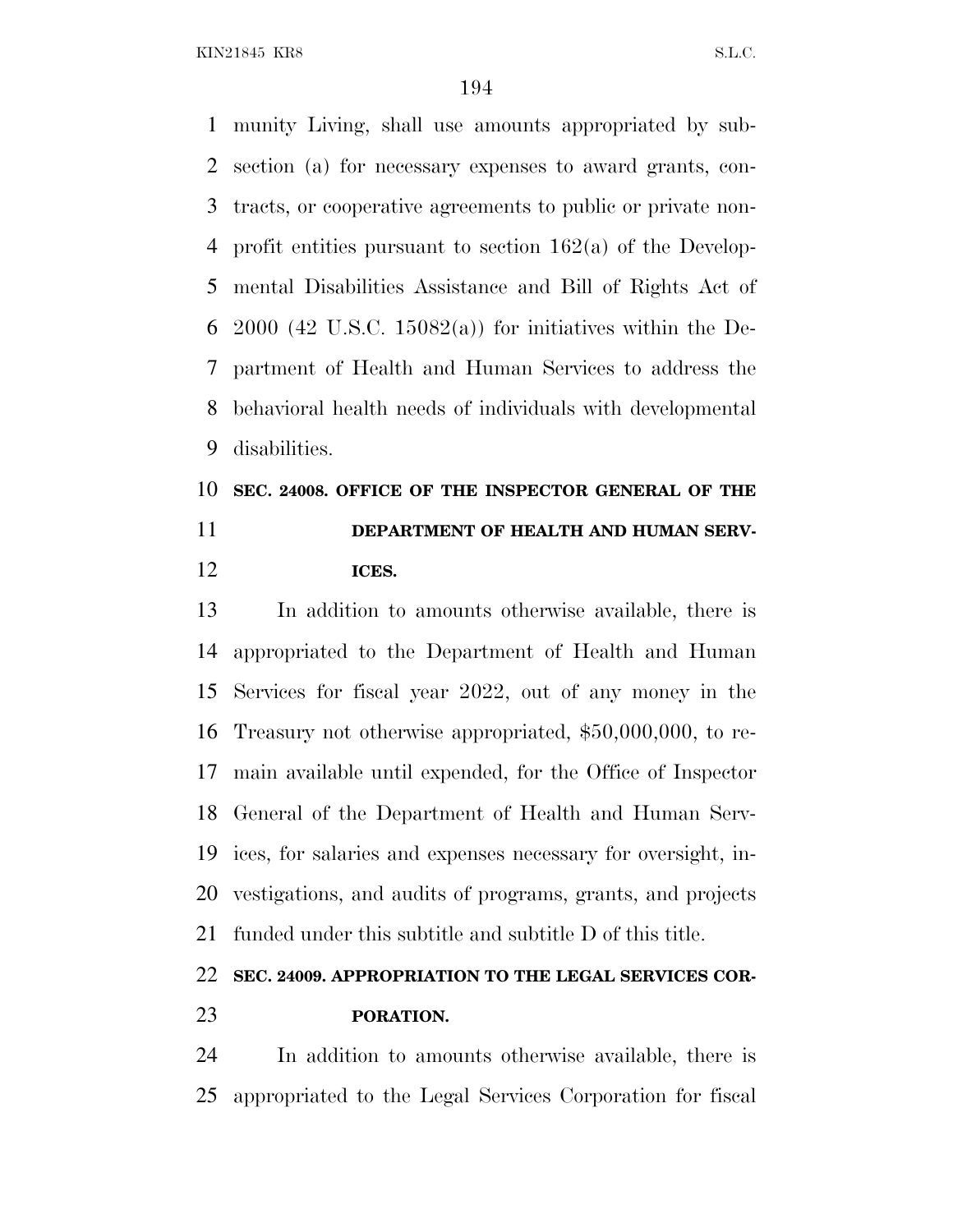year 2022, out of any money in the Treasury not otherwise appropriated, \$100,000,000, to remain available through September 30, 2027, to carry out the Legal Services Cor-poration Act.

# **Subtitle F—National Service and Workforce Development in Sup- port of Climate Resilience and Mitigation**

 **SEC. 25001. CORPORATION FOR NATIONAL AND COMMU- NITY SERVICE AND THE NATIONAL SERVICE TRUST.**

(a) AMERICORPS STATE AND NATIONAL.—

 (1) IN GENERAL.—In addition to amounts oth- erwise available, there is appropriated for fiscal year 2022, out of any money in the Treasury not other- wise appropriated, to the Corporation for National 17 and Community Service, \$3,200,000,000, to remain available until September 30, 2026, which shall be used to make funding adjustments to existing (as of the date of enactment of this Act) awards and make new awards to entities (whether or not such entities are already recipients of a grant or other agreement on the date of enactment of this Act) to support na- tional service programs described in paragraphs 25 (1)(A), (2)(A), (3)(A), and (5)(A) of subsection (a),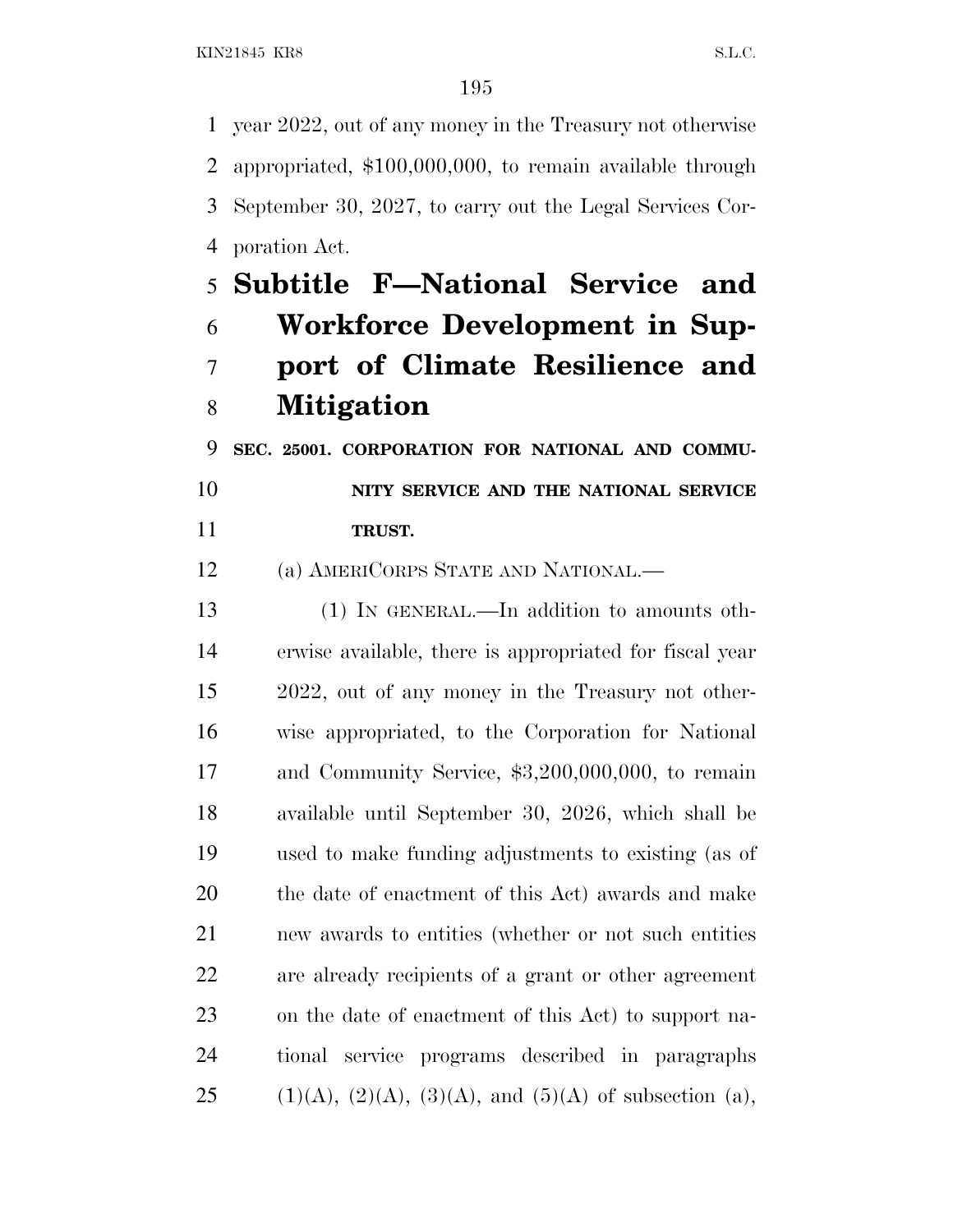| $\mathbf{1}$   | and subsection $(b)(2)$ , of section 122 of the National    |
|----------------|-------------------------------------------------------------|
| $\overline{2}$ | and Community Service Act of 1990 and national              |
| 3              | service programs carrying out activities described in       |
| $\overline{4}$ | clauses (i), (ii), (iii), (v), (vi), and (vii) of paragraph |
| 5              | $(4)(B)$ of subsection (a) of such section, to increase     |
| 6              | living allowances and improve benefits of partici-          |
| 7              | pants in such programs.                                     |
| 8              | (2) REQUIREMENTS.—For the purposes of car-                  |
| 9              | rying out paragraph $(1)$ —                                 |
| 10             | (A) the Corporation shall waive the re-                     |
| 11             | quirements described in section $121(e)(1)$ of the          |
| 12             | National and Community Service Act of 1990,                 |
| 13             | in whole or in part, if a recipient of a grant or           |
| 14             | other agreement for such a national service pro-            |
| 15             | gram demonstrates—                                          |
| 16             | (i) the recipient will serve underserved                    |
| 17             | or low-income communities, and a signifi-                   |
| 18             | cant percentage of participants in such                     |
| 19             | program are low-income individuals; and                     |
| 20             | (ii) without such waiver, the recipient                     |
| 21             | cannot meet the requirements of this sec-                   |
| 22             | tion;                                                       |
| 23             | $(B)$ section 189(a) of such Act shall be ap-               |
| 24             | plied by substituting "125 percent of the                   |
| 25             | amount of the minimum living allowance of a                 |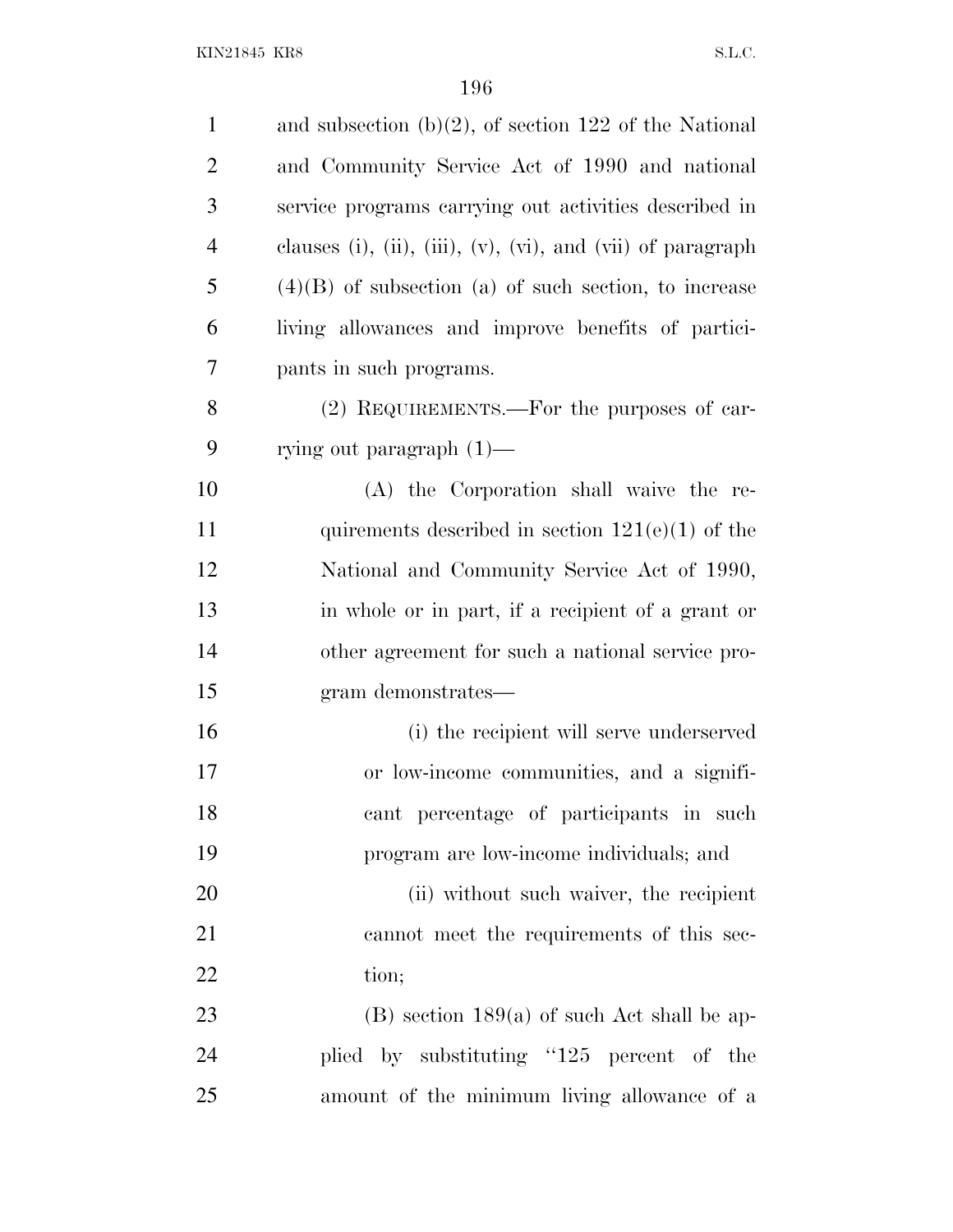full-time participant per full-time equivalent po- sition'' for ''\$18,000 per full-time equivalent position''; and

4 (C) section  $140(a)(1)$  of such Act shall be applied by substituting ''200 percent of the pov- erty line'' for ''the average annual subsistence allowance provided to VISTA volunteers under section 105 of the Domestic Volunteer Service 9 Act of 1973 (42 U.S.C. 4955)".

(b) STATE COMMISSIONS.—

 (1) IN GENERAL.—In addition to amounts oth- erwise available, there is appropriated for fiscal year 2022, out of any money in the Treasury not other- wise appropriated, to the Corporation for National and Community Service, \$400,000,000, to remain available until September 30, 2026, which shall be used to make funding adjustments to existing (as of the date of enactment of this Act) awards and make new awards to States to operate State Commissions on National and Community Service.

 (2) MATCH WAIVER.—For the purposes of car-22 rying out paragraph (1), the Corporation shall waive the matching requirement described in section 126(a)(2) of the National and Community Service Act of 1990, in whole or in part, for a State Com-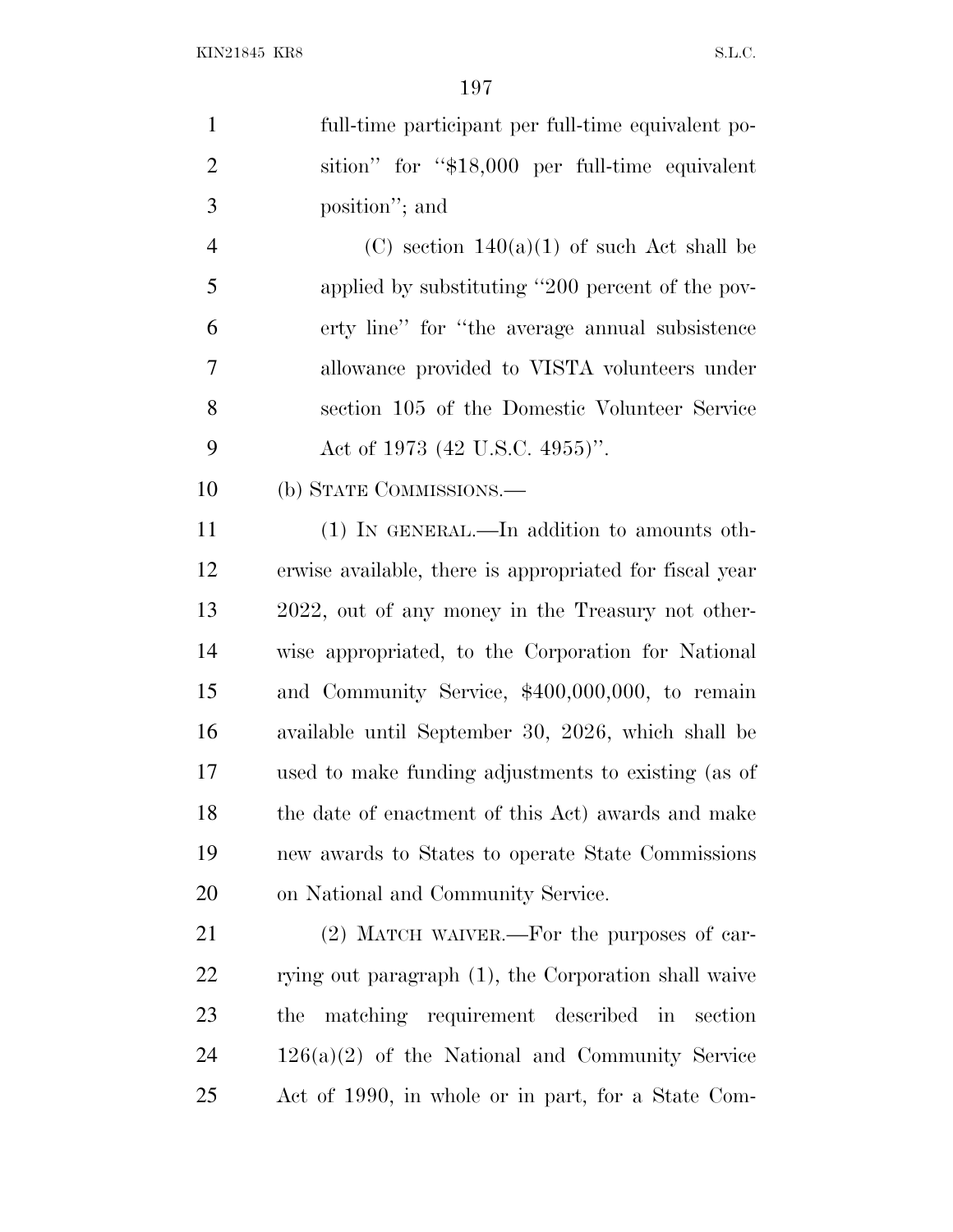mission, if such State Commission demonstrates need for such waiver.

 (c) NATIONAL CIVILIAN COMMUNITY CORPS.—In ad- dition to amounts otherwise available, there is appro- priated for fiscal year 2022, out of any money in the Treasury not otherwise appropriated, to the Corporation for National and Community Service, \$80,000,000, to re- main available until September 30, 2029, which shall be used to increase the living allowance and benefits of par- ticipants in the National Civilian Community Corps au- thorized under section 152 of the National and Commu-nity Service Act of 1990.

(d) AMERICORPS VISTA.—

 (1) IN GENERAL.—In addition to amounts oth- erwise available, there is appropriated for fiscal year 2022, out of any money in the Treasury not other- wise appropriated, to the Corporation for National and Community Service, \$600,000,000 to remain available until September 30, 2029, which shall be used to increase the subsistence allowances and im- prove benefits of participants in the Volunteers in Service to America program authorized under sec- tion 102 of the Domestic Volunteer Service Act of 1973.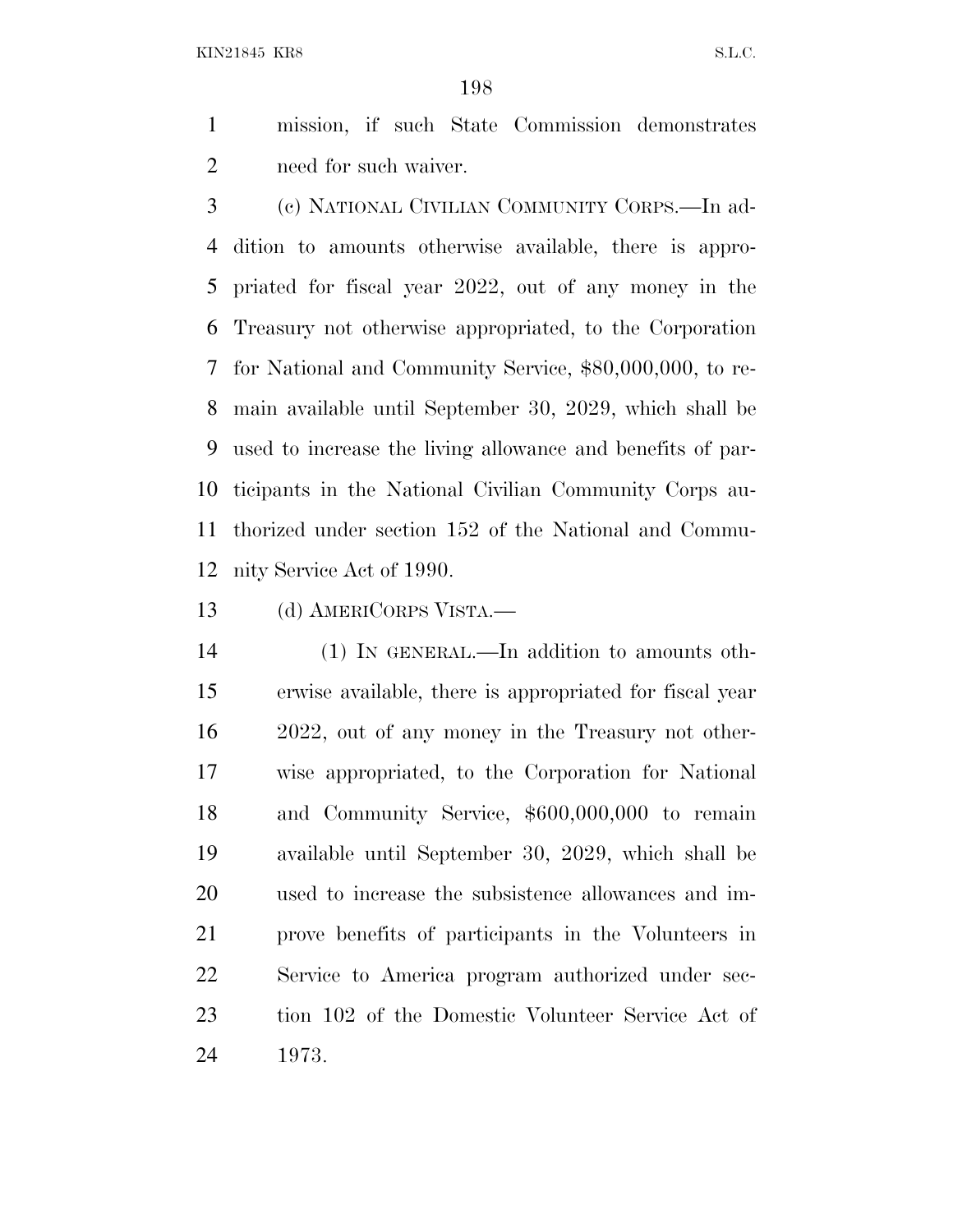| $\mathbf{1}$   | (2) REQUIREMENT.—For purposes of carrying               |
|----------------|---------------------------------------------------------|
| $\overline{2}$ | out paragraph $(1)$ —                                   |
| 3              | (A) section $105(b)(2)(A)$ of the Domestic              |
| $\overline{4}$ | Volunteer Service Act of 1973 shall be applied          |
| 5              | by substituting "200 percent" for "95 percent";         |
| 6              | and                                                     |
| 7              | (B) section $105(b)(2)(B)$ of the Domestic              |
| 8              | Volunteer Service Act of 1973 shall be applied          |
| 9              | by substituting "210 percent" for "105 per-             |
| 10             | cent".                                                  |
| 11             | (e) NATIONAL SERVICE IN SUPPORT OF CLIMATE              |
| 12             | RESILIENCE AND MITIGATION.                              |
| 13             | (1) IN GENERAL.—In addition to amounts oth-             |
| 14             | erwise available, there is appropriated for fiscal year |
| 15             | 2022, out of any money in the Treasury not other-       |
| 16             | wise appropriated, to the Corporation for National      |
| 17             | Community Service, $$6,915,000,000$ , which<br>and      |
| 18             | shall be used for the purposes specified in paragraph   |
| 19             | (3).                                                    |
| 20             | (2) AVAILABILITY OF FUNDS.—Amounts appro-               |
| 21             | priated under paragraph (1) shall—                      |
| 22             | $(A)$ be available until September 30, 2026,            |
| 23             | for national service programs described in para-        |
| 24             | graphs $(1)(A)$ , $(2)(A)$ , $(3)(A)$ , and $(5)(A)$ of |
| 25             | subsection (a), and subsection (b) $(2)$ , of section   |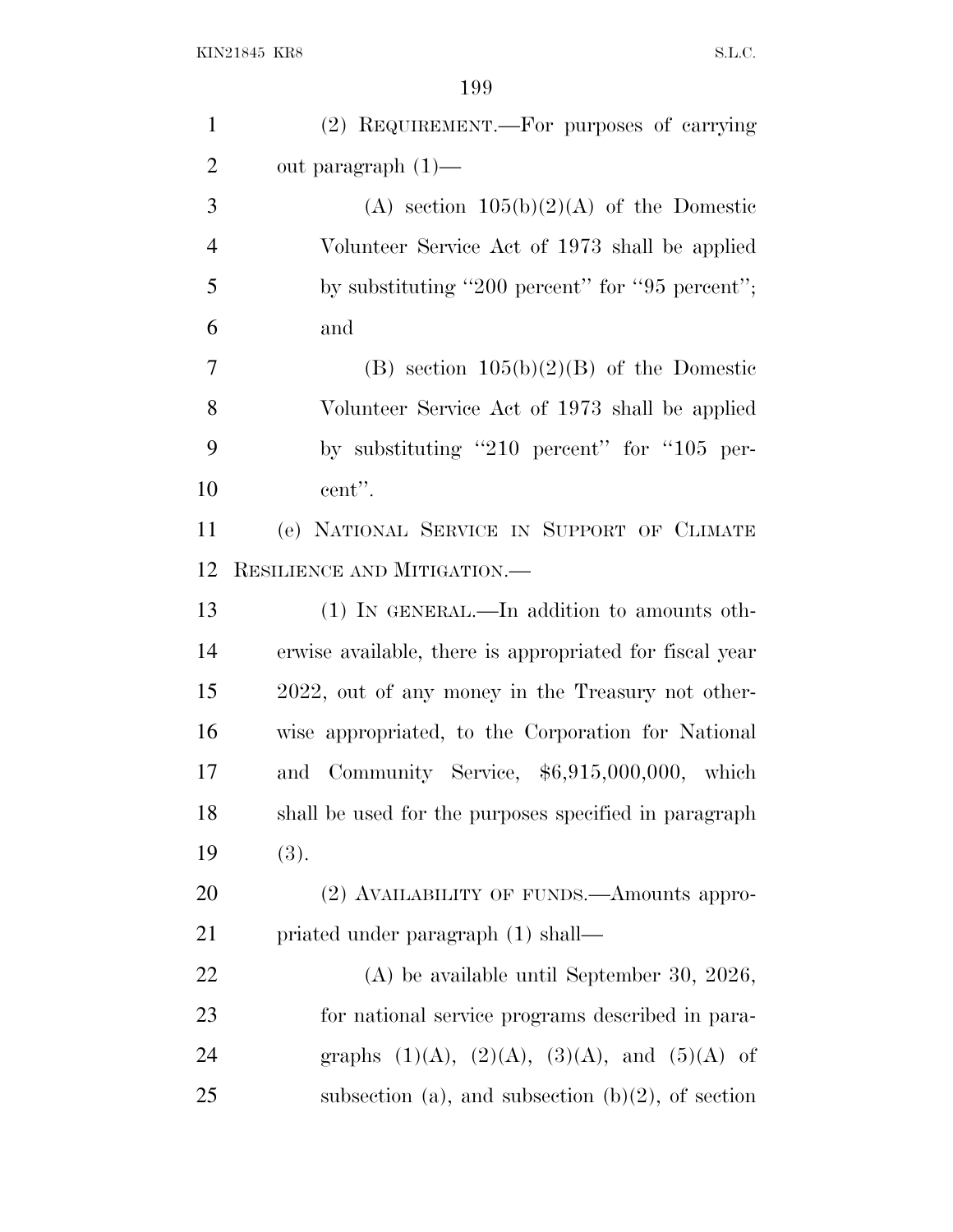| $\mathbf{1}$   | 122 of the National and Community Service            |
|----------------|------------------------------------------------------|
| $\overline{2}$ | Act of 1990 and national service programs car-       |
| 3              | rying out activities described in clauses (i), (ii), |
| $\overline{4}$ | (iii), (v), (vi), and (vii) of paragraph $(4)(B)$ of |
| 5              | subsection (a) of such section; and                  |
| 6              | (B) be available until September 30, 2029,           |
| $\overline{7}$ | for National Civilian Community Corps pro-           |
| 8              | grams authorized under section 152 of the Na-        |
| 9              | tional and Community Service Act of 1990 and         |
| 10             | Volunteers in Service to America programs au-        |
| 11             | thorized under section 102 of the Domestic Vol-      |
| 12             | unteer Service Act of 1973.                          |
| 13             | $(3)$ USE OF FUNDS.—                                 |
| 14             | (A) IN GENERAL.—The Corporation shall                |
| 15             | use amounts appropriated under paragraph (1)         |
| 16             | to fund programs described in subparagraph           |
| 17             | (B) to carry out projects or activities described    |
| 18             | in section $122(a)(3)(B)$ of the National and        |
| 19             | Community Service Act of 1990.                       |
| 20             | (B) PROGRAMS.—The programs described                 |
| 21             | in subparagraph (A) shall include—                   |
| 22             | national service programs de-<br>(i)                 |
| 23             | scribed in paragraphs $(1)(A)$ , $(2)(A)$ ,          |
| 24             | $(3)(A)$ , and $(5)(A)$ of subsection (a), and       |
| 25             | subsection (b)(2), of section 122 of the Na-         |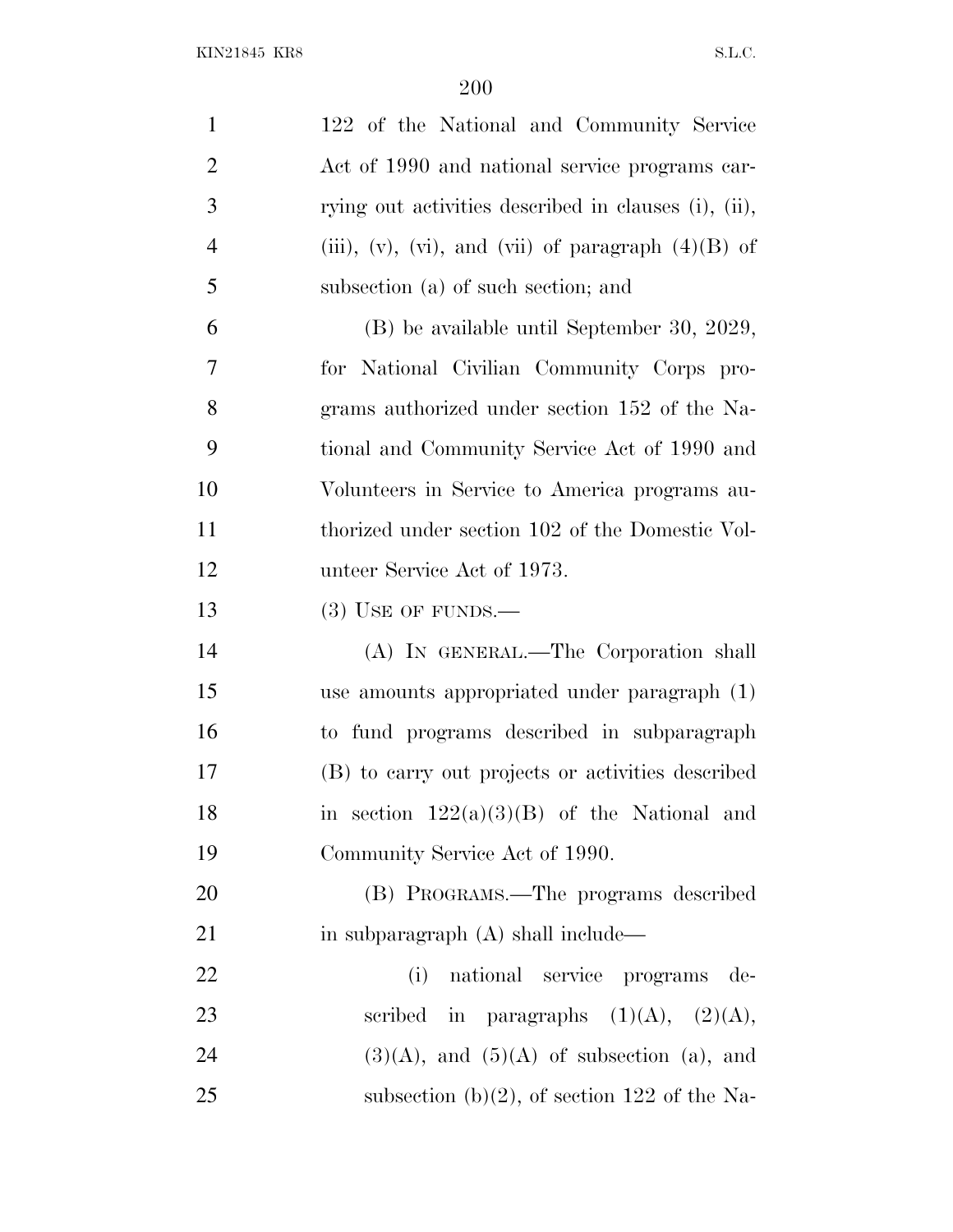| $\mathbf{1}$        | tional and Community Service Act of 1990              |
|---------------------|-------------------------------------------------------|
| $\overline{2}$      | and national service programs carrying out            |
| 3                   | activities described in clauses (i), (ii), (iii),     |
| $\overline{4}$      | $(v)$ , $(vi)$ , and $(vii)$ of paragraph $(4)(B)$ of |
| 5                   | subsection (a) of such section;                       |
| 6                   | National Civilian Community<br>(ii)                   |
| 7                   | Corps programs authorized under section               |
| 8                   | 152 of the National and Community Serv-               |
| 9                   | ice Act of 1990; and                                  |
| 10                  | (iii) Volunteers in Service to America                |
| 11                  | programs authorized under section 102 of              |
| 12                  | the Domestic Volunteer Service Act of                 |
| 13<br>1973.         |                                                       |
| 14                  | (C) TERMS.—In funding programs de-                    |
| 15                  | scribed in subparagraph $(A)$ , the Corporation       |
| 16<br>shall ensure— |                                                       |
| 17                  | (i) awards are made to entities that                  |
| 18                  | serve, and have representation from, low-             |
| 19                  | income communities or communities expe-               |
| 20                  | riencing (or at risk of experiencing) ad-             |
| 21                  | verse health and environmental conditions;            |
| 22                  | (ii) such programs utilize culturally                 |
| 23                  | competent and multilingual strategies;                |
| 24                  | (iii) projects carried out through such               |
| 25                  | programs are planned with community                   |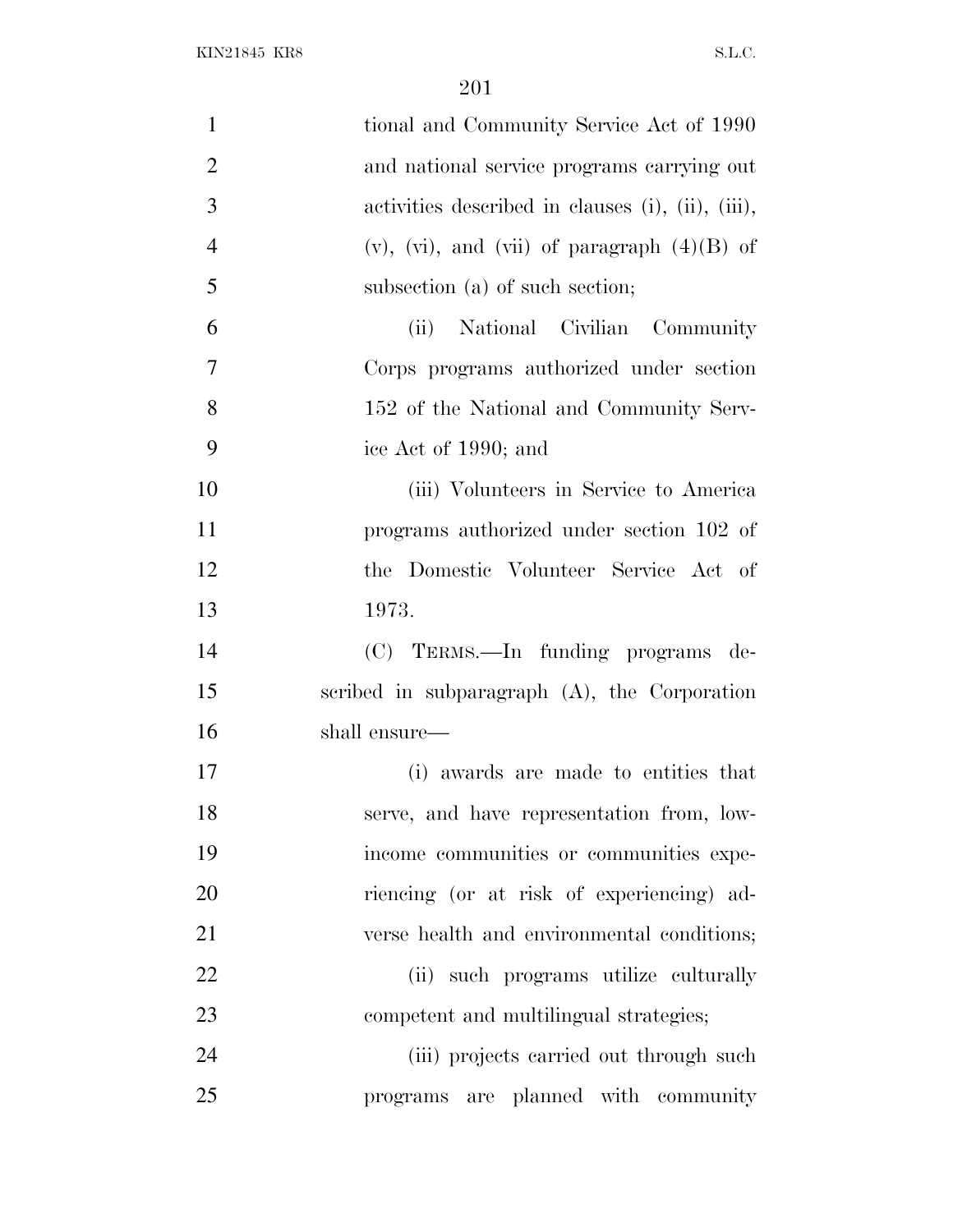| $\mathbf{1}$   | input, and implemented by diverse partici-      |
|----------------|-------------------------------------------------|
| $\overline{2}$ | pants who are from communities being            |
| 3              | served by such programs; and                    |
| $\overline{4}$ | (iv) such programs provide partici-             |
| 5              | pants with workforce development opportu-       |
| 6              | nities, such as pre-apprenticeships that ar-    |
| 7              | ticulate to registered apprenticeship pro-      |
| 8              | grams, and pathways to post-service em-         |
| 9              | ployment in high-quality jobs, including        |
| 10             | registered apprenticeships.                     |
| 11             | (4) REQUIREMENTS.—For the purposes of car-      |
| 12             | rying out paragraph $(1)$ —                     |
| 13             | (A) in implementing national service pro-       |
| 14             | grams described in paragraph $(3)(B)(i)$ and    |
| 15             | funded by the appropriations specified in para- |
| 16             | $graph(1)$ —                                    |
| 17             | (i) the Corporation shall waive the re-         |
| 18             | quirements described in section $121(e)(1)$     |
| 19             | of the National and Community Service           |
| 20             | Act of 1990, in whole or in part, if a re-      |
| 21             | cipient of a grant or other agreement for       |
| 22             | the national service program involved dem-      |
| 23             | onstrates—                                      |
| 24             | (I) the recipient will serve under-             |
| 25             | served or low-income communities,               |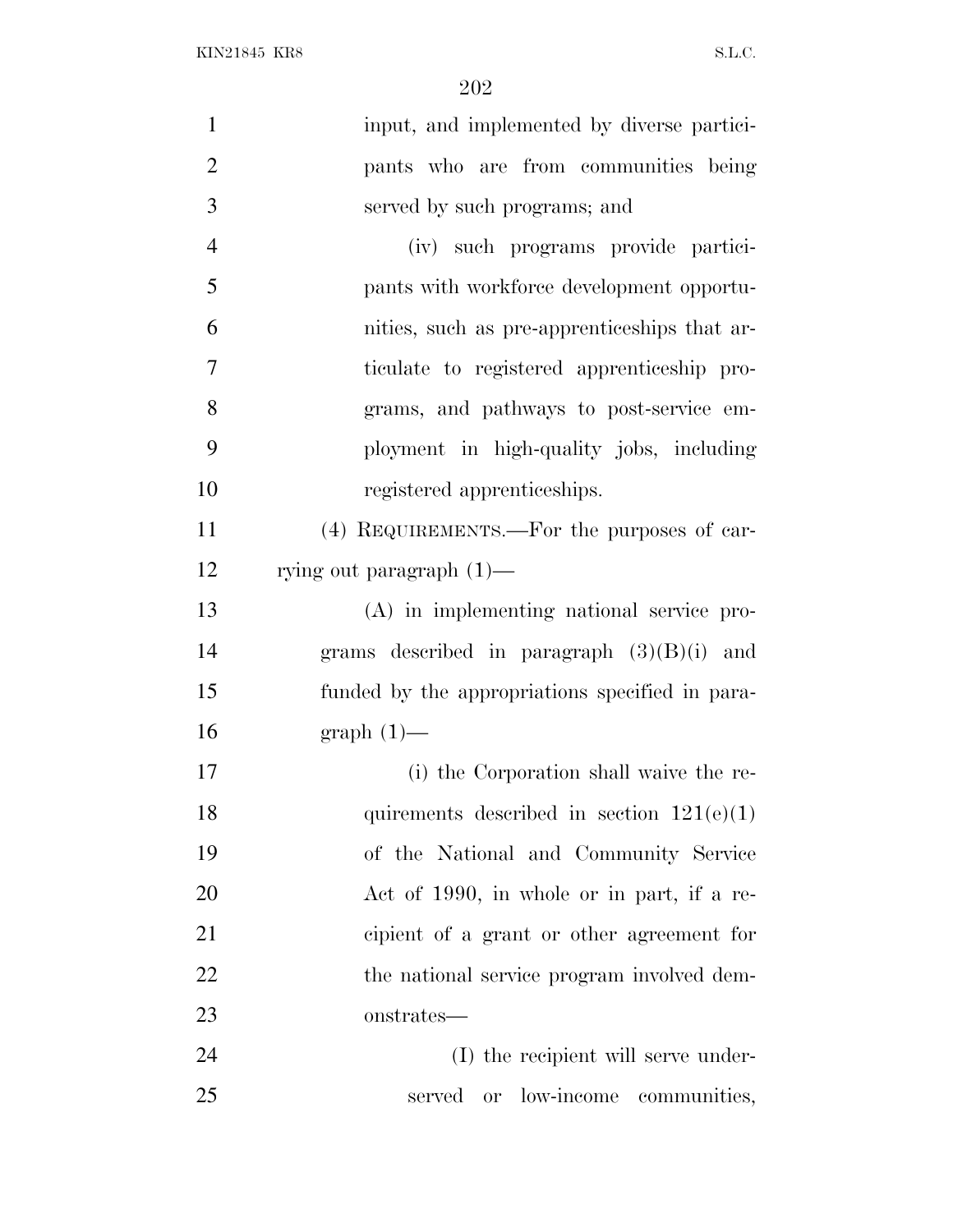| $\mathbf{1}$   | and a significant percentage of par-          |
|----------------|-----------------------------------------------|
| $\overline{2}$ | ticipants in such program are low-in-         |
| 3              | come individuals; and                         |
| $\overline{4}$ | (II) without such waiver, the re-             |
| 5              | cipient cannot meet the requirements          |
| 6              | of this section;                              |
| 7              | (ii) section $189(a)$ of the National and     |
| 8              | Community Service Act of 1990 shall be        |
| 9              | applied by substituting "125 percent of the   |
| 10             | amount of the minimum living allowance of     |
| 11             | a full-time participant per full-time equiva- |
| 12             | lent position" for " $$18,000$ per full-time  |
| 13             | equivalent position";                         |
| 14             | (iii) section $140(a)(1)$ of the National     |
| 15             | and Community Service Act of 1990 shall       |
| 16             | be applied by substituting "200 percent of    |
| 17             | the poverty line" for "the average annual     |
| 18             | subsistence allowance provided to VISTA       |
| 19             | volunteers under section 105 of the Do-       |
| 20             | mestic Volunteer Service Act of 1973 (42)     |
| 21             | U.S.C. $4955$ )"; and                         |
| 22             | (iv) the Corporation shall waive the          |
| 23             | matching requirement described in section     |
| 24             | $126(a)(2)$ of the National and Community     |
| 25             | Service Act of 1990, in whole or in part,     |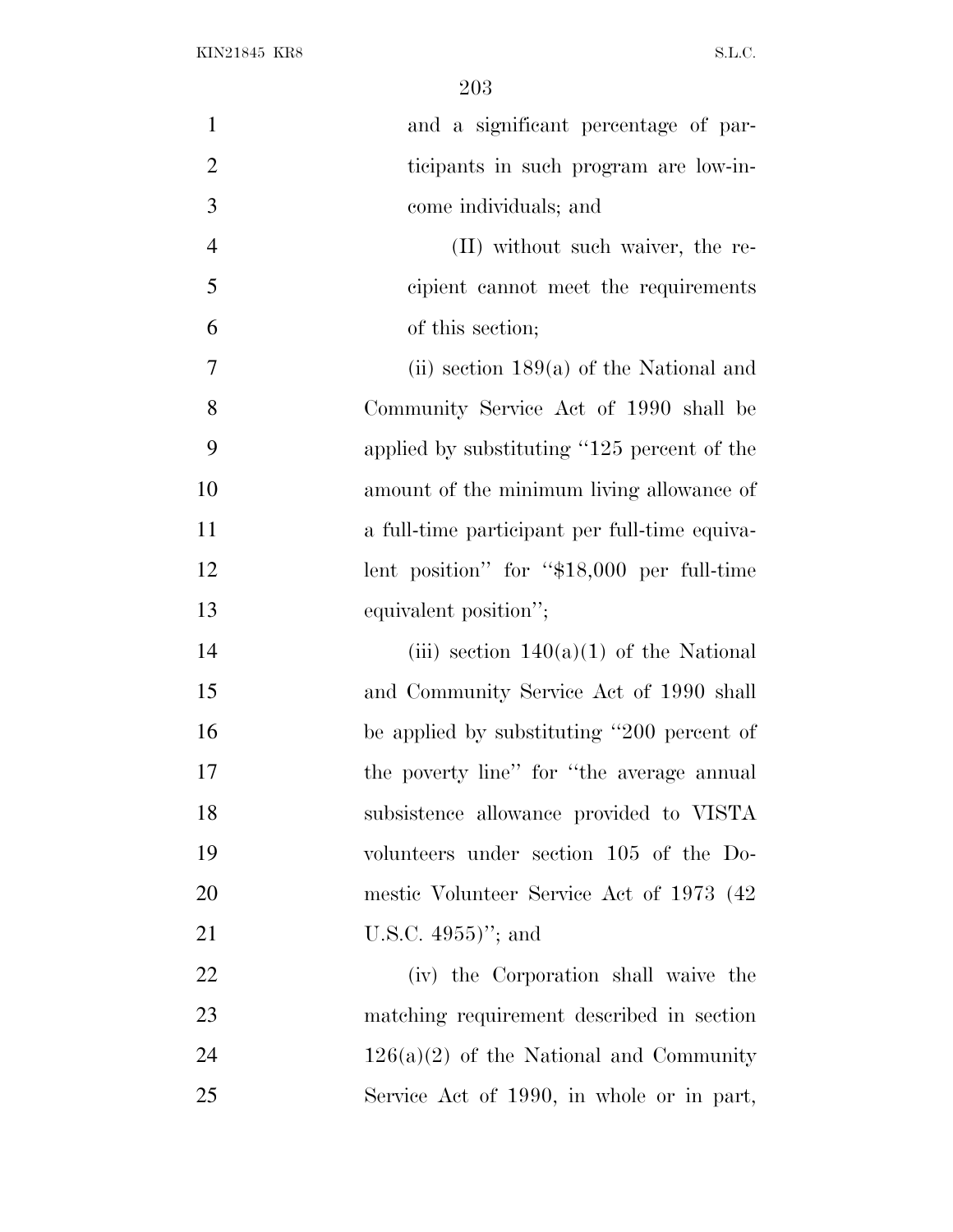| $\mathbf{1}$   | for a State Commission, if such State                   |
|----------------|---------------------------------------------------------|
| $\overline{2}$ | Commission demonstrates need for such                   |
| 3              | waiver; and                                             |
| 4              | (B) in implementing national service pro-               |
| 5              | grams described in paragraph $(3)(B)(iii)$ and          |
| 6              | funded by the appropriations specified in para-         |
| $\overline{7}$ | $graph(1)$ —                                            |
| 8              | (i) section $105(b)(2)(A)$ of the Domes-                |
| 9              | tic Volunteer Service Act of 1973 shall be              |
| 10             | applied by substituting "200 percent" for               |
| 11             | $"95$ percent"; and                                     |
| 12             | (ii) section $105(b)(2)(B)$ of the Do-                  |
| 13             | mestic Volunteer Service Act of 1973 shall              |
| 14             | be applied by substituting "210 percent"                |
| 15             | for "105 percent".                                      |
| 16             | (f) ADMINISTRATIVE COSTS.—                              |
| 17             | (1) IN GENERAL.—In addition to amounts oth-             |
| 18             | erwise available, there is appropriated for fiscal year |
| 19             | 2022, out of any money in the Treasury not other-       |
| 20             | wise appropriated, to the Corporation for National      |
| 21             | and Community Service, $$1,010,400,000$ , to remain     |
| 22             | available until September 30, 2029, which shall be      |
| 23             | used for Federal administrative expenses to carry       |
| 24             | out programs and activities funded under this sec-      |
| 25             | tion, including—                                        |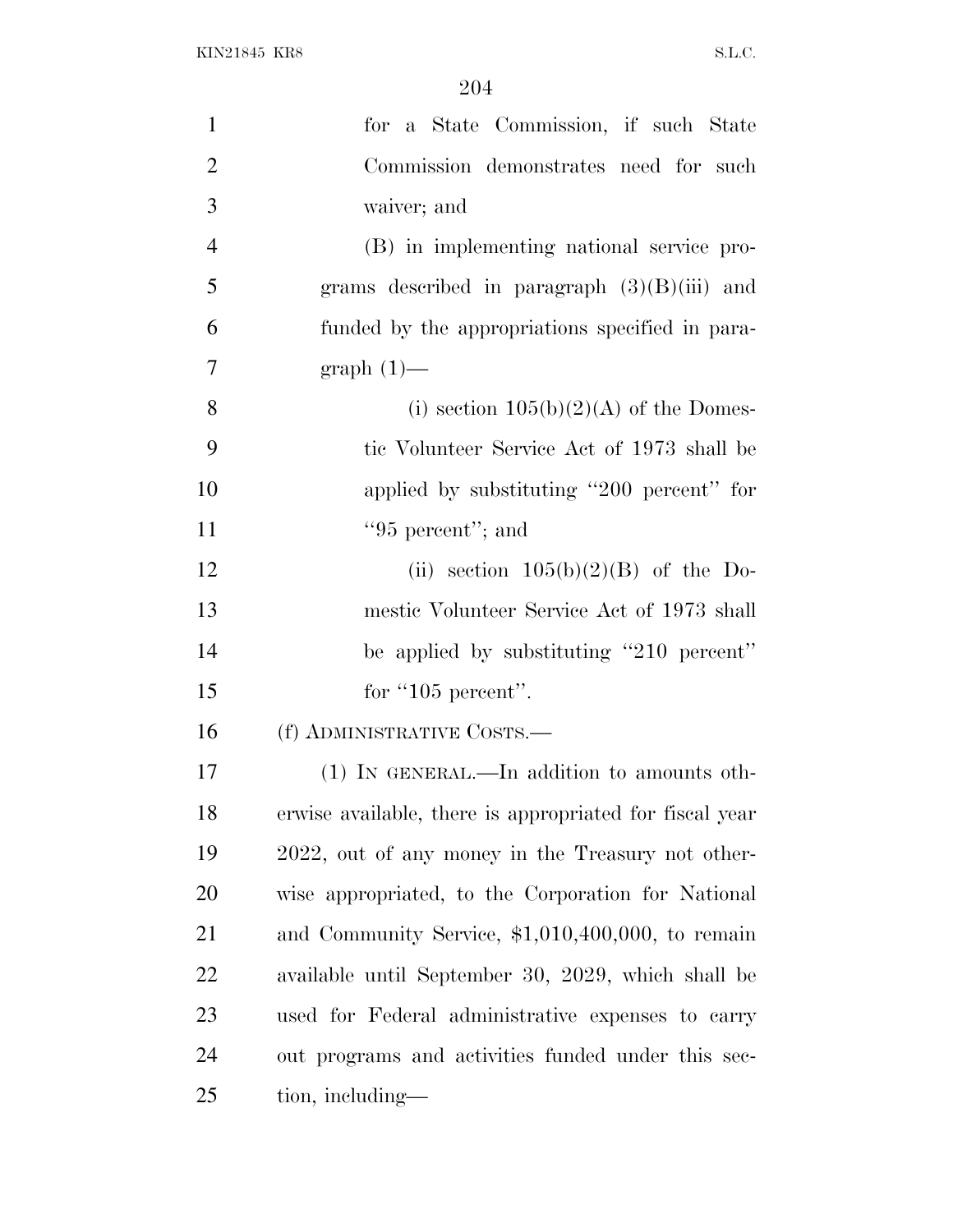(A) corrective actions to address rec- ommendations arising from audits of the finan- cial statements of the Corporation and the Na- tional Service Trust, and, in consultation with the Inspector General of the Corporation, the development of fraud prevention and detection controls and risk-based anti-fraud monitoring for grants and other financial assistance funded under this section; and (B) coordination of efforts and activities with the Departments of Labor and Education to support the national service programs funded under subsections (a), (c), (d), and (e) in im- proving the readiness of participants to transi- tion to high-quality jobs or further education. (2) FISCAL YEAR 2030 PROGRAM ADMINISTRA- TION.—In addition to amounts otherwise available, 18 there is appropriated for fiscal year 2030, out of any money in the Treasury not otherwise appropriated, to the Corporation for National and Community Service, \$79,800,000, to remain available until Sep- tember 30, 2030, which shall be used, in fiscal year 2030, for Federal administrative expenses to carry out programs and activities funded under this sec-tion.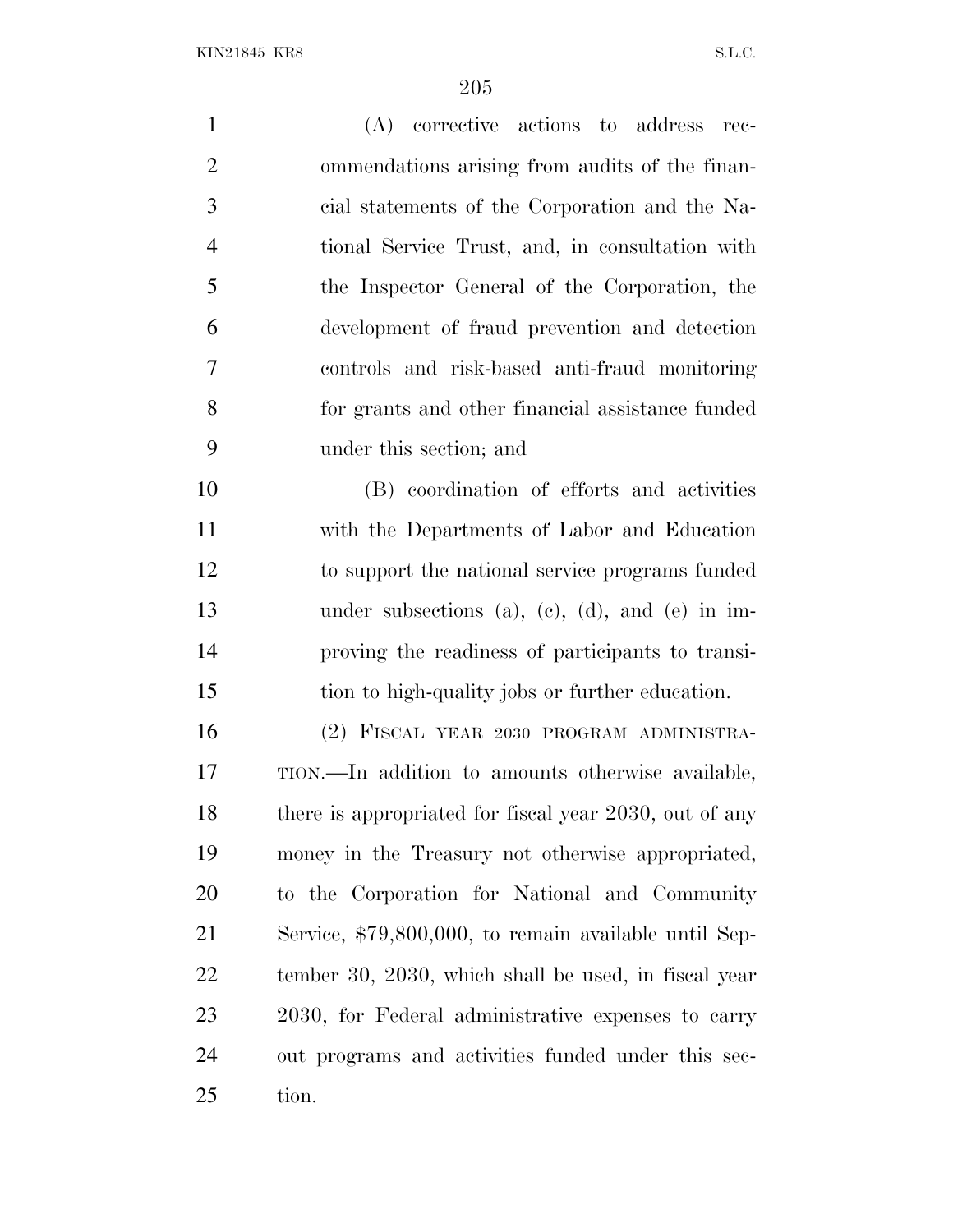| $\mathbf{1}$   | (3) PLAN.—In addition to amounts otherwise             |
|----------------|--------------------------------------------------------|
| $\overline{2}$ | available, there is appropriated for fiscal year 2022, |
| 3              | out of any money in the Treasury not otherwise ap-     |
| $\overline{4}$ | propriated, to the Corporation, \$300,000, to remain   |
| 5              | available until September 30, 2023, which shall be     |
| 6              | used by the Chief Executive Officer of the Corpora-    |
| 7              | tion to-                                               |
| 8              | (A) develop, publish, and implement, not               |
| 9              | later than 180 days after the date of enactment        |
| 10             | of this Act, a project, operations, and manage-        |
| 11             | ment plan for funds appropriated under this            |
| 12             | section; and                                           |
| 13             | (B) consult with the Secretary of Labor                |
| 14             | and the Inspector General of the Corporation in        |
| 15             | developing the plan under subparagraph $(A)$ .         |
| 16             | (4) OUTREACH.—In addition to amounts other-            |
| 17             | wise made available, there is appropriated for fiscal  |
| 18             | year 2022, out of any money in the Treasury not        |
| 19             | otherwise appropriated, to the Corporation for Na-     |
| 20             | tional and Community Service, \$49,500,000, to re-     |
| 21             | main available until September 30, 2030, for out-      |
| 22             | reach to and recruitment of members from commu-        |
| 23             | traditionally underrepresented in national<br>nities   |
| 24             | service programs and members of a community expe-      |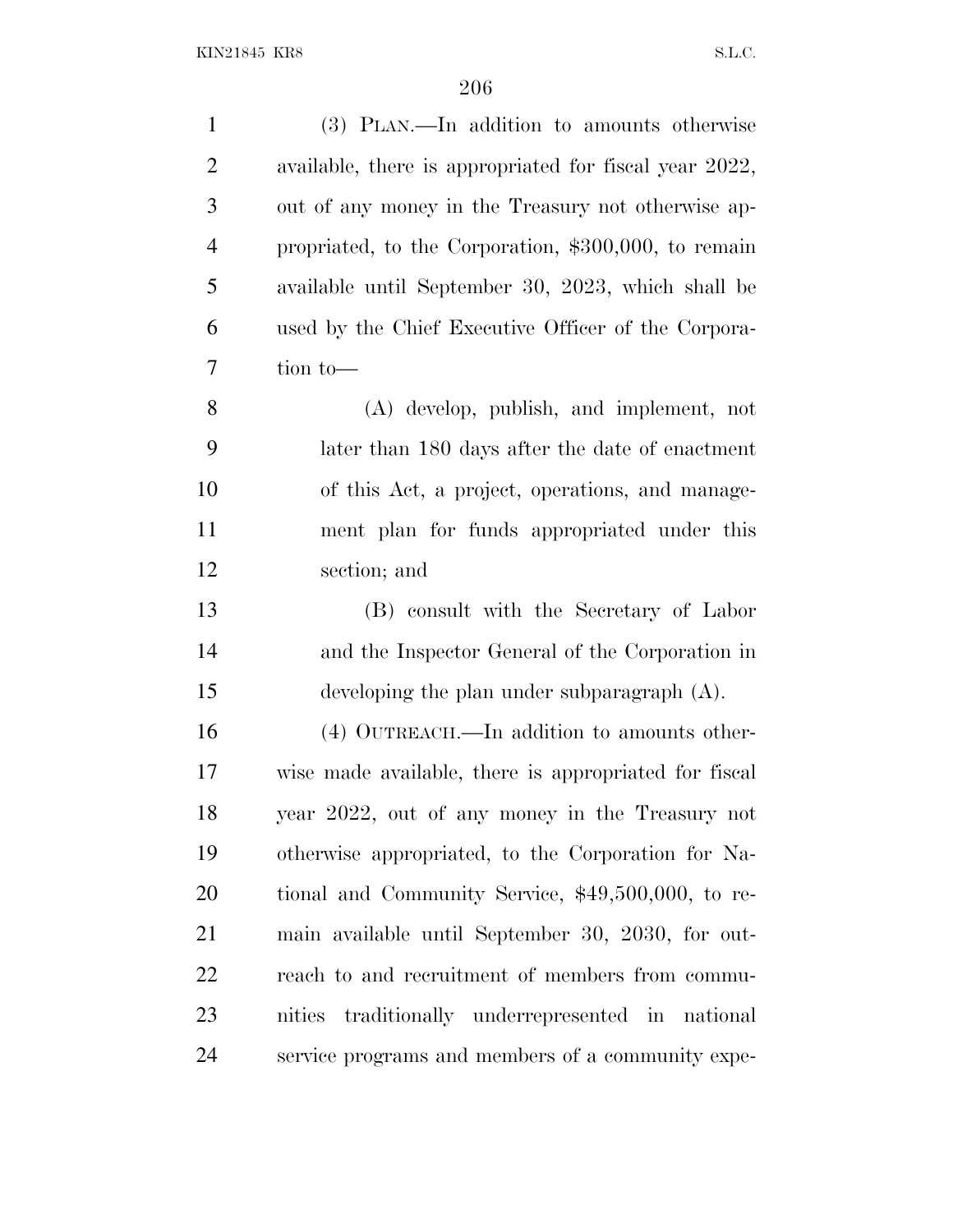riencing a significant dislocation of workers, includ-2 ing energy transition communities.

 (g) OFFICE OF INSPECTOR GENERAL.—In addition to amounts otherwise available, there is appropriated for fiscal year 2022, out of any money in the Treasury not otherwise appropriated, to the Corporation for National and Community Service, \$75,000,000, to remain available until September 30, 2030, which shall be used for the Of- fice of Inspector General of the Corporation for salaries and expenses necessary for oversight and audit of pro-grams and activities funded under this section.

(h) NATIONAL SERVICE TRUST.—

 (1) IN GENERAL.—In addition to amounts oth- erwise available, there is appropriated for fiscal year 2022, out of any money in the Treasury not other- wise appropriated, to the National Service Trust, \$1,150,000,000, to remain available until September 30, 2030, for—

 (A) administration of the National Service Trust; and

 (B) payment to the Trust for the provision of national service educational awards and in-terest expenses—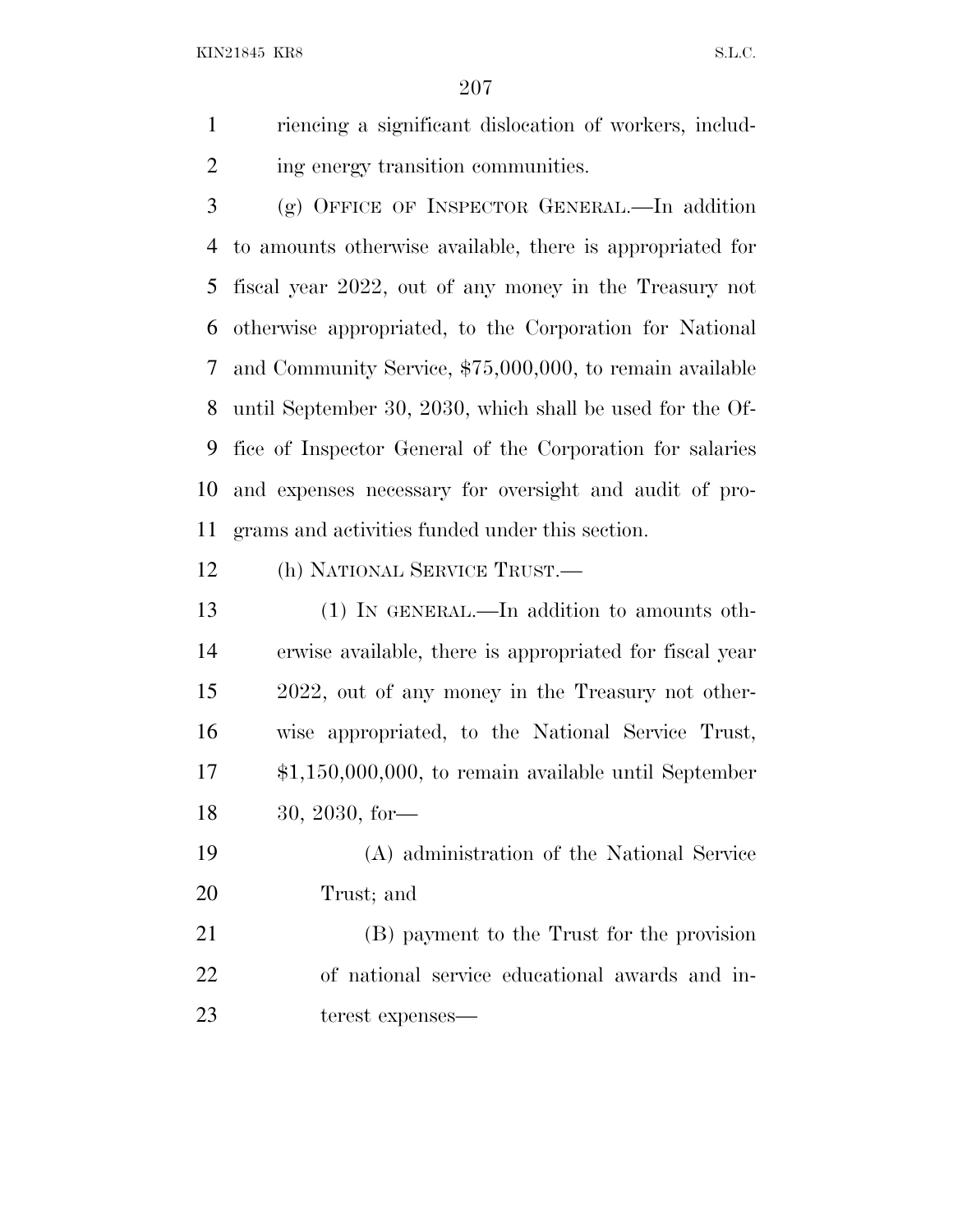| $\mathbf{1}$   | (i) for participants, for a term of serv-          |
|----------------|----------------------------------------------------|
| $\overline{2}$ | ice supported by funds made available              |
| 3              | under subsection (e); and                          |
| $\overline{4}$ | (ii) pursuant to section $145(a)(1)(A)$            |
| 5              | of the National and Community Service              |
| 6              | Act of 1990.                                       |
| 7              | (2) SUPPLEMENTAL EDUCATIONAL AWARDS.—              |
| 8              | (A) APPROPRIATION.—In addition<br>$\mathbf{t}$     |
| 9              | amounts otherwise available, there is appro-       |
| 10             | priated for fiscal year 2022, out of any money     |
| 11             | in the Treasury not otherwise appropriated, to     |
| 12             | the National Service Trust, $$1,660,000,000,$ to   |
| 13             | remain available until September 30, 2030, for     |
| 14             | payment to the National Service Trust for the      |
| 15             | purpose of providing a supplemental national       |
| 16             | service educational award to an individual eligi-  |
| 17             | ble to receive a national service educational      |
| 18             | award pursuant to section $146(a)$ , and the indi- |
| 19             | vidual's transferee pursuant to section $148(f)$ , |
| 20             | of the National and Community Service Act of       |
| 21             | 1990, for a term of service that began after the   |
| 22             | date of enactment of this Act in a national serv-  |
| 23             | ice program (including a term of service sup-      |
| 24             | ported by funds made available under sub-          |
| 25             | section $(e)$ ).                                   |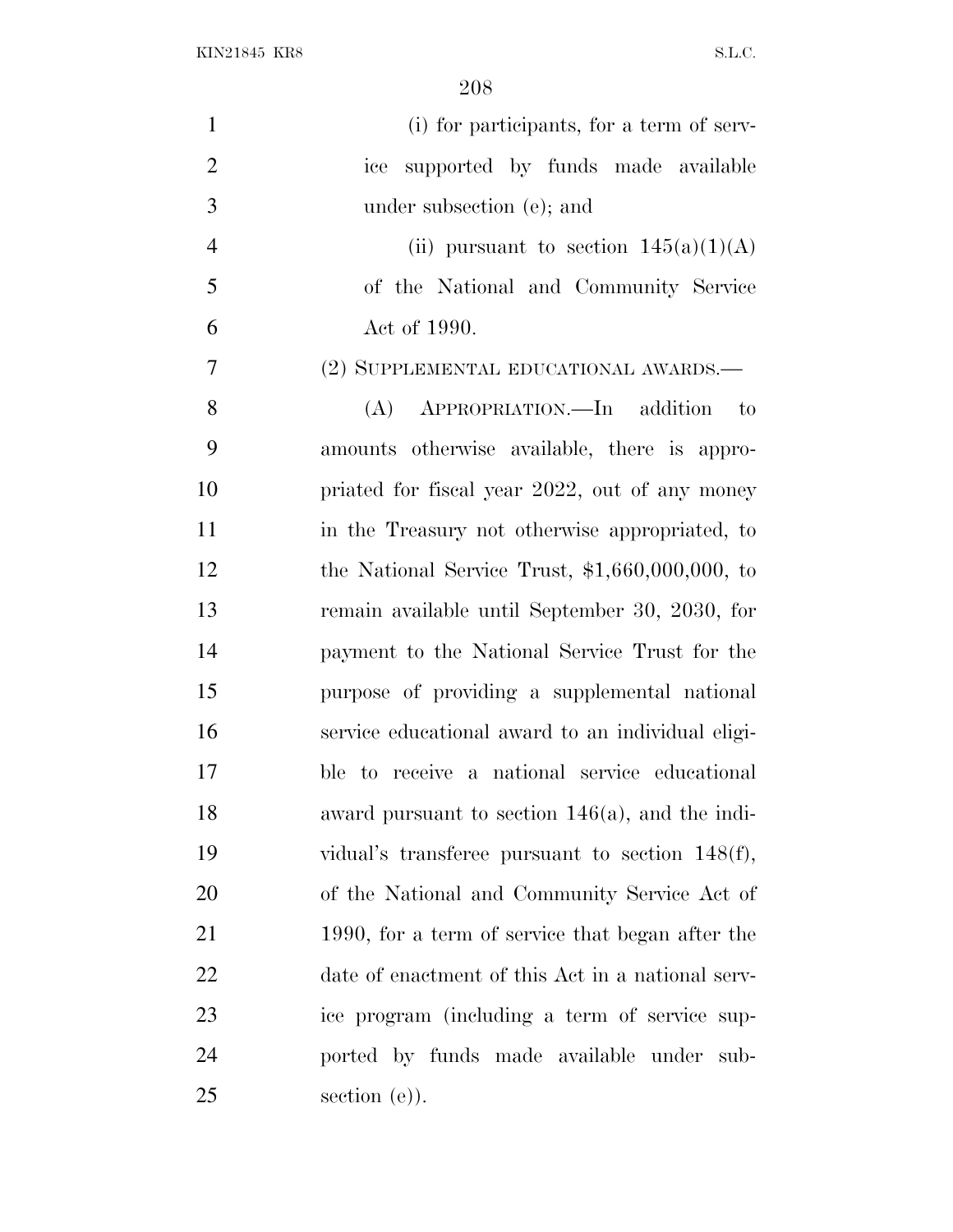| $\mathbf{1}$   | (B) AWARD AVAILABILITY.—The supple-                |
|----------------|----------------------------------------------------|
| $\overline{2}$ | mental educational award referred to in sub-       |
| 3              | paragraph (A) shall be available to an indi-       |
| $\overline{4}$ | vidual or their transferee described in subpara-   |
| 5              | $graph$ $(A)$ in accordance with the paragraph     |
| 6              | (3).                                               |
| $\overline{7}$ | (C) CALCULATION.—The amount of the                 |
| 8              | supplemental educational award that shall be       |
| 9              | available to an individual or their transferee de- |
| 10             | scribed in subparagraph (A) shall be calculated    |
| 11             | as follows:                                        |
| 12             | (i)<br>AMOUNT FOR FULL-TIME<br>$NA-$               |
| 13             | TIONAL SERVICE.—For an individual who              |
| 14             | completes a required term of full-time na-         |
| 15             | tional service, or the individual's trans-         |
| 16             | feree—                                             |
| 17             | (I) in a case in which the award                   |
| 18             | year for which the national service po-            |
| 19             | sition is approved by the Corporation              |
| 20             | is award year 2022-2023, 50 percent                |
| 21             | of the maximum amount of a Federal                 |
| 22             | Pell Grant under section 401 of the                |
| 23             | Higher Education Act of 1965 that a                |
| 24             | student eligible for such Grant may                |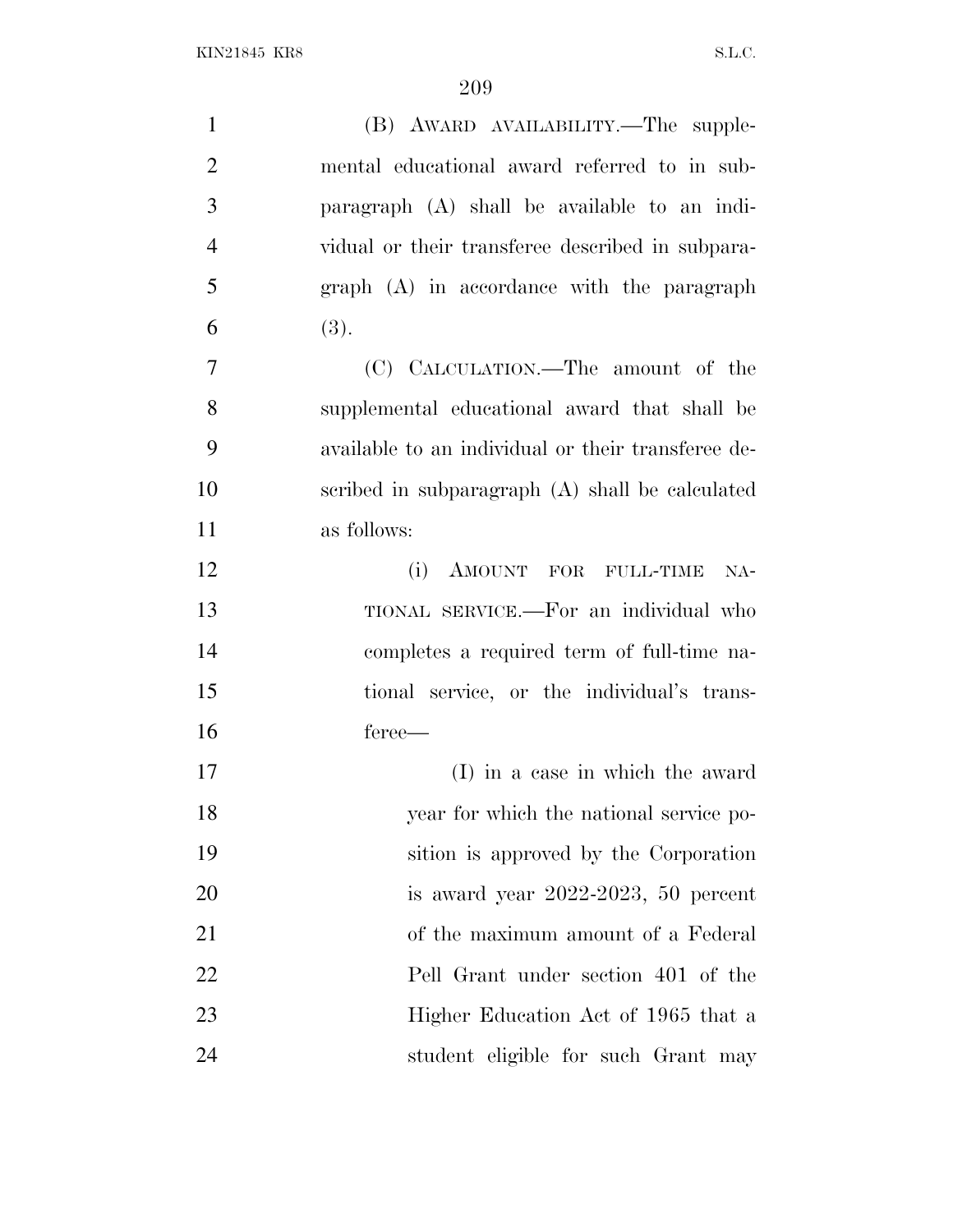1 receive in the aggregate for such award year; and (II) in a case in which the award year for which the national service po- sition is approved by the Corporation is award year 2023-2024 or a subse- quent award year, 50 percent of the total maximum Federal Pell Grant under section 401 of the Higher Edu- cation Act of 1965 that a student eli- gible for such Grant may receive in 12 the aggregate for such award year. (ii) AMOUNT FOR PART-TIME NA- TIONAL SERVICE.—For an individual who completes a required term of part-time na- tional service, or the individual's trans- feree, 50 percent of the amount deter- mined under clause (i). (iii) AMOUNT FOR PARTIAL COMPLE- TION OF NATIONAL SERVICE.—For an in- dividual released from completing the full-22 time or part-time term of service agreed to by the individuals, or the individual's transferee, the portion of the amount de-termined under clause (i) that corresponds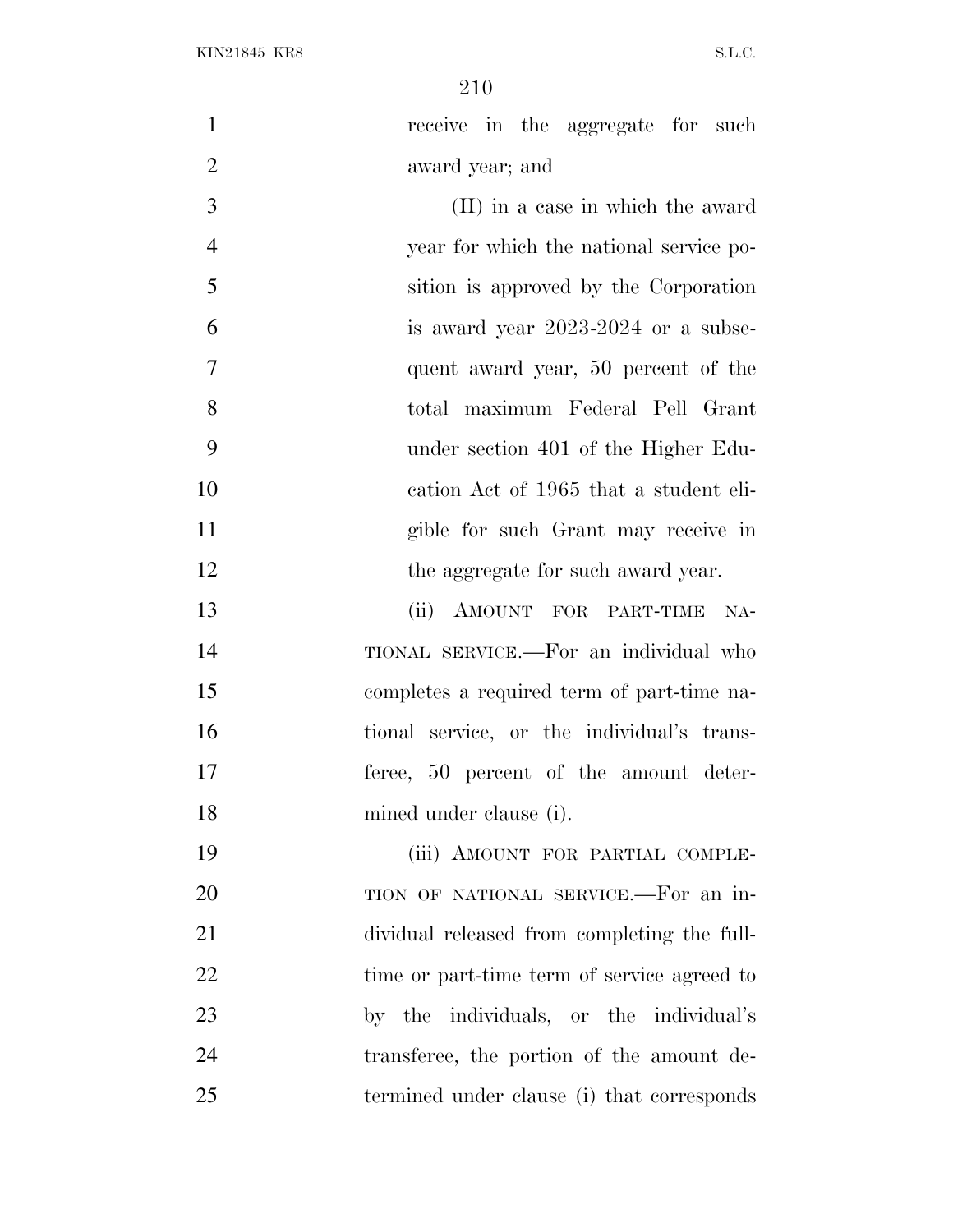| $\mathbf{1}$   | to the portion of the term of service com-         |
|----------------|----------------------------------------------------|
| $\overline{2}$ | pleted by the individual.                          |
| 3              | (3) PERIOD OF AVAILABILITY FOR NATIONAL            |
| $\overline{4}$ | SERVICE EDUCATIONAL AWARDS.-                       |
| 5              | (A) IN GENERAL.—Notwithstanding sec-               |
| 6              | tion 146(d) of the National and Community          |
| 7              | Service Act of 1990, relating to a period of time  |
| 8              | for use of a national service educational award,   |
| 9              | or any extensions to such time period granted      |
| 10             | under section $146(d)(2)$ of such Act, an indi-    |
| 11             | vidual eligible to receive a national service edu- |
| 12             | cational award for a term of service supported     |
| 13             | by funds made available under subsection (e),      |
| 14             | or the individual's transferee, and an individual  |
| 15             | eligible to receive a supplemental educational     |
| 16             | award described in paragraph (2) for a term of     |
| 17             | service, or the individual's transferee, shall not |
| 18             | use, after September 30, 2030, the national        |
| 19             | service educational award or supplemental edu-     |
| 20             | cational award for the term of service involved,   |
| 21             | and the national service educational award and     |
| 22             | supplemental educational award shall be avail-     |
| 23             | able for the lengths of time described in sub-     |
| 24             | paragraph (B).                                     |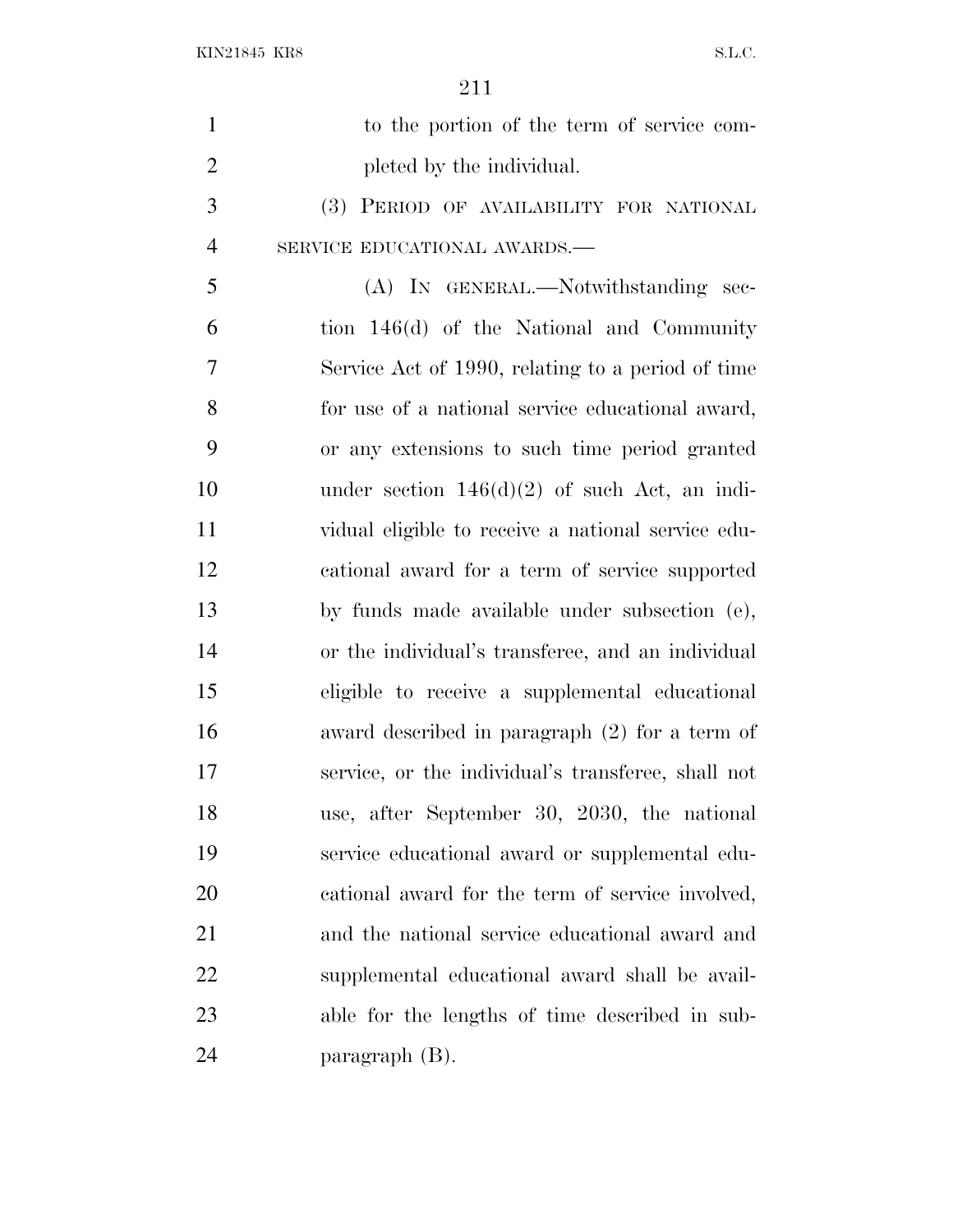| $\mathbf{1}$   | (B) LENGTHS OF TIME.—The lengths of             |
|----------------|-------------------------------------------------|
| $\overline{2}$ | time described in this subparagraph are as fol- |
| 3              | lows:                                           |
| $\overline{4}$ | (i) For an individual who completes             |
| 5              | the term of service involved by September       |
| 6              | 30, 2023 or the individual's transferee,        |
| 7              | until the end of the 7-year period begin-       |
| 8              | ning on that date.                              |
| 9              | (ii) For an individual who completes            |
| 10             | such term of service by September 30,           |
| 11             | 2024 or the individual's transferee, until      |
| 12             | the end of the 6-year period beginning on       |
| 13             | that date.                                      |
| 14             | (iii) For an individual who completes           |
| 15             | such term of service by September 30,           |
| 16             | 2025 or the individual's transferee, until      |
| 17             | the end of the 5-year period beginning on       |
| 18             | that date.                                      |
| 19             | (iv) For an individual who completes            |
| 20             | such term of service by September 30,           |
| 21             | 2026 or the individual's transferee, until      |
| 22             | the end of the 4-year period beginning on       |
| 23             | that date.                                      |
| 24             | (v) For an individual who completes             |
| 25             | such term of service by September 30,           |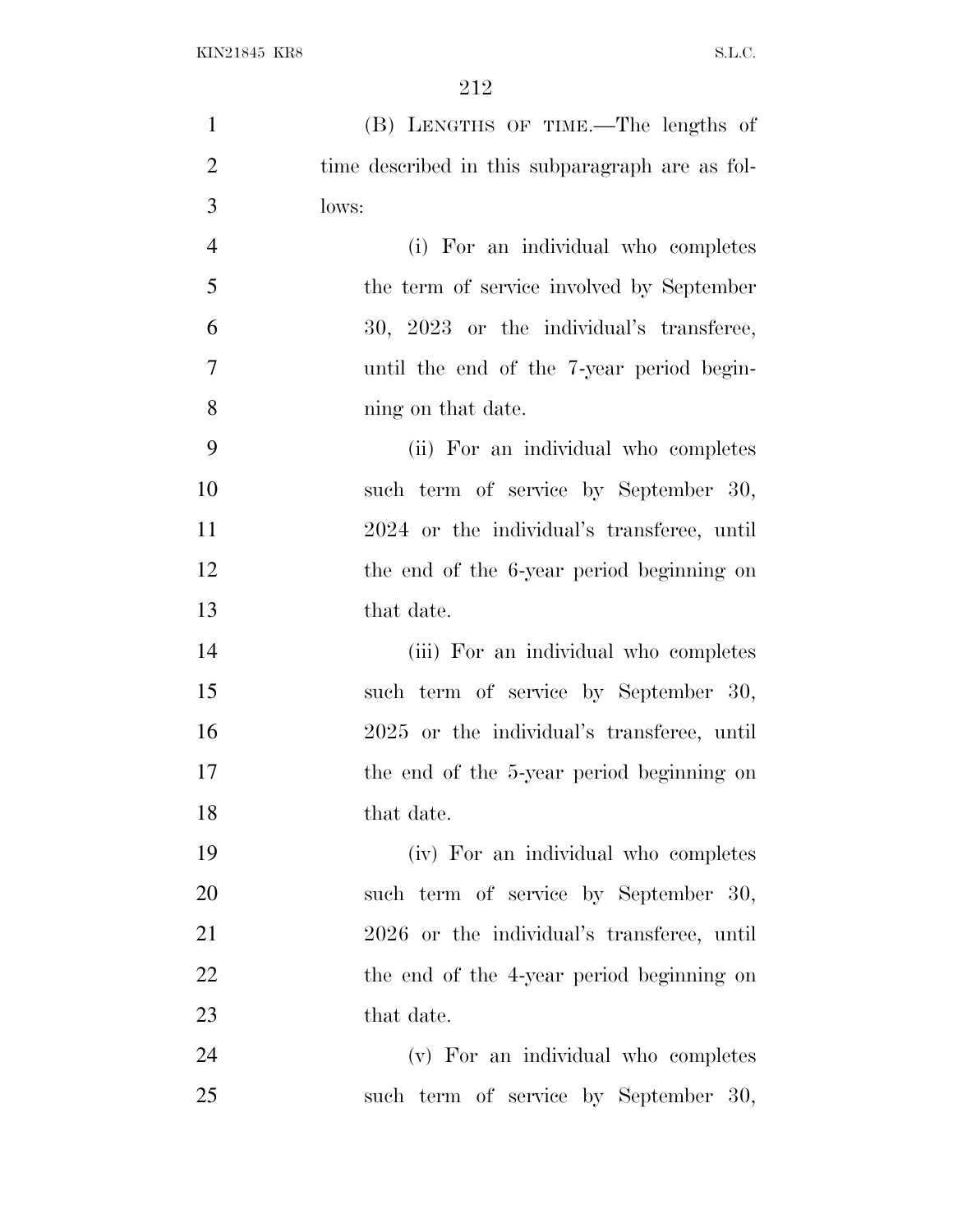| $\mathbf{1}$   | 2027 or the individual's transferee, until                  |
|----------------|-------------------------------------------------------------|
| $\overline{2}$ | the end of the 3-year period beginning on                   |
| 3              | that date.                                                  |
| $\overline{4}$ | (vi) For an individual who completes                        |
| 5              | such term of service by September 30,                       |
| 6              | 2028 or the individual's transferee, until                  |
| 7              | the end of the 2-year period beginning on                   |
| 8              | that date.                                                  |
| 9              | (vii) For an individual who completes                       |
| 10             | such term of service by September 30,                       |
| 11             | 2029 or the individual's transferee, until                  |
| 12             | the end of the 1-year period beginning on                   |
| 13             | that date.                                                  |
| 14             | (i) LIMITATION.—The funds made available under              |
| 15             | this section are subject to the condition that the Corpora- |
| 16             | tion shall not—                                             |
| 17             | $(1)$ use such funds to make any transfer to the            |
| 18             | National Service Trust for any use, or enter into any       |
| 19             | agreement involving such funds—                             |
| 20             | (A) that is for a term extending beyond                     |
| 21             | September 30, 2031; or                                      |
| 22             | (B) for which or under which any payment                    |
| 23             | could be outlaid after September 30, 2031; and              |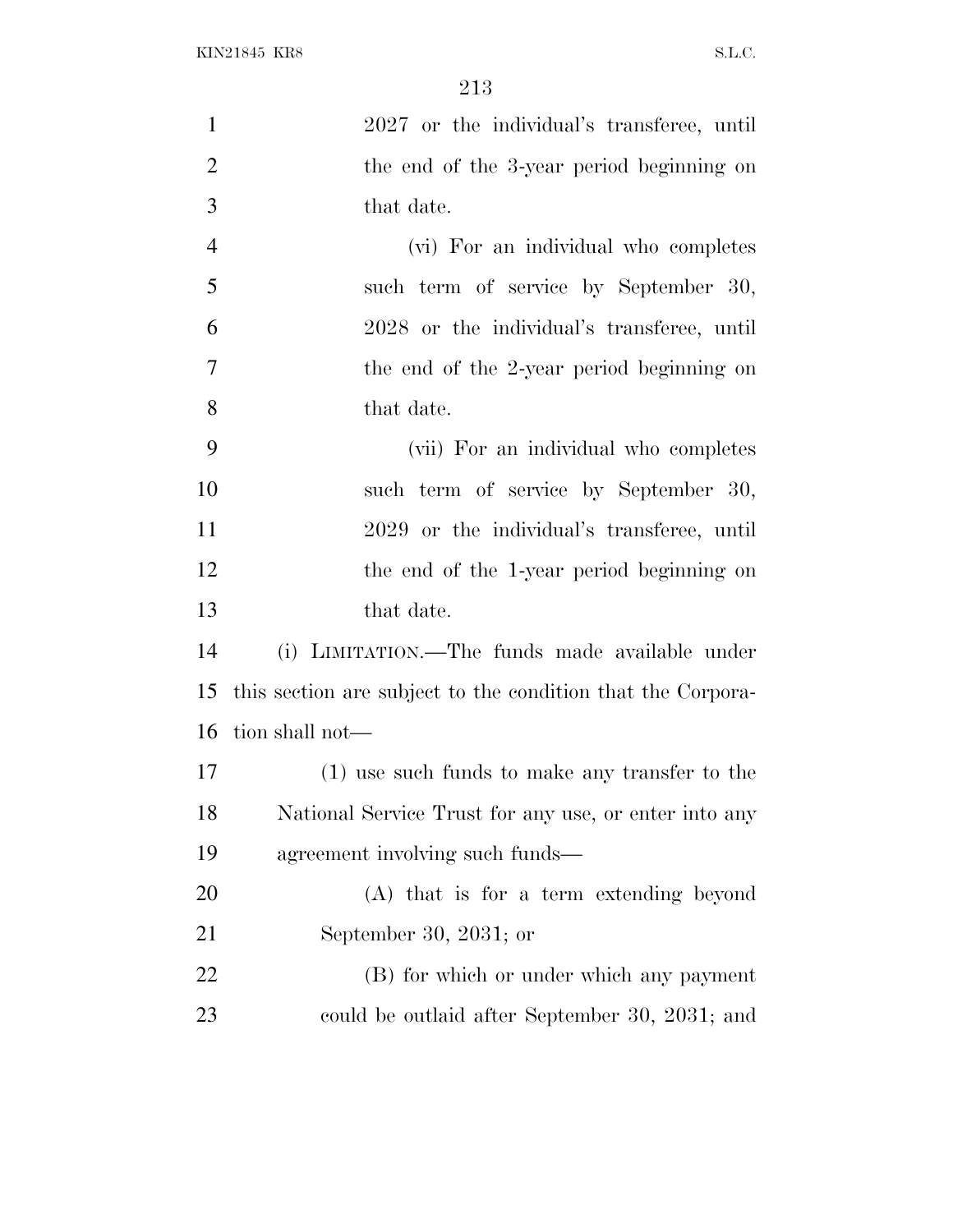(2) use any other funds available to the Cor- poration to liquidate obligations made under this section.

 (j) DEFINITION.—For purposes of this section, the term ''registered apprenticeship program'' means an ap- prenticeship program registered with the Office of Appren- ticeship of the Employment and Training Administration of the Department of Labor, or a State apprenticeship agency recognized by the Office of Apprenticeship, pursu- ant to the Act of August 16, 1937 (commonly known as the ''National Apprenticeship Act''; 50 Stat. 664, chapter 663).

## **SEC. 25002. WORKFORCE DEVELOPMENT IN SUPPORT OF CLIMATE RESILIENCE AND MITIGATION.**

 (a) YOUTHBUILD.—In addition to amounts otherwise available, there is appropriated to the Department of Labor for fiscal year 2022, out of any amounts in the Treasury not otherwise appropriated, \$450,000,000, to re- main available until September 30, 2026, to support ac- tivities aligned with high-quality employment opportuni- ties in industry sectors or occupations related to climate resilience or mitigation and aligned with the activities de-scribed in subsection (e)(3) of section 25001 by—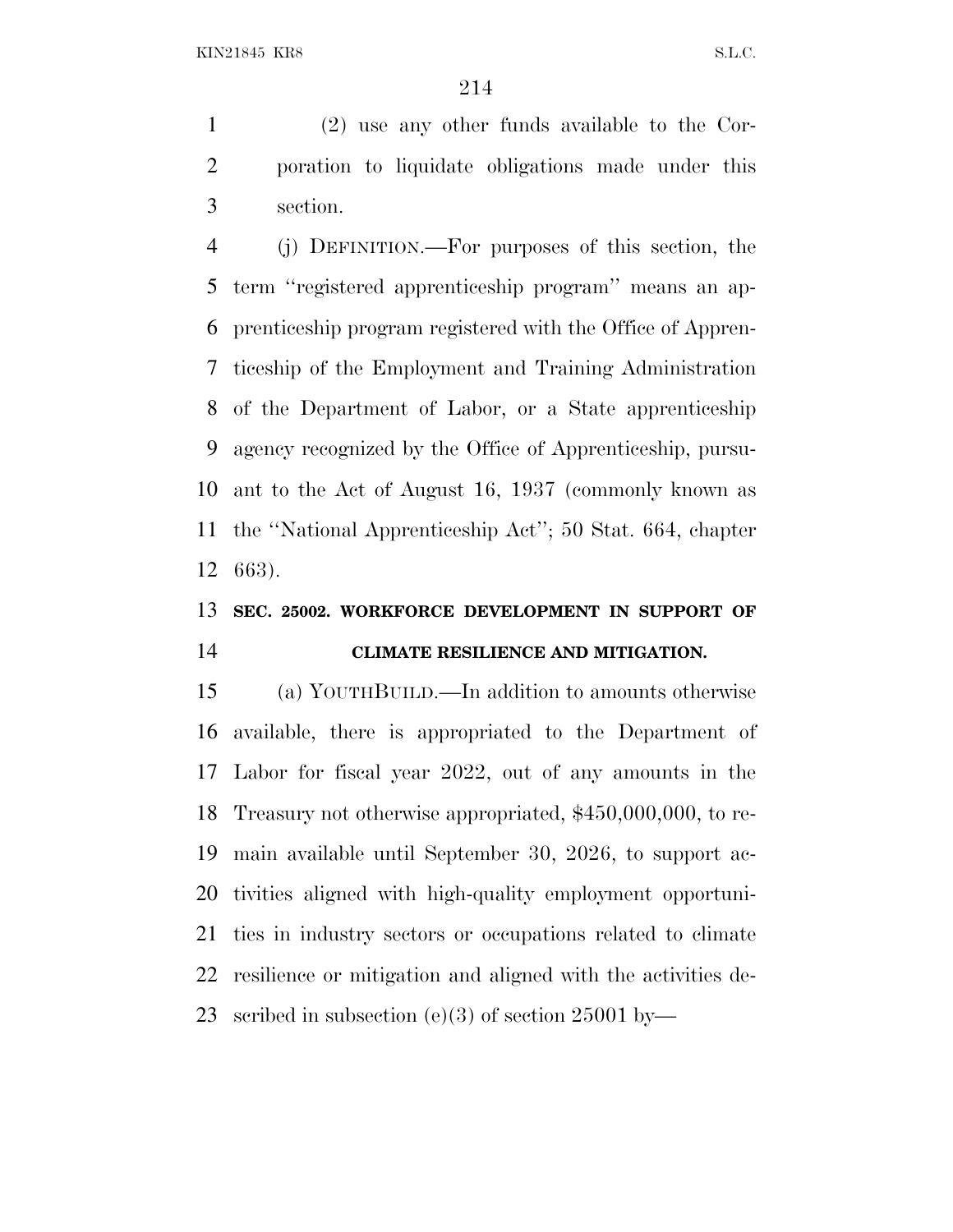| $\mathbf{1}$   | (1) carrying out activities described in section                      |
|----------------|-----------------------------------------------------------------------|
| $\overline{2}$ | $171(c)(2)$ of the Workforce Innovation and Oppor-                    |
| 3              | tunity Act; and                                                       |
| $\overline{4}$ | (2) improving and expanding access to services,                       |
| 5              | stipends, wages, and benefits described in subpara-                   |
| 6              | graphs $(A)(\n{\text{vii}})$ and $(F)$ of section $171(e)(2)$ of such |
| 7              | Act.                                                                  |
| 8              | $(b)$ JOB CORPS.—                                                     |
| 9              | $(1)$ In GENERAL.—In addition to amounts oth-                         |
| 10             | erwise available, there is appropriated to the Depart-                |
| 11             | ment of Labor for fiscal year 2022, out of any                        |
| 12             | amounts in the Treasury not otherwise appropriated,                   |
| 13             | \$450,000,000, to remain available until September                    |
| 14             | 30, 2026, to support activities aligned with high-                    |
| 15             | quality employment opportunities in industry sectors                  |
| 16             | or occupations related to climate resilience or miti-                 |
| 17             | gation and aligned with the activities described in                   |
| 18             | subsection (e)(3) of section 25001 by-                                |
| 19             | (A) providing funds to operators and serv-                            |
| 20             | ice providers to-                                                     |
| 21             | (i) carry out the activities and services                             |
| 22             | described in sections 148 and 149 of the                              |
| 23             | Workforce Innovation and Opportunity                                  |
| 24             | Act; and                                                              |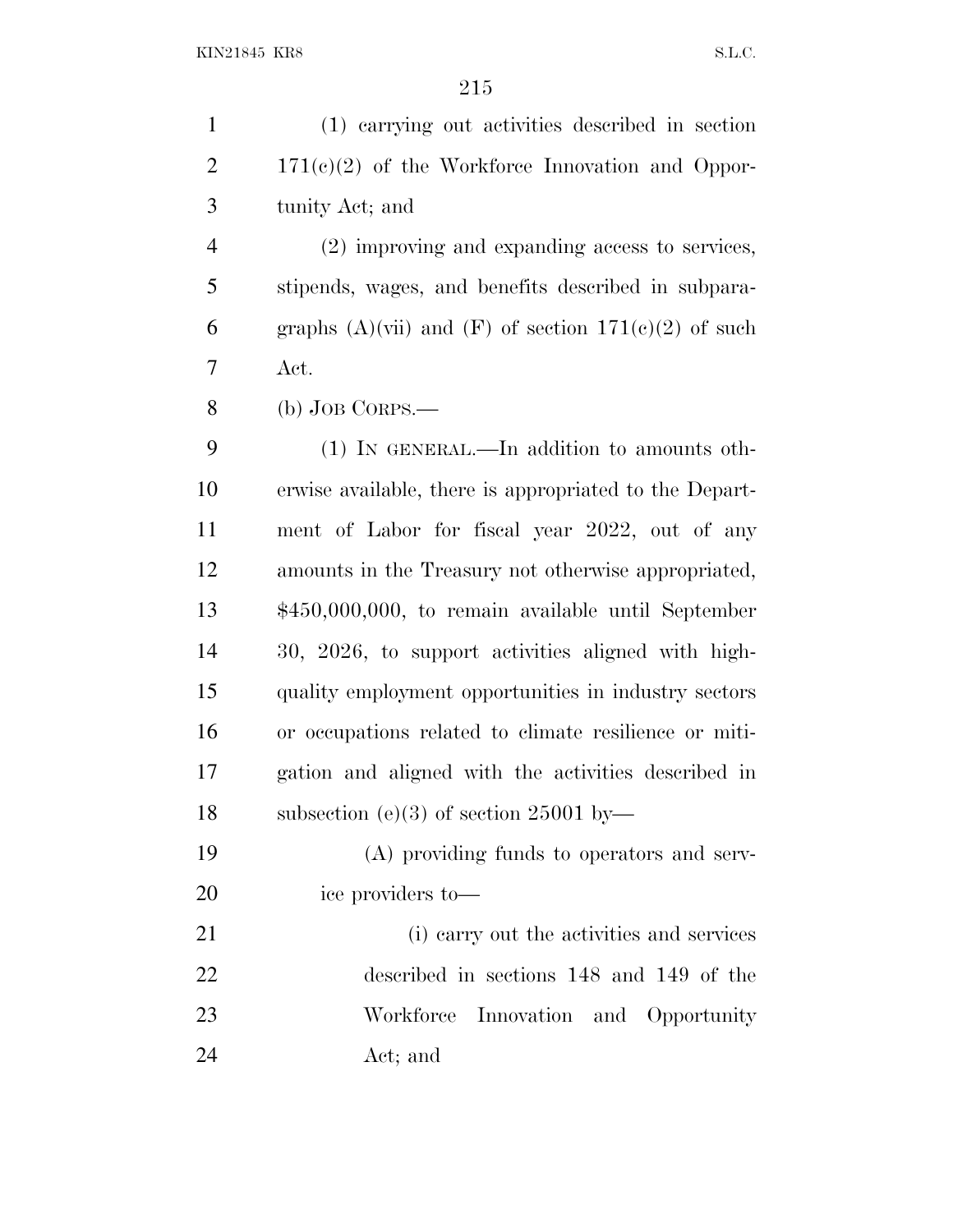| $\mathbf{1}$   | (ii) improve and expand access to al-                  |
|----------------|--------------------------------------------------------|
| $\overline{2}$ | lowances and services described in section             |
| 3              | 150 of such Act; and                                   |
| $\overline{4}$ | $(B)$ notwithstanding section 158 $(e)$ of such        |
| 5              | Act, constructing, rehabilitating, and acquiring       |
| 6              | Job Corps centers to support activities de-            |
| 7              | scribed in subparagraph $(A)$ .                        |
| 8              | (2) ELIGIBILITY.—For the purposes of carrying          |
| 9              | out paragraph (1), an entity in a State or outlying    |
| 10             | area shall be eligible to be selected as an operator   |
| 11             | or service provider.                                   |
| 12             | (c) PRE-APPRENTICESHIP, AND REGISTERED AP-             |
| 13             | PRENTICESHIP PROGRAMS.                                 |
| 14             | (1) PRE-APPRENTICESHIP PROGRAMS.—In addi-              |
| 15             | tion to amounts otherwise available, there is appro-   |
| 16             | priated to the Department of Labor for fiscal year     |
| 17             | 2022, out of any amounts in the Treasury not other-    |
| 18             | wise appropriated, $$1,000,000,000$ , to remain avail- |
| 19             | able until September 30, 2026, to carry out activi-    |
| 20             | ties through grants, cooperative agreements, or con-   |
| 21             | tracts to create or expand pre-apprenticeship pro-     |
| 22             | grams that articulate to registered apprenticeship     |
| 23             | programs, are aligned with high-quality employment     |
| 24             | opportunities in industry sectors or occupations re-   |
| 25             | lated to climate resilience or mitigation, and are     |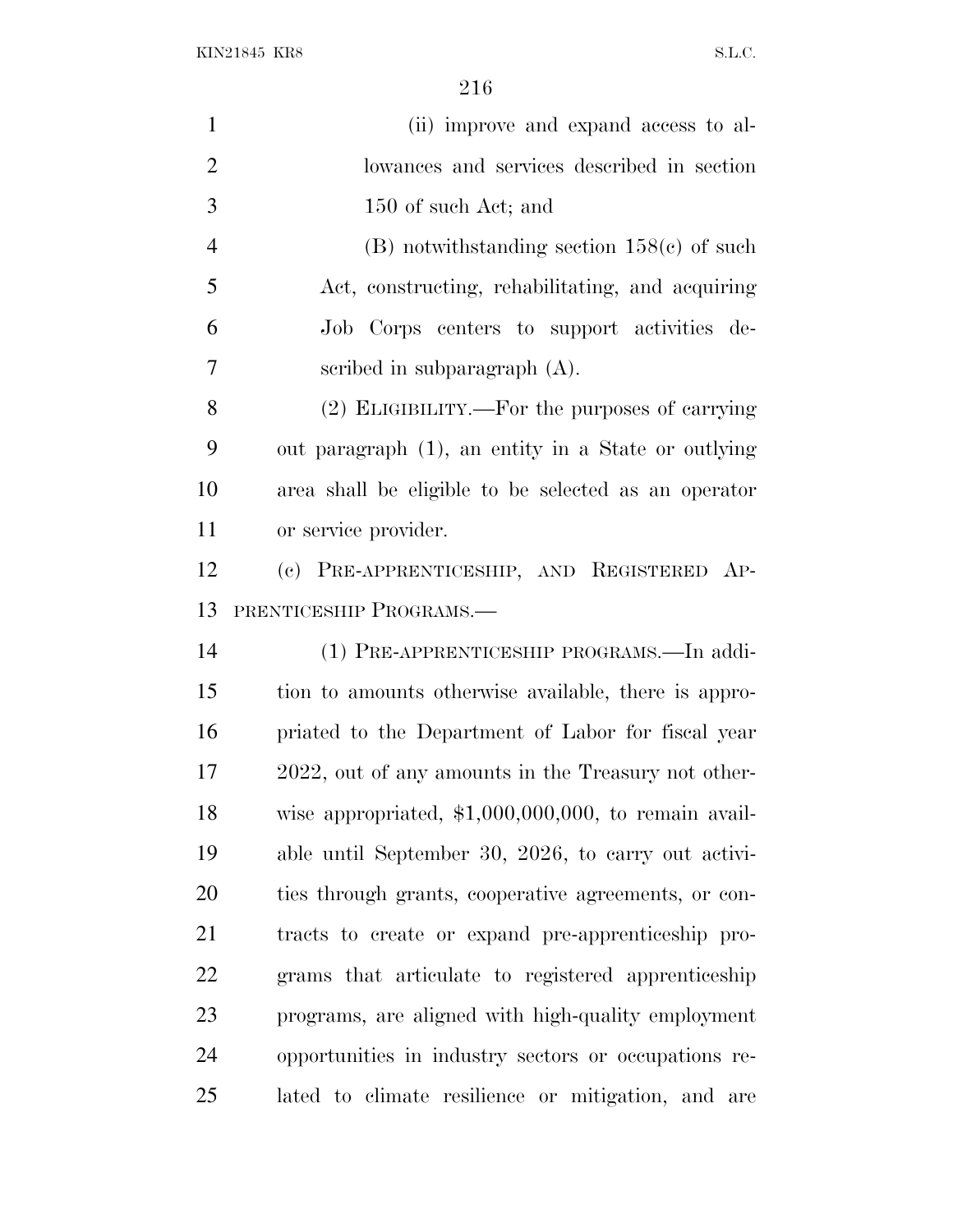aligned with the activities described in subsection 2 (e)(3) of section 25001.

 (2) PRE-APPRENTICESHIP PARTNERSHIPS.—In addition to amounts otherwise available, there is ap- propriated to the Department of Labor for fiscal year 2022, out of any amounts in the Treasury not otherwise appropriated, \$150,000,000, to remain available until September 30, 2026, to support part- nerships between entities carrying out pre-appren- ticeship programs that articulate to registered ap- prenticeship programs and entities funded under subsection (e) of section 25001 to ensure past and current participants in programs funded under sub- section (e)(1) of section 25001 have access to such pre-apprenticeship programs.

 (3) REGISTERED APPRENTICESHIP PRO- GRAMS.—In addition to amounts otherwise available, there is appropriated to the Department of Labor for fiscal year 2022, out of any amounts in the Treasury not otherwise appropriated, \$450,000,000, to remain available until September 30, 2026, to carry out activities through grants, cooperative agreements, or contracts to create or expand reg- istered apprenticeship programs in climate-related nontraditional apprenticeship occupations.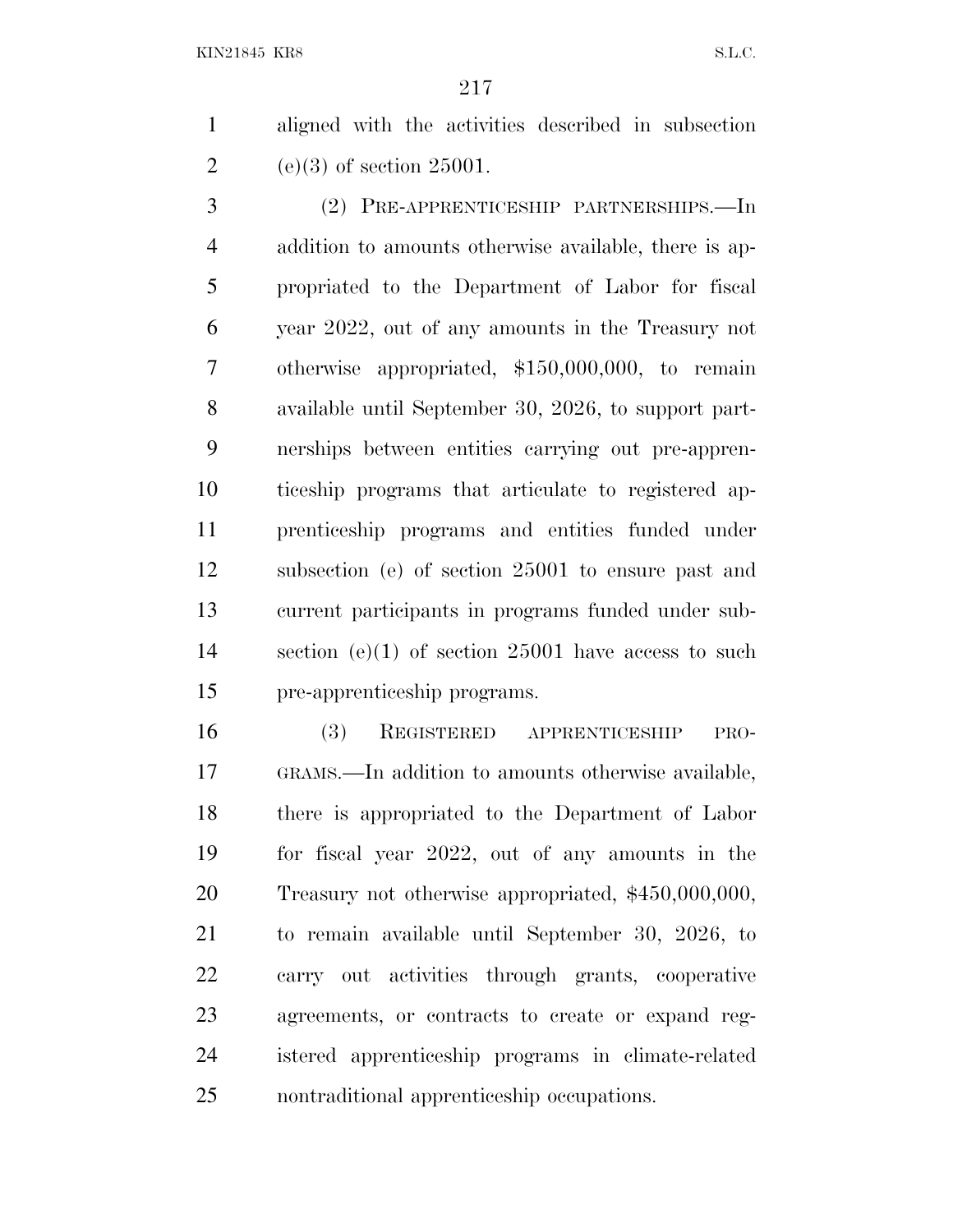(4) PARTICIPANTS WITH BARRIERS TO EMPLOY- MENT AND NONTRADITIONAL APPRENTICESHIP POP- ULATIONS.—In addition to amounts otherwise avail- able, there is appropriated to the Department of Labor for fiscal year 2022, out of any amounts in the Treasury not otherwise appropriated, \$350,000,000, to remain available until September 30, 2026, for entities to carry out pre-apprenticeship programs described in paragraph (1), and registered apprenticeship program described in paragraph (3), serving a high number or high percentage of individ- uals with barriers to employment, including individ- uals with disabilities, or nontraditional apprentice-ship populations.

 (d) REENTRY EMPLOYMENT OPPORTUNITIES PRO- GRAM.—In addition to amounts otherwise available, there is appropriated to the Department of Labor for fiscal year 2022, out of any amounts in the Treasury not otherwise appropriated, \$1,000,000,000, to remain available until September 30, 2026, for the Reentry Employment Oppor- tunities program, which amount shall be used to support activities aligned with high-quality employment opportuni- ties in industry sectors or occupations related to climate resilience or mitigation and aligned with the activities de-scribed in subsection (e)(3) of section 25001.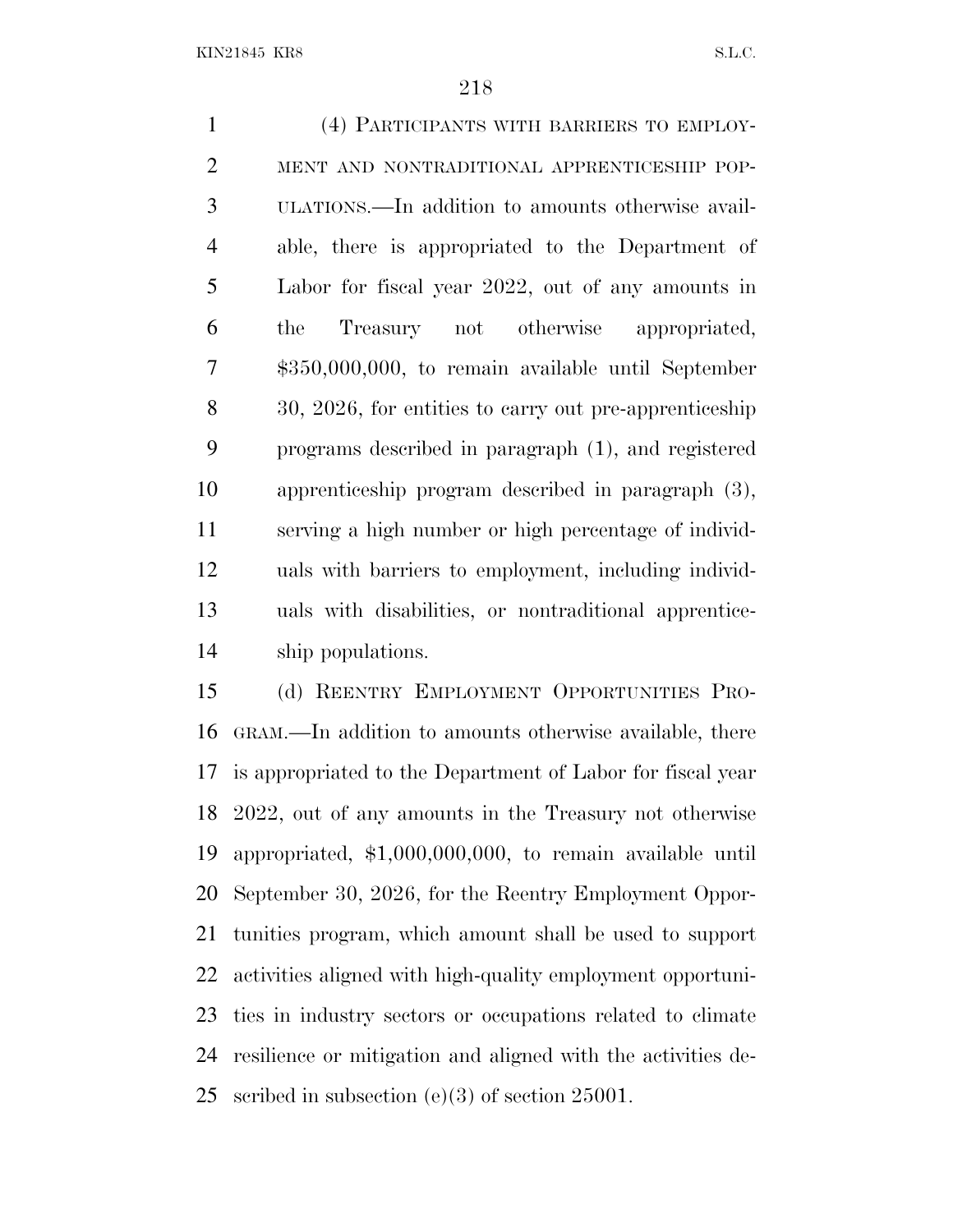(e) PAID YOUTH EMPLOYMENT OPPORTUNITIES.—In addition to amounts otherwise available, there is appro- priated for fiscal year 2022, out of any money in the Treasury not otherwise appropriated, to the Department of Labor, \$350,000,000, to remain available until Sep- tember 30, 2026, to carry out activities through grants, contracts, or cooperative agreements, for the purposes of providing in-school youth and out-of-school youth with paid work experiences authorized under section 129(c)(2)(C) of the Workforce Innovation and Oppor-tunity Act that are—

 (1) carried out by State or local public agencies or private nonprofit entities, including community-based organizations;

 (2) provided in conjunction with supportive services and other elements described in section 17  $129(e)(2)$  of such Act;

 (3) aligned with the activities described in sub-section (e)(3) of section 25001; and

(4) designed to prepare participants for—

 (A) high-quality, unsubsidized employment opportunities in industry sectors or occupations related to climate resilience or mitigation;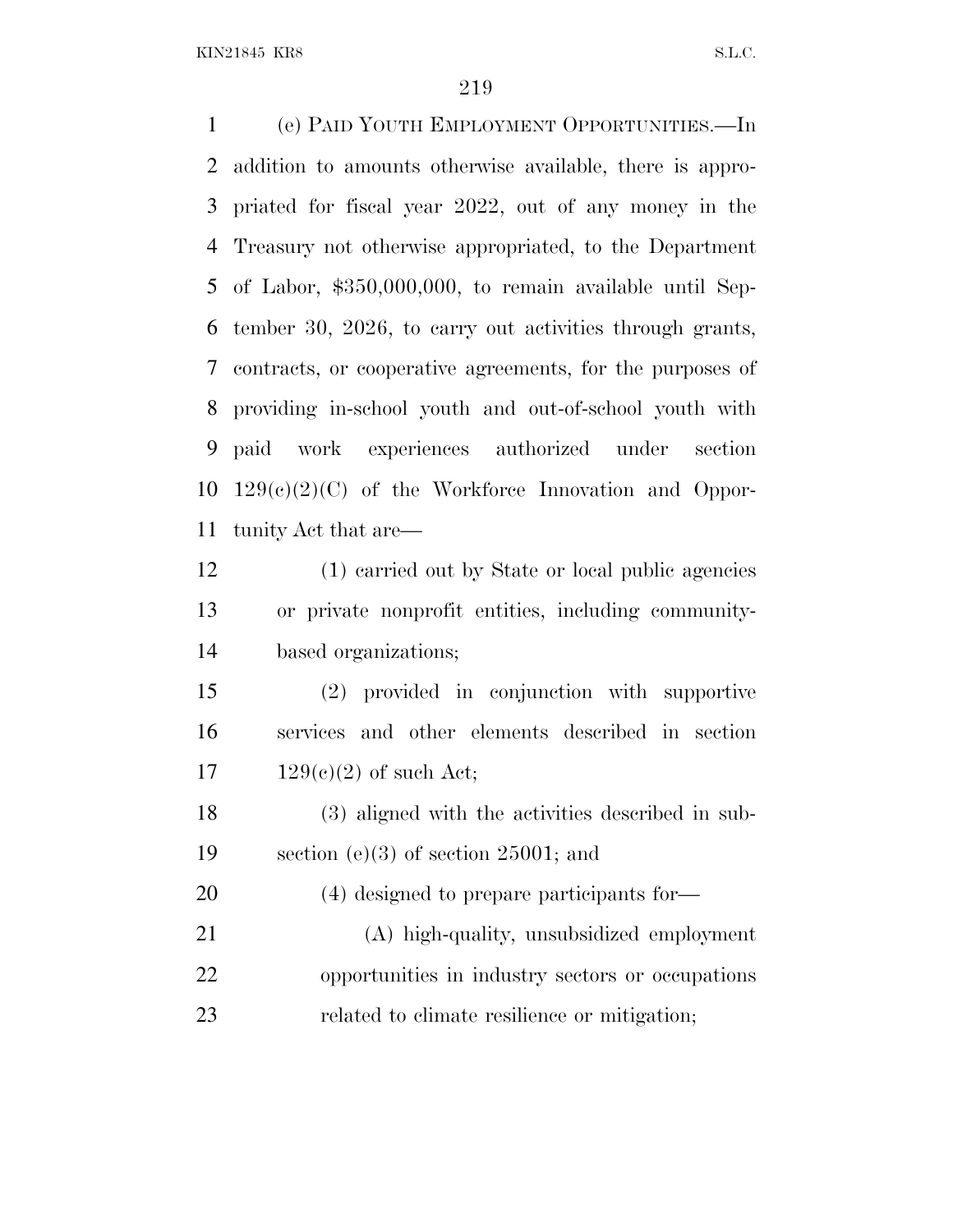(B) enrollment in an institution of higher education (as defined in section 101 or 102(c) of the Higher Education Act of 1965); and (C) registered apprenticeship programs. (f) DEPARTMENT OF LABOR INSPECTOR GEN- ERAL.—In addition to amounts otherwise available, there is appropriated to the Office of Inspector General of the

 Department of Labor for fiscal year 2022, out of any money in the Treasury not otherwise appropriated, \$10,000,000, to remain available until expended, for sala- ries and expenses necessary for oversight, investigations, and audits of programs, grants, and projects of the De-partment of Labor funded under this section.

(g) ADMINISTRATION.—

 (1) IN GENERAL.—In addition to amounts oth- erwise available, there is appropriated to the Depart- ment of Labor for fiscal year 2022, out of any money in the Treasury not otherwise appropriated, \$69,800,000, to remain available until September 30, 2029, for program administration within the De- partment of Labor for salaries and expenses nec-essary to implement this section.

 (2) PLAN.—In addition to amounts otherwise available, there is appropriated for fiscal year 2022, out of any money in the Treasury not otherwise ap-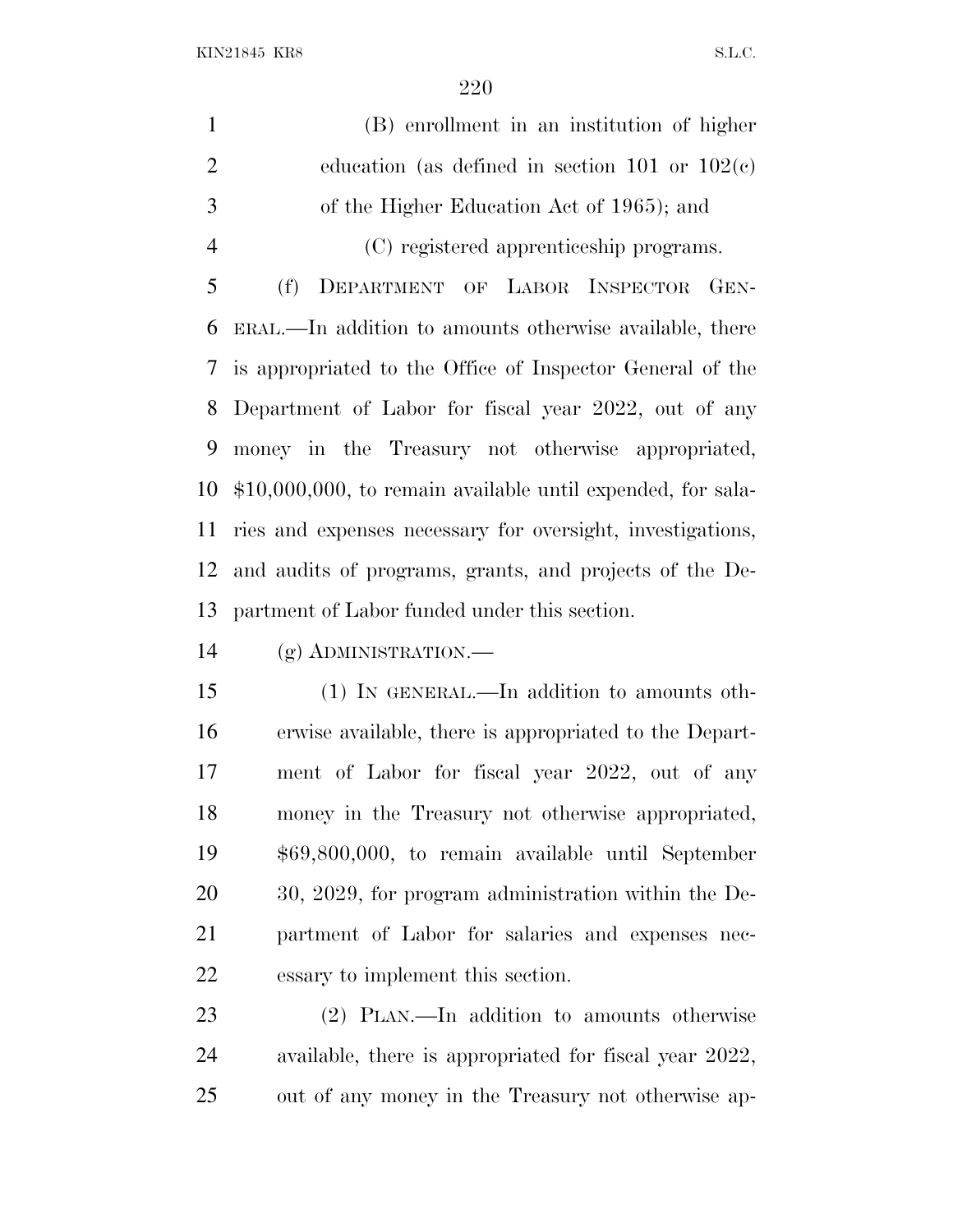| $\mathbf{1}$   | propriated, to the Department of Labor, \$200,000,  |
|----------------|-----------------------------------------------------|
| $\overline{2}$ | to remain available until September 30, 2023, which |
| 3              | shall be used by the Secretary to-                  |
| $\overline{4}$ | (A) develop, publish, and implement, not            |
| 5              | later than 180 days after the date of enactment     |
| 6              | of this Act, a project, operations, and manage-     |
| $\overline{7}$ | ment plan for funds appropriated under this         |
| 8              | section; and                                        |
| 9              | (B) consult with the Chief Executive Offi-          |
| 10             | cer of the Corporation for National and Com-        |
| 11             | munity Service in developing the plan under         |
| 12             | subparagraph $(A)$ .                                |
| 13             | (h) DEFINITION.—For purposes of this section:       |
| 14             | (1) CLIMATE-RELATED NONTRADITIONAL AP-              |
| 15             | PRENTICESHIP OCCUPATION.—The term "climate-re-      |
| 16             | nontraditional apprenticeship occupation"<br>lated  |
| 17             | means an apprenticeable occupation—                 |
| 18             | (A) that aligns with the activities described       |
| 19             | in subsection (e)(3) of section 25001;              |
| 20             | (B) in an industry sector that trains less          |
| 21             | than 10 percent of all civilian registered ap-      |
| 22             | prentices as of the date of the enactment of this   |
| 23             | Act; and                                            |
| 24             | (C) that is related to climate resilience or        |
| 25             | mitigation.                                         |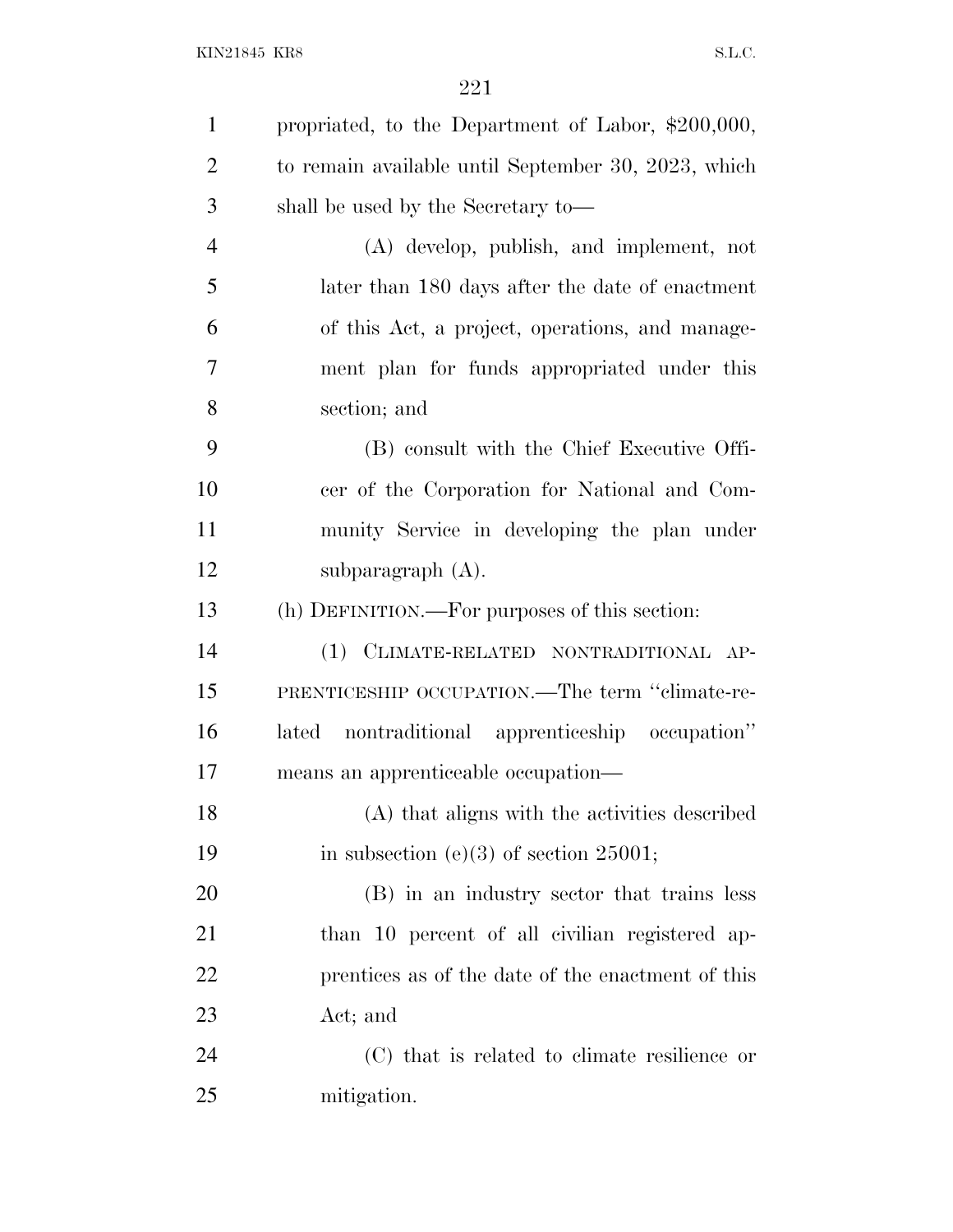| $\mathbf{1}$   | (2) REGISTERED APPRENTICESHIP PROGRAM.-                          |
|----------------|------------------------------------------------------------------|
| $\mathbf{2}$   | term "registered apprenticeship program"<br>The                  |
| 3              | means an apprenticeship program registered with                  |
| $\overline{4}$ | the Office of Apprenticeship of the Employment and               |
| 5              | Training Administration of the Department of                     |
| 6              | Labor, or a State apprenticeship agency recognized               |
| $\overline{7}$ | by the Office of Apprenticeship, pursuant to the Act             |
| 8              | of August 16, 1937 (commonly known as the "Na-                   |
| 9              | tional Apprenticeship Act"; 50 Stat. 664, chapter                |
| 10             | 663).                                                            |
| 11             | (3) WIOA DEFINITIONS.—The terms "commu-                          |
| 12             | nity-based organization", "individual with a barrier             |
| 13             | to employment", "in-school youth", "outlying area",              |
| 14             | and "out-of-school youth" have the meanings given                |
| 15             | such terms in paragraphs $(10)$ , $(24)$ , $(27)$ , $(45)$ , and |
| 16             | $(46)$ , respectively, of section 3 of the Workforce In-         |
| 17             | novation and Opportunity Act.                                    |
| 18             | <b>Subtitle G-Prescription Drug</b>                              |
| 19             | <b>Coverage Provisions</b>                                       |
| 20             | SEC. 26001. REQUIREMENTS WITH RESPECT TO COST-SHAR-              |
| 21             | ING FOR CERTAIN INSULIN PRODUCTS.                                |
| 22             | (a) ERISA.—                                                      |
| 23             | $(1)$ IN GENERAL.—Subpart B of part 7 of sub-                    |
| 24             | title B of title I of the Employee Retirement Income             |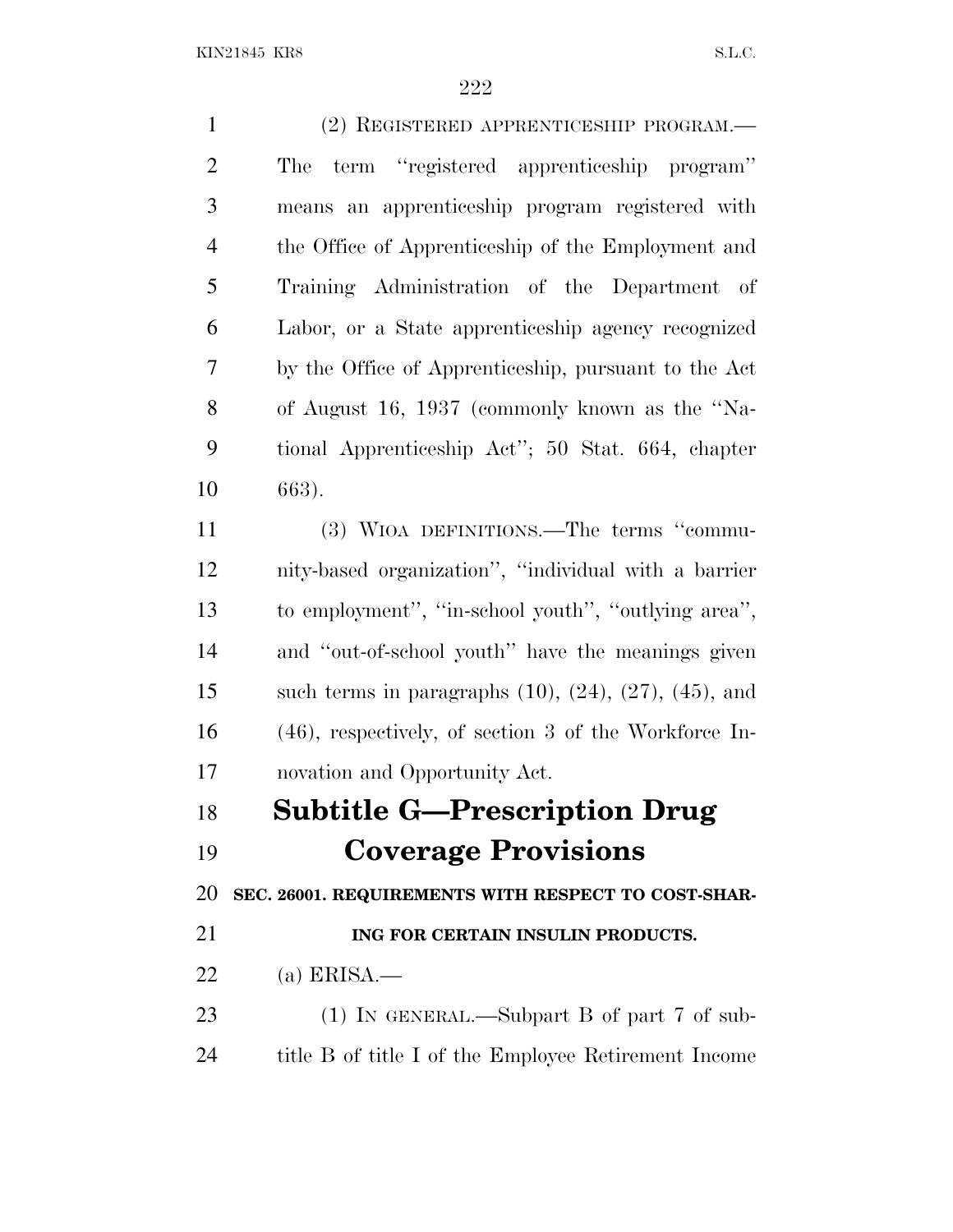| $\mathbf{1}$   | Security Act of $1974$ (29 U.S.C. 1185 et seq.) is       |
|----------------|----------------------------------------------------------|
| $\overline{2}$ | amended by adding at the end the following:              |
| 3              | "SEC. 726. REQUIREMENTS WITH RESPECT TO COST-SHAR-       |
| $\overline{4}$ | ING FOR CERTAIN INSULIN PRODUCTS.                        |
| 5              | "(a) IN GENERAL.—For plan years beginning on or          |
| 6              | after January 1, 2023, a group health plan or health in- |
| 7              | surance issuer offering group health insurance coverage  |
| 8              | shall provide coverage of selected insulin products, and |
| 9              | with respect to such products, shall not—                |
| 10             | $\lq(1)$ apply any deductible; or                        |
| 11             | $\lq(2)$ impose any cost-sharing in excess of the        |
| 12             | lesser of, per 30-day supply—                            |
| 13             | $(4)$ \$35; or                                           |
| 14             | "(B) the amount equal to 25 percent of                   |
| 15             | the negotiated price of the selected insulin prod-       |
| 16             | uct net of all price concessions received by or on       |
| 17             | behalf of the plan or coverage, including price          |
| 18             | concessions received by or on behalf of third-           |
| 19             | party entities providing services to the plan or         |
| 20             | coverage, such as pharmacy benefit manage-               |
| 21             | ment services.                                           |
| 22             | "(b) DEFINITIONS.—In this section:                       |
| 23             | $\cdot\cdot(1)$ SELECTED INSULIN PRODUCTS.—The term      |
| 24             | 'selected insulin products' means at least one of each   |
|                |                                                          |

dosage form (such as vial, pump, or inhaler dosage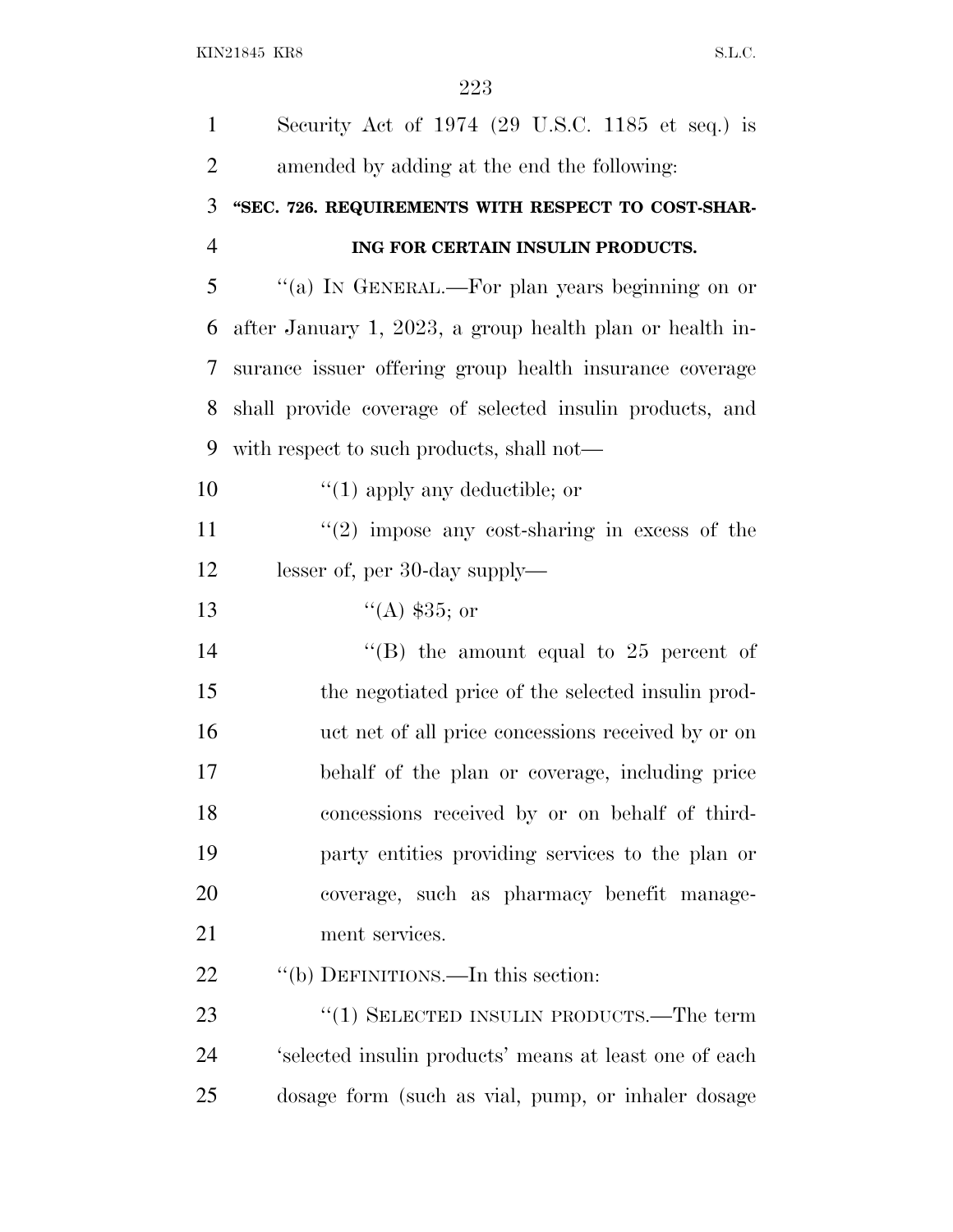forms) of each different type (such as rapid-acting, short-acting, intermediate-acting, long-acting, ultra long-acting, and premixed) of insulin (as defined below), when available, as selected by the group health plan or health insurance issuer.

 ''(2) INSULIN DEFINED.—The term 'insulin' means insulin that is licensed under subsection (a) or (k) of section 351 of the Public Health Service Act (42 U.S.C. 262) and continues to be marketed under such section, including any insulin product that has been deemed to be licensed under section  $351(a)$  of such Act pursuant to section  $7002(e)(4)$  of the Biologics Price Competition and Innovation Act of 2009 (Public Law 111–148) and continues to be marketed pursuant to such licensure.

 ''(c) OUT-OF-NETWORK PROVIDERS.—Nothing in this section requires a plan or issuer that has a network of providers to provide benefits for selected insulin prod- ucts described in this section that are delivered by an out- of-network provider, or precludes a plan or issuer that has a network of providers from imposing higher cost-sharing than the levels specified in subsection (a) for selected insu- lin products described in this section that are delivered by an out-of-network provider.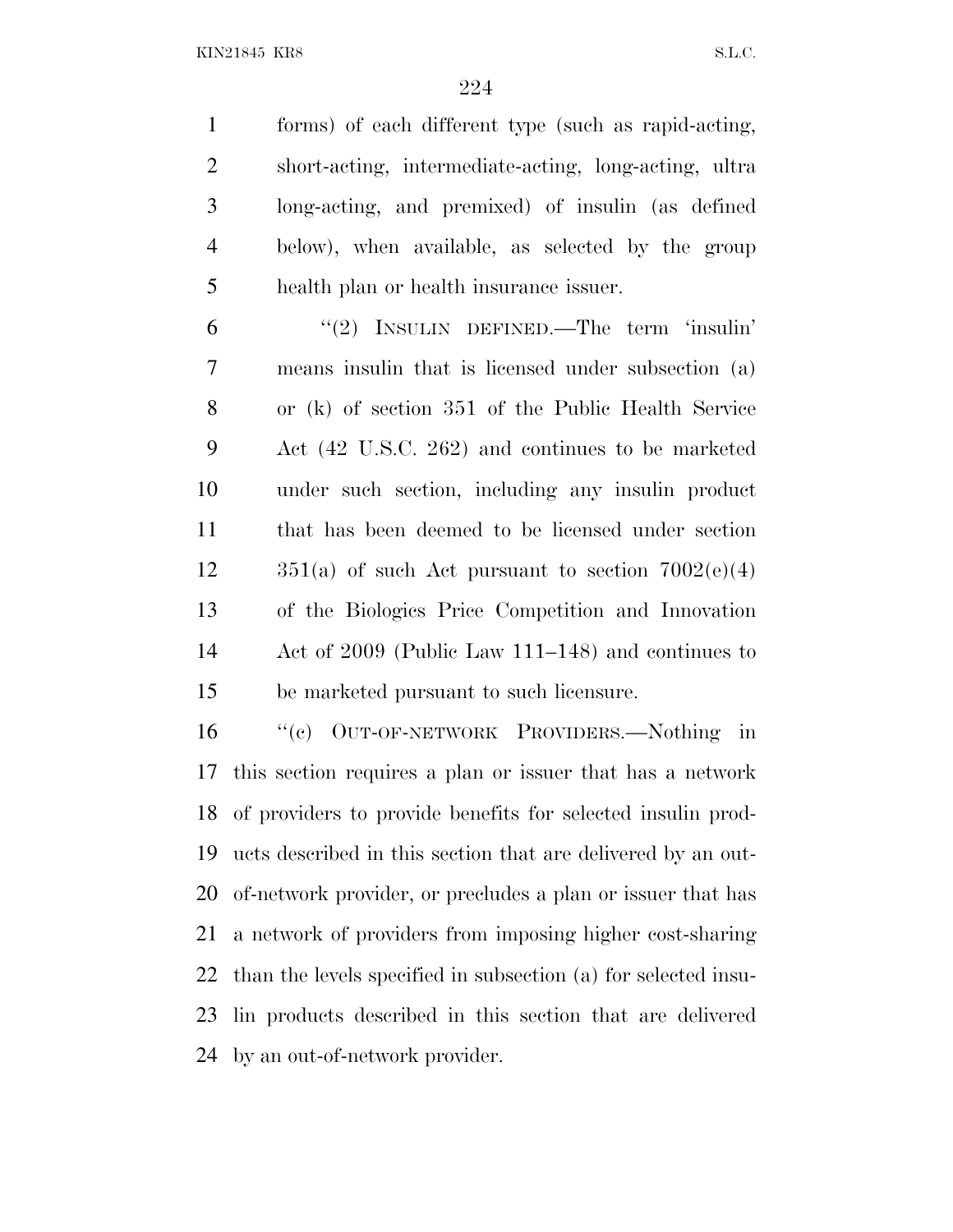''(d) RULE OF CONSTRUCTION.—Subsection (a) shall not be construed to require coverage of, or prevent a group health plan or health insurance coverage from imposing cost-sharing other than the levels specified in subsection (a) on, insulin products that are not selected insulin prod- ucts, to the extent that such coverage is not otherwise re- quired and such cost-sharing is otherwise permitted under Federal and applicable State law.

 ''(e) APPLICATION OF COST-SHARING TOWARDS DEDUCTIBLES AND OUT-OF-POCKET MAXIMUMS.—Any cost-sharing payments made pursuant to subsection (a)(2) shall be counted toward any deductible or out-of-pocket maximum that applies under the plan or coverage.''.

 (2) CLERICAL AMENDMENT.—The table of con- tents in section 1 of the Employee Retirement In- come Security Act of 1974 (29 U.S.C. 1001 et seq.) is amended by inserting after the item relating to section 725 the following:

''Sec. 726. Requirements with respect to cost-sharing for certain insulin products.''.

- (b) INTERNAL REVENUE CODE.—
- (1) IN GENERAL.—Subchapter B of chapter 21 100 of the Internal Revenue Code of 1986 is amend-ed by adding at the end the following new section: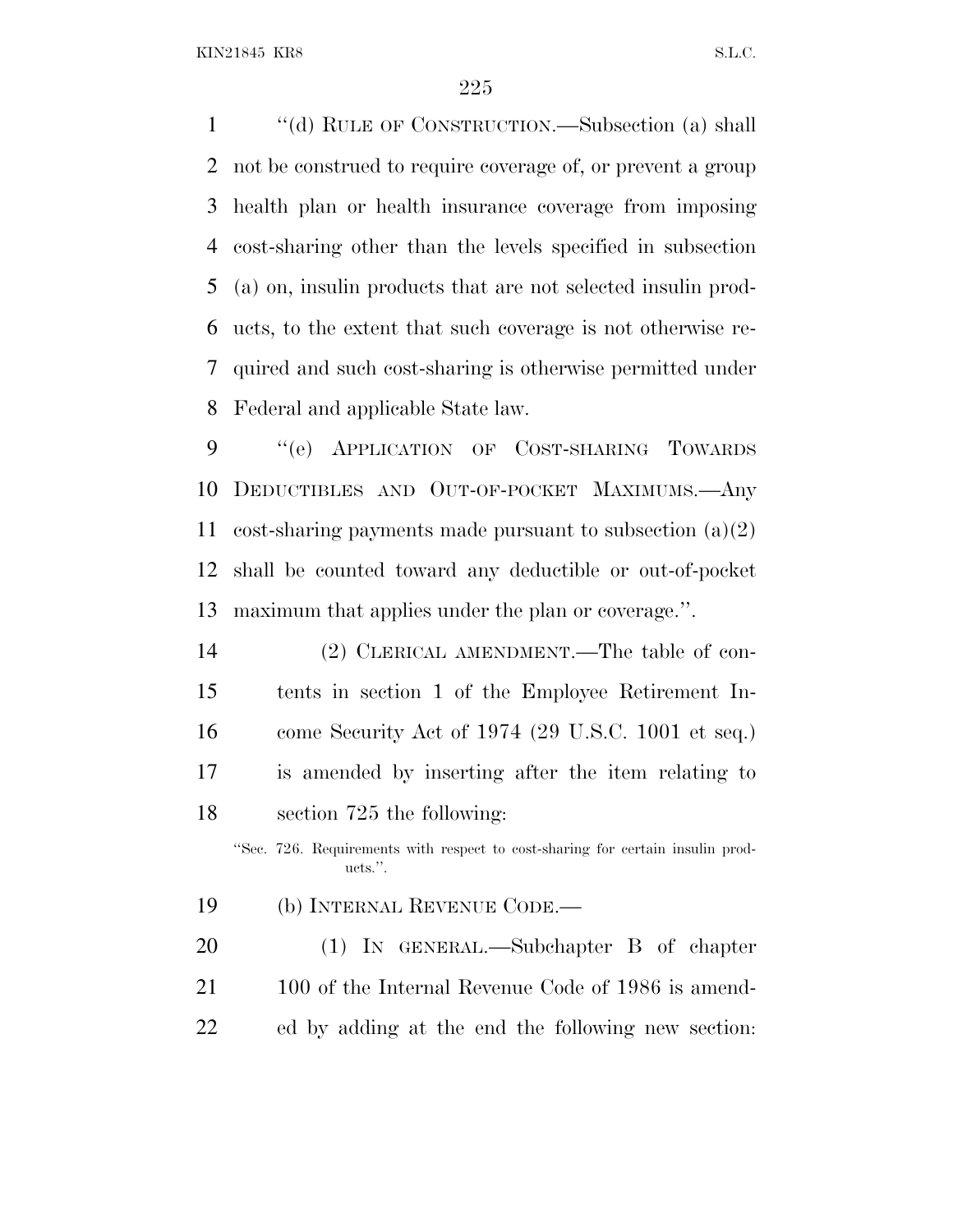| 1              | "SEC. 9826. REQUIREMENTS WITH RESPECT TO COST-SHAR-        |
|----------------|------------------------------------------------------------|
| $\overline{2}$ | ING FOR CERTAIN INSULIN PRODUCTS.                          |
| 3              | "(a) IN GENERAL.—For plan years beginning on or            |
| 4              | after January 1, 2023, a group health plan shall provide   |
| 5              | coverage of selected insulin products, and with respect to |
| 6              | such products, shall not—                                  |
| 7              | $\lq(1)$ apply any deductible; or                          |
| 8              | $(2)$ impose any cost-sharing in excess of the             |
| 9              | lesser of, per 30-day supply—                              |
| 10             | $(4)$ \$35; or                                             |
| 11             | "(B) the amount equal to $25$ percent of                   |
| 12             | the negotiated price of the selected insulin prod-         |
| 13             | uct net of all price concessions received by or on         |
| 14             | behalf of the plan, including price concessions            |
| 15             | received by or on behalf of third-party entities           |
| 16             | providing services to the plan, such as phar-              |
| 17             | macy benefit management services.                          |
| 18             | "(b) DEFINITIONS.—In this section:                         |
| 19             | " $(1)$ SELECTED INSULIN PRODUCTS.—The term                |
| 20             | 'selected insulin products' means at least one of each     |
| 21             | dosage form (such as vial, pump, or inhaler dosage         |
| 22             | forms) of each different type (such as rapid-acting,       |
| 23             | short-acting, intermediate-acting, long-acting, ultra      |
| 24             | long-acting, and premixed) of insulin (as defined          |
| 25             | below), when available, as selected by the group           |
| 26             | health plan.                                               |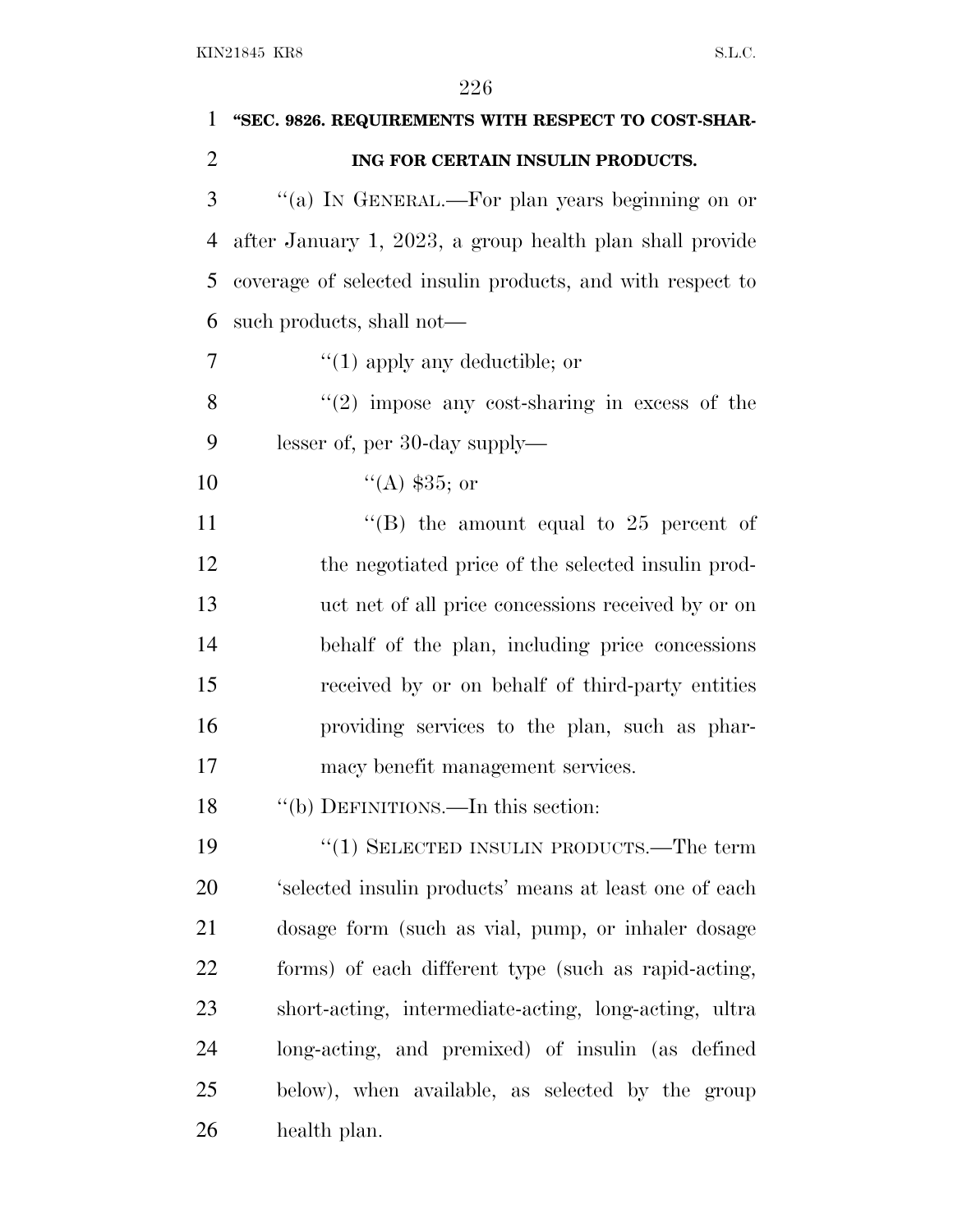1 "(2) INSULIN DEFINED.—The term 'insulin' means insulin that is licensed under subsection (a) or (k) of section 351 of the Public Health Service Act (42 U.S.C. 262) and continues to be marketed under such section, including any insulin product that has been deemed to be licensed under section  $351(a)$  of such Act pursuant to section  $7002(e)(4)$  of the Biologics Price Competition and Innovation Act of 2009 (Public Law 111–148) and continues to be marketed pursuant to such licensure.

 ''(c) OUT-OF-NETWORK PROVIDERS.—Nothing in this section requires a plan that has a network of providers to provide benefits for selected insulin products described in this section that are delivered by an out-of-network pro- vider, or precludes a plan that has a network of providers from imposing higher cost-sharing than the levels specified in subsection (a) for selected insulin products described in this section that are delivered by an out-of-network pro-vider.

20 "(d) RULE OF CONSTRUCTION.—Subsection (a) shall not be construed to require coverage of, or prevent a group health plan from imposing cost-sharing other than the lev- els specified in subsection (a) on, insulin products that are not selected insulin products, to the extent that such cov-erage is not otherwise required and such cost-sharing is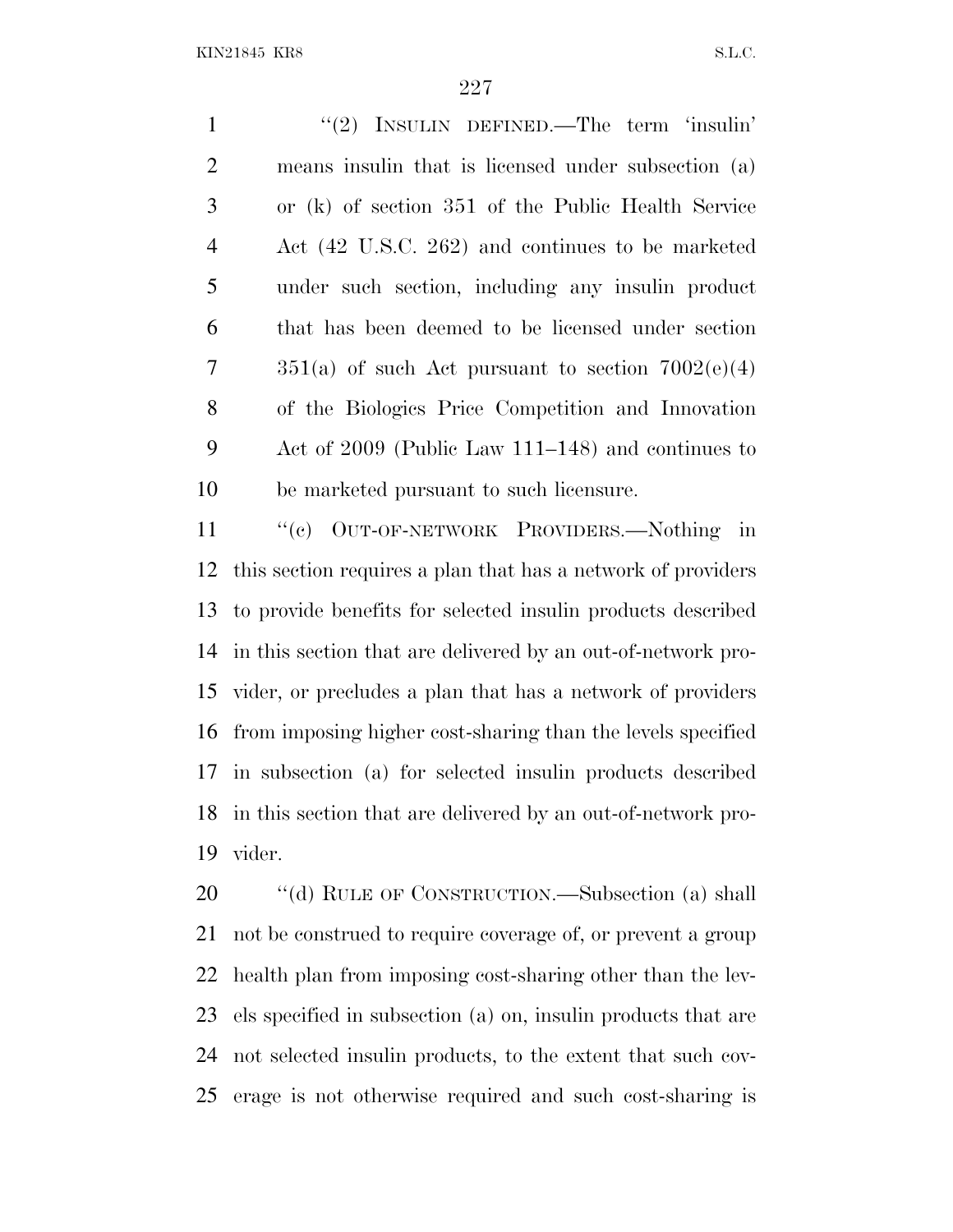otherwise permitted under Federal and applicable State law.

 ''(e) APPLICATION OF COST-SHARING TOWARDS DEDUCTIBLES AND OUT-OF-POCKET MAXIMUMS.—Any cost-sharing payments made pursuant to subsection (a)(2) shall be counted toward any deductible or out-of-pocket maximum that applies under the plan.''.

8 (2) CLERICAL AMENDMENT.—The table of sec- tions for subchapter B of chapter 100 of such Code is amended by adding at the end the following new item:

''Sec. 9826. Requirements with respect to cost-sharing for certain insulin products.''.

## **SEC. 26002. OVERSIGHT OF PHARMACY BENEFIT MANAGER**

- **SERVICES.**
- (a) ERISA.—

 (1) IN GENERAL.—Subtitle B of title I of the Employee Retirement Income Security Act of 1974 (29 U.S.C. 1021 et seq.) is amended—

18 (A) in subpart B of part 7 (29 U.S.C. 1185 et seq.), by adding at the end the fol-lowing:

 **''SEC. 727. OVERSIGHT OF PHARMACY BENEFIT MANAGER SERVICES.**

23 "(a) In GENERAL.—For plan years beginning on or after January 1, 2023, a group health plan (or health in-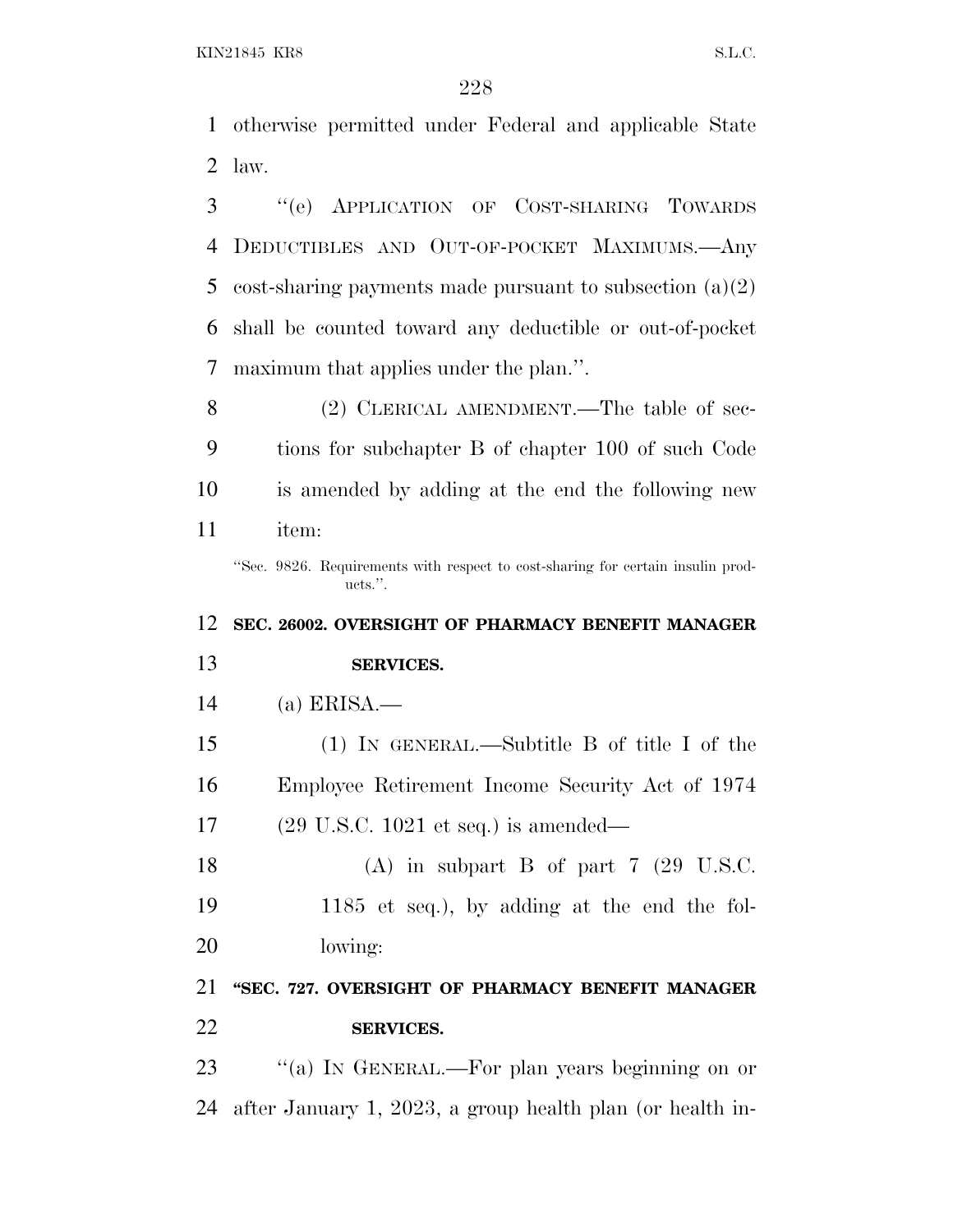surance issuer offering group health insurance coverage in connection with such a plan) or an entity or subsidiary providing pharmacy benefits management services on be- half of such a plan or issuer shall not enter into a contract with a drug manufacturer, distributor, wholesaler, subcon- tractor, rebate aggregator, or any associated third party that limits the disclosure of information to plan sponsors in such a manner that prevents the plan or issuer, or an entity or subsidiary providing pharmacy benefits manage- ment services on behalf of a plan or issuer, from making the reports described in subsection (b).

12 "(b) REPORTS.—

13 "(1) In GENERAL.—For plan years beginning on or after January 1, 2023, not less frequently than once every 6 months, a health insurance issuer offering group health insurance coverage or an enti- ty providing pharmacy benefits management services on behalf of a group health plan or an issuer pro- viding group health insurance coverage shall submit 20 to the plan sponsor (as defined in section  $3(16)(B)$ ) of such group health plan or group health insurance coverage a report in accordance with this subsection and make such report available to the plan sponsor in a machine-readable format. Each such report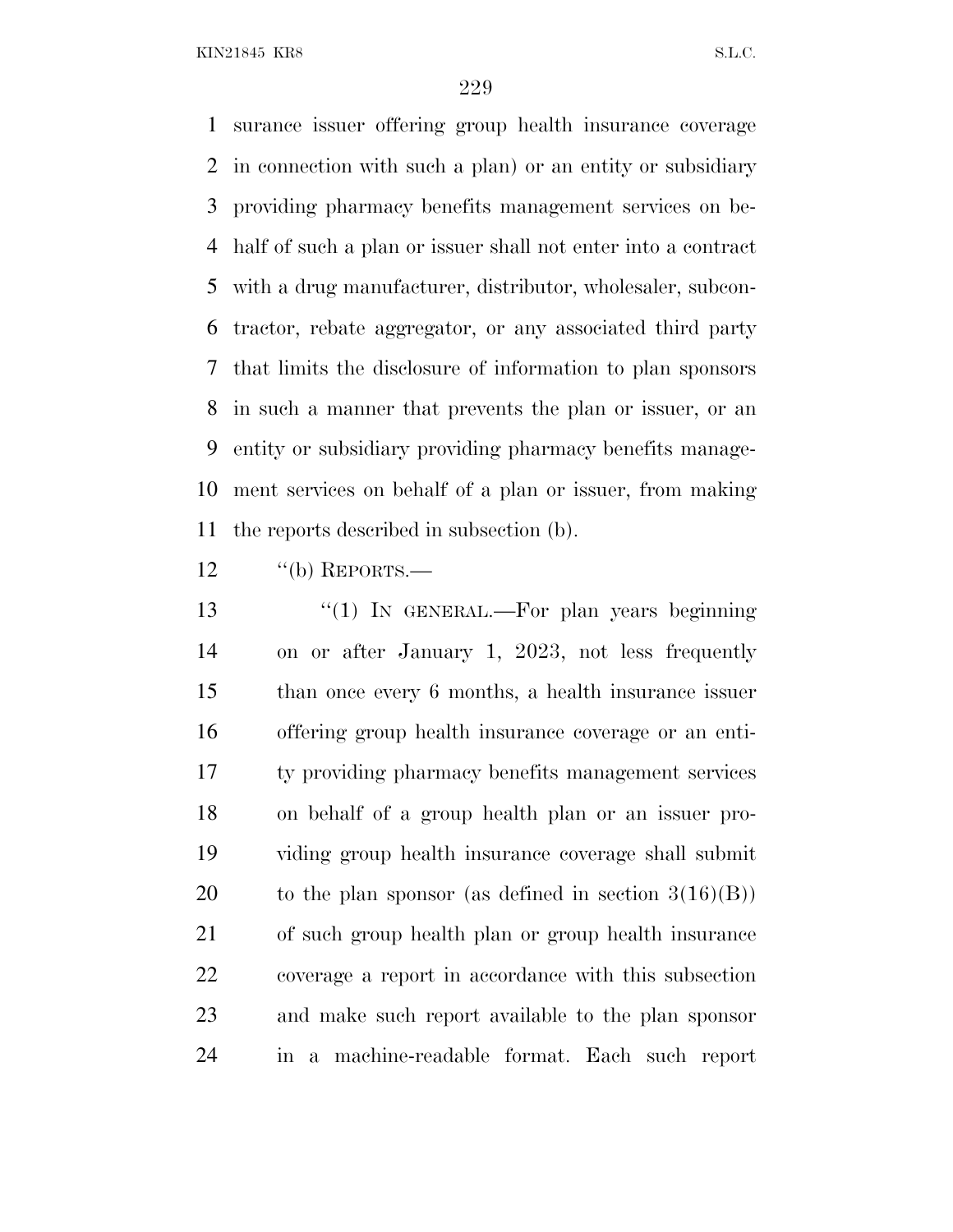| $\mathbf{1}$   | shall include, with respect to the applicable group |
|----------------|-----------------------------------------------------|
| 2              | health plan or health insurance coverage—           |
| 3              | $\lq\lq$ as applicable, information collected       |
| $\overline{4}$ | from drug manufacturers by such issuer or en-       |
| 5              | tity on the total amount of copayment assist-       |
| 6              | ance dollars paid, or copayment cards applied,      |
| 7              | that were funded by the drug manufacturer           |
| 8              | with respect to the participants and bene-          |
| 9              | ficiaries in such plan or coverage;                 |

 $\text{``(B)}$  a list of each drug covered by such plan, issuer, or entity providing pharmacy ben- efit management services that was dispensed during the reporting period, including, with re- spect to each such drug during the reporting period—

16  $"$ (i) the brand name, chemical entity, and National Drug Code;

18 ''(ii) the number of participants and beneficiaries for whom the drug was filled during the plan year, the total number of prescription fills for the drug (including original prescriptions and refills), and the total number of dosage units of the drug dispensed across the plan year, including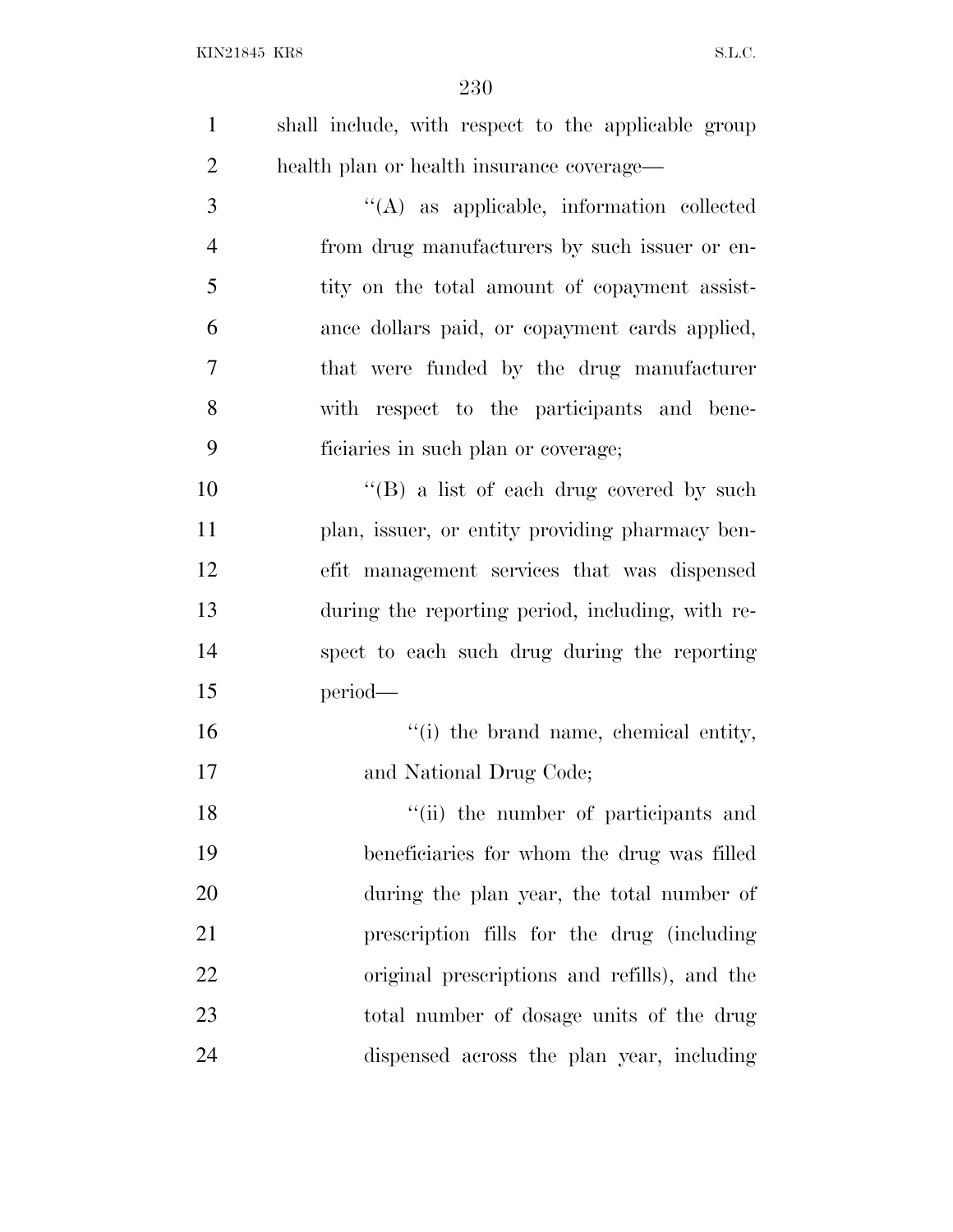| $\mathbf{1}$   | whether the dispensing channel was by re-   |
|----------------|---------------------------------------------|
| $\mathfrak{2}$ | tail, mail order, or specialty pharmacy;    |
| 3              | "(iii) the wholesale acquisition cost,      |
| $\overline{4}$ | listed as cost per days supply and cost per |
| 5              | pill, or in the case of a drug in another   |
| 6              | form, per dose;                             |
| 7              | "(iv) the total out-of-pocket spending      |
| 8              | by participants and beneficiaries on such   |
| 9              | drug, including participant and beneficiary |
| 10             | spending through copayments, coinsurance,   |
| 11             | and deductibles; and                        |
| 12             | $f'(v)$ for any drug for which gross        |
| 13             | spending of the group health plan or        |
| 14             | health insurance coverage exceeded          |
| 15             | $$10,000$ during the reporting period—      |
| 16             | $\lq\lq$ (I) a list of all other drugs in   |
| 17             | same therapeutic category or<br>the         |
| 18             | class, including brand name drugs           |
| 19             | and biological products and generic         |
| 20             | drugs or biosimilar biological products     |
| 21             | that are in the same therapeutic cat-       |
| 22             | egory or class as such drug; and            |
| 23             | $\lq\lq$ (II) the rationale for preferred   |
| 24             | formulary placement of such drug in         |
| 25             | that the rapeutic category or class;        |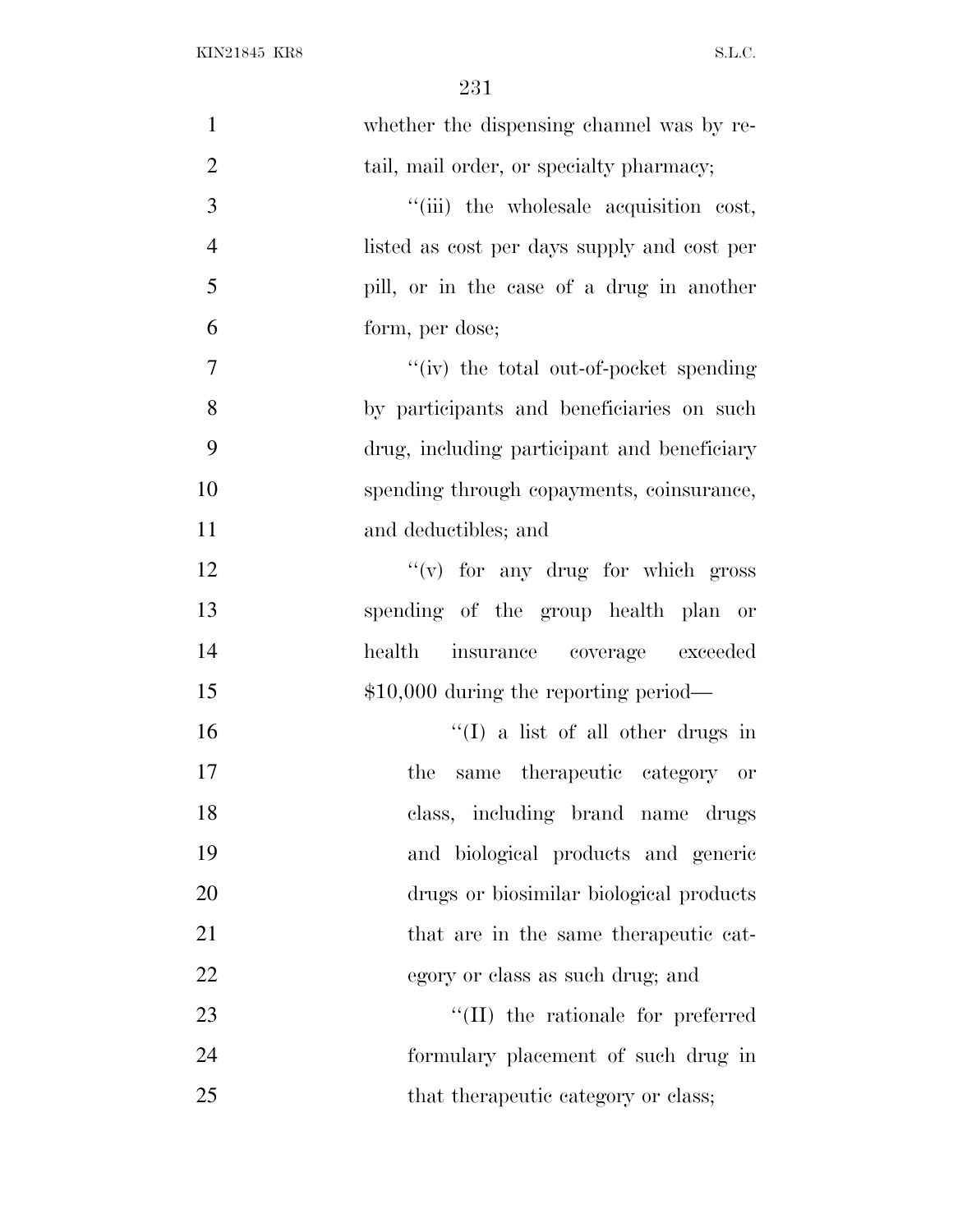| $\mathbf{1}$   | "(C) a list of each therapeutic category or     |
|----------------|-------------------------------------------------|
| $\mathbf{2}$   | class of drugs that were dispensed under the    |
| 3              | health plan or health insurance coverage during |
| $\overline{4}$ | the reporting period, and, with respect to each |
| 5              | such the rapeutic category or class of drugs,   |
| 6              | during the reporting period—                    |
| 7              | "(i) total gross spending by the plan,          |
| 8              | before manufacturer rebates, fees, or other     |
| 9              | manufacturer remuneration;                      |
| 10             | "(ii) the number of participants and            |
| 11             | beneficiaries who filled a prescription for a   |
| 12             | drug in that category or class;                 |
| 13             | "(iii) if applicable to that category or        |
| 14             | class, a description of the formulary tiers     |
| 15             | and utilization mechanisms (such as prior       |
| 16             | authorization or step therapy) employed         |
| 17             | for drugs in that category or class;            |
| 18             | "(iv) the total out-of-pocket spending          |
| 19             | by participants and beneficiaries, including    |
| 20             | participant and beneficiary spending            |
| 21             | through copayments, coinsurance, and            |
| 22             | deductibles; and                                |
| 23             | $f'(v)$ for each therapeutic category or        |
| 24             | class under which 3 or more drugs are in-       |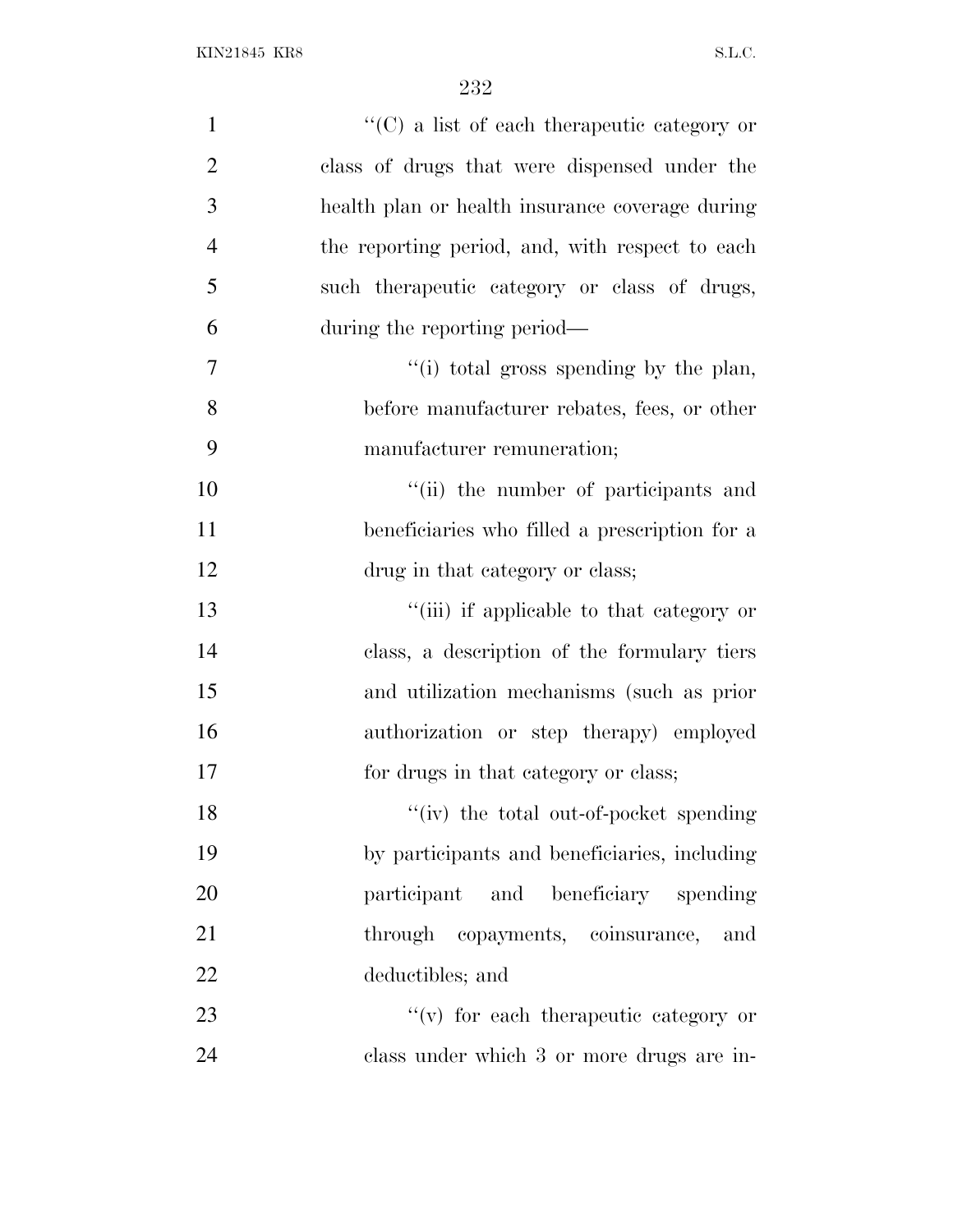| $\mathbf{1}$   | cluded on the formulary of such plan or     |
|----------------|---------------------------------------------|
| $\overline{2}$ | coverage-                                   |
| 3              | $\lq\lq$ (I) the amount received, or ex-    |
| $\overline{4}$ | pected to be received, from drug man-       |
| 5              | ufacturers in rebates, fees, alternative    |
| 6              | discounts, or other remuneration—           |
| $\tau$         | "(aa) to be paid by drug                    |
| 8              | manufacturers for claims in-                |
| 9              | curred during the reporting pe-             |
| 10             | riod; or                                    |
| 11             | "(bb) that is related to utili-             |
| 12             | zation of drugs, in such thera-             |
| 13             | peutic category or class;                   |
| 14             | $\lq\lq$ (II) the total net spending, after |
| 15             | deducting rebates, price concessions,       |
| 16             | alternative discounts or other remu-        |
| 17             | neration from drug manufacturers, by        |
| 18             | the health plan or health insurance         |
| 19             | coverage on that category or class of       |
| 20             | drugs; and                                  |
| 21             | "(III) the net price per course of          |
| 22             | treatment or single fill, such as a 30-     |
| 23             | day supply or 90-day supply, incurred       |
| 24             | by the health plan or health insurance      |
| 25             | and its participants<br>coverage<br>and     |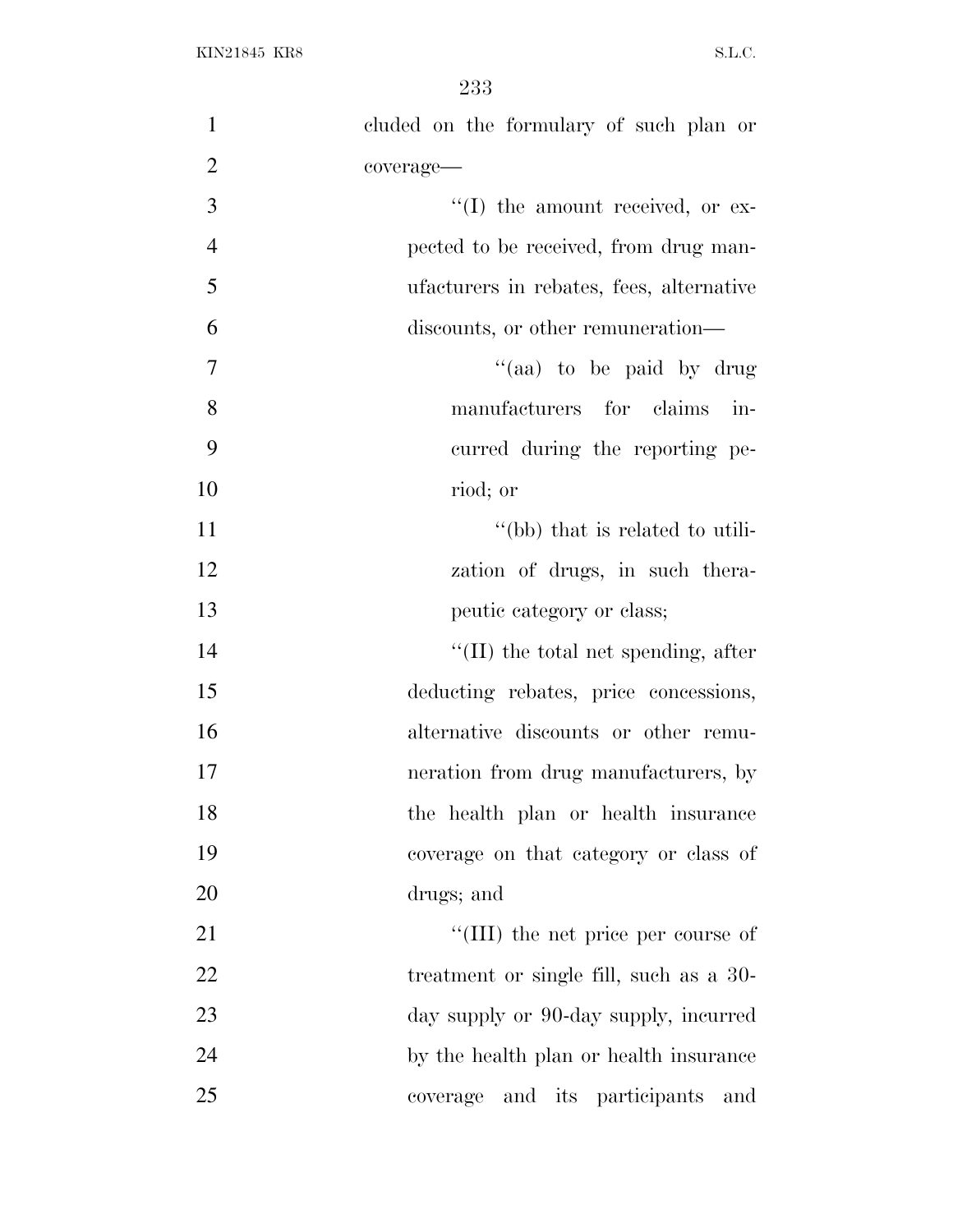| $\mathbf{1}$   | beneficiaries, after manufacturer re-              |
|----------------|----------------------------------------------------|
| $\overline{2}$ | bates, fees, and other remuneration                |
| 3              | for drugs dispensed within such thera-             |
| $\overline{4}$ | peutic category or class during the re-            |
| 5              | porting period;                                    |
| 6              | $\lq\lq$ total gross spending on prescription      |
| 7              | drugs by the plan or coverage during the re-       |
| 8              | porting period, before rebates and other manu-     |
| 9              | facturer fees or remuneration;                     |
| 10             | $\lq\lq(E)$ total amount received, or expected to  |
| 11             | be received, by the health plan or health insur-   |
| 12             | ance coverage in drug manufacturer rebates,        |
| 13             | fees, alternative discounts, and all other remu-   |
| 14             | neration received from the manufacturer or any     |
| 15             | third party, other than the plan sponsor, re-      |
| 16             | lated to utilization of drug or drug spending      |
| 17             | under that health plan or health insurance cov-    |
| 18             | erage during the reporting period;                 |
| 19             | $\lq\lq(F)$ the total net spending on prescription |
| 20             | drugs by the health plan or health insurance       |
| 21             | coverage during the reporting period; and          |
| 22             | $\lq\lq(G)$ amounts paid directly or indirectly in |
| 23             | rebates, fees, or any other type of remuneration   |
| 24             | to brokers, consultants, advisors, or any other    |
| 25             | individual or firm who referred the group health   |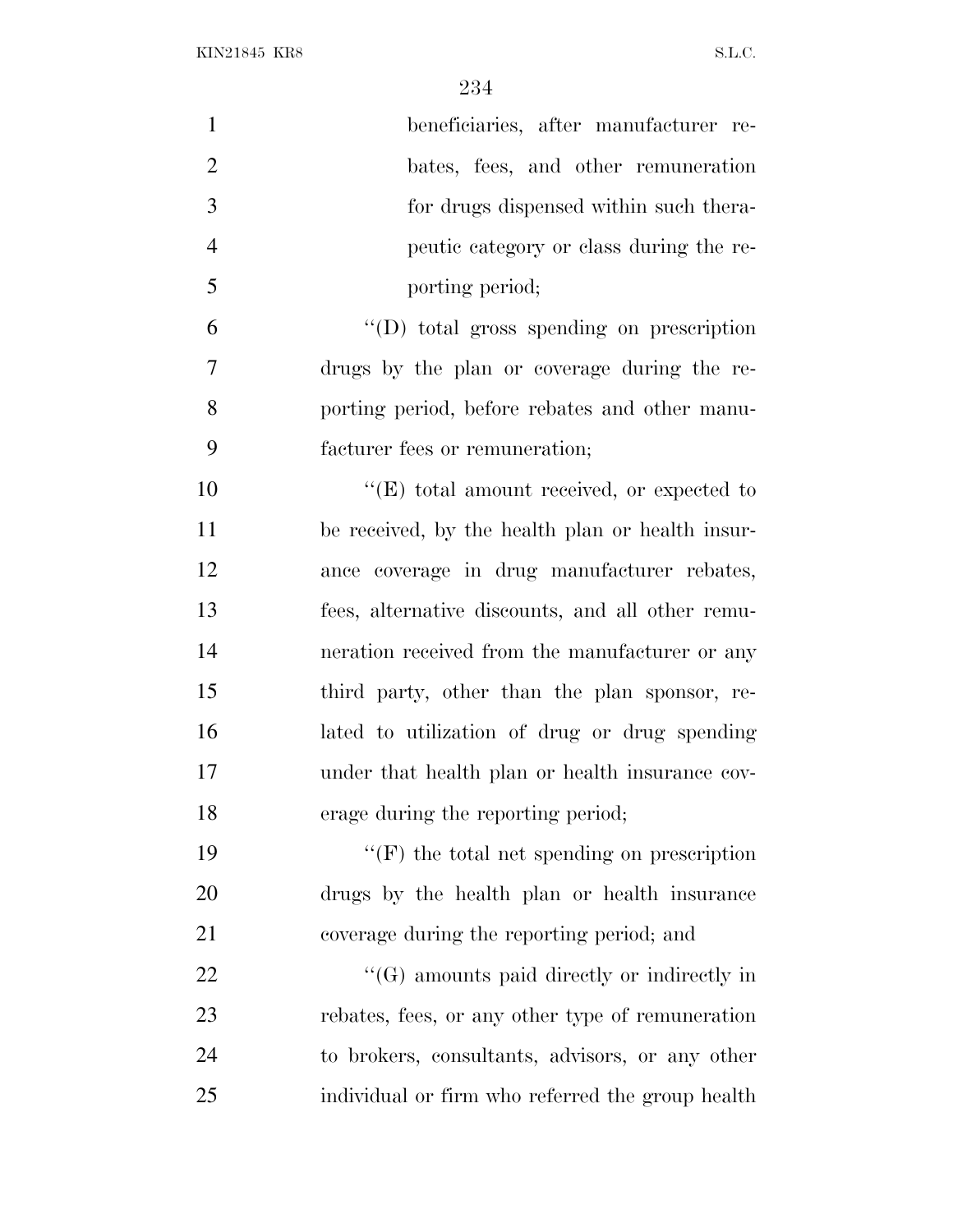plan's or health insurance issuer's business to 2 the pharmacy benefit manager.

 ''(2) PRIVACY REQUIREMENTS.—Health insur- ance issuers offering group health insurance cov- erage and entities providing pharmacy benefits man- agement services on behalf of a group health plan shall provide information under paragraph (1) in a manner consistent with the privacy, security, and breach notification regulations promulgated under section 264(c) of the Health Insurance Portability and Accountability Act of 1996, and shall restrict the use and disclosure of such information according to such privacy regulations.

14 "(3) DISCLOSURE AND REDISCLOSURE.—

15 "(A) LIMITATION TO BUSINESS ASSOCI- ATES.—A group health plan receiving a report under paragraph (1) may disclose such informa- tion only to business associates of such plan as defined in section 160.103 of title 45, Code of Federal Regulations (or successor regulations).

21 "(B) CLARIFICATION REGARDING PUBLIC DISCLOSURE OF INFORMATION.—Nothing in this section prevents a health insurance issuer offering group health insurance coverage or an entity providing pharmacy benefits management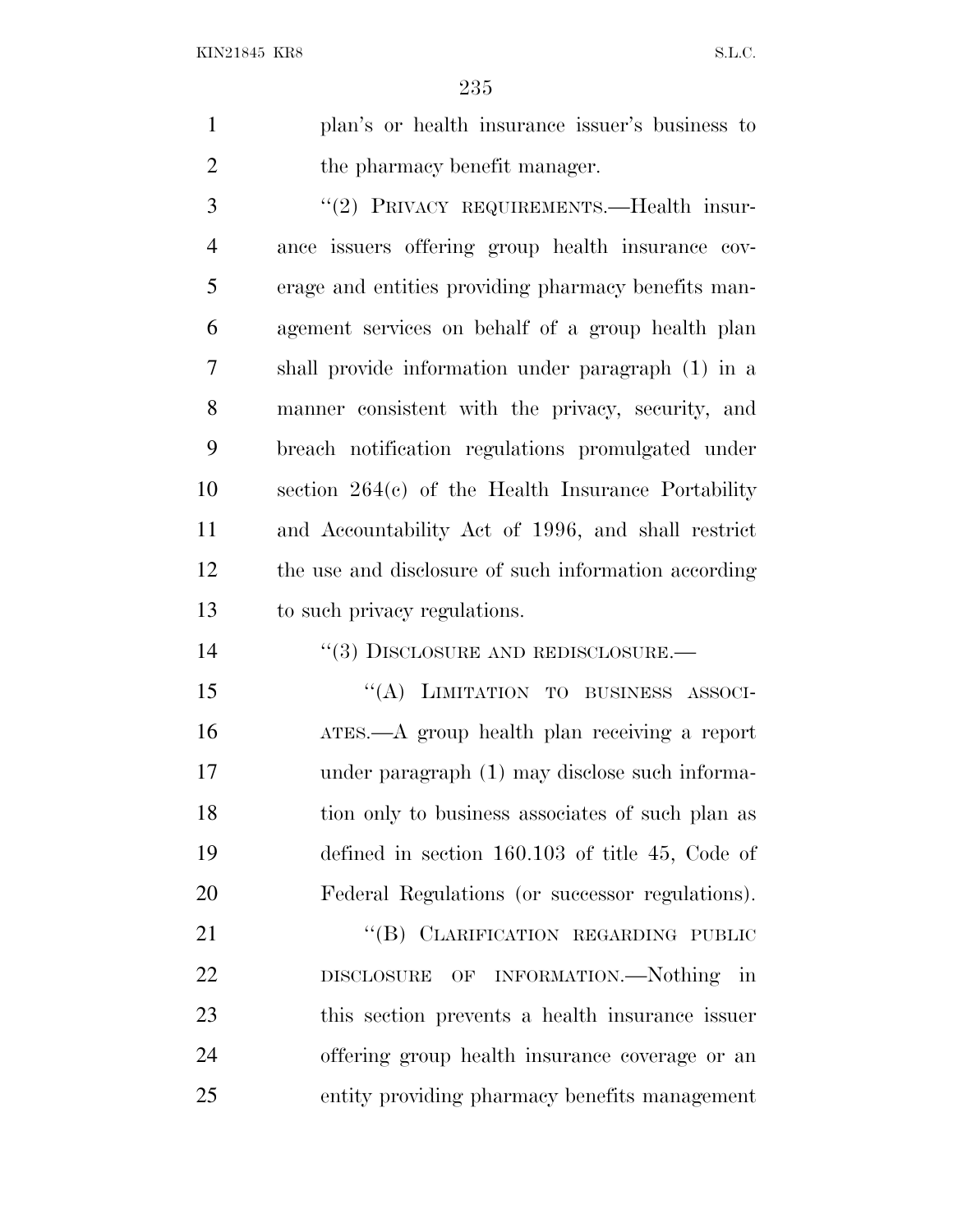services on behalf of a group health plan from placing reasonable restrictions on the public dis- closure of the information contained in a report described in paragraph (1), except that such issuer or entity may not restrict disclosure of such report to the Department of Health and Human Services, the Department of Labor, or the Department of the Treasury.

9 "(C) LIMITED FORM OF REPORT.—The Secretary shall define through rulemaking a 11 limited form of the report under paragraph (1) required to be submitted to plan sponsors who are drug manufacturers, drug wholesalers, or other direct participants in the drug supply chain, in order to prevent anti-competitive be-havior.

17 "(4) REPORT TO GAO.—A health insurance issuer offering group health insurance coverage or an entity providing pharmacy benefits management services on behalf of a group health plan shall sub- mit to the Comptroller General of the United States each of the first 4 reports submitted to a plan spon- sor under paragraph (1) with respect to such cov- erage or plan, and other such reports as requested, in accordance with the privacy requirements under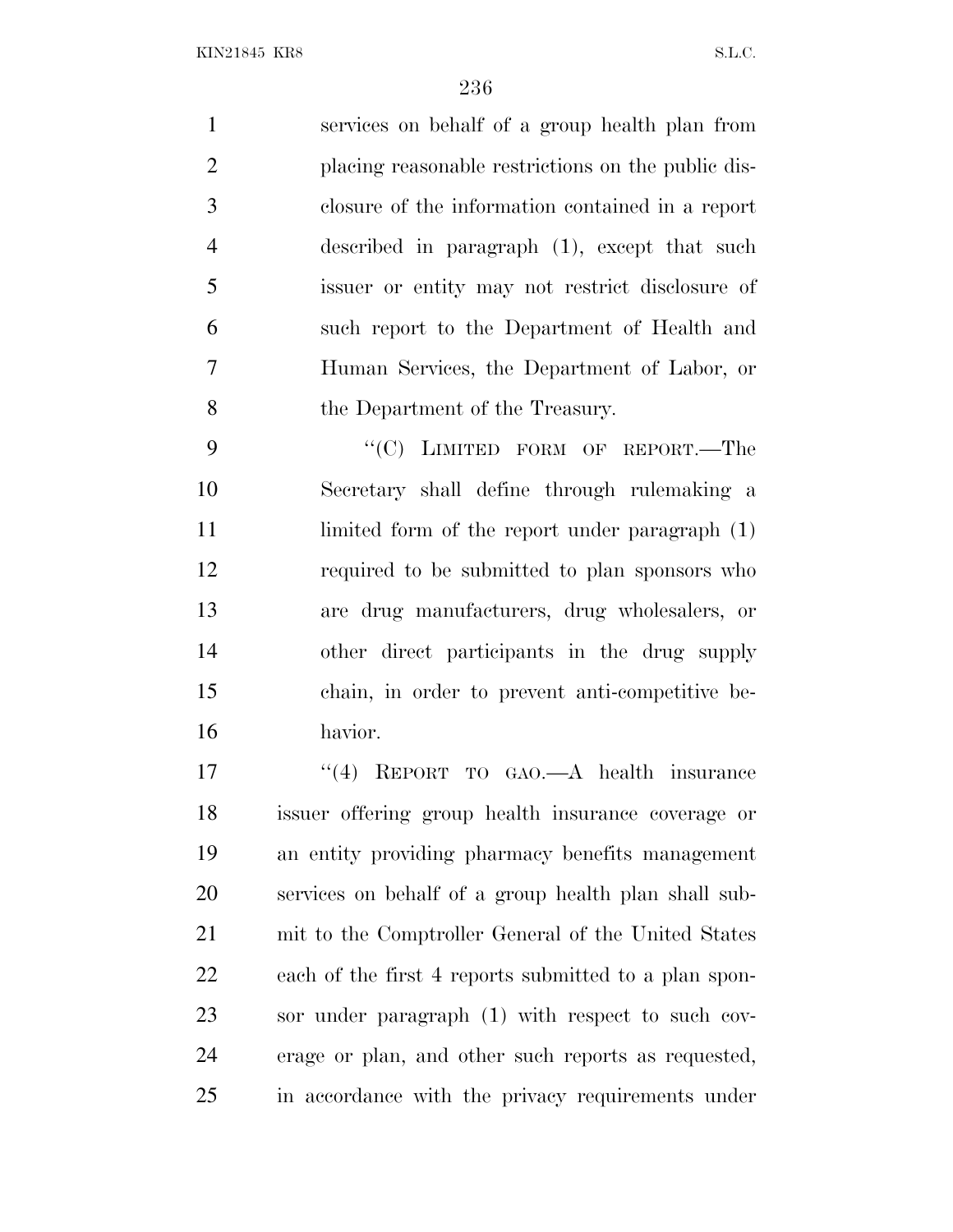paragraph (2) and the disclosure and redisclosure standards under paragraph (3), and such other in- formation that the Comptroller General determines necessary to carry out the study under section 30606(b) of the Act entitled 'An Act to provide for reconciliation pursuant to title II of S. Con. Res.  $7 \t14'.$ 

8 "(c) ENFORCEMENT.

9 "(1) IN GENERAL.—The Secretary, in consulta- tion with the Secretary of Health and Human Serv- ices and the Secretary of the Treasury, shall enforce this section.

13 "(2) FAILURE TO PROVIDE TIMELY INFORMA- TION.—A health insurance issuer or an entity pro- viding pharmacy benefit management services that violates subsection (a) or fails to provide information required under subsection (b), or a drug manufac- turer that fails to provide information under sub-19 section  $(b)(1)(A)$  in a timely manner, shall be sub- ject to a civil monetary penalty in the amount of \$10,000 for each day during which such violation continues or such information is not disclosed or re-ported.

24 "(3) FALSE INFORMATION.—A health insurance issuer, entity providing pharmacy benefit manage-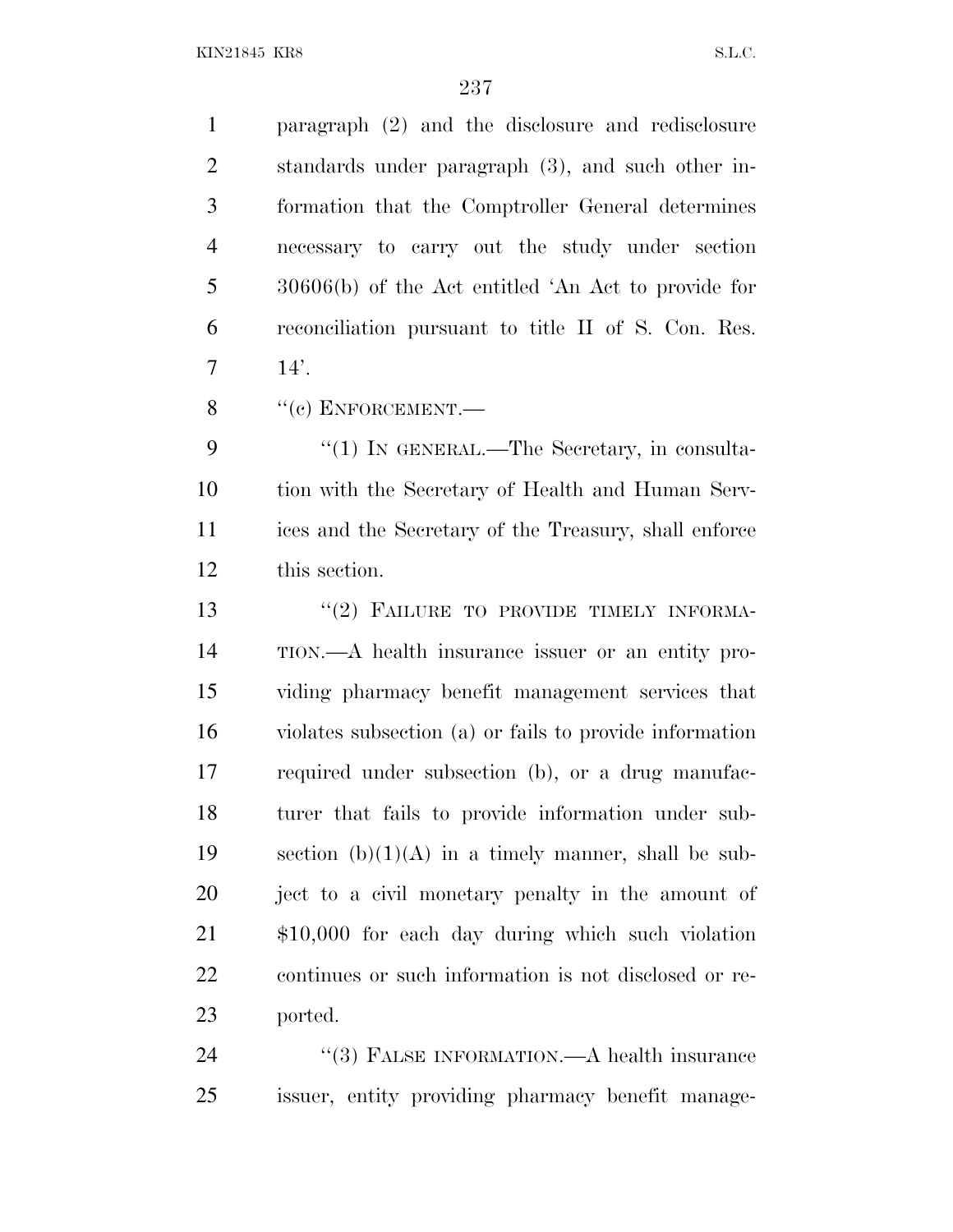ment services, or drug manufacturer that knowingly provides false information under this section shall be subject to a civil money penalty in an amount not to exceed \$100,000 for each item of false informa- tion. Such civil money penalty shall be in addition to other penalties as may be prescribed by law.

7 "(4) PROCEDURE.—The provisions of section 1128A of the Social Security Act, other than sub- section (a) and (b) and the first sentence of sub- section (c)(1) of such section shall apply to civil monetary penalties under this subsection in the same manner as such provisions apply to a penalty or proceeding under section 1128A of the Social Se-curity Act.

 ''(5) WAIVERS.—The Secretary may waive pen- alties under paragraph (2), or extend the period of time for compliance with a requirement of this sec- tion, for an entity in violation of this section that has made a good-faith effort to comply with this sec-tion.

21 ""(d) RULE OF CONSTRUCTION.—Nothing in this sec- tion shall be construed to permit a health insurance issuer, group health plan, or other entity to restrict disclosure to, or otherwise limit the access of, the Department of Labor to a report described in subsection (b)(1) or information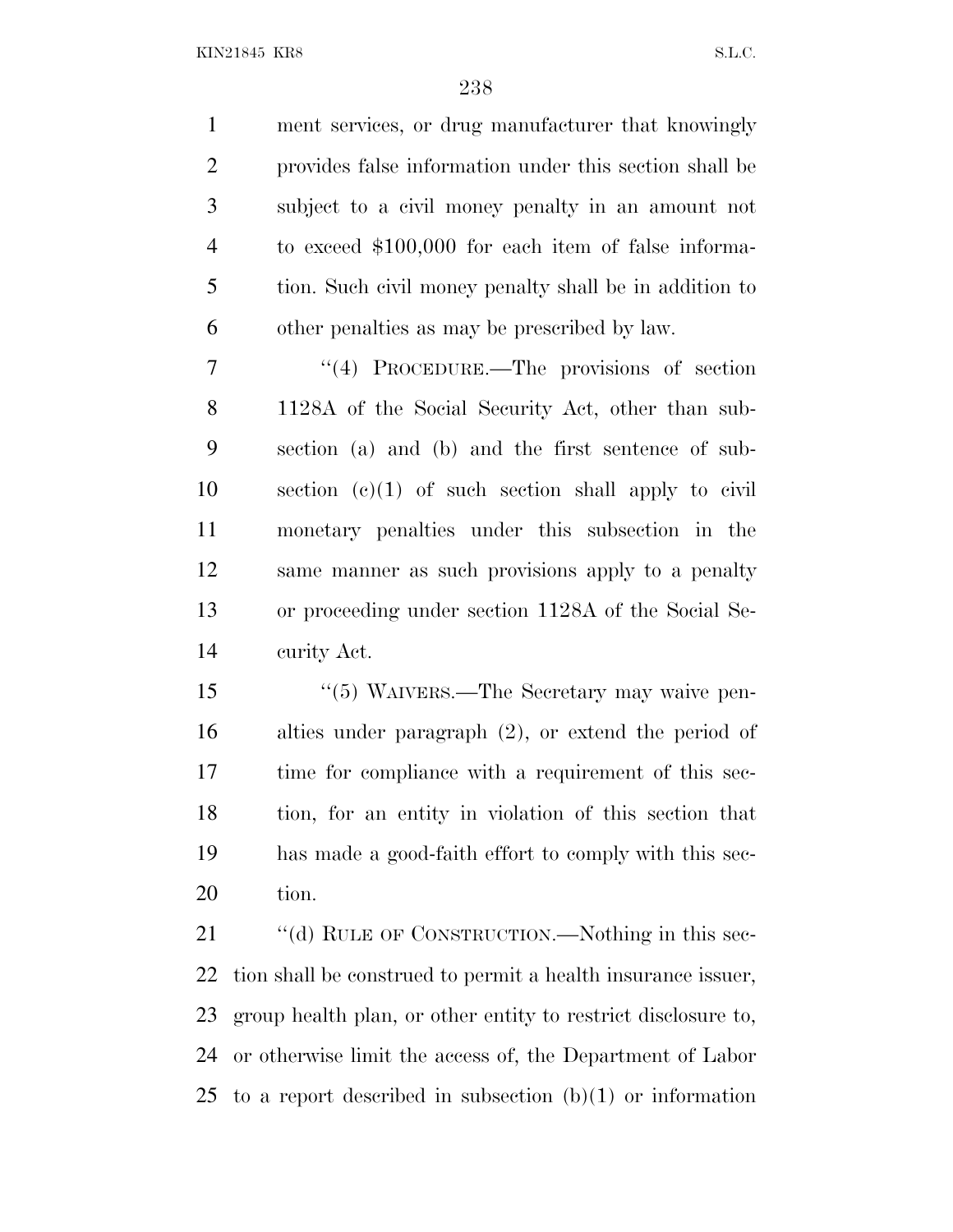related to compliance with subsection (a) by such issuer, plan, or entity.

 ''(e) DEFINITION.—In this section, the term 'whole- sale acquisition cost' has the meaning given such term in section 1847A(c)(6)(B) of the Social Security Act.''; and 6 (B) in section  $502(b)(3)$  (29 U.S.C.  $7 \t 1132(b)(3)$ , by inserting "(other than section " after "part 7". (2) CLERICAL AMENDMENT.—The table of con-tents in section 1 of the Employee Retirement In-

 come Security Act of 1974 (29 U.S.C. 1001 et seq.) is amended by inserting after the item relating to section 726 the following new item:

''Sec. 727. Oversight of pharmacy benefit manager services.''.

(b) INTERNAL REVENUE CODE.—

 (1) IN GENERAL.—Subchapter B of chapter 100 of the Internal Revenue Code of 1986, as amended by section  $001(b)$ , is further amended by adding at the end the following:

 **''SEC. 9827. OVERSIGHT OF PHARMACY BENEFIT MANAGER SERVICES.**

21 "(a) In GENERAL.—For plan years beginning on or after January 1, 2023, a group health plan or an entity or subsidiary providing pharmacy benefits management services on behalf of such a plan shall not enter into a contract with a drug manufacturer, distributor, whole-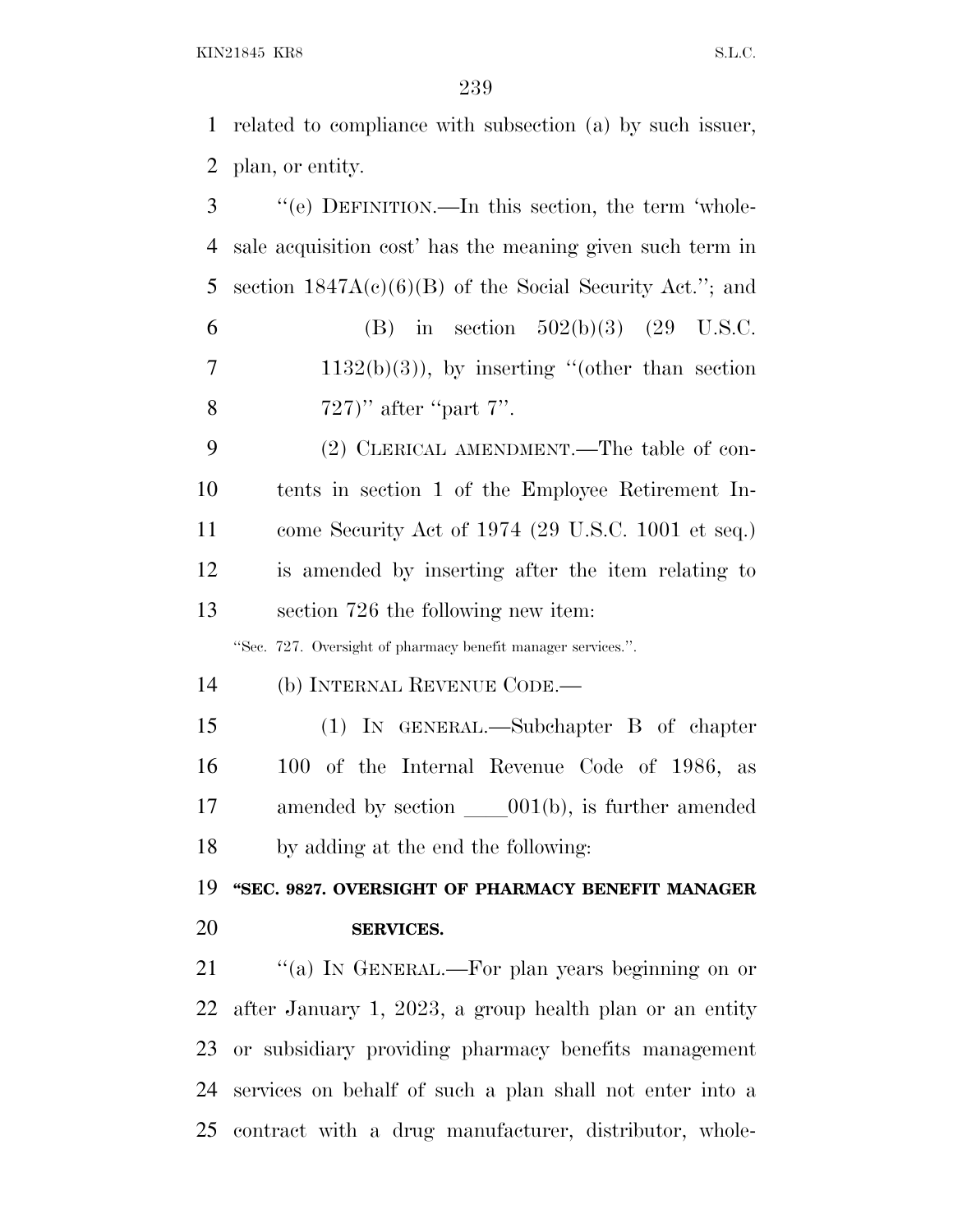saler, subcontractor, rebate aggregator, or any associated third party that limits the disclosure of information to plan sponsors in such a manner that prevents the plan, or an entity or subsidiary providing pharmacy benefits management services on behalf of a plan, from making the reports described in subsection (b).

7 "(b) REPORTS.—

8 "(1) In GENERAL.—For plan years beginning on or after January 1, 2023, not less frequently than once every 6 months, an entity providing phar- macy benefits management services on behalf of a group health plan shall submit to the plan sponsor (as defined in section 3(16)(B) of the Employee Re- tirement Income Security Act of 1974) of such group health plan a report in accordance with this subsection and make such report available to the plan sponsor in a machine-readable format. Each such report shall include, with respect to the applica-ble group health plan—

 $\langle (A)$  as applicable, information collected from drug manufacturers by such entity on the total amount of copayment assistance dollars paid, or copayment cards applied, that were funded by the drug manufacturer with respect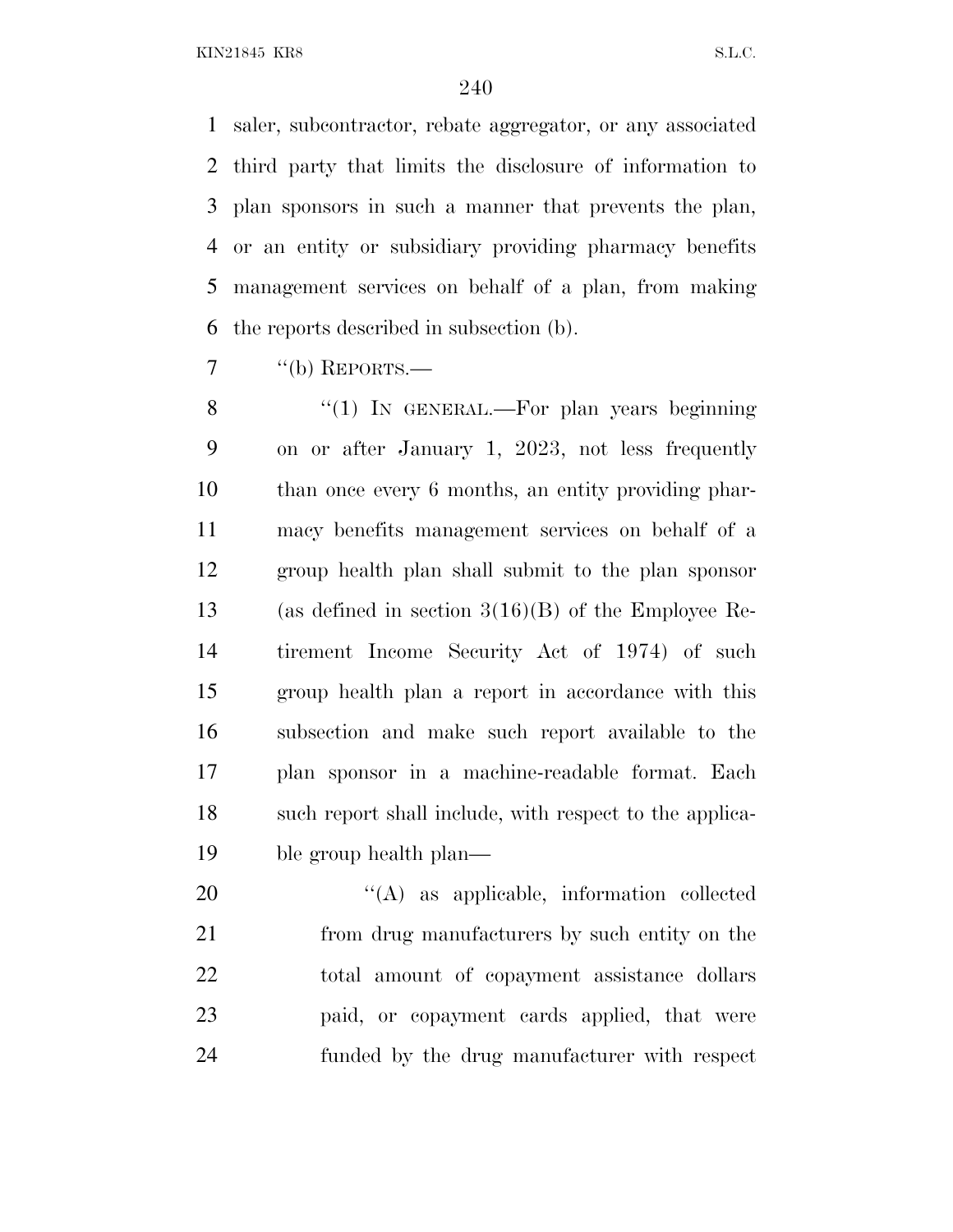| $\mathbf{1}$   | to the participants and beneficiaries in such     |
|----------------|---------------------------------------------------|
| $\overline{2}$ | plan;                                             |
| 3              | "(B) a list of each drug covered by such          |
| $\overline{4}$ | plan or entity providing pharmacy benefit man-    |
| 5              | agement services that was dispensed during the    |
| 6              | reporting period, including, with respect to each |
| 7              | such drug during the reporting period—            |
| 8              | "(i) the brand name, chemical entity,             |
| 9              | and National Drug Code;                           |
| 10             | "(ii) the number of participants and              |
| 11             | beneficiaries for whom the drug was filled        |
| 12             | during the plan year, the total number of         |
| 13             | prescription fills for the drug (including        |
| 14             | original prescriptions and refills), and the      |
| 15             | total number of dosage units of the drug          |
| 16             | dispensed across the plan year, including         |
| 17             | whether the dispensing channel was by re-         |
| 18             | tail, mail order, or specialty pharmacy;          |
| 19             | "(iii) the wholesale acquisition cost,            |
| 20             | listed as cost per days supply and cost per       |
| 21             | pill, or in the case of a drug in another         |
| 22             | form, per dose;                                   |
| 23             | "(iv) the total out-of-pocket spending            |
| 24             | by participants and beneficiaries on such         |
| 25             | drug, including participant and beneficiary       |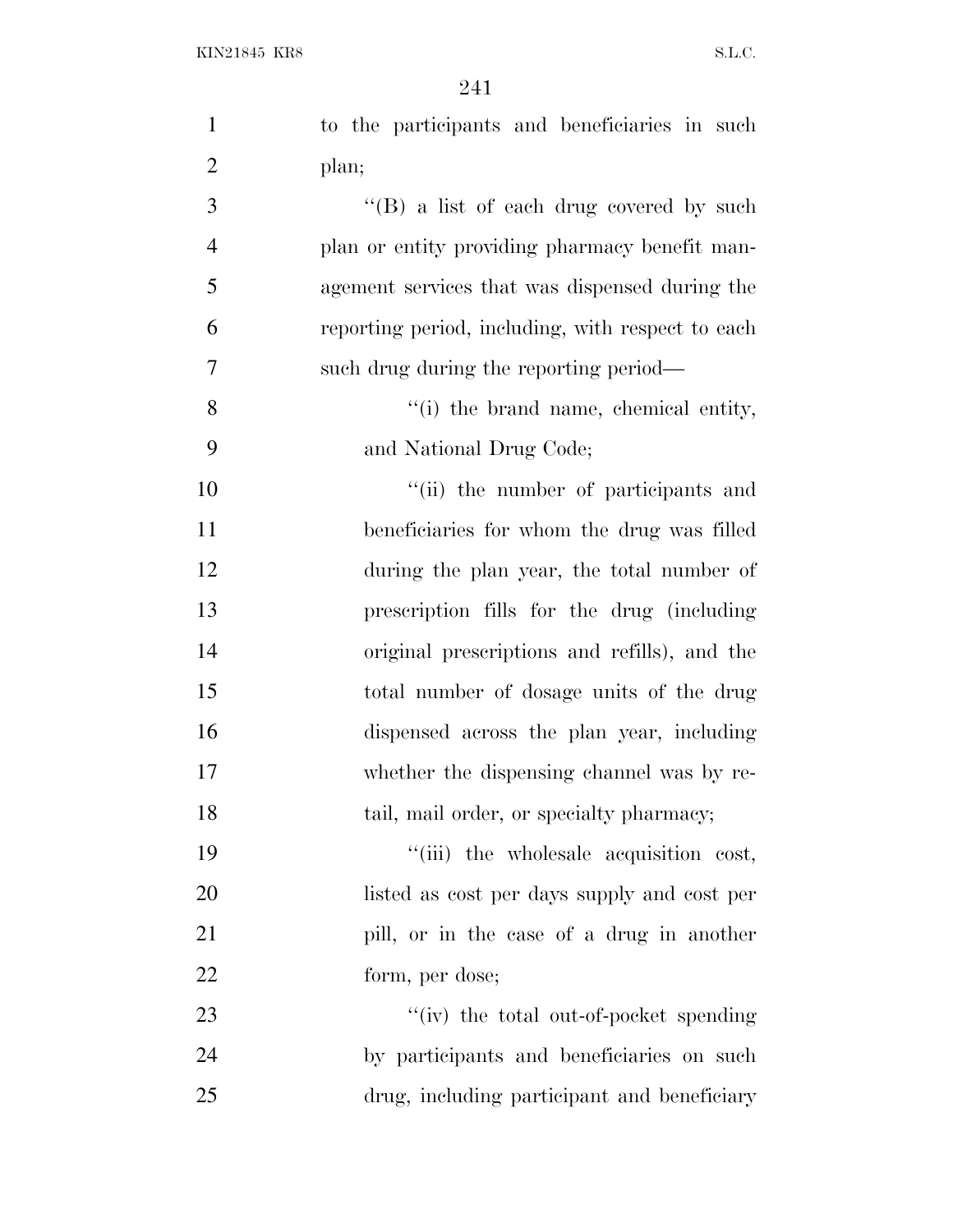| $\mathbf{1}$   | spending through copayments, coinsurance,       |
|----------------|-------------------------------------------------|
| $\overline{2}$ | and deductibles; and                            |
| 3              | $f'(v)$ for any drug for which gross            |
| $\overline{4}$ | spending of the group health plan exceeded      |
| 5              | $$10,000$ during the reporting period—          |
| 6              | "(I) a list of all other drugs in               |
| $\overline{7}$ | same therapeutic category or<br>the             |
| 8              | class, including brand name drugs               |
| 9              | and biological products and generic             |
| 10             | drugs or biosimilar biological products         |
| 11             | that are in the same therapeutic cat-           |
| 12             | egory or class as such drug; and                |
| 13             | "(II) the rationale for preferred               |
| 14             | formulary placement of such drug in             |
| 15             | that the rapeutic category or class;            |
| 16             | "(C) a list of each therapeutic category or     |
| 17             | class of drugs that were dispensed under the    |
| 18             | health plan during the reporting period, and,   |
| 19             | with respect to each such the rapeutic category |
| 20             | or class of drugs, during the reporting period— |
| 21             | "(i) total gross spending by the plan,          |
| 22             | before manufacturer rebates, fees, or other     |
| 23             | manufacturer remuneration;                      |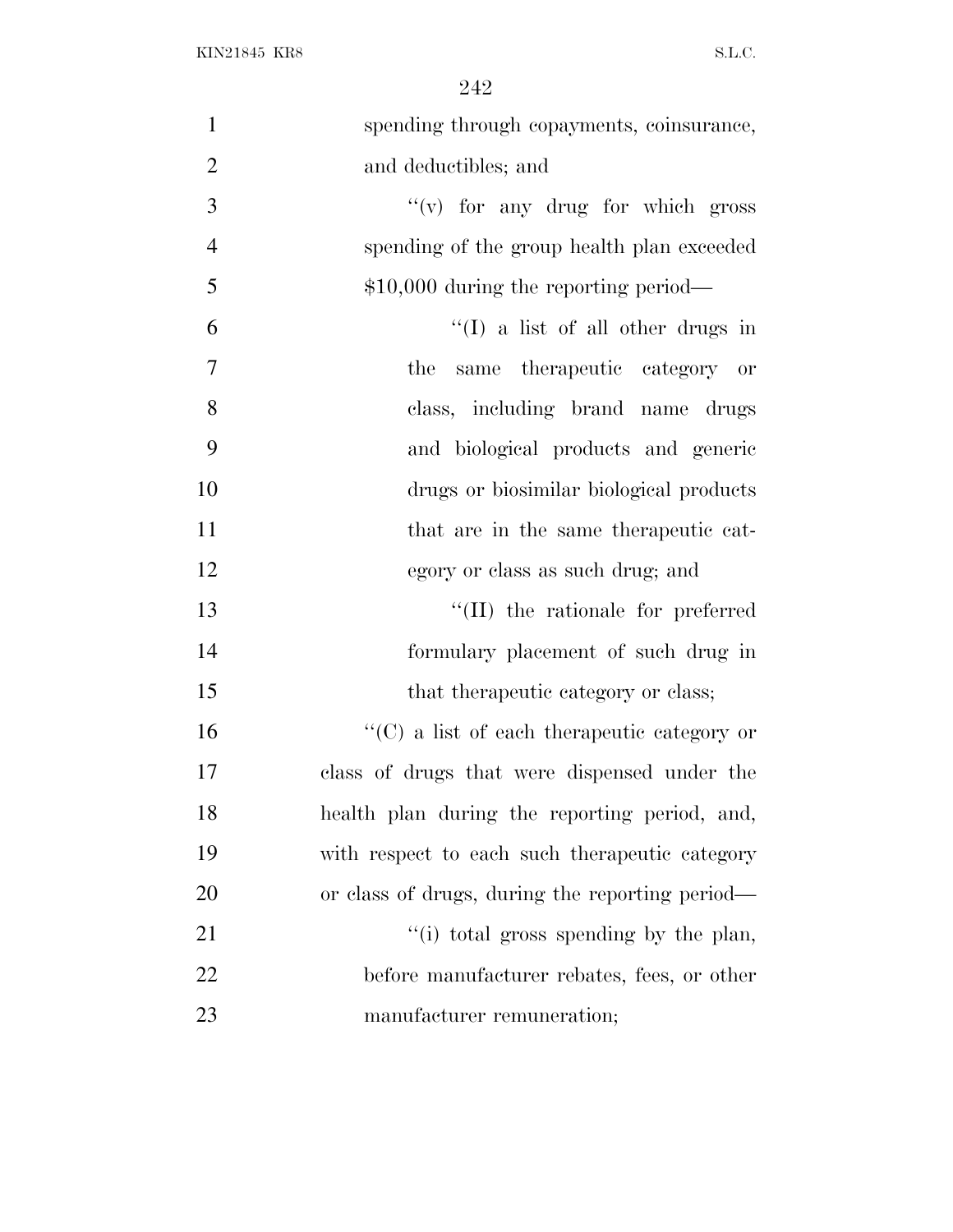| $\mathbf{1}$   | "(ii) the number of participants and          |
|----------------|-----------------------------------------------|
| $\overline{2}$ | beneficiaries who filled a prescription for a |
| 3              | drug in that category or class;               |
| $\overline{4}$ | "(iii) if applicable to that category or      |
| 5              | class, a description of the formulary tiers   |
| 6              | and utilization mechanisms (such as prior     |
| 7              | authorization or step therapy) employed       |
| 8              | for drugs in that category or class;          |
| 9              | "(iv) the total out-of-pocket spending        |
| 10             | by participants and beneficiaries, including  |
| 11             | participant and beneficiary spending          |
| 12             | through copayments, coinsurance, and          |
| 13             | deductibles; and                              |
| 14             | $f'(v)$ for each therapeutic category or      |
| 15             | class under which 3 or more drugs are in-     |
| 16             | eluded on the formulary of such plan—         |
| 17             | $\lq\lq$ the amount received, or ex-          |
| 18             | pected to be received, from drug man-         |
| 19             | ufacturers in rebates, fees, alternative      |
| 20             | discounts, or other remuneration—             |
| 21             | "(aa) to be paid by drug                      |
| 22             | manufacturers for claims in-                  |
| 23             | curred during the reporting pe-               |
| 24             | riod; or                                      |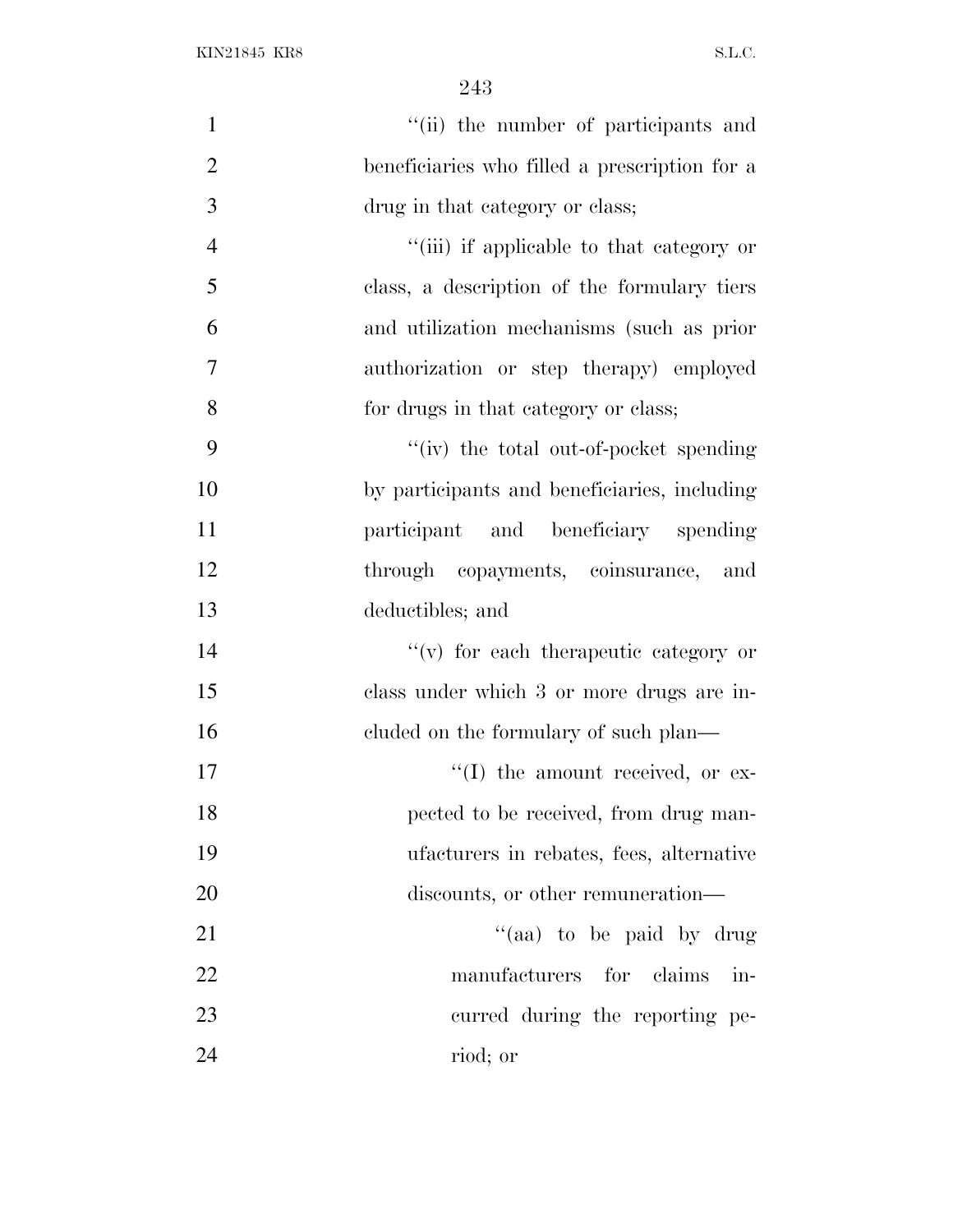| $\mathbf{1}$   | "(bb) that is related to utili-                    |
|----------------|----------------------------------------------------|
| $\overline{2}$ | zation of drugs, in such thera-                    |
| 3              | peutic category or class;                          |
| $\overline{4}$ | $\lq$ (II) the total net spending, after           |
| 5              | deducting rebates, price concessions,              |
| 6              | alternative discounts or other remu-               |
| 7              | neration from drug manufacturers, by               |
| 8              | the health plan on that category or                |
| 9              | class of drugs; and                                |
| 10             | "(III) the net price per course of                 |
| 11             | treatment or single fill, such as a 30-            |
| 12             | day supply or 90-day supply, incurred              |
| 13             | by the health plan and its participants            |
| 14             | and beneficiaries, after manufacturer              |
| 15             | rebates, fees, and other remuneration              |
| 16             | for drugs dispensed within such thera-             |
| 17             | peutic category or class during the re-            |
| 18             | porting period;                                    |
| 19             | "(D) total gross spending on prescription          |
| 20             | drugs by the plan during the reporting period,     |
| 21             | before rebates and other manufacturer fees or      |
| 22             | remuneration;                                      |
| 23             | "(E) total amount received, or expected to         |
| 24             | be received, by the health plan in drug manu-      |
| 25             | facturer rebates, fees, alternative discounts, and |
|                |                                                    |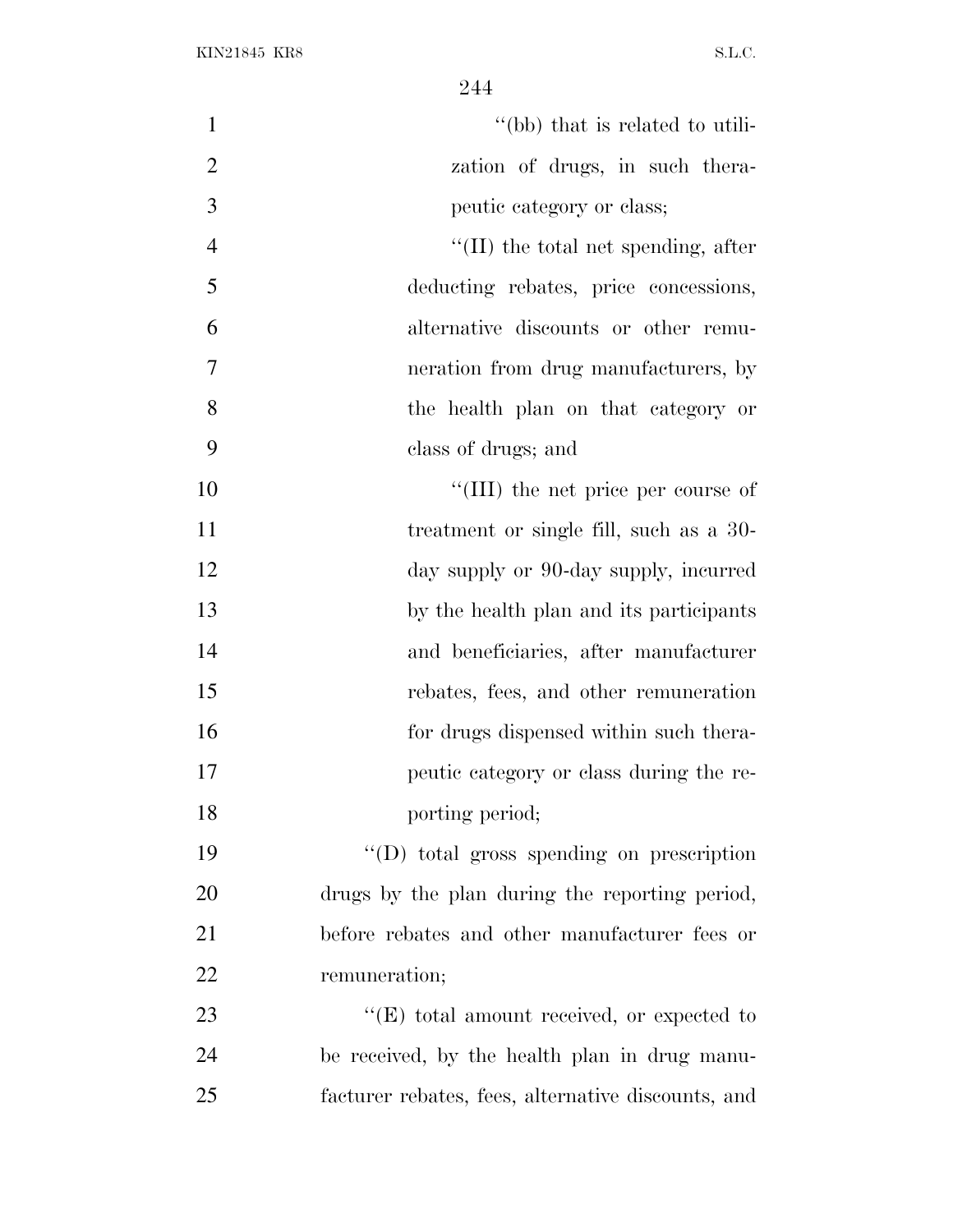| $\mathbf{1}$   | all other remuneration received from the manu-        |
|----------------|-------------------------------------------------------|
| $\overline{2}$ | facturer or any third party, other than the plan      |
| 3              | sponsor, related to utilization of drug or drug       |
| $\overline{4}$ | spending under that health plan during the re-        |
| 5              | porting period;                                       |
| 6              | $\lq\lq(F)$ the total net spending on prescription    |
| 7              | drugs by the health plan during the reporting         |
| 8              | period; and                                           |
| 9              | $\lq\lq(G)$ amounts paid directly or indirectly in    |
| 10             | rebates, fees, or any other type of remuneration      |
| 11             | to brokers, consultants, advisors, or any other       |
| 12             | individual or firm who referred the group health      |
| 13             | plan's business to the pharmacy benefit man-          |
| 14             | ager.                                                 |
| 15             | "(2) PRIVACY REQUIREMENTS.-Entities pro-              |
| 16             | viding pharmacy benefits management services on       |
| 17             | behalf of a group health plan shall provide informa-  |
| 18             | tion under paragraph (1) in a manner consistent       |
| 19             | with the privacy, security, and breach notification   |
| 20             | regulations promulgated under section $264(c)$ of the |
| 21             | Health Insurance Portability and Accountability Act   |
| 22             | of 1996, and shall restrict the use and disclosure of |
| 23             | such information according to such privacy regula-    |
| 24             | tions.                                                |
| 25             | $\cdot\cdot(3)$ DISCLOSURE AND REDISCLOSURE.—         |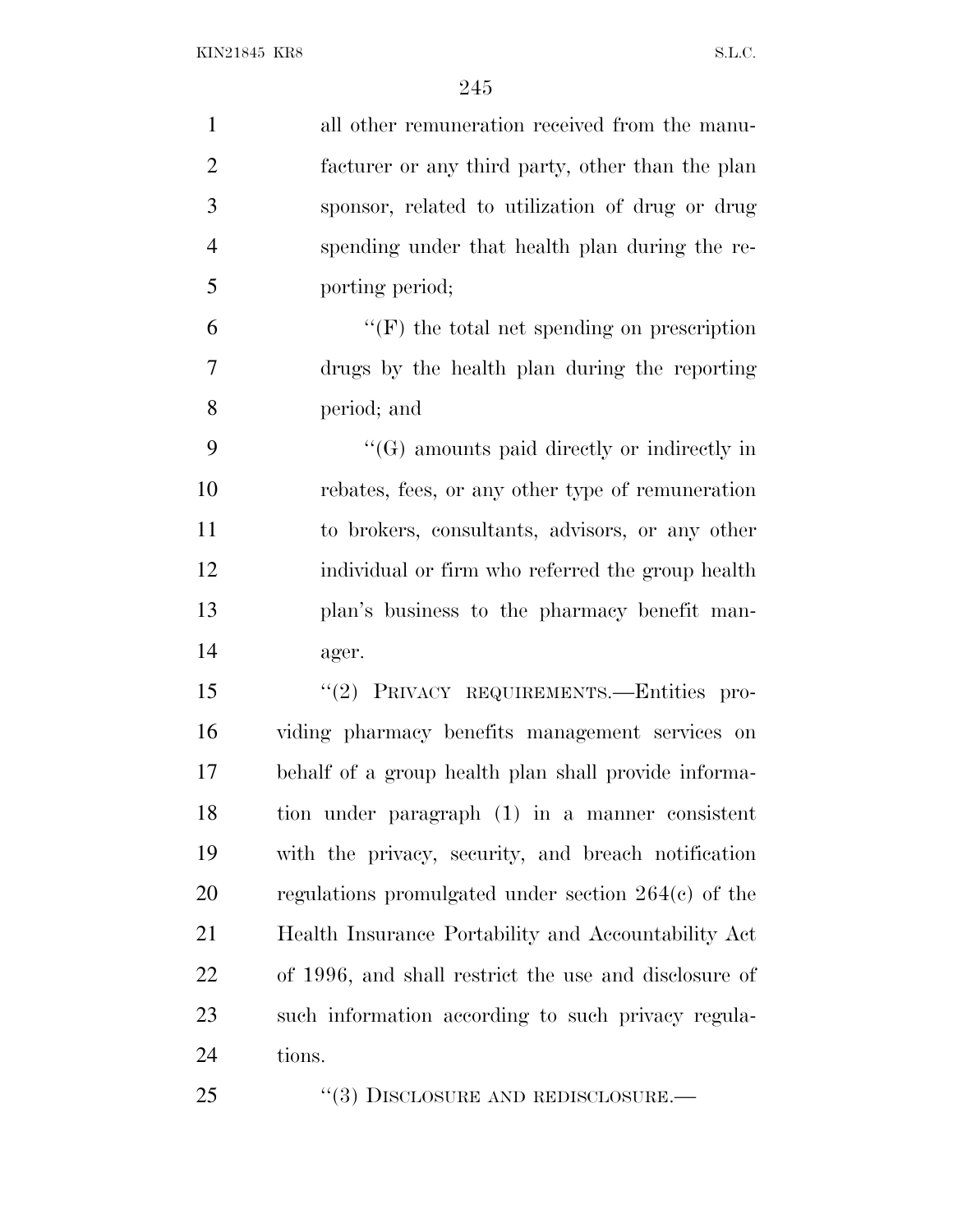| $\mathbf{1}$   | "(A) LIMITATION TO BUSINESS ASSOCI-               |
|----------------|---------------------------------------------------|
| $\overline{2}$ | ATES.—A group health plan receiving a report      |
| 3              | under paragraph (1) may disclose such informa-    |
| $\overline{4}$ | tion only to business associates of such plan as  |
| 5              | defined in section $160.103$ of title 45, Code of |
| 6              | Federal Regulations (or successor regulations).   |
| 7              | "(B) CLARIFICATION REGARDING PUBLIC               |
| 8              | DISCLOSURE OF INFORMATION.-Nothing in             |
| 9              | this section prevents an entity providing phar-   |
| 10             | macy benefits management services on behalf of    |
| 11             | a group health plan from placing reasonable re-   |
| 12             | strictions on the public disclosure of the infor- |
| 13             | mation contained in a report described in para-   |
| 14             | graph $(1)$ , except that such entity may not re- |
| 15             | strict disclosure of such report to the Depart-   |
| 16             | ment of Health and Human Services, the De-        |
| 17             | partment of Labor, or the Department of the       |
| 18             | Treasury.                                         |

19 "'(C) LIMITED FORM OF REPORT.—The Secretary shall define through rulemaking a limited form of the report under paragraph (1) required to be submitted to plan sponsors who are drug manufacturers, drug wholesalers, or other direct participants in the drug supply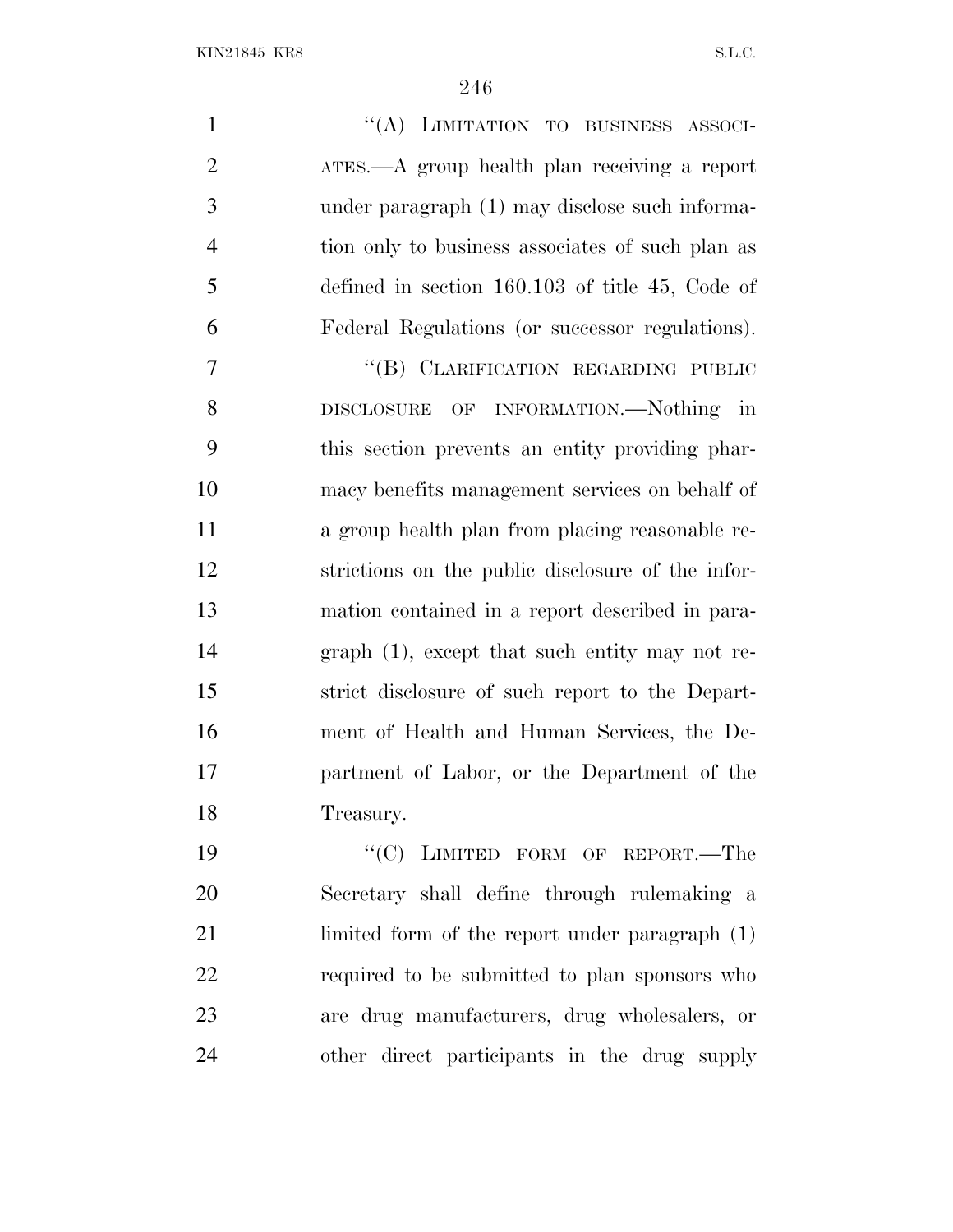chain, in order to prevent anti-competitive be-havior.

 ''(4) REPORT TO GAO.—An entity providing pharmacy benefits management services on behalf of a group health plan shall submit to the Comptroller General of the United States each of the first 4 re- ports submitted to a plan sponsor under paragraph (1) with respect to such plan, and other such reports as requested, in accordance with the privacy require- ments under paragraph (2) and the disclosure and redisclosure standards under paragraph (3), and such other information that the Comptroller General determines necessary to carry out the study under section 30606(b) of an Act to provide for reconcili-ation pursuant to title II of S. Con. Res. 14.

16 "(c) ENFORCEMENT.—

17 <sup>''</sup>(1) IN GENERAL.—The Secretary, in consulta-18 tion with the Secretary of Labor and the Secretary of Health and Human Services, shall enforce this section.

21 "(2) FAILURE TO PROVIDE TIMELY INFORMA- TION.—An entity providing pharmacy benefit man- agement services that violates subsection (a) or fails to provide information required under subsection (b), or a drug manufacturer that fails to provide in-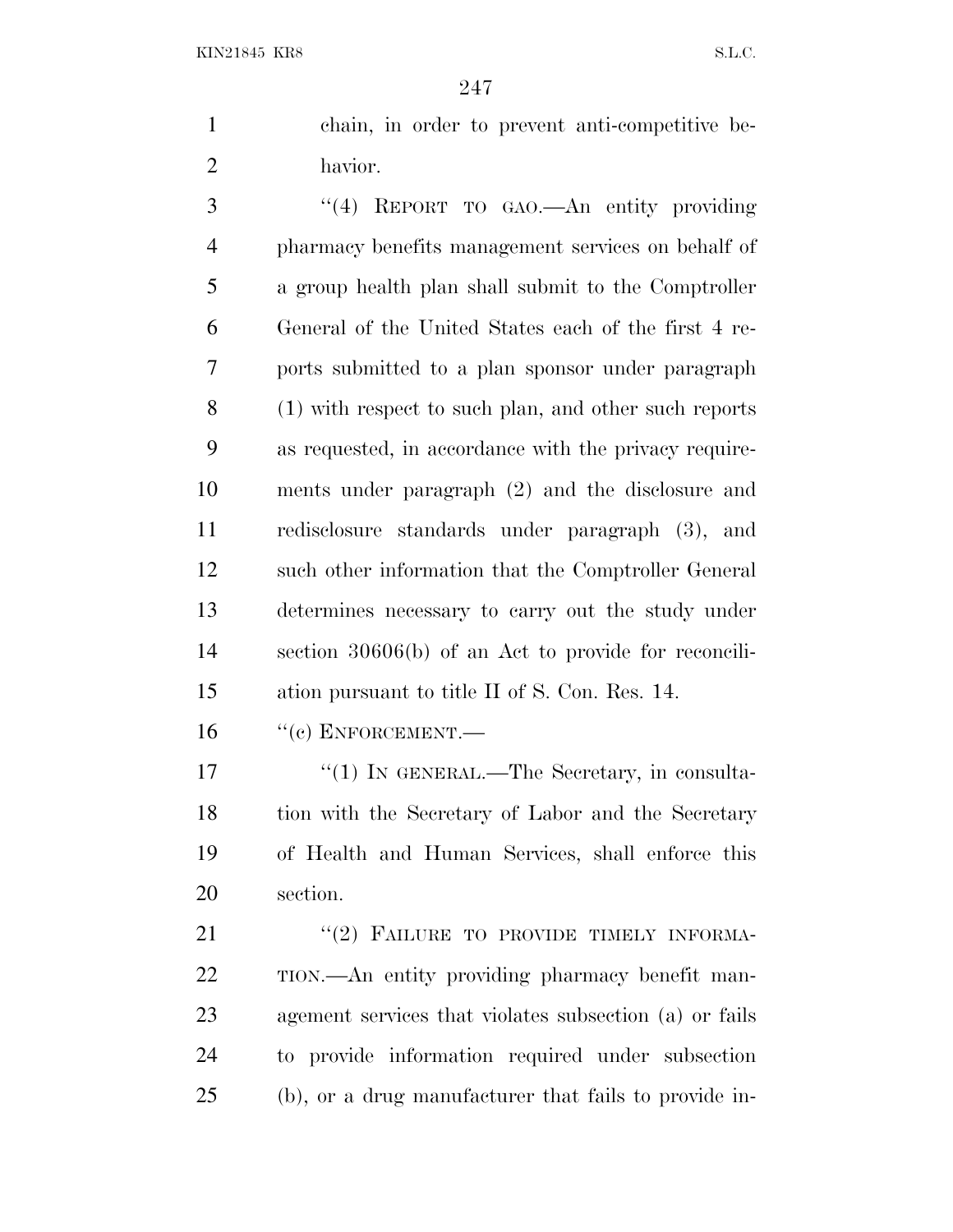1 formation under subsection  $(b)(1)(A)$  in a timely manner, shall be subject to a civil monetary penalty in the amount of \$10,000 for each day during which such violation continues or such information is not disclosed or reported.

 ''(3) FALSE INFORMATION.—An entity pro- viding pharmacy benefit management services, or drug manufacturer that knowingly provides false in- formation under this section shall be subject to a civil money penalty in an amount not to exceed \$100,000 for each item of false information. Such civil money penalty shall be in addition to other pen-alties as may be prescribed by law.

 ''(4) PROCEDURE.—The provisions of section 1128A of the Social Security Act, other than sub- section (a) and (b) and the first sentence of sub- section (c)(1) of such section shall apply to civil monetary penalties under this subsection in the same manner as such provisions apply to a penalty or proceeding under section 1128A of the Social Se-curity Act.

22 "(5) WAIVERS.—The Secretary may waive pen- alties under paragraph (2), or extend the period of time for compliance with a requirement of this sec-tion, for an entity in violation of this section that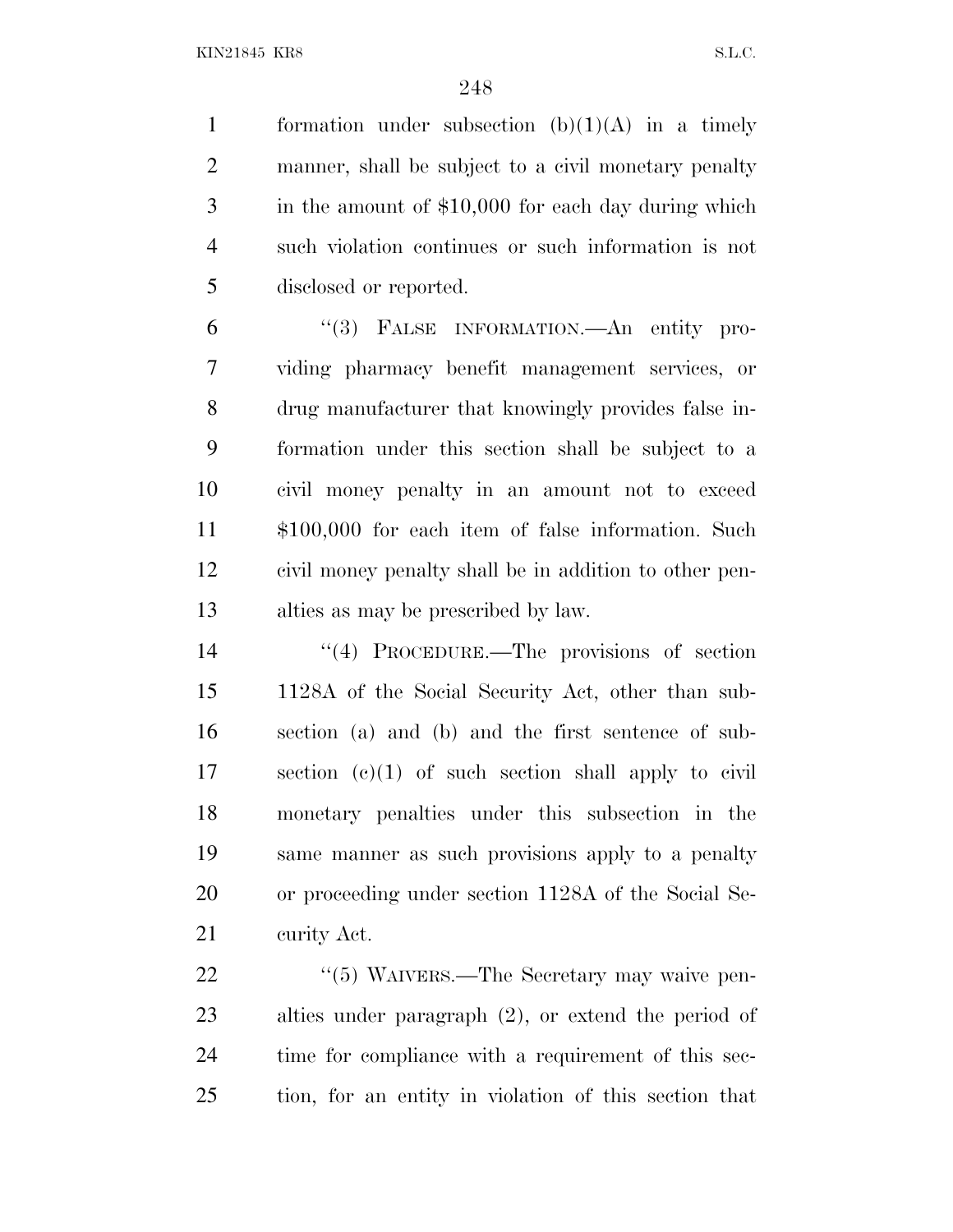- has made a good-faith effort to comply with this sec-tion.
- ''(d) RULE OF CONSTRUCTION.—Nothing in this sec- tion shall be construed to permit a group health plan or other entity to restrict disclosure to, or otherwise limit the access of, the Department of the Treasury to a report de- scribed in subsection (b)(1) or information related to com-pliance with subsection (a) by such plan or entity.

 ''(e) DEFINITION.—In this section, the term 'whole- sale acquisition cost' has the meaning given such term in 11 section  $1847A(c)(6)(B)$  of the Social Security Act.".

12 (2) CLERICAL AMENDMENT.—The table of sec- tions for subchapter B of chapter 100 of the Inter- nal Revenue Code of 1986, as amended by the pre- ceding provisions of this Act, is further amended by adding at the end the following new item:

''Sec. 9827. Oversight of pharmacy benefit manager services.''.

 (c) FUNDING.—For purposes of carrying out the amendments made by this section there are appropriated out of amounts in the Treasury not otherwise appro- priated, \$43,750,000 for the Department of Labor for Fiscal Year 2022.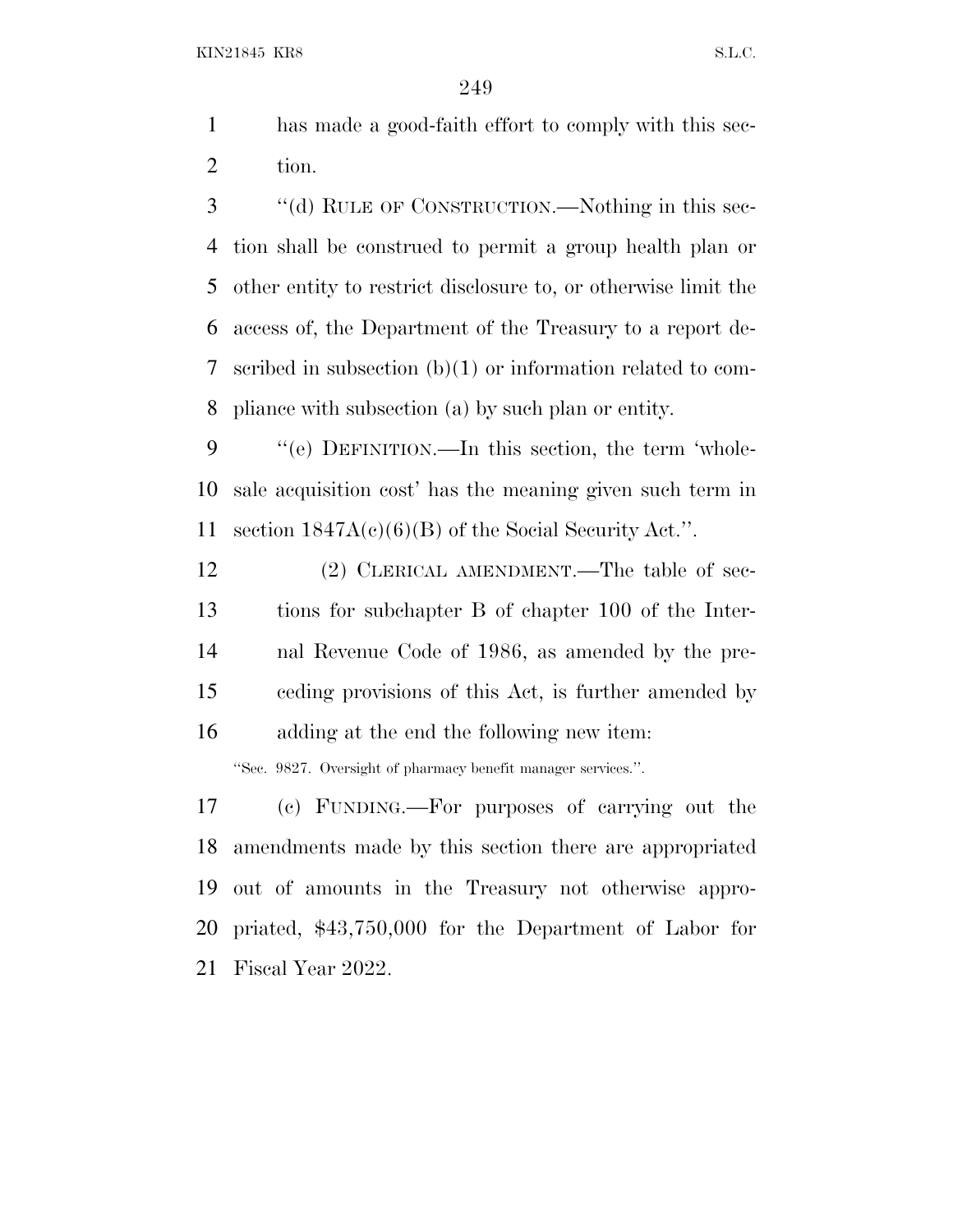## **Subtitle H—Affordable Health Care Coverage**

 **SEC. 27001. ENSURING AFFORDABILITY OF COVERAGE FOR CERTAIN LOW-INCOME POPULATIONS.**

 (a) REDUCING COST SHARING UNDER QUALIFIED HEALTH PLANS.—Section 1402 of the Patient Protection and Affordable Care Act (42 U.S.C. 18071) is amended— 8 (1) in subsection  $(b)$ —

9 (A) in paragraph  $(2)$ , by inserting "(or, with respect to plan years 2023, 2024, and 2025, whose household income does not exceed 400 percent of the poverty line for a family of the size involved)'' before the period; and

 (B) in the matter following paragraph (2), by adding at the end the following new sen- tence: ''In the case of an individual who is de- termined at any point to have a household in- come for 2022 that does not exceed 138 percent of the poverty line for a family of the size in- volved, such individual shall, for each month during such year, be treated as having a house- hold income equal to 100 percent for purposes of applying this section.''; and

24 (2) in subsection (c)—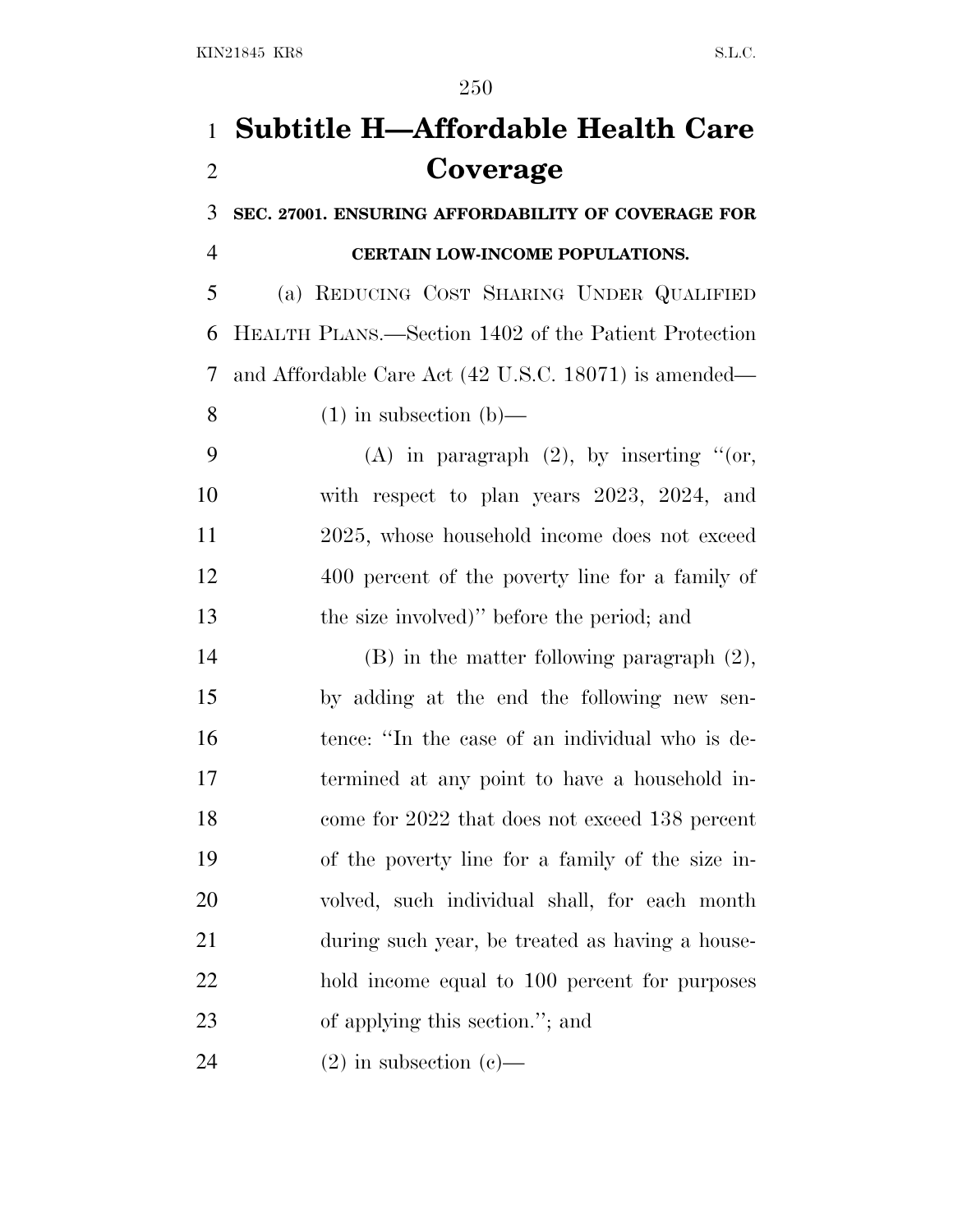| $\mathbf{1}$   | $(A)$ in paragraph $(1)(A)$ , in the matter              |
|----------------|----------------------------------------------------------|
| $\mathfrak{2}$ | preceding clause (i), by inserting ", with respect       |
| 3              | to eligible insureds (other than, with respect to        |
| $\overline{4}$ | plan years $2023$ , $2024$ , and $2025$ , specified en-  |
| 5              | rollees (as defined in paragraph $(6)(C)$ ))," after     |
| 6              | "first be achieved";                                     |
| 7              | $(B)$ in paragraph $(2)$ , in the matter pre-            |
| 8              | ceding subparagraph $(A)$ , by inserting "with re-       |
| 9              | spect to eligible insureds (other than, with re-         |
| 10             | spect to plan years $2023$ , $2024$ , and $2025$ , spec- |
| 11             | ified enrollees)" after "under the plan";                |
| 12             | $(C)$ in paragraph $(3)$ —                               |
| 13             | (i) in subparagraph (A), by striking                     |
| 14             | "this subsection" and inserting "paragraph"              |
| 15             | $(1)$ or $(2)$ "; and                                    |
| 16             | (ii) in subparagraph (B), by striking                    |
| 17             | "this section" and inserting "paragraphs"                |
| 18             | $(1)$ and $(2)$ "; and                                   |
| 19             | (D) by adding at the end the following new               |
| 20             | paragraph:                                               |
| 21             | "(6) SPECIAL RULE FOR SPECIFIED ENROLL-                  |
| 22             | EES.                                                     |
| 23             | "(A) IN GENERAL.—The Secretary shall                     |
| 24             | establish procedures under which the issuer of           |
| 25             | a qualified health plan to which this section ap-        |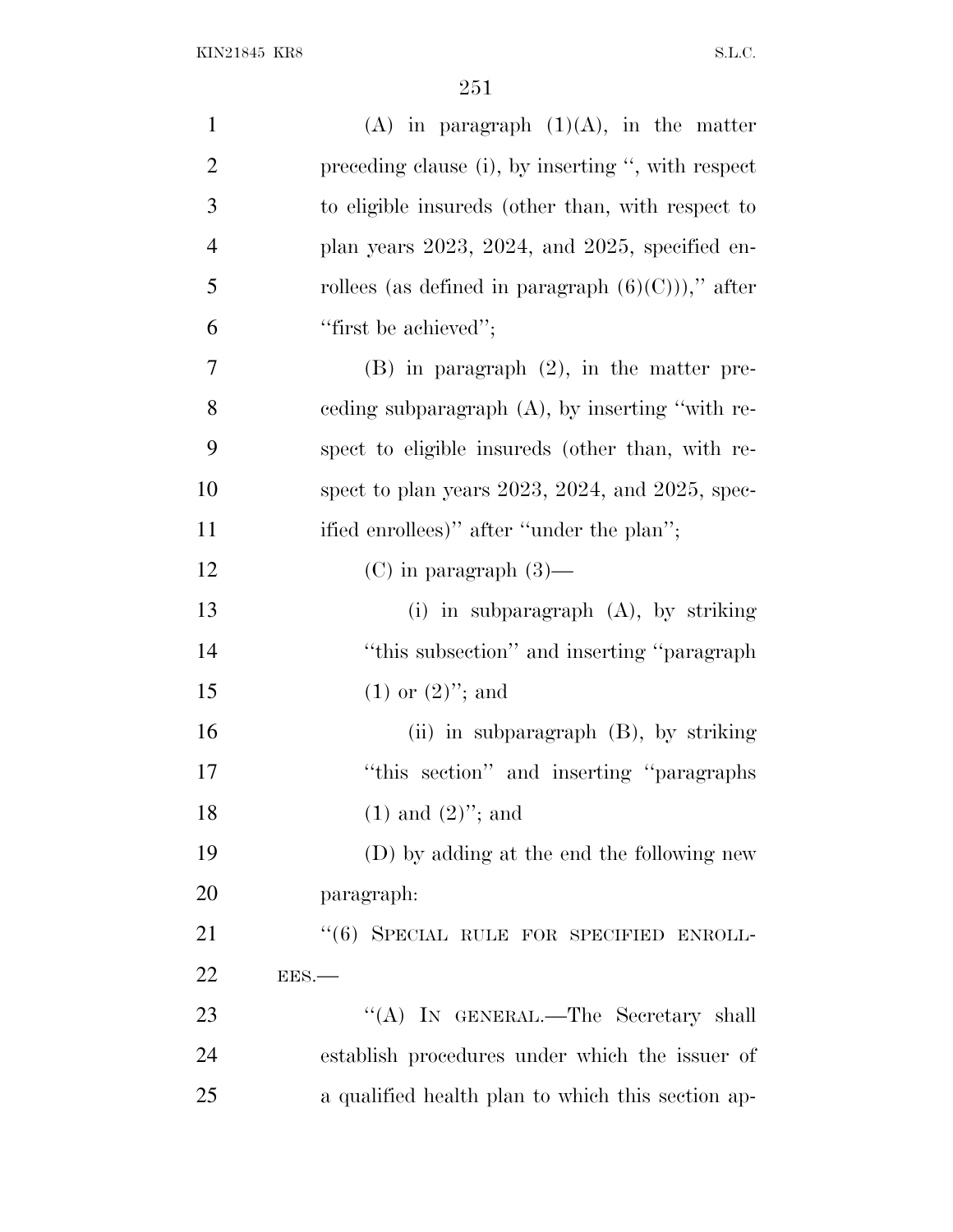| $\mathbf{1}$   | plies shall reduce cost-sharing under the plan       |
|----------------|------------------------------------------------------|
| $\overline{2}$ | with respect to months occurring during plan         |
| 3              | years $2023$ , $2024$ , and $2025$ for enrollees who |
| $\overline{4}$ | are specified enrollees (as defined in subpara-      |
| 5              | $graph (C)$ in a manner sufficient to increase       |
| 6              | the plan's share of the total allowed costs of       |
| $\overline{7}$ | benefits provided under the plan to 99 percent       |
| 8              | of such costs.                                       |
| 9              | "(B) METHODS FOR REDUCING<br><b>COST</b>             |
| 10             | SHARING.                                             |
| 11             | "(i) IN GENERAL.—An issuer of a                      |
| 12             | qualified health plan making reductions              |
| 13             | under this paragraph shall notify the Sec-           |
| 14             | retary of such reductions and the Sec-               |
| 15             | retary shall, out of funds made available            |
| 16             | under clause (ii), make periodic and timely          |
| 17             | payments to the issuer equal to 12 percent           |
| 18             | of the total allowed costs of benefits pro-          |
| 19             | vided under each such plan to specified en-          |
| 20             | rollees during plan years 2023, 2024, and            |
| 21             | 2025.                                                |
| 22             | "(ii) APPROPRIATION.—In addition to                  |
| 23             | amounts otherwise available, there are ap-           |
| 24             | propriated, out of any money in the Treas-           |
| 25             | ury not otherwise appropriated, such sums            |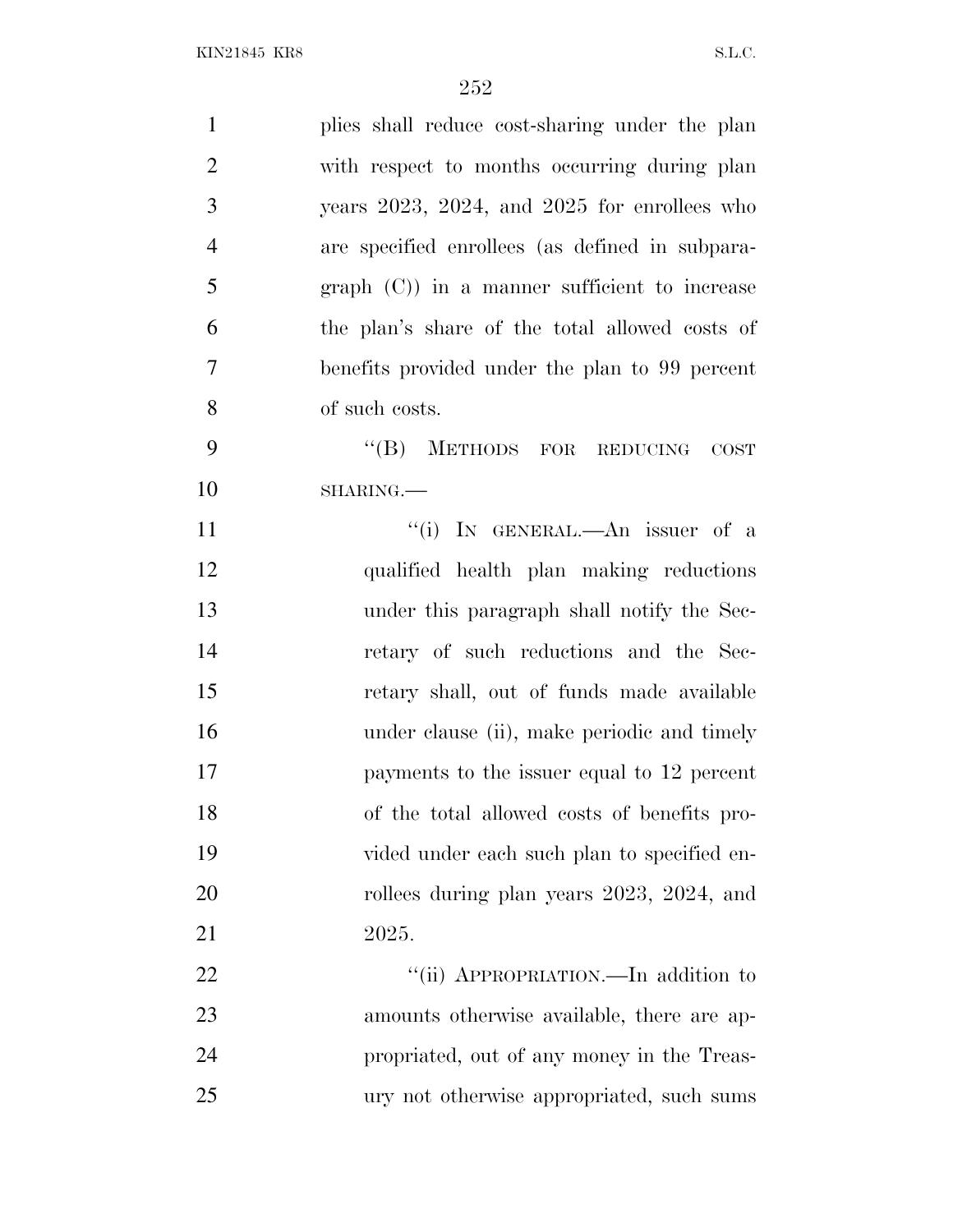KIN21845 KR8 S.L.C.

| $\mathbf{1}$   | as may be necessary to the Secretary to           |
|----------------|---------------------------------------------------|
| $\overline{2}$ | make payments under clause (i).                   |
| 3              | "(C) SPECIFIED ENROLLEE DEFINED.-                 |
| $\overline{4}$ | For purposes of this section, the term 'specified |
| 5              | enrollee' means, with respect to a plan year, an  |
| 6              | eligible insured who is determined at any point   |
| 7              | to have a household income for such plan year     |
| 8              | that does not exceed 138 percent of the poverty   |
| 9              | line for a family of the size involved. Such in-  |
| 10             | sured shall be deemed to be a specified enrollee  |
| 11             | for each month in such plan year.                 |
| 12             | "(D) RETROACTIVE PAYMENT AND REIM-                |
| 13             | BURSEMENT FOR SERVICES.-                          |
| 14             | $``(i)$ In GENERAL.—                              |
| 15             | "(I) ELIGIBILITY FOR RETRO-                       |
| 16             | ACTIVE PAYMENT AND REIMBURSE-                     |
| 17             | MENT FOR SERVICES.—For plan year                  |
| 18             | 2025, for a specified enrollee, the               |
| 19             | qualified health plan in which the                |
| 20             | specified enrollee is enrolled shall              |
| 21             | make payments to providers and fa-                |
| 22             | cilities or reimburse the specified en-           |
| 23             | rollee for any item or service fur-               |
| 24             | nished to such specified enrollee dur-            |
| 25             | ing the retroactive coverage period               |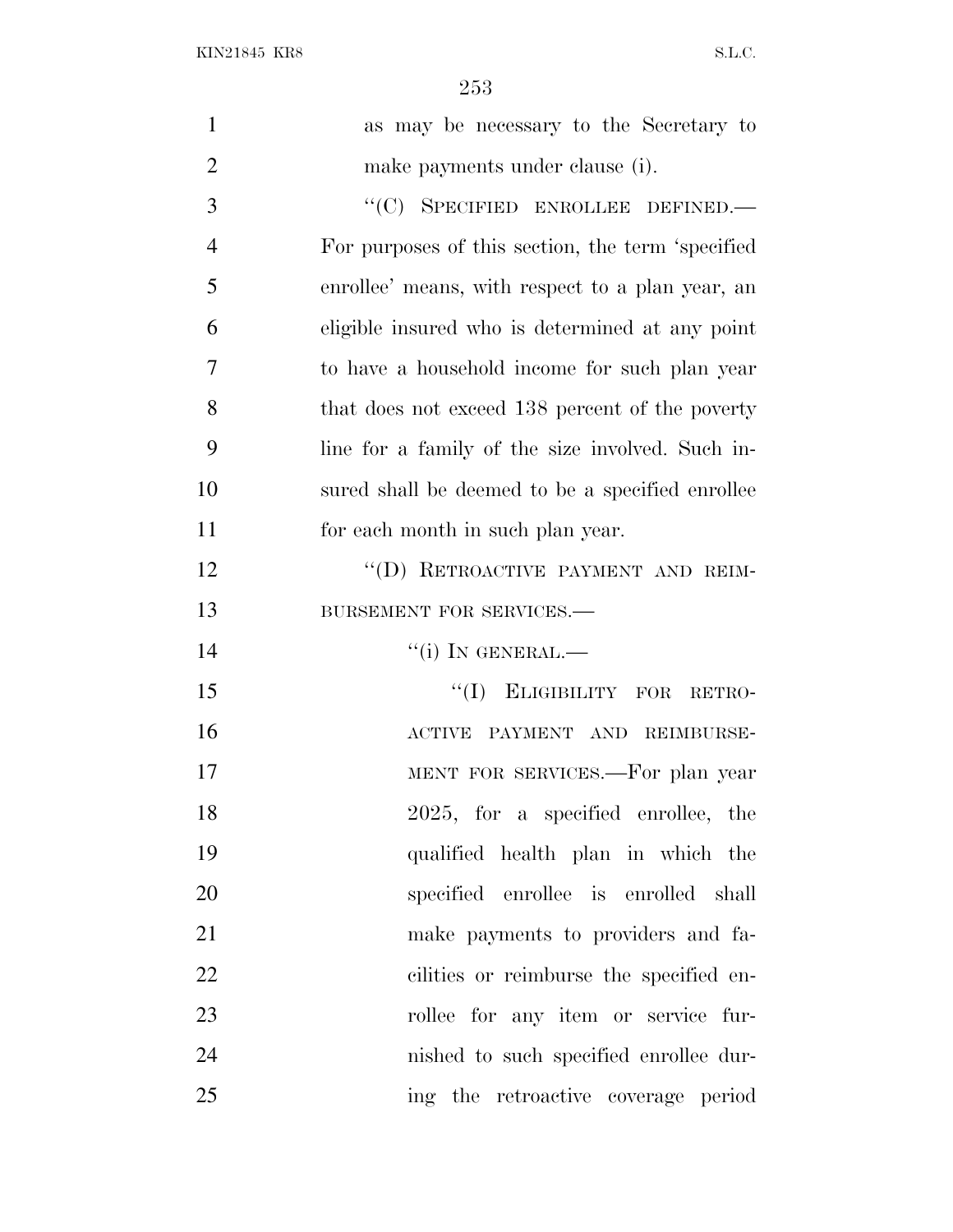1 that would have been covered under 2 the terms of the coverage had the specified enrollee been enrolled in the plan at the time such item or service was furnished.

6 "(II) LIMITATION OF RETRO- ACTIVE PAYMENT AND REIMBURSE- MENT FOR SERVICES TO CURRENT PLAN YEAR.—In no case shall pay- ment or reimbursement for items and services by a qualified health plan pursuant to subclause (I) be required to be made for items and services fur- nished in a month that precedes the first month of the applicable plan year. 17 "'(ii) METHODS FOR FINANCING RET-

 ROACTIVE PAYMENT AND REIMBURSEMENT 19 FOR SERVICES.—

 ''(I) NOTIFICATION OF PAYMENT 21 AND REIMBURSEMENT TO PROVIDERS, FACILITIES, OR INDIVIDUALS.—A qualified health plan shall notify the Secretary, in a form and manner specified by the Secretary, of pay-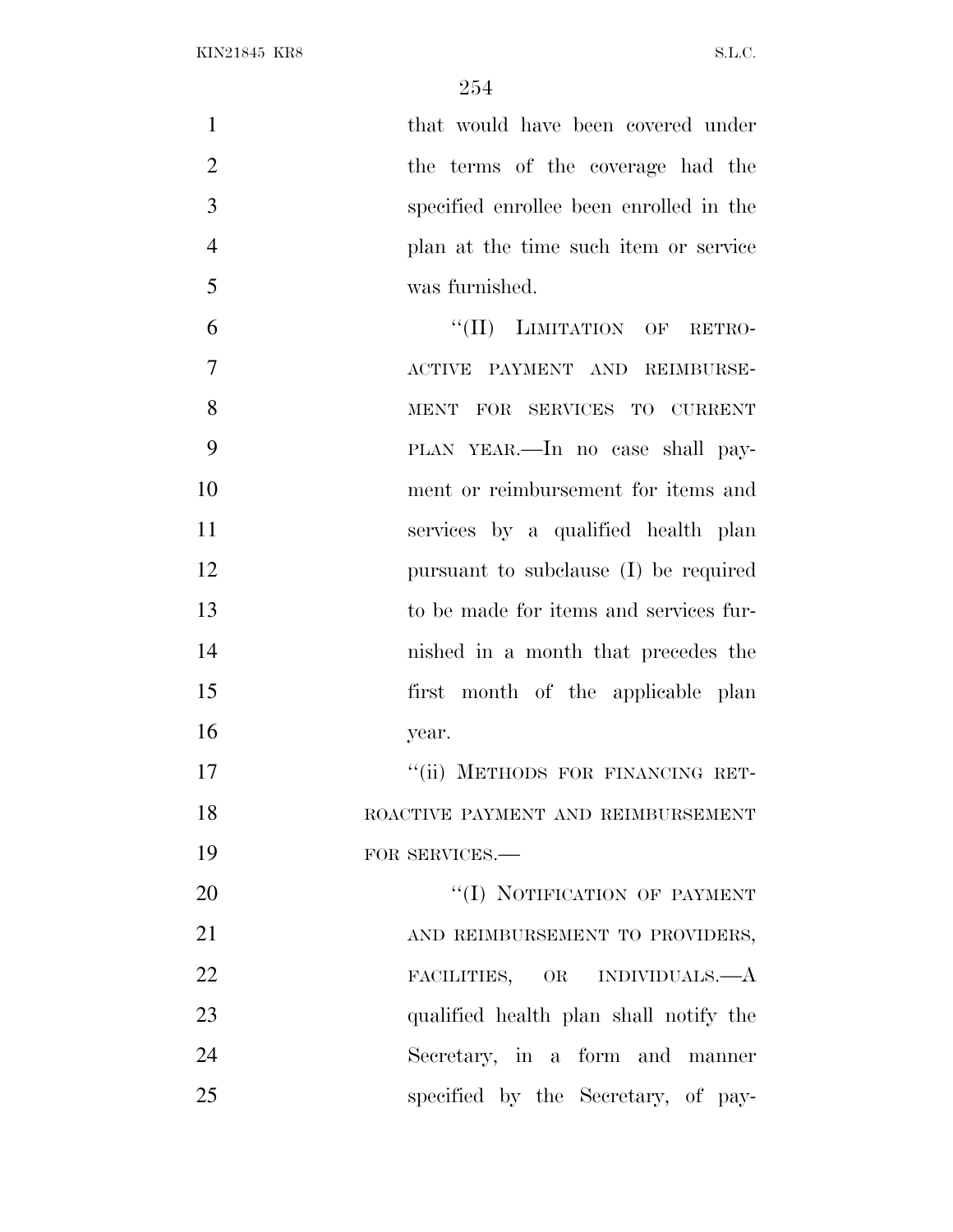ments or reimbursements made for any items and services furnished to a specified enrollee during the retro- active coverage period pursuant to clause (i). 6 "(II) PAYMENTS TO QUALIFIED HEALTH PLANS.—The Secretary shall make periodic and timely payments to a qualified health plan described in

 subclause (I) equal to 100 percent of 11 the value of the payment or reim- bursement made by the qualified health plan related to items and serv- ices furnished during the retroactive coverage period, including reasonable administrative expenses incurred by such plan, as the Secretary deter-mines appropriate.

19 "'(iii) COORDINATION OF BENEFITS.— If a specified enrollee for whom a qualified health plan retroactively makes payments or reimbursements for items and services under clause (i) had coverage under a group health plan or health insurance cov-erage at the time such items and services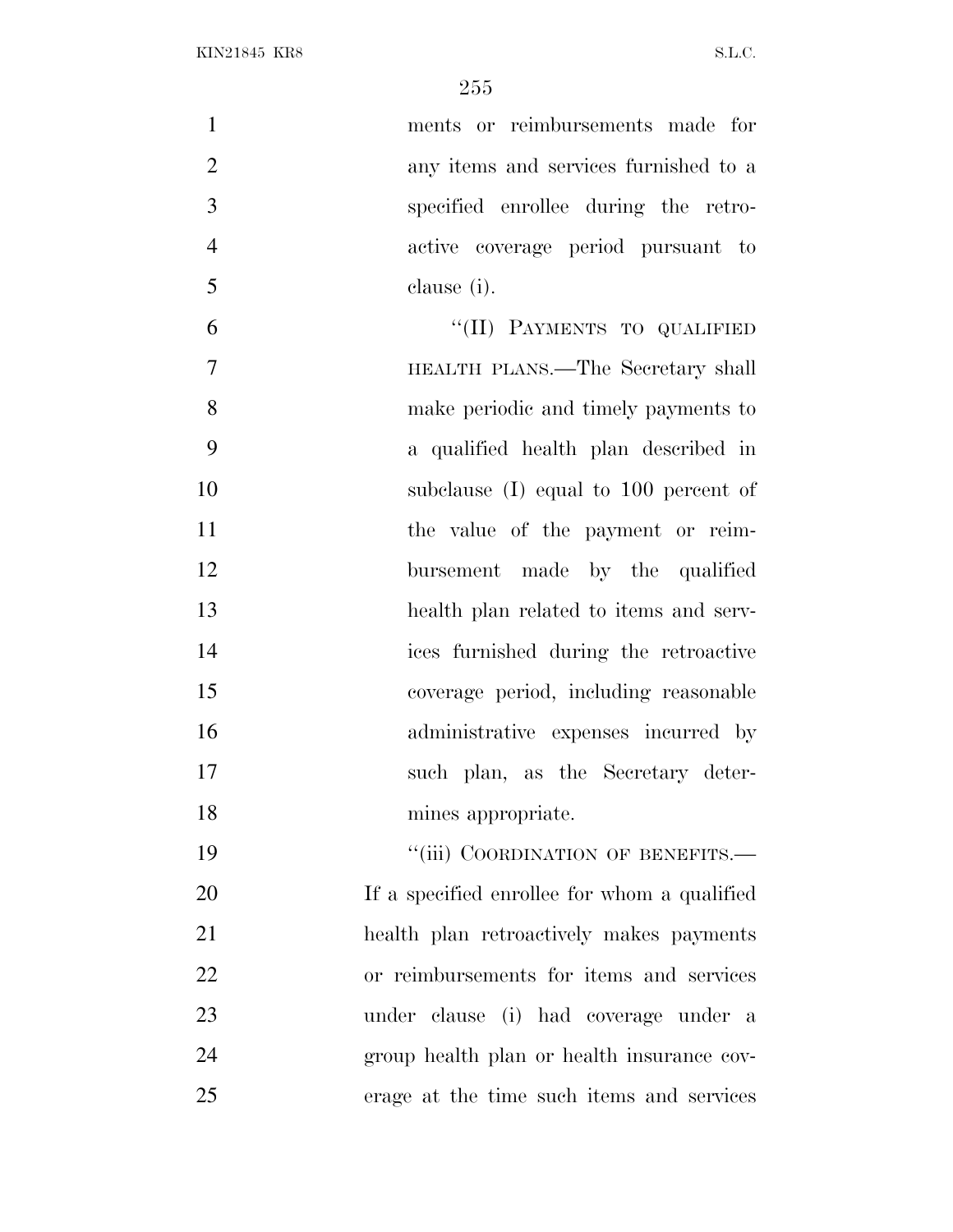| $\mathbf{1}$   | were furnished, such plan or coverage shall    |
|----------------|------------------------------------------------|
| $\overline{2}$ | have primary payment responsibility for        |
| 3              | such items and services, and the qualified     |
| $\overline{4}$ | health plan shall make a payment or reim-      |
| 5              | bursement under clause (i) only if such        |
| 6              | group health plan or health insurance cov-     |
| $\overline{7}$ | erage has not made, or cannot reasonably       |
| 8              | be expected to make, payment with respect      |
| 9              | to such item or service. If such group         |
| 10             | health plan or health insurance coverage       |
| 11             | has made a partial payment, or can rea-        |
| 12             | sonably be expected to make a partial pay-     |
| 13             | ment, the qualified health plan shall be re-   |
| 14             | sponsible for payment or reimbursement         |
| 15             | for the remaining cost of such items and       |
| 16             | services to the specified enrollee, after such |
| 17             | partial payment has been made under the        |
| 18             | terms of such plan or coverage.                |
| 19             | "(iv) CONDITIONS FOR RECEIPT OF                |
| 20             | PAYMENT.—As a condition of payment             |
| 21             | under clause $(ii)(II)$ , a qualified health   |
| 22             | $plan$ —                                       |
| 23             | "(I) may not hold a specified en-              |
| 24             | rollee liable for amounts in excess of         |
| 25             | the cost-sharing that would have ap-           |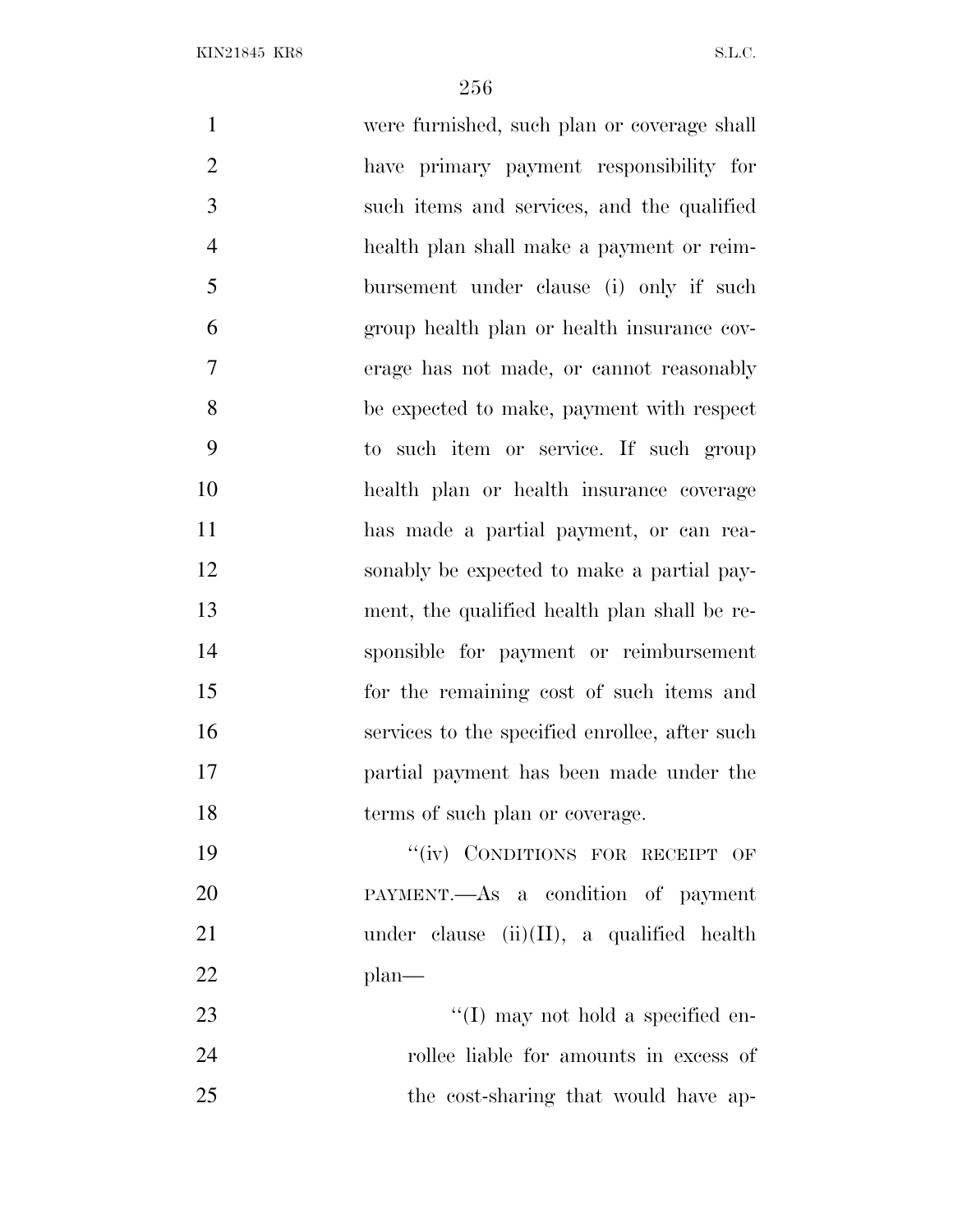| $\mathbf{1}$<br>plied under the qualified health plan     |
|-----------------------------------------------------------|
| $\overline{2}$<br>for items and services payed for as de- |
| 3<br>scribed in clause (i), if such services              |
| $\overline{4}$<br>were provided by an in-network facil-   |
| 5<br>ity or provider;                                     |
| 6<br>$\lq\lq$ (II) may not collect a premium              |
| $\tau$<br>from a specified enrollee in association        |
| 8<br>with payments for items and services                 |
| 9<br>furnished during the retroactive cov-                |
| 10<br>erage period;                                       |
| 11<br>"(III) shall grant the specified                    |
| 12<br>enrollee access to the right to appeal              |
| 13<br>any adverse payment or reimburse-                   |
| 14<br>ment determination with respect to                  |
| 15<br>payments and reimbursements de-                     |
| 16<br>scribed in this subparagraph through                |
| 17<br>process established in section<br>the               |
| 18<br>$2719(a)$ of the Public Health Service              |
| 19<br>Act, as though such determination                   |
| 20<br>were an adverse benefit determination               |
| 21<br>described in such section; and                      |
| 22<br>"(IV) may not deny payment to a                     |
| 23<br>provider or facility or reimbursement               |
| 24<br>to a specified enrollee for a covered               |
| 25<br>item or service on the basis that the               |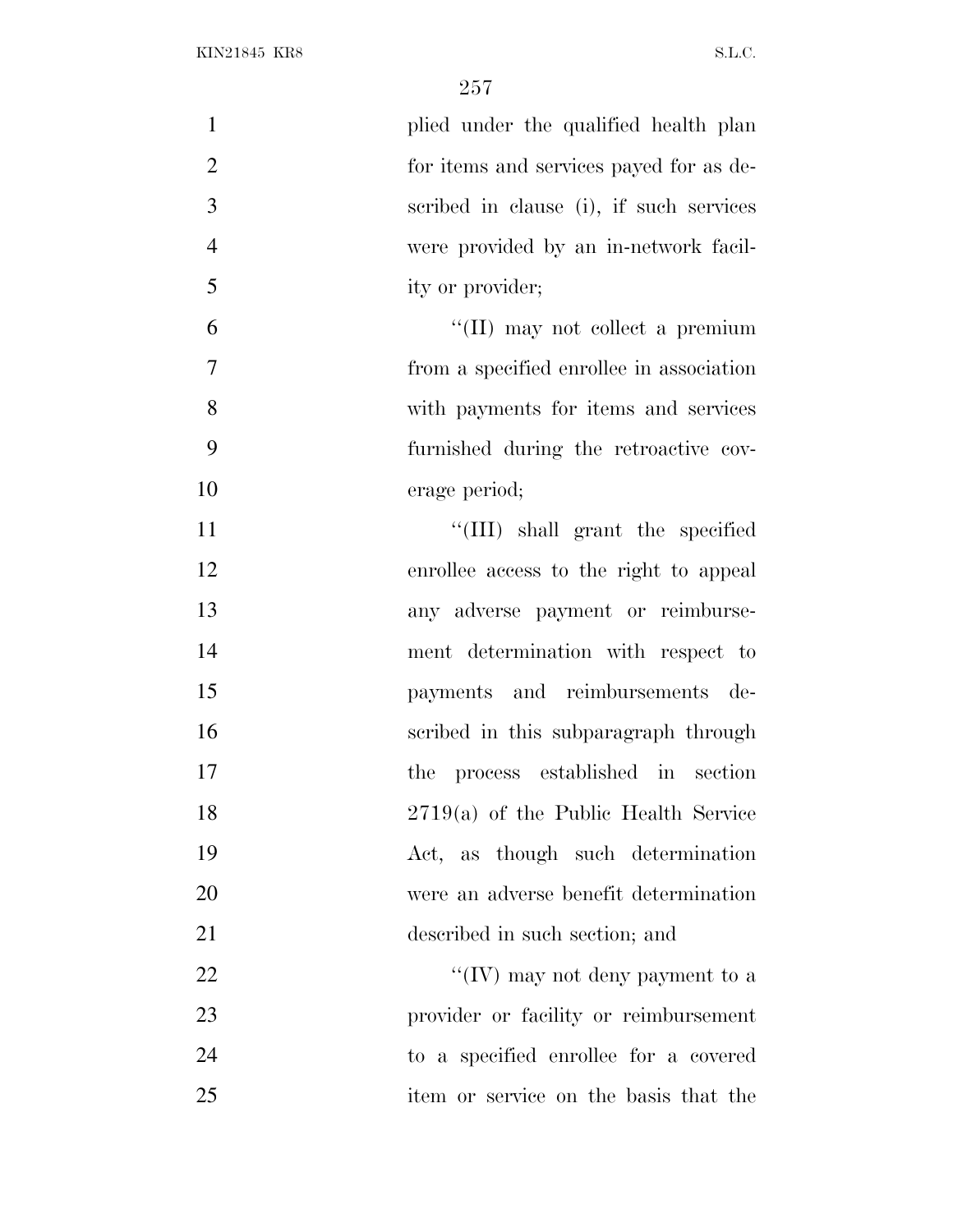| $\mathbf{1}$   | terms of the coverage would have re-     |
|----------------|------------------------------------------|
| $\overline{2}$ | quired prior authorization or other      |
| 3              | medical management restrictions or       |
| $\overline{4}$ | limitations.                             |
| 5              | "(v) PAYMENT FOR ITEMS AND SERV-         |
| 6              | ICES.—A qualified health plan shall make |
| 7              | a payment or reimbursement under this    |
| 8              | subparagraph in the case of an item or   |
| 9              | service provided by—                     |
| 10             | "(I) an in-network facility or pro-      |
| 11             | vider equal to the amount that such      |
| 12             | plan would otherwise pay with respect    |
| 13             | enrolled individuals under the<br>to     |
| 14             | terms of the coverage; and               |
| 15             | "(II) an out-of-network facility or      |
| 16             | provider equal to the amount deter-      |
| 17             | mined using the independent dispute      |
| 18             | resolution process described in section  |
| 19             | $2799A-1(c)$ of the Public Health        |
| 20             | Service Act, as if such item or service  |
| 21             | were an item or service described in     |
| 22             | such section in which the open nego-     |
| 23             | tiation process did not result in a de-  |
| 24             | termination of an amount of payment.     |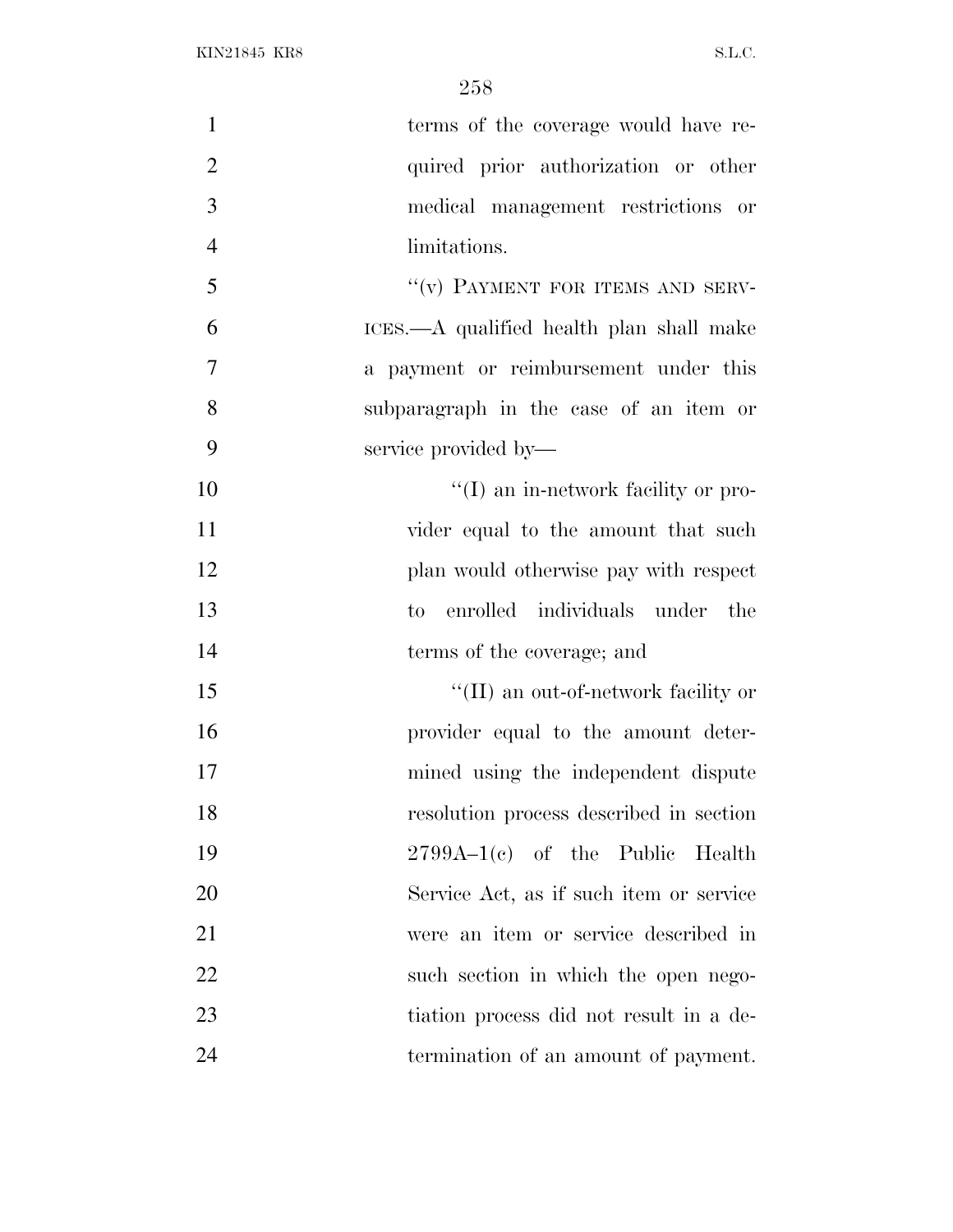| $\mathbf{1}$   | "(vi) IMPLEMENTATION.—In imple-                 |
|----------------|-------------------------------------------------|
| $\overline{2}$ | menting clause $(v)(II)$ , the Secretary, as    |
| 3              | appropriate, shall designate an initiation      |
| $\overline{4}$ | date for the independent dispute resolution     |
| 5              | process described in such clause to be used     |
| 6              | in lieu of the initiation date described in     |
| $\tau$         | section $2799A-1(c)(1)(B)$ of the Public        |
| 8              | Health Service Act.                             |
| 9              | "(vii) RETROACTIVE COVERAGE PE-                 |
| 10             | RIOD.—In this subparagraph, subject to          |
| 11             | clause $(i)(II)$ , the term 'retroactive cov-   |
| 12             | erage period', with respect to a specified      |
| 13             | enrollee described in clause (i), means the     |
| 14             | period that begins on the first day of the      |
| 15             | third month before the month in which the       |
| 16             | specified enrollee first enrolls as a specified |
| 17             | enrollee, and ending on the day before the      |
| 18             | effective date of the specified enrollee's      |
| 19             | coverage.                                       |
| 20             | "(viii) AUTHORIZATION OF APPRO-                 |
| 21             | PRIATIONS.—There are authorized to be           |
| 22             | appropriated, and there are appropriated,       |
| 23             | out of amounts in the Treasury not other-       |
| 24             | wise appropriated, such funds as may be         |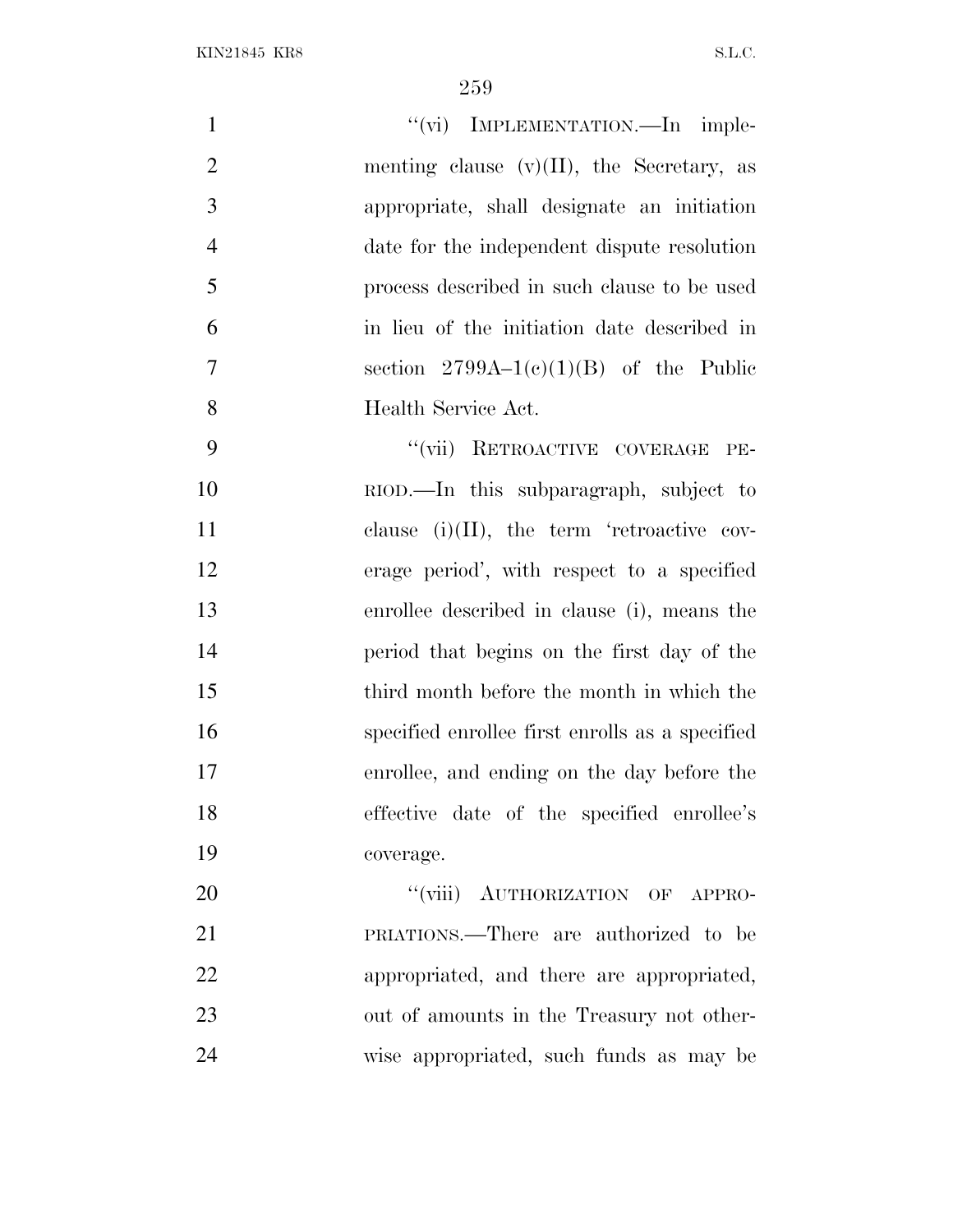| $\mathbf{1}$   | necessary to make payments under clause               |
|----------------|-------------------------------------------------------|
| $\overline{2}$ | $(ii)(II)$ .".                                        |
| 3              | (b) OPEN ENROLLMENTS APPLICABLE TO CERTAIN            |
| 4              | LOWER-INCOME POPULATIONS.—Section $1311(e)$ of the    |
| 5              | Patient Protection and Affordable Care Act (42 U.S.C. |
| 6              | $18031(c)$ is amended—                                |
| 7              | $(1)$ in paragraph $(6)$ —                            |
| 8              | $(A)$ in subparagraph $(C)$ , by striking at the      |
| 9              | end "and";                                            |
| 10             | $(B)$ in subparagraph $(D)$ , by striking the         |
| 11             | period at the end and inserting "; and"; and          |
| 12             | (C) by adding at the end the following new            |
| 13             | subparagraph:                                         |
| 14             | " $(E)$ with respect to a qualified health plan       |
| 15             | with respect to which section 1402 applies, for       |
| 16             | months occurring during the period beginning          |
| 17             | on January 1, 2022, and ending on December            |
| 18             | 31, 2025, enrollment periods described in sub-        |
| 19             | paragraph $(A)$ of paragraph $(8)$ for individuals    |
| 20             | described in subparagraph (B) of such para-           |
| 21             | $graph.'$ ; and                                       |
| 22             | $(2)$ by adding at the end the following new          |
| 23             | paragraph:                                            |
| 24             | "(8) SPECIAL ENROLLMENT PERIOD FOR CER-               |
| 25             | TAIN LOW-INCOME POPULATIONS.-                         |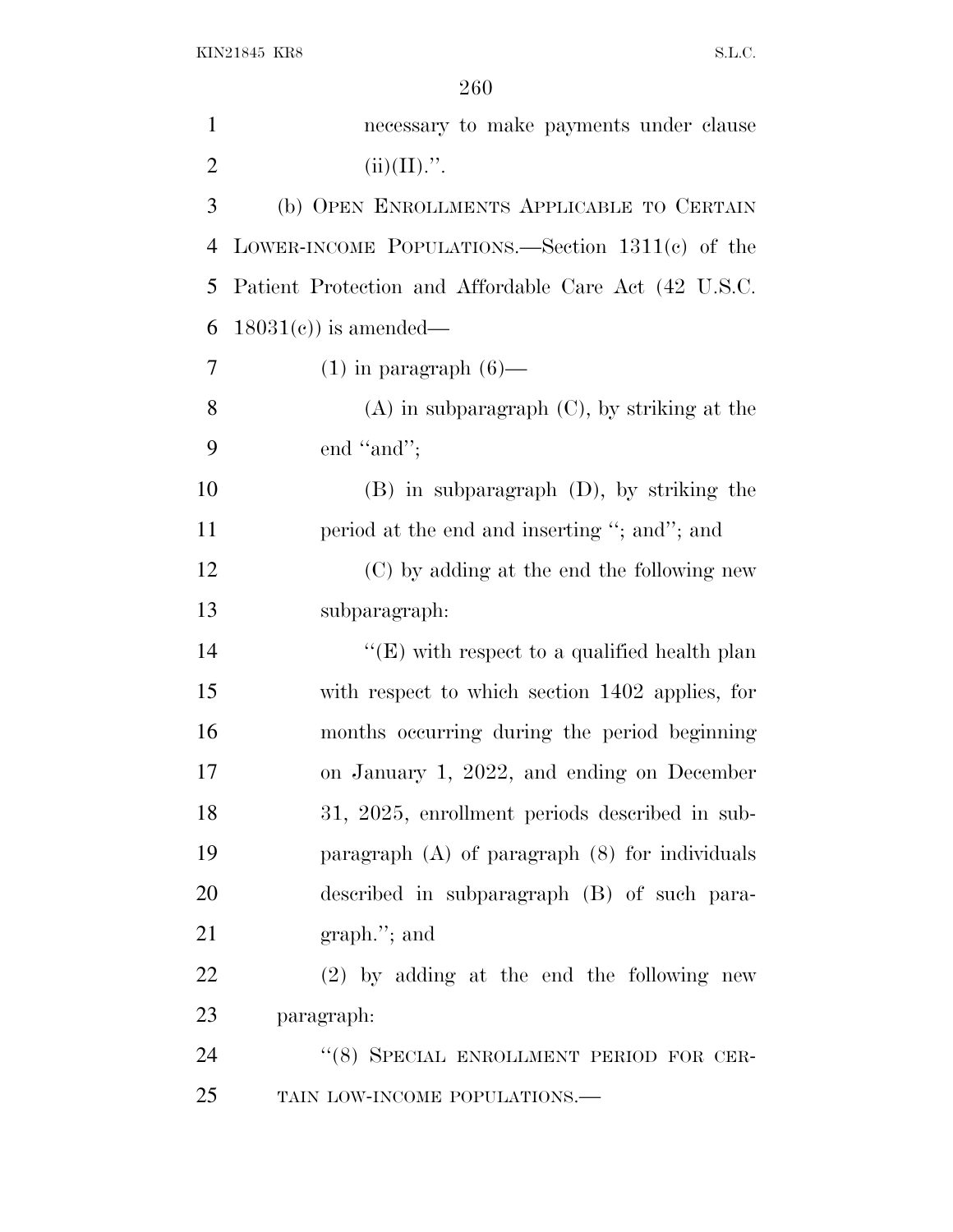| $\mathbf{1}$   | "(A) IN GENERAL.—The enrollment period                     |
|----------------|------------------------------------------------------------|
| $\overline{2}$ | described in this paragraph is, in the case of an          |
| 3              | individual described in subparagraph (B), the              |
| $\overline{4}$ | continuous period beginning on the first day               |
| 5              | that such individual is so described.                      |
| 6              | "(B) INDIVIDUAL DESCRIBED.—For pur-                        |
| $\overline{7}$ | poses of subparagraph (A), an individual de-               |
| 8              | scribed in this subparagraph is an individual—             |
| 9              | "(i) with a household income that                          |
| 10             | does not exceed 138 percent of the poverty                 |
| 11             | line for a family of the size involved; and                |
| 12             | "(ii) who is not eligible for minimum                      |
| 13             | essential coverage (as defined in section                  |
| 14             | $5000A(f)$ of the Internal Revenue Code of                 |
| 15             | 1986), other than for coverage described in                |
| 16             | any of subparagraphs $(B)$ through $(E)$ of                |
| 17             | paragraph $(1)$ of such section.".                         |
| 18             | (c) ADDITIONAL BENEFITS FOR CERTAIN LOW-IN-                |
| 19             | COME INDIVIDUALS FOR PLAN YEARS 2024 AND 2025.—            |
| 20             | Section $1301(a)$ of the Patient Protection and Affordable |
| 21             | Care Act $(42 \text{ U.S.C. } 18021(a))$ is amended—       |
| 22             | $(1)$ in paragraph $(1)$ —                                 |
| 23             | $(A)$ in subparagraph $(B)$ , by striking                  |
| 24             | "and" at the end;                                          |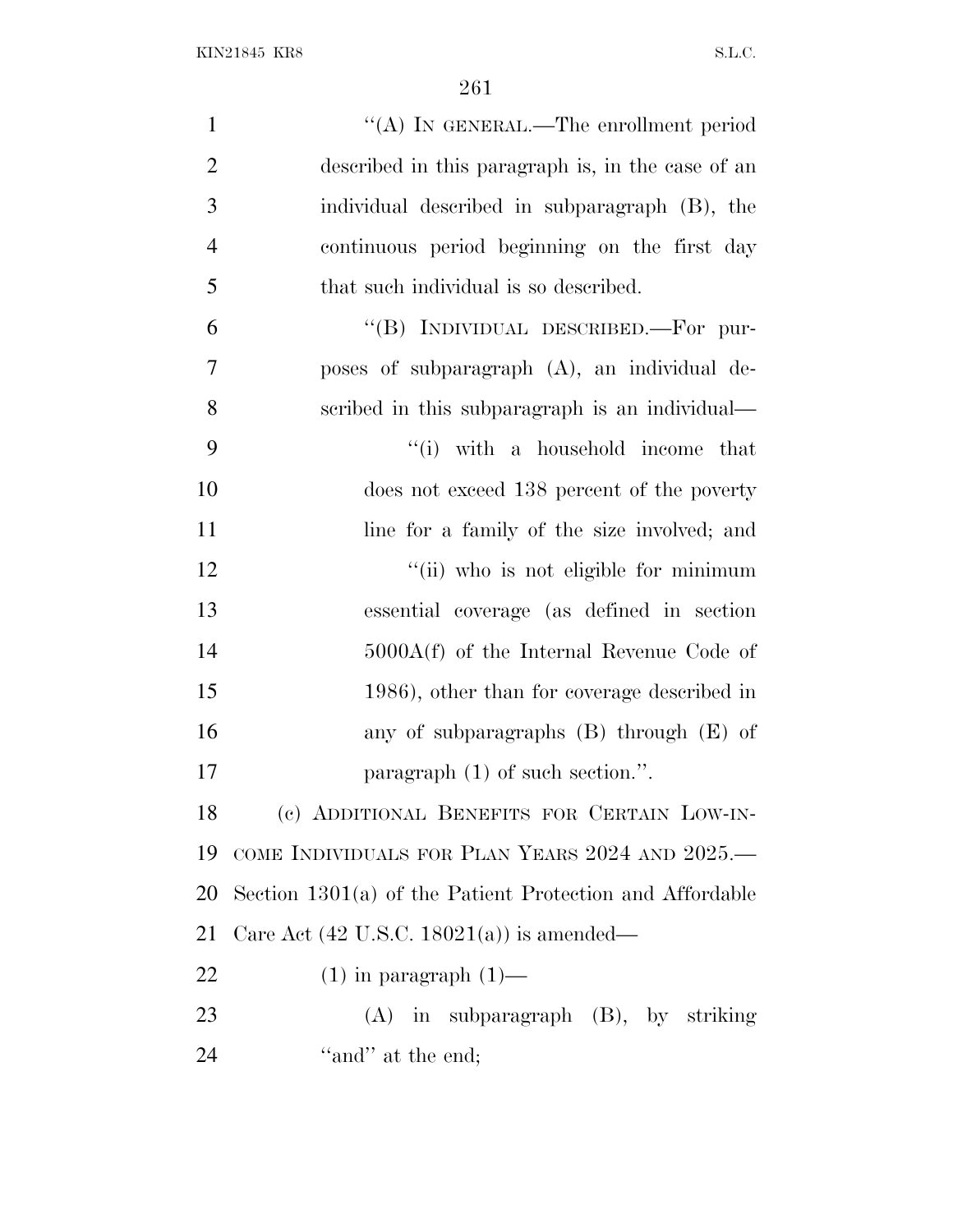| $\mathbf{1}$   | $(B)$ in subparagraph $(C)(iv)$ , by striking            |
|----------------|----------------------------------------------------------|
| $\overline{2}$ | the period and inserting "; and"; and                    |
| 3              | (C) by adding at the end the following new               |
| $\overline{4}$ | subparagraph:                                            |
| 5              | "(D) provides, with respect to a plan of-                |
| 6              | fered in the silver level of coverage to which sec-      |
| 7              | tion 1402 applies during plan year 2024 and              |
| 8              | $2025$ , for benefits described in paragraph $(5)$ in    |
| 9              | the case of an individual who has a household            |
| 10             | income that does not exceed 138 percent of the           |
| 11             | poverty line for a family of the size involved,          |
| 12             | and who is eligible to receive cost-sharing re-          |
| 13             | ductions under section 1402."; and                       |
| 14             | $(2)$ by adding at the end the following new             |
| 15             | paragraph:                                               |
| 16             | "(5) ADDITIONAL BENEFITS<br><b>FOR</b><br><b>CERTAIN</b> |
| 17             | LOW-INCOME INDIVIDUALS FOR PLAN YEAR 2024 AND            |
| 18             | $2025 -$                                                 |
| 19             | $\lq\lq (A)$ In GENERAL.—                                |
| 20             | "(i) BENEFITS.—For purposes of                           |
| 21             | paragraph $(1)(D)$ , the benefits described in           |
| 22             | this paragraph to be provided by a quali-                |
| 23             | fied health plan are benefits consisting                 |
| 24             | $of$ —                                                   |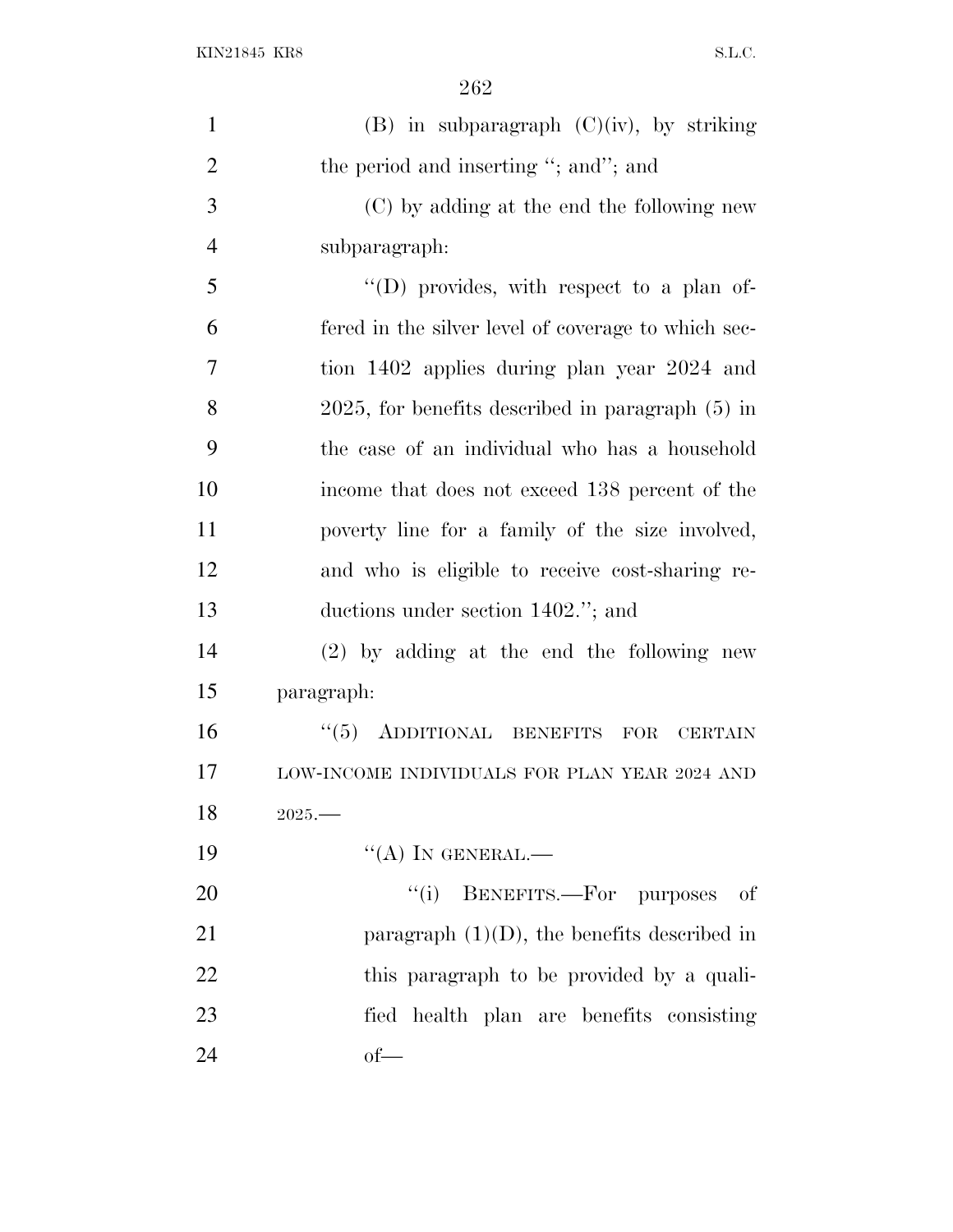| $\mathbf{1}$   | "(I) non-emergency medical                |
|----------------|-------------------------------------------|
| $\overline{2}$ | transportation services (as described     |
| 3              | in section $1902(a)(4)$ of the Social Se- |
| $\overline{4}$ | curity Act) for which Federal pay-        |
| 5              | ments would have been available           |
| 6              | under title XIX of the Social Security    |
| $\overline{7}$ | Act had such services been furnished      |
| 8              | to an individual enrolled under a         |
| 9              | State plan (or waiver of such plan)       |
| 10             | under such title; and                     |
| 11             | "(II) services described in sub-          |
| 12             | section (a) $(4)(C)$ of section 1905 of   |
| 13             | such Act for which Federal payments       |
| 14             | would have been so available;             |
| 15             | which are not otherwise provided under    |
| 16             | such plan as part of the essential health |
| 17             | benefits package described in section     |
| 18             | $1302(a)$ .                               |
| 19             | "(ii) CONDITION ON PROVISION OF           |
| 20             | BENEFITS.—Benefits described in<br>this   |
| 21             | paragraph shall be provided—              |
| 22             | "(I) without any restriction on           |
| 23             | the choice of a qualified provider from   |
| 24             | whom an individual may receive such       |
| 25             | benefits; and                             |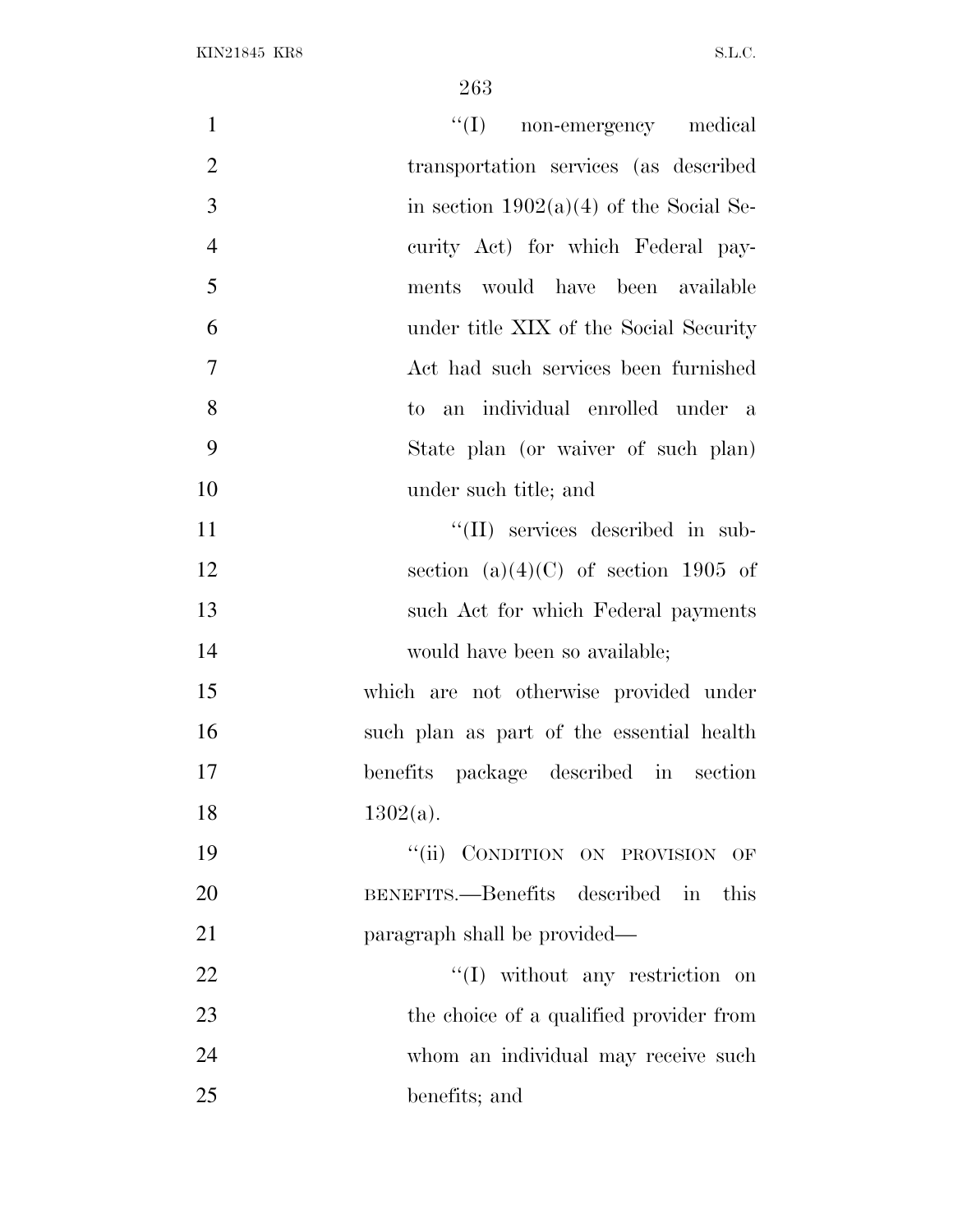| $\mathbf{1}$   | $\lq\lq$ (II) without any imposition of             |
|----------------|-----------------------------------------------------|
| $\overline{2}$ | cost sharing.                                       |
| 3              | "(B) PAYMENTS FOR ADDITIONAL BENE-                  |
| $\overline{4}$ | $FITS$ .                                            |
| 5              | "(i) IN GENERAL.—An issuer of a                     |
| 6              | qualified health plan making payments for           |
| 7              | services described in subparagraph (A) fur-         |
| 8              | nished to individuals described in para-            |
| 9              | graph $(1)(D)$ during plan year 2024 or             |
| 10             | 2025 shall notify the Secretary of such             |
| 11             | payments and the Secretary shall, out of            |
| 12             | funds made available under clause (ii),             |
| 13             | make periodic and timely payments to the            |
| 14             | issuer equal to payments for such services          |
| 15             | so furnished.                                       |
| 16             | "(ii) APPROPRIATION.—In addition to                 |
| 17             | amounts otherwise available, there is ap-           |
| 18             | propriated, out of any money in the Treas-          |
| 19             | ury not otherwise appropriated, such sums           |
| 20             | as may be necessary to the Secretary to             |
| 21             | make payments under clause (i).".                   |
| 22             | (d) EDUCATION AND OUTREACH ACTIVITIES.              |
| 23             | (1) IN GENERAL.—Section $1321(c)$ of the Pa-        |
| 24             | tient Protection and Affordable Care Act (42 U.S.C. |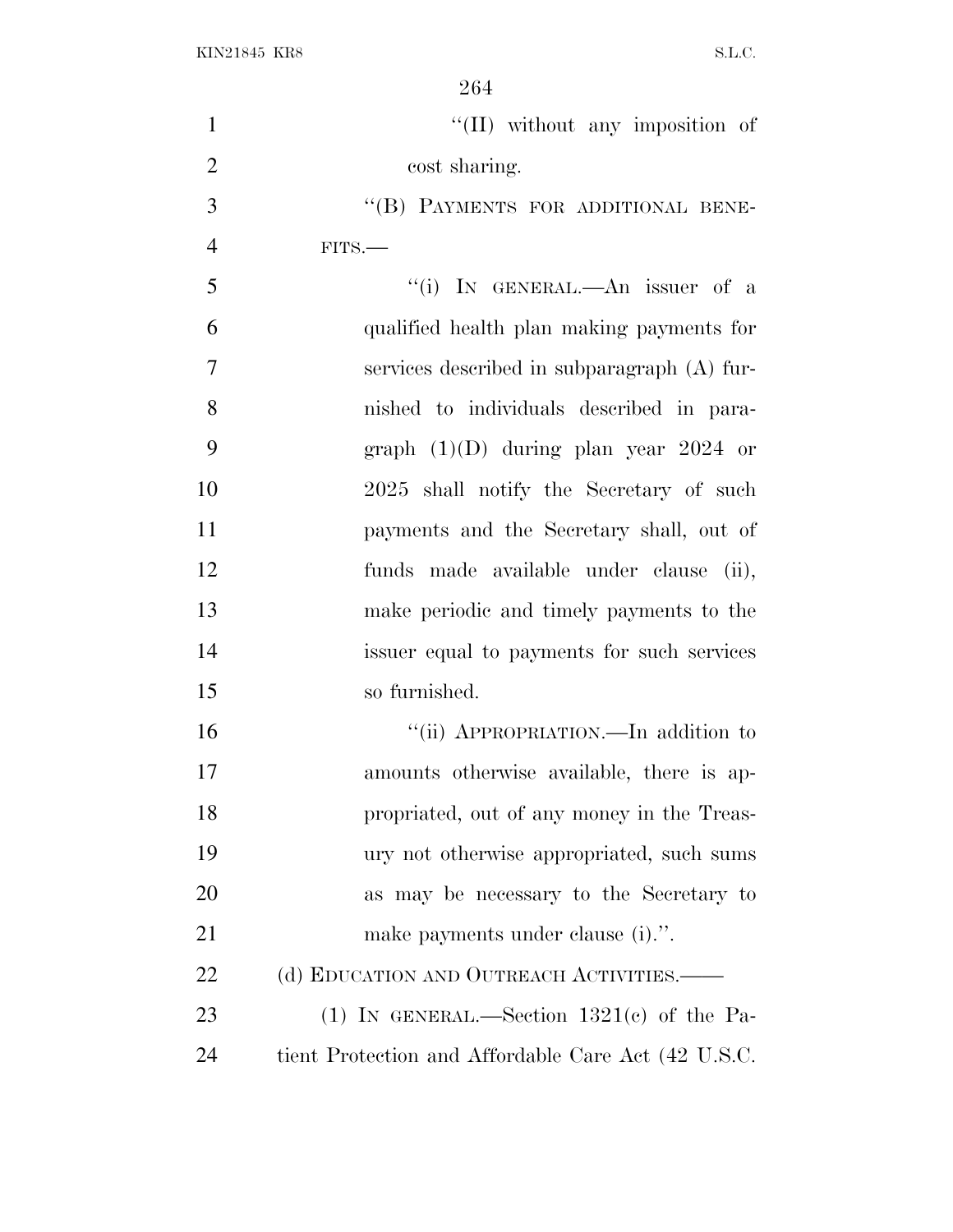| $18041(c)$ is amended by adding at the end the fol- |
|-----------------------------------------------------|
| lowing new paragraph.                               |

3 "(3) OUTREACH AND EDUCATIONAL ACTIVI-TIES.—

 ''(A) In GENERAL.—In the case of an Ex- change established or operated by the Secretary within a State pursuant to this subsection, the Secretary shall carry out outreach and edu- cational activities for purposes of informing in- dividuals described in section  $1902(a)(10)(A)(i)(VIII)$  of the Social Security Act who reside in States that have not ex- pended amounts under a State plan (or waiver of such plan) under title XIX of such Act for all such individuals about qualified health plans offered through the Exchange, including by in- forming such individuals of the availability of coverage under such plans and financial assist- ance for coverage under such plans. Such out- reach and educational activities shall be pro- vided in a manner that is culturally and linguis- tically appropriate to the needs of the popu- lations being served by the Exchange (including hard-to-reach populations, such as racial and sexual minorities, limited English proficient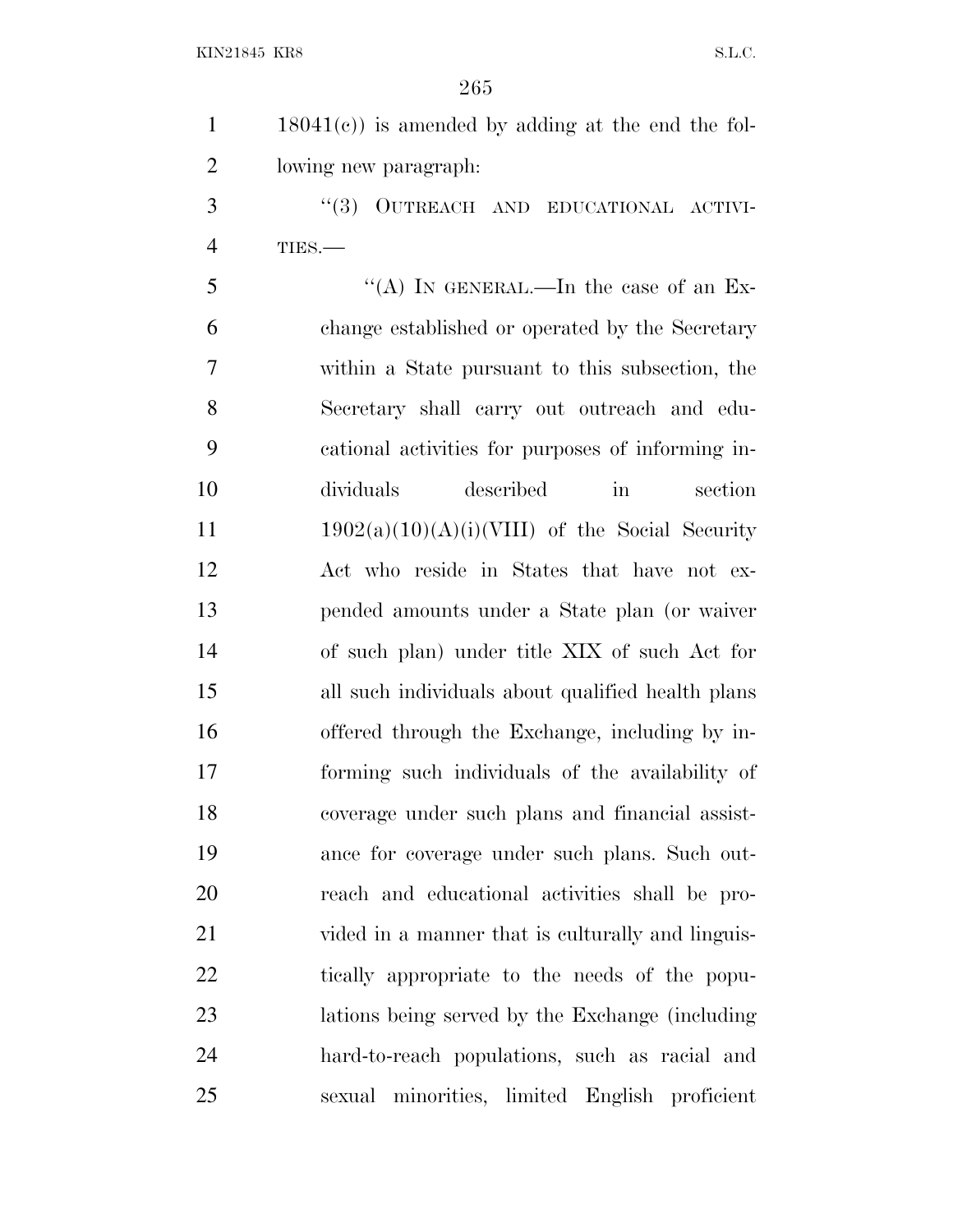| $\mathbf{1}$   | populations, individuals residing in areas where   |
|----------------|----------------------------------------------------|
| $\overline{2}$ | the unemployment rates exceeds the national        |
| 3              | average unemployment rate, individuals in rural    |
| $\overline{4}$ | areas, veterans, and young adults).                |
| 5              | "(B) LIMITATION ON USE OF FUNDS.-No                |
| 6              | funds appropriated under this paragraph shall      |
| 7              | be used for expenditures for promoting non-        |
| 8              | ACA compliant health insurance coverage.           |
| 9              | "(C) NON-ACA COMPLIANT HEALTH INSUR-               |
| 10             | ANCE COVERAGE.—For purposes of subpara-            |
| 11             | $graph(B)$ :                                       |
| 12             | "(i) The term 'non-ACA compliant                   |
| 13             | health insurance coverage' means health            |
| 14             | insurance coverage, or a group health plan,        |
| 15             | that is not a qualified health plan.               |
| 16             | "(ii) Such term includes the following:            |
| 17             | $\lq (I)$ An association health plan.              |
| 18             | "(II) Short-term limited duration                  |
| 19             | insurance.                                         |
| 20             | "(D) FUNDING.—In addition to amounts               |
| 21             | otherwise available, there is appropriated, out of |
| 22             | any money in the Treasury not otherwise ap-        |
| 23             | propriated, to remain available until expended,    |
| 24             | $$105,000,000$ for fiscal year 2022 to carry out   |
| 25             | this paragraph, of which—                          |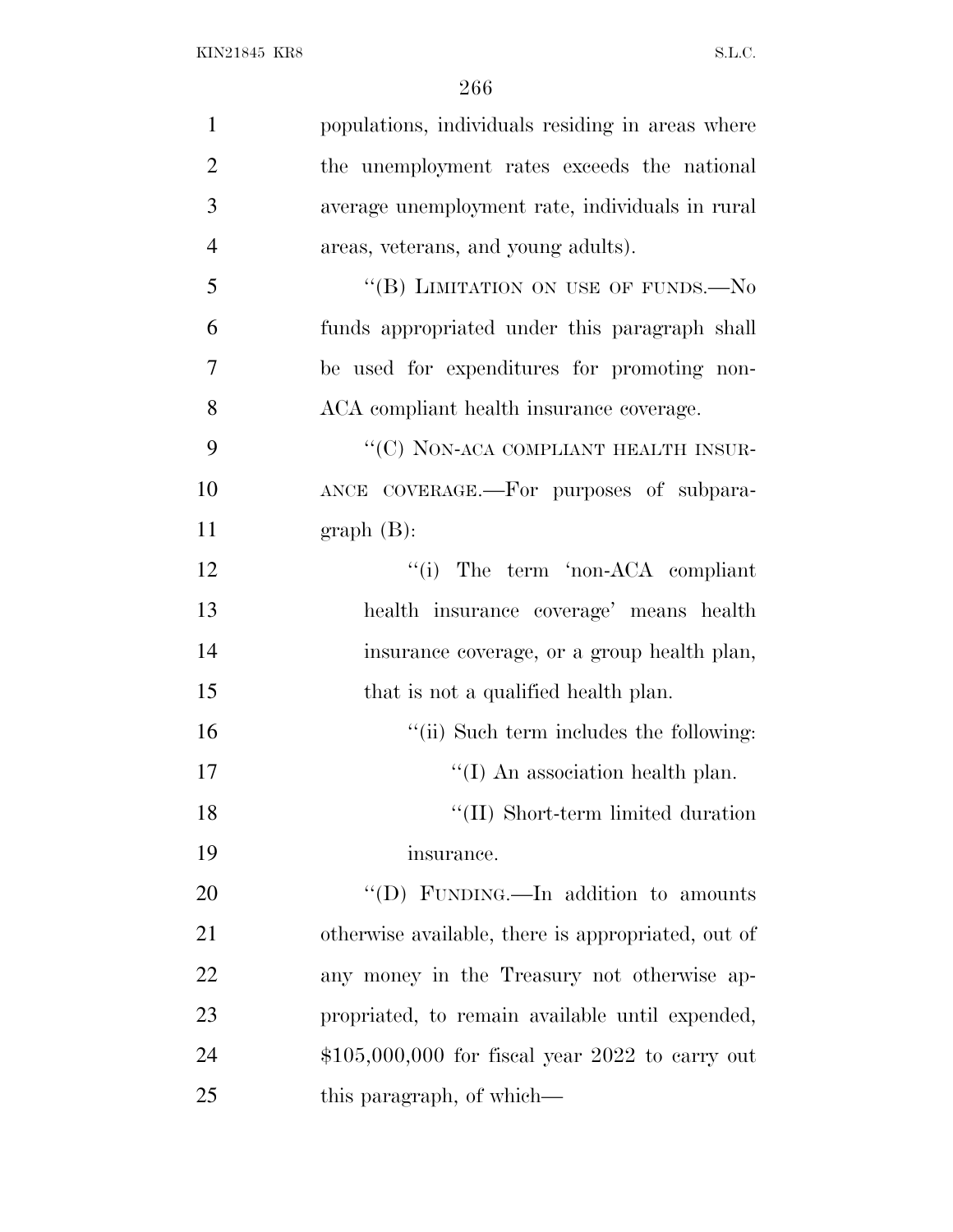| "(i) $$15,000,000$ shall be used to               |
|---------------------------------------------------|
| carry out this paragraph in fiscal year           |
| $2022$ ; and                                      |
| "(ii) $$30,000,000$ shall be used to              |
| carry out this paragraph for each of fiscal       |
| years 2023 through 2025.                          |
| "(E) RETROACTIVE ITEMS AND SERV-                  |
| ICES.—The outreach and education activities       |
| described in subparagraph (A) shall include       |
| providing information to individuals on the       |
| availability of payment and reimbursement for     |
| services during the retroactive coverage period,  |
| as defined in section $1402(e)(6)(D)(vii)$ .".    |
| (2) NAVIGATOR PROGRAM.—Section $1311(i)(6)$       |
| of the Patient Protection and Affordable Care Act |
| $(42 \text{ U.S.C. } 18031(i)(6))$ is amended—    |
| $(A)$ by striking "FUNDING.—Grants"               |
| under" and inserting "FUNDING.—                   |
| "(A) STATE EXCHANGES.—Grants under";              |
| and                                               |
| (B) by adding at the end the following new        |
| subparagraph:                                     |
| "(B) FEDERAL EXCHANGES.—For pur-                  |
| poses of carrying out this subsection, with re-   |
| spect to an Exchange established and operated     |
|                                                   |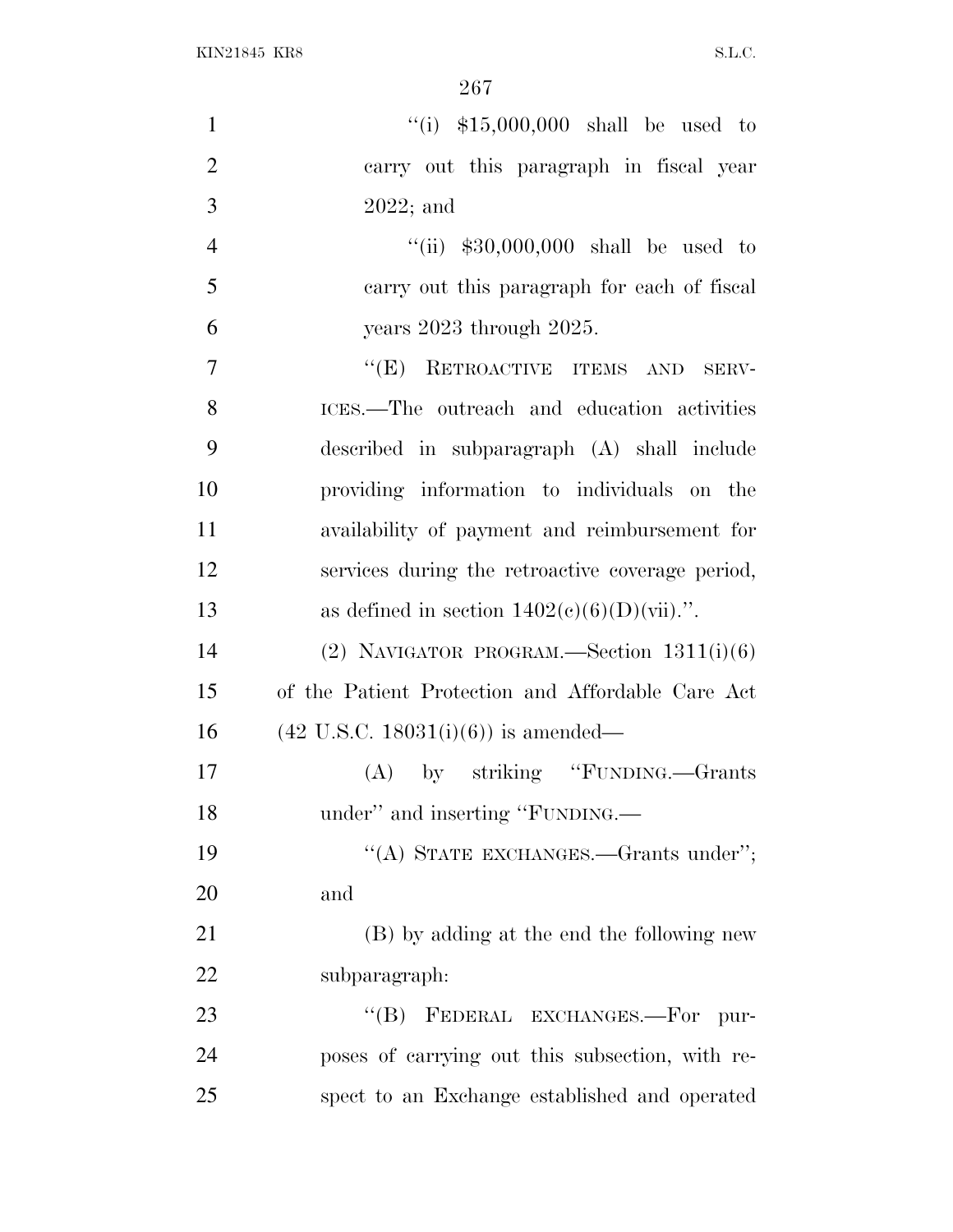by the Secretary within a State pursuant to sec- tion 1321(c), the Secretary shall obligate not less than \$10,000,000 out of amounts collected through the user fees on participating health in- surance issuers pursuant to section 156.50 of title 45, Code of Federal Regulations (or any successor regulations) for fiscal year 2022, and not less than \$20,000,000 for each of fiscal years 2023, 2024, and 2025. Such amount so obligated for a fiscal year shall remain available until expended.

12 "'(C) RETROACTIVE ITEMS AND SERV- ICES.—Grants provided pursuant to subpara- graph (B) shall require organizations receiving such grants to provide information to individ- uals on the availability of payment and reim- bursement for services during the retroactive coverage period, as defined in section  $1402(c)(6)(D)(\text{vii}).$ ".

 (e) FUNDING.—In addition to amounts otherwise available, there is appropriated to the Secretary of Health and Human Services for fiscal year 2022, out of any money in the Treasury not otherwise appropriated, \$65,000,000, to remain available until expended, for pur-poses of carrying out the provisions of, and the amend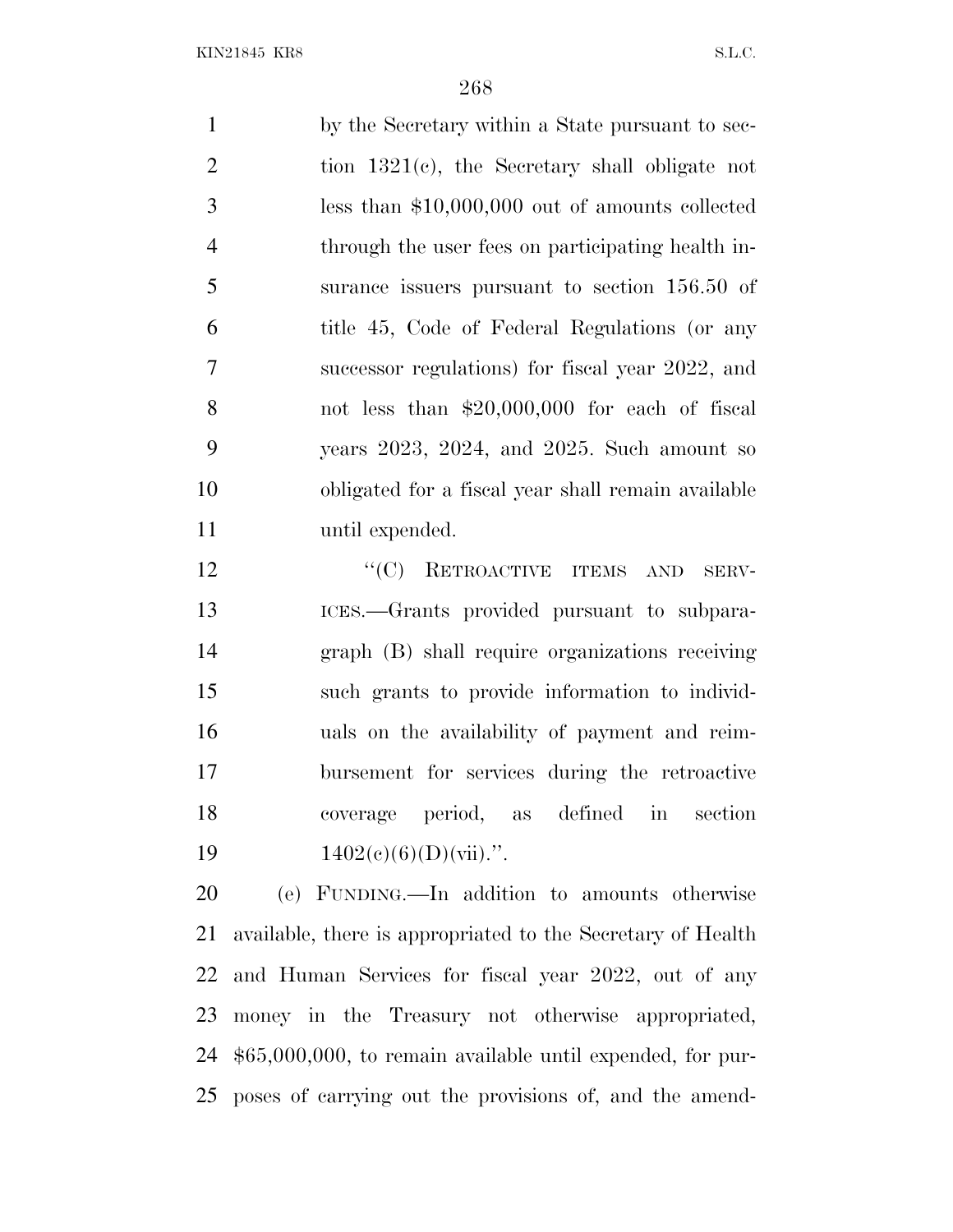KIN21845 KR8 S.L.C.

 ments made by, this section, section 27002, and section 27003. For purposes of carrying out section 1402(c)(6)(D) of the Patient Protection and Affordable Care Act (as added by this section) there are appropriated out of amounts in the Treasury not otherwise appro- priated, \$5,000,000 for fiscal year 2022, to remain avail-able until expended.

# **SEC. 27002. ESTABLISHING A HEALTH INSURANCE AFFORD-ABILITY FUND.**

 (a) I<sup>N</sup> GENERAL.—Subtitle D of title I of the Patient Protection and Affordable Care Act is amended by insert- ing after section 1343 (42 U.S.C. 18063) the following new part:

### **''PART 6—IMPROVE HEALTH INSURANCE**

**AFFORDABILITY FUND**

#### **''SEC. 1351. ESTABLISHMENT OF PROGRAM.**

 ''There is hereby established the 'Improve Health In- surance Affordability Fund' to be administered by the Sec- retary of Health and Human Services, acting through the Administrator of the Centers for Medicare & Medicaid Services (in this section referred to as the 'Adminis- trator'), to provide funding, in accordance with this part, to the 50 States and the District of Columbia (each re- ferred to in this section as a 'State') beginning on January 1, 2023, for the purposes described in section 1352.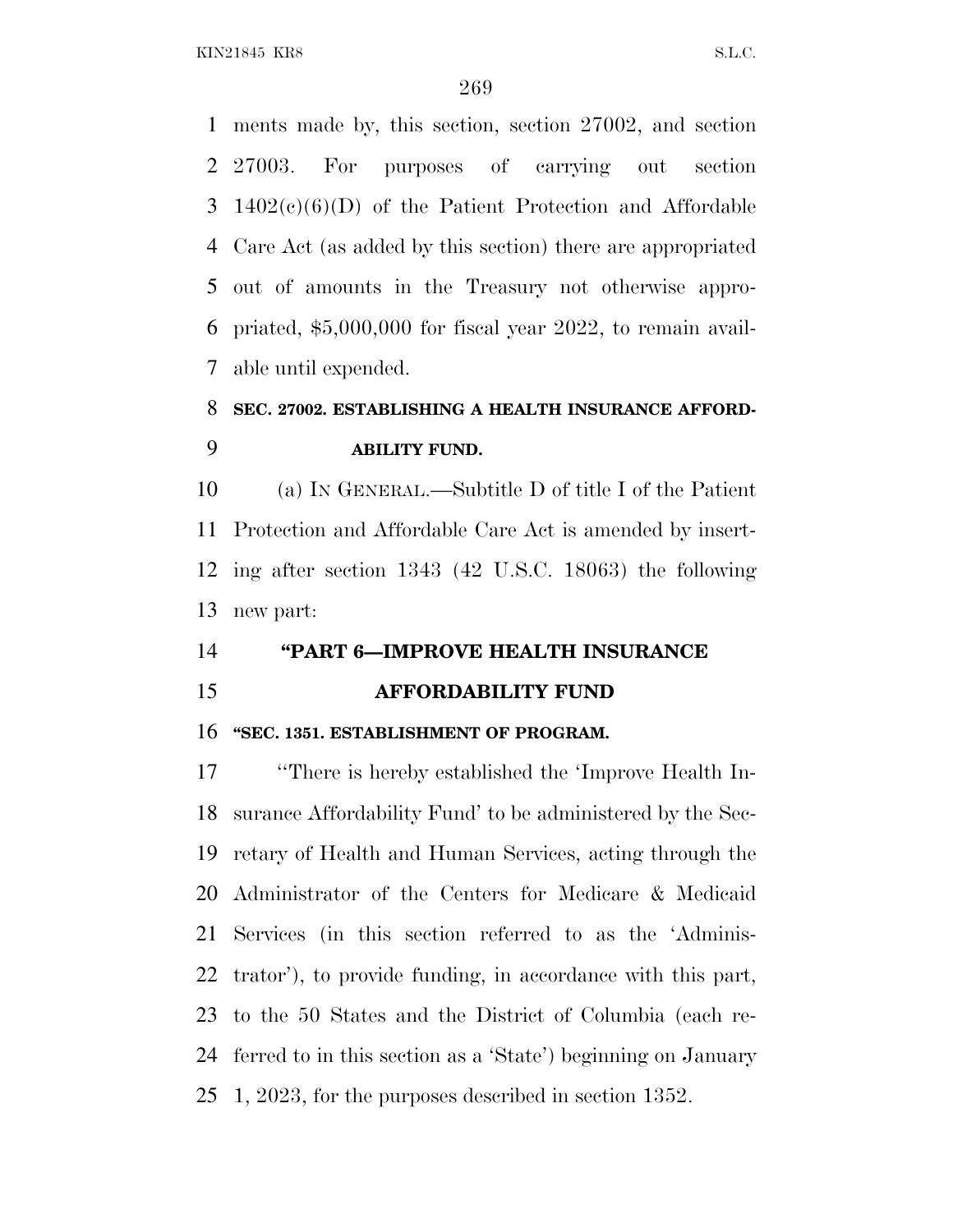#### **''SEC. 1352. USE OF FUNDS.**

2  $\gamma$  (a) In GENERAL.—A State shall use the funds allo- cated to the State under this part for one of the following purposes:

 ''(1) To provide reinsurance payments to health insurance issuers with respect to individuals enrolled under individual health insurance coverage (other than through a plan described in subsection (b)) of-fered by such issuers.

10 ''(2) To provide assistance (other than through payments described in paragraph (1)) to reduce out- of-pocket costs, such as copayments, coinsurance, premiums, and deductibles, of individuals enrolled under qualified health plans offered on the indi- vidual market through an Exchange and of individ- uals enrolled under standard health plans offered through a basic health program established under section 1331.

 ''(b) EXCLUSION OF CERTAIN GRANDFATHERED PLANS, TRANSITIONAL PLANS, STUDENT HEALTH PLANS, AND EXCEPTED BENEFITS.—For purposes of subsection (a), a plan described in this subsection is the following:

24 ''(1) A grandfathered health plan (as defined in section 1251).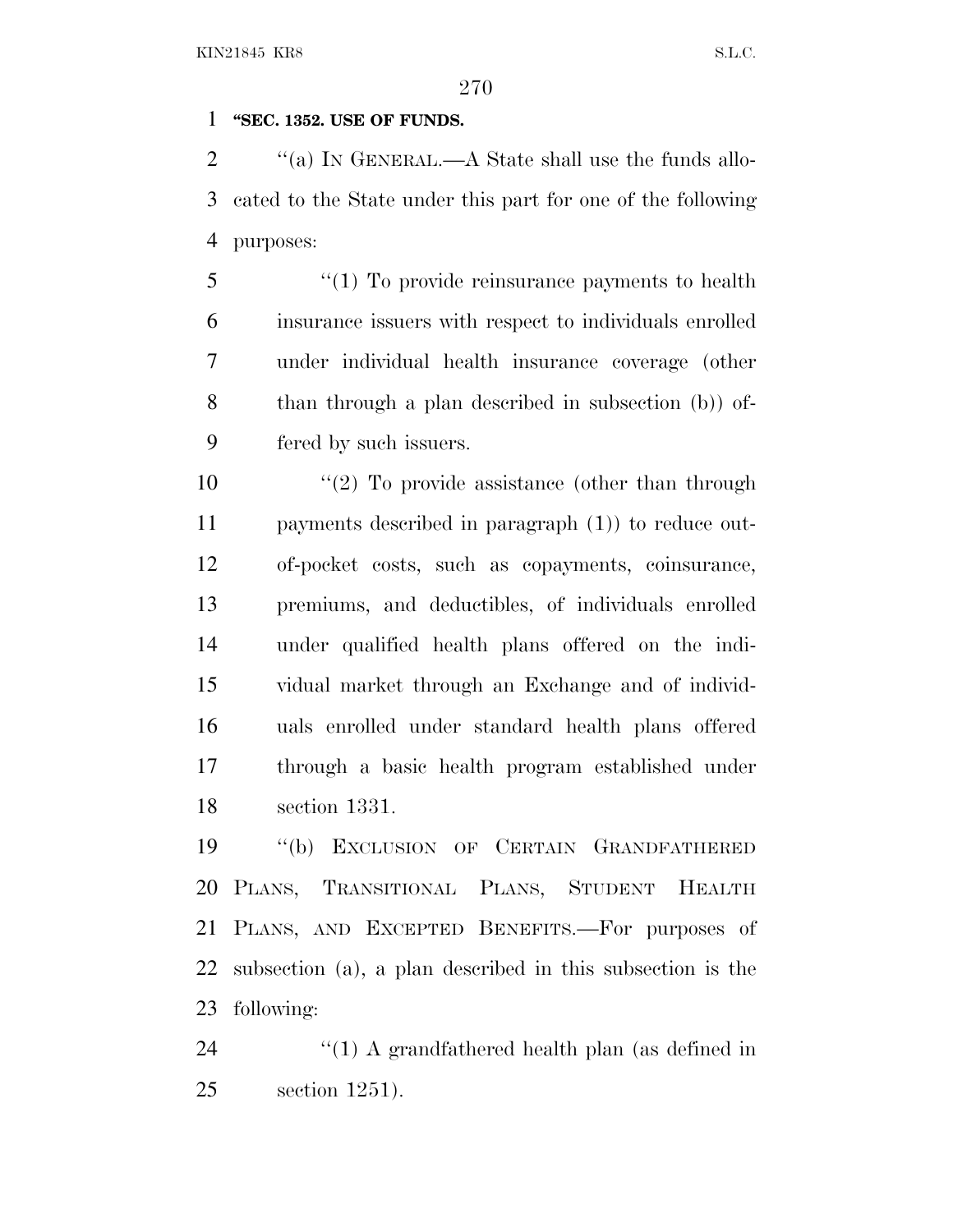| $\mathbf{1}$   | "(2) A plan (commonly referred to as a 'transi-         |
|----------------|---------------------------------------------------------|
| $\overline{2}$ | tional plan') continued under the letter issued by the  |
| 3              | Centers for Medicare & Medicaid Services on No-         |
| $\overline{4}$ | vember 14, 2013, to the State Insurance Commis-         |
| 5              | sioners outlining a transitional policy for coverage in |
| 6              | the individual and small group markets to which sec-    |
| 7              | tion 1251 does not apply, and under the extension       |
| 8              | of the transitional policy for such coverage set forth  |
| 9              | in the Insurance Standards Bulletin Series guidance     |
| 10             | issued by the Centers for Medicare & Medicaid Serv-     |
| 11             | ices on March 5, 2014, February 29, 2016, Feb-          |
| 12             | ruary 13, 2017, April 9, 2018, March 25, 2019,          |
| 13             | January 31, 2020, and January 19, 2021, or under        |
| 14             | any subsequent extensions thereof.                      |
| 15             | "(3) Student health insurance coverage (as de-          |
| 16             | fined in section 147.145 of title 45, Code of Federal   |
| 17             | Regulations, or any successor regulation).              |
| 18             | $(4)$ Excepted benefits (as defined in section          |
| 19             | $2791(c)$ of the Public Health Service Act).            |
| 20             | "SEC. 1353. STATE ELIGIBILITY AND APPROVAL; DEFAULT     |
| 21             | <b>SAFEGUARD.</b>                                       |
| 22             | "(a) ENCOURAGING STATE OPTIONS FOR ALLOCA-              |
| 23             | TIONS.                                                  |
| 24             | "(1) IN GENERAL.—Subject to subsection $(b)$ ,          |
| 25             | to be eligible for an allocation of funds under this    |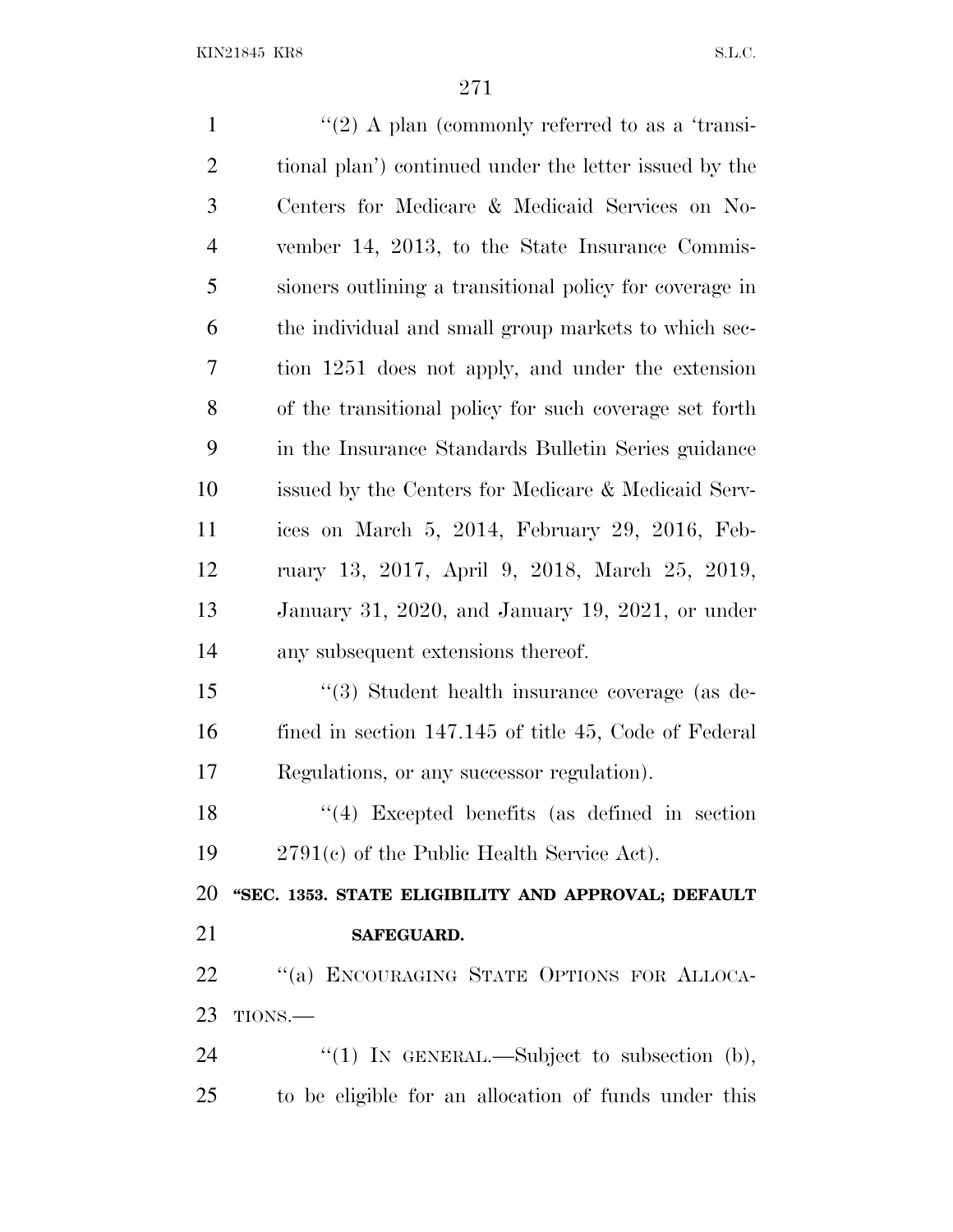KIN21845 KR8 S.L.C.

| $\mathbf{1}$   | part for a year (beginning with 2023), a State shall    |
|----------------|---------------------------------------------------------|
| $\overline{2}$ | submit to the Administrator an application at such      |
| 3              | time (but, in the case of allocations for 2023, not     |
| 4              | later than 120 days after the date of the enactment     |
| 5              | of this part and, in the case of allocations for a sub- |
| 6              | sequent year, not later than January 1 of the pre-      |
| 7              | vious year) and in such form and manner as speci-       |
| 8              | fied by the Administrator containing-                   |
| 9              | $\lq\lq$ a description of how the funds will be         |
| 10             | used; and                                               |
| 11             | $\lq\lq (B)$ such other information as the Admin-       |
| 12             | istrator may require.                                   |
| 13             | "(2) AUTOMATIC APPROVAL.—An application so              |
| 14             | submitted is approved (as outlined in the terms of      |
| 15             | the plan) unless the Administrator notifies the State   |
| 16             | submitting the application, not later than 90 days      |
| 17             | after the date of the submission of such application,   |
| 18             | that the application has been denied for not being in   |
| 19             | compliance with any requirement of this part and of     |
| 20             | the reason for such denial.                             |
| 21             | "(3) SUBSEQUENT YEAR APPLICATION<br>$AP-$               |
| 22             | PROVAL—If an application of a State is approved         |
| 23             | for a purpose described in section 1352 for a year,     |
| 24             | such application shall be treated as approved for       |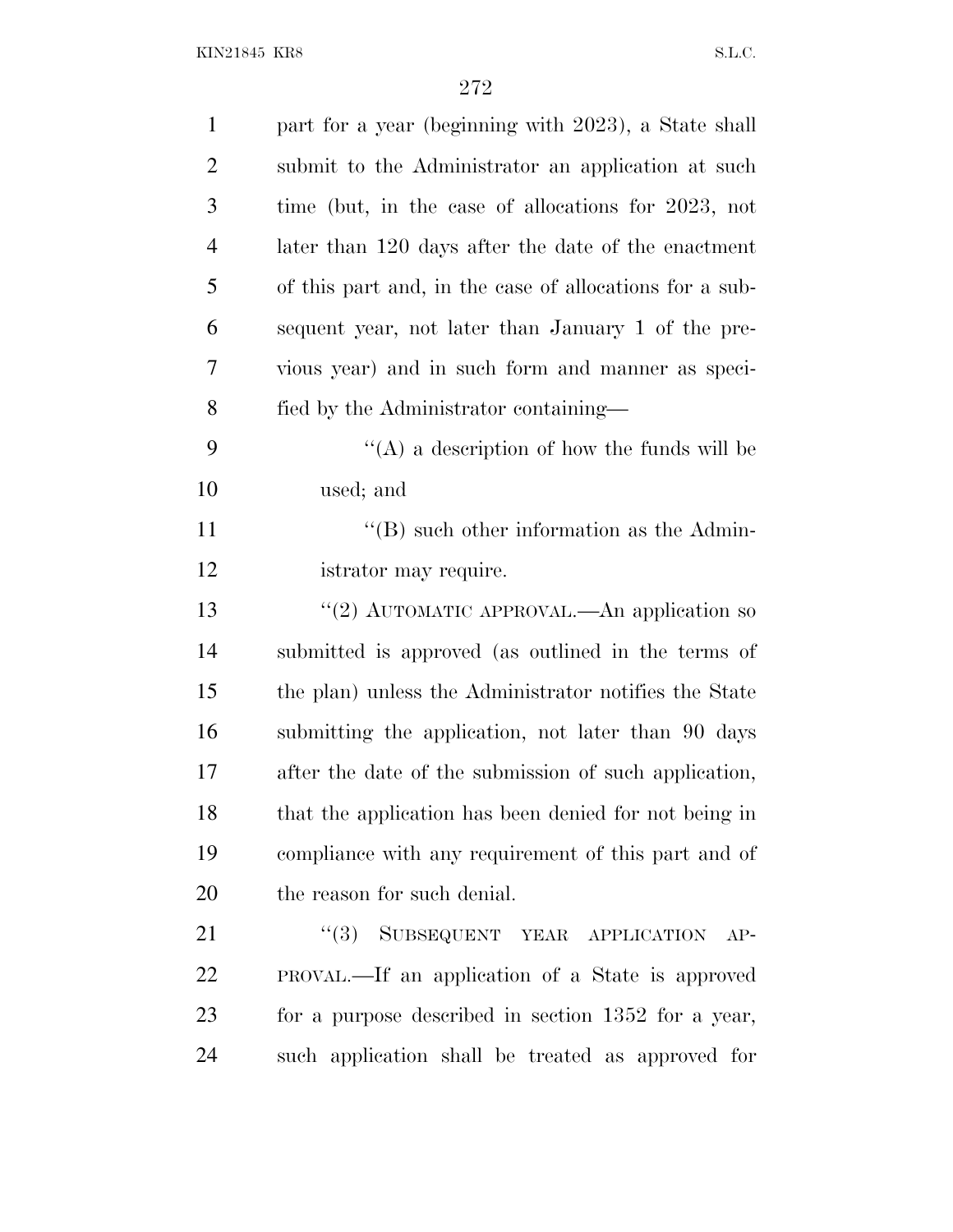| $\mathbf{1}$   | such purpose for each subsequent year through          |
|----------------|--------------------------------------------------------|
| $\overline{2}$ | 2025.                                                  |
| 3              | "(4) OVERSIGHT AUTHORITY AND AUTHORITY                 |
| $\overline{4}$ | TO REVOKE APPROVAL.-                                   |
| 5              | "(A) OVERSIGHT.—The Secretary may                      |
| 6              | conduct periodic reviews of the use of funds           |
| 7              | provided to a State under this section, with re-       |
| 8              | spect to a purpose described in section 1352, to       |
| 9              | ensure the State uses such funds for such pur-         |
| 10             | pose and otherwise complies with the require-          |
| 11             | ments of this section.                                 |
| 12             | "(B) REVOCATION OF APPROVAL.—The                       |
| 13             | approval of an application of a State, with re-        |
| 14             | spect to a purpose described in section 1352,          |
| 15             | may be revoked if the State fails to use funds         |
| 16             | provided to the State under this section for           |
| 17             | such purpose or otherwise fails to comply with         |
| 18             | the requirements of this section.                      |
| 19             | "(b) DEFAULT FEDERAL SAFEGUARD FOR 2022,               |
| 20             | 2023, 2024, AND 2025 FOR CERTAIN STATES.—              |
| 21             | "(1) IN GENERAL.—For 2022, 2023, 2024, and             |
| 22             | 2025, in the case of a State described in paragraph    |
| 23             | (5), with respect to such year, the State shall not be |
| 24             | eligible to submit an application under subsection     |
| 25             | (a), and the Administrator, in consultation with the   |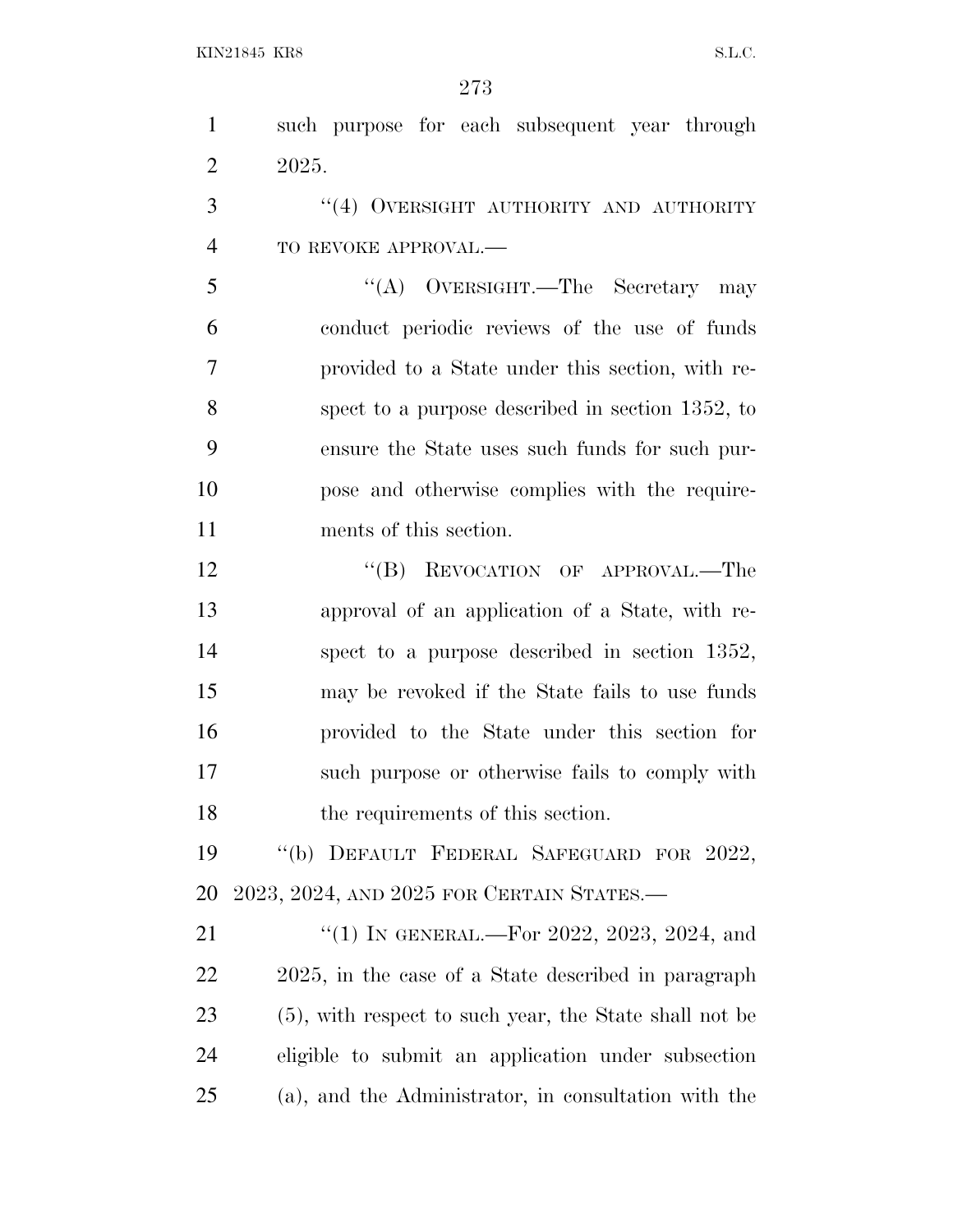applicable State authority, shall from the amount calculated under paragraph (3) for such year, carry out the purpose described in paragraph (2) in such States for such year.

 ''(2) SPECIFIED USE.—The amount described in paragraph (3), with respect to States described in paragraph (5) for 2022, 2023, 2024, or 2025, shall be used to carry out the purpose described in section 9 1352(a)(1) in such States for such year, as applica- ble, by providing reinsurance payments to health in- surance issuers with respect to attachment range claims (as defined in section 1354(b)(2), using the dollar amount specified in subparagraph (B) of such section for 2023, 2024, and 2025, and the dollar amount determined under paragraph (3)(A) for 2022) in an amount equal to, subject to paragraph (4), the percentage (specified by the Secretary under section 1354(b)(2) for 2023, 2024, or 2025, or 19 under paragraph  $(3)(A)$  for 2022) of the amount of such claims.

- 21 "(3) AMOUNT DESCRIBED.—
- 22 "(A) AMOUNT FOR 2022.—

23 "(i) IN GENERAL.—The amount de- scribed in this paragraph, with respect to 25 2022, is the amount equal to the total sum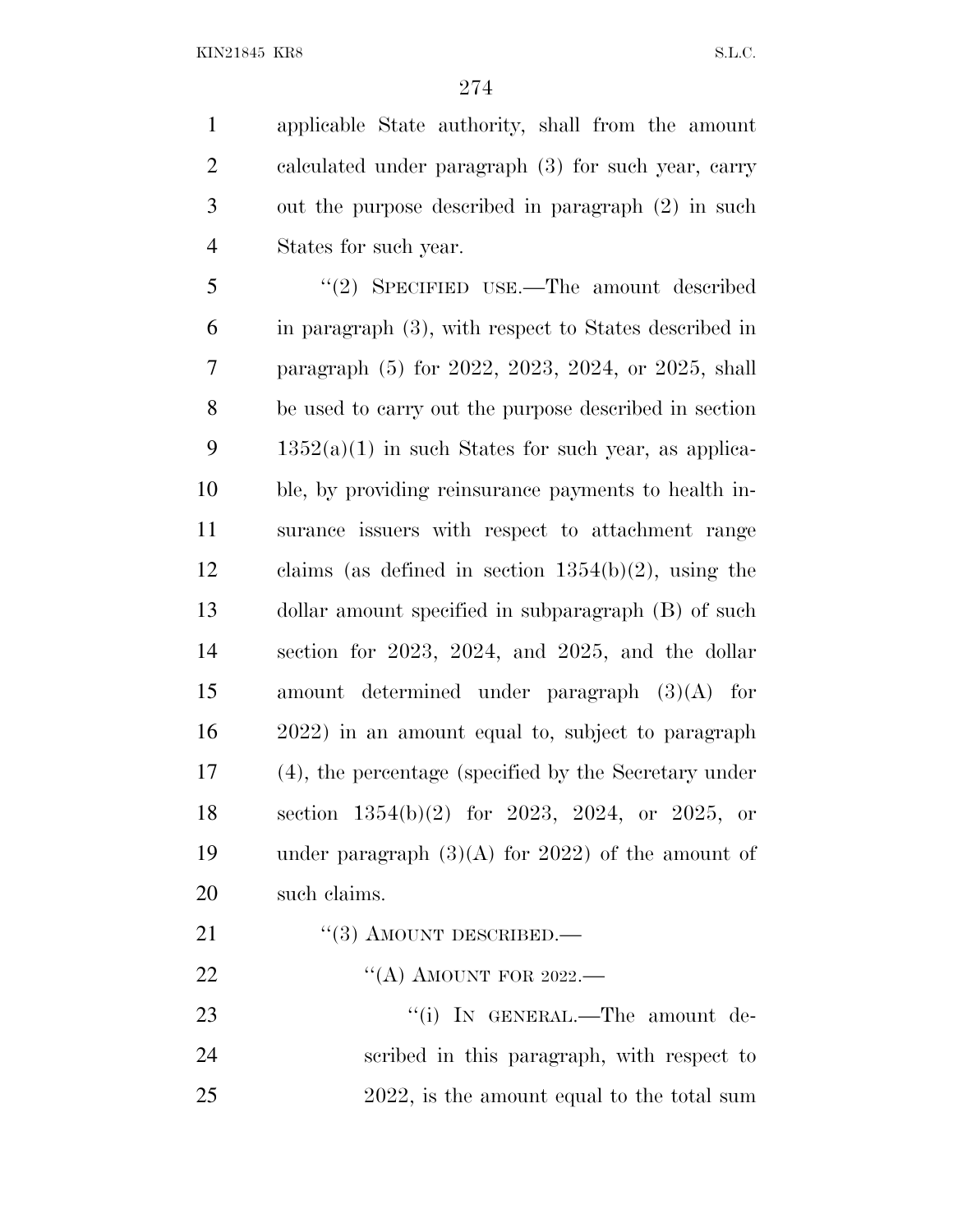| $\mathbf{1}$   | of amounts that the Secretary estimates         |
|----------------|-------------------------------------------------|
| $\overline{2}$ | would be expended under this subsection         |
| 3              | for such year on attachment range claims        |
| $\overline{4}$ | (as defined in section $1354(b)(2)(A)$ ) of in- |
| 5              | dividuals residing in States described in       |
| 6              | paragraph (5) if each such State used such      |
| 7              | funds only for the purpose described sec-       |
| 8              | tion $1352(a)(1)$ at the dollar amounts and     |
| 9              | percentage specified under clause (ii) for      |
| 10             | such year.                                      |
| 11             | "(ii) SPECIFICATIONS.—For purposes              |
| 12             | of clause (i), the Secretary shall determine    |
| 13             | the dollar amount and the percentage to be      |
| 14             | specified under this clause for a year in a     |
| 15             | manner to ensure that the total amount of       |
| 16             | expenditures under this subsection for          |
| 17             | 2022 is estimated to equal the total            |
| 18             | amount appropriated for such year under         |
| 19             | paragraph (6) if such expenditures were         |
| 20             | used solely for the purpose described in        |
| 21             | clause (i) for attachment range claims at       |
| 22             | the dollar amounts and percentage so spec-      |
| 23             | ified for such year.                            |
| 24             | "(B) AMOUNT FOR $2023-2025$ . The               |
| 25             | amount described in this paragraph, with re-    |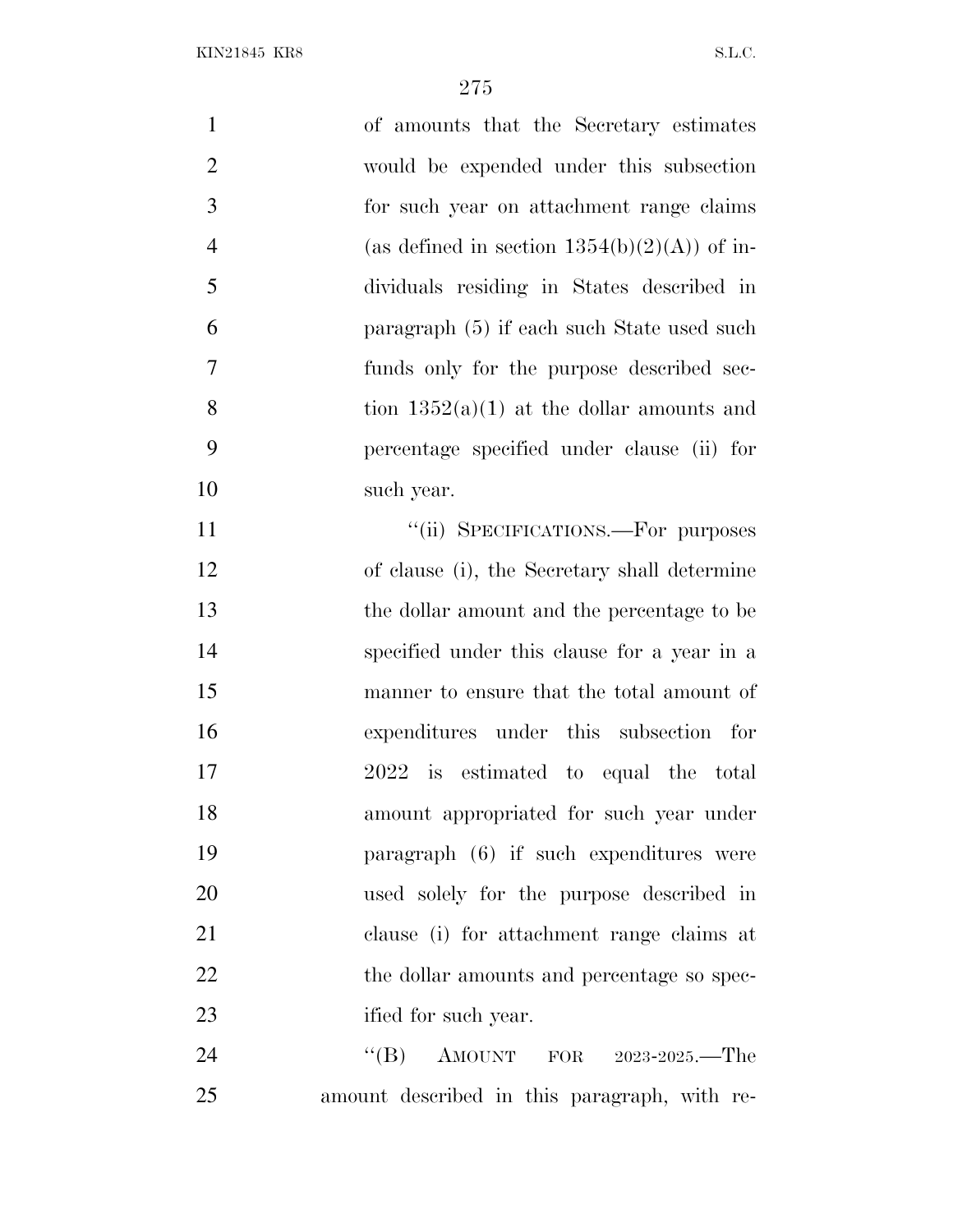| $\mathbf{1}$             | spect to $2023$ , $2024$ , or $2025$ , is the amount      |
|--------------------------|-----------------------------------------------------------|
| $\overline{2}$           | equal to the total sum of amounts that the Sec-           |
| 3                        | retary would otherwise estimate under section             |
| $\overline{\mathcal{A}}$ | $1354(b)(2)(A)(i)$ for such year for all States de-       |
| 5                        | scribed in paragraph $(5)$ for such year, as appli-       |
| 6                        | cable, if such States were not so described for           |
| 7                        | such year.                                                |
| 8                        | "(4) ADJUSTMENT.—For purposes of this sub-                |
| 9                        | section, if the cost of paying the total eligible attach- |
| 10                       | ment range claims for States described in paragraph       |
| 11                       | (5) for a year at the percentage otherwise specified      |
| 12                       | under, as applicable, section $1354(b)(2)(B)$ or para-    |
| 13                       | graph $(3)(A)(ii)$ , would differ from the amount cal-    |
| 14                       | culated under, as applicable, subparagraph $(A)(i)$ or    |
| 15                       | (B) of paragraph (3) for such year, the Secretary         |
| 16                       | may apply a percentage under paragraph $(3)$ —            |
| 17                       | "(A) with respect to 2022, that is different              |
| 18                       | from the percentage otherwise specified in para-          |
| 19                       | graph $(3)(A)(ii)$ ; or                                   |
| 20                       | "(B) with respect to 2023, 2024, or 2025,                 |
| 21                       | that is different from the percentage otherwise           |
| 22                       | specified in section $1354(b)(2)(B)$ for such             |
| 23                       | year.                                                     |
| 24                       | "(5) STATE DESCRIBED.— $A$ State described in             |
| 25                       | this paragraph, with respect to years 2022, 2023,         |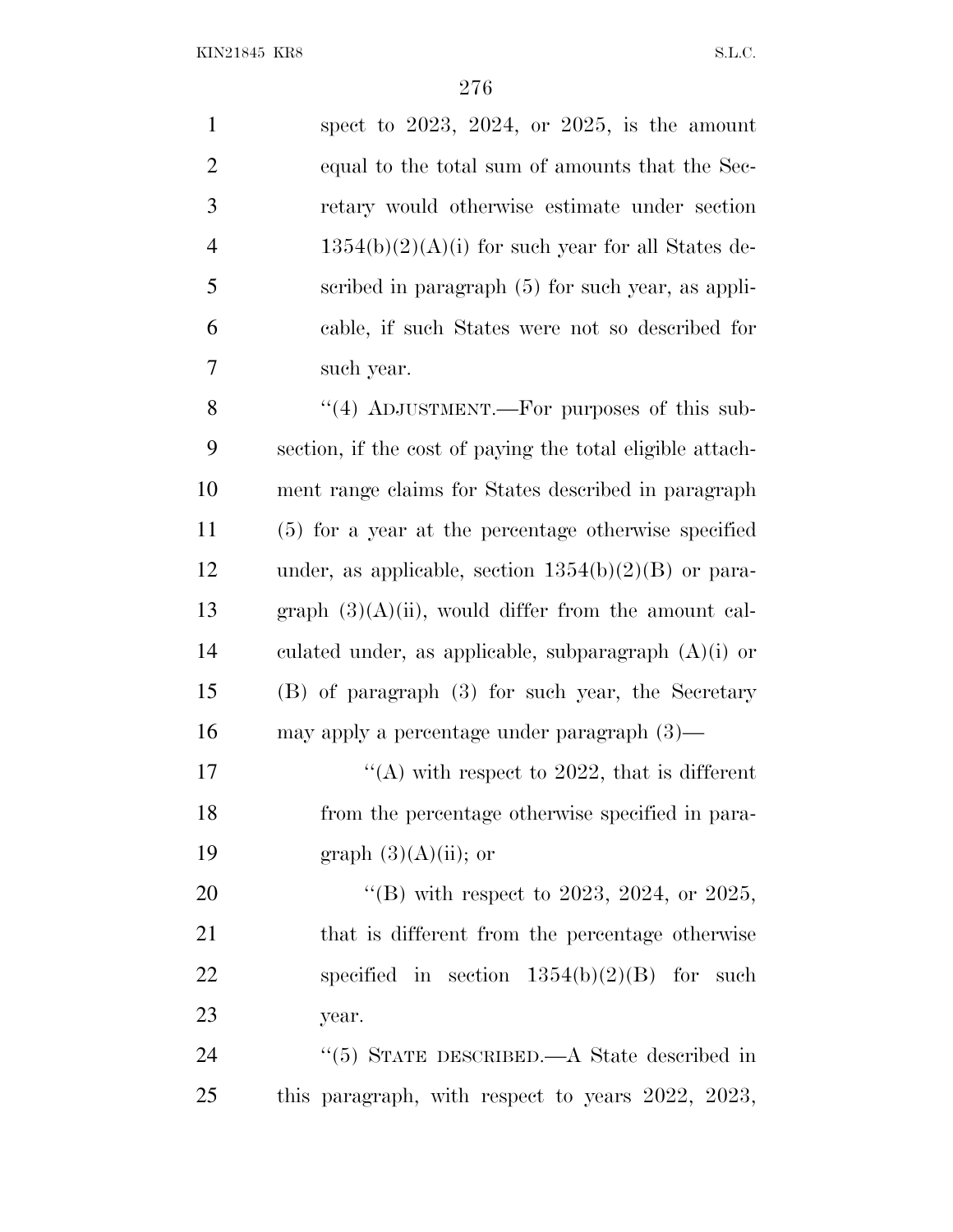2024, and 2025, is a State that, as of January 1 of 2021, 2022, 2023, or 2024, respectively, was not ex- pending amounts under the State plan (or waiver of such plan) for all individuals described in section 5 1902(a)(10)(A)(i)(VIII) during such year.

 ''(6) APPROPRIATION.—In addition to amounts otherwise available, including under section 1354, there is appropriated, out of any money in the Treasury not otherwise appropriated, \$1,000,000,000 for fiscal year 2022 for payment of attachment range claims under this subsection, to remain available until expended.

## **''SEC. 1354. ALLOCATIONS.**

 ''(a) APPROPRIATION.—In addition to amounts oth- erwise available, there is appropriated, out of any money in the Treasury not otherwise appropriated, \$30,000,000,000 for fiscal year 2022, of which—

 ''(1) \$10,000,000,000, to remain available until September 30, 2026, to provide allocations for States under subsection (b) and payments under section 1353(b) in fiscal year 2023;

22 ''(2) \$10,000,000,000, to remain available until September 30, 2026, to provide allocations for States under subsection (b) and payments under section 1353(b) in fiscal year 2024; and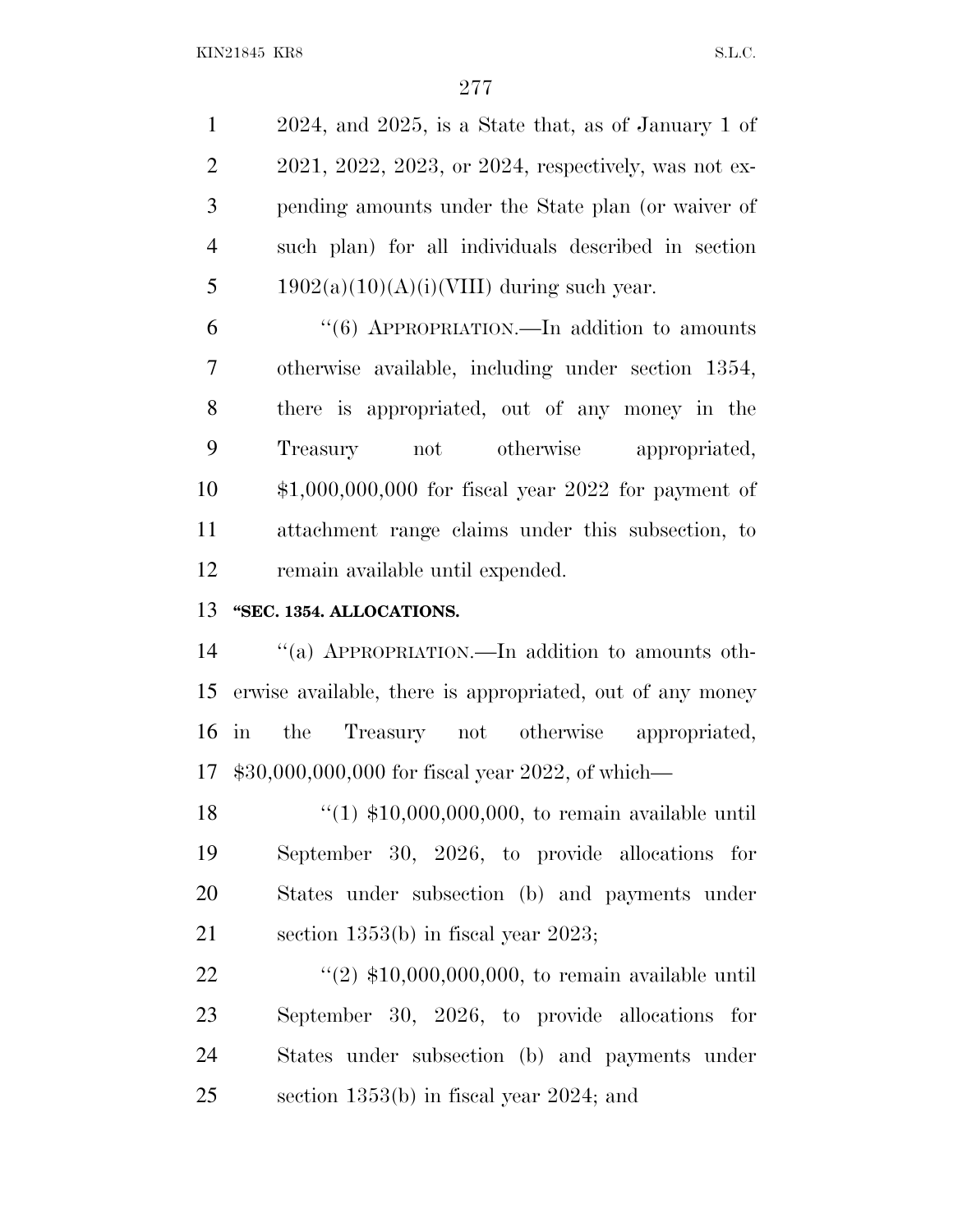| $\mathbf{1}$   | $(3)$ \$10,000,000,000, to remain available until |
|----------------|---------------------------------------------------|
| $\overline{2}$ | September 30, 2026, to provide allocations for    |
| 3              | States under subsection (b) and payments under    |
| $\overline{4}$ | section $1353(b)$ in fiscal year $2025$ .         |
| 5              | "(b) ALLOCATIONS.—                                |
| 6              | $``(1)$ PAYMENT.—                                 |
| $\overline{7}$ | "(A) IN GENERAL.—From amounts appro-              |
| 8              | priated under subsection (a) for a year, the      |
| 9              | Secretary shall, with respect to a State not de-  |
| 10             | scribed in section $1353(b)$ for such year and    |
| 11             | not later than the date specified under subpara-  |
| 12             | graph (B) for such year, allocate for such State  |
| 13             | the amount determined for such State and year     |
| 14             | under paragraph $(2)$ .                           |
| 15             | "(B) SPECIFIED DATE.-For purposes of              |
| 16             | subparagraph $(A)$ , the date specified in this   |
| 17             | subparagraph is—                                  |
| 18             | "(i) for 2023, the date that is 90 days           |
| 19             | after the date of the enactment of this           |
| 20             | part; and                                         |
| 21             | "(ii) for $2024$ or $2025$ , January 1 of         |
| 22             | the previous year.                                |
| 23             | ``(C)<br>NOTIFICATIONS OF ALLOCATION              |
| 24             | AMOUNTS.—For 2024 and 2025, the Secretary         |
| 25             | shall notify each State of the amount deter-      |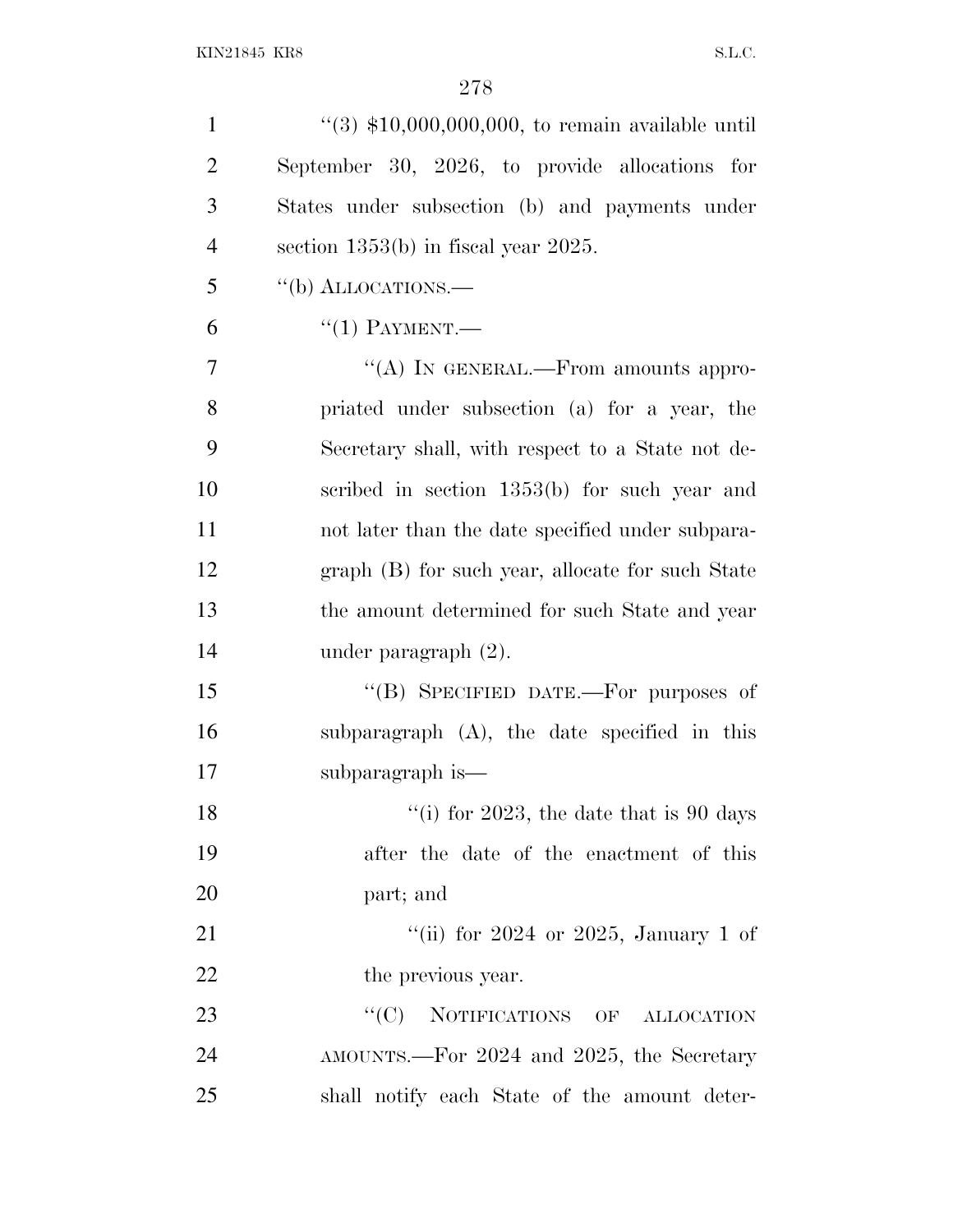| $\mathbf{1}$   | mined for such State under paragraph $(2)$ for           |
|----------------|----------------------------------------------------------|
| $\overline{2}$ | such year by not later than January 1 of the             |
| 3              | previous year.                                           |
| $\overline{4}$ | $``(2)$ ALLOCATION AMOUNT<br>DETERMINA-                  |
| 5              | TIONS.                                                   |
| 6              | "(A) IN GENERAL.—For purposes of para-                   |
| $\overline{7}$ | graph (1), the amount determined under this              |
| 8              | paragraph for a year for a State described in            |
| 9              | paragraph $(1)(A)$ for such year is the amount           |
| 10             | equal to-                                                |
| 11             | "(i) the amount that the Secretary es-                   |
| 12             | timates would be expended under this part                |
| 13             | for such year on attachment range claims                 |
| 14             | of individuals residing in such State if such            |
| 15             | State used such funds only for the purpose               |
| 16             | described in paragraph (1) of section                    |
| 17             | $1352(a)$ at the dollar amounts and per-                 |
| 18             | centage specified under subparagraph (B)                 |
| 19             | for such year; minus                                     |
| 20             | $\lq$ <sup>"</sup> (ii) the amount, if any, by which the |
| 21             | Secretary determines—                                    |
| 22             | ``(I)<br>the estimated amount of                         |
| 23             | premium tax credits under section                        |
| 24             | 36B of the Internal Revenue Code of                      |
| 25             | 1986 that would be attributable to in-                   |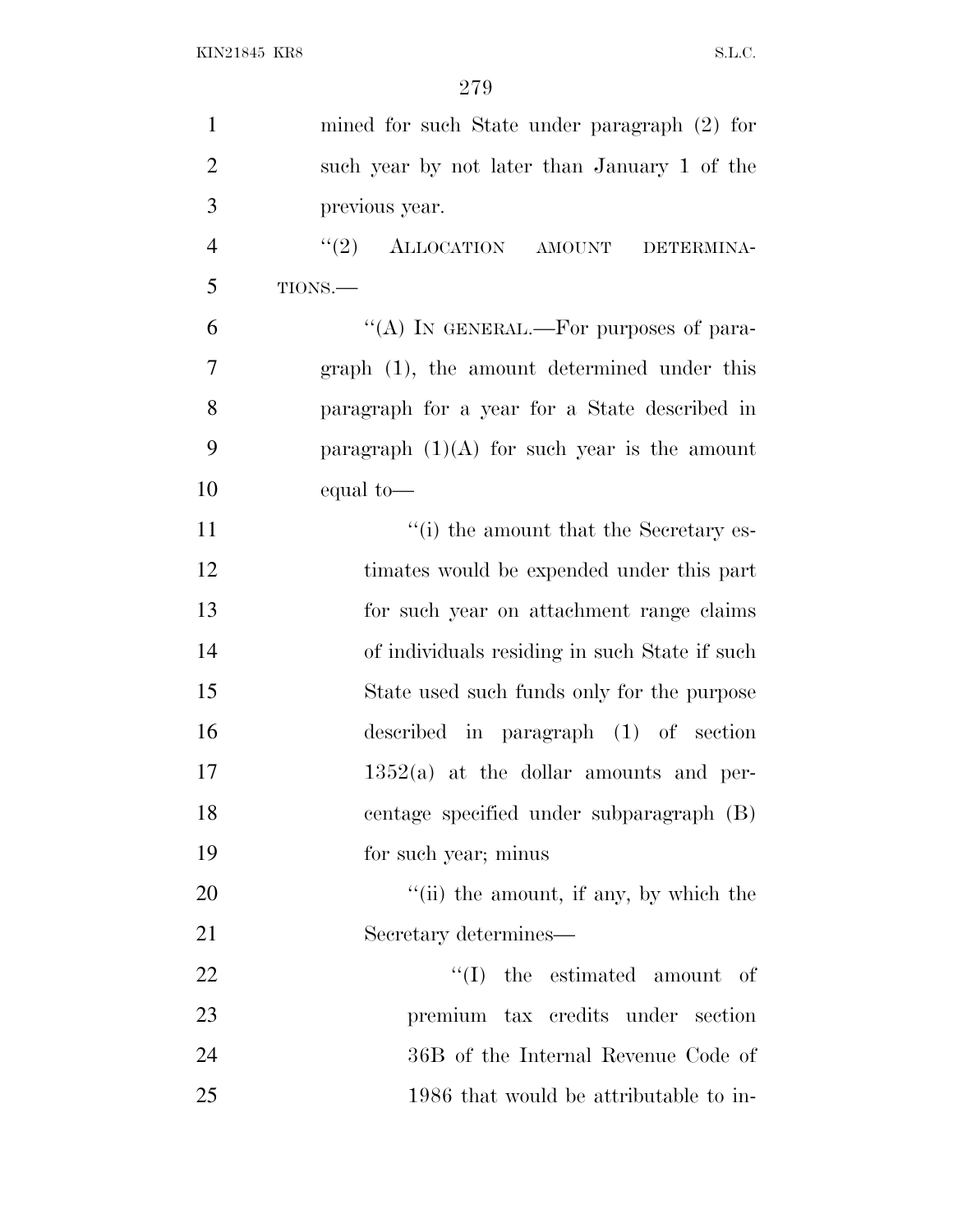dividuals residing in such State for such year without application of this part; exceeds 4 ''(II) the estimated amount of premium tax credits under section 36B of the Internal Revenue Code of 1986 that would be attributable to in-

 dividuals residing in such State for such year if section 1353(b) applied for such year and applied with respect 11 to such State for such year.

 For purposes of the previous sentence and sec- tion 1353(b)(3), the term 'attachment range claims' means, with respect to an individual, the claims for such individual that exceed a dollar amount specified by the Secretary for a year, but do not exceed a ceiling dollar amount speci- fied by the Secretary for such year, under sub-paragraph (B).

20 "(B) SPECIFICATIONS.—For purposes of subparagraph (A) and section 1353(b)(3), the Secretary shall determine the dollar amounts and the percentage to be specified under this subparagraph for a year in a manner to ensure that the total amount of expenditures under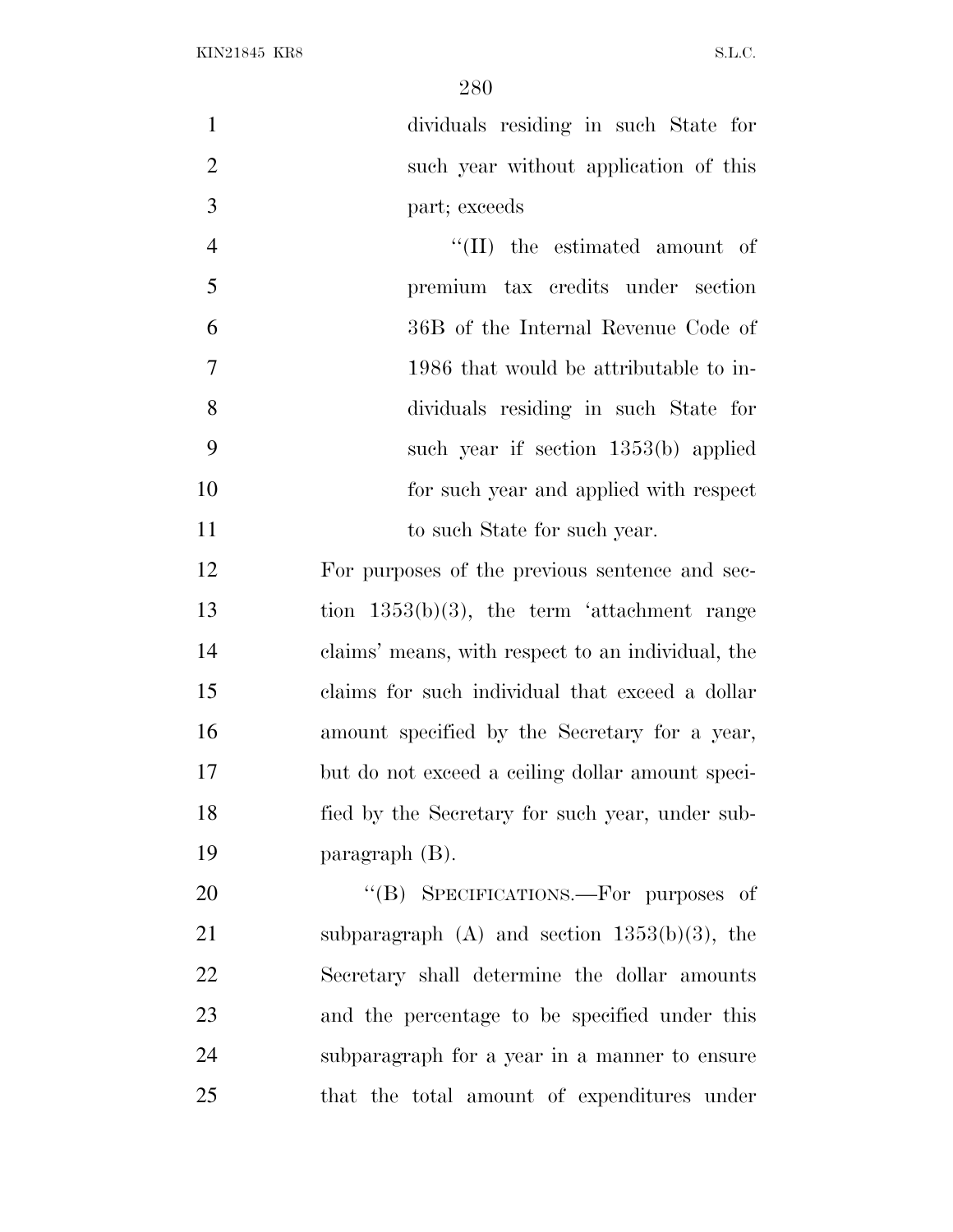| $\mathbf{1}$   | this part for such year is estimated to equal the     |
|----------------|-------------------------------------------------------|
| $\overline{2}$ | total amount appropriated for such year under         |
| 3              | subsection (a) if such expenditures were used         |
| $\overline{4}$ | solely for the purpose described in paragraph         |
| 5              | $(1)$ of section 1352(a) for attachment range         |
| 6              | claims at the dollar amounts and percentage so        |
| 7              | specified for such year.                              |
| 8              | "(3) $\Lambda$ VAILABILITY.—Funds allocated to<br>a   |
| 9              | State under this subsection for a year shall remain   |
| 10             | available through the end of the subsequent year.".   |
| 11             | (b) BASIC HEALTH PROGRAM FUNDING ADJUST-              |
| 12             | MENTS.—Section 1331 of the Patient Protection and Af- |
| 13             | fordable Care Act (42 U.S.C. 18051) is amended—       |
| 14             | $(1)$ in subsection $(a)$ , by adding at the end the  |
| 15             | following new paragraph:                              |
| 16             | "(3) PROVISION OF INFORMATION ON QUALI-               |
| 17             | FIED HEALTH PLAN PREMIUMS.-                           |
| 18             | "(A) IN GENERAL.—For plan years begin-                |
| 19             | ning on or after January 1, 2023, the program         |
| 20             | described in paragraph (1) shall provide that a       |
| 21             | State may not establish a basic health program        |
| 22             | unless such State furnishes to the Secretary,         |
| 23             | with respect to each qualified health plan of-        |
| 24             | fered in such State during a year that receives       |
| 25             | any reinsurance payment from funds made               |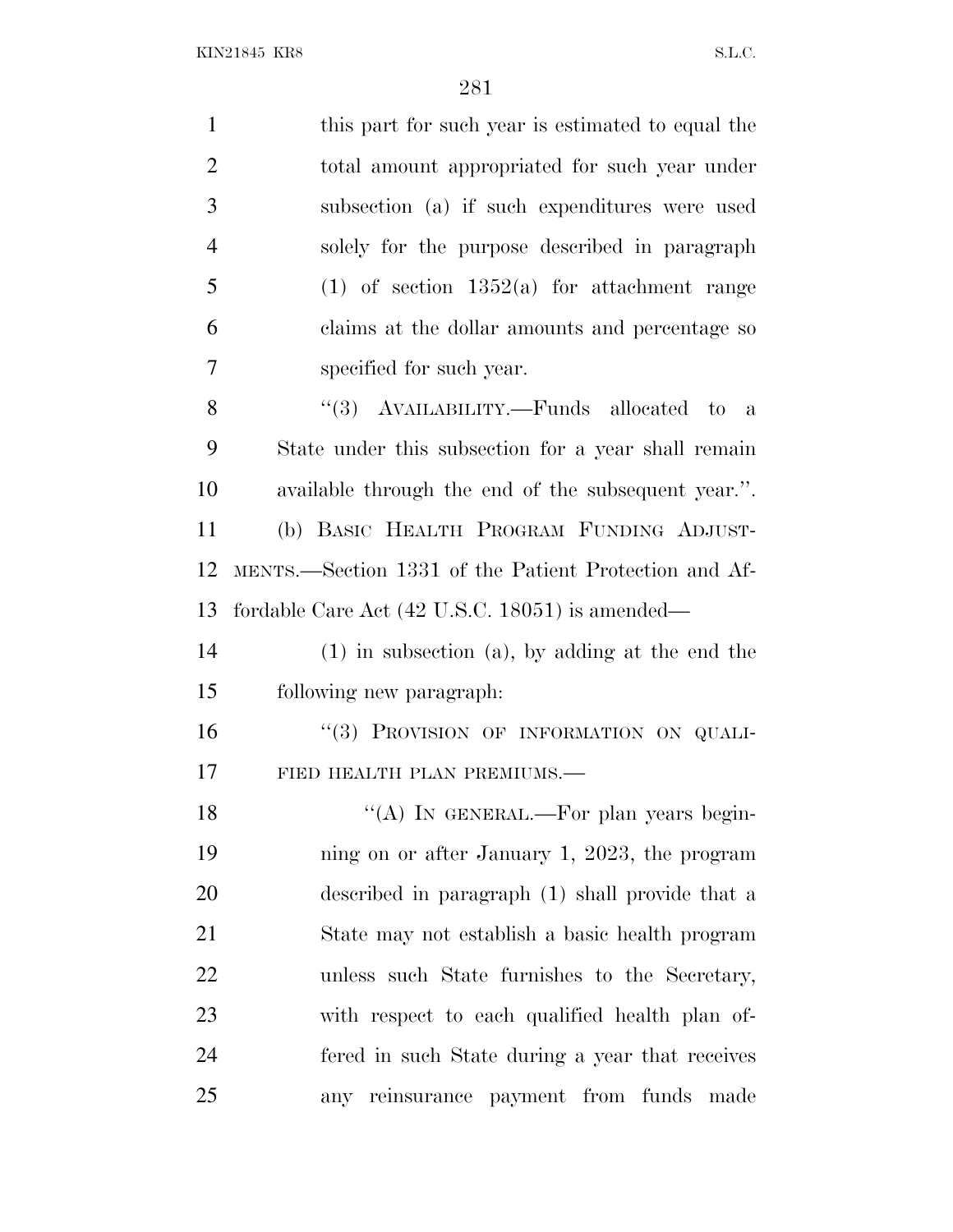| available under part 6 for such year, the ad-<br>1 |  |
|----------------------------------------------------|--|
| 2<br>justed premium amount (as defined in subpara- |  |
| 3<br>$graph(B)$ for each such plan and year.       |  |

4 "(B) ADJUSTED PREMIUM AMOUNT DE- FINED.—For purposes of subparagraph (A), the term 'adjusted premium amount' means, with respect to a qualified health plan and a year, the monthly premium for such plan and year that would have applied had such plan not re- ceived any payments described in subparagraph (A) for such year.''; and

12 (2) in subsection (d)(3)(A)(ii), by adding at the end the following new sentence: ''In making such de- termination, the Secretary shall calculate the value of such premium tax credits that would have been provided to such individuals enrolled through a basic health program established by a State during a year using the adjusted premium amounts (as defined in 19 subsection  $(a)(3)(B)$  for qualified health plans of-fered in such State during such year.''.

 (c) IMPLEMENTATION AUTHORITY.—The Secretary of Health and Human Services may implement the provi- sions of, and the amendments made by, this section by subregulatory guidance or otherwise.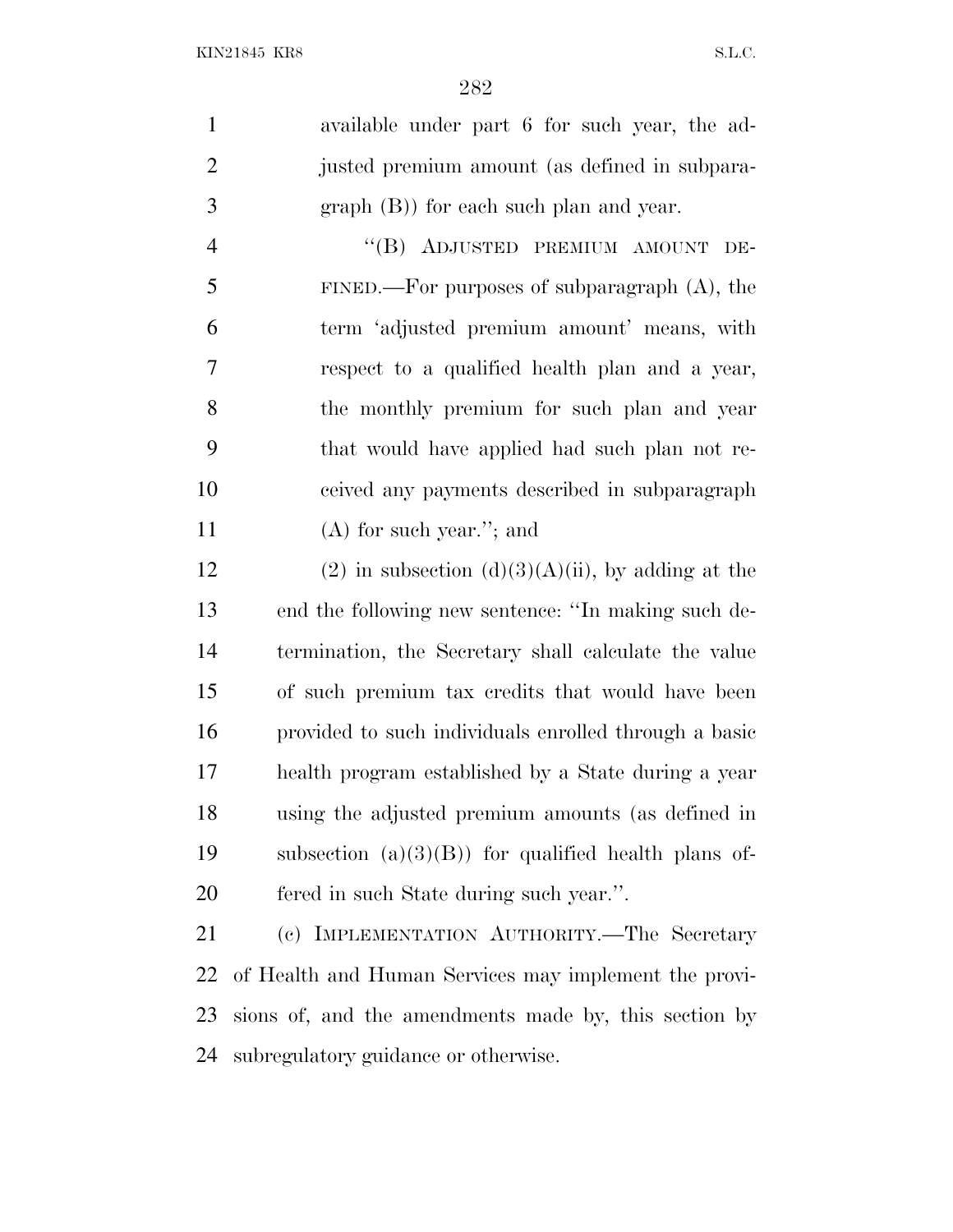# **SEC. 27003. FUNDING FOR THE PROVISION OF HEALTH IN- SURANCE CONSUMER INFORMATION.** Section 2793(e) of the Public Health Service Act (42 U.S.C. 300gg–93(e)) is amended by adding at the end the following new paragraph: ''(3) FUNDING FOR 2022 THROUGH 2025.—In addition to amounts otherwise available, there is ap- propriated, out of any money in the Treasury not otherwise appropriated, \$100,000,000 for 2022, to remain available until expended, of which \$25,000,000 shall be used for each of 2022 through 12 2025 to carry out this section.". **SEC. 27004. REQUIREMENTS WITH RESPECT TO COST-SHAR- ING FOR INSULIN PRODUCTS.** (a) I<sup>N</sup> GENERAL.—Part D of title XXVII of the Pub- lic Health Service Act (42 U.S.C. 300gg–111 et seq.) is amended by adding at the end the following: **''SEC. 2799A–11. REQUIREMENTS WITH RESPECT TO COST- SHARING FOR CERTAIN INSULIN PRODUCTS.** 20 "(a) In GENERAL.—For plan years beginning on or after January 1, 2023, a group health plan or health in- surance issuer offering group or individual health insur- ance coverage shall provide coverage of selected insulin products, and with respect to such products, shall not—

''(1) apply any deductible; or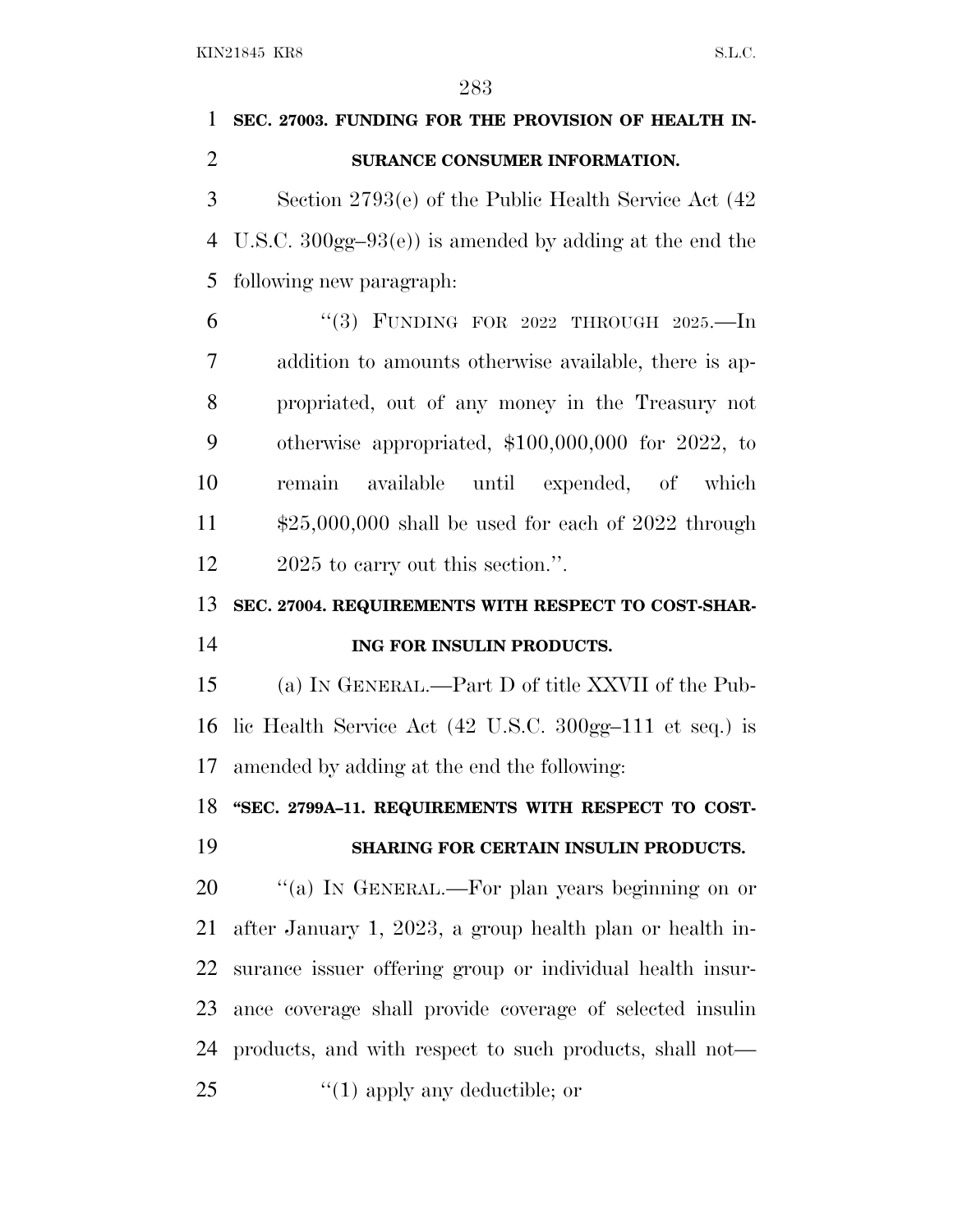| $\mathbf{1}$   | $f'(2)$ impose any cost-sharing in excess of the       |
|----------------|--------------------------------------------------------|
| $\overline{2}$ | lesser of, per 30-day supply—                          |
| 3              | $(4)$ \$35; or                                         |
| $\overline{4}$ | "(B) the amount equal to 25 percent of                 |
| 5              | the negotiated price of the selected insuline prod-    |
| 6              | uct net of all price concessions received by or on     |
| 7              | behalf of the plan or coverage, including price        |
| 8              | concessions received by or on behalf of third-         |
| 9              | party entities providing services to the plan or       |
| 10             | coverage, such as pharmacy benefit manage-             |
| 11             | ment services.                                         |
| 12             | "(b) DEFINITIONS.—In this section:                     |
| 13             | $\cdot\cdot(1)$ SELECTED INSULIN PRODUCTS.—The term    |
| 14             | 'selected insulin products' means at least one of each |
| 15             | dosage form (such as vial, pump, or inhaler dosage     |
| 16             | forms) of each different type (such as rapid-acting,   |
| 17             | short-acting, intermediate-acting, long-acting, ultra  |
| 18             | long-acting, and premixed) of insulin (as defined      |
| 19             | below), when available, as selected by the group       |
| 20             | health plan or health insurance issuer.                |
| 21             | "(2) INSULIN DEFINED.—The term 'insulin'               |
| 22             | means insulin that is licensed under subsection (a)    |
| 23             | or (k) of section 351 and continues to be marketed     |
| 24             | under such section, including any insulin product      |
| 25             | that has been deemed to be licensed under section      |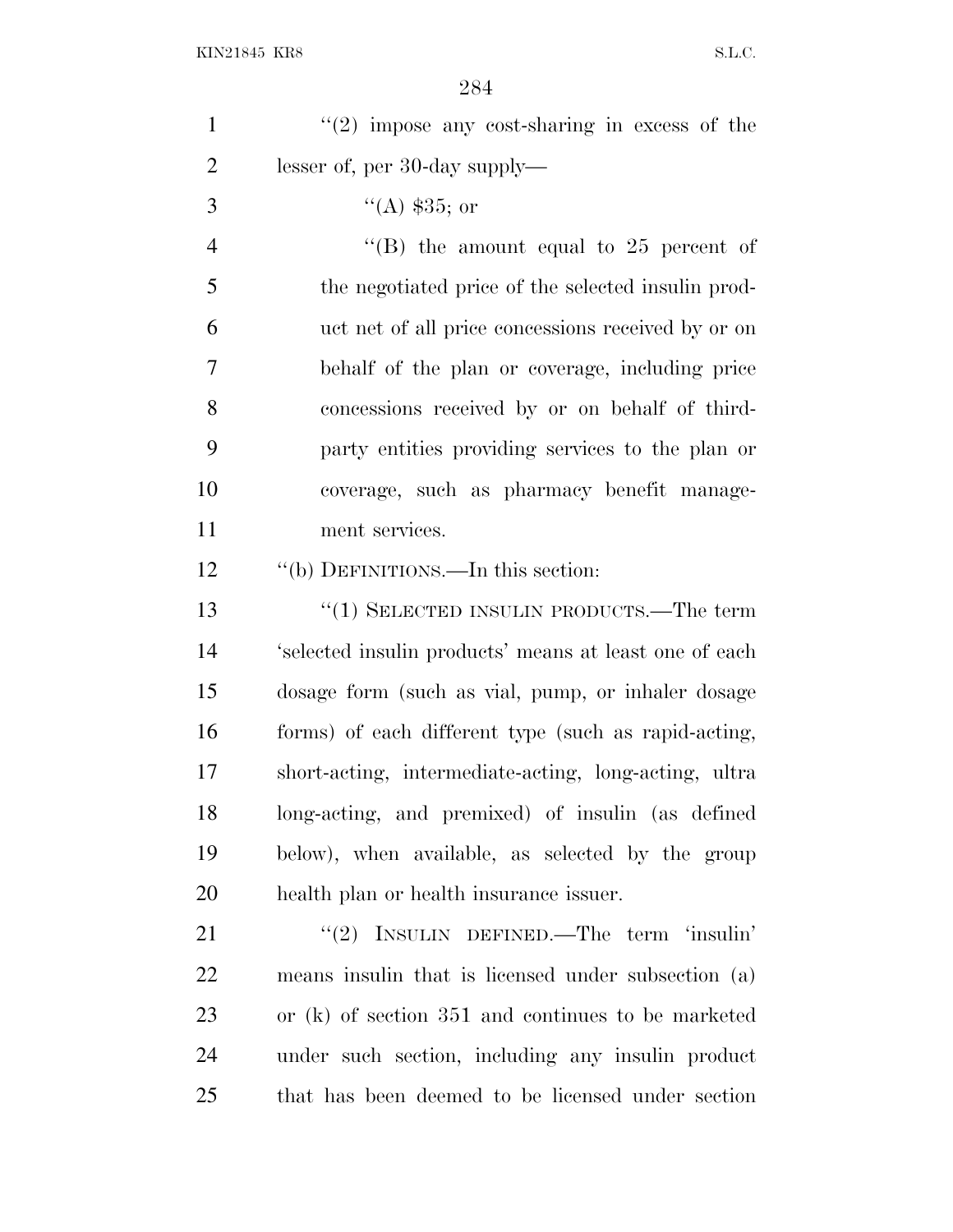$351(a)$  pursuant to section  $7002(e)(4)$  of the Bio- logics Price Competition and Innovation Act of 2009 and continues to be marketed pursuant to such li-censure.

 ''(c) OUT-OF-NETWORK PROVIDERS.—Nothing in this section requires a plan or issuer that has a network of providers to provide benefits for selected insulin prod- ucts described in this section that are delivered by an out- of-network provider, or precludes a plan or issuer that has a network of providers from imposing higher cost-sharing than the levels specified in subsection (a) for selected insu- lin products described in this section that are delivered by an out-of-network provider.

 ''(d) RULE OF CONSTRUCTION.—Subsection (a) shall not be construed to require coverage of, or prevent a group health plan or health insurance coverage from imposing cost-sharing other than the levels specified in subsection (a) on, insulin products that are not selected insulin prod- ucts, to the extent that such coverage is not otherwise re- quired and such cost-sharing is otherwise permitted under Federal and applicable State law.

22 "(e) APPLICATION OF COST-SHARING TOWARDS DEDUCTIBLES AND OUT-OF-POCKET MAXIMUMS.—Any 24 cost-sharing payments made pursuant to subsection  $(a)(2)$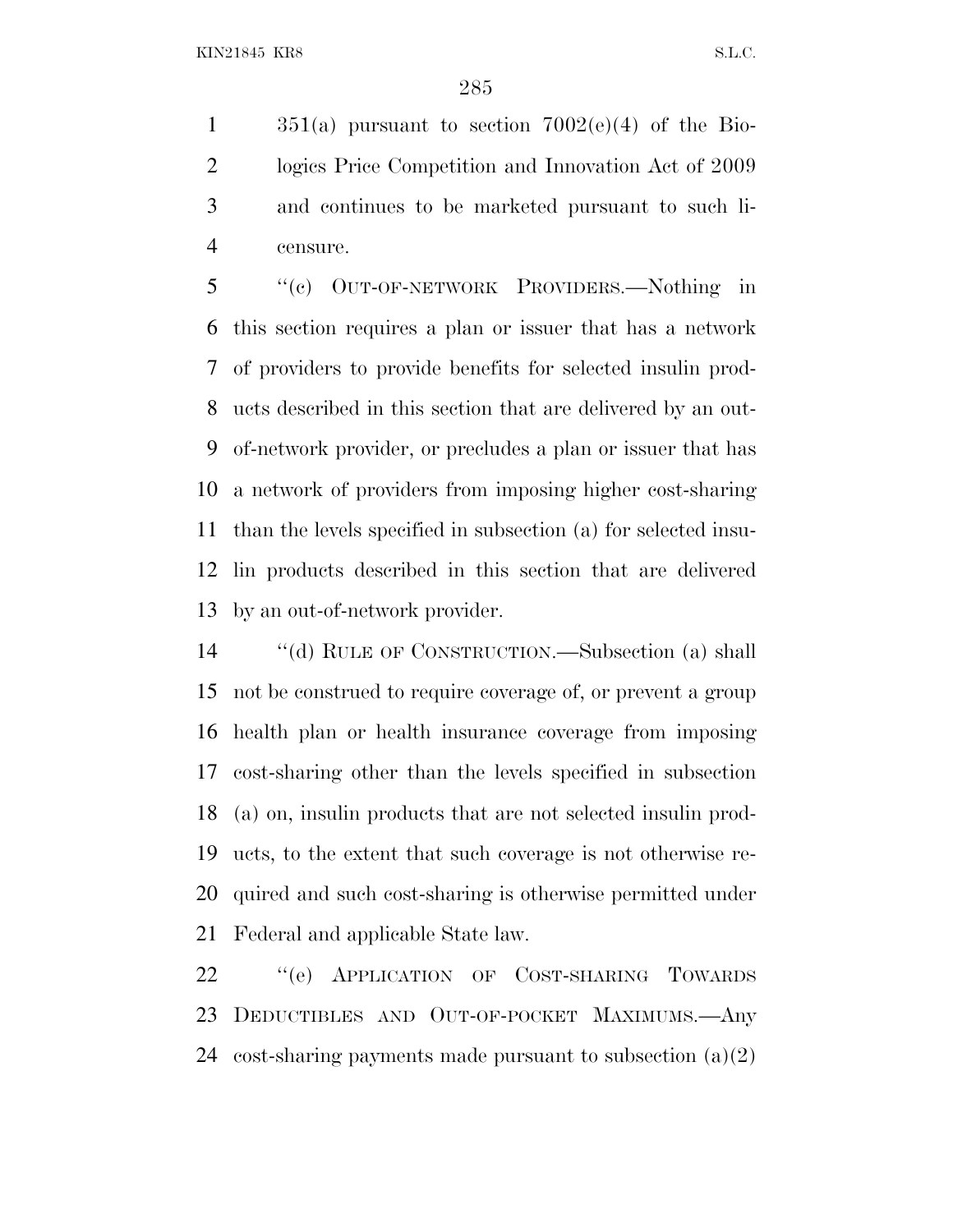KIN21845 KR8 S.L.C.

 shall be counted toward any deductible or out-of-pocket maximum that applies under the plan or coverage.''.

 (b) N<sup>O</sup> EFFECT ON OTHER COST-SHARING.—Section 1302(d)(2) of the Patient Protection and Affordable Care 5 Act  $(42 \text{ U.S.C. } 18022(d)(2))$  is amended by adding at the end the following new subparagraph:

7 "(D) SPECIAL RULE RELATING TO INSU- LIN COVERAGE.—The exemption of coverage of selected insulin products (as defined in section 2799A–11(b) of the Public Health Service Act) from the application of any deductible pursuant 12 to section  $2799A-11(a)(1)$  of such Act, section 726(a)(1) of the Employee Retirement Income 14 Security Act of 1974, or section  $9826(a)(1)$  of the Internal Revenue Code of 1986 shall not be considered when determining the actuarial value of a qualified health plan under this sub-section.''.

 (c) COVERAGE OF CERTAIN INSULIN PRODUCTS UNDER CATASTROPHIC PLANS.—Section 1302(e) of the Patient Protection and Affordable Care Act (42 U.S.C.  $22 \quad 18022(e)$  is amended by adding at the end the following: 23 "(4) COVERAGE OF CERTAIN INSULIN PROD-UCTS.—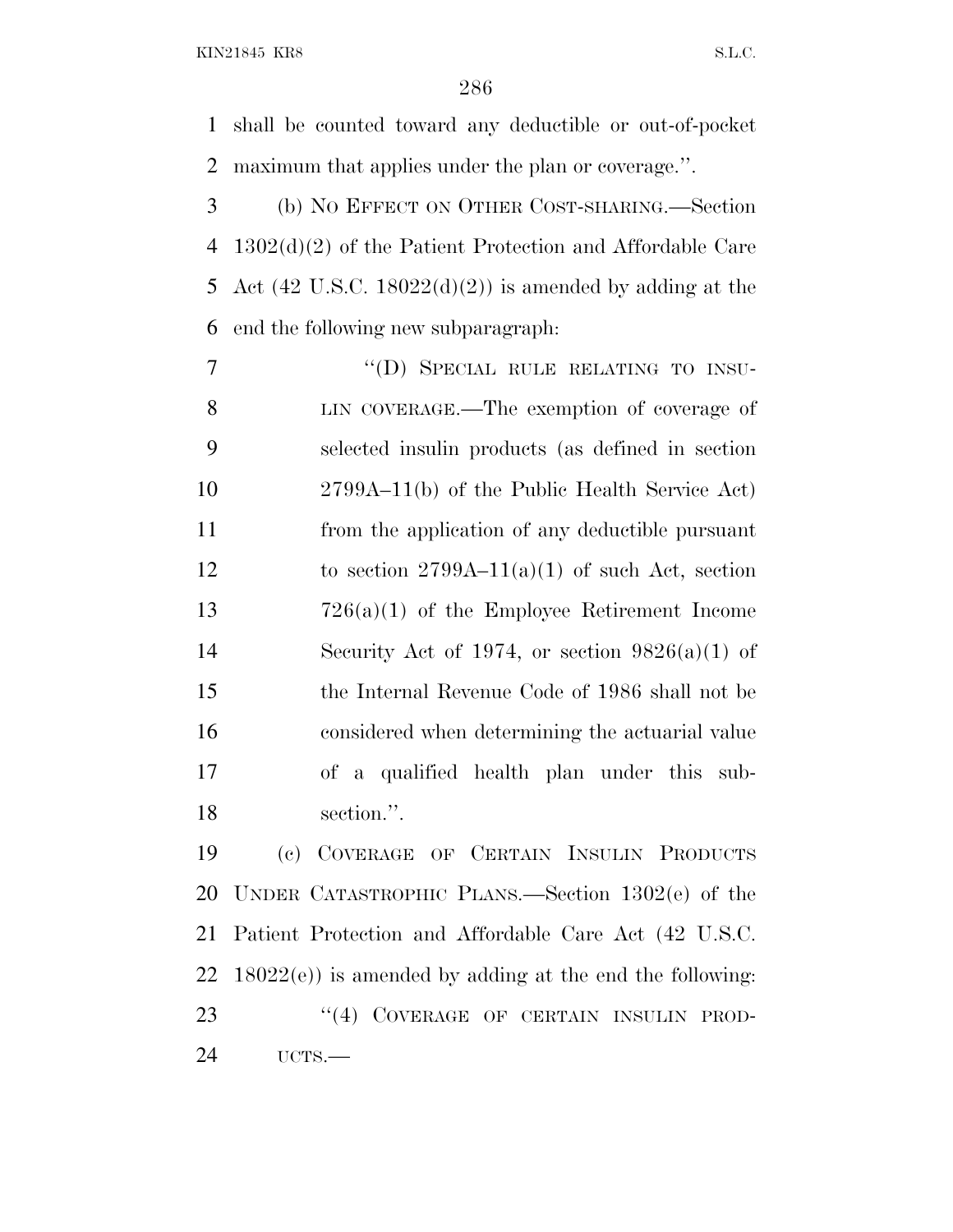| $\mathbf{1}$   | "(A) IN GENERAL.—Notwithstanding para-            |
|----------------|---------------------------------------------------|
| $\overline{2}$ | graph $(1)(B)(i)$ , a health plan described in    |
| 3              | paragraph (1) shall provide coverage of selected  |
| $\overline{4}$ | insulin products, in accordance with section      |
| 5              | 2799A–11 of the Public Health Service Act, for    |
| 6              | a plan year before an enrolled individual has in- |
| $\tau$         | curred cost-sharing expenses in an amount         |
| 8              | equal to the annual limitation in effect under    |
| 9              | subsection $(c)(1)$ for the plan year.            |
| 10             | "(B) TERMINOLOGY.—For purposes of                 |
| 11             | subparagraph $(A)$ —                              |
| 12             | "(i) the term 'selected insulin prod-             |
| 13             | ucts' has the meaning given such term in          |
| 14             | section $2799A-11(b)$ of the Public Health        |
| 15             | Service Act; and                                  |
| 16             | "(ii) the requirements of section                 |
| 17             | 2799A–11 of such Act shall be applied by          |
| 18             | deeming each reference in such section to         |
| 19             | 'individual health insurance coverage' to be      |
| 20             | a reference to a plan described in para-          |
| 21             | graph $(1)$ .".                                   |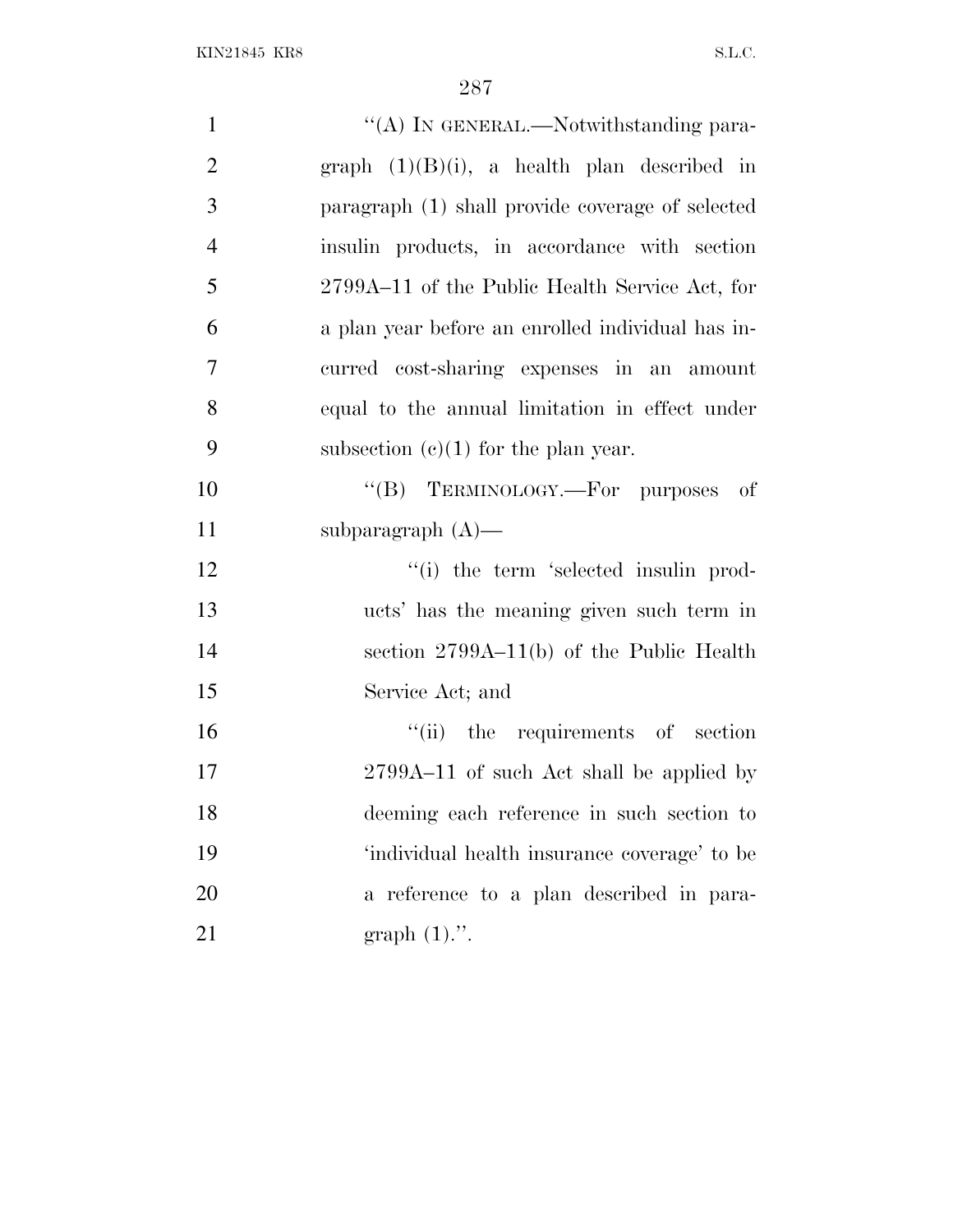| 1              | SEC. 27005. COST-SHARING REDUCTIONS FOR INDIVIDUALS                       |
|----------------|---------------------------------------------------------------------------|
| $\overline{2}$ | <b>RECEIVING</b><br><b>UNEMPLOYMENT</b><br><b>COMPENSA-</b>               |
| 3              | TION.                                                                     |
| $\overline{4}$ | Section 1402(f) of the Patient Protection and Afford-                     |
| 5              | able Care Act $(42 \text{ U.S.C. } 18071(f))$ is amended—                 |
| 6              | $(1)$ in the header, by striking "2021" and in-                           |
| 7              | serting "CERTAIN YEARS";                                                  |
| 8              | $(2)$ in the matter preceding paragraph $(1)$ , by                        |
| 9              | striking "2021" and inserting "any of years 2021                          |
| 10             | through $2022$ "; and                                                     |
| 11             | $(3)$ in paragraph $(2)$ , by striking "133 percent"                      |
| 12             | and inserting "150 percent".                                              |
| 13             | SEC. 27006. OVERSIGHT OF PHARMACY BENEFIT MANAGER                         |
|                |                                                                           |
| 14             | <b>SERVICES.</b>                                                          |
| 15             | (a) IN GENERAL.—Title XXVII of the Public Health                          |
| 16             | Service Act (42 U.S.C. 300gg et seq.), as amended by sec-                 |
| 17             | tion $27004$ , is further amended—                                        |
| 18             | (1) in part D $(42 \text{ U.S.C. } 300 \text{gg} - 111 \text{ et seq.}),$ |
| 19             | by adding at the end the following new section:                           |
| 20             | "SEC. 2799A-12. OVERSIGHT OF PHARMACY BENEFIT MAN-                        |
| 21             | <b>AGER SERVICES.</b>                                                     |
| 22             | "(a) IN GENERAL.—For plan years beginning on or                           |
| 23             | after January 1, 2023, a group health plan or health in-                  |
| 24             | surance issuer offering group health insurance coverage                   |
| 25             | or an entity or subsidiary providing pharmacy benefits                    |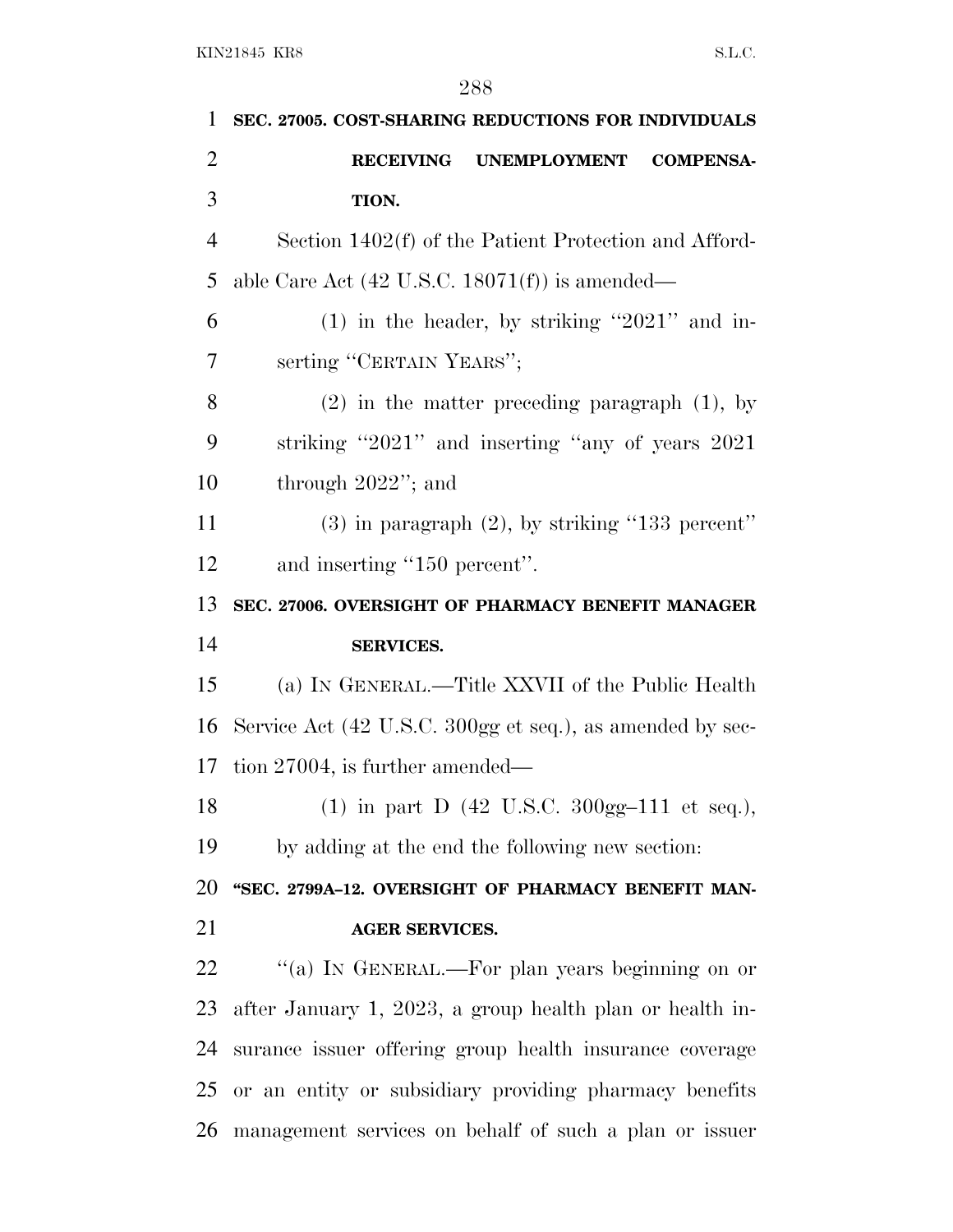shall not enter into a contract with a drug manufacturer, distributor, wholesaler, subcontractor, rebate aggregator, or any associated third party that limits the disclosure of information to plan sponsors in such a manner that pre- vents the plan or issuer, or an entity or subsidiary pro- viding pharmacy benefits management services on behalf of a plan or issuer, from making the reports described in subsection (b).

"(b) REPORTS.—

10 "(1) In GENERAL.—For plan years beginning on or after January 1, 2023, not less frequently than once every 6 months, a health insurance issuer offering group health insurance coverage or an enti- ty providing pharmacy benefits management services on behalf of a group health plan or an issuer pro- viding group health insurance coverage shall submit to the plan sponsor (as defined in section 3(16)(B) of the Employee Retirement Income Security Act of 1974) of such group health plan or health insurance coverage a report in accordance with this subsection and make such report available to the plan sponsor in a machine-readable format. Each such report shall include, with respect to the applicable group health plan or health insurance coverage—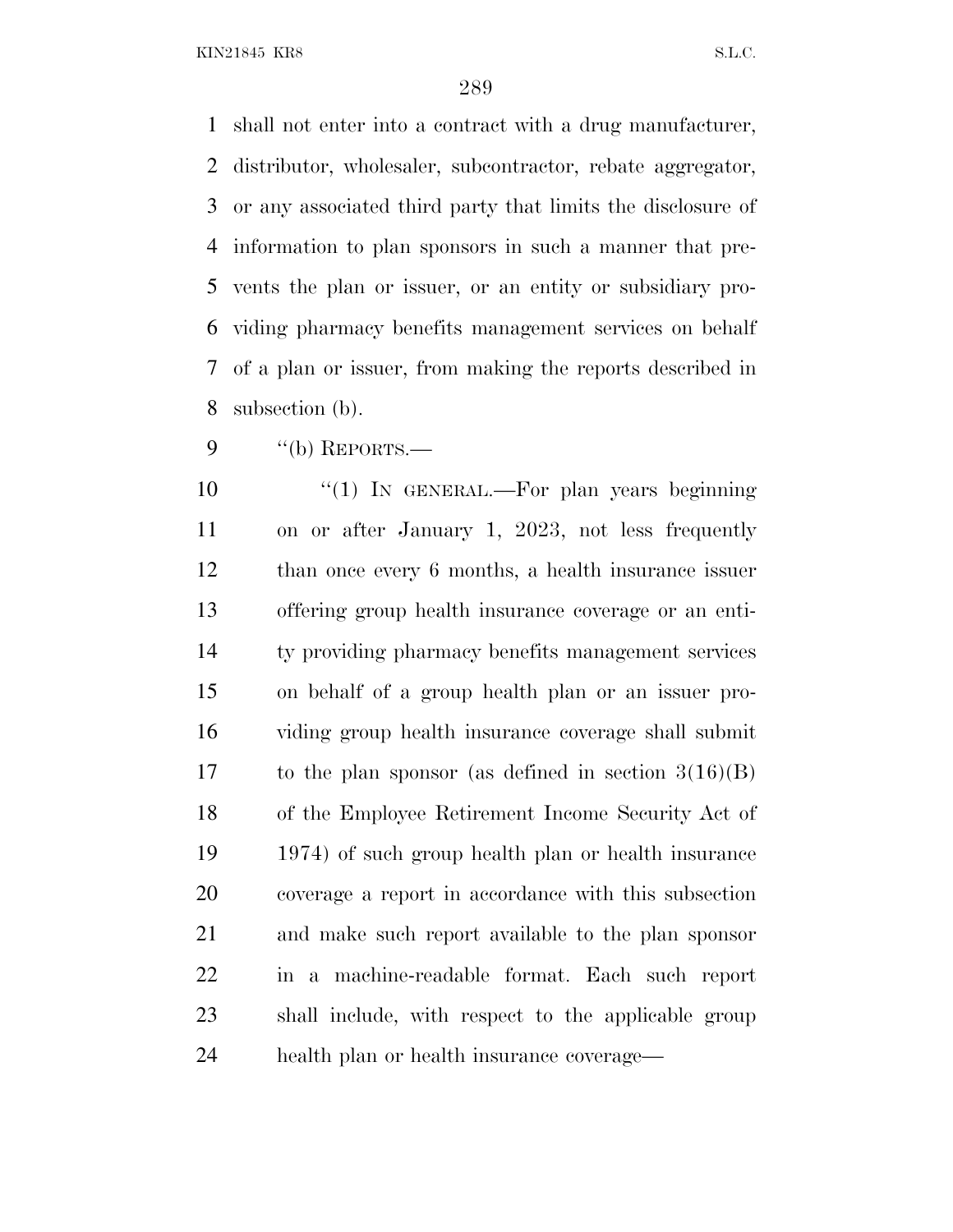| $\mathbf{1}$   | "(A) as applicable, information collected        |
|----------------|--------------------------------------------------|
| $\overline{2}$ | from drug manufacturers by such issuer or en-    |
| 3              | tity on the total amount of copayment assist-    |
| $\overline{4}$ | ance dollars paid, or copayment cards applied,   |
| 5              | that were funded by the drug manufacturer        |
| 6              | with respect to the participants and bene-       |
| $\tau$         | ficiaries in such plan or coverage;              |
| 8              | "(B) a list of each drug covered by such         |
| 9              | plan, issuer, or entity providing pharmacy ben-  |
| 10             | efit management services that was dispensed      |
| 11             | during the reporting period, including, with re- |
| 12             | spect to each such drug during the reporting     |
| 13             | period—                                          |
| 14             | "(i) the brand name, chemical entity,            |
| 15             | and National Drug Code;                          |
| 16             | "(ii) the number of participants and             |
| 17             | beneficiaries for whom the drug was filled       |
| 18             | during the plan year, the total number of        |
| 19             | prescription fills for the drug (including       |
| 20             | original prescriptions and refills), and the     |
| 21             | total number of dosage units of the drug         |
| 22             | dispensed across the plan year, including        |
| 23             | whether the dispensing channel was by re-        |
| 24             | tail, mail order, or specialty pharmacy;         |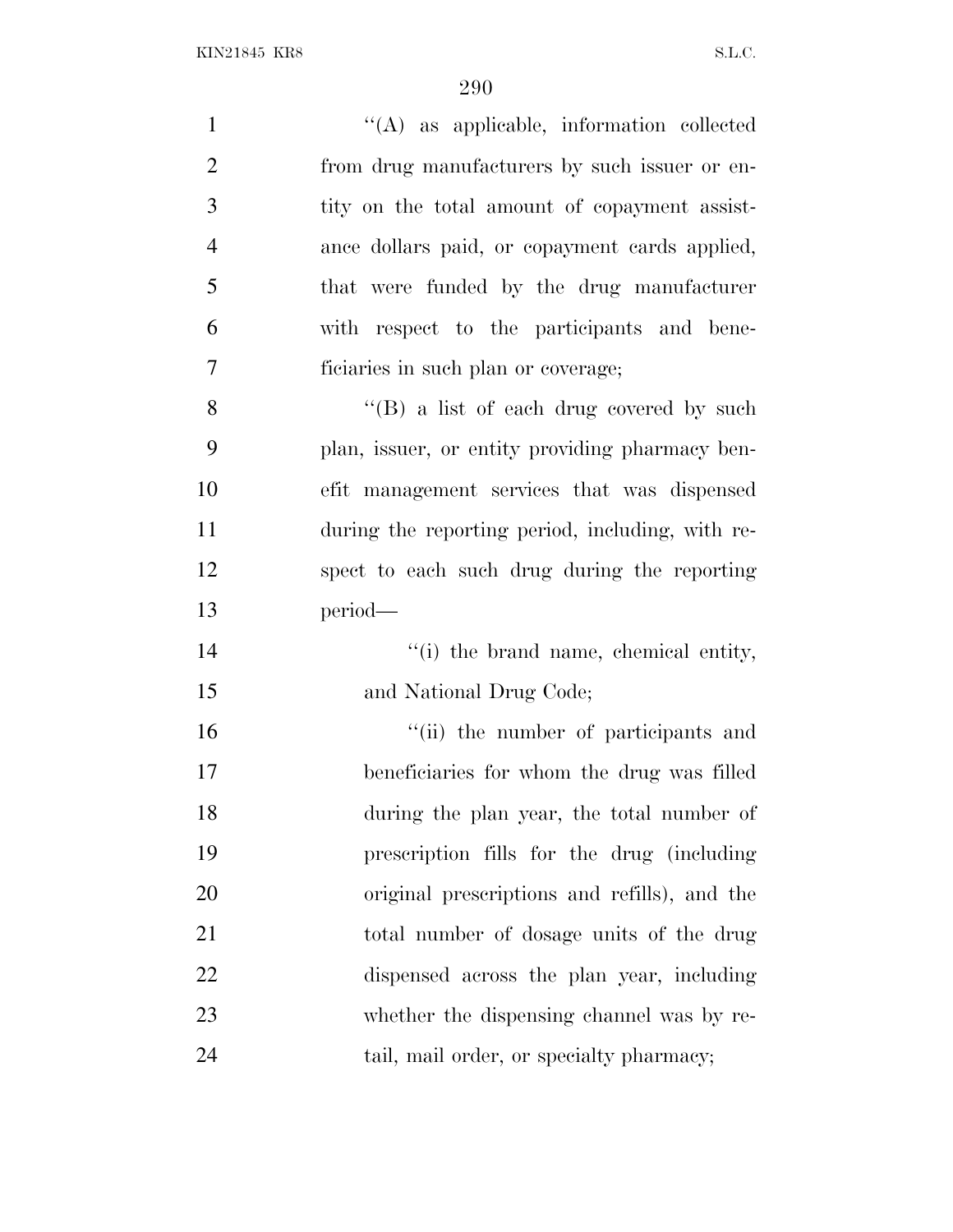| $\mathbf{1}$   | "(iii) the wholesale acquisition cost,              |
|----------------|-----------------------------------------------------|
| $\overline{2}$ | listed as cost per days supply and cost per         |
| 3              | pill, or in the case of a drug in another           |
| $\overline{4}$ | form, per dose;                                     |
| 5              | "(iv) the total out-of-pocket spending              |
| 6              | by participants and beneficiaries on such           |
| 7              | drug, including participant and beneficiary         |
| 8              | spending through copayments, coinsurance,           |
| 9              | and deductibles; and                                |
| 10             | $f'(v)$ for any drug for which gross                |
| 11             | spending of the group health plan or                |
| 12             | health insurance coverage exceeded                  |
| 13             | $$10,000$ during the reporting period—              |
| 14             | $\lq\lq$ (I) a list of all other drugs in           |
| 15             | the same therapeutic category or                    |
| 16             | class, including brand name drugs                   |
| 17             | and biological products and generic                 |
| 18             | drugs or biosimilar biological products             |
| 19             | that are in the same therapeutic cat-               |
| 20             | egory or class as such drug; and                    |
| 21             | "(II) the rationale for preferred                   |
| 22             | formulary placement of such drug in                 |
| 23             | that the rapeutic category or class;                |
| 24             | $\lq\lq$ (C) a list of each therapeutic category or |
| 25             | class of drugs that were dispensed under the        |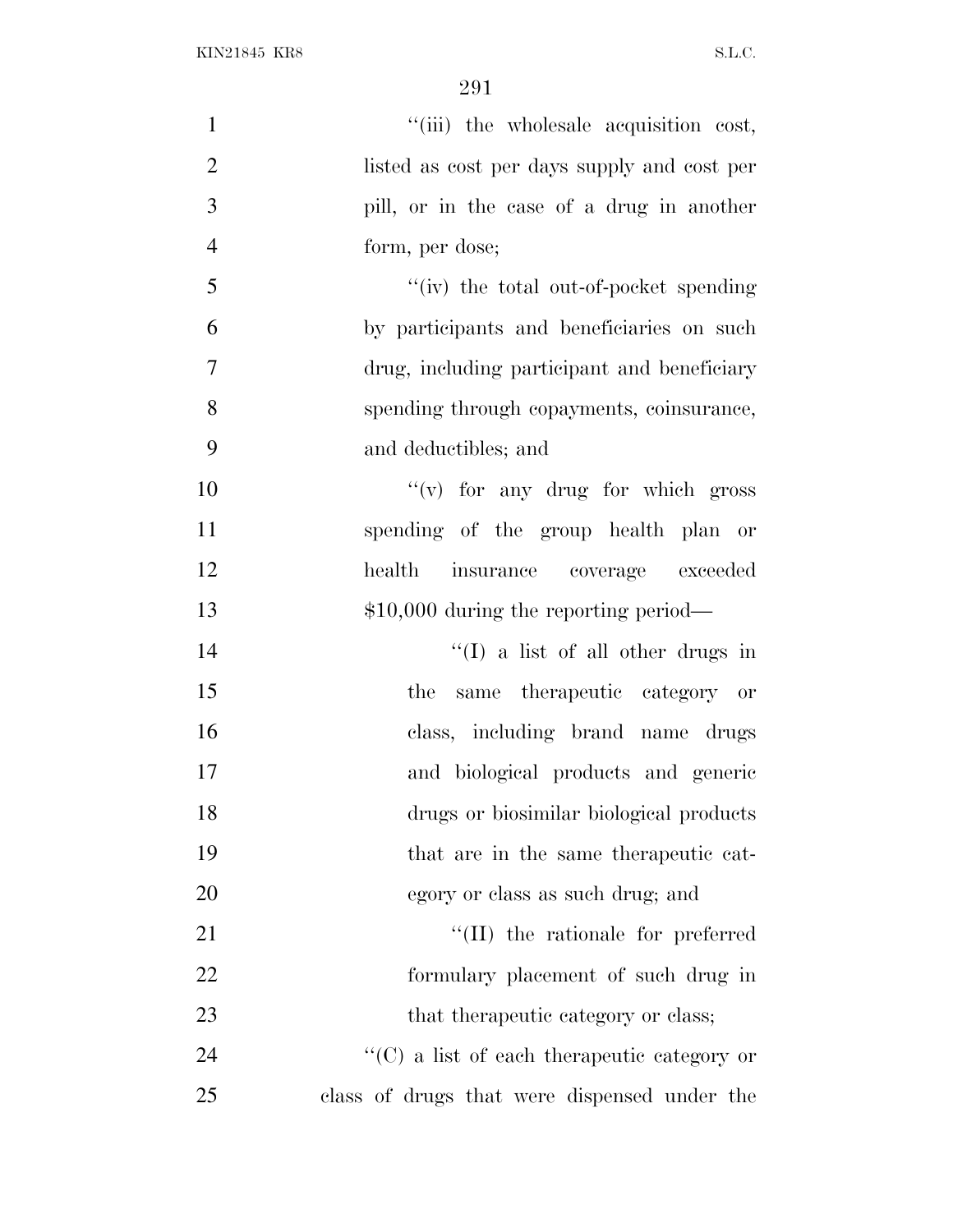| $\mathbf{1}$   | health plan or health insurance coverage during |
|----------------|-------------------------------------------------|
| $\overline{2}$ | the reporting period, and, with respect to each |
| 3              | such the rapeutic category or class of drugs,   |
| $\overline{4}$ | during the reporting period—                    |
| 5              | "(i) total gross spending by the plan,          |
| 6              | before manufacturer rebates, fees, or other     |
| $\overline{7}$ | manufacturer remuneration;                      |
| 8              | "(ii) the number of participants and            |
| 9              | beneficiaries who filled a prescription for a   |
| 10             | drug in that category or class;                 |
| 11             | "(iii) if applicable to that category or        |
| 12             | class, a description of the formulary tiers     |
| 13             | and utilization mechanisms (such as prior       |
| 14             | authorization or step therapy) employed         |
| 15             | for drugs in that category or class;            |
| 16             | "(iv) the total out-of-pocket spending          |
| 17             | by participants and beneficiaries, including    |
| 18             | participant and beneficiary spending            |
| 19             | through copayments, coinsurance, and            |
| 20             | deductibles; and                                |
| 21             | $f'(v)$ for each therapeutic category or        |
| 22             | class under which 3 or more drugs are in-       |
| 23             | cluded on the formulary of such plan or         |
| 24             | coverage-                                       |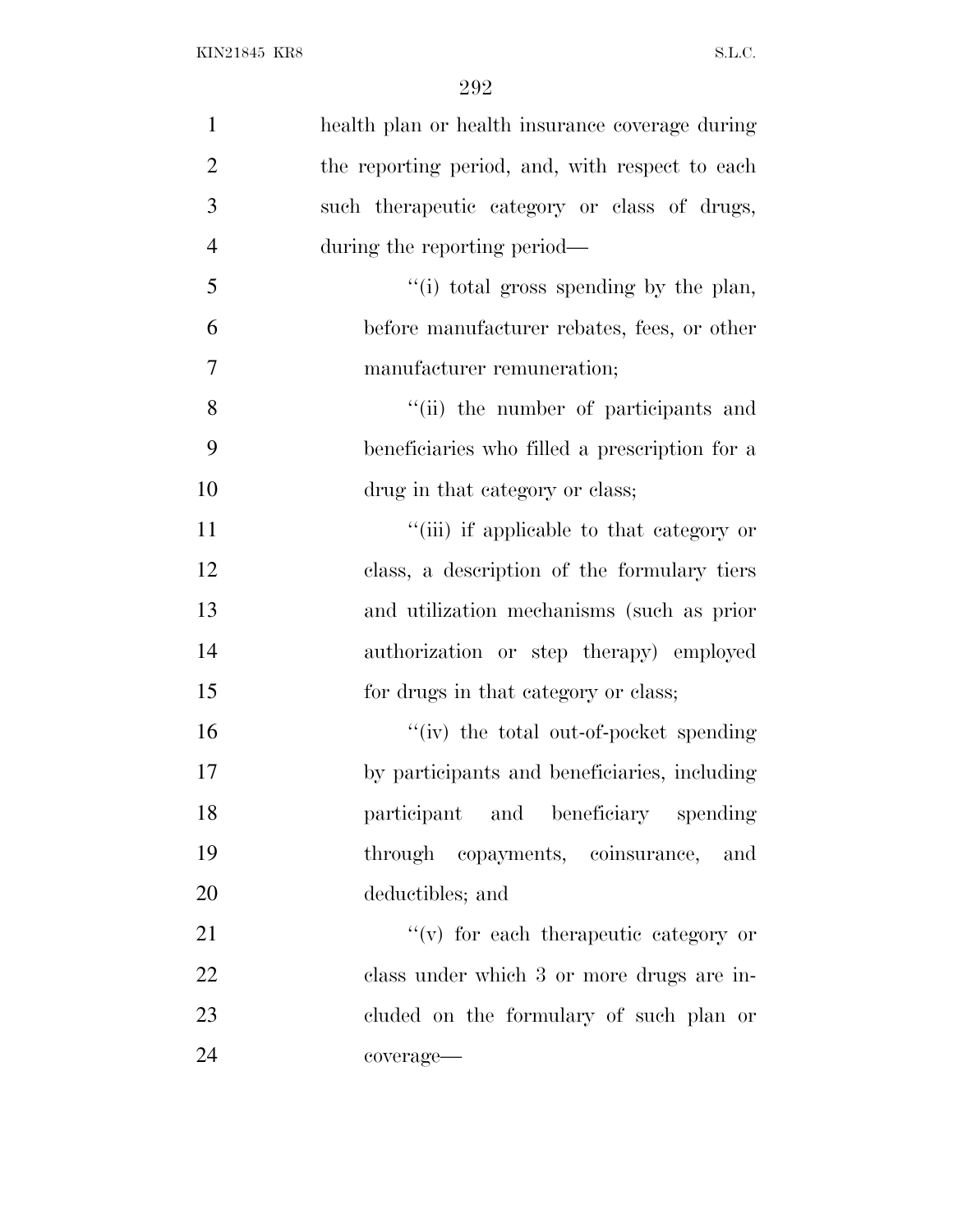| $\mathbf{1}$   | $\lq\lq$ (I) the amount received, or ex-    |
|----------------|---------------------------------------------|
| $\overline{2}$ | pected to be received, from drug man-       |
| 3              | ufacturers in rebates, fees, alternative    |
| $\overline{4}$ | discounts, or other remuneration—           |
| 5              | "(aa) to be paid by drug                    |
| 6              | manufacturers for claims in-                |
| $\overline{7}$ | curred during the reporting pe-             |
| 8              | riod; or                                    |
| 9              | "(bb) that is related to utili-             |
| 10             | zation of drugs, in such thera-             |
| 11             | peutic category or class;                   |
| 12             | $\lq\lq$ (II) the total net spending, after |
| 13             | deducting rebates, price concessions,       |
| 14             | alternative discounts or other remu-        |
| 15             | neration from drug manufacturers, by        |
| 16             | the health plan or health insurance         |
| 17             | coverage on that category or class of       |
| 18             | drugs; and                                  |
| 19             | "(III) the net price per course of          |
| 20             | treatment or single fill, such as a 30-     |
| 21             | day supply or 90-day supply, incurred       |
| 22             | by the health plan or health insurance      |
| 23             | coverage and its participants and           |
| 24             | beneficiaries, after manufacturer re-       |
| 25             | bates, fees, and other remuneration         |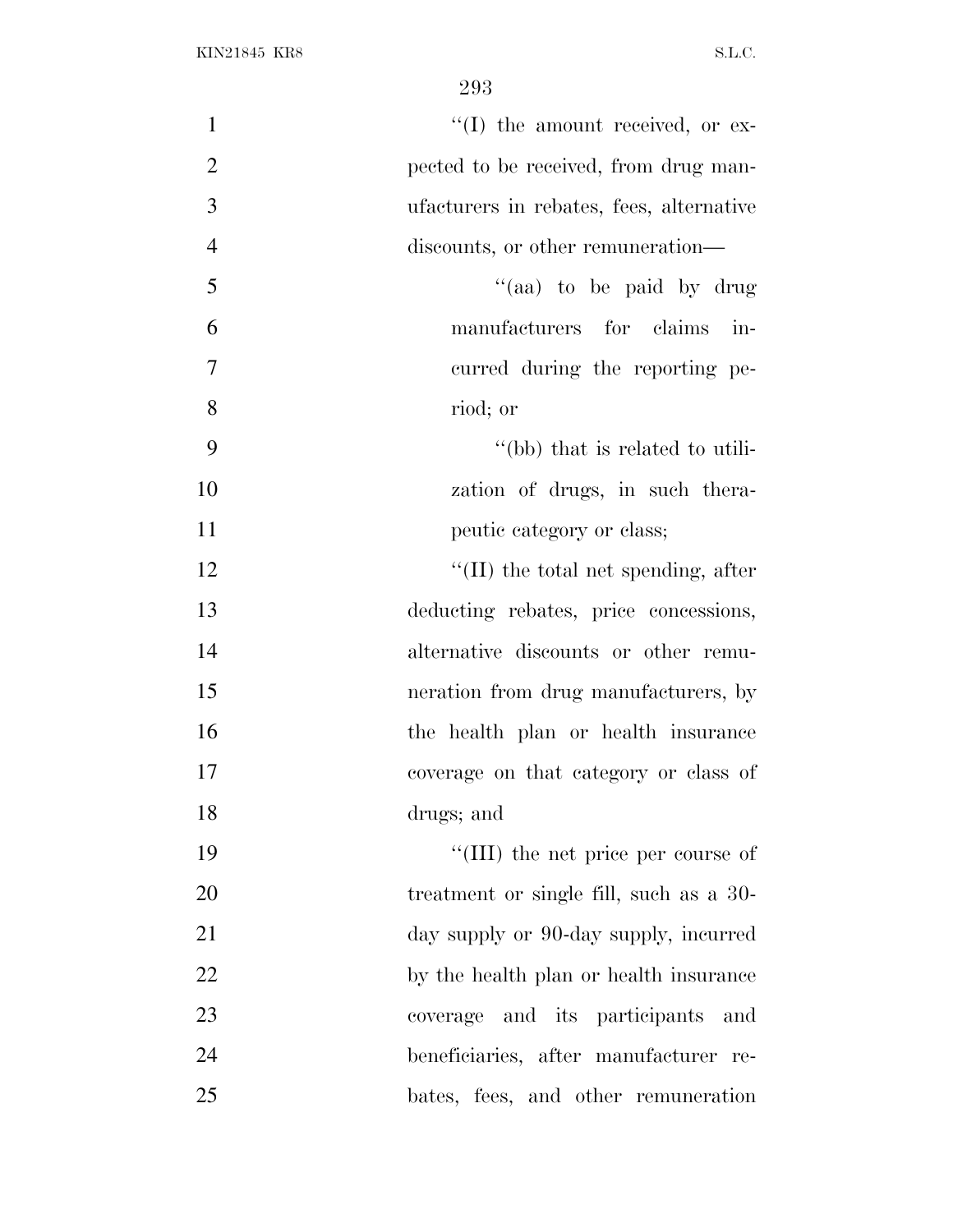| $\mathbf{1}$   | for drugs dispensed within such thera-             |
|----------------|----------------------------------------------------|
| $\overline{2}$ | peutic category or class during the re-            |
| 3              | porting period;                                    |
| $\overline{4}$ | $\lq\lq$ total gross spending on prescription      |
| 5              | drugs by the plan or coverage during the re-       |
| 6              | porting period, before rebates and other manu-     |
| 7              | facturer fees or remuneration;                     |
| 8              | $\lq\lq(E)$ total amount received, or expected to  |
| 9              | be received, by the health plan or health insur-   |
| 10             | ance coverage in drug manufacturer rebates,        |
| 11             | fees, alternative discounts, and all other remu-   |
| 12             | neration received from the manufacturer or any     |
| 13             | third party, other than the plan sponsor, re-      |
| 14             | lated to utilization of drug or drug spending      |
| 15             | under that health plan or health insurance cov-    |
| 16             | erage during the reporting period;                 |
| 17             | $\lq\lq(F)$ the total net spending on prescription |
| 18             | drugs by the health plan or health insurance       |
| 19             | coverage during the reporting period; and          |
| 20             | $\lq\lq(G)$ amounts paid directly or indirectly in |
| 21             | rebates, fees, or any other type of remuneration   |
| 22             | to brokers, consultants, advisors, or any other    |
| 23             | individual or firm who referred the group health   |
| 24             | plan's or health insurance issuer's business to    |
| 25             | the pharmacy benefit manager.                      |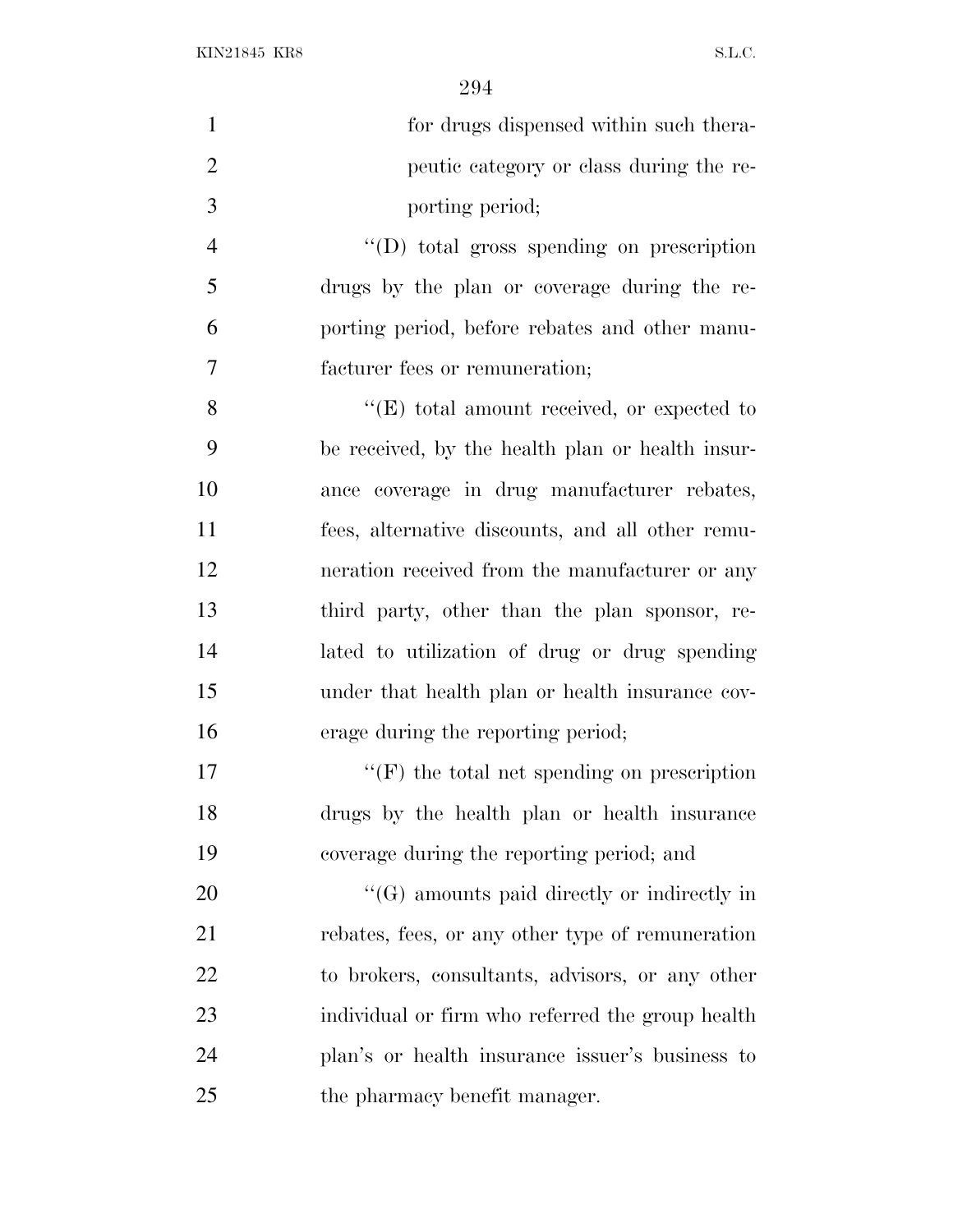1 "(2) PRIVACY REQUIREMENTS.—Health insur- ance issuers offering group health insurance cov- erage and entities providing pharmacy benefits man- agement services on behalf of a group health plan shall provide information under paragraph (1) in a manner consistent with the privacy, security, and breach notification regulations promulgated under section 264(c) of the Health Insurance Portability and Accountability Act of 1996, and shall restrict the use and disclosure of such information according to such privacy regulations. 12 "(3) DISCLOSURE AND REDISCLOSURE.— ''(A) LIMITATION TO BUSINESS ASSOCI- ATES.—A group health plan receiving a report under paragraph (1) may disclose such informa-16 tion only to business associates of such plan as defined in section 160.103 of title 45, Code of Federal Regulations (or successor regulations). 19 "(B) CLARIFICATION REGARDING PUBLIC DISCLOSURE OF INFORMATION.—Nothing in this section prevents a health insurance issuer offering group health insurance coverage or an entity providing pharmacy benefits management services on behalf of a group health plan from placing reasonable restrictions on the public dis-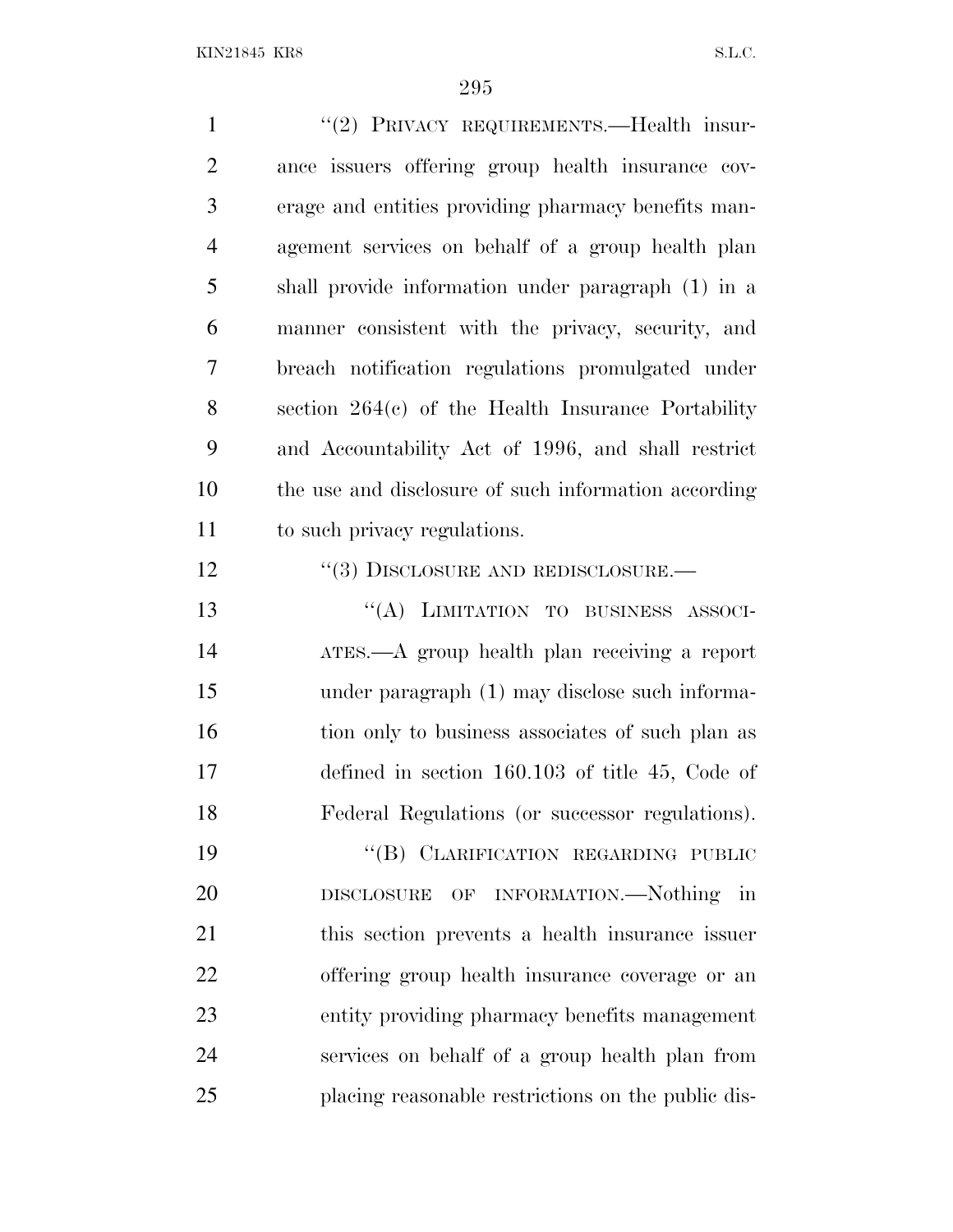closure of the information contained in a report described in paragraph (1), except that such issuer or entity may not restrict disclosure of such report to the Department of Health and Human Services, the Department of Labor, or the Department of the Treasury.

7 "'(C) LIMITED FORM OF REPORT.—The Secretary shall define through rulemaking a limited form of the report under paragraph (1) required to be submitted to plan sponsors who are drug manufacturers, drug wholesalers, or other direct participants in the drug supply chain, in order to prevent anti-competitive be-havior.

 ''(4) REPORT TO GAO.—A health insurance issuer offering group health insurance coverage or an entity providing pharmacy benefits management services on behalf of a group health plan shall sub- mit to the Comptroller General of the United States each of the first 4 reports submitted to a plan spon- sor under paragraph (1) with respect to such cov- erage or plan, and other such reports as requested, in accordance with the privacy requirements under paragraph (2) and the disclosure and redisclosure standards under paragraph (3), and such other in-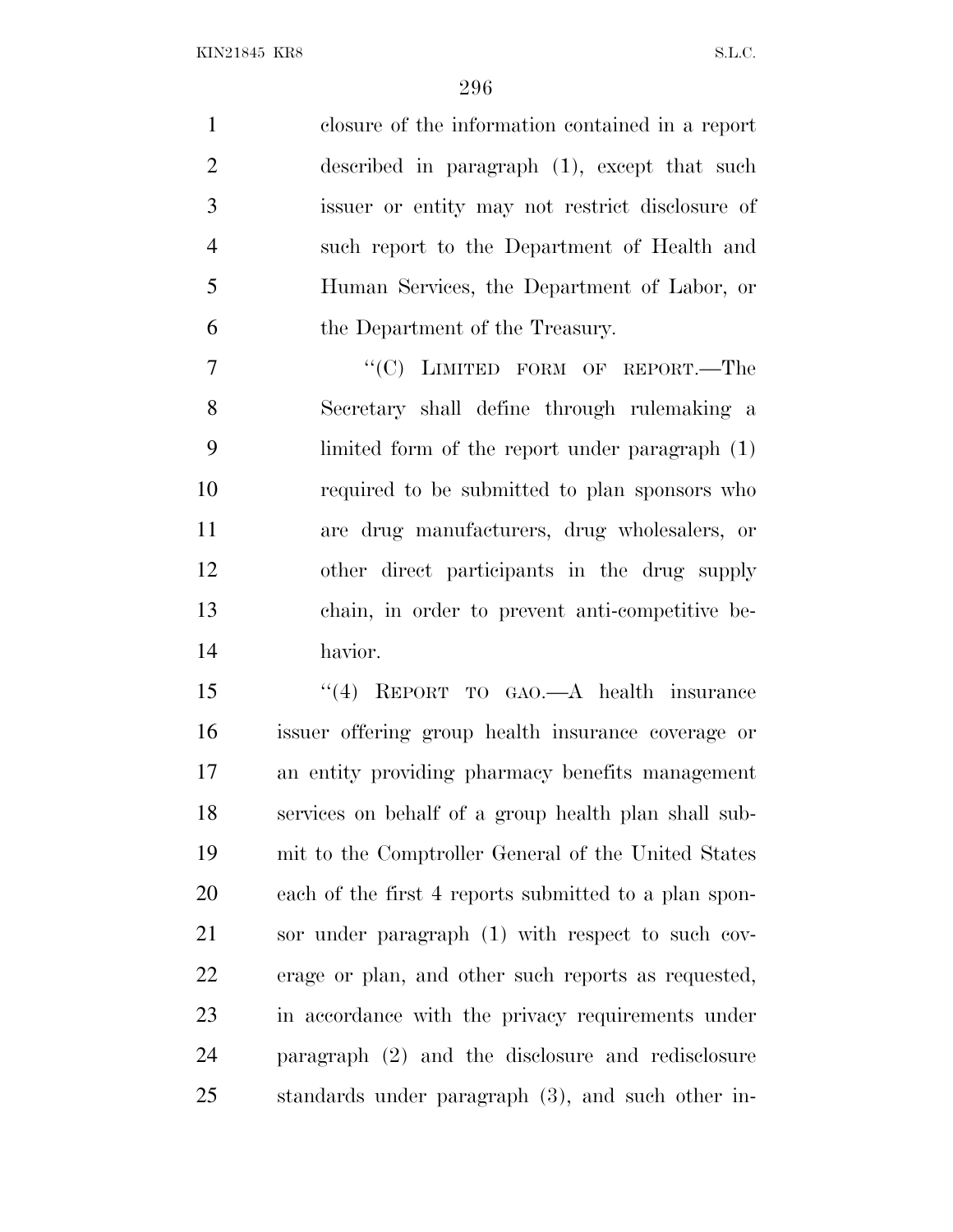| $\mathbf{1}$   | formation that the Comptroller General determines       |
|----------------|---------------------------------------------------------|
| $\overline{2}$ | necessary to carry out the study under section          |
| 3              | $30606(b)$ of An Act to provide for reconciliation pur- |
| $\overline{4}$ | suant to title II of S. Con. Res. 14.                   |
| 5              | $``(c)$ ENFORCEMENT.—                                   |
| 6              | $\lq(1)$ In GENERAL.—The Secretary, in consulta-        |
| 7              | tion with the Secretary of Labor and the Secretary      |
| 8              | of the Treasury, shall enforce this section.            |
| 9              | "(2) FAILURE TO PROVIDE TIMELY INFORMA-                 |
| 10             | TION.—A health insurance issuer or an entity pro-       |
| 11             | viding pharmacy benefit management services that        |
| 12             | violates subsection (a) or fails to provide information |
| 13             | required under subsection (b), or a drug manufac-       |
| 14             | turer that fails to provide information under sub-      |
| 15             | section $(b)(1)(A)$ in a timely manner, shall be sub-   |
| 16             | ject to a civil monetary penalty in the amount of       |
| 17             | $$10,000$ for each day during which such violation      |
| 18             | continues or such information is not disclosed or re-   |
| 19             | ported.                                                 |
| 20             | "(3) FALSE INFORMATION.—A health insurance              |
| 21             | issuer, entity providing pharmacy benefit manage-       |
| 22             | ment services, or drug manufacturer that knowingly      |
| 23             | provides false information under this section shall be  |
| 24             | subject to a civil money penalty in an amount not       |
| 25             | to exceed $$100,000$ for each item of false informa-    |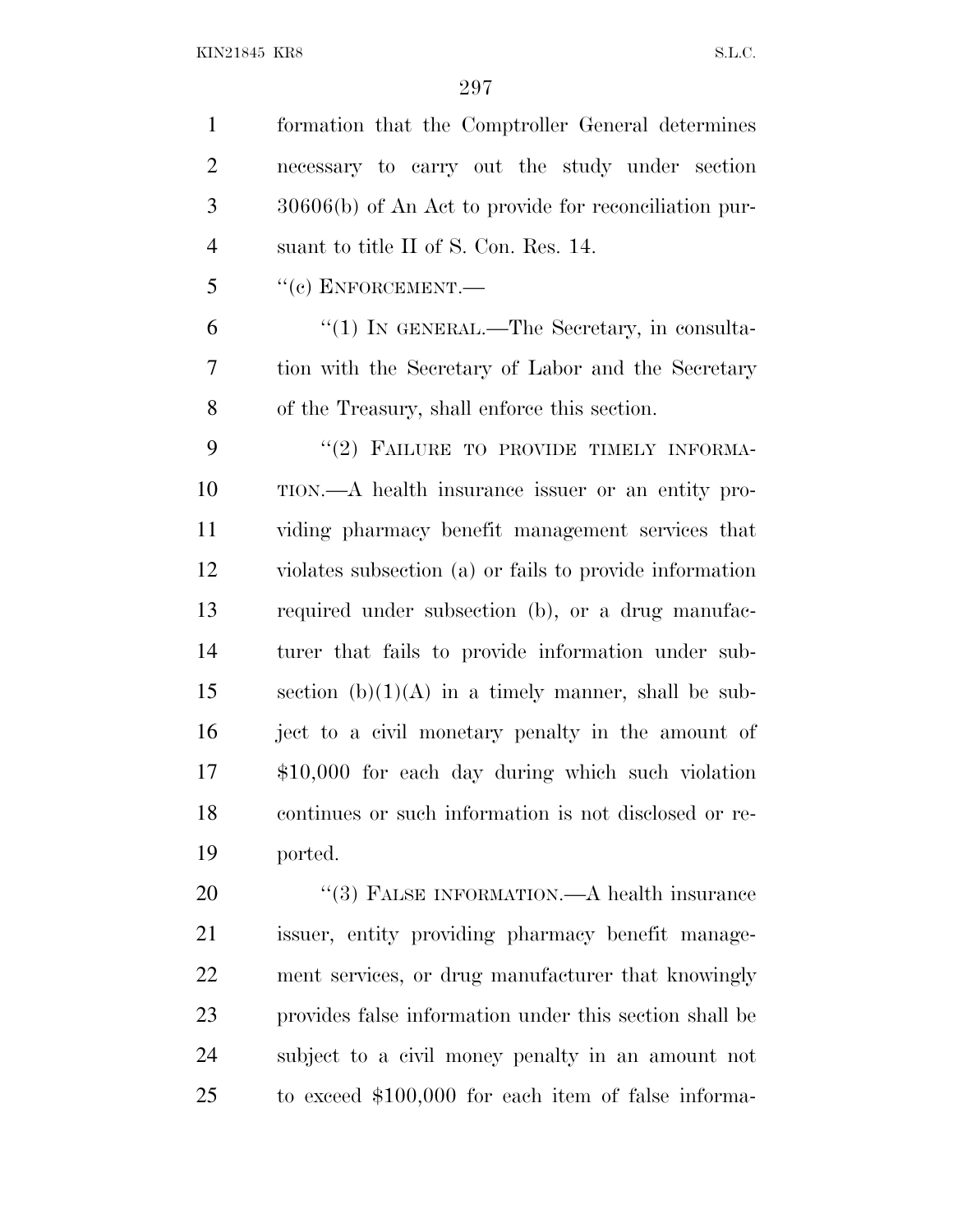tion. Such civil money penalty shall be in addition to other penalties as may be prescribed by law.

3 "(4) PROCEDURE.—The provisions of section 1128A of the Social Security Act, other than sub- section (a) and (b) and the first sentence of sub- section (c)(1) of such section shall apply to civil monetary penalties under this subsection in the same manner as such provisions apply to a penalty or proceeding under section 1128A of the Social Se-curity Act.

11 ''(5) WAIVERS.—The Secretary may waive pen- alties under paragraph (2), or extend the period of time for compliance with a requirement of this sec- tion, for an entity in violation of this section that has made a good-faith effort to comply with this sec-tion.

17 ""(d) RULE OF CONSTRUCTION.—Nothing in this sec- tion shall be construed to permit a health insurance issuer, group health plan, or other entity to restrict disclosure to, or otherwise limit the access of, the Department of Health and Human Services to a report described in subsection (b)(1) or information related to compliance with sub-section (a) by such issuer, plan, or entity.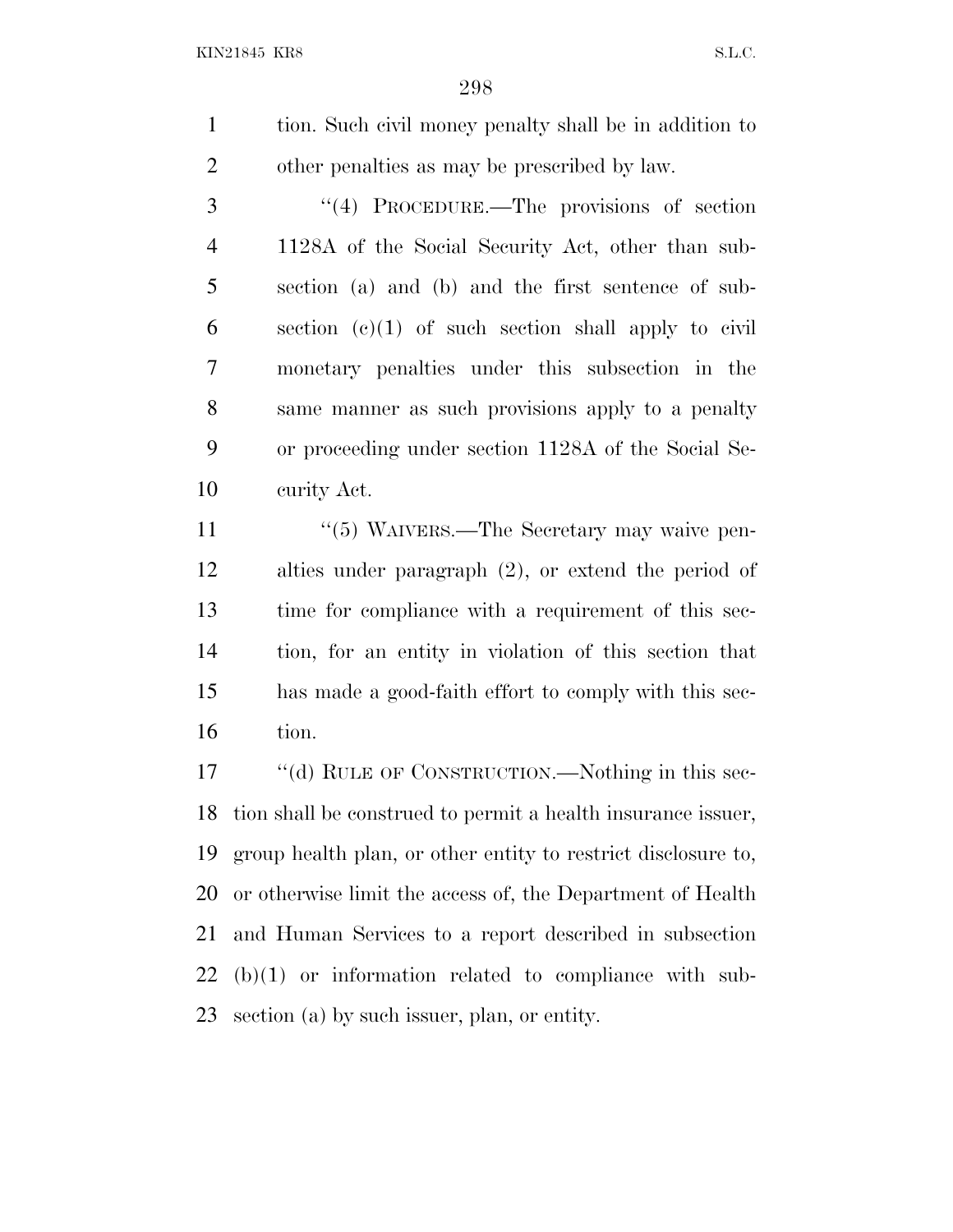| $\mathbf{1}$   | "(e) DEFINITION.—In this section, the term 'whole-         |
|----------------|------------------------------------------------------------|
| $\overline{2}$ | sale acquisition cost' has the meaning given such term in  |
| 3              | section $1847A(c)(6)(B)$ of the Social Security Act."; and |
| $\overline{4}$ | $(2)$ in section 2723 (42 U.S.C. 300gg-22)—                |
| 5              | $(A)$ in subsection $(a)$ —                                |
| 6              | $(i)$ in paragraph $(1)$ , by inserting                    |
| 7              | "(other than subsections $(a)$ and $(b)$ of                |
| 8              | section $2799A-12$ " after "part D"; and                   |
| 9              | (ii) in paragraph $(2)$ , by inserting                     |
| 10             | "(other than subsections (a) and (b) of                    |
| 11             | section $2799A-12$ " after "part D";                       |
| 12             | $(B)$ in subsection $(b)$ —                                |
| 13             | (i) in paragraph $(1)$ , by inserting                      |
| 14             | "(other than subsections (a) and (b) of                    |
| 15             | section $2799A-12$ " after "part D";                       |
| 16             | (ii) in paragraph $(2)(A)$ , by inserting                  |
| 17             | "(other than subsections (a) and (b) of                    |
| 18             | section $2799A-12$ )" after "part D"; and                  |
| 19             | (iii) in paragraph $(2)(C)(ii)$ , by insert-               |
| 20             | ing "(other than subsections (a) and (b) of                |
| 21             | section $2799A-12$ " after "part D".                       |
| 22             | (b) GAO STUDY.—                                            |
| 23             | (1) IN GENERAL.—Not later than 3 years after               |
| 24             | the date of enactment of this Act, the Comptroller         |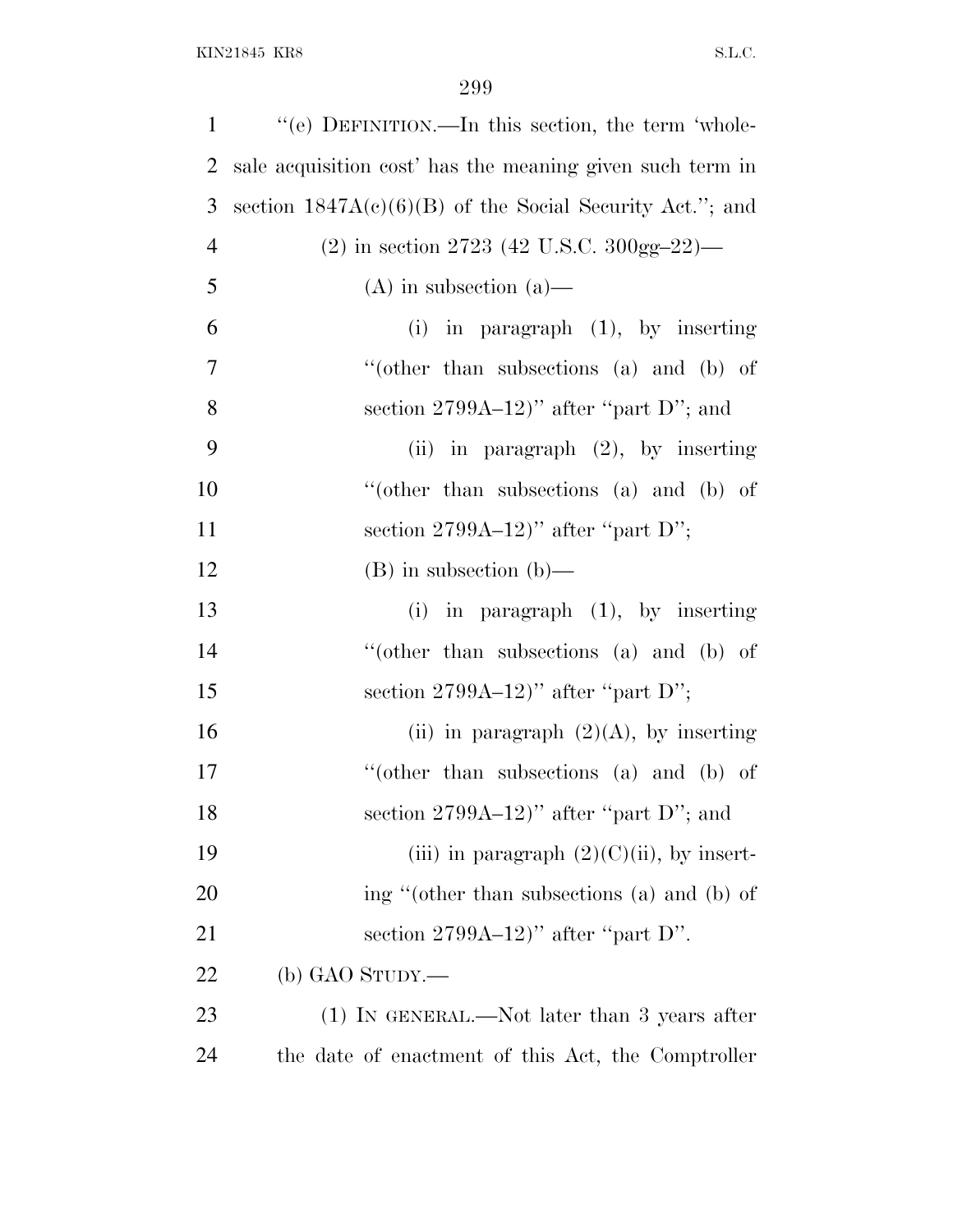General of the United States shall report to Con-gress on—

 (A) pharmacy networks of group health plans, health insurance issuers, and entities providing pharmacy benefit management serv- ices under such group health plan or group or individual health insurance coverage, including networks that have pharmacies that are under common ownership (in whole or part) with group health plans, health insurance issuers, or entities providing pharmacy benefit manage- ment services or pharmacy benefit administra- tive services under group health plan or group or individual health insurance coverage;

 (B) as it relates to pharmacy networks 16 that include pharmacies under common owner-ship described in subparagraph (A)—

 (i) whether such networks are de- signed to encourage enrollees of a plan or coverage to use such pharmacies over other network pharmacies for specific services or drugs, and if so, the reasons the networks give for encouraging use of such phar-macies; and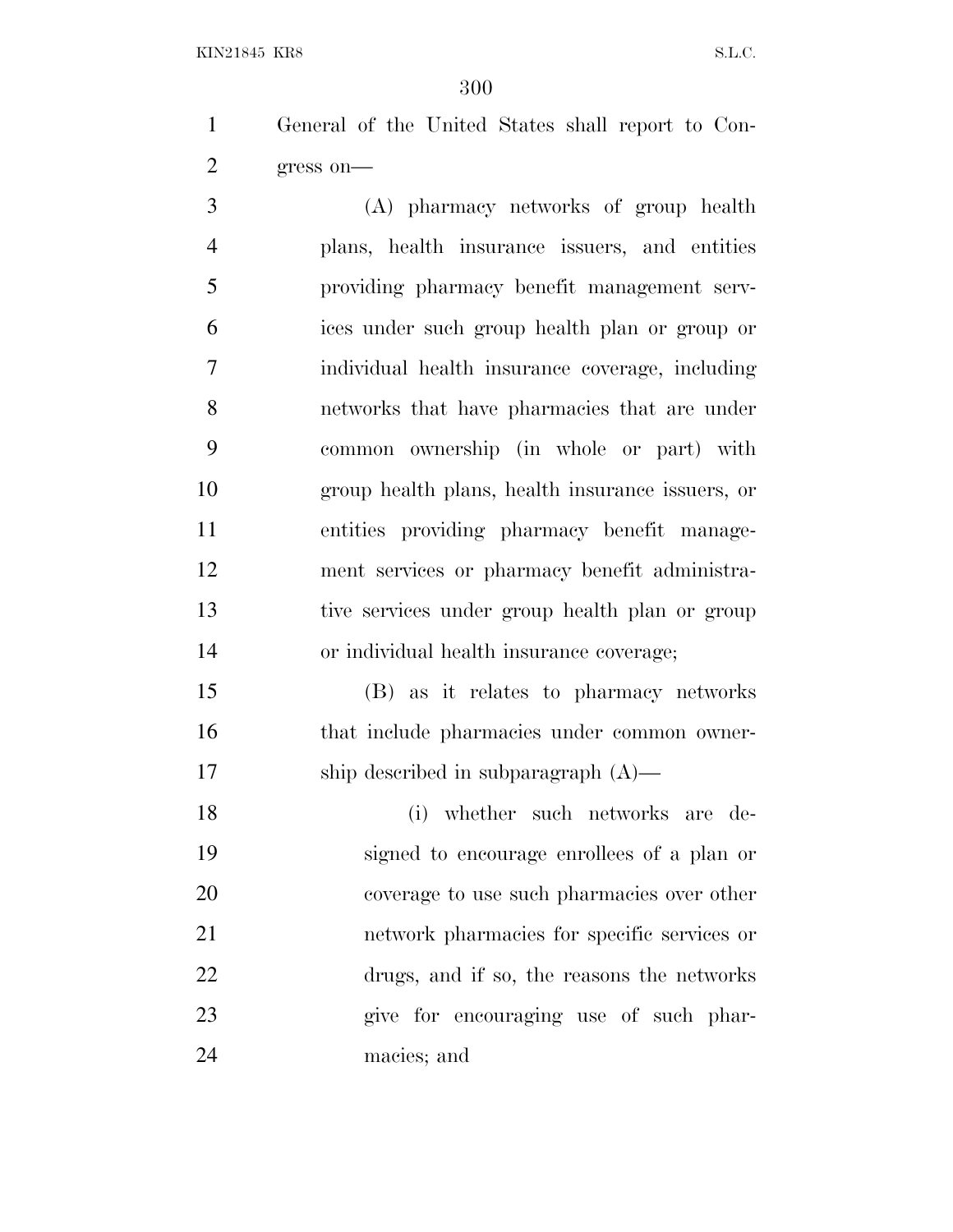(ii) whether such pharmacies are used by enrollees disproportionately more in the aggregate or for specific services or drugs compared to other network pharmacies; (C) whether group health plans and health insurance issuers offering group or individual health insurance coverage have options to elect different network pricing arrangements in the marketplace with entities that provide phar- macy benefit management services, the preva- lence of electing such different network pricing arrangements; (D) pharmacy network design parameters that encourage enrollees in the plan or coverage to fill prescriptions at mail order, specialty, or retail pharmacies that are wholly or partially-owned by that issuer or entity; and

 (E) the degree to which mail order, spe- cialty, or retail pharmacies that dispense pre- scription drugs to an enrollee in a group health plan or health insurance coverage that are under common ownership (in whole or part) with group health plans, health insurance issuers, or entities providing pharmacy benefit management services or pharmacy benefit ad-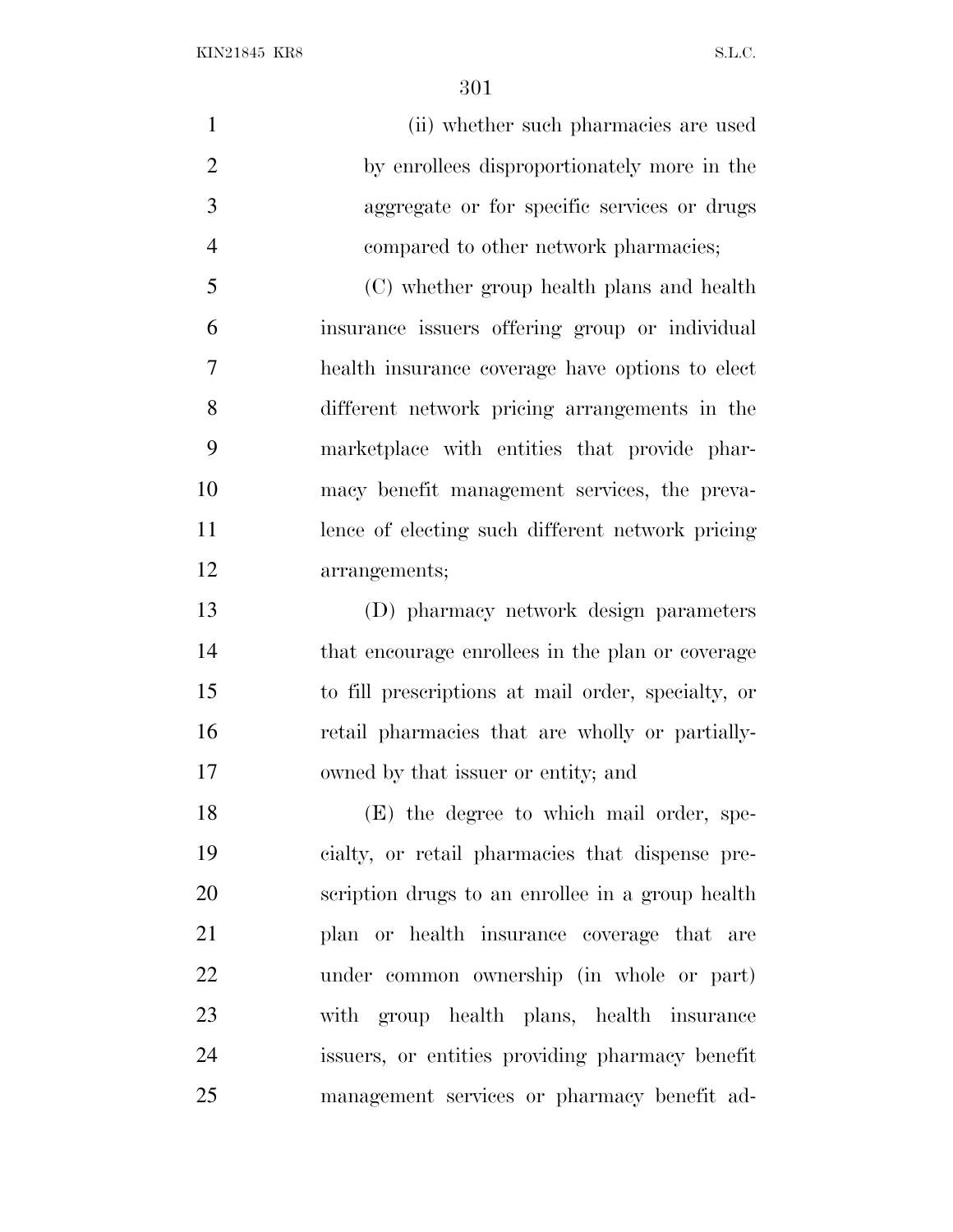ministrative services under group health plan or group or individual health insurance coverage receive reimbursement that is greater than the median price charged to the group health plan or health insurance issuer when the same drug is dispensed to enrollees in the plan or coverage by other pharmacies included in the pharmacy network of that plan, issuer, or entity that are not wholly or partially owned by the health in- surance issuer or entity providing pharmacy benefit management services.

 (2) REQUIREMENT.—The Comptroller General of the United States shall ensure that the report under paragraph (1) does not contain information that would allow a reader to identify a specific plan or entity providing pharmacy benefits management services or otherwise contain commercial or financial information that is privileged or confidential.

 (3) DEFINITIONS.—In this subsection, the terms ''group health plan'', ''health insurance cov- erage'', and ''health insurance issuer'' have the meanings given such terms in section 2791 of the Public Health Service Act (42 U.S.C. 300gg–91).

 (c) FUNDING.—For purposes of carrying out the amendments made by this section there are appropriated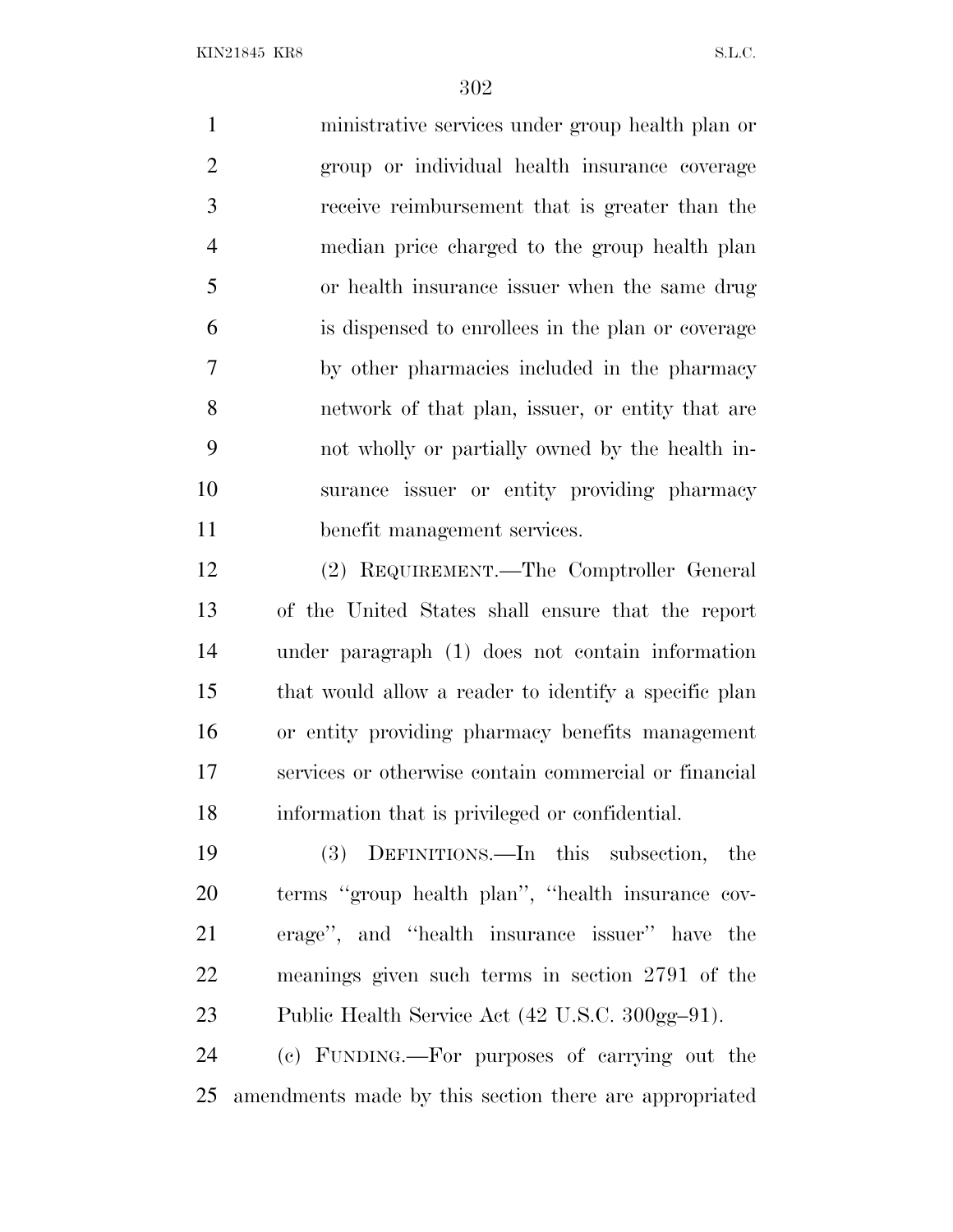out of amounts in the Treasury not otherwise appro- priated, \$80,000,000 for the Centers for Medicare & Med-icaid Services for Fiscal Year 2022.

# **Subtitle I—Public Health**

#### **PART 1—HEALTH CARE INFRASTRUCTURE AND**

**WORKFORCE**

 **SEC. 28001. FUNDING TO SUPPORT CORE PUBLIC HEALTH INFRASTRUCTURE FOR STATE, TERRITORIAL, LOCAL, AND TRIBAL HEALTH DEPARTMENTS AT THE CENTERS FOR DISEASE CONTROL AND PREVENTION.**

 (a) I<sup>N</sup> GENERAL.—In addition to amounts otherwise available, there is appropriated to the Secretary of Health and Human Services (in this subtitle referred to as the ''Secretary''), acting through the Director of the Centers for Disease Control and Prevention (in this section re- ferred to as the ''Director''), for fiscal year 2022, out of any money in the Treasury not otherwise appropriated, and to remain available until expended—

- (1) for the purposes of carrying out subsection 21 (e)(1)—
- (A) \$300,000,000 in fiscal year 2022; (B) \$450,000,000 in fiscal year 2023; and (C) \$1,500,000,000 in each of fiscal years 2024 through 2026; and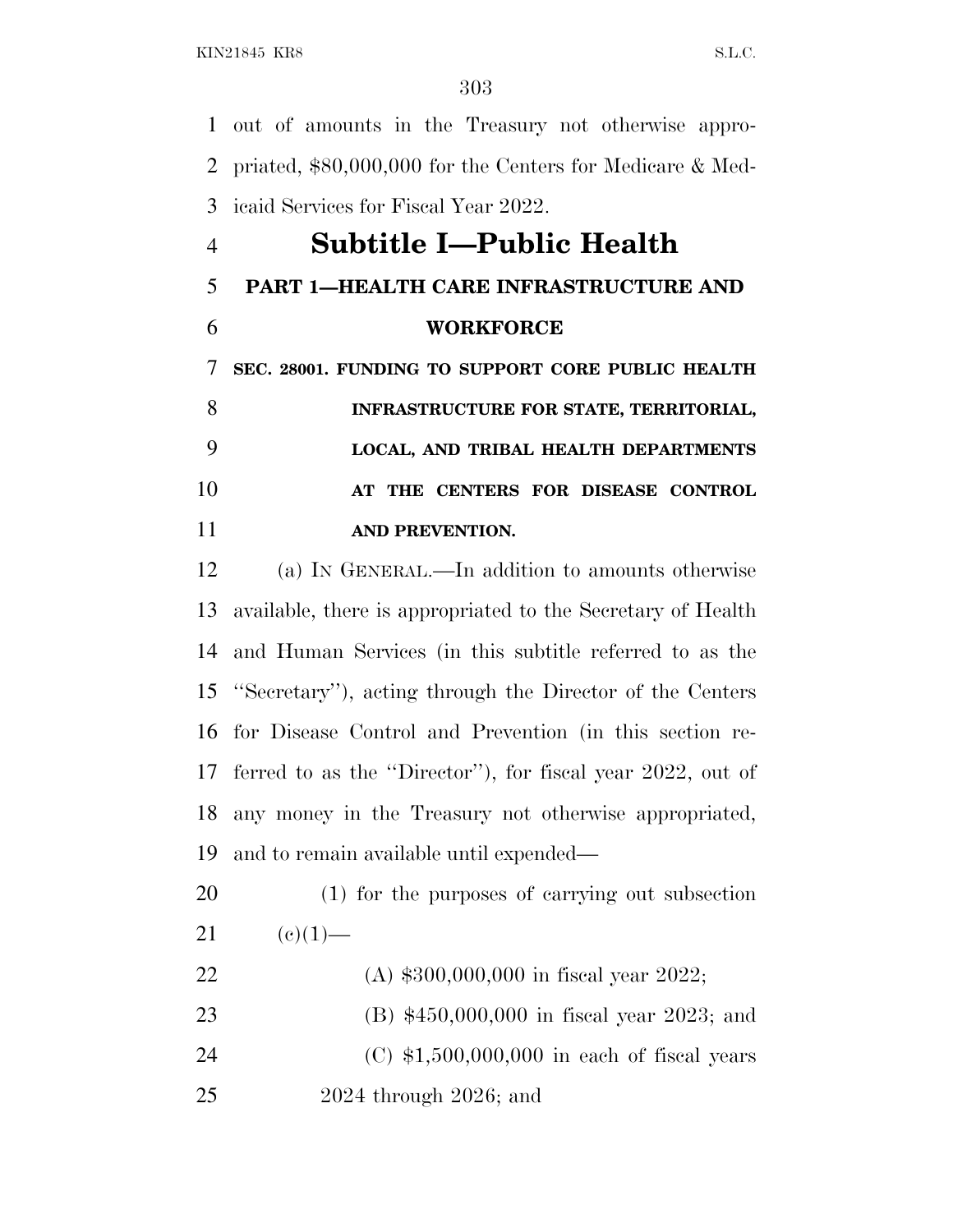| $\mathbf{1}$   | (2) for the purposes of carrying out subsection            |
|----------------|------------------------------------------------------------|
| $\overline{2}$ | $(d)$ —                                                    |
| 3              | (A) $$100,000,000$ in fiscal year 2022;                    |
| $\overline{4}$ | (B) $$150,000,000$ in fiscal year 2023; and                |
| 5              | $(C)$ \$500,000,000 in each of fiscal years                |
| 6              | 2024 through 2026.                                         |
| 7              | (b) USE OF FUNDS.—Amounts made available pursu-            |
| 8              | ant to subsection (a) shall be used to support core public |
| 9              | health infrastructure activities to strengthen the public  |
| 10             | health system of the United States, including by awarding  |
| <sup>11</sup>  | grants under this section and expanding and improving      |
| 12             | activities of the Centers for Disease Control and Preven-  |
| 13             | tion under subsections (c) and (d).                        |
| 14             | $(c)$ GRANTS.—                                             |
| 15             | (1) AWARDS.—For the purpose of addressing                  |
| 16             | core public health infrastructure needs, the Sec-          |
| 17             | retary shall award a grant to each State or terri-         |
| 18             | torial health department; to each local health depart-     |
| 19             | ment that serves a county with a population of at          |
| 20             | least $2,000,000$ or a city with a population of at        |
| 21             | least 400,000; and to Tribes, Tribal organizations,        |
| 22             | or urban Indian health organizations.                      |

 (2) REALLOCATION TO LOCAL HEALTH DE- PARTMENTS.—A State health department receiving funds under paragraph (1) shall allocate at least 35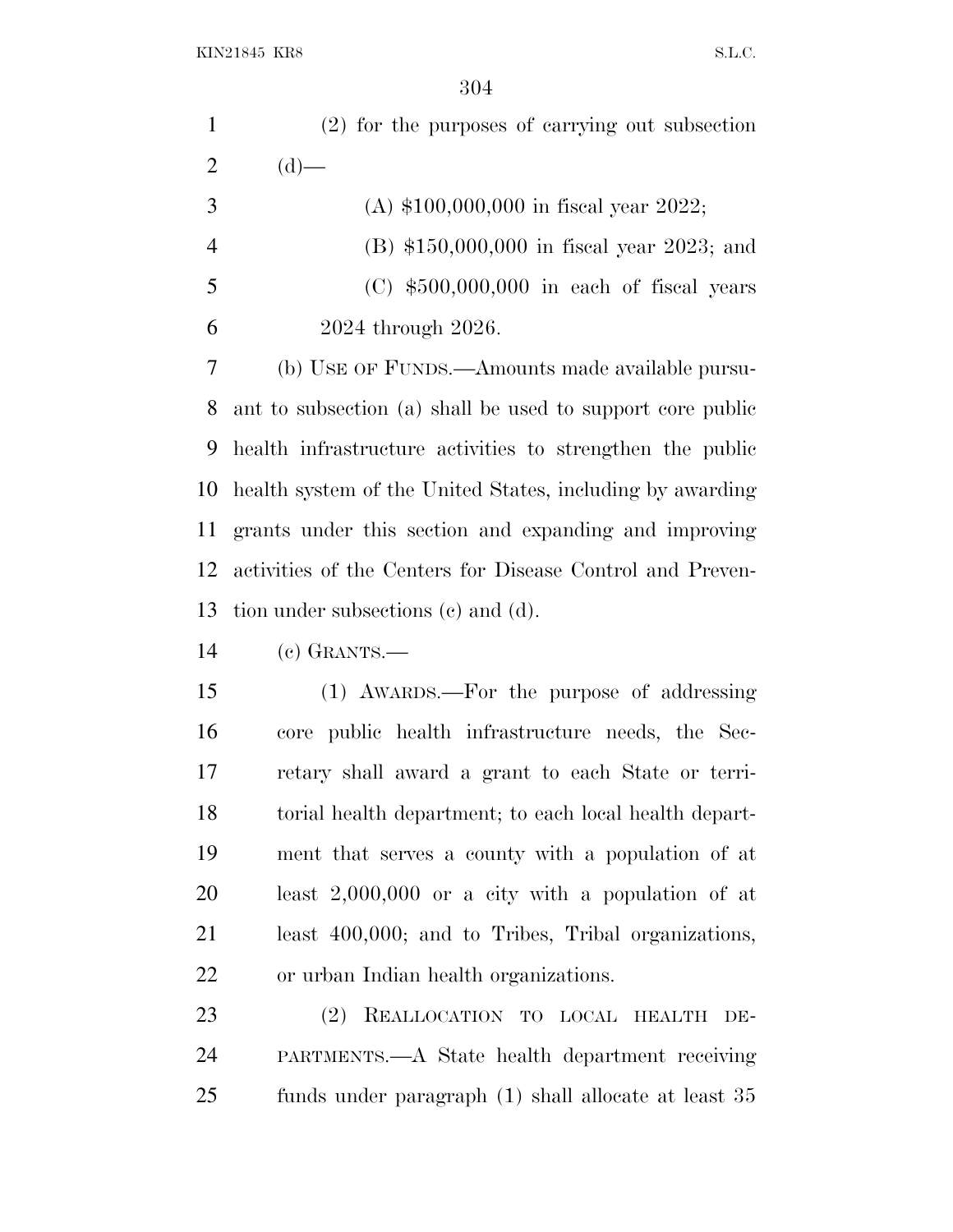percent of the funds to local health departments, as applicable, to support contributions of the local health departments within the State that are not eli- gible for a grant under paragraph (1) to core public health infrastructure. (3) FORMULA GRANTS TO HEALTH DEPART-

 MENTS.—In awarding grants under paragraph (1), the Secretary shall award funds to each health de- partment in accordance with a formula which, as ap- plicable, considers population size, the Social Vulner- ability Index of the Centers for Disease Control and Prevention, and other factors as determined by the Secretary.

- (4) REQUIREMENTS.—To be eligible for a grant under this section, an entity shall—
- (A) submit an application in such form and containing such information as the Sec-retary shall require;

 (B) demonstrate to the satisfaction of the Secretary that—

 (i) funds received through the grant will be expended only to supplement, and not supplant, non-Federal and Federal funds otherwise available to the entity for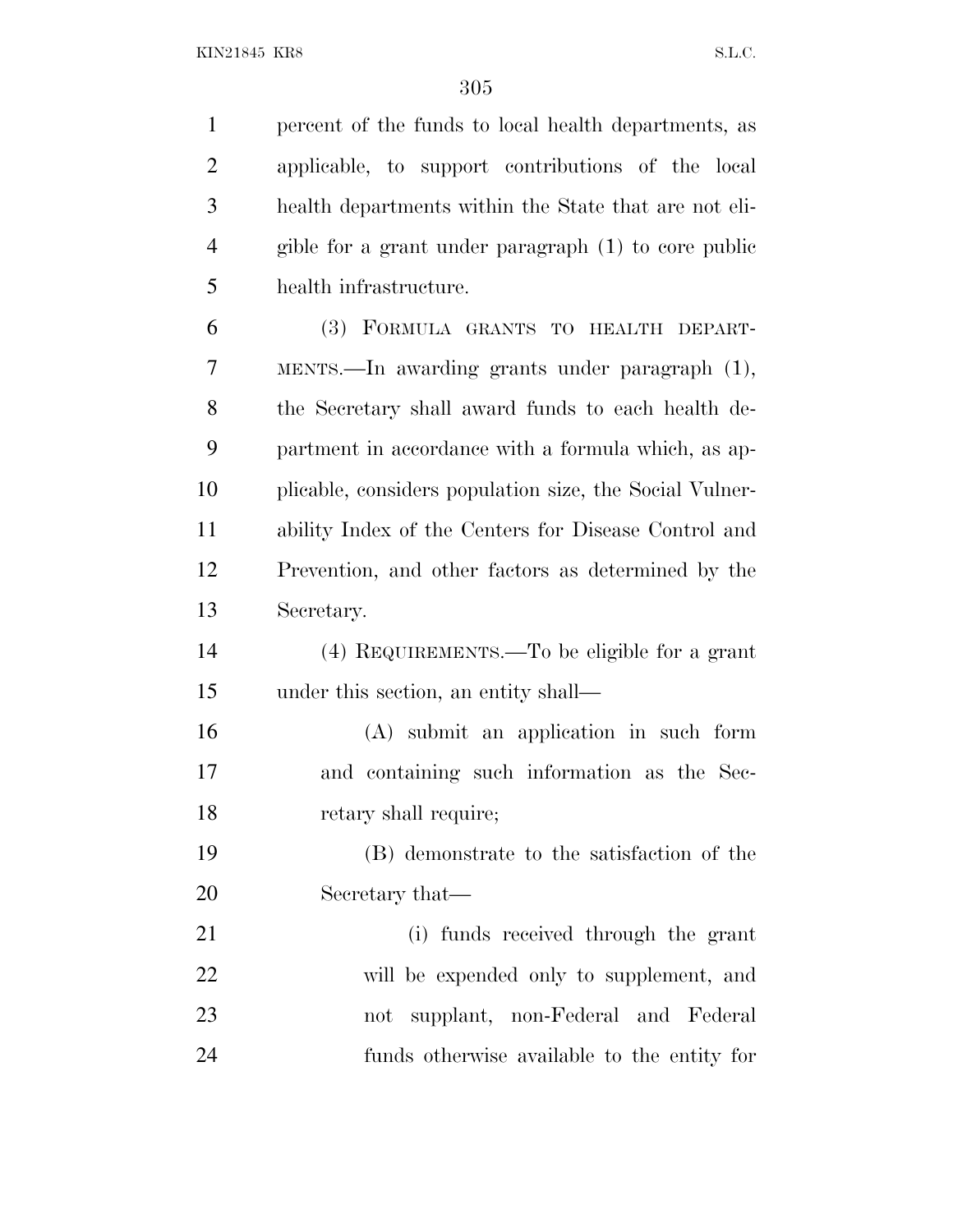$\rm{KIN21845\;\;KRS} \label{eq:KIN21845}$ 

| $\mathbf{1}$   | the purpose of addressing core public                        |
|----------------|--------------------------------------------------------------|
| $\overline{2}$ | health infrastructure needs; and                             |
| 3              | (ii) with respect to activities for which                    |
| $\overline{4}$ | the grant is awarded, the entity will main-                  |
| 5              | tain expenditures of non-Federal amounts                     |
| 6              | for such activities at a level not less than                 |
| $\overline{7}$ | the level of such expenditures maintained                    |
| 8              | by the entity for fiscal year 2019; and                      |
| 9              | (C) agree to report annually to the Direc-                   |
| 10             | tor regarding the use of the grant funds.                    |
| 11             | (d) CORE PUBLIC HEALTH INFRASTRUCTURE AND                    |
| 12             | ACTIVITIES FOR THE CDC.—The Secretary, acting                |
| 13             | through the Director, shall expand and improve the core      |
| 14             | public health infrastructure and activities of the Centers   |
| 15             | for Disease Control and Prevention to support activities     |
|                | 16 necessary to address unmet, ongoing, and emerging public  |
| 17             | health needs, including prevention, preparation for, and     |
|                | 18 response to public health emergencies.                    |
| 19             | (e) DEFINITION.—In this section, the term "core              |
| 20             | public health infrastructure" means activities<br>that       |
| 21             | strengthen the quality and capacity of State, territorial,   |
| 22             | and local health departments, and Tribes, Tribal organiza-   |
| 23             | tions, or urban Indian health organizations to fulfill their |
| 24             | core mission to improve public health, including—            |
|                |                                                              |

(1) health equity activities;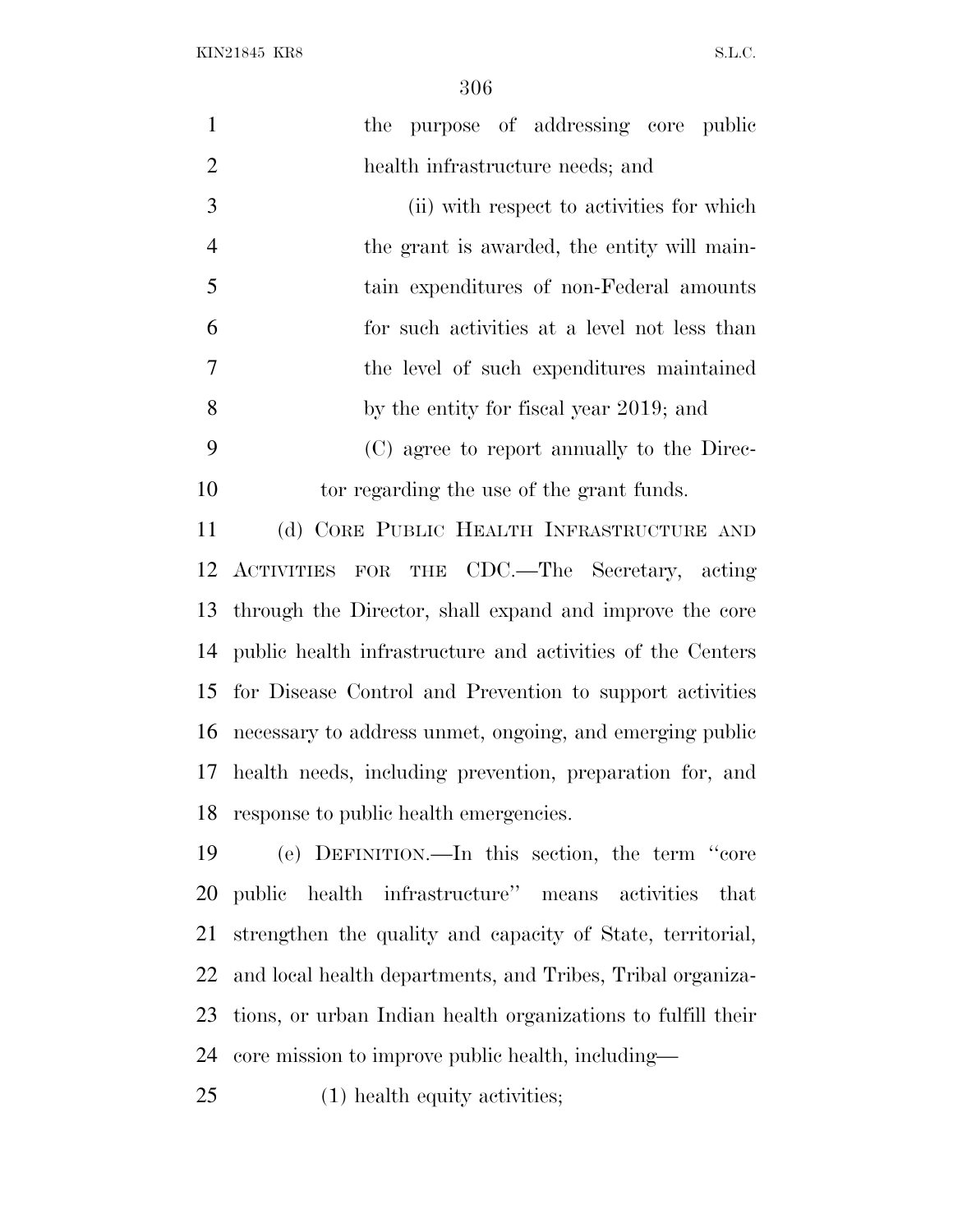| $\mathbf{1}$   | (2) workforce capacity and competency;                            |
|----------------|-------------------------------------------------------------------|
| $\overline{2}$ | (3) all hazards public health preparedness and                    |
| 3              | response;                                                         |
| $\overline{4}$ | (4) testing capacity, including test platforms,                   |
| 5              | mobile testing units, and personnel;                              |
| 6              | (5) health information, health information sys-                   |
| 7              | tems, and health information analysis (including                  |
| 8              | data analytics);                                                  |
| 9              | (6) epidemiology and disease surveillance;                        |
| 10             | (7) contact tracing;                                              |
| 11             | (8) public health policy and communications;                      |
| 12             | (9) financial management;                                         |
| 13             | (10) community partnership development; and                       |
| 14             | (11) relevant components of organizational ca-                    |
| 15             | pacity.                                                           |
| 16             | (f) SUPPLEMENT NOT SUPPLANT.—Amounts made                         |
| 17             | available by this section shall be used to supplement, and        |
| 18             | not supplant, amounts otherwise made available for the            |
| 19             | purposes described in this part.                                  |
| 20             | SEC. 28002. FUNDING FOR HEALTH CENTER CAPITAL                     |
| 21             | <b>GRANTS.</b>                                                    |
| 22             | (a) IN GENERAL.—In addition to amounts otherwise                  |
| 23             | available, there is appropriated to the Secretary for fiscal      |
| 24             | year 2022, out of any money in the Treasury not otherwise         |
| 25             | appropriated, $\text{$2,000,000,000}$ , to remain available until |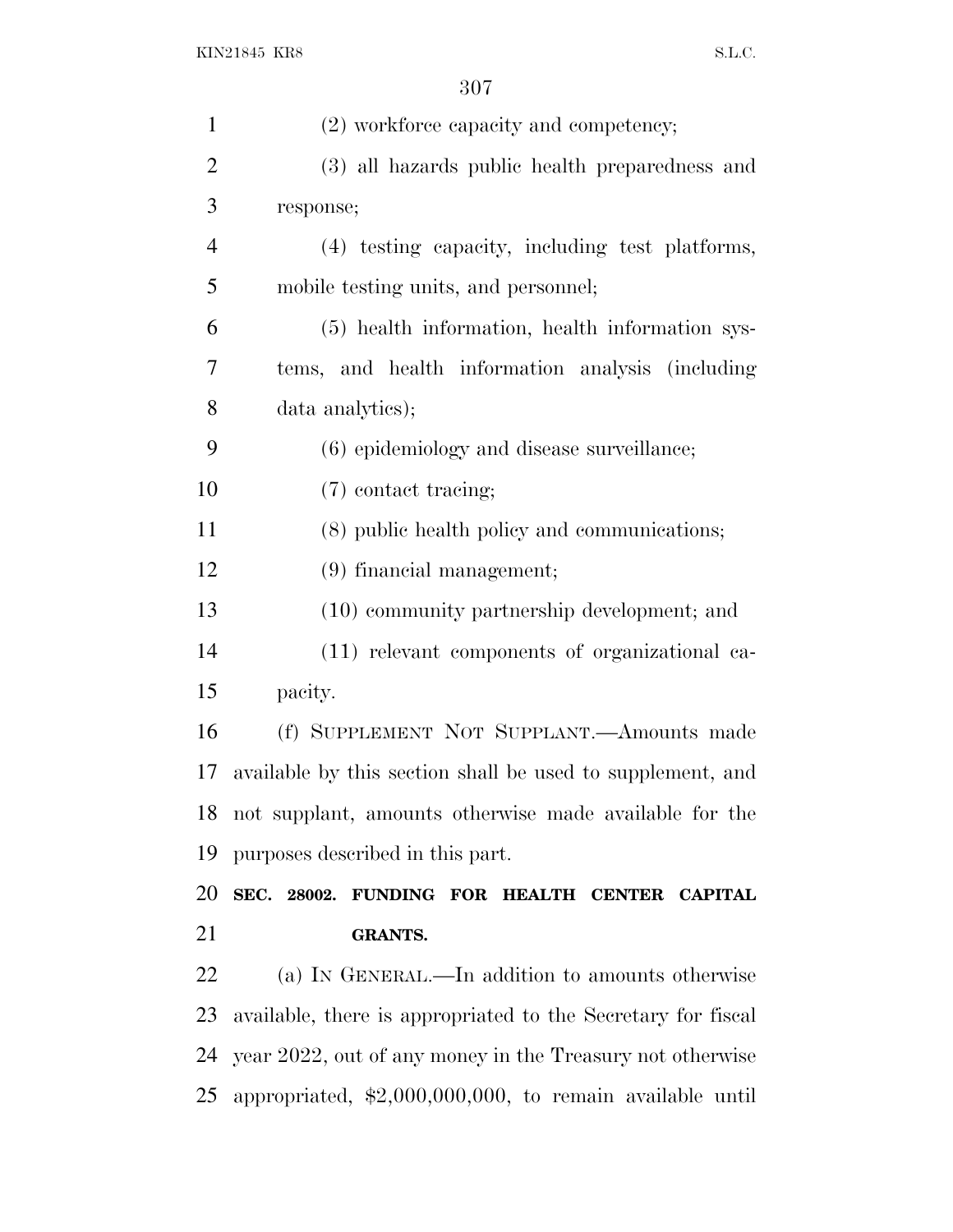expended, for necessary expenses for awarding grants and entering into cooperative agreements for capital projects to health centers funded under section 330 of the Public Health Service Act (42 U.S.C. 254b) to be awarded with- out regard to the time limitation in subsection (e)(3) and 6 subsections (e)(6)(A)(iii), (e)(6)(B)(iii), and (r)(2)(B) of such section 330, and for necessary expenses for awarding grants and cooperative agreements for capital projects to Federally qualified health centers, as described in section 1861(aa)(4)(B) of the Social Security Act (42 U.S.C. 11 1395 $x(aa)(4)(B)$ . The Secretary shall take such steps as may be necessary to expedite the awarding of such grants to Federally qualified health centers for capital projects. (b) USE OF FUNDS.—Amounts made available to a recipient of a grant or cooperative agreement pursuant to subsection (a) shall be used for—

 (1) health center facility alteration, renovation, remodeling, expansion, construction, and other cap- ital improvement costs, including the costs of amor- tizing the principal of, and paying interest on, loans for such purposes; and

 (2) the purchase, renovation, or maintenance of mobile clinics and related vehicles and equipment.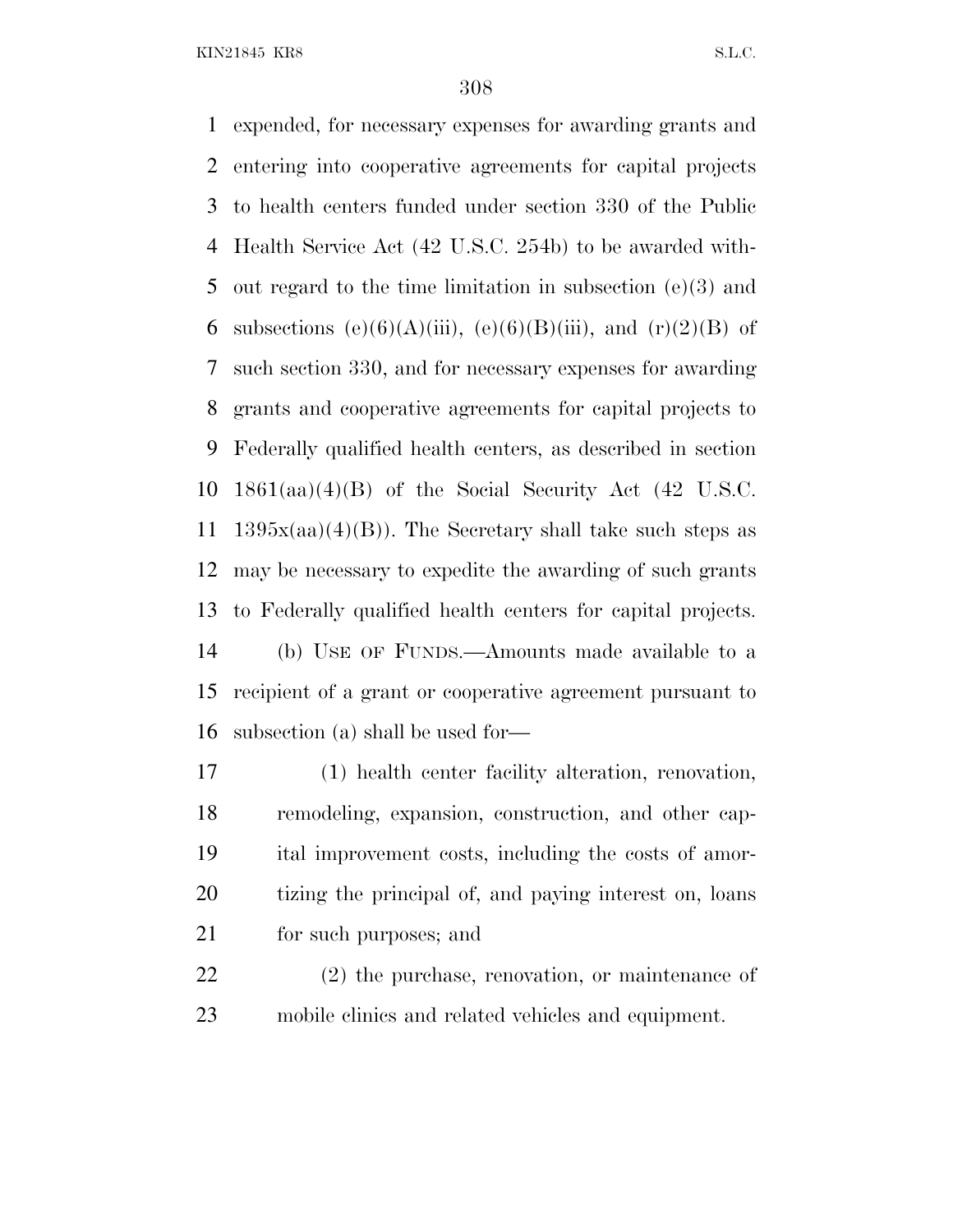#### **SEC. 28003. FUNDING FOR TEACHING HEALTH CENTER GRADUATE MEDICAL EDUCATION.**

 (a) I<sup>N</sup> GENERAL.—In addition to amounts otherwise available, and notwithstanding the limitations referred to 5 in subsections (b)(2) and (d)(2) of section 340H of the Public Health Service Act (42 U.S.C. 256h), there is ap- propriated to the Secretary for fiscal year 2022, out of any money in the Treasury not otherwise appropriated, \$3,370,000,000, to remain available until expended, for— (1) the program of payments to teaching health

 centers that operate graduate medical education pro-grams under such section; and

 (2) the award of teaching health center develop- ment grants pursuant to section 749A of the Public Health Service Act (42 U.S.C. 293l–1).

 (b) EXEMPTION FROM AMOUNT AND DURATION LIM- ITATIONS.—Subsection (b) of section 749A of the Public Health Service Act (42 U.S.C. 293l–1) shall not apply with respect to amounts awarded under such section out of amounts appropriated under subsection (a) or under section 2604 of the American Rescue Plan Act (Public Law 117–2).

23 (c) USE OF FUNDS.—Amounts made available pursu- ant to subsection (a) shall be used for the following activi-ties: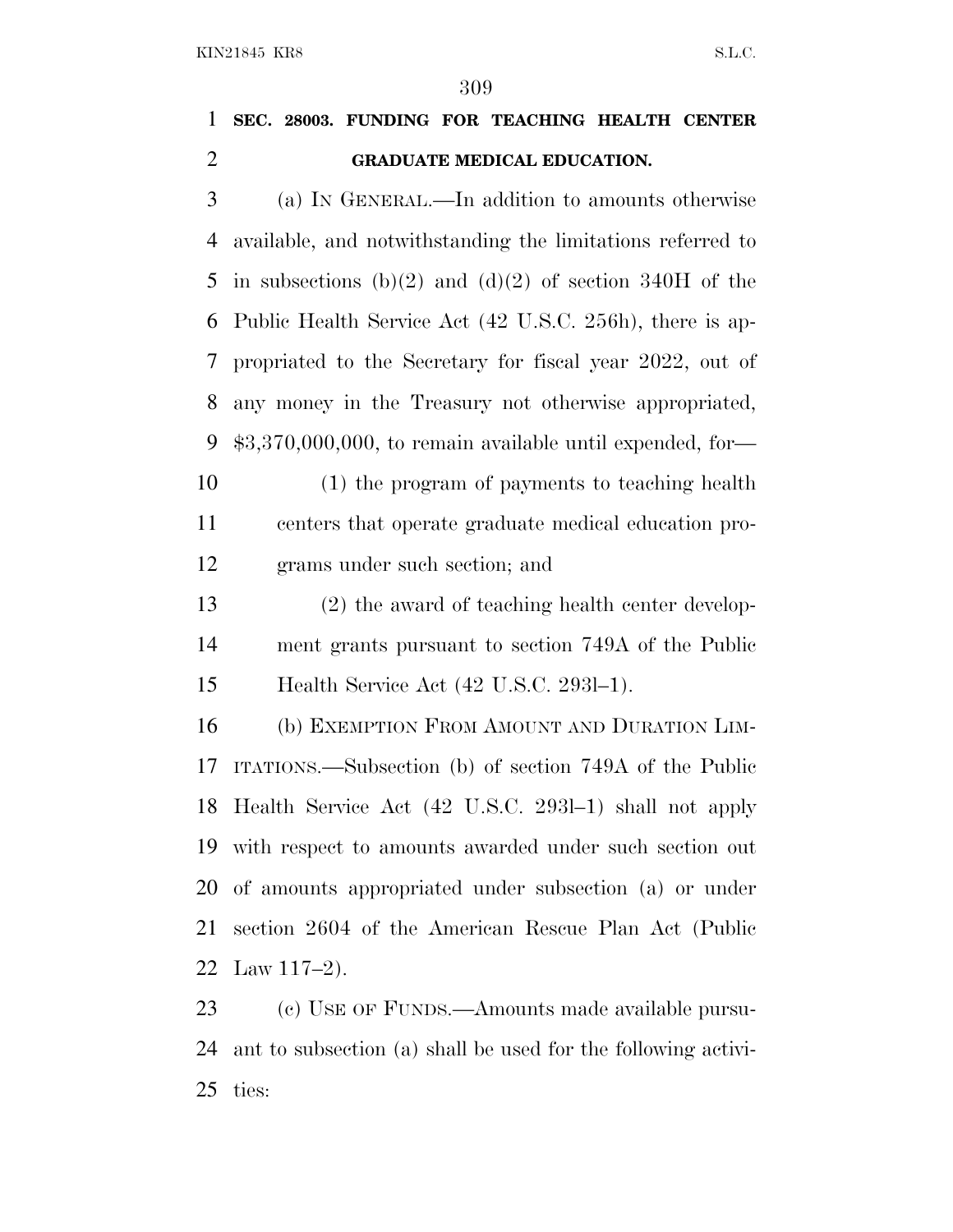(1) For making payments to establish new ap- proved graduate medical residency training pro-3 grams pursuant to section  $340H(a)(1)(C)$  of the Public Health Service Act (42 U.S.C.  $256h(a)(1)(C)$ .

 (2) For making payments under section  $7 \qquad \text{340H(a)(1)(A)}$  of the Public Health Service Act (42) 8 U.S.C.  $256h(a)(1)(A))$  to qualified teaching health centers for maintenance of filled positions at existing approved graduate medical residency training pro-grams.

 (3) For making payments under section 13  $340H(a)(1)(B)$  of the Public Health Service Act (42) 14 U.S.C.  $256h(a)(1)(B)$  for the expansion of existing approved graduate medical residency training pro-grams.

 (4) For making awards under section 749A of the Public Health Service Act (42 U.S.C. 293l–1) to teaching health centers for the purpose of estab- lishing new accredited or expanded primary care 21 residency programs.

 (5) To provide an increase to the per resident amount described in section 340H(a)(2) of the Pub-24 lic Health Service Act  $(42 \text{ U.S.C. } 256h(a)(2))$ .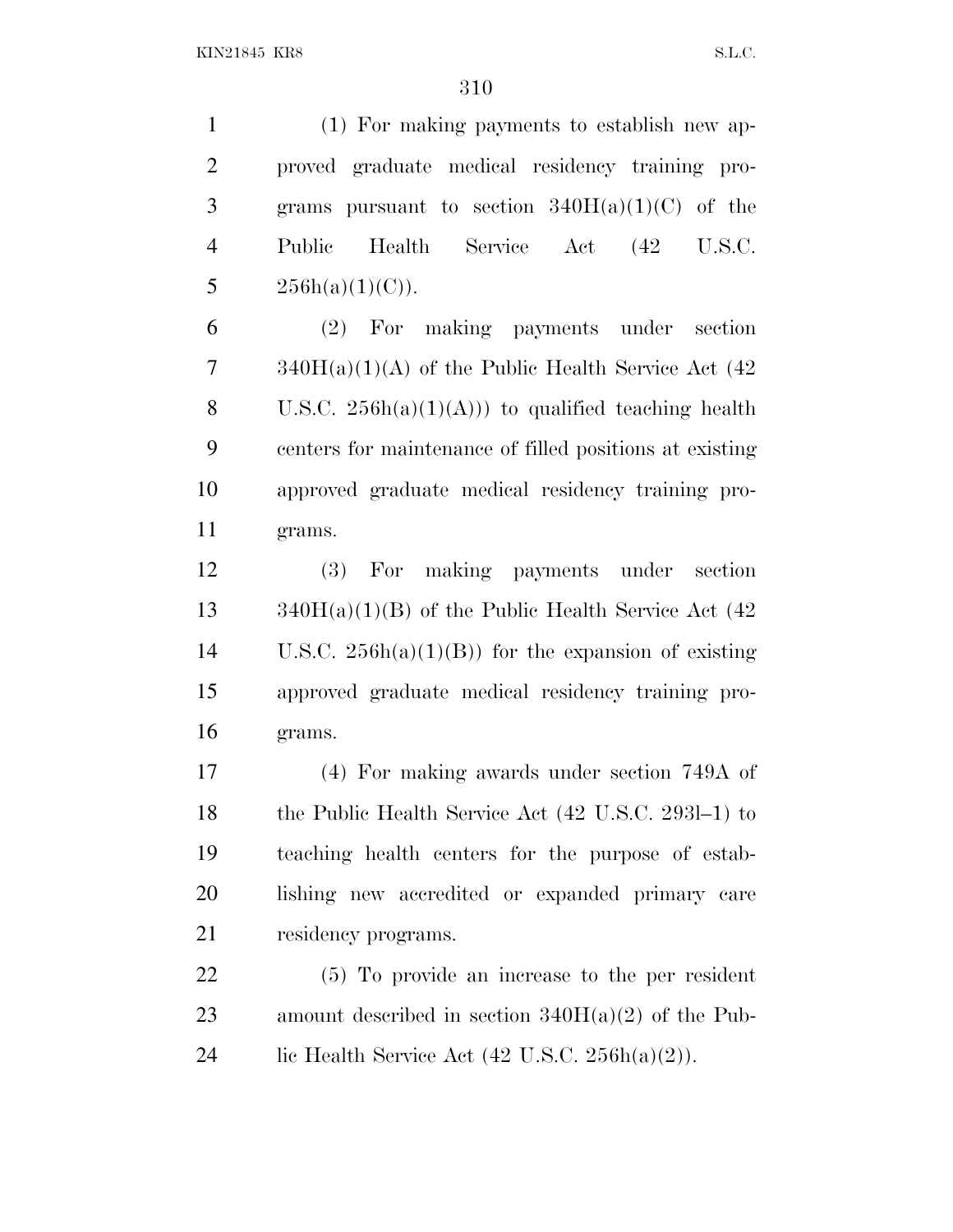(d) PRIORITY USES OF FUNDS.—In making pay- ments and awards under subsection (c), the Secretary 3 shall, in addition to the requirements of paragraphs  $(3)(A)$  and (3)(B) of section 340H of the Public Health Service Act (42 U.S.C. 256h), make payments and awards to eligi- ble entities in a manner that takes into consideration States or territories in which there is no existing qualified teaching health center funded by payments under such section 340H.

## **SEC. 28004. FUNDING FOR CHILDREN'S HOSPITALS THAT OPERATE GRADUATE MEDICAL EDUCATION PROGRAMS.**

 In addition to amounts otherwise available, and not- withstanding the caps on awards specified in paragraphs 15 (1) and (2) of subsection (b) and (h)(1) of section  $340E$  of the Public Health Service Act (42 U.S.C. 256e), there is appropriated to the Secretary for fiscal year 2022, out of any money in the Treasury not otherwise appropriated, \$200,000,000, to remain available until expended, for car- rying out such section 340E of the Public Health Service Act (42 U.S.C. 256e).

#### **SEC. 28005. FUNDING FOR NATIONAL HEALTH SERVICE CORPS.**

 (a) I<sup>N</sup> GENERAL.—In addition to amounts otherwise available, there is appropriated to the Secretary for fiscal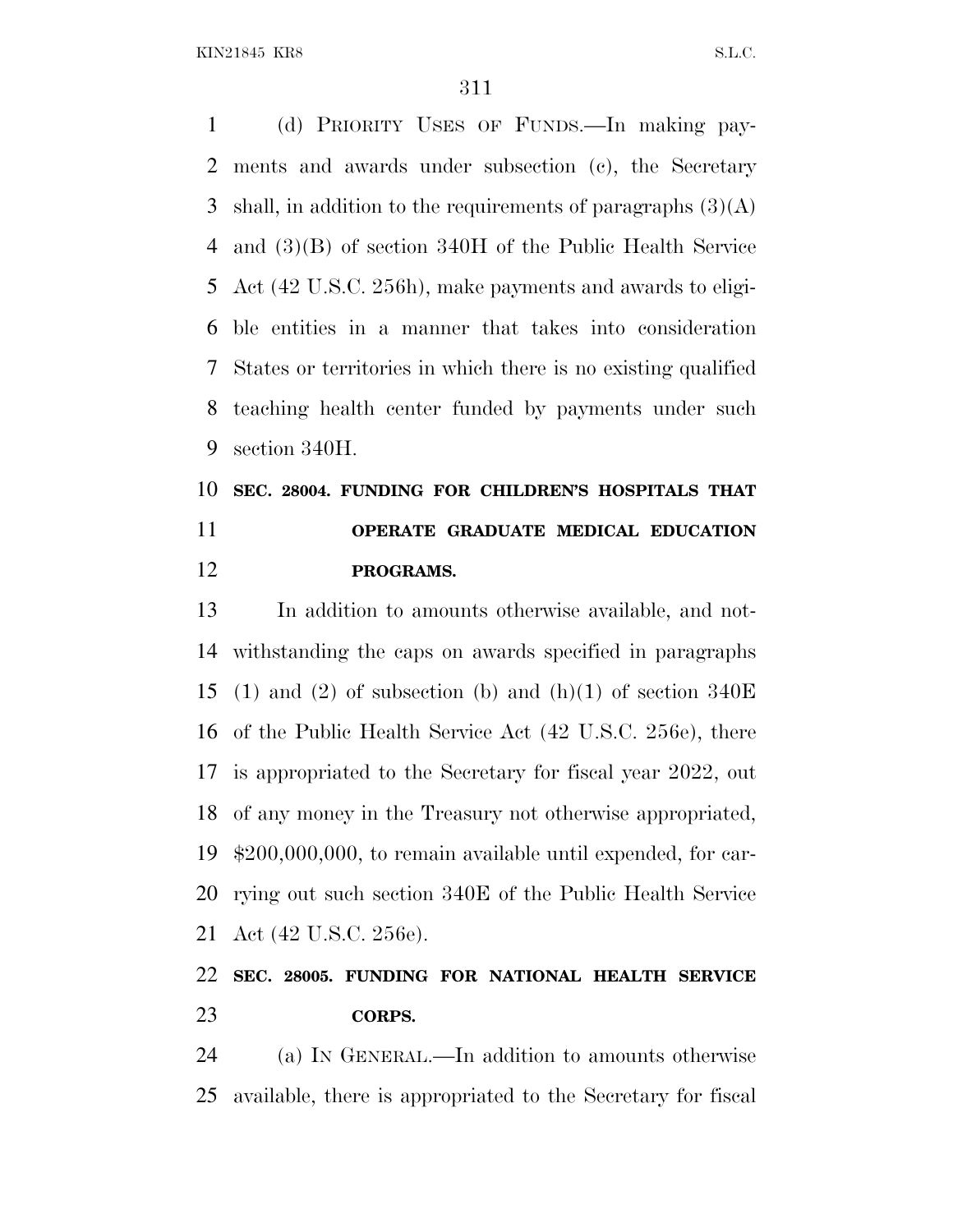year 2022, out of any money in the Treasury not otherwise appropriated, \$2,000,000,000, to remain available until expended, for carrying out sections 338A, 338B, and 338I of the Public Health Service Act (42 U.S.C. 254l, 254l– 5 1,  $254q-1$ ).

 (b) CONDITIONS.—With respect to grants awarded under section 338I of the Public Health Service Act (42 U.S.C. 254q–1) out of amounts appropriated under sub-section (a), the following conditions shall apply:

 (1) Section 338I(b) of the Public Health Serv-11 ice Act  $(42 \text{ U.S.C. } 254q-1(b))$  shall not apply.

12 (2) Notwithstanding section  $338I(d)(2)$  of the Public Health Service Act (42 U.S.C. 254q–1(d)(2)), not more than 10 percent of an award to a State from such amounts may be used by the State for costs of administering the State loan repayment pro-gram.

#### **SEC. 28006. FUNDING FOR THE NURSE CORPS.**

 In addition to amounts otherwise available, there is appropriated to the Secretary for fiscal year 2022, out of any money in the Treasury not otherwise appropriated, \$500,000,000, to remain available until expended, for car- rying out section 846 of the Public Health Service Act (42 U.S.C. 297n).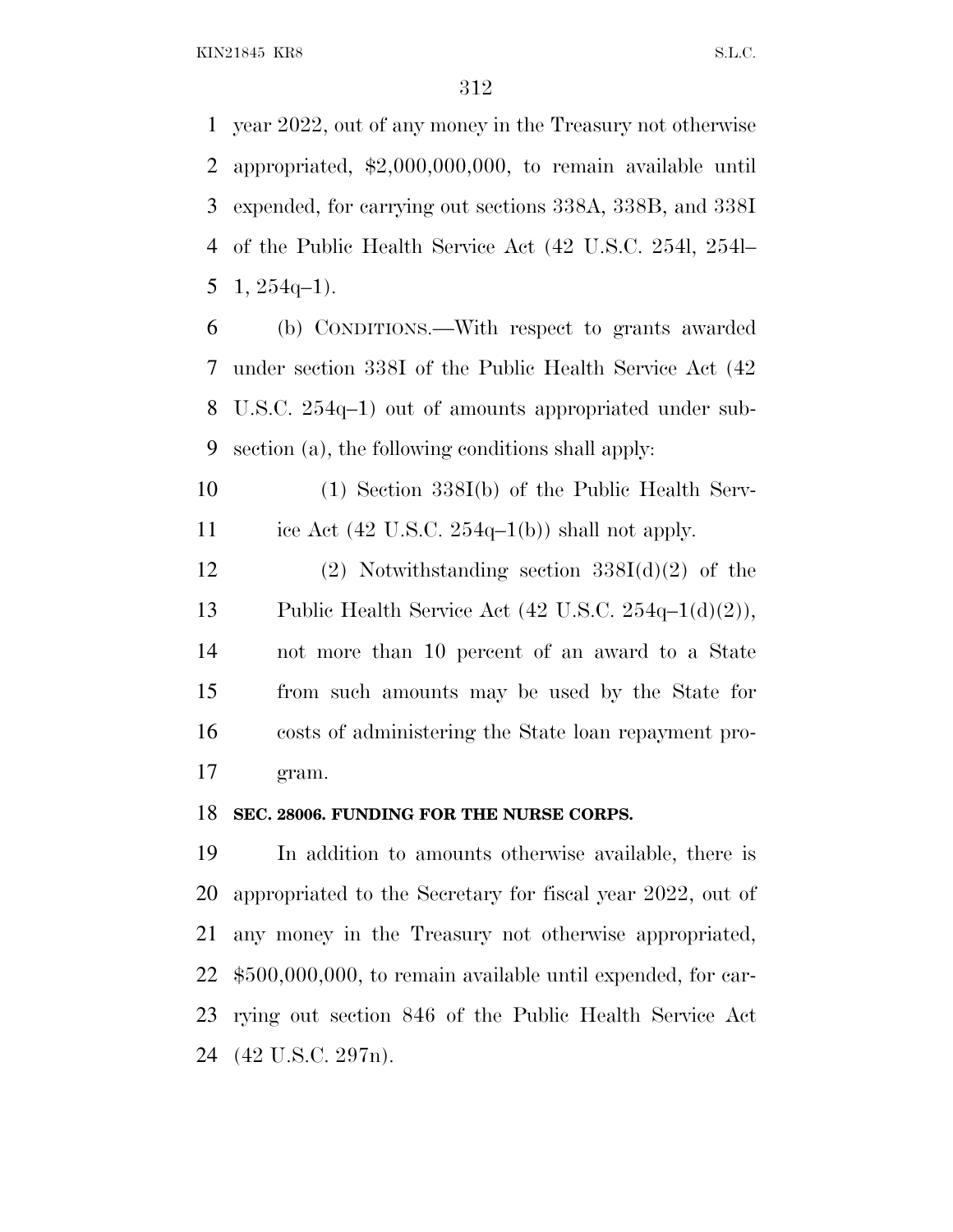#### **SEC. 28007. FUNDING FOR SCHOOLS OF MEDICINE IN UN-DERSERVED AREAS.**

 (a) I<sup>N</sup> GENERAL.—In addition to amounts otherwise available, there is appropriated to the Secretary for fiscal year 2022, out of any money in the Treasury not otherwise appropriated, \$500,000,000, to remain available until ex- pended, for purposes of making awards to eligible entities for the establishment, improvement, or expansion of an allopathic or osteopathic school of medicine, or a branch campus of an allopathic or osteopathic school of medicine, consistent with subsection (b).

 (b) USE OF FUNDS.—The Secretary, acting through the Administrator of the Health Resources and Services Administration, shall use amounts appropriated by sub-section (a) to award grants to eligible entities to—

 (1) recruit, enroll, and retain students, includ- ing individuals who are from disadvantaged back- grounds (including racial and ethnic groups under- represented among medical students and health pro- fessions), individuals from rural and underserved areas, low-income individuals, and first generation 22 college students (as defined in section  $402A(h)(3)$  of the Higher Education Act of 1965 (20 U.S.C.  $24 \t1070a-11(h)(3)$ , at a school of medicine or osteo- pathic medicine or branch campus of a school of medicine or osteopathic medicine;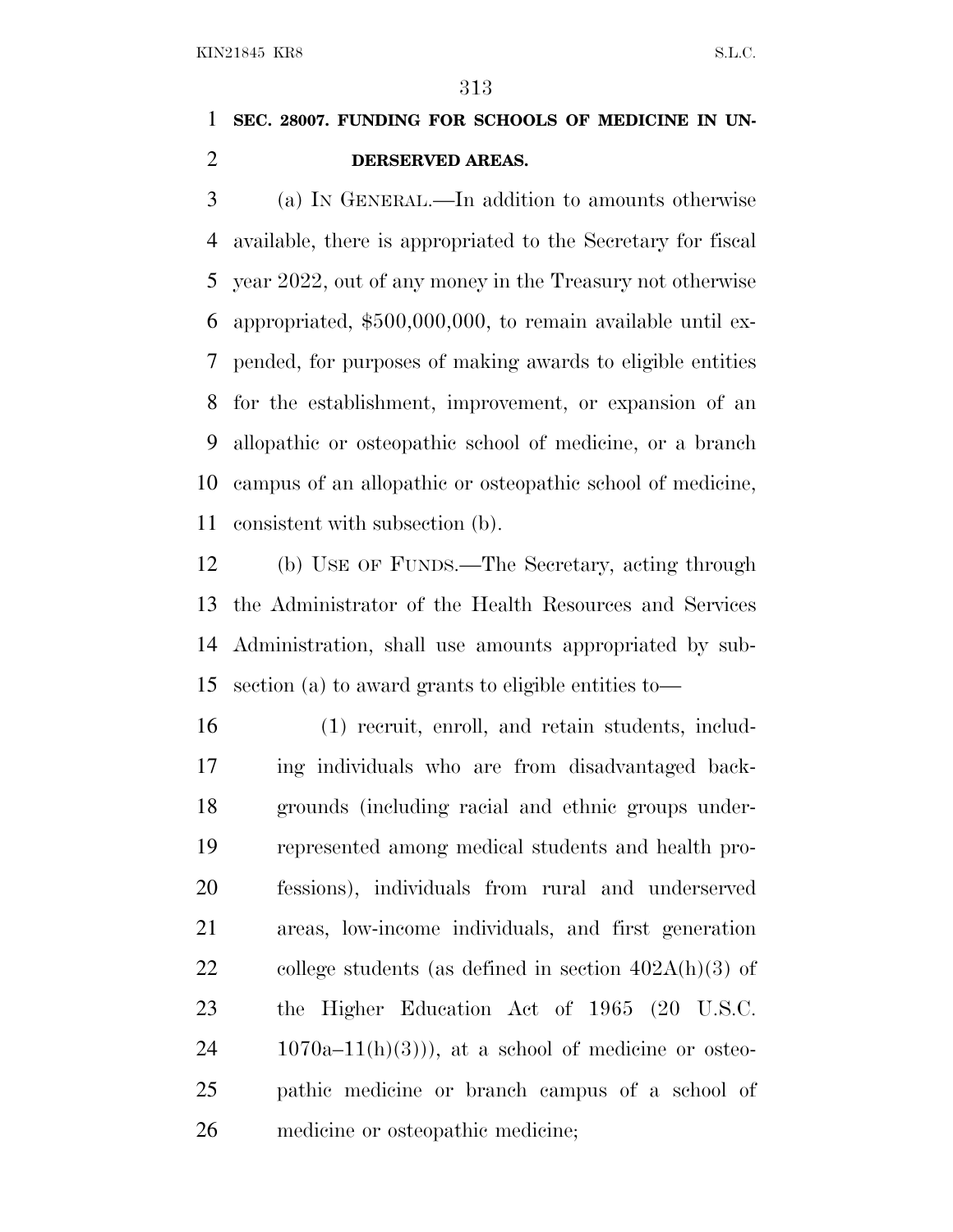| $\mathbf{1}$   | (2) develop, implement, and expand curriculum        |
|----------------|------------------------------------------------------|
| $\overline{2}$ | that emphasizes care for rural and underserved pop-  |
| 3              | ulations, including accessible and culturally appro- |
| $\overline{4}$ | priate and linguistically appropriate care and serv- |
| 5              | ices, at such school or branch campus;               |
| 6              | (3) plan and construct a school of medicine or       |
| 7              | osteopathic medicine in an area in which no other    |
| 8              | such school or branch campus of such a school is     |
| 9              | based;                                               |
| 10             | (4) plan, develop, and meet criteria for accredi-    |
| 11             | tation for a school of medicine or osteopathic medi- |
| 12             | cine or branch campus of such a school;              |
| 13             | (5) hire faculty, including faculty from racial      |
| 14             | and ethnic groups who are underrepresented among     |
| 15             | the medical and other health professions, and other  |
| 16             | staff to serve at such a school or branch campus;    |
| 17             | (6) support educational programs at such a           |
| 18             | school or branch campus, including modernizing cur-  |
| 19             | riculum;                                             |
| 20             | (7) modernize and expand infrastructure at           |
| 21             | such a school or branch campus; or                   |
| 22             | (8) support other activities that the Secretary      |
| 23             | determines will further the establishment, improve-  |
| 24             | ment, or expansion of a school of medicine or osteo- |
|                |                                                      |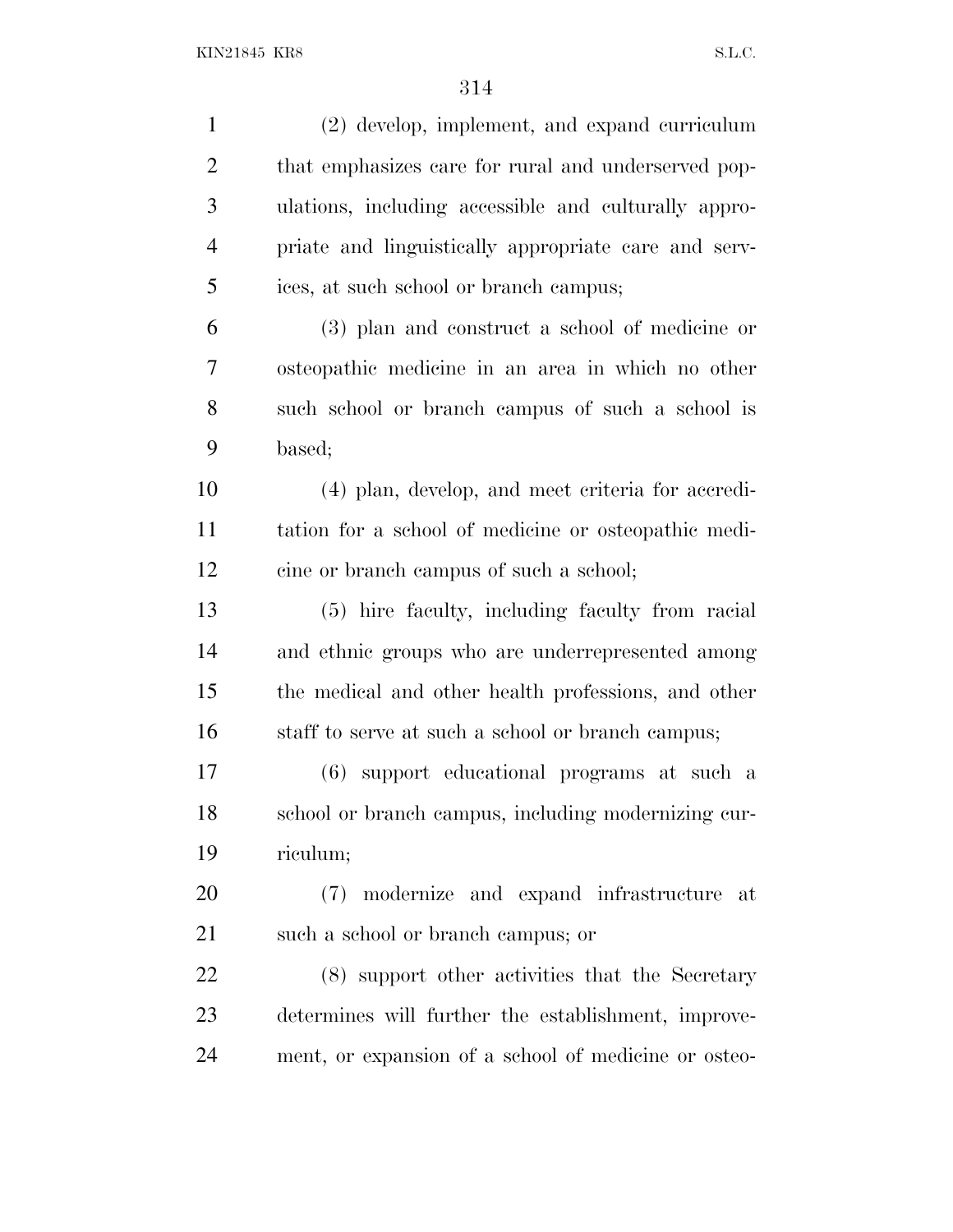| $\mathbf{1}$   | pathic medicine or branch campus of a school of   |
|----------------|---------------------------------------------------|
| $\overline{2}$ | medicine or osteopathic medicine.                 |
| 3              | (c) DEFINITIONS.—In this section:                 |
| $\overline{4}$ | (1) ELIGIBLE ENTITY.—The term "eligible enti-     |
| 5              | $ty''$ means—                                     |
| 6              | (A) an institution of higher education, as        |
| 7              | defined in section 101 of the Higher Education    |
| 8              | Act of 1965 (20 U.S.C. 1001); or                  |
| 9              | (B) a minority-serving institution, as de-        |
| 10             | scribed in section 371(a) or $326(e)(1)$ of the   |
| 11             | Higher Education Act of 1965 (20 U.S.C.           |
| 12             | $1067q(a), 1063b(e)(1)$ .                         |
| 13             | (2) BRANCH CAMPUS.—                               |
| 14             | (A) IN GENERAL.—The term "branch cam-             |
| 15             | pus", with respect to a school of medicine or os- |
| 16             | teopathic medicine, means an additional loca-     |
| 17             | tion of such school that is geographically apart  |
| 18             | and independent of the main campus, at which      |
| 19             | the school offers at least 50 percent of the pro- |
| 20             | gram leading to a degree of doctor of medicine    |
| 21             | or doctor of osteopathy that is offered at the    |
| 22             | main campus.                                      |
| 23             | (B)<br>INDEPENDENCE FROM<br><b>MAIN</b><br>CAM-   |
| 24             | PUS.—For purposes of subparagraph $(A)$ , the     |
| 25             | location of a school described in such subpara-   |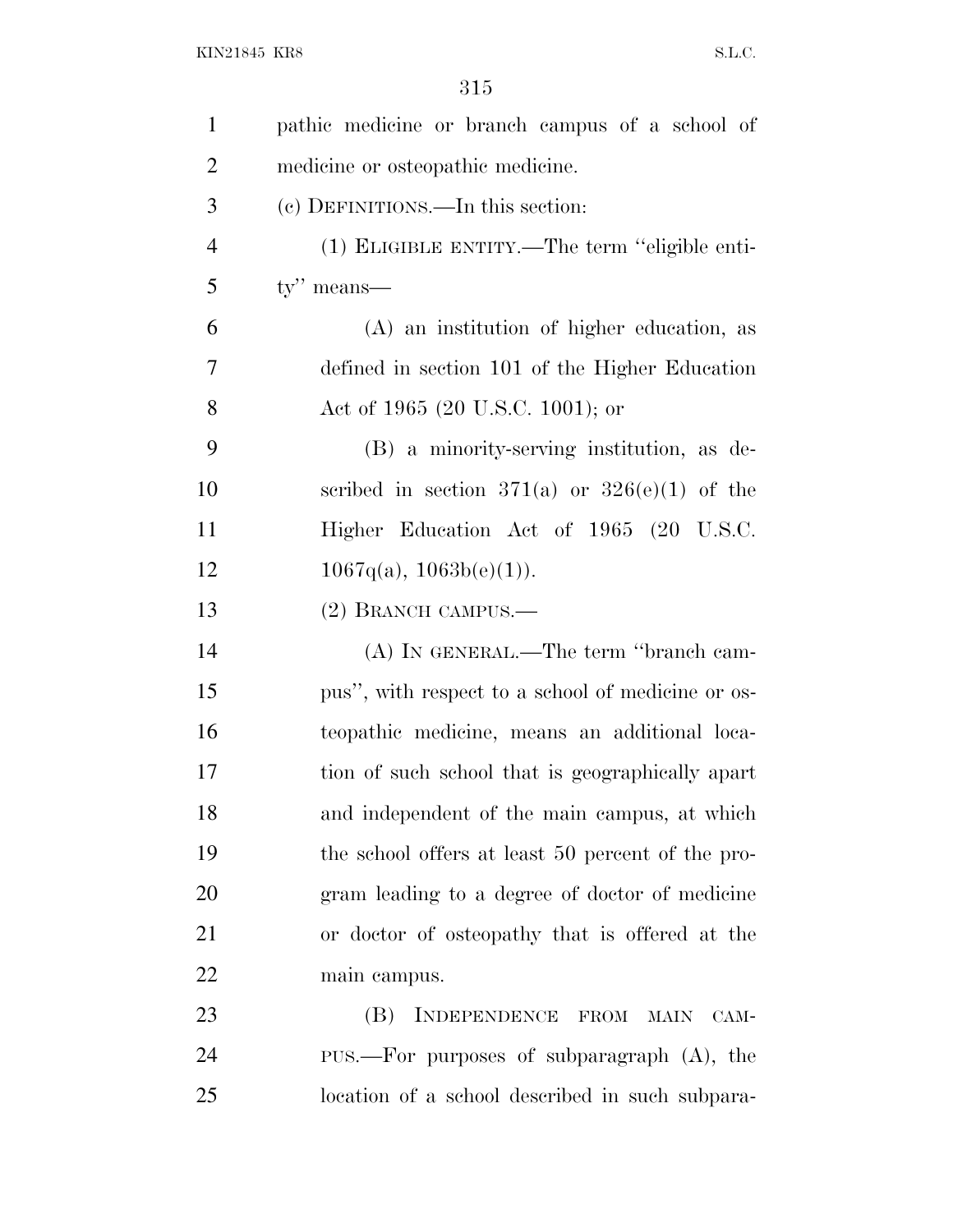| $\mathbf{1}$                                 | graph shall be considered to be independent of                |
|----------------------------------------------|---------------------------------------------------------------|
| $\overline{2}$                               | the main campus described in such subpara-                    |
| 3                                            | graph if the location—                                        |
| $\overline{4}$                               | (i) is permanent in nature;                                   |
| 5                                            | (ii) offers courses in educational pro-                       |
| 6                                            | grams leading to a degree, certificate, or                    |
| $\overline{7}$                               | other recognized educational credential;                      |
| 8                                            | (iii) has its own faculty and adminis-                        |
| 9                                            | trative or supervisory organization; and                      |
| 10                                           | (iv) has its own budgetary and hiring                         |
| 11                                           | authority.                                                    |
| 12                                           | SEC. 28008. FUNDING FOR SCHOOLS OF NURSING IN UN-             |
|                                              |                                                               |
|                                              | DERSERVED AREAS.                                              |
|                                              | (a) IN GENERAL.—In addition to amounts otherwise              |
|                                              | available, there is appropriated to the Secretary for fiscal  |
|                                              | year 2022, out of any money in the Treasury not otherwise     |
|                                              | 17 appropriated, \$500,000,000, to remain available until ex- |
|                                              | 18 pended, for purposes of making awards to schools of nurs-  |
|                                              | ing (as defined in section 801 of the Public Health Service   |
|                                              | Act (42 U.S.C. 296)) to enhance and modernize nursing         |
|                                              | education programs and increase the number of faculty         |
| 13<br>14<br>15<br>16<br>19<br>20<br>21<br>22 | and students at such schools.                                 |
| 23                                           | (b) USE OF FUNDS.—The Secretary, acting through               |

the Administrator of the Health Resources and Services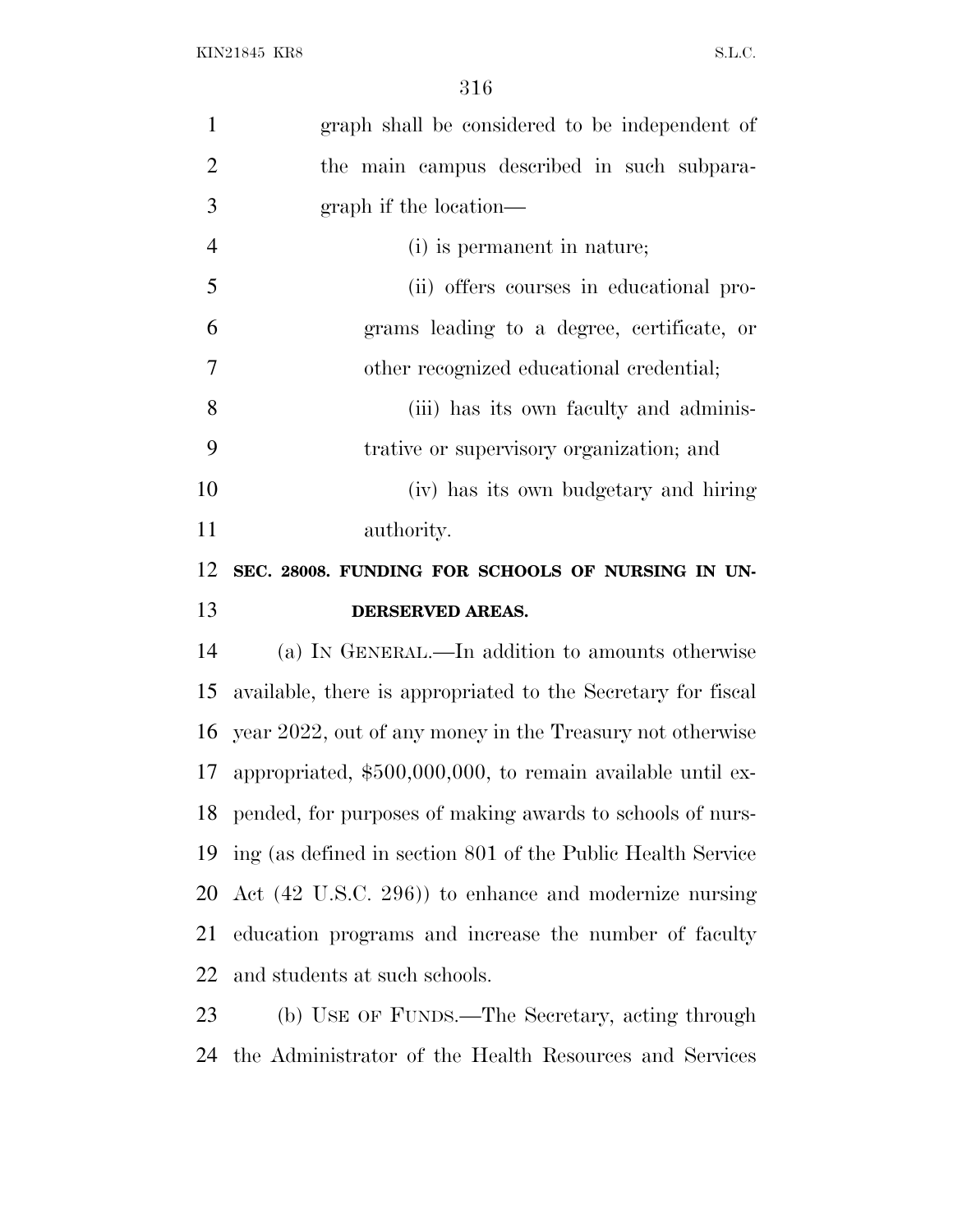Administration, shall use amounts appropriated by sub-section (a) to award grants for purposes of—

 (1) recruiting, enrolling, and retaining students at such school, with a priority for students from dis- advantaged backgrounds (including racial or ethnic groups underrepresented in the nursing workforce), individuals from rural and underserved areas, low-in- come individuals, and first generation college stu- dents (as defined in section 402A(h)(3) of the High- er Education Act of 1965 (20 U.S.C. 1070a–  $11(h)(3))$ ;

 (2) creating, supporting, or modernizing edu-cational programs and curricula at such school;

 (3) retaining current faculty, and hiring new faculty, with an emphasis on faculty from racial or ethnic groups that are underrepresented in the nurs-17 ing workforce;

 (4) modernizing infrastructure at such school, including audiovisual or other equipment, personal protective equipment, simulation and augmented re- ality resources, telehealth technologies, and virtual and physical laboratories;

 (5) partnering with a health care facility, nurse- managed health clinic, or community health center in order to provide educational opportunities for the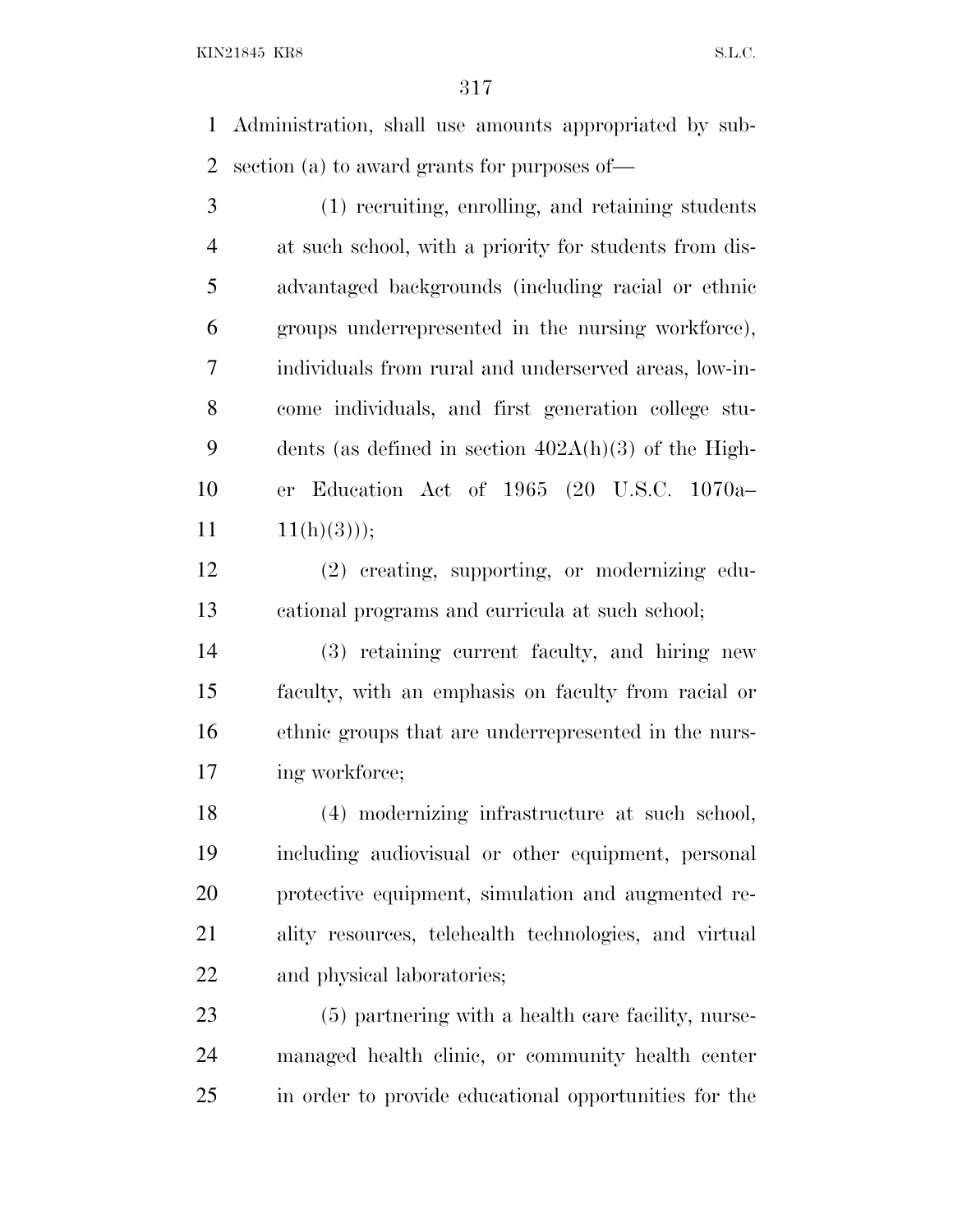purpose of establishing or expanding clinical edu-cation;

 (6) enhancing and expanding nursing programs that prepare nurse researchers and scientists;

 (7) establishing nurse-led intradisciplinary and interprofessional educational partnerships; or

 (8) other activities that the Secretary deter- mines will further the development, improvement, and expansion of schools of nursing.

 **SEC. 28009. FUNDING FOR PALLIATIVE CARE AND HOSPICE EDUCATION AND TRAINING.**

 (a) I<sup>N</sup> GENERAL.—In addition to amounts otherwise available, there is appropriated to the Secretary for fiscal year 2022, out of any money in the Treasury not otherwise appropriated, \$25,000,000, to remain available until ex- pended, to support the establishment or operation of pro-grams that—

 (1) support training of health professionals in palliative and hospice care (including through traineeships or fellowships); and

 (2) foster patient and family engagement, inte- gration of palliative and hospice care with primary care and other appropriate specialties, and collabora-tion with community partners to address gaps in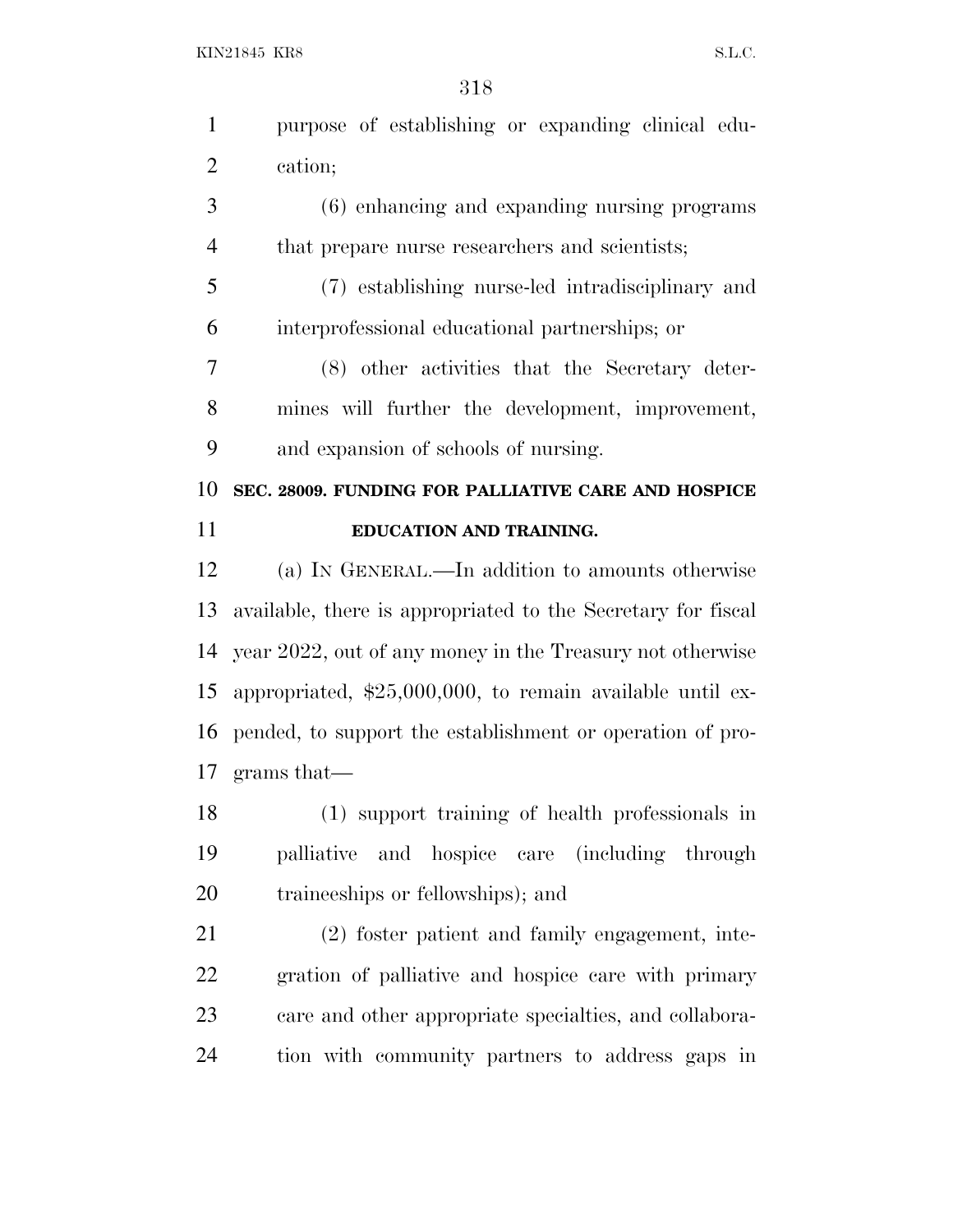health care for individuals in need of palliative or hospice care.

 (b) USE OF FUNDS.—The Secretary shall, giving pri- ority to applicants proposing to carry out programs or ac- tivities that demonstrate coordination with other Federal or State programs and are expected to substantially ben- efit rural populations, medically underserved populations, medically underserved communities, Indian Tribes or Tribal organizations, or Urban Indian organizations, use amounts appropriated by subsection (a) to carry out a pro- gram to award grants or contracts to entities defined in paragraph (1), (3), or (4) of section 799B of the Public Health Service Act (42 U.S.C. 295p) or section 801(2) of such Act (42 U.S.C. 296) for purposes of carrying out the following activities:

 (1) Clinical training on providing integrated palliative and hospice care and primary care delivery services.

 (2) Interprofessional or interdisciplinary train- ing to practitioners from multiple disciplines and specialties, including training on the provision of care to individuals with palliative or hospice care needs.

 (3) Establishing or maintaining training-related community-based programs for individuals with pal-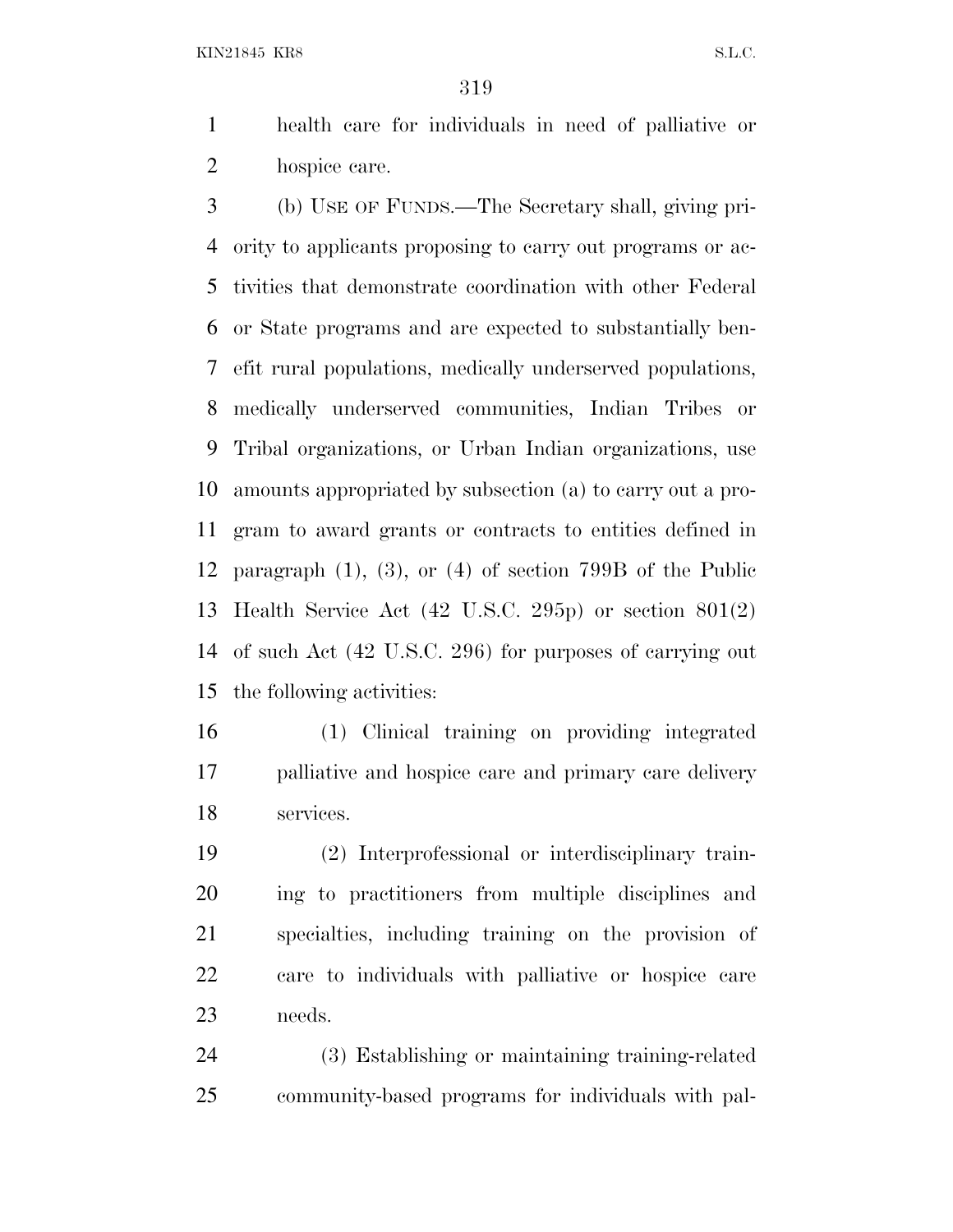liative or hospice care needs and caregivers to im- prove quality of life, and where appropriate, health outcomes for individuals who have palliative or hos-pice care needs.

### **SEC. 28010. FUNDING FOR PALLIATIVE MEDICINE PHYSI-CIAN TRAINING.**

 (a) I<sup>N</sup> GENERAL.—In addition to amounts otherwise available, there is appropriated to the Secretary for fiscal year 2022, out of any money in the Treasury not otherwise appropriated, \$20,000,000, to remain available until ex- pended, to carry out a program to award grants and con- tracts to accredited schools of medicine, schools of osteo- pathic medicine, teaching hospitals, and graduate medical education programs for the purpose of providing support for projects that fund the training of physicians or special-ists who plan to teach or practice palliative medicine.

 (b) USE OF FUNDS.—Amounts made available to an awardee pursuant to subsection (a) shall be used to—

 (1) provide training in interprofessional or interdisciplinary team-based palliative medicine through a variety of service rotations, such as rota- tions with respect to consultation services or acute and chronic care services, and rotations in other health care settings, including extended care facili-ties, ambulatory care and comprehensive evaluation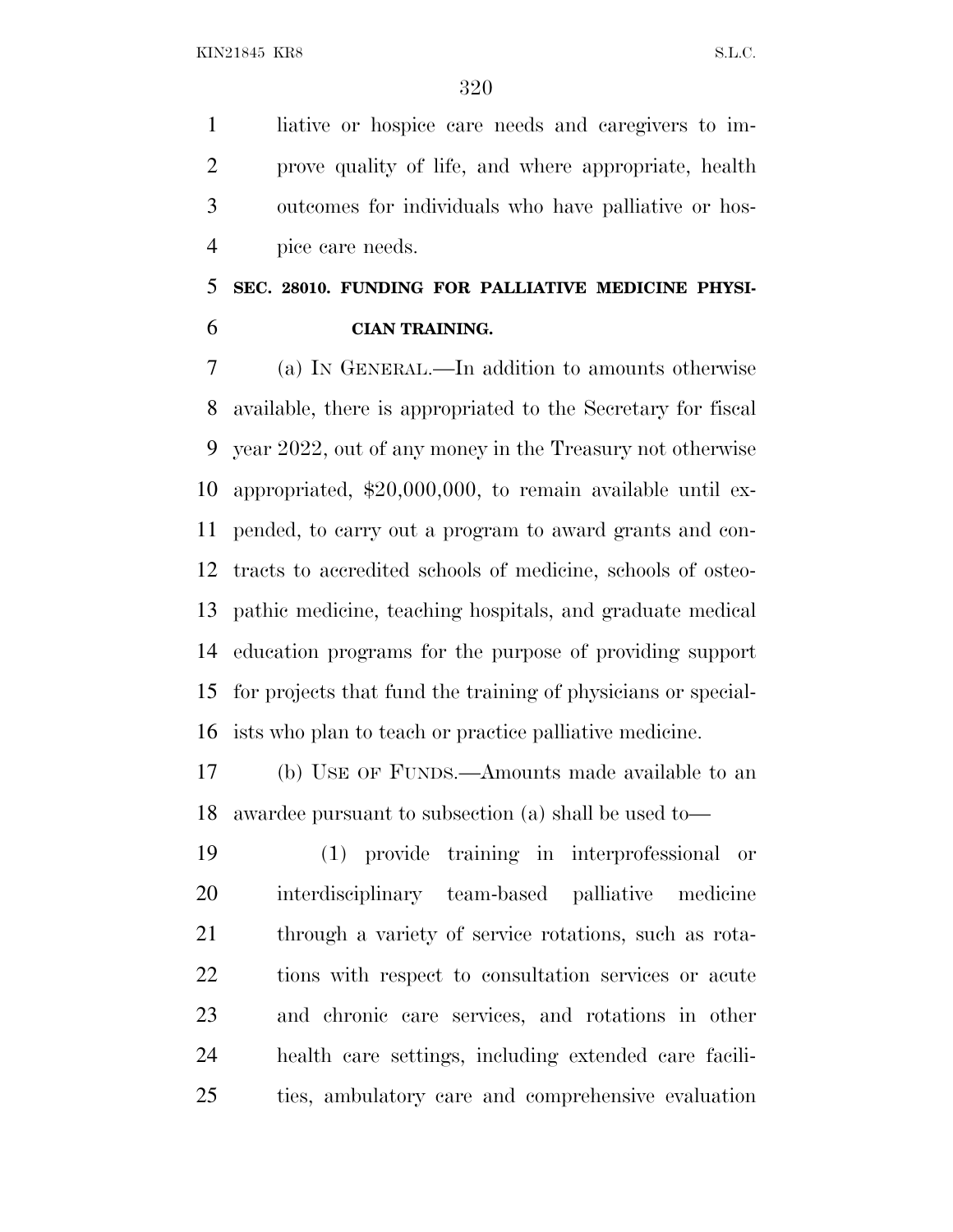|                | 321                                                          |
|----------------|--------------------------------------------------------------|
| $\mathbf{1}$   | units, hospices, home care, and community care pro-          |
| $\overline{2}$ | grams;                                                       |
| 3              | develop specific performance-based meas-<br>(2)              |
| $\overline{4}$ | ures to evaluate the competency of trainees; and             |
| 5              | (3) provide training in interprofessional<br>or              |
| 6              | interdisciplinary, team-based palliative medicine.           |
| 7              | (c) GRADUATE MEDICAL EDUCATION PROGRAM DE-                   |
| 8              | FINED.—In this section, the term "graduate medical edu-      |
| 9              | cation program" means a program sponsored by an ac-          |
| 10             | credited school of medicine, an accredited school of osteo-  |
| 11             | pathic medicine, a hospital, or a public or private institu- |
| 12             | tion that—                                                   |
| 13             | (1) offers postgraduate medical training in the              |
| 14             | specialties and subspecialties of medicine; and              |
| 15             | $(2)$ has been accredited by—                                |
| 16             | (A) the Accreditation Council for Graduate                   |
| 17             | Medical Education; or                                        |
| 18             | (B) the American Osteopathic Association                     |
| 19             | through its Committee on Postdoctoral Train-                 |

20 ing (or a successor committee).

 **SEC. 28011. FUNDING FOR PALLIATIVE CARE AND HOSPICE ACADEMIC CAREER AWARDS.**

 In addition to amounts otherwise available, there is appropriated to the Secretary for fiscal year 2022, out of any money in the Treasury not otherwise appropriated,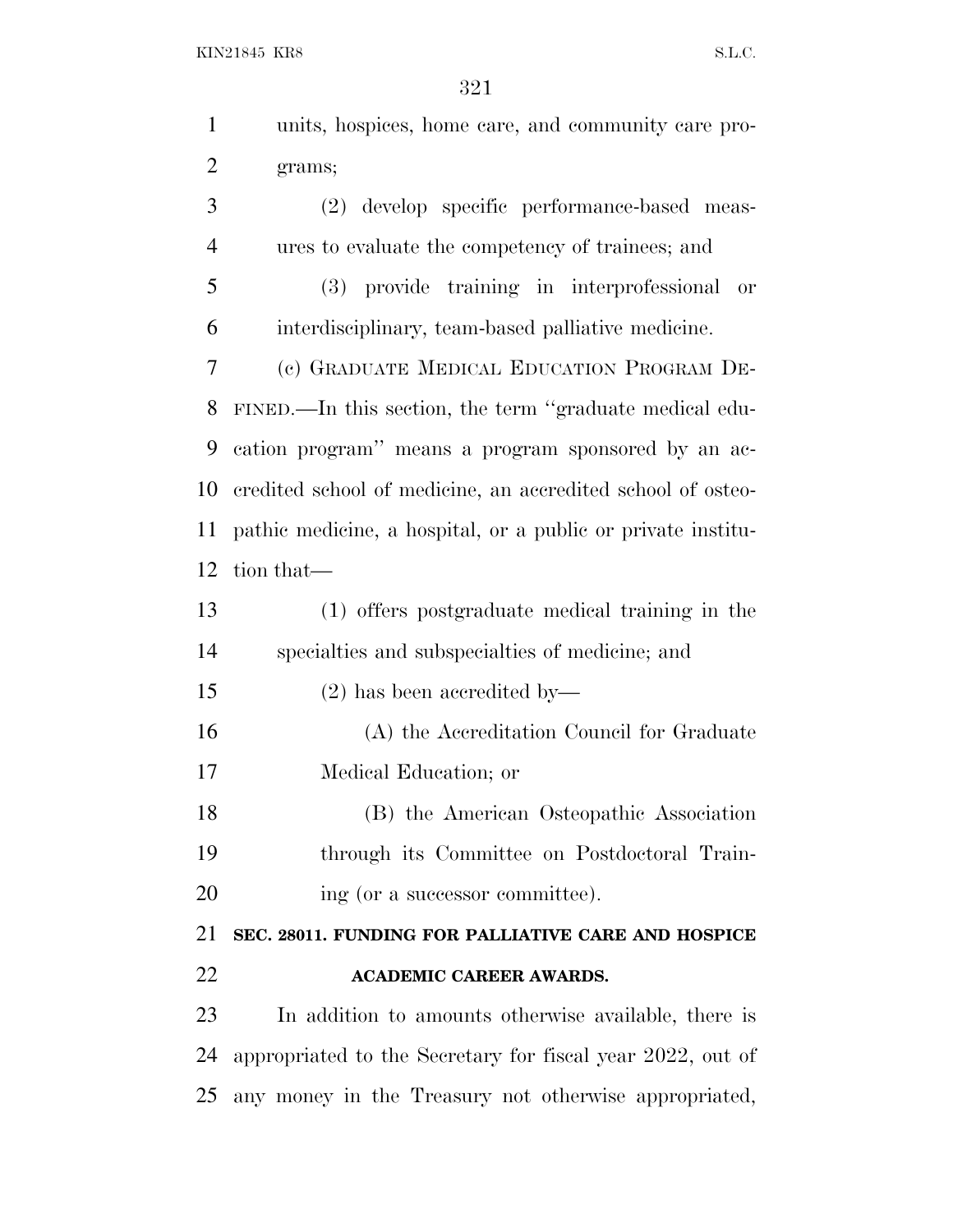\$20,000,000, to remain available until expended, to estab- lish a program, consistent with section 753(b) of the Pub- lic Health Service Act (42 U.S.C. 294c(b)), except that such program shall be to provide awards to accredited schools of medicine, osteopathic medicine, nursing, social work, psychology, allied health, dentistry, or chaplaincy applying on behalf of board-certified or board-eligible indi- viduals in hospice and palliative medicine that have an early-career junior (non-tenured) faculty appointment at an accredited school of medicine, or osteopathic medicine, nursing, social work, psychology, allied health, dentistry, or chaplaincy, to promote the academic career develop- ment of individuals as hospice and palliative care special-ists.

#### **SEC. 28012. FUNDING FOR HOSPICE AND PALLIATIVE NURS-ING.**

 (a) I<sup>N</sup> GENERAL.—In addition to amounts otherwise available, there is appropriated to the Secretary for fiscal year 2022, out of any money in the Treasury not otherwise appropriated, \$20,000,000, to remain available until ex- pended, to establish a program to award grants and con- tracts to accredited schools of nursing, health care facili- ties, programs leading to certification as a certified nurse assistant, partnerships of such schools and facilities, or partnerships of such programs and facilities to develop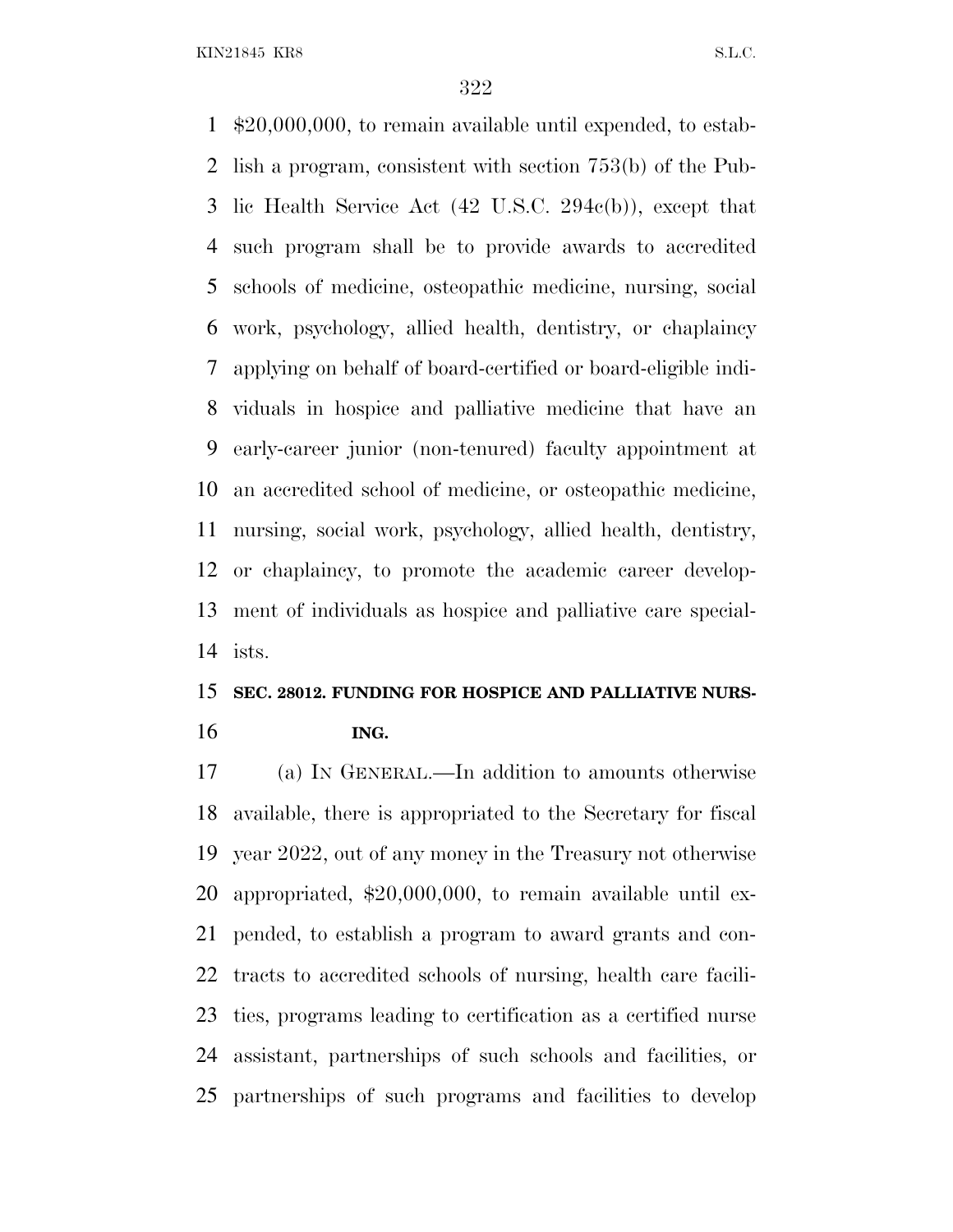and implement, in coordination with other hospice and palliative care programs administered by the Department of Health and Human Services, programs and initiatives to train and educate individuals in providing interprofes- sional, interdisciplinary, team-based palliative care in health-related educational, hospital, hospice, home, or long-term care settings.

 (b) USE OF FUNDS.—Amounts made available to an awardee pursuant to subsection (a) shall be used to—

 (1) provide training to individuals who will pro- vide palliative care in health-related educational, hospital, home, hospice, or long-term care settings; (2) develop and disseminate curricula relating to palliative care in health-related educational, hos-pital, home, hospice, or long-term care settings;

 (3) train faculty members in palliative care in health-related educational, hospital, home, hospice, or long-term care settings; and

 (4) provide continuing education to individuals who provide palliative care in health-related edu- cational, home, hospice, or long-term care settings. **SEC. 28013. FUNDING FOR DISSEMINATION OF PALLIATIVE CARE INFORMATION.**

 (a) I<sup>N</sup> GENERAL.—In addition to amounts otherwise available, there is appropriated to the Secretary for fiscal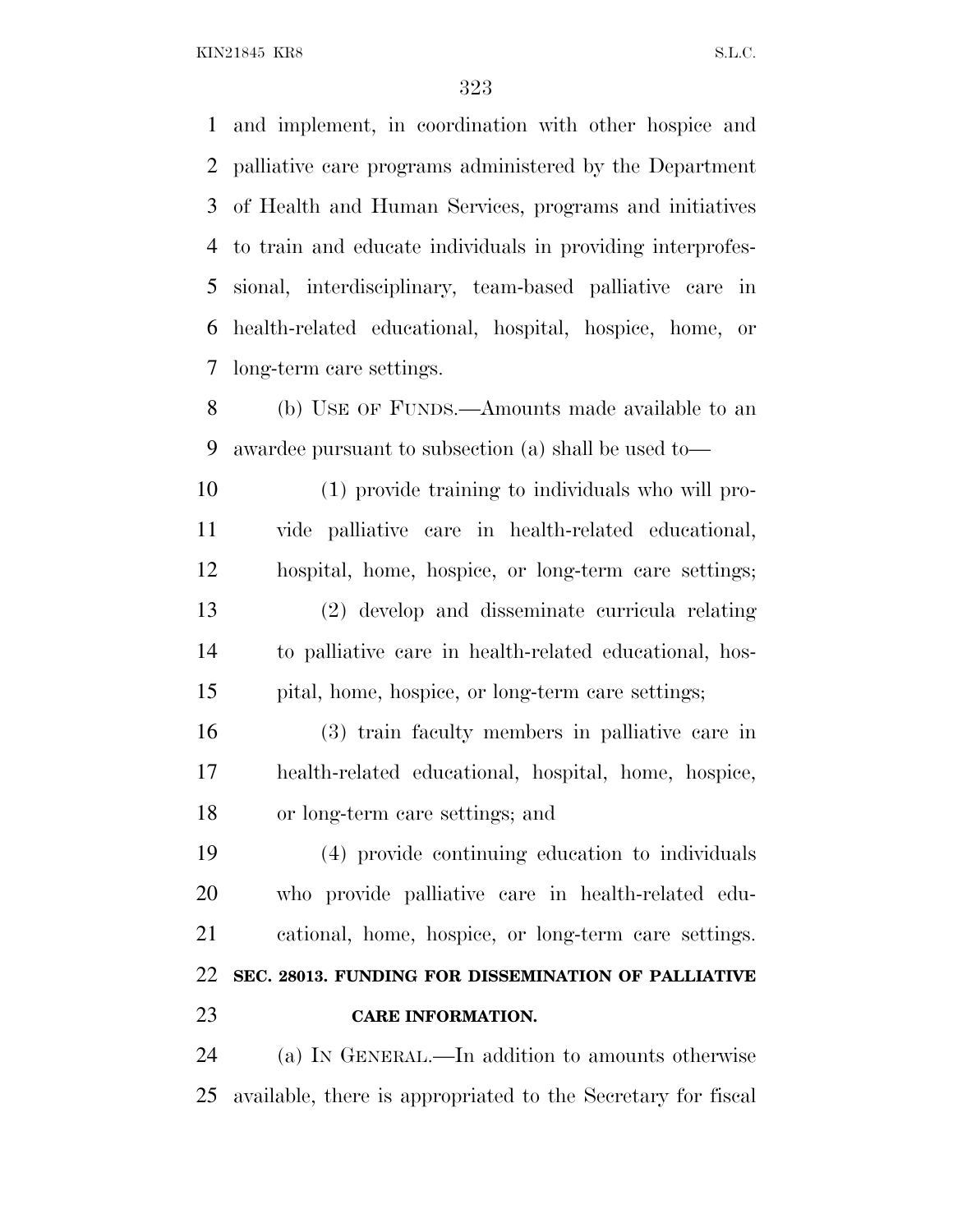year 2022, out of any money in the Treasury not otherwise appropriated, \$5,000,000, to remain available until ex-pended, for the purpose described in subsection (b).

 (b) USE OF FUNDS.—The Secretary, after consulta- tion with appropriate medical and other health profes- sional societies and palliative care and hospice stake- holders, shall use amounts appropriated by subsection (a) to award grants or contracts to State or local govern- ments, Indian Tribes and Tribal organizations, urban In- dian organizations, or nonprofit private entities (or con- sortia of any such entities) to disseminate information to inform patients, families, caregivers, direct care workers, and health professionals about the benefits of palliative care throughout the continuum of care for patients with serious or life-threatening illness. Such awareness cam-paign shall include—

 (1) information, resources, communication, and education materials about hospice and palliative care services for patients facing serious or life-threat-ening illnesses and their families;

 (2) materials that explain the role of profes- sionals trained in hospice and palliative care in pro- viding team-based care for patients and families throughout the continuum of care for serious or life-threatening illness; and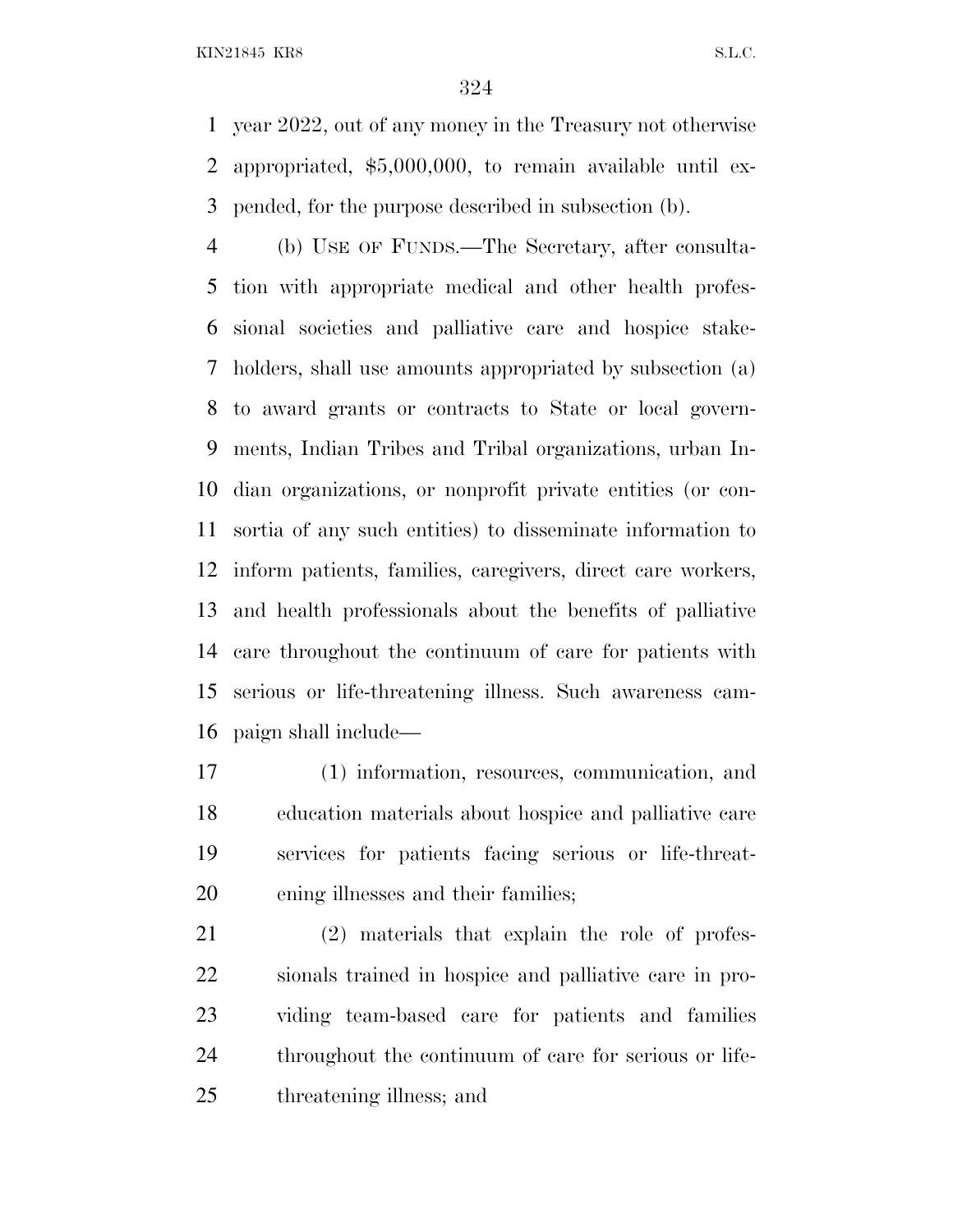(3) materials for specific populations, including patients with serious or life-threatening illness who are among medically underserved populations (as de- fined in section 330(b)(3) of the Public Health Serv- ice Act (42 U.S.C. 254b(b)(3)) and families of such patients or health professionals serving medically un-derserved populations.

 **PART 2—PANDEMIC PREPAREDNESS SEC. 28021. FUNDING FOR LABORATORY ACTIVITIES AT THE CENTERS FOR DISEASE CONTROL AND PREVENTION.**

 (a) I<sup>N</sup> GENERAL.—In addition to amounts otherwise available, there is appropriated to the Secretary for fiscal year 2022, out of any money in the Treasury not otherwise appropriated, \$1,400,000,000 to remain available until ex- pended, for purposes of carrying out activities consistent with subsection (b).

 (b) USE OF FUNDS.—The Secretary, acting through the Director of the Centers for Disease Control and Pre- vention, shall use amounts made available pursuant to subsection (a) for the following activities:

 (1) Supporting renovation, improvement, expan- sion, and modernization of State and local public health laboratory infrastructure (as the term ''lab-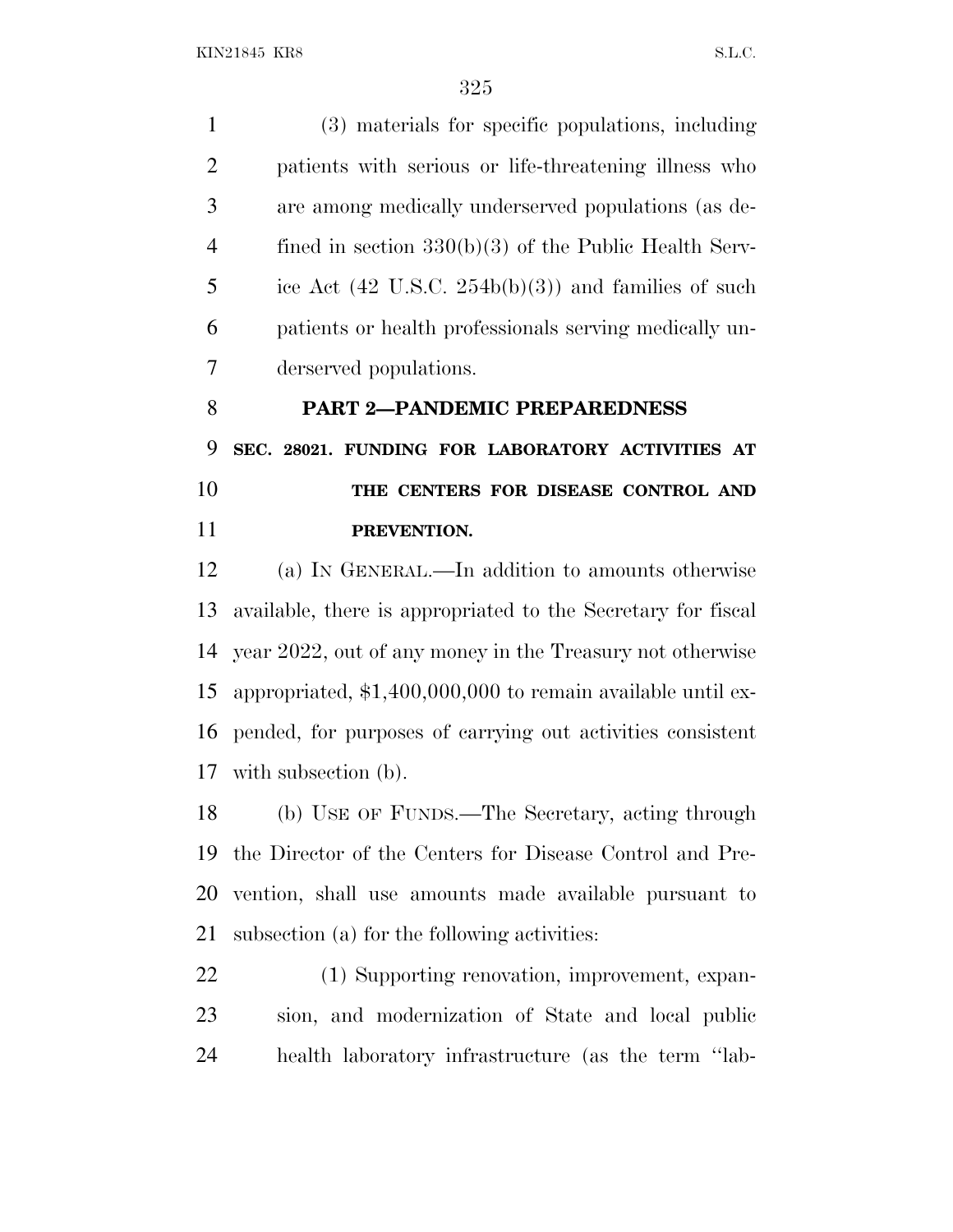| $\mathbf{1}$   | oratory" is defined in section 353 of the Public             |
|----------------|--------------------------------------------------------------|
| $\overline{2}$ | Health Service Act (42 U.S.C. 263a)), including-             |
| 3              | $(A)$ the improvement and enhancement of                     |
| $\overline{4}$ | testing and response capacity;                               |
| 5              | (B) improvements and expansion of State                      |
| 6              | and local public health laboratories that partici-           |
| $\tau$         | pate in the Laboratory Response Network;                     |
| 8              | (C) the improvement and expansion of                         |
| 9              | sequencing capabilities to detect<br>genomic                 |
| 10             | emerging diseases and variant strains; and                   |
| 11             | (D) the improvement and expansion of                         |
| 12             | public health biosafety and biosecurity capacity.            |
| 13             | (2) Enhancing the capacity of the laboratories               |
| 14             | of the Centers for Disease Control and Prevention            |
| 15             | as described in subparagraphs $(A)$ through $(D)$ of         |
| 16             | paragraph $(1)$ .                                            |
| 17             | SEC. 28022. FUNDING FOR PUBLIC HEALTH AND PRE-               |
| 18             | PAREDNESS RESEARCH, DEVELOPMENT, AND                         |
| 19             | COUNTERMEASURE CAPACITY.                                     |
| 20             | (a) IN GENERAL.—In addition to amounts otherwise             |
| 21             | available, there is appropriated to the Secretary for fiscal |
| 22             | year 2022, out of any money in the Treasury not otherwise    |
| 23             | appropriated, $$1,300,000,000$ , to carry out activities to  |
| 24             | prepare for, and respond to, public health emergencies de-   |
| 25             | clared under section 319 of the Public Health Service Act    |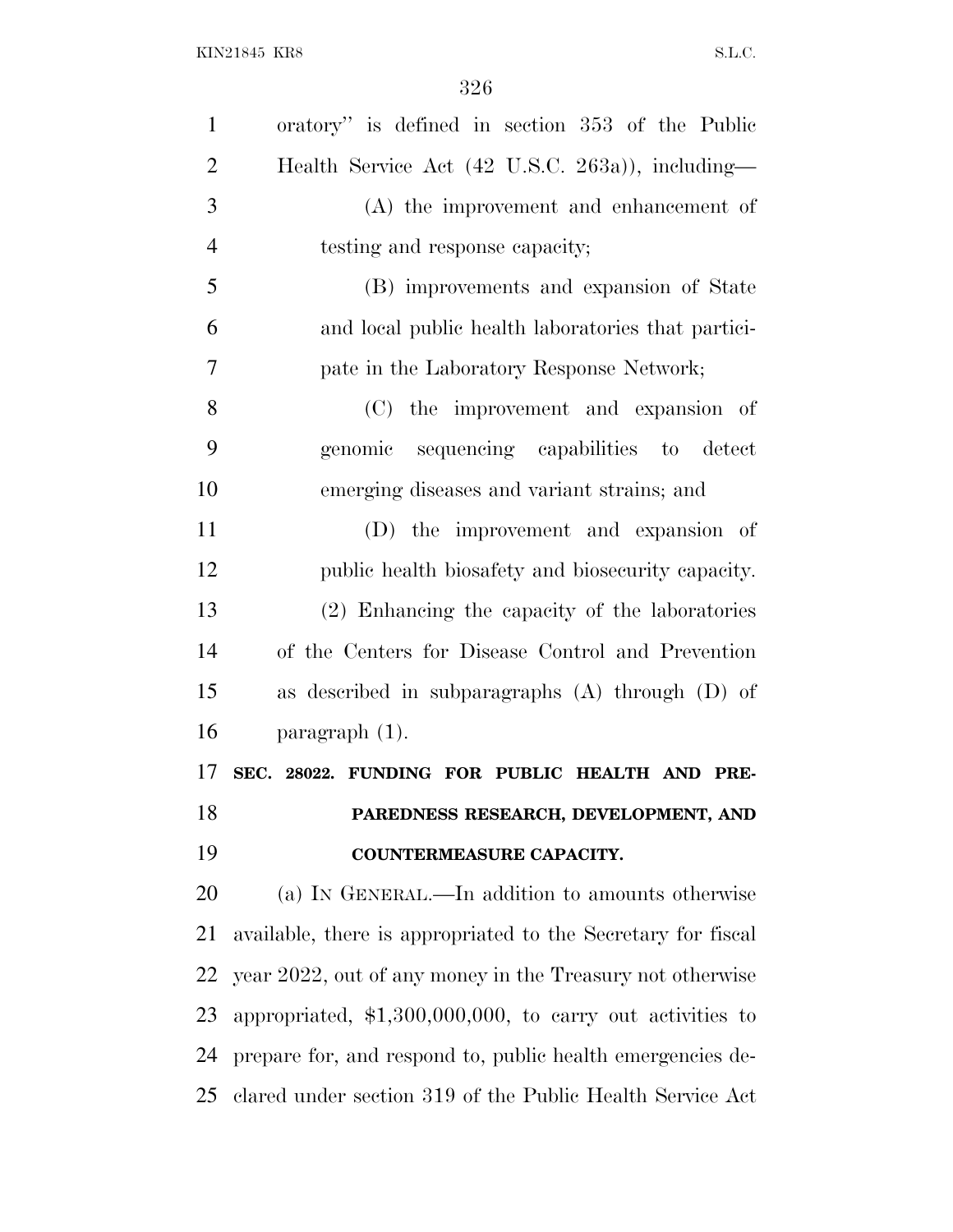(42 U.S.C. 247d), as described in subsection (b), to re-main available until expended.

 (b) USE OF FUNDS.—The Secretary, acting through the Assistant Secretary for Preparedness and Response, shall use amounts made available pursuant to subsection 6  $(a)$ —

 (1) to support surge capacity, including through construction, expansion, or modernization of facili- ties, to respond to a public health emergency, and for development, procurement, and domestic manu- facture of drugs, active pharmaceutical ingredients, vaccines and other biological products, diagnostic technologies and products, medical devices (including personal protective equipment), vials, syringes, nee- dles, and other components or supplies for the Stra- tegic National Stockpile under section 319F–2 of the Public Health Service Act (42 U.S.C. 247d–6b);

 (2) to support expanded vaccine production ca- pacity and capabilities, including by developing or acquiring new technology and expanding manufac- turing capacity through construction, expansion, or modernization of facilities;

 (3) to support activities to mitigate supply chain risks and enhance supply chain elasticity and resilience for critical drugs, active pharmaceutical in-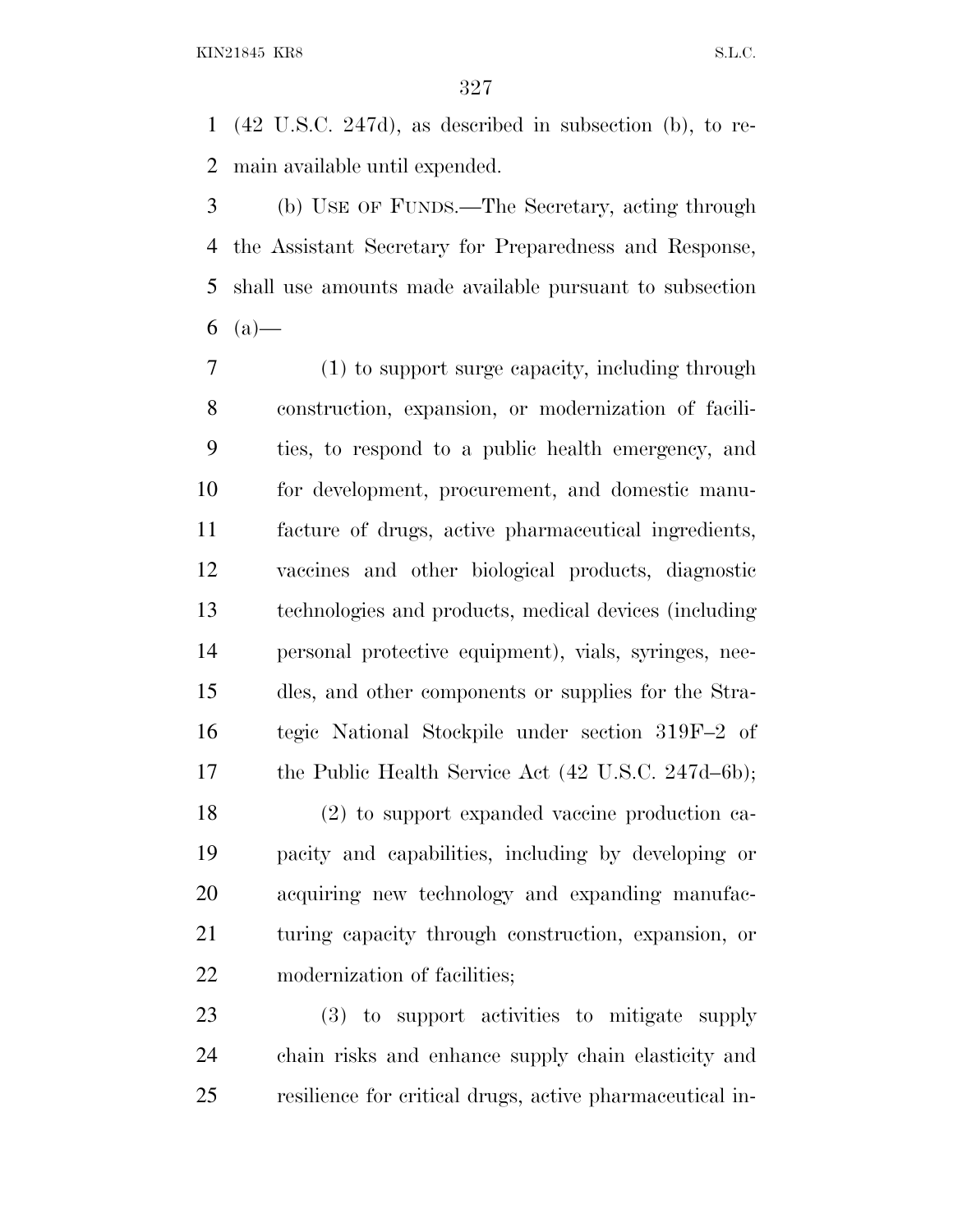gredients, and supplies (including essential medi- cines, medical countermeasures, and supplies in shortage or at risk of shortage), drug and vaccine raw materials, and other supplies, as the Secretary determines appropriate, including construction, ex- pansion, or modernization of facilities, adoption of advanced manufacturing processes, and other activi-8 ties to support domestic manufacturing of such sup-plies;

 (4) to support activities conducted by the Bio- medical Advanced Research and Development Au- thority for advanced research, standards develop- ment, and domestic manufacturing capacity for drugs, including essential medicines, diagnostics, vaccines, therapeutics, and personal protective equip-ment; and

 (5) to support increased biosafety and biosecu- rity in research supported by the Department of Health and Human Services on infectious diseases, including by modernization or improvement of facili-21 ties.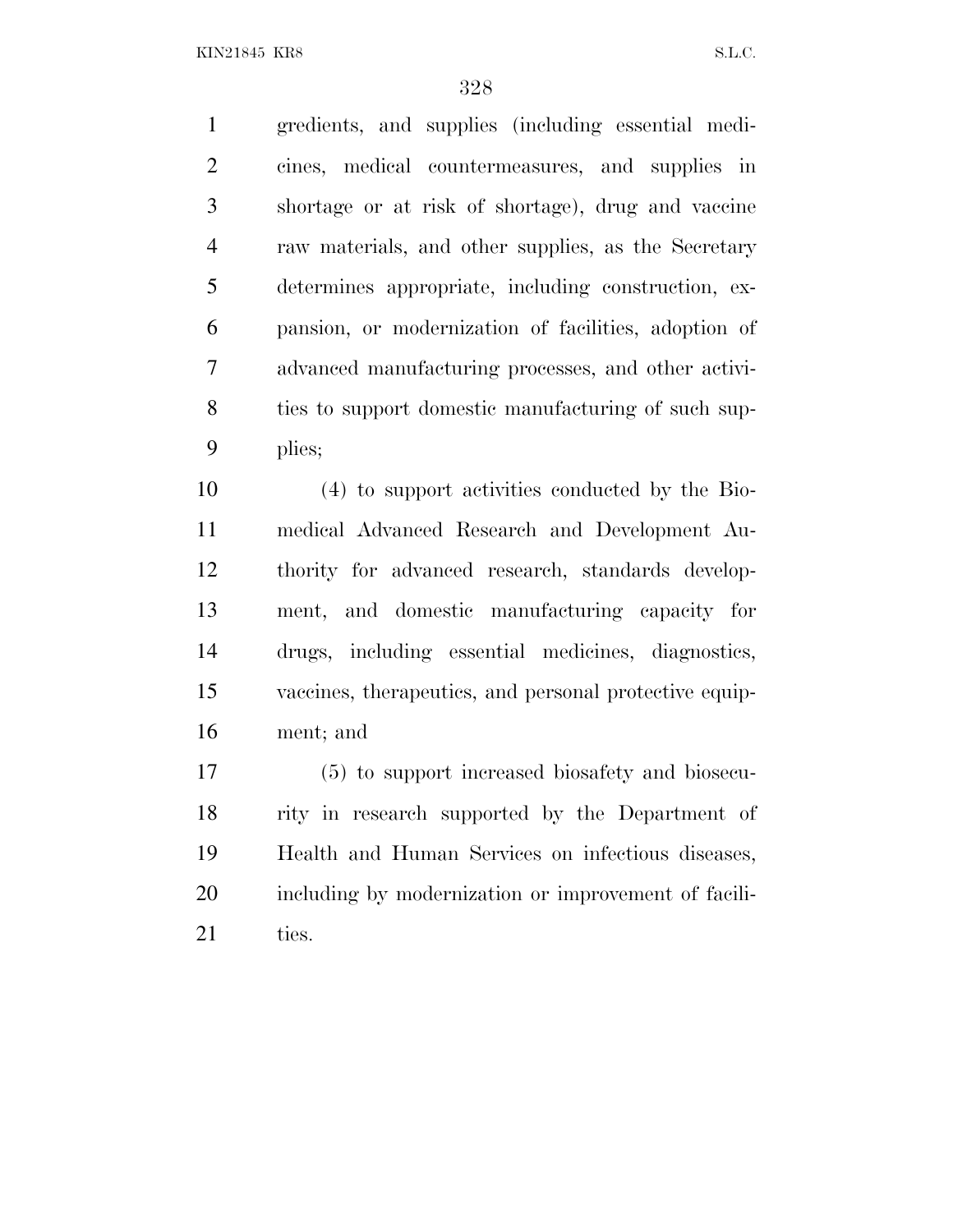# **SEC. 28023. FUNDING FOR INFRASTRUCTURE MODERNIZA- TION AND INNOVATION AT THE FOOD AND DRUG ADMINISTRATION.**

 In addition to amounts otherwise available, there is appropriated to the Secretary for fiscal year 2022, out of any money in the Treasury not otherwise appropriated, to remain available until expended, with respect to improv- ing and modernizing infrastructure at the Food and Drug Administration and enhancing food and medical product safety—

 (1) \$150,000,000 for improving technological infrastructure, including through developing inte- grated systems and improving the interoperability of information technology systems; and

 (2) \$150,000,000 for modernizing laboratory infrastructure of, or used by, the Food and Drug Administration, including modernization of facilities related to, and supporting, such laboratory infra- structure, including through planning for, and the construction, repair, improvement, extension, alter- ation, demolition, and purchase of, fixed equipment or facilities.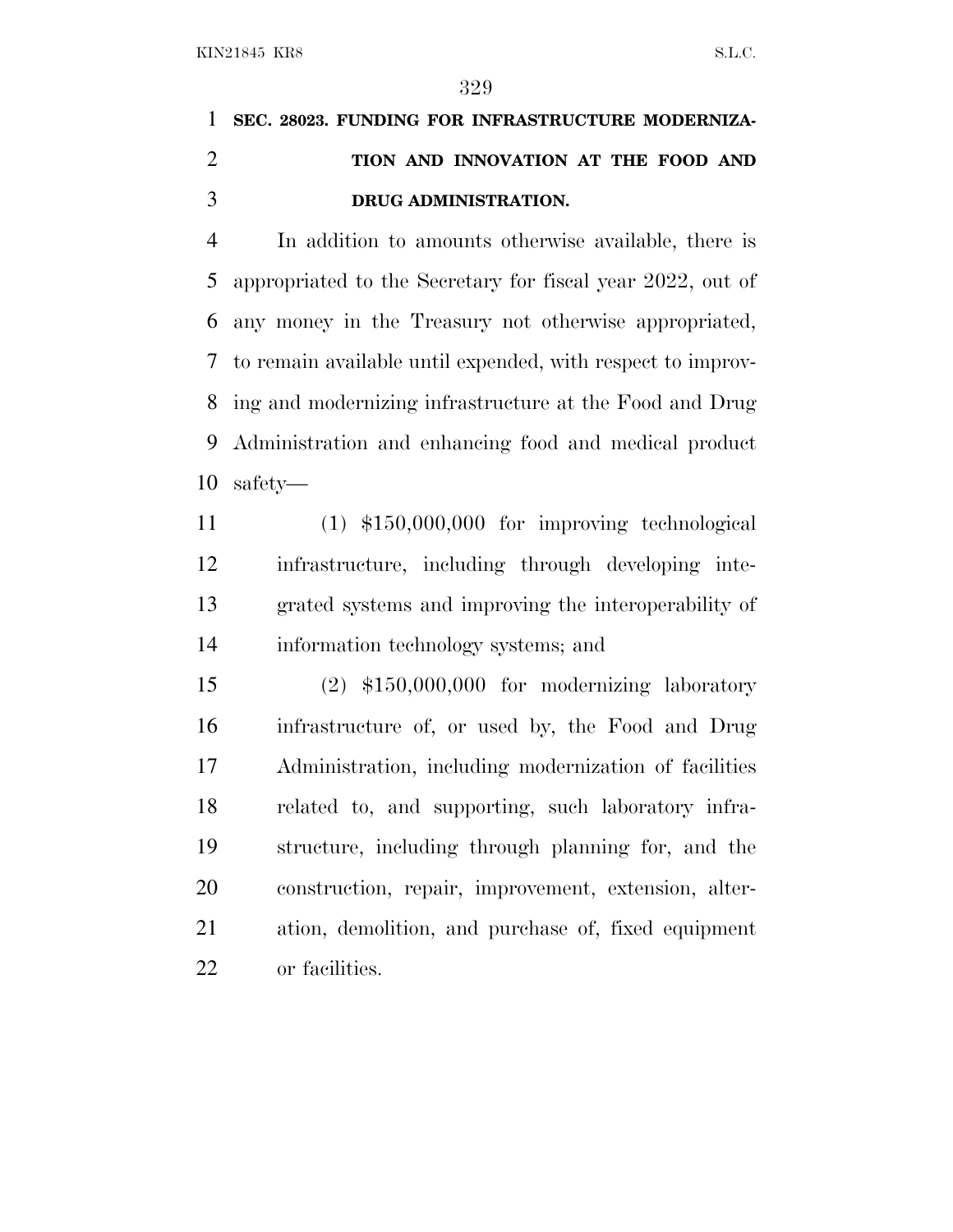# **PART 3—MATERNAL MORTALITY SEC. 28031. FUNDING FOR LOCAL ENTITIES ADDRESSING SOCIAL DETERMINANTS OF MATERNAL HEALTH.**

 (a) I<sup>N</sup> GENERAL.—In addition to amounts otherwise available, there is appropriated to the Secretary for fiscal year 2022, out of any money in the Treasury not otherwise appropriated, \$100,000,000, to remain available until ex- pended, for carrying out a program to award grants or contracts to community-based organizations, Indian Tribes and Tribal organizations, Urban Indian organiza- tions, Native Hawaiian organizations, or other nonprofit organizations working with a community-based organiza- tion, or consortia of any such entities, operating in areas with high rates of adverse maternal health outcomes or with significant racial or ethnic disparities in maternal health outcomes.

 (b) USE OF FUNDING.—Amounts made available by subsection (a) shall be used for the following activities: (1) Addressing social determinants of health, including social determinants of maternal health, for pregnant and postpartum individuals and elimi- nating racial and ethnic disparities in maternal health outcomes by offering programs and resources to address social determinants of health; hiring, training, or retaining staff; and establishing or sup-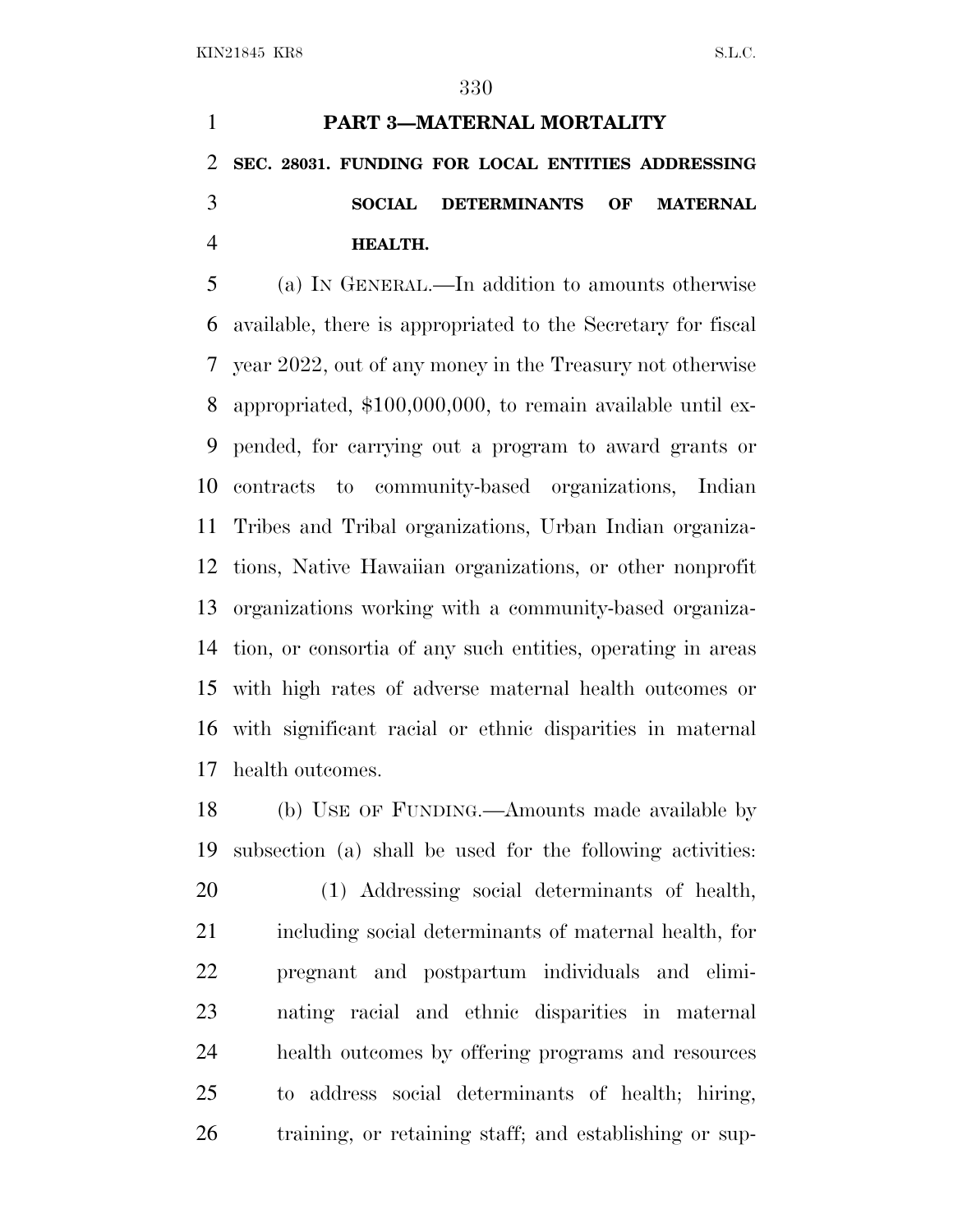porting a culturally and linguistically appropriate re- source center that provides multiple social services programs in a single location.

 (2) Promoting evidence-based health literacy and pregnancy, childbirth, and parenting education for pregnant and postpartum individuals, and indi-viduals seeking to become pregnant.

 (3) Providing support from perinatal health workers, including clinical and community-based staff members that provide direct care and support services to pregnant and postpartum individuals.

 (4) Providing culturally congruent, linguistically appropriate, and trauma-informed training and re- sources to social services providers and perinatal health workers, including clinical and community- based staff members that provide direct care and support services to pregnant and postpartum indi-viduals.

 (c) TECHNICAL ASSISTANCE.—Using amounts made available under subsection (a), the Secretary shall—

 (1) conduct outreach to eligible entities to apply for grants or contracts under subsection (a); and

 (2) provide technical assistance, including through a grant or contract, to eligible entities re-ceiving funding pursuant to subsection (a).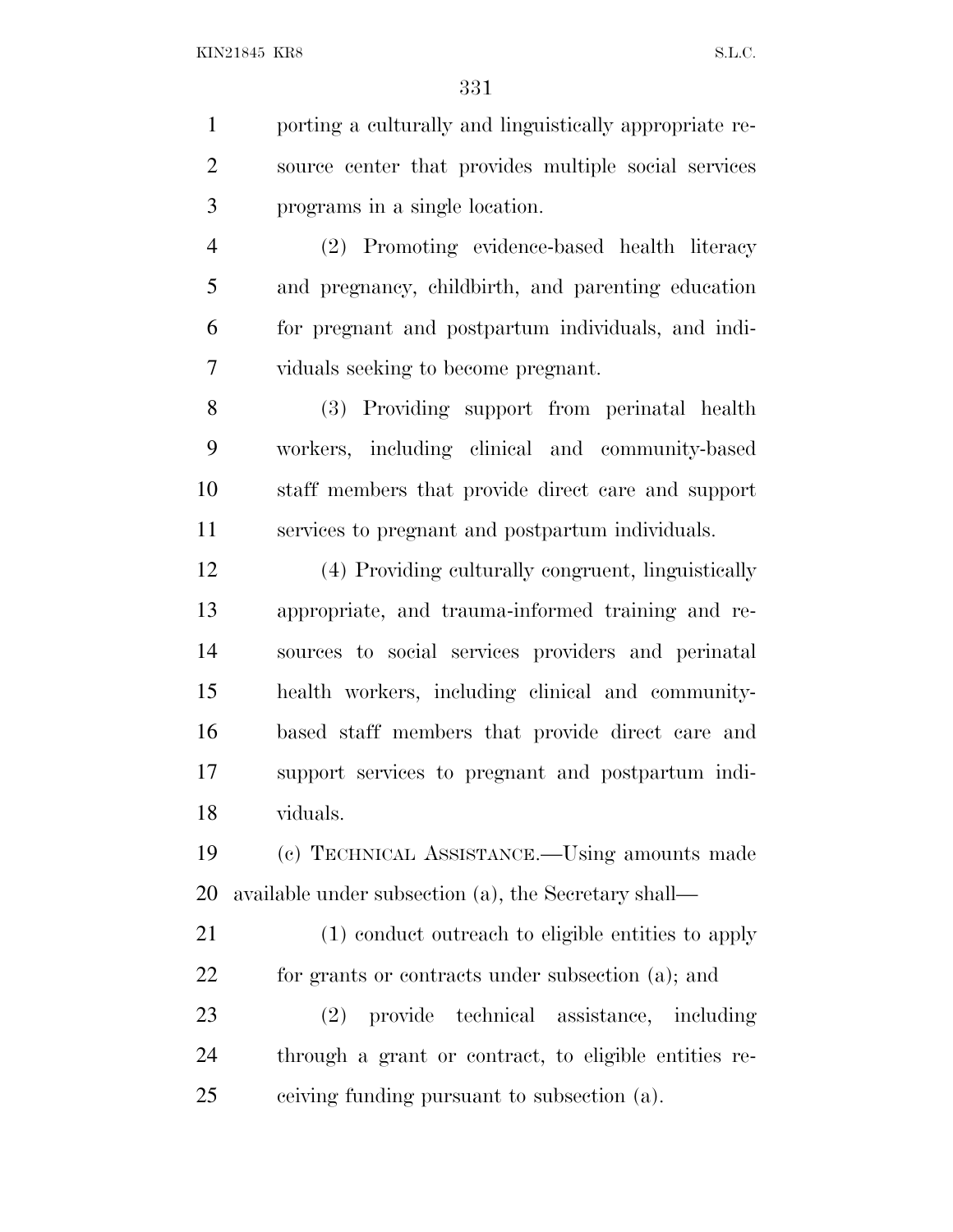### **SEC. 28032. FUNDING FOR THE OFFICE OF MINORITY HEALTH.**

 (a) I<sup>N</sup> GENERAL.—In addition to amounts otherwise available, there is appropriated to the Secretary for fiscal year 2022, out of any money in the Treasury not otherwise appropriated, \$75,000,000, to remain available until ex- pended, for carrying out a program to award grants or contracts to community-based organizations operating in areas with high rates of adverse maternal health outcomes or with significant racial or ethnic disparities in maternal health outcomes.

 (b) USE OF FUNDS.—The Secretary, acting through the Deputy Assistant Secretary for Minority Health, shall use amounts made available under subsection (a) to award grants for the following activities:

 (1) Addressing social determinants of health, including social determinants of maternal health, for pregnant and postpartum individuals and elimi- nating racial and ethnic disparities in maternal health outcomes by offering programs and resources to address social determinants of health; hiring, training, or retaining staff; and establishing or sup- porting a culturally and linguistically appropriate re- source center that provides multiple social services programs in a single location.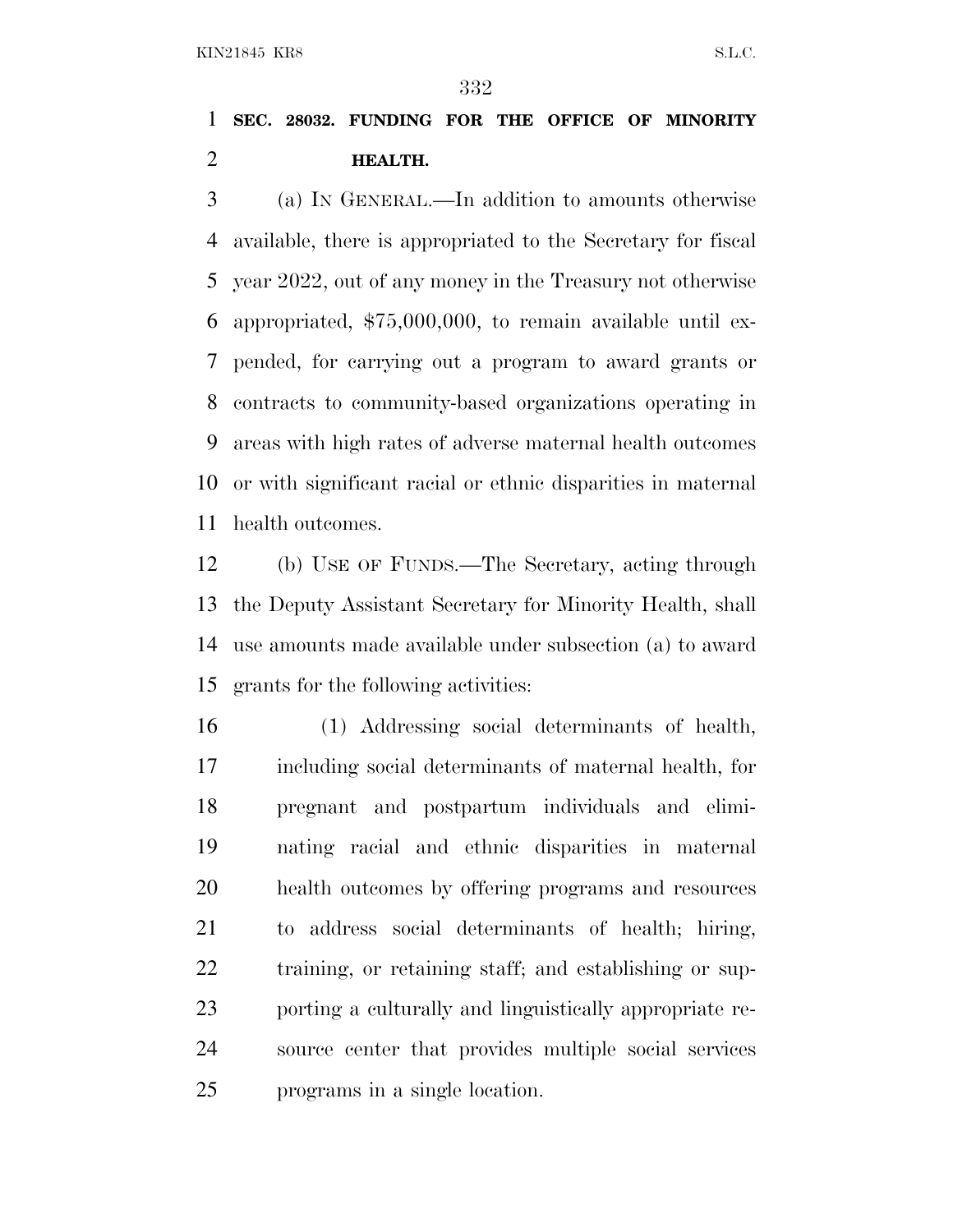(2) Promoting evidence-based health literacy and pregnancy, childbirth, and parenting education for pregnant and postpartum individuals, and indi- viduals seeking to become pregnant. (3) Providing support from perinatal health workers, including clinical and community-based staff members that provide direct care and support services to pregnant and postpartum individuals. (4) Providing culturally congruent, linguistically appropriate, and trauma-informed training and re- sources to social service providers and perinatal health workers, including clinical and community- based staff members that provide direct care and support services to pregnant and postpartum indi-

viduals.

 (c) TECHNICAL ASSISTANCE.—Using amounts made available under subsection (a), the Secretary shall—

 (1) conduct outreach to eligible entities to apply for grants or contracts under subsection (a); and

 (2) provide technical assistance, including through a grant or contract, to eligible entities re-ceiving funding pursuant to subsection (a).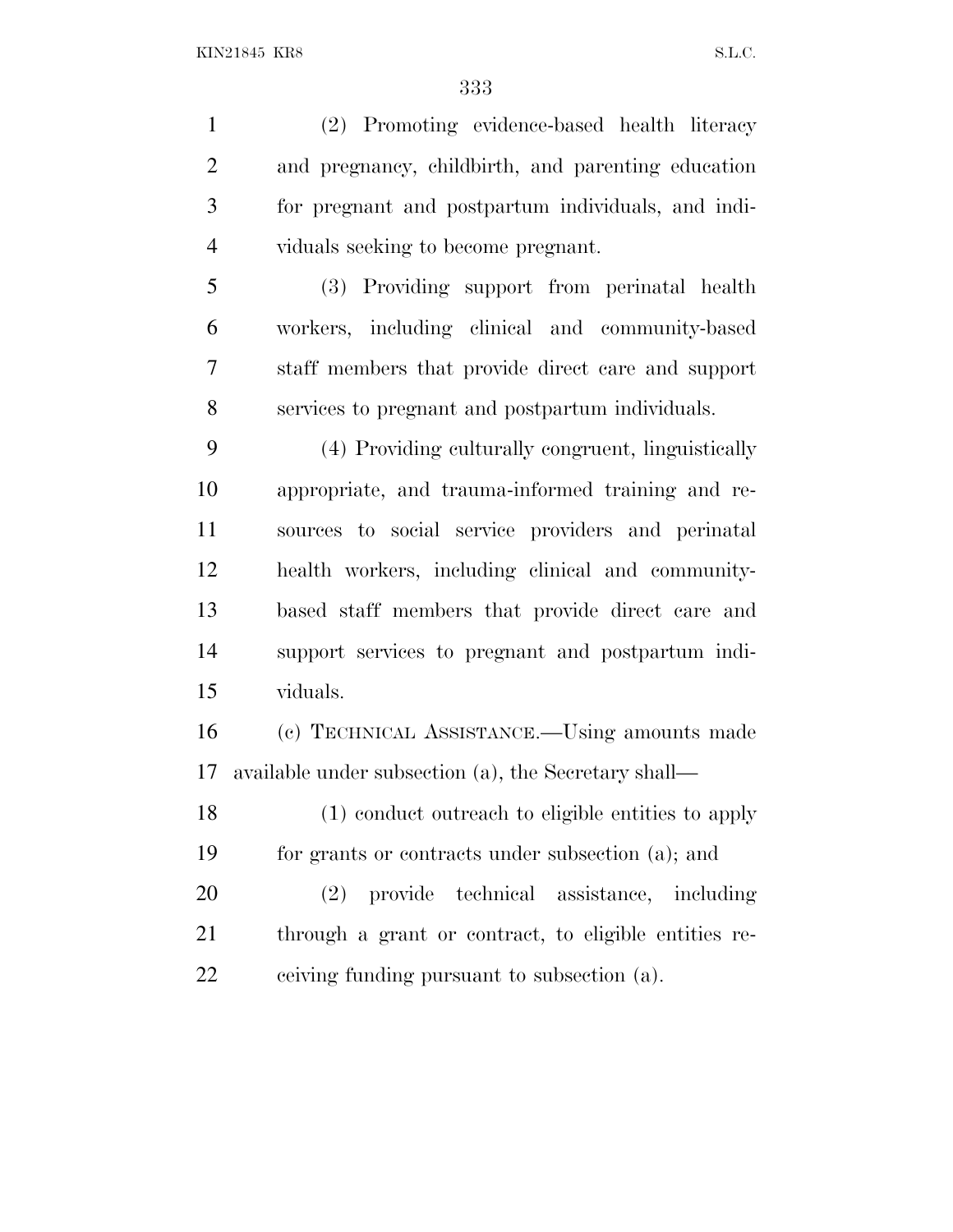# **SEC. 28033. FUNDING TO GROW AND DIVERSIFY THE NURS- ING WORKFORCE IN MATERNAL AND PERINATAL HEALTH.**

 (a) I<sup>N</sup> GENERAL.—In addition to amounts otherwise available, there is appropriated to the Secretary for fiscal year 2022, out of any money in the Treasury not otherwise appropriated, \$170,000,000, to remain available until ex- pended, for carrying out a program to award grants or contracts to accredited schools of nursing for the purpose of growing and diversifying the perinatal nursing work- force, including through improving the capacity and sup-ply of health care providers.

(b) USES OF FUNDS.—

 (1) AWARDEES.—Prioritizing students and reg- istered nurses who plan to practice or currently practice in an underserved area, amounts made available to awardees by subsection (a) shall, con- sistent with section 846 of the Public Health Service Act (42 U.S.C. 297n), be used for the following ac-tivities:

 (A) Providing scholarships to students, in- cluding those from racial and ethnic groups underrepresented in the health professions, seeking to become nurse practitioners whose education includes a focus on maternal and perinatal health.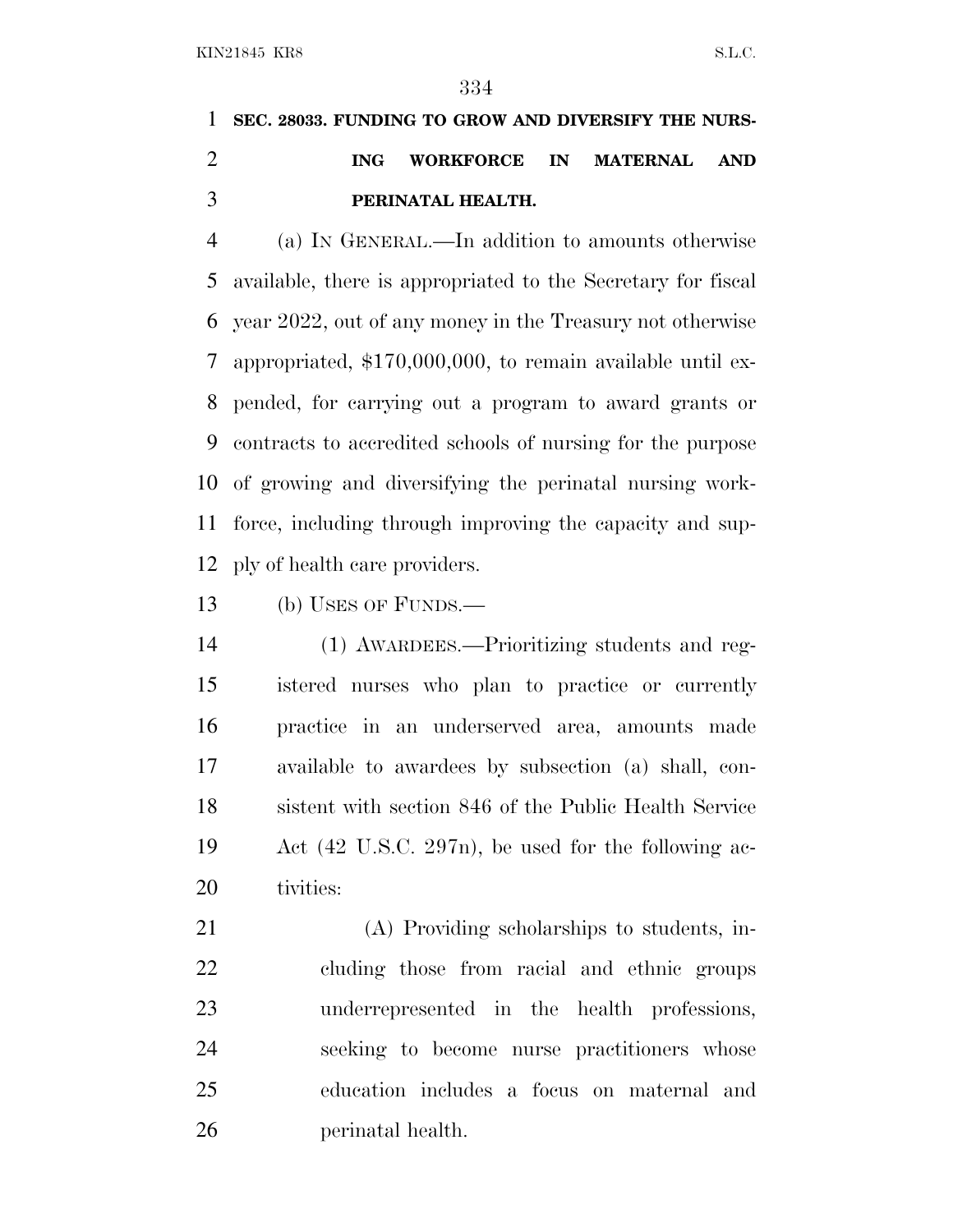| $\mathbf{1}$   | (B) Providing scholarships to students            |
|----------------|---------------------------------------------------|
| $\overline{2}$ | seeking to become clinical nurse specialists      |
| 3              | whose education includes a focus on maternal      |
| $\overline{4}$ | and perinatal health.                             |
| 5              | (C) Providing scholarships to students            |
| 6              | seeking to become certified nurse midwives.       |
| 7              | (D) Providing scholarships to registered          |
| 8              | nurses seeking certification as an obstetrics and |
| 9              | gynecology registered nurse.                      |
| 10             | (2) SECRETARY.—The Secretary shall<br>use         |
| 11             | amounts made available pursuant to subsection (a) |
| 12             | for the following activities:                     |
| 13             | (A) Developing and implementing strate-           |
| 14             | gies to recruit and retain a diverse pool of stu- |
| 15             | dents seeking to enter careers focused on ma-     |
| 16             | ternal and perinatal health.                      |
| 17             | (B) Developing partnerships with practice         |
| 18             | settings in an underserved area for the clinical  |
| 19             | placements of students at the schools receiving   |
| 20             | such grants.                                      |
| 21             | (C) Developing curriculum for students            |
| 22             | seeking to enter careers focused on maternal      |
| 23             | and perinatal health that includes training pro-  |
| 24             | grams on bias, racism, discrimination, providing  |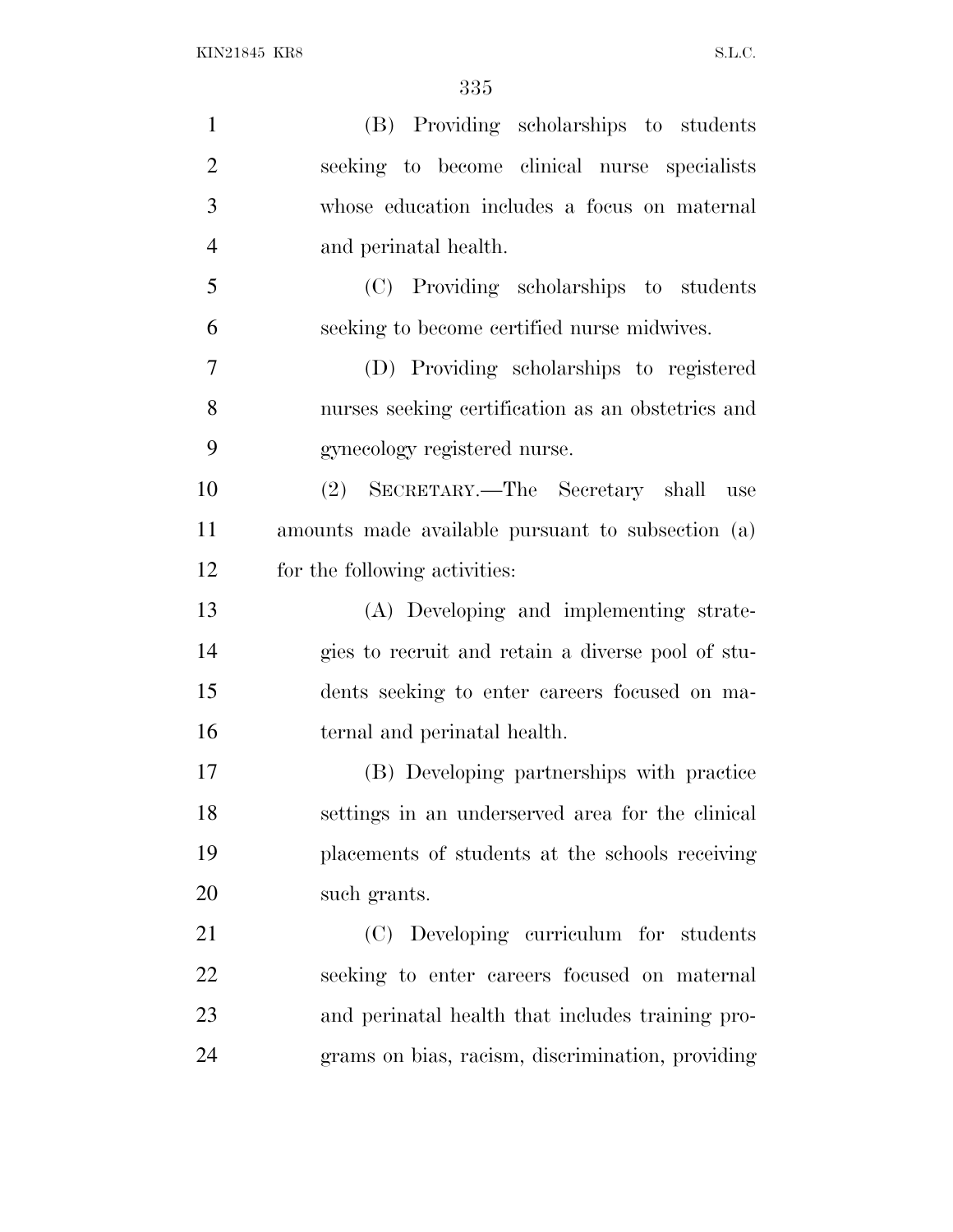culturally competent care, or trauma-informed care.

### **SEC. 28034. FUNDING FOR PERINATAL QUALITY COLLABORATIVES.**

 In addition to amounts otherwise available, there is appropriated to the Secretary for fiscal year 2022, out of any money in the Treasury not otherwise appropriated, \$50,000,000, to remain available until expended, for car- rying out a program to establish or support perinatal qual- ity collaboratives to improve perinatal care and perinatal health outcomes for pregnant and postpartum individuals and their infants.

## **SEC. 28035. FUNDING TO GROW AND DIVERSIFY THE DOULA WORKFORCE.**

 (a) I<sup>N</sup> GENERAL.—In addition to amounts otherwise available, there is appropriated to the Secretary for fiscal year 2022, out of any money in the Treasury not otherwise appropriated, \$50,000,000, to remain available until ex- pended, for carrying out a program to award grants or contracts to health professions schools, academic health centers, State or local governments, territories, Indian Tribes and Tribal organizations, Urban Indian organiza- tions, Native Hawaiian organizations, or other appropriate public or private nonprofit entities (or consortia of any such entities, including entities promoting multidisci-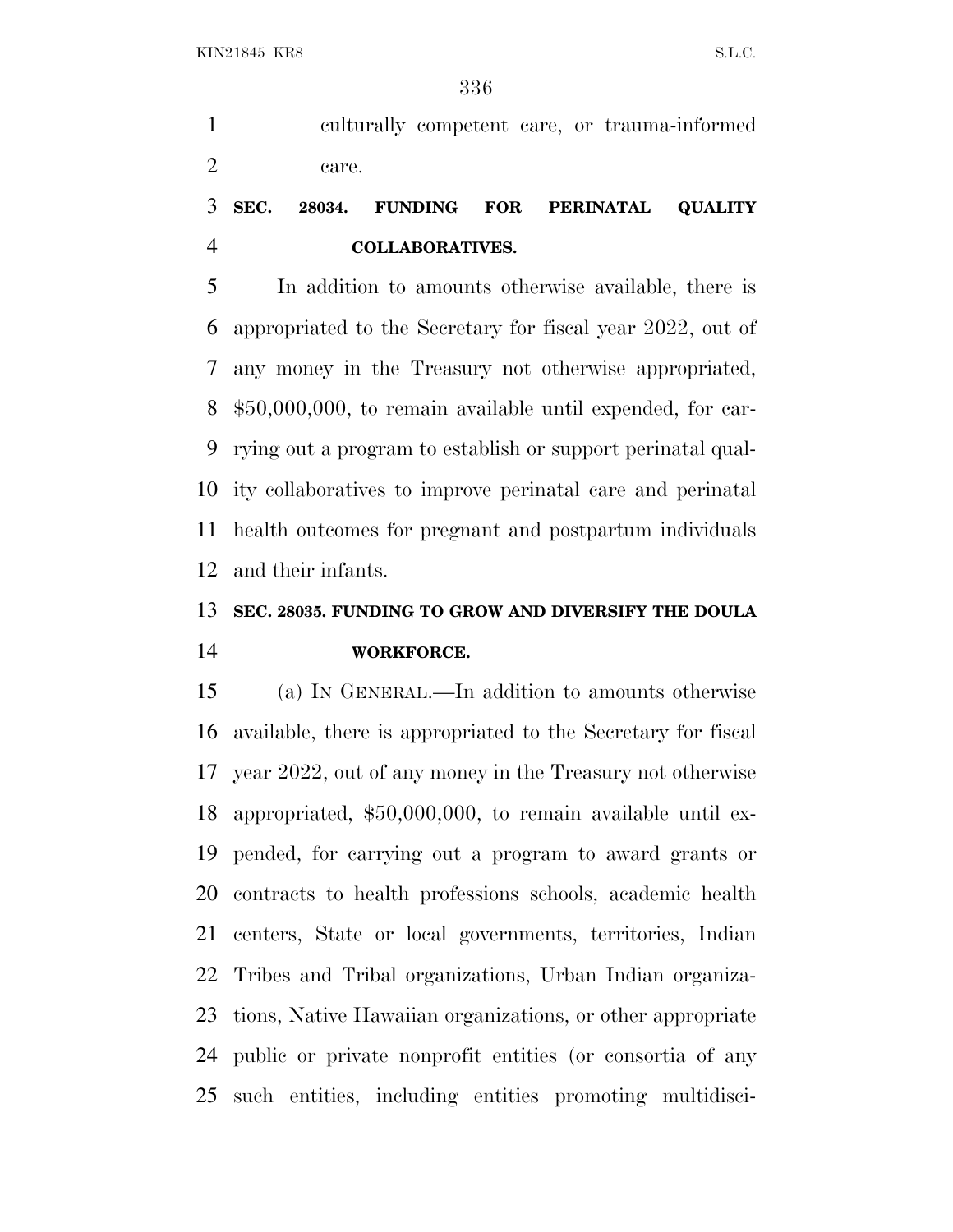plinary approaches), to establish or expand programs to grow and diversify the doula workforce, including through improving the capacity and supply of health care pro-viders.

 (b) USE OF FUNDS.—Amounts made available by subsection (a) shall be used for the following activities:

 (1) Establishing programs that provide edu- cation and training to individuals seeking appro-priate training or certification as doulas.

 (2) Expanding the capacity of existing pro- grams described in paragraph (1), for the purpose of increasing the number of students enrolled in such programs, including by awarding scholarships for students who agree to work in underserved commu-nities after receiving such education and training.

 (3) Developing and implementing strategies to recruit and retain students from underserved com- munities, particularly from demographic groups ex- periencing high rates of maternal mortality and se- vere maternal morbidity, including racial and ethnic minority groups, into programs described in para-22 graphs  $(1)$  and  $(2)$ .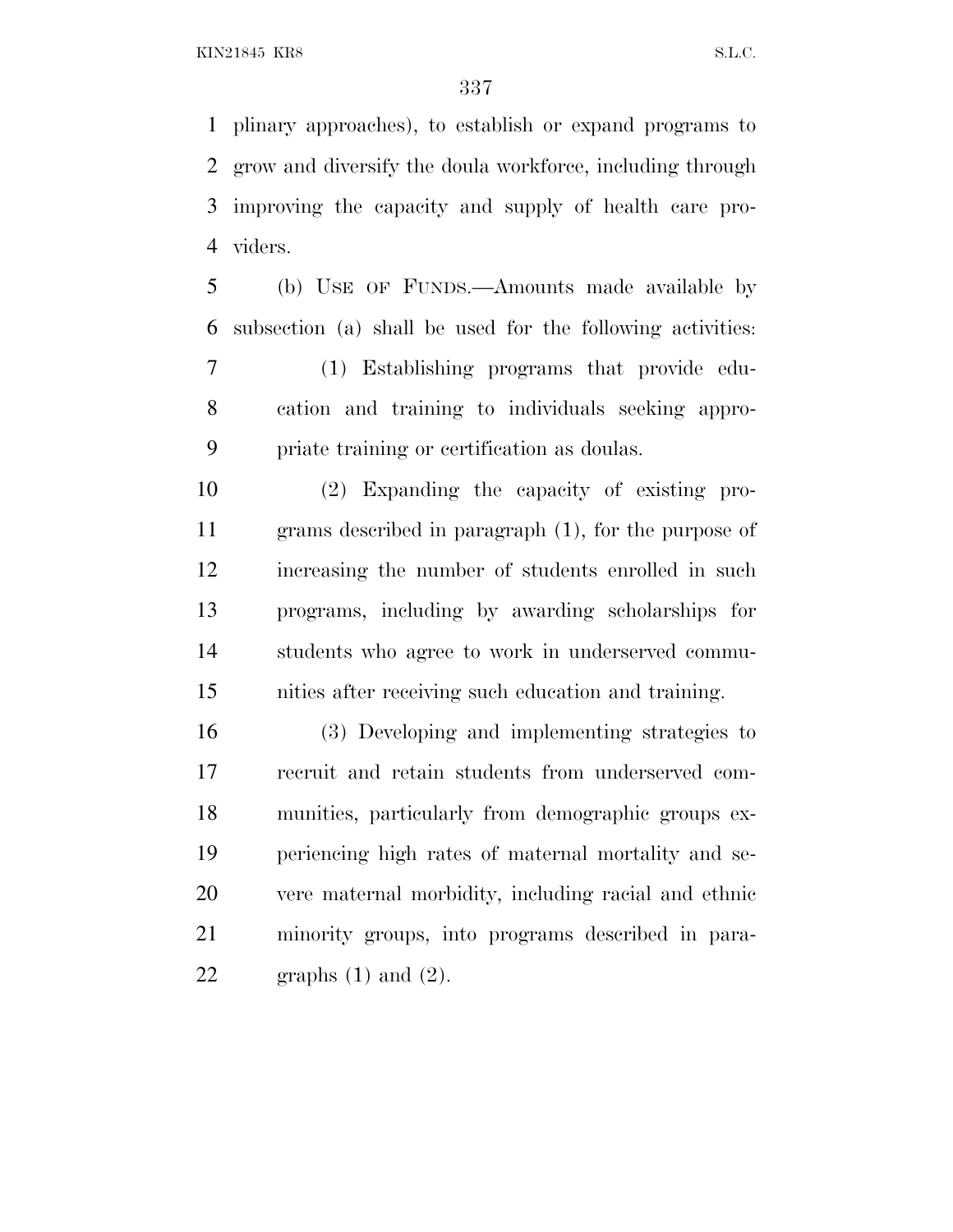# **SEC. 28036. FUNDING TO GROW AND DIVERSIFY THE MA- TERNAL MENTAL HEALTH AND SUBSTANCE USE DISORDER TREATMENT WORKFORCE.**

 (a) I<sup>N</sup> GENERAL.—In addition to amounts otherwise available, there is appropriated to the Secretary for fiscal year 2022, out of any money in the Treasury not otherwise appropriated, \$75,000,000, to remain available until ex- pended, for carrying out a program to award grants or contracts to health professions schools, academic health centers, State or local governments, territories, Indian Tribes and Tribal organizations, Urban Indian organiza- tions, Native Hawaiian organizations, or other appropriate public or private nonprofit entities (or consortia of any such entities, including entities promoting multidisci- plinary approaches), to establish or expand programs to grow and diversify the maternal mental health and sub- stance use disorder treatment workforce, including through improving the capacity and supply of health care providers.

 (b) USE OF FUNDS.—Amounts made available by subsection (a) shall be used for the following activities: (1) Establishing programs that provide edu- cation and training to individuals seeking appro- priate licensing or certification as mental health or substance use disorder treatment providers who plan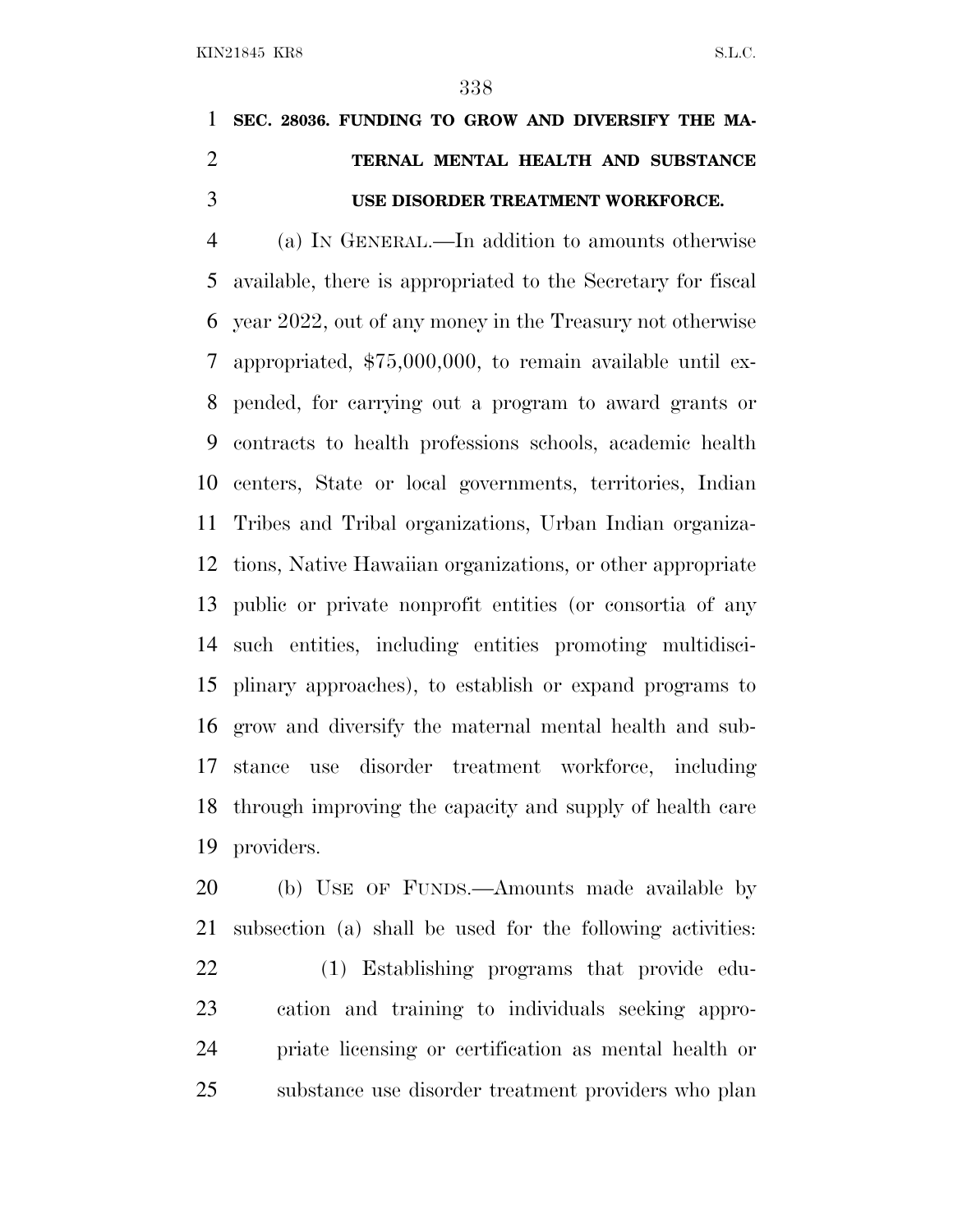to specialize in maternal mental health conditions or substance use disorders.

 (2) Expanding the capacity of existing pro- grams described in paragraph (1), for the purposes of increasing the number of students enrolled in such programs, including by awarding scholarships for students.

 (3) Developing and implementing strategies to recruit and retain students from underserved com- munities into programs described in paragraphs (1) and (2).

#### **SEC. 28037. FUNDING FOR MATERNAL MENTAL HEALTH EQ-UITY GRANT PROGRAMS.**

 (a) I<sup>N</sup> GENERAL.—In addition to amounts otherwise available, there is appropriated to the Secretary for fiscal year 2022, out of any money in the Treasury not otherwise appropriated, \$100,000,000, to remain available until ex- pended, for carrying out a program to award grants or contracts to community-based organizations, Indian Tribes and Tribal organizations, Urban Indian organiza- tions, Native Hawaiian organizations, health care pro- viders, accredited medical schools, accredited schools of nursing, teaching hospitals, accredited midwifery pro- grams, physician assistant education programs, residency or fellowship programs, or other nonprofit organizations,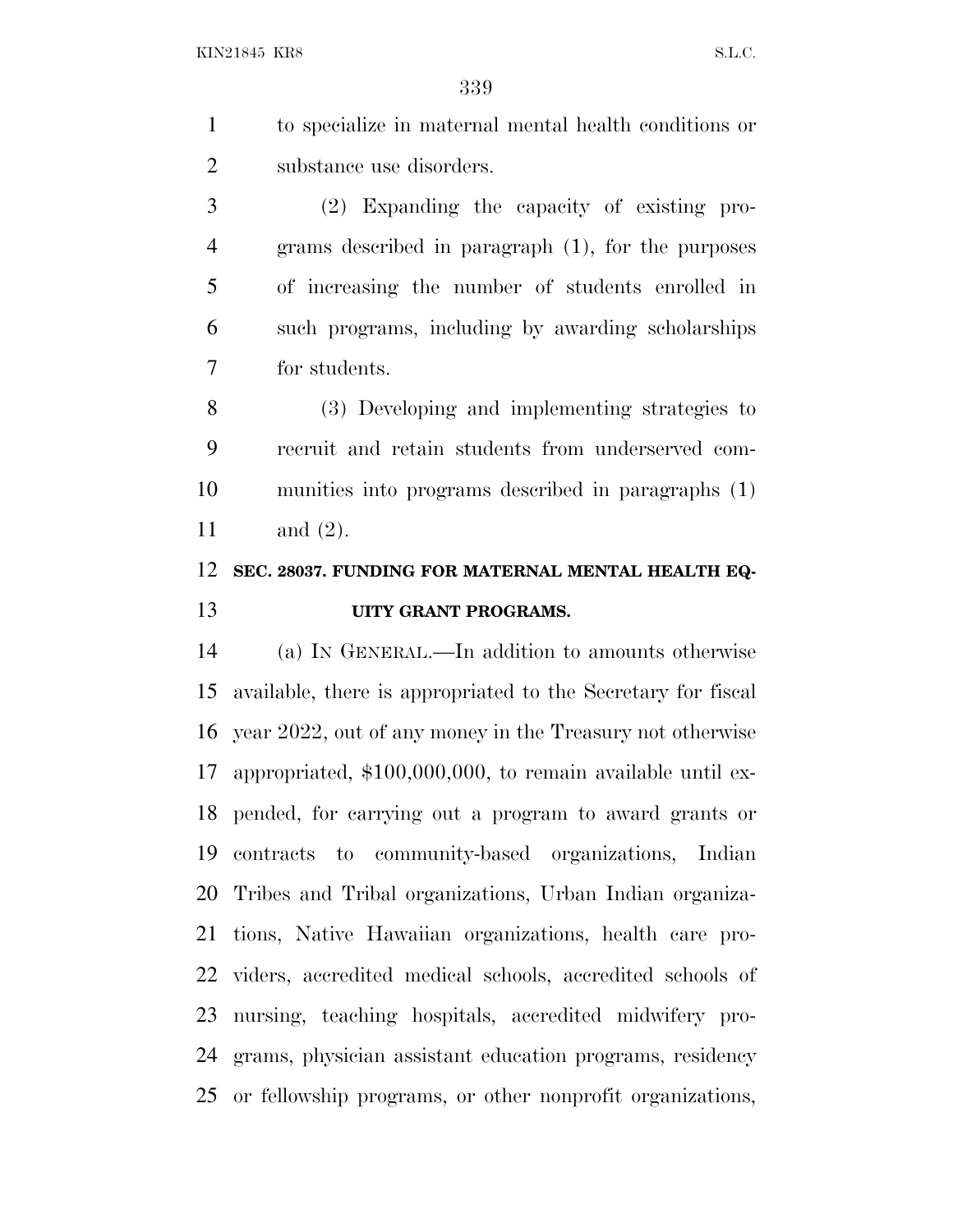schools, or programs determined appropriate by the Sec- retary, or consortia of any such entities, to address mental health conditions and substance use disorders with respect to pregnant and postpartum individuals, and individuals seeking to become pregnant, in areas with high rates of adverse maternal health outcomes or with racial or ethnic disparities in maternal health outcomes.

 (b) USE OF FUNDS.—Amounts made available pursu- ant to subsection (a), prioritizing community-based orga-nizations, shall be used for—

 (1) supporting the integration of, and coordina- tion between, mental health and substance use dis- order treatment services and professionals and the primary care settings where pregnant and postpartum individuals, and individuals seeking to become pregnant, regularly receive health care serv-ices;

 (2) improving the quality of mental health and substance use disorder treatment services provided to pregnant and postpartum individuals, and individ- uals seeking to become pregnant, including edu- cation and training activities for maternity care pro- viders and initiatives to prevent suicide or self-harm, with a focus on services provided to individuals from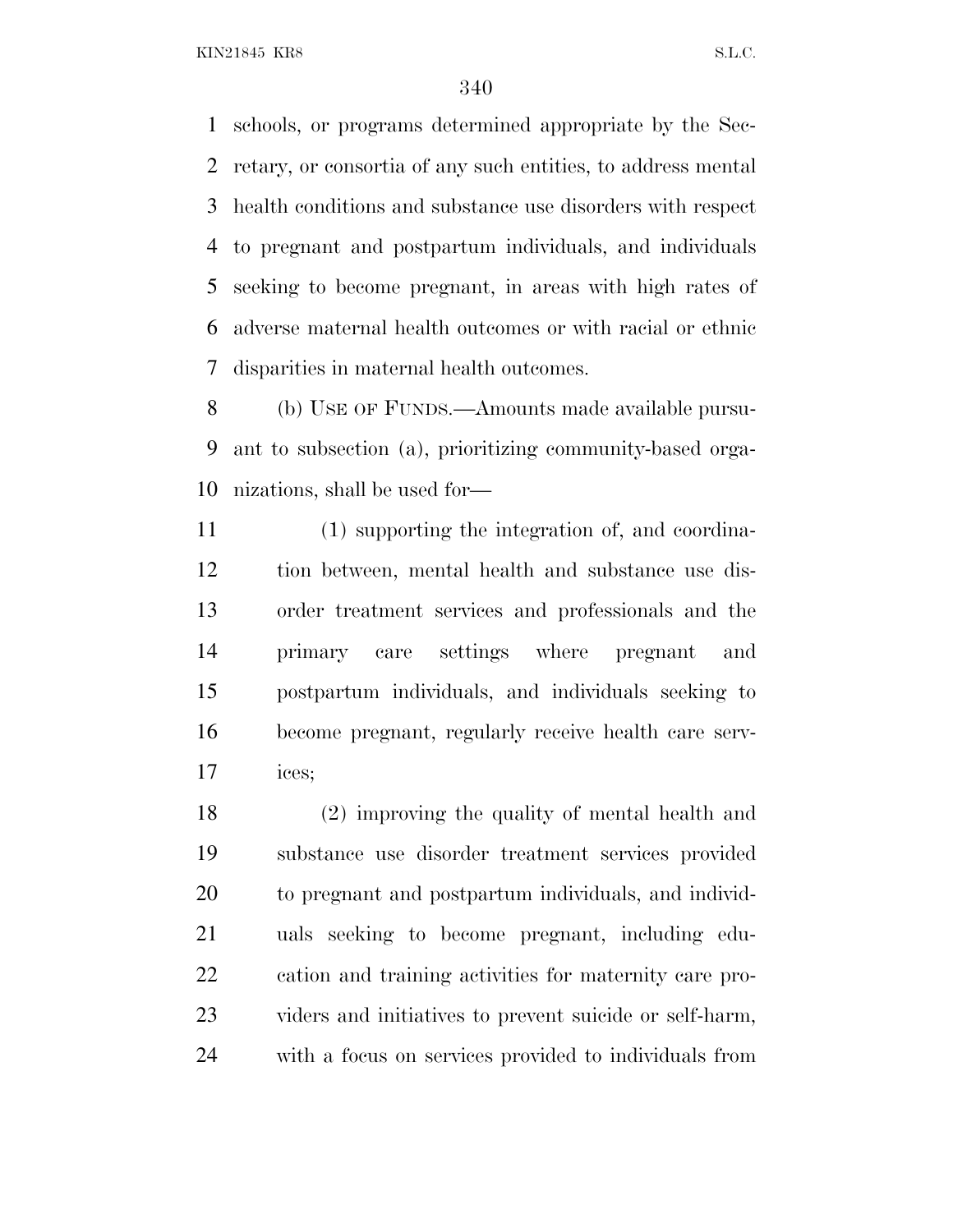| racial and ethnic minority groups with high rates of |
|------------------------------------------------------|
| maternal mortality and morbidity; and                |

 (3) raising awareness of and reducing stigma associated with mental health and substance use dis- order treatment disorders impacting pregnant and postpartum individuals, and individuals seeking to become pregnant, with a focus on individuals from racial and ethnic minority groups with high rates of maternal mortality and morbidity.

 **SEC. 28038. FUNDING FOR EDUCATION AND TRAINING AT HEALTH PROFESSIONS SCHOOLS TO IDEN- TIFY AND ADDRESS HEALTH RISKS ASSOCI-ATED WITH CLIMATE CHANGE.**

 (a) I<sup>N</sup> GENERAL.—In addition to amounts otherwise available, there is appropriated to the Secretary for fiscal year 2022, out of any money in the Treasury not otherwise appropriated, \$85,000,000, to remain available until ex- pended, for carrying out a program to award grants or contracts to accredited medical schools, accredited schools of nursing, teaching hospitals, accredited midwifery pro- grams, physician assistant education programs, residency or fellowship programs, or other schools or programs de- termined appropriate by the Secretary, or consortia of any such entities, to support the development and integration of education and training programs for identifying and ad-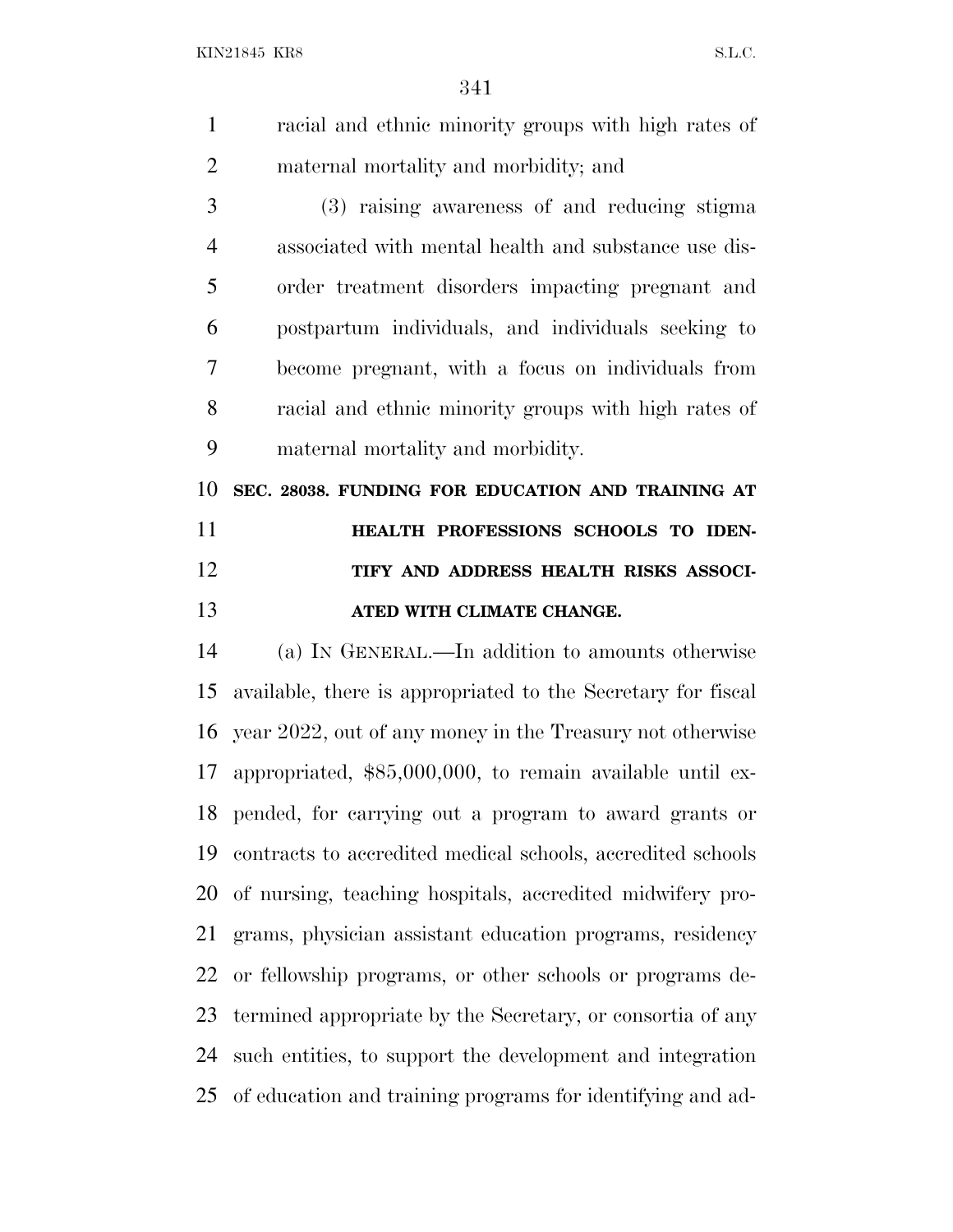dressing health risks associated with climate change for pregnant, lactating, and postpartum individuals.

 (b) USE OF FUNDS.—Amounts made available by subsection (a) shall be used for developing, integrating, and implementing curriculum and continuing education that focuses on the following:

 (1) Identifying and addressing health risks as- sociated with climate change for pregnant, lactating, and postpartum individuals and individuals with the intent to become pregnant.

 (2) Racial and ethnic disparities in exposure to, and the effects of, health risks associated with cli- mate change for pregnant, lactating, and postpartum individuals and individuals with the in- tent to become pregnant and related impacts of im- plicit and explicit bias, racism, and discrimination in health care.

 (3) Patient counseling and mitigation strategies relating to health risks associated with climate change for pregnant, lactating, and postpartum indi-viduals.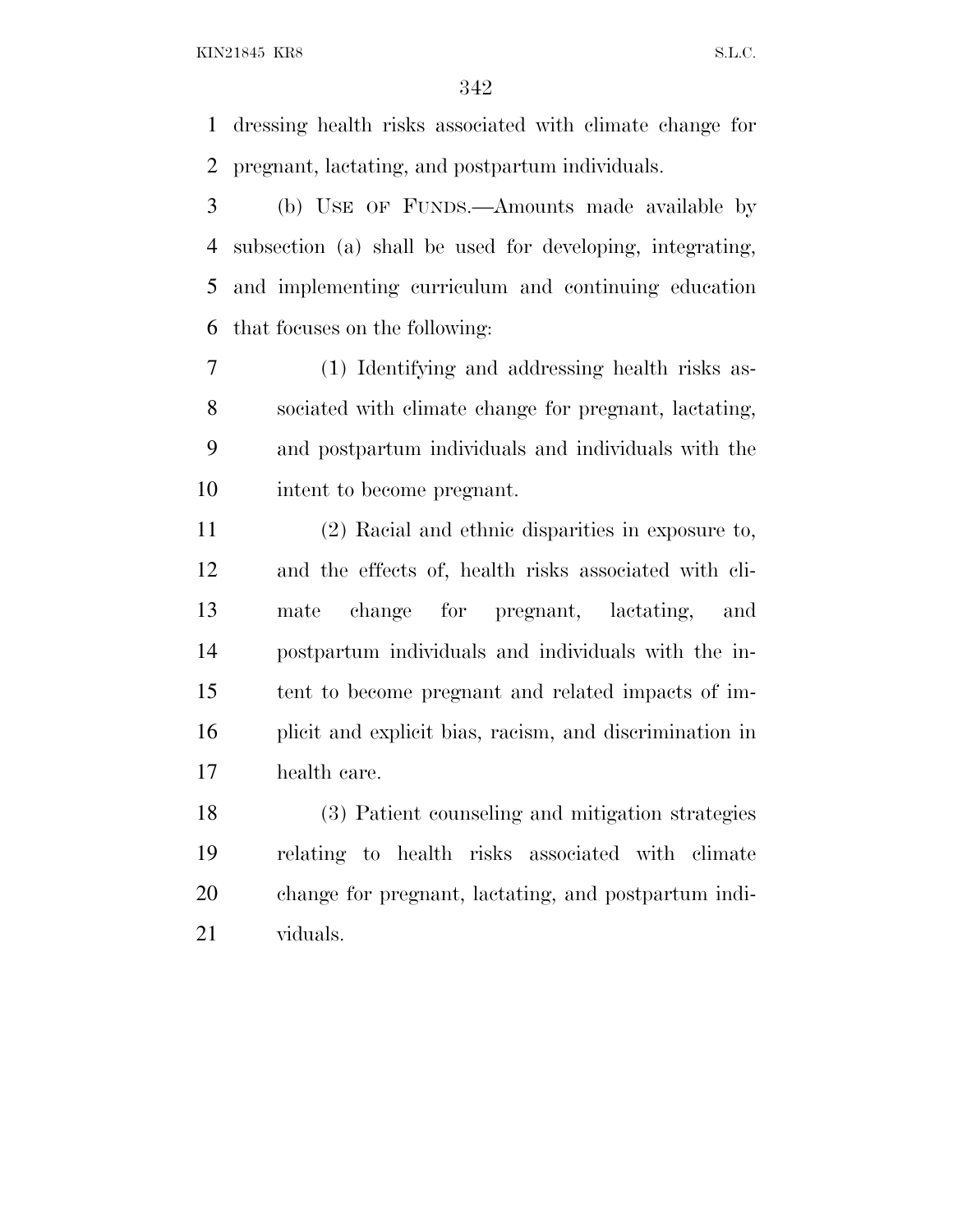# **SEC. 28039. FUNDING FOR MINORITY-SERVING INSTITU- TIONS TO STUDY MATERNAL MORTALITY, SE- VERE MATERNAL MORBIDITY, AND ADVERSE MATERNAL HEALTH OUTCOMES.**

 (a) I<sup>N</sup> GENERAL.—In addition to amounts otherwise available, there is appropriated to the Secretary for fiscal year 2022, out of any money in the Treasury not otherwise appropriated, \$50,000,000, to remain available until ex- pended for carrying out a program to award grants or con- tracts to minority-serving institutions described in sections 371(a) and 326(e)(1) of the Higher Education Act of 12 1965 (20 U.S.C. 1067 $q(a)$ , 1063 $b(e)(1)$ ) to conduct re- search on and study maternal mortality, severe maternal morbidity, and maternal health outcomes, with a focus on health disparities.

 (b) USE OF FUNDS.—Amounts made available to an awardee under subsection (a) shall be used for the purpose specified in such subsection, including the following activi-ties:

 (1) Developing and implementing systematic processes of listening to the stories of pregnant and postpartum individuals from racial and ethnic mi- nority groups, and perinatal health workers sup- porting such individuals, to fully understand the causes of, and inform potential solutions to, the ma-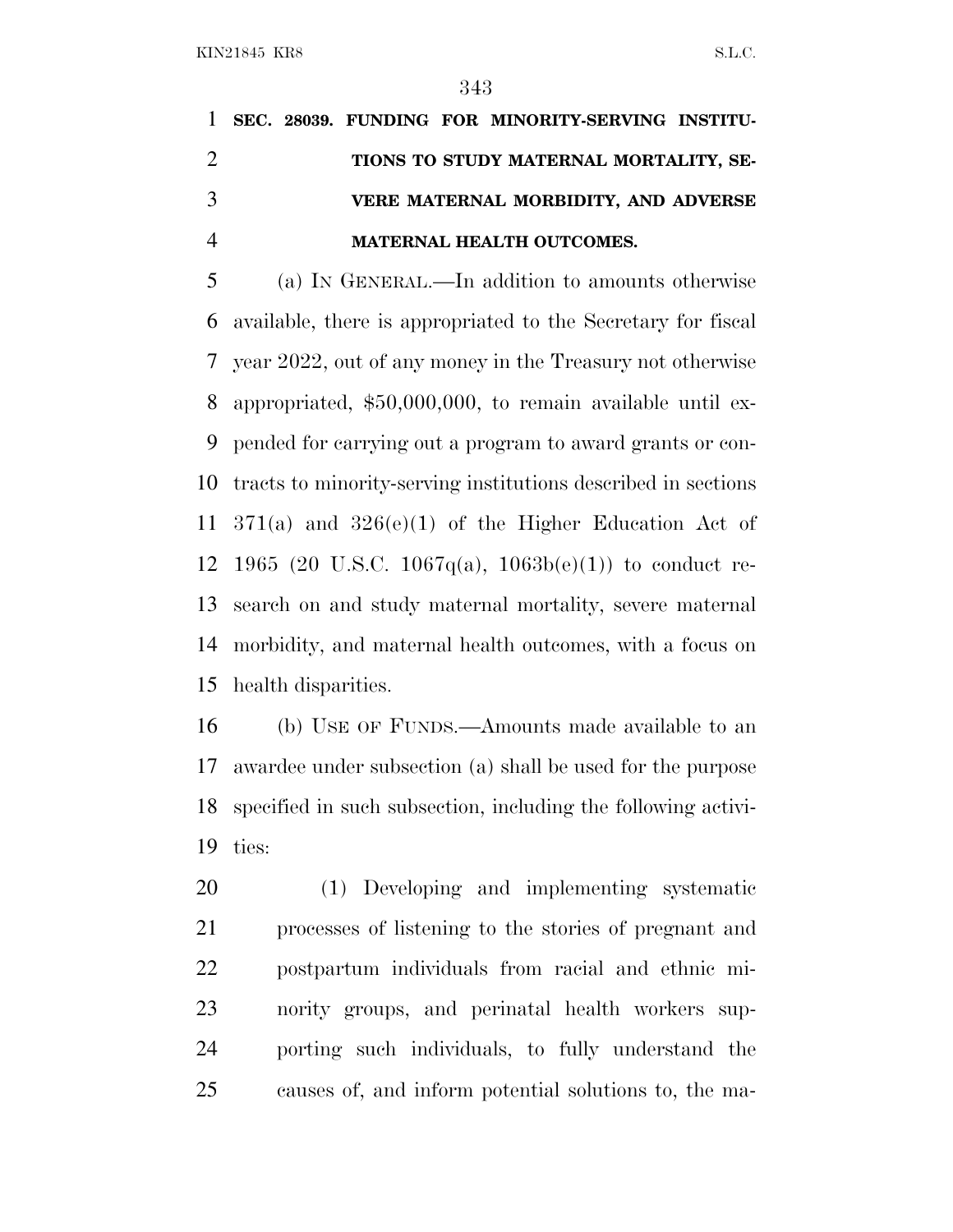ternal mortality and severe maternal morbidity crisis within their respective communities.

 (2) Assessing the differences in, and potential causes of, relatively low rates of maternal mortality among Hispanic individuals and foreign-born Black women.

 (c) TECHNICAL ASSISTANCE.—Using amounts made available by subsection (a), the Secretary shall conduct outreach to minority-serving institutions (as described in sections 371(a) and 326(e)(1) of the Higher Education 11 Act of 1965 (20 U.S.C. 1067q(a),  $1063b(e)(1))$ —

 (1) to inform and raise awareness of the avail- ability funding through a grant or contract awarded pursuant to this section;

 (2) to provide technical assistance, including through a grant or contract, on the application proc- ess for grants or contracts awarded pursuant to sub-section (a); and

 (3) to promote capacity building to eligible enti- ties for grant applications pursuant to subsection (a).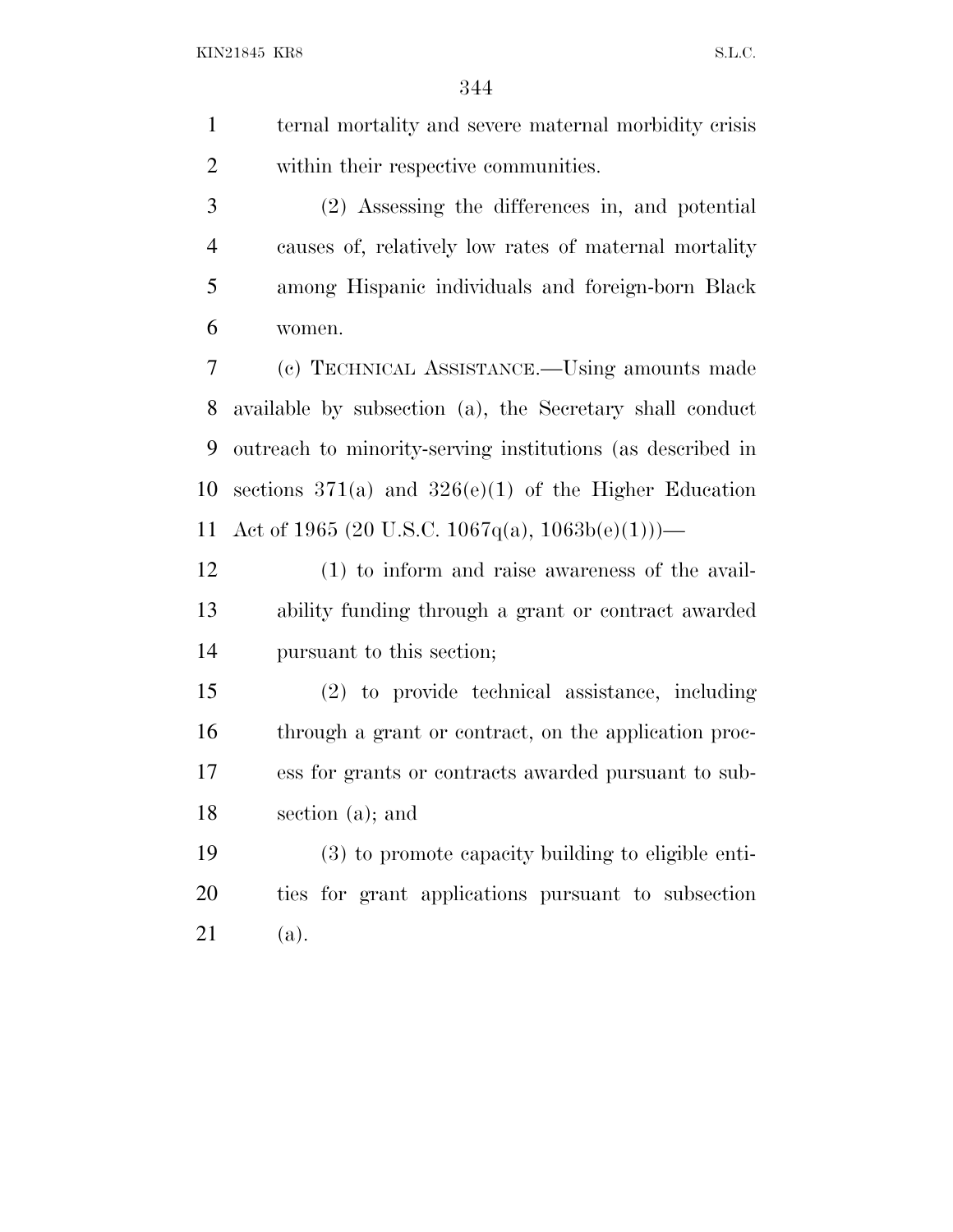**SEC. 28040. FUNDING FOR IDENTIFICATION OF MATERNITY CARE HEALTH PROFESSIONAL TARGET AREAS.**

 In addition to amounts otherwise available, there is appropriated to the Secretary for fiscal year 2022, out of any money in the Treasury not otherwise appropriated, \$25,000,000, to remain available until expended, for car- rying out section 332(k) of the Public Health Service Act (42 U.S.C. 254e(k)).

## **SEC. 28041. FUNDING FOR MATERNAL MORTALITY REVIEW COMMITTEES TO PROMOTE REPRESENTA-TIVE COMMUNITY ENGAGEMENT.**

 In addition to amounts otherwise available, there is appropriated to the Secretary for fiscal year 2022, out of any money in the Treasury not otherwise appropriated, \$50,000,000, to remain available until expended, for car- rying out section 317K(d) of the Public Health Service 18 Act  $(42 \text{ U.S.C. } 247b-12(d))$  to promote community en- gagement in maternal mortality review committees to in- crease the diversity of a committee's membership with re- spect to race and ethnicity, location, and professional background.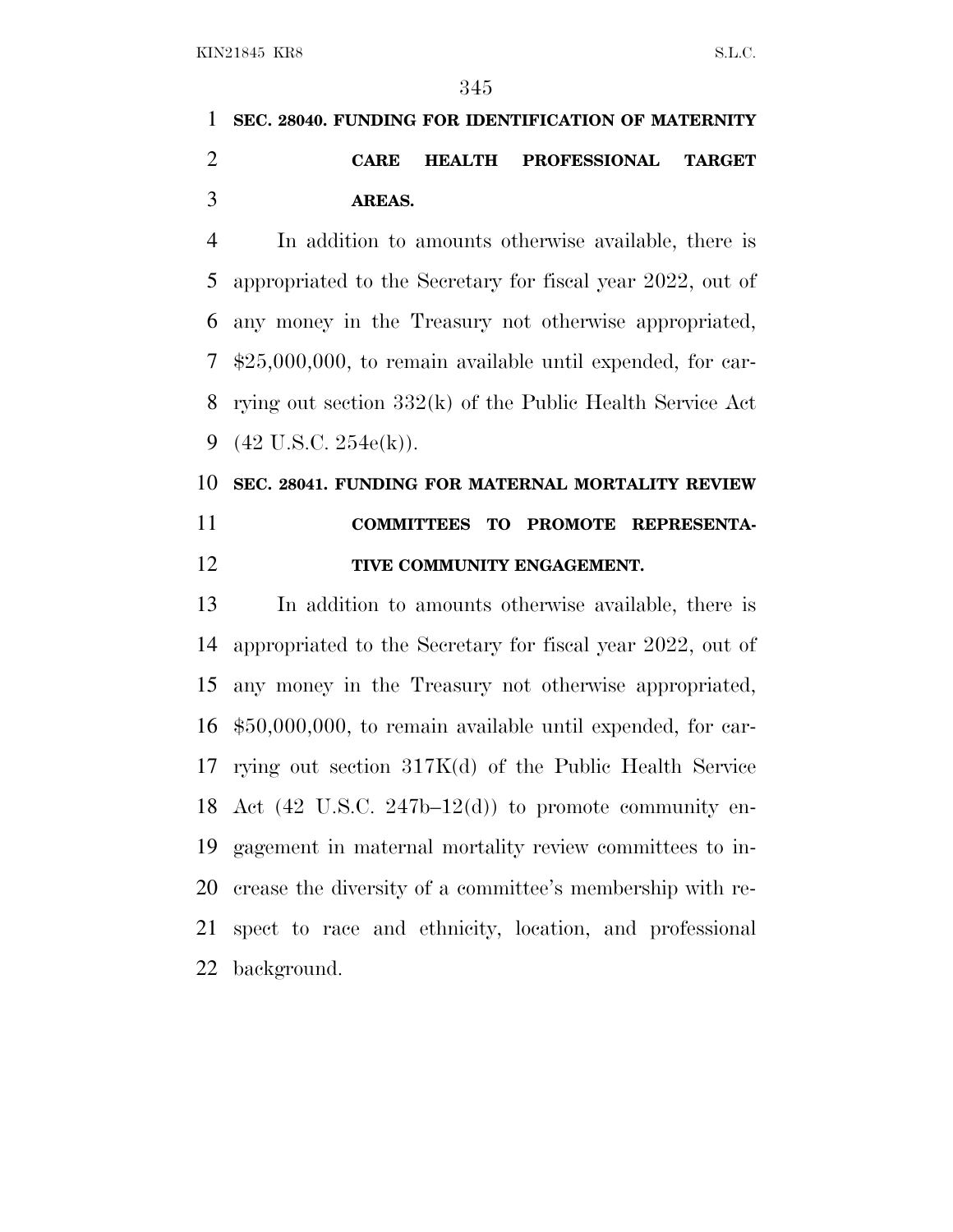# **SEC. 28042. FUNDING FOR THE SURVEILLANCE FOR EMERGING THREATS TO MOTHERS AND BA-BIES.**

 (a) I<sup>N</sup> GENERAL.—In addition to amounts otherwise available, there is appropriated to the Secretary for fiscal year 2022, out of any money in the Treasury not otherwise appropriated, \$100,000,000, to remain available until ex- pended, for carrying out section 317C of the Public Health Service Act (42 U.S.C. 247b–4) with respect to conducting surveillance for emerging threats to mothers and babies. (b) USE OF FUNDS.—Amounts made available by subsection (a) shall be used for the following activities: (1) Expanding the Surveillance for Emerging Threats to Mothers and Babies activities of the Cen-

ters for Disease Control and Prevention.

 (2) Working with public health, clinical, and community-based organizations to provide timely, continually updated, evidence-based guidance to fam- ilies and health care providers on ways to reduce risk to pregnant and postpartum individuals and their newborns and tailor interventions to improve 22 their long-term health.

 (3) Partnering with more State, Tribal, terri- torial, and local public health programs in the collec- tion and analysis of clinical data on the impact of COVID–19 on pregnant and postpartum patients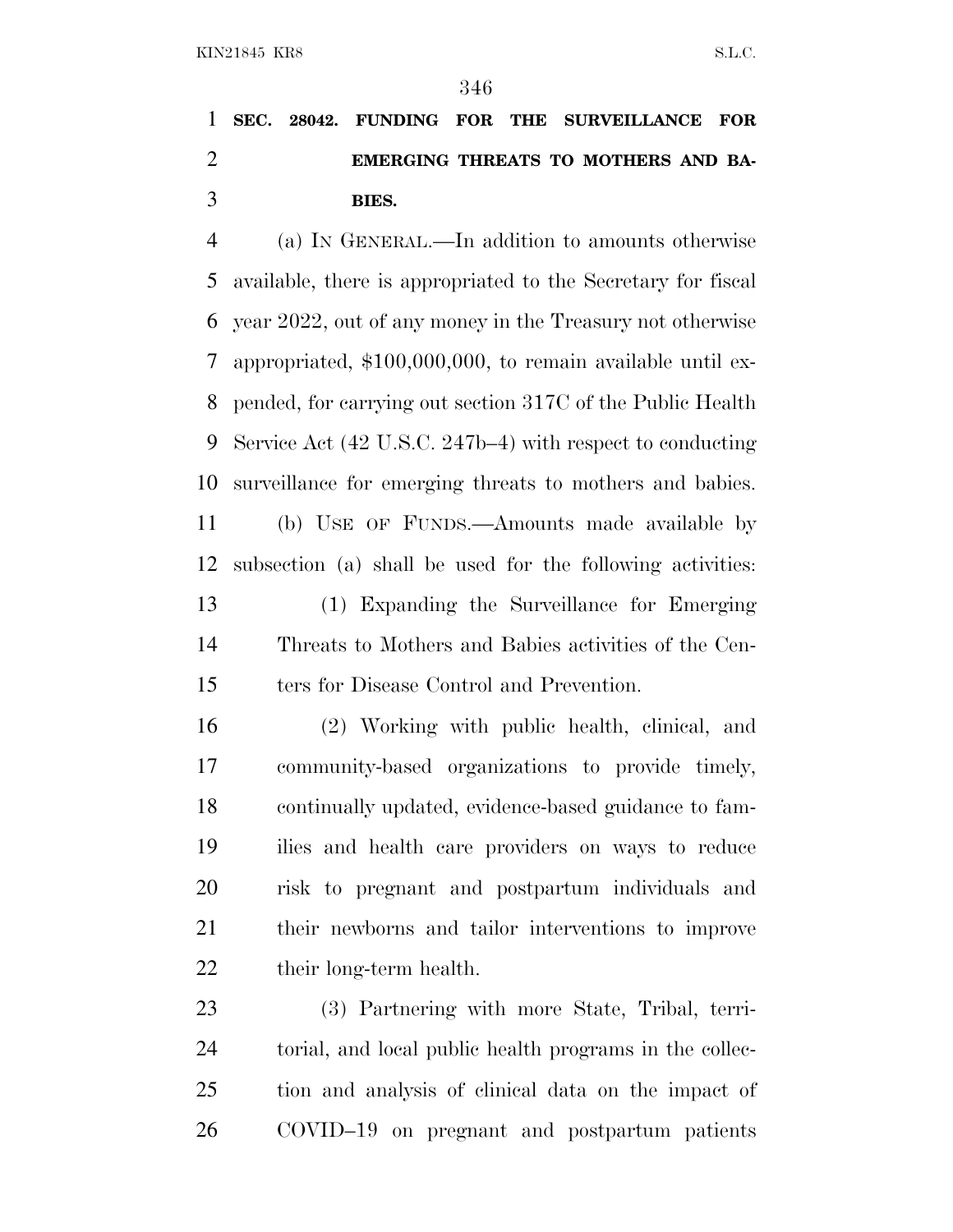and their newborns, particularly among patients from racial and ethnic minority groups.

 (4) Establishing regionally based centers of ex- cellence to offer medical, public health, and other knowledge (in coordination with State and Tribal public health authorities) to ensure that commu- nities, especially communities with large populations of individuals from racial and ethnic minority groups, have access to the information and resources that can help pregnant and postpartum individuals and newborns get the recommended health care and social support services they need in response to lo-cally relevant emerging public health threats.

**SEC. 28043. FUNDING FOR ENHANCING REVIEWS AND SUR-**

**VEILLANCE TO ELIMINATE MATERNAL MOR-**

# **TALITY PROGRAM.**

 (a) I<sup>N</sup> GENERAL.—In addition to amounts otherwise available, there is appropriated to the Secretary for fiscal year 2022, out of any money in the Treasury not otherwise appropriated, \$30,000,000, to remain available until ex- pended, for carrying out the Enhancing Reviews and Sur- veillance to Eliminate Maternal Mortality program estab- lished under section 317K of the Public Health Service Act (42 U.S.C. 247b–12).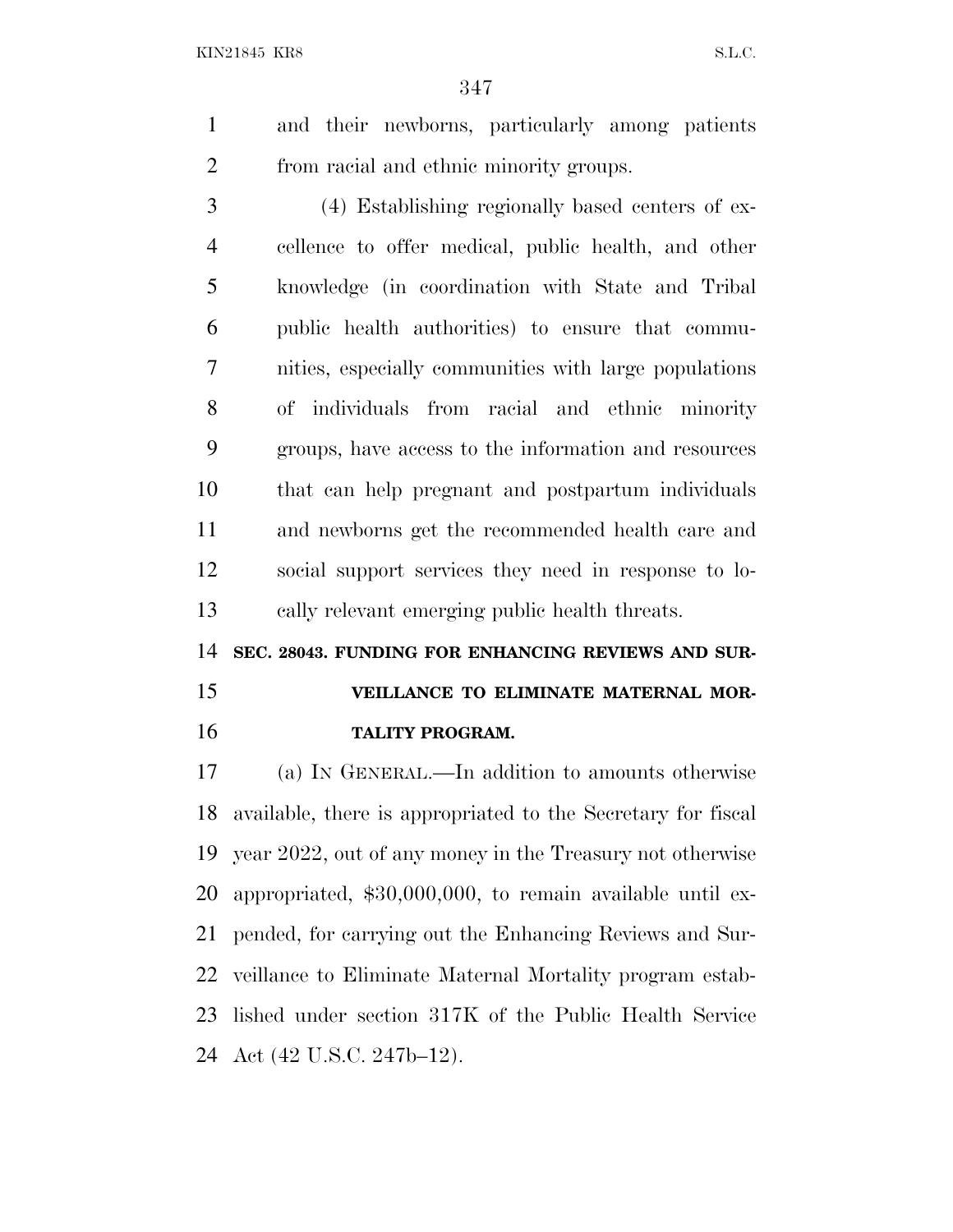| $\mathbf{1}$   | (b) USE OF FUNDS.—Amounts made available by                       |
|----------------|-------------------------------------------------------------------|
| 2              | subsection (a) shall be used for the following activities:        |
| 3              | (1) Expanding the Enhancing Reviews and Sur-                      |
| $\overline{4}$ | veillance to Eliminate Maternal Mortality program                 |
| 5              | (commonly known as the "ERASE MM program")                        |
| 6              | of the Centers for Disease Control and Prevention.                |
| 7              | (2) Expanding partnerships with States, terri-                    |
| 8              | tories, Indian Tribes, and Tribal organizations to                |
| 9              | support Maternal Mortality Review Committees.                     |
| 10             | (3) Providing technical assistance to existing                    |
| 11             | maternal mortality review committees.                             |
| 12             | SEC. 28044. FUNDING FOR THE PREGNANCY RISK ASSESS-                |
|                |                                                                   |
| 13             | MENT MONITORING SYSTEM.                                           |
| 14             | (a) IN GENERAL.—In addition to amounts otherwise                  |
| 15             | available, there is appropriated to the Secretary for fiscal      |
| 16             | year 2022, out of any money in the Treasury not otherwise         |
| 17             | appropriated, $$15,000,000$ , to remain available until ex-       |
| 18             | pended, for carrying out section 317K of the Public               |
| 19             | Health Service Act $(42 \text{ U.S.C. } 247b-12)$ with respect to |
| 20             | the Pregnancy Risk Assessment Monitoring System.                  |
| 21             | (b) USE OF FUNDS.—Amounts made available by                       |
| 22             | subsection (a) shall be used for the following activities:        |
| 23             | (1) Supporting COVID-19 supplements to the                        |
| 24             | Pregnancy Risk Assessment Monitoring System                       |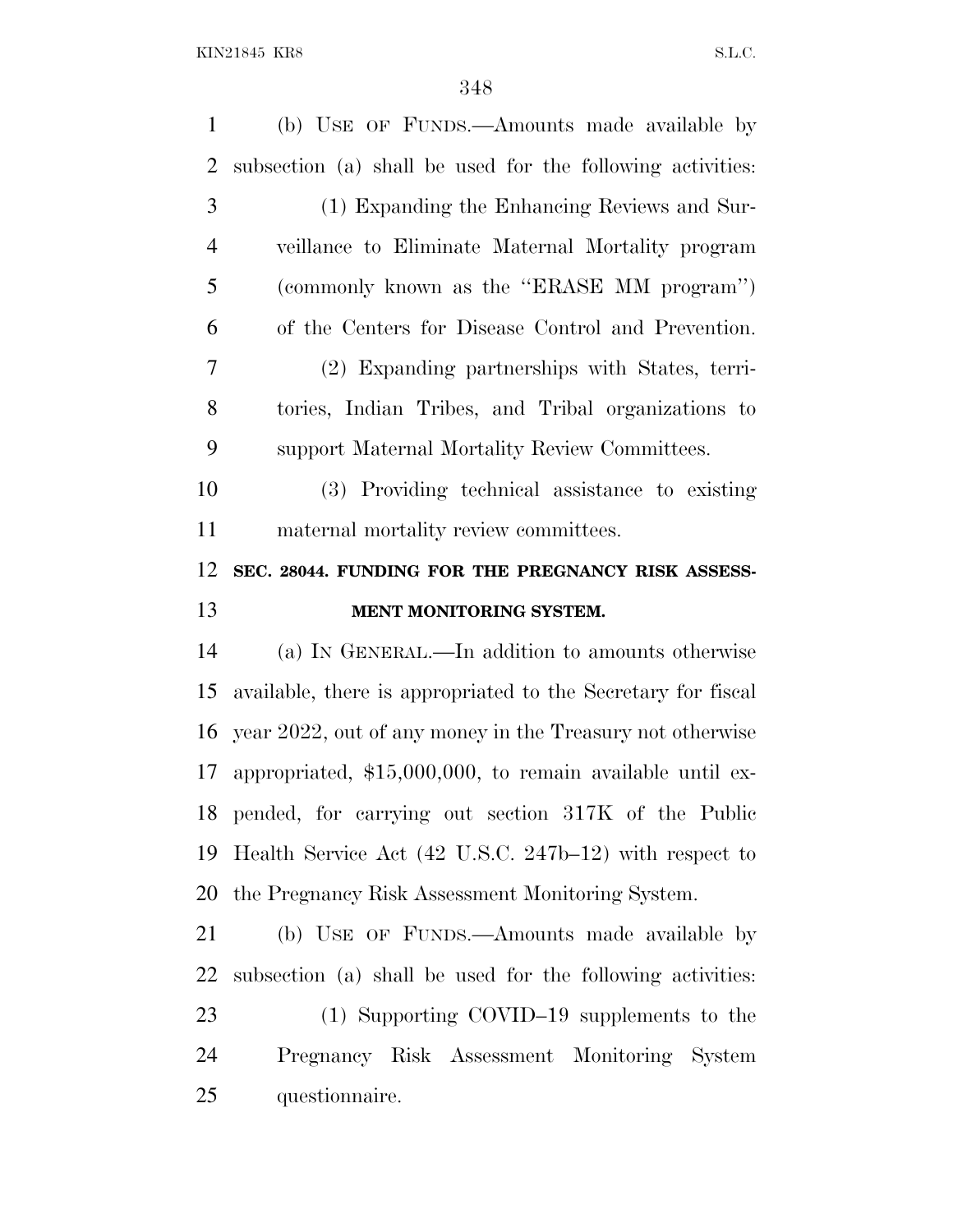(2) Conducting a rapid assessment of COVID– 19 awareness, impact on care and experiences, and use of preventive measures among pregnant, labor-ing and birthing, and postpartum individuals.

 (3) Supporting the transition of the question- naire described in paragraph (1) to an electronic platform and expanding the distribution of the ques- tionnaire to a larger population, with a special focus on reaching underrepresented communities.

 **SEC. 28045. FUNDING FOR THE NATIONAL INSTITUTE OF CHILD HEALTH AND HUMAN DEVELOPMENT.**

 In addition to amounts otherwise available, there is appropriated to the Secretary for fiscal year 2022, out of any money in the Treasury not otherwise appropriated, \$15,000,000, to remain available until expended, con- sistent with the child health and human development ac- tivities of the Eunice Kennedy Shriver National Institute of Child Health and Human Development described in sec- tion 448 of the Public Health Service Act (42 U.S.C. 285g), to conduct or support research for interventions to mitigate the effects of COVID–19 on pregnant, lactating, and postpartum individuals, with a particular focus on in-dividuals from racial and ethnic minority groups.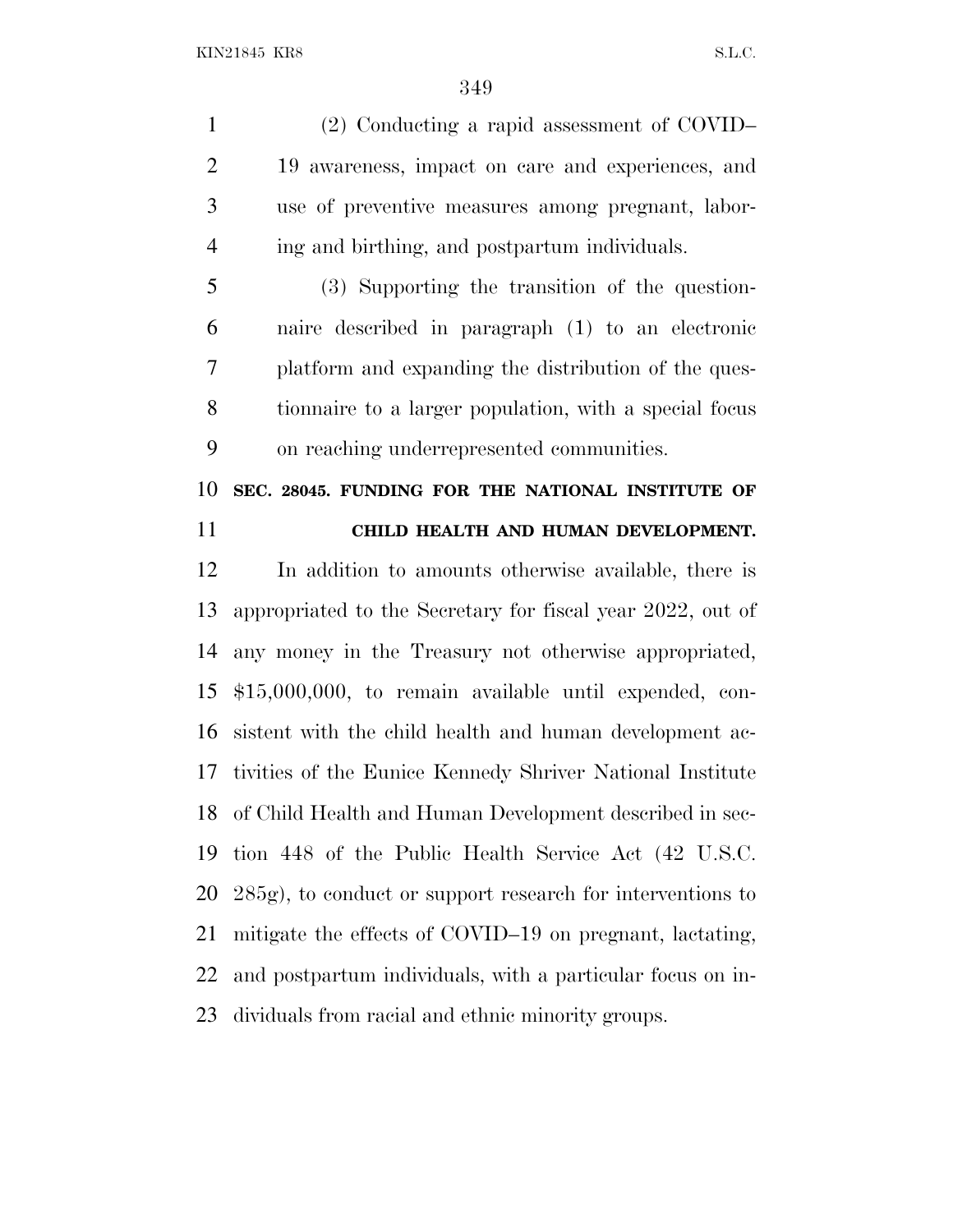# **SEC. 28046. FUNDING FOR EXPANDING THE USE OF TECH- NOLOGY-ENABLED COLLABORATIVE LEARN- ING AND CAPACITY BUILDING MODELS FOR PREGNANT AND POSTPARTUM INDIVIDUALS.**

 (a) I<sup>N</sup> GENERAL.—In addition to amounts otherwise available, there is appropriated to the Secretary for fiscal year 2022, out of any money in the Treasury not otherwise appropriated, \$30,000,000, to remain available until ex- pended, for carrying out a program to award grants or contracts to community-based organizations, Indian Tribes and Tribal organizations, Urban Indian organiza- tions, health care providers, accredited medical schools, accredited schools of nursing, teaching hospitals, accred- ited midwifery programs, physician assistant education programs, residency or fellowship programs, or other schools or programs determined appropriate by the Sec- retary, or consortia of any such entities, that are operating in underserved areas with high rates of adverse maternal health outcomes or significant racial and ethnic disparities in maternal health outcomes, to evaluate, develop, and ex- pand the use of technology-enabled collaborative learning and capacity building models (as defined in section 330N of the Public Health Service Act (42 U.S.C. 254c–20)). (b) USE OF FUNDS.—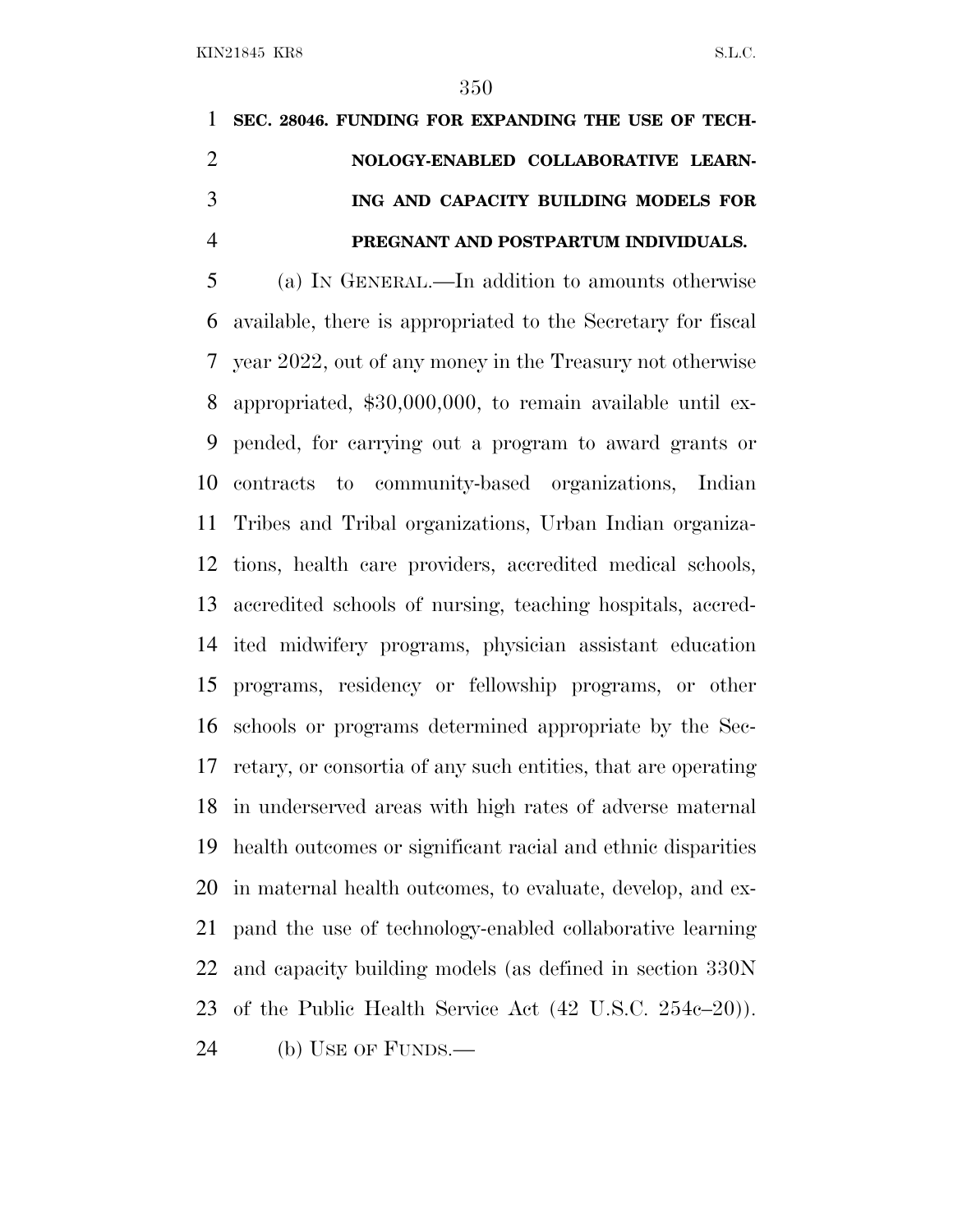| $\mathbf{1}$   | (1) AWARDEES.—A recipient of a grant or con-            |
|----------------|---------------------------------------------------------|
| $\overline{2}$ | tract awarded pursuant to subsection (a) shall use      |
| 3              | such amounts to-                                        |
| $\overline{4}$ | (A) train maternal health care providers,               |
| 5              | students, staff of community-based organiza-            |
| 6              | tions, and other entities described in subsection       |
| 7              | (a) through the use and expansion of tech-              |
| 8              | nology-enabled collaborative learning and capac-        |
| 9              | ity building models, including hardware and             |
| 10             | software that—                                          |
| 11             | (i) enables distance learning and tech-                 |
| 12             | nical support; and                                      |
| 13             | (ii) supports the secure exchange of                    |
| 14             | electronic health information; and                      |
| 15             | (B) conduct evaluations on the use of tech-             |
| 16             | nology-enabled collaborative learning and capac-        |
| 17             | ity building models to improve maternal health          |
| 18             | outcomes.                                               |
| 19             | SECRETARY.—The Secretary shall<br>(2)<br>use            |
| 20             | amounts made available pursuant to subsection (a)       |
| 21             | to provide technical assistance to recipients of grants |
| 22             | awarded pursuant to subsection (a) on the develop-      |
| 23             | ment, use, and sustainability of technology-enabled     |
| 24             | collaborative learning and capacity building models     |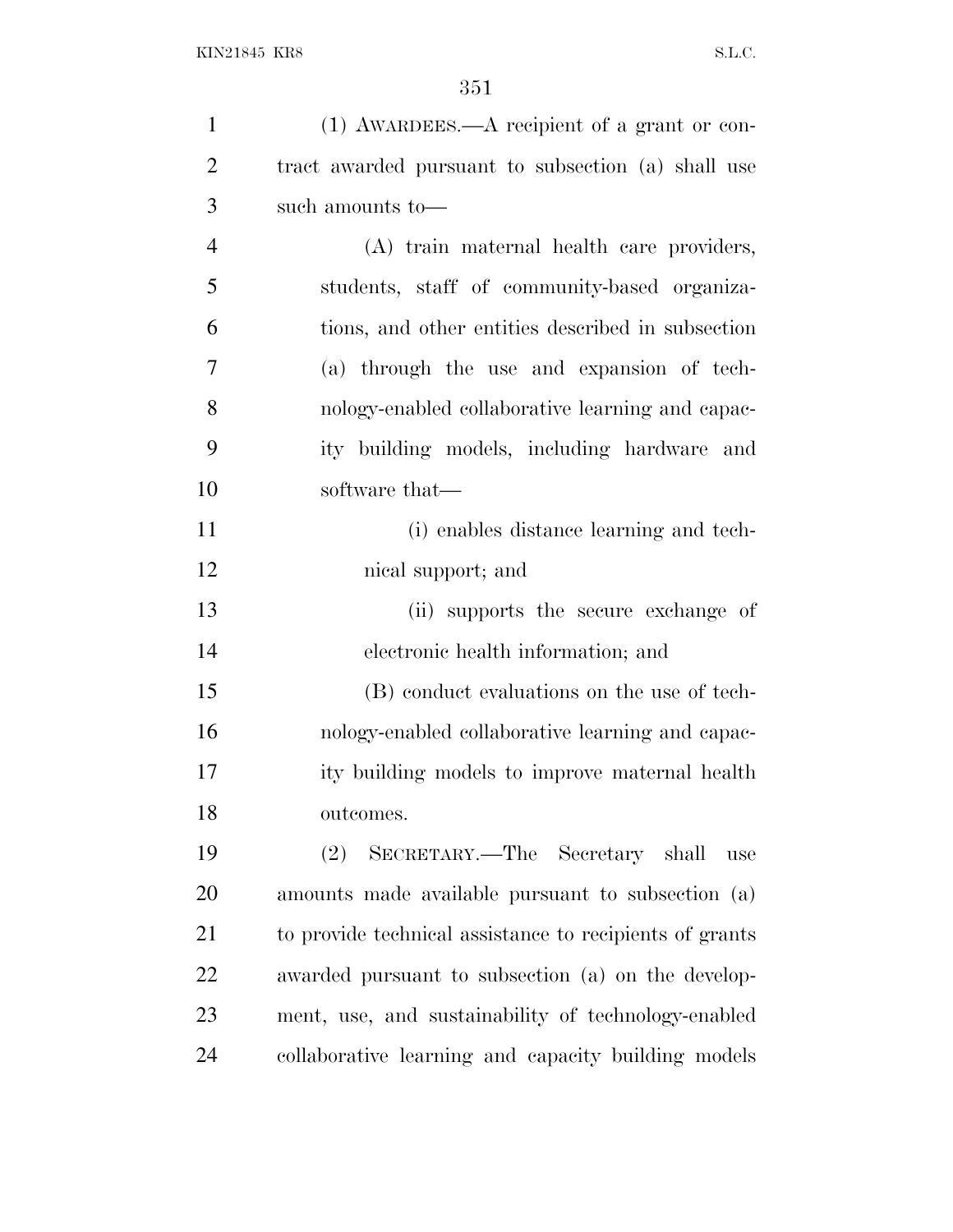to expand access to maternal health services pro-2 vided by such entities.

## **SEC. 28047. FUNDING FOR PROMOTING EQUITY IN MATER- NAL HEALTH OUTCOMES THROUGH DIGITAL TOOLS.**

 (a) I<sup>N</sup> GENERAL.—In addition to amounts otherwise available, there is appropriated to the Secretary for fiscal year 2022, out of any money in the Treasury not otherwise appropriated, \$30,000,000, to remain available until ex- pended, for carrying out a program to award grants or contracts to community-based organizations, Indian Tribes and Tribal organizations, Urban Indian organiza- tions, health care providers, accredited medical schools, accredited schools of nursing, teaching hospitals, accred- ited midwifery programs, physician assistant education programs, residency or fellowship programs, or other schools or programs determined appropriate by the Sec- retary, or consortia of any such entities, that are operating in underserved areas with high rates of adverse maternal health outcomes or significant racial and ethnic disparities in maternal health outcomes to reduce racial and ethnic disparities in maternal health outcomes by increasing ac-cess to digital tools related to maternal health care.

 (b) USE OF FUNDS.—Amounts made available to an awardee pursuant to subsection (a) shall be used for the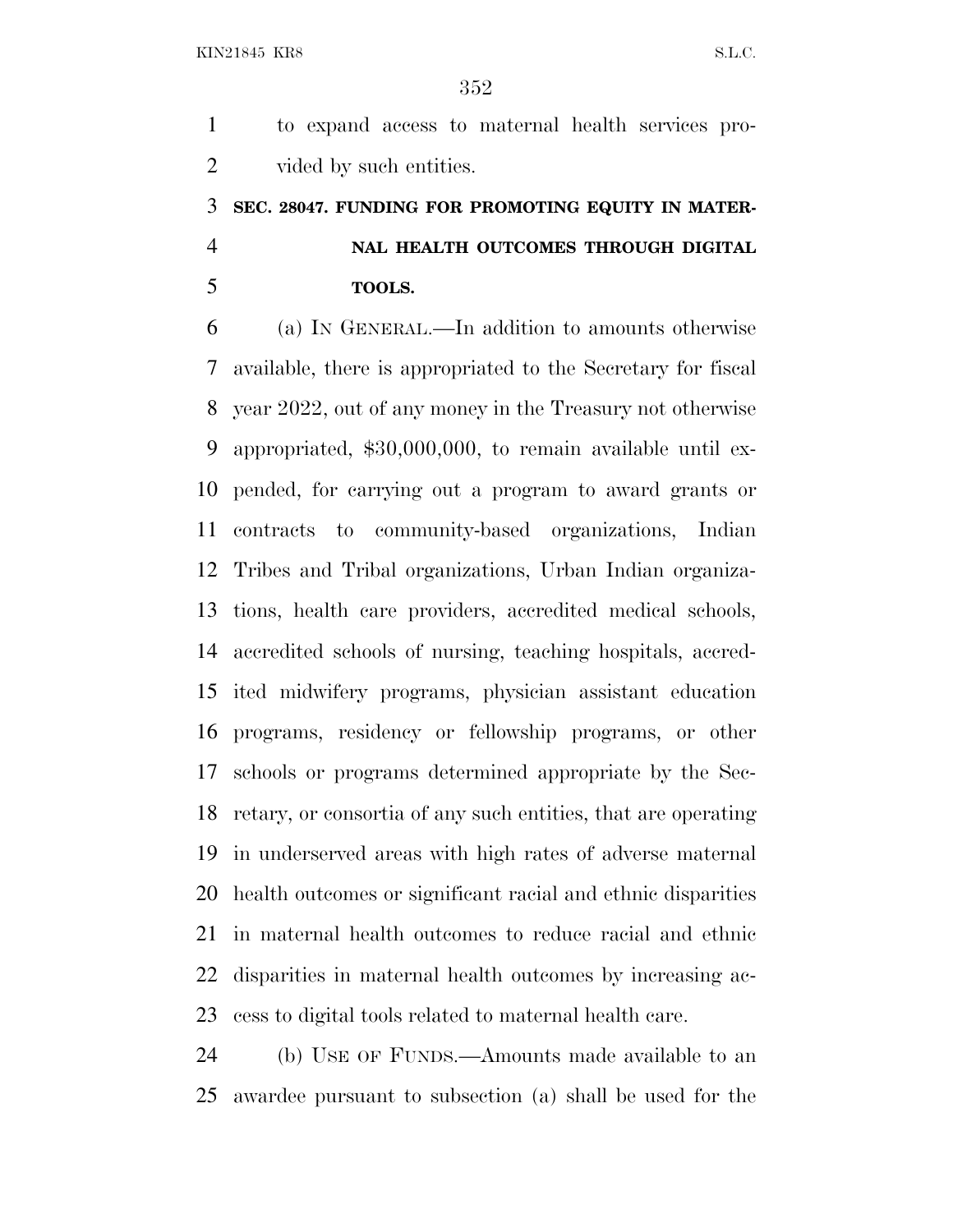purpose specified in such subsection, including for increas- ing access to telehealth technologies (as defined in section 330I of the Public Health Service Act (42 U.S.C. 254c– 14)) and digital tools that could improve maternal health outcomes, such as wearable technologies, patient portals, telehealth services, and web-based and mobile phone appli- cations, digital health services, secure text messaging, on- line provider communities, mobile clinical decision support services, and clinical tools to increase diagnostic accuracy. (c) TECHNICAL ASSISTANCE.—Using amounts made available under subsection (a), the Secretary shall provide technical assistance, including through a grant or con- tract, to eligible entities receiving funding pursuant to subsection (a) on the development, use, evaluation, and post-grant sustainability of digital tools designed to pro- mote equity and reduce disparities in maternal health out-comes.

#### **SEC. 28048. FUNDING FOR ANTIDISCRIMINATION AND BIAS TRAINING.**

 (a) I<sup>N</sup> GENERAL.—In addition to amounts otherwise available, there is appropriated to the Secretary for fiscal year 2022, out of any money in the Treasury not otherwise appropriated, \$50,000,000, to remain available until ex-pended, for the purpose described in subsection (b).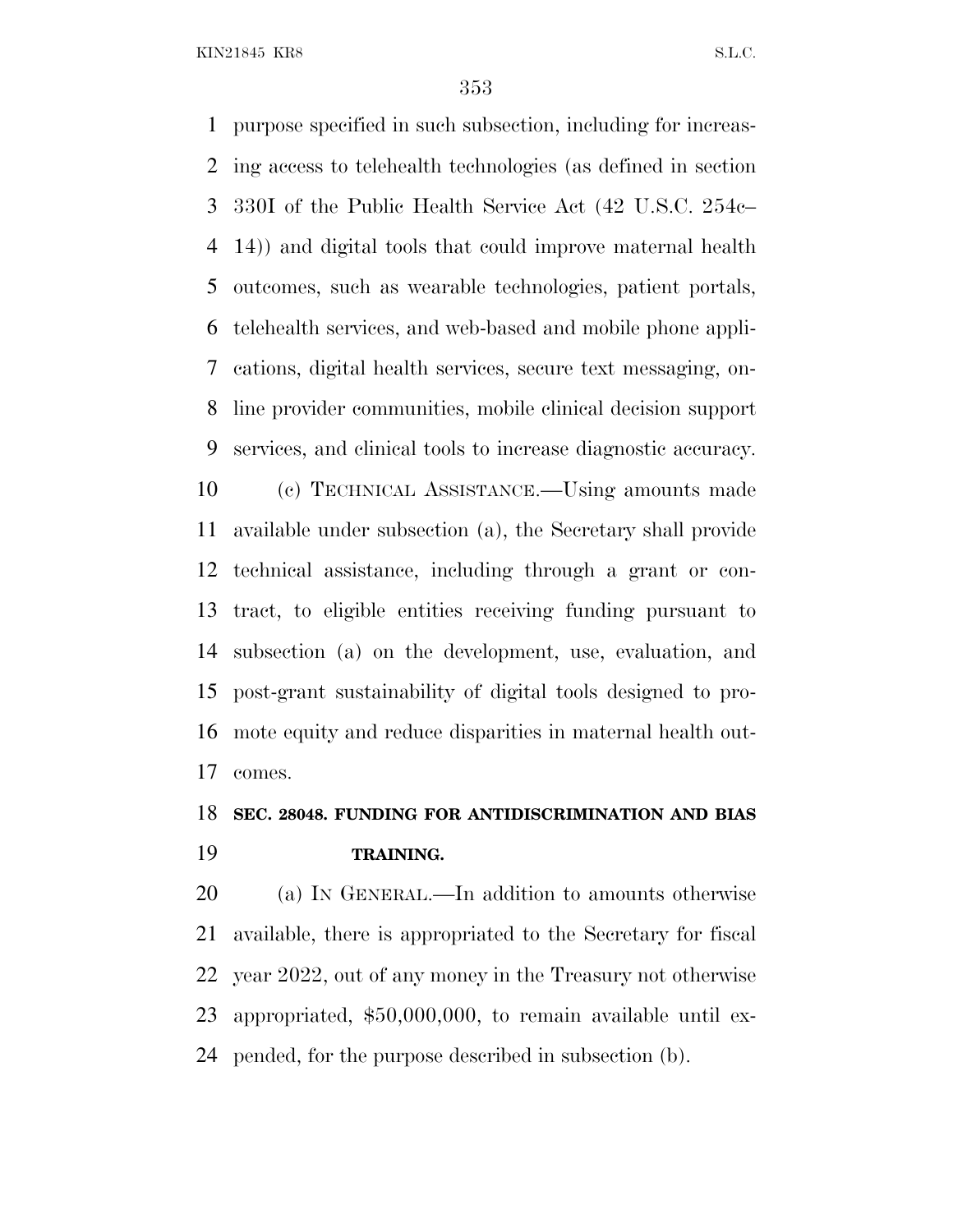(b) USE OF FUNDS.—The Secretary shall, with a focus on maternal health providers, use amounts appro- priated under subsection (a) to carry out a program to award competitive grants or contracts to national non- profit organizations focused on improving health equity, accredited schools of medicine or nursing, and other health professional training programs to develop, disseminate, re- view, research, and evaluate training for health profes- sionals and all staff who interact with patients to reduce discrimination and bias in the provision of health care, with a focus on maternal health care.

#### **PART 4—OTHER PUBLIC HEALTH INVESTMENTS**

**SEC. 28051. FUNDING FOR MENTAL HEALTH AND SUB-**

#### **STANCE USE DISORDER PROFESSIONALS.**

 In addition to amounts otherwise available, there is appropriated to the Secretary for fiscal year 2022, out of any money in the Treasury not otherwise appropriated, \$50,000,000, to remain available until expended, for pur- poses of carrying out section 597 of the Public Health Service Act (42 U.S.C. 290ll).

 **SEC. 28052. FUNDING TO SUPPORT PEER RECOVERY SPE-CIALISTS.**

 In addition to amounts otherwise available, there is appropriated to the Secretary for fiscal year 2022, out of any money in the Treasury not otherwise appropriated,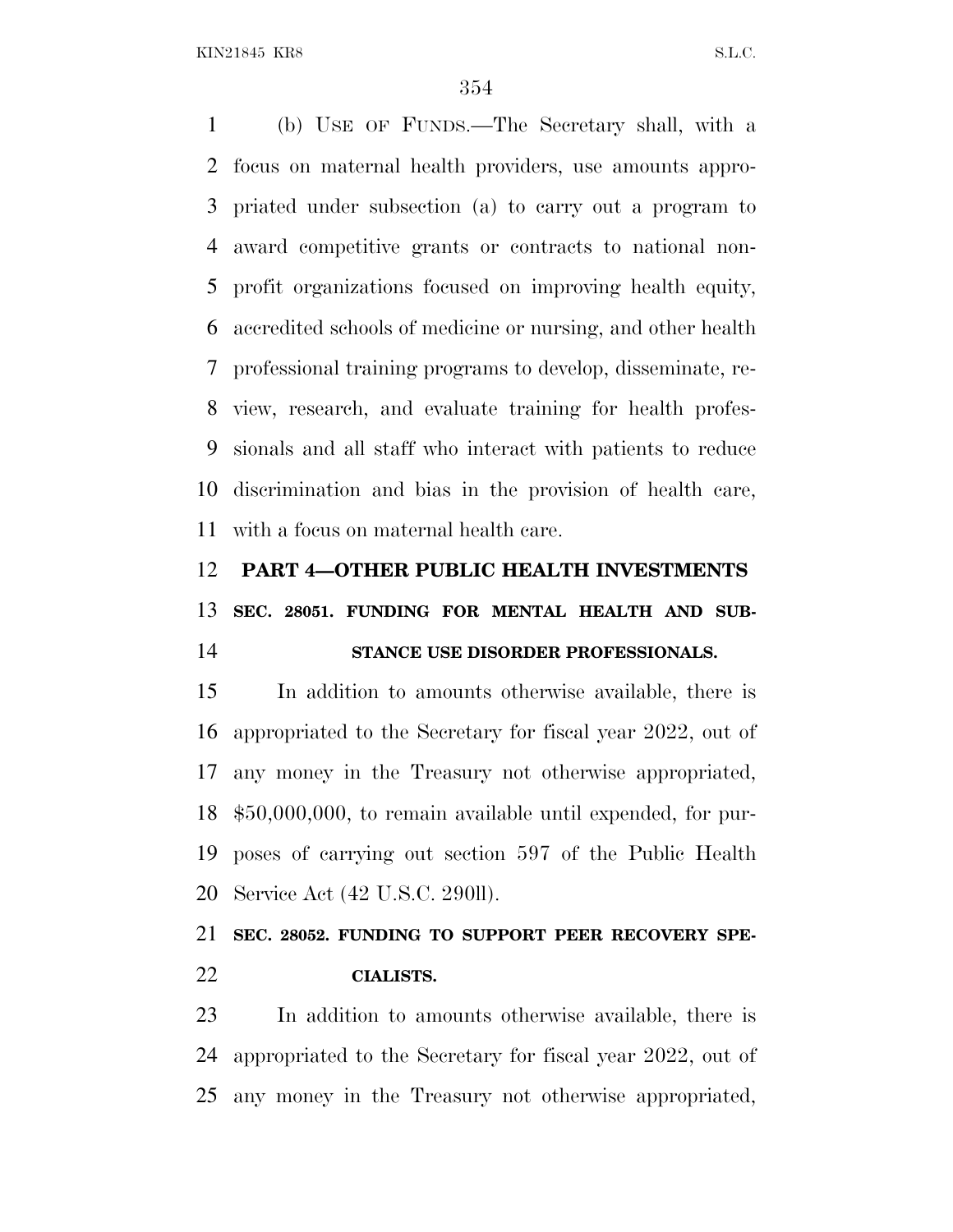\$25,000,000, to remain available until expended, to carry out section 509 of the Public Health Service Act (42 U.S.C. 290bb–2) with respect to strengthening recovery community organizations and their statewide network of recovery stakeholders.

#### **SEC. 28053. FUNDING FOR PROJECT AWARE.**

 In addition to amounts otherwise available, there is appropriated to the Secretary for fiscal year 2022, out of any money in the Treasury not otherwise appropriated, \$15,000,000, to remain available until expended, for car- rying out section 520A of the Public Health Service Act (42 U.S.C. 290bb–32) with respect to advancing wellness and resiliency in education.

## **SEC. 28054. FUNDING FOR THE NATIONAL SUICIDE PRE-VENTION LIFELINE.**

 In addition to amounts otherwise available, there is appropriated to the Secretary for fiscal year 2022, out of any money in the Treasury not otherwise appropriated, \$75,000,000, to remain available until expended, for ad- vancing infrastructure for the National Suicide Prevention Lifeline program under section 520E–3 of the Public Health Service Act (42 U.S.C. 290bb–36c) in order to ex- pand existing capabilities for response in a manner that avoids duplicating existing capabilities for text-based crisis support.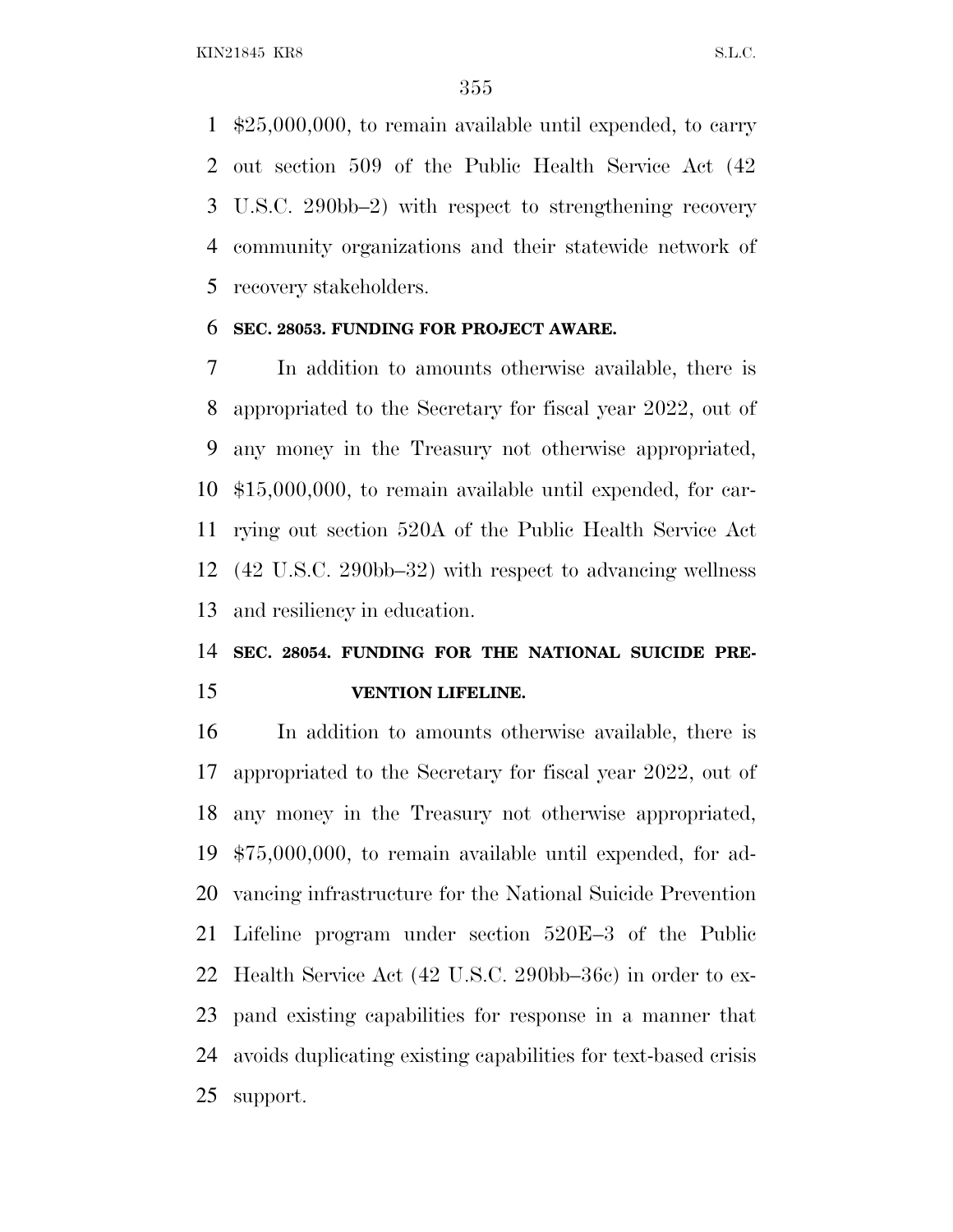### **SEC. 28055. FUNDING FOR COMMUNITY VIOLENCE AND TRAUMA INTERVENTIONS.**

 (a) I<sup>N</sup> GENERAL.—In addition to amounts otherwise available, there is appropriated to the Secretary, for fiscal year 2022, out of any money in the Treasury not otherwise appropriated \$2,500,000,000, to remain available until ex-pended, for the purposes described in subsection (b):

 (b) USE OF FUNDING.—The Secretary, acting through the Director of the Centers for Disease Control and Prevention, and in consultation with the Assistant Secretary for Mental Health and Substance Use, the Ad- ministrator of the Health Resources and Services Admin- istration, the Deputy Assistant Secretary for Minority Health, and the Assistant Secretary for the Administra- tion for Children and Families, shall use amounts appro- priated by subsection (a) to support public health-based interventions to reduce community violence and trauma, taking into consideration the needs of communities with high rates of, and prevalence of risk factors associated with, violence-related injuries and deaths, by—

 (1) awarding competitive grants or contracts to local governmental entities, States, territories, In- dian Tribes and Tribal organizations, Urban Indian organizations, hospitals and community health cen- ters, nonprofit community-based organizations, cul-turally specific organizations, victim services pro-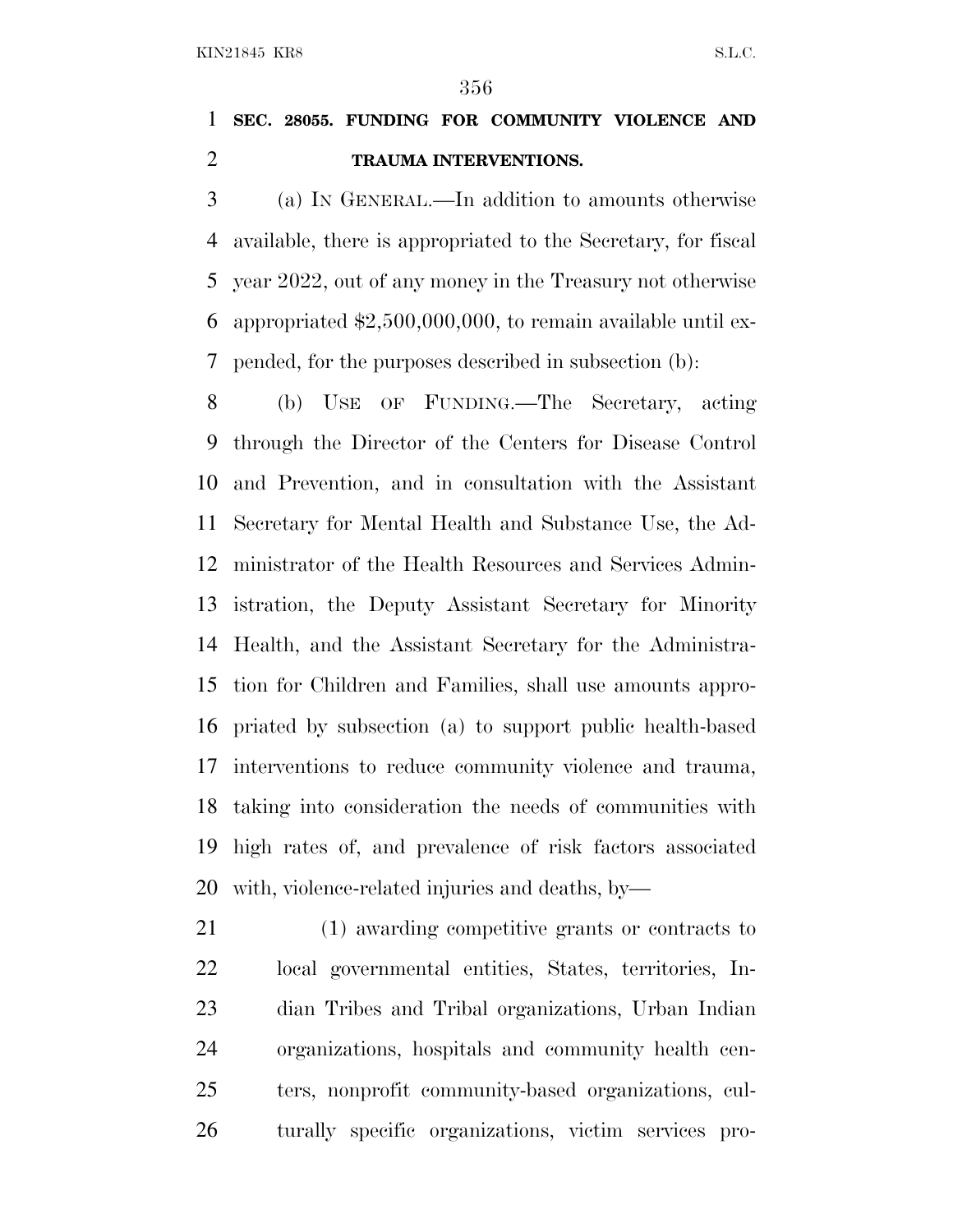viders, or other entities as determined by the Sec- retary (or consortia of such entities) to support evi- dence-informed, culturally competent, and develop- mentally appropriate strategies to reduce community violence, including outreach and conflict mediation, hospital-based violence intervention, violence inter- ruption, and services for victims and individuals and communities at risk for experiencing violence, such as trauma-informed mental health care and coun- seling, social-emotional learning and school-based mental health services, workforce development serv- ices, and other services that prevent or mitigate the impact of trauma, build appropriate skills, or pro-mote resilience; and

 (2) supporting training, technical assistance, re- search, evaluation, public health surveillance sys- tems, data collection, and coordination among rel- evant stakeholders, to facilitate support for strate- gies to reduce community violence and ensure safe and healthy communities.

 (c) EXPENDITURE REQUIREMENT.—All expenditures made pursuant to subsection (a) shall be made on or be-fore September 30, 2031.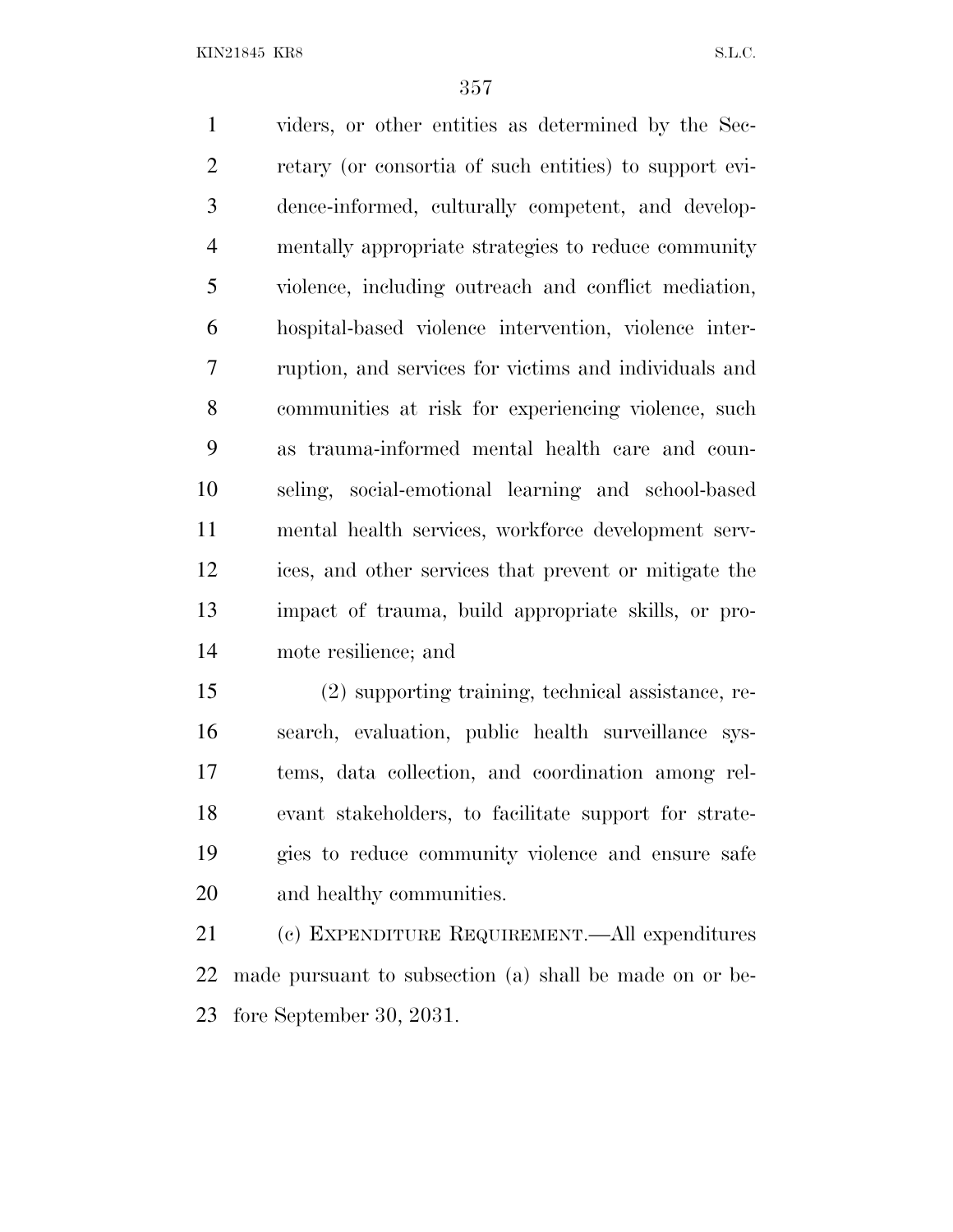#### **SEC. 28056. FUNDING FOR THE NATIONAL CHILD TRAU-MATIC STRESS NETWORK.**

 In addition to amounts otherwise available, there is appropriated to the Secretary for fiscal year 2022, out of any money in the Treasury not otherwise appropriated, \$5,000,000, to remain available until expended, for car- rying out section 582 of the Public Health Service Act (42 U.S.C. 290hh–1) with respect to addressing the prob- lem of high-risk or medically underserved persons who ex-perience violence-related stress.

### **SEC. 28057. FUNDING FOR HIV HEALTH CARE SERVICES PROGRAMS.**

 In addition to amounts otherwise available, there is appropriated to the Secretary for fiscal year 2022, out of any money in the Treasury not otherwise appropriated, \$75,000,000, to remain available until expended, for nec- essary expenses for modifications to existing contracts, and supplements to existing grants and cooperative agree- ments under sections 2601, 2611, 2651, 2671, and 2692(a) of the Public Health Service Act (42 U.S.C. 300ff–11, 300ff–21, 300ff–51, 300ff–71, 300ff–111).

## **SEC. 28058. FUNDING FOR CLINICAL SERVICES DEM-ONSTRATION PROJECT.**

 In addition to amounts otherwise available, there is appropriated to the Secretary, acting through the Admin-istrator of the Health Resources and Services Administra-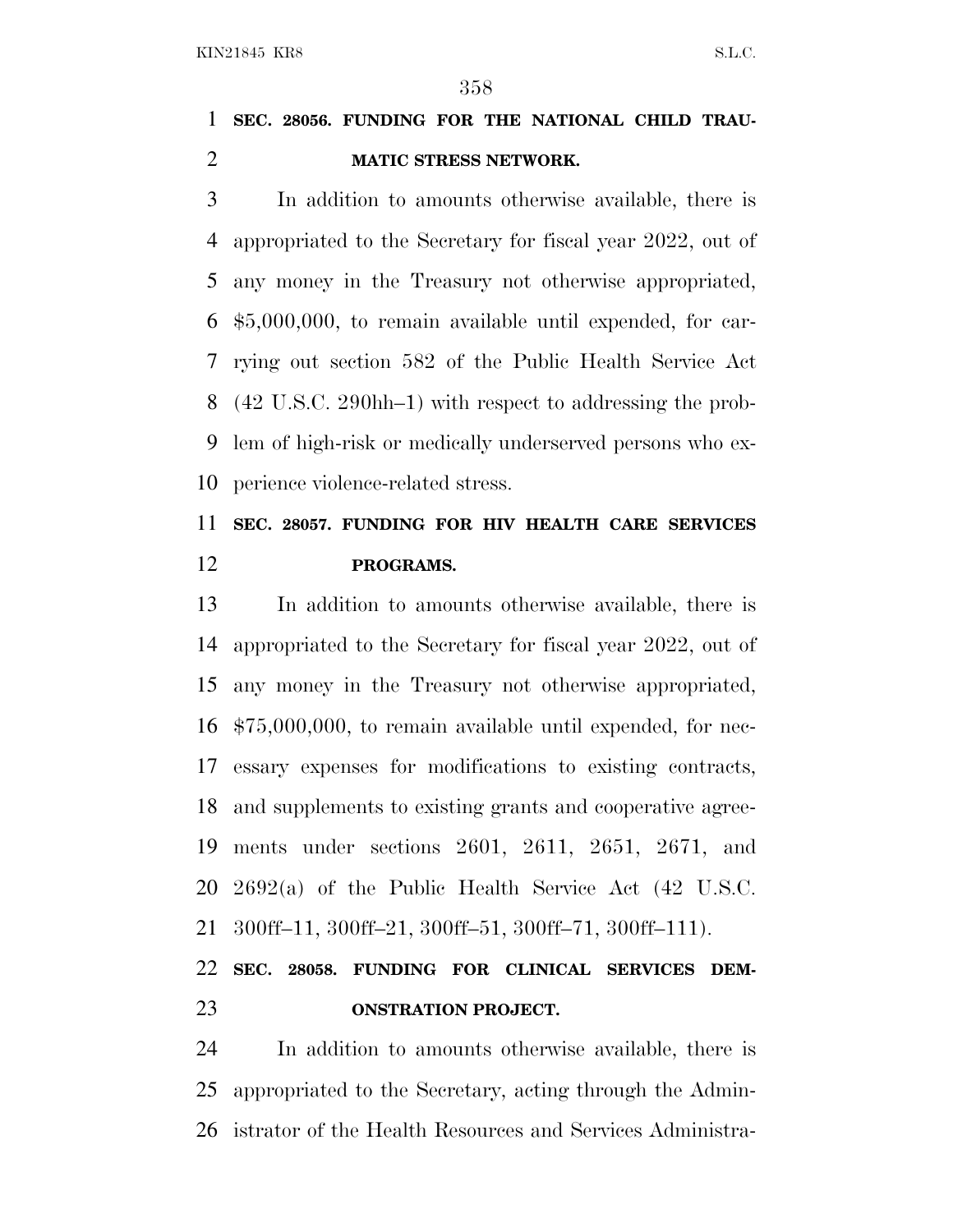tion, for fiscal year 2022, out of any money in the Treas- ury not otherwise appropriated, \$60,000,000, to remain available until expended, to carry out a program to award grants or contracts to public and private nonprofit clinics for the provision of clinical services, pursuant to a dem- onstration project under section 318(b)(2) of the Public Health Service Act (42 U.S.C. 247c(b)(2)).

## **SEC. 28059. FUNDING TO SUPPORT THE LIFESPAN RESPITE CARE PROGRAM.**

 In addition to amounts otherwise available, there is appropriated to the Secretary for fiscal year 2022, out of any money in the Treasury not otherwise appropriated, \$5,000,000, to remain available until expended, for car- rying out sections 2902, 2903, and 2904 of the Public Health Service Act (42 U.S.C. 300ii–1, 300ii–2, 300ii– 3).

#### **SEC. 28060. FUNDING TO INCREASE RESEARCH CAPACITY AT CERTAIN INSTITUTIONS.**

 (a) I<sup>N</sup> GENERAL.—In addition to amounts otherwise available, there is appropriated to the Secretary for fiscal year 2022, out of any money in the Treasury not otherwise appropriated, \$75,000,000, to remain available until ex-pended, for the purposes described in subsection (b).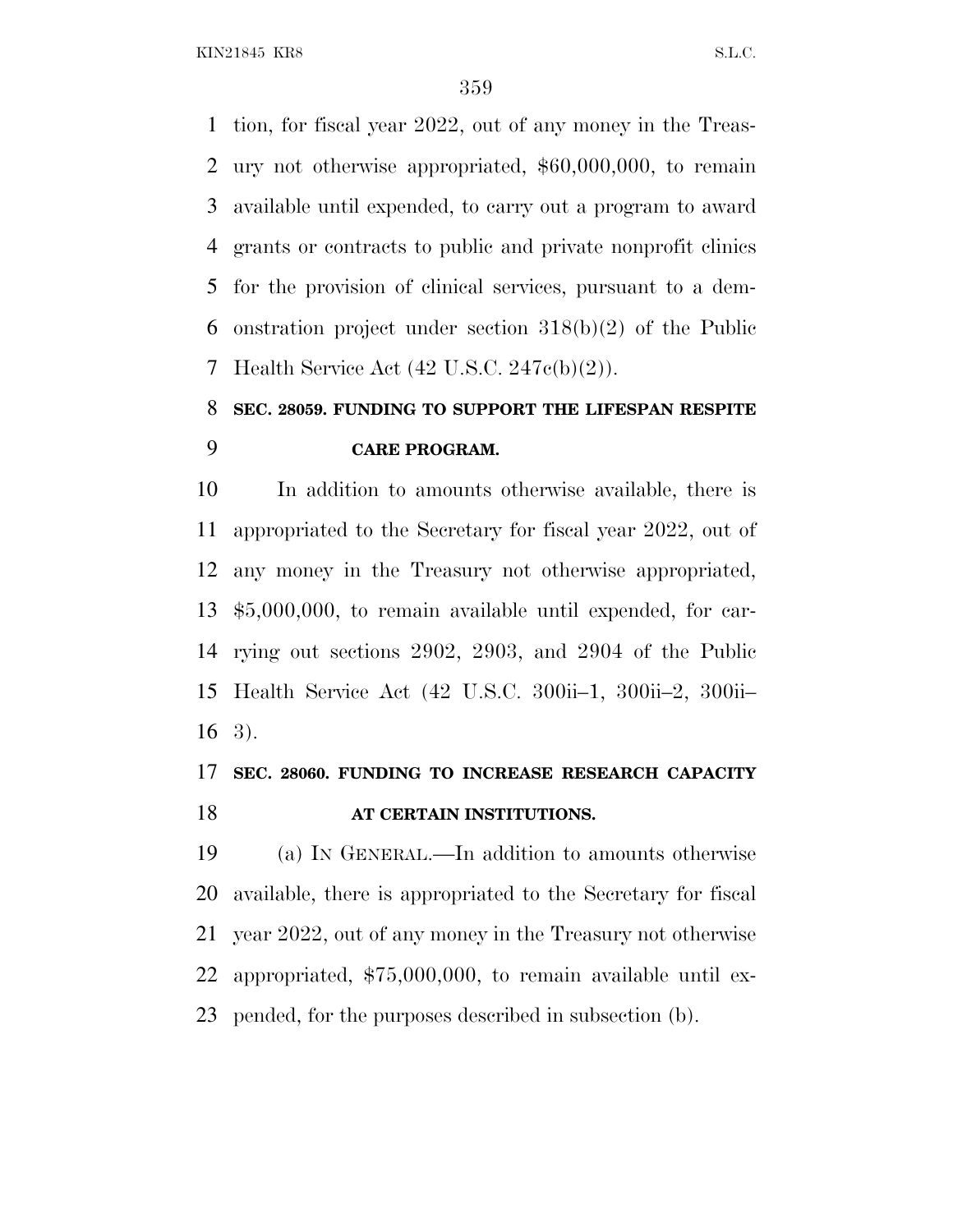(b) USE OF FUNDS.—The Secretary, acting through the Director of the National Institutes of Health, shall use amounts made available under subsection (a) to— (1) maintain and expand programs to increase research capacity at minority-serving institutions (as 6 described in sections  $371(a)$  and  $326(e)(1)$  of the Higher Education Act of 1965 (20 U.S.C. 1067q(a), 8 1063b(e)(1))), including by supporting the Path to Excellence and Innovation program of the National Institutes of Health; (2) support centers of excellence under sections 464z–4 and 736 of the Public Health Service Act (42 U.S.C. 285t–1, 293);

 (3) support efforts to diversify the national sci- entific workforce and expand recruitment and reten-16 tion of individuals who are—

 (A) underrepresented in the biomedical, clinical, behavioral, and social sciences; and (B) from disadvantaged backgrounds; and

 (4) support and expand the activities of the Sci- entific Workforce Diversity Office of the National Institutes of Health.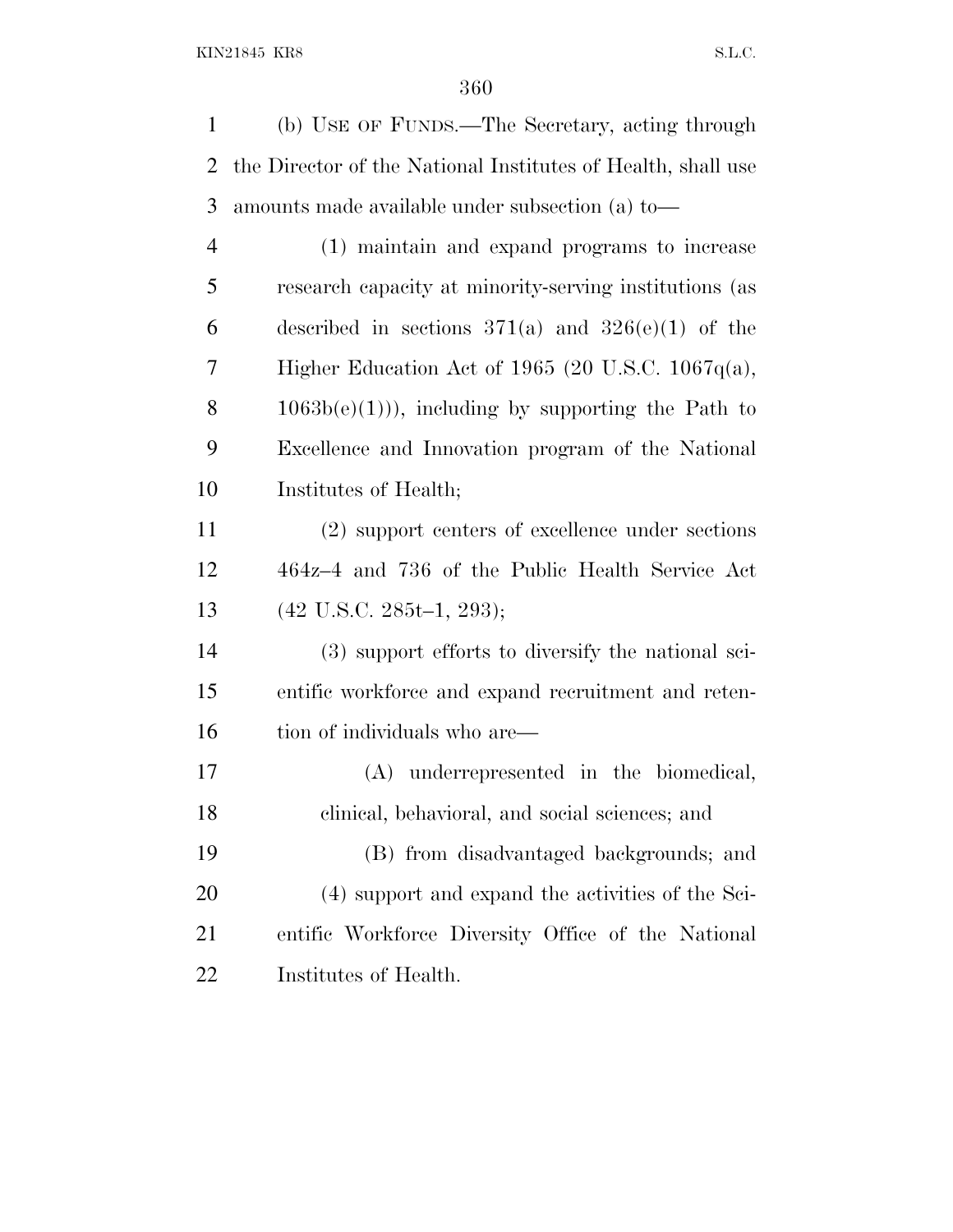## **SEC. 28061. FUNDING FOR RESEARCH RELATED TO DEVEL-OPMENTAL DELAYS.**

 (a) I<sup>N</sup> GENERAL.—In addition to amounts otherwise available, there is appropriated to the Secretary for fiscal year 2022, out of any money in the Treasury not otherwise appropriated, \$10,000,000, to remain available until ex-pended, for the purpose described in subsection (b).

 (b) USE OF FUNDS.—The Secretary, acting through the Director of the National Institutes of Health, shall use amounts appropriated by subsection (a) to conduct or sup- port research related to developmental delays, including speech and language delays in infants and toddlers, char- acterizing speech and language development and outcomes in infants and toddlers through early adolescence. Such research shall include studies, including longitudinal stud- ies, conducted or supported by the National Institute on Deafness and Other Communication Disorders, the Eu- nice Kennedy Shriver National Institute of Child Health and Human Development, and other relevant institutes and centers of the National Institutes of Health.

## **SEC. 28062. SUPPLEMENTAL FUNDING FOR THE WORLD TRADE CENTER HEALTH PROGRAM.**

 (a) I<sup>N</sup> GENERAL.—Title XXXIII of the Public Health Service Act is amended by adding at the end the following: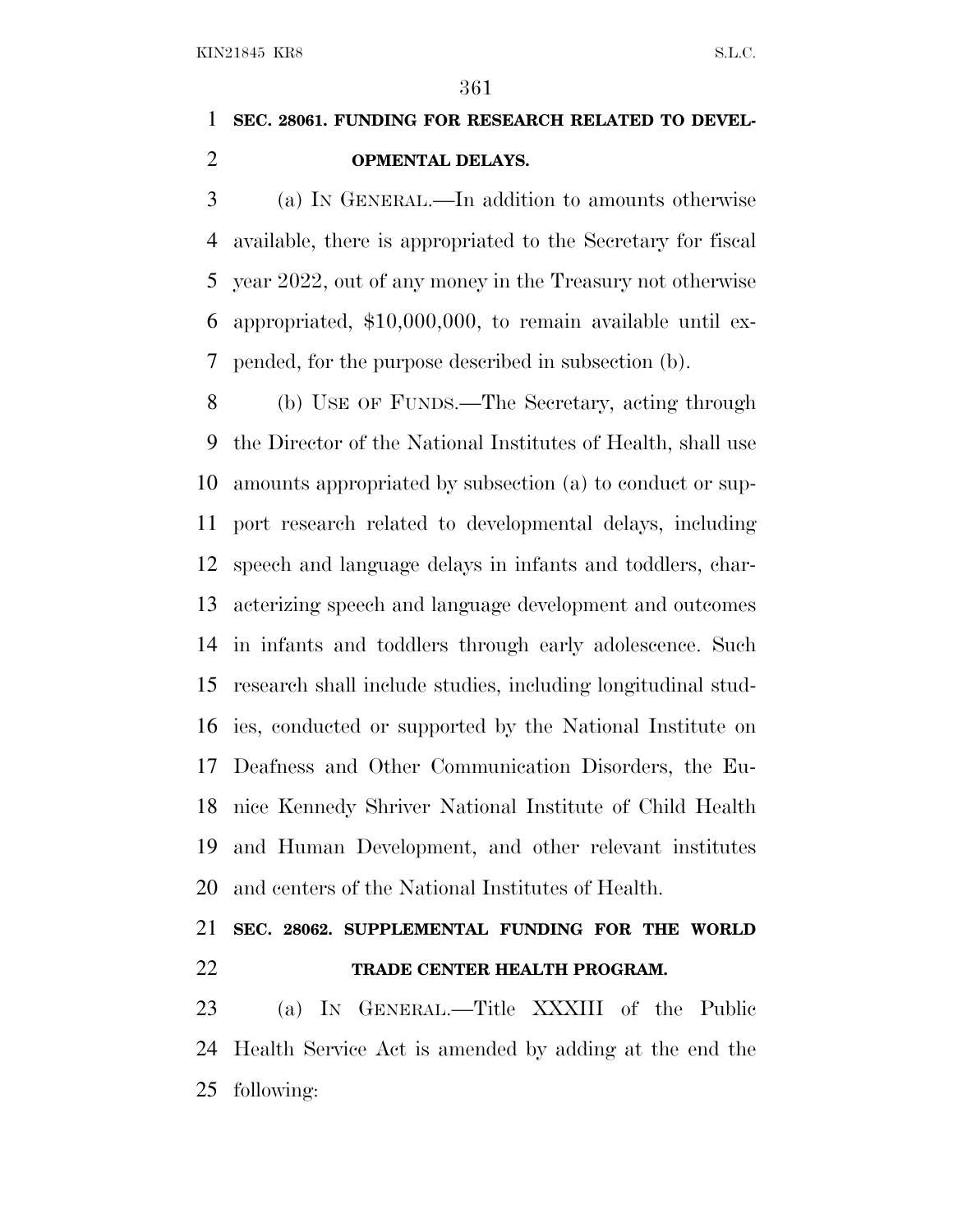## **''SEC. 3352. SUPPLEMENTAL FUND.**

 ''(a) I<sup>N</sup> GENERAL.—There is established a fund to be known as the World Trade Center Health Program Supplemental Fund (referred to in this section as the 'Supplemental Fund'), consisting of amounts deposited into the Supplemental Fund under subsection (b).

 ''(b) AMOUNT.—Out of any money in the Treasury not otherwise appropriated, there is appropriated for fiscal year 2022, \$2,860,000,000, for deposit into the Supple- mental Fund, which amounts shall remain available through fiscal year 2031.

 ''(c) USE OF FUNDS.—Amounts deposited into the Supplemental Fund under subsection (b) shall be avail- able, without further appropriation and without regard to any spending limitation under section 3351(c), to the WTC Program Administrator as needed at the discretion of such Administrator for carrying out any provision in this title, including sections 3303 and 3341(c).

 ''(d) RETURN OF FUNDS.—Any amounts that remain in the Supplemental Fund on September 30, 2031, shall be deposited into the Treasury as miscellaneous receipts.''.

 (b) CONFORMING AMENDMENTS.—Title XXXIII of the Public Health Service Act is amended—

24 (1) in section  $3311(a)(4)(B)(i)(II)$  (42 U.S.C. 25 300mm-21(a)(4)(B)(i)(II)), by striking "section 3351'' and inserting ''sections 3351 and 3352'';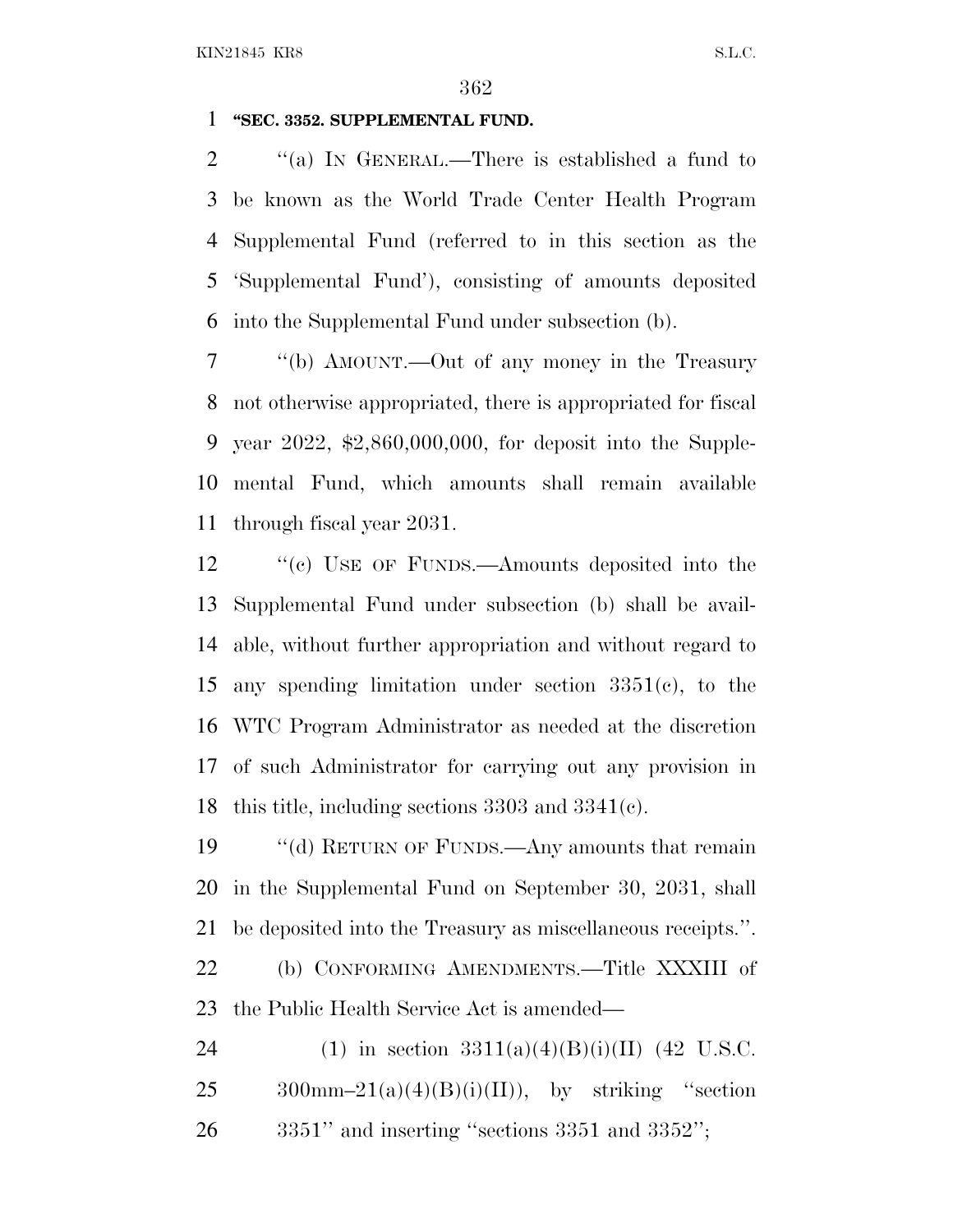| (2) in section $3321(a)(3)(B)(i)(II)$ (42 U.S.C.                     |
|----------------------------------------------------------------------|
| $300 \text{mm} - 31(a)(3)(B)(i)(II)), \text{ by striking}$ "section" |
| $3351"$ and inserting "sections $3351$ and $3352"$ ;                 |
| $(3)$ in section 3331 (42 U.S.C. 300mm-41)-                          |
| $(A)$ in subsection $(a)$ , by inserting "and                        |
| the World Trade Center Health Program Sup-                           |
| plemental Fund" before the period at the end;                        |
| and                                                                  |
| $(B)$ in subsection $(d)$ —                                          |
| (i) in paragraph $(1)(B)$ , by inserting                             |
| "(excluding any expenditures)"<br>from                               |
| amounts in the World Trade Center                                    |
| Health Program Supplemental Fund under                               |
| section 3352)" before the period at the                              |
| end; and                                                             |
| (ii) in paragraph $(2)$ , in the flush text                          |
| following subparagraph $(C)$ , by inserting                          |
| "(excluding any expenditures from                                    |
| amounts in the World Trade Center                                    |
| Health Program Supplemental Fund under                               |
| section 3352)" before the period at the                              |
| end; and                                                             |
| (4) in section $3351(b)$ (42 U.S.C. 300mm-                           |
| $61(b)$ —                                                            |
|                                                                      |